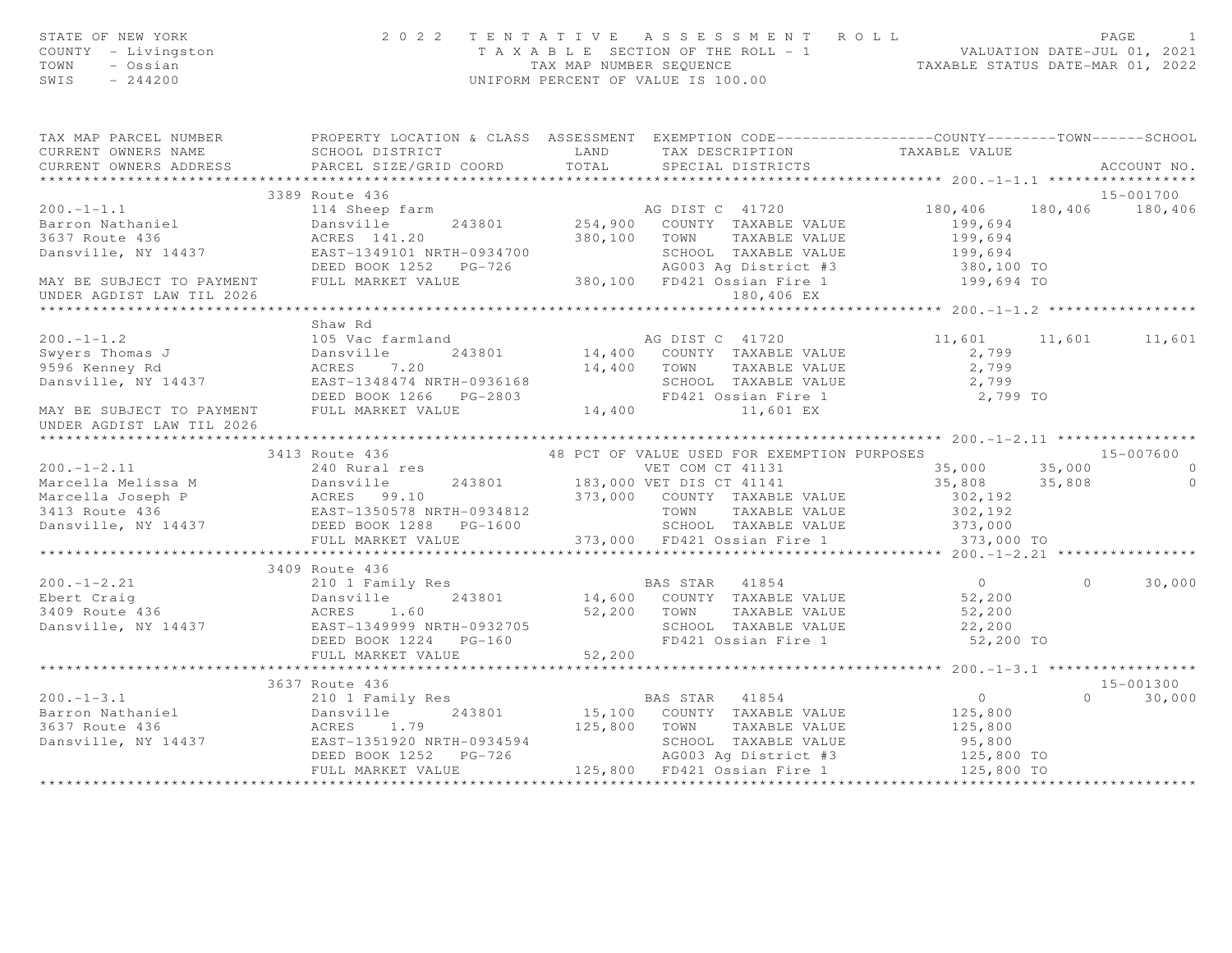| STATE OF NEW YORK<br>COUNTY - Livingston<br>TOWN<br>- Ossian<br>SWIS $-244200$                                                                                                                                                                                 |                                             |        | 2022 TENTATIVE ASSESSMENT ROLL<br>$\begin{tabular}{lllllllllllll} $\text{I} & \text{A} & \text{A} & \text{A} & \text{B} & \text{B} & \text{C} & \text{A} & \text{A} & \text{B} & \text{A} & \text{B} & \text{A} & \text{B} & \text{A} & \text{B} & \text{B} & \text{C} & \text{A} & \text{C} & \text{A} & \text{A} & \text{B} & \text{B} & \text{C} & \text{A} & \text{A} & \text{B} & \text{B} & \text{C} & \text{A} & \text{A} & \text{B} & \text{B} & \text{$ |                          |                              |
|----------------------------------------------------------------------------------------------------------------------------------------------------------------------------------------------------------------------------------------------------------------|---------------------------------------------|--------|------------------------------------------------------------------------------------------------------------------------------------------------------------------------------------------------------------------------------------------------------------------------------------------------------------------------------------------------------------------------------------------------------------------------------------------------------------------|--------------------------|------------------------------|
| TAX MAP PARCEL NUMBER THE PROPERTY LOCATION & CLASS ASSESSMENT EXEMPTION CODE--------------COUNTY-------TOWN------SCHOOL<br>CURRENT OWNERS NAME                                                                                                                | SCHOOL DISTRICT                             |        | LAND TAX DESCRIPTION TAXABLE VALUE                                                                                                                                                                                                                                                                                                                                                                                                                               |                          |                              |
| CURRENT OWNERS ADDRESS                                                                                                                                                                                                                                         | PARCEL SIZE/GRID COORD                      |        | TOTAL SPECIAL DISTRICTS                                                                                                                                                                                                                                                                                                                                                                                                                                          |                          | ACCOUNT NO.                  |
|                                                                                                                                                                                                                                                                | Route 436                                   |        |                                                                                                                                                                                                                                                                                                                                                                                                                                                                  |                          |                              |
| $200 - 1 - 3.2$                                                                                                                                                                                                                                                | 114 Sheep farm                              |        | AG DIST C 41720                                                                                                                                                                                                                                                                                                                                                                                                                                                  | 191,485                  | 15-001300<br>191,485 191,485 |
|                                                                                                                                                                                                                                                                |                                             |        |                                                                                                                                                                                                                                                                                                                                                                                                                                                                  | 107,215                  |                              |
| Barron Nathaniel<br>3637 Route 436                                                                                                                                                                                                                             |                                             |        |                                                                                                                                                                                                                                                                                                                                                                                                                                                                  | 107,215                  |                              |
|                                                                                                                                                                                                                                                                |                                             |        |                                                                                                                                                                                                                                                                                                                                                                                                                                                                  | 107,215                  |                              |
|                                                                                                                                                                                                                                                                |                                             |        |                                                                                                                                                                                                                                                                                                                                                                                                                                                                  |                          |                              |
|                                                                                                                                                                                                                                                                |                                             |        |                                                                                                                                                                                                                                                                                                                                                                                                                                                                  | 298,700 TO<br>107,215 TO |                              |
| 3637 Route 436<br>Dansville, NY 14437<br>DAN BE SUBJECT TO PAYMENT FULL MARKET VALUE<br>THE SUBJECT TO PAYMENT FULL MARKET VALUE<br>THE MARKET VALUE<br>THE MARKET VALUE<br>THE 298,700 FD421 Ossian Fire 1<br>1911,485 EX                                     |                                             |        |                                                                                                                                                                                                                                                                                                                                                                                                                                                                  |                          |                              |
|                                                                                                                                                                                                                                                                |                                             |        |                                                                                                                                                                                                                                                                                                                                                                                                                                                                  |                          |                              |
|                                                                                                                                                                                                                                                                | 3789 Route 436                              |        |                                                                                                                                                                                                                                                                                                                                                                                                                                                                  |                          |                              |
| $200 - 1 - 4.1$                                                                                                                                                                                                                                                | 116 Other stock<br>Dansville 243801 204,900 |        | VET WAR CT 41121                                                                                                                                                                                                                                                                                                                                                                                                                                                 | 10,357                   | $10,357$ 0                   |
|                                                                                                                                                                                                                                                                |                                             |        |                                                                                                                                                                                                                                                                                                                                                                                                                                                                  | 120,817 120,817          | 120,817                      |
|                                                                                                                                                                                                                                                                |                                             |        |                                                                                                                                                                                                                                                                                                                                                                                                                                                                  |                          | 74,900                       |
|                                                                                                                                                                                                                                                                |                                             |        | COUNTY TAXABLE VALUE                                                                                                                                                                                                                                                                                                                                                                                                                                             | 156,526                  |                              |
|                                                                                                                                                                                                                                                                |                                             |        | TOWN TAXABLE VALUE                                                                                                                                                                                                                                                                                                                                                                                                                                               | 156, 526                 |                              |
|                                                                                                                                                                                                                                                                | FULL MARKET VALUE                           |        |                                                                                                                                                                                                                                                                                                                                                                                                                                                                  |                          |                              |
| MAY BE SUBJECT TO PAYMENT                                                                                                                                                                                                                                      |                                             |        | 287,700 SCHOOL TAXABLE VALUE 91,983<br>AG003 Ag District #3 287,700 TO<br>FD421 Ossian Fire 1 166,883 TO                                                                                                                                                                                                                                                                                                                                                         |                          |                              |
| UNDER AGDIST LAW TIL 2026                                                                                                                                                                                                                                      |                                             |        |                                                                                                                                                                                                                                                                                                                                                                                                                                                                  |                          |                              |
|                                                                                                                                                                                                                                                                |                                             |        |                                                                                                                                                                                                                                                                                                                                                                                                                                                                  |                          |                              |
|                                                                                                                                                                                                                                                                | 3793 Route 436                              |        |                                                                                                                                                                                                                                                                                                                                                                                                                                                                  |                          | 15-020900                    |
| Extra 1954<br>Tucker Gregory Samstille 243801<br>Tucker Deborah A<br>3789 State Route 436<br>Dansville, NY 14437<br>DEED BOOK 1143 PG-252<br>TULL MARKET VALUE<br>TULL MARKET VALUE<br>227,400 TOWN TAXABLE VALUE<br>SCHOOL TAXABLE VALUE<br>AG003             |                                             |        |                                                                                                                                                                                                                                                                                                                                                                                                                                                                  | $\overline{0}$           | $0 \t 30,000$                |
|                                                                                                                                                                                                                                                                |                                             |        |                                                                                                                                                                                                                                                                                                                                                                                                                                                                  | 227,400                  |                              |
|                                                                                                                                                                                                                                                                |                                             |        |                                                                                                                                                                                                                                                                                                                                                                                                                                                                  | 227,400                  |                              |
|                                                                                                                                                                                                                                                                |                                             |        | SCHOOL TAXABLE VALUE 197,400<br>AG003 Ag District #3 227,400 TO                                                                                                                                                                                                                                                                                                                                                                                                  |                          |                              |
|                                                                                                                                                                                                                                                                |                                             |        |                                                                                                                                                                                                                                                                                                                                                                                                                                                                  |                          |                              |
|                                                                                                                                                                                                                                                                |                                             |        |                                                                                                                                                                                                                                                                                                                                                                                                                                                                  | 227,400 TO               |                              |
|                                                                                                                                                                                                                                                                |                                             |        |                                                                                                                                                                                                                                                                                                                                                                                                                                                                  |                          |                              |
|                                                                                                                                                                                                                                                                | Reed Rd                                     |        |                                                                                                                                                                                                                                                                                                                                                                                                                                                                  |                          | 15-024000                    |
| $200 - 1 - 5$                                                                                                                                                                                                                                                  | 322 Rural vac>10                            |        | COUNTY TAXABLE VALUE<br>37,700 TOWN TAXABLE VALUE                                                                                                                                                                                                                                                                                                                                                                                                                | 37,700                   |                              |
| Partridge Russell Et Al                                                                                                                                                                                                                                        | Dansville 243801                            |        |                                                                                                                                                                                                                                                                                                                                                                                                                                                                  | 37,700                   |                              |
| Rita Partridge                                                                                                                                                                                                                                                 | ACRES 13.80                                 |        | 37,700 SCHOOL TAXABLE VALUE                                                                                                                                                                                                                                                                                                                                                                                                                                      | 37,700                   |                              |
| 47 Morey Ave                                                                                                                                                                                                                                                   | EAST-1354696 NRTH-0936198                   |        | FD421 Ossian Fire 1                                                                                                                                                                                                                                                                                                                                                                                                                                              | 37,700 TO                |                              |
| Dansville, NY 14437                                                                                                                                                                                                                                            |                                             |        |                                                                                                                                                                                                                                                                                                                                                                                                                                                                  |                          |                              |
|                                                                                                                                                                                                                                                                | FULL MARKET VALUE                           | 37,700 |                                                                                                                                                                                                                                                                                                                                                                                                                                                                  |                          |                              |
|                                                                                                                                                                                                                                                                |                                             |        |                                                                                                                                                                                                                                                                                                                                                                                                                                                                  |                          | 15-012600                    |
| 200.-1-6.1<br>Ash Gregory E<br>Ash Christianne S<br>Ash Christianne S<br>3508 Reed Rd<br>Dansville, NY 14437<br>DEED BOOK 960 PG-324<br>FULL MARKET VALUE<br>PULL MARKET VALUE<br>243801<br>24,200<br>24,200<br>24,200<br>24,200<br>24,200<br>24,200<br>26,200 | Spring Road South<br>322 Rural vac>10       |        |                                                                                                                                                                                                                                                                                                                                                                                                                                                                  |                          |                              |
|                                                                                                                                                                                                                                                                |                                             |        |                                                                                                                                                                                                                                                                                                                                                                                                                                                                  |                          |                              |
|                                                                                                                                                                                                                                                                |                                             |        |                                                                                                                                                                                                                                                                                                                                                                                                                                                                  |                          |                              |
|                                                                                                                                                                                                                                                                |                                             |        |                                                                                                                                                                                                                                                                                                                                                                                                                                                                  | 74,200 TO                |                              |
|                                                                                                                                                                                                                                                                |                                             |        |                                                                                                                                                                                                                                                                                                                                                                                                                                                                  | 74,200 TO                |                              |
|                                                                                                                                                                                                                                                                |                                             |        |                                                                                                                                                                                                                                                                                                                                                                                                                                                                  |                          |                              |
|                                                                                                                                                                                                                                                                |                                             |        |                                                                                                                                                                                                                                                                                                                                                                                                                                                                  |                          |                              |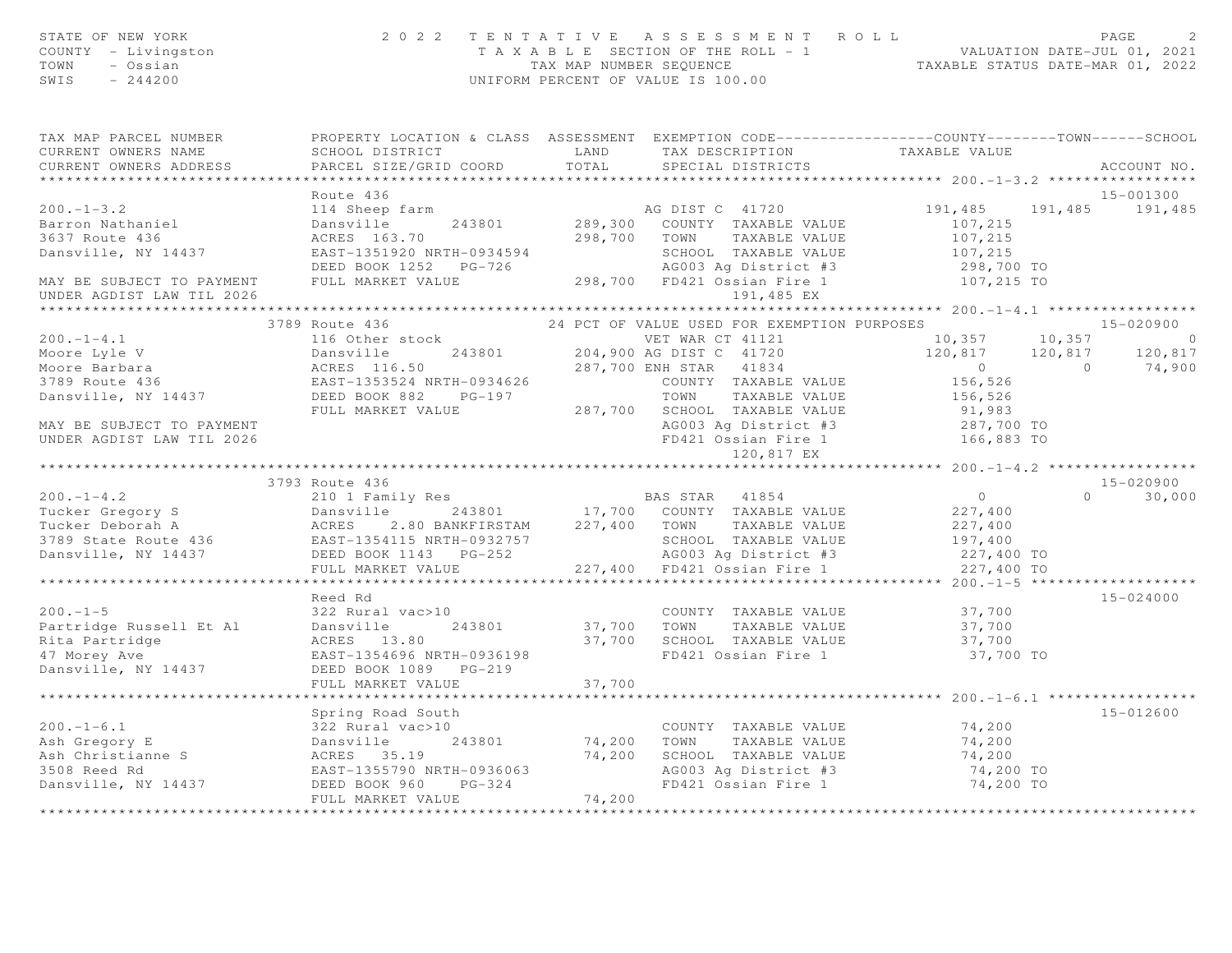| STATE OF NEW YORK<br>COUNTY - Livingston<br>TOWN<br>- Ossian<br>SWIS<br>$-244200$                                  | 2022 TENTATIVE ASSESSMENT ROLL<br>UNIFORM PERCENT OF VALUE IS 100.00                                                                                                                          | PAGE<br>3<br>T A X A B L E SECTION OF THE ROLL - 1 VALUATION DATE-JUL 01, 2021<br>TAX MAP NUMBER SEQUENCE TAXABLE STATUS DATE-MAR 01, 2022 |                                                                                              |                                                                                |               |
|--------------------------------------------------------------------------------------------------------------------|-----------------------------------------------------------------------------------------------------------------------------------------------------------------------------------------------|--------------------------------------------------------------------------------------------------------------------------------------------|----------------------------------------------------------------------------------------------|--------------------------------------------------------------------------------|---------------|
| TAX MAP PARCEL NUMBER<br>CURRENT OWNERS NAME<br>CURRENT OWNERS ADDRESS                                             | PROPERTY LOCATION & CLASS ASSESSMENT EXEMPTION CODE---------------COUNTY-------TOWN------SCHOOL<br>SCHOOL DISTRICT<br>PARCEL SIZE/GRID COORD                                                  | LAND<br>TOTAL                                                                                                                              | TAX DESCRIPTION<br>SPECIAL DISTRICTS                                                         | TAXABLE VALUE                                                                  | ACCOUNT NO.   |
| $200 - 1 - 7$<br>Bovenzi Jeremy M<br>Bovenzi Sherry A<br>15480 Powerline Rd<br>Holley, NY 14470                    | Spring Road South<br>314 Rural vac<10<br>Dansville<br>243801<br>ACRES<br>1.70<br>EAST-1356504 NRTH-0936463<br>DEED BOOK 1277 PG-2419<br>FULL MARKET VALUE                                     | 8,300<br>8,300<br>8,300                                                                                                                    | COUNTY TAXABLE VALUE<br>TOWN<br>TAXABLE VALUE<br>SCHOOL TAXABLE VALUE<br>FD421 Ossian Fire 1 | 8,300<br>8,300<br>8,300<br>8,300 TO                                            | 15-039100     |
| $200 - 1 - 8$<br>Ash Jeffrey J<br>310 Peterman Rd<br>Indiana, PA 15701                                             | Spring Road South<br>314 Rural vac<10<br>Dansville<br>243801<br>ACRES<br>3.10<br>EAST-1356504 NRTH-0936268<br>DEED BOOK 1289 PG-1828<br>FULL MARKET VALUE                                     | 12,000<br>12,000<br>12,000                                                                                                                 | COUNTY TAXABLE VALUE<br>TOWN<br>TAXABLE VALUE<br>SCHOOL TAXABLE VALUE<br>FD421 Ossian Fire 1 | 12,000<br>12,000<br>12,000<br>12,000 TO                                        | 15-036200     |
| $200 - 1 - 9$<br>Schuchardt Maria<br>4556 E Holmes St<br>Tucson, AZ 85711                                          | Spring Road South<br>314 Rural vac<10<br>Dansville<br>243801<br>ACRES<br>6.60<br>EAST-1356519 NRTH-0935898<br>DEED BOOK 1282    PG-1412<br>FULL MARKET VALUE                                  | 20,900 TOWN<br>20,900                                                                                                                      | COUNTY TAXABLE VALUE<br>TAXABLE VALUE<br>20,900 SCHOOL TAXABLE VALUE<br>FD421 Ossian Fire 1  | 20,900<br>20,900<br>20,900<br>20,900 TO                                        | 15-028500     |
| $200. -1 - 10$<br>Kuhn David J<br>153 Whittington Rd<br>Rochester, NY 14609                                        | 9630 Spring Road South<br>260 Seasonal res<br>243801<br>Dansville<br>ACRES<br>3.40<br>EAST-1356519 NRTH-0935470<br>DEED BOOK 1267 PG-2400<br>FULL MARKET VALUE<br>*************************** | 19,200 TOWN<br>31,100                                                                                                                      | COUNTY TAXABLE VALUE<br>TAXABLE VALUE<br>31,100 SCHOOL TAXABLE VALUE<br>FD421 Ossian Fire 1  | 31,100<br>31,100<br>31,100<br>31,100 TO<br>********** 200.-1-11 ************** | 15-004850     |
| $200. -1 - 11$<br>Kuhn David J<br>153 Whittington Rd<br>Rochester, NY 14609                                        | 9640 Spring Road South<br>260 Seasonal res<br>243801<br>Dansville<br>ACRES<br>6.40<br>EAST-1356533 NRTH-0935144<br>DEED BOOK 1267 PG-2403<br>FULL MARKET VALUE                                | 27,000<br>32,500<br>32,500<br>* * * * * * * * * * *                                                                                        | COUNTY TAXABLE VALUE<br>TOWN<br>TAXABLE VALUE<br>SCHOOL TAXABLE VALUE<br>FD421 Ossian Fire 1 | 32,500<br>32,500<br>32,500<br>32,500 TO                                        | $15 - 016100$ |
| $200. -1 - 12$<br>Penzella Lawrence A Trustee<br>Penzella Gail C Trustee<br>6633 Holt Ave<br>Los Angeles, CA 90056 | Spring Road South<br>314 Rural vac<10<br>Dansville<br>243801<br>3.20<br>ACRES<br>EAST-1356976 NRTH-0936351<br>DEED BOOK 837<br>$PG-174$<br>FULL MARKET VALUE                                  | 12,200<br>12,200<br>12,200                                                                                                                 | COUNTY TAXABLE VALUE<br>TAXABLE VALUE<br>TOWN<br>SCHOOL TAXABLE VALUE<br>FD421 Ossian Fire 1 | 12,200<br>12,200<br>12,200<br>12,200 TO                                        | $15 - 024250$ |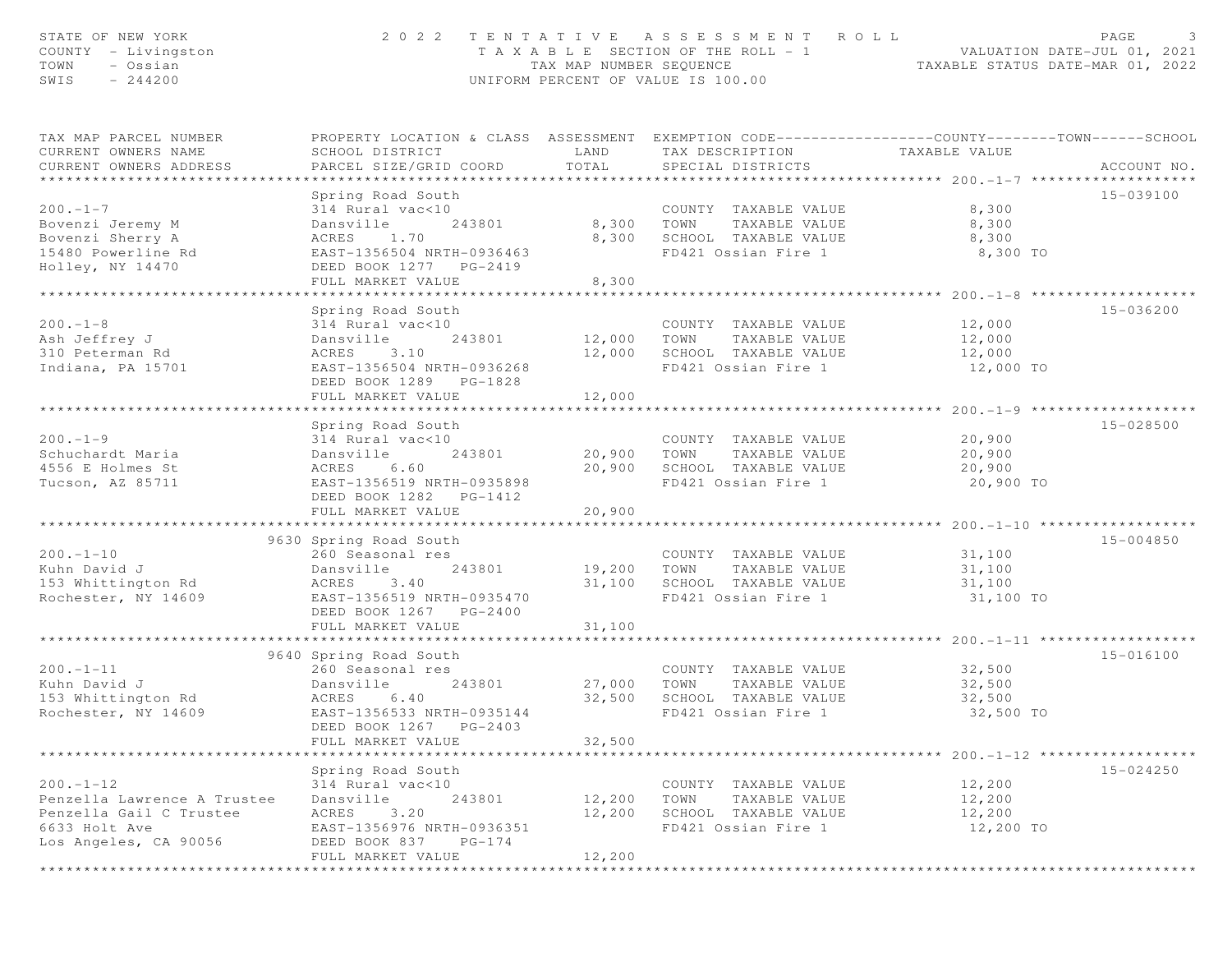| STATE OF NEW YORK<br>COUNTY - Livingston<br>TOWN<br>- Ossian<br>SWIS<br>$-244200$                                                                                                                                                              |                                                              |               | 2022 TENTATIVE ASSESSMENT ROLL<br>T A X A B L E SECTION OF THE ROLL - 1 VALUATION DATE-JUL 01, 2021<br>TAX MAP NUMBER SEQUENCE TAXABLE STATUS DATE-MAR 01, 2022<br>UNIFORM PERCENT OF VALUE IS 100.00 |                         | PAGE<br>$\overline{4}$   |
|------------------------------------------------------------------------------------------------------------------------------------------------------------------------------------------------------------------------------------------------|--------------------------------------------------------------|---------------|-------------------------------------------------------------------------------------------------------------------------------------------------------------------------------------------------------|-------------------------|--------------------------|
| TAX MAP PARCEL NUMBER                                                                                                                                                                                                                          |                                                              |               | PROPERTY LOCATION & CLASS ASSESSMENT EXEMPTION CODE----------------COUNTY-------TOWN------SCHOOL                                                                                                      |                         |                          |
| CURRENT OWNERS NAME<br>CURRENT OWNERS ADDRESS                                                                                                                                                                                                  | SCHOOL DISTRICT<br>PARCEL SIZE/GRID COORD                    | LAND<br>TOTAL | TAX DESCRIPTION TAXABLE VALUE<br>SPECIAL DISTRICTS                                                                                                                                                    |                         | ACCOUNT NO.              |
| **********************                                                                                                                                                                                                                         |                                                              |               |                                                                                                                                                                                                       |                         |                          |
| $200 - 1 - 13$                                                                                                                                                                                                                                 | Spring Road South<br>314 Rural vac<10                        |               | COUNTY TAXABLE VALUE                                                                                                                                                                                  |                         | 15-005850                |
| Penzella Gail                                                                                                                                                                                                                                  | Dansville<br>243801                                          | 11,700 TOWN   | TAXABLE VALUE                                                                                                                                                                                         | 11,700<br>11,700        |                          |
| 6633 Holt Ave                                                                                                                                                                                                                                  |                                                              |               | 11,700 SCHOOL TAXABLE VALUE 11,700                                                                                                                                                                    |                         |                          |
| Los Angeles, CA 90056                                                                                                                                                                                                                          |                                                              |               | FD421 Ossian Fire 1                                                                                                                                                                                   | 11,700 TO               |                          |
|                                                                                                                                                                                                                                                | ACRES 3.00<br>EAST-1356981 NRTH-0936030<br>FULL MARKET VALUE | 11,700        |                                                                                                                                                                                                       |                         |                          |
|                                                                                                                                                                                                                                                |                                                              |               |                                                                                                                                                                                                       |                         |                          |
|                                                                                                                                                                                                                                                | Spring Road South                                            |               |                                                                                                                                                                                                       |                         | 15-007800                |
| $200 - 1 - 14$                                                                                                                                                                                                                                 | 314 Rural vac<10                                             |               | COUNTY TAXABLE VALUE                                                                                                                                                                                  | 11,700                  |                          |
|                                                                                                                                                                                                                                                |                                                              | 11,700        | TOWN<br>TAXABLE VALUE                                                                                                                                                                                 | 11,700<br>11,700        |                          |
|                                                                                                                                                                                                                                                |                                                              | 11,700        | SCHOOL TAXABLE VALUE                                                                                                                                                                                  |                         |                          |
|                                                                                                                                                                                                                                                |                                                              |               | FD421 Ossian Fire 1                                                                                                                                                                                   | 11,700 TO               |                          |
| Hunt, NY 14846                                                                                                                                                                                                                                 | DEED BOOK 1266 PG-1293                                       |               |                                                                                                                                                                                                       |                         |                          |
|                                                                                                                                                                                                                                                | FULL MARKET VALUE                                            | 11,700        |                                                                                                                                                                                                       |                         |                          |
|                                                                                                                                                                                                                                                |                                                              |               |                                                                                                                                                                                                       |                         |                          |
| Cooper Ricky V<br>Cooper Ricky V Dansville 243801 17,200 DISABILITY 41930<br>Cooper Peggy M ACRES 2.60 BANK LERETA 65,300 COUNTY TAXABLE VALUE<br>9633 Spring Rd South EAST-1356991 NRTH-0935373 TOWN TAXABLE VALUE<br>Dansville, NY 1         | 9633 Spring Road South                                       |               |                                                                                                                                                                                                       |                         | 15-033800                |
|                                                                                                                                                                                                                                                |                                                              |               |                                                                                                                                                                                                       | $\overline{0}$<br>6,530 | 30,000<br>$\overline{0}$ |
|                                                                                                                                                                                                                                                |                                                              |               |                                                                                                                                                                                                       |                         | 6,530<br>6,530           |
|                                                                                                                                                                                                                                                |                                                              |               |                                                                                                                                                                                                       | 58,770                  |                          |
|                                                                                                                                                                                                                                                |                                                              |               |                                                                                                                                                                                                       |                         |                          |
|                                                                                                                                                                                                                                                |                                                              |               | 65,300 FD421 Ossian Fire 1                                                                                                                                                                            | 65,300 TO               |                          |
|                                                                                                                                                                                                                                                | FULL MARKET VALUE                                            |               |                                                                                                                                                                                                       |                         |                          |
|                                                                                                                                                                                                                                                | 9672 Spring Road South                                       |               |                                                                                                                                                                                                       |                         | 15-031650                |
| $200. -1 - 17.113$                                                                                                                                                                                                                             | 240 Rural res                                                |               | COUNTY TAXABLE VALUE                                                                                                                                                                                  | 217,900                 |                          |
| The Leighton Douglas Everhart Dansville                                                                                                                                                                                                        | 243801                                                       | 76,400        | TAXABLE VALUE<br>TOWN                                                                                                                                                                                 | 217,900                 |                          |
|                                                                                                                                                                                                                                                |                                                              | 217,900       | SCHOOL TAXABLE VALUE 217,900                                                                                                                                                                          |                         |                          |
| 9903 Chase Hill Ct<br>Vienna, VA 22182<br>The EAST-1356728 NRTH-0934355<br>The POCK 1370 PC 770                                                                                                                                                |                                                              |               | FD421 Ossian Fire 1                                                                                                                                                                                   | 217,900 TO              |                          |
|                                                                                                                                                                                                                                                | DEED BOOK 1279 PG-779                                        |               |                                                                                                                                                                                                       |                         |                          |
|                                                                                                                                                                                                                                                | FULL MARKET VALUE                                            | 217,900       |                                                                                                                                                                                                       |                         |                          |
|                                                                                                                                                                                                                                                |                                                              |               |                                                                                                                                                                                                       |                         |                          |
|                                                                                                                                                                                                                                                | 3302 Shute Rd                                                |               |                                                                                                                                                                                                       |                         | 15-032900                |
| $200. -1 - 19$                                                                                                                                                                                                                                 | 260 Seasonal res                                             |               | COUNTY TAXABLE VALUE                                                                                                                                                                                  | 10,400                  |                          |
|                                                                                                                                                                                                                                                |                                                              | 2,000         | TAXABLE VALUE<br>TOWN                                                                                                                                                                                 | 10,400                  |                          |
|                                                                                                                                                                                                                                                |                                                              | 10,400        | SCHOOL TAXABLE VALUE                                                                                                                                                                                  | 10,400                  |                          |
|                                                                                                                                                                                                                                                |                                                              |               | FD421 Ossian Fire 1                                                                                                                                                                                   | 10,400 TO               |                          |
| 200.-1-19<br>Weldon Michael F Sr<br>Weldon Carol A (Render School A (Render School A (Render School A (Render School Access)<br>245 Dunbar Rd<br>Hilton, NY 14468 (Render School Access)<br>260 Seasonal res<br>243801<br>245 Dunbar Rd<br>255 |                                                              |               |                                                                                                                                                                                                       |                         |                          |
|                                                                                                                                                                                                                                                | FULL MARKET VALUE                                            | 10,400        |                                                                                                                                                                                                       |                         |                          |
|                                                                                                                                                                                                                                                |                                                              |               |                                                                                                                                                                                                       |                         |                          |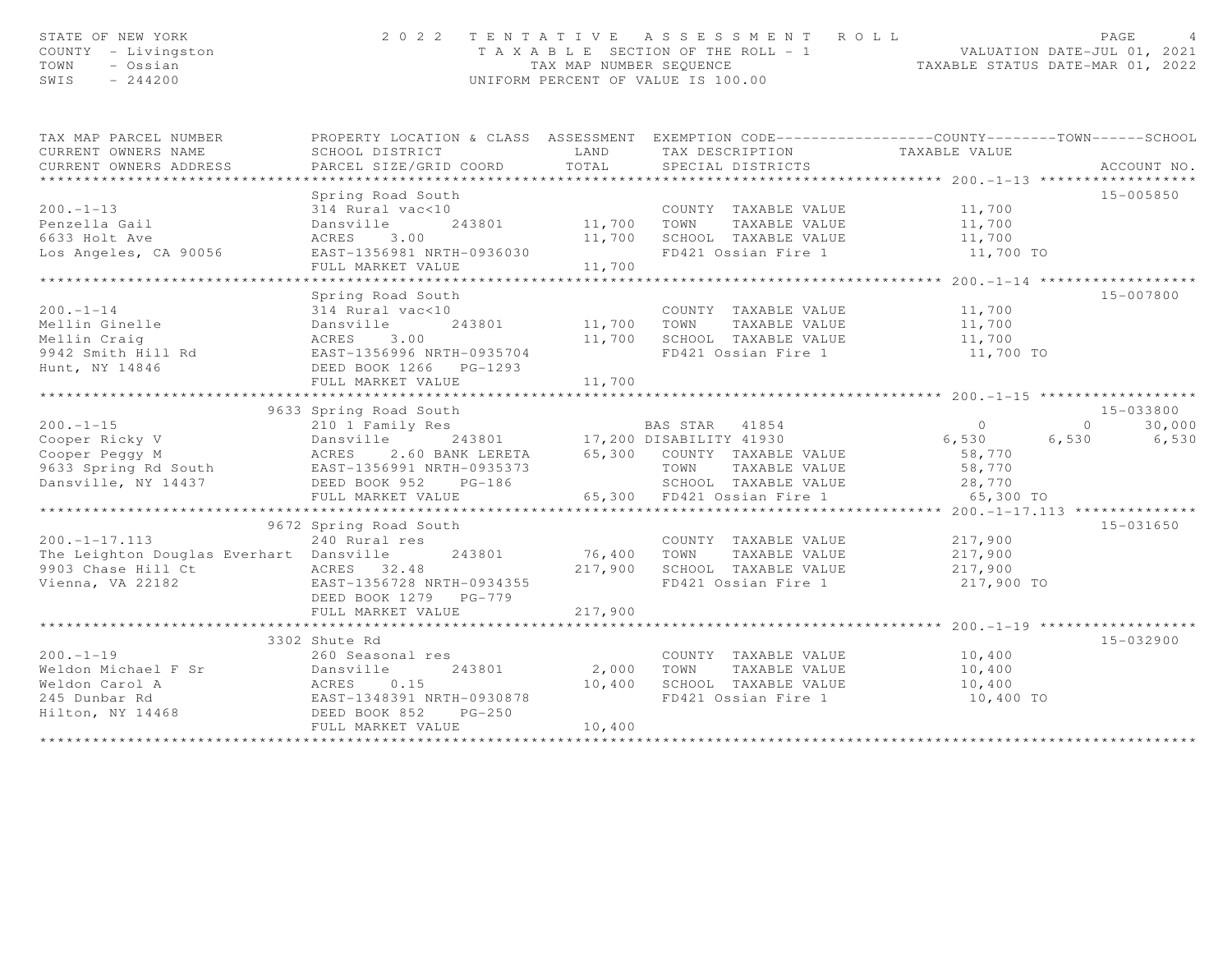| STATE OF NEW YORK<br>COUNTY - Livingston<br>TOWN<br>- Ossian<br>$SWIS = 244200$                                                                                                                                                            |                                  | 2 0 2 2 TENTATIVE ASSESSMENT ROLL PAGE 5<br>TAXABLE SECTION OF THE ROLL - 1 VALUATION DATE-JUL 01, 2021<br>TAX MAP NUMBER SEQUENCE TAXABLE STATUS DATE-MAR 01, 2022<br>UNIFORM PERCENT OF VALUE IS 100.00 |                                              |               |
|--------------------------------------------------------------------------------------------------------------------------------------------------------------------------------------------------------------------------------------------|----------------------------------|-----------------------------------------------------------------------------------------------------------------------------------------------------------------------------------------------------------|----------------------------------------------|---------------|
| TAX MAP PARCEL NUMBER THE PROPERTY LOCATION & CLASS ASSESSMENT EXEMPTION CODE---------------COUNTY-------TOWN------SCHOOL                                                                                                                  |                                  |                                                                                                                                                                                                           |                                              |               |
|                                                                                                                                                                                                                                            |                                  |                                                                                                                                                                                                           |                                              | ACCOUNT NO.   |
|                                                                                                                                                                                                                                            |                                  |                                                                                                                                                                                                           |                                              |               |
|                                                                                                                                                                                                                                            |                                  |                                                                                                                                                                                                           |                                              |               |
|                                                                                                                                                                                                                                            |                                  |                                                                                                                                                                                                           |                                              |               |
|                                                                                                                                                                                                                                            |                                  |                                                                                                                                                                                                           |                                              |               |
|                                                                                                                                                                                                                                            |                                  |                                                                                                                                                                                                           |                                              |               |
|                                                                                                                                                                                                                                            |                                  |                                                                                                                                                                                                           |                                              |               |
|                                                                                                                                                                                                                                            |                                  |                                                                                                                                                                                                           |                                              |               |
|                                                                                                                                                                                                                                            |                                  |                                                                                                                                                                                                           |                                              |               |
| ***********************                                                                                                                                                                                                                    |                                  |                                                                                                                                                                                                           |                                              |               |
|                                                                                                                                                                                                                                            | 3553 Route 436                   |                                                                                                                                                                                                           |                                              | $15 - 030401$ |
|                                                                                                                                                                                                                                            |                                  |                                                                                                                                                                                                           |                                              |               |
|                                                                                                                                                                                                                                            |                                  |                                                                                                                                                                                                           |                                              |               |
|                                                                                                                                                                                                                                            |                                  |                                                                                                                                                                                                           |                                              |               |
|                                                                                                                                                                                                                                            |                                  |                                                                                                                                                                                                           |                                              |               |
|                                                                                                                                                                                                                                            |                                  |                                                                                                                                                                                                           |                                              |               |
|                                                                                                                                                                                                                                            |                                  |                                                                                                                                                                                                           |                                              |               |
|                                                                                                                                                                                                                                            | 3551 Route 436                   |                                                                                                                                                                                                           |                                              | 15-030400     |
| 3551 KOUTE 436<br>Metcalfe Chris A 210 I Family Res<br>Metcalfe Cindy Jo ACRES 1.03<br>3551 Route 436 ARES 1.03<br>3551 Route 436 EAST-1352533 NRTH-0932623 SOMETHE MARKET VALUE<br>243801 13,400 COUNTY TAXABLE VALUE 141,000<br>3551 Rou |                                  |                                                                                                                                                                                                           |                                              |               |
|                                                                                                                                                                                                                                            |                                  |                                                                                                                                                                                                           |                                              |               |
|                                                                                                                                                                                                                                            |                                  |                                                                                                                                                                                                           |                                              |               |
|                                                                                                                                                                                                                                            |                                  |                                                                                                                                                                                                           |                                              |               |
|                                                                                                                                                                                                                                            |                                  |                                                                                                                                                                                                           |                                              |               |
|                                                                                                                                                                                                                                            |                                  |                                                                                                                                                                                                           |                                              |               |
|                                                                                                                                                                                                                                            |                                  |                                                                                                                                                                                                           |                                              |               |
|                                                                                                                                                                                                                                            | 3965 Route 436                   |                                                                                                                                                                                                           |                                              | 15-020600     |
|                                                                                                                                                                                                                                            |                                  |                                                                                                                                                                                                           |                                              |               |
|                                                                                                                                                                                                                                            |                                  |                                                                                                                                                                                                           |                                              |               |
|                                                                                                                                                                                                                                            |                                  |                                                                                                                                                                                                           |                                              |               |
|                                                                                                                                                                                                                                            |                                  |                                                                                                                                                                                                           |                                              |               |
|                                                                                                                                                                                                                                            |                                  |                                                                                                                                                                                                           |                                              |               |
| 3903 KOUR (243801 Metcalfe Cindy Jo<br>Metcalfe Cindy Jo answille 243801 11,400 TOWN TAXABLE VALUE 11,400<br>3551 Route 436 2.90 11,400 SCHOOL TAXABLE VALUE 11,400<br>Danswille, NY 14437 EAST-1354904 NRTH-0932300 FD421 Ossian Fi       | ******************************** |                                                                                                                                                                                                           |                                              |               |
|                                                                                                                                                                                                                                            |                                  |                                                                                                                                                                                                           | ************** 200.-1-25.1 ***************** |               |
|                                                                                                                                                                                                                                            | 3797 Route 436                   |                                                                                                                                                                                                           |                                              | 15-004800     |
|                                                                                                                                                                                                                                            |                                  |                                                                                                                                                                                                           |                                              |               |
|                                                                                                                                                                                                                                            |                                  |                                                                                                                                                                                                           |                                              |               |
|                                                                                                                                                                                                                                            |                                  |                                                                                                                                                                                                           |                                              |               |
|                                                                                                                                                                                                                                            |                                  |                                                                                                                                                                                                           |                                              |               |
|                                                                                                                                                                                                                                            |                                  |                                                                                                                                                                                                           |                                              |               |
|                                                                                                                                                                                                                                            |                                  |                                                                                                                                                                                                           |                                              |               |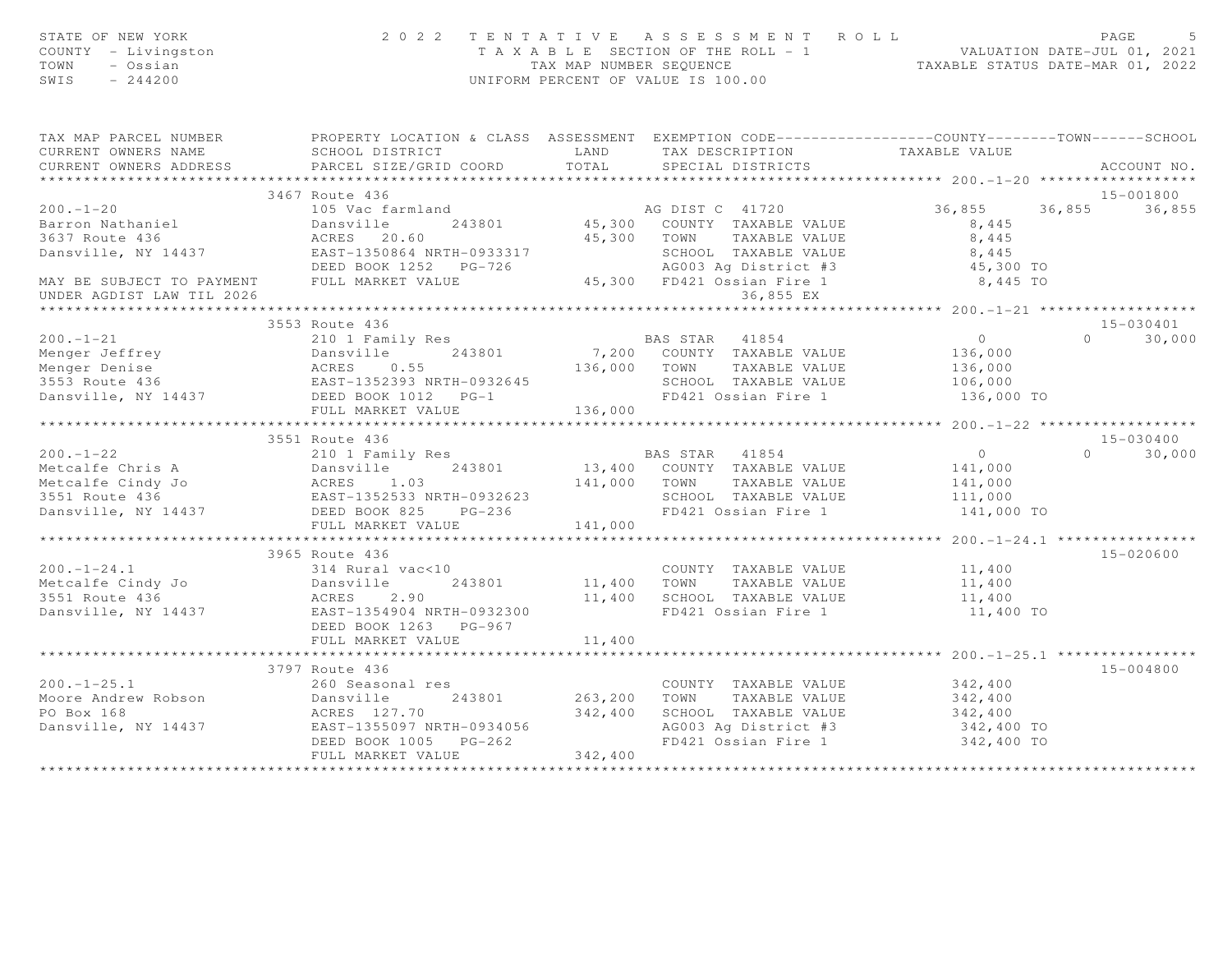| STATE OF NEW YORK<br>COUNTY - Livingston<br>TOWN - Ossian<br>SWIS $-244200$                                                                                                                                                                                                                                                                                                    |                        |        | 2022 TENTATIVE ASSESSMENT ROLL<br>TAXABLE SECTION OF THE ROLL - 1<br>TAXABLE SECTION OF THE ROLL - 1<br>TAXABLE STATUS DATE-JUL 01, 2021<br>UNIFORM PERCENT OF VALUE IS 100.00 |            |                    |
|--------------------------------------------------------------------------------------------------------------------------------------------------------------------------------------------------------------------------------------------------------------------------------------------------------------------------------------------------------------------------------|------------------------|--------|--------------------------------------------------------------------------------------------------------------------------------------------------------------------------------|------------|--------------------|
| TAX MAP PARCEL NUMBER PROPERTY LOCATION & CLASS ASSESSMENT EXEMPTION CODE---------------COUNTY-------TOWN------SCHOOL                                                                                                                                                                                                                                                          |                        |        |                                                                                                                                                                                |            |                    |
|                                                                                                                                                                                                                                                                                                                                                                                |                        |        |                                                                                                                                                                                |            |                    |
|                                                                                                                                                                                                                                                                                                                                                                                |                        |        |                                                                                                                                                                                |            |                    |
|                                                                                                                                                                                                                                                                                                                                                                                | 4105 State Route 436   |        |                                                                                                                                                                                |            | 15-013500          |
|                                                                                                                                                                                                                                                                                                                                                                                |                        |        |                                                                                                                                                                                |            |                    |
|                                                                                                                                                                                                                                                                                                                                                                                |                        |        |                                                                                                                                                                                |            |                    |
|                                                                                                                                                                                                                                                                                                                                                                                |                        |        |                                                                                                                                                                                |            |                    |
|                                                                                                                                                                                                                                                                                                                                                                                |                        |        |                                                                                                                                                                                |            |                    |
|                                                                                                                                                                                                                                                                                                                                                                                |                        |        |                                                                                                                                                                                |            |                    |
|                                                                                                                                                                                                                                                                                                                                                                                |                        |        |                                                                                                                                                                                |            |                    |
|                                                                                                                                                                                                                                                                                                                                                                                |                        |        |                                                                                                                                                                                |            |                    |
|                                                                                                                                                                                                                                                                                                                                                                                |                        |        |                                                                                                                                                                                |            | 15-013500          |
|                                                                                                                                                                                                                                                                                                                                                                                |                        |        |                                                                                                                                                                                |            |                    |
|                                                                                                                                                                                                                                                                                                                                                                                |                        |        |                                                                                                                                                                                |            |                    |
|                                                                                                                                                                                                                                                                                                                                                                                |                        |        |                                                                                                                                                                                |            |                    |
|                                                                                                                                                                                                                                                                                                                                                                                |                        |        |                                                                                                                                                                                | 175,300 TO |                    |
|                                                                                                                                                                                                                                                                                                                                                                                |                        |        |                                                                                                                                                                                |            |                    |
| 200.-1-26.213 (200.-1-26.213 (200.-1-26.213 (200.-1-26.213 (200.-1-26.213 (200.-1-26.213 (200.-1-26.213 (200.-1-26.213 (200.-1-26.213 (200.-1-26.213 (200.-1-26.213 (200.-1-26.213 (200.-1-26.213 (200.-1-26.213 (200.-1-26.21                                                                                                                                                 |                        |        |                                                                                                                                                                                |            |                    |
|                                                                                                                                                                                                                                                                                                                                                                                |                        |        |                                                                                                                                                                                |            |                    |
|                                                                                                                                                                                                                                                                                                                                                                                | Route 436              |        |                                                                                                                                                                                |            | 15-013500          |
|                                                                                                                                                                                                                                                                                                                                                                                |                        |        |                                                                                                                                                                                |            | 95,896 95,896      |
|                                                                                                                                                                                                                                                                                                                                                                                |                        |        |                                                                                                                                                                                |            |                    |
|                                                                                                                                                                                                                                                                                                                                                                                |                        |        |                                                                                                                                                                                |            |                    |
|                                                                                                                                                                                                                                                                                                                                                                                |                        |        |                                                                                                                                                                                |            |                    |
|                                                                                                                                                                                                                                                                                                                                                                                |                        |        |                                                                                                                                                                                |            |                    |
| 200.-1-26.222<br>Swyers T Joseph 109,800 RM TAXABLE VALUE<br>95,896 95<br>95,896 95<br>95,896 95<br>Swyers T Joseph Dansville Dansville 243801 109,800 COUNTY TAXABLE VALUE<br>95,904 109,800 TOWN TAXABLE VALUE<br>25,904 109,800 TOWN TAXA<br>UNDER AGDIST LAW TIL 2026                                                                                                      |                        |        | 95,896 EX                                                                                                                                                                      |            |                    |
|                                                                                                                                                                                                                                                                                                                                                                                |                        |        |                                                                                                                                                                                |            |                    |
|                                                                                                                                                                                                                                                                                                                                                                                | 4163 Route 436         |        |                                                                                                                                                                                |            | $15 - 013500$      |
| $\begin{tabular}{lcccccc} 200.-1-26.223 & 4163 Route 436 & ENH STAR & 41834 & 0 \\ 240 Rural res & 240 Rural res & 243801 & 70,600 COUNTY TAXABLE VALUE & 166,300 \\ 240 Rural res & 243801 & 70,600 COUNTY TAXABLE VALUE & 166,300 \\ 240 Rural res & 243801 & 70,600 COUNTY TAXABLE VALUE & 166,300 \\ 24163 Route 436 & EAST-1356261 NRTH-0932798 & 22.90 BANK & NETS & 25$ |                        |        |                                                                                                                                                                                |            | $\Omega$<br>74,900 |
|                                                                                                                                                                                                                                                                                                                                                                                |                        |        |                                                                                                                                                                                |            |                    |
|                                                                                                                                                                                                                                                                                                                                                                                |                        |        |                                                                                                                                                                                |            |                    |
|                                                                                                                                                                                                                                                                                                                                                                                |                        |        |                                                                                                                                                                                |            |                    |
|                                                                                                                                                                                                                                                                                                                                                                                |                        |        |                                                                                                                                                                                |            |                    |
|                                                                                                                                                                                                                                                                                                                                                                                |                        |        |                                                                                                                                                                                |            |                    |
|                                                                                                                                                                                                                                                                                                                                                                                |                        |        |                                                                                                                                                                                |            |                    |
|                                                                                                                                                                                                                                                                                                                                                                                | 3361 Shute Rd          |        |                                                                                                                                                                                |            | 15-007500          |
|                                                                                                                                                                                                                                                                                                                                                                                |                        |        |                                                                                                                                                                                |            |                    |
|                                                                                                                                                                                                                                                                                                                                                                                |                        |        |                                                                                                                                                                                |            |                    |
|                                                                                                                                                                                                                                                                                                                                                                                |                        |        |                                                                                                                                                                                |            |                    |
| $\begin{array}{cccccccc} 200.-1-27 & & & 210&1\text{ Family Res} & & & 210&1\text{ Family Res} & & & 210&1\text{ Family Res} & & & 243801& & 9,800&\text{TOWIN} & \text{TAXABLE VALUE} & & 50,400\text{S0,400} & & & & 50,400\text{S0,400} & & & & 50,400\text{S0,400} & & & & 50,400\text{S0,400} & & & & 50,400\text{S0,400} & & & & 50,400\text{$                           |                        |        |                                                                                                                                                                                | 50,400 TO  |                    |
|                                                                                                                                                                                                                                                                                                                                                                                | DEED BOOK 1286 PG-1802 |        |                                                                                                                                                                                |            |                    |
|                                                                                                                                                                                                                                                                                                                                                                                | FULL MARKET VALUE      | 50,400 |                                                                                                                                                                                |            |                    |
|                                                                                                                                                                                                                                                                                                                                                                                |                        |        |                                                                                                                                                                                |            |                    |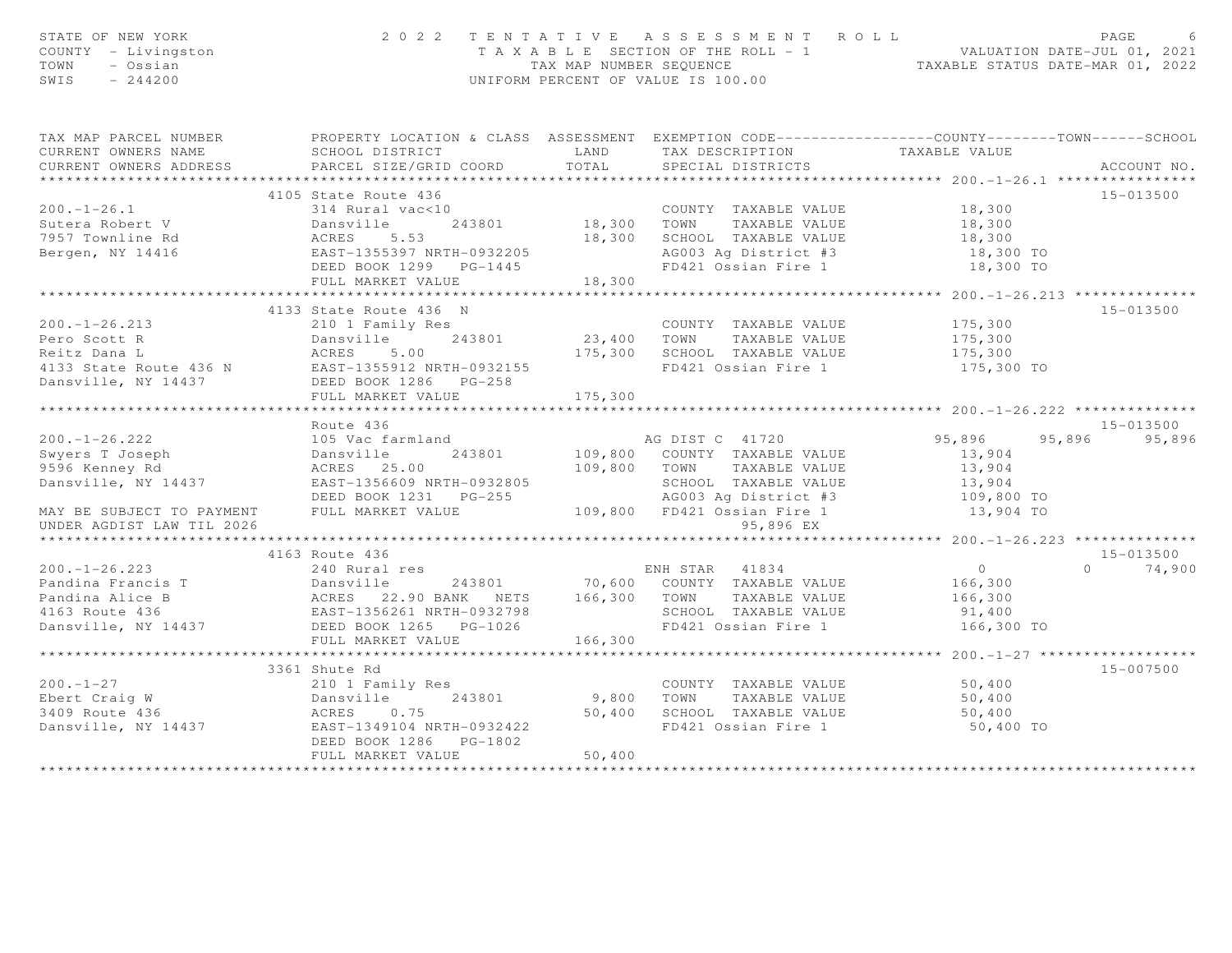| STATE OF NEW YORK<br>STAIL OF NUM ---<br>COUNTY - Livingston<br>TOWN - Ossian<br>SWTS - 244200                                                                                                                                                                                            |                                                                      |        | 2022 TENTATIVE ASSESSMENT ROLL PAGE 7<br>TAXABLE SECTION OF THE ROLL - 1 VALUATION DATE-JUL 01, 2021<br>TAX MAP NUMBER SEQUENCE TAXABLE STATUS DATE-MAR 01, 2022<br>UNIFORM PERCENT OF VALUE IS 100.00 |                                                     |               |
|-------------------------------------------------------------------------------------------------------------------------------------------------------------------------------------------------------------------------------------------------------------------------------------------|----------------------------------------------------------------------|--------|--------------------------------------------------------------------------------------------------------------------------------------------------------------------------------------------------------|-----------------------------------------------------|---------------|
| TAX MAP PARCEL NUMBER BROPERTY LOCATION & CLASS ASSESSMENT EXEMPTION CODE---------------COUNTY--------TOWN-----SCHOOL<br>CURRENT OWNERS NAME<br>CURRENT OWNERS ADDRESS PARCEL SIZE/GRID COORD TOTAL SPECIAL DISTRICTS                                                                     |                                                                      |        | SCHOOL DISTRICT                   LAND        TAX DESCRIPTION                TAXABLE VALUE                                                                                                             |                                                     | ACCOUNT NO.   |
|                                                                                                                                                                                                                                                                                           | 3349 Shute Rd                                                        |        |                                                                                                                                                                                                        |                                                     | 15-007300     |
|                                                                                                                                                                                                                                                                                           |                                                                      |        |                                                                                                                                                                                                        |                                                     | $0 \t 30,000$ |
|                                                                                                                                                                                                                                                                                           |                                                                      |        |                                                                                                                                                                                                        |                                                     |               |
| 3408 KOULE 436<br>3408 KOULE 436<br>243801 19,600 TOWN TAXABLE VALUE 19,600<br>243801 19,600 TOWN TAXABLE VALUE 19,600<br>38 Ossian St 2001 ACRES 3.53<br>2408 KORES 3.53<br>243801 19,600 TOWN TAXABLE VALUE 19,600<br>243801 19,600 TOWN T                                              | 3408 Route 436<br>DEED BOOK 1264 PG-1377<br>FULL MARKET VALUE 19,600 |        |                                                                                                                                                                                                        | ********************* 200. -1-30.1 **************** | 15-026525     |
|                                                                                                                                                                                                                                                                                           | 3404 Route 436                                                       |        |                                                                                                                                                                                                        |                                                     | 15-006900     |
|                                                                                                                                                                                                                                                                                           |                                                                      |        |                                                                                                                                                                                                        |                                                     |               |
|                                                                                                                                                                                                                                                                                           |                                                                      |        |                                                                                                                                                                                                        |                                                     |               |
| 3404 Route 436<br>3404 Route 436<br>105 TC 41720<br>Gnage Dale<br>Chage Rachel B<br>243801<br>Scottsville, NY 14546<br>Scottsville, NY 14546<br>DEED BOOK 1163 PG-287<br>FULL MARKET VALUE<br>FULL MARKET VALUE<br>287<br>152,100<br>152,100<br>152,100<br>1<br>MAY BE SUBJECT TO PAYMENT | 3404 Route 436                                                       |        |                                                                                                                                                                                                        |                                                     | 15-006900     |
| UNDER AGDIST LAW TIL 2026                                                                                                                                                                                                                                                                 |                                                                      |        |                                                                                                                                                                                                        |                                                     |               |
| Rowen Erika and Market Manufacture (1990)<br>Bowen Erika and Dansville 243801 42,900 TOWN TAXABLE VALUE 42,900<br>ACRES 16.20 42,900 SCHOOL TAXABLE VALUE 42,900<br>Syracuse, NY 13224 EAST-1351030 NRTH-0931491 FD421 Ossian Fire 1                                                      | Route 436<br>DEED BOOK 1291 PG-199<br>FULL MARKET VALUE              | 42,900 |                                                                                                                                                                                                        |                                                     | 15-033600     |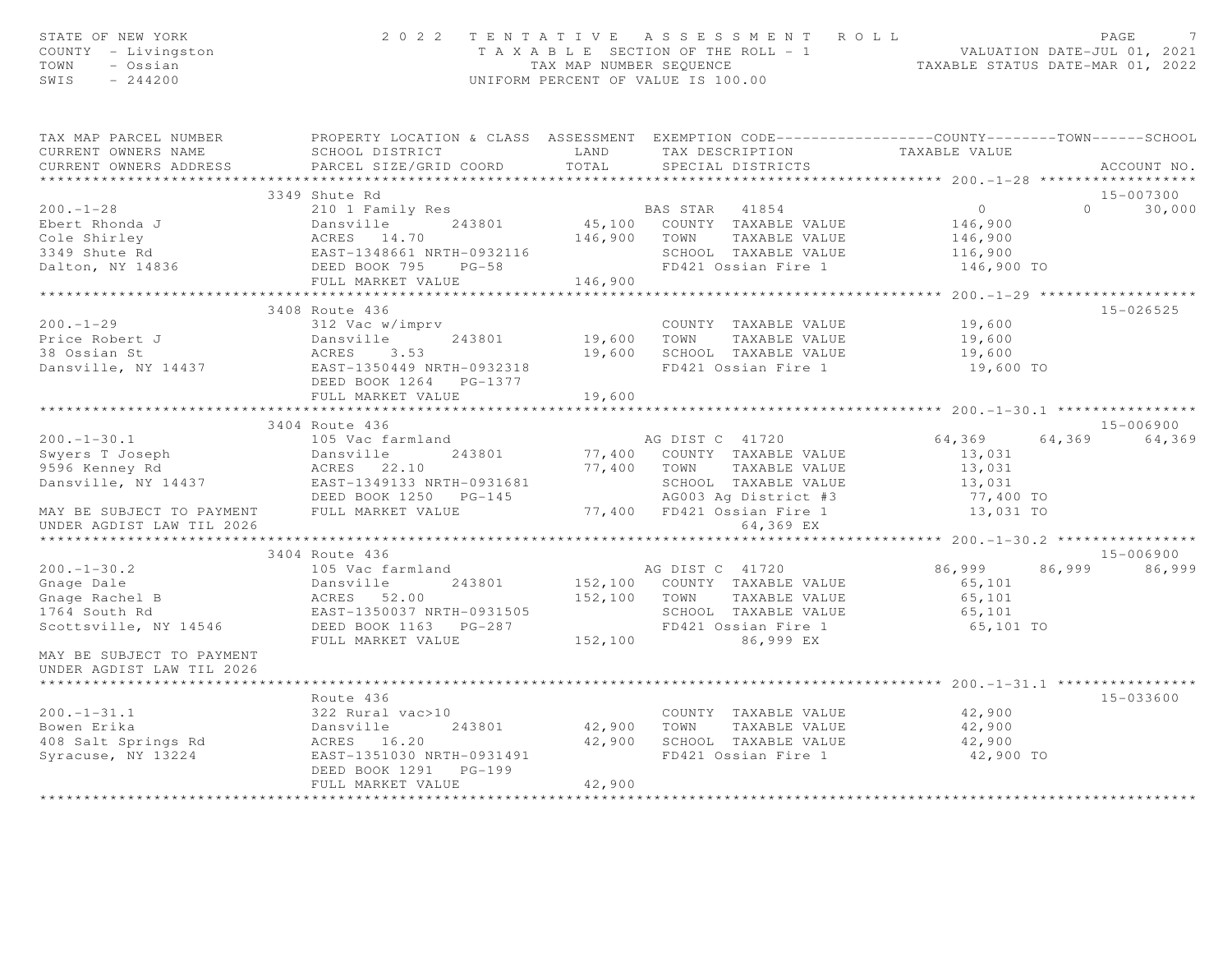| STATE OF NEW YORK<br>COUNTY - Livingston<br>TOWN - Ossian<br>CWTS - 244200                                                                                                                                                                         |                                                                                    |             | 2022 TENTATIVE ASSESSMENT ROLL<br>UNIFORM PERCENT OF VALUE IS 100.00 | PAGE<br>8<br>PAGE 8<br>TAXABLE SECTION OF THE ROLL - 1<br>TAXABLE SEQUENCE IS CONDECTED AND MALUATION DATE-JUL 01, 2021<br>TAXABLE STATUS DATE-MAR 01, 2022 |
|----------------------------------------------------------------------------------------------------------------------------------------------------------------------------------------------------------------------------------------------------|------------------------------------------------------------------------------------|-------------|----------------------------------------------------------------------|-------------------------------------------------------------------------------------------------------------------------------------------------------------|
| CURRENT OWNERS NAME<br>CURRENT OWNERS ADDRESS                                                                                                                                                                                                      | SCHOOL DISTRICT TAND TAX DESCRIPTION TAXABLE VALUE<br>PARCEL SIZE/GRID COORD TOTAL |             | SPECIAL DISTRICTS                                                    | TAX MAP PARCEL NUMBER THE PROPERTY LOCATION & CLASS ASSESSMENT EXEMPTION CODE--------------COUNTY--------TOWN------SCHOOL<br>ACCOUNT NO.                    |
|                                                                                                                                                                                                                                                    |                                                                                    |             |                                                                      | ********************* 200.-1-31.2 **********                                                                                                                |
|                                                                                                                                                                                                                                                    | 3462 Route 436                                                                     |             |                                                                      |                                                                                                                                                             |
| 200.-1-31.2<br>200.-1-31.2<br>210 1 Family Res<br>243801<br>23,400 COUNTY TAXABLE VALUE<br>243801<br>23,400 COUNTY TAXABLE VALUE<br>23,400 COUNTY TAXABLE VALUE<br>23,400 COUNTY TAXABLE VALUE<br>23,400 COUNTY TAXABLE VALUE<br>23,400 COUNTY TAX |                                                                                    |             |                                                                      | $\overline{0}$<br>$\Omega$<br>30,000<br>138,500<br>138,500<br>108,500<br>138,500 TO                                                                         |
|                                                                                                                                                                                                                                                    |                                                                                    |             |                                                                      |                                                                                                                                                             |
|                                                                                                                                                                                                                                                    | 3516 Route 436                                                                     |             | COUNTY TAXABLE VALUE                                                 | 9,100<br>9,100                                                                                                                                              |
|                                                                                                                                                                                                                                                    | DEED BOOK 1299 PG-1153<br>FULL MARKET VALUE                                        | 9,100       | FD421 Ossian Fire 1 9,100 TO                                         | 9,100                                                                                                                                                       |
|                                                                                                                                                                                                                                                    |                                                                                    |             |                                                                      |                                                                                                                                                             |
|                                                                                                                                                                                                                                                    | 9880 Frost Rd                                                                      |             |                                                                      |                                                                                                                                                             |
|                                                                                                                                                                                                                                                    | FULL MARKET VALUE                                                                  | 116,100     |                                                                      |                                                                                                                                                             |
|                                                                                                                                                                                                                                                    |                                                                                    | *********** |                                                                      | ********************* 200.-1-32.111 ***************                                                                                                         |
| 200.-1-32.111<br>EJAE Farms, LLC 114,900<br>243801 100,300 TOWN TAXABLE VALUE 114,900<br>243801 114,900 TOWN TAXABLE VALUE 114,900<br>243801 114,900 TOWN TAXABLE VALUE 114,900<br>243801 114,900 TOWN TAXABLE VALUE 114,900<br>243801 114         | Route 436                                                                          |             |                                                                      | 15-001500                                                                                                                                                   |
| EJAE Farms, LLC                                                                                                                                                                                                                                    |                                                                                    |             |                                                                      |                                                                                                                                                             |
| MAY BE SUBJECT TO PAYMENT<br>UNDER AGDIST LAW TIL 2026<br>**********************                                                                                                                                                                   |                                                                                    |             |                                                                      |                                                                                                                                                             |
|                                                                                                                                                                                                                                                    | 9844 Frost Rd                                                                      |             |                                                                      |                                                                                                                                                             |
|                                                                                                                                                                                                                                                    | DEED BOOK 822<br>$PG-229$<br>FULL MARKET VALUE                                     | 55,800      |                                                                      | 55,800<br>55,800<br>55,800<br>55,800 TO                                                                                                                     |
|                                                                                                                                                                                                                                                    |                                                                                    |             |                                                                      |                                                                                                                                                             |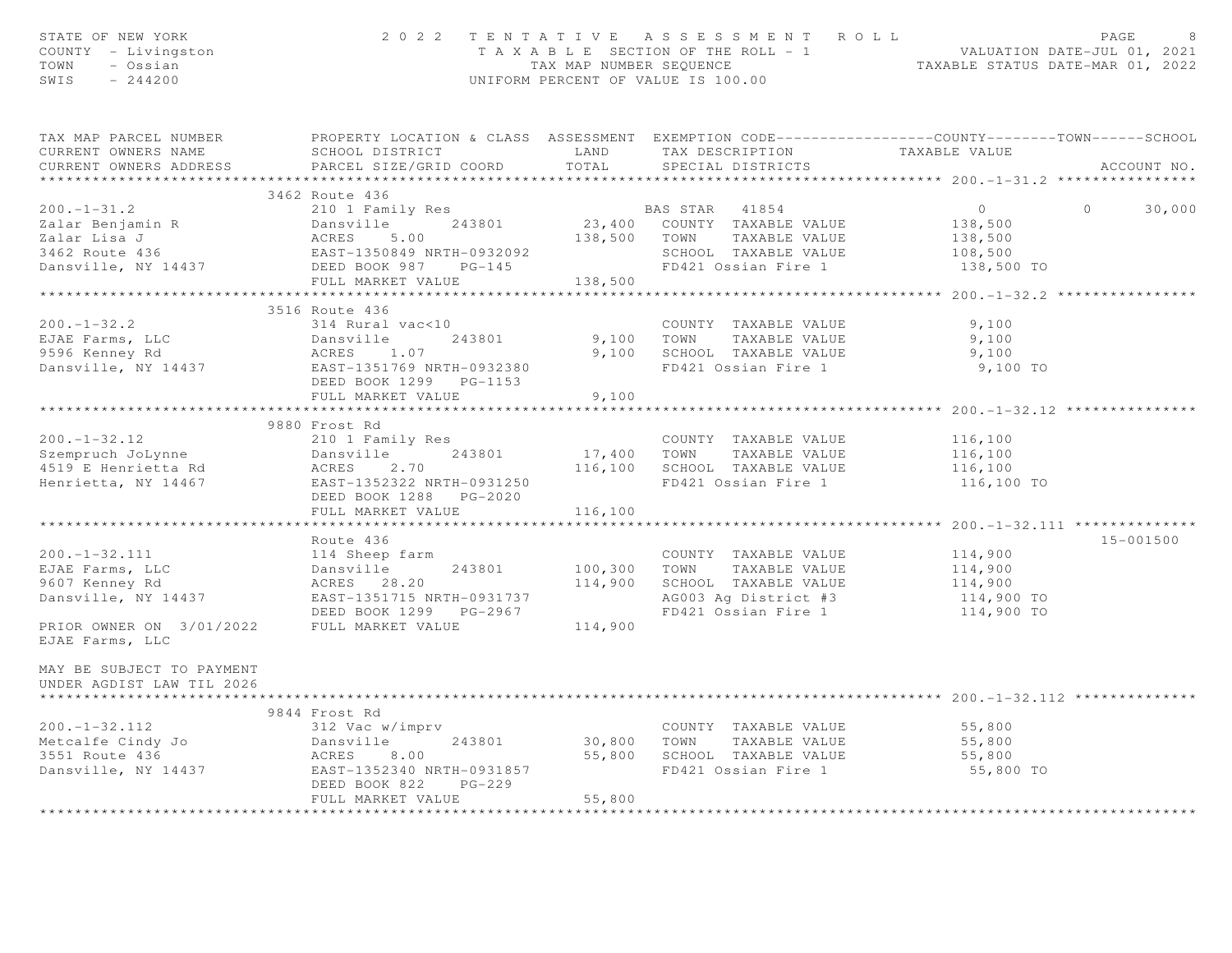| STATE OF NEW YORK<br>COUNTY - Livingston<br>TOWN<br>- Ossian<br>SWIS<br>$-244200$ | 2 0 2 2                                                                                          |                    | TENTATIVE ASSESSMENT ROLL<br>UNIFORM PERCENT OF VALUE IS 100.00 | T A X A B L E SECTION OF THE ROLL - 1 VALUATION DATE-JUL 01, 2021<br>TAX MAP NUMBER SEQUENCE TAXABLE STATUS DATE-MAR 01, 2022 | PAGE<br>$\circ$ |
|-----------------------------------------------------------------------------------|--------------------------------------------------------------------------------------------------|--------------------|-----------------------------------------------------------------|-------------------------------------------------------------------------------------------------------------------------------|-----------------|
| TAX MAP PARCEL NUMBER                                                             | PROPERTY LOCATION & CLASS ASSESSMENT EXEMPTION CODE----------------COUNTY-------TOWN------SCHOOL |                    |                                                                 |                                                                                                                               |                 |
| CURRENT OWNERS NAME                                                               | SCHOOL DISTRICT                                                                                  | <b>EXAMPLE AND</b> | TAX DESCRIPTION TAXABLE VALUE                                   |                                                                                                                               |                 |
| CURRENT OWNERS ADDRESS                                                            | PARCEL SIZE/GRID COORD                                                                           | TOTAL              | SPECIAL DISTRICTS                                               |                                                                                                                               | ACCOUNT NO.     |
|                                                                                   | 9960 Frog Hill Rd                                                                                |                    |                                                                 |                                                                                                                               | 15-013000       |
| $200. -1 - 33.1$                                                                  | 312 Vac w/imprv                                                                                  |                    | COUNTY TAXABLE VALUE                                            | 64,000                                                                                                                        |                 |
| Weldon Michael F Jr                                                               | Dansville<br>243801                                                                              |                    | COUNTY TAXABLE VALUE<br>56,200 TOWN TAXABLE VALUE               | 64,000                                                                                                                        |                 |
| 30 Hiawatha Trl                                                                   | ACRES 20.00                                                                                      | 64,000             | SCHOOL TAXABLE VALUE                                            | 64,000                                                                                                                        |                 |
| Spencerport, NY 14559-2008 EAST-1351624 NRTH-0930864                              |                                                                                                  |                    | FD421 Ossian Fire 1                                             | 64,000 TO                                                                                                                     |                 |
|                                                                                   | DEED BOOK 1085 PG-381                                                                            |                    |                                                                 |                                                                                                                               |                 |
|                                                                                   | FULL MARKET VALUE                                                                                | 64,000             |                                                                 |                                                                                                                               |                 |
|                                                                                   | ***********************                                                                          | ***************    |                                                                 |                                                                                                                               |                 |
|                                                                                   | 9957 Frost Rd                                                                                    |                    |                                                                 |                                                                                                                               | 15-007700       |
| $200 - 1 - 37.1$                                                                  | 260 Seasonal res                                                                                 |                    | COUNTY TAXABLE VALUE                                            | 48,100                                                                                                                        |                 |
|                                                                                   |                                                                                                  | 28,600 TOWN        | TAXABLE VALUE                                                   | 48,100                                                                                                                        |                 |
| Schepp John Paul<br>Schepp Robin                                                  |                                                                                                  |                    | 48,100 SCHOOL TAXABLE VALUE                                     | 48,100                                                                                                                        |                 |
|                                                                                   |                                                                                                  |                    | FD421 Ossian Fire 1                                             | 48,100 TO                                                                                                                     |                 |
| Rochester, NY 14617 DEED BOOK 1262 PG-2726                                        |                                                                                                  |                    |                                                                 |                                                                                                                               |                 |
|                                                                                   | FULL MARKET VALUE                                                                                | 48,100             |                                                                 |                                                                                                                               |                 |
|                                                                                   |                                                                                                  |                    |                                                                 |                                                                                                                               |                 |
|                                                                                   | Frog Hill Rd                                                                                     |                    |                                                                 |                                                                                                                               | 15-001400       |
| $200. -1 - 38$                                                                    | 322 Rural vac>10                                                                                 |                    | AG DIST C 41720                                                 | 17,210                                                                                                                        | 17,210 17,210   |
| Family Wealth Trust Edward W. Dansville                                           | 243801                                                                                           |                    | 29,200 COUNTY TAXABLE VALUE                                     | 11,990                                                                                                                        |                 |
| 1700 Pinnacle Rd                                                                  | ACRES 12.00                                                                                      | 29,200 TOWN        | TAXABLE VALUE                                                   | 11,990                                                                                                                        |                 |
| Henrietta, NY 14467                                                               | EAST-1349791 NRTH-0930380                                                                        |                    | SCHOOL TAXABLE VALUE                                            | 11,990                                                                                                                        |                 |
|                                                                                   |                                                                                                  |                    | AG003 Ag District #3                                            | 29,200 TO                                                                                                                     |                 |
| MAY BE SUBJECT TO PAYMENT                                                         | FULL MARKET VALUE                                                                                |                    | 29,200 FD421 Ossian Fire 1                                      | 11,990 TO                                                                                                                     |                 |
| UNDER AGDIST LAW TIL 2026                                                         |                                                                                                  |                    | 17,210 EX                                                       |                                                                                                                               |                 |
|                                                                                   |                                                                                                  |                    |                                                                 |                                                                                                                               |                 |
|                                                                                   | Frog Hill Rd                                                                                     |                    |                                                                 |                                                                                                                               | 15-005900       |
| $200. -1 - 39$                                                                    | 322 Rural vac>10                                                                                 |                    | COUNTY TAXABLE VALUE                                            | 47,400                                                                                                                        |                 |
|                                                                                   | 243801                                                                                           |                    | 47,400 TOWN<br>TAXABLE VALUE                                    | 47,400                                                                                                                        |                 |
|                                                                                   |                                                                                                  |                    | 47,400 SCHOOL TAXABLE VALUE                                     | 47,400                                                                                                                        |                 |
| 3284 Shute Rd                                                                     | EAST-1348950 NRTH-0930391                                                                        |                    | FD421 Ossian Fire 1                                             | 47,400 TO                                                                                                                     |                 |
| Dalton, NY 14836                                                                  | DEED BOOK 1072 PG-276                                                                            |                    |                                                                 |                                                                                                                               |                 |
|                                                                                   |                                                                                                  |                    |                                                                 |                                                                                                                               |                 |
|                                                                                   | FULL MARKET VALUE                                                                                | 47,400             |                                                                 |                                                                                                                               |                 |
|                                                                                   |                                                                                                  |                    |                                                                 |                                                                                                                               |                 |
|                                                                                   | Frog Hill Rd                                                                                     |                    |                                                                 |                                                                                                                               | 15-001600       |
| $200 - 1 - 40$                                                                    | $314$ Rural vac<10                                                                               |                    | AG DIST C 41720                                                 | 11,036<br>11,036                                                                                                              | 11,036          |
| Family Wealth Trust Edward W. Dansville                                           | 243801                                                                                           |                    | 20,100 COUNTY TAXABLE VALUE                                     | 9,064                                                                                                                         |                 |
| 1700 Pinnacle Rd                                                                  | ACRES 6.80                                                                                       | 20,100 TOWN        | TAXABLE VALUE                                                   | 9,064                                                                                                                         |                 |
| Henrietta, NY 14467                                                               | EAST-1349838 NRTH-0929794                                                                        |                    | SCHOOL TAXABLE VALUE                                            | 9,064                                                                                                                         |                 |
|                                                                                   | DEED BOOK 1275 PG-2298                                                                           |                    | AG003 Ag District #3                                            | 20,100 TO                                                                                                                     |                 |
| MAY BE SUBJECT TO PAYMENT<br>UNDER AGDIST LAW TIL 2026                            | FULL MARKET VALUE                                                                                |                    | 20,100 FD421 Ossian Fire 1<br>11,036 EX                         | 9,064 TO                                                                                                                      |                 |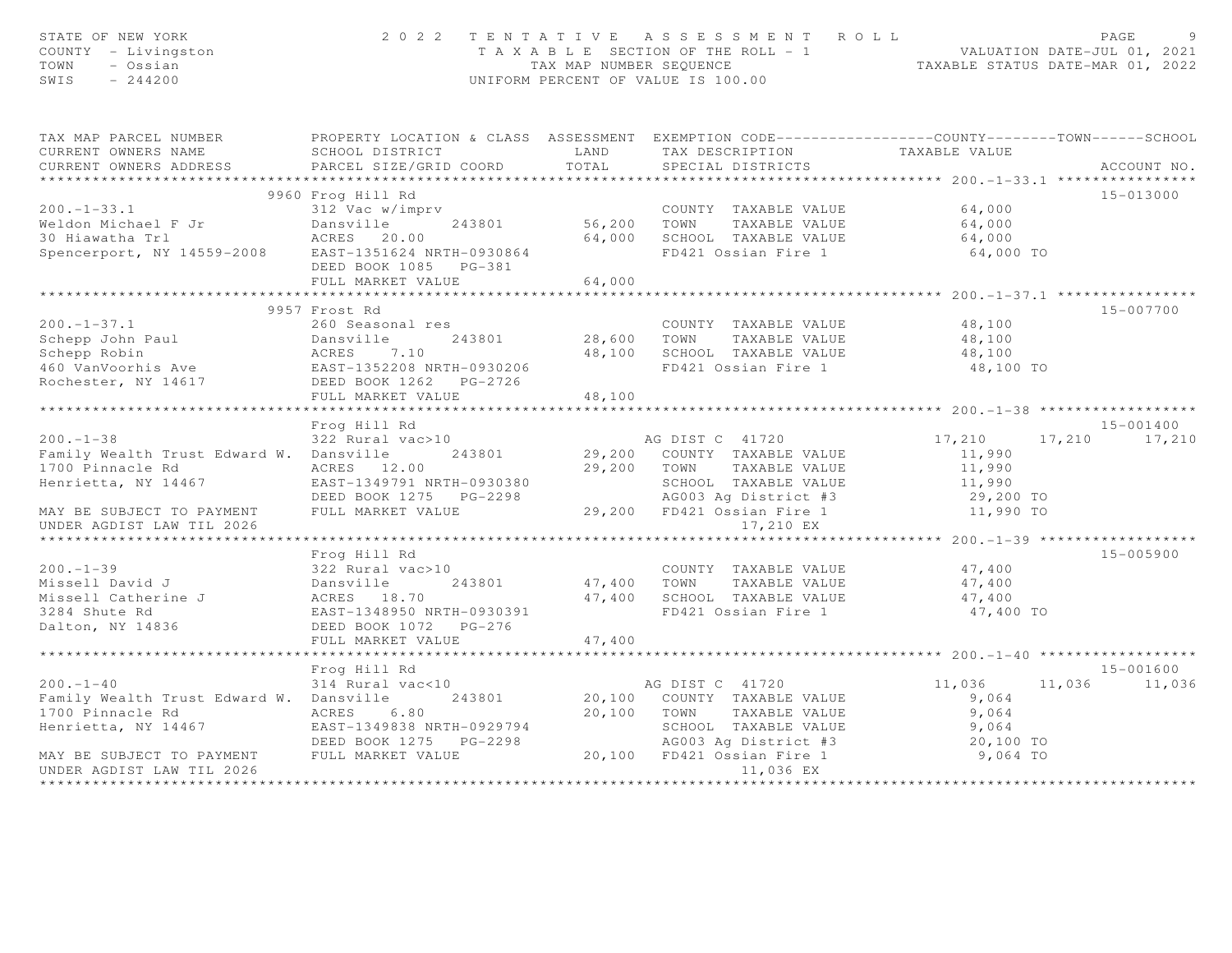| STATE OF NEW YORK<br>COUNTY - Livingston<br>- Ossian<br>TOWN<br>SWIS<br>$-244200$ |                                                                                                                                               | TAX MAP NUMBER SEQUENCE | 2022 TENTATIVE ASSESSMENT ROLL<br>TAXABLE SECTION OF THE ROLL - 1<br>UNIFORM PERCENT OF VALUE IS 100.00 | VALUATION DATE-JUL 01, 2021<br>TAXABLE STATUS DATE-MAR 01, 2022 | PAGE<br>10  |
|-----------------------------------------------------------------------------------|-----------------------------------------------------------------------------------------------------------------------------------------------|-------------------------|---------------------------------------------------------------------------------------------------------|-----------------------------------------------------------------|-------------|
| TAX MAP PARCEL NUMBER<br>CURRENT OWNERS NAME<br>CURRENT OWNERS ADDRESS            | PROPERTY LOCATION & CLASS ASSESSMENT EXEMPTION CODE----------------COUNTY-------TOWN------SCHOOL<br>SCHOOL DISTRICT<br>PARCEL SIZE/GRID COORD | LAND<br>TOTAL           | TAX DESCRIPTION<br>SPECIAL DISTRICTS                                                                    | TAXABLE VALUE                                                   | ACCOUNT NO. |
|                                                                                   |                                                                                                                                               |                         |                                                                                                         |                                                                 | 15-006000   |
| $200. -1 - 41$                                                                    | 10000 Frog Hill Rd<br>260 Seasonal res                                                                                                        |                         | COUNTY TAXABLE VALUE                                                                                    | 134,300                                                         |             |
| Family Wealth Trust Edward W. Dansville                                           | 243801                                                                                                                                        | 73,500                  | TOWN<br>TAXABLE VALUE                                                                                   | 134,300                                                         |             |
| 1700 Pinnacle Rd                                                                  | ACRES 30.70                                                                                                                                   | 134,300                 | SCHOOL TAXABLE VALUE                                                                                    | 134,300                                                         |             |
| Henrietta, NY 14467                                                               | EAST-1349084 NRTH-0929411<br>DEED BOOK 1275 PG-2298<br>FULL MARKET VALUE                                                                      |                         | FD421 Ossian Fire 1                                                                                     | 134,300 TO                                                      |             |
|                                                                                   | ****************************                                                                                                                  | 134,300<br>***********  |                                                                                                         | ************* 200.-1-42.1 ****************                      |             |
|                                                                                   | 10057 Frog Hill Rd S                                                                                                                          |                         |                                                                                                         |                                                                 | 15-035400   |
| $200. -1 - 42.1$                                                                  | 260 Seasonal res                                                                                                                              |                         | COUNTY TAXABLE VALUE                                                                                    | 141,700                                                         |             |
| Sundlof Charles J                                                                 | Dansville<br>243801                                                                                                                           | 113,800                 | TOWN<br>TAXABLE VALUE                                                                                   | 141,700                                                         |             |
| Sundlof Barbara J                                                                 | ACRES 55.86                                                                                                                                   | 141,700                 | SCHOOL TAXABLE VALUE                                                                                    | 141,700                                                         |             |
| 28 Quay St                                                                        | EAST-1350648 NRTH-0929271                                                                                                                     |                         | FD421 Ossian Fire 1                                                                                     | 141,700 TO                                                      |             |
| Dansville, NY 14437                                                               | DEED BOOK 1255 PG-2666                                                                                                                        |                         |                                                                                                         |                                                                 |             |
|                                                                                   | FULL MARKET VALUE                                                                                                                             | 141,700                 |                                                                                                         |                                                                 |             |
|                                                                                   |                                                                                                                                               |                         |                                                                                                         |                                                                 |             |
|                                                                                   | 10034 Frost Rd                                                                                                                                |                         |                                                                                                         |                                                                 | 15-022100   |
| $200. -1 - 43$                                                                    | 260 Seasonal res<br>243801                                                                                                                    |                         | COUNTY TAXABLE VALUE<br>TAXABLE VALUE<br>TOWN                                                           | 351,900                                                         |             |
| Daley Wade<br>Giovenco Pietro V                                                   | Dansville<br>ACRES 28.53                                                                                                                      | 70,000<br>351,900       | SCHOOL TAXABLE VALUE                                                                                    | 351,900<br>351,900                                              |             |
| 32 Westwood Dr                                                                    | EAST-1351525 NRTH-0929139                                                                                                                     |                         | FD421 Ossian Fire 1                                                                                     | 351,900 TO                                                      |             |
| East Rochester, NY 14445                                                          | DEED BOOK 1276 PG-2676                                                                                                                        |                         |                                                                                                         |                                                                 |             |
|                                                                                   | FULL MARKET VALUE                                                                                                                             | 351,900                 |                                                                                                         |                                                                 |             |
|                                                                                   | 10026 Frost Rd                                                                                                                                |                         |                                                                                                         |                                                                 | 15-023500   |
| $200 - 1 - 44$                                                                    | 260 Seasonal res                                                                                                                              |                         | COUNTY TAXABLE VALUE                                                                                    | 22,000                                                          |             |
| Oresick Annette L                                                                 | 243801<br>Dansville                                                                                                                           | 12,000                  | TAXABLE VALUE<br>TOWN                                                                                   | 22,000                                                          |             |
| 3190 Autumn Woods Dr                                                              | 0.92<br>ACRES                                                                                                                                 | 22,000                  | SCHOOL TAXABLE VALUE                                                                                    | 22,000                                                          |             |
| Chaska, MN 55318                                                                  | EAST-1351809 NRTH-0928923                                                                                                                     |                         | FD421 Ossian Fire 1                                                                                     | 22,000 TO                                                       |             |
|                                                                                   | DEED BOOK 851<br>$PG-163$                                                                                                                     |                         |                                                                                                         |                                                                 |             |
|                                                                                   | FULL MARKET VALUE                                                                                                                             | 22,000                  |                                                                                                         |                                                                 |             |
|                                                                                   | **********************                                                                                                                        |                         |                                                                                                         | ************** 200.-1-45 ******                                 |             |
|                                                                                   | Frost Rd                                                                                                                                      |                         |                                                                                                         |                                                                 | 15-023550   |
| $200 - 1 - 45$                                                                    | 314 Rural vac<10                                                                                                                              |                         | COUNTY TAXABLE VALUE                                                                                    | 2,400                                                           |             |
| Oresick Annette L                                                                 | Dansville<br>243801                                                                                                                           | 2,400                   | TOWN<br>TAXABLE VALUE                                                                                   | 2,400                                                           |             |
| 3190 Autumn Woods Dr<br>Chaska, MN 55318                                          | ACRES<br>0.92<br>EAST-1351809 NRTH-0928712                                                                                                    | 2,400                   | SCHOOL TAXABLE VALUE<br>FD421 Ossian Fire 1                                                             | 2,400<br>2,400 TO                                               |             |
|                                                                                   | DEED BOOK 851<br>$PG-163$                                                                                                                     |                         |                                                                                                         |                                                                 |             |
|                                                                                   | FULL MARKET VALUE                                                                                                                             | 2,400                   |                                                                                                         |                                                                 |             |
|                                                                                   |                                                                                                                                               |                         |                                                                                                         |                                                                 |             |
|                                                                                   | 10036 Frog Hill Rd                                                                                                                            |                         |                                                                                                         |                                                                 | 15-016200   |
| $200. -1 - 47$                                                                    | 260 Seasonal res                                                                                                                              |                         | COUNTY TAXABLE VALUE                                                                                    | 69,700                                                          |             |
| Family Wealth Trust Edward W.                                                     | 243801<br>Dansville                                                                                                                           | 67,600                  | TOWN<br>TAXABLE VALUE                                                                                   | 69,700                                                          |             |
| 1700 Pinnacle Rd                                                                  | 27.00<br>ACRES                                                                                                                                | 69,700                  | SCHOOL TAXABLE VALUE                                                                                    | 69,700                                                          |             |
| Henrietta, NY 14467                                                               | EAST-1349195 NRTH-0928657                                                                                                                     |                         | FD421 Ossian Fire 1                                                                                     | 69,700 TO                                                       |             |
|                                                                                   | DEED BOOK 1275<br>PG-2298                                                                                                                     |                         |                                                                                                         |                                                                 |             |
|                                                                                   | FULL MARKET VALUE                                                                                                                             | 69,700                  |                                                                                                         |                                                                 |             |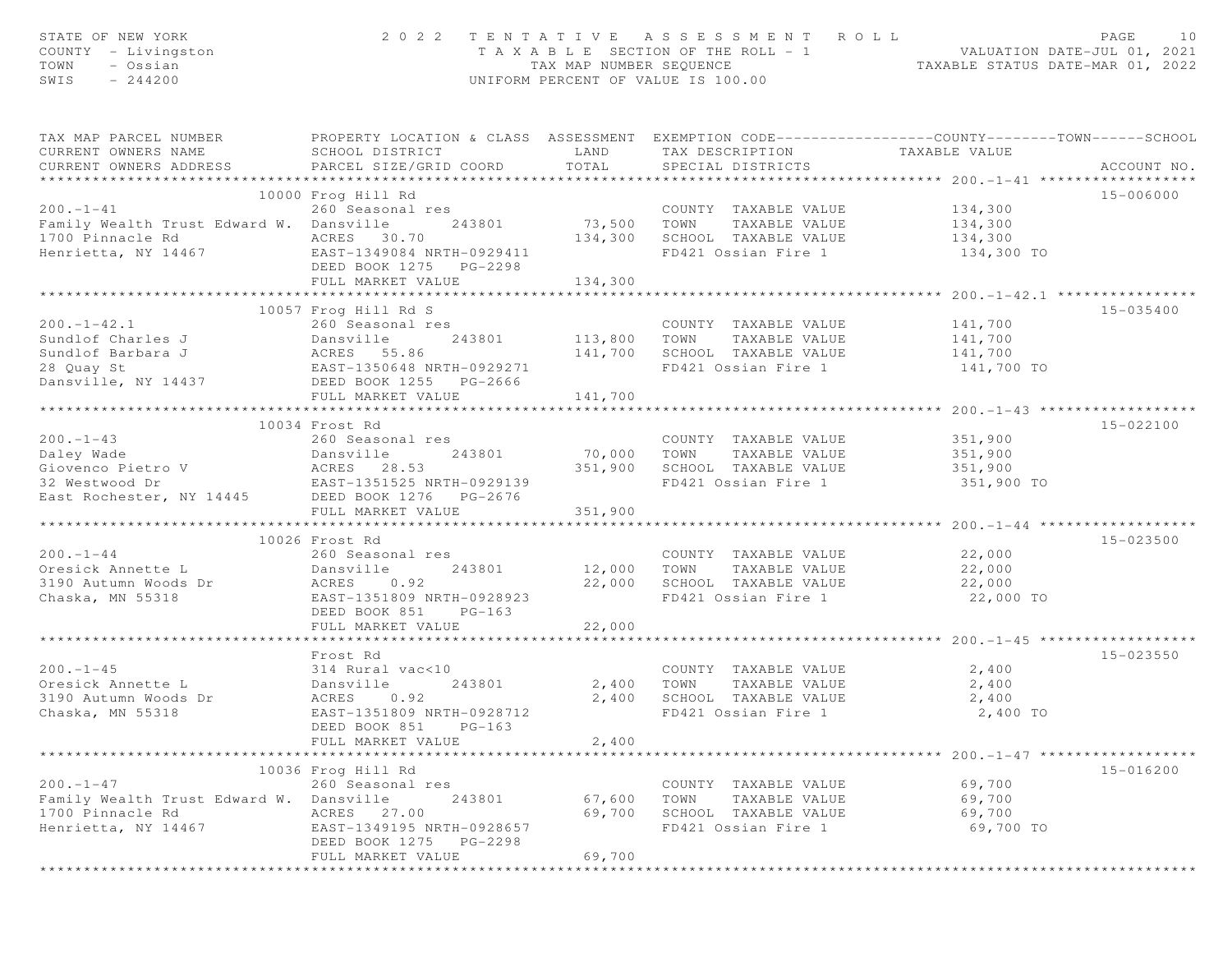| STATE OF NEW YORK<br>COUNTY - Livingston<br>TOWN<br>- Ossian<br>SWIS<br>$-244200$                                                             | 2 0 2 2                                                                                            |              | TENTATIVE ASSESSMENT ROLL<br>T A X A B L E SECTION OF THE ROLL - 1 VALUATION DATE-JUL 01, 2021<br>TAX MAP NUMBER SEQUENCE TAXABLE STATUS DATE-MAR 01, 2022<br>UNIFORM PERCENT OF VALUE IS 100.00 |                      |          | PAGE<br>11     |
|-----------------------------------------------------------------------------------------------------------------------------------------------|----------------------------------------------------------------------------------------------------|--------------|--------------------------------------------------------------------------------------------------------------------------------------------------------------------------------------------------|----------------------|----------|----------------|
| TAX MAP PARCEL NUMBER<br>CURRENT OWNERS NAME                                                                                                  | SCHOOL DISTRICT                                                                                    | LAND         | PROPERTY LOCATION & CLASS ASSESSMENT EXEMPTION CODE----------------COUNTY-------TOWN------SCHOOL                                                                                                 | TAXABLE VALUE        |          |                |
| CURRENT OWNERS ADDRESS                                                                                                                        | PARCEL SIZE/GRID COORD                                                                             | TOTAL        | TAX DESCRIPTION<br>SPECIAL DISTRICTS                                                                                                                                                             |                      |          | ACCOUNT NO.    |
| ***********************                                                                                                                       |                                                                                                    |              |                                                                                                                                                                                                  |                      |          |                |
|                                                                                                                                               | Route 436                                                                                          |              |                                                                                                                                                                                                  |                      |          | 15-004700      |
| $200. -1 - 48.11$                                                                                                                             | 112 Dairy farm                                                                                     |              | AG DIST C 41720                                                                                                                                                                                  | 135,965              | 135,965  | 135,965        |
| Swyers T Joseph                                                                                                                               | Dansville<br>243801                                                                                |              | 162,400 COUNTY TAXABLE VALUE                                                                                                                                                                     | 39,835               |          |                |
| 9596 Kenney Rd                                                                                                                                | ACRES 49.40                                                                                        | 175,800 TOWN | TAXABLE VALUE                                                                                                                                                                                    | 39,835               |          |                |
| Dansville, NY 14437                                                                                                                           | EAST-1353331 NRTH-0931697                                                                          |              | SCHOOL TAXABLE VALUE                                                                                                                                                                             | 39,835               |          |                |
|                                                                                                                                               | DEED BOOK 1250 PG-145                                                                              |              | 3-145 AG003 Ag District #3<br>175,800 FD421 Ossian Fire 1                                                                                                                                        | 175,800 TO           |          |                |
| MAY BE SUBJECT TO PAYMENT                                                                                                                     | FULL MARKET VALUE                                                                                  |              |                                                                                                                                                                                                  | 39,835 TO            |          |                |
| UNDER AGDIST LAW TIL 2026                                                                                                                     |                                                                                                    |              | 135,965 EX                                                                                                                                                                                       |                      |          |                |
|                                                                                                                                               |                                                                                                    |              |                                                                                                                                                                                                  |                      |          |                |
|                                                                                                                                               | 3634 Route 436                                                                                     |              |                                                                                                                                                                                                  |                      |          |                |
| $200. -1 - 48.21$                                                                                                                             | 210 1 Family Res                                                                                   |              | VET WAR CT 41121                                                                                                                                                                                 | 21,000               | 21,000   | $\overline{0}$ |
| Humphrey W.Hayden<br>Humphrey Susan A (ACRES 2.50)<br>3634 Route 436 (EAST-1352717 NRTH-0932245<br>Dansville, NY 14437 (DEED BOOK 1260 PG-263 |                                                                                                    |              | 16,900 ENH STAR 41834                                                                                                                                                                            | $\overline{0}$       | $\Omega$ | 74,900         |
|                                                                                                                                               |                                                                                                    |              | 200,900 COUNTY TAXABLE VALUE                                                                                                                                                                     | 179,900              |          |                |
|                                                                                                                                               |                                                                                                    |              | TOWN<br>TAXABLE VALUE<br>SCHOOL TAXABLE VALUE                                                                                                                                                    | 179,900<br>126,000   |          |                |
|                                                                                                                                               | FULL MARKET VALUE                                                                                  |              | 200,900 FD421 Ossian Fire 1                                                                                                                                                                      | 200,900 TO           |          |                |
|                                                                                                                                               | ***************************                                                                        |              |                                                                                                                                                                                                  |                      |          |                |
|                                                                                                                                               | 9910 Runyon Rd                                                                                     |              |                                                                                                                                                                                                  |                      |          | 15-021000      |
| $200 - 1 - 49$                                                                                                                                | 114 Sheep farm                                                                                     |              | AG DIST C 41720                                                                                                                                                                                  | 70,536               | 70,536   | 70,536         |
| Teed Dana W                                                                                                                                   | Dansville<br>243801                                                                                |              | 115,400 COUNTY TAXABLE VALUE                                                                                                                                                                     | 71,864               |          |                |
| 9080 Becker Rd                                                                                                                                | ACRES 35.30                                                                                        | 142,400 TOWN | TAXABLE VALUE                                                                                                                                                                                    | 71,864               |          |                |
| Wayland, NY 14572                                                                                                                             | EAST-1355015 NRTH-0931627                                                                          |              | SCHOOL TAXABLE VALUE                                                                                                                                                                             |                      |          |                |
|                                                                                                                                               |                                                                                                    |              |                                                                                                                                                                                                  | 71,864<br>142,400 TO |          |                |
| MAY BE SUBJECT TO PAYMENT                                                                                                                     | FULL MARKET VALUE                                                                                  |              | AGO03 Ag District #3<br>142,400 FD421 Ossian Fire 1                                                                                                                                              | 71,864 TO            |          |                |
| UNDER AGDIST LAW TIL 2026                                                                                                                     |                                                                                                    |              | 70,536 EX                                                                                                                                                                                        |                      |          |                |
|                                                                                                                                               |                                                                                                    |              |                                                                                                                                                                                                  |                      |          |                |
|                                                                                                                                               | 4186 Route 436                                                                                     |              | 80 PCT OF VALUE USED FOR EXEMPTION PURPOSES                                                                                                                                                      |                      |          | $15 - 004400$  |
| $200 - 1 - 50$                                                                                                                                | 240 Rural res                                                                                      |              | VET WAR CT 41121                                                                                                                                                                                 | 21,000               | 21,000   | $\Omega$       |
| Harry Keiron                                                                                                                                  |                                                                                                    |              | 243801 54,400 VET DIS CT 41141                                                                                                                                                                   | 70,000               | 70,000   | $\circ$        |
| Harry Felecia N<br>4186 Route 436<br>Dansville, NY 14437                                                                                      | Dansville 243801<br>ACRES 19.00 BANKFIRSTAM<br>EAST-1356768 NRTH-0931232<br>DEED BOOK 1289 PG-2690 |              | 239,700 COUNTY TAXABLE VALUE                                                                                                                                                                     | 148,700              |          |                |
|                                                                                                                                               |                                                                                                    |              | TOWN<br>TAXABLE VALUE                                                                                                                                                                            | 148,700              |          |                |
|                                                                                                                                               | DEED BOOK 1289    PG-2690                                                                          |              | SCHOOL TAXABLE VALUE                                                                                                                                                                             | 239,700              |          |                |
|                                                                                                                                               | FULL MARKET VALUE<br>**************************                                                    |              | 239,700 FD421 Ossian Fire 1                                                                                                                                                                      | 239,700 TO           |          |                |
|                                                                                                                                               |                                                                                                    |              |                                                                                                                                                                                                  |                      |          |                |
|                                                                                                                                               | Runyon Rd                                                                                          |              |                                                                                                                                                                                                  |                      |          | 15-024100      |
| $200. -1 - 51.2$<br>Wright James R                                                                                                            | 322 Rural vac>10<br>Dansville<br>243801                                                            | 200,500 TOWN | COUNTY TAXABLE VALUE<br>TAXABLE VALUE                                                                                                                                                            | 200,500<br>200,500   |          |                |
| 7301 Eddy Rd                                                                                                                                  | ACRES 114.10                                                                                       | 200,500      | SCHOOL TAXABLE VALUE                                                                                                                                                                             | 200,500              |          |                |
| Bloomfield, NY 14469                                                                                                                          | EAST-1356713 NRTH-0930117                                                                          |              | FD421 Ossian Fire 1                                                                                                                                                                              | 200,500 TO           |          |                |
|                                                                                                                                               | DEED BOOK 1269 PG-652                                                                              |              |                                                                                                                                                                                                  |                      |          |                |
|                                                                                                                                               | FULL MARKET VALUE                                                                                  | 200,500      |                                                                                                                                                                                                  |                      |          |                |
|                                                                                                                                               |                                                                                                    |              |                                                                                                                                                                                                  |                      |          |                |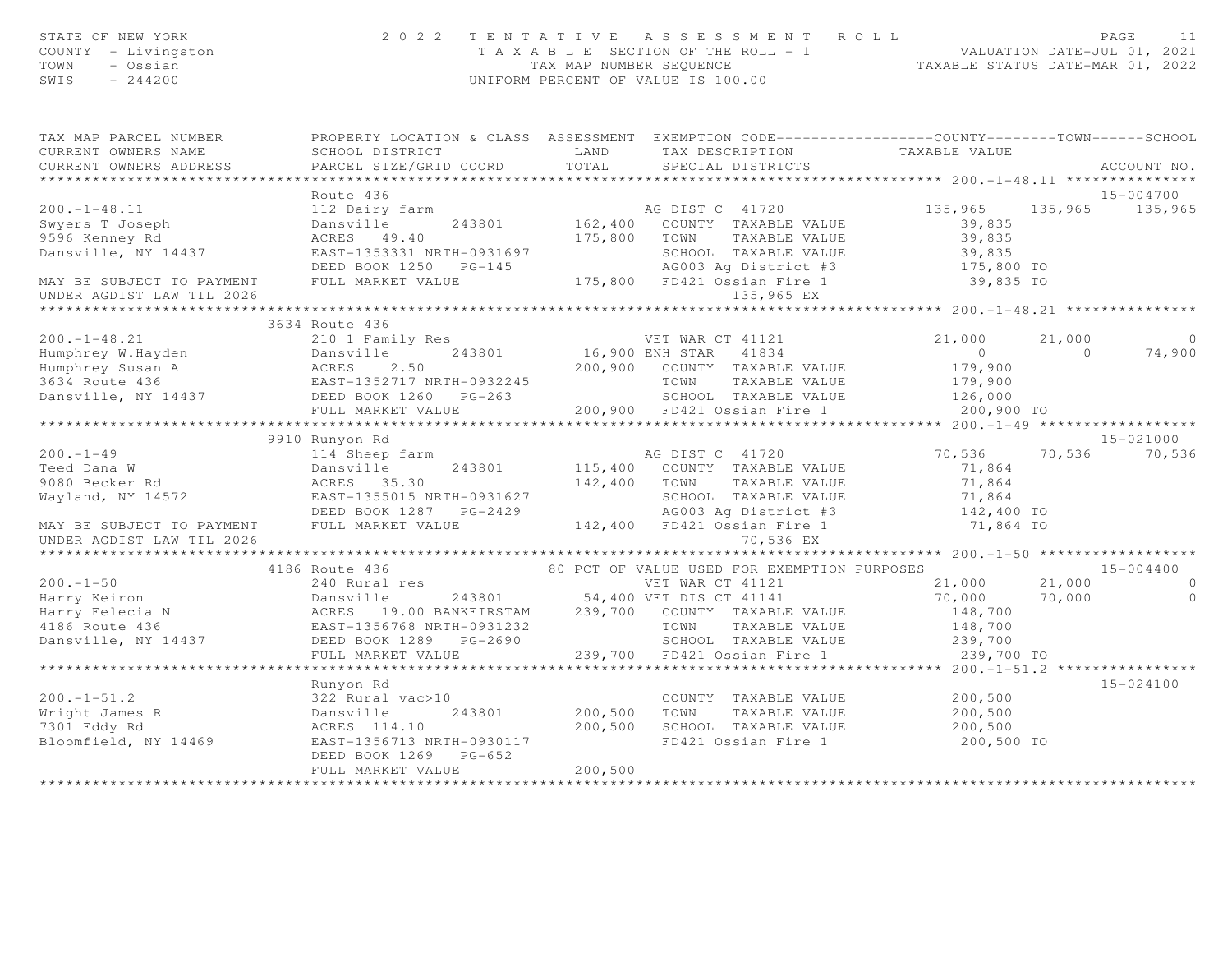| STATE OF NEW YORK<br>COUNTY - Livingston<br>TOWN<br>- Ossian<br>SWIS<br>$-244200$                                                                                                                                                   |                                                                                                                                                                                              |         | 2022 TENTATIVE ASSESSMENT ROLL<br>I E N I A I I V E A S S E S S M E N T R O L L<br>T A X A B L E SECTION OF THE ROLL - 1<br>TAX MAP NUMBER SEQUENCE<br>TAXABLE STATUS DATE-MAR 01, 2022<br>TAXABLE STATUS DATE-MAR 01, 2022<br>UNIFORM PERCENT OF VALUE IS 100.00 |                         | PAGE          |
|-------------------------------------------------------------------------------------------------------------------------------------------------------------------------------------------------------------------------------------|----------------------------------------------------------------------------------------------------------------------------------------------------------------------------------------------|---------|-------------------------------------------------------------------------------------------------------------------------------------------------------------------------------------------------------------------------------------------------------------------|-------------------------|---------------|
| TAX MAP PARCEL NUMBER FROPERTY LOCATION & CLASS ASSESSMENT EXEMPTION CODE---------------COUNTY-------TOWN-----SCHOOL                                                                                                                |                                                                                                                                                                                              |         |                                                                                                                                                                                                                                                                   |                         |               |
| CURRENT OWNERS NAME                                                                                                                                                                                                                 | SCHOOL DISTRICT LAND                                                                                                                                                                         |         | TAX DESCRIPTION TAXABLE VALUE<br>SPECIAL DISTRICTS                                                                                                                                                                                                                |                         |               |
| CURRENT OWNERS ADDRESS                                                                                                                                                                                                              | PARCEL SIZE/GRID COORD TOTAL                                                                                                                                                                 |         |                                                                                                                                                                                                                                                                   |                         | ACCOUNT NO.   |
|                                                                                                                                                                                                                                     |                                                                                                                                                                                              |         |                                                                                                                                                                                                                                                                   |                         |               |
|                                                                                                                                                                                                                                     | 9952 Runyon Rd                                                                                                                                                                               |         |                                                                                                                                                                                                                                                                   |                         | 15-024200     |
| $200. -1 - 51.11$                                                                                                                                                                                                                   |                                                                                                                                                                                              |         | COUNTY TAXABLE VALUE 411,800                                                                                                                                                                                                                                      |                         |               |
| Cutting Caleb I Cutting Caleb I Cutting Caleb I Cutting Caleb I Cutting Caleb I Cutting Caleb I Cutting Caleb I Cutting Caleb I Cutting Caleb I Cutting Caleb I Cutting Caleb I Cutting Caleb I Cutting Caleb I Cutting Conser      |                                                                                                                                                                                              |         |                                                                                                                                                                                                                                                                   |                         |               |
|                                                                                                                                                                                                                                     |                                                                                                                                                                                              |         |                                                                                                                                                                                                                                                                   |                         |               |
|                                                                                                                                                                                                                                     |                                                                                                                                                                                              |         |                                                                                                                                                                                                                                                                   | 411,800 TO              |               |
|                                                                                                                                                                                                                                     |                                                                                                                                                                                              |         |                                                                                                                                                                                                                                                                   |                         |               |
|                                                                                                                                                                                                                                     | FULL MARKET VALUE                                                                                                                                                                            | 411,800 |                                                                                                                                                                                                                                                                   |                         |               |
|                                                                                                                                                                                                                                     |                                                                                                                                                                                              |         |                                                                                                                                                                                                                                                                   |                         |               |
|                                                                                                                                                                                                                                     | Runyon Rd                                                                                                                                                                                    |         |                                                                                                                                                                                                                                                                   |                         | $15 - 024200$ |
|                                                                                                                                                                                                                                     |                                                                                                                                                                                              |         |                                                                                                                                                                                                                                                                   | 57,500                  |               |
|                                                                                                                                                                                                                                     |                                                                                                                                                                                              |         |                                                                                                                                                                                                                                                                   | 57,500<br>57,500        |               |
| 200.-1-51.12 322 Rural vac>10 COUNTY TAXABLE VALUE<br>Cutting Richard Dansville 243801 57,500 TOWN TAXABLE VALUE<br>Cutting Deborah ACRES 24.75 57,500 SCHOOL TAXABLE VALUE<br>9295 Moore Rd EAST-1354896 NRTH-0930124 FD421 Ossian |                                                                                                                                                                                              |         |                                                                                                                                                                                                                                                                   |                         |               |
|                                                                                                                                                                                                                                     |                                                                                                                                                                                              |         |                                                                                                                                                                                                                                                                   | 57,500 TO               |               |
|                                                                                                                                                                                                                                     |                                                                                                                                                                                              |         |                                                                                                                                                                                                                                                                   |                         |               |
|                                                                                                                                                                                                                                     | FULL MARKET VALUE                                                                                                                                                                            | 57,500  |                                                                                                                                                                                                                                                                   |                         |               |
|                                                                                                                                                                                                                                     | 9997 Runyon Rd                                                                                                                                                                               |         |                                                                                                                                                                                                                                                                   |                         | 15-021200     |
| $200 - 1 - 52$                                                                                                                                                                                                                      | 240 Rural res                                                                                                                                                                                |         | COUNTY TAXABLE VALUE                                                                                                                                                                                                                                              | 134,500                 |               |
| Moore Paul A                                                                                                                                                                                                                        |                                                                                                                                                                                              |         | 243801 44,400 TOWN TAXABLE VALUE 134,500                                                                                                                                                                                                                          |                         |               |
|                                                                                                                                                                                                                                     |                                                                                                                                                                                              |         |                                                                                                                                                                                                                                                                   | 134,500                 |               |
| Moore Sharon<br>9997 Runyon Rd<br>Dansville, NY 14437                                                                                                                                                                               | Dansville<br>ACRES 13.90<br>EAST-1356612 NRTH-0929602<br>DEED BOOK 1299 PG-1845                                                                                                              |         | 134,500 SCHOOL TAXABLE VALUE<br>FD421 Ossian Fire 1<br>FD421 Ossian Fire 1 134,500 TO                                                                                                                                                                             |                         |               |
|                                                                                                                                                                                                                                     |                                                                                                                                                                                              |         |                                                                                                                                                                                                                                                                   |                         |               |
|                                                                                                                                                                                                                                     | FULL MARKET VALUE                                                                                                                                                                            | 134,500 |                                                                                                                                                                                                                                                                   |                         |               |
|                                                                                                                                                                                                                                     | ******************************                                                                                                                                                               |         |                                                                                                                                                                                                                                                                   |                         |               |
|                                                                                                                                                                                                                                     | Runyon Rd                                                                                                                                                                                    |         |                                                                                                                                                                                                                                                                   |                         | 15-028202     |
| $200 - 1 - 53$                                                                                                                                                                                                                      |                                                                                                                                                                                              |         | AG DIST C 41720 121, 495 121, 495 121, 495                                                                                                                                                                                                                        |                         |               |
| Swyers T Joseph                                                                                                                                                                                                                     |                                                                                                                                                                                              |         |                                                                                                                                                                                                                                                                   | 34,305                  |               |
| 9596 Kenney Rd                                                                                                                                                                                                                      | ACRES 75.70<br>EAST-1356760 NRTH-0928573<br>DEED BOOK 1030 PG-49<br>FULL MARKET VALUE 155,800 FD421 Ossian Fire 1 34,305 TO<br>TAXABLE VALUE 34,305<br>155,800 FD421 Ossian Fire 1 34,305 TO |         |                                                                                                                                                                                                                                                                   |                         |               |
| Dansville, NY 14437                                                                                                                                                                                                                 |                                                                                                                                                                                              |         |                                                                                                                                                                                                                                                                   |                         |               |
|                                                                                                                                                                                                                                     |                                                                                                                                                                                              |         |                                                                                                                                                                                                                                                                   |                         |               |
| MAY BE SUBJECT TO PAYMENT                                                                                                                                                                                                           |                                                                                                                                                                                              |         |                                                                                                                                                                                                                                                                   |                         |               |
| UNDER AGDIST LAW TIL 2026                                                                                                                                                                                                           |                                                                                                                                                                                              |         | 121,495 EX                                                                                                                                                                                                                                                        |                         |               |
|                                                                                                                                                                                                                                     |                                                                                                                                                                                              |         |                                                                                                                                                                                                                                                                   |                         |               |
|                                                                                                                                                                                                                                     | Runyon Rd                                                                                                                                                                                    |         |                                                                                                                                                                                                                                                                   |                         | 15-003002     |
| $200 - 1 - 54$                                                                                                                                                                                                                      | 105 Vac farmland                                                                                                                                                                             |         | AG DIST C 41720                                                                                                                                                                                                                                                   | 169,373 169,373 169,373 |               |
| Macko John                                                                                                                                                                                                                          | Dansville                                                                                                                                                                                    |         | 243801 227,100 COUNTY TAXABLE VALUE                                                                                                                                                                                                                               | 57,727                  |               |
| 2526 Saffron Ln                                                                                                                                                                                                                     | ACRES 101.50                                                                                                                                                                                 |         | 227,100 TOWN TAXABLE VALUE                                                                                                                                                                                                                                        | 57,727                  |               |
| The Villages, FL 32162                                                                                                                                                                                                              |                                                                                                                                                                                              |         | SCHOOL TAXABLE VALUE                                                                                                                                                                                                                                              |                         |               |
|                                                                                                                                                                                                                                     | EAST-1355052 NRTH-0928557<br>DEED BOOK 631 PG-00333<br>DEED BOOK 631 PG-00333                                                                                                                |         |                                                                                                                                                                                                                                                                   | 57,727<br>227,100 TO    |               |
| MAY BE SUBJECT TO PAYMENT                                                                                                                                                                                                           | FULL MARKET VALUE                                                                                                                                                                            |         | AG003 Ag District #3<br>227,100 FD421 Ossian Fire 1                                                                                                                                                                                                               | 57,727 TO               |               |
| UNDER AGDIST LAW TIL 2026                                                                                                                                                                                                           |                                                                                                                                                                                              |         | 169,373 EX                                                                                                                                                                                                                                                        |                         |               |
|                                                                                                                                                                                                                                     |                                                                                                                                                                                              |         |                                                                                                                                                                                                                                                                   |                         |               |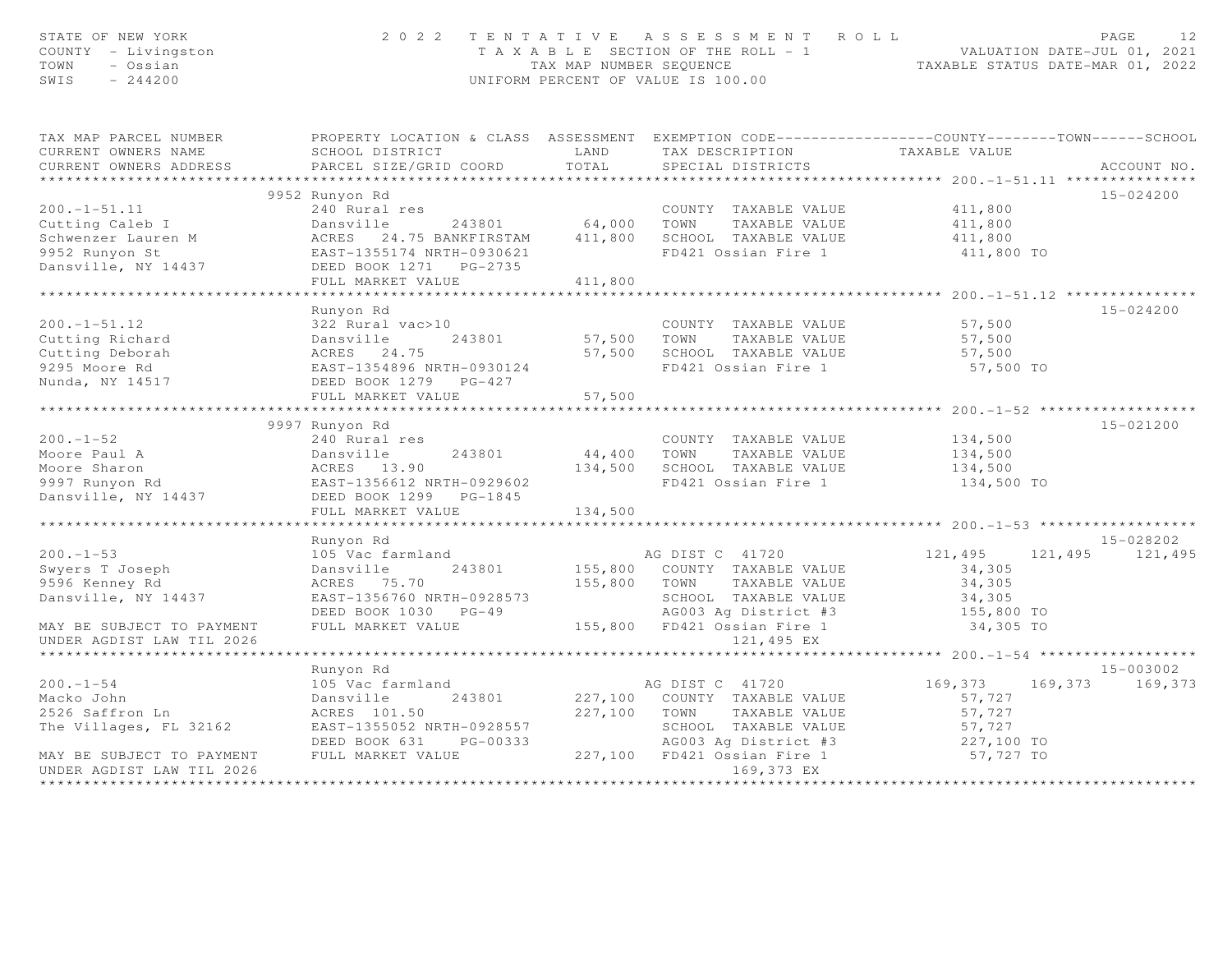| STATE OF NEW YORK<br>- Livingston<br>COUNTY<br>- Ossian<br>TOWN<br>SWIS<br>$-244200$ | 2 0 2 2<br>T A X A B L E                       | TENTATIVE<br>TAX MAP NUMBER SEQUENCE | ASSESSMENT ROLL<br>SECTION OF THE ROLL - 1 VALUATION DATE-JUL 01, 2021<br>UNIFORM PERCENT OF VALUE IS 100.00 | TAXABLE STATUS DATE-MAR 01, 2022 | PAGE<br>13         |
|--------------------------------------------------------------------------------------|------------------------------------------------|--------------------------------------|--------------------------------------------------------------------------------------------------------------|----------------------------------|--------------------|
| TAX MAP PARCEL NUMBER                                                                | PROPERTY LOCATION & CLASS ASSESSMENT           |                                      | EXEMPTION CODE-----------------COUNTY-------TOWN------SCHOOL                                                 |                                  |                    |
| CURRENT OWNERS NAME                                                                  | SCHOOL DISTRICT                                | LAND                                 | TAX DESCRIPTION                                                                                              | TAXABLE VALUE                    |                    |
| CURRENT OWNERS ADDRESS                                                               | PARCEL SIZE/GRID COORD TOTAL SPECIAL DISTRICTS |                                      |                                                                                                              |                                  | ACCOUNT NO.        |
|                                                                                      |                                                |                                      |                                                                                                              |                                  |                    |
|                                                                                      | 9901 Frost Rd                                  |                                      |                                                                                                              |                                  | 15-017100          |
| $200 - 1 - 55$                                                                       | 105 Vac farmland                               |                                      | AG DIST C 41720                                                                                              | 228,985                          | 228,985<br>228,985 |
| Swyers T Joseph<br>Dansville                                                         | 243801                                         | 272,800                              | COUNTY<br>TAXABLE VALUE                                                                                      | 43,815                           |                    |
| 9596 Kenney Rd                                                                       | ACRES 93.40                                    | 272,800                              | TAXABLE VALUE<br>TOWN                                                                                        | 43,815                           |                    |
| Dansville, NY 14437                                                                  | EAST-1353228 NRTH-0929860                      |                                      | SCHOOL<br>TAXABLE VALUE                                                                                      | 43,815                           |                    |
|                                                                                      | DEED BOOK 1259 PG-902                          |                                      | AG003 Ag District #3                                                                                         | 272,800 TO                       |                    |
| MAY BE SUBJECT TO PAYMENT                                                            | FULL MARKET VALUE                              | 272,800                              | FD421 Ossian Fire 1 43,815 TO                                                                                |                                  |                    |
| UNDER AGDIST LAW TIL 2026                                                            |                                                |                                      | 228,985 EX                                                                                                   |                                  |                    |
|                                                                                      |                                                |                                      |                                                                                                              |                                  |                    |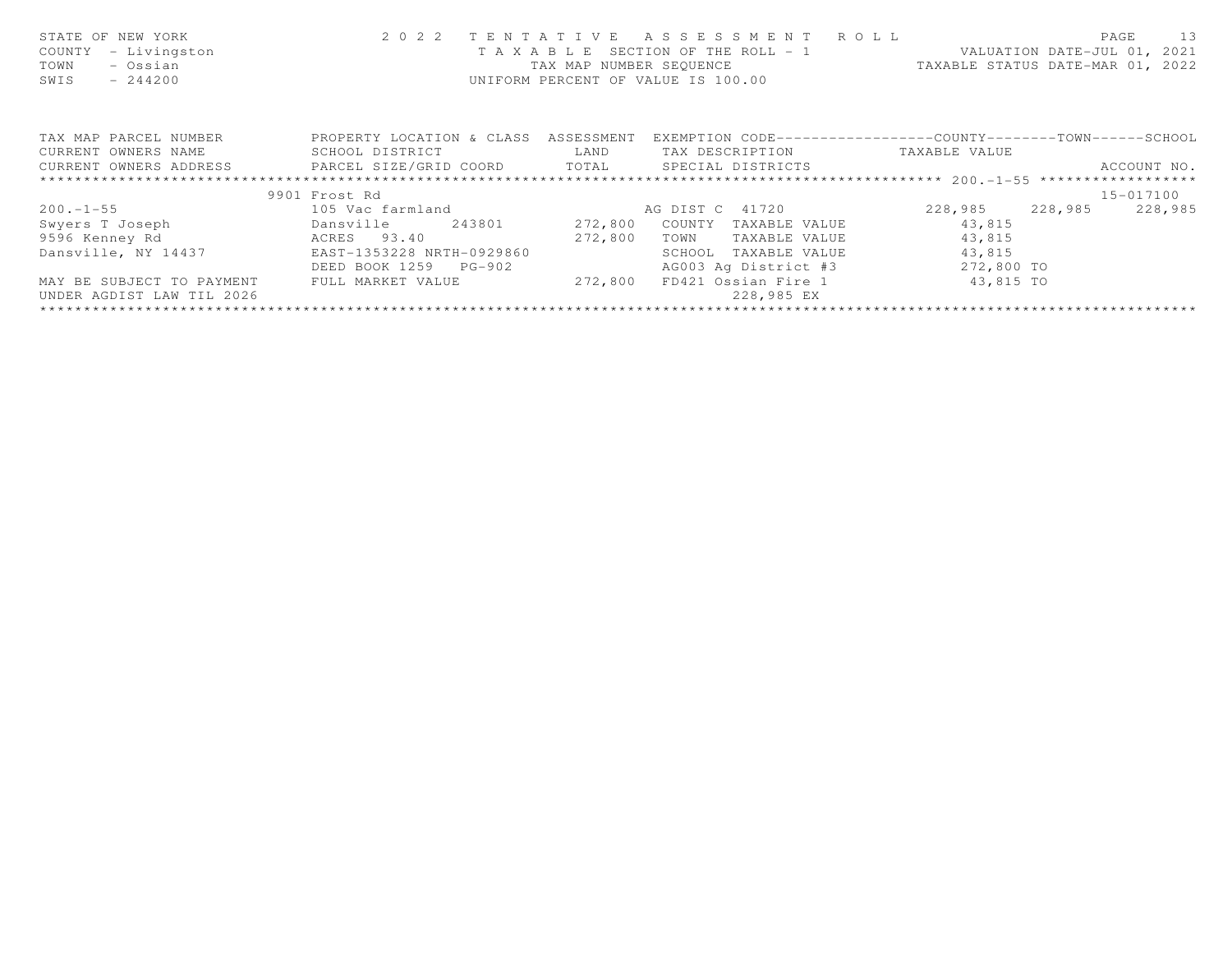|      | STATE OF NEW YORK   | 2022 TENTATIVE ASSESSMENT ROLL     |                       |  |                                  |                        | PAGE | 14 |
|------|---------------------|------------------------------------|-----------------------|--|----------------------------------|------------------------|------|----|
|      | COUNTY - Livingston | TAXABLE SECTION OF THE ROLL - 1    |                       |  | VALUATION DATE-JUL 01, 2021      |                        |      |    |
| TOWN | - Ossian            |                                    | MAP SECTION - 200     |  | TAXABLE STATUS DATE-MAR 01, 2022 |                        |      |    |
| SWIS | $-244200$           |                                    | $SUB - SECTION - 000$ |  |                                  | RPS150/V04/L015        |      |    |
|      |                     | UNIFORM PERCENT OF VALUE IS 100.00 |                       |  |                                  | CURRENT DATE 4/19/2022 |      |    |

# \*\*\* S P E C I A L D I S T R I C T S U M M A R Y \*\*\*

|      |                       | TOTAL | EXTENSION | EXTENSION | AD VALOREM | EXEMPT   | TAXABLE  |
|------|-----------------------|-------|-----------|-----------|------------|----------|----------|
| CODE | DISTRICT NAME PARCELS |       | TYPE.     | VALUE     | VALUE      | AMOUNT   | VALUE.   |
|      |                       |       |           |           |            |          |          |
|      | AG003 Ag District #3  |       | 19 TOTAL  |           | 3125,200   |          | 3125,200 |
|      | FD421 Ossian Fire 1   |       | 63 TOTAL  |           | 7524,300   | 1543,028 | 5981,272 |

### \*\*\* S C H O O L D I S T R I C T S U M M A R Y \*\*\*

| CODE   | DISTRICT NAME         | TOTAL<br>PARCELS | ASSESSED<br>LAND | ASSESSED<br>TOTAL | EXEMPT<br>AMOUNT | TOTAL<br>TAXABLE | STAR<br>AMOUNT | STAR<br>TAXABLE |
|--------|-----------------------|------------------|------------------|-------------------|------------------|------------------|----------------|-----------------|
| 243801 | Dansville             | 63               | 4306,900         | 7524,300          | 1549,558         | 5974,742         | 464,700        | 5510,042        |
|        | $S \cup B - TO T A L$ | 63               | 4306,900         | 7524,300          | 1549,558         | 5974,742         | 464,700        | 5510,042        |
|        | TOTAL                 | 63               | 4306,900         | 7524,300          | 1549,558         | 5974,742         | 464,700        | 5510,042        |

### \*\*\* S Y S T E M C O D E S S U M M A R Y \*\*\*

## NO SYSTEM EXEMPTIONS AT THIS LEVEL

# \*\*\* E X E M P T I O N S U M M A R Y \*\*\*

| CODE  | DESCRIPTION | TOTAL<br>PARCELS | COUNTY   | TOWN     | SCHOOL   |
|-------|-------------|------------------|----------|----------|----------|
|       |             |                  |          |          |          |
| 41121 | VET WAR CT  |                  | 52,357   | 52,357   |          |
| 41131 | VET COM CT  |                  | 35,000   | 35,000   |          |
| 41141 | VET DIS CT  | $\supset$<br>∠   | 105,808  | 105,808  |          |
| 41720 | AG DIST C   | 15               | 1543,028 | 1543,028 | 1543,028 |
| 41834 | ENH STAR    |                  |          |          | 224,700  |
| 41854 | BAS STAR    | 8                |          |          | 240,000  |
| 41930 | DISABILITY  |                  | 6,530    | 6,530    | 6,530    |
|       | TO TAL      | 33               | 1742,723 | 1742,723 | 2014,258 |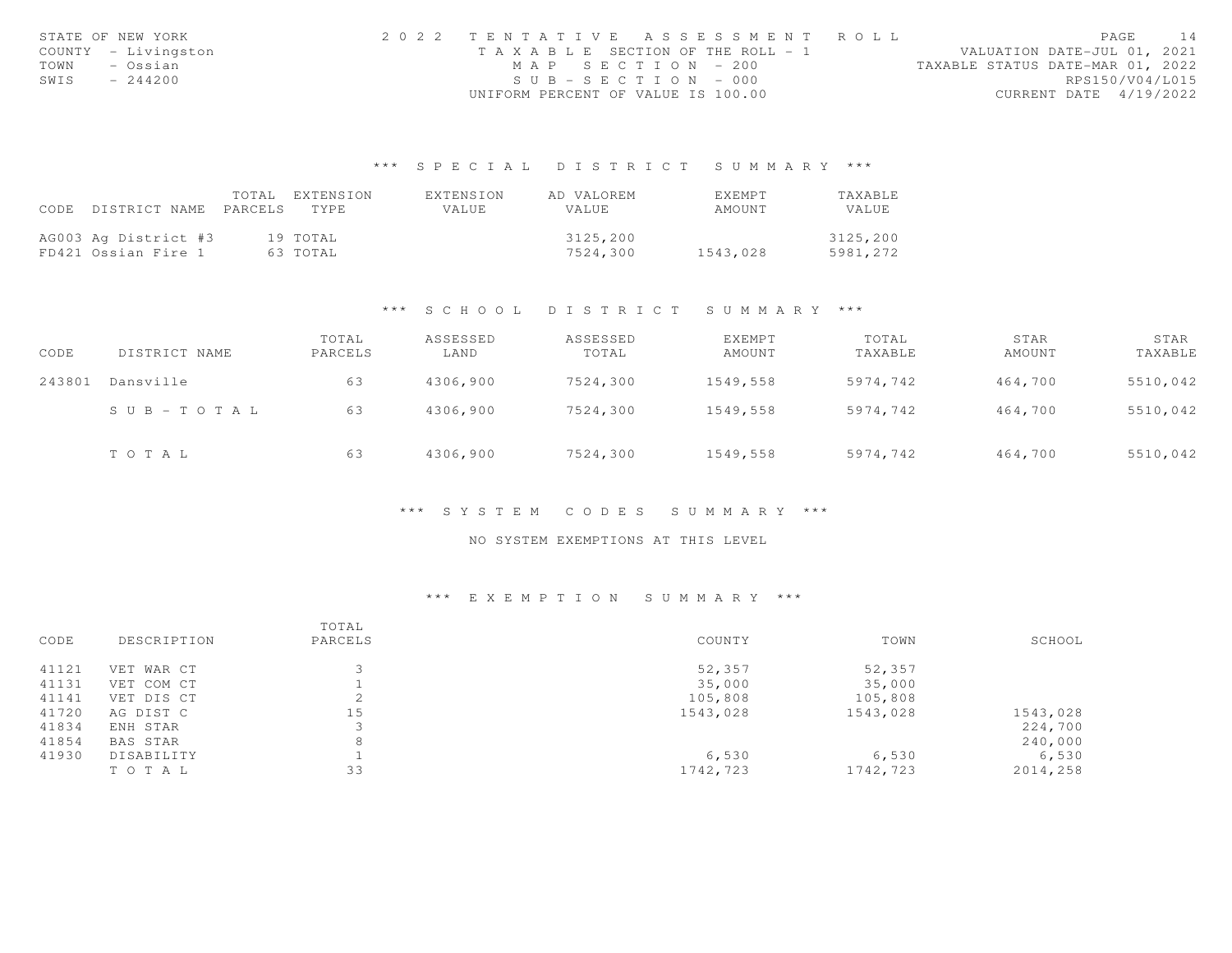|      | STATE OF NEW YORK   | 2022 TENTATIVE ASSESSMENT ROLL                                       | PAGE                   | 15 |
|------|---------------------|----------------------------------------------------------------------|------------------------|----|
|      | COUNTY - Livingston | VALUATION DATE-JUL 01, 2021<br>T A X A B L E SECTION OF THE ROLL - 1 |                        |    |
| TOWN | – Ossian            | TAXABLE STATUS DATE-MAR 01, 2022<br>MAP SECTION - 200                |                        |    |
| SWIS | $-244200$           | $SUB - SECTION - 000$                                                | RPS150/V04/L015        |    |
|      |                     | UNIFORM PERCENT OF VALUE IS 100.00                                   | CURRENT DATE 4/19/2022 |    |

# \*\*\* G R A N D T O T A L S \*\*\*

| ROLL |             | TOTAL   | ASSESSED | ASSESSED | TAXABLE  | TAXABLE  | TAXABLE  | STAR     |
|------|-------------|---------|----------|----------|----------|----------|----------|----------|
| SEC  | DESCRIPTION | PARCELS | ∟AND     | TOTAL    | COUNTY   | TOWN     | SCHOOL   | TAXABLE  |
|      | TAXABLE     |         | 4306,900 | 7524,300 | 5781,577 | 5781,577 | 5974,742 | 5510,042 |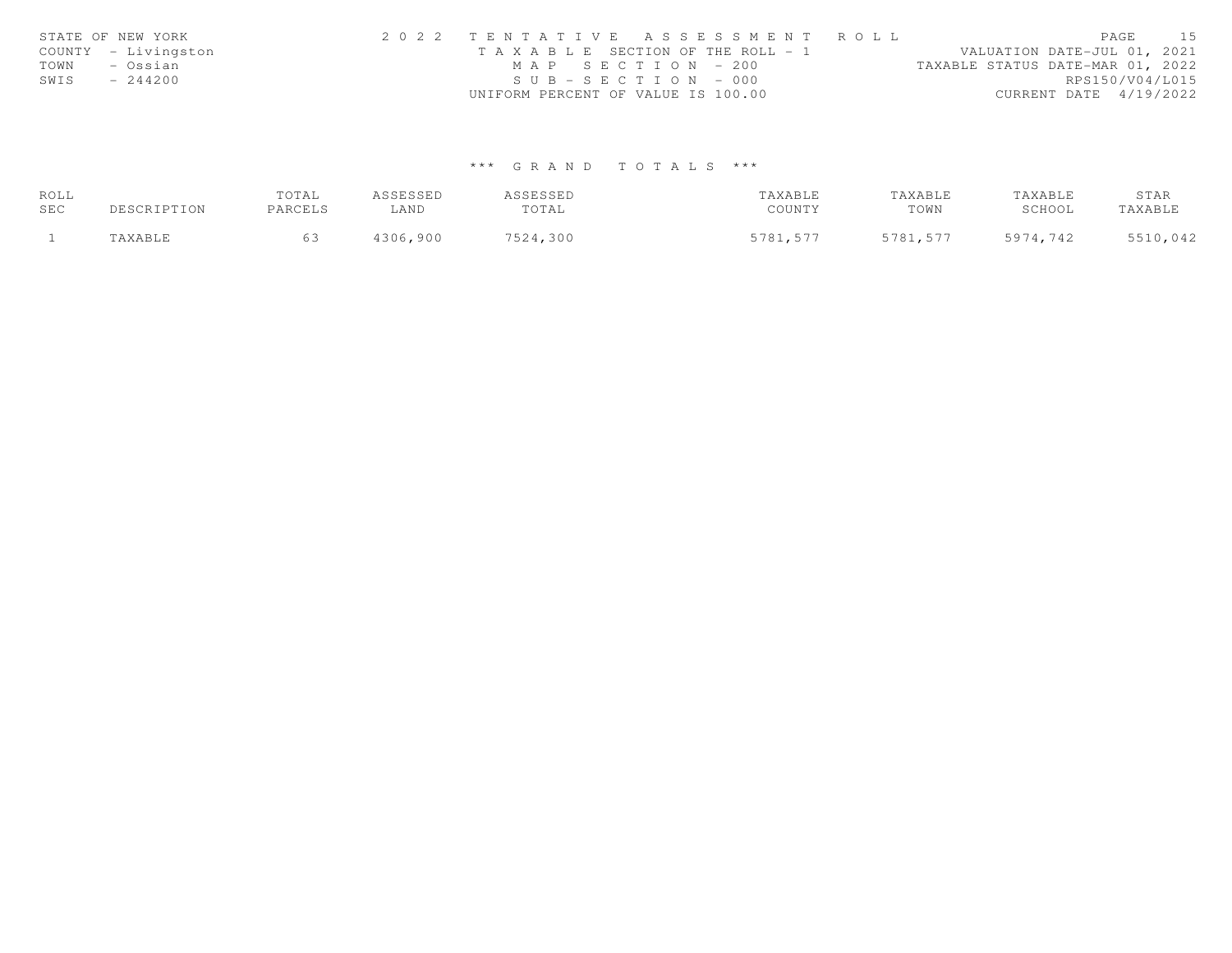| STATE OF NEW YORK<br>COUNTY - Livingston<br>TOWN - Ossian<br>SWIS $-244200$ |                | 2022 TENTATIVE ASSESSMENT ROLL<br>PAGE 16<br>TAXABLE SECTION OF THE ROLL - 1<br>TAXABLE STATUS DATE-JUL 01, 2021<br>TAXABLE STATUS DATE-MAR 01, 2022<br>UNIFORM PERCENT OF VALUE IS 100.00<br>UNIFORM PERCENT OF VALUE IS 100.00                                                                        | PAGE<br>16                                                                               |
|-----------------------------------------------------------------------------|----------------|---------------------------------------------------------------------------------------------------------------------------------------------------------------------------------------------------------------------------------------------------------------------------------------------------------|------------------------------------------------------------------------------------------|
|                                                                             |                | TAX MAP PARCEL NUMBER PROPERTY LOCATION & CLASS ASSESSMENT EXEMPTION CODE---------------COUNTY-------TOWN------SCHOOL                                                                                                                                                                                   |                                                                                          |
|                                                                             |                |                                                                                                                                                                                                                                                                                                         | ACCOUNT NO.                                                                              |
|                                                                             |                |                                                                                                                                                                                                                                                                                                         | 15-028200                                                                                |
|                                                                             |                |                                                                                                                                                                                                                                                                                                         | 400,000 400,000                                                                          |
|                                                                             |                |                                                                                                                                                                                                                                                                                                         | 129,987 129,987 129,987                                                                  |
|                                                                             |                |                                                                                                                                                                                                                                                                                                         |                                                                                          |
|                                                                             |                |                                                                                                                                                                                                                                                                                                         |                                                                                          |
|                                                                             |                |                                                                                                                                                                                                                                                                                                         |                                                                                          |
|                                                                             |                |                                                                                                                                                                                                                                                                                                         |                                                                                          |
|                                                                             |                | 9607 Kenney Rd 201.-1-1<br>Swyers T Joseph Dansville 243801<br>9596 Kenney Rd 201.-1-1<br>9596 Kenney Rd 201.-1-1<br>243801<br>9596 Kenney Rd 243801<br>243801<br>247,298 COUNTY TAXABLE VALUE<br>247,298 COUNTY TAXABLE VALUE<br>247,298 COUNTY                                                        |                                                                                          |
|                                                                             |                |                                                                                                                                                                                                                                                                                                         | ******************* 201.-1-2.1 ******************                                        |
|                                                                             | 9700 Kenney Rd |                                                                                                                                                                                                                                                                                                         | 15-028201                                                                                |
|                                                                             |                |                                                                                                                                                                                                                                                                                                         | 307, 363 307, 363                                                                        |
|                                                                             |                |                                                                                                                                                                                                                                                                                                         |                                                                                          |
|                                                                             |                |                                                                                                                                                                                                                                                                                                         |                                                                                          |
|                                                                             |                |                                                                                                                                                                                                                                                                                                         |                                                                                          |
|                                                                             |                |                                                                                                                                                                                                                                                                                                         |                                                                                          |
|                                                                             |                | 301.-1-2.1<br>Syou kenney ka acknown and the summarized by the summarized by the summarized by the summarized by the summarized by the summarized by the summarized by the summarized by the summarized by the summarized by the                                                                        |                                                                                          |
|                                                                             |                |                                                                                                                                                                                                                                                                                                         |                                                                                          |
|                                                                             | 9674 Kenney Rd |                                                                                                                                                                                                                                                                                                         |                                                                                          |
|                                                                             |                |                                                                                                                                                                                                                                                                                                         |                                                                                          |
|                                                                             |                |                                                                                                                                                                                                                                                                                                         | $\begin{array}{cccc} & 0 & & 0 & & 30,000 \\ & 78,210 & & 78,210 & & 78,210 \end{array}$ |
|                                                                             |                |                                                                                                                                                                                                                                                                                                         |                                                                                          |
|                                                                             |                |                                                                                                                                                                                                                                                                                                         |                                                                                          |
|                                                                             |                |                                                                                                                                                                                                                                                                                                         |                                                                                          |
|                                                                             |                | $\begin{array}{cccccccc} 201.-1-2.2 & 96/4 & \text{Kenney Rd} & 2101.-1-2.2 & 96/4 & \text{Kenney Rd} & 243801 & 14,900 DISABILITY 41930 & 78,210 & 78,210 & 78,210 & 78,210 & 78,21 & 78,21 & 78,21 & 78,21 & 78,21 & 78,21 & 78,21 & 78,21 & 78,21 & 78,21 & 78,21 & 78,21 & 78,21 & 78,21 & 78,21 &$ |                                                                                          |
|                                                                             |                |                                                                                                                                                                                                                                                                                                         |                                                                                          |
|                                                                             | Kenney Rd      |                                                                                                                                                                                                                                                                                                         | 15-020100                                                                                |
|                                                                             |                |                                                                                                                                                                                                                                                                                                         |                                                                                          |
|                                                                             |                |                                                                                                                                                                                                                                                                                                         |                                                                                          |
|                                                                             |                |                                                                                                                                                                                                                                                                                                         |                                                                                          |
|                                                                             |                |                                                                                                                                                                                                                                                                                                         |                                                                                          |
|                                                                             |                |                                                                                                                                                                                                                                                                                                         |                                                                                          |
|                                                                             |                |                                                                                                                                                                                                                                                                                                         |                                                                                          |
|                                                                             |                |                                                                                                                                                                                                                                                                                                         |                                                                                          |
|                                                                             |                |                                                                                                                                                                                                                                                                                                         |                                                                                          |
|                                                                             | 4528 Route 436 | 4528 Route 436<br>201.-1-3.2<br>201.-1-3.2<br>201.-1-3.2<br>201.-1-3.2<br>201.-1-3.2<br>201.-1-3.2<br>201.-1-3.2<br>201.-1-3.2<br>201.-1-3.2<br>201.5 201.5 201.5 201.5 201.5 201.5 201.5 202.5 202.5 202.5 202.5 202.5 202.5 202.5 202.5 202.5 20                                                      |                                                                                          |
|                                                                             |                |                                                                                                                                                                                                                                                                                                         | $1,500$ $1,500$<br>$\overline{0}$<br>74,900                                              |
|                                                                             |                |                                                                                                                                                                                                                                                                                                         |                                                                                          |
|                                                                             |                |                                                                                                                                                                                                                                                                                                         |                                                                                          |
|                                                                             |                |                                                                                                                                                                                                                                                                                                         |                                                                                          |
|                                                                             |                |                                                                                                                                                                                                                                                                                                         |                                                                                          |
|                                                                             |                |                                                                                                                                                                                                                                                                                                         |                                                                                          |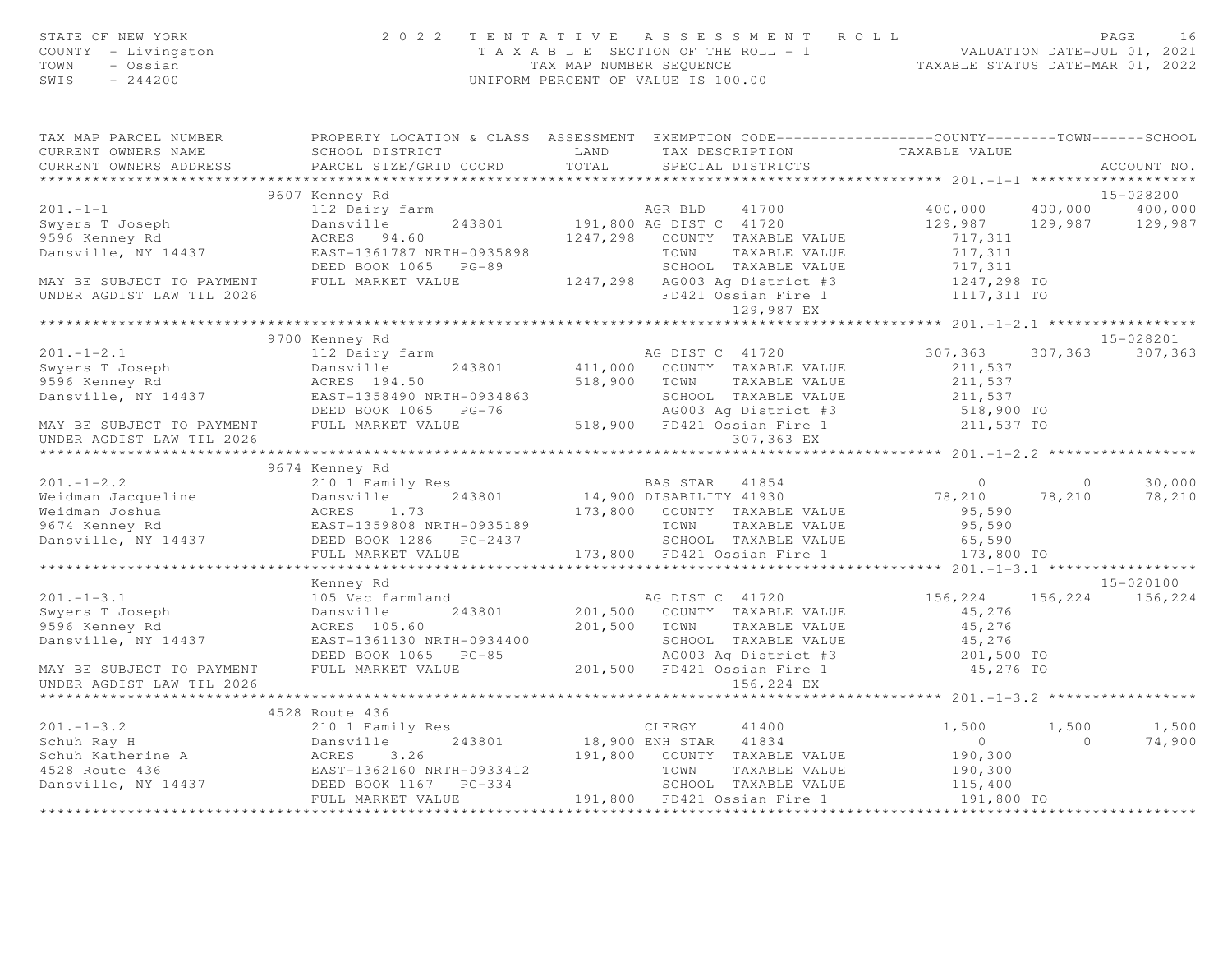| STATE OF NEW YORK<br>COUNTY - Livingston<br>TOWN<br>- Ossian<br>SWIS $-244200$                                                                                                                                                                              |                             |                                     | 2022 TENTATIVE ASSESSMENT ROLL<br>PAGE 17<br>TAXABLE SECTION OF THE ROLL - 1<br>TAX MAP NUMBER SEQUENCE TAXABLE STATUS DATE-MAR 01, 2021<br>UNIFORM PERCENT OF VALUE IS 100.00 |                                                    |               |
|-------------------------------------------------------------------------------------------------------------------------------------------------------------------------------------------------------------------------------------------------------------|-----------------------------|-------------------------------------|--------------------------------------------------------------------------------------------------------------------------------------------------------------------------------|----------------------------------------------------|---------------|
| TAX MAP PARCEL NUMBER FROPERTY LOCATION & CLASS ASSESSMENT EXEMPTION CODE----------------COUNTY--------TOWN------SCHOOL                                                                                                                                     |                             |                                     |                                                                                                                                                                                |                                                    |               |
| CURRENT OWNERS ADDRESS                                                                                                                                                                                                                                      |                             |                                     |                                                                                                                                                                                |                                                    |               |
|                                                                                                                                                                                                                                                             |                             |                                     |                                                                                                                                                                                |                                                    |               |
|                                                                                                                                                                                                                                                             | 4627 Route 436              |                                     |                                                                                                                                                                                |                                                    |               |
| 201.-1-4.2<br>Canfield David L 201.-1-4.2 201.-1-4.2 201.-1-4.2 201.-1-4.2 201.-1-4.2 201.-1-4.2 201.-1-4.2 201.-1-4.2 201.-1-4.2 201.-1-4.2 201.-1-4.2 201.-1-4.2 201.-1-4.2 201.-1-4.2 201.-1-4.2 201.-1-4.2 201.-1-4.2 201.-                             |                             |                                     |                                                                                                                                                                                |                                                    |               |
|                                                                                                                                                                                                                                                             |                             |                                     |                                                                                                                                                                                |                                                    |               |
|                                                                                                                                                                                                                                                             |                             |                                     |                                                                                                                                                                                |                                                    |               |
|                                                                                                                                                                                                                                                             |                             |                                     |                                                                                                                                                                                |                                                    |               |
|                                                                                                                                                                                                                                                             |                             |                                     |                                                                                                                                                                                |                                                    |               |
|                                                                                                                                                                                                                                                             |                             |                                     |                                                                                                                                                                                |                                                    |               |
|                                                                                                                                                                                                                                                             | *************************** | * * * * * * * * * * * * * * * * * * |                                                                                                                                                                                | *************** 201.-1-4.12 **************         |               |
|                                                                                                                                                                                                                                                             | Route 436                   |                                     |                                                                                                                                                                                |                                                    |               |
|                                                                                                                                                                                                                                                             |                             |                                     |                                                                                                                                                                                |                                                    |               |
|                                                                                                                                                                                                                                                             |                             |                                     |                                                                                                                                                                                |                                                    |               |
|                                                                                                                                                                                                                                                             |                             |                                     |                                                                                                                                                                                |                                                    |               |
|                                                                                                                                                                                                                                                             |                             |                                     |                                                                                                                                                                                |                                                    |               |
| 201.-1-4.12<br>Higgins Donald N<br>MacPherson Cathy A<br>MacPherson Cathy A<br>PO Box 322<br>Dansville, NY 14437<br>Dansville, NY 14437<br>DEED BOOK 1181<br>PG-168<br>PO Box 322<br>PLIL MARKET VALUE<br>PG-168<br>PO 24,300<br>PO Box 322<br>PLIL MARKET  |                             |                                     |                                                                                                                                                                                |                                                    |               |
|                                                                                                                                                                                                                                                             |                             |                                     |                                                                                                                                                                                |                                                    |               |
|                                                                                                                                                                                                                                                             | 4629 Route 436              |                                     |                                                                                                                                                                                |                                                    | 15-023900     |
|                                                                                                                                                                                                                                                             |                             |                                     |                                                                                                                                                                                |                                                    |               |
|                                                                                                                                                                                                                                                             |                             |                                     |                                                                                                                                                                                |                                                    |               |
|                                                                                                                                                                                                                                                             |                             |                                     |                                                                                                                                                                                |                                                    |               |
|                                                                                                                                                                                                                                                             |                             |                                     |                                                                                                                                                                                |                                                    |               |
|                                                                                                                                                                                                                                                             |                             |                                     |                                                                                                                                                                                |                                                    |               |
|                                                                                                                                                                                                                                                             |                             |                                     |                                                                                                                                                                                |                                                    |               |
|                                                                                                                                                                                                                                                             |                             |                                     |                                                                                                                                                                                |                                                    |               |
|                                                                                                                                                                                                                                                             |                             |                                     |                                                                                                                                                                                |                                                    |               |
|                                                                                                                                                                                                                                                             | Route 436                   |                                     |                                                                                                                                                                                |                                                    |               |
|                                                                                                                                                                                                                                                             |                             |                                     |                                                                                                                                                                                |                                                    |               |
|                                                                                                                                                                                                                                                             |                             |                                     |                                                                                                                                                                                |                                                    |               |
|                                                                                                                                                                                                                                                             |                             |                                     |                                                                                                                                                                                |                                                    |               |
|                                                                                                                                                                                                                                                             |                             |                                     |                                                                                                                                                                                |                                                    |               |
|                                                                                                                                                                                                                                                             |                             |                                     |                                                                                                                                                                                |                                                    |               |
|                                                                                                                                                                                                                                                             |                             |                                     |                                                                                                                                                                                | ******************** 201.-1-5.1 ****************** |               |
| 201.-1-4.112<br>Canfield David L 243801<br>243801<br>243801<br>243801<br>243801<br>243801<br>267,800<br>26627 Route 436<br>267 Route 436<br>267 Route 436<br>267 Route 436<br>2682T-1362963 NRTH-0934561<br>2682T-1362963 NRTH-0934561<br>2682T-148<br>2682 |                             |                                     |                                                                                                                                                                                |                                                    | 15-008300     |
|                                                                                                                                                                                                                                                             | 4640 Route 436              |                                     |                                                                                                                                                                                |                                                    | $0 \t 30,000$ |
|                                                                                                                                                                                                                                                             |                             |                                     |                                                                                                                                                                                |                                                    |               |
|                                                                                                                                                                                                                                                             |                             |                                     |                                                                                                                                                                                |                                                    |               |
|                                                                                                                                                                                                                                                             |                             |                                     |                                                                                                                                                                                |                                                    |               |
|                                                                                                                                                                                                                                                             |                             |                                     |                                                                                                                                                                                | 138,300 TO                                         |               |
|                                                                                                                                                                                                                                                             |                             |                                     |                                                                                                                                                                                |                                                    |               |
|                                                                                                                                                                                                                                                             |                             |                                     |                                                                                                                                                                                |                                                    |               |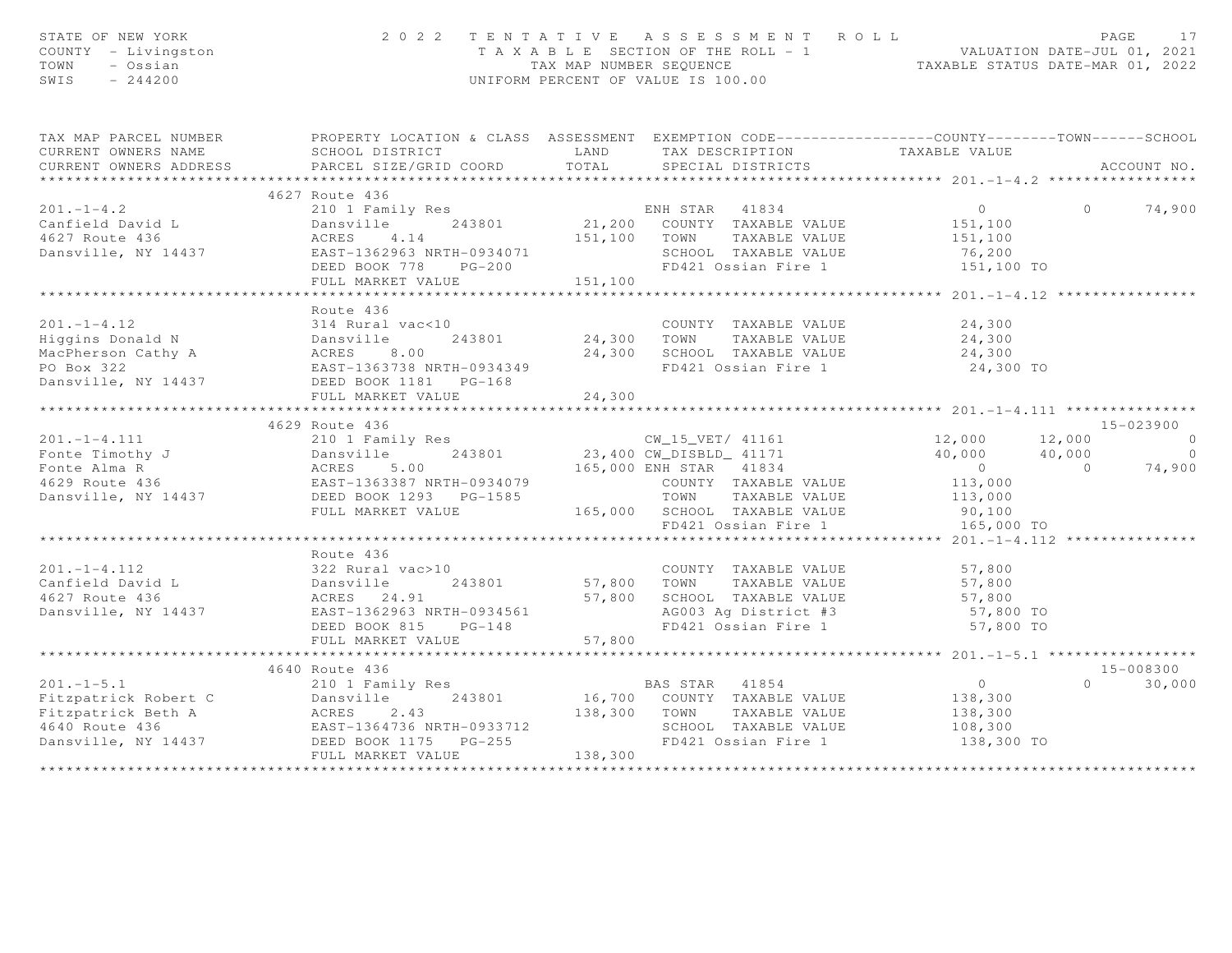| STATE OF NEW YORK<br>COUNTY - Livingston<br>TOWN<br>- Ossian<br>SWIS $-244200$                                                                                                                                                                   |                |           |                                              |          |            |
|--------------------------------------------------------------------------------------------------------------------------------------------------------------------------------------------------------------------------------------------------|----------------|-----------|----------------------------------------------|----------|------------|
| TAX MAP PARCEL NUMBER PROPERTY LOCATION & CLASS ASSESSMENT EXEMPTION CODE---------------COUNTY-------TOWN------SCHOOL                                                                                                                            |                |           |                                              |          |            |
|                                                                                                                                                                                                                                                  |                |           |                                              |          |            |
|                                                                                                                                                                                                                                                  | 4632 Route 436 |           |                                              |          |            |
|                                                                                                                                                                                                                                                  |                |           |                                              | $\circ$  | 30,000     |
|                                                                                                                                                                                                                                                  |                |           |                                              |          |            |
|                                                                                                                                                                                                                                                  |                |           |                                              |          |            |
|                                                                                                                                                                                                                                                  |                |           |                                              |          |            |
|                                                                                                                                                                                                                                                  |                |           | 168,400 TO                                   |          |            |
|                                                                                                                                                                                                                                                  |                |           |                                              |          |            |
|                                                                                                                                                                                                                                                  |                |           | *************** 201.-1-5.212 *************** |          |            |
|                                                                                                                                                                                                                                                  | 4639 Route 436 |           |                                              |          |            |
|                                                                                                                                                                                                                                                  |                |           |                                              | $\Omega$ | 30,000     |
|                                                                                                                                                                                                                                                  |                |           |                                              |          |            |
|                                                                                                                                                                                                                                                  |                |           |                                              |          |            |
|                                                                                                                                                                                                                                                  |                |           |                                              |          |            |
|                                                                                                                                                                                                                                                  |                |           |                                              |          |            |
| 1993 1001 Family Res<br>201.-1-5.212 210 1 Family Res<br>201.-1-5.212 210 1 Family Res<br>201.-1-5.212 210 1 Family Res<br>201.-1-5.212 210 1 Family Res<br>201.-1-5.212 210 1 Family Res<br>210 1 Family Res<br>23,400 COUNTY TAXABLE VALUE     |                |           |                                              |          |            |
|                                                                                                                                                                                                                                                  |                |           |                                              |          |            |
|                                                                                                                                                                                                                                                  |                |           |                                              |          |            |
|                                                                                                                                                                                                                                                  |                |           |                                              |          | 0 $74,900$ |
|                                                                                                                                                                                                                                                  |                |           |                                              |          |            |
|                                                                                                                                                                                                                                                  |                |           |                                              |          |            |
|                                                                                                                                                                                                                                                  |                |           |                                              |          |            |
|                                                                                                                                                                                                                                                  |                |           |                                              |          |            |
|                                                                                                                                                                                                                                                  |                |           | **** 201.-1-5.214                            |          |            |
|                                                                                                                                                                                                                                                  | 4683 Route 436 |           |                                              |          |            |
|                                                                                                                                                                                                                                                  |                |           |                                              |          |            |
|                                                                                                                                                                                                                                                  |                |           |                                              |          |            |
|                                                                                                                                                                                                                                                  |                |           |                                              |          |            |
| 4083 ROULE 436<br>210 1 Family Res<br>243801 22,900 TOWN TAXABLE VALUE 146,100<br>4683 Route 436 ACRES 4.80 146,100 SCHOOL TAXABLE VALUE 146,100<br>22,900 TOWN TAXABLE VALUE 146,100<br>22,900 TOWN TAXABLE VALUE 146,100<br>22,900 TOWN        |                |           |                                              |          |            |
|                                                                                                                                                                                                                                                  |                |           |                                              |          |            |
|                                                                                                                                                                                                                                                  |                |           |                                              |          |            |
|                                                                                                                                                                                                                                                  |                |           |                                              |          |            |
|                                                                                                                                                                                                                                                  | Route 436      |           |                                              |          | 15-023075  |
|                                                                                                                                                                                                                                                  |                |           |                                              |          |            |
|                                                                                                                                                                                                                                                  |                |           |                                              |          |            |
|                                                                                                                                                                                                                                                  |                |           |                                              |          |            |
|                                                                                                                                                                                                                                                  |                |           |                                              |          |            |
|                                                                                                                                                                                                                                                  |                |           |                                              |          |            |
|                                                                                                                                                                                                                                                  |                |           |                                              |          |            |
| 201.-1-7.111<br>Freebie Hill LLC<br>912 Forest s480a<br>931 annsville 243801 212,500 CERT FORET 47460<br>40,931 40,931 40,931<br>40,931 40,931 40,931<br>40,931 40,931<br>127,680 127,680<br>43,889<br>212,500 COUNTY TAXABLE VALUE<br>212,500 C |                |           |                                              |          |            |
|                                                                                                                                                                                                                                                  |                | 40,931 EX |                                              |          |            |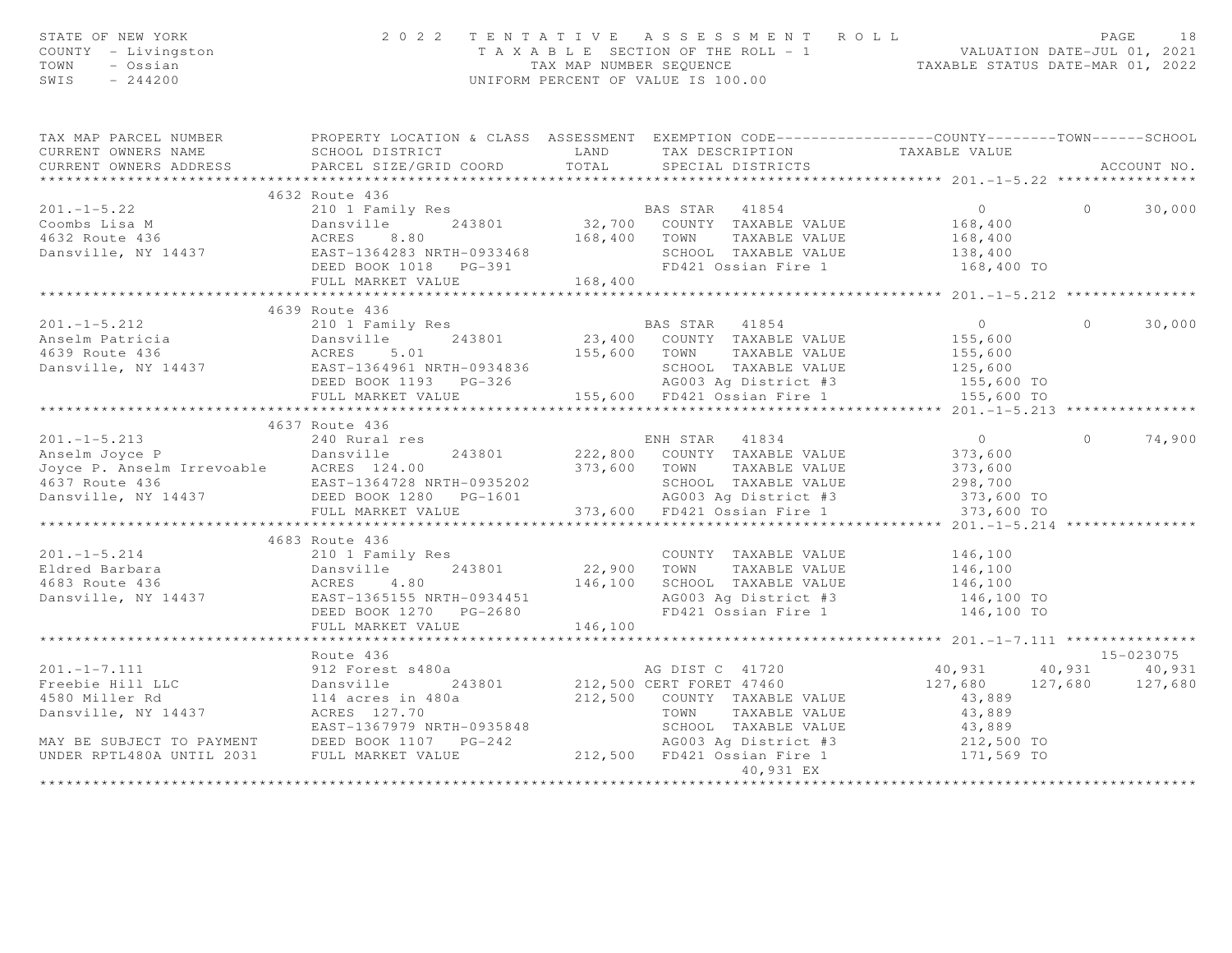| STATE OF NEW YORK<br>COUNTY - Livingston<br>TOWN<br>- Ossian<br>SWIS<br>$-244200$                                                                                                                                                                       |                                                                                                                                                                                                                                              |                    | 2022 TENTATIVE ASSESSMENT ROLL<br>T A X A B L E SECTION OF THE ROLL - 1<br>TAX MAP NUMBER SEQUENCE<br>TAXABLE STATUS DATE-MAR 01, 2022<br>UNIFORM PERCENT OF VALUE IS 100.00 |                                   | PAGE<br>19         |
|---------------------------------------------------------------------------------------------------------------------------------------------------------------------------------------------------------------------------------------------------------|----------------------------------------------------------------------------------------------------------------------------------------------------------------------------------------------------------------------------------------------|--------------------|------------------------------------------------------------------------------------------------------------------------------------------------------------------------------|-----------------------------------|--------------------|
| TAX MAP PARCEL NUMBER                                                                                                                                                                                                                                   | PROPERTY LOCATION & CLASS ASSESSMENT EXEMPTION CODE----------------COUNTY-------TOWN------SCHOOL                                                                                                                                             |                    |                                                                                                                                                                              |                                   |                    |
| CURRENT OWNERS NAME                                                                                                                                                                                                                                     | SCHOOL DISTRICT                                                                                                                                                                                                                              | LAND               | TAX DESCRIPTION TAXABLE VALUE<br>SPECIAL DISTRICTS                                                                                                                           |                                   |                    |
| CURRENT OWNERS ADDRESS                                                                                                                                                                                                                                  | PARCEL SIZE/GRID COORD TOTAL                                                                                                                                                                                                                 |                    |                                                                                                                                                                              |                                   | ACCOUNT NO.        |
|                                                                                                                                                                                                                                                         | Private Rd                                                                                                                                                                                                                                   |                    |                                                                                                                                                                              |                                   | 15-003003          |
| $201 - 1 - 8$                                                                                                                                                                                                                                           | 322 Rural vac>10                                                                                                                                                                                                                             |                    | COUNTY TAXABLE VALUE<br>48,800 TOWN TAXABLE VALUE 48,800<br>48,800 SCHOOL TAXABLE VALUE 48,800<br>48,800 ACOOL TAXABLE VALUE 48,800 TO                                       |                                   |                    |
| Example 243801<br>C/o Loren/MaryAnn Bonner<br>10104 Valley Rd<br>Dansville, NY 14437<br>Dansville, NY 14437<br>CHELD CONTROLLY CHELD BOOK<br>CHELD CONTROLLY CHELD PG-268<br>CHELD CONTROLLY CHELD PG-268                                               |                                                                                                                                                                                                                                              |                    |                                                                                                                                                                              |                                   |                    |
|                                                                                                                                                                                                                                                         |                                                                                                                                                                                                                                              |                    |                                                                                                                                                                              |                                   |                    |
|                                                                                                                                                                                                                                                         |                                                                                                                                                                                                                                              |                    |                                                                                                                                                                              |                                   |                    |
|                                                                                                                                                                                                                                                         |                                                                                                                                                                                                                                              |                    | FD421 Ossian Fire 1 48,800 TO                                                                                                                                                |                                   |                    |
|                                                                                                                                                                                                                                                         | FULL MARKET VALUE                                                                                                                                                                                                                            | 48,800             |                                                                                                                                                                              |                                   |                    |
|                                                                                                                                                                                                                                                         |                                                                                                                                                                                                                                              | ************       |                                                                                                                                                                              | ***************** 201.-1-9.12 *** |                    |
|                                                                                                                                                                                                                                                         | 9654 Cramer Ln                                                                                                                                                                                                                               |                    |                                                                                                                                                                              |                                   |                    |
| $201 - 1 - 9.12$                                                                                                                                                                                                                                        | 210 1 Family Res                                                                                                                                                                                                                             |                    | COUNTY TAXABLE VALUE                                                                                                                                                         | 160,000<br>160,000                |                    |
| .<br>Langille Graham J<br>9654 Cramer Ln                                                                                                                                                                                                                |                                                                                                                                                                                                                                              | 23,400 TOWN        | TAXABLE VALUE                                                                                                                                                                |                                   |                    |
|                                                                                                                                                                                                                                                         |                                                                                                                                                                                                                                              | 160,000            | SCHOOL TAXABLE VALUE                                                                                                                                                         | 160,000                           |                    |
| 201.-1-9.12<br>Langille Graham J<br>9654 Cramer Ln<br>Dansville, NY 14437<br>2010 RORES<br>243801<br>243801<br>243801<br>243801<br>243801<br>243801<br>243801<br>243801<br>243801<br>243801<br>243801<br>243801<br>253863<br>253863<br>253863<br>253863 |                                                                                                                                                                                                                                              |                    | FD421 Ossian Fire 1                                                                                                                                                          | 160,000 TO                        |                    |
|                                                                                                                                                                                                                                                         | DEED BOOK 1300 PG-627                                                                                                                                                                                                                        |                    |                                                                                                                                                                              |                                   |                    |
| PRIOR OWNER ON 3/01/2022 FULL MARKET VALUE                                                                                                                                                                                                              |                                                                                                                                                                                                                                              | 160,000            |                                                                                                                                                                              |                                   |                    |
| Langille Graham J                                                                                                                                                                                                                                       |                                                                                                                                                                                                                                              |                    |                                                                                                                                                                              |                                   |                    |
|                                                                                                                                                                                                                                                         |                                                                                                                                                                                                                                              |                    |                                                                                                                                                                              |                                   |                    |
|                                                                                                                                                                                                                                                         | Route 436                                                                                                                                                                                                                                    |                    |                                                                                                                                                                              |                                   | $15 - 005100$      |
|                                                                                                                                                                                                                                                         | 312 Vac w/imprv<br>243801 7,800 TOWN                                                                                                                                                                                                         |                    | COUNTY TAXABLE VALUE                                                                                                                                                         | 16,000<br>16,000                  |                    |
|                                                                                                                                                                                                                                                         |                                                                                                                                                                                                                                              |                    | TAXABLE VALUE                                                                                                                                                                |                                   |                    |
|                                                                                                                                                                                                                                                         |                                                                                                                                                                                                                                              |                    | 16,000 SCHOOL TAXABLE VALUE<br>FD421 Ossian Fire 1                                                                                                                           | 16,000                            |                    |
|                                                                                                                                                                                                                                                         | DEED BOOK 1263 PG-1382                                                                                                                                                                                                                       |                    |                                                                                                                                                                              | 16,000 TO                         |                    |
|                                                                                                                                                                                                                                                         | FULL MARKET VALUE                                                                                                                                                                                                                            | 16,000             |                                                                                                                                                                              |                                   |                    |
|                                                                                                                                                                                                                                                         |                                                                                                                                                                                                                                              |                    |                                                                                                                                                                              |                                   |                    |
|                                                                                                                                                                                                                                                         | 9633-9635 Cramer Ln                                                                                                                                                                                                                          |                    |                                                                                                                                                                              |                                   | 15-013800          |
| $201 - 1 - 10$                                                                                                                                                                                                                                          |                                                                                                                                                                                                                                              |                    | BAS STAR 41854 0                                                                                                                                                             |                                   | 30,000<br>$\Omega$ |
| Allen Donald G                                                                                                                                                                                                                                          |                                                                                                                                                                                                                                              |                    |                                                                                                                                                                              | 142,900                           |                    |
| 9633 Cramer Ln                                                                                                                                                                                                                                          |                                                                                                                                                                                                                                              |                    |                                                                                                                                                                              | 142,900                           |                    |
| Dansville, NY 14437                                                                                                                                                                                                                                     |                                                                                                                                                                                                                                              |                    |                                                                                                                                                                              | 112,900                           |                    |
|                                                                                                                                                                                                                                                         |                                                                                                                                                                                                                                              |                    |                                                                                                                                                                              | 142,900 TO                        |                    |
|                                                                                                                                                                                                                                                         |                                                                                                                                                                                                                                              |                    |                                                                                                                                                                              |                                   |                    |
|                                                                                                                                                                                                                                                         | 9633-9033-1<br>240 Rural res<br>243801 55,300 COOL.<br>ACRES 19.50 142,900 TOWN TAXABLE VALUE<br>243802 NRTH-0934576 SCHOOL TAXABLE VALUE<br>DEED BOOK 1253 PG-1552 142,900 FD421 Ossian Fire 1<br>142,900 FD421 Ossian Fire 1<br>THIL MARKE |                    |                                                                                                                                                                              |                                   |                    |
|                                                                                                                                                                                                                                                         |                                                                                                                                                                                                                                              |                    |                                                                                                                                                                              |                                   | 15-000665          |
| $201 - 1 - 11$                                                                                                                                                                                                                                          | 322 Rural vac>10                                                                                                                                                                                                                             |                    | COUNTY TAXABLE VALUE                                                                                                                                                         | 53,300                            |                    |
| Bailey Covert                                                                                                                                                                                                                                           | Dansville                                                                                                                                                                                                                                    | 243801 53,300 TOWN | TAXABLE VALUE 53,300                                                                                                                                                         |                                   |                    |
| Covert Bailey Revocable Trust ACRES 22.14                                                                                                                                                                                                               |                                                                                                                                                                                                                                              |                    | 53,300 SCHOOL TAXABLE VALUE<br>FD421 Ossian Fire 1                                                                                                                           | 53,300                            |                    |
| 2466 Leisure World                                                                                                                                                                                                                                      | EAST-1367266 NRTH-0934113                                                                                                                                                                                                                    |                    | FD421 Ossian Fire 1                                                                                                                                                          | 53,300 TO                         |                    |
| Mesa, AZ 85206                                                                                                                                                                                                                                          | DEED BOOK 1279 PG-368                                                                                                                                                                                                                        |                    |                                                                                                                                                                              |                                   |                    |
|                                                                                                                                                                                                                                                         | FULL MARKET VALUE                                                                                                                                                                                                                            | 53,300             |                                                                                                                                                                              |                                   |                    |
|                                                                                                                                                                                                                                                         |                                                                                                                                                                                                                                              |                    |                                                                                                                                                                              |                                   |                    |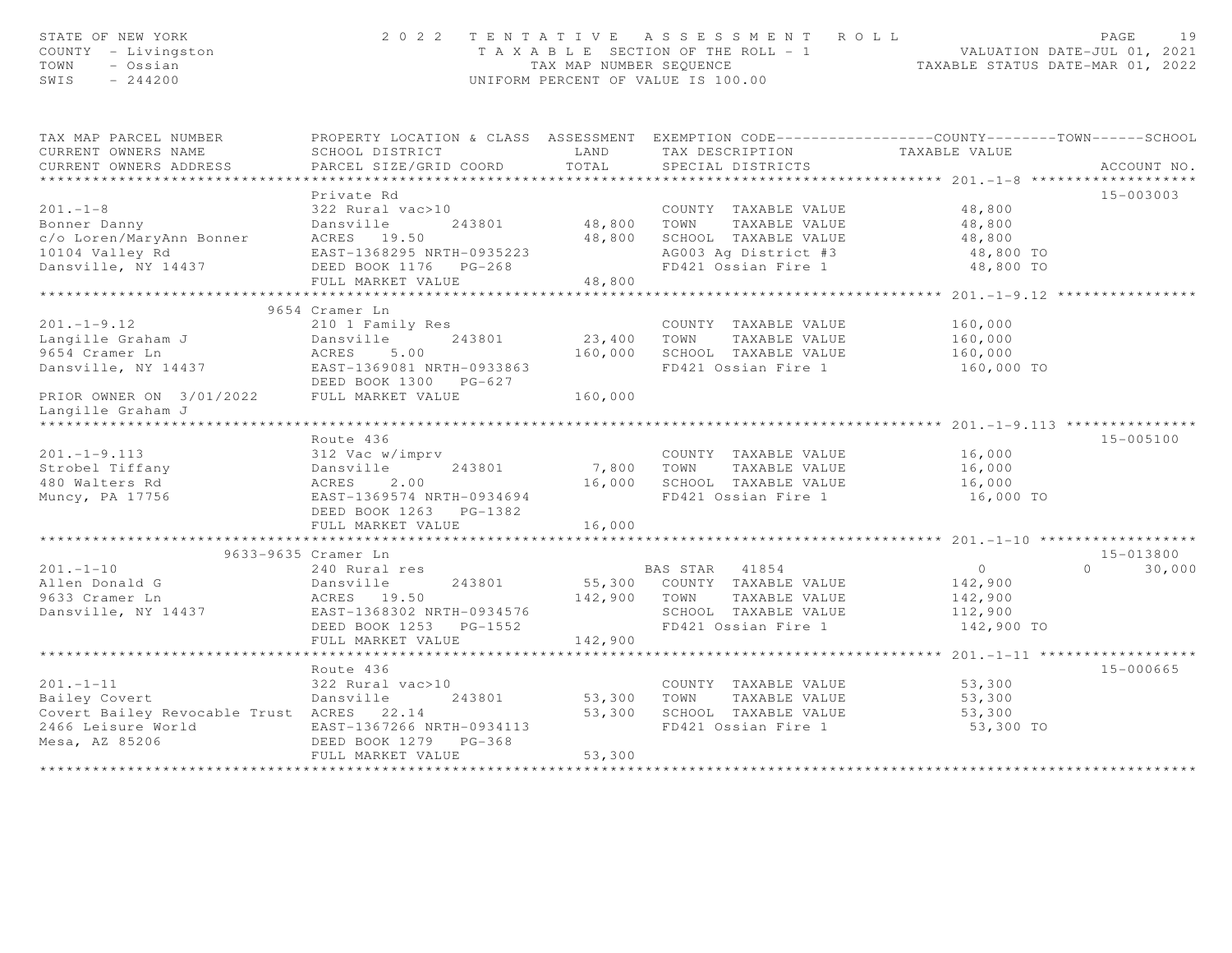| STATE OF NEW YORK<br>COUNTY<br>- Livingston<br>- Ossian<br>TOWN<br>SWIS<br>$-244200$ | 2 0 2 2                                        | TAX MAP NUMBER SEOUENCE | TENTATIVE ASSESSMENT ROLL<br>T A X A B L E SECTION OF THE ROLL - 1<br>UNIFORM PERCENT OF VALUE IS 100.00 | VALUATION DATE-JUL 01, 2021 | PAGE<br>20<br>TAXABLE STATUS DATE-MAR 01, 2022 |  |  |  |
|--------------------------------------------------------------------------------------|------------------------------------------------|-------------------------|----------------------------------------------------------------------------------------------------------|-----------------------------|------------------------------------------------|--|--|--|
| TAX MAP PARCEL NUMBER                                                                | PROPERTY LOCATION & CLASS ASSESSMENT           |                         | EXEMPTION CODE-----------------COUNTY-------TOWN------SCHOOL                                             |                             |                                                |  |  |  |
| CURRENT OWNERS NAME                                                                  | SCHOOL DISTRICT<br><b>EXAMPLE AND</b>          |                         | TAX DESCRIPTION TAXABLE VALUE                                                                            |                             |                                                |  |  |  |
| CURRENT OWNERS ADDRESS                                                               | PARCEL SIZE/GRID COORD TOTAL SPECIAL DISTRICTS |                         |                                                                                                          |                             | ACCOUNT NO.                                    |  |  |  |
|                                                                                      |                                                |                         |                                                                                                          |                             |                                                |  |  |  |
|                                                                                      | 4660 Route 436                                 |                         | 70 PCT OF VALUE USED FOR EXEMPTION PURPOSES                                                              |                             | 15-019000                                      |  |  |  |
| $201 - 1 - 12$                                                                       | 240 Rural res                                  |                         | VET COM CT 41131                                                                                         | 35,000 35,000               | $\sim$ 0                                       |  |  |  |
| Dansville<br>Zimmer Nancy J                                                          |                                                |                         | 243801 68,600 ENH STAR 41834                                                                             | $\sim$ 0                    | $\overline{a}$<br>74,900                       |  |  |  |
| Zimmer Wayne R                                                                       | ACRES 27.60<br>218,800                         |                         | TAXABLE VALUE<br>COUNTY                                                                                  | 183,800                     |                                                |  |  |  |
| 4660 State Route 436 EAST-1366022 NRTH-0934452                                       |                                                |                         | TOWN<br>TAXABLE VALUE                                                                                    | 183,800                     |                                                |  |  |  |
| Dansville, NY 14437                                                                  | DEED BOOK 682<br>PG-00279                      |                         | TAXABLE VALUE<br>SCHOOL                                                                                  | 143,900                     |                                                |  |  |  |
|                                                                                      | FULL MARKET VALUE                              | 218,800                 | FD421 Ossian Fire 1 218,800 TO                                                                           |                             |                                                |  |  |  |
|                                                                                      |                                                |                         |                                                                                                          |                             |                                                |  |  |  |
|                                                                                      | 9651 Cramer Ln                                 |                         |                                                                                                          |                             | 15-033000                                      |  |  |  |

83,300

83,300

201.-1-13 260 Seasonal res COUNTY TAXABLE VALUE 83,300

Swift John Dansville 243801 54,400 TOWN TAXABLE VALUE 83,300

3340 East Henrietta Rd ACRES 19.00 83,300 SCHOOL TAXABLE VALUE 83,300

|                | DEED BOOK 1273 PG-508                     |                                                                                                                  |           |
|----------------|-------------------------------------------|------------------------------------------------------------------------------------------------------------------|-----------|
|                |                                           |                                                                                                                  |           |
|                |                                           |                                                                                                                  |           |
|                |                                           | 4877 Route 436<br>88 PCT OF VALUE USED FOR EXEMPTION PURPOSES 12,000 12,000 12,000 12,000 0                      |           |
| $201 - 1 - 14$ |                                           |                                                                                                                  |           |
|                |                                           |                                                                                                                  |           |
|                |                                           |                                                                                                                  |           |
|                |                                           |                                                                                                                  |           |
|                |                                           | DEED BOOK 990 PG-301 TOWN TAXABLE VALUE 78,558                                                                   |           |
|                |                                           | FULL MARKET VALUE $116,100$ SCHOOL TAXABLE VALUE 86,100                                                          |           |
|                |                                           |                                                                                                                  |           |
|                |                                           |                                                                                                                  |           |
|                | Route 436                                 |                                                                                                                  | 15-008400 |
|                |                                           | 201.-1-15.1 314 Rural vac<10 COUNTY TAXABLE VALUE 15,600                                                         |           |
|                |                                           |                                                                                                                  |           |
|                |                                           |                                                                                                                  |           |
|                |                                           | FD421 Ossian Fire 1 and 15,600 TO                                                                                |           |
|                |                                           |                                                                                                                  |           |
|                | FULL MARKET VALUE 15,600                  |                                                                                                                  |           |
|                |                                           |                                                                                                                  |           |
|                | Route 436                                 |                                                                                                                  | 15-008400 |
|                | 201.-1-15.2 314 Rural vac<10              | COUNTY TAXABLE VALUE 1,600                                                                                       |           |
|                |                                           | Barr Alexander                           Dansville           243801             1,600     TOWN     TAXABLE VALUE | 1,600     |
|                |                                           | SCHOOL TAXABLE VALUE 1,600                                                                                       |           |
|                |                                           | FD421 Ossian Fire 1 1,600 TO                                                                                     |           |
|                | Dansville, NY 14437 DEED BOOK 1296 PG-964 |                                                                                                                  |           |
|                | FULL MARKET VALUE 1,600                   |                                                                                                                  |           |
|                |                                           |                                                                                                                  |           |
|                |                                           |                                                                                                                  |           |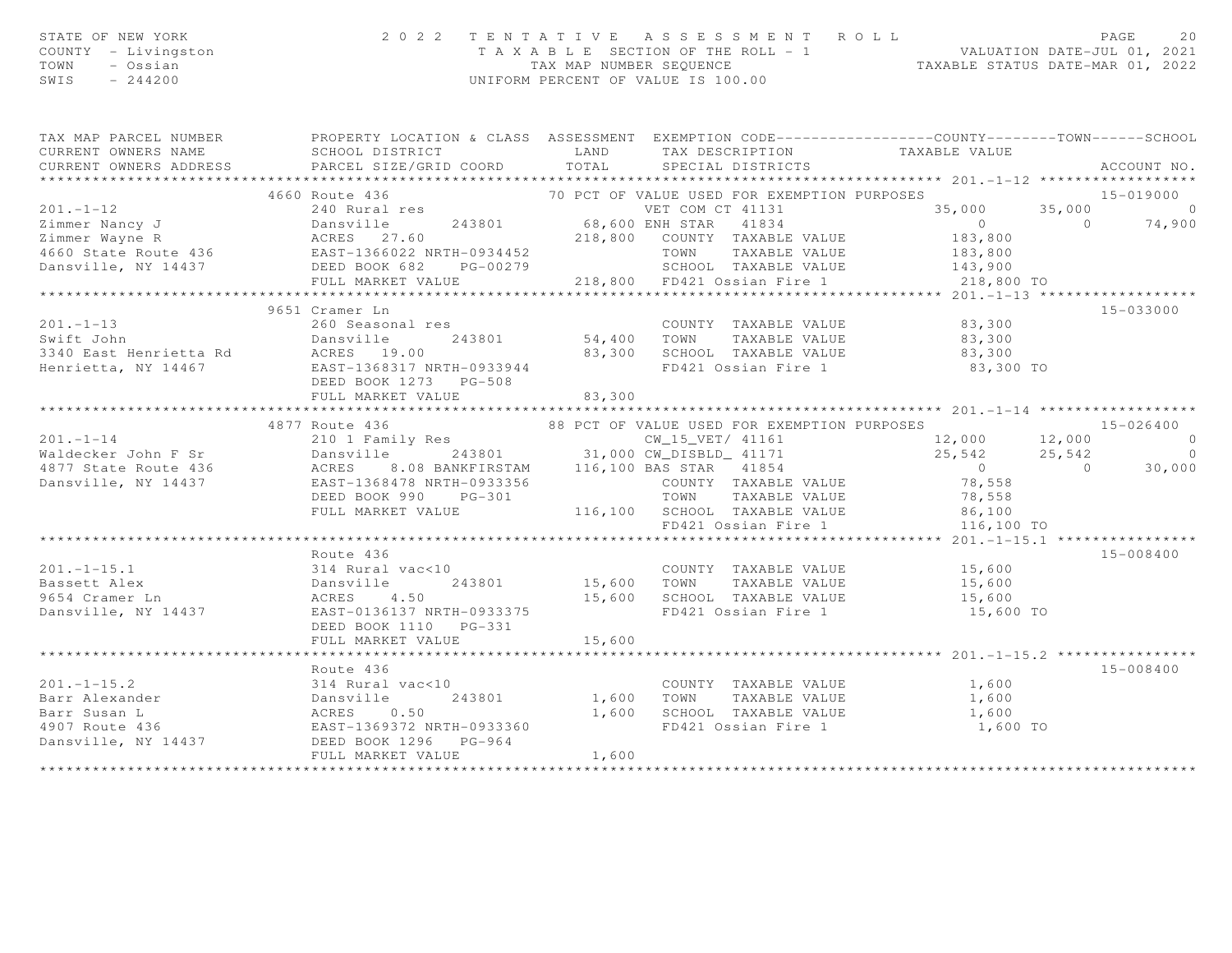| STATE OF NEW YORK<br>COUNTY - Livingston<br>- Ossian<br>TOWN<br>$-244200$<br>SWIS                                    | 2 0 2 2<br>TENTATIVE<br>ASSESSMENT ROLL<br>T A X A B L E SECTION OF THE ROLL - 1 VALUATION DATE-JUL 01, 2021<br>TAX MAP NUMBER SEQUENCE TAXABLE STATUS DATE-MAR 01, 2022<br>UNIFORM PERCENT OF VALUE IS 100.00 |        |                   |                                                   | PAGE                          | 21            |               |
|----------------------------------------------------------------------------------------------------------------------|----------------------------------------------------------------------------------------------------------------------------------------------------------------------------------------------------------------|--------|-------------------|---------------------------------------------------|-------------------------------|---------------|---------------|
| TAX MAP PARCEL NUMBER FROPERTY LOCATION & CLASS ASSESSMENT EXEMPTION CODE---------------COUNTY-------TOWN-----SCHOOL |                                                                                                                                                                                                                |        |                   |                                                   |                               |               |               |
| CURRENT OWNERS NAME                                                                                                  | SCHOOL DISTRICT                                                                                                                                                                                                | LAND   |                   |                                                   | TAX DESCRIPTION TAXABLE VALUE |               |               |
| CURRENT OWNERS ADDRESS                                                                                               | PARCEL SIZE/GRID COORD                                                                                                                                                                                         | TOTAL  | SPECIAL DISTRICTS |                                                   |                               |               | ACCOUNT NO.   |
|                                                                                                                      |                                                                                                                                                                                                                |        |                   |                                                   |                               |               |               |
| 4907 Route 436                                                                                                       |                                                                                                                                                                                                                |        |                   |                                                   |                               |               | 15-011750     |
| $201 - 1 - 16$                                                                                                       | 210 1 Family Res                                                                                                                                                                                               |        | VET COM CT 41131  |                                                   | 33,575                        | $33,575$ 0    |               |
| Barr Alexander<br>Barr Susan L<br>4907 Route 436<br>Dansville, NY 14437-9123<br>DEED BOOK 551 PG-00301               | 243801 13,000 ENH STAR 41834                                                                                                                                                                                   |        |                   | 134,300 COUNTY TAXABLE VALUE                      | $\overline{0}$<br>100,725     | $0 \t 74,900$ |               |
|                                                                                                                      |                                                                                                                                                                                                                |        |                   | TOWN TAXABLE VALUE                                | 100,725                       |               |               |
|                                                                                                                      |                                                                                                                                                                                                                |        |                   | TOWN      TAXABLE VALUE<br>SCHOOL   TAXABLE VALUE | 59,400                        |               |               |
|                                                                                                                      | FULL MARKET VALUE 134,300 FD421 Ossian Fire 1                                                                                                                                                                  |        |                   |                                                   | 134,300 TO                    |               |               |
|                                                                                                                      |                                                                                                                                                                                                                |        |                   |                                                   |                               |               |               |
| 4965 Route 436                                                                                                       |                                                                                                                                                                                                                |        |                   |                                                   |                               |               | 15-033300     |
| $201. - 1 - 17$                                                                                                      | 270 Mfg housing                                                                                                                                                                                                |        | BAS STAR 41854    |                                                   | $\overline{0}$                |               | $0 \t 30,000$ |
|                                                                                                                      | 243801 20,300 COUNTY TAXABLE VALUE                                                                                                                                                                             |        |                   |                                                   | 88,400                        |               |               |
|                                                                                                                      | $3.80$ BANK LERETA $88,400$ TOWN                                                                                                                                                                               |        |                   | TAXABLE VALUE                                     | 88,400                        |               |               |
|                                                                                                                      |                                                                                                                                                                                                                |        |                   | SCHOOL TAXABLE VALUE                              | 58,400                        |               |               |
| Huette William<br>Huette Yvonne<br>4965 Route 436<br>Dansville, NY 14437<br>DEED BOOK 1272 PG-162                    |                                                                                                                                                                                                                |        |                   |                                                   | FD421 Ossian Fire 1 88,400 TO |               |               |
|                                                                                                                      | FULL MARKET VALUE                                                                                                                                                                                              | 88,400 |                   |                                                   |                               |               |               |
|                                                                                                                      |                                                                                                                                                                                                                |        |                   |                                                   |                               |               |               |
|                                                                                                                      | 9814 Sample Corners Rd                                                                                                                                                                                         |        |                   |                                                   |                               |               | 15-005150     |
| $201. - 1 - 18$                                                                                                      | 210 1 Family Res                                                                                                                                                                                               |        | BAS STAR 41854    |                                                   | $\overline{0}$                |               | $0 \t 30,000$ |
| Strobel Tiffany                                                                                                      |                                                                                                                                                                                                                |        |                   | 15,600 COUNTY TAXABLE VALUE                       | 63,600                        |               |               |
| 480 Walters Rd                                                                                                       | 210 I Family Res<br>Dansville 243801<br>ACRES 2.00<br>EAST-1369943 NRTH-0933356                                                                                                                                |        |                   | 63,600 TOWN TAXABLE VALUE                         | 63,600                        |               |               |
| Muncy, PA 17756                                                                                                      |                                                                                                                                                                                                                |        |                   | SCHOOL TAXABLE VALUE                              | 33,600                        |               |               |
|                                                                                                                      | DEED BOOK 1263    PG-1382                                                                                                                                                                                      |        |                   | FD421 Ossian Fire 1                               | 63,600 TO                     |               |               |
|                                                                                                                      | FULL MARKET VALUE                                                                                                                                                                                              | 63,600 |                   |                                                   |                               |               |               |
| 4852 Route 436                                                                                                       |                                                                                                                                                                                                                |        |                   |                                                   |                               |               | 15-011000     |
| $201 - 1 - 19$                                                                                                       | 210 1 Family Res                                                                                                                                                                                               |        |                   | COUNTY TAXABLE VALUE                              | 63,100                        |               |               |
| Beardsley Gregory Dansville 243801 14,100                                                                            |                                                                                                                                                                                                                |        | TOWN              | TAXABLE VALUE                                     | 63,100                        |               |               |
| PO Box 153                                                                                                           | Life Estate                                                                                                                                                                                                    | 63,100 |                   | SCHOOL TAXABLE VALUE                              | 63,100                        |               |               |
| Dansville, NY 14437                                                                                                  | ACRES 1.42                                                                                                                                                                                                     |        |                   | FD421 Ossian Fire 1                               | 63,100 TO                     |               |               |
|                                                                                                                      | EAST-1367756 NRTH-0933210                                                                                                                                                                                      |        |                   |                                                   |                               |               |               |
|                                                                                                                      | DEED BOOK 1270 PG-1919                                                                                                                                                                                         |        |                   |                                                   |                               |               |               |
|                                                                                                                      | FULL MARKET VALUE                                                                                                                                                                                              | 63,100 |                   |                                                   |                               |               |               |
|                                                                                                                      |                                                                                                                                                                                                                |        |                   |                                                   |                               |               |               |
| 9834 Valley Rd                                                                                                       |                                                                                                                                                                                                                |        |                   |                                                   |                               |               | $15 - 033500$ |
| $201 - 1 - 20$<br>210 1 Fami<br>Dansville<br>ACRES 0                                                                 | 210 1 Family Res                                                                                                                                                                                               |        |                   | COUNTY TAXABLE VALUE                              | 78,100                        |               |               |
| EJAE Farms, LLC                                                                                                      | 243801                                                                                                                                                                                                         | 10,300 | TOWN              | TAXABLE VALUE                                     | 78,100                        |               |               |
| 9607 Kenny Rd                                                                                                        | ACRES 0.79                                                                                                                                                                                                     | 78,100 |                   | SCHOOL TAXABLE VALUE                              | 78,100                        |               |               |
| Dansville, NY 14437 EAST-1369613 NRTH-0932902                                                                        |                                                                                                                                                                                                                |        |                   | FD421 Ossian Fire 1                               | 78,100 TO                     |               |               |
|                                                                                                                      | DEED BOOK 1290 PG-2533                                                                                                                                                                                         |        |                   |                                                   |                               |               |               |
|                                                                                                                      | FULL MARKET VALUE                                                                                                                                                                                              | 78,100 |                   |                                                   |                               |               |               |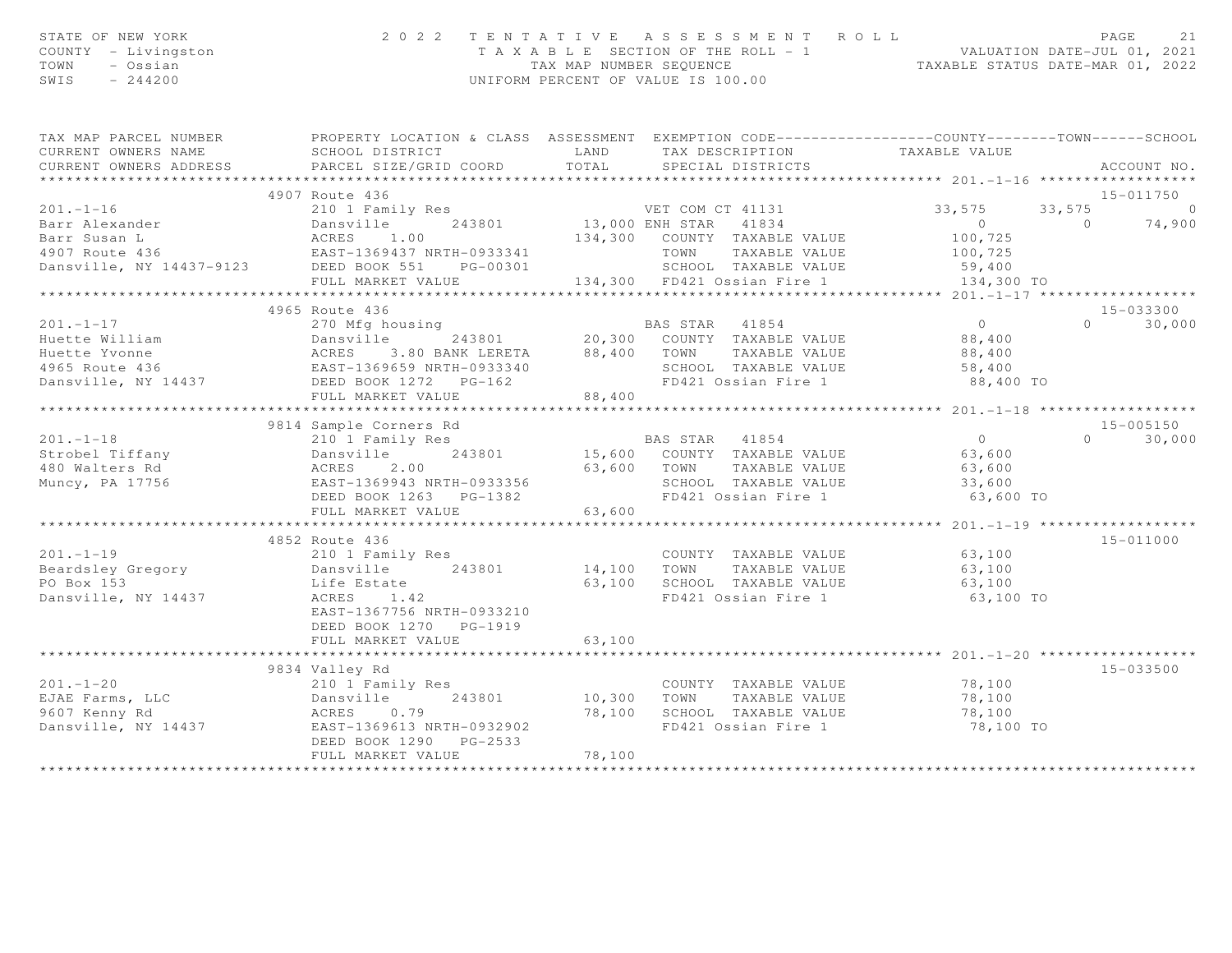| STATE OF NEW YORK<br>COUNTY - Livingston<br>TOWN - Ossian<br>SWIS<br>$-244200$                                                                                                                                                                                       | 2 0 2 2                                                                                                                                                                                                                             |                   | TENTATIVE ASSESSMENT ROLL<br>FAGE 22<br>TAXABLE SECTION OF THE ROLL - 1<br>TAXABLE STATUS DATE-MAR 01, 2021<br>UNIFORM PERCENT OF VALUE IS 100.00 |                                                  |                | PAGE<br>22         |
|----------------------------------------------------------------------------------------------------------------------------------------------------------------------------------------------------------------------------------------------------------------------|-------------------------------------------------------------------------------------------------------------------------------------------------------------------------------------------------------------------------------------|-------------------|---------------------------------------------------------------------------------------------------------------------------------------------------|--------------------------------------------------|----------------|--------------------|
| TAX MAP PARCEL NUMBER THE PROPERTY LOCATION & CLASS ASSESSMENT EXEMPTION CODE--------------COUNTY-------TOWN-----SCHOOL                                                                                                                                              |                                                                                                                                                                                                                                     |                   |                                                                                                                                                   |                                                  |                |                    |
| CURRENT OWNERS NAME<br>CURRENT OWNERS ADDRESS                                                                                                                                                                                                                        | SCHOOL DISTRICT<br>PARCEL SIZE/GRID COORD                                                                                                                                                                                           |                   | LAND TAX DESCRIPTION TAXABLE VALUE DOORD TOTAL SPECIAL DISTRICTS                                                                                  |                                                  |                | ACCOUNT NO.        |
|                                                                                                                                                                                                                                                                      |                                                                                                                                                                                                                                     |                   |                                                                                                                                                   |                                                  |                | 15-009500          |
| $201. - 1 - 21.1$                                                                                                                                                                                                                                                    | 4741 Route 436<br>240 Rural res                                                                                                                                                                                                     |                   | BAS STAR 41854                                                                                                                                    | $\overline{0}$                                   |                | 30,000<br>$\Omega$ |
|                                                                                                                                                                                                                                                                      |                                                                                                                                                                                                                                     |                   |                                                                                                                                                   |                                                  |                |                    |
|                                                                                                                                                                                                                                                                      |                                                                                                                                                                                                                                     |                   |                                                                                                                                                   |                                                  |                |                    |
|                                                                                                                                                                                                                                                                      |                                                                                                                                                                                                                                     |                   |                                                                                                                                                   |                                                  |                |                    |
|                                                                                                                                                                                                                                                                      |                                                                                                                                                                                                                                     |                   |                                                                                                                                                   |                                                  |                |                    |
| 201.-1-21.1 240 Rural res<br>Young Michael H Dansville 243801 39,500 COUNTY TAXABLE VALUE 175,100<br>Young Amy M ACRES 11.69 BANKFIRSTAM 175,100 TOWN TAXABLE VALUE 175,100<br>4741 Route 436 EAST-1366641 NRTH-0934554 SCHOOL TAXAB                                 |                                                                                                                                                                                                                                     |                   |                                                                                                                                                   |                                                  |                |                    |
|                                                                                                                                                                                                                                                                      |                                                                                                                                                                                                                                     |                   |                                                                                                                                                   |                                                  |                |                    |
|                                                                                                                                                                                                                                                                      | 4730 Route 436                                                                                                                                                                                                                      |                   |                                                                                                                                                   |                                                  |                |                    |
| $201. - 1 - 21.2$                                                                                                                                                                                                                                                    | 240 Rural res                                                                                                                                                                                                                       |                   | BAS STAR 41854                                                                                                                                    | $\overline{0}$                                   | $\circ$        | 30,000             |
|                                                                                                                                                                                                                                                                      |                                                                                                                                                                                                                                     |                   |                                                                                                                                                   | 251,900                                          |                |                    |
|                                                                                                                                                                                                                                                                      |                                                                                                                                                                                                                                     |                   |                                                                                                                                                   | $251,900$<br>$221,900$                           |                |                    |
| Fitzpatrick Adam (Dansville 243801 37,200 COUNIT IAAADDE VALUE<br>4730 Route 436 (ACRES 10.65 251,900 TOWN TAXABLE VALUE<br>Dansville, NY 14437 (DEED BOOK 1262 PG-1988 19421 Ossian Fire 1                                                                          |                                                                                                                                                                                                                                     |                   |                                                                                                                                                   |                                                  |                |                    |
|                                                                                                                                                                                                                                                                      |                                                                                                                                                                                                                                     |                   |                                                                                                                                                   | 251,900 TO                                       |                |                    |
|                                                                                                                                                                                                                                                                      | FULL MARKET VALUE                                                                                                                                                                                                                   | $-1300$ $251,900$ |                                                                                                                                                   |                                                  |                |                    |
|                                                                                                                                                                                                                                                                      |                                                                                                                                                                                                                                     |                   |                                                                                                                                                   | ****************** 201.-1-22 ******************* |                |                    |
|                                                                                                                                                                                                                                                                      | 4645 Christian Rd                                                                                                                                                                                                                   |                   |                                                                                                                                                   |                                                  |                | 15-003000          |
| $201 - 1 - 22$                                                                                                                                                                                                                                                       | 112 Dairy farm                                                                                                                                                                                                                      |                   | AG DIST C 41720                                                                                                                                   | 162,086                                          |                | 162,086 162,086    |
|                                                                                                                                                                                                                                                                      |                                                                                                                                                                                                                                     |                   |                                                                                                                                                   | 132,014                                          |                |                    |
|                                                                                                                                                                                                                                                                      |                                                                                                                                                                                                                                     |                   |                                                                                                                                                   | 132,014<br>132,014                               |                |                    |
| Macko John Macko John Dansville 243801 237,900 COUNTY TAXABLE VALUE<br>2526 Saffron Ln ACRES 100.80 294,100 TOWN TAXABLE VALUE<br>The Villages, FL 32162 EAST-1365490 NRTH-0931878 SCHOOL TAXABLE VALUE<br>DEED BOOK 631 PG-00333 AG003                              |                                                                                                                                                                                                                                     |                   |                                                                                                                                                   | 294,100 TO                                       |                |                    |
| MAY BE SUBJECT TO PAYMENT FULL MARKET VALUE $294,100$ FD421 Ossian Fire 1                                                                                                                                                                                            |                                                                                                                                                                                                                                     |                   |                                                                                                                                                   | 132,014 TO                                       |                |                    |
| UNDER AGDIST LAW TIL 2026                                                                                                                                                                                                                                            |                                                                                                                                                                                                                                     |                   | 162,086 EX                                                                                                                                        |                                                  |                |                    |
|                                                                                                                                                                                                                                                                      |                                                                                                                                                                                                                                     |                   |                                                                                                                                                   |                                                  |                |                    |
|                                                                                                                                                                                                                                                                      | 4707 Christian Rd                                                                                                                                                                                                                   |                   |                                                                                                                                                   |                                                  |                | 15-012400          |
| $201 - 1 - 23$                                                                                                                                                                                                                                                       | 112 Dairy farm                                                                                                                                                                                                                      |                   | AG DIST C 41720                                                                                                                                   | 98,252                                           | 98,252         | 98,252             |
|                                                                                                                                                                                                                                                                      |                                                                                                                                                                                                                                     |                   |                                                                                                                                                   | $\overline{0}$                                   | $\overline{0}$ | 30,000             |
| Jaeger Patrick<br>Jaeger Alice                                                                                                                                                                                                                                       |                                                                                                                                                                                                                                     |                   |                                                                                                                                                   | 238,648                                          |                |                    |
| 4707 Christian Rd                                                                                                                                                                                                                                                    |                                                                                                                                                                                                                                     |                   |                                                                                                                                                   | 238,648                                          |                |                    |
| Dansville, NY 14437                                                                                                                                                                                                                                                  |                                                                                                                                                                                                                                     |                   | SCHOOL TAXABLE VALUE 208,648<br>AG003 Ag District #3 336,900 TO                                                                                   |                                                  |                |                    |
|                                                                                                                                                                                                                                                                      | Dansville 243801 162,800 BAS STAR 41854<br>ACRES 80.12 336,900 COUNTY TAXABLE VALUE<br>EAST-1366915 NRTH-0931884 TOWN TAXABLE VALUE<br>DEED BOOK 1271 PG-885 SCHOOL TAXABLE VALUE<br>FULL MARKET VALUE 336,900 AG003 Ag District #3 |                   |                                                                                                                                                   |                                                  |                |                    |
| MAY BE SUBJECT TO PAYMENT                                                                                                                                                                                                                                            |                                                                                                                                                                                                                                     |                   | FD421 Ossian Fire 1                                                                                                                               | 238,648 TO                                       |                |                    |
| UNDER AGDIST LAW TIL 2026                                                                                                                                                                                                                                            |                                                                                                                                                                                                                                     |                   | 98,252 EX                                                                                                                                         |                                                  |                |                    |
|                                                                                                                                                                                                                                                                      |                                                                                                                                                                                                                                     |                   |                                                                                                                                                   |                                                  |                |                    |
|                                                                                                                                                                                                                                                                      | Route 436                                                                                                                                                                                                                           |                   |                                                                                                                                                   |                                                  |                | 15-005200          |
|                                                                                                                                                                                                                                                                      |                                                                                                                                                                                                                                     |                   | AG DIST C 41720<br>254,800 COUNTY TAXABLE VALUE                                                                                                   | 190,537                                          |                | 190,537 190,537    |
| 201.-1-24.1<br>Swyers T Joseph 112 Dairy farm<br>9596 Kenney Rd<br>Dansville, NY 14437<br>243801<br>243801<br>243801<br>243801<br>243801<br>243801<br>243801<br>243801<br>243801<br>243801<br>243801<br>243801<br>243801<br>243801<br>2596 Kenney Rd<br>2637-1368912 |                                                                                                                                                                                                                                     |                   | 259,800 TOWN TAXABLE VALUE                                                                                                                        | 69,263<br>69,263                                 |                |                    |
|                                                                                                                                                                                                                                                                      |                                                                                                                                                                                                                                     |                   |                                                                                                                                                   |                                                  |                |                    |
|                                                                                                                                                                                                                                                                      | DEED BOOK 1262 PG-1854                                                                                                                                                                                                              |                   |                                                                                                                                                   | 69,263<br>259,800 TO                             |                |                    |
| MAY BE SUBJECT TO PAYMENT FULL MARKET VALUE                                                                                                                                                                                                                          |                                                                                                                                                                                                                                     |                   | SCHOOL TAXABLE VALUE<br>AGOO3 Ag District #3<br>259,800 FD421 Ossian Fire 1                                                                       | 69,263 TO                                        |                |                    |
| UNDER AGDIST LAW TIL 2026                                                                                                                                                                                                                                            |                                                                                                                                                                                                                                     |                   | 190,537 EX                                                                                                                                        |                                                  |                |                    |
|                                                                                                                                                                                                                                                                      |                                                                                                                                                                                                                                     |                   |                                                                                                                                                   |                                                  |                |                    |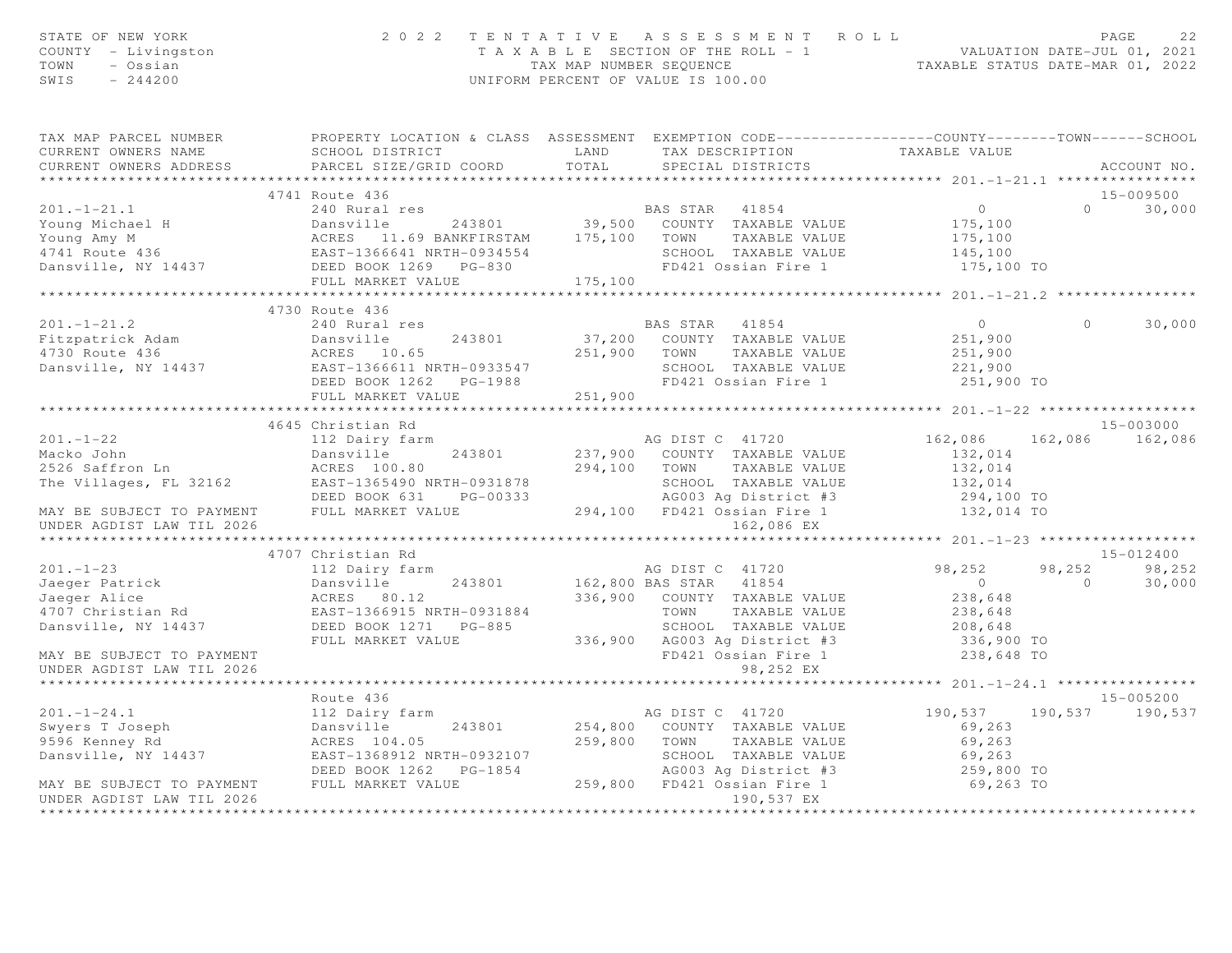| STATE OF NEW YORK<br>COUNTY - Livingston<br>TOWN<br>- Ossian<br>SWIS<br>$-244200$                                                                                                                           |                                                                                                                                                             |                        | 2022 TENTATIVE ASSESSMENT ROLL<br>T A X A B L E SECTION OF THE ROLL - 1 VALUATION DATE-JUL 01, 2021<br>TAX MAP NUMBER SEQUENCE TAXABLE STATUS DATE-MAR 01, 2022<br>UNIFORM PERCENT OF VALUE IS 100.00 |                                                                          | PAGE<br>23                    |
|-------------------------------------------------------------------------------------------------------------------------------------------------------------------------------------------------------------|-------------------------------------------------------------------------------------------------------------------------------------------------------------|------------------------|-------------------------------------------------------------------------------------------------------------------------------------------------------------------------------------------------------|--------------------------------------------------------------------------|-------------------------------|
| TAX MAP PARCEL NUMBER<br>CURRENT OWNERS NAME<br>CURRENT OWNERS ADDRESS<br>*************************                                                                                                         | PROPERTY LOCATION & CLASS ASSESSMENT EXEMPTION CODE----------------COUNTY-------TOWN------SCHOOL<br>SCHOOL DISTRICT<br>PARCEL SIZE/GRID COORD               | LAND<br>TOTAL          | TAX DESCRIPTION<br>SPECIAL DISTRICTS                                                                                                                                                                  | TAXABLE VALUE                                                            | ACCOUNT NO.                   |
| $201 - 1 - 24.2$<br>Strobel Tiffany<br>480 Walters Rd<br>Muncy, PA 17756                                                                                                                                    | Route 436<br>322 Rural vac>10<br>Dansville<br>243801<br>ACRES 16.65<br>EAST-1368912 NRTH-0932107<br>DEED BOOK 1262    PG-2919<br>FULL MARKET VALUE          | 28,400 TOWN<br>28,400  | COUNTY TAXABLE VALUE<br>TAXABLE VALUE<br>28,400 SCHOOL TAXABLE VALUE<br>FD421 Ossian Fire 1                                                                                                           | 28,400<br>28,400<br>28,400<br>28,400 TO                                  | 15-005200                     |
|                                                                                                                                                                                                             |                                                                                                                                                             |                        |                                                                                                                                                                                                       |                                                                          |                               |
| $201 - 1 - 25.1$<br>Bonner Danny<br>c/o Loren/MaryAnn Bonner<br>10104 Valley Rd<br>Dansville, NY 14437<br>MAY BE SUBJECT TO PAYMENT<br>UNDER AGDIST LAW TIL 2026                                            | Christian Rd<br>105 Vac farmland<br>Dansville<br>243801<br>ACRES 37.00<br>EAST-1365745 NRTH-0929948<br>DEED BOOK 1176 PG-268<br>FULL MARKET VALUE           | 78,500 TOWN            | AG DIST C 41720<br>78,500 COUNTY TAXABLE VALUE<br>TAXABLE VALUE<br>SCHOOL TAXABLE VALUE<br>AG003 Aq District #3<br>78,500 FD421 Ossian Fire 1<br>60,480 EX                                            | 60,480<br>60,480<br>18,020<br>18,020<br>18,020<br>78,500 TO<br>18,020 TO | $15 - 002952$<br>60,480       |
|                                                                                                                                                                                                             |                                                                                                                                                             |                        |                                                                                                                                                                                                       |                                                                          |                               |
| $201 - 1 - 25.3$<br>Bonner Danny<br>c/o Loren/MaryAnn Bonner<br>10104 Valley Rd<br>Dansville, NY 14437<br>MAY BE SUBJECT TO PAYMENT                                                                         | Christian Rd<br>105 Vac farmland<br>Dansville<br>243801<br>ACRES 15.50<br>EAST-1367203 NRTH-0928202<br>FULL MARKET VALUE                                    |                        | AG DIST C 41720<br>36,000 COUNTY TAXABLE VALUE<br>36,000 TOWN TAXABLE VALUE<br>SCHOOL TAXABLE VALUE<br>AG003 Ag District #3<br>36,000 FD421 Ossian Fire 1<br>28,316 EX                                | 28,316<br>7,684<br>7,684<br>7,684<br>36,000 TO<br>7,684 TO               | 15-002952<br>28,316<br>28,316 |
| UNDER AGDIST LAW TIL 2026                                                                                                                                                                                   |                                                                                                                                                             |                        |                                                                                                                                                                                                       |                                                                          |                               |
| $201 - 1 - 25.21$<br>Tasaddaq Ayesha<br>4779 Christian Rd<br>Dansville, NY 14437                                                                                                                            | 4779 Christian Rd<br>240 Rural res<br>Dansville 243801<br>ACRES 11.24 BANK NETS<br>EAST-1367122 NRTH-0929563<br>DEED BOOK 1282 PG-2973<br>FULL MARKET VALUE | 38,500 TOWN<br>427,600 | COUNTY TAXABLE VALUE<br>TAXABLE VALUE<br>427,600 SCHOOL TAXABLE VALUE<br>FD421 Ossian Fire 1                                                                                                          | 427,600<br>427,600<br>427,600<br>427,600 TO                              | 15-002952                     |
|                                                                                                                                                                                                             |                                                                                                                                                             |                        |                                                                                                                                                                                                       |                                                                          |                               |
| $201. -1 - 25.22$<br>Falkner David J<br>Falkner Kathleen L (ACRES 11.53 BANKFIRSTAM 392,100 SCHOOL TAXABLE VALUE<br>4731 Christian Rd (EAST-1367122 NRTH-0929563 FD421 Ossian Fire 1<br>Dansville, NY 14437 | 4731 Christian Rd<br>240 Rural res<br>FULL MARKET VALUE                                                                                                     | 392,100                | COUNTY TAXABLE VALUE                                                                                                                                                                                  | 392,100<br>392,100<br>392,100<br>392,100 TO                              | $15 - 002952$                 |
|                                                                                                                                                                                                             |                                                                                                                                                             |                        |                                                                                                                                                                                                       |                                                                          |                               |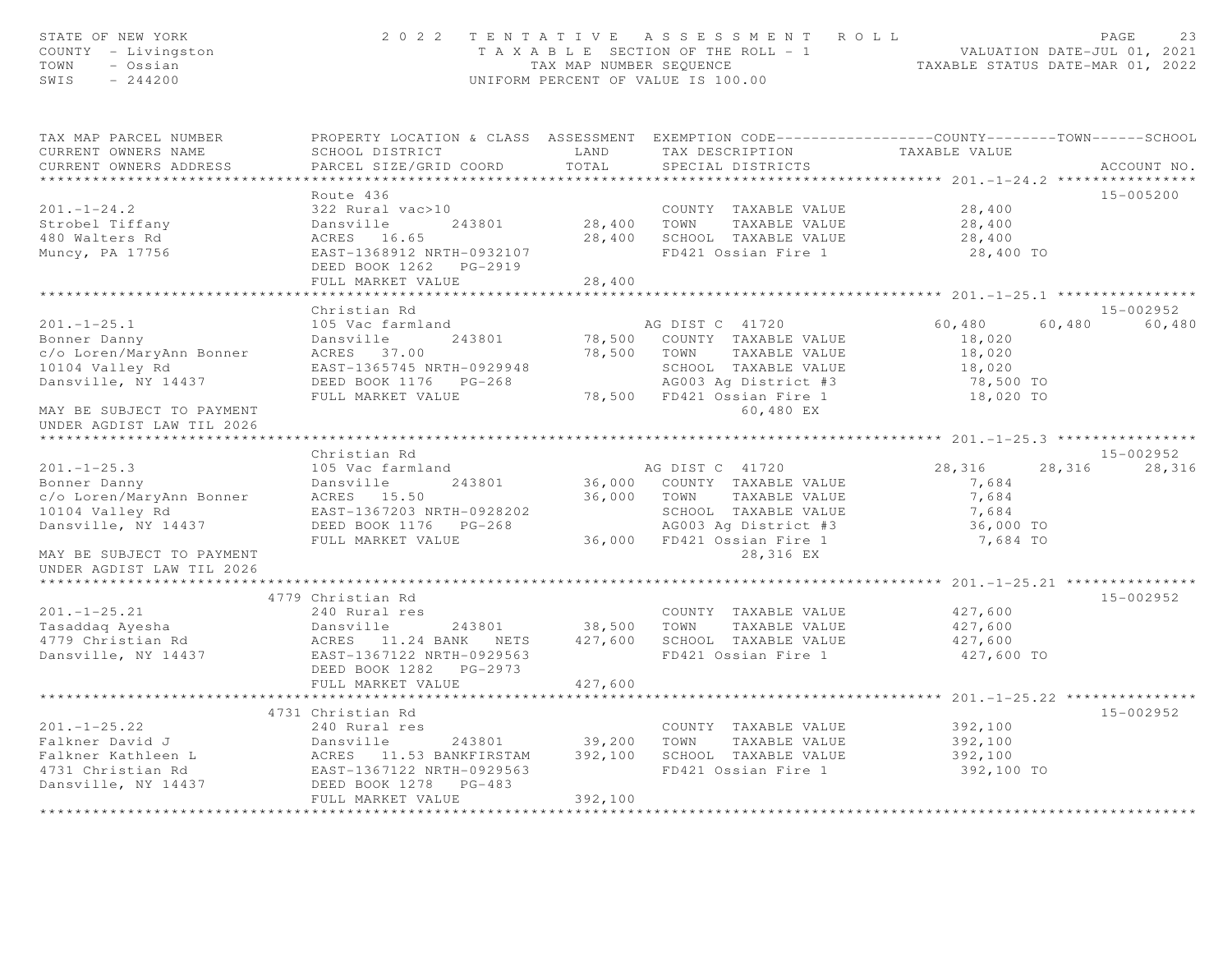| STATE OF NEW YORK<br>COUNTY - Livingston<br>TOWN - Ossian<br>SWIS - 244200                                                                                                                                                                                                       |                                                        |         | 2 0 2 2 T E N T A T I V E A S S E S S M E N T R O L L<br>T A X A B L E SECTION OF THE ROLL - 1<br>TAX MAP NUMBER SEQUENCE<br>UNIFORM PERCENT OF VALUE IS 100.00 |                               |                            |
|----------------------------------------------------------------------------------------------------------------------------------------------------------------------------------------------------------------------------------------------------------------------------------|--------------------------------------------------------|---------|-----------------------------------------------------------------------------------------------------------------------------------------------------------------|-------------------------------|----------------------------|
| TAX MAP PARCEL NUMBER PROPERTY LOCATION & CLASS ASSESSMENT EXEMPTION CODE----------------COUNTY-------TOWN-----SCHOOL<br>CURRENT OWNERS NAME                                                                                                                                     | SCHOOL DISTRICT THE LAND TAX DESCRIPTION TAXABLE VALUE |         |                                                                                                                                                                 |                               |                            |
|                                                                                                                                                                                                                                                                                  |                                                        |         |                                                                                                                                                                 |                               |                            |
|                                                                                                                                                                                                                                                                                  | 9959 Valley Rd                                         |         |                                                                                                                                                                 |                               | 15-030300                  |
|                                                                                                                                                                                                                                                                                  |                                                        |         |                                                                                                                                                                 | 96,200                        |                            |
| 201.-1-26.2<br>Hooker John L 243801<br>243801<br>243801<br>243801<br>243801<br>243801<br>243801<br>243801<br>243801<br>243801<br>243801<br>243801<br>243801<br>243801<br>243801<br>26,200<br>26,200<br>26,200<br>26,200<br>26,200<br>26,200<br>26,200<br>26,200<br>26,200<br>26, |                                                        |         |                                                                                                                                                                 | 96,200                        |                            |
|                                                                                                                                                                                                                                                                                  |                                                        |         |                                                                                                                                                                 | 96,200                        |                            |
|                                                                                                                                                                                                                                                                                  |                                                        |         |                                                                                                                                                                 | 96,200 TO                     |                            |
|                                                                                                                                                                                                                                                                                  | DEED BOOK 1266 PG-1419                                 |         |                                                                                                                                                                 |                               |                            |
|                                                                                                                                                                                                                                                                                  | FULL MARKET VALUE                                      | 96, 200 |                                                                                                                                                                 |                               |                            |
|                                                                                                                                                                                                                                                                                  |                                                        |         |                                                                                                                                                                 |                               |                            |
|                                                                                                                                                                                                                                                                                  |                                                        |         |                                                                                                                                                                 |                               |                            |
|                                                                                                                                                                                                                                                                                  |                                                        |         |                                                                                                                                                                 |                               |                            |
|                                                                                                                                                                                                                                                                                  |                                                        |         |                                                                                                                                                                 | 384,500<br>384,500<br>384,500 |                            |
|                                                                                                                                                                                                                                                                                  |                                                        |         |                                                                                                                                                                 |                               |                            |
|                                                                                                                                                                                                                                                                                  |                                                        |         | FD421 Ossian Fire 1 384,500 TO                                                                                                                                  |                               |                            |
|                                                                                                                                                                                                                                                                                  |                                                        |         |                                                                                                                                                                 |                               |                            |
|                                                                                                                                                                                                                                                                                  |                                                        |         |                                                                                                                                                                 |                               |                            |
|                                                                                                                                                                                                                                                                                  |                                                        |         |                                                                                                                                                                 |                               |                            |
| 1991.-1-26.113<br>240 Rural res<br>Rechichi Jason Dansville 243801<br>240 Rural res<br>243801<br>243801<br>243801<br>243801<br>26,500 TOWN TAXABLE VALUE 398,100<br>243801<br>26,500 TOWN TAXABLE VALUE 398,100<br>298,100<br>298,100<br>298,100<br>298,10                       | 10095 Valley Rd                                        |         |                                                                                                                                                                 |                               |                            |
|                                                                                                                                                                                                                                                                                  |                                                        |         |                                                                                                                                                                 |                               |                            |
|                                                                                                                                                                                                                                                                                  |                                                        |         |                                                                                                                                                                 |                               |                            |
|                                                                                                                                                                                                                                                                                  |                                                        |         |                                                                                                                                                                 |                               |                            |
|                                                                                                                                                                                                                                                                                  |                                                        |         |                                                                                                                                                                 |                               |                            |
|                                                                                                                                                                                                                                                                                  |                                                        |         |                                                                                                                                                                 |                               |                            |
|                                                                                                                                                                                                                                                                                  | FULL MARKET VALUE 398,100                              |         |                                                                                                                                                                 |                               |                            |
| 376,200 MAY BE SUBJECT TO PAYMENT<br>MAY BE SUBJECT TO PAYMENT<br>UNDER AGENST LAW TIL 2026<br>UNDER AGENST LAW TIL 2026<br>UNDER AGENST LAW TIL 2026<br>UNDER AGENST LAW TIL 2026<br>UNDER AGENST LAW TIL 2026<br>UNDER AGENST LAW TIL 2026                                     |                                                        |         |                                                                                                                                                                 |                               |                            |
|                                                                                                                                                                                                                                                                                  |                                                        |         |                                                                                                                                                                 |                               |                            |
|                                                                                                                                                                                                                                                                                  |                                                        |         |                                                                                                                                                                 | 16,365 16,365                 | $\overline{0}$             |
|                                                                                                                                                                                                                                                                                  |                                                        |         |                                                                                                                                                                 |                               | 155, 426 155, 426 155, 426 |
|                                                                                                                                                                                                                                                                                  |                                                        |         |                                                                                                                                                                 |                               |                            |
|                                                                                                                                                                                                                                                                                  |                                                        |         |                                                                                                                                                                 |                               |                            |
|                                                                                                                                                                                                                                                                                  |                                                        |         |                                                                                                                                                                 |                               |                            |
|                                                                                                                                                                                                                                                                                  |                                                        |         |                                                                                                                                                                 |                               |                            |
|                                                                                                                                                                                                                                                                                  |                                                        |         |                                                                                                                                                                 |                               |                            |
|                                                                                                                                                                                                                                                                                  |                                                        |         |                                                                                                                                                                 |                               |                            |
|                                                                                                                                                                                                                                                                                  |                                                        |         |                                                                                                                                                                 |                               |                            |
|                                                                                                                                                                                                                                                                                  | Valley Rd                                              |         |                                                                                                                                                                 |                               | 15-030200                  |
|                                                                                                                                                                                                                                                                                  |                                                        |         |                                                                                                                                                                 |                               | 73,529 73,529 73,529       |
|                                                                                                                                                                                                                                                                                  |                                                        |         |                                                                                                                                                                 |                               |                            |
|                                                                                                                                                                                                                                                                                  |                                                        |         |                                                                                                                                                                 |                               |                            |
|                                                                                                                                                                                                                                                                                  |                                                        |         |                                                                                                                                                                 |                               |                            |
|                                                                                                                                                                                                                                                                                  |                                                        |         |                                                                                                                                                                 |                               |                            |
| 201.-1-26.115<br>Sharpe David M Danswille 243801<br>10000 Valley Rd RCRES 29.40<br>Danswille 293.200 COUNTY TAXABLE VALUE 19,671<br>Danswille, NY 14437 EAST-1368342 NRTH-0930554 SCHOOL TAXABLE VALUE 19,671<br>MAY BE SUBJECT TO PA                                            |                                                        |         |                                                                                                                                                                 |                               |                            |
| UNDER AGDIST LAW TIL 2026                                                                                                                                                                                                                                                        |                                                        |         | 73,529 EX                                                                                                                                                       |                               |                            |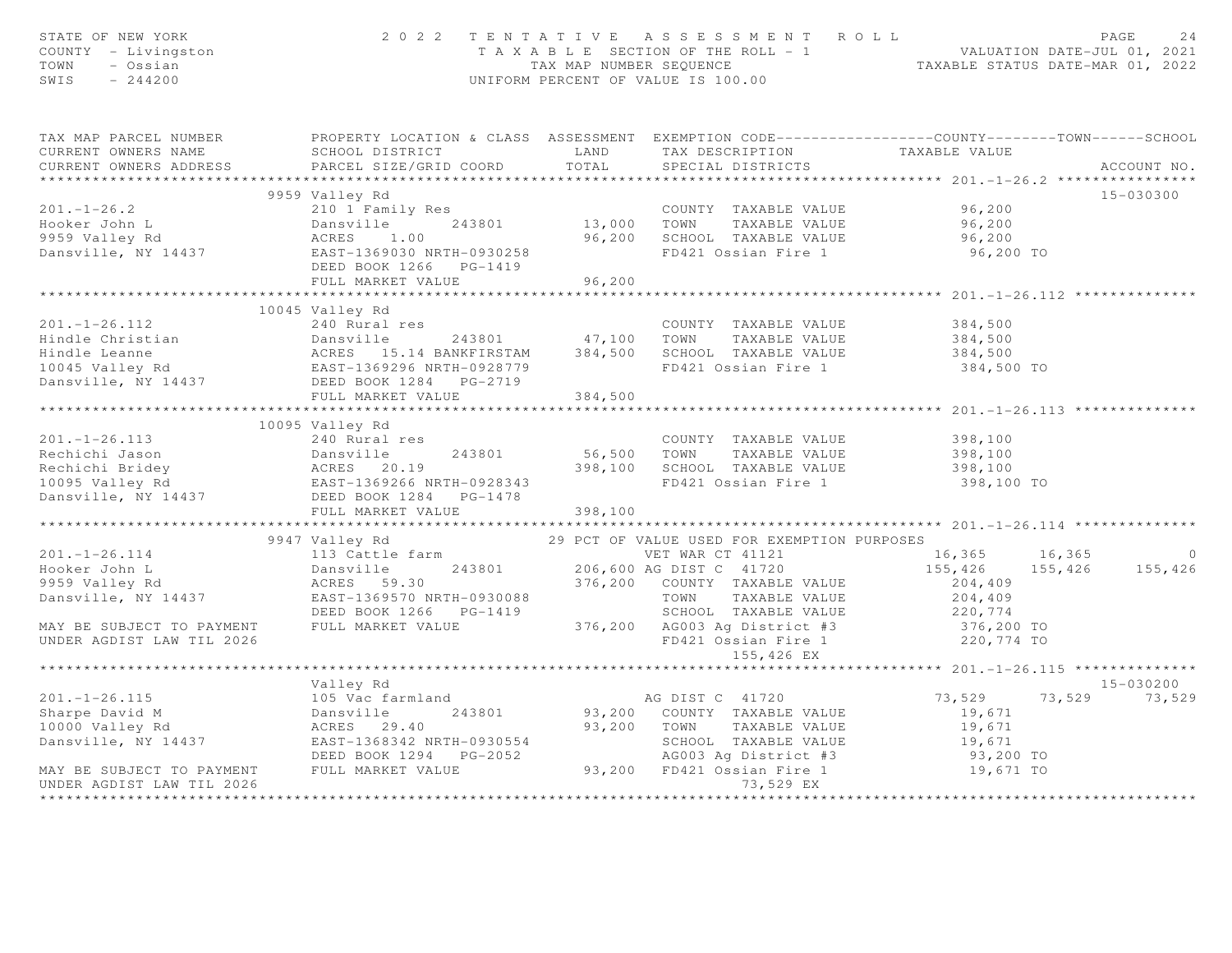| STATE OF NEW YORK<br>COUNTY - Livingston<br>TOWN<br>- Ossian<br>$-244200$<br>SWIS                                                                                                                                                  |                                                                                                   |                                                                                                                               | 2022 TENTATIVE ASSESSMENT ROLL<br>T A X A B L E SECTION OF THE ROLL - 1<br>TAX MAP NUMBER SEQUENCE<br>TAXABLE STATUS DATE-MAR 01, 2022<br>UNIFORM PERCENT OF VALUE IS 100.00 |                       | PAGE<br>25                                         |
|------------------------------------------------------------------------------------------------------------------------------------------------------------------------------------------------------------------------------------|---------------------------------------------------------------------------------------------------|-------------------------------------------------------------------------------------------------------------------------------|------------------------------------------------------------------------------------------------------------------------------------------------------------------------------|-----------------------|----------------------------------------------------|
| TAX MAP PARCEL NUMBER                                                                                                                                                                                                              | PROPERTY LOCATION & CLASS ASSESSMENT EXEMPTION CODE-----------------COUNTY-------TOWN------SCHOOL |                                                                                                                               |                                                                                                                                                                              |                       |                                                    |
| CURRENT OWNERS NAME<br>CURRENT OWNERS ADDRESS                                                                                                                                                                                      | SCHOOL DISTRICT                                                                                   | <b>EXAMPLE EXAMPLE THE EXAMPLE EXAMPLE EXAMPLE EXAMPLE EXAMPLE EXAMPLE EXAMPLE EXAMPLE EXAMPLE EXAMPLE EXAMPLE E</b><br>TOTAL | TAX DESCRIPTION TAXABLE VALUE SPECIAL DISTRICTS                                                                                                                              |                       |                                                    |
|                                                                                                                                                                                                                                    | PARCEL SIZE/GRID COORD                                                                            |                                                                                                                               |                                                                                                                                                                              |                       | ACCOUNT NO.                                        |
|                                                                                                                                                                                                                                    |                                                                                                   |                                                                                                                               |                                                                                                                                                                              |                       |                                                    |
|                                                                                                                                                                                                                                    | 9966 Valley Rd<br>240 Rural res                                                                   |                                                                                                                               |                                                                                                                                                                              |                       |                                                    |
| $201. - 1 - 26.122$                                                                                                                                                                                                                |                                                                                                   |                                                                                                                               | COUNTY TAXABLE VALUE<br>35,600 TOWN TAXABLE VALUE                                                                                                                            | 283,700               |                                                    |
|                                                                                                                                                                                                                                    |                                                                                                   |                                                                                                                               |                                                                                                                                                                              | 283,700               |                                                    |
|                                                                                                                                                                                                                                    |                                                                                                   |                                                                                                                               | 283,700 SCHOOL TAXABLE VALUE<br>FD421 Ossian Fire 1                                                                                                                          | 283,700<br>283,700 TO |                                                    |
|                                                                                                                                                                                                                                    |                                                                                                   |                                                                                                                               |                                                                                                                                                                              |                       |                                                    |
|                                                                                                                                                                                                                                    |                                                                                                   |                                                                                                                               |                                                                                                                                                                              |                       |                                                    |
|                                                                                                                                                                                                                                    | FULL MARKET VALUE                                                                                 | 283,700<br>*******************                                                                                                |                                                                                                                                                                              |                       |                                                    |
|                                                                                                                                                                                                                                    |                                                                                                   |                                                                                                                               |                                                                                                                                                                              |                       |                                                    |
|                                                                                                                                                                                                                                    | Valley Rd                                                                                         |                                                                                                                               |                                                                                                                                                                              |                       |                                                    |
|                                                                                                                                                                                                                                    |                                                                                                   |                                                                                                                               | COUNTY TAXABLE VALUE                                                                                                                                                         | 1,100                 |                                                    |
|                                                                                                                                                                                                                                    |                                                                                                   |                                                                                                                               | 1,100 TOWN TAXABLE VALUE                                                                                                                                                     | 1,100                 |                                                    |
|                                                                                                                                                                                                                                    |                                                                                                   |                                                                                                                               | 1,100 SCHOOL TAXABLE VALUE<br>FD421 Ossian Fire 1                                                                                                                            | 1,100                 |                                                    |
|                                                                                                                                                                                                                                    |                                                                                                   |                                                                                                                               |                                                                                                                                                                              | 1,100 TO              |                                                    |
| 201.-1-26.123<br>Sharpe David<br>Capistrano Rachel (Dansville 243801)<br>304 Neptune Ave (RAST-1368205 NRTH-0929478)<br>Ceanside, NY 11572 (DEED BOOK 1265 PG-946)                                                                 |                                                                                                   | 1,100                                                                                                                         |                                                                                                                                                                              |                       |                                                    |
|                                                                                                                                                                                                                                    |                                                                                                   |                                                                                                                               |                                                                                                                                                                              |                       |                                                    |
|                                                                                                                                                                                                                                    |                                                                                                   |                                                                                                                               |                                                                                                                                                                              |                       |                                                    |
|                                                                                                                                                                                                                                    |                                                                                                   |                                                                                                                               |                                                                                                                                                                              |                       | 49,073 49,073 49,073                               |
|                                                                                                                                                                                                                                    |                                                                                                   |                                                                                                                               |                                                                                                                                                                              | 360,727               |                                                    |
|                                                                                                                                                                                                                                    |                                                                                                   |                                                                                                                               | 243801 126,400 COUNTY TAXABLE VALUE<br>409,800 TOWN TAXABLE VALUE                                                                                                            | 360,727               |                                                    |
|                                                                                                                                                                                                                                    |                                                                                                   |                                                                                                                               | SCHOOL TAXABLE VALUE                                                                                                                                                         | 360,727               |                                                    |
|                                                                                                                                                                                                                                    |                                                                                                   |                                                                                                                               |                                                                                                                                                                              |                       |                                                    |
|                                                                                                                                                                                                                                    |                                                                                                   |                                                                                                                               | AG003 Ag District #3 (409,800 TO<br>FD421 Ossian Fire 1 (360,727 TO                                                                                                          |                       |                                                    |
|                                                                                                                                                                                                                                    |                                                                                                   |                                                                                                                               |                                                                                                                                                                              |                       |                                                    |
|                                                                                                                                                                                                                                    |                                                                                                   |                                                                                                                               |                                                                                                                                                                              |                       |                                                    |
|                                                                                                                                                                                                                                    |                                                                                                   |                                                                                                                               |                                                                                                                                                                              |                       |                                                    |
|                                                                                                                                                                                                                                    |                                                                                                   |                                                                                                                               | 62 PCT OF VALUE USED FOR EXEMPTION PURPOSES                                                                                                                                  |                       | 15-027000                                          |
| $201 - 1 - 27$                                                                                                                                                                                                                     | 4740 Christian Rd<br>210 1 Family Res                                                             |                                                                                                                               | VET WAR CT 41121                                                                                                                                                             | 14,424                |                                                    |
|                                                                                                                                                                                                                                    |                                                                                                   |                                                                                                                               |                                                                                                                                                                              | $\overline{0}$        | $14,424$ 0<br>0 74,900<br>74,900<br>$\overline{0}$ |
| Rowan William R (1997) 210 1 1 2 243801 (1997) 75,600 ENH STAR (1934)<br>4740 Christian Rd (1997) 2008 2009 (1997) 2008 2009 155,100 COUNTY TAXABLE VALUE<br>Dansville, NY 14437 (2008) 2681-1365736 NRTH-0929263 (2008) 7000 TAXA |                                                                                                   |                                                                                                                               |                                                                                                                                                                              | 140,676               |                                                    |
|                                                                                                                                                                                                                                    |                                                                                                   |                                                                                                                               |                                                                                                                                                                              | 140,676               |                                                    |
|                                                                                                                                                                                                                                    |                                                                                                   |                                                                                                                               |                                                                                                                                                                              | 80,200                |                                                    |
|                                                                                                                                                                                                                                    | FULL MARKET VALUE                                                                                 |                                                                                                                               | 155,100 FD421 Ossian Fire 1                                                                                                                                                  | 155,100 TO            |                                                    |
|                                                                                                                                                                                                                                    |                                                                                                   |                                                                                                                               |                                                                                                                                                                              |                       |                                                    |
|                                                                                                                                                                                                                                    | 4840 Christian Rd                                                                                 |                                                                                                                               |                                                                                                                                                                              |                       | 15-011100                                          |
| $201 - 1 - 28$                                                                                                                                                                                                                     |                                                                                                   |                                                                                                                               | COUNTY TAXABLE VALUE                                                                                                                                                         | 251,100               |                                                    |
| Heitz Ruth C                                                                                                                                                                                                                       | 240 Rural res<br>Dansville                                                                        |                                                                                                                               | TOWN<br>TAXABLE VALUE                                                                                                                                                        | 251,100               |                                                    |
| Nadine R. Marty Irrevocable ACRES 49.69                                                                                                                                                                                            |                                                                                                   | 243801 103,900<br>251,100                                                                                                     | SCHOOL TAXABLE VALUE                                                                                                                                                         | 251,100               |                                                    |
|                                                                                                                                                                                                                                    |                                                                                                   |                                                                                                                               | FD421 Ossian Fire 1                                                                                                                                                          | 251,100 TO            |                                                    |
| 15 Irvington Dr                         EAST-1366060 NRTH-0928208<br>North Chili, NY 14514               DEED BOOK 1284   PG-1171                                                                                                  |                                                                                                   |                                                                                                                               |                                                                                                                                                                              |                       |                                                    |
|                                                                                                                                                                                                                                    | FULL MARKET VALUE                                                                                 | 251,100                                                                                                                       |                                                                                                                                                                              |                       |                                                    |
|                                                                                                                                                                                                                                    |                                                                                                   |                                                                                                                               |                                                                                                                                                                              |                       |                                                    |
|                                                                                                                                                                                                                                    |                                                                                                   |                                                                                                                               |                                                                                                                                                                              |                       |                                                    |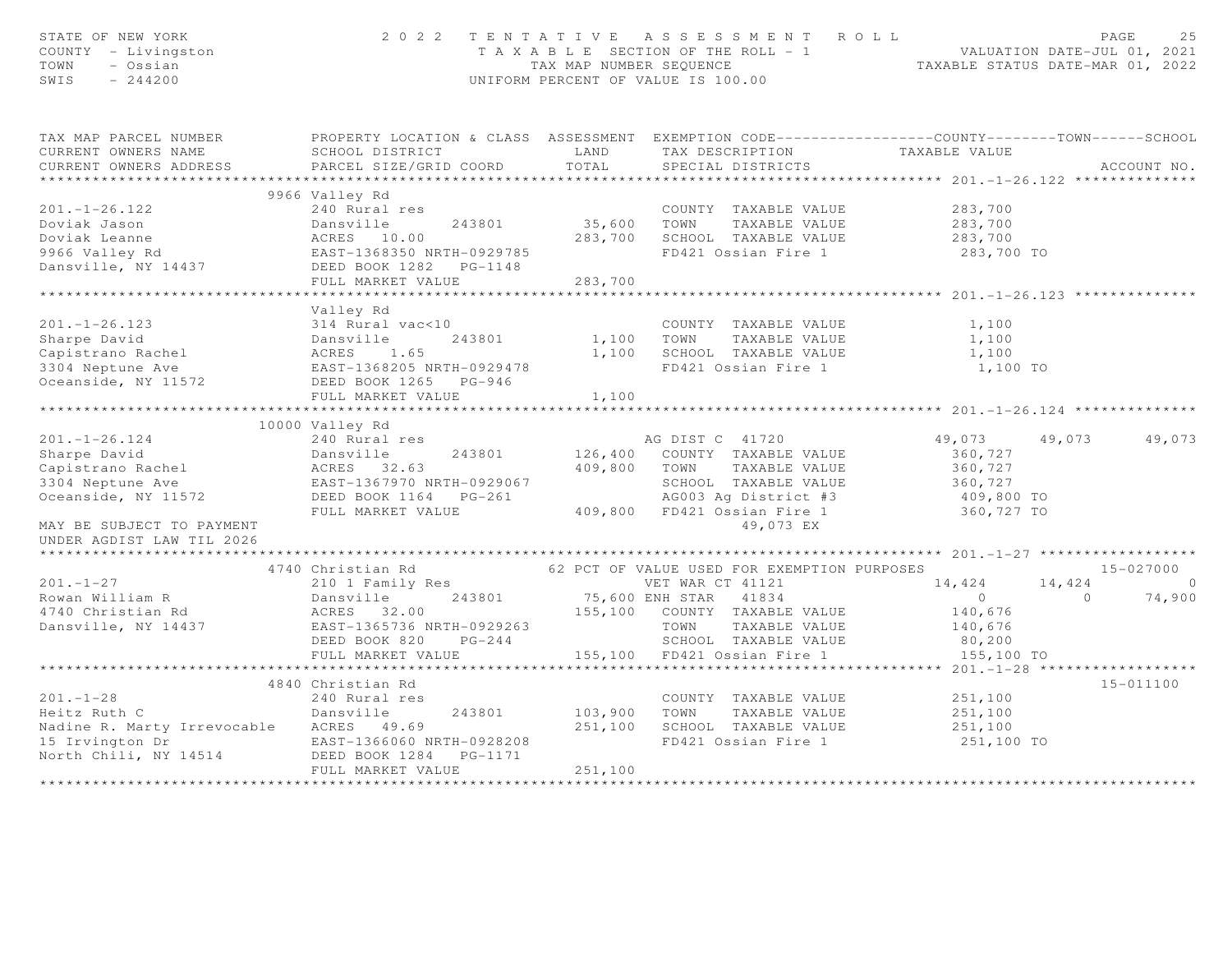| STATE OF NEW YORK<br>COUNTY - Livingston<br>TOWN<br>- Ossian<br>SWIS<br>$-244200$                                                                                                                                                    | 2 0 2 2                                                                                                                                         | TAX MAP NUMBER SEQUENCE | TENTATIVE ASSESSMENT ROLL<br>T A X A B L E SECTION OF THE ROLL - 1<br>UNIFORM PERCENT OF VALUE IS 100.00 | ROLL - 1<br>TAXABLE STATUS DATE-MAR 01, 2022<br>TAXABLE STATUS DATE-MAR 01, 2022 | 26<br>PAGE         |
|--------------------------------------------------------------------------------------------------------------------------------------------------------------------------------------------------------------------------------------|-------------------------------------------------------------------------------------------------------------------------------------------------|-------------------------|----------------------------------------------------------------------------------------------------------|----------------------------------------------------------------------------------|--------------------|
| TAX MAP PARCEL NUMBER<br>CURRENT OWNERS NAME<br>CURRENT OWNERS ADDRESS                                                                                                                                                               | PROPERTY LOCATION & CLASS ASSESSMENT EXEMPTION CODE-----------------COUNTY--------TOWN------SCHOOL<br>SCHOOL DISTRICT<br>PARCEL SIZE/GRID COORD | TOTAL                   | LAND TAX DESCRIPTION TAXABLE VALUE<br>SPECIAL DISTRICTS                                                  |                                                                                  | ACCOUNT NO.        |
|                                                                                                                                                                                                                                      | 4532 Route 436                                                                                                                                  |                         |                                                                                                          |                                                                                  | 15-023800          |
| $201. - 1 - 29$                                                                                                                                                                                                                      | 210 1 Family Res                                                                                                                                |                         | BAS STAR 41854                                                                                           | $\overline{0}$                                                                   | $\Omega$<br>30,000 |
| Long Karen O                                                                                                                                                                                                                         | Dansville                                                                                                                                       |                         | 243801 19,100 COUNTY TAXABLE VALUE                                                                       | 153,300                                                                          |                    |
| 4532 Route 436                                                                                                                                                                                                                       | ACRES<br>3.33                                                                                                                                   |                         | 153,300 TOWN TAXABLE VALUE                                                                               | 153,300                                                                          |                    |
| Dansville, NY 14437                                                                                                                                                                                                                  | EAST-1362591 NRTH-0933501                                                                                                                       |                         | SCHOOL TAXABLE VALUE                                                                                     | 123,300                                                                          |                    |
|                                                                                                                                                                                                                                      |                                                                                                                                                 |                         | FD421 Ossian Fire 1                                                                                      | 153,300 TO                                                                       |                    |
|                                                                                                                                                                                                                                      | FULL MARKET VALUE                                                                                                                               | 153,300                 |                                                                                                          |                                                                                  |                    |
|                                                                                                                                                                                                                                      | ***************************                                                                                                                     |                         |                                                                                                          |                                                                                  |                    |
|                                                                                                                                                                                                                                      | 9712 Tracy Rd                                                                                                                                   |                         |                                                                                                          |                                                                                  | 15-017800          |
| $201 - 1 - 30$<br>101.-1-30<br>Long Rose Mary<br>Long Troy A (2010) Family Res<br>243801<br>Long Troy A (243801) RORES<br>243801<br>243801<br>243801<br>243801<br>243801<br>243801<br>243801<br>243801<br>243801<br>243801<br>243801 |                                                                                                                                                 |                         | VET WAR CT 41121<br>15,100 BAS STAR 41854                                                                | 21,000<br>21,000                                                                 | $\overline{0}$     |
|                                                                                                                                                                                                                                      |                                                                                                                                                 |                         |                                                                                                          | $\overline{0}$                                                                   | $\Omega$<br>30,000 |
|                                                                                                                                                                                                                                      |                                                                                                                                                 |                         | 164,400 COUNTY TAXABLE VALUE                                                                             | 143,400                                                                          |                    |
| Dansville, NY 14437 DEED BOOK 1187 PG-277                                                                                                                                                                                            |                                                                                                                                                 |                         | TOWN<br>TAXABLE VALUE<br>SCHOOL TAXABLE VALUE                                                            | 143,400<br>134,400                                                               |                    |
|                                                                                                                                                                                                                                      | FULL MARKET VALUE                                                                                                                               |                         | 164,400 FD421 Ossian Fire 1                                                                              | 164,400 TO                                                                       |                    |
|                                                                                                                                                                                                                                      | *******************************                                                                                                                 |                         |                                                                                                          |                                                                                  |                    |
|                                                                                                                                                                                                                                      | 9709 Tracy Rd                                                                                                                                   |                         |                                                                                                          |                                                                                  | 15-017300          |
| $201 - 1 - 31.1$                                                                                                                                                                                                                     | 210 1 Family Res                                                                                                                                |                         | COUNTY TAXABLE VALUE                                                                                     | 232,900                                                                          |                    |
| Cartwright Ronald                                                                                                                                                                                                                    | Dansville                                                                                                                                       |                         |                                                                                                          | 232,900                                                                          |                    |
| Cartwright Holly                                                                                                                                                                                                                     | ACRES 3.15 BANK LERETA                                                                                                                          |                         | 243801 18,600 TOWN TAXABLE VALUE<br>ANK LERETA 232,900 SCHOOL TAXABLE VALUE                              | 232,900                                                                          |                    |
| 9709 Tracy Rd                                                                                                                                                                                                                        | EAST-1363211 NRTH-0933478                                                                                                                       |                         | FD421 Ossian Fire 1                                                                                      | 232,900 TO                                                                       |                    |
| Dansville, NY 14437                                                                                                                                                                                                                  | DEED BOOK 1266 PG-2264                                                                                                                          |                         |                                                                                                          |                                                                                  |                    |
|                                                                                                                                                                                                                                      | FULL MARKET VALUE                                                                                                                               | 232,900                 |                                                                                                          |                                                                                  |                    |
|                                                                                                                                                                                                                                      | **************************                                                                                                                      |                         |                                                                                                          | ***************** 201.-1-32.1 ************                                       |                    |
|                                                                                                                                                                                                                                      | Route 436                                                                                                                                       |                         |                                                                                                          |                                                                                  | 15-017400          |
| $201. - 1 - 32.1$                                                                                                                                                                                                                    | 312 Vac w/imprv                                                                                                                                 |                         | COUNTY TAXABLE VALUE                                                                                     | 46,000<br>46,000                                                                 |                    |
| Levee Martin G<br>4624 State Route 436                                                                                                                                                                                               | Dansville<br>243801<br>ACRES<br>2.70                                                                                                            | 17,400<br>46,000        | TOWN<br>TAXABLE VALUE                                                                                    | 46,000                                                                           |                    |
| Dansville, NY 14437                                                                                                                                                                                                                  | EAST-1363531 NRTH-0933506                                                                                                                       |                         | SCHOOL TAXABLE VALUE<br>FD421 Ossian Fire 1                                                              | 46,000 TO                                                                        |                    |
|                                                                                                                                                                                                                                      | DEED BOOK 1268    PG-1712                                                                                                                       |                         |                                                                                                          |                                                                                  |                    |
|                                                                                                                                                                                                                                      | FULL MARKET VALUE                                                                                                                               | 46,000                  |                                                                                                          |                                                                                  |                    |
|                                                                                                                                                                                                                                      | **************************                                                                                                                      |                         |                                                                                                          |                                                                                  |                    |
|                                                                                                                                                                                                                                      | 4628 Route 436                                                                                                                                  |                         |                                                                                                          |                                                                                  | 15-017600          |
| $201 - 1 - 33$                                                                                                                                                                                                                       | 210 1 Family Res                                                                                                                                |                         | COUNTY TAXABLE VALUE                                                                                     | 80,100                                                                           |                    |
| Levee Keith                                                                                                                                                                                                                          | Dansville<br>243801                                                                                                                             | 13,300 TOWN             | TAXABLE VALUE                                                                                            | 80,100                                                                           |                    |
| 229 Main St                                                                                                                                                                                                                          | ACRES 1.10<br>EAST-1363682 NRTH-0933490                                                                                                         | 80,100                  | SCHOOL TAXABLE VALUE                                                                                     | 80,100                                                                           |                    |
| Dansville, NY 14437                                                                                                                                                                                                                  |                                                                                                                                                 |                         | FD421 Ossian Fire 1                                                                                      | 80,100 TO                                                                        |                    |
|                                                                                                                                                                                                                                      | DEED BOOK 1272<br>PG-2533                                                                                                                       |                         |                                                                                                          |                                                                                  |                    |
|                                                                                                                                                                                                                                      | FULL MARKET VALUE                                                                                                                               | 80,100                  |                                                                                                          | ******************** 201.-1-34 *******                                           |                    |
|                                                                                                                                                                                                                                      | 4630 Route 436                                                                                                                                  |                         |                                                                                                          |                                                                                  | 15-017500          |
| $201 - 1 - 34$                                                                                                                                                                                                                       | 210 1 Family Res                                                                                                                                |                         | BAS STAR<br>41854                                                                                        | $\circ$                                                                          | $\Omega$<br>30,000 |
| Lochmann VanBennekom Christoph Dansville                                                                                                                                                                                             | 243801                                                                                                                                          | 14,900                  | COUNTY TAXABLE VALUE                                                                                     | 144,500                                                                          |                    |
| Hall Shann                                                                                                                                                                                                                           | ACRES<br>1.73 BANK LERETA                                                                                                                       | 144,500                 | TOWN<br>TAXABLE VALUE                                                                                    | 144,500                                                                          |                    |
| 4630 Route 436                                                                                                                                                                                                                       | EAST-1363811 NRTH-0933493                                                                                                                       |                         | SCHOOL TAXABLE VALUE                                                                                     | 114,500                                                                          |                    |
| Dansville, NY 14437                                                                                                                                                                                                                  | DEED BOOK 880<br>$PG-186$                                                                                                                       |                         | FD421 Ossian Fire 1                                                                                      | 144,500 TO                                                                       |                    |
|                                                                                                                                                                                                                                      | FULL MARKET VALUE                                                                                                                               | 144,500                 |                                                                                                          |                                                                                  |                    |
|                                                                                                                                                                                                                                      |                                                                                                                                                 |                         |                                                                                                          |                                                                                  |                    |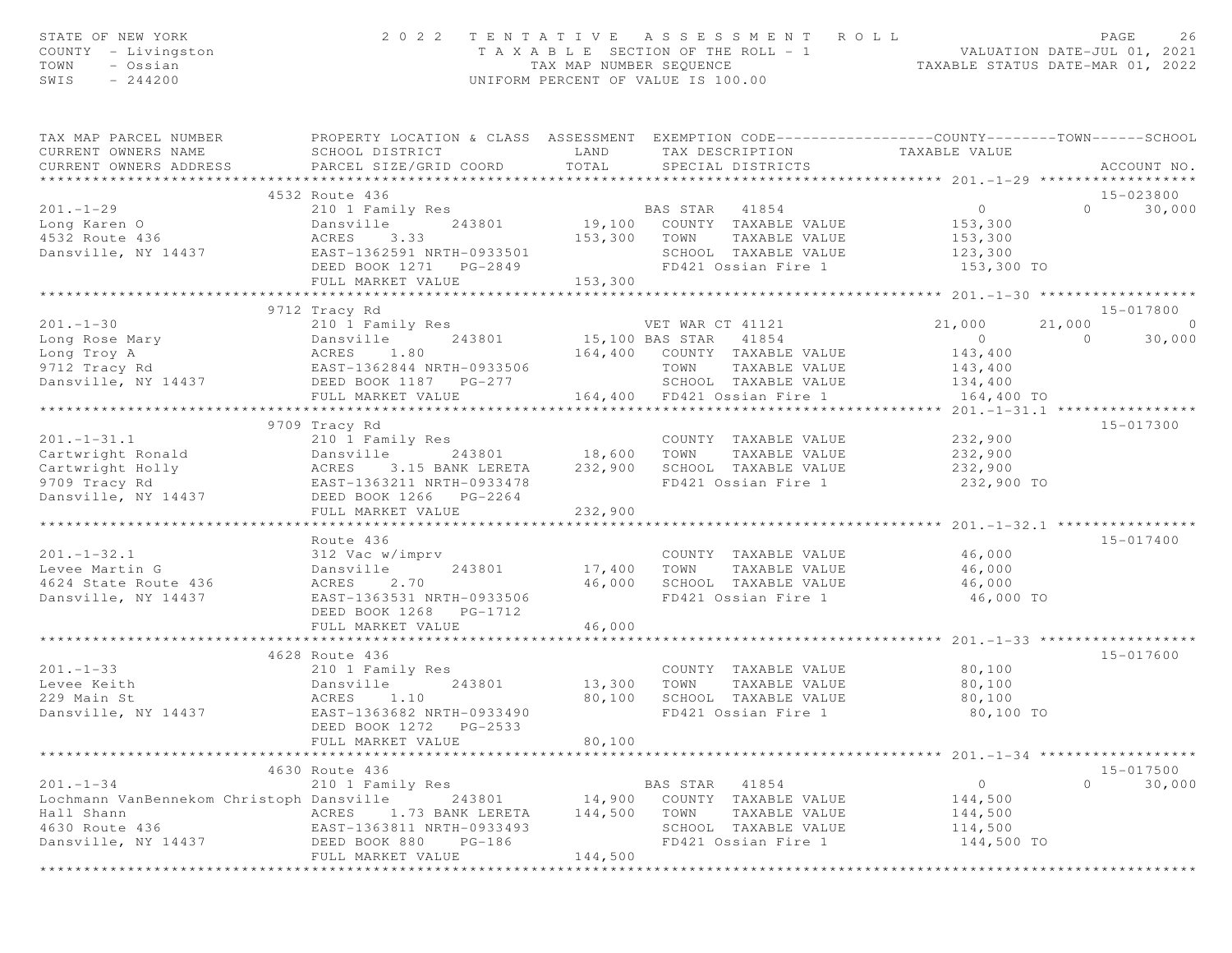| STATE OF NEW YORK<br>COUNTY - Livingston<br>TOWN<br>- Ossian<br>SWIS<br>$-244200$                                                                                                                                                              |                                                                                                                                                                                                            |         | 2022 TENTATIVE ASSESSMENT ROLL<br>TAXABLE SECTION OF THE ROLL -1<br>TAXABLE SECTION OF THE ROLL -1<br>TAXABLE STATUS DATE-JUL 01, 2021<br>TAXABLE STATUS DATE-MAR 01, 2022<br>UNIFORM PERCENT OF VALUE IS 100.00 |                                         | $\mathop{\mathrm{PAGE}}$<br>27                    |
|------------------------------------------------------------------------------------------------------------------------------------------------------------------------------------------------------------------------------------------------|------------------------------------------------------------------------------------------------------------------------------------------------------------------------------------------------------------|---------|------------------------------------------------------------------------------------------------------------------------------------------------------------------------------------------------------------------|-----------------------------------------|---------------------------------------------------|
| TAX MAP PARCEL NUMBER <a> PROPERTY LOCATION &amp; CLASS ASSESSMENT EXEMPTION CODE---------------COUNTY-------TOWN-----SCHOOL<br/>CURRENT OWNERS NAME<br/>CURRENT OWNERS ADDRESS</a>                                                            | SCHOOL DISTRICT TAND TAX DESCRIPTION<br>PARCEL SIZE/GRID COORD                                                                                                                                             | TOTAL   | SPECIAL DISTRICTS                                                                                                                                                                                                | TAXABLE VALUE                           | ACCOUNT NO.                                       |
|                                                                                                                                                                                                                                                |                                                                                                                                                                                                            |         |                                                                                                                                                                                                                  |                                         |                                                   |
|                                                                                                                                                                                                                                                | 4634 Route 436                                                                                                                                                                                             |         |                                                                                                                                                                                                                  |                                         | 15-008500                                         |
| $201 - 1 - 35$<br>Kobylanski Steven J<br>4634 Route 436<br>Dansville, NY 14437                                                                                                                                                                 | 210 1 Family Res<br>Dansville 243801 13,400 TOWN TAXABLE VALUE<br>Former Vet Ex 5000 94,300 SCHOOL TAXABLE VALUE<br>FRNT 225.00 DPTH 225.00 FD421 Ossian Fire 1<br>ACRES 1.15<br>EAST-1364515 NRTH-0933725 |         | COUNTY TAXABLE VALUE<br>13,400 TOWN TAXABLE VALUE                                                                                                                                                                | 94,300<br>94,300<br>94,300<br>94,300 TO |                                                   |
|                                                                                                                                                                                                                                                | FULL MARKET VALUE                                                                                                                                                                                          | 94,300  |                                                                                                                                                                                                                  |                                         |                                                   |
|                                                                                                                                                                                                                                                | Route 436                                                                                                                                                                                                  |         |                                                                                                                                                                                                                  |                                         |                                                   |
| $201 - 1 - 36.2$                                                                                                                                                                                                                               | 105 Vac farmland                                                                                                                                                                                           |         | AG DIST C 41720                                                                                                                                                                                                  |                                         | 92,743 92,743 92,743                              |
|                                                                                                                                                                                                                                                |                                                                                                                                                                                                            |         |                                                                                                                                                                                                                  | 24,357                                  |                                                   |
| ---. - --.-<br>Swyers T Joseph<br>9596 Kenney Rd<br>9596 Kenney Rd                                                                                                                                                                             |                                                                                                                                                                                                            |         | 117,100 TOWN TAXABLE VALUE                                                                                                                                                                                       | 24,357                                  |                                                   |
| Dansville, NY 14437 EAST-1357812 NRTH-0932668                                                                                                                                                                                                  |                                                                                                                                                                                                            |         | SCHOOL TAXABLE VALUE                                                                                                                                                                                             |                                         |                                                   |
|                                                                                                                                                                                                                                                |                                                                                                                                                                                                            |         | SCHOOL TAXABLE VALUE<br>AG003 Ag District #3                                                                                                                                                                     | 24,357<br>117,100 TO                    |                                                   |
| MAY BE SUBJECT TO PAYMENT FULL MARKET VALUE<br>UNDER AGDIST LAW TIL 2026<br>UNDER AGDIST LAW TIL 2026                                                                                                                                          |                                                                                                                                                                                                            |         | 117,100 FD421 Ossian Fire 1<br>92,743 EX                                                                                                                                                                         | 24,357 TO                               |                                                   |
|                                                                                                                                                                                                                                                |                                                                                                                                                                                                            |         |                                                                                                                                                                                                                  |                                         | ******************* 201.-1-36.11 **************** |
|                                                                                                                                                                                                                                                | 4295 Route 436                                                                                                                                                                                             |         |                                                                                                                                                                                                                  |                                         | 15-015950                                         |
|                                                                                                                                                                                                                                                |                                                                                                                                                                                                            |         | COUNTY TAXABLE VALUE 46,700                                                                                                                                                                                      |                                         |                                                   |
|                                                                                                                                                                                                                                                |                                                                                                                                                                                                            |         | 42,400 TOWN TAXABLE VALUE                                                                                                                                                                                        | 46,700                                  |                                                   |
|                                                                                                                                                                                                                                                |                                                                                                                                                                                                            |         | 46,700 SCHOOL TAXABLE VALUE                                                                                                                                                                                      | 46,700                                  |                                                   |
| 201.-1-36.11<br>Swyers T. Joseph 312 Vac w/imprv<br>9596 Kenney Rd 243801<br>Dansville, NY 14437<br>213.00<br>213.00<br>213.00<br>213.00<br>213.00<br>213.00<br>213.00<br>213.00<br>213.00<br>213.00                                           | DEED BOOK 1282 PG-682                                                                                                                                                                                      |         | FD421 Ossian Fire 1                                                                                                                                                                                              | 46,700 TO                               |                                                   |
|                                                                                                                                                                                                                                                | FULL MARKET VALUE                                                                                                                                                                                          | 46,700  |                                                                                                                                                                                                                  |                                         |                                                   |
|                                                                                                                                                                                                                                                |                                                                                                                                                                                                            |         |                                                                                                                                                                                                                  |                                         |                                                   |
|                                                                                                                                                                                                                                                | 4297 Route 436                                                                                                                                                                                             |         |                                                                                                                                                                                                                  |                                         | 15-013300                                         |
|                                                                                                                                                                                                                                                |                                                                                                                                                                                                            |         | COUNTY TAXABLE VALUE                                                                                                                                                                                             | 145,100                                 |                                                   |
| 201.-1-37.1<br>Stonerock Samuel 210 1 Family Res<br>Stonerock Alexandra<br>22,000 TOWN TAXABLE VALUE<br>243801 22,000 TOWN TAXABLE VALUE<br>22,000 TOWN TAXABLE VALUE<br>22,000 TOWN TAXABLE VALUE<br>22,000 TOWN TAXABLE VALUE<br>22,000 TOWN |                                                                                                                                                                                                            |         |                                                                                                                                                                                                                  | 145,100                                 |                                                   |
|                                                                                                                                                                                                                                                |                                                                                                                                                                                                            |         | FD421 Ossian Fire 1                                                                                                                                                                                              | 145,100<br>145,100 TO                   |                                                   |
|                                                                                                                                                                                                                                                |                                                                                                                                                                                                            |         |                                                                                                                                                                                                                  |                                         |                                                   |
|                                                                                                                                                                                                                                                | FULL MARKET VALUE                                                                                                                                                                                          | 145,100 |                                                                                                                                                                                                                  |                                         |                                                   |
|                                                                                                                                                                                                                                                | ************************                                                                                                                                                                                   |         |                                                                                                                                                                                                                  |                                         |                                                   |
|                                                                                                                                                                                                                                                | Kenney Rd                                                                                                                                                                                                  |         |                                                                                                                                                                                                                  |                                         | 15-003004                                         |
|                                                                                                                                                                                                                                                |                                                                                                                                                                                                            |         | AG DIST C 41720                                                                                                                                                                                                  | 130,936                                 | 130,936 130,936                                   |
| 201.-1-38<br>Macko John 105 Vac farmland<br>243801<br>2526 Saffron Ln 2162<br>The Villages, FL 32162<br>2527-1359929 NRTH-0932572                                                                                                              |                                                                                                                                                                                                            |         | 177,700 COUNTY TAXABLE VALUE                                                                                                                                                                                     | 46,764                                  |                                                   |
|                                                                                                                                                                                                                                                |                                                                                                                                                                                                            |         | 177,700 TOWN TAXABLE VALUE                                                                                                                                                                                       | 46,764                                  |                                                   |
|                                                                                                                                                                                                                                                |                                                                                                                                                                                                            |         | SCHOOL TAXABLE VALUE                                                                                                                                                                                             | 46,764                                  |                                                   |
|                                                                                                                                                                                                                                                | DEED BOOK 631 PG-00333                                                                                                                                                                                     |         |                                                                                                                                                                                                                  | 177,700 TO                              |                                                   |
| MAY BE SUBJECT TO PAYMENT FULL MARKET VALUE<br>UNDER AGDIST LAW TIL 2026                                                                                                                                                                       |                                                                                                                                                                                                            |         | AG003 Ag District #3<br>177,700 FD421 Ossian Fire 1<br>130,936 EX                                                                                                                                                | 46,764 TO                               |                                                   |
|                                                                                                                                                                                                                                                |                                                                                                                                                                                                            |         | ********************                                                                                                                                                                                             |                                         |                                                   |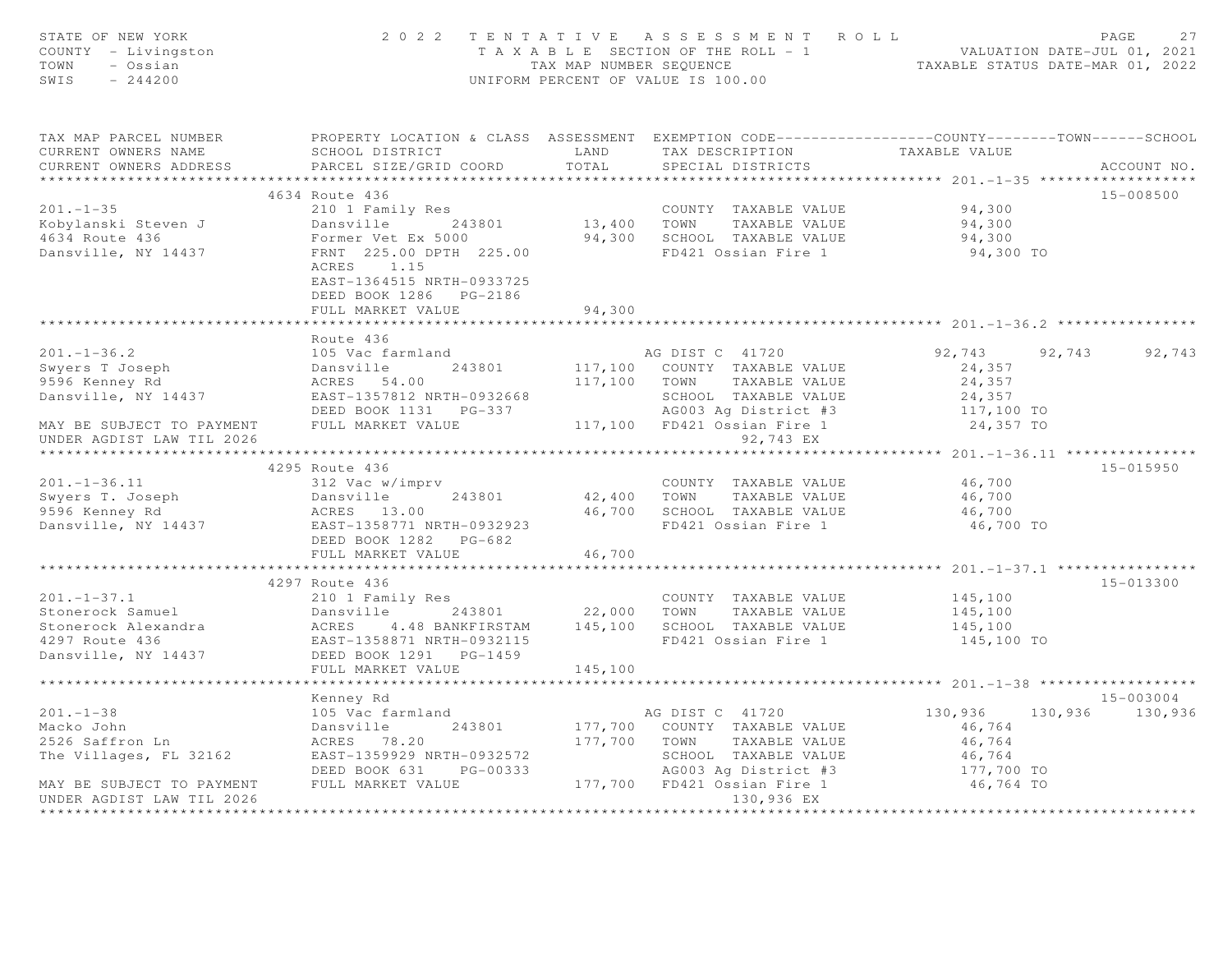| STATE OF NEW YORK<br>COUNTY - Livingston<br>TOWN<br>- Ossian<br>SWIS<br>$-244200$                                                                   |                                                     |                             | 2022 TENTATIVE ASSESSMENT ROLL<br>T A X A B L E SECTION OF THE ROLL - 1 VALUATION DATE-JUL 01, 2021<br>TAX MAP NUMBER SEQUENCE TAXABLE STATUS DATE-MAR 01, 2022<br>UNIFORM PERCENT OF VALUE IS 100.00 |                | PAGE<br>28         |
|-----------------------------------------------------------------------------------------------------------------------------------------------------|-----------------------------------------------------|-----------------------------|-------------------------------------------------------------------------------------------------------------------------------------------------------------------------------------------------------|----------------|--------------------|
| TAX MAP PARCEL NUMBER                                                                                                                               |                                                     |                             | PROPERTY LOCATION & CLASS ASSESSMENT EXEMPTION CODE----------------COUNTY-------TOWN------SCHOOL                                                                                                      |                |                    |
| CURRENT OWNERS NAME                                                                                                                                 | SCHOOL DISTRICT                                     | LAND                        | TAX DESCRIPTION                                                                                                                                                                                       | TAXABLE VALUE  |                    |
| CURRENT OWNERS ADDRESS                                                                                                                              | PARCEL SIZE/GRID COORD                              | TOTAL                       | SPECIAL DISTRICTS                                                                                                                                                                                     |                | ACCOUNT NO.        |
| ***********************                                                                                                                             |                                                     |                             |                                                                                                                                                                                                       |                |                    |
|                                                                                                                                                     | 4369 Route 436                                      |                             |                                                                                                                                                                                                       |                | 15-009700          |
| $201. - 1 - 39$                                                                                                                                     | 210 1 Family Res                                    |                             | COUNTY TAXABLE VALUE                                                                                                                                                                                  | 61,900         |                    |
| Halbert Amber D                                                                                                                                     | 243801<br>Dansville                                 | 3,900                       | TAXABLE VALUE<br>TOWN                                                                                                                                                                                 | 61,900         |                    |
| 10176 Poags Hole Rd                                                                                                                                 | ACRES<br>0.30                                       | 61,900                      | SCHOOL TAXABLE VALUE                                                                                                                                                                                  | 61,900         |                    |
| Dansville, NY 14437                                                                                                                                 | EAST-1360035 NRTH-0931808                           |                             | FD421 Ossian Fire 1                                                                                                                                                                                   | 61,900 TO      |                    |
|                                                                                                                                                     | DEED BOOK 1289 PG-967                               |                             |                                                                                                                                                                                                       |                |                    |
|                                                                                                                                                     | FULL MARKET VALUE                                   | 61,900                      |                                                                                                                                                                                                       |                |                    |
|                                                                                                                                                     |                                                     |                             |                                                                                                                                                                                                       |                |                    |
|                                                                                                                                                     | 9860 Tracy Rd                                       |                             |                                                                                                                                                                                                       |                |                    |
| $201 - 1 - 40.2$                                                                                                                                    | 210 1 Family Res                                    |                             | BAS STAR 41854                                                                                                                                                                                        | $\circ$        | $\Omega$<br>30,000 |
|                                                                                                                                                     |                                                     |                             | 243801 22,400 COUNTY TAXABLE VALUE                                                                                                                                                                    | 161,400        |                    |
|                                                                                                                                                     |                                                     | 161,400 TOWN                | TAXABLE VALUE                                                                                                                                                                                         | 161,400        |                    |
| Mark Donald W<br>Mark Evon Mark Evon ACRES 4.63 BANKFIRSTAM<br>9860 Tracy Rd EAST-1362432 NRTH-0932108<br>Dansville, NY 14437 DEED BOOK 1297 POLICE |                                                     |                             | SCHOOL TAXABLE VALUE<br>FD421 Ossian Fire 1                                                                                                                                                           | 131,400        |                    |
|                                                                                                                                                     | FULL MARKET VALUE                                   | 161,400                     |                                                                                                                                                                                                       | 161,400 TO     |                    |
|                                                                                                                                                     |                                                     |                             |                                                                                                                                                                                                       |                |                    |
|                                                                                                                                                     | Christian Rd                                        |                             |                                                                                                                                                                                                       |                | 15-009000          |
| $201 - 1 - 40.3$                                                                                                                                    | 260 Seasonal res                                    |                             | COUNTY TAXABLE VALUE                                                                                                                                                                                  | 89,000         |                    |
|                                                                                                                                                     | 243801                                              | 49,200                      | TAXABLE VALUE<br>TOWN                                                                                                                                                                                 | 89,000         |                    |
|                                                                                                                                                     |                                                     | 89,000                      | SCHOOL TAXABLE VALUE                                                                                                                                                                                  | 89,000         |                    |
|                                                                                                                                                     | EAST-1361758 NRTH-0932341                           |                             | FD421 Ossian Fire 1                                                                                                                                                                                   | 89,000 TO      |                    |
| Canaseraga, NY 14822                                                                                                                                | DEED BOOK 1296 PG-2239                              |                             |                                                                                                                                                                                                       |                |                    |
|                                                                                                                                                     | FULL MARKET VALUE                                   | 89,000                      |                                                                                                                                                                                                       |                |                    |
|                                                                                                                                                     | ************************************                | * * * * * * * * * * * * * * |                                                                                                                                                                                                       |                |                    |
|                                                                                                                                                     | 4509 Christian Rd                                   |                             |                                                                                                                                                                                                       |                | 15-009000          |
| $201. -1 - 40.4$                                                                                                                                    | 240 Rural res                                       |                             | BAS STAR 41854                                                                                                                                                                                        | $\overline{0}$ | $\Omega$<br>30,000 |
| Della Villa Matthew J                                                                                                                               | Dansville<br>243801                                 |                             | 27,200 COUNTY TAXABLE VALUE                                                                                                                                                                           | 139,500        |                    |
| Della Villa Sandra S                                                                                                                                | ACRES 6.50 BANK LERETA<br>EAST-1362432 NRTH-0931825 | 139,500                     | TOWN<br>TAXABLE VALUE                                                                                                                                                                                 | 139,500        |                    |
| 4509 Christian Rd                                                                                                                                   |                                                     |                             | SCHOOL TAXABLE VALUE                                                                                                                                                                                  | 109,500        |                    |
| Dansville, NY 14437 DEED BOOK 1055 PG-380                                                                                                           |                                                     |                             | FD421 Ossian Fire 1                                                                                                                                                                                   | 139,500 TO     |                    |
|                                                                                                                                                     | FULL MARKET VALUE                                   | 139,500                     |                                                                                                                                                                                                       |                |                    |
|                                                                                                                                                     |                                                     |                             |                                                                                                                                                                                                       |                |                    |
|                                                                                                                                                     | 4585 Christian Rd                                   |                             |                                                                                                                                                                                                       |                |                    |
| $201 - 1 - 40.12$                                                                                                                                   | 210 1 Family Res                                    |                             | BAS STAR 41854                                                                                                                                                                                        | $\overline{0}$ | $\circ$<br>30,000  |
| Wilson Jeffrey C<br>Wilson Holly M<br>4585 Christian Rd<br>4585 Christian Rd<br>EAST-1364653 NRTH-0931798                                           |                                                     |                             | 15,600 COUNTY TAXABLE VALUE                                                                                                                                                                           | 114,400        |                    |
|                                                                                                                                                     |                                                     | 114,400                     | TAXABLE VALUE<br>TOWN                                                                                                                                                                                 | 114,400        |                    |
|                                                                                                                                                     |                                                     |                             | SCHOOL TAXABLE VALUE                                                                                                                                                                                  | 84,400         |                    |
| Dansville, NY 14437                                                                                                                                 | DEED BOOK 1259 PG-499                               |                             | FD421 Ossian Fire 1                                                                                                                                                                                   | 114,400 TO     |                    |
|                                                                                                                                                     | FULL MARKET VALUE                                   | 114,400                     |                                                                                                                                                                                                       |                |                    |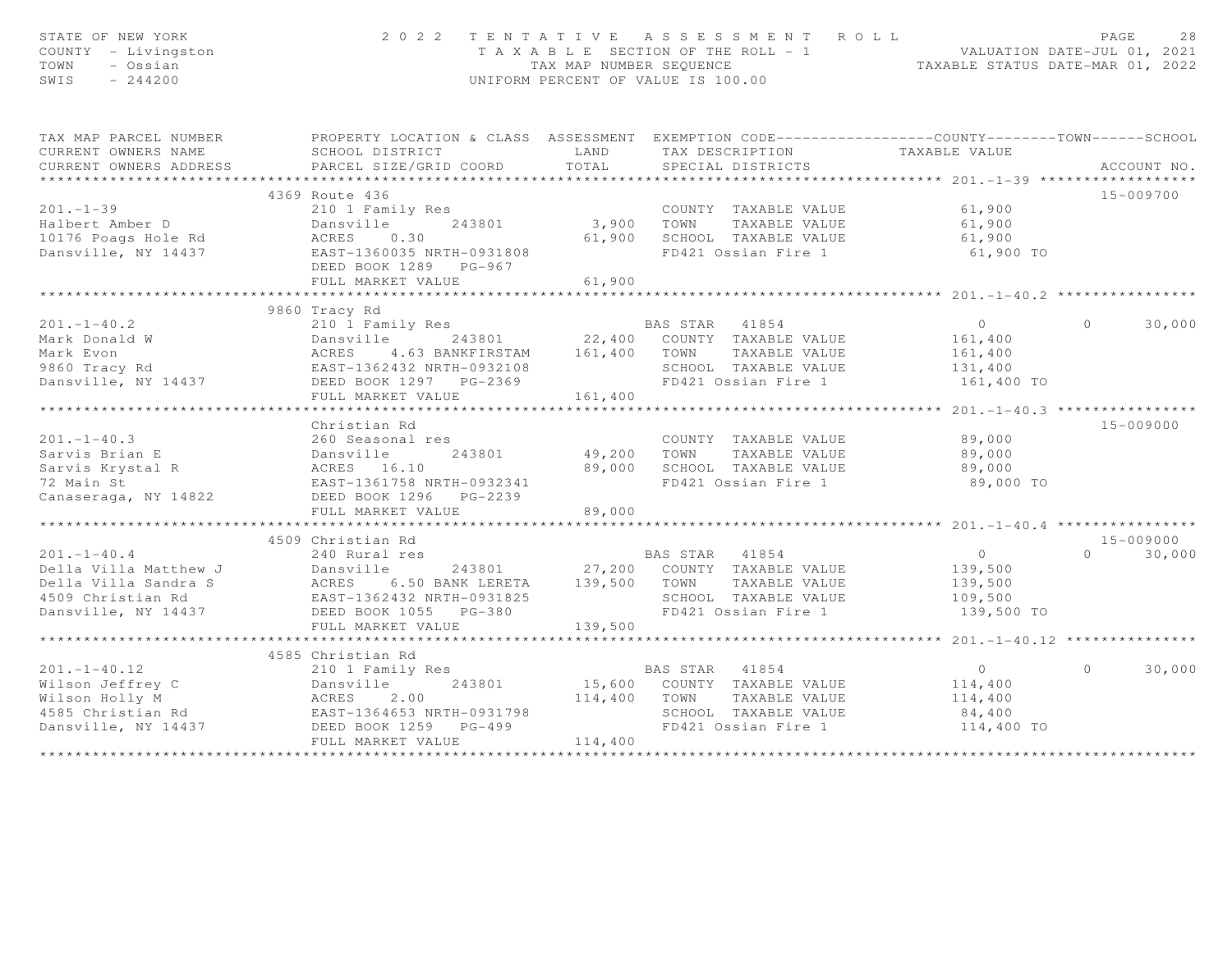| STATE OF NEW YORK   | 2022 TENTATTVE ASSESSMENT ROLL        | PAGE                             |
|---------------------|---------------------------------------|----------------------------------|
| COUNTY - Livingston | T A X A B L E SECTION OF THE ROLL - 1 | VALUATION DATE-JUL 01, 2021      |
| TOWN<br>– Ossian    | TAX MAP NUMBER SEOUENCE               | TAXABLE STATUS DATE-MAR 01, 2022 |
| SWIS<br>$-244200$   | UNIFORM PERCENT OF VALUE IS 100.00    |                                  |

| TAX MAP PARCEL NUMBER     |                                                                                                                                                                                                                                                                                   |                                                                                                         |                                                |               |
|---------------------------|-----------------------------------------------------------------------------------------------------------------------------------------------------------------------------------------------------------------------------------------------------------------------------------|---------------------------------------------------------------------------------------------------------|------------------------------------------------|---------------|
|                           |                                                                                                                                                                                                                                                                                   |                                                                                                         |                                                |               |
|                           |                                                                                                                                                                                                                                                                                   |                                                                                                         |                                                |               |
|                           | 15-009000 36 17 141437 1126 129 201 1131 126 129 201.1-1-40.51 127 201 1131 128 201.1-40.51 128 243801 128 243801 128 243801 128 243801 128 243801 128 243801 128 243801 128 243801 128 243801 128 243801 128 243801 128 24380                                                    |                                                                                                         |                                                |               |
|                           |                                                                                                                                                                                                                                                                                   |                                                                                                         |                                                |               |
|                           |                                                                                                                                                                                                                                                                                   |                                                                                                         |                                                |               |
|                           |                                                                                                                                                                                                                                                                                   |                                                                                                         |                                                |               |
|                           |                                                                                                                                                                                                                                                                                   |                                                                                                         |                                                |               |
|                           |                                                                                                                                                                                                                                                                                   |                                                                                                         |                                                |               |
|                           |                                                                                                                                                                                                                                                                                   |                                                                                                         |                                                |               |
|                           |                                                                                                                                                                                                                                                                                   |                                                                                                         |                                                |               |
|                           | 4567 Christian Rd                                                                                                                                                                                                                                                                 |                                                                                                         |                                                | 15-009000     |
|                           |                                                                                                                                                                                                                                                                                   |                                                                                                         |                                                |               |
|                           |                                                                                                                                                                                                                                                                                   |                                                                                                         |                                                |               |
|                           |                                                                                                                                                                                                                                                                                   |                                                                                                         |                                                |               |
|                           |                                                                                                                                                                                                                                                                                   |                                                                                                         |                                                |               |
|                           |                                                                                                                                                                                                                                                                                   |                                                                                                         |                                                |               |
|                           |                                                                                                                                                                                                                                                                                   |                                                                                                         |                                                |               |
|                           |                                                                                                                                                                                                                                                                                   |                                                                                                         |                                                |               |
|                           | 9840 Tracy Rd<br>$\begin{array}{cccccc} 201.-1-40.112 & 9840\text{ Tracy Rd} & & & & & & & & & 12,205& 12,205& 12,205& 12,205& 12,205& 12,205& 12,205& 12,205& 12,205& 12,205& 12,205& 12,205& 12,205& 12,205& 12,205& 12,205& 12,205& 12,205& 12,205& 12,205& 12,205& 12,205& 1$ |                                                                                                         |                                                |               |
|                           |                                                                                                                                                                                                                                                                                   |                                                                                                         | $12, 205$ $12, 205$ $12, 205$                  |               |
|                           |                                                                                                                                                                                                                                                                                   |                                                                                                         |                                                | 30,000        |
|                           |                                                                                                                                                                                                                                                                                   |                                                                                                         |                                                |               |
|                           |                                                                                                                                                                                                                                                                                   |                                                                                                         |                                                |               |
|                           |                                                                                                                                                                                                                                                                                   |                                                                                                         |                                                |               |
|                           |                                                                                                                                                                                                                                                                                   |                                                                                                         |                                                |               |
| MAY BE SUBJECT TO PAYMENT |                                                                                                                                                                                                                                                                                   | 12,205 EX                                                                                               |                                                |               |
| UNDER AGDIST LAW TIL 2029 |                                                                                                                                                                                                                                                                                   |                                                                                                         |                                                |               |
|                           |                                                                                                                                                                                                                                                                                   |                                                                                                         |                                                |               |
|                           |                                                                                                                                                                                                                                                                                   |                                                                                                         |                                                |               |
|                           |                                                                                                                                                                                                                                                                                   | COUNTY TAXABLE VALUE                                                                                    | 91,700                                         |               |
|                           |                                                                                                                                                                                                                                                                                   | TOWN                                                                                                    | TAXABLE VALUE 91,700<br>L TAXABLE VALUE 91,700 |               |
|                           |                                                                                                                                                                                                                                                                                   | SCHOOL TAXABLE VALUE 91,700<br>AG003 Ag District #3 91,700 TO<br>FD421 Ossian Fire 1 91,700 TO          |                                                |               |
|                           |                                                                                                                                                                                                                                                                                   |                                                                                                         |                                                |               |
|                           |                                                                                                                                                                                                                                                                                   |                                                                                                         |                                                |               |
|                           |                                                                                                                                                                                                                                                                                   |                                                                                                         |                                                |               |
|                           |                                                                                                                                                                                                                                                                                   |                                                                                                         |                                                |               |
|                           | Route 436                                                                                                                                                                                                                                                                         |                                                                                                         |                                                | $15 - 005400$ |
|                           |                                                                                                                                                                                                                                                                                   | COUNTY TAXABLE VALUE 64,400                                                                             |                                                |               |
|                           |                                                                                                                                                                                                                                                                                   | 64,400 TOWN TAXABLE VALUE 64,400<br>64,400 SCHOOL TAXABLE VALUE 64,400<br>FD421 Ossian Fire 1 64,400 TO |                                                |               |
|                           |                                                                                                                                                                                                                                                                                   |                                                                                                         |                                                |               |
|                           |                                                                                                                                                                                                                                                                                   |                                                                                                         |                                                |               |
|                           |                                                                                                                                                                                                                                                                                   |                                                                                                         |                                                |               |
|                           | 201.-1-41<br>Sundlof Eric<br>Sundlof Cindy<br>Sundlof Cindy<br>1674 Westside Dr<br>Rochester, NY 14624<br>201.-1-41<br>22 Rural vac>10<br>243801<br>243801<br>243801<br>243801<br>243801<br>243801<br>243801<br>243801<br>243801<br>243801<br>243801<br>243801<br>2440            |                                                                                                         |                                                |               |
|                           |                                                                                                                                                                                                                                                                                   |                                                                                                         |                                                |               |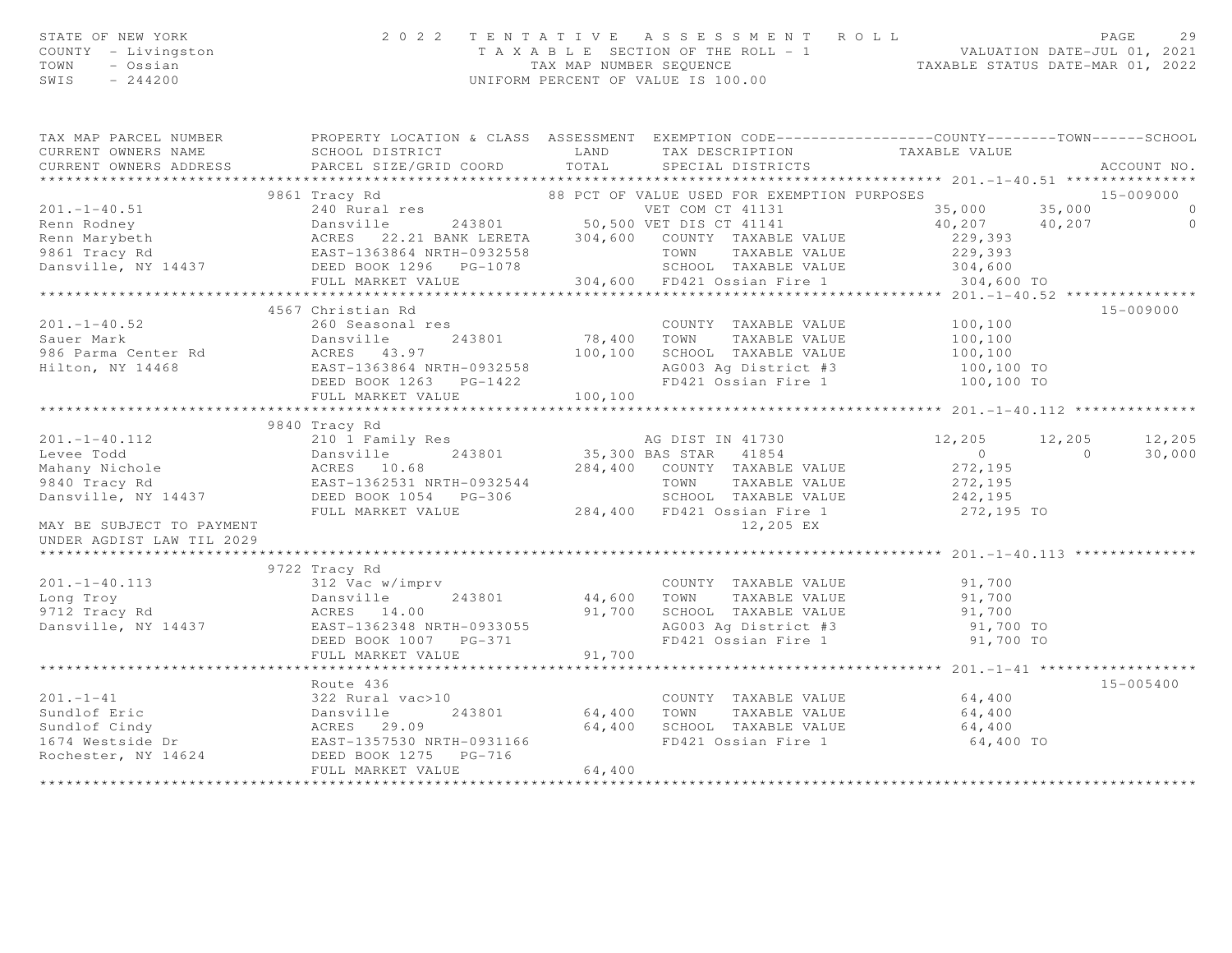| STATE OF NEW YORK<br>COUNTY - Livingston<br>TOWN<br>- Ossian<br>SWIS<br>$-244200$                                                                                                                                                                                                                                                                                                                        | 2 0 2 2                                                                                                                                  |                    | TENTATIVE ASSESSMENT ROLL<br>T A X A B L E SECTION OF THE ROLL - 1 VALUATION DATE-JUL 01, 2021<br>TAX MAP NUMBER SEQUENCE TAXABLE STATUS DATE-MAR 01, 2022<br>UNIFORM PERCENT OF VALUE IS 100.00 |                                                   | PAGE                  | 30          |
|----------------------------------------------------------------------------------------------------------------------------------------------------------------------------------------------------------------------------------------------------------------------------------------------------------------------------------------------------------------------------------------------------------|------------------------------------------------------------------------------------------------------------------------------------------|--------------------|--------------------------------------------------------------------------------------------------------------------------------------------------------------------------------------------------|---------------------------------------------------|-----------------------|-------------|
| - ANNOEL NUMBER<br>CURRENT OWNERS NAME<br>CURRENT OWNERS<br>CURRENT OWNERS ADDRESS PARCEL SIZE/GRID COORD                                                                                                                                                                                                                                                                                                | PROPERTY LOCATION & CLASS ASSESSMENT EXEMPTION CODE-----------------COUNTY--------TOWN------SCHOOL<br>SCHOOL DISTRICT<br>SCHOOL DISTRICT | TOTAL              | LAND TAX DESCRIPTION TAXABLE VALUE<br>SPECIAL DISTRICTS                                                                                                                                          |                                                   |                       | ACCOUNT NO. |
|                                                                                                                                                                                                                                                                                                                                                                                                          | 4342 Route 436                                                                                                                           |                    |                                                                                                                                                                                                  |                                                   | 15-025200             |             |
| $\begin{tabular}{lllllllllllllllllllll} \hline 201.-1-42.2 & 210\ 1\ Family Res & & & & & \mbox{\sc p.} & \mbox{\sc p.} & \mbox{\sc p.} & \mbox{\sc p.} & \mbox{\sc p.} & \mbox{\sc p.} & \mbox{\sc p.} & \mbox{\sc p.} & \mbox{\sc p.} & \mbox{\sc p.} & \mbox{\sc p.} & \mbox{\sc p.} & \mbox{\sc p.} & \mbox{\sc p.} & \mbox{\sc p.} & \mbox{\sc p.} & \mbox{\sc p.} & \mbox{\sc p.} & \mbox{\sc p.}$ |                                                                                                                                          |                    |                                                                                                                                                                                                  |                                                   | $\Omega$ and $\Omega$ | 30,000      |
|                                                                                                                                                                                                                                                                                                                                                                                                          |                                                                                                                                          |                    | Res BAS STAR 41854 0<br>243801 13,700 COUNTY TAXABLE VALUE 137,700                                                                                                                               |                                                   |                       |             |
|                                                                                                                                                                                                                                                                                                                                                                                                          |                                                                                                                                          |                    |                                                                                                                                                                                                  | 137,700                                           |                       |             |
|                                                                                                                                                                                                                                                                                                                                                                                                          |                                                                                                                                          |                    | SCHOOL TAXABLE VALUE 107,700                                                                                                                                                                     |                                                   |                       |             |
|                                                                                                                                                                                                                                                                                                                                                                                                          |                                                                                                                                          |                    | FD421 Ossian Fire 1                                                                                                                                                                              | 137,700 TO                                        |                       |             |
|                                                                                                                                                                                                                                                                                                                                                                                                          |                                                                                                                                          |                    |                                                                                                                                                                                                  |                                                   |                       |             |
|                                                                                                                                                                                                                                                                                                                                                                                                          |                                                                                                                                          |                    |                                                                                                                                                                                                  |                                                   |                       |             |
| $201 - 1 - 43.1$                                                                                                                                                                                                                                                                                                                                                                                         | Route 436 S                                                                                                                              |                    |                                                                                                                                                                                                  |                                                   | 15-013700             |             |
| Kenney Thomas B                                                                                                                                                                                                                                                                                                                                                                                          | 322 Rural vac>10<br>Dansville 243801<br>ACRES 41.80<br>EAST-1358695 NRTH-0931097                                                         |                    | COUNTY TAXABLE VALUE<br>TAXABLE VALUE                                                                                                                                                            | 84,800<br>84,800                                  |                       |             |
| Kenney Scott K                                                                                                                                                                                                                                                                                                                                                                                           |                                                                                                                                          |                    |                                                                                                                                                                                                  |                                                   |                       |             |
| 78 Liberty St                                                                                                                                                                                                                                                                                                                                                                                            |                                                                                                                                          |                    | 84,800 SCHOOL TAXABLE VALUE 84,800<br>FD421 Ossian Fire 1 84,800 TO                                                                                                                              |                                                   |                       |             |
| Dansville, NY 14437 DEED BOOK 1247 PG-22                                                                                                                                                                                                                                                                                                                                                                 |                                                                                                                                          |                    |                                                                                                                                                                                                  |                                                   |                       |             |
|                                                                                                                                                                                                                                                                                                                                                                                                          | FULL MARKET VALUE                                                                                                                        | 84,800             |                                                                                                                                                                                                  |                                                   |                       |             |
|                                                                                                                                                                                                                                                                                                                                                                                                          |                                                                                                                                          |                    |                                                                                                                                                                                                  |                                                   |                       |             |
|                                                                                                                                                                                                                                                                                                                                                                                                          | 4372 Route 436                                                                                                                           |                    |                                                                                                                                                                                                  |                                                   |                       |             |
| $201. - 1 - 45.2$                                                                                                                                                                                                                                                                                                                                                                                        | 210 1 Family Res                                                                                                                         |                    | COUNTY TAXABLE VALUE 106,100                                                                                                                                                                     |                                                   |                       |             |
|                                                                                                                                                                                                                                                                                                                                                                                                          |                                                                                                                                          |                    | 23,400 TOWN TAXABLE VALUE                                                                                                                                                                        | 106,100                                           |                       |             |
|                                                                                                                                                                                                                                                                                                                                                                                                          |                                                                                                                                          |                    | 106,100 SCHOOL TAXABLE VALUE<br>FD421 Ossian Fire 1                                                                                                                                              | 106,100                                           |                       |             |
|                                                                                                                                                                                                                                                                                                                                                                                                          |                                                                                                                                          |                    | FD421 Ossian Fire 1 106,100 TO                                                                                                                                                                   |                                                   |                       |             |
|                                                                                                                                                                                                                                                                                                                                                                                                          | FULL MARKET VALUE                                                                                                                        | 106,100            |                                                                                                                                                                                                  |                                                   |                       |             |
|                                                                                                                                                                                                                                                                                                                                                                                                          |                                                                                                                                          |                    |                                                                                                                                                                                                  |                                                   |                       |             |
|                                                                                                                                                                                                                                                                                                                                                                                                          | 9944 Mcninch Rd                                                                                                                          |                    |                                                                                                                                                                                                  |                                                   |                       |             |
| $201. -1 - 45.113$                                                                                                                                                                                                                                                                                                                                                                                       | 210 1 Family Res 6 210 BAS STAR 41854                                                                                                    |                    |                                                                                                                                                                                                  | $\overline{0}$                                    | $\Omega$              | 30,000      |
|                                                                                                                                                                                                                                                                                                                                                                                                          |                                                                                                                                          |                    | e 243801 27,000 COUNTY TAXABLE VALUE<br>6.40 BANK NETS 111,800 TOWN TAXABLE VALUE                                                                                                                | 111,800                                           |                       |             |
|                                                                                                                                                                                                                                                                                                                                                                                                          |                                                                                                                                          |                    |                                                                                                                                                                                                  | 111,800                                           |                       |             |
|                                                                                                                                                                                                                                                                                                                                                                                                          |                                                                                                                                          |                    | SCHOOL TAXABLE VALUE 81,800<br>FD421 Ossian Fire 1 111,800                                                                                                                                       |                                                   |                       |             |
| Eumbach Angela<br>Mattle Mary<br>9944 Moninch Rd<br>Dansville Bansville 243801<br>8944 Moninch Rd<br>Dansville, NY 14437<br>DEED BOOK 1112 PG-38<br>FIILL MARKET VALUE                                                                                                                                                                                                                                   |                                                                                                                                          |                    | FD421 Ossian Fire 1 111,800 TO                                                                                                                                                                   |                                                   |                       |             |
|                                                                                                                                                                                                                                                                                                                                                                                                          | FULL MARKET VALUE                                                                                                                        | 111,800            |                                                                                                                                                                                                  | ****************** 201.-1-45.114 **************** |                       |             |
|                                                                                                                                                                                                                                                                                                                                                                                                          | Mcninch Rd                                                                                                                               |                    |                                                                                                                                                                                                  |                                                   |                       |             |
| $201 - 1 - 45.114$                                                                                                                                                                                                                                                                                                                                                                                       |                                                                                                                                          |                    | COUNTY TAXABLE VALUE                                                                                                                                                                             |                                                   |                       |             |
|                                                                                                                                                                                                                                                                                                                                                                                                          |                                                                                                                                          | 243801 38,300 TOWN | TAXABLE VALUE                                                                                                                                                                                    | 38,300<br>38,300                                  |                       |             |
|                                                                                                                                                                                                                                                                                                                                                                                                          |                                                                                                                                          | 38,300             | SCHOOL TAXABLE VALUE                                                                                                                                                                             | 38,300                                            |                       |             |
|                                                                                                                                                                                                                                                                                                                                                                                                          |                                                                                                                                          |                    | FD421 Ossian Fire 1                                                                                                                                                                              | 38,300 TO                                         |                       |             |
|                                                                                                                                                                                                                                                                                                                                                                                                          | DEED BOOK 1270<br>PG-254                                                                                                                 |                    |                                                                                                                                                                                                  |                                                   |                       |             |
|                                                                                                                                                                                                                                                                                                                                                                                                          | FULL MARKET VALUE                                                                                                                        | 38,300             |                                                                                                                                                                                                  |                                                   |                       |             |
|                                                                                                                                                                                                                                                                                                                                                                                                          |                                                                                                                                          |                    |                                                                                                                                                                                                  | $201 - 1 - 45 - 121$ *********                    |                       |             |
|                                                                                                                                                                                                                                                                                                                                                                                                          | Route 436 S                                                                                                                              |                    |                                                                                                                                                                                                  |                                                   |                       |             |
| $201. -1 - 45.121$                                                                                                                                                                                                                                                                                                                                                                                       | 322 Rural vac>10                                                                                                                         |                    | COUNTY TAXABLE VALUE                                                                                                                                                                             | 56,300                                            |                       |             |
| Piraino Eric                                                                                                                                                                                                                                                                                                                                                                                             | Dansville<br>243801                                                                                                                      | 56,300             | TAXABLE VALUE<br>TOWN                                                                                                                                                                            | 56,300                                            |                       |             |
| Piraino Elias Ross<br>8526 Kuhn Rd                                                                                                                                                                                                                                                                                                                                                                       | ACRES<br>24.00                                                                                                                           | 56,300             | SCHOOL TAXABLE VALUE<br>FD421 Ossian Fire 1                                                                                                                                                      | 56,300                                            |                       |             |
| Dansville, NY 14437                                                                                                                                                                                                                                                                                                                                                                                      | EAST-1360514 NRTH-0931067<br>DEED BOOK 1289<br>PG-691                                                                                    |                    |                                                                                                                                                                                                  | 56,300 TO                                         |                       |             |
|                                                                                                                                                                                                                                                                                                                                                                                                          | FULL MARKET VALUE                                                                                                                        | 56,300             |                                                                                                                                                                                                  |                                                   |                       |             |
|                                                                                                                                                                                                                                                                                                                                                                                                          |                                                                                                                                          |                    |                                                                                                                                                                                                  |                                                   |                       |             |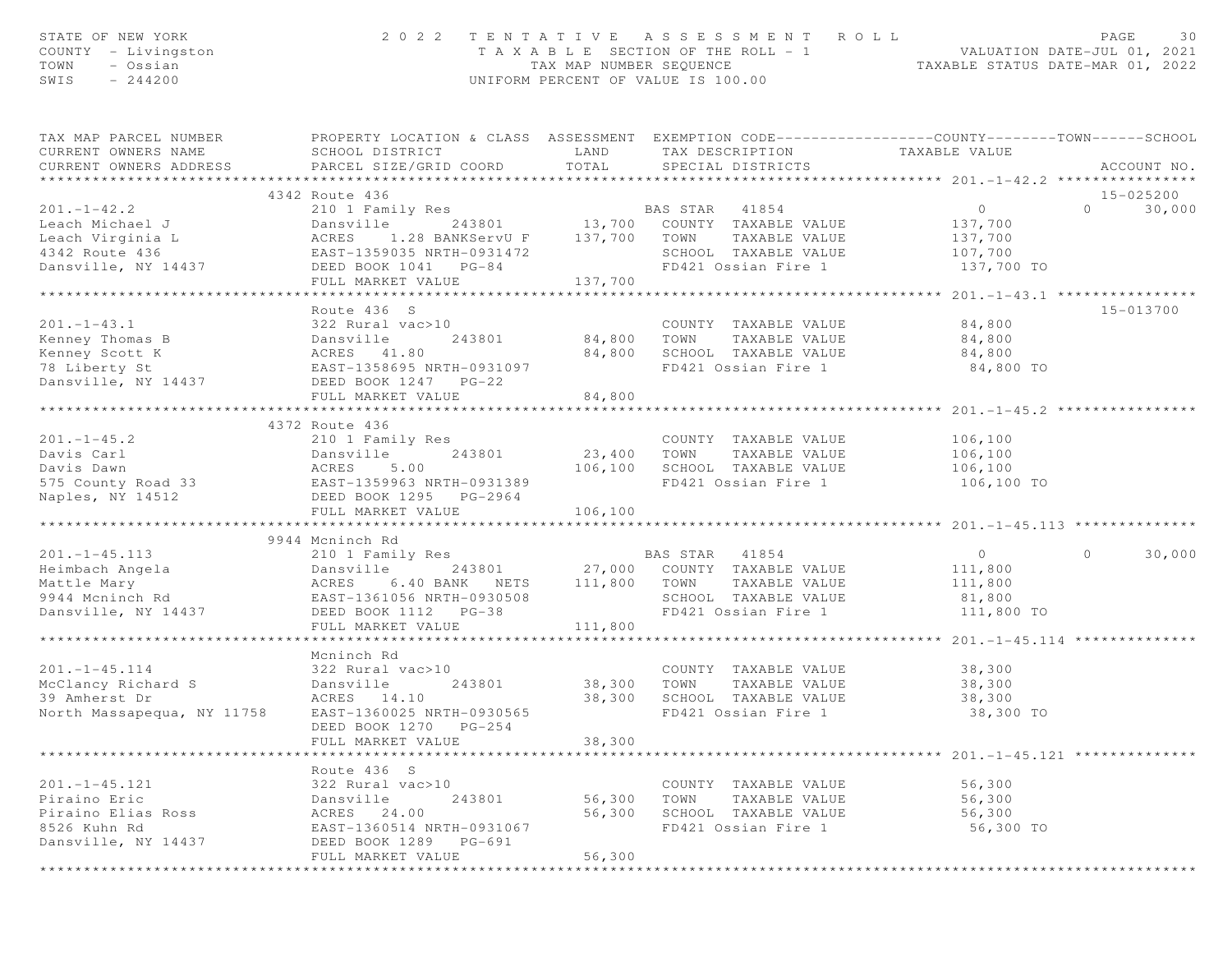| PROPERTY LOCATION & CLASS ASSESSMENT EXEMPTION CODE----------------COUNTY-------TOWN------SCHOOL<br>TAX MAP PARCEL NUMBER<br>CURRENT OWNERS NAME<br>SCHOOL DISTRICT<br>LAND<br>TAX DESCRIPTION<br>TAXABLE VALUE<br>TOTAL<br>CURRENT OWNERS ADDRESS<br>PARCEL SIZE/GRID COORD<br>SPECIAL DISTRICTS<br>4424 Christian Rd<br>15-011350<br>$201 - 1 - 46$<br>166,200<br>210 1 Family Res<br>COUNT<br>20,200 TOWN<br>COUNTY TAXABLE VALUE<br>Snyder David L<br>243801<br>Dansville<br>TAXABLE VALUE<br>166,200<br>SCHOOL TAXABLE VALUE<br>4424 Christian Rd<br>ACRES<br>3.78 BANKFIRSTAM<br>166,200<br>166,200<br>EAST-1361166 NRTH-0931497<br>FD421 Ossian Fire 1<br>Dansville, NY 14437<br>166,200 TO<br>DEED BOOK 1291 PG-2652<br>166,200<br>FULL MARKET VALUE<br>************<br>********************************<br>4450 Christian Rd<br>$15 - 025850$<br>$201. - 1 - 47.2$<br>COUNTY TAXABLE VALUE<br>210 1 Family Res<br>145,000<br>Saunders Phillip M Jr.<br>17,700<br>TOWN<br>TAXABLE VALUE<br>Dansville<br>243801<br>145,000<br>145,000<br>Rader Karl J<br>145,000<br>SCHOOL TAXABLE VALUE<br>ACRES<br>2.80 BANK NETS<br>1450 Christian Rd<br>2.00 DANN NEIS<br>2.00 DANN NEIS<br>2.00 DANN NEIS<br>2.00 DANN NEIS<br>2.00 DANN NEIS<br>2.00 DANN NEIS<br>2.00 DANN NEIS<br>2.00 DANN NEIS<br>2.00 DANN NEIS<br>FD421 Ossian Fire 1<br>EAST-1361559 NRTH-0931494<br>145,000 TO<br>145,000<br>FULL MARKET VALUE<br>4486 Christian Rd<br>15-026725<br>$201. -1 - 47.11$<br>BAS STAR 41854<br>$\overline{0}$<br>$\cap$<br>210 1 Family Res<br>243801 30,600 COUNTY TAXABLE VALUE<br>Preston Jerome L<br>Dansville<br>173,900<br>ACRES 7.92 BANK LERETA 173,900 TOWN<br>4486 Christian Rd<br>TAXABLE VALUE<br>173,900<br>Dansville, NY 14437<br>EAST-1361949 NRTH-0931233<br>SCHOOL TAXABLE VALUE<br>143,900<br>FD421 Ossian Fire 1<br>DEED BOOK 906 PG-295<br>173,900 TO<br>173,900<br>FULL MARKET VALUE<br>*************************<br>9937 Mcninch Rd<br>$201 - 1 - 47.12$<br>BAS STAR 41854<br>$\overline{0}$<br>$\Omega$<br>210 1 Family Res<br>29,900 COUNTY TAXABLE VALUE<br>Tonkery Robert<br>243801<br>120,400<br>Dansville<br>9937 Mcninch Rd<br>120,400<br>TOWN<br>TAXABLE VALUE<br>ACRES<br>7.62<br>120,400<br>Dansville, NY 14437<br>EAST-1361496 NRTH-0931079<br>SCHOOL TAXABLE VALUE<br>90,400<br>FD421 Ossian Fire 1<br>DEED BOOK 1210 PG-290<br>120,400 TO<br>120,400<br>FULL MARKET VALUE<br>************* 201.-1-48 *******************<br>4492 Christian Rd<br>15-001950<br>$201 - 1 - 48$<br>Res<br>243801 14,300 VET DIS CT 41141<br>27,400<br>27,400<br>210 1 Family Res<br>Neu David L<br>Dansville<br>27,400<br>27,400<br>$\overline{0}$<br>109,600 BAS STAR<br>$\Omega$<br>Neu Jeanne<br>ACRES<br>1.50<br>41854<br>4492 Christian Rd<br>EAST-1362209 NRTH-0931472<br>54,800<br>COUNTY TAXABLE VALUE<br>Dansville, NY 14437<br>DEED BOOK 1292 PG-1754<br>TOWN<br>TAXABLE VALUE<br>54,800<br>FULL MARKET VALUE<br>109,600<br>SCHOOL TAXABLE VALUE<br>79,600<br>FD421 Ossian Fire 1<br>109,600 TO<br>**************************<br>**********************<br>*****<br>$201 - 1 - 49$ *******************<br>Christian Rd<br>15-033200<br>$201. - 1 - 49$<br>22,400<br>322 Rural vac>10<br>COUNTY TAXABLE VALUE<br>Driesbach Paul J<br>Dansville<br>243801<br>22,400<br>TAXABLE VALUE<br>22,400<br>TOWN<br>7.20<br>Driesbach Debora K<br>ACRES<br>22,400<br>SCHOOL TAXABLE VALUE<br>22,400<br>9943 Mcninch Rd<br>EAST-1362473 NRTH-0931299<br>FD421 Ossian Fire 1<br>22,400 TO<br>Dansville, NY 14437<br>DEED BOOK 975<br>$PG-69$ | STATE OF NEW YORK<br>COUNTY - Livingston<br>TOWN<br>- Ossian<br>SWIS<br>$-244200$ | 2 0 2 2           | TAX MAP NUMBER SEOUENCE | TENTATIVE ASSESSMENT ROLL<br>T A X A B L E SECTION OF THE ROLL - 1<br>UNIFORM PERCENT OF VALUE IS 100.00 | ROLL - 1<br>TAXABLE STATUS DATE-MAR 01, 2022<br>TAXABLE STATUS DATE-MAR 01, 2022 | PAGE<br>31                    |
|-----------------------------------------------------------------------------------------------------------------------------------------------------------------------------------------------------------------------------------------------------------------------------------------------------------------------------------------------------------------------------------------------------------------------------------------------------------------------------------------------------------------------------------------------------------------------------------------------------------------------------------------------------------------------------------------------------------------------------------------------------------------------------------------------------------------------------------------------------------------------------------------------------------------------------------------------------------------------------------------------------------------------------------------------------------------------------------------------------------------------------------------------------------------------------------------------------------------------------------------------------------------------------------------------------------------------------------------------------------------------------------------------------------------------------------------------------------------------------------------------------------------------------------------------------------------------------------------------------------------------------------------------------------------------------------------------------------------------------------------------------------------------------------------------------------------------------------------------------------------------------------------------------------------------------------------------------------------------------------------------------------------------------------------------------------------------------------------------------------------------------------------------------------------------------------------------------------------------------------------------------------------------------------------------------------------------------------------------------------------------------------------------------------------------------------------------------------------------------------------------------------------------------------------------------------------------------------------------------------------------------------------------------------------------------------------------------------------------------------------------------------------------------------------------------------------------------------------------------------------------------------------------------------------------------------------------------------------------------------------------------------------------------------------------------------------------------------------------------------------------------------------------------------------------------------------------------------------------------------------------------------------------------------------------------------------------------------------------------------------------------------------------------------------------------------------------------------------------------------------------------------------------------------------------------------|-----------------------------------------------------------------------------------|-------------------|-------------------------|----------------------------------------------------------------------------------------------------------|----------------------------------------------------------------------------------|-------------------------------|
|                                                                                                                                                                                                                                                                                                                                                                                                                                                                                                                                                                                                                                                                                                                                                                                                                                                                                                                                                                                                                                                                                                                                                                                                                                                                                                                                                                                                                                                                                                                                                                                                                                                                                                                                                                                                                                                                                                                                                                                                                                                                                                                                                                                                                                                                                                                                                                                                                                                                                                                                                                                                                                                                                                                                                                                                                                                                                                                                                                                                                                                                                                                                                                                                                                                                                                                                                                                                                                                                                                                                                           |                                                                                   |                   |                         |                                                                                                          |                                                                                  | ACCOUNT NO.                   |
|                                                                                                                                                                                                                                                                                                                                                                                                                                                                                                                                                                                                                                                                                                                                                                                                                                                                                                                                                                                                                                                                                                                                                                                                                                                                                                                                                                                                                                                                                                                                                                                                                                                                                                                                                                                                                                                                                                                                                                                                                                                                                                                                                                                                                                                                                                                                                                                                                                                                                                                                                                                                                                                                                                                                                                                                                                                                                                                                                                                                                                                                                                                                                                                                                                                                                                                                                                                                                                                                                                                                                           |                                                                                   |                   |                         |                                                                                                          |                                                                                  |                               |
|                                                                                                                                                                                                                                                                                                                                                                                                                                                                                                                                                                                                                                                                                                                                                                                                                                                                                                                                                                                                                                                                                                                                                                                                                                                                                                                                                                                                                                                                                                                                                                                                                                                                                                                                                                                                                                                                                                                                                                                                                                                                                                                                                                                                                                                                                                                                                                                                                                                                                                                                                                                                                                                                                                                                                                                                                                                                                                                                                                                                                                                                                                                                                                                                                                                                                                                                                                                                                                                                                                                                                           |                                                                                   |                   |                         |                                                                                                          |                                                                                  |                               |
|                                                                                                                                                                                                                                                                                                                                                                                                                                                                                                                                                                                                                                                                                                                                                                                                                                                                                                                                                                                                                                                                                                                                                                                                                                                                                                                                                                                                                                                                                                                                                                                                                                                                                                                                                                                                                                                                                                                                                                                                                                                                                                                                                                                                                                                                                                                                                                                                                                                                                                                                                                                                                                                                                                                                                                                                                                                                                                                                                                                                                                                                                                                                                                                                                                                                                                                                                                                                                                                                                                                                                           |                                                                                   |                   |                         |                                                                                                          |                                                                                  |                               |
|                                                                                                                                                                                                                                                                                                                                                                                                                                                                                                                                                                                                                                                                                                                                                                                                                                                                                                                                                                                                                                                                                                                                                                                                                                                                                                                                                                                                                                                                                                                                                                                                                                                                                                                                                                                                                                                                                                                                                                                                                                                                                                                                                                                                                                                                                                                                                                                                                                                                                                                                                                                                                                                                                                                                                                                                                                                                                                                                                                                                                                                                                                                                                                                                                                                                                                                                                                                                                                                                                                                                                           |                                                                                   |                   |                         |                                                                                                          |                                                                                  | 30,000                        |
|                                                                                                                                                                                                                                                                                                                                                                                                                                                                                                                                                                                                                                                                                                                                                                                                                                                                                                                                                                                                                                                                                                                                                                                                                                                                                                                                                                                                                                                                                                                                                                                                                                                                                                                                                                                                                                                                                                                                                                                                                                                                                                                                                                                                                                                                                                                                                                                                                                                                                                                                                                                                                                                                                                                                                                                                                                                                                                                                                                                                                                                                                                                                                                                                                                                                                                                                                                                                                                                                                                                                                           |                                                                                   |                   |                         |                                                                                                          |                                                                                  |                               |
|                                                                                                                                                                                                                                                                                                                                                                                                                                                                                                                                                                                                                                                                                                                                                                                                                                                                                                                                                                                                                                                                                                                                                                                                                                                                                                                                                                                                                                                                                                                                                                                                                                                                                                                                                                                                                                                                                                                                                                                                                                                                                                                                                                                                                                                                                                                                                                                                                                                                                                                                                                                                                                                                                                                                                                                                                                                                                                                                                                                                                                                                                                                                                                                                                                                                                                                                                                                                                                                                                                                                                           |                                                                                   |                   |                         |                                                                                                          |                                                                                  | 30,000                        |
|                                                                                                                                                                                                                                                                                                                                                                                                                                                                                                                                                                                                                                                                                                                                                                                                                                                                                                                                                                                                                                                                                                                                                                                                                                                                                                                                                                                                                                                                                                                                                                                                                                                                                                                                                                                                                                                                                                                                                                                                                                                                                                                                                                                                                                                                                                                                                                                                                                                                                                                                                                                                                                                                                                                                                                                                                                                                                                                                                                                                                                                                                                                                                                                                                                                                                                                                                                                                                                                                                                                                                           |                                                                                   |                   |                         |                                                                                                          |                                                                                  |                               |
|                                                                                                                                                                                                                                                                                                                                                                                                                                                                                                                                                                                                                                                                                                                                                                                                                                                                                                                                                                                                                                                                                                                                                                                                                                                                                                                                                                                                                                                                                                                                                                                                                                                                                                                                                                                                                                                                                                                                                                                                                                                                                                                                                                                                                                                                                                                                                                                                                                                                                                                                                                                                                                                                                                                                                                                                                                                                                                                                                                                                                                                                                                                                                                                                                                                                                                                                                                                                                                                                                                                                                           |                                                                                   |                   |                         |                                                                                                          |                                                                                  | $\circ$<br>$\Omega$<br>30,000 |
|                                                                                                                                                                                                                                                                                                                                                                                                                                                                                                                                                                                                                                                                                                                                                                                                                                                                                                                                                                                                                                                                                                                                                                                                                                                                                                                                                                                                                                                                                                                                                                                                                                                                                                                                                                                                                                                                                                                                                                                                                                                                                                                                                                                                                                                                                                                                                                                                                                                                                                                                                                                                                                                                                                                                                                                                                                                                                                                                                                                                                                                                                                                                                                                                                                                                                                                                                                                                                                                                                                                                                           |                                                                                   |                   |                         |                                                                                                          |                                                                                  |                               |
|                                                                                                                                                                                                                                                                                                                                                                                                                                                                                                                                                                                                                                                                                                                                                                                                                                                                                                                                                                                                                                                                                                                                                                                                                                                                                                                                                                                                                                                                                                                                                                                                                                                                                                                                                                                                                                                                                                                                                                                                                                                                                                                                                                                                                                                                                                                                                                                                                                                                                                                                                                                                                                                                                                                                                                                                                                                                                                                                                                                                                                                                                                                                                                                                                                                                                                                                                                                                                                                                                                                                                           |                                                                                   | FULL MARKET VALUE | 22,400                  |                                                                                                          |                                                                                  |                               |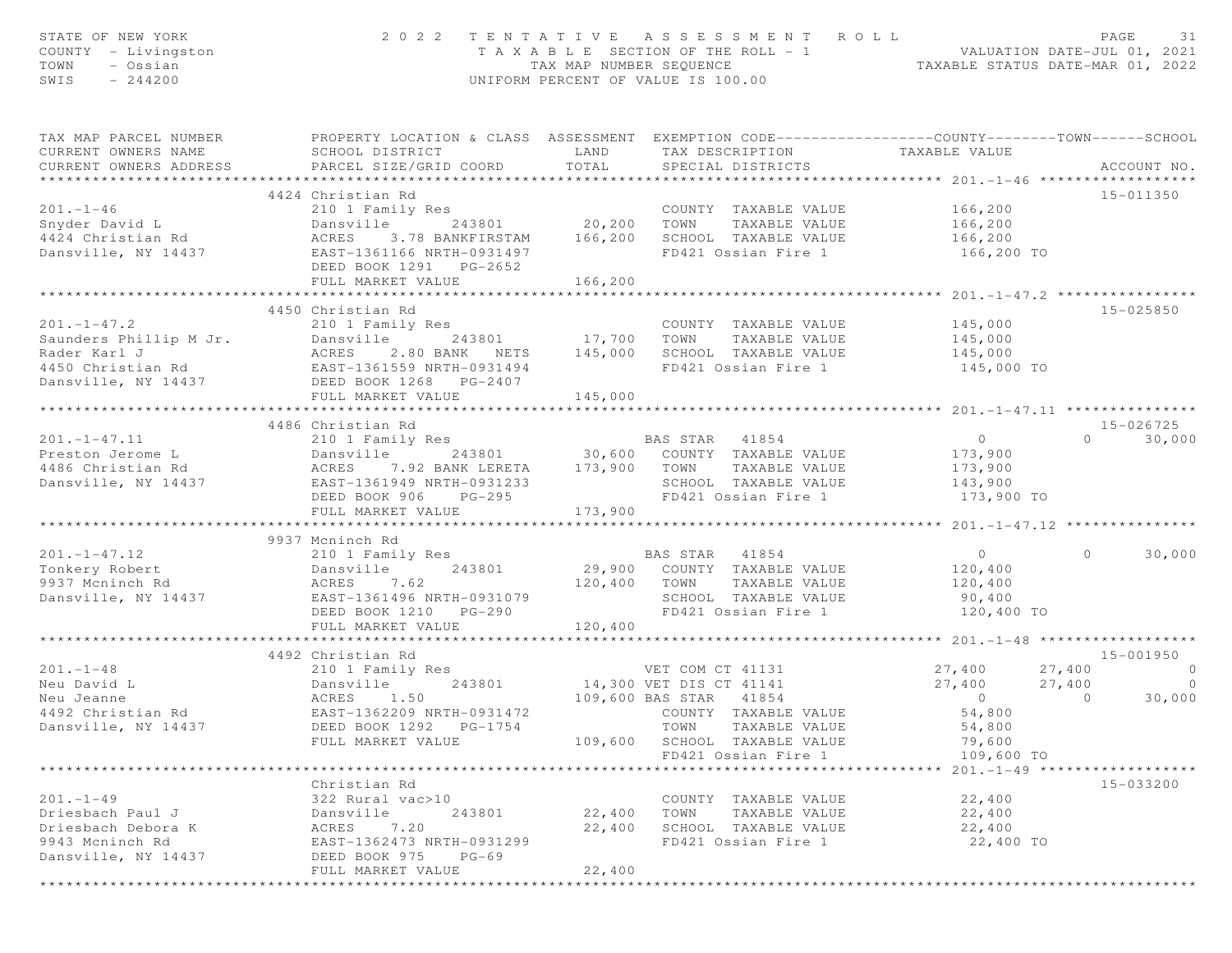| STATE OF NEW YORK<br>COUNTY - Livingston<br>- Ossian<br>TOWN<br>$-244200$<br>SWIS                                                                                                                                                |                                                                                                                                               |               | 2022 TENTATIVE ASSESSMENT ROLL<br>T A X A B L E SECTION OF THE ROLL - 1 VALUATION DATE-JUL 01, 2021<br>TAX MAP NUMBER SEQUENCE TAXABLE STATUS DATE-MAR 01, 2022<br>UNIFORM PERCENT OF VALUE IS 100.00 |                                                      | PAGE<br>32         |
|----------------------------------------------------------------------------------------------------------------------------------------------------------------------------------------------------------------------------------|-----------------------------------------------------------------------------------------------------------------------------------------------|---------------|-------------------------------------------------------------------------------------------------------------------------------------------------------------------------------------------------------|------------------------------------------------------|--------------------|
| TAX MAP PARCEL NUMBER<br>CURRENT OWNERS NAME<br>CURRENT OWNERS ADDRESS                                                                                                                                                           | PROPERTY LOCATION & CLASS ASSESSMENT EXEMPTION CODE----------------COUNTY-------TOWN------SCHOOL<br>SCHOOL DISTRICT<br>PARCEL SIZE/GRID COORD | LAND<br>TOTAL | TAX DESCRIPTION<br>SPECIAL DISTRICTS                                                                                                                                                                  | TAXABLE VALUE                                        | ACCOUNT NO.        |
|                                                                                                                                                                                                                                  | 4530 Christian Rd                                                                                                                             |               |                                                                                                                                                                                                       |                                                      | 15-026900          |
| $201 - 1 - 50$                                                                                                                                                                                                                   | 210 1 Family Res                                                                                                                              |               | <b>BAS STAR</b> 41854                                                                                                                                                                                 | $\overline{0}$                                       | $\Omega$<br>30,000 |
| 201.-1-50<br>Derrenbacher Edward<br>Derrenbacher Jenny<br>10272 Valley Rd<br>Dansville, NY 14437<br>Dansville, NY 14437<br>THE MADER OCK 1270 PG-276<br>THE MADER VALUE<br>THE MADER VALUE<br>THE MADER VALUE<br>THE MADER VALUE |                                                                                                                                               |               | 20,700 COUNTY TAXABLE VALUE                                                                                                                                                                           | 125,400                                              |                    |
|                                                                                                                                                                                                                                  |                                                                                                                                               |               | 125,400 TOWN TAXABLE VALUE                                                                                                                                                                            | 125,400                                              |                    |
|                                                                                                                                                                                                                                  |                                                                                                                                               |               | SCHOOL TAXABLE VALUE                                                                                                                                                                                  | 95,400                                               |                    |
|                                                                                                                                                                                                                                  |                                                                                                                                               |               | FD421 Ossian Fire 1                                                                                                                                                                                   | 125,400 TO                                           |                    |
|                                                                                                                                                                                                                                  | FULL MARKET VALUE                                                                                                                             | 125,400       |                                                                                                                                                                                                       |                                                      |                    |
|                                                                                                                                                                                                                                  |                                                                                                                                               |               |                                                                                                                                                                                                       |                                                      |                    |
|                                                                                                                                                                                                                                  | 4552 Christian Rd                                                                                                                             |               |                                                                                                                                                                                                       |                                                      | 15-003001          |
| $201 - 1 - 51$                                                                                                                                                                                                                   | 112 Dairy farm                                                                                                                                |               | AG DIST C 41720                                                                                                                                                                                       | 56,192<br>56,192                                     | 56,192             |
| Macko John                                                                                                                                                                                                                       | Dansville 243801                                                                                                                              |               | 104,900 COUNTY TAXABLE VALUE                                                                                                                                                                          | 93,008                                               |                    |
| 2526 Saffron Ln                                                                                                                                                                                                                  | ACRES 49.20<br>EAST-1363913 NRTH-0931012                                                                                                      | 149,200 TOWN  | TAXABLE VALUE<br>SCHOOL TAXABLE VALUE                                                                                                                                                                 | 93,008                                               |                    |
| The Villages, FL 32162                                                                                                                                                                                                           | DEED BOOK 631<br>PG-00333                                                                                                                     |               | AG003 Ag District #3 149,200 TO                                                                                                                                                                       | 93,008                                               |                    |
| MAY BE SUBJECT TO PAYMENT FULL MARKET VALUE                                                                                                                                                                                      |                                                                                                                                               |               | 149,200 FD421 Ossian Fire 1                                                                                                                                                                           | 93,008 TO                                            |                    |
| UNDER AGDIST LAW TIL 2026                                                                                                                                                                                                        |                                                                                                                                               |               | 56,192 EX                                                                                                                                                                                             |                                                      |                    |
|                                                                                                                                                                                                                                  |                                                                                                                                               |               |                                                                                                                                                                                                       |                                                      |                    |
|                                                                                                                                                                                                                                  | 9947 Mcninch Rd                                                                                                                               |               |                                                                                                                                                                                                       |                                                      | 15-010700          |
| $201. - 1 - 52.21$                                                                                                                                                                                                               | 210 1 Family Res                                                                                                                              |               | COUNTY TAXABLE VALUE                                                                                                                                                                                  | 90,700                                               |                    |
| Kincaid Gail A                                                                                                                                                                                                                   | Dansville<br>243801                                                                                                                           | 14,800 TOWN   | TAXABLE VALUE                                                                                                                                                                                         | 90,700                                               |                    |
| 9947 Mcninch Rd                                                                                                                                                                                                                  | ACRES 1.70                                                                                                                                    | 90,700        | SCHOOL TAXABLE VALUE                                                                                                                                                                                  | 90,700                                               |                    |
| Dansville, NY 14437                                                                                                                                                                                                              | EAST-1362140 NRTH-0930655                                                                                                                     |               | FD421 Ossian Fire 1                                                                                                                                                                                   | 90,700 TO                                            |                    |
|                                                                                                                                                                                                                                  | DEED BOOK 1281    PG-2638                                                                                                                     |               |                                                                                                                                                                                                       |                                                      |                    |
|                                                                                                                                                                                                                                  | FULL MARKET VALUE                                                                                                                             | 90,700        |                                                                                                                                                                                                       |                                                      |                    |
|                                                                                                                                                                                                                                  | **************************                                                                                                                    | **********    |                                                                                                                                                                                                       | ********************** 201.-1-52.111 *************** |                    |
|                                                                                                                                                                                                                                  | Mcninch Rd                                                                                                                                    |               |                                                                                                                                                                                                       |                                                      | 15-033480          |
| $201 - 1 - 52.111$                                                                                                                                                                                                               | 322 Rural vac>10                                                                                                                              |               | COUNTY TAXABLE VALUE                                                                                                                                                                                  | 36,600                                               |                    |
| Driesbach Paul J                                                                                                                                                                                                                 | 243801                                                                                                                                        | 36,600        | TOWN<br>TAXABLE VALUE                                                                                                                                                                                 | 36,600                                               |                    |
| Driesbach Debora K                                                                                                                                                                                                               |                                                                                                                                               | 36,600        | SCHOOL TAXABLE VALUE 36,600                                                                                                                                                                           |                                                      |                    |
| 9943 Mcninch Rd<br>Dansville, NY 14437                                                                                                                                                                                           | 322<br>Dansville<br>ACRES 13.30<br>EAST-1362624<br>PEED BOOK 97<br>EAST-1362624 NRTH-0930617<br>$PG-69$                                       |               | FD421 Ossian Fire 1                                                                                                                                                                                   | 36,600 TO                                            |                    |
|                                                                                                                                                                                                                                  | FULL MARKET VALUE                                                                                                                             | 36,600        |                                                                                                                                                                                                       |                                                      |                    |
|                                                                                                                                                                                                                                  |                                                                                                                                               |               |                                                                                                                                                                                                       |                                                      |                    |
|                                                                                                                                                                                                                                  | 9945 Mcninch Rd                                                                                                                               |               |                                                                                                                                                                                                       |                                                      | $15 - 003800$      |
| $201 - 1 - 53$                                                                                                                                                                                                                   | 210 1 Family Res                                                                                                                              |               | BAS STAR 41854                                                                                                                                                                                        | $\overline{0}$                                       | $\Omega$<br>30,000 |
| Kershner Robert G                                                                                                                                                                                                                | 243801<br>Dansville                                                                                                                           |               | 16,400 COUNTY TAXABLE VALUE                                                                                                                                                                           | 125,200                                              |                    |
| Kershner Valerie A                                                                                                                                                                                                               | ACRES 2.30                                                                                                                                    |               | 125,200 TOWN<br>TAXABLE VALUE                                                                                                                                                                         | 125,200                                              |                    |
| 9945 Mcninch Rd                                                                                                                                                                                                                  | EAST-1361744 NRTH-0930648                                                                                                                     |               | SCHOOL TAXABLE VALUE                                                                                                                                                                                  | 95,200                                               |                    |
| Dansville, NY 14437                                                                                                                                                                                                              | DEED BOOK 874<br>$PG-62$                                                                                                                      |               | FD421 Ossian Fire 1                                                                                                                                                                                   | 125,200 TO                                           |                    |
|                                                                                                                                                                                                                                  | FULL MARKET VALUE                                                                                                                             | 125,200       |                                                                                                                                                                                                       |                                                      |                    |
|                                                                                                                                                                                                                                  |                                                                                                                                               |               |                                                                                                                                                                                                       |                                                      |                    |
|                                                                                                                                                                                                                                  | Mcninch Rd                                                                                                                                    |               |                                                                                                                                                                                                       |                                                      | 15-019900          |
| $201. - 1 - 54$                                                                                                                                                                                                                  | 314 Rural vac<10                                                                                                                              |               | COUNTY TAXABLE VALUE                                                                                                                                                                                  | 7,000                                                |                    |
| Edgington Paul                                                                                                                                                                                                                   | Dansville<br>243801                                                                                                                           | 7,000         | TAXABLE VALUE<br>TOWN                                                                                                                                                                                 | 7,000                                                |                    |
| 711 Emerald St                                                                                                                                                                                                                   | 1.19<br>ACRES                                                                                                                                 | 7,000         | SCHOOL TAXABLE VALUE                                                                                                                                                                                  | 7,000                                                |                    |
| Redondo Beach, CA 90277                                                                                                                                                                                                          | EAST-1361678 NRTH-0930447                                                                                                                     |               | FD421 Ossian Fire 1                                                                                                                                                                                   | 7,000 TO                                             |                    |
|                                                                                                                                                                                                                                  | DEED BOOK 1201 PG-380                                                                                                                         | 7,000         |                                                                                                                                                                                                       |                                                      |                    |
|                                                                                                                                                                                                                                  | FULL MARKET VALUE                                                                                                                             |               |                                                                                                                                                                                                       |                                                      |                    |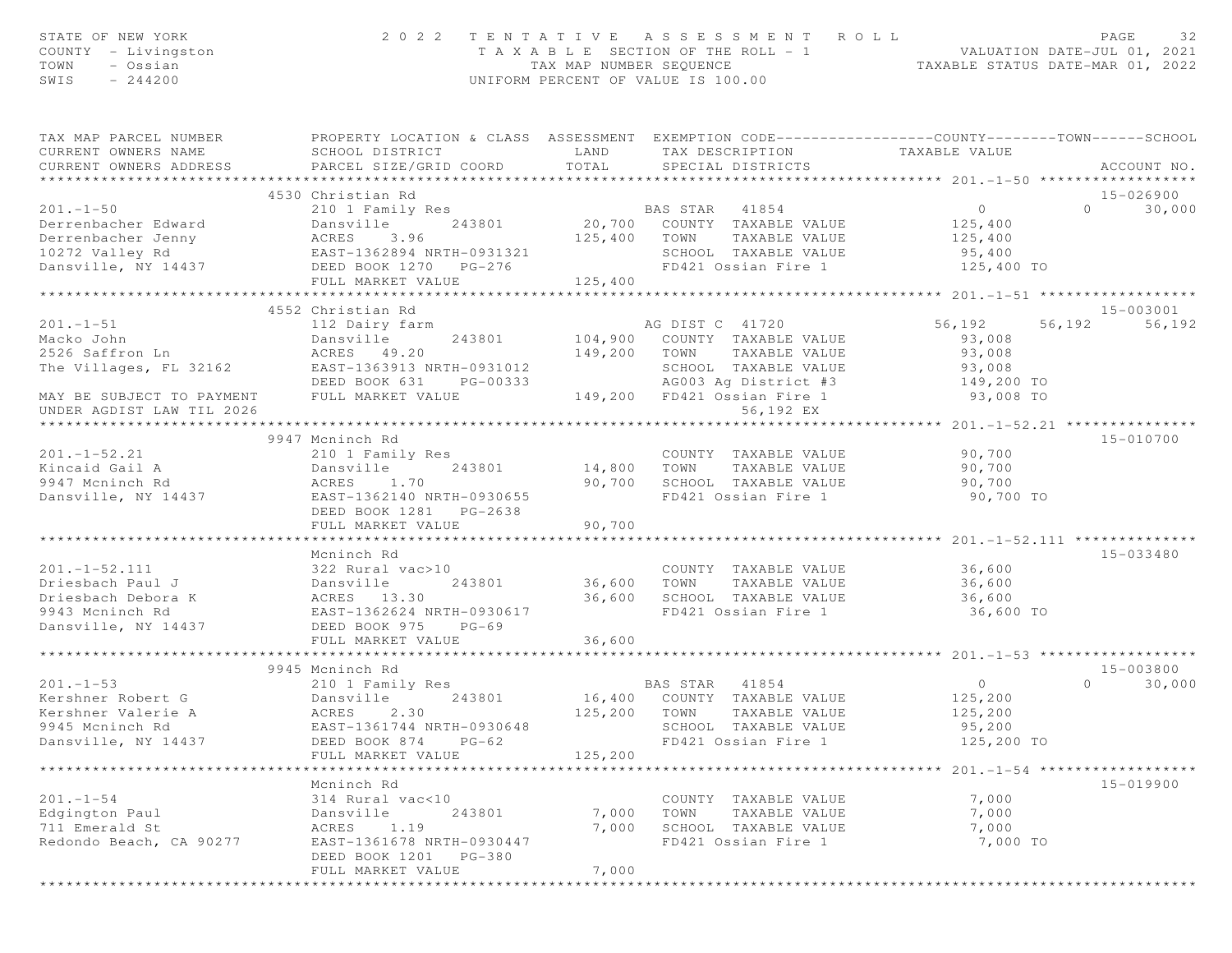| STATE OF NEW YORK<br>COUNTY - Livingston<br>TOWN - Ossian<br>SWIS $-244200$                                                                   |                              | 2022 TENTATIVE ASSESSMENT ROLL<br>TAXABLE SECTION OF THE ROLL - 1<br>TAXABLE STATUS DATE-JUL 01, 2021<br>TAXABLE STATUS DATE-MAR 01, 2022<br>UNIFORM PERCENT OF VALUE IS 100.00                                                                              |                            | PAGE<br>33            |
|-----------------------------------------------------------------------------------------------------------------------------------------------|------------------------------|--------------------------------------------------------------------------------------------------------------------------------------------------------------------------------------------------------------------------------------------------------------|----------------------------|-----------------------|
| CURRENT OWNERS NAME<br>CURRENT OWNERS ADDRESS                                                                                                 | PARCEL SIZE/GRID COORD TOTAL | TAX MAP PARCEL NUMBER <b>The PROPERTY LOCATION &amp; CLASS</b> ASSESSMENT EXEMPTION CODE---------------COUNTY-------TOWN------SCHOOL<br>SCHOOL DISTRICT                   LAND        TAX DESCRIPTION                TAXABLE VALUE<br>SPECIAL DISTRICTS      |                            | ACCOUNT NO.           |
|                                                                                                                                               |                              |                                                                                                                                                                                                                                                              |                            |                       |
|                                                                                                                                               | 9943 Mcninch Rd              |                                                                                                                                                                                                                                                              |                            | 15-024050             |
|                                                                                                                                               |                              |                                                                                                                                                                                                                                                              |                            | $7,695$ 0<br>0 51,300 |
|                                                                                                                                               |                              |                                                                                                                                                                                                                                                              |                            |                       |
|                                                                                                                                               |                              |                                                                                                                                                                                                                                                              |                            |                       |
|                                                                                                                                               |                              |                                                                                                                                                                                                                                                              |                            |                       |
|                                                                                                                                               |                              |                                                                                                                                                                                                                                                              |                            |                       |
|                                                                                                                                               |                              |                                                                                                                                                                                                                                                              |                            |                       |
|                                                                                                                                               | Mcninch Rd                   |                                                                                                                                                                                                                                                              |                            | 15-032650             |
| $201. -1 - 57.1$                                                                                                                              | 105 Vac farmland             | AG DIST C 41720                                                                                                                                                                                                                                              | 51,077 51,077 51,077       |                       |
|                                                                                                                                               |                              | E. Philip Saunders Revocable Dansville 243801 102,800 COUNTY TAXABLE VALUE                                                                                                                                                                                   | 51,723                     |                       |
|                                                                                                                                               |                              | 102,800 TOWN TAXABLE VALUE                                                                                                                                                                                                                                   | 51,723                     |                       |
|                                                                                                                                               |                              |                                                                                                                                                                                                                                                              |                            |                       |
|                                                                                                                                               |                              |                                                                                                                                                                                                                                                              |                            |                       |
|                                                                                                                                               |                              | Rochester, NY 14619<br>Reast-1360828 NRTH-0929775<br>DEED BOOK 1297 PG-585<br>MAY BE SUBJECT TO PAYMENT FULL MARKET VALUE 102,800 FD421 Ossian Fire 1 51,723 TO<br>UNDER AGDIST LAW TIL 2026<br>UNDER AGDIST LAW TIL 2026<br>TRAABLE VALUE                   |                            |                       |
|                                                                                                                                               |                              |                                                                                                                                                                                                                                                              |                            |                       |
|                                                                                                                                               |                              |                                                                                                                                                                                                                                                              |                            |                       |
| $201. -1 - 57.2$                                                                                                                              | 10012 Mcninch Rd             |                                                                                                                                                                                                                                                              |                            | 15-032650             |
|                                                                                                                                               |                              | 210 1 Family Res<br>210 1 Family Res<br>Dansville 243801 28,900 TOWN TAXABLE VALUE<br>COUNTY TAXABLE VALUE 63,900<br>TOWN TAXABLE VALUE 63,900                                                                                                               |                            |                       |
| 11027 Bonner Rd                                                                                                                               |                              |                                                                                                                                                                                                                                                              |                            |                       |
| Goins Keith<br>11027 Bonner Rd<br>243801<br>243801<br>2437<br>260 BAST-1361976 NRTH-0929241                                                   |                              | 28,900 IOWN IAXABLE VALUE 63,900<br>63,900 SCHOOL TAXABLE VALUE 63,900<br>AG003 Ag District #3 63,900 TO                                                                                                                                                     |                            |                       |
|                                                                                                                                               |                              | FD421 Ossian Fire 1                                                                                                                                                                                                                                          | 63,900 TO                  |                       |
| Dansville, NY 14437<br>EAST-1361976 NRTH-0929241<br>DEED BOOK 1300 PG-350<br>PRIOR OWNER ON 3/01/2022 FULL MARKET VALUE 63,900<br>Goins Keith |                              |                                                                                                                                                                                                                                                              |                            |                       |
| MAY BE SUBJECT TO PAYMENT<br>UNDER AGDIST LAW TIL 2023                                                                                        |                              |                                                                                                                                                                                                                                                              |                            |                       |
|                                                                                                                                               |                              |                                                                                                                                                                                                                                                              |                            |                       |
|                                                                                                                                               | Mcninch Rd                   |                                                                                                                                                                                                                                                              |                            | 15-015305             |
|                                                                                                                                               |                              |                                                                                                                                                                                                                                                              |                            |                       |
|                                                                                                                                               |                              |                                                                                                                                                                                                                                                              |                            |                       |
|                                                                                                                                               |                              |                                                                                                                                                                                                                                                              | 64,000 TO                  |                       |
| 9985 Mcninch Rd<br>Dansville, NY 14437                                                                                                        | DEED BOOK 971 PG-21          |                                                                                                                                                                                                                                                              |                            |                       |
|                                                                                                                                               | FULL MARKET VALUE            | 64,000                                                                                                                                                                                                                                                       |                            |                       |
|                                                                                                                                               |                              | **************                                                                                                                                                                                                                                               |                            |                       |
|                                                                                                                                               | 9985 Mcninch Rd              |                                                                                                                                                                                                                                                              |                            |                       |
|                                                                                                                                               |                              | 201.-1-58.2<br>Middleton Timothy B 22,800<br>Middleton Christine L 2018 243801<br>Middleton Christine L 202,800 COUNTY TAXABLE VALUE<br>Middleton Christine L 2CRES 4.77<br>22,800 COUNTY TAXABLE VALUE<br>Middleton Christine L 2CRES 4.7<br>BAS STAR 41854 | $0$<br>137,200<br>$\Omega$ | 30,000                |
|                                                                                                                                               |                              |                                                                                                                                                                                                                                                              |                            |                       |
|                                                                                                                                               |                              |                                                                                                                                                                                                                                                              | 137,200                    |                       |
|                                                                                                                                               |                              |                                                                                                                                                                                                                                                              | 107,200                    |                       |
| Dansville, NY 14437                                                                                                                           | FULL MARKET VALUE            | FD421 Ossian Fire 1 137,200 TO<br>137,200                                                                                                                                                                                                                    |                            |                       |

\*\*\*\*\*\*\*\*\*\*\*\*\*\*\*\*\*\*\*\*\*\*\*\*\*\*\*\*\*\*\*\*\*\*\*\*\*\*\*\*\*\*\*\*\*\*\*\*\*\*\*\*\*\*\*\*\*\*\*\*\*\*\*\*\*\*\*\*\*\*\*\*\*\*\*\*\*\*\*\*\*\*\*\*\*\*\*\*\*\*\*\*\*\*\*\*\*\*\*\*\*\*\*\*\*\*\*\*\*\*\*\*\*\*\*\*\*\*\*\*\*\*\*\*\*\*\*\*\*\*\*\*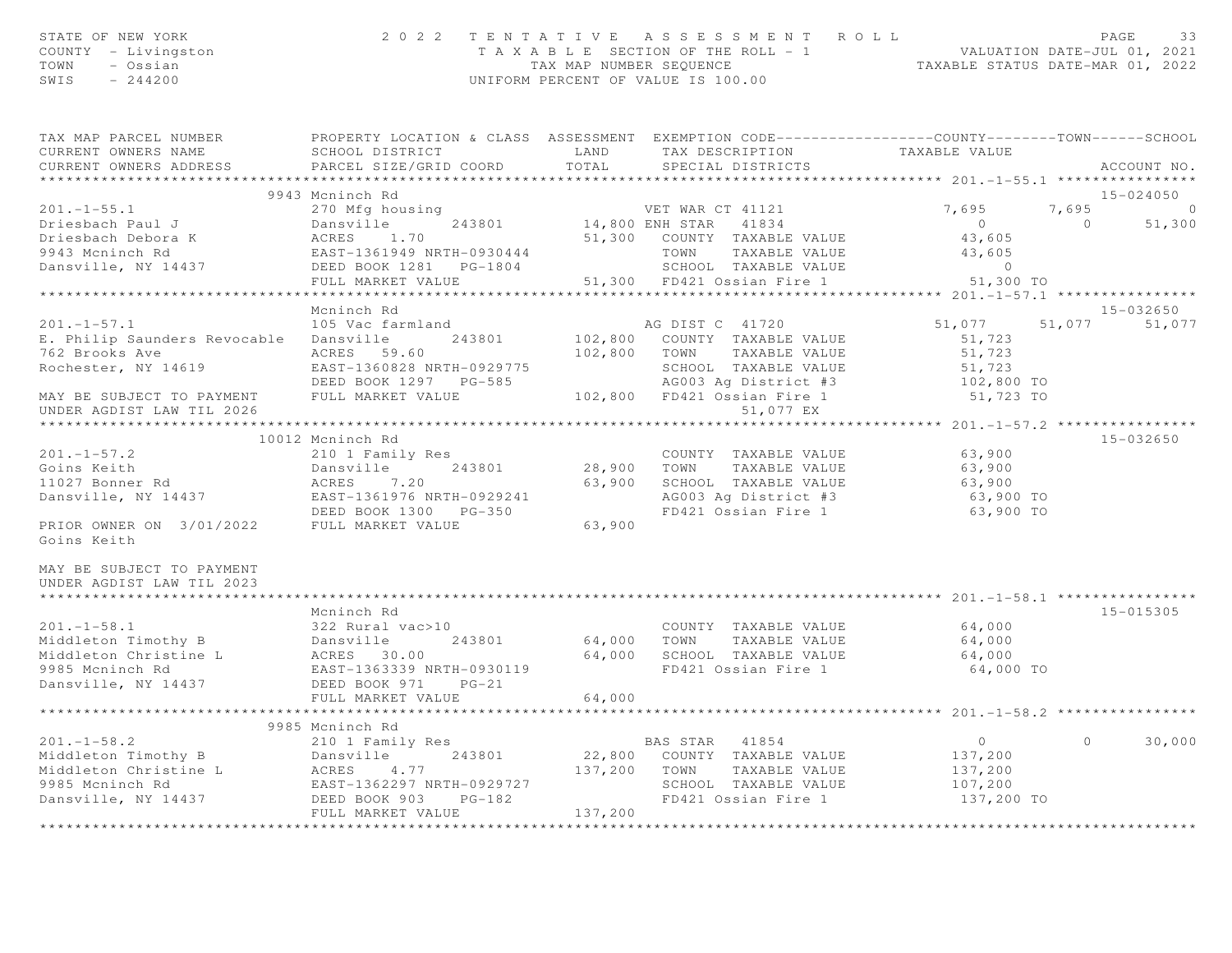| STATE OF NEW YORK<br>COUNTY - Livingston<br>TOWN<br>- Ossian<br>$-244200$<br>SWIS                          |                                                                                                                                                             | TAX MAP NUMBER SEQUENCE    | 2022 TENTATIVE ASSESSMENT ROLL<br>T A X A B L E SECTION OF THE ROLL - 1<br>UNIFORM PERCENT OF VALUE IS 100.00            | ROLL - 1<br>TAXABLE STATUS DATE-MAR 01, 2022<br>TAXABLE STATUS DATE-MAR 01, 2022 | PAGE<br>34                      |
|------------------------------------------------------------------------------------------------------------|-------------------------------------------------------------------------------------------------------------------------------------------------------------|----------------------------|--------------------------------------------------------------------------------------------------------------------------|----------------------------------------------------------------------------------|---------------------------------|
| TAX MAP PARCEL NUMBER<br>CURRENT OWNERS NAME<br>CURRENT OWNERS ADDRESS                                     | PROPERTY LOCATION & CLASS ASSESSMENT EXEMPTION CODE----------------COUNTY-------TOWN------SCHOOL<br>SCHOOL DISTRICT<br>PARCEL SIZE/GRID COORD               | LAND<br>TOTAL              | TAX DESCRIPTION<br>SPECIAL DISTRICTS                                                                                     | TAXABLE VALUE                                                                    | ACCOUNT NO.                     |
|                                                                                                            |                                                                                                                                                             |                            |                                                                                                                          |                                                                                  |                                 |
| $201. -1 - 58.3$<br>Middleton Timothy B<br>Middleton Christine L<br>9985 Mcninch Rd<br>Dansville, NY 14437 | Mcninch Rd<br>322 Rural vac>10<br>243801<br>Dansville<br>ACRES 16.38<br>EAST-1363695 NRTH-0929703<br>DEED BOOK 903<br>PG-187<br>FULL MARKET VALUE           | 25,900<br>25,900<br>25,900 | COUNTY TAXABLE VALUE<br>TOWN<br>TAXABLE VALUE<br>SCHOOL TAXABLE VALUE<br>FD421 Ossian Fire 1                             | 25,900<br>25,900<br>25,900<br>25,900 TO                                          |                                 |
|                                                                                                            | *******************                                                                                                                                         | **********                 |                                                                                                                          | $********************201.-1-58.4***$                                             |                                 |
| $201. -1 - 58.4$<br>Wittig Geoffrey<br>Wittig Rita<br>10055 Mcninch Rd<br>Dansville, NY 14437              | Mcninch Rd<br>322 Rural vac>10<br>243801<br>Dansville<br>ACRES 33.50<br>EAST-1363502 NRTH-0929245<br>DEED BOOK 910<br>$PG-148$<br>FULL MARKET VALUE         | 61,000<br>61,000<br>61,000 | COUNTY TAXABLE VALUE<br>TAXABLE VALUE<br>TOWN<br>SCHOOL TAXABLE VALUE<br>AG003 Ag District #3<br>FD421 Ossian Fire 1     | 61,000<br>61,000<br>61,000<br>61,000 TO<br>61,000 TO                             |                                 |
|                                                                                                            |                                                                                                                                                             |                            |                                                                                                                          |                                                                                  |                                 |
| $201. -1 - 59.2$<br>Colletta Bethany<br>1488 Manitou Rd<br>Hilton, NY 14468                                | 10087 Mcninch Rd<br>270 Mfg housing<br>243801<br>Dansville<br>ACRES<br>1.00<br>EAST-1363353 NRTH-0927923<br>DEED BOOK 1297 PG-439                           | 13,000<br>19,300           | COUNTY TAXABLE VALUE<br>TOWN<br>TAXABLE VALUE<br>SCHOOL TAXABLE VALUE<br>FD421 Ossian Fire 1                             | 19,300<br>19,300<br>19,300<br>19,300 TO                                          |                                 |
|                                                                                                            | FULL MARKET VALUE                                                                                                                                           | 19,300                     |                                                                                                                          |                                                                                  |                                 |
| $201. -1 - 59.11$<br>Wittig Geoffrey<br>Wittig Rita<br>10055 Mc Ninch Rd                                   | 10055 Mcninch Rd<br>240 Rural res<br>Dansville<br>243801<br>ACRES 65.50<br>EAST-1364033 NRTH-0928263                                                        | 311,700                    | BAS STAR 41854<br>129,200 COUNTY TAXABLE VALUE<br>TOWN<br>TAXABLE VALUE<br>SCHOOL TAXABLE VALUE                          | $\overline{0}$<br>311,700<br>311,700<br>281,700                                  | 15-026100<br>$\Omega$<br>30,000 |
| Dansville, NY 14437                                                                                        | DEED BOOK 767<br>PG-00222<br>FULL MARKET VALUE                                                                                                              | 311,700                    | FD421 Ossian Fire 1                                                                                                      | 311,700 TO                                                                       |                                 |
|                                                                                                            | ************************                                                                                                                                    |                            |                                                                                                                          |                                                                                  |                                 |
| $201 - 1 - 59.12$<br>Campbell Richard A<br>Campbell Rebecca J<br>10085 Mcninch Rd<br>Dansville, NY 14437   | 10085 Mcninch Rd<br>210 1 Family Res<br>Dansville<br>243801<br>ACRES<br>3.40<br>EAST-1363540 NRTH-0928059<br>DEED BOOK 685<br>PG-00033<br>FULL MARKET VALUE | 80,600<br>80,600           | ENH STAR<br>41834<br>19,200 COUNTY TAXABLE VALUE<br>TOWN<br>TAXABLE VALUE<br>SCHOOL TAXABLE VALUE<br>FD421 Ossian Fire 1 | $\overline{0}$<br>80,600<br>80,600<br>5,700<br>80,600 TO                         | $\circ$<br>74,900               |
|                                                                                                            | 10105 Mcninch Rd                                                                                                                                            |                            |                                                                                                                          | ******************** 201.-1-60 ******                                            | 15-025950                       |
| $201. - 1 - 60$<br>Bodyk John<br>Dickinson Mary R<br>10105 Mcninch Rd<br>Dansville, NY 14437               | 270 Mfg housing<br>243801<br>Dansville<br>ACRES<br>1.26<br>EAST-1363386 NRTH-0927703<br>DEED BOOK 1298<br>PG-1863<br>FULL MARKET VALUE                      | 13,700<br>32,200<br>32,200 | 41854<br>BAS STAR<br>COUNTY<br>TAXABLE VALUE<br>TOWN<br>TAXABLE VALUE<br>SCHOOL TAXABLE VALUE<br>FD421 Ossian Fire 1     | $\circ$<br>32,200<br>32,200<br>2,200<br>32,200 TO                                | $\circ$<br>30,000               |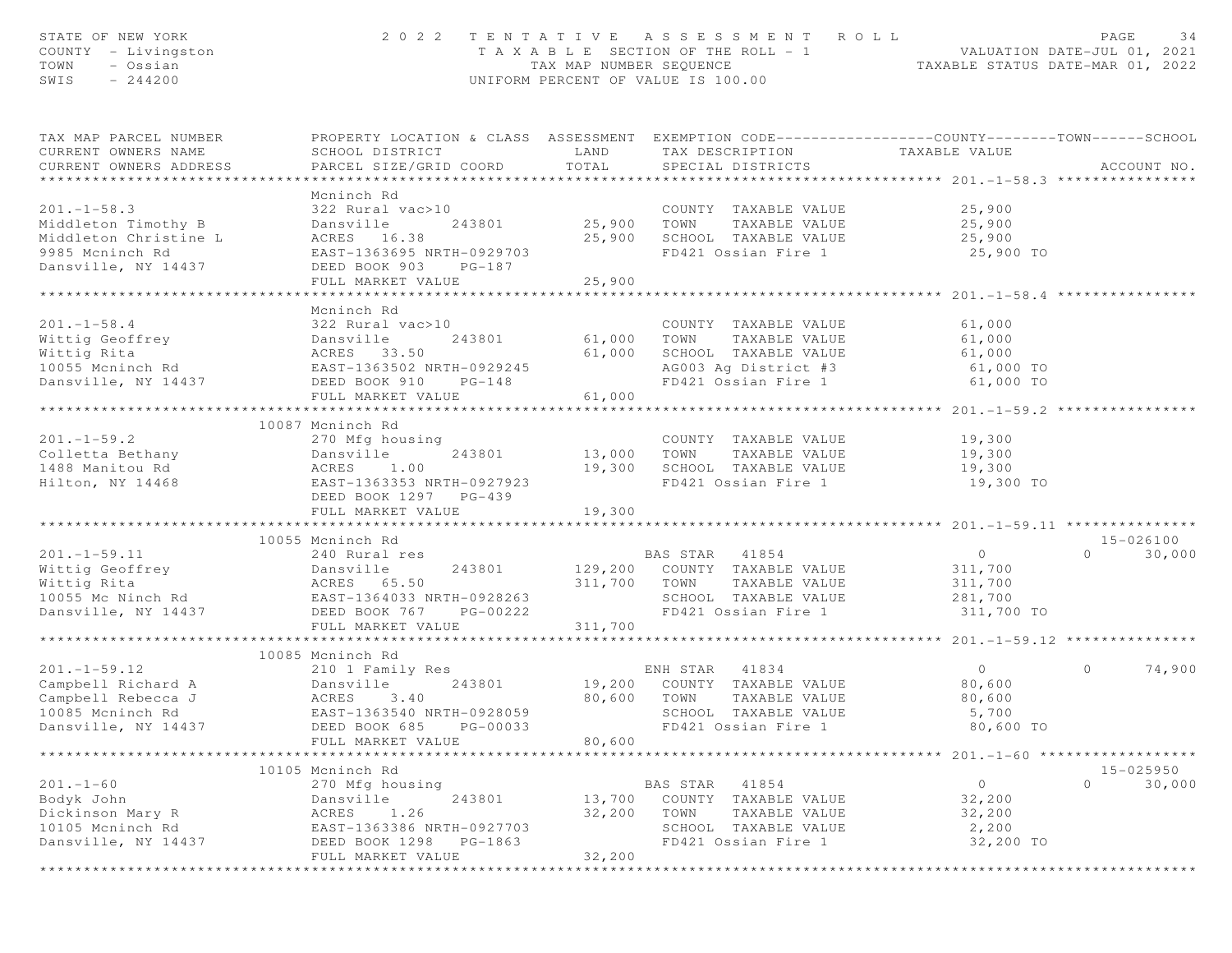| STATE OF NEW YORK<br>COUNTY - Livingston<br>TOWN - Ossian<br>SWIS<br>$-244200$                                                                                                                                                                                     |                                                                                                                          |                             | 2022 TENTATIVE ASSESSMENT ROLL PAGE 35<br>TAXABLE SECTION OF THE ROLL - 1<br>TAX MAP NUMBER SEQUENCE TAXABLE STATUS DATE-MAR 01, 2022<br>UNIFORM PERCENT OF VALUE IS 100.00 |                         |               |
|--------------------------------------------------------------------------------------------------------------------------------------------------------------------------------------------------------------------------------------------------------------------|--------------------------------------------------------------------------------------------------------------------------|-----------------------------|-----------------------------------------------------------------------------------------------------------------------------------------------------------------------------|-------------------------|---------------|
| TAX MAP PARCEL NUMBER THE PROPERTY LOCATION & CLASS ASSESSMENT EXEMPTION CODE--------------COUNTY-------TOWN------SCHOOL<br>CURRENT OWNERS NAME                                                                                                                    | SCHOOL DISTRICT                      LAND        TAX DESCRIPTION                TAXABLE VALUE                            |                             |                                                                                                                                                                             |                         |               |
| CURRENT OWNERS ADDRESS                                                                                                                                                                                                                                             | PARCEL SIZE/GRID COORD                                                                                                   | TOTAL                       | SPECIAL DISTRICTS                                                                                                                                                           |                         | ACCOUNT NO.   |
|                                                                                                                                                                                                                                                                    |                                                                                                                          |                             |                                                                                                                                                                             |                         |               |
| $201 - 1 - 61$                                                                                                                                                                                                                                                     | 10090 Mcninch Rd<br>210 1 Family Res                                                                                     |                             |                                                                                                                                                                             |                         | 15-003600     |
|                                                                                                                                                                                                                                                                    |                                                                                                                          |                             | COUNTY TAXABLE VALUE 94,200<br>13,500 TOWN TAXABLE VALUE                                                                                                                    | 94,200                  |               |
|                                                                                                                                                                                                                                                                    |                                                                                                                          |                             | 94,200 SCHOOL TAXABLE VALUE                                                                                                                                                 | 94,200                  |               |
| Wetherbee Hailee<br>10090 Mcninch Rd<br>Dansville, NY 14437<br>243801<br>20090 Mcninch Rd<br>20090 Mcninch Rd<br>20090 Mcninch Rd<br>20090 Mcninch Rd<br>20090 Mcninch Rd<br>20090 Mcninch Rd<br>20090 Mcninch Rd<br>20090 Mcninch Rd<br>20090 Mcninch             |                                                                                                                          |                             | FD421 Ossian Fire 1                                                                                                                                                         | 94,200 TO               |               |
|                                                                                                                                                                                                                                                                    | DEED BOOK 1289 PG-100                                                                                                    |                             |                                                                                                                                                                             |                         |               |
|                                                                                                                                                                                                                                                                    | FULL MARKET VALUE                                                                                                        | 94,200                      |                                                                                                                                                                             |                         |               |
|                                                                                                                                                                                                                                                                    |                                                                                                                          | ************                |                                                                                                                                                                             |                         |               |
|                                                                                                                                                                                                                                                                    | Mcninch Rd                                                                                                               |                             |                                                                                                                                                                             |                         | 15-005300     |
| $201. - 1 - 62.1$                                                                                                                                                                                                                                                  | 105 Vac farmland                                                                                                         |                             | AG DIST C 41720                                                                                                                                                             | 179,332 179,332 179,332 |               |
| E. Philip Saunders Revocable Dansville                                                                                                                                                                                                                             |                                                                                                                          |                             | 243801 239,500 COUNTY TAXABLE VALUE                                                                                                                                         | 60, 168                 |               |
| 762 Brooks Ave                                                                                                                                                                                                                                                     | ACRES 86.40                                                                                                              |                             | 239,500 TOWN TAXABLE VALUE                                                                                                                                                  | 60,168                  |               |
| Rochester, NY 14619                                                                                                                                                                                                                                                |                                                                                                                          |                             |                                                                                                                                                                             | 60,168                  |               |
| PRIOR OWNER ON 3/01/2022                                                                                                                                                                                                                                           | EAST-1360993 NRTH-0928304<br>DEED BOOK 1300 PG-789 AG003 Ag District #3<br>FULL MARKET VALUE 239,500 FD421 Ossian Fire 1 |                             | AG003 Ag District #3                                                                                                                                                        | 239,500 TO<br>60,168 TO |               |
| E. Philip Saunders Revocable                                                                                                                                                                                                                                       |                                                                                                                          |                             | 179,332 EX                                                                                                                                                                  |                         |               |
| MAY BE SUBJECT TO PAYMENT<br>UNDER AGDIST LAW TIL 2026                                                                                                                                                                                                             |                                                                                                                          |                             |                                                                                                                                                                             |                         |               |
|                                                                                                                                                                                                                                                                    | Mcninch Rd                                                                                                               |                             |                                                                                                                                                                             |                         | 15-005300     |
|                                                                                                                                                                                                                                                                    |                                                                                                                          |                             | COUNTY TAXABLE VALUE                                                                                                                                                        | 47,900                  |               |
|                                                                                                                                                                                                                                                                    |                                                                                                                          |                             | 47,900 SCHOOL TAXABLE VALUE                                                                                                                                                 | 47,900                  |               |
|                                                                                                                                                                                                                                                                    |                                                                                                                          |                             | FD421 Ossian Fire 1                                                                                                                                                         | 47,900<br>47,900 TO     |               |
| 201.-1-62.2<br>Cohen Shantelle<br>Green Collin<br>Green Collin<br>100 Brambury Dr Apt C<br>Rochester, NY 14621<br>201.-1-62.2<br>243801<br>243801<br>243801<br>243801<br>243801<br>243801<br>243801<br>243801<br>243801<br>243801<br>243801<br>252D BOED BOOK 1293 |                                                                                                                          |                             |                                                                                                                                                                             |                         |               |
|                                                                                                                                                                                                                                                                    | FULL MARKET VALUE                                                                                                        | 47,900                      |                                                                                                                                                                             |                         |               |
|                                                                                                                                                                                                                                                                    |                                                                                                                          |                             |                                                                                                                                                                             |                         |               |
|                                                                                                                                                                                                                                                                    | Barrett Rd                                                                                                               |                             |                                                                                                                                                                             |                         | $15 - 020200$ |
| $201. -1-63$                                                                                                                                                                                                                                                       | 105 Vac farmland                                                                                                         |                             | AG DIST C 41720                                                                                                                                                             | 158,958 158,958 158,958 |               |
| George Norman R<br>PO Box 119                                                                                                                                                                                                                                      | Dansville<br>243801                                                                                                      |                             | 213,500 COUNTY TAXABLE VALUE                                                                                                                                                | 54,542                  |               |
| PO Box 119                                                                                                                                                                                                                                                         | ACRES 97.10                                                                                                              |                             | 213,500 TOWN TAXABLE VALUE                                                                                                                                                  | 54,542                  |               |
| 54,542<br>Strykersville, NY 14145 EAST-1358671 NRTH-0928090<br>DEED BOOK 1011 PG-132 AG003 Ag District #3 213,500 TO<br>MAY BE SUBJECT TO PAYMENT FULL MARKET VALUE 213,500 FD421 Osian Fire 1 54,542 TO                                                           |                                                                                                                          |                             |                                                                                                                                                                             |                         |               |
|                                                                                                                                                                                                                                                                    |                                                                                                                          |                             |                                                                                                                                                                             |                         |               |
| UNDER AGDIST LAW TIL 2026                                                                                                                                                                                                                                          |                                                                                                                          |                             | 158,958 EX                                                                                                                                                                  |                         |               |
|                                                                                                                                                                                                                                                                    |                                                                                                                          |                             |                                                                                                                                                                             |                         |               |
|                                                                                                                                                                                                                                                                    | 4698 Christian Rd                                                                                                        |                             |                                                                                                                                                                             |                         |               |
| $201 - 1 - 64$                                                                                                                                                                                                                                                     | 210 1 Family Res                                                                                                         |                             | COUNTY TAXABLE VALUE                                                                                                                                                        | 145,200                 |               |
|                                                                                                                                                                                                                                                                    |                                                                                                                          |                             | 13,000 TOWN TAXABLE VALUE<br>145,200 SCHOOL TAXABLE VALUE                                                                                                                   | 145,200                 |               |
|                                                                                                                                                                                                                                                                    |                                                                                                                          |                             |                                                                                                                                                                             | 145,200                 |               |
|                                                                                                                                                                                                                                                                    |                                                                                                                          |                             | FD421 Ossian Fire 1                                                                                                                                                         | 145,200 TO              |               |
|                                                                                                                                                                                                                                                                    |                                                                                                                          |                             |                                                                                                                                                                             |                         |               |
|                                                                                                                                                                                                                                                                    | FULL MARKET VALUE<br>***************************                                                                         | 145,200<br>**************** |                                                                                                                                                                             |                         |               |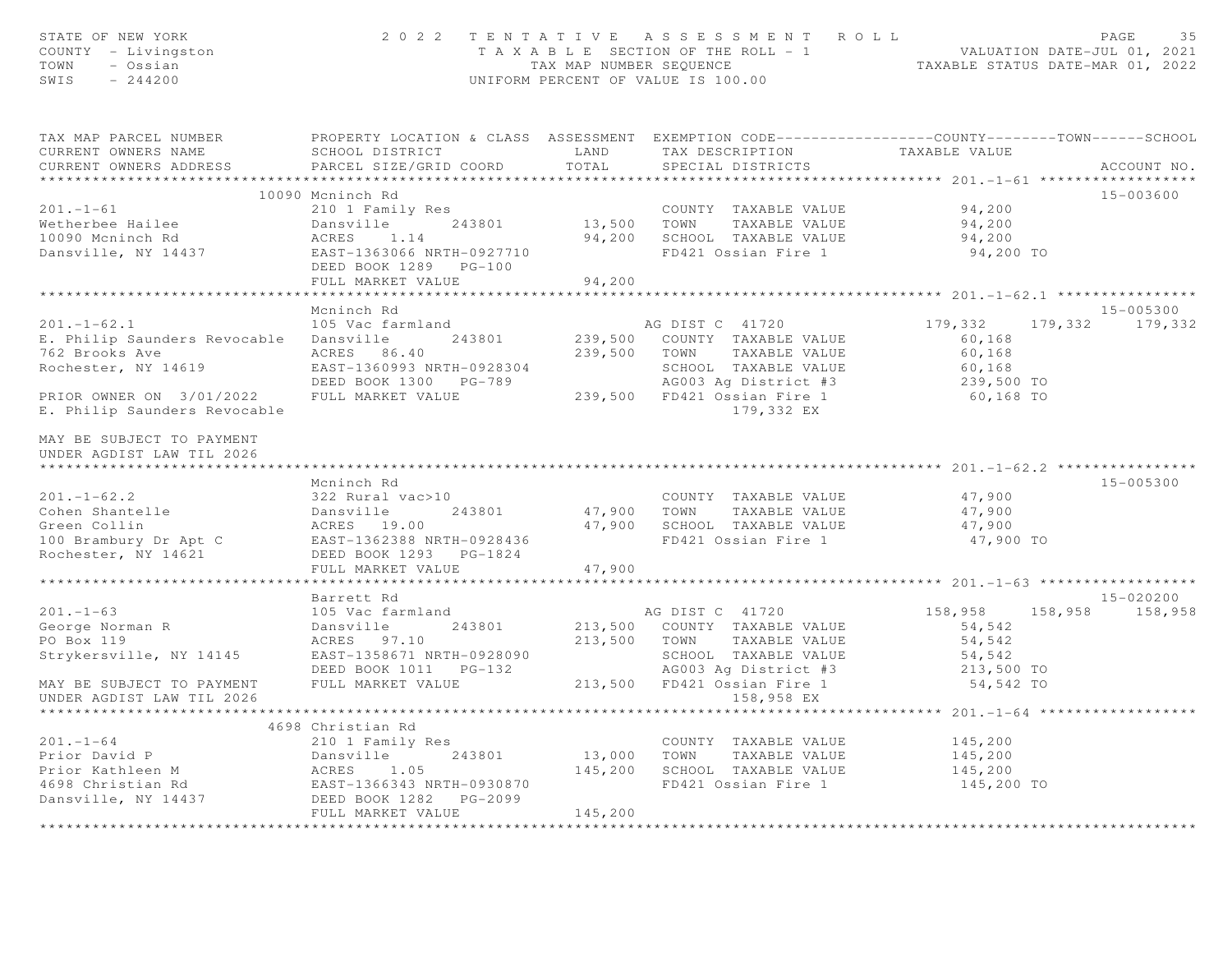| STATE OF NEW YORK<br>- Livingston<br>COUNTY<br>- Ossian<br>TOWN<br>SWIS<br>$-244200$ | 2 0 2 2                              | UNIFORM PERCENT OF VALUE IS 100.00 | TENTATIVE ASSESSMENT ROLL     | T A X A B L E SECTION OF THE ROLL - 1 VALUATION DATE-JUL 01, 2021<br>TAX MAP NUMBER SEQUENCE TAXABLE STATUS DATE-MAR 01, 2022 | 36<br>PAGE  |
|--------------------------------------------------------------------------------------|--------------------------------------|------------------------------------|-------------------------------|-------------------------------------------------------------------------------------------------------------------------------|-------------|
| TAX MAP PARCEL NUMBER                                                                | PROPERTY LOCATION & CLASS ASSESSMENT |                                    |                               | EXEMPTION CODE-----------------COUNTY-------TOWN------SCHOOL                                                                  |             |
| CURRENT OWNERS NAME                                                                  | SCHOOL DISTRICT                      | LAND                               | TAX DESCRIPTION TAXABLE VALUE |                                                                                                                               |             |
| CURRENT OWNERS ADDRESS <b>EXELL SIZE/GRID COORD</b> TOTAL SPECIAL DISTRICTS          |                                      |                                    |                               |                                                                                                                               | ACCOUNT NO. |
|                                                                                      |                                      |                                    |                               |                                                                                                                               |             |
|                                                                                      | Route 436                            |                                    |                               |                                                                                                                               | 15-017400   |
| $201 - 1 - 65$                                                                       | 314 Rural vac<10                     |                                    | COUNTY<br>TAXABLE VALUE       | 800                                                                                                                           |             |
| Levee Martin G                                                                       | Dansville<br>243801                  | 800                                | TOWN<br>TAXABLE VALUE         | 800                                                                                                                           |             |
| 4624 State Route 436                                                                 | ACRES 0.39                           | 800                                | SCHOOL<br>TAXABLE VALUE       | 800                                                                                                                           |             |
| Dansville, NY 14437                                                                  | EAST-1363376 NRTH-0933483            |                                    | FD421 Ossian Fire 1           | 800 TO                                                                                                                        |             |
|                                                                                      | DEED BOOK 1268 PG-1712               |                                    |                               |                                                                                                                               |             |
|                                                                                      | FULL MARKET VALUE                    | 800                                |                               |                                                                                                                               |             |
|                                                                                      |                                      |                                    |                               |                                                                                                                               |             |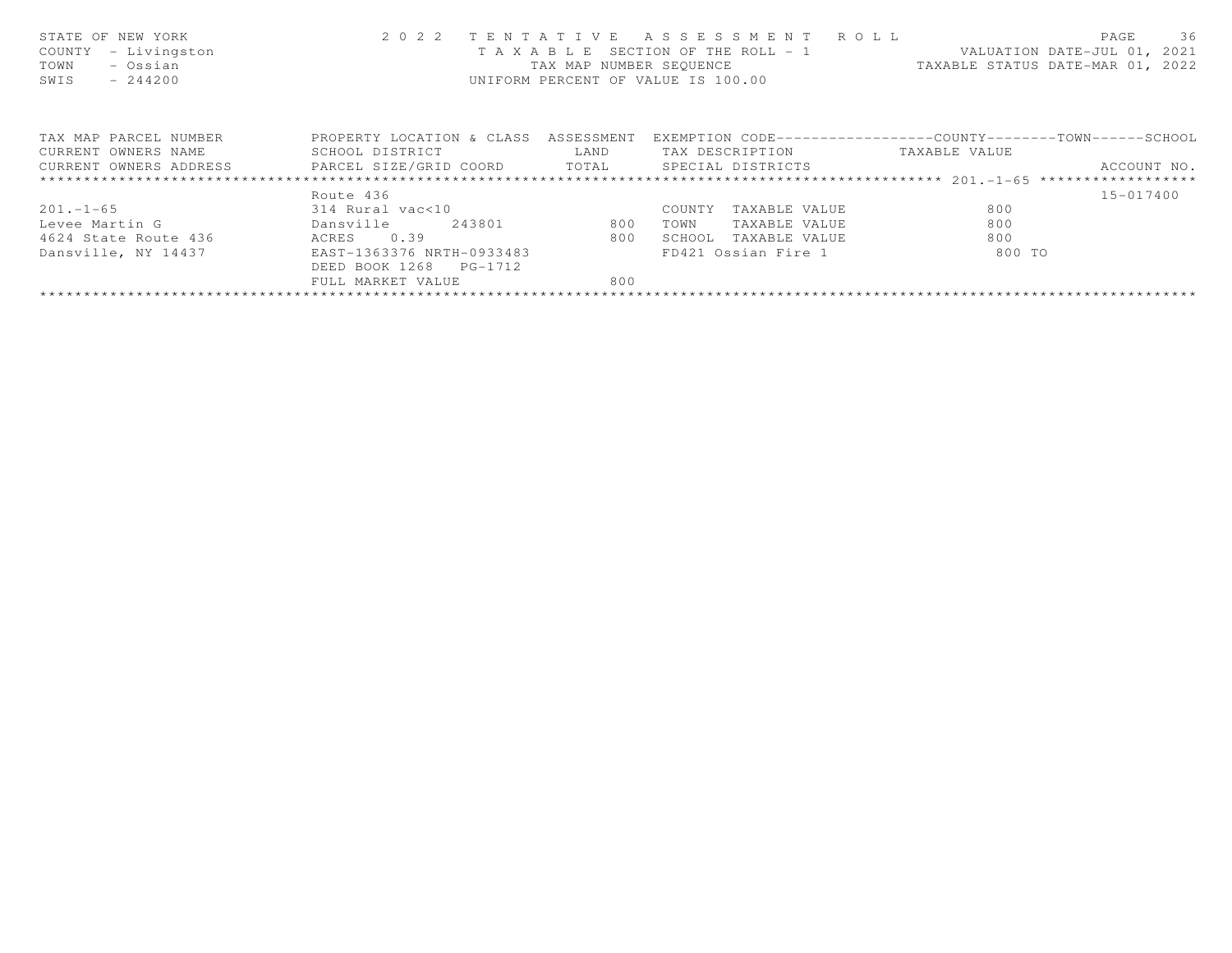| STATE OF NEW YORK |                     | 2022 TENTATIVE ASSESSMENT ROLL     |  |  |                                  |                        | PAGE | 37 |
|-------------------|---------------------|------------------------------------|--|--|----------------------------------|------------------------|------|----|
|                   | COUNTY - Livingston | TAXABLE SECTION OF THE ROLL - 1    |  |  | VALUATION DATE-JUL 01, 2021      |                        |      |    |
| TOWN              | – Ossian            | MAP SECTION - 201                  |  |  | TAXABLE STATUS DATE-MAR 01, 2022 |                        |      |    |
| SWIS              | $-244200$           | $SUB - SECTION - 000$              |  |  |                                  | RPS150/V04/L015        |      |    |
|                   |                     | UNIFORM PERCENT OF VALUE IS 100.00 |  |  |                                  | CURRENT DATE 4/19/2022 |      |    |

## \*\*\* S P E C I A L D I S T R I C T S U M M A R Y \*\*\*

|      |                       | TOTAL EXTENSION | EXTENSION | AD VALOREM | <b>EXEMPT</b> | <b>TAXABLE</b> |
|------|-----------------------|-----------------|-----------|------------|---------------|----------------|
| CODE | DISTRICT NAME PARCELS | TYPE.           | VALUE     | VALUE      | AMOUNT        | <b>VALUE</b>   |
|      |                       |                 |           |            |               |                |
|      | AG003 Ag District #3  | 27 TOTAL        |           | 6163,098   |               | 6163,098       |
|      | FD421 Ossian Fire 1   | 106 TOTAL       |           | 16250,398  | 2133,647      | 14116,751      |

### \*\*\* S C H O O L D I S T R I C T S U M M A R Y \*\*\*

| CODE   | DISTRICT NAME         | TOTAL<br>PARCELS | ASSESSED<br>LAND | ASSESSED<br>TOTAL | EXEMPT<br>AMOUNT | TOTAL<br>TAXABLE | STAR<br>AMOUNT | STAR<br>TAXABLE |
|--------|-----------------------|------------------|------------------|-------------------|------------------|------------------|----------------|-----------------|
| 243801 | Dansville             | 106              | 6105,700         | 16250,398         | 2741,037         | 13509,361        | 1490,500       | 12018,861       |
|        | $S \cup B - TO T A L$ | 106              | 6105,700         | 16250,398         | 2741,037         | 13509,361        | 1490,500       | 12018,861       |
|        | TOTAL                 | 106              | 6105,700         | 16250,398         | 2741,037         | 13509,361        | 1490,500       | 12018,861       |

### \*\*\* S Y S T E M C O D E S S U M M A R Y \*\*\*

### NO SYSTEM EXEMPTIONS AT THIS LEVEL

## \*\*\* E X E M P T I O N S U M M A R Y \*\*\*

|       |              | TOTAL   |          |          |          |
|-------|--------------|---------|----------|----------|----------|
| CODE  | DESCRIPTION  | PARCELS | COUNTY   | TOWN     | SCHOOL   |
| 41121 | VET WAR CT   | 4       | 59,484   | 59,484   |          |
| 41131 | VET COM CT   | 4       | 130,975  | 130,975  |          |
| 41141 | VET DIS CT   | 2       | 67,607   | 67,607   |          |
| 41161 | $CW_15_VET/$ | 2       | 24,000   | 24,000   |          |
| 41171 | CW DISBLD    |         | 65,542   | 65,542   |          |
| 41400 | CLERGY       |         | 1,500    | 1,500    | 1,500    |
| 41700 | AGR BLD      |         | 400,000  | 400,000  | 400,000  |
| 41720 | AG DIST C    | 18      | 2121,442 | 2121,442 | 2121,442 |
| 41730 | AG DIST IN   |         | 12,205   | 12,205   | 12,205   |
| 41834 | ENH STAR     | 9       |          |          | 650,500  |
| 41854 | BAS STAR     | 28      |          |          | 840,000  |
| 41930 | DISABILITY   |         | 78,210   | 78,210   | 78,210   |
| 47460 | CERT FORET   |         | 127,680  | 127,680  | 127,680  |
|       |              |         |          |          |          |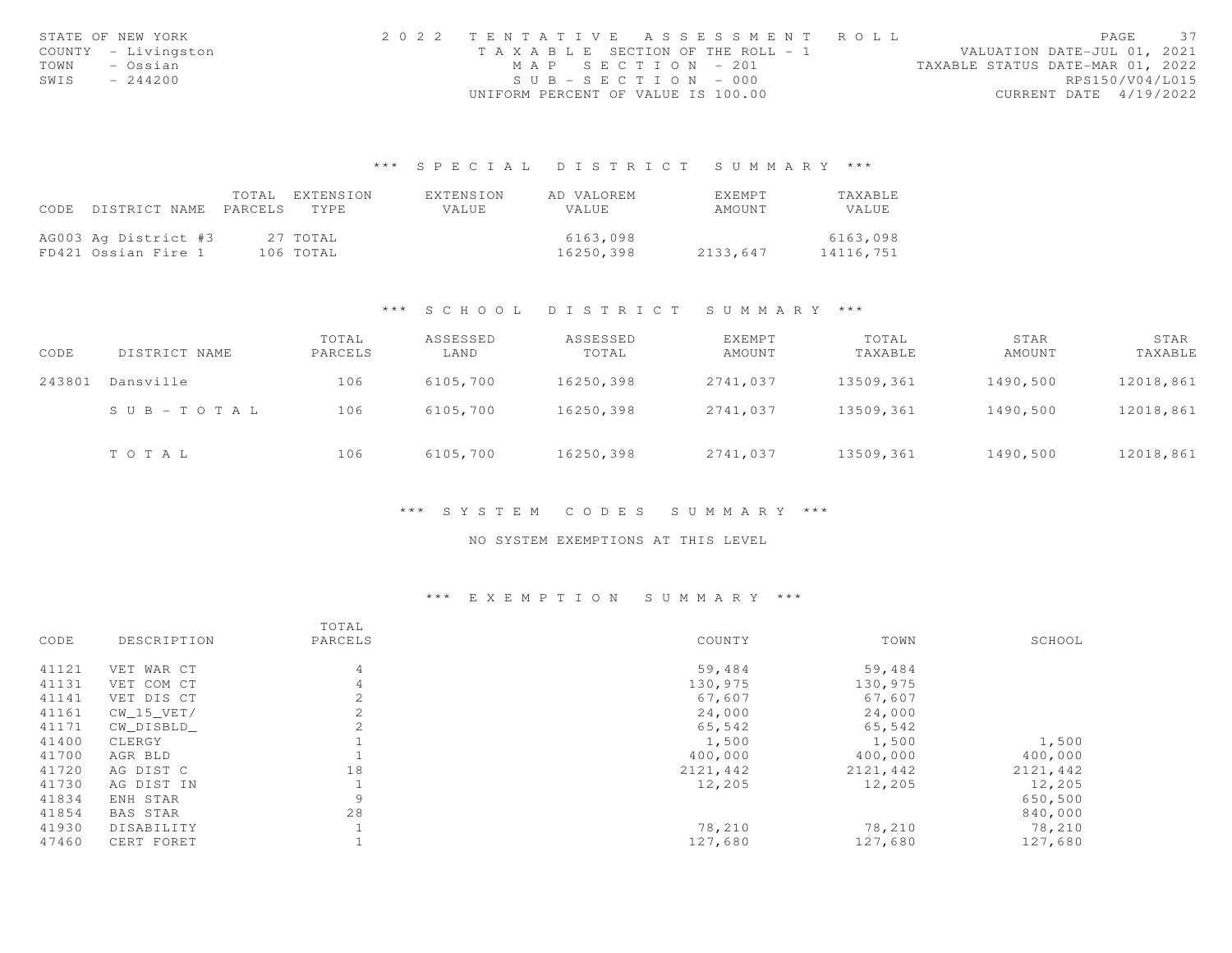| STATE OF NEW YORK   | 2022 TENTATIVE ASSESSMENT ROLL        | PAGE                             | 38 |
|---------------------|---------------------------------------|----------------------------------|----|
| COUNTY - Livingston | T A X A B L E SECTION OF THE ROLL - 1 | VALUATION DATE-JUL 01, 2021      |    |
| TOWN<br>– Ossian    | MAP SECTION - 201                     | TAXABLE STATUS DATE-MAR 01, 2022 |    |
| SWIS<br>$-244200$   | $SUB - SECTION - 000$                 | RPS150/V04/L015                  |    |
|                     | UNIFORM PERCENT OF VALUE IS 100.00    | CURRENT DATE 4/19/2022           |    |

# \*\*\* E X E M P T I O N S U M M A R Y \*\*\*

| CODE | DESCRIPTION | TOTAL<br>PARCELS | COUNTY   | TOWN     | SCHOOL   |
|------|-------------|------------------|----------|----------|----------|
|      | TOTAL       | 74               | 3088,645 | 3088,645 | 4231,537 |

# \*\*\* G R A N D T O T A L S \*\*\*

| ROLL |             | TOTAL   | ASSESSED | <i><b>ISSESSED</b></i> | TAXABLE   | TAXABLE   | TAXABLE   | STAR      |
|------|-------------|---------|----------|------------------------|-----------|-----------|-----------|-----------|
| SEC  | DESCRIPTION | PARCELS | LAND     | TOTAL                  | COUNTY    | TOWN      | SCHOOL    | TAXABLE   |
|      | TAXABLE     | 106     | 5105,700 | 16250,398              | 13161,753 | 13161,753 | 13509,361 | 12018,861 |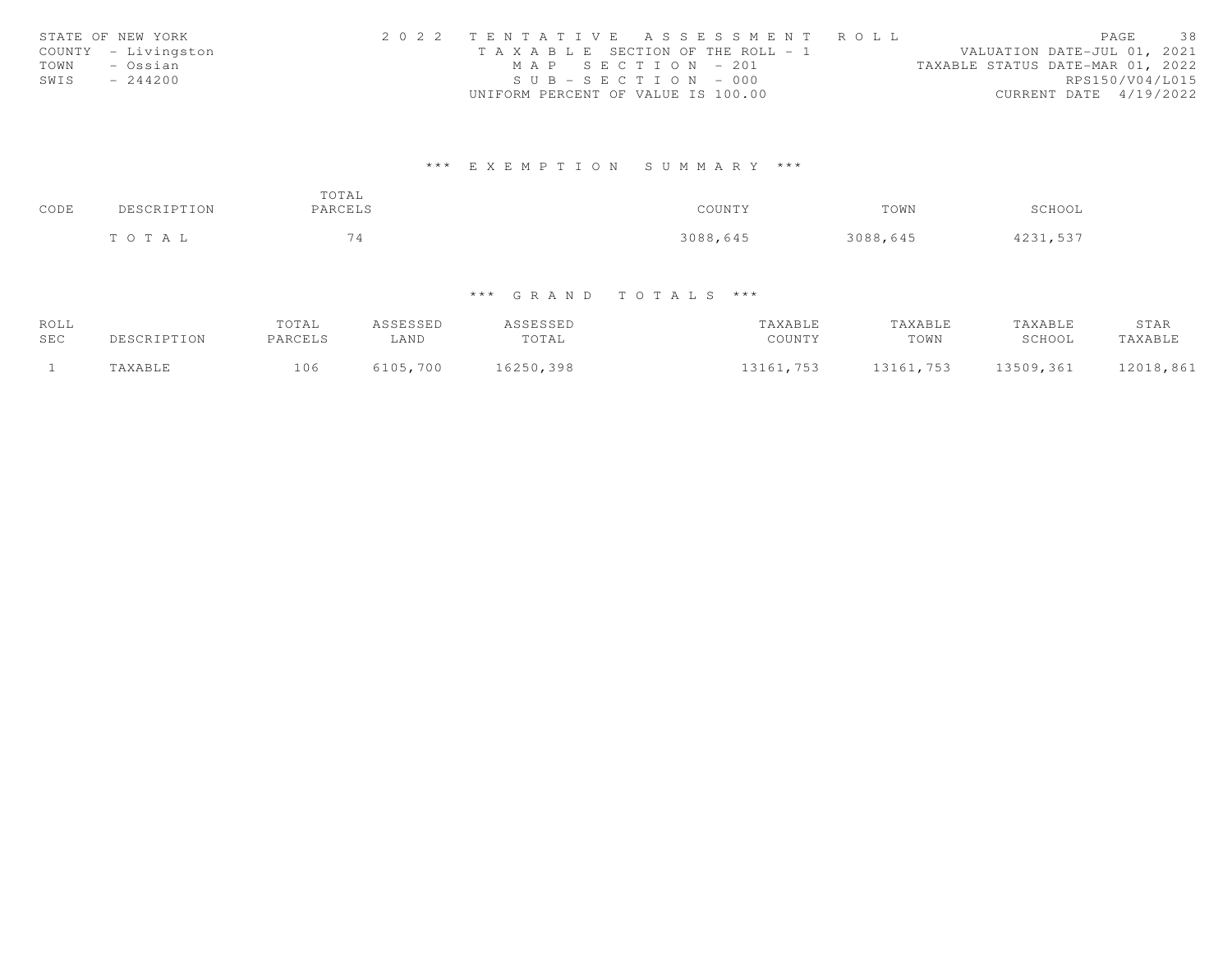| STATE OF NEW YORK<br>COUNTY - Livingston<br>TOWN - Ossian<br>CHITS - 244200                                                                                                                                                                           |                                |                             | 2022 TENTATIVE ASSESSMENT ROLL PAGE 39<br>TAXABLE SECTION OF THE ROLL - 1 VALUATION DATE-JUL 01, 2021<br>TAX MAP NUMBER SEQUENCE TAXABLE STATUS DATE-MAR 01, 2022<br>UNIFORM PERCENT OF VALUE IS 100.00 |  |                |
|-------------------------------------------------------------------------------------------------------------------------------------------------------------------------------------------------------------------------------------------------------|--------------------------------|-----------------------------|---------------------------------------------------------------------------------------------------------------------------------------------------------------------------------------------------------|--|----------------|
| TAX MAP PARCEL NUMBER FROPERTY LOCATION & CLASS ASSESSMENT EXEMPTION CODE---------------COUNTY-------TOWN------SCHOOL                                                                                                                                 |                                |                             |                                                                                                                                                                                                         |  |                |
|                                                                                                                                                                                                                                                       |                                |                             |                                                                                                                                                                                                         |  | ACCOUNT NO.    |
|                                                                                                                                                                                                                                                       |                                |                             |                                                                                                                                                                                                         |  |                |
|                                                                                                                                                                                                                                                       |                                |                             |                                                                                                                                                                                                         |  |                |
|                                                                                                                                                                                                                                                       |                                |                             |                                                                                                                                                                                                         |  |                |
|                                                                                                                                                                                                                                                       |                                |                             |                                                                                                                                                                                                         |  |                |
|                                                                                                                                                                                                                                                       |                                |                             |                                                                                                                                                                                                         |  |                |
|                                                                                                                                                                                                                                                       |                                |                             |                                                                                                                                                                                                         |  |                |
|                                                                                                                                                                                                                                                       |                                |                             |                                                                                                                                                                                                         |  |                |
| MAY BE SUBJECT TO PAYMENT                                                                                                                                                                                                                             |                                |                             |                                                                                                                                                                                                         |  |                |
|                                                                                                                                                                                                                                                       |                                |                             |                                                                                                                                                                                                         |  |                |
|                                                                                                                                                                                                                                                       |                                |                             |                                                                                                                                                                                                         |  |                |
|                                                                                                                                                                                                                                                       |                                |                             |                                                                                                                                                                                                         |  |                |
|                                                                                                                                                                                                                                                       |                                |                             |                                                                                                                                                                                                         |  |                |
|                                                                                                                                                                                                                                                       |                                |                             |                                                                                                                                                                                                         |  |                |
|                                                                                                                                                                                                                                                       |                                |                             |                                                                                                                                                                                                         |  |                |
|                                                                                                                                                                                                                                                       |                                |                             |                                                                                                                                                                                                         |  |                |
|                                                                                                                                                                                                                                                       |                                | 69,100                      |                                                                                                                                                                                                         |  |                |
|                                                                                                                                                                                                                                                       | ****************************** | * * * * * * * * * * * * * * |                                                                                                                                                                                                         |  |                |
|                                                                                                                                                                                                                                                       | 5165 Route 436                 |                             |                                                                                                                                                                                                         |  |                |
|                                                                                                                                                                                                                                                       |                                |                             |                                                                                                                                                                                                         |  | $\overline{0}$ |
|                                                                                                                                                                                                                                                       |                                |                             |                                                                                                                                                                                                         |  | 30,000         |
|                                                                                                                                                                                                                                                       |                                |                             |                                                                                                                                                                                                         |  |                |
|                                                                                                                                                                                                                                                       |                                |                             |                                                                                                                                                                                                         |  |                |
|                                                                                                                                                                                                                                                       |                                |                             |                                                                                                                                                                                                         |  |                |
| 5165 KOUTE 436<br>Baker William J<br>Baker William J<br>Baker Anne M<br>SCACES 5.07 BANKFIRSTAM<br>EAST-1373293 NRTH-0934670<br>Dansville, NY 14437 DEED BOOK 1009 PG-319<br>TOWN TAXABLE VALUE<br>SCHOOL TAXABLE VALUE<br>SCHOOL TAXABLE VALUE<br>   |                                |                             |                                                                                                                                                                                                         |  |                |
| 302.-1-2.112<br>3175 State Highway 436<br>3175 State Highway 436<br>310 1 Family Res<br>310 1 Family Res<br>31801<br>3200 TOWN TAXABLE VALUE<br>39,900<br>3215 State Highway 436<br>3.01 BANK METS<br>3200 TOWN TAXABLE VALUE<br>39,900<br>3215 State |                                |                             |                                                                                                                                                                                                         |  | 15-018500      |
|                                                                                                                                                                                                                                                       |                                |                             |                                                                                                                                                                                                         |  |                |
|                                                                                                                                                                                                                                                       |                                |                             |                                                                                                                                                                                                         |  |                |
|                                                                                                                                                                                                                                                       |                                |                             |                                                                                                                                                                                                         |  |                |
|                                                                                                                                                                                                                                                       |                                |                             |                                                                                                                                                                                                         |  |                |
|                                                                                                                                                                                                                                                       |                                |                             |                                                                                                                                                                                                         |  |                |
|                                                                                                                                                                                                                                                       |                                |                             |                                                                                                                                                                                                         |  |                |
|                                                                                                                                                                                                                                                       |                                |                             |                                                                                                                                                                                                         |  |                |
|                                                                                                                                                                                                                                                       |                                |                             |                                                                                                                                                                                                         |  | 15-018500      |
|                                                                                                                                                                                                                                                       |                                |                             |                                                                                                                                                                                                         |  |                |
|                                                                                                                                                                                                                                                       |                                |                             |                                                                                                                                                                                                         |  |                |
|                                                                                                                                                                                                                                                       |                                |                             |                                                                                                                                                                                                         |  |                |
|                                                                                                                                                                                                                                                       |                                |                             |                                                                                                                                                                                                         |  |                |
|                                                                                                                                                                                                                                                       |                                |                             |                                                                                                                                                                                                         |  |                |
|                                                                                                                                                                                                                                                       |                                |                             |                                                                                                                                                                                                         |  |                |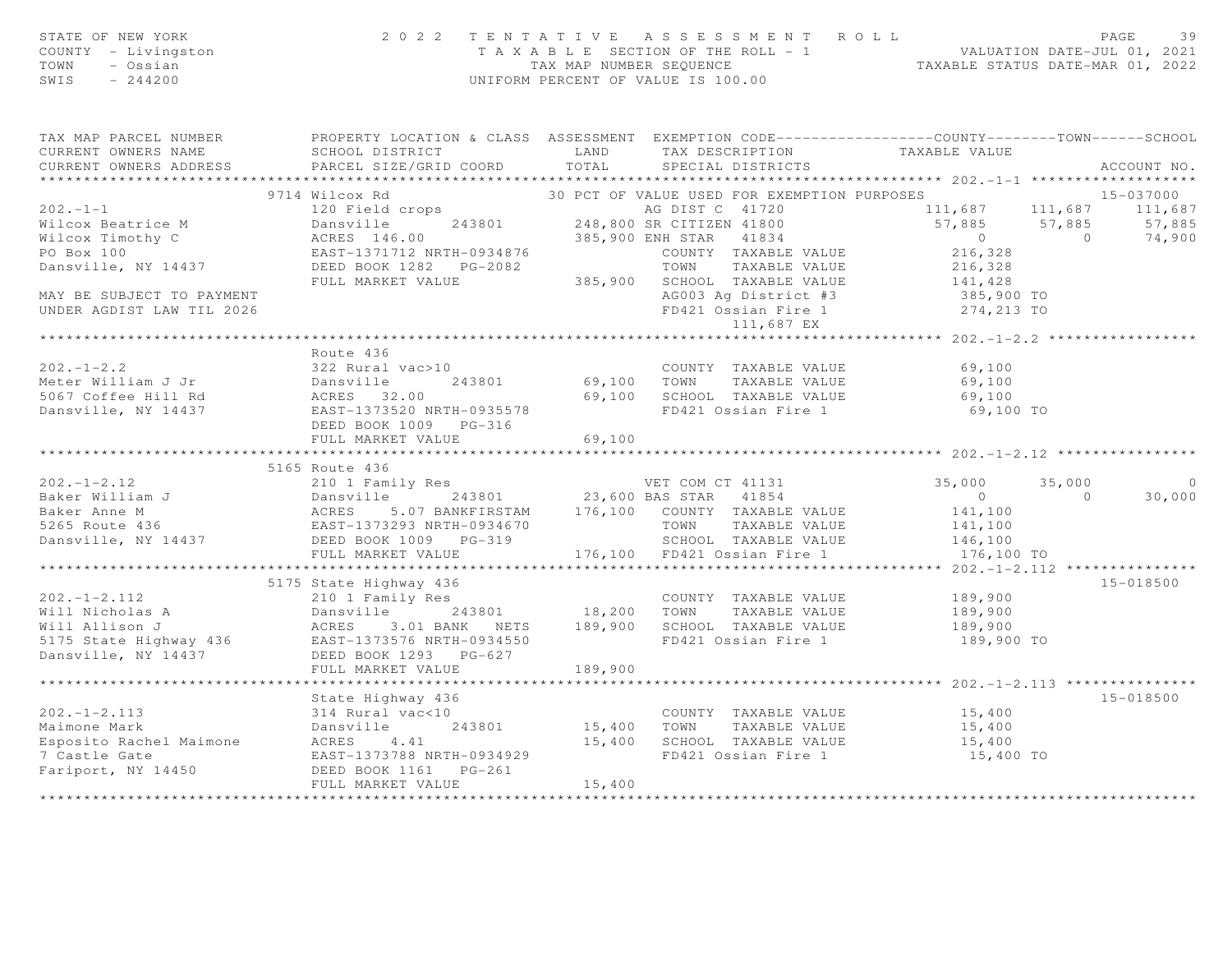| STATE OF NEW YORK<br>COUNTY - Livingston<br>TOWN<br>- Ossian<br>SWIS<br>$-244200$                                       |                                                                                                                                                            | 2022 TENTATIVE ASSESSMENT ROLL<br>T A X A B L E SECTION OF THE ROLL - 1<br>TAX MAP NUMBER SEOUENCE<br>UNIFORM PERCENT OF VALUE IS 100.00             | PAGE<br>40<br>ROLL - 1 VALUATION DATE-JUL 01, 2021<br>TAXABLE STATUS DATE-MAR 01, 2022                                           |
|-------------------------------------------------------------------------------------------------------------------------|------------------------------------------------------------------------------------------------------------------------------------------------------------|------------------------------------------------------------------------------------------------------------------------------------------------------|----------------------------------------------------------------------------------------------------------------------------------|
| TAX MAP PARCEL NUMBER<br>CURRENT OWNERS NAME<br>CURRENT OWNERS ADDRESS                                                  | SCHOOL DISTRICT<br>PARCEL SIZE/GRID COORD                                                                                                                  | LAND<br>TAX DESCRIPTION<br>TOTAL<br>SPECIAL DISTRICTS                                                                                                | PROPERTY LOCATION & CLASS ASSESSMENT EXEMPTION CODE----------------COUNTY-------TOWN------SCHOOL<br>TAXABLE VALUE<br>ACCOUNT NO. |
| $202 - 1 - 2.114$<br>Maimone Stephen T Jr<br>7 Castle Gate<br>Fairport, NY 14450                                        | State Highway 436<br>314 Rural vac<10<br>Dansville<br>243801<br>ACRES<br>1.65<br>EAST-1373939 NRTH-0934639<br>DEED BOOK 1161 PG-258<br>FULL MARKET VALUE   | COUNTY TAXABLE VALUE<br>8,200 TOWN<br>TAXABLE VALUE<br>8,200<br>SCHOOL TAXABLE VALUE<br>FD421 Ossian Fire 1<br>8,200                                 | 15-018500<br>8,200<br>8,200<br>8,200<br>8,200 TO                                                                                 |
|                                                                                                                         | **************************                                                                                                                                 | ***********                                                                                                                                          | ************** 202.-1-3.12 ***********                                                                                           |
| $202 - 1 - 3.12$<br>Derrenbacher Michael<br>Derrenbacher Maxine<br>9650 Schmidt Rd<br>Dansville, NY 14437               | 9650 Schmidt Rd<br>210 1 Family Res<br>243801<br>Dansville<br>ACRES<br>2.20<br>EAST-1374881 NRTH-0935911<br>DEED BOOK 796<br>$PG-91$                       | ENH STAR<br>41834<br>16,100 COUNTY TAXABLE VALUE<br>166,100 TOWN<br>TAXABLE VALUE<br>SCHOOL TAXABLE VALUE<br>FD421 Ossian Fire 1                     | $\overline{O}$<br>74,900<br>$\circ$<br>166,100<br>166,100<br>91,200<br>166,100 TO                                                |
|                                                                                                                         | FULL MARKET VALUE                                                                                                                                          | 166,100                                                                                                                                              |                                                                                                                                  |
|                                                                                                                         |                                                                                                                                                            |                                                                                                                                                      |                                                                                                                                  |
| $202 - 1 - 3.111$<br>Karle Lawrence D<br>Karle Roberta G<br>9654 Schmidt Rd<br>Dansville, NY 14437                      | 9654 Schmidt Rd<br>240 Rural res<br>Dansville<br>243801<br>ACRES 11.30<br>EAST-1374618 NRTH-0935627<br>DEED BOOK 1222 PG-15<br>FULL MARKET VALUE           | BAS STAR 41854<br>38,700 COUNTY TAXABLE VALUE<br>151,000 TOWN<br>TAXABLE VALUE<br>SCHOOL TAXABLE VALUE<br>FD421 Ossian Fire 1<br>151,000             | 15-005000<br>$\overline{0}$<br>$\Omega$<br>30,000<br>151,000<br>151,000<br>121,000<br>151,000 TO                                 |
|                                                                                                                         | *************************                                                                                                                                  |                                                                                                                                                      |                                                                                                                                  |
| $202 - 1 - 3.112$<br>Lafollette Robert<br>Lafollette Cathy<br>9456 Schmidt Rd<br>9656 Schmidt Rd<br>Dansville, NY 14437 | 9656 Schmidt Rd<br>240 Rural res<br>Dansville<br>243801<br>ACRES 11.20<br>EAST-1374555 NRTH-0935039<br>DEED BOOK 828<br>$PG-153$<br>FULL MARKET VALUE      | ENH STAR 41834<br>38,400 COUNTY TAXABLE VALUE<br>237,900 TOWN<br>TAXABLE VALUE<br>SCHOOL TAXABLE VALUE<br>FD421 Ossian Fire 1<br>237,900             | $\overline{0}$<br>74,900<br>$\Omega$<br>237,900<br>237,900<br>163,000<br>237,900 TO<br>********** 202.-1-4.1 **************      |
|                                                                                                                         | 5295 Route 436                                                                                                                                             |                                                                                                                                                      | 15-032800                                                                                                                        |
| $202 - 1 - 4.1$<br>Hare Andrew<br>Hare Dawn<br>5295 Route 436<br>Dansville, NY 14437                                    | 240 Rural res<br>Dansville<br>243801<br>26.20<br>ACRES<br>EAST-1375767 NRTH-0935548<br>DEED BOOK 1286<br>PG-2127<br>FULL MARKET VALUE                      | COUNTY TAXABLE VALUE<br>66,300<br>TAXABLE VALUE<br>TOWN<br>263,500<br>SCHOOL TAXABLE VALUE<br>FD421 Ossian Fire 1<br>263,500                         | 263,500<br>263,500<br>263,500<br>263,500 TO                                                                                      |
| * * * * * * * * * * * * * * * * * * * *                                                                                 |                                                                                                                                                            |                                                                                                                                                      | ************************* 202.-1-4.2 ******************                                                                          |
| $202 - 1 - 4.2$<br>Humphrey W. Hayden<br>Humphrey Susan A<br>5291 Route 436<br>Dansville, NY 14437                      | 5291 Route 436<br>210 1 Family Res<br>Dansville<br>243801<br>2.90<br>ACRES<br>EAST-1375236 NRTH-0935295<br>DEED BOOK 1296<br>$PG-462$<br>FULL MARKET VALUE | COUNTY TAXABLE VALUE<br>17,900<br>TOWN<br>TAXABLE VALUE<br>151,700<br>SCHOOL TAXABLE VALUE<br>AG003 Ag District #3<br>FD421 Ossian Fire 1<br>151,700 | 15-032800<br>151,700<br>151,700<br>151,700<br>151,700 TO<br>151,700 TO                                                           |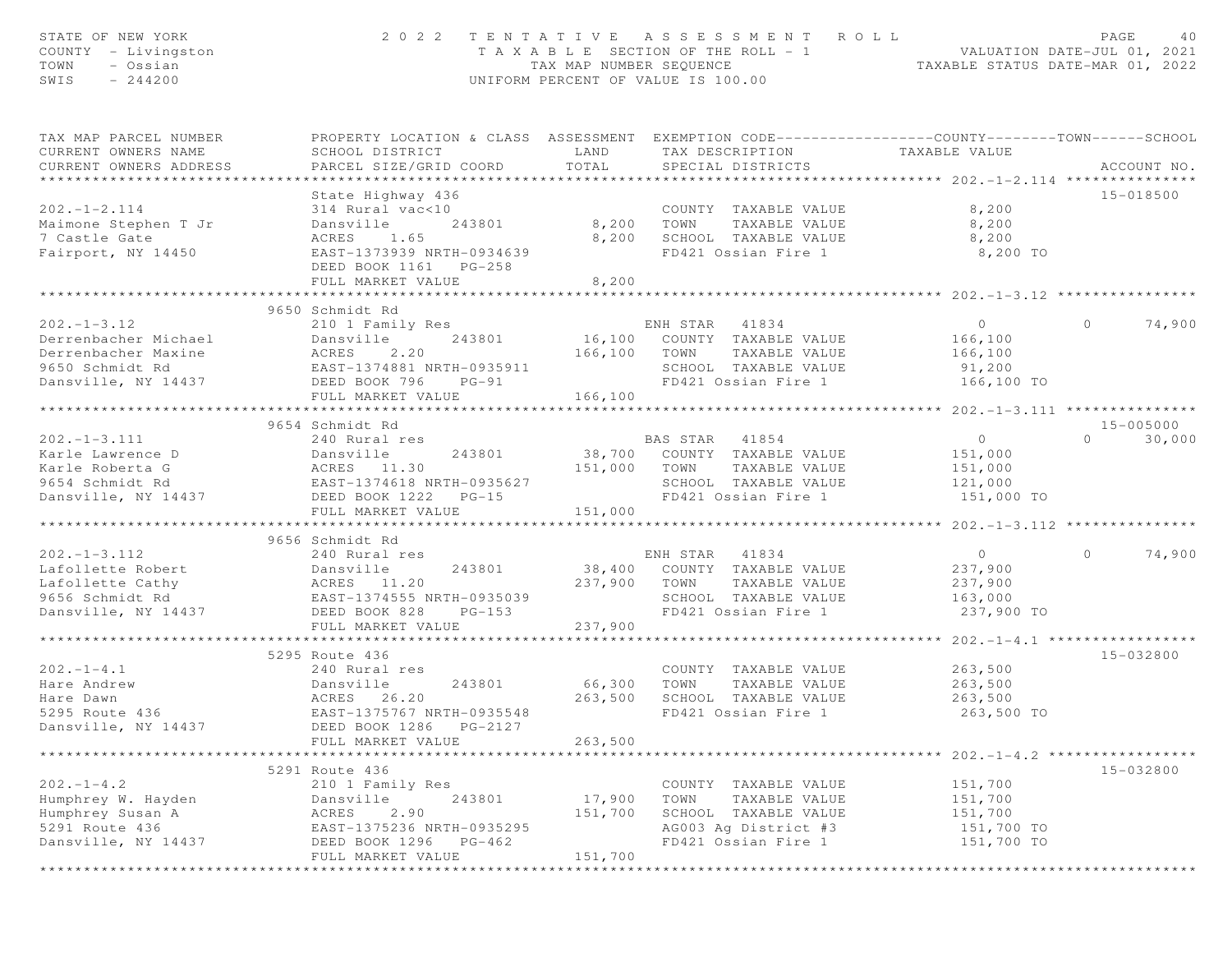| STATE OF NEW YORK<br>2 0 2 2 TENTATIVE ASSESSMENT ROLL PAGE 41<br>TAXABLE SECTION OF THE ROLL - 1 VALUATION DATE-JUL 01, 2021<br>TAX MAP NUMBER SEQUENCE TAXABLE STATUS DATE-MAR 01, 2022<br>UNIFORM PERCENT OF VALUE IS 100.00<br>COUNTY - Livingston<br>TOWN - Ossian<br>SWIS - 244200 |                                     |
|------------------------------------------------------------------------------------------------------------------------------------------------------------------------------------------------------------------------------------------------------------------------------------------|-------------------------------------|
| TAX MAP PARCEL NUMBER THE PROPERTY LOCATION & CLASS ASSESSMENT EXEMPTION CODE--------------COUNTY--------TOWN------SCHOOL                                                                                                                                                                |                                     |
|                                                                                                                                                                                                                                                                                          |                                     |
| CURRENT OWNERS ADDRESS                                                                                                                                                                                                                                                                   |                                     |
|                                                                                                                                                                                                                                                                                          |                                     |
| 202.-1-5.2<br>COUNTY TAXABLE VALUE<br>George Karen M Dansville 243801<br>5337 Route 436 ACRES 1.50 BANKFIRSTAM 156,400 SCHOOL TAXABLE VALUE 156,400<br>Dansville, NY 14437 EAST-1376591 NRTH-0935901<br>DEED BOOK 1285 PG-2310<br>FULL MAR                                               | 15-024700                           |
|                                                                                                                                                                                                                                                                                          |                                     |
|                                                                                                                                                                                                                                                                                          |                                     |
| FD421 Ossian Fire 1 156,400 TO                                                                                                                                                                                                                                                           |                                     |
|                                                                                                                                                                                                                                                                                          |                                     |
| FULL MARKET VALUE 156,400                                                                                                                                                                                                                                                                |                                     |
|                                                                                                                                                                                                                                                                                          |                                     |
| 5339 Route 436                                                                                                                                                                                                                                                                           | 15-024350                           |
|                                                                                                                                                                                                                                                                                          | $0 \t 28,400$                       |
|                                                                                                                                                                                                                                                                                          |                                     |
|                                                                                                                                                                                                                                                                                          |                                     |
|                                                                                                                                                                                                                                                                                          |                                     |
|                                                                                                                                                                                                                                                                                          |                                     |
|                                                                                                                                                                                                                                                                                          |                                     |
|                                                                                                                                                                                                                                                                                          |                                     |
|                                                                                                                                                                                                                                                                                          |                                     |
|                                                                                                                                                                                                                                                                                          | $20, 149$ $20, 149$ 0<br>0 0 74,900 |
|                                                                                                                                                                                                                                                                                          |                                     |
|                                                                                                                                                                                                                                                                                          |                                     |
|                                                                                                                                                                                                                                                                                          |                                     |
|                                                                                                                                                                                                                                                                                          |                                     |
|                                                                                                                                                                                                                                                                                          |                                     |
| 335 Route 436<br>202.-1-5.12<br>335 Route 436<br>240 Rural res<br>38, 200 ENH STAR CT 41121<br>202.-1-5.12<br>201 Rural res<br>38, 200 ENH STAR 41834<br>38, 200 ENH STAR 41834<br>38, 200 ENH STAR 41834<br>38, 200 ENH STAR 41834<br>38, 200 ENH S                                     |                                     |
| 5369 Route 436                                                                                                                                                                                                                                                                           | 15-033475                           |
|                                                                                                                                                                                                                                                                                          | $0 \t 30,000$                       |
|                                                                                                                                                                                                                                                                                          |                                     |
|                                                                                                                                                                                                                                                                                          |                                     |
|                                                                                                                                                                                                                                                                                          |                                     |
|                                                                                                                                                                                                                                                                                          |                                     |
|                                                                                                                                                                                                                                                                                          |                                     |
| *************** 202.-1-7.12 *********                                                                                                                                                                                                                                                    |                                     |
| Route 436                                                                                                                                                                                                                                                                                |                                     |
|                                                                                                                                                                                                                                                                                          |                                     |
|                                                                                                                                                                                                                                                                                          |                                     |
|                                                                                                                                                                                                                                                                                          |                                     |
| 39,400 TO                                                                                                                                                                                                                                                                                |                                     |
| DEED BOOK 1294 PG-647<br>39,400                                                                                                                                                                                                                                                          |                                     |
| FULL MARKET VALUE                                                                                                                                                                                                                                                                        |                                     |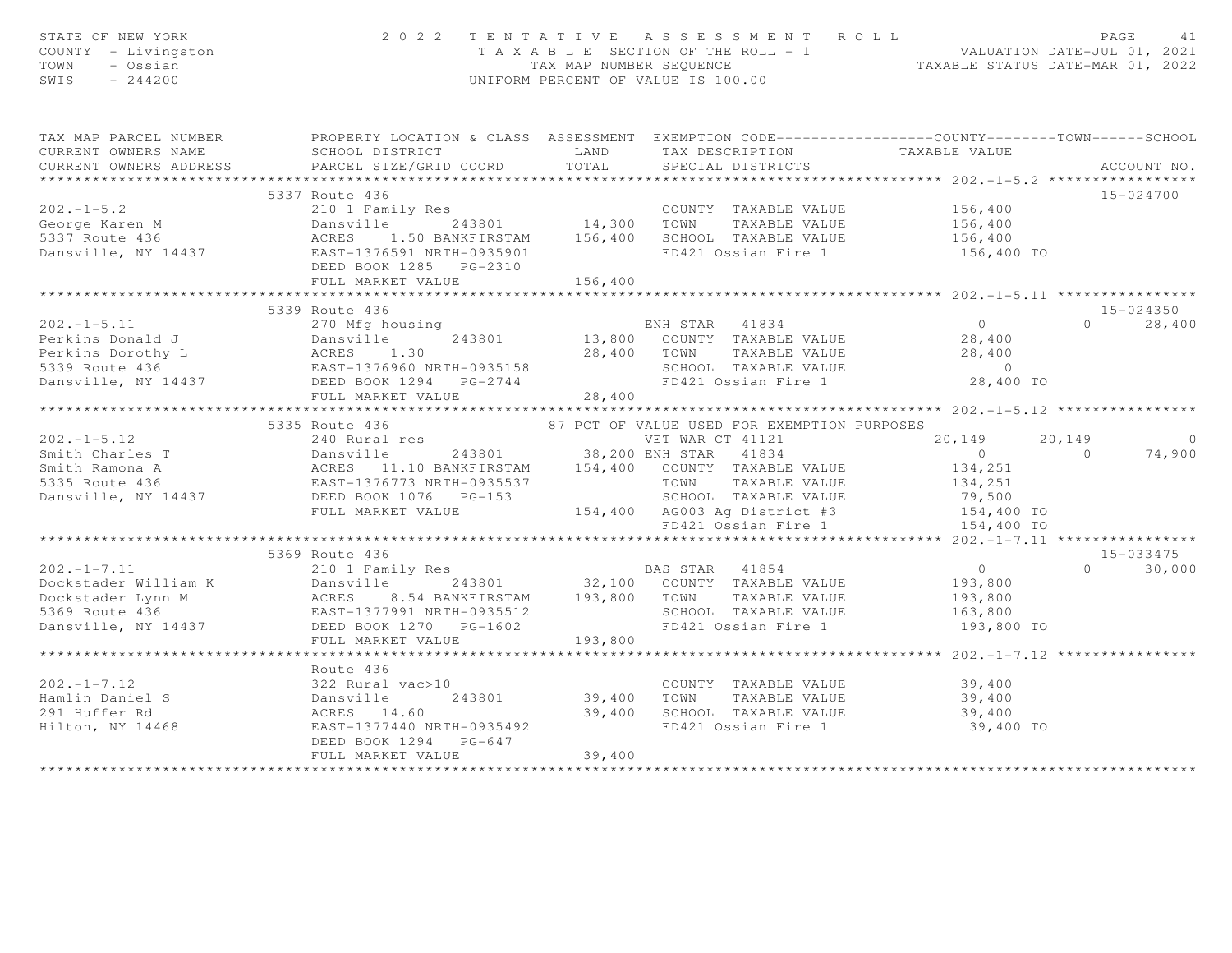| STATE OF NEW YORK<br>COUNTY - Livingston<br>TOWN<br>- Ossian<br>SWIS<br>$-244200$                                                                                                                                             |                                                   |         | 2022 TENTATIVE ASSESSMENT ROLL<br>T A X A B L E SECTION OF THE ROLL - 1 VALUATION DATE-JUL 01, 2021<br>TAX MAP NUMBER SEQUENCE TAXABLE STATUS DATE-MAR 01, 2022<br>UNIFORM PERCENT OF VALUE IS 100.00 |                      | PAGE<br>42        |
|-------------------------------------------------------------------------------------------------------------------------------------------------------------------------------------------------------------------------------|---------------------------------------------------|---------|-------------------------------------------------------------------------------------------------------------------------------------------------------------------------------------------------------|----------------------|-------------------|
| TAX MAP PARCEL NUMBER<br>CURRENT OWNERS NAME                                                                                                                                                                                  | LAND<br>SCHOOL DISTRICT                           |         | PROPERTY LOCATION & CLASS ASSESSMENT EXEMPTION CODE-----------------COUNTY-------TOWN------SCHOOL<br>TAX DESCRIPTION                                                                                  | TAXABLE VALUE        |                   |
| CURRENT OWNERS ADDRESS<br>******************************                                                                                                                                                                      | PARCEL SIZE/GRID COORD                            | TOTAL   | SPECIAL DISTRICTS                                                                                                                                                                                     |                      | ACCOUNT NO.       |
|                                                                                                                                                                                                                               | Route 436                                         |         |                                                                                                                                                                                                       |                      |                   |
| $202 - 1 - 7.13$                                                                                                                                                                                                              | 105 Vac farmland                                  |         |                                                                                                                                                                                                       | 13,066 13,066 13,066 |                   |
| Foresman Julie E                                                                                                                                                                                                              | Dansville                                         |         |                                                                                                                                                                                                       | 5,434                |                   |
| 750 Susquehanna Trail Rd                                                                                                                                                                                                      | ACRES 7.95                                        |         | 18,500 TOWN TAXABLE VALUE                                                                                                                                                                             | 5,434                |                   |
| Muncy, PA 17756-8366                                                                                                                                                                                                          | EAST-1378376 NRTH-0935522                         |         | SCHOOL TAXABLE VALUE                                                                                                                                                                                  | 5,434                |                   |
|                                                                                                                                                                                                                               |                                                   |         | SCHOOL IAAADDE WASHED<br>FD421 Ossian Fire 1                                                                                                                                                          | 5,434 TO             |                   |
| MAY BE SUBJECT TO PAYMENT                                                                                                                                                                                                     | FULL MARKET VALUE                                 |         | 18,500 13,066 EX                                                                                                                                                                                      |                      |                   |
| UNDER AGDIST LAW TIL 2029                                                                                                                                                                                                     |                                                   |         |                                                                                                                                                                                                       |                      |                   |
|                                                                                                                                                                                                                               | Route 436                                         |         |                                                                                                                                                                                                       |                      | $15 - 022200$     |
| $202 - 1 - 9.1$                                                                                                                                                                                                               | 105 Vac farmland                                  |         | AG DIST C 41720                                                                                                                                                                                       | 15,628<br>15,628     | 15,628            |
|                                                                                                                                                                                                                               | 243801                                            |         | 27,500 COUNTY TAXABLE VALUE                                                                                                                                                                           | 11,872               |                   |
|                                                                                                                                                                                                                               |                                                   |         | 27,500 TOWN TAXABLE VALUE                                                                                                                                                                             | 11,872               |                   |
|                                                                                                                                                                                                                               |                                                   |         | SCHOOL TAXABLE VALUE                                                                                                                                                                                  | 11,872               |                   |
|                                                                                                                                                                                                                               |                                                   |         |                                                                                                                                                                                                       | 27,500 TO            |                   |
|                                                                                                                                                                                                                               | FULL MARKET VALUE                                 |         | 3-113 AG003 Ag District #3<br>27,500 FD421 Ossian Fire 1                                                                                                                                              | 11,872 TO            |                   |
| MAY BE SUBJECT TO PAYMENT<br>UNDER AGDIST LAW TIL 2026                                                                                                                                                                        |                                                   |         | 15,628 EX                                                                                                                                                                                             |                      |                   |
|                                                                                                                                                                                                                               |                                                   |         |                                                                                                                                                                                                       |                      |                   |
|                                                                                                                                                                                                                               | 5575 Route 436                                    |         |                                                                                                                                                                                                       |                      |                   |
| $202 - 1 - 9.2$                                                                                                                                                                                                               | 210 1 Family Res                                  |         | ENH STAR 41834<br>16,900 COUNTY TAXABLE VALUE                                                                                                                                                         | $\overline{0}$       | 74,900<br>$\circ$ |
| Powell Elaine M                                                                                                                                                                                                               |                                                   |         |                                                                                                                                                                                                       | 211,100              |                   |
| 5575 Route 436<br>July Route 436<br>Dansville, NY 14437                                                                                                                                                                       |                                                   |         | 211,100 TOWN TAXABLE VALUE<br>SCHOOL TAXABLE VALUE                                                                                                                                                    | 211,100<br>136,200   |                   |
|                                                                                                                                                                                                                               | EAST-1379915 NRTH-0935796<br>DEED BOOK 790 PG-198 |         | FD421 Ossian Fire 1                                                                                                                                                                                   | 211,100 TO           |                   |
|                                                                                                                                                                                                                               | FULL MARKET VALUE                                 | 211,100 |                                                                                                                                                                                                       |                      |                   |
|                                                                                                                                                                                                                               |                                                   |         |                                                                                                                                                                                                       |                      |                   |
|                                                                                                                                                                                                                               | Route 436                                         |         |                                                                                                                                                                                                       |                      |                   |
| $202 - 1 - 9.3$                                                                                                                                                                                                               | 314 Rural vac<10                                  |         | COUNTY TAXABLE VALUE                                                                                                                                                                                  | 22,100               |                   |
|                                                                                                                                                                                                                               | 243801                                            |         | 22,100 TOWN TAXABLE VALUE                                                                                                                                                                             | 22,100               |                   |
|                                                                                                                                                                                                                               |                                                   |         | 22,100 SCHOOL TAXABLE VALUE                                                                                                                                                                           | 22,100               |                   |
|                                                                                                                                                                                                                               | EAST-1380404 NRTH-0935708                         |         | FD421 Ossian Fire 1                                                                                                                                                                                   | 22,100 TO            |                   |
|                                                                                                                                                                                                                               | DEED BOOK 1129    PG-212                          |         |                                                                                                                                                                                                       |                      |                   |
|                                                                                                                                                                                                                               | FULL MARKET VALUE                                 | 22,100  |                                                                                                                                                                                                       |                      |                   |
|                                                                                                                                                                                                                               |                                                   |         |                                                                                                                                                                                                       |                      | 15-007200         |
| $202 - 1 - 10.2$                                                                                                                                                                                                              | 5573 Eades Rd<br>210 1 Family Res                 |         | COUNTY TAXABLE VALUE                                                                                                                                                                                  | 144,800              |                   |
| Callagher Frank WP III annually noted and the set of the set of the set of the set of the set of the set of the set of the set of the set of the set of the set of the set of the set of the set of the set of the set of the |                                                   |         |                                                                                                                                                                                                       | 144,800              |                   |
|                                                                                                                                                                                                                               |                                                   |         |                                                                                                                                                                                                       | 144,800              |                   |
|                                                                                                                                                                                                                               |                                                   |         |                                                                                                                                                                                                       | 144,800 TO           |                   |
|                                                                                                                                                                                                                               |                                                   |         |                                                                                                                                                                                                       |                      |                   |
|                                                                                                                                                                                                                               | FULL MARKET VALUE                                 | 144,800 |                                                                                                                                                                                                       |                      |                   |
|                                                                                                                                                                                                                               |                                                   |         |                                                                                                                                                                                                       |                      |                   |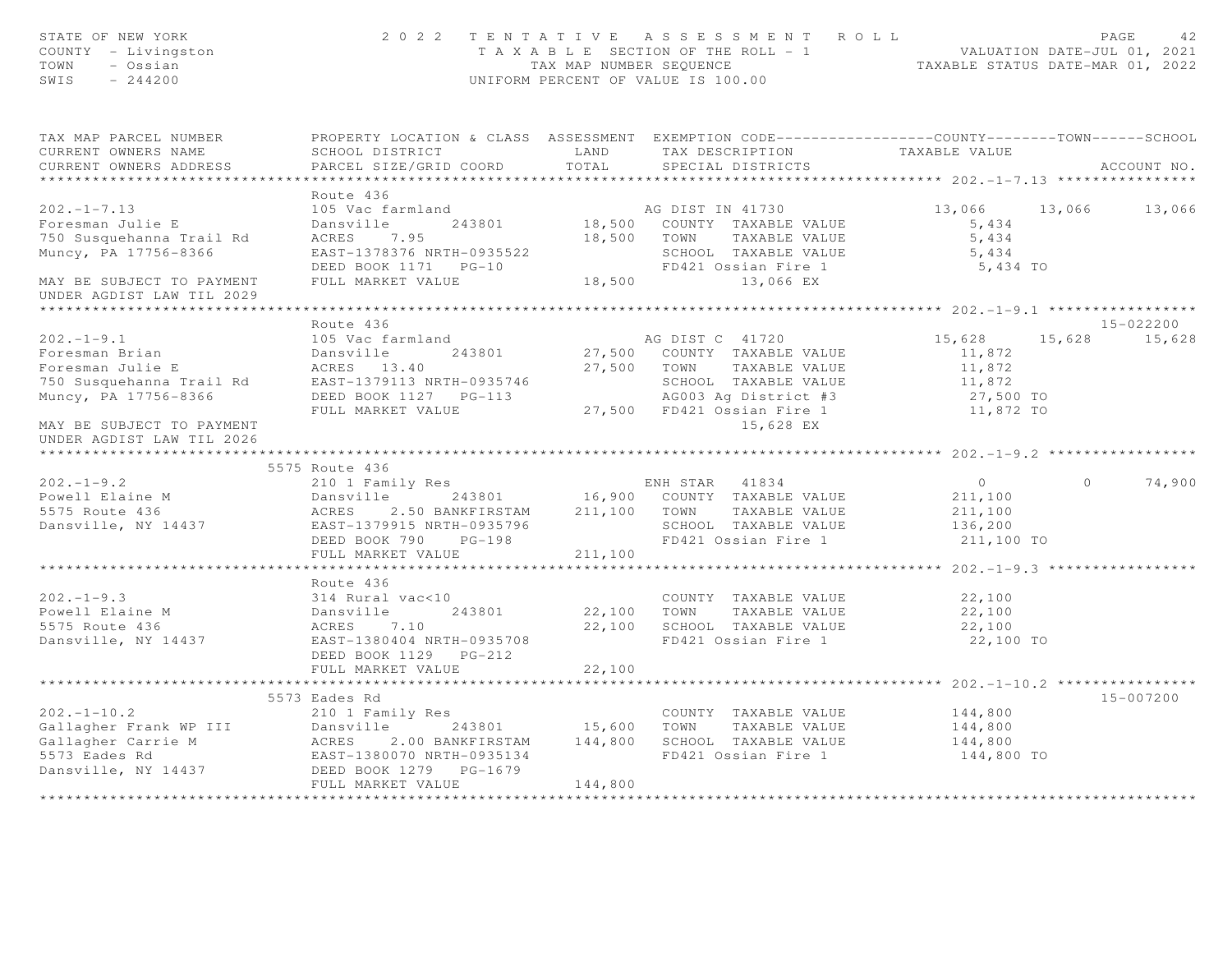| STATE OF NEW YORK<br>COUNTY - Livingston<br>TOWN<br>- Ossian<br>SWIS<br>$-244200$                         |                                                                                                                                                                                         |                                     | 2022 TENTATIVE ASSESSMENT ROLL<br>T A X A B L E SECTION OF THE ROLL - 1 VALUATION DATE-JUL 01, 2021<br>TAX MAP NUMBER SEQUENCE TAXABLE STATUS DATE-MAR 01, 2022<br>UNIFORM PERCENT OF VALUE IS 100.00 |                                                                                              | PAGE<br>43                         |
|-----------------------------------------------------------------------------------------------------------|-----------------------------------------------------------------------------------------------------------------------------------------------------------------------------------------|-------------------------------------|-------------------------------------------------------------------------------------------------------------------------------------------------------------------------------------------------------|----------------------------------------------------------------------------------------------|------------------------------------|
| TAX MAP PARCEL NUMBER<br>CURRENT OWNERS NAME<br>CURRENT OWNERS ADDRESS                                    | PROPERTY LOCATION & CLASS ASSESSMENT EXEMPTION CODE----------------COUNTY-------TOWN------SCHOOL<br>SCHOOL DISTRICT<br>PARCEL SIZE/GRID COORD                                           | LAND<br>TOTAL                       | TAX DESCRIPTION<br>SPECIAL DISTRICTS                                                                                                                                                                  | TAXABLE VALUE                                                                                | ACCOUNT NO.                        |
| $202 - 1 - 10.11$<br>Gallagher Frank WP III<br>Gallagher Carrie M<br>5573 Eades Rd<br>Dansville, NY 14437 | Eades Rd<br>312 Vac w/imprv<br>243801<br>Dansville<br>ACRES<br>6.30<br>AURES<br>EAST-1379707 NRTH-0935261<br>DEED BOOK 1279 PG-1679<br>FULL MARKET VALUE<br>*************************** | 26,700 TOWN<br>52,000<br>52,000     | COUNTY TAXABLE VALUE<br>TAXABLE VALUE<br>SCHOOL TAXABLE VALUE<br>FD421 Ossian Fire 1                                                                                                                  | 52,000<br>52,000<br>52,000<br>52,000 TO                                                      |                                    |
| $202 - 1 - 10.12$                                                                                         | 5529 Eades Rd<br>312 Vac w/imprv<br>FULL MARKET VALUE                                                                                                                                   | **********<br>32,100 TOWN<br>89,000 | COUNTY TAXABLE VALUE<br>TAXABLE VALUE<br>89,000 SCHOOL TAXABLE VALUE<br>FD421 Ossian Fire 1                                                                                                           | ******************** 202.-1-10.12 ***************<br>89,000<br>89,000<br>89,000<br>89,000 TO |                                    |
| $202 - 1 - 11.2$<br>Welch James M<br>Welch Natalie M<br>5362 Rt 436<br>Dansville, NY 14437                | 5362 Route 436<br>240 Rural res<br>Dansville 243801<br>M ACRES 10.11<br>EAST-1377311 NRTH-0934177<br>14437 DEED BOOK 963 PG-278<br>DEED BOOK 963 PG-278<br>FULL MARKET VALUE            | 226,600                             | BAS STAR 41854<br>35,900 COUNTY TAXABLE VALUE<br>226,600 TOWN<br>TAXABLE VALUE<br>SCHOOL TAXABLE VALUE<br>FD421 Ossian Fire 1                                                                         | $\overline{0}$<br>226,600<br>226,600<br>196,600<br>226,600 TO                                | $\circ$<br>30,000                  |
| $202. -1 - 11.4$<br>Lee Kyle T<br>5380 Route 436<br>JJOU ROULE 436<br>Dansville, NY 14437                 | 5380 Route 436<br>210 1 Family Res<br>Dansville<br>ACRES 9.20 BANKFIRSTAM 270,400 TOWN TAXABLE VALUE<br>EAST-1377893 NRTH-0934171<br>DEED BOOK 1255 PG-2853<br>FULL MARKET VALUE        | 270,400                             | BAS STAR 41854<br>243801 33,700 COUNTY TAXABLE VALUE<br>SCHOOL TAXABLE VALUE<br>FD421 Ossian Fire 1                                                                                                   | $\overline{O}$<br>270,400<br>270,400<br>240,400<br>270,400 TO                                | $\Omega$<br>30,000                 |
| $202 - 1 - 11.11$<br>Ciranni John J<br>5340 Route 436<br>Dansville, NY 14437                              | ************************<br>5340 Route 436<br>210 1 Family Res<br>Dansville 243801<br>ACRES 14.80<br>4437 EAST-1376521 NRTH-0934177<br>DEED BOOK 783<br>$PG-248$<br>FULL MARKET VALUE   | 252,600 TOWN<br>252,600             | BAS STAR 41854<br>29,700 COUNTY TAXABLE VALUE<br>TAXABLE VALUE<br>SCHOOL TAXABLE VALUE<br>FD421 Ossian Fire 1                                                                                         | $\overline{O}$<br>252,600<br>252,600<br>222,600<br>252,600 TO                                | $\circ$<br>30,000                  |
| $202 - 1 - 11.12$<br>Harvey Kurt<br>36 Clay St<br>Dansville, NY 14437                                     | 5342 State Hwy 436<br>312 Vac w/imprv<br>243801<br>Dansville<br>ACRES<br>14.80<br>EAST-1376944 NRTH-0934166<br>DEED BOOK 738<br>PG-00235<br>FULL MARKET VALUE                           | 46,400<br>60,000<br>60,000          | COUNTY TAXABLE VALUE<br>TOWN<br>TAXABLE VALUE<br>SCHOOL TAXABLE VALUE<br>FD421 Ossian Fire 1                                                                                                          | ****************<br>60,000<br>60,000<br>60,000<br>60,000 TO                                  | $202. -1 - 11.12$ **************** |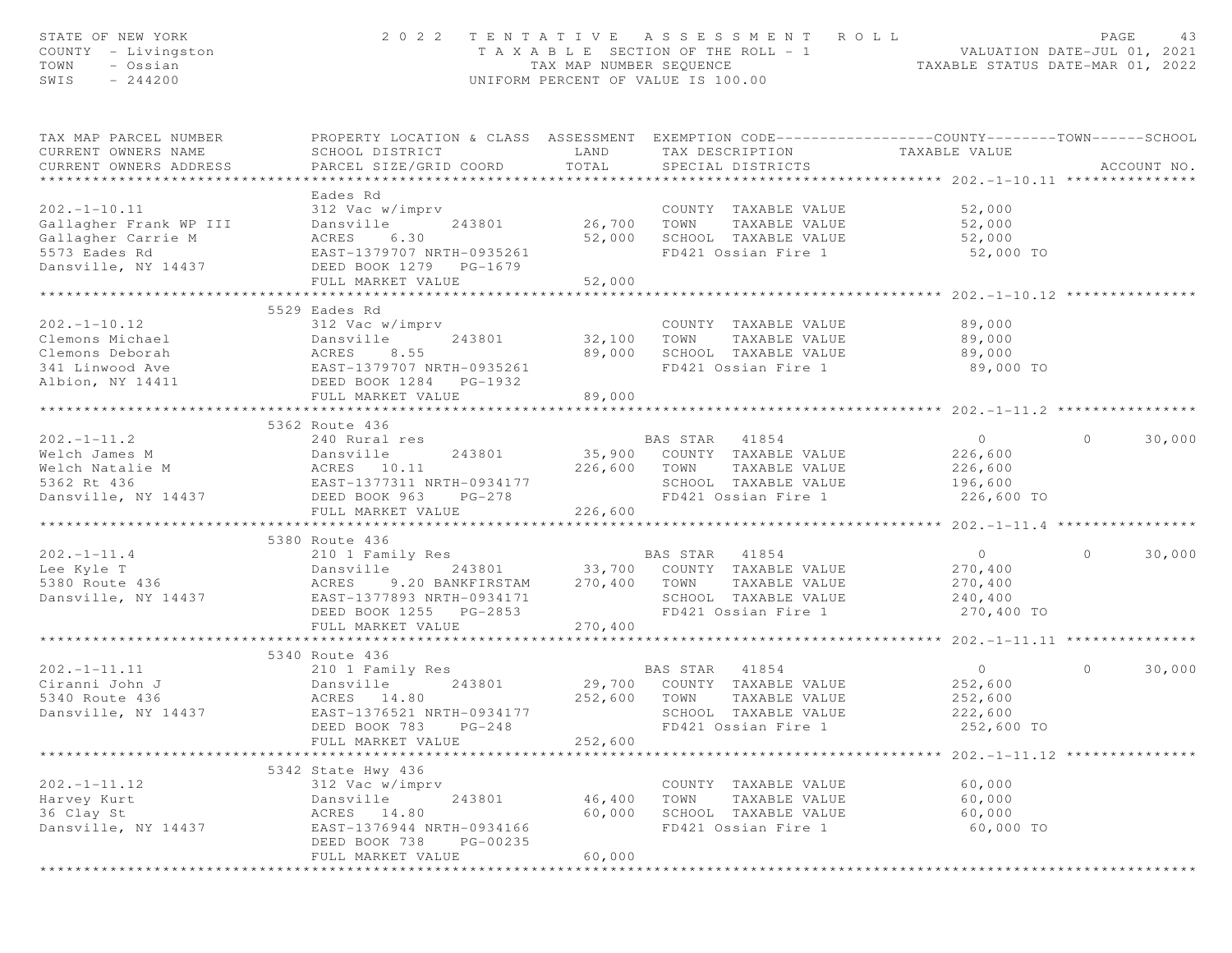| STATE OF NEW YORK<br>COUNTY - Livingston<br>- Ossian<br>TOWN<br>$-244200$<br>SWIS                                                          |                                           |              | 2022 TENTATIVE ASSESSMENT ROLL<br>UNIFORM PERCENT OF VALUE IS 100.00                | PAGE<br>44<br>T A X A B L E SECTION OF THE ROLL - 1 VALUATION DATE-JUL 01, 2021<br>TAX MAP NUMBER SEQUENCE TAXABLE STATUS DATE-MAR 01, 2022 |
|--------------------------------------------------------------------------------------------------------------------------------------------|-------------------------------------------|--------------|-------------------------------------------------------------------------------------|---------------------------------------------------------------------------------------------------------------------------------------------|
| CURRENT OWNERS NAME<br>CURRENT OWNERS ADDRESS                                                                                              | SCHOOL DISTRICT<br>PARCEL SIZE/GRID COORD | TOTAL        | LAND TAX DESCRIPTION TAXABLE VALUE<br>SPECIAL DISTRICTS                             | TAX MAP PARCEL NUMBER PROPERTY LOCATION & CLASS ASSESSMENT EXEMPTION CODE---------------COUNTY-------TOWN------SCHOOL<br>ACCOUNT NO.        |
|                                                                                                                                            |                                           |              |                                                                                     |                                                                                                                                             |
| $202. -1 - 11.31$                                                                                                                          | 5360 Route 436<br>210 1 Family Res        |              |                                                                                     |                                                                                                                                             |
|                                                                                                                                            |                                           |              | Res<br>243801 20,200 TOWN TAXABLE VALUE 225,800<br>225,800 225,800                  |                                                                                                                                             |
|                                                                                                                                            |                                           |              |                                                                                     |                                                                                                                                             |
|                                                                                                                                            |                                           |              |                                                                                     |                                                                                                                                             |
|                                                                                                                                            | DEED BOOK 1278 PG-2952                    |              |                                                                                     |                                                                                                                                             |
|                                                                                                                                            | FULL MARKET VALUE                         | 225,800      |                                                                                     |                                                                                                                                             |
|                                                                                                                                            | ***********************                   | ************ |                                                                                     | ***************** 202.-1-11.32 ***********                                                                                                  |
|                                                                                                                                            | Route 436 S                               |              |                                                                                     |                                                                                                                                             |
| $202. - 1 - 11.32$                                                                                                                         | 314 Rural vac<10                          |              | COUNTY TAXABLE VALUE<br>19,900 TOWN TAXABLE VALUE                                   | 19,900                                                                                                                                      |
| Lee Kyle T                                                                                                                                 | 243801<br>Dansville                       |              |                                                                                     | 19,900                                                                                                                                      |
|                                                                                                                                            | 6.15                                      |              | 19,900 SCHOOL TAXABLE VALUE 19,900                                                  |                                                                                                                                             |
|                                                                                                                                            | EAST-1377610 NRTH-0933915                 |              | FD421 Ossian Fire 1                                                                 | 19,900 TO                                                                                                                                   |
|                                                                                                                                            | DEED BOOK 1285 PG-1397                    |              |                                                                                     |                                                                                                                                             |
|                                                                                                                                            | FULL MARKET VALUE                         | 19,900       |                                                                                     |                                                                                                                                             |
|                                                                                                                                            |                                           |              |                                                                                     |                                                                                                                                             |
|                                                                                                                                            | Route 436<br>322 Rural vac>10             |              |                                                                                     |                                                                                                                                             |
| $202. - 1 - 11.52$                                                                                                                         |                                           |              | COUNTY TAXABLE VALUE 78,100                                                         |                                                                                                                                             |
| Lee Kyle                                                                                                                                   | 243801                                    |              | 78,100 TOWN TAXABLE VALUE                                                           |                                                                                                                                             |
| 5380 Route 436<br>Dansville, NY 14437 EAST-1378811 NRTH-0934024                                                                            |                                           |              | 78,100 SCHOOL TAXABLE VALUE<br>FD421 Ossian Fire 1<br>FD421 Ossian Fire 1 78,100 TO | $\begin{array}{c} 70, -1 \\ 78, 100 \\ -2, 10 \end{array}$                                                                                  |
|                                                                                                                                            | DEED BOOK 1058 PG-159                     |              |                                                                                     |                                                                                                                                             |
|                                                                                                                                            | FULL MARKET VALUE                         | 78,100       |                                                                                     |                                                                                                                                             |
|                                                                                                                                            |                                           |              |                                                                                     |                                                                                                                                             |
|                                                                                                                                            | 5290 Route 436                            |              |                                                                                     |                                                                                                                                             |
| $202 - 1 - 12.2$                                                                                                                           | 240 Rural res                             |              | COUNTY TAXABLE VALUE                                                                | 275,000                                                                                                                                     |
|                                                                                                                                            |                                           |              |                                                                                     |                                                                                                                                             |
|                                                                                                                                            |                                           |              |                                                                                     |                                                                                                                                             |
|                                                                                                                                            |                                           |              |                                                                                     | 275,000 TO                                                                                                                                  |
|                                                                                                                                            | DEED BOOK 1299 PG-341                     |              |                                                                                     |                                                                                                                                             |
|                                                                                                                                            | FULL MARKET VALUE                         | 275,000      |                                                                                     |                                                                                                                                             |
|                                                                                                                                            |                                           |              |                                                                                     |                                                                                                                                             |
|                                                                                                                                            | 5320 Route 436                            |              |                                                                                     |                                                                                                                                             |
| $202. -1 - 12.11$                                                                                                                          | 210 1 Family Res                          |              | COUNTY TAXABLE VALUE                                                                | 174,400                                                                                                                                     |
|                                                                                                                                            |                                           | 35,400 TOWN  | TAXABLE VALUE                                                                       | 174,400                                                                                                                                     |
| 202.-1-12.11 210 1 Family Res<br>Murphy Andrew J 210 1 Family Res<br>Murphy Mary T 2020 243801<br>5320 Route 436 EAST-1375828 NRTH-0934183 |                                           |              | 174,400 SCHOOL TAXABLE VALUE                                                        | 174,400                                                                                                                                     |
|                                                                                                                                            |                                           |              | FD421 Ossian Fire 1                                                                 | 174,400 TO                                                                                                                                  |
| Dansville, NY 14437                                                                                                                        | DEED BOOK 1296<br>PG-1581                 |              |                                                                                     |                                                                                                                                             |
|                                                                                                                                            | FULL MARKET VALUE                         | 174,400      |                                                                                     | ********************* 202.-1-12.12 ***************                                                                                          |
|                                                                                                                                            | 5330 Route 436                            |              |                                                                                     |                                                                                                                                             |
| $202. - 1 - 12.12$                                                                                                                         | 270 Mfg housing                           |              | BAS STAR<br>41854                                                                   | $\circ$<br>$\circ$<br>30,000                                                                                                                |
| Regatuso Dana J Jr                                                                                                                         | 243801<br>Dansville                       | 35,400       | COUNTY TAXABLE VALUE                                                                | 44,900                                                                                                                                      |
| Regatuso Jennifer                                                                                                                          | ACRES<br>9.90 BANKFIRSTAM                 | 44,900       | TOWN<br>TAXABLE VALUE                                                               | 44,900                                                                                                                                      |
| 5330 Route 436                                                                                                                             | EAST-1376129 NRTH-0934177                 |              | SCHOOL TAXABLE VALUE                                                                | 14,900                                                                                                                                      |
| Dansville, NY 14437-0241                                                                                                                   | DEED BOOK 1229 PG-5                       |              | FD421 Ossian Fire 1                                                                 | 44,900 TO                                                                                                                                   |
|                                                                                                                                            | FULL MARKET VALUE                         | 44,900       |                                                                                     |                                                                                                                                             |
|                                                                                                                                            |                                           |              |                                                                                     |                                                                                                                                             |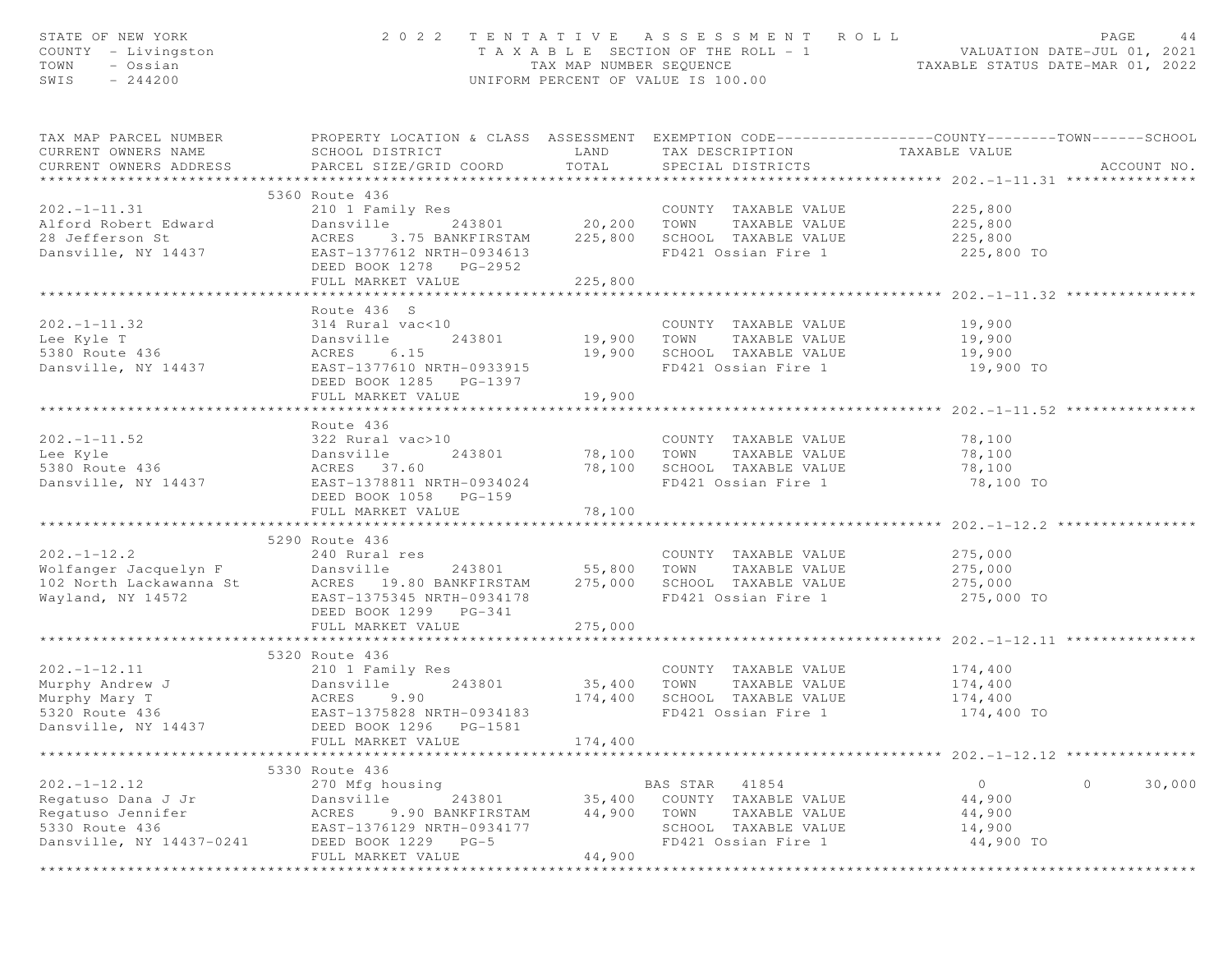| STATE OF NEW YORK<br>COUNTY - Livingston<br>TOWN<br>- Ossian<br>SWIS<br>$-244200$                          | 2 0 2 2                                                                                                                                                              | TENTATIVE<br>TAX MAP NUMBER SEQUENCE | A S S E S S M E N T<br>R O L L<br>T A X A B L E SECTION OF THE ROLL - 1<br>UNIFORM PERCENT OF VALUE IS 100.00     | TAXABLE STATUS DATE-MAR 01, 2022                       | PAGE<br>4.5<br>VALUATION DATE-JUL 01, 2021 |
|------------------------------------------------------------------------------------------------------------|----------------------------------------------------------------------------------------------------------------------------------------------------------------------|--------------------------------------|-------------------------------------------------------------------------------------------------------------------|--------------------------------------------------------|--------------------------------------------|
| TAX MAP PARCEL NUMBER<br>CURRENT OWNERS NAME<br>CURRENT OWNERS ADDRESS                                     | PROPERTY LOCATION & CLASS ASSESSMENT EXEMPTION CODE----------------COUNTY-------TOWN------SCHOOL<br>SCHOOL DISTRICT<br>PARCEL SIZE/GRID COORD                        | LAND<br>TOTAL                        | TAX DESCRIPTION<br>SPECIAL DISTRICTS                                                                              | TAXABLE VALUE                                          | ACCOUNT NO.                                |
|                                                                                                            | 5226 Route 436                                                                                                                                                       |                                      |                                                                                                                   |                                                        | 15-011766                                  |
| $202. -1 - 13.11$<br>Bourgoine Becky<br>5226 Route 436<br>Dansville, NY 14437                              | 210 1 Family Res<br>243801<br>Dansville<br>ACRES<br>2.47<br>EAST-1374587 NRTH-0934411<br>DEED BOOK 1155 PG-139<br>FULL MARKET VALUE                                  | 16,800<br>99,900<br>99,900           | BAS STAR 41854<br>COUNTY TAXABLE VALUE<br>TAXABLE VALUE<br>TOWN<br>SCHOOL TAXABLE VALUE<br>FD421 Ossian Fire 1    | $\Omega$<br>99,900<br>99,900<br>69,900<br>99,900 TO    | $\Omega$<br>30,000                         |
|                                                                                                            | ************************                                                                                                                                             | * * * * * * * * * * * * *            |                                                                                                                   | **************** 202.-1-16 *******************         |                                            |
| $202. -1 - 16$<br>Titus Joshua J<br>Titus Jennifer L<br>9725 Whiteman Rd<br>Dansville, NY 14437            | 9725 Whiteman Rd<br>270 Mfg housing<br>Dansville<br>243801<br>ACRES<br>1.17<br>EAST-1373884 NRTH-0934220<br>DEED BOOK 1283 PG-2976                                   | 13,400<br>22,400                     | COUNTY TAXABLE VALUE<br>TOWN<br>TAXABLE VALUE<br>SCHOOL TAXABLE VALUE<br>FD421 Ossian Fire 1                      | 22,400<br>22,400<br>22,400<br>22,400 TO                | 15-019075                                  |
|                                                                                                            | FULL MARKET VALUE                                                                                                                                                    | 22,400<br>*************              |                                                                                                                   |                                                        |                                            |
|                                                                                                            | 9730 Whiteman Rd                                                                                                                                                     |                                      |                                                                                                                   |                                                        | 15-019025                                  |
| $202 - 1 - 17.1$<br>Hillier Peter S<br>9730 Whiteman Rd<br>Dansville, NY 14437                             | 210 1 Family Res<br>243801<br>Dansville<br>1.44<br>ACRES<br>EAST-1373858 NRTH-0934032<br>DEED BOOK 1171 PG-205<br>FULL MARKET VALUE                                  | 14,100<br>110,500<br>110,500         | BAS STAR<br>41854<br>COUNTY TAXABLE VALUE<br>TOWN<br>TAXABLE VALUE<br>SCHOOL TAXABLE VALUE<br>FD421 Ossian Fire 1 | $\circ$<br>110,500<br>110,500<br>80,500<br>110,500 TO  | 30,000<br>$\Omega$                         |
|                                                                                                            |                                                                                                                                                                      | ************                         |                                                                                                                   | ********** 202. -1-18.1 *****************              |                                            |
| $202. -1 - 18.1$<br>Benner Jeffrey J<br>Benner Connie R<br>16020 West Caribbean Lake<br>Surprise, AZ 85379 | 9729 J Knapp Rd<br>270 Mfg housing<br>243801<br>Dansville<br>ACRES<br>1.30<br>EAST-1374179 NRTH-0934141<br>DEED BOOK 1201 PG-265<br>FULL MARKET VALUE                | 13,800<br>20,100<br>20,100           | COUNTY TAXABLE VALUE<br>TOWN<br>TAXABLE VALUE<br>SCHOOL TAXABLE VALUE<br>FD421 Ossian Fire 1                      | 20,100<br>20,100<br>20,100<br>20,100 TO                | 15-002100                                  |
|                                                                                                            |                                                                                                                                                                      |                                      |                                                                                                                   |                                                        |                                            |
| $202 - 1 - 19$<br>Duryea Jesse R<br>Fogarty-Duryea Stacey R<br>5228 Route 436<br>Dansville, NY 14437       | 5228 Route 436<br>240 Rural res<br>Dansville<br>243801<br>14.57 BANK NETS<br>ACRES<br>EAST-1374740 NRTH-0934098<br>DEED BOOK 1266<br>PG-2393<br>FULL MARKET VALUE    | 45,900<br>148,900<br>148,900         | BAS STAR<br>41854<br>COUNTY TAXABLE VALUE<br>TOWN<br>TAXABLE VALUE<br>SCHOOL TAXABLE VALUE<br>FD421 Ossian Fire 1 | $\circ$<br>148,900<br>148,900<br>118,900<br>148,900 TO | 15-003300<br>30,000<br>$\Omega$            |
|                                                                                                            |                                                                                                                                                                      |                                      |                                                                                                                   | ******************** 202.-1-20 *******************     |                                            |
| $202 - 1 - 20$<br>Scavone Anthony C<br>Scavone Linda Shay<br>9814 J Knapp Rd<br>Dansville, NY 14437        | 9814 J Knapp Rd<br>240 Rural res<br>Dansville<br>243801<br>ACRES<br>18.70 BANK LERETA<br>EAST-1373392 NRTH-0933602<br>DEED BOOK 1262<br>PG-2651<br>FULL MARKET VALUE | 53,900<br>312,900<br>312,900         | 41854<br>BAS STAR<br>COUNTY TAXABLE VALUE<br>TOWN<br>TAXABLE VALUE<br>SCHOOL TAXABLE VALUE<br>FD421 Ossian Fire 1 | $\circ$<br>312,900<br>312,900<br>282,900<br>312,900 TO | $15 - 017975$<br>$\circ$<br>30,000         |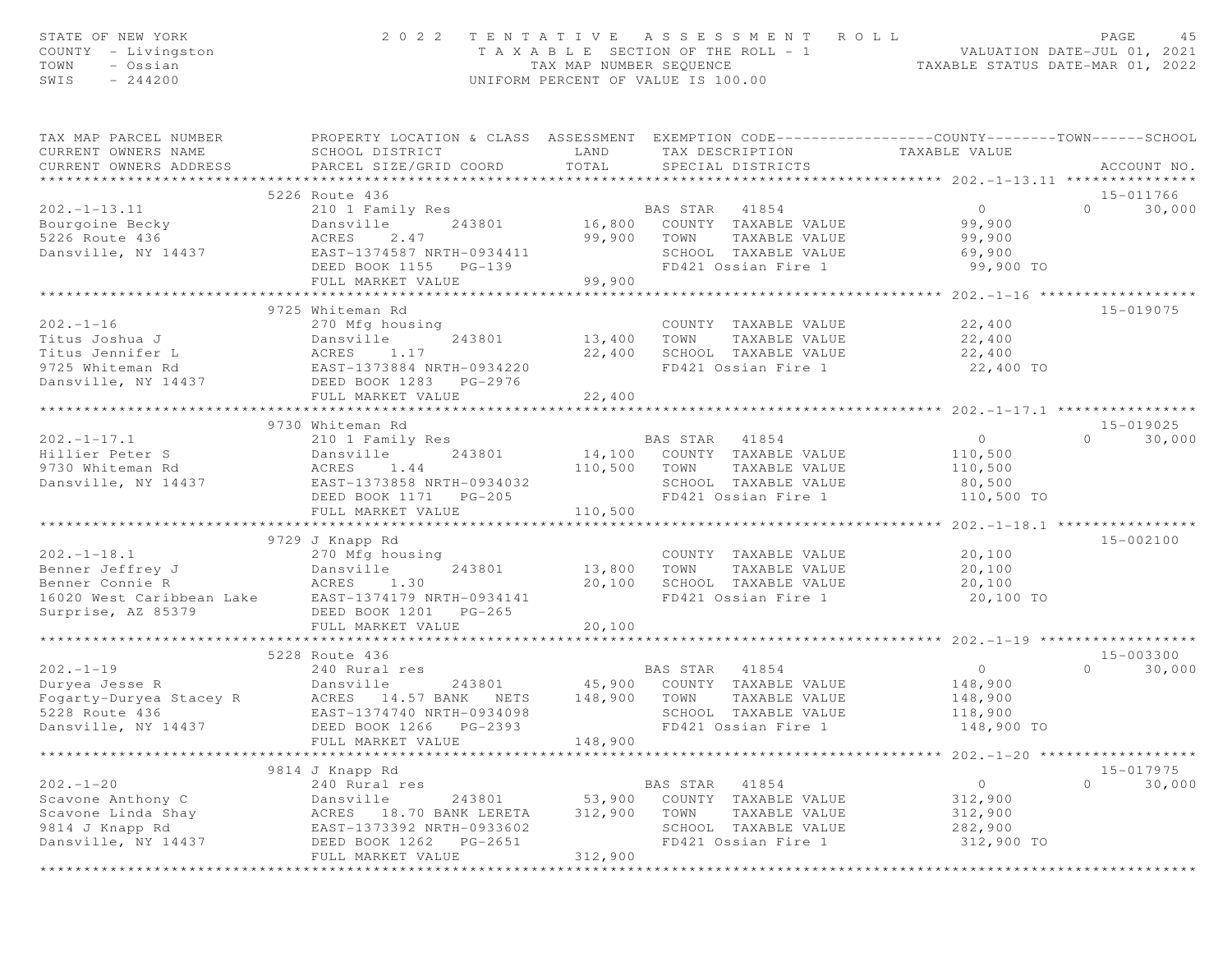| STATE OF NEW YORK<br>COUNTY - Livingston<br>TOWN<br>- Ossian<br>SWIS<br>$-244200$                                                                                                                                              |                                                                                                  |              | 2022 TENTATIVE ASSESSMENT ROLL<br>T A X A B L E SECTION OF THE ROLL - 1 VALUATION DATE-JUL 01, 2021<br>TAX MAP NUMBER SEQUENCE TAXABLE STATUS DATE-MAR 01, 2022<br>UNIFORM PERCENT OF VALUE IS 100.00 |                        | PAGE<br>46                         |
|--------------------------------------------------------------------------------------------------------------------------------------------------------------------------------------------------------------------------------|--------------------------------------------------------------------------------------------------|--------------|-------------------------------------------------------------------------------------------------------------------------------------------------------------------------------------------------------|------------------------|------------------------------------|
| TAX MAP PARCEL NUMBER                                                                                                                                                                                                          | PROPERTY LOCATION & CLASS ASSESSMENT EXEMPTION CODE----------------COUNTY-------TOWN------SCHOOL |              |                                                                                                                                                                                                       |                        |                                    |
| CURRENT OWNERS NAME                                                                                                                                                                                                            | SCHOOL DISTRICT                                                                                  | LAND         | TAX DESCRIPTION TAXABLE VALUE<br>SPECIAL DISTRICTS                                                                                                                                                    |                        |                                    |
| CURRENT OWNERS ADDRESS                                                                                                                                                                                                         | PARCEL SIZE/GRID COORD                                                                           | TOTAL        |                                                                                                                                                                                                       |                        | ACCOUNT NO.                        |
|                                                                                                                                                                                                                                |                                                                                                  |              |                                                                                                                                                                                                       |                        |                                    |
|                                                                                                                                                                                                                                | 9800 Denton Rd                                                                                   |              |                                                                                                                                                                                                       |                        | 15-000200                          |
| $202 - 1 - 21$                                                                                                                                                                                                                 | 210 1 Family Res                                                                                 |              | COUNTY TAXABLE VALUE<br>16,600 TOWN TAXABLE VALUE<br>COUNTY TAXABLE VALUE 142,600                                                                                                                     |                        |                                    |
| Douangdala Yong                                                                                                                                                                                                                | Dansville<br>243801                                                                              |              |                                                                                                                                                                                                       | 142,600                |                                    |
| 47 Brandywine Ter                                                                                                                                                                                                              | ACRES<br>2.40                                                                                    |              | 142,600 SCHOOL TAXABLE VALUE                                                                                                                                                                          | 142,600                |                                    |
| Rochester, NY 14623                                                                                                                                                                                                            | EAST-1371191 NRTH-0932662<br>DEED BOOK 1289 PG-1247                                              |              | FD421 Ossian Fire 1                                                                                                                                                                                   | 142,600 TO             |                                    |
|                                                                                                                                                                                                                                | FULL MARKET VALUE                                                                                | 142,600      |                                                                                                                                                                                                       |                        |                                    |
|                                                                                                                                                                                                                                |                                                                                                  |              |                                                                                                                                                                                                       |                        |                                    |
| $202 - 1 - 22.1$                                                                                                                                                                                                               | 9801 Denton Rd<br>240 Rural res                                                                  |              |                                                                                                                                                                                                       |                        | 15-030550<br>42,649                |
|                                                                                                                                                                                                                                | 243801<br>Dansville                                                                              |              | AG DIST C 41720<br>117,700 BAS STAR 41854                                                                                                                                                             | 42,649<br>$\sim$ 0     | 42,649<br>$\overline{0}$<br>30,000 |
|                                                                                                                                                                                                                                |                                                                                                  |              | 272,900 COUNTY TAXABLE VALUE                                                                                                                                                                          | 230,251                |                                    |
| Henry Larry L<br>Henry Dana A<br>9801 Denton Rd                                                                                                                                                                                | Dansville<br>ACRES 58.30<br>EAST-1372510 N<br>EAST-1372510 NRTH-0932647                          |              | TOWN TAXABLE VALUE                                                                                                                                                                                    | 230,251                |                                    |
| Dansville, NY 14437 DEED BOOK 1255 PG-1720                                                                                                                                                                                     |                                                                                                  |              | SCHOOL TAXABLE VALUE                                                                                                                                                                                  | 200,251                |                                    |
|                                                                                                                                                                                                                                | FULL MARKET VALUE 272,900 AG003 Ag District #3                                                   |              |                                                                                                                                                                                                       | 272,900 TO             |                                    |
| MAY BE SUBJECT TO PAYMENT                                                                                                                                                                                                      |                                                                                                  |              | FD421 Ossian Fire 1                                                                                                                                                                                   | 230,251 TO             |                                    |
| UNDER AGDIST LAW TIL 2026                                                                                                                                                                                                      |                                                                                                  |              | 42,649 EX                                                                                                                                                                                             |                        |                                    |
|                                                                                                                                                                                                                                |                                                                                                  |              |                                                                                                                                                                                                       |                        |                                    |
|                                                                                                                                                                                                                                | J Knapp Rd                                                                                       |              |                                                                                                                                                                                                       |                        |                                    |
| $202 - 1 - 22.2$                                                                                                                                                                                                               | 314 Rural vac<10                                                                                 |              | COUNTY TAXABLE VALUE                                                                                                                                                                                  | 16,500                 |                                    |
| Henry Larry L                                                                                                                                                                                                                  |                                                                                                  | 16,500 TOWN  | TAXABLE VALUE                                                                                                                                                                                         | 16,500                 |                                    |
| Henry Dana A                                                                                                                                                                                                                   |                                                                                                  |              | 16,500 SCHOOL TAXABLE VALUE                                                                                                                                                                           | 16,500                 |                                    |
| 9801 Denton Rd                                                                                                                                                                                                                 |                                                                                                  |              | FD421 Ossian Fire 1                                                                                                                                                                                   | 16,500 TO              |                                    |
| Dansville, NY 14437                                                                                                                                                                                                            |                                                                                                  |              |                                                                                                                                                                                                       |                        |                                    |
|                                                                                                                                                                                                                                | Dansville 245001<br>ACRES 4.86<br>EAST-1372641 NRTH-0932290<br>DEED BOOK 792 PG-129              | 16,500       |                                                                                                                                                                                                       |                        |                                    |
|                                                                                                                                                                                                                                | *****************************                                                                    | ************ |                                                                                                                                                                                                       |                        |                                    |
|                                                                                                                                                                                                                                | J Knapp Rd                                                                                       |              |                                                                                                                                                                                                       |                        | $15 - 000225$                      |
|                                                                                                                                                                                                                                |                                                                                                  |              | COUNTY TAXABLE VALUE                                                                                                                                                                                  | 32,100                 |                                    |
|                                                                                                                                                                                                                                |                                                                                                  | 32,100 TOWN  | TAXABLE VALUE                                                                                                                                                                                         | 32,100                 |                                    |
|                                                                                                                                                                                                                                |                                                                                                  | 32,100       | SCHOOL TAXABLE VALUE                                                                                                                                                                                  | 32,100                 |                                    |
|                                                                                                                                                                                                                                |                                                                                                  |              | AG003 Ag District #3<br>FD421 Ossian Fire 1                                                                                                                                                           | 32,100 TO<br>32,100 TO |                                    |
| Archives Christian State of the Moose Christian State of the Moose State of the Moose State of the Moose State of the Moose State of the Moose State of the Moose State of the Moose State of the Moose Christian Christian Ch | FULL MARKET VALUE                                                                                | 32,100       |                                                                                                                                                                                                       |                        |                                    |
|                                                                                                                                                                                                                                |                                                                                                  |              |                                                                                                                                                                                                       |                        |                                    |
|                                                                                                                                                                                                                                | 9876 J Knapp Rd                                                                                  |              |                                                                                                                                                                                                       |                        | 15-000300                          |
| $202 - 1 - 26$                                                                                                                                                                                                                 | 210 1 Family Res                                                                                 |              |                                                                                                                                                                                                       | $\overline{0}$         | $\Omega$<br>30,000                 |
| Achille Louis B                                                                                                                                                                                                                | Dansville                                                                                        |              | s<br>243801 17,700 COUNTY TAXABLE VALUE                                                                                                                                                               | 200,800                |                                    |
| 9876 J Knapp Rd                                                                                                                                                                                                                | ACRES<br>2.80 BANKFIRSTAM                                                                        | 200,800      | TAXABLE VALUE<br>TOWN                                                                                                                                                                                 | 200,800                |                                    |
| Dansville, NY 14437                                                                                                                                                                                                            | EAST-1372823 NRTH-0931991                                                                        |              | SCHOOL TAXABLE VALUE                                                                                                                                                                                  | 170,800                |                                    |
|                                                                                                                                                                                                                                | DEED BOOK 1272 PG-702                                                                            |              | FD421 Ossian Fire 1                                                                                                                                                                                   | 200,800 TO             |                                    |
|                                                                                                                                                                                                                                | FULL MARKET VALUE                                                                                | 200,800      |                                                                                                                                                                                                       |                        |                                    |
|                                                                                                                                                                                                                                |                                                                                                  |              |                                                                                                                                                                                                       |                        |                                    |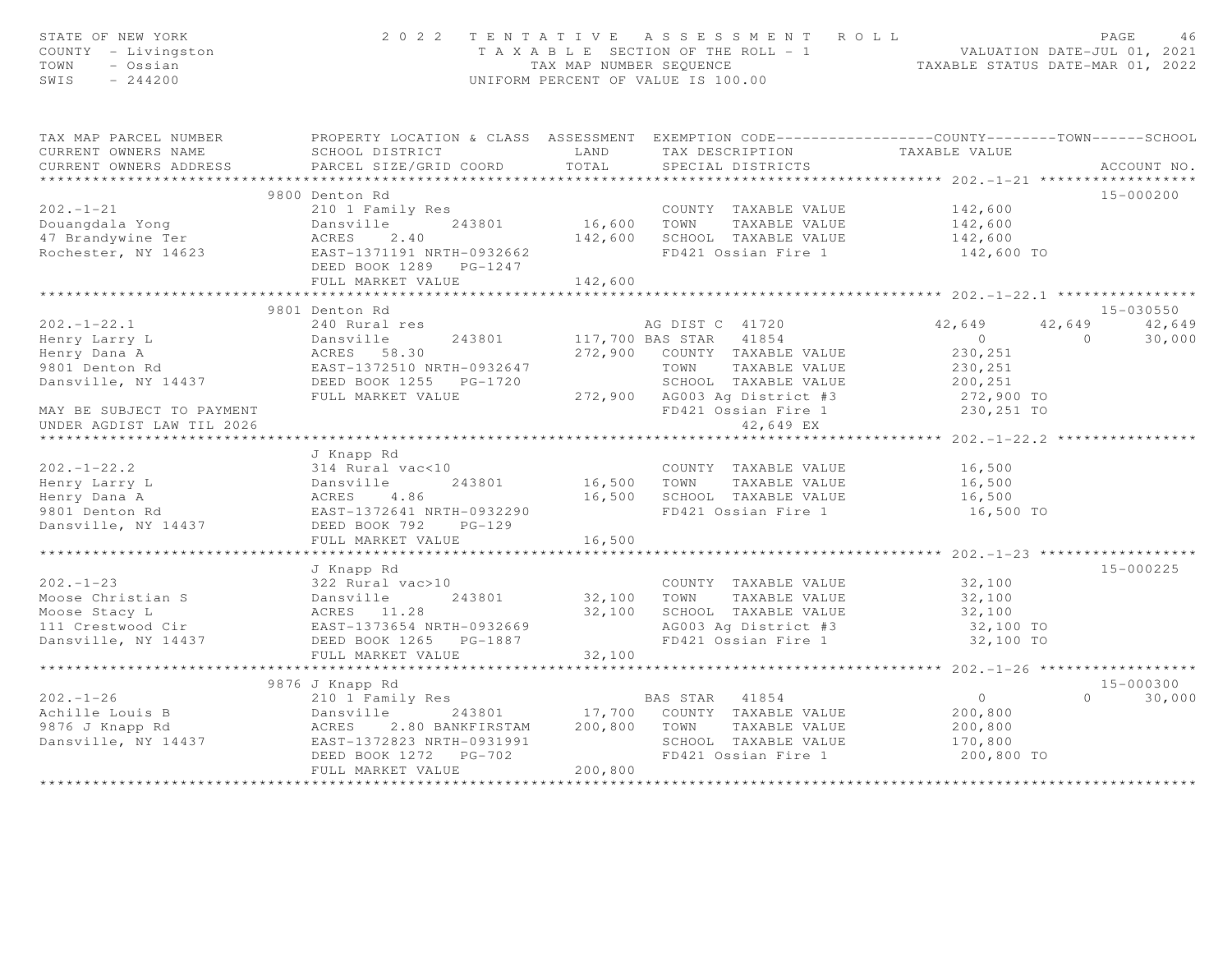| STATE OF NEW YORK<br>COUNTY - Livingston<br>TOWN<br>- Ossian<br>SWIS<br>$-244200$                                                             |                                                                                                                          |              | 2022 TENTATIVE ASSESSMENT ROLL<br>T A X A B L E SECTION OF THE ROLL - 1 VALUATION DATE-JUL 01, 2021<br>TAX MAP NUMBER SEQUENCE TAXABLE STATUS DATE-MAR 01, 2022<br>UNIFORM PERCENT OF VALUE IS 100.00 |                    | PAGE<br>47         |
|-----------------------------------------------------------------------------------------------------------------------------------------------|--------------------------------------------------------------------------------------------------------------------------|--------------|-------------------------------------------------------------------------------------------------------------------------------------------------------------------------------------------------------|--------------------|--------------------|
| TAX MAP PARCEL NUMBER<br>CURRENT OWNERS NAME                                                                                                  | PROPERTY LOCATION & CLASS ASSESSMENT EXEMPTION CODE----------------COUNTY-------TOWN------SCHOOL<br>SCHOOL DISTRICT LAND |              |                                                                                                                                                                                                       |                    |                    |
| CURRENT OWNERS ADDRESS                                                                                                                        | PARCEL SIZE/GRID COORD                                                                                                   | TOTAL        | TAX DESCRIPTION TAXABLE VALUE<br>SPECIAL DISTRICTS                                                                                                                                                    |                    | ACCOUNT NO.        |
|                                                                                                                                               |                                                                                                                          |              |                                                                                                                                                                                                       |                    |                    |
|                                                                                                                                               | 4986 Route 436                                                                                                           |              |                                                                                                                                                                                                       |                    | 15-008525          |
| $202 - 1 - 27.2$                                                                                                                              | 270 Mfg housing                                                                                                          |              | COUNTY TAXABLE VALUE<br>15,100 TOWN TAXABLE VALUE<br>COUNTY TAXABLE VALUE 33,800                                                                                                                      |                    |                    |
| Cornerstone Homes                                                                                                                             | Dansville<br>243801                                                                                                      |              |                                                                                                                                                                                                       | 33,800             |                    |
| 11801 Harrington Dr                                                                                                                           |                                                                                                                          |              | 33,800 SCHOOL TAXABLE VALUE                                                                                                                                                                           | 33,800             |                    |
| Corning, NY 14830                                                                                                                             | ACRES 1.75<br>EAST-1370398 NRTH-0933015<br>DEED BOOK 1243 PG-387                                                         |              | FD421 Ossian Fire 1                                                                                                                                                                                   | 33,800 TO          |                    |
|                                                                                                                                               | FULL MARKET VALUE                                                                                                        | 33,800       |                                                                                                                                                                                                       |                    |                    |
|                                                                                                                                               |                                                                                                                          |              |                                                                                                                                                                                                       |                    |                    |
|                                                                                                                                               | 4999 Route 436                                                                                                           |              |                                                                                                                                                                                                       |                    |                    |
| $202 - 1 - 27.3$                                                                                                                              | 270 Mfg housing                                                                                                          |              | COUNTY TAXABLE VALUE                                                                                                                                                                                  | 73,900             |                    |
|                                                                                                                                               |                                                                                                                          |              | 27,400 TOWN TAXABLE VALUE                                                                                                                                                                             | 73,900             |                    |
|                                                                                                                                               |                                                                                                                          |              | 73,900 SCHOOL TAXABLE VALUE                                                                                                                                                                           | 73,900             |                    |
| Goho John R<br>10170 Valley Rd 243801<br>Dansville, NY 14437<br>Dansville, NY 14437<br>EAST-1371173 NRTH-0933550<br>DEED ROOK 1290<br>PG-1254 |                                                                                                                          |              | FD421 Ossian Fire 1                                                                                                                                                                                   | 73,900 TO          |                    |
|                                                                                                                                               | DEED BOOK 1290 PG-1254<br>FULL MARKET VALUE                                                                              | 73,900       |                                                                                                                                                                                                       |                    |                    |
|                                                                                                                                               |                                                                                                                          |              |                                                                                                                                                                                                       |                    |                    |
|                                                                                                                                               |                                                                                                                          |              |                                                                                                                                                                                                       |                    |                    |
|                                                                                                                                               | 314 Rural vac<10                                                                                                         |              | COUNTY TAXABLE VALUE                                                                                                                                                                                  | 13,600             |                    |
|                                                                                                                                               | 243801                                                                                                                   | 13,600 TOWN  | TAXABLE VALUE                                                                                                                                                                                         | 13,600             |                    |
|                                                                                                                                               |                                                                                                                          |              | 13,600 SCHOOL TAXABLE VALUE                                                                                                                                                                           | 13,600             |                    |
|                                                                                                                                               | EAST-1370366 NRTH-0931204                                                                                                |              | FD421 Ossian Fire 1                                                                                                                                                                                   | 13,600 TO          |                    |
|                                                                                                                                               |                                                                                                                          | 13,600       |                                                                                                                                                                                                       |                    |                    |
|                                                                                                                                               |                                                                                                                          |              |                                                                                                                                                                                                       |                    |                    |
|                                                                                                                                               |                                                                                                                          |              |                                                                                                                                                                                                       |                    | 15-006600          |
| $202 - 1 - 27.111$                                                                                                                            | 105 Vac farmland                                                                                                         |              | AG DIST C 41720                                                                                                                                                                                       | 191,025            | 191,025 191,025    |
| Vanauken Gary                                                                                                                                 | Dansville<br>Dansville<br>ACRES 72.90<br>243801                                                                          |              | 232,800 COUNTY TAXABLE VALUE                                                                                                                                                                          | 41,775             |                    |
| Vanauken Sheila                                                                                                                               |                                                                                                                          | 232,800 TOWN | TAXABLE VALUE                                                                                                                                                                                         | 41,775             |                    |
| 5547 Ossian Hill Rd                                                                                                                           | EAST-1371041 NRTH-0932126                                                                                                |              | SCHOOL TAXABLE VALUE                                                                                                                                                                                  | 41,775             |                    |
| Dansville, NY 14437                                                                                                                           |                                                                                                                          |              | AG003 Ag District #3                                                                                                                                                                                  | 232,800 TO         |                    |
|                                                                                                                                               | DEED BOOK 707 PG-00236 AG003 Ag District #3<br>FULL MARKET VALUE 232,800 FD421 Ossian Fire 1                             |              |                                                                                                                                                                                                       | 41,775 TO          |                    |
| MAY BE SUBJECT TO PAYMENT                                                                                                                     |                                                                                                                          |              | 191,025 EX                                                                                                                                                                                            |                    |                    |
| UNDER AGDIST LAW TIL 2026                                                                                                                     |                                                                                                                          |              |                                                                                                                                                                                                       |                    |                    |
|                                                                                                                                               |                                                                                                                          |              |                                                                                                                                                                                                       |                    |                    |
|                                                                                                                                               | 9813 Samples Corners Rd                                                                                                  |              |                                                                                                                                                                                                       |                    |                    |
| $202 - 1 - 27.113$                                                                                                                            | 210 1 Family Res                                                                                                         |              | BAS STAR 41854                                                                                                                                                                                        | $\overline{0}$     | $\Omega$<br>30,000 |
|                                                                                                                                               |                                                                                                                          |              |                                                                                                                                                                                                       | 110,600<br>110,600 |                    |
| Dansville, NY 14437                                                                                                                           | ACRES 0.94                                                                                                               |              | SCHOOL TAXABLE VALUE                                                                                                                                                                                  | 80,600             |                    |
|                                                                                                                                               | EAST-1370166 NRTH-0933272                                                                                                |              | FD421 Ossian Fire 1                                                                                                                                                                                   | 110,600 TO         |                    |
|                                                                                                                                               | DEED BOOK 1264 PG-2893                                                                                                   |              |                                                                                                                                                                                                       |                    |                    |
|                                                                                                                                               | FULL MARKET VALUE                                                                                                        | 110,600      |                                                                                                                                                                                                       |                    |                    |
|                                                                                                                                               |                                                                                                                          |              |                                                                                                                                                                                                       |                    |                    |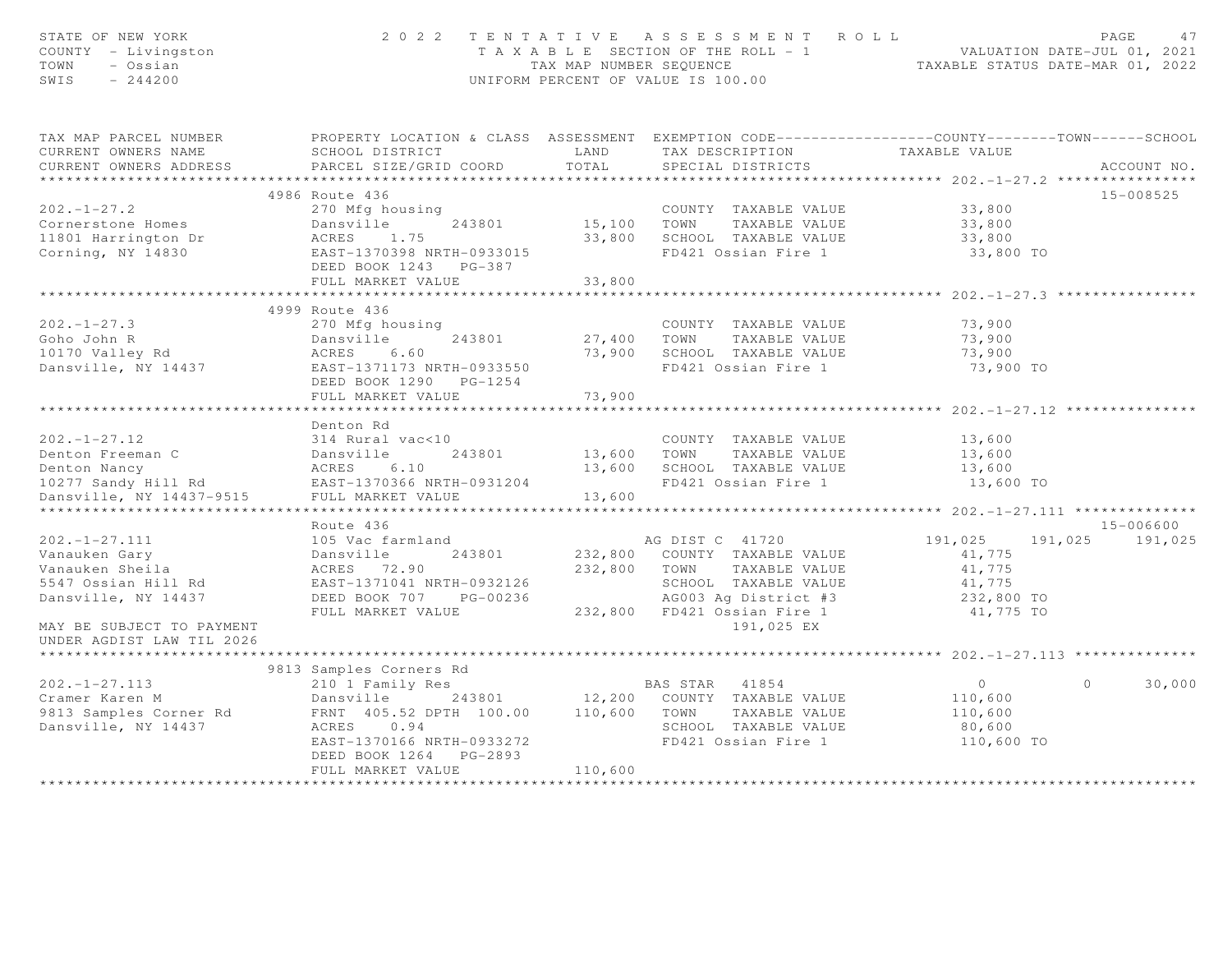| STATE OF NEW YORK<br>COUNTY - Livingston<br>TOWN<br>- Ossian<br>$-244200$<br>SWIS                                                                                                                                                            | 2 0 2 2                                                                                                                                       |                                       | TENTATIVE ASSESSMENT ROLL<br>T A X A B L E SECTION OF THE ROLL - 1 VALUATION DATE-JUL 01, 2021<br>TAX MAP NUMBER SEQUENCE TAXABLE STATUS DATE-MAR 01, 2022<br>UNIFORM PERCENT OF VALUE IS 100.00 |                                                   | PAGE<br>-48                |
|----------------------------------------------------------------------------------------------------------------------------------------------------------------------------------------------------------------------------------------------|-----------------------------------------------------------------------------------------------------------------------------------------------|---------------------------------------|--------------------------------------------------------------------------------------------------------------------------------------------------------------------------------------------------|---------------------------------------------------|----------------------------|
| TAX MAP PARCEL NUMBER<br>CURRENT OWNERS NAME<br>CURRENT OWNERS ADDRESS                                                                                                                                                                       | PROPERTY LOCATION & CLASS ASSESSMENT EXEMPTION CODE----------------COUNTY-------TOWN------SCHOOL<br>SCHOOL DISTRICT<br>PARCEL SIZE/GRID COORD | TOTAL                                 | LAND TAX DESCRIPTION TAXABLE VALUE<br>SPECIAL DISTRICTS                                                                                                                                          |                                                   | ACCOUNT NO.                |
|                                                                                                                                                                                                                                              | Samples Corners Rd                                                                                                                            |                                       |                                                                                                                                                                                                  |                                                   |                            |
| $202. - 1 - 27.114$<br>Cramer Karen M<br>9813 Samples Corner Rd<br>Dansville, NY 14437                                                                                                                                                       | 314 Rural vac<10<br>Dansville<br>ACRES 3.00                                                                                                   | 11,700                                | 0 COUNTY TAXABLE VALUE 11,700 11,700 COUNTY TAXABLE VALUE 11,700 11,700 1243801 11,700 TOWN TAXABLE VALUE<br>SCHOOL TAXABLE VALUE 11,700<br>AG003 Ag District #3 11,700 TO                       |                                                   |                            |
| Dansville, NY 14437                                                                                                                                                                                                                          | EAST-1370394 NRTH-0933380<br>DEED BOOK 1262    PG-2915<br>FULL MARKET VALUE                                                                   | 11,700                                | FD421 Ossian Fire 1 11,700 TO                                                                                                                                                                    |                                                   |                            |
|                                                                                                                                                                                                                                              |                                                                                                                                               | * * * * * * * * * * * * * * * * * * * |                                                                                                                                                                                                  | ******************* 202.-1-28.11 **************** |                            |
|                                                                                                                                                                                                                                              | 9902 Rowe Rd                                                                                                                                  |                                       |                                                                                                                                                                                                  |                                                   | 15-032400                  |
| $202. - 1 - 28.11$                                                                                                                                                                                                                           |                                                                                                                                               |                                       | AG DIST C 41720 122, 412 122, 412 122, 412                                                                                                                                                       |                                                   |                            |
| E. Philip Saunders Revocable Dansville                                                                                                                                                                                                       |                                                                                                                                               |                                       |                                                                                                                                                                                                  |                                                   | 67,626 67,626 67,626       |
| 762 Brooks Ave 51 acres eligible for 480 238,500 COUNTY TAXABLE VALUE 48,462<br>Rochester, NY 14619 ACRES 129.48 TOWN TAXABLE VALUE 48,462                                                                                                   |                                                                                                                                               |                                       |                                                                                                                                                                                                  |                                                   |                            |
|                                                                                                                                                                                                                                              | EAST-1375588 NRTH-0929171                                                                                                                     |                                       |                                                                                                                                                                                                  |                                                   |                            |
| PRIOR OWNER ON 3/01/2022 DEED BOOK 1300 PG-789                                                                                                                                                                                               |                                                                                                                                               |                                       |                                                                                                                                                                                                  |                                                   |                            |
| E. Philip Saunders Revocable FULL MARKET VALUE                                                                                                                                                                                               |                                                                                                                                               |                                       | -0929171 SCHOOL TAXABLE VALUE 48,462<br>C-789 AG003 Ag District #3 238,500 TO<br>238,500 FD421 Ossian Fire 1 116,088 TO<br>122,412 EX                                                            |                                                   |                            |
| MAY BE SUBJECT TO PAYMENT<br>UNDER RPTL480A UNTIL 2031                                                                                                                                                                                       |                                                                                                                                               |                                       |                                                                                                                                                                                                  |                                                   |                            |
|                                                                                                                                                                                                                                              |                                                                                                                                               |                                       |                                                                                                                                                                                                  |                                                   |                            |
| $202. - 1 - 28.12$                                                                                                                                                                                                                           | 9902 Rowe Rd<br>210 1 Family Res BAS STAR 41854                                                                                               |                                       |                                                                                                                                                                                                  | $\overline{0}$                                    | 15-032400<br>$0 \t 30,000$ |
| Ringelberg Nicholas R (1993)<br>Ringelberg Diane M (1994)<br>Ringelberg Diane M (1995)<br>Ringelberg Diane M (1992)<br>Ringelberg Diane M (1992)<br>MacRES 6.63 BANK NETS 163,500 TOWN TAXABLE VALUE 163,500<br>9902 Rowe Rd (1992)<br>Dansv |                                                                                                                                               |                                       |                                                                                                                                                                                                  |                                                   |                            |
|                                                                                                                                                                                                                                              |                                                                                                                                               |                                       |                                                                                                                                                                                                  |                                                   |                            |
|                                                                                                                                                                                                                                              |                                                                                                                                               |                                       |                                                                                                                                                                                                  |                                                   |                            |
|                                                                                                                                                                                                                                              |                                                                                                                                               |                                       | FD421 Ossian Fire 1 163,500 TO                                                                                                                                                                   |                                                   |                            |
|                                                                                                                                                                                                                                              | FULL MARKET VALUE                                                                                                                             | 163,500                               |                                                                                                                                                                                                  |                                                   |                            |
|                                                                                                                                                                                                                                              |                                                                                                                                               |                                       |                                                                                                                                                                                                  |                                                   |                            |
|                                                                                                                                                                                                                                              | 9857 Rowe Rd                                                                                                                                  |                                       |                                                                                                                                                                                                  |                                                   |                            |
|                                                                                                                                                                                                                                              |                                                                                                                                               |                                       | COUNTY TAXABLE VALUE<br>TOWN<br>TAXABLE VALUE                                                                                                                                                    | 129,500<br>129,500                                |                            |
|                                                                                                                                                                                                                                              |                                                                                                                                               |                                       | SCHOOL TAXABLE VALUE 129,500                                                                                                                                                                     |                                                   |                            |
| 202.-1-29.21 240 Rural res<br>Perry Jayson A Dansville 243801 54,800<br>Perry Hope H ACRES 19.20 BANK LERETA 129,500<br>9857 Rowe Rd EAST-1376360 NRTH-0931251<br>Dansville, NY 14437 DEED BOOK 1193 PG-163<br>THE MARKET VALUE VALUE 12     |                                                                                                                                               |                                       | FD421 Ossian Fire 1                                                                                                                                                                              | 129,500 TO                                        |                            |
|                                                                                                                                                                                                                                              |                                                                                                                                               |                                       |                                                                                                                                                                                                  |                                                   |                            |
|                                                                                                                                                                                                                                              | FULL MARKET VALUE                                                                                                                             | 129,500                               |                                                                                                                                                                                                  |                                                   |                            |
|                                                                                                                                                                                                                                              |                                                                                                                                               |                                       |                                                                                                                                                                                                  |                                                   |                            |
| $202. - 1 - 29.111$                                                                                                                                                                                                                          | Rowe Rd E                                                                                                                                     |                                       | COUNTY TAXABLE VALUE                                                                                                                                                                             |                                                   | 15-011600                  |
| Root Dallas                                                                                                                                                                                                                                  | 314 Rural vac<10<br>Dansville<br>243801                                                                                                       | 14,600                                | TAXABLE VALUE<br>TOWN                                                                                                                                                                            | 14,600<br>14,600                                  |                            |
| 9867 Rowe Rd                                                                                                                                                                                                                                 | 4.11<br>ACRES                                                                                                                                 | 14,600                                | SCHOOL TAXABLE VALUE                                                                                                                                                                             | 14,600                                            |                            |
| Dansville, NY 14437                                                                                                                                                                                                                          | EAST-1376158 NRTH-0930792                                                                                                                     |                                       | AG003 Ag District #3                                                                                                                                                                             | 14,600 TO                                         |                            |
|                                                                                                                                                                                                                                              | DEED BOOK 1300 PG-1071                                                                                                                        |                                       | FD421 Ossian Fire 1                                                                                                                                                                              | 14,600 TO                                         |                            |
| PRIOR OWNER ON 3/01/2022<br>Root Dallas                                                                                                                                                                                                      | FULL MARKET VALUE                                                                                                                             | 14,600                                |                                                                                                                                                                                                  |                                                   |                            |
| MAY BE SUBJECT TO PAYMENT<br>UNDER AGDIST LAW TIL 2023                                                                                                                                                                                       |                                                                                                                                               |                                       |                                                                                                                                                                                                  |                                                   |                            |
|                                                                                                                                                                                                                                              |                                                                                                                                               |                                       |                                                                                                                                                                                                  |                                                   |                            |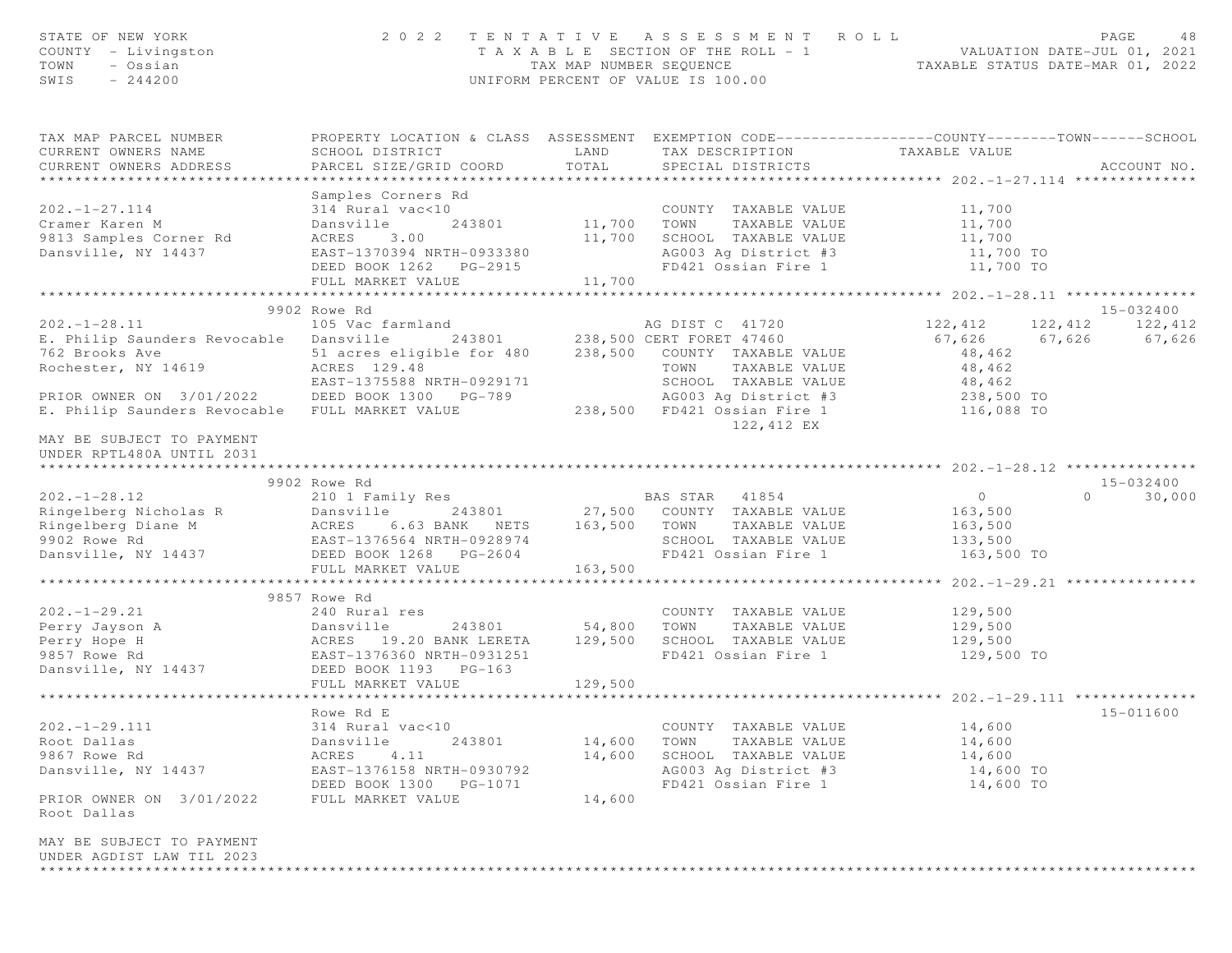| STATE OF NEW YORK<br>COUNTY - Livingston<br>TOWN<br>- Ossian<br>SWIS<br>$-244200$                                                                                                                                                    |                                                                                                                                                             |         | 2022 TENTATIVE ASSESSMENT ROLL<br>T A X A B L E SECTION OF THE ROLL - 1<br>TAX MAP NUMBER SEQUENCE TAXABLE STATUS DATE-JUL 01, 2021<br>INIEODM PERCENT OF VALUE IS 100.00<br>UNIFORM PERCENT OF VALUE IS 100.00 |                                              | PAGE<br>49         |
|--------------------------------------------------------------------------------------------------------------------------------------------------------------------------------------------------------------------------------------|-------------------------------------------------------------------------------------------------------------------------------------------------------------|---------|-----------------------------------------------------------------------------------------------------------------------------------------------------------------------------------------------------------------|----------------------------------------------|--------------------|
| TAX MAP PARCEL NUMBER PROPERTY LOCATION & CLASS ASSESSMENT EXEMPTION CODE----------------COUNTY--------TOWN------SCHOOL<br>CURRENT OWNERS NAME                                                                                       | SCHOOL DISTRICT TAND TAX DESCRIPTION                                                                                                                        |         |                                                                                                                                                                                                                 | TAXABLE VALUE                                |                    |
| CURRENT OWNERS ADDRESS                                                                                                                                                                                                               | PARCEL SIZE/GRID COORD                                                                                                                                      | TOTAL   | SPECIAL DISTRICTS                                                                                                                                                                                               |                                              | ACCOUNT NO.        |
| ***********************                                                                                                                                                                                                              |                                                                                                                                                             |         |                                                                                                                                                                                                                 |                                              |                    |
|                                                                                                                                                                                                                                      | 9867 Rowe Rd                                                                                                                                                |         |                                                                                                                                                                                                                 |                                              | 15-011600          |
| $202. - 1 - 29.112$                                                                                                                                                                                                                  | 210 1 Family Res<br>Dansville 243801 28,500 TOWN TAXABLE VALUE<br>ACRES 7.05 206,400 SCHOOL TAXABLE VALUE<br>EAST-1376348 NRTH-0930551 AG003 Ag District #3 |         | COUNTY TAXABLE VALUE                                                                                                                                                                                            | 206, 400                                     |                    |
| Dunham Denise F                                                                                                                                                                                                                      |                                                                                                                                                             |         |                                                                                                                                                                                                                 | 206,400                                      |                    |
| 9867 Rowe Rd<br>Ossian, NY 14437                                                                                                                                                                                                     |                                                                                                                                                             |         | 206,400 SCHOOL TAXABLE VALUE 206,400<br>AG003 Ag District #3 206,400 TO                                                                                                                                         |                                              |                    |
|                                                                                                                                                                                                                                      |                                                                                                                                                             |         |                                                                                                                                                                                                                 |                                              |                    |
|                                                                                                                                                                                                                                      | EAST-1376348 NRTH-0930551<br>DEED BOOK 1286 PG-1167<br>FULL MARKET VALUE 206,400                                                                            |         | FD421 Ossian Fire 1                                                                                                                                                                                             | 206,400 TO                                   |                    |
| MAY BE SUBJECT TO PAYMENT FULL MARKET VALUE                                                                                                                                                                                          |                                                                                                                                                             |         |                                                                                                                                                                                                                 |                                              |                    |
| UNDER AGDIST LAW TIL 2023                                                                                                                                                                                                            |                                                                                                                                                             |         |                                                                                                                                                                                                                 |                                              |                    |
|                                                                                                                                                                                                                                      |                                                                                                                                                             |         |                                                                                                                                                                                                                 |                                              |                    |
|                                                                                                                                                                                                                                      | 9851 Rowe Rd<br>240 Rural res                                                                                                                               |         |                                                                                                                                                                                                                 |                                              | 15-011600          |
| $202 - 1 - 29.113$                                                                                                                                                                                                                   |                                                                                                                                                             |         | CW_15_VET/ 41161                                                                                                                                                                                                | 12,000<br>74,728 74,728 74,728               | 12,000             |
|                                                                                                                                                                                                                                      |                                                                                                                                                             |         |                                                                                                                                                                                                                 |                                              |                    |
|                                                                                                                                                                                                                                      |                                                                                                                                                             |         |                                                                                                                                                                                                                 |                                              |                    |
|                                                                                                                                                                                                                                      |                                                                                                                                                             |         |                                                                                                                                                                                                                 |                                              |                    |
|                                                                                                                                                                                                                                      |                                                                                                                                                             |         |                                                                                                                                                                                                                 |                                              |                    |
|                                                                                                                                                                                                                                      |                                                                                                                                                             |         |                                                                                                                                                                                                                 |                                              |                    |
|                                                                                                                                                                                                                                      |                                                                                                                                                             |         |                                                                                                                                                                                                                 |                                              |                    |
|                                                                                                                                                                                                                                      |                                                                                                                                                             |         |                                                                                                                                                                                                                 |                                              |                    |
|                                                                                                                                                                                                                                      | 9893 Rowe Rd                                                                                                                                                |         |                                                                                                                                                                                                                 |                                              | 15-008600          |
| $202 - 1 - 30$                                                                                                                                                                                                                       | 270 Mfg housing                                                                                                                                             |         | COUNTY TAXABLE VALUE                                                                                                                                                                                            | 45,500                                       |                    |
|                                                                                                                                                                                                                                      |                                                                                                                                                             |         | 243801 42,600 TOWN TAXABLE VALUE                                                                                                                                                                                | 45,500                                       |                    |
|                                                                                                                                                                                                                                      |                                                                                                                                                             |         |                                                                                                                                                                                                                 |                                              |                    |
| Example 243801<br>Frank Steven L<br>2700 Badger Lane<br>Northport, FL 34286<br>2700 Badger Lane<br>243801<br>2700 Badger Lane<br>243801<br>2700 Badger Lane<br>243801<br>243801<br>243801                                            |                                                                                                                                                             |         | 45,500 SCHOOL TAXABLE VALUE 45,500<br>45,500 SCHOOL TAXABLE VALUE 45,500 TO                                                                                                                                     |                                              |                    |
|                                                                                                                                                                                                                                      | FULL MARKET VALUE                                                                                                                                           | 45,500  |                                                                                                                                                                                                                 |                                              |                    |
|                                                                                                                                                                                                                                      |                                                                                                                                                             |         |                                                                                                                                                                                                                 |                                              |                    |
|                                                                                                                                                                                                                                      | Rowe Rd                                                                                                                                                     |         |                                                                                                                                                                                                                 |                                              | $15 - 005490$      |
| $202. -1 - 31$                                                                                                                                                                                                                       |                                                                                                                                                             |         | COUNTY TAXABLE VALUE                                                                                                                                                                                            | 4,700                                        |                    |
|                                                                                                                                                                                                                                      |                                                                                                                                                             |         | 4,700 TOWN TAXABLE VALUE                                                                                                                                                                                        | 4,700                                        |                    |
|                                                                                                                                                                                                                                      |                                                                                                                                                             |         | 4,700 SCHOOL TAXABLE VALUE                                                                                                                                                                                      | 4,700                                        |                    |
|                                                                                                                                                                                                                                      |                                                                                                                                                             |         | FD421 Ossian Fire 1                                                                                                                                                                                             | 4,700 TO                                     |                    |
| 202.-1-31<br>Carriero Geoffrey P<br>Carriero Melinda A<br>9907 Rowe Rd<br>Dansville, NY 14437<br>DEED BOOK 1295 PG-231<br>THE BOOK 1295 PG-231<br>THE BOOK 1295 PG-231                                                               |                                                                                                                                                             |         |                                                                                                                                                                                                                 |                                              |                    |
|                                                                                                                                                                                                                                      | FULL MARKET VALUE                                                                                                                                           | 4,700   |                                                                                                                                                                                                                 |                                              |                    |
|                                                                                                                                                                                                                                      | *************************                                                                                                                                   |         |                                                                                                                                                                                                                 | ************** 202.-1-32 ******************* |                    |
|                                                                                                                                                                                                                                      | 9907 Rowe Rd                                                                                                                                                |         |                                                                                                                                                                                                                 |                                              | 15-011200          |
| 9907 Rowe Ka BAS STAR 41854<br>Carriero Geoffrey Dansville 243801 35,100 COUNTY TAXABLE VALUE<br>9907 Rowe Rd ACRES 9.80 BANKFIRSTAM 169,100 TOWN TAXABLE VALUE<br>Dansville, NY 14437 EAST-1377338 NRTH-0929246 SCHOOL TAXABLE VALU |                                                                                                                                                             |         |                                                                                                                                                                                                                 | $\overline{0}$                               | $\Omega$<br>30,000 |
|                                                                                                                                                                                                                                      |                                                                                                                                                             |         |                                                                                                                                                                                                                 | 169,100                                      |                    |
|                                                                                                                                                                                                                                      |                                                                                                                                                             |         |                                                                                                                                                                                                                 | 169,100                                      |                    |
|                                                                                                                                                                                                                                      |                                                                                                                                                             |         | SCHOOL TAXABLE VALUE                                                                                                                                                                                            | 139,100<br>169,100 TO                        |                    |
|                                                                                                                                                                                                                                      | FULL MARKET VALUE                                                                                                                                           | 169,100 |                                                                                                                                                                                                                 |                                              |                    |
|                                                                                                                                                                                                                                      |                                                                                                                                                             |         |                                                                                                                                                                                                                 |                                              |                    |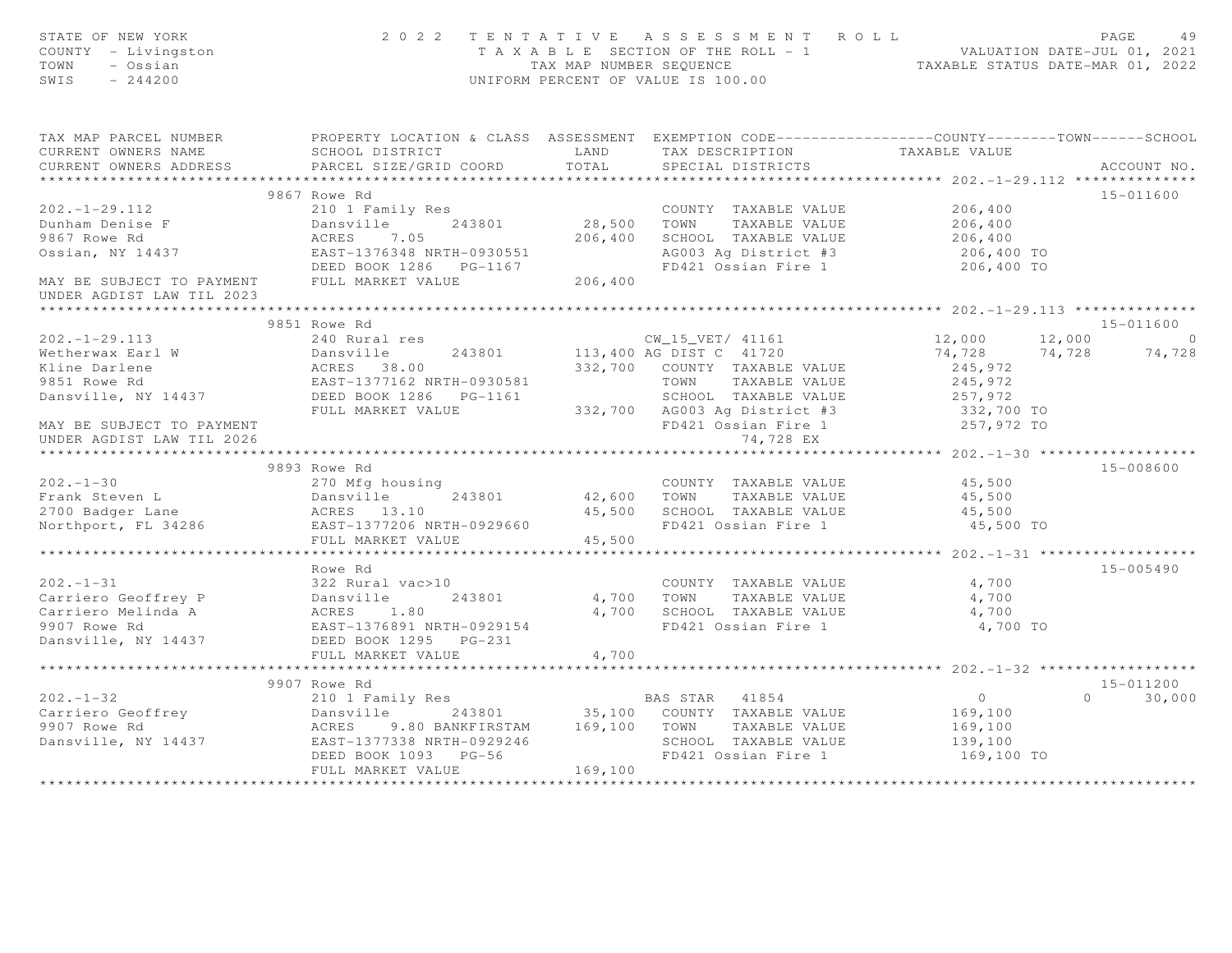| STATE OF NEW YORK<br>COUNTY - Livingston<br>TOWN<br>- Ossian<br>SWIS<br>$-244200$                                                                                                                                                              | TENTATIVE ASSESSMENT ROLL<br>PAGE<br>50<br>T A X A B L E SECTION OF THE ROLL - 1 WALUATION DATE-JUL 01, 2021<br>TAX MAP NUMBER SEQUENCE TAXABLE STATUS DATE-MAR 01, 2022<br>UNIFORM PERCENT OF VALUE IS 100.00 |                 |                                                                                     |                                             |                    |
|------------------------------------------------------------------------------------------------------------------------------------------------------------------------------------------------------------------------------------------------|----------------------------------------------------------------------------------------------------------------------------------------------------------------------------------------------------------------|-----------------|-------------------------------------------------------------------------------------|---------------------------------------------|--------------------|
| TAX MAP PARCEL NUMBER<br>CURRENT OWNERS NAME<br>CURRENT OWNERS ADDRESS                                                                                                                                                                         | PROPERTY LOCATION & CLASS ASSESSMENT EXEMPTION CODE-----------------COUNTY--------TOWN------SCHOOL<br>SCHOOL DISTRICT<br><b>EXAMPLE AND</b><br>PARCEL SIZE/GRID COORD                                          | TOTAL           | TAX DESCRIPTION TAXABLE VALUE<br>SPECIAL DISTRICTS                                  |                                             | ACCOUNT NO.        |
|                                                                                                                                                                                                                                                | 9911 Rowe Rd                                                                                                                                                                                                   |                 |                                                                                     |                                             | $15 - 002150$      |
|                                                                                                                                                                                                                                                |                                                                                                                                                                                                                |                 |                                                                                     | 35,000                                      | 35,000<br>$\Omega$ |
| 202.-1-33<br>Needham Sean<br>20.900 COUNTY TAXABLE VALUE<br>20.900 COUNTY TAXABLE VALUE<br>20.900 COUNTY TAXABLE VALUE<br>20.900 COUNTY TAXABLE VALUE<br>20.900 COUNTY TAXABLE VALUE<br>20.900 COUNTY TAXABLE VALUE<br>20.900 COUNTY TAXABLE V |                                                                                                                                                                                                                |                 |                                                                                     | 124,000<br>124,000<br>159,000<br>159,000 TO |                    |
| Needham Sean                                                                                                                                                                                                                                   |                                                                                                                                                                                                                |                 |                                                                                     |                                             |                    |
|                                                                                                                                                                                                                                                |                                                                                                                                                                                                                |                 |                                                                                     |                                             |                    |
|                                                                                                                                                                                                                                                | 5431 Ossian Hill Rd                                                                                                                                                                                            |                 |                                                                                     |                                             | 15-031700          |
|                                                                                                                                                                                                                                                |                                                                                                                                                                                                                |                 |                                                                                     |                                             | $0 \t 30,000$      |
|                                                                                                                                                                                                                                                |                                                                                                                                                                                                                |                 |                                                                                     |                                             |                    |
|                                                                                                                                                                                                                                                |                                                                                                                                                                                                                |                 |                                                                                     |                                             |                    |
| 3931 USSIAN HILL Rd<br>210 1 Family Res<br>243801 15,900 COUNTY TAXABLE VALUE 135,100<br>243801 15,900 COUNTY TAXABLE VALUE 135,100<br>243801 15,900 COUNTY TAXABLE VALUE 135,100<br>243801 15,900 COUNTY TAXABLE VALUE 135,100<br>24386 P     |                                                                                                                                                                                                                |                 |                                                                                     | 105,100<br>135,100 TO                       |                    |
|                                                                                                                                                                                                                                                | FULL MARKET VALUE                                                                                                                                                                                              | 135,100         |                                                                                     |                                             |                    |
|                                                                                                                                                                                                                                                |                                                                                                                                                                                                                |                 |                                                                                     |                                             |                    |
|                                                                                                                                                                                                                                                | 9915 Rowe Rd                                                                                                                                                                                                   |                 |                                                                                     |                                             | 15-038850          |
|                                                                                                                                                                                                                                                |                                                                                                                                                                                                                |                 |                                                                                     | $\overline{0}$                              | $0 \t 74,900$      |
|                                                                                                                                                                                                                                                |                                                                                                                                                                                                                |                 |                                                                                     | 166,500                                     |                    |
|                                                                                                                                                                                                                                                |                                                                                                                                                                                                                |                 | TOWN IAAADDE VIDJE<br>SCHOOL TAXABLE VALUE 91,600<br>FR121 Ossian Fire 1 166,500 TO | 166,500                                     |                    |
|                                                                                                                                                                                                                                                |                                                                                                                                                                                                                |                 | FD421 Ossian Fire 1                                                                 |                                             |                    |
|                                                                                                                                                                                                                                                | FULL MARKET VALUE                                                                                                                                                                                              | 166,500         |                                                                                     |                                             |                    |
|                                                                                                                                                                                                                                                |                                                                                                                                                                                                                |                 |                                                                                     |                                             |                    |
|                                                                                                                                                                                                                                                | 5427 Ossian Hill Rd                                                                                                                                                                                            |                 |                                                                                     |                                             | 15-011625          |
| $202 - 1 - 36$                                                                                                                                                                                                                                 | 210 1 Family Res                                                                                                                                                                                               |                 |                                                                                     |                                             |                    |
| Bowes Cassondra L                                                                                                                                                                                                                              |                                                                                                                                                                                                                |                 | COUNTY TAXABLE VALUE 165,000<br>TOWN TAXABLE VALUE 165,000                          |                                             |                    |
| 5427 Ossian Hill Rd                                                                                                                                                                                                                            |                                                                                                                                                                                                                |                 |                                                                                     |                                             |                    |
| Dansville, NY 14437                                                                                                                                                                                                                            | BANKFIRSTAM                                                                                                                                                                                                    |                 | FD421 Ossian Fire 1                                                                 | 165,000<br>165,000 TO                       |                    |
|                                                                                                                                                                                                                                                | EAST-1377554 NRTH-0928376<br>DEED BOOK 1298 PG-199                                                                                                                                                             |                 |                                                                                     |                                             |                    |
|                                                                                                                                                                                                                                                | FULL MARKET VALUE                                                                                                                                                                                              | 165,000         |                                                                                     |                                             |                    |
|                                                                                                                                                                                                                                                | ********************************                                                                                                                                                                               | *************** |                                                                                     |                                             |                    |
|                                                                                                                                                                                                                                                | 5574 Eades Rd                                                                                                                                                                                                  |                 |                                                                                     |                                             |                    |
|                                                                                                                                                                                                                                                |                                                                                                                                                                                                                |                 |                                                                                     | 21,000 21,000                               | $\circ$            |
|                                                                                                                                                                                                                                                |                                                                                                                                                                                                                |                 |                                                                                     | 283,900                                     |                    |
|                                                                                                                                                                                                                                                |                                                                                                                                                                                                                |                 |                                                                                     | 283,900                                     |                    |
|                                                                                                                                                                                                                                                |                                                                                                                                                                                                                |                 | SCHOOL TAXABLE VALUE                                                                | 304,900<br>304,900 TO                       |                    |
|                                                                                                                                                                                                                                                |                                                                                                                                                                                                                |                 | FD421 Ossian Fire 1                                                                 |                                             |                    |
|                                                                                                                                                                                                                                                | FULL MARKET VALUE                                                                                                                                                                                              | 304,900         |                                                                                     |                                             |                    |
|                                                                                                                                                                                                                                                |                                                                                                                                                                                                                |                 |                                                                                     |                                             |                    |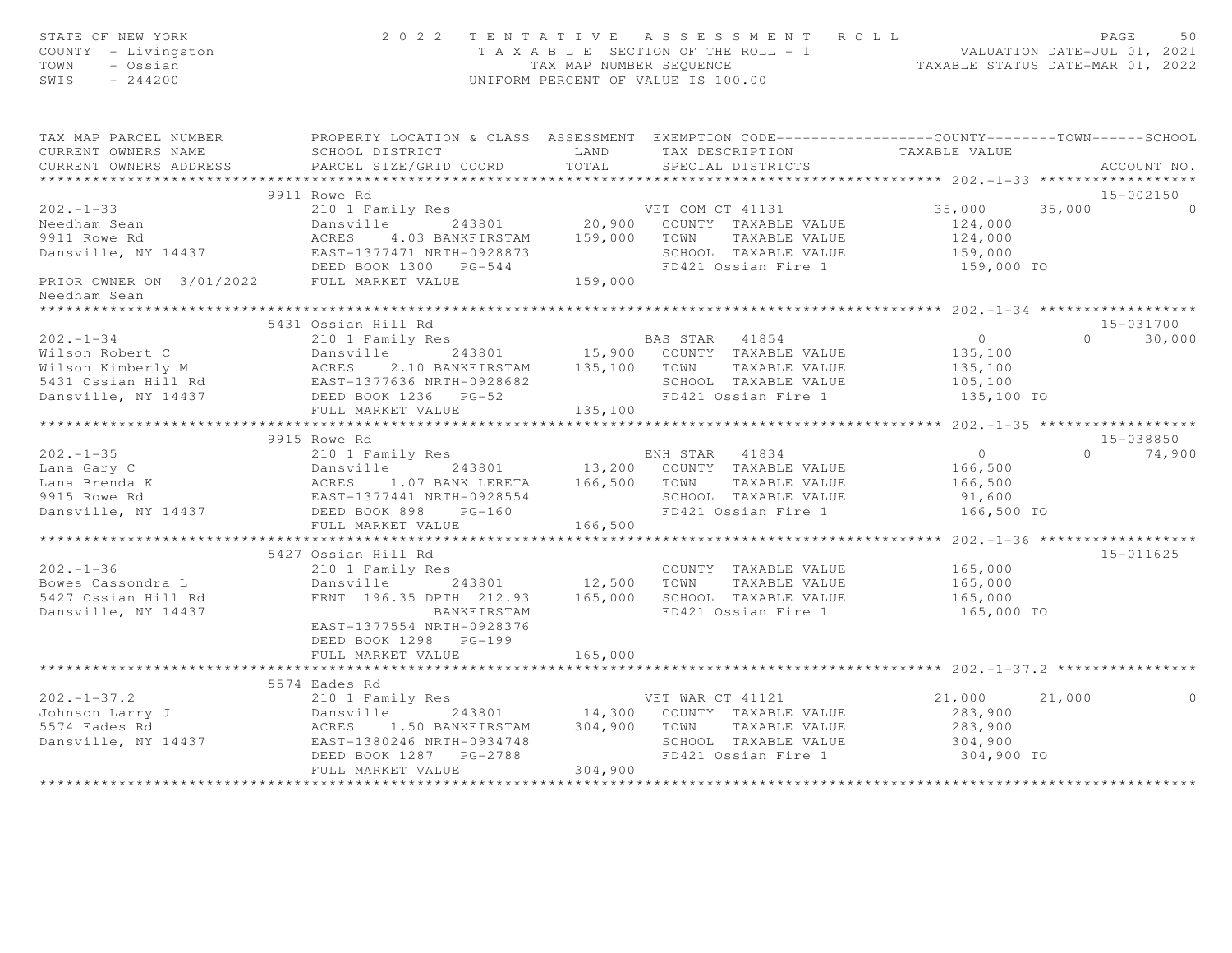| STATE OF NEW YORK<br>COUNTY - Livingston<br>TOWN<br>- Ossian<br>SWIS<br>$-244200$                                                                                                                                                                  |                                                                                                                                               | UNIFORM PERCENT OF VALUE IS 100.00 | 2022 TENTATIVE ASSESSMENT ROLL PAGE 51<br>TAXABLE SECTION OF THE ROLL - 1 VALUATION DATE-JUL 01, 2021<br>TAX MAP NUMBER SEQUENCE TAXABLE STATUS DATE-MAR 01, 2022 |                                                       |                |                    |
|----------------------------------------------------------------------------------------------------------------------------------------------------------------------------------------------------------------------------------------------------|-----------------------------------------------------------------------------------------------------------------------------------------------|------------------------------------|-------------------------------------------------------------------------------------------------------------------------------------------------------------------|-------------------------------------------------------|----------------|--------------------|
| TAX MAP PARCEL NUMBER<br>CURRENT OWNERS NAME<br>CURRENT OWNERS ADDRESS                                                                                                                                                                             | PROPERTY LOCATION & CLASS ASSESSMENT EXEMPTION CODE----------------COUNTY-------TOWN------SCHOOL<br>SCHOOL DISTRICT<br>PARCEL SIZE/GRID COORD |                                    | LAND TAX DESCRIPTION TAXABLE VALUE<br>TOTAL SPECIAL DISTRICTS                                                                                                     |                                                       |                | ACCOUNT NO.        |
|                                                                                                                                                                                                                                                    |                                                                                                                                               |                                    |                                                                                                                                                                   |                                                       |                |                    |
|                                                                                                                                                                                                                                                    | 5547 Ossian Hill Rd                                                                                                                           |                                    |                                                                                                                                                                   |                                                       |                | 15-034100          |
| $202 - 1 - 37.11$                                                                                                                                                                                                                                  | 112 Dairy farm                                                                                                                                |                                    | AG DIST C 41720<br>243801 415,000 BAS STAR 41854<br>AG DIST C 41720                                                                                               | 318,720<br>$\overline{0}$                             | $\overline{0}$ | 318,720 318,720    |
| VanAuken Sheila J<br>VanAuken Chad J                                                                                                                                                                                                               | Dansville<br>ACRES 137.00                                                                                                                     |                                    | 623,100 COUNTY TAXABLE VALUE                                                                                                                                      | 304,380                                               |                | 30,000             |
| 5547 Ossian Hill Rd                                                                                                                                                                                                                                |                                                                                                                                               |                                    |                                                                                                                                                                   | 304,380                                               |                |                    |
| Dansville, NY 14437                                                                                                                                                                                                                                |                                                                                                                                               |                                    |                                                                                                                                                                   | 274,380                                               |                |                    |
|                                                                                                                                                                                                                                                    |                                                                                                                                               |                                    |                                                                                                                                                                   | 623,100 TO                                            |                |                    |
| MAY BE SUBJECT TO PAYMENT                                                                                                                                                                                                                          |                                                                                                                                               |                                    | FD421 Ossian Fire 1                                                                                                                                               | 304,380 TO                                            |                |                    |
| UNDER AGDIST LAW TIL 2026                                                                                                                                                                                                                          |                                                                                                                                               |                                    | 318,720 EX                                                                                                                                                        |                                                       |                |                    |
|                                                                                                                                                                                                                                                    |                                                                                                                                               |                                    |                                                                                                                                                                   |                                                       |                |                    |
|                                                                                                                                                                                                                                                    | 5561 Ossian Hill Rd                                                                                                                           |                                    |                                                                                                                                                                   |                                                       |                | 15-034100          |
| $202 - 1 - 37.12$                                                                                                                                                                                                                                  | 210 1 Family Res                                                                                                                              |                                    | BAS STAR 41854                                                                                                                                                    | $\overline{0}$                                        |                | $\Omega$<br>30,000 |
| VanAuken Chad J                                                                                                                                                                                                                                    |                                                                                                                                               |                                    | 15,100 COUNTY TAXABLE VALUE                                                                                                                                       | 314,900                                               |                |                    |
| VanAuken Keri M                                                                                                                                                                                                                                    |                                                                                                                                               |                                    | 314,900 TOWN<br>TAXABLE VALUE                                                                                                                                     | 314,900                                               |                |                    |
| 5561 Ossian Hill Rd<br>Dansville, NY 14437                                                                                                                                                                                                         |                                                                                                                                               |                                    | SCHOOL TAXABLE VALUE<br>FD421 Ossian Fire 1                                                                                                                       | 284,900                                               |                |                    |
|                                                                                                                                                                                                                                                    | DEED BOOK 1232 PG-47                                                                                                                          |                                    |                                                                                                                                                                   | 314,900 TO                                            |                |                    |
|                                                                                                                                                                                                                                                    | FULL MARKET VALUE<br>*******************************                                                                                          | 314,900                            |                                                                                                                                                                   |                                                       |                |                    |
|                                                                                                                                                                                                                                                    | 5599 Ossian Hill Rd                                                                                                                           |                                    |                                                                                                                                                                   |                                                       |                | 15-032700          |
| $202 - 1 - 39$                                                                                                                                                                                                                                     | 210 1 Family Res                                                                                                                              |                                    |                                                                                                                                                                   | $\overline{0}$                                        | $\Omega$       | 30,000             |
|                                                                                                                                                                                                                                                    |                                                                                                                                               |                                    | BAS STAR 41854<br>10,400 COUNTY TAXABLE VALUE                                                                                                                     | 118,900                                               |                |                    |
|                                                                                                                                                                                                                                                    |                                                                                                                                               |                                    |                                                                                                                                                                   | 118,900                                               |                |                    |
|                                                                                                                                                                                                                                                    |                                                                                                                                               |                                    |                                                                                                                                                                   | 88,900                                                |                |                    |
| Denning William (1993)<br>Denning Pamela (1994)<br>Denning Pamela (1994)<br>Sanswille, NY 14437 (1997)<br>EAST-1380742 NRTH-0931130 (1998)<br>Compared (1998)<br>Compared (1999)<br>Compared (1999)<br>Compared (1999)<br>Compared (1999)<br>Compa |                                                                                                                                               |                                    |                                                                                                                                                                   | 118,900 TO                                            |                |                    |
|                                                                                                                                                                                                                                                    |                                                                                                                                               |                                    |                                                                                                                                                                   |                                                       |                |                    |
|                                                                                                                                                                                                                                                    | FULL MARKET VALUE                                                                                                                             | 118,900                            |                                                                                                                                                                   |                                                       |                |                    |
|                                                                                                                                                                                                                                                    | ***************************                                                                                                                   | **************                     |                                                                                                                                                                   | *********************** 202.-1-40.1 ***************** |                |                    |
|                                                                                                                                                                                                                                                    | 10054 Mccurdy Rd                                                                                                                              |                                    |                                                                                                                                                                   |                                                       |                | 15-034101          |
| $202. -1 - 40.1$                                                                                                                                                                                                                                   | 112 Dairy farm                                                                                                                                |                                    | AG DIST C 41720                                                                                                                                                   | 47,863                                                | 47,863         | 47,863             |
|                                                                                                                                                                                                                                                    |                                                                                                                                               |                                    | 77,400 COUNTY TAXABLE VALUE                                                                                                                                       | 234,737                                               |                |                    |
| Vanauken Gary and the Dansville and 243801 77,400 COUNTY TAXABLE VALUE<br>Vanauken Sheila (ACRES 30.50 282,600 TOWN TAXABLE VALUE S547 Ossian Hill Rd EAST-1379095 NRTH-0928351 282,600 TOWN TAXABLE VALUE Dansville, NY 14437 F                   |                                                                                                                                               |                                    |                                                                                                                                                                   | 234,737<br>234,737                                    |                |                    |
|                                                                                                                                                                                                                                                    |                                                                                                                                               |                                    |                                                                                                                                                                   | 282,600 TO                                            |                |                    |
|                                                                                                                                                                                                                                                    |                                                                                                                                               |                                    | FD421 Ossian Fire 1                                                                                                                                               | 234,737 TO                                            |                |                    |
| MAY BE SUBJECT TO PAYMENT                                                                                                                                                                                                                          |                                                                                                                                               |                                    | 47,863 EX                                                                                                                                                         |                                                       |                |                    |
| UNDER AGDIST LAW TIL 2026                                                                                                                                                                                                                          |                                                                                                                                               |                                    |                                                                                                                                                                   |                                                       |                |                    |
|                                                                                                                                                                                                                                                    |                                                                                                                                               |                                    |                                                                                                                                                                   |                                                       |                |                    |
|                                                                                                                                                                                                                                                    | Mccurdy Rd                                                                                                                                    |                                    |                                                                                                                                                                   |                                                       |                | 15-034101          |
| $202 - 1 - 40.2$                                                                                                                                                                                                                                   | 112 Dairy farm                                                                                                                                |                                    | AG DIST C 41720                                                                                                                                                   | 174,294                                               |                | 174,294 174,294    |
| Schramm Robert W                                                                                                                                                                                                                                   | 243801<br>Dansville                                                                                                                           |                                    | 238,900 COUNTY TAXABLE VALUE                                                                                                                                      | 118,006                                               |                |                    |
| 5341 Ossian Hill Rd                                                                                                                                                                                                                                | ACRES 75.10                                                                                                                                   | 292,300 TOWN                       | TAXABLE VALUE                                                                                                                                                     | 118,006                                               |                |                    |
| Dansville, NY 14437                                                                                                                                                                                                                                | EAST-1380173 NRTH-0929469                                                                                                                     |                                    |                                                                                                                                                                   | 118,006                                               |                |                    |
|                                                                                                                                                                                                                                                    |                                                                                                                                               |                                    | SCHOOD Inner.<br>AGO03 Ag District #3<br>101 Opsian Fire 1                                                                                                        | 292,300 TO                                            |                |                    |
| MAY BE SUBJECT TO PAYMENT                                                                                                                                                                                                                          | FULL MARKET VALUE                                                                                                                             |                                    | 292,300 FD421 Ossian Fire 1                                                                                                                                       | 118,006 TO                                            |                |                    |
| UNDER AGDIST LAW TIL 2026                                                                                                                                                                                                                          |                                                                                                                                               |                                    | 174,294 EX                                                                                                                                                        |                                                       |                |                    |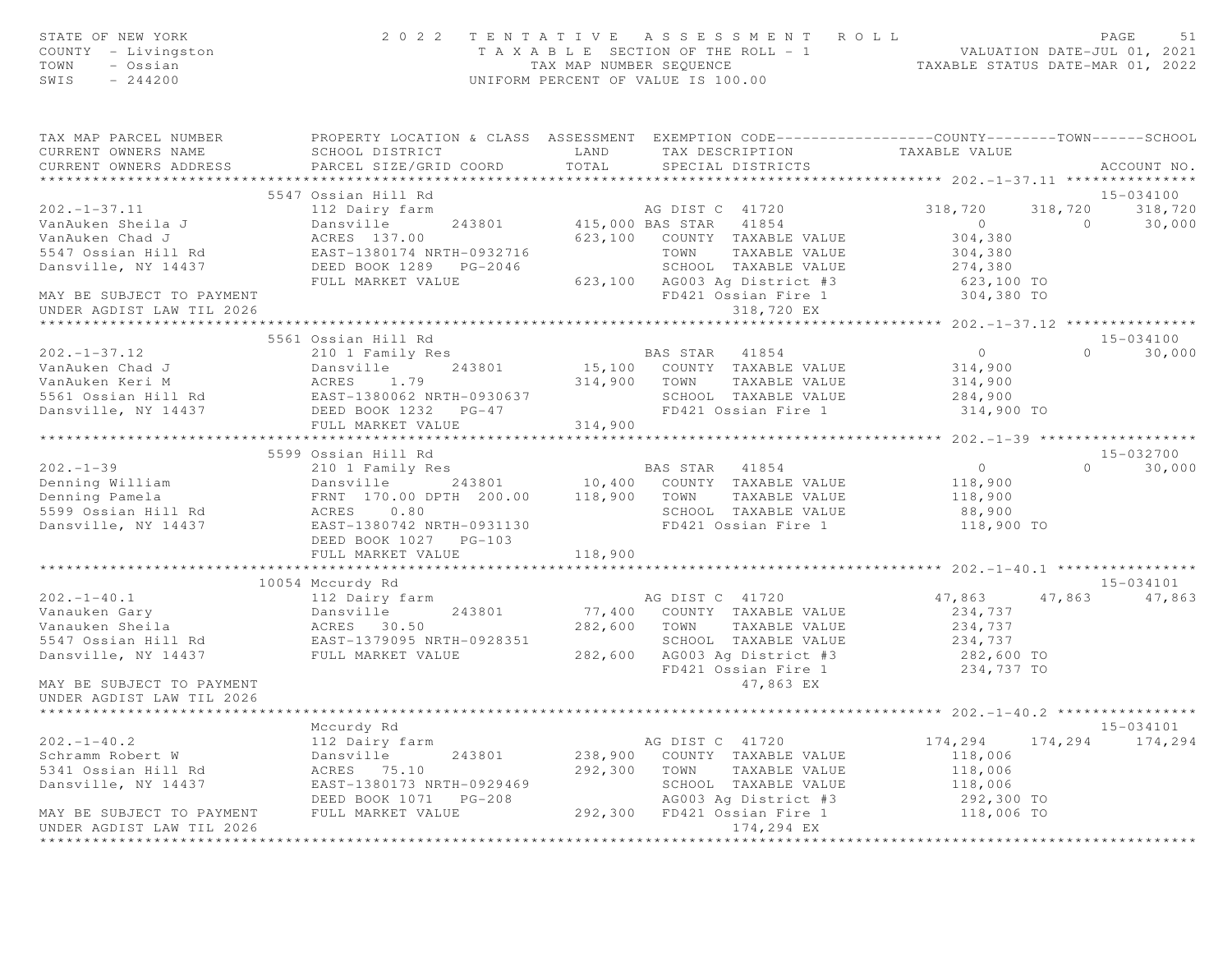| STATE OF NEW YORK<br>2022 TENTATIVE ASSESSMENT ROLL<br>T A X A B L E SECTION OF THE ROLL - 1 VALUATION DATE-JUL 01, 2021<br>TAX MAP NUMBER SEQUENCE TAXABLE STATUS DATE-MAR 01, 2022<br>COUNTY - Livingston<br>TOWN<br>- Ossian<br>SWIS $-244200$<br>UNIFORM PERCENT OF VALUE IS 100.00 |                                                                                                                                                                                                                                                                                                                               |         |                                                                                                                                                                               |                                                                                        | PAGE<br>52                   |  |  |  |
|-----------------------------------------------------------------------------------------------------------------------------------------------------------------------------------------------------------------------------------------------------------------------------------------|-------------------------------------------------------------------------------------------------------------------------------------------------------------------------------------------------------------------------------------------------------------------------------------------------------------------------------|---------|-------------------------------------------------------------------------------------------------------------------------------------------------------------------------------|----------------------------------------------------------------------------------------|------------------------------|--|--|--|
| CURRENT OWNERS NAME<br>CURRENT OWNERS ADDRESS                                                                                                                                                                                                                                           | TAX MAP PARCEL NUMBER THE PROPERTY LOCATION & CLASS ASSESSMENT EXEMPTION CODE--------------COUNTY--------TOWN------SCHOOL<br>SCHOOL DISTRICT LAND TAX DESCRIPTION<br>PARCEL SIZE/GRID COORD                                                                                                                                   | TOTAL   | SPECIAL DISTRICTS                                                                                                                                                             | TAXABLE VALUE                                                                          | ACCOUNT NO.                  |  |  |  |
|                                                                                                                                                                                                                                                                                         | 5580 Eades Rd                                                                                                                                                                                                                                                                                                                 |         |                                                                                                                                                                               |                                                                                        | 15-033400                    |  |  |  |
| $202 - 1 - 41$                                                                                                                                                                                                                                                                          | 210 1 Family Res<br>DEED BOOK 1285 PG-2487<br>FULL MARKET VALUE                                                                                                                                                                                                                                                               | 80,000  | COUNTY TAXABLE VALUE                                                                                                                                                          | 80,000<br>80,000<br>80,000<br>80,000 TO                                                |                              |  |  |  |
|                                                                                                                                                                                                                                                                                         |                                                                                                                                                                                                                                                                                                                               |         |                                                                                                                                                                               |                                                                                        |                              |  |  |  |
|                                                                                                                                                                                                                                                                                         | J Knapp Rd<br>105 Vac farmland<br>202.-1-42.1 105 Vac farmland 202.-1-42.1 105 Vac farmland COUNTY TAXABLE VALUE<br>Pinkoski Stanley Jr Dansville 243801 49,700 TOWN TAXABLE VALUE<br>126 W Ivy St ACRES 14.21 49,700 SCHOOL TAXABLE VALUE<br>East Rochester, NY 14445<br>DEED BOOK 1293 PG-2707<br>FULL MARKET VALUE         | 49,700  | COUNTY TAXABLE VALUE 49,700                                                                                                                                                   | 49,700<br>49,700<br>49,700 TO                                                          | 15-003400                    |  |  |  |
|                                                                                                                                                                                                                                                                                         |                                                                                                                                                                                                                                                                                                                               |         |                                                                                                                                                                               |                                                                                        |                              |  |  |  |
|                                                                                                                                                                                                                                                                                         | 9815 J Knapp Rd<br>202.-1-42.2<br>Serafine Nathan C 243801<br>210 1 Family Res<br>243801<br>243801<br>243801<br>243801<br>26,400 TOWN TAXABLE VALUE<br>243801<br>26,400 TOWN TAXABLE VALUE<br>243801<br>26,100 SCHOOL TAXABLE VALUE<br>26,100 SCHOOL TAXABLE VALUE<br>2.30<br><br>DEED BOOK 1299 PG-1484<br>FULL MARKET VALUE | 106,100 | COUNTY TAXABLE VALUE                                                                                                                                                          | 106,100<br>106,100<br>106,100<br>106,100 TO                                            |                              |  |  |  |
|                                                                                                                                                                                                                                                                                         | ******************************                                                                                                                                                                                                                                                                                                |         |                                                                                                                                                                               | ************************ 202. -1-43. 11 ****************                               |                              |  |  |  |
| MAY BE SUBJECT TO PAYMENT                                                                                                                                                                                                                                                               | 9891 J Knapp Rd E<br>202.-1-43.11 260 Seasonal res and particle and the Mapp Dwight A 243801 222,100 COUNTY TAXABLE VALUE<br>Xnapp Deanne E ACRES 115.10 294,700 TOWN TAXABLE VALUE<br>294,700 TOWN TAXABLE VALUE<br>294,700 TOWN TAXABLE VALUE<br>294,700<br>FULL MARKET VALUE                                               |         | AG DIST C 41720<br>294,700 TOWN TAXABLE VALUE<br>SCHOOL TAXABLE VALUE<br>AG003 Ag District #3<br>294,700 FD421 Ossian Fire 1<br>158,916 EX                                    | 158,916 158,916 158,916<br>135,784<br>135,784<br>$135,784$<br>294,700 TO<br>135,784 TO | 15-015702                    |  |  |  |
| UNDER AGDIST LAW TIL 2026                                                                                                                                                                                                                                                               |                                                                                                                                                                                                                                                                                                                               |         |                                                                                                                                                                               |                                                                                        |                              |  |  |  |
| $202 - 1 - 44.1$                                                                                                                                                                                                                                                                        | 9963 J Knapp Rd<br>112 Dairy farm                                                                                                                                                                                                                                                                                             |         | AG DIST C 41720                                                                                                                                                               | 297,814                                                                                | 15-018703<br>297,814 297,814 |  |  |  |
| Mark David A<br>Mark David A<br>Mark Thomas A<br>10292 McCurdy Rd<br>Dansville, NY 14437<br>MAY BE SUBJECT TO PAYMENT                                                                                                                                                                   | FULL MARKET VALUE                                                                                                                                                                                                                                                                                                             |         | 431,400 COUNTY TAXABLE VALUE<br>508,800 TOWN TAXABLE VALUE<br>SCHOOL TAXABLE VALUE<br>AGO03 Ag District #3 508,800 TO<br>508,800 FD421 Ossian Fire 1 210,986 TO<br>297,814 EX | 210,986<br>210,986<br>210,986                                                          |                              |  |  |  |
| UNDER AGDIST LAW TIL 2026<br>********************                                                                                                                                                                                                                                       |                                                                                                                                                                                                                                                                                                                               |         |                                                                                                                                                                               |                                                                                        |                              |  |  |  |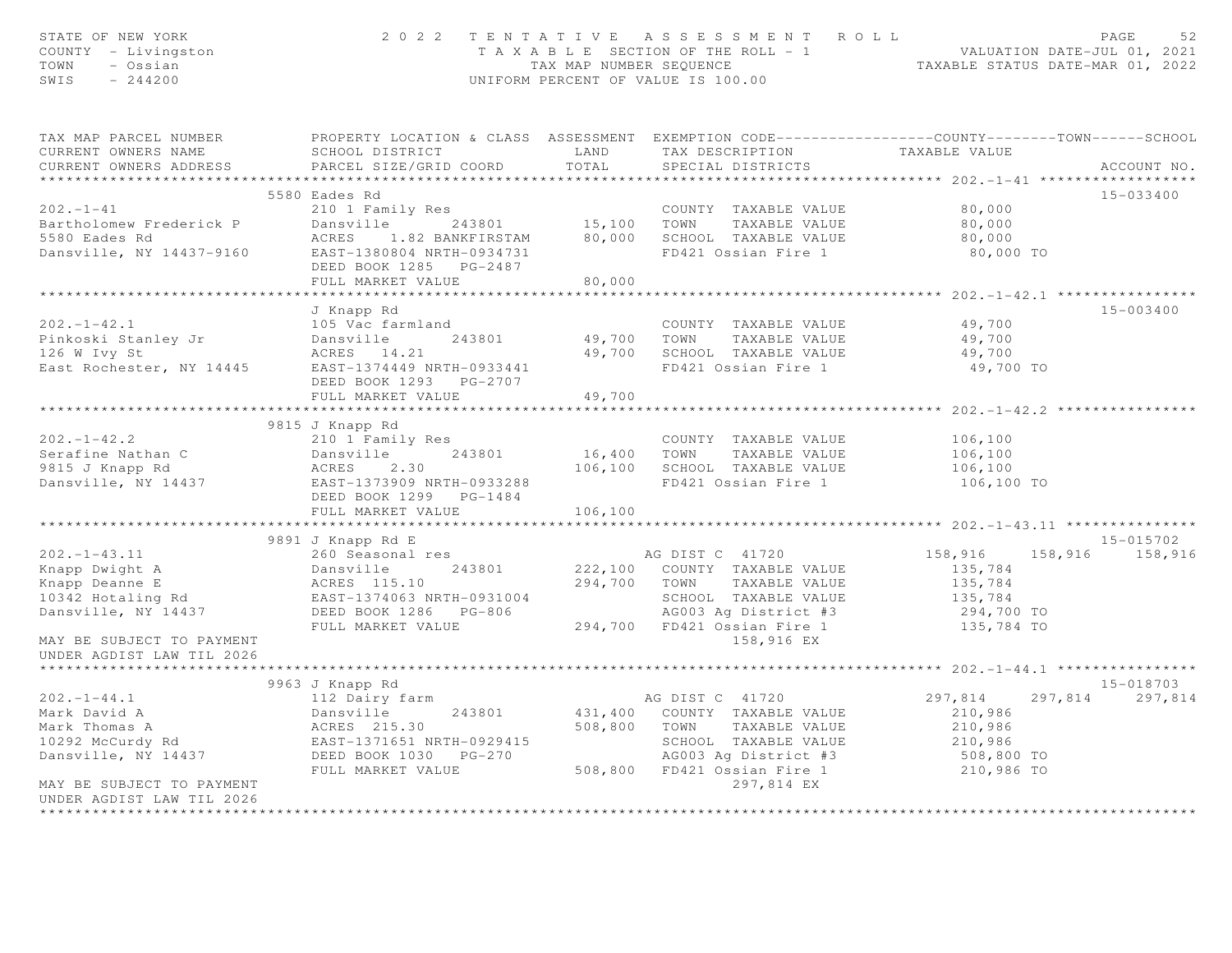| STATE OF NEW YORK<br>COUNTY - Livingston<br>TOWN - Ossian<br>SWIS - 244200                                                                                                                                                                                                                       |                                                                                                                                                    |                   | 2022 TENTATIVE ASSESSMENT ROLL<br>TAXABLE SECTION OF THE ROLL - 1 VALUATION DATE-JUL 01, 2021<br>TAXABLE STATUS DATE-MAR 01, 2022<br>UNIFORM PERCENT OF VALUE IS 100.00 |                                                                                           |          | PAGE<br>53          |
|--------------------------------------------------------------------------------------------------------------------------------------------------------------------------------------------------------------------------------------------------------------------------------------------------|----------------------------------------------------------------------------------------------------------------------------------------------------|-------------------|-------------------------------------------------------------------------------------------------------------------------------------------------------------------------|-------------------------------------------------------------------------------------------|----------|---------------------|
| TAX MAP PARCEL NUMBER PROPERTY LOCATION & CLASS ASSESSMENT EXEMPTION CODE---------------COUNTY-------TOWN------SCHOOL<br>CURRENT OWNERS NAME<br>CURRENT OWNERS ADDRESS                                                                                                                           | SCHOOL DISTRICT<br>PARCEL SIZE/GRID COORD                                                                                                          | TOTAL             | LAND TAX DESCRIPTION TAXABLE VALUE<br>SPECIAL DISTRICTS                                                                                                                 |                                                                                           |          | ACCOUNT NO.         |
| 10007 J Knapp Ku<br>202.-1-44.2 210 1 Family Res<br>Scharmberg Harold T Dansville 243801 14,000<br>Scharmberg Mary Anne ACRES 1.40 160,000<br>10007 J Knapp Rd EAST-1372621 NRTH-0928156<br>FRED ROOK 1296 PG-319<br>Dansville, NY 14437 DEED BOOK 1296 PG-319                                   | FULL MARKET VALUE                                                                                                                                  | 160,000           | 160,000 TOWN TAXABLE VALUE<br>SCHOOL TAXABLE VALUE<br>FD421 Ossian Fire 1                                                                                               | 160,000<br>85,100<br>160,000 TO                                                           | $\Omega$ | 15-028350<br>74,900 |
|                                                                                                                                                                                                                                                                                                  |                                                                                                                                                    |                   |                                                                                                                                                                         |                                                                                           |          |                     |
| 202.-1-47.2<br>SIST COMPARES 243801<br>SIST COMPARES 243801<br>SIST COMPARES 247.07<br>243801 464,300 CERT FORET 47460<br>243801 464,300 CERT FORET 47460<br>243801 464,300 CERT FORET 47460<br>243801 464,300 CERT FORET 47460<br>243801 464,                                                   | 5451 Ossian Hill Rd<br>FULL MARKET VALUE                                                                                                           |                   | TOWN TAXABLE VALUE<br>SCHOOL TAXABLE VALUE                                                                                                                              | $118,814$ $118,814$ $118,814$<br>178,080 178,080 178,080<br>200,206<br>200,206<br>200,206 |          |                     |
| MAY BE SUBJECT TO PAYMENT<br>UNDER RPTL480A UNTIL 2031                                                                                                                                                                                                                                           |                                                                                                                                                    |                   | 497,100 AG003 Ag District #3 497,100 TO<br>FD421 Ossian Fire 1 378,286 TO<br>118,814 EX                                                                                 |                                                                                           |          |                     |
| $202. -1 - 47.111$<br>Wolfe Irrevocable Trust Norman Dansville<br>Wolfe John M M (ACRES 74.34 136,900 TOWN TAXABLE VALUE RAST-1375349 NRTH-0932392 SCHOOL TAXABLE VALUE EAST-1375349 NRTH-0932392 SCHOOL TAXABLE VALUE EAST-1375349 NRTH-0932392 SCHOOL TAXABLE VALUE CONTENT AGOOS AGOOS AGES A | Rowe Rd N<br>912 Forest s480a                                                                                                                      |                   | AG DIST C 41720<br>243801 136,900 COUNTY TAXABLE VALUE<br>SCHOOL TAXABLE VALUE 115,839                                                                                  | 21,061 21,061<br>115,839<br>115,839<br>136,900 TO                                         |          | 21,061              |
| MAY BE SUBJECT TO PAYMENT<br>UNDER RPTL480A UNTIL 2030                                                                                                                                                                                                                                           |                                                                                                                                                    |                   | 21,061 EX                                                                                                                                                               |                                                                                           |          |                     |
| $202 - 1 - 48.1$<br>Wyoming Realty, Inc. Dansville<br>762 Brooks Ave<br>Rochester, NY 14619                                                                                                                                                                                                      | Route 436<br>314 Rural vac<10<br>243801<br>Landlocked<br>ACRES<br>1.90<br>EAST-1380724 NRTH-0935764<br>DEED BOOK 1265 PG-2895<br>FULL MARKET VALUE | 1,000             | COUNTY TAXABLE VALUE<br>1,000 TOWN TAXABLE VALUE<br>1,000 SCHOOL TAXABLE VALUE<br>FD421 Ossian Fire 1 1,000 TO                                                          | 1,000<br>1,000<br>1,000                                                                   |          |                     |
|                                                                                                                                                                                                                                                                                                  |                                                                                                                                                    |                   |                                                                                                                                                                         |                                                                                           |          |                     |
| $202. -1 - 48.2$<br>Wyoming Realty Inc.<br>Attn: T A Operating Corp<br>Tax Dept<br>24601 Center Ridge Rd Ste 200 EAST-1380813 NRTH-0935874<br>Westlake, OH 44145-5634                                                                                                                            | Route 436<br>314 Rural vac<10<br>Dansville<br>243801<br>Landlocked<br>ACRES<br>0.69<br>FULL MARKET VALUE                                           | 500<br>500<br>500 | COUNTY TAXABLE VALUE<br>TOWN<br>TAXABLE VALUE<br>SCHOOL TAXABLE VALUE<br>FD421 Ossian Fire 1                                                                            | 500<br>500<br>500<br>500 TO                                                               |          |                     |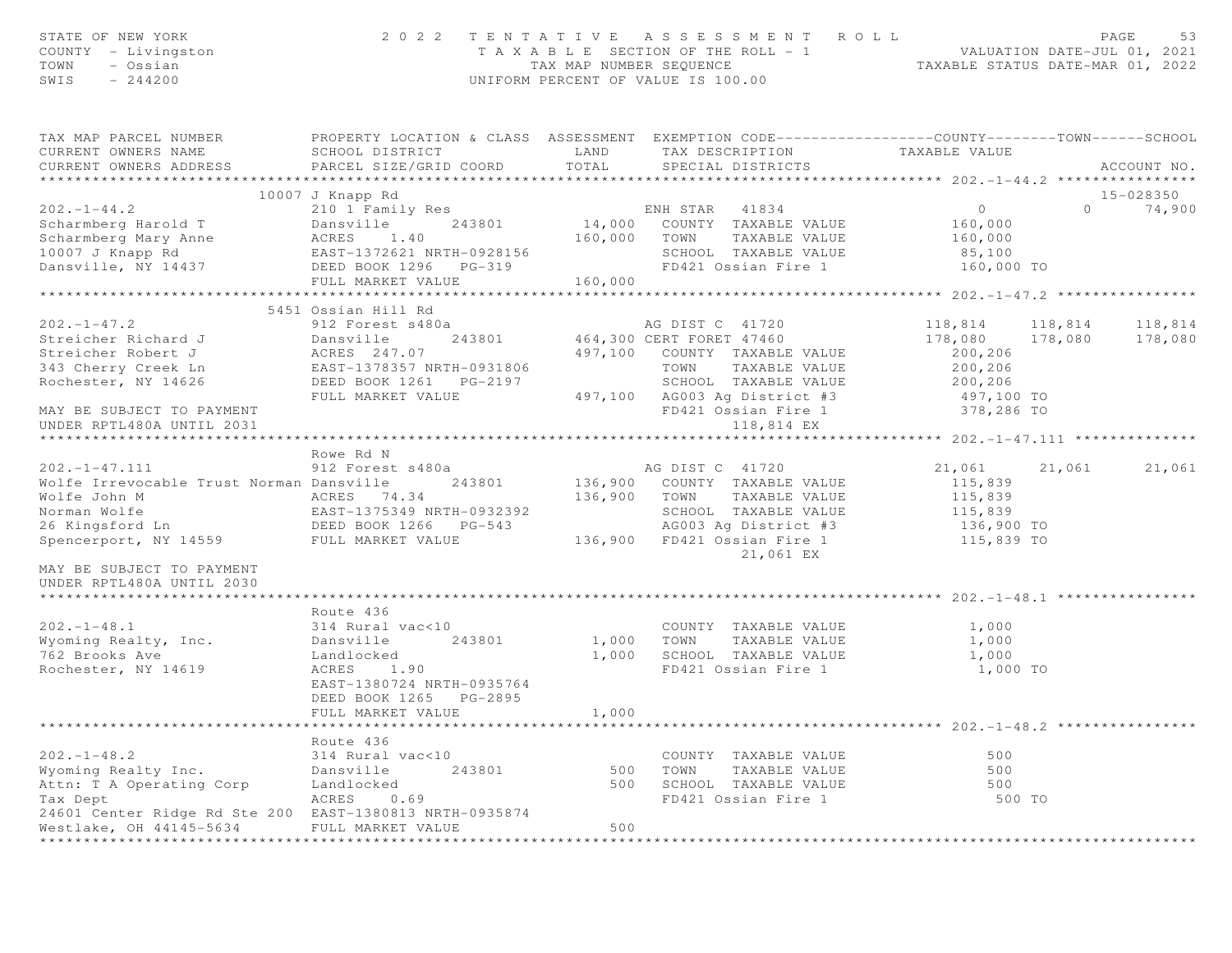| STATE OF NEW YORK |                     | 2022 TENTATIVE ASSESSMENT ROLL     |  |  |                                  |                        | PAGE | 54 |
|-------------------|---------------------|------------------------------------|--|--|----------------------------------|------------------------|------|----|
|                   | COUNTY - Livingston | TAXABLE SECTION OF THE ROLL - 1    |  |  | VALUATION DATE-JUL 01, 2021      |                        |      |    |
| TOWN              | – Ossian            | MAP SECTION - 202                  |  |  | TAXABLE STATUS DATE-MAR 01, 2022 |                        |      |    |
| SWIS              | $-244200$           | $SUB - SECTION - 000$              |  |  |                                  | RPS150/V04/L015        |      |    |
|                   |                     | UNIFORM PERCENT OF VALUE IS 100.00 |  |  |                                  | CURRENT DATE 4/19/2022 |      |    |

## \*\*\* S P E C I A L D I S T R I C T S U M M A R Y \*\*\*

| CODE | DISTRICT NAME                               | TOTAL<br>PARCELS | EXTENSION<br>TYPE.   | EXTENSION<br>VALUE | AD VALOREM<br><b>VALUE</b> | EXEMPT<br>AMOUNT | TAXABLE<br>VALUE      |
|------|---------------------------------------------|------------------|----------------------|--------------------|----------------------------|------------------|-----------------------|
|      | AG003 Ag District #3<br>FD421 Ossian Fire 1 |                  | 19 TOTAL<br>79 TOTAL |                    | 4696,700<br>12137.500      | 1708,677         | 4696,700<br>10428,823 |

### \*\*\* S C H O O L D I S T R I C T S U M M A R Y \*\*\*

| CODE   | DISTRICT NAME         | TOTAL<br>PARCELS | ASSESSED<br>LAND | ASSESSED<br>TOTAL | EXEMPT<br>AMOUNT | TOTAL<br>TAXABLE | STAR<br>AMOUNT | STAR<br>TAXABLE |
|--------|-----------------------|------------------|------------------|-------------------|------------------|------------------|----------------|-----------------|
| 243801 | Dansville             | 79               | 4664,400         | 12137,500         | 2012,268         | 10125,232        | 1152,700       | 8972,532        |
|        | $S \cup B - TO T A L$ | 79               | 4664,400         | 12137,500         | 2012,268         | 10125,232        | 1152,700       | 8972,532        |
|        | TOTAL                 | 79               | 4664,400         | 12137,500         | 2012,268         | 10125,232        | 1152,700       | 8972,532        |

#### \*\*\* S Y S T E M C O D E S S U M M A R Y \*\*\*

#### NO SYSTEM EXEMPTIONS AT THIS LEVEL

## \*\*\* E X E M P T I O N S U M M A R Y \*\*\*

|       |                 | TOTAL         |           |           |          |
|-------|-----------------|---------------|-----------|-----------|----------|
| CODE  | DESCRIPTION     | PARCELS       | COUNTY    | TOWN      | SCHOOL   |
| 41121 | VET WAR CT      | $\mathcal{L}$ | 41,149    | 41,149    |          |
| 41131 | VET COM CT      |               | 70,000    | 70,000    |          |
| 41161 | CW 15 VET/      |               | 12,000    | 12,000    |          |
| 41720 | AG DIST C       | 13            | 1695,611  | 1695,611  | 1695,611 |
| 41730 | AG DIST IN      |               | 13,066    | 13,066    | 13,066   |
| 41800 | SR CITIZEN      |               | 57,885    | 57,885    | 57,885   |
| 41834 | ENH STAR        | 8             |           |           | 552,700  |
| 41854 | <b>BAS STAR</b> | 20            |           |           | 600,000  |
| 47460 | CERT FORET      | 2             | 245,706   | 245,706   | 245,706  |
|       | TO TAL          | 50            | 2135, 417 | 2135, 417 | 3164,968 |
|       |                 |               |           |           |          |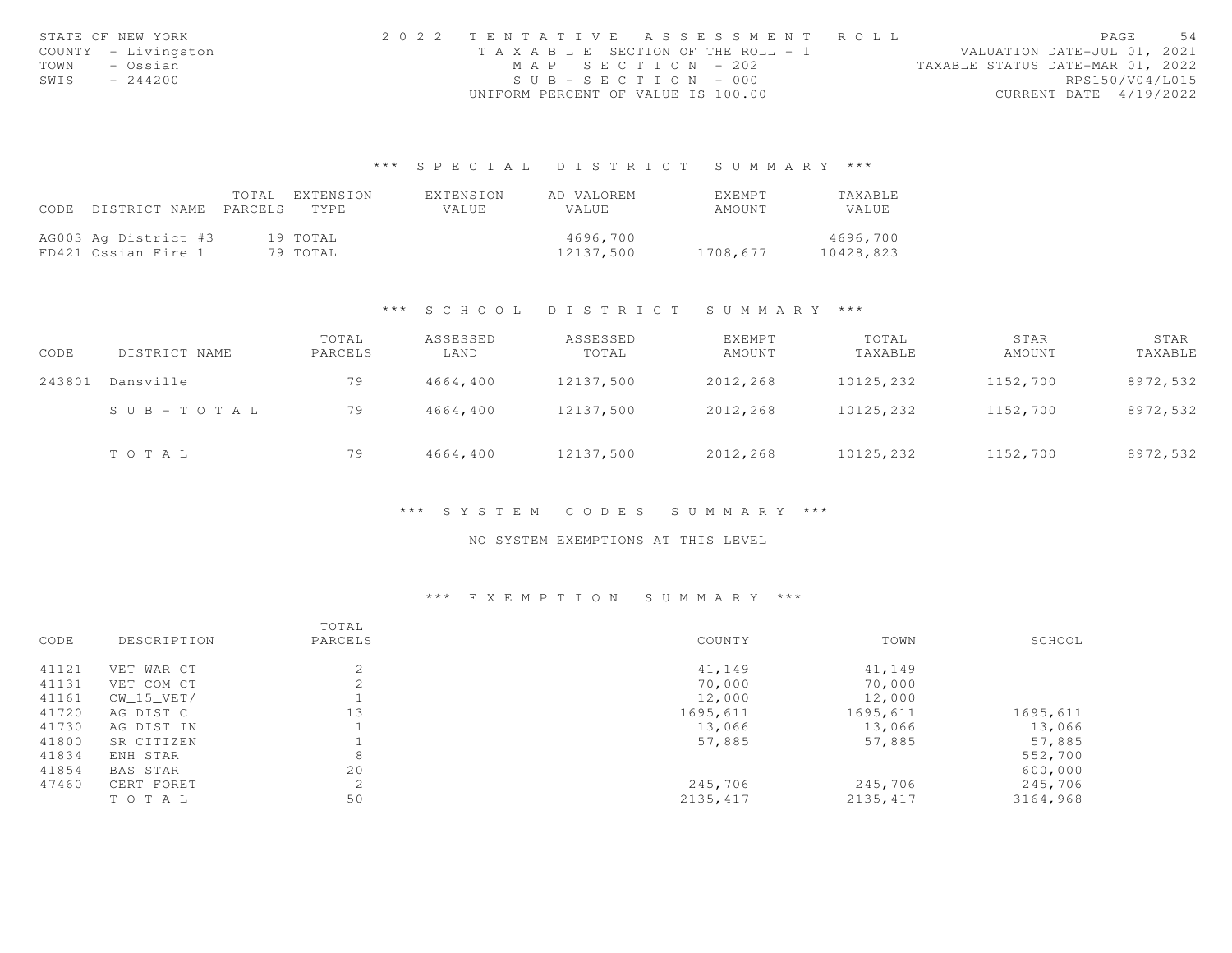|      | STATE OF NEW YORK   | 2022 TENTATIVE ASSESSMENT ROLL        | 55<br>PAGE                       |
|------|---------------------|---------------------------------------|----------------------------------|
|      | COUNTY - Livingston | T A X A B L E SECTION OF THE ROLL - 1 | VALUATION DATE-JUL 01, 2021      |
| TOWN | – Ossian            | MAP SECTION - 202                     | TAXABLE STATUS DATE-MAR 01, 2022 |
| SWIS | $-244200$           | $SUB - SECTION - 000$                 | RPS150/V04/L015                  |
|      |                     | UNIFORM PERCENT OF VALUE IS 100.00    | CURRENT DATE 4/19/2022           |

# \*\*\* G R A N D T O T A L S \*\*\*

| ROLL |             | TOTAL   | ASSESSED | ASSESSED  | TAXABLE   | TAXABLE   | TAXABLE   | STAR     |
|------|-------------|---------|----------|-----------|-----------|-----------|-----------|----------|
| SEC  | DESCRIPTION | PARCELS | LAND     | TOTAL     | COUNTY    | TOWN      | SCHOOL    | TAXABLE  |
|      | TAXABLE     | 70      | 4664,400 | 12137,500 | 10002,083 | 10002,083 | 10125,232 | 8972,532 |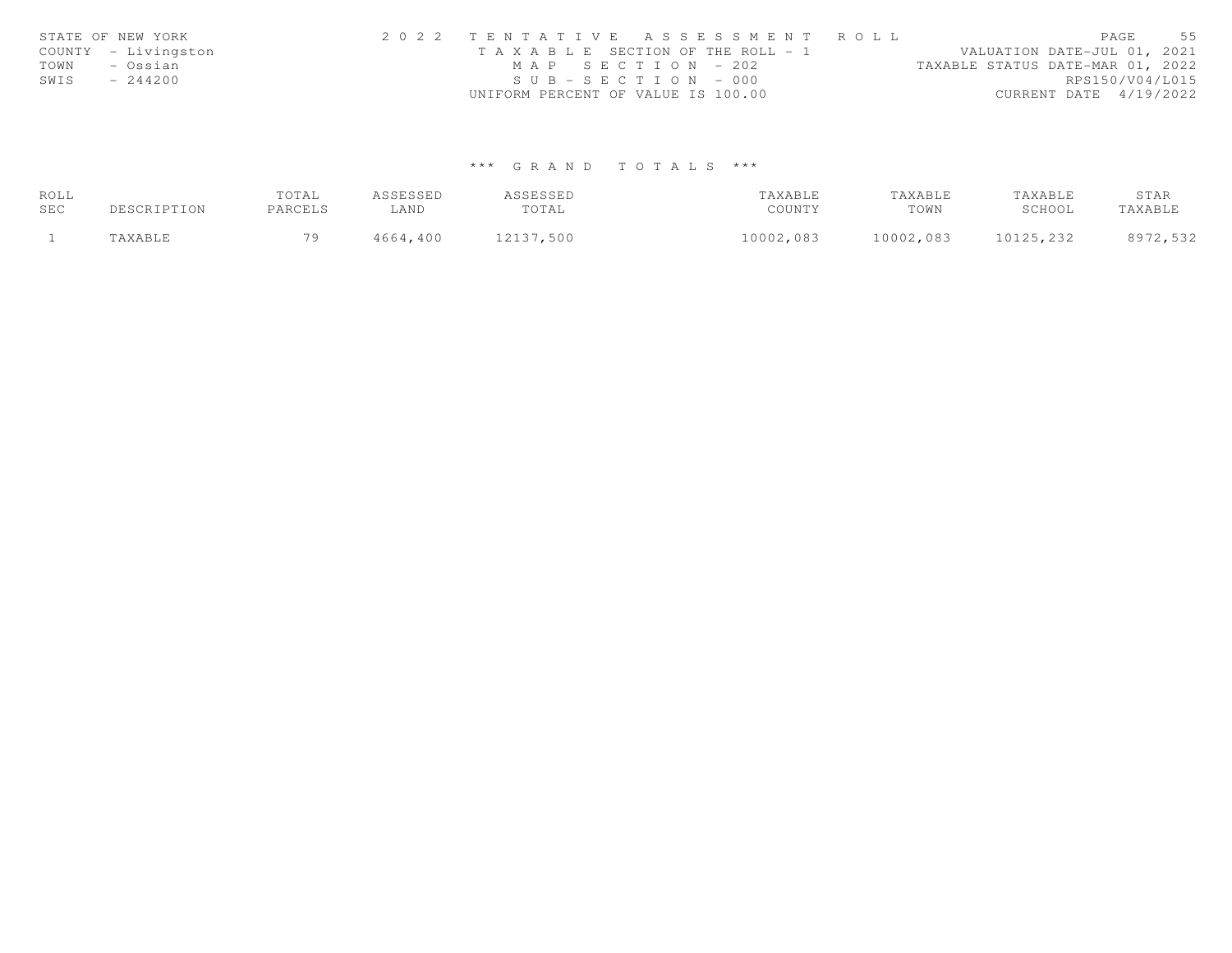| STATE OF NEW YORK<br>COUNTY - Livingston<br>TOWN<br>- Ossian<br>$-244200$<br>SWIS                                      | 2 0 2 2                                                                                                                                                                              | TAX MAP NUMBER SEQUENCE                                  | TENTATIVE ASSESSMENT ROLL<br>T A X A B L E SECTION OF THE ROLL - 1<br>UNIFORM PERCENT OF VALUE IS 100.00 | PAGE<br>56                                                                                                                        |
|------------------------------------------------------------------------------------------------------------------------|--------------------------------------------------------------------------------------------------------------------------------------------------------------------------------------|----------------------------------------------------------|----------------------------------------------------------------------------------------------------------|-----------------------------------------------------------------------------------------------------------------------------------|
| TAX MAP PARCEL NUMBER<br>CURRENT OWNERS NAME<br>CURRENT OWNERS ADDRESS                                                 | SCHOOL DISTRICT<br>PARCEL SIZE/GRID COORD                                                                                                                                            | LAND<br>TOTAL                                            | TAX DESCRIPTION<br>SPECIAL DISTRICTS                                                                     | PROPERTY LOCATION & CLASS ASSESSMENT EXEMPTION CODE----------------COUNTY--------TOWN------SCHOOL<br>TAXABLE VALUE<br>ACCOUNT NO. |
| $210. -1 - 1.1$<br>Welkley Ronald<br>Welkley Margaret<br>222 New Wickham Dr<br>Penfield, NY 14526                      | Frog Hill Rd<br>322 Rural vac>10<br>243801<br>Dansville<br>ACRES 21.50<br>EAST-1350412 NRTH-0926795<br>DEED BOOK 574<br>PG-00350<br>FULL MARKET VALUE<br>*************************** | 52,300 TOWN<br>52,300<br>52,300<br>* * * * * * * * * * * | COUNTY TAXABLE VALUE<br>TAXABLE VALUE<br>SCHOOL TAXABLE VALUE<br>FD421 Ossian Fire 1                     | 15500<br>52,300<br>52,300<br>52,300<br>52,300 TO<br>**************** 210.-1-1.2 ***                                               |
|                                                                                                                        | 10070 Frog Hill Rd                                                                                                                                                                   |                                                          |                                                                                                          |                                                                                                                                   |
| $210. -1 - 1.2$<br>Dobbins James<br>Dobbins Deborah<br>172 Dohrcrest Dr<br>Rochester, NY 14612                         | 260 Seasonal res<br>Dansville<br>243801<br>ACRES 39.00<br>EAST-1349068 NRTH-0927632<br>DEED BOOK 569<br>PG-00162<br>FULL MARKET VALUE                                                | 86, 800<br>137,600<br>137,600                            | COUNTY TAXABLE VALUE<br>TOWN<br>TAXABLE VALUE<br>SCHOOL TAXABLE VALUE<br>FD421 Ossian Fire 1             | 137,600<br>137,600<br>137,600<br>137,600 TO                                                                                       |
|                                                                                                                        |                                                                                                                                                                                      |                                                          |                                                                                                          |                                                                                                                                   |
|                                                                                                                        | 10067 Frog Hill Rd                                                                                                                                                                   |                                                          |                                                                                                          | 15-035700                                                                                                                         |
| $210. -1 - 2$<br>Welkley Ronald W<br>Welkley Margaret R<br>222 New Wickham Dr                                          | 260 Seasonal res<br>243801<br>Dansville<br>ACRES 23.50<br>EAST-1350468 NRTH-0927752                                                                                                  | 62,000<br>65,500                                         | COUNTY TAXABLE VALUE<br>TOWN<br>TAXABLE VALUE<br>SCHOOL TAXABLE VALUE<br>FD421 Ossian Fire 1             | 65,500<br>65,500<br>65,500<br>65,500 TO                                                                                           |
| Penfield, NY 14526                                                                                                     | DEED BOOK 403 PG-192                                                                                                                                                                 |                                                          |                                                                                                          |                                                                                                                                   |
|                                                                                                                        | FULL MARKET VALUE                                                                                                                                                                    | 65,500                                                   |                                                                                                          |                                                                                                                                   |
|                                                                                                                        | 10051-55 Frost Rd                                                                                                                                                                    |                                                          |                                                                                                          | 15-026500                                                                                                                         |
| $210. - 1 - 3$<br>KRM Events, LLC<br>1100 Goodman South<br>Rochester, NY 14620                                         | 260 Seasonal res<br>Dansville<br>243801<br>ACRES 14.80<br>EAST-1351626 NRTH-0928042<br>DEED BOOK 1299 PG-1027<br>FULL MARKET VALUE                                                   | 47,200<br>86,100                                         | COUNTY TAXABLE VALUE<br>TAXABLE VALUE<br>TOWN<br>--<br>SCHOOL TAXABLE VALUE<br>FD421 Ossian Fire 1       | 86,100<br>86,100<br>86,100<br>86,100 TO                                                                                           |
|                                                                                                                        |                                                                                                                                                                                      | 86,100                                                   |                                                                                                          |                                                                                                                                   |
|                                                                                                                        | 10035 Frost Rd                                                                                                                                                                       |                                                          |                                                                                                          | 15-039200                                                                                                                         |
| $210. -1 - 4.11$<br>Rausch Joseph P<br>Heinlein George L<br>1036 Attridge Rd<br>Churchville, NY 14428                  | 260 Seasonal res<br>Dansville<br>243801<br>ACRES 65.10<br>EAST-1353153<br>EAST-1353153 NRTH-0928107<br>DEED BOOK 1272<br>PG-638                                                      | 128,600<br>201,900                                       | COUNTY TAXABLE VALUE<br>TOWN<br>TAXABLE VALUE<br>SCHOOL TAXABLE VALUE<br>FD421 Ossian Fire 1             | 201,900<br>201,900<br>201,900<br>201,900 TO                                                                                       |
| **************************                                                                                             | FULL MARKET VALUE                                                                                                                                                                    | 201,900                                                  |                                                                                                          | **************************** 210.-1-4.21 ****************                                                                         |
| $210. -1 - 4.21$<br>Werts Larry D<br>Werts Pamela<br>25 Willowick Dr<br>Fairport, NY 14450<br>PRIOR OWNER ON 3/01/2022 | Frost Rd<br>260 Seasonal res<br>243801<br>Dansville<br>ACRES<br>4.40<br>EAST-1352809 NRTH-0927376<br>DEED BOOK 1300<br>PG-119<br>FULL MARKET VALUE                                   | 21,800<br>21,800<br>21,800                               | COUNTY TAXABLE VALUE<br>TOWN<br>TAXABLE VALUE<br>SCHOOL TAXABLE VALUE<br>FD421 Ossian Fire 1             | 15-039200<br>21,800<br>21,800<br>21,800<br>21,800 TO                                                                              |
| Werts Larry D<br>*******************                                                                                   |                                                                                                                                                                                      |                                                          |                                                                                                          |                                                                                                                                   |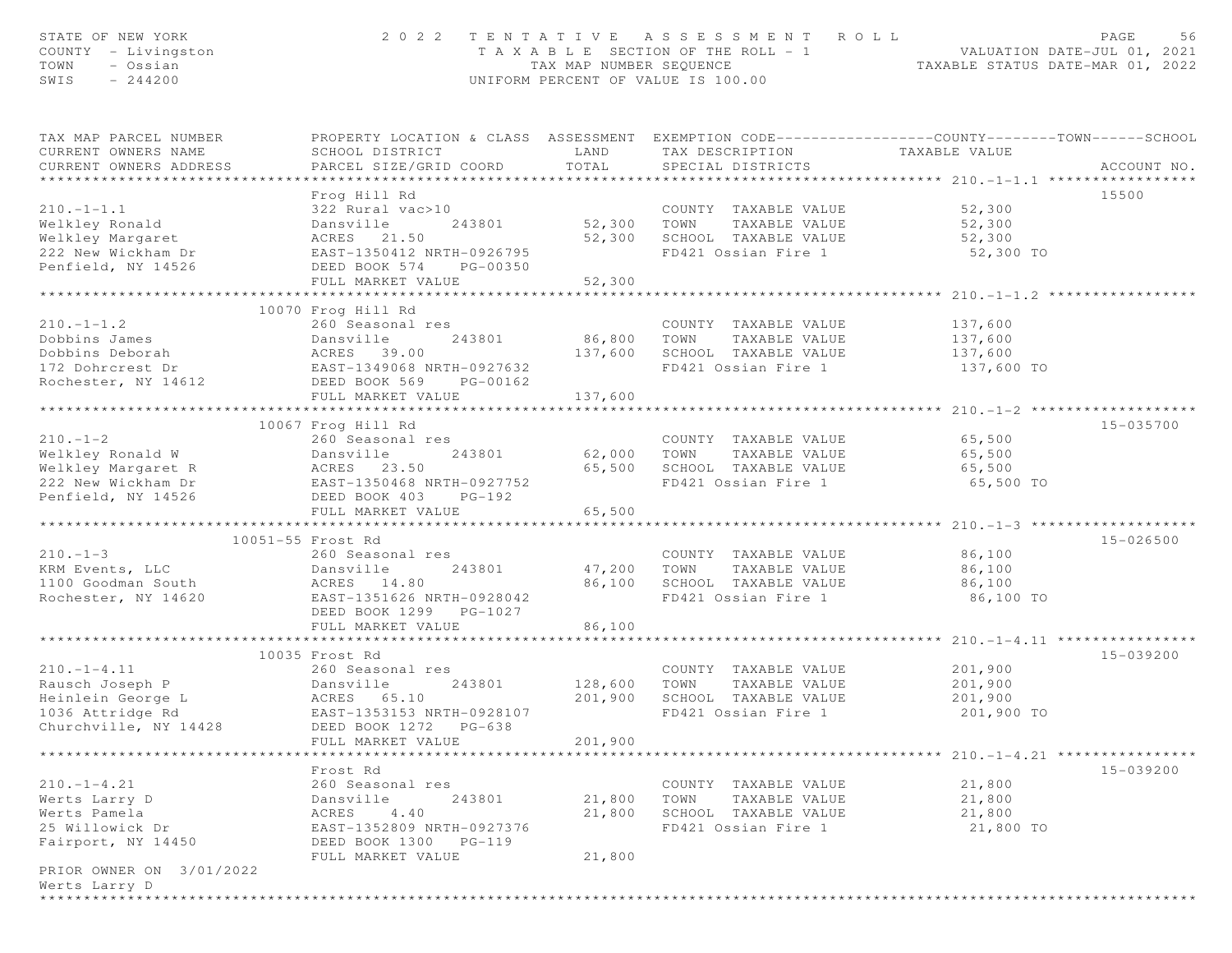| STATE OF NEW YORK<br>COUNTY - Livingston<br>TOWN - Ossian<br>SWIS - 244200                                                                                                                                                                                      |                                                                        |              | 2022 TENTATIVE ASSESSMENT ROLL<br>UNIFORM PERCENT OF VALUE IS 100.00 | PAGE<br>57<br>T A X A B L E SECTION OF THE ROLL - 1 VALUATION DATE-JUL 01, 2021<br>TAX MAP NUMBER SEQUENCE TAXABLE STATUS DATE-MAR 01, 2022 |
|-----------------------------------------------------------------------------------------------------------------------------------------------------------------------------------------------------------------------------------------------------------------|------------------------------------------------------------------------|--------------|----------------------------------------------------------------------|---------------------------------------------------------------------------------------------------------------------------------------------|
| CURRENT OWNERS NAME                                                                                                                                                                                                                                             | SCHOOL DISTRICT<br>CURRENT OWNERS ADDRESS PARCEL SIZE/GRID COORD TOTAL |              | LAND TAX DESCRIPTION TAXABLE VALUE<br>SPECIAL DISTRICTS              | TAX MAP PARCEL NUMBER PROPERTY LOCATION & CLASS ASSESSMENT EXEMPTION CODE----------------COUNTY-------TOWN------SCHOOL<br>ACCOUNT NO.       |
|                                                                                                                                                                                                                                                                 | 10083 Frost Rd                                                         |              |                                                                      | 15-010100                                                                                                                                   |
|                                                                                                                                                                                                                                                                 |                                                                        |              |                                                                      |                                                                                                                                             |
|                                                                                                                                                                                                                                                                 |                                                                        |              |                                                                      |                                                                                                                                             |
|                                                                                                                                                                                                                                                                 |                                                                        |              |                                                                      |                                                                                                                                             |
|                                                                                                                                                                                                                                                                 | DEED BOOK 1127 PG-70                                                   |              | 17,200 SCHOOL TAXABLE VALUE 17,200<br>FD421 Ossian Fire 1 17,200 TO  |                                                                                                                                             |
|                                                                                                                                                                                                                                                                 | FULL MARKET VALUE                                                      | 17,200       |                                                                      |                                                                                                                                             |
|                                                                                                                                                                                                                                                                 |                                                                        | ************ |                                                                      | **************** 210.-1-6.2 *************                                                                                                   |
|                                                                                                                                                                                                                                                                 | 10118 Frost Rd                                                         |              |                                                                      |                                                                                                                                             |
|                                                                                                                                                                                                                                                                 |                                                                        |              |                                                                      |                                                                                                                                             |
|                                                                                                                                                                                                                                                                 |                                                                        |              |                                                                      |                                                                                                                                             |
|                                                                                                                                                                                                                                                                 |                                                                        |              |                                                                      |                                                                                                                                             |
| 210.-1-6.2<br>Arena Joe EtAl 240 243801<br>243801<br>243801<br>244,600 TOWN TAXABLE VALUE 52,600<br>244,600 TOWN TAXABLE VALUE 52,600<br>244,600 TOWN TAXABLE VALUE 52,600<br>2,600<br>2,600<br>2,600<br>2,600<br>2,600<br>2,600<br>2,600<br>2,600<br>2,600<br> | FULL MARKET VALUE                                                      | 52,600       |                                                                      | 52,600 TO                                                                                                                                   |
|                                                                                                                                                                                                                                                                 |                                                                        |              |                                                                      |                                                                                                                                             |
|                                                                                                                                                                                                                                                                 | Frost Rd                                                               |              |                                                                      |                                                                                                                                             |
|                                                                                                                                                                                                                                                                 |                                                                        |              |                                                                      |                                                                                                                                             |
|                                                                                                                                                                                                                                                                 |                                                                        |              |                                                                      |                                                                                                                                             |
|                                                                                                                                                                                                                                                                 |                                                                        |              |                                                                      |                                                                                                                                             |
|                                                                                                                                                                                                                                                                 | DEED BOOK 1283 PG-2192                                                 |              |                                                                      |                                                                                                                                             |
|                                                                                                                                                                                                                                                                 | FULL MARKET VALUE                                                      | 38,100       |                                                                      |                                                                                                                                             |
|                                                                                                                                                                                                                                                                 |                                                                        |              |                                                                      |                                                                                                                                             |
|                                                                                                                                                                                                                                                                 | 10076 Frost Rd                                                         |              |                                                                      |                                                                                                                                             |
| 210.-1-6.31 260 Seasonal res<br>Hinds Rodger B Dansville 243801 42,600 TOWN TAXABLE VALUE 51,500<br>Hinds Christine M ACRES 13.08 51,500 SCHOOL TAXABLE VALUE 51,500<br>40 Scofield Rd EAST-1351698 NRTH-0927567 FD421 Ossian Fire 1                            | 260 Seasonal res                                                       |              |                                                                      |                                                                                                                                             |
|                                                                                                                                                                                                                                                                 |                                                                        |              |                                                                      |                                                                                                                                             |
|                                                                                                                                                                                                                                                                 |                                                                        |              |                                                                      |                                                                                                                                             |
|                                                                                                                                                                                                                                                                 |                                                                        |              |                                                                      |                                                                                                                                             |
|                                                                                                                                                                                                                                                                 | FULL MARKET VALUE                                                      | 51,500       |                                                                      |                                                                                                                                             |
|                                                                                                                                                                                                                                                                 |                                                                        |              |                                                                      |                                                                                                                                             |
|                                                                                                                                                                                                                                                                 | Frost Rd                                                               |              |                                                                      |                                                                                                                                             |
|                                                                                                                                                                                                                                                                 |                                                                        |              |                                                                      | 5,500                                                                                                                                       |
|                                                                                                                                                                                                                                                                 |                                                                        |              |                                                                      | 5,500                                                                                                                                       |
|                                                                                                                                                                                                                                                                 |                                                                        |              | 5,500 SCHOOL TAXABLE VALUE 5,500                                     |                                                                                                                                             |
| 40 Scofield Rd                                                                                                                                                                                                                                                  | EAST-1351626 NRTH-0927551                                              |              | FD421 Ossian Fire 1                                                  | 5,500 TO                                                                                                                                    |
| Honeoye Falls, NY 14472                                                                                                                                                                                                                                         | DEED BOOK 617<br>PG-00068                                              |              |                                                                      |                                                                                                                                             |
|                                                                                                                                                                                                                                                                 | FULL MARKET VALUE                                                      | 5,500        |                                                                      |                                                                                                                                             |
| ****************                                                                                                                                                                                                                                                |                                                                        |              |                                                                      | ********************* 210.-1-6.42 *****************                                                                                         |
|                                                                                                                                                                                                                                                                 | Frost Rd                                                               |              |                                                                      |                                                                                                                                             |
| $210. - 1 - 6.42$                                                                                                                                                                                                                                               | 314 Rural vac<10                                                       |              | COUNTY TAXABLE VALUE                                                 | 21,900                                                                                                                                      |
| Hinds Rodger B                                                                                                                                                                                                                                                  | 243801<br>Dansville                                                    | 21,900       | TOWN<br>TAXABLE VALUE                                                | 21,900                                                                                                                                      |
| Hinds Christine M                                                                                                                                                                                                                                               | Rear Lot                                                               | 21,900       | SCHOOL TAXABLE VALUE                                                 | 21,900                                                                                                                                      |
| 40 Scofield Rd                                                                                                                                                                                                                                                  | ACRES<br>7.00                                                          |              | FD421 Ossian Fire 1                                                  | 21,900 TO                                                                                                                                   |
| Honeoye Falls, NY 14472                                                                                                                                                                                                                                         | EAST-1351289 NRTH-0927085<br>DEED BOOK 624<br>PG-00163                 |              |                                                                      |                                                                                                                                             |
|                                                                                                                                                                                                                                                                 | FULL MARKET VALUE                                                      | 21,900       |                                                                      |                                                                                                                                             |
|                                                                                                                                                                                                                                                                 |                                                                        |              |                                                                      |                                                                                                                                             |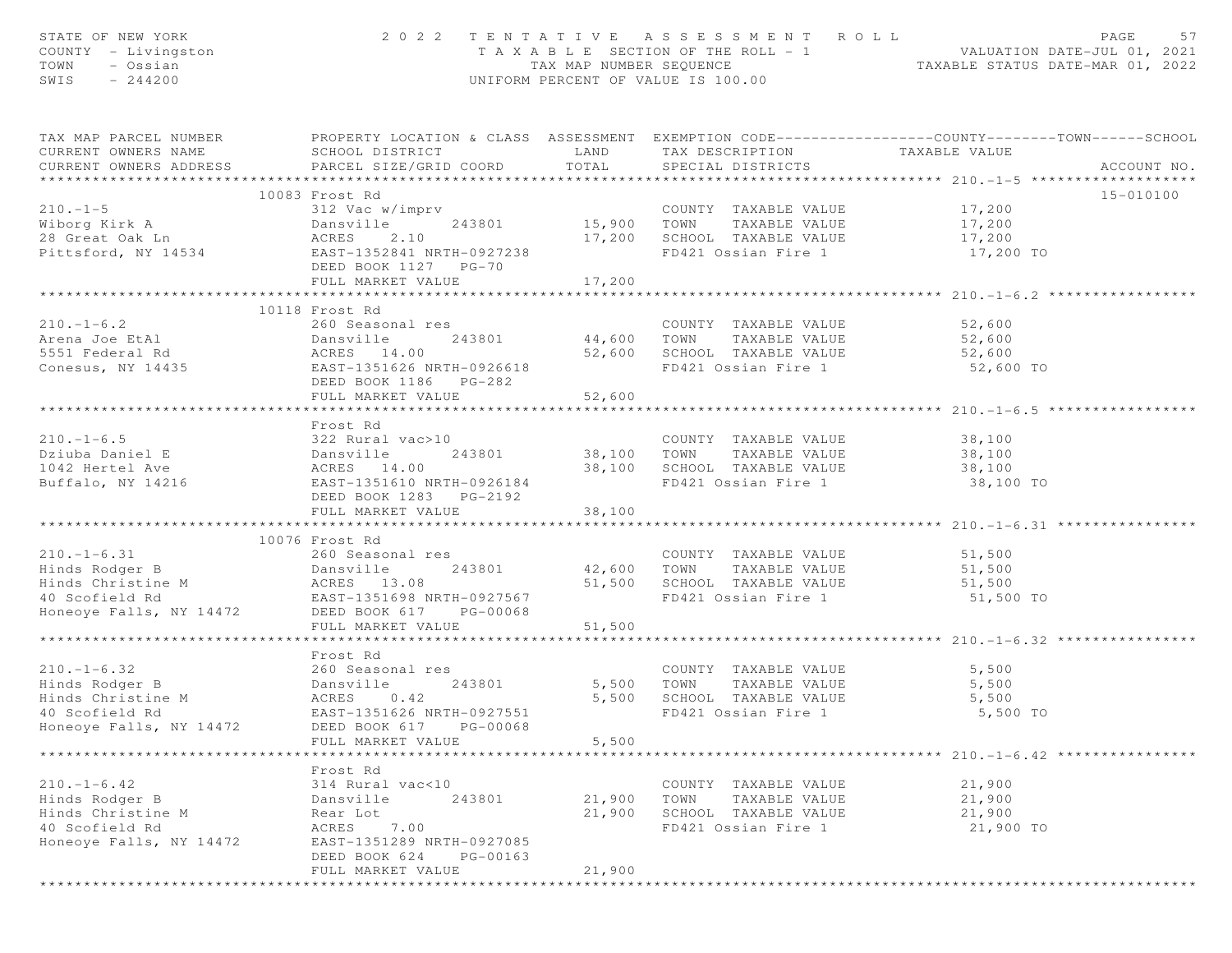| STATE OF NEW YORK<br>COUNTY - Livingston<br>TOWN<br>- Ossian<br>SWIS<br>$-244200$                                                                                                                                                                                      |                                                                                                  |         | 2022 TENTATIVE ASSESSMENT ROLL<br>T A X A B L E SECTION OF THE ROLL - 1 VALUATION DATE-JUL 01, 2021<br>TAX MAP NUMBER SEQUENCE TAXABLE STATUS DATE-MAR 01, 2022<br>UNIFORM PERCENT OF VALUE IS 100.00 |                     | 58<br>PAGE    |
|------------------------------------------------------------------------------------------------------------------------------------------------------------------------------------------------------------------------------------------------------------------------|--------------------------------------------------------------------------------------------------|---------|-------------------------------------------------------------------------------------------------------------------------------------------------------------------------------------------------------|---------------------|---------------|
| TAX MAP PARCEL NUMBER                                                                                                                                                                                                                                                  | PROPERTY LOCATION & CLASS ASSESSMENT EXEMPTION CODE----------------COUNTY-------TOWN------SCHOOL |         |                                                                                                                                                                                                       |                     |               |
| CURRENT OWNERS NAME                                                                                                                                                                                                                                                    | SCHOOL DISTRICT LAND                                                                             |         | TAX DESCRIPTION TAXABLE VALUE<br>SPECIAL DISTRICTS                                                                                                                                                    |                     |               |
| CURRENT OWNERS ADDRESS                                                                                                                                                                                                                                                 | PARCEL SIZE/GRID COORD                                                                           | TOTAL   |                                                                                                                                                                                                       |                     | ACCOUNT NO.   |
|                                                                                                                                                                                                                                                                        |                                                                                                  |         |                                                                                                                                                                                                       |                     |               |
|                                                                                                                                                                                                                                                                        | Frost Rd                                                                                         |         |                                                                                                                                                                                                       |                     | 15-011400     |
| $210. - 1 - 6.411$                                                                                                                                                                                                                                                     | 314 Rural vac<10                                                                                 |         | COUNTY TAXABLE VALUE 21,700                                                                                                                                                                           |                     |               |
| Experiment of the Contract of the Minds Michael G<br>Hinds Martha (ACRES 6.80<br>159 Wildmere Rd (EAST-1352031 NRTH-0927025                                                                                                                                            |                                                                                                  |         | 21,700 TOWN TAXABLE VALUE                                                                                                                                                                             | 21,700              |               |
|                                                                                                                                                                                                                                                                        |                                                                                                  |         | 21,700 SCHOOL TAXABLE VALUE                                                                                                                                                                           | 21,700<br>21,700 TO |               |
|                                                                                                                                                                                                                                                                        |                                                                                                  |         | FD421 Ossian Fire 1                                                                                                                                                                                   |                     |               |
| Rochester, NY 14617                                                                                                                                                                                                                                                    | DEED BOOK 624 PG-00159                                                                           |         |                                                                                                                                                                                                       |                     |               |
|                                                                                                                                                                                                                                                                        | FULL MARKET VALUE                                                                                | 21,700  |                                                                                                                                                                                                       |                     |               |
|                                                                                                                                                                                                                                                                        |                                                                                                  |         |                                                                                                                                                                                                       |                     |               |
|                                                                                                                                                                                                                                                                        | Frost Rd                                                                                         |         |                                                                                                                                                                                                       |                     | 15-011400     |
|                                                                                                                                                                                                                                                                        |                                                                                                  |         |                                                                                                                                                                                                       | 400                 |               |
|                                                                                                                                                                                                                                                                        |                                                                                                  |         |                                                                                                                                                                                                       | 400                 |               |
| 110.1-6.412<br>210.1-6.412<br>2114 Rural vac<10<br>213801 2000 TOWN TAXABLE VALUE<br>21000 TOWN TAXABLE VALUE<br>21000 Hotel CAST-1352012 NRTH-0927245<br>2000 TOWN TAXABLE VALUE<br>2001027245<br>2001027245<br>200227245<br>200227245<br>200227245                   |                                                                                                  |         |                                                                                                                                                                                                       | 400                 |               |
|                                                                                                                                                                                                                                                                        |                                                                                                  |         |                                                                                                                                                                                                       | 400 TO              |               |
| Honeoye Falls, NY 14472 DEED BOOK 1300 PG-737                                                                                                                                                                                                                          | FULL MARKET VALUE                                                                                | 400     |                                                                                                                                                                                                       |                     |               |
| PRIOR OWNER ON 3/01/2022                                                                                                                                                                                                                                               |                                                                                                  |         |                                                                                                                                                                                                       |                     |               |
| Hinds Rodger B                                                                                                                                                                                                                                                         |                                                                                                  |         |                                                                                                                                                                                                       |                     |               |
| *****************                                                                                                                                                                                                                                                      |                                                                                                  |         |                                                                                                                                                                                                       |                     |               |
|                                                                                                                                                                                                                                                                        | 10147 Runyon Rd                                                                                  |         |                                                                                                                                                                                                       |                     | 15-013600     |
| $210. -1 - 7$                                                                                                                                                                                                                                                          | 210 <sup>1</sup> Family Res<br>Dansville 243801                                                  |         | COUNTY TAXABLE VALUE                                                                                                                                                                                  | 272,500             |               |
| Lawler Thomas J                                                                                                                                                                                                                                                        | 243801                                                                                           |         |                                                                                                                                                                                                       | 272,500             |               |
| 130 Woodbine Ave                                                                                                                                                                                                                                                       |                                                                                                  |         | 31,800 TOWN TAXABLE VALUE<br>272,500 SCHOOL TAXABLE VALUE                                                                                                                                             | 272,500             |               |
| 130 Woodbine Ave MCRES 8.40<br>East Rochester, NY 14445 EAST-1357192 NRTH-0927321                                                                                                                                                                                      |                                                                                                  |         | FD421 Ossian Fire 1                                                                                                                                                                                   | 272,500 TO          |               |
|                                                                                                                                                                                                                                                                        | DEED BOOK 1259 PG-62                                                                             |         |                                                                                                                                                                                                       |                     |               |
|                                                                                                                                                                                                                                                                        | FULL MARKET VALUE                                                                                | 272,500 |                                                                                                                                                                                                       |                     |               |
|                                                                                                                                                                                                                                                                        |                                                                                                  |         |                                                                                                                                                                                                       |                     |               |
|                                                                                                                                                                                                                                                                        | 10131 Runyon Rd                                                                                  |         |                                                                                                                                                                                                       |                     | 15-020400     |
|                                                                                                                                                                                                                                                                        | 210 1 Family Res                                                                                 |         | <b>BAS STAR 41854</b>                                                                                                                                                                                 | $\overline{0}$      | $0 \t 30,000$ |
|                                                                                                                                                                                                                                                                        |                                                                                                  |         |                                                                                                                                                                                                       | 318,200             |               |
| 210.-1-8.1 210 1 Family Res BAS STAR 41854<br>Carter Douglas R Dansville 243801 33,900 COUNTY TAXABLE VALUE<br>10131 Runyon Rd ACRES 9.30 BANK LERETA 318,200 TOWN TAXABLE VALUE<br>Dansville, NY 14437 EAST-1356259 NRTH-0927321 SC                                   |                                                                                                  |         |                                                                                                                                                                                                       | 318,200             |               |
|                                                                                                                                                                                                                                                                        |                                                                                                  |         |                                                                                                                                                                                                       | 288,200             |               |
|                                                                                                                                                                                                                                                                        |                                                                                                  |         | AG003 Ag District #3                                                                                                                                                                                  | 318,200 TO          |               |
|                                                                                                                                                                                                                                                                        | FULL MARKET VALUE                                                                                |         | 318,200 FD421 Ossian Fire 1                                                                                                                                                                           | 318,200 TO          |               |
|                                                                                                                                                                                                                                                                        |                                                                                                  |         |                                                                                                                                                                                                       |                     |               |
|                                                                                                                                                                                                                                                                        | 10130 Runyon Rd                                                                                  |         |                                                                                                                                                                                                       |                     |               |
|                                                                                                                                                                                                                                                                        |                                                                                                  |         | COUNTY TAXABLE VALUE                                                                                                                                                                                  | 386,800             |               |
| 210.-1-8.211<br>Mason Steven D<br>Mason Pamela K<br>184 Brooklea Dr<br>Rochester, NY 14624<br>200 BROOK 1298 PG-1786<br>243801<br>243801<br>243801<br>243801<br>243801<br>243801<br>243801<br>243801<br>243801<br>243801<br>243801<br>25790<br>25790<br>25790<br>25790 | 243801 211,600 TOWN                                                                              |         | TAXABLE VALUE                                                                                                                                                                                         | 386,800             |               |
|                                                                                                                                                                                                                                                                        |                                                                                                  | 386,800 | SCHOOL TAXABLE VALUE                                                                                                                                                                                  | 386,800             |               |
|                                                                                                                                                                                                                                                                        |                                                                                                  |         | FD421 Ossian Fire 1                                                                                                                                                                                   | 386,800 TO          |               |
|                                                                                                                                                                                                                                                                        |                                                                                                  |         |                                                                                                                                                                                                       |                     |               |
|                                                                                                                                                                                                                                                                        | FULL MARKET VALUE                                                                                | 386,800 |                                                                                                                                                                                                       |                     |               |
|                                                                                                                                                                                                                                                                        |                                                                                                  |         |                                                                                                                                                                                                       |                     |               |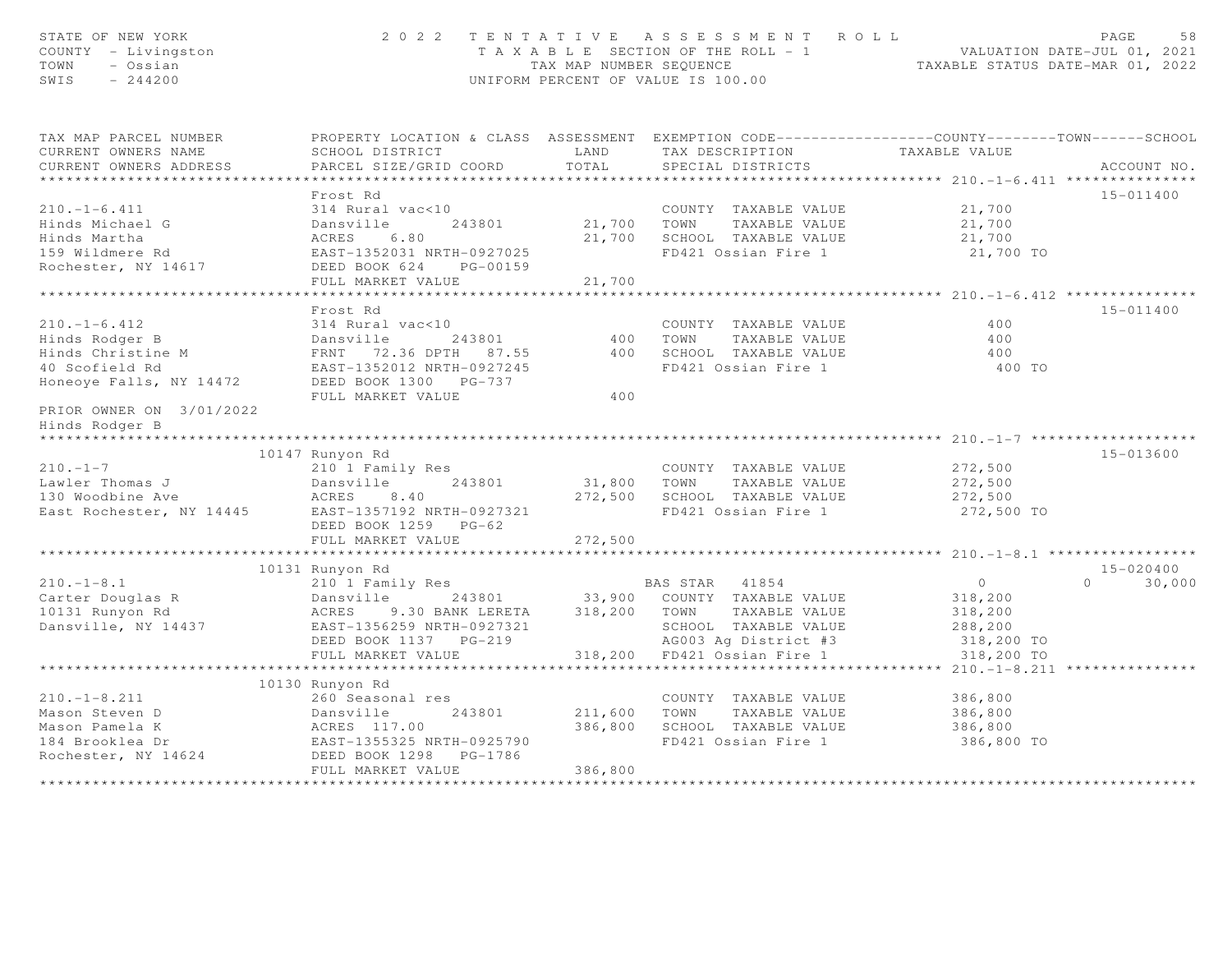| STATE OF NEW YORK<br>COUNTY - Livingston<br>TOWN<br>- Ossian<br>SWIS<br>$-244200$ | 2022 TENTATIVE ASSESSMENT<br>T A X A B L E SECTION OF THE ROLL - 1<br>TAX MAP NUMBER SEQUENCE<br>UNIFORM PERCENT OF VALUE IS 100.00           | ROLL<br>PAGE<br>59<br>VALUATION DATE-JUL 01, 2021<br>TAXABLE STATUS DATE-MAR 01, 2022 |                                                    |                                           |               |
|-----------------------------------------------------------------------------------|-----------------------------------------------------------------------------------------------------------------------------------------------|---------------------------------------------------------------------------------------|----------------------------------------------------|-------------------------------------------|---------------|
| TAX MAP PARCEL NUMBER<br>CURRENT OWNERS NAME<br>CURRENT OWNERS ADDRESS            | PROPERTY LOCATION & CLASS ASSESSMENT EXEMPTION CODE----------------COUNTY-------TOWN------SCHOOL<br>SCHOOL DISTRICT<br>PARCEL SIZE/GRID COORD | LAND<br>TOTAL                                                                         | TAX DESCRIPTION TAXABLE VALUE<br>SPECIAL DISTRICTS |                                           | ACCOUNT NO.   |
|                                                                                   | Frost Rd                                                                                                                                      |                                                                                       |                                                    |                                           | 15-018300     |
| $210. -1 - 9$                                                                     | 322 Rural vac>10                                                                                                                              |                                                                                       | COUNTY TAXABLE VALUE                               | 216,400                                   |               |
| Lewis David                                                                       | Dansville<br>243801                                                                                                                           | 216,400                                                                               | TOWN<br>TAXABLE VALUE                              | 216,400                                   |               |
| Lewis Judianne                                                                    | ACRES 102.20                                                                                                                                  |                                                                                       | 216,400 SCHOOL TAXABLE VALUE                       | 216,400                                   |               |
| 2035 Cox Rd                                                                       | EAST-1353140 NRTH-0925858                                                                                                                     |                                                                                       | FD421 Ossian Fire 1                                | 216,400 TO                                |               |
| Bloomfield, NY 14469                                                              | DEED BOOK 1252 PG-414                                                                                                                         |                                                                                       |                                                    |                                           |               |
|                                                                                   | FULL MARKET VALUE                                                                                                                             | 216,400                                                                               |                                                    |                                           |               |
|                                                                                   | Frog Hill Rd                                                                                                                                  |                                                                                       |                                                    |                                           | 15-033950     |
| $210. - 1 - 10.1$                                                                 | 260 Seasonal res                                                                                                                              |                                                                                       | COUNTY TAXABLE VALUE                               | 93,600                                    |               |
| Heinrich Jason                                                                    | Dansville<br>243801                                                                                                                           | 25,700 TOWN                                                                           | TAXABLE VALUE                                      | 93,600                                    |               |
| Heinrich Melissa L                                                                | 5.89<br>ACRES                                                                                                                                 | 93,600                                                                                | SCHOOL TAXABLE VALUE                               | 93,600                                    |               |
| 118 Rolling Meadow Cir                                                            | EAST-1350444 NRTH-0926039                                                                                                                     |                                                                                       | FD421 Ossian Fire 1                                | 93,600 TO                                 |               |
| Hilton, NY 14468                                                                  | DEED BOOK 1297 PG-875                                                                                                                         |                                                                                       |                                                    |                                           |               |
|                                                                                   | FULL MARKET VALUE<br>************************                                                                                                 | 93,600<br>* * * * * * * * * * *                                                       |                                                    |                                           |               |
|                                                                                   | 10091 Frog Hill Rd                                                                                                                            |                                                                                       |                                                    | *********** 210.-1-10.2 ***************** | $15 - 024075$ |
| $210. - 1 - 10.2$                                                                 | 260 Seasonal res                                                                                                                              |                                                                                       | COUNTY TAXABLE VALUE                               | 50,100                                    |               |
| Weining Douglas A Jr                                                              | Dansville<br>243801                                                                                                                           |                                                                                       | 25,000 TOWN<br>TAXABLE VALUE                       | 50,100                                    |               |
| Way James N Jr                                                                    | ACRES<br>5.60                                                                                                                                 | 50,100                                                                                | SCHOOL TAXABLE VALUE                               | 50,100                                    |               |
| 509 Rockview                                                                      | EAST-1350444 NRTH-0926288                                                                                                                     |                                                                                       | FD421 Ossian Fire 1                                | 50,100 TO                                 |               |
| Holley, NY 14470                                                                  | DEED BOOK 1295 PG-2299                                                                                                                        |                                                                                       |                                                    |                                           |               |
|                                                                                   | FULL MARKET VALUE                                                                                                                             | 50,100                                                                                |                                                    |                                           |               |
|                                                                                   | 10086 Frog Hill Rd                                                                                                                            |                                                                                       |                                                    |                                           | 15-033850     |
| $210. -1 - 11$                                                                    | 322 Rural vac>10                                                                                                                              |                                                                                       | COUNTY TAXABLE VALUE                               | 54,100                                    |               |
| Dobbins James & Deborah L                                                         | 243801<br>Dansville                                                                                                                           | 54,100                                                                                | TOWN<br>TAXABLE VALUE                              | 54,100                                    |               |
| Duex John & Danielle                                                              | ACRES 22.60                                                                                                                                   |                                                                                       | 54,100 SCHOOL TAXABLE VALUE                        | 54,100                                    |               |
| 27 Old Meadow Ct                                                                  | EAST-1349052 NRTH-0926747                                                                                                                     |                                                                                       | FD421 Ossian Fire 1                                | 54,100 TO                                 |               |
| Livonia, NY 14487                                                                 | DEED BOOK 1268 PG-1762                                                                                                                        |                                                                                       |                                                    |                                           |               |
|                                                                                   | FULL MARKET VALUE                                                                                                                             | 54,100                                                                                |                                                    |                                           |               |
|                                                                                   | Frog Hill Rd                                                                                                                                  |                                                                                       |                                                    |                                           | 15-000500     |
| $210. -1 - 12$                                                                    | 912 Forest s480a                                                                                                                              |                                                                                       | COUNTY TAXABLE VALUE                               | 45,200                                    |               |
| Braley Family Trust                                                               | Dansville<br>243801                                                                                                                           | 45,200                                                                                | TOWN<br>TAXABLE VALUE                              | 45,200                                    |               |
| 186 Mill Landing                                                                  | ACRES 32.30                                                                                                                                   | 45,200                                                                                | SCHOOL TAXABLE VALUE                               | 45,200                                    |               |
| Rochester, NY 14626                                                               | EAST-1348738 NRTH-0925854                                                                                                                     |                                                                                       | FD421 Ossian Fire 1                                | 45,200 TO                                 |               |
|                                                                                   | DEED BOOK 1284 PG-2272                                                                                                                        |                                                                                       |                                                    |                                           |               |
| MAY BE SUBJECT TO PAYMENT                                                         | FULL MARKET VALUE                                                                                                                             | 45,200                                                                                |                                                    |                                           |               |
| UNDER RPTL480A UNTIL 2030                                                         |                                                                                                                                               |                                                                                       |                                                    |                                           |               |
|                                                                                   | 10098 Frog Hill Rd                                                                                                                            |                                                                                       |                                                    |                                           | 15-027800     |
| $210. -1 - 13$                                                                    | 260 Seasonal res                                                                                                                              |                                                                                       | COUNTY TAXABLE VALUE                               | 49,500                                    |               |
| Rayburn Brian L                                                                   | Dansville<br>243801                                                                                                                           | 39,100                                                                                | TOWN<br>TAXABLE VALUE                              | 49,500                                    |               |
| Rayburn Amy L                                                                     | ACRES<br>11.49                                                                                                                                | 49,500                                                                                | SCHOOL TAXABLE VALUE                               | 49,500                                    |               |
| 994 Honeoye Falls Five Points                                                     | EAST-1349495 NRTH-0925716                                                                                                                     |                                                                                       | FD421 Ossian Fire 1                                | 49,500 TO                                 |               |
| Honeoye Falls, NY 14472                                                           | DEED BOOK 1299 PG-521                                                                                                                         |                                                                                       |                                                    |                                           |               |
|                                                                                   | FULL MARKET VALUE                                                                                                                             | 49,500                                                                                |                                                    |                                           |               |

\*\*\*\*\*\*\*\*\*\*\*\*\*\*\*\*\*\*\*\*\*\*\*\*\*\*\*\*\*\*\*\*\*\*\*\*\*\*\*\*\*\*\*\*\*\*\*\*\*\*\*\*\*\*\*\*\*\*\*\*\*\*\*\*\*\*\*\*\*\*\*\*\*\*\*\*\*\*\*\*\*\*\*\*\*\*\*\*\*\*\*\*\*\*\*\*\*\*\*\*\*\*\*\*\*\*\*\*\*\*\*\*\*\*\*\*\*\*\*\*\*\*\*\*\*\*\*\*\*\*\*\*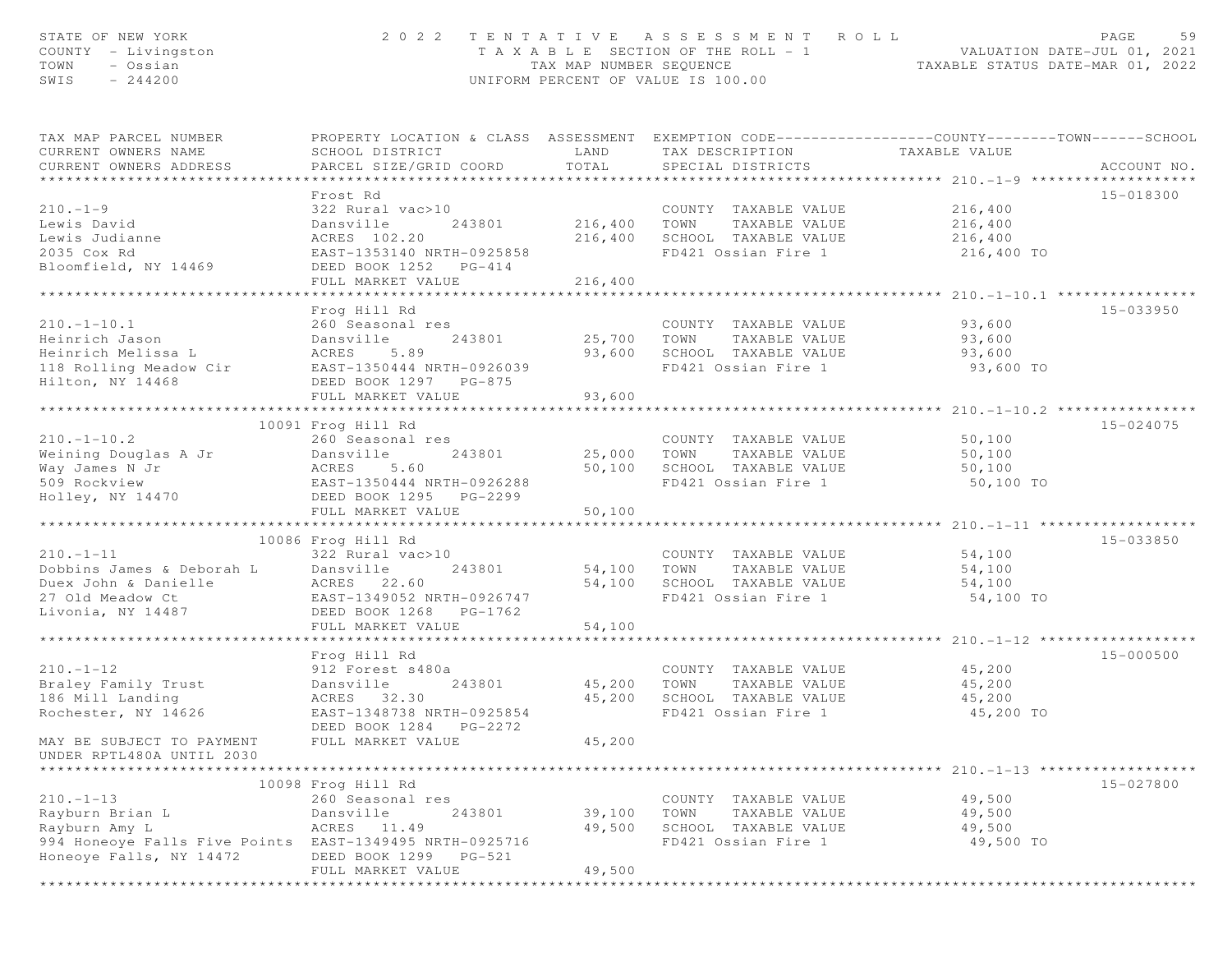| STATE OF NEW YORK<br>COUNTY - Livingston<br>- Ossian<br>TOWN<br>$-244200$<br>SWIS                                                                                   |                                                                                                                                                                                                                 | TAX MAP NUMBER SEQUENCE                           | 2022 TENTATIVE ASSESSMENT ROLL<br>T A X A B L E SECTION OF THE ROLL - 1<br>UNIFORM PERCENT OF VALUE IS 100.00 | PAGE<br>60<br>ROLL - 1<br>TAXABLE STATUS DATE-MAR 01, 2022<br>TAXABLE STATUS DATE-MAR 01, 2022                                   |
|---------------------------------------------------------------------------------------------------------------------------------------------------------------------|-----------------------------------------------------------------------------------------------------------------------------------------------------------------------------------------------------------------|---------------------------------------------------|---------------------------------------------------------------------------------------------------------------|----------------------------------------------------------------------------------------------------------------------------------|
| TAX MAP PARCEL NUMBER<br>CURRENT OWNERS NAME<br>CURRENT OWNERS ADDRESS                                                                                              | SCHOOL DISTRICT<br>PARCEL SIZE/GRID COORD                                                                                                                                                                       | LAND<br>TOTAL                                     | TAX DESCRIPTION<br>SPECIAL DISTRICTS                                                                          | PROPERTY LOCATION & CLASS ASSESSMENT EXEMPTION CODE----------------COUNTY-------TOWN------SCHOOL<br>TAXABLE VALUE<br>ACCOUNT NO. |
|                                                                                                                                                                     | 10111 Frog Hill Rd                                                                                                                                                                                              |                                                   |                                                                                                               | 15-020800                                                                                                                        |
| $210. - 1 - 14$<br>Noble John T Jr<br>3 Summit Ln<br>Brookline, NH 03033                                                                                            | 260 Seasonal res<br>243801<br>Dansville<br>ACRES 31.80<br>EAST-1350388 NRTH-0925283<br>DEED BOOK 1279 PG-2494<br>FULL MARKET VALUE                                                                              | 75,300 TOWN<br>76,000<br>76,000                   | COUNTY TAXABLE VALUE<br>TAXABLE VALUE<br>SCHOOL TAXABLE VALUE<br>FD421 Ossian Fire 1                          | 76,000<br>76,000<br>76,000<br>76,000 TO                                                                                          |
|                                                                                                                                                                     |                                                                                                                                                                                                                 |                                                   |                                                                                                               |                                                                                                                                  |
| $210. - 1 - 15$<br>Noble John T Jr<br>3 Summit Ln<br>Brookline, NH 03033                                                                                            | Frost Rd<br>322 Rural vac>10<br>Dansville<br>243801<br>ACRES 42.00<br>EAST-1351610 NRTH-0925234<br>DEED BOOK 1279 PG-2491                                                                                       | 85,100<br>85,100                                  | COUNTY TAXABLE VALUE<br>TAXABLE VALUE<br>TOWN<br>SCHOOL TAXABLE VALUE<br>FD421 Ossian Fire 1                  | 15-035500<br>85,100<br>85,100<br>85,100<br>85,100 TO                                                                             |
|                                                                                                                                                                     | FULL MARKET VALUE<br>***************************                                                                                                                                                                | 85,100                                            |                                                                                                               |                                                                                                                                  |
| $210. - 1 - 16.2$<br>McAtee Corey J<br>Marciano Lawrence D<br>5708 Chili-Riga Central Rd<br>Churchville, NY 14428                                                   | Frog Hill Rd<br>314 Rural vac<10<br>243801<br>Dansville<br>ACRES 0.86<br>EAST-1349741 NRTH-0925392<br>DEED BOOK 932 PG-18                                                                                       | 1,400<br>1,400                                    | COUNTY TAXABLE VALUE<br>TOWN<br>TAXABLE VALUE<br>SCHOOL TAXABLE VALUE<br>FD421 Ossian Fire 1                  | 156300<br>1,400<br>1,400<br>1,400<br>1,400 TO                                                                                    |
|                                                                                                                                                                     | FULL MARKET VALUE                                                                                                                                                                                               | 1,400                                             |                                                                                                               |                                                                                                                                  |
| $210. - 1 - 16.11$<br>Meyvis Arnold<br>Meyvis Stacy J<br>1111 Kuttruff Rd<br>Walworth, NY 14568                                                                     | ***************************<br>Frog Hill Rd<br>314 Rural vac<10<br>243801<br>Dansville<br>ACRES<br>7.84<br>EAST-1349013 NRTH-0923952<br>DEED BOOK 932<br>$PG-24$<br>FULL MARKET VALUE<br>********************** | 15,200<br>15,200<br>15,200<br>* * * * * * * * * * | COUNTY TAXABLE VALUE<br>TAXABLE VALUE<br>TOWN<br>SCHOOL TAXABLE VALUE<br>FD421 Ossian Fire 1                  | 15-039600<br>15,200<br>15,200<br>15,200<br>15,200 TO<br>****************** 210.-1-16.12 *******                                  |
|                                                                                                                                                                     | 10124 Frog Hill Rd                                                                                                                                                                                              |                                                   |                                                                                                               |                                                                                                                                  |
| 210.-1-16.12 260 Se<br>McAtee Corey J Dansvi<br>Marciano Lawrence D ACRES<br>5708 Chili Riga Center Rd EAST-1<br>Shunshur'll www.cores.com<br>Churchville, NY 14428 | 260 Seasonal res<br>243801<br>Dansville<br>7.67<br>EAST-1348999 NRTH-0924213<br>$PG-12$<br>DEED BOOK 932<br>FULL MARKET VALUE                                                                                   | 15,000<br>35,000<br>35,000                        | COUNTY TAXABLE VALUE<br>TOWN<br>TAXABLE VALUE<br>SCHOOL TAXABLE VALUE<br>FD421 Ossian Fire 1                  | 35,000<br>35,000<br>35,000<br>35,000 TO                                                                                          |
| *****************                                                                                                                                                   |                                                                                                                                                                                                                 |                                                   |                                                                                                               | **************************** 210.-1-16.13 ***************                                                                        |
| $210. - 1 - 16.13$<br>Kirchgessner Michael C<br>Kirchgessner Linda A<br>3122 Washington St<br>Churchville, NY 14428                                                 | Frog Hill Rd<br>314 Rural vac<10<br>243801<br>Dansville<br>9.72<br>ACRES<br>EAST-1348999 NRTH-0924536<br>DEED BOOK 932<br>$PG-9$                                                                                | 17,500<br>17,500                                  | COUNTY TAXABLE VALUE<br>TOWN<br>TAXABLE VALUE<br>SCHOOL TAXABLE VALUE<br>FD421 Ossian Fire 1                  | 17,500<br>17,500<br>17,500<br>17,500 TO                                                                                          |
|                                                                                                                                                                     | FULL MARKET VALUE                                                                                                                                                                                               | 17,500                                            |                                                                                                               |                                                                                                                                  |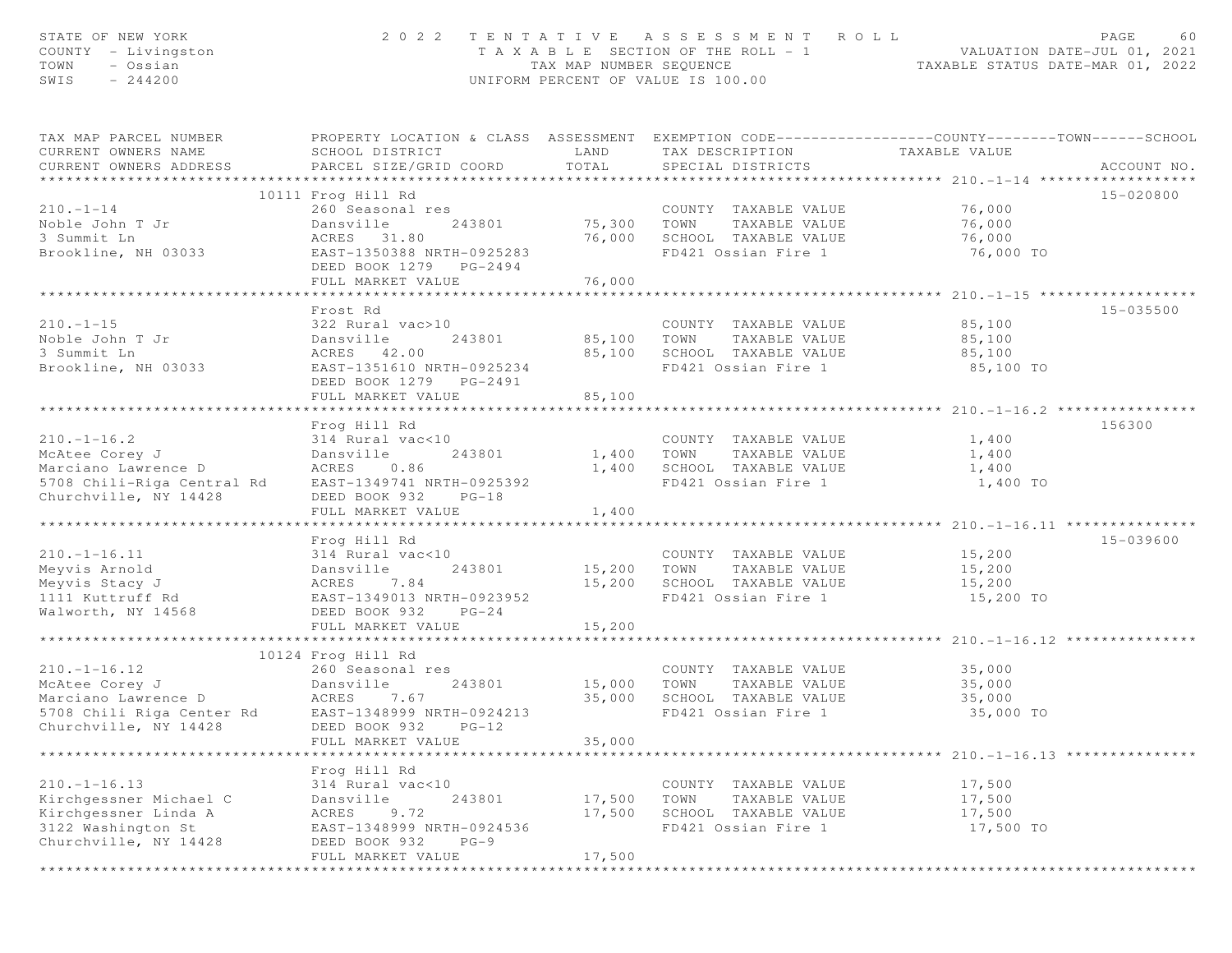| STATE OF NEW YORK<br>COUNTY - Livingston<br>TOWN<br>- Ossian<br>SWIS<br>$-244200$                                                                                                                                                                                                     |                                                                                                                                                                                                                     |                         | 2022 TENTATIVE ASSESSMENT ROLL<br>PAGE 61<br>TAXABLE SECTION OF THE ROLL - 1<br>TAX MAP NUMBER SEQUENCE<br>TAX MAP NUMBER SEQUENCE<br>INTEORM PERCENT OF VALUE TO 100 00<br>UNIFORM PERCENT OF VALUE IS 100.00 |                            | PAGE<br>61                    |
|---------------------------------------------------------------------------------------------------------------------------------------------------------------------------------------------------------------------------------------------------------------------------------------|---------------------------------------------------------------------------------------------------------------------------------------------------------------------------------------------------------------------|-------------------------|----------------------------------------------------------------------------------------------------------------------------------------------------------------------------------------------------------------|----------------------------|-------------------------------|
| TAX MAP PARCEL NUMBER<br>CURRENT OWNERS NAME<br>CURRENT OWNERS ADDRESS                                                                                                                                                                                                                | PROPERTY LOCATION & CLASS ASSESSMENT EXEMPTION CODE----------------COUNTY-------TOWN------SCHOOL<br>SCHOOL DISTRICT<br>PARCEL SIZE/GRID COORD                                                                       | LAND<br>TOTAL           | TAX DESCRIPTION TAXABLE VALUE<br>SPECIAL DISTRICTS                                                                                                                                                             |                            | ACCOUNT NO.                   |
| $210. -1 - 16.14$<br>McAtee Corey J<br>Marciano Lawrence D<br>5708 Chili Riga Central Rd EAST-1349398 NRTH-0924993<br>Churchville, NY 14428                                                                                                                                           | Frog Hill Rd<br>314 Rural vac<10               COUNTY TAXABLE VALUE        16,500<br>Dansville    243801      16,500   TOWN   TAXABLE VALUE        16,500<br>ACRES 8.90<br>DEED BOOK 932 PG-15<br>FULL MARKET VALUE | 16,500                  | 16,500 SCHOOL TAXABLE VALUE 16,500<br>FD421 Ossian Fire 1 16,500 TO                                                                                                                                            |                            |                               |
| 210.-1-17.1 910 Priv forest<br>Glise Brian E Dansville 243801 77,700<br>3500 Pebble Beach Rd ACRES 54.80 77,700<br>Lakeville, NY 14480 EAST-1350242 NRTH-0923025<br>MAY BE SUBJECT TO PAYMENT<br>UNDER RPTL480A UNTIL 2031                                                            | Frog Hill Rd<br>DEED BOOK 1268 PG-1348<br>FULL MARKET VALUE                                                                                                                                                         | 77,700 TOWN<br>77,700   | CERT FORET 47460 60,480<br>243801 77,700 COUNTY TAXABLE VALUE<br>TOWN      TAXABLE VALUE<br>SCHOOL   TAXABLE VALUE<br>FD421 Ossian Fire 1 77,700 TO                                                            | 17,220<br>17,220<br>17,220 | 15-013750<br>60,480<br>60,480 |
| $210. - 1 - 17.2$<br>Kirchgessner Michael Dansville<br>Xirchgessner Linda (ACRES 9.80 46,800 SCHOOL TAXABLE VALUE 46,800 46,800 SCHOOL TAXABLE VALUE 46,800 46,800 46,800 46,800 46,800 46,800 46,800 5CHOOL TAXABLE VALUE 46,800 46,800 46,800 46,800 46,800 5CHOOL TAXABLE VALUE 46 | 10115 Frog Hill Rd<br>Frog Hill Rd<br>270 Mfg housing<br>FULL MARKET VALUE                                                                                                                                          | 46,800                  | COUNTY TAXABLE VALUE 46,800<br>243801 35,100 TOWN TAXABLE VALUE 46,800                                                                                                                                         | 46,800 TO                  |                               |
| $210. -1 - 17.3$<br>Churchville, NY 14428 DEED BOOK 1280 PG-1972                                                                                                                                                                                                                      | 10123 Frog Hill Rd<br>260 Seasonal res<br>FULL MARKET VALUE                                                                                                                                                         | 243801 29,600<br>51,700 | COUNTY TAXABLE VALUE 51,700<br>FD421 Ossian Fire 1 51,700 TO                                                                                                                                                   |                            |                               |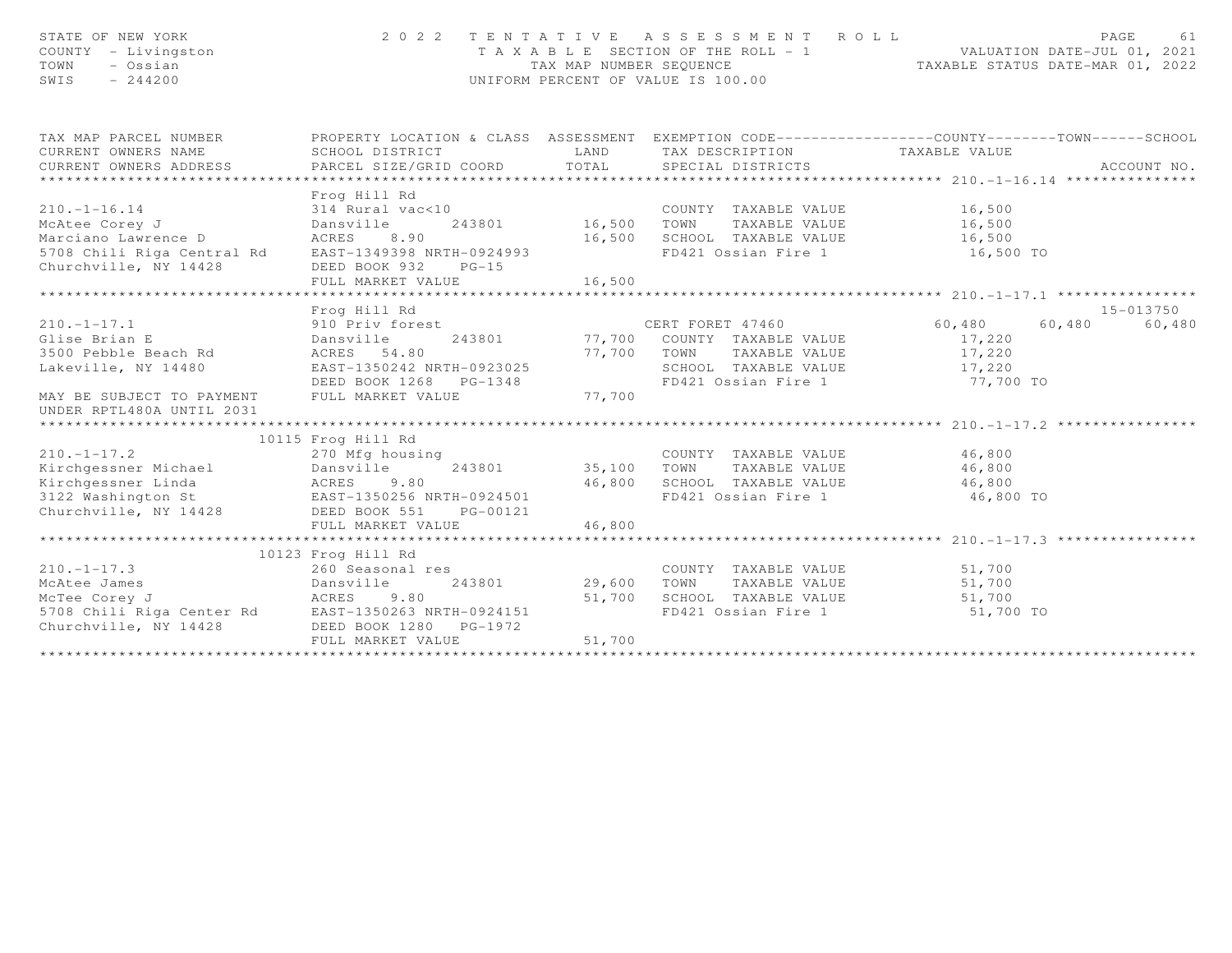|      | STATE OF NEW YORK   | 2022 TENTATIVE ASSESSMENT ROLL        |                       |  |  |                                  |                        | PAGE | 62 |
|------|---------------------|---------------------------------------|-----------------------|--|--|----------------------------------|------------------------|------|----|
|      | COUNTY - Livingston | T A X A B L E SECTION OF THE ROLL - 1 |                       |  |  | VALUATION DATE-JUL 01, 2021      |                        |      |    |
| TOWN | – Ossian            |                                       | $MAP$ SECTION = 210   |  |  | TAXABLE STATUS DATE-MAR 01, 2022 |                        |      |    |
| SWIS | $-244200$           |                                       | $SUB - SECTION - 000$ |  |  |                                  | RPS150/V04/L015        |      |    |
|      |                     | UNIFORM PERCENT OF VALUE IS 100.00    |                       |  |  |                                  | CURRENT DATE 4/19/2022 |      |    |

## \*\*\* S P E C I A L D I S T R I C T S U M M A R Y \*\*\*

|                                 | TOTAL EXTENSION | EXTENSION    | AD VALOREM   | EXEMPT | TAXABLE      |
|---------------------------------|-----------------|--------------|--------------|--------|--------------|
| CODE DISTRICT NAME PARCELS TYPE |                 | <b>VALUE</b> | <b>VALUE</b> | AMOUNT | <b>VALUE</b> |
|                                 |                 |              |              |        |              |
| AG003 Ag District #3            | 1 TOTAL         |              | 318,200      |        | 318,200      |
| FD421 Ossian Fire 1             | 33 ТОТАЬ        |              | 2683,400     |        | 2683,400     |

### \*\*\* S C H O O L D I S T R I C T S U M M A R Y \*\*\*

| CODE   | DISTRICT NAME             | TOTAL<br>PARCELS | ASSESSED<br>LAND | ASSESSED<br>TOTAL | EXEMPT<br>AMOUNT | TOTAL<br>TAXABLE | STAR<br>AMOUNT | STAR<br>TAXABLE |
|--------|---------------------------|------------------|------------------|-------------------|------------------|------------------|----------------|-----------------|
| 243801 | Dansville                 | 33               | 1640,600         | 2683,400          | 60,480           | 2622,920         | 30,000         | 2592,920        |
|        | $S \cup B = T \cup T A L$ | 33               | 1640,600         | 2683,400          | 60,480           | 2622,920         | 30,000         | 2592,920        |
|        | TOTAL                     | 33               | 1640,600         | 2683,400          | 60,480           | 2622,920         | 30,000         | 2592,920        |

### \*\*\* S Y S T E M C O D E S S U M M A R Y \*\*\*

## NO SYSTEM EXEMPTIONS AT THIS LEVEL

## \*\*\* E X E M P T I O N S U M M A R Y \*\*\*

| CODE  | DESCRIPTION | TOTAL<br>PARCELS | COUNTY | TOWN   | SCHOOL |
|-------|-------------|------------------|--------|--------|--------|
| 41854 | BAS STAR    |                  |        |        | 30,000 |
| 47460 | CERT FORET  |                  | 60,480 | 60,480 | 60,480 |
|       | TOTAL       |                  | 60,480 | 60,480 | 90,480 |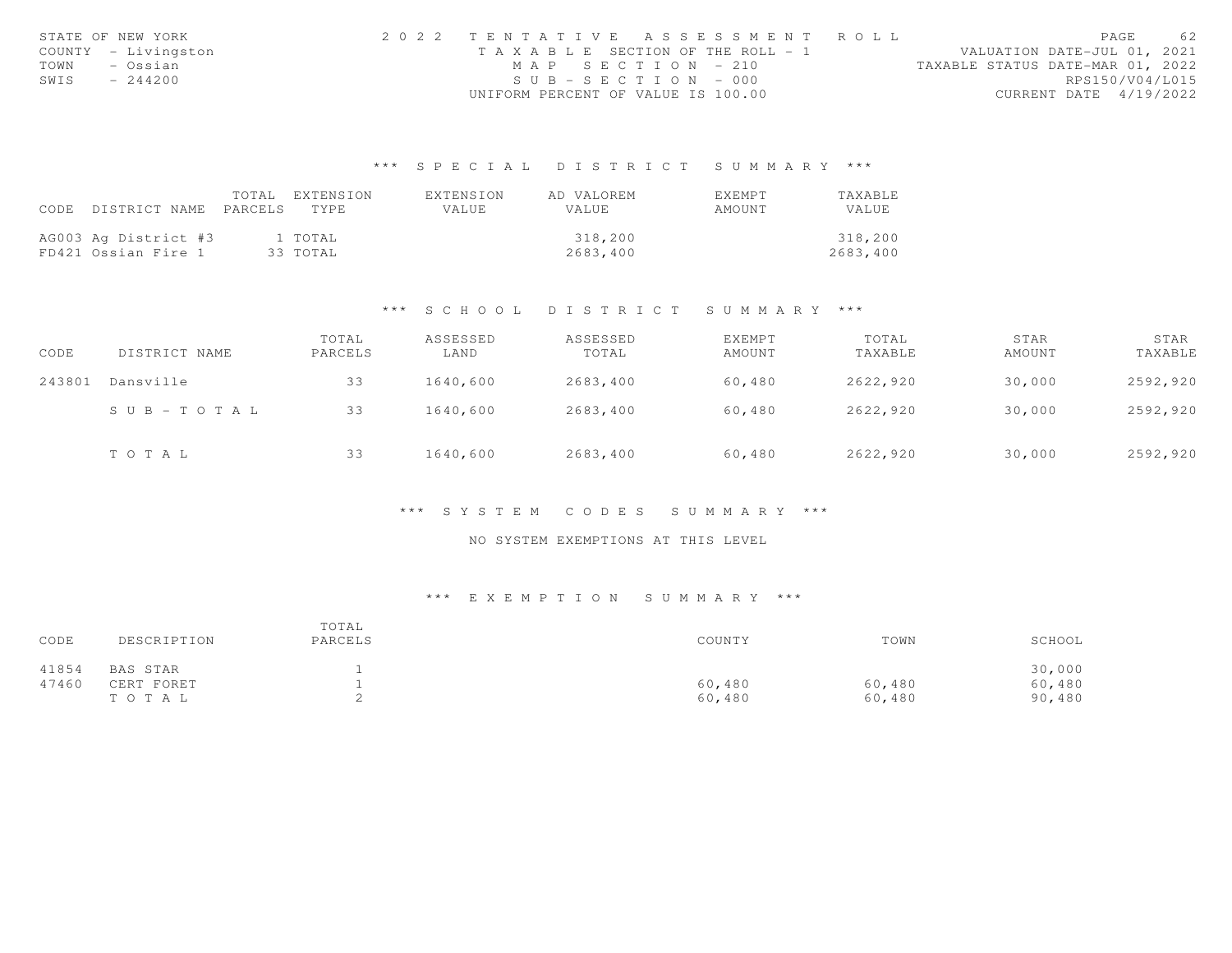|      | STATE OF NEW YORK   | 2022 TENTATIVE ASSESSMENT ROLL        |                                  | PAGE                        | 63 |
|------|---------------------|---------------------------------------|----------------------------------|-----------------------------|----|
|      | COUNTY - Livingston | T A X A B L E SECTION OF THE ROLL - 1 |                                  | VALUATION DATE-JUL 01, 2021 |    |
| TOWN | – Ossian            | MAP SECTION - 210                     | TAXABLE STATUS DATE-MAR 01, 2022 |                             |    |
| SWIS | $-244200$           | $SUB - SECTION - 000$                 |                                  | RPS150/V04/L015             |    |
|      |                     | UNIFORM PERCENT OF VALUE IS 100.00    |                                  | CURRENT DATE 4/19/2022      |    |

# \*\*\* G R A N D T O T A L S \*\*\*

| ROLL |             | TOTAL   | ASSESSED | ASSESSED | TAXABLE  | TAXABLE  | TAXABLE  | STAR     |
|------|-------------|---------|----------|----------|----------|----------|----------|----------|
| SEC  | DESCRIPTION | PARCELS | ∟AND     | TOTAL    | COUNTY   | TOWN     | SCHOOL   | TAXABLE  |
|      | "AXABLE     |         | 1640,600 | 2683,400 | 2622,920 | 2622,920 | 2622,920 | 2592,920 |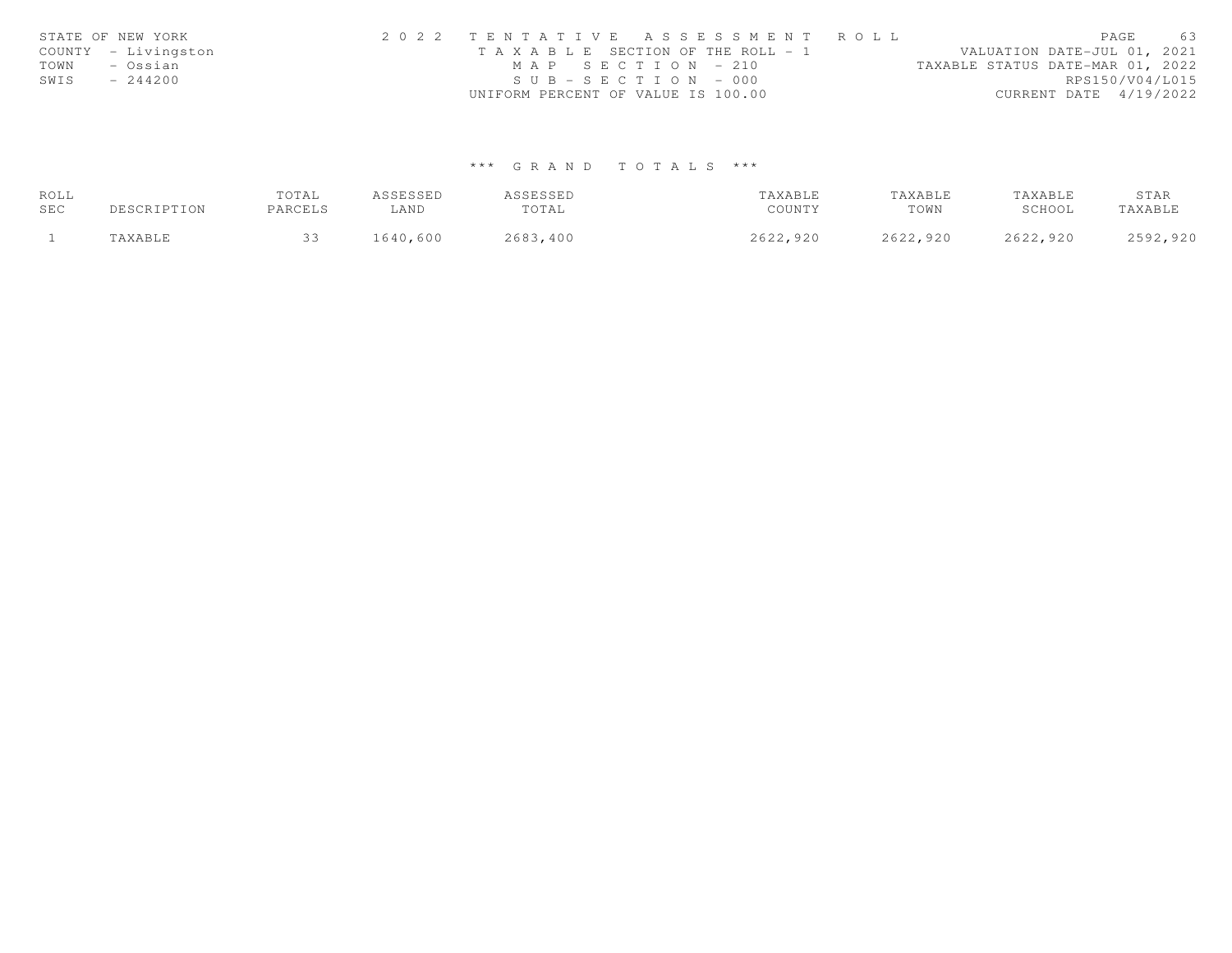| STATE OF NEW YORK<br>COUNTY - Livingston<br>TOWN<br>- Ossian<br>$-244200$<br>SWIS                                                                                                                                                                                                                                                                                                                                                                                                                             |                   |         | 2022 TENTATIVE ASSESSMENT ROLL<br>PAGE 64<br>TAXABLE SECTION OF THE ROLL - 1<br>TAXABLE SECTION OF THE ROLL - 1<br>TAXABLE STATUS DATE-MAR 01, 2022<br>TAXABLE STATUS DATE-MAR 01, 2022<br>UNIFORM PERCENT OF VALUE IS 100.00 |                   | PAGE<br>64         |
|---------------------------------------------------------------------------------------------------------------------------------------------------------------------------------------------------------------------------------------------------------------------------------------------------------------------------------------------------------------------------------------------------------------------------------------------------------------------------------------------------------------|-------------------|---------|-------------------------------------------------------------------------------------------------------------------------------------------------------------------------------------------------------------------------------|-------------------|--------------------|
| TAX MAP PARCEL NUMBER FROPERTY LOCATION & CLASS ASSESSMENT EXEMPTION CODE---------------COUNTY-------TOWN-----SCHOOL                                                                                                                                                                                                                                                                                                                                                                                          |                   |         |                                                                                                                                                                                                                               |                   |                    |
|                                                                                                                                                                                                                                                                                                                                                                                                                                                                                                               |                   |         |                                                                                                                                                                                                                               |                   |                    |
|                                                                                                                                                                                                                                                                                                                                                                                                                                                                                                               |                   |         |                                                                                                                                                                                                                               |                   |                    |
|                                                                                                                                                                                                                                                                                                                                                                                                                                                                                                               |                   |         |                                                                                                                                                                                                                               |                   | 15-039000          |
| 100,100 COUNTY TAXABLE VALUE<br>Mazzoli-Small Megan M Dansville 243801 5,200 TOWN TAXABLE VALUE<br>100,100 ACRES 0.40 BANKFIRSTAM 100,100 SCHOOL TAXABLE VALUE<br>Dansville, NY 14437 EAST-1363192 NRTH-0927514 FD421 Ossian Fire 1                                                                                                                                                                                                                                                                           |                   |         |                                                                                                                                                                                                                               |                   |                    |
|                                                                                                                                                                                                                                                                                                                                                                                                                                                                                                               |                   |         |                                                                                                                                                                                                                               |                   |                    |
|                                                                                                                                                                                                                                                                                                                                                                                                                                                                                                               |                   |         |                                                                                                                                                                                                                               |                   |                    |
|                                                                                                                                                                                                                                                                                                                                                                                                                                                                                                               |                   |         | FD421 Ossian Fire 1 100,100 TO                                                                                                                                                                                                |                   |                    |
|                                                                                                                                                                                                                                                                                                                                                                                                                                                                                                               |                   |         |                                                                                                                                                                                                                               |                   |                    |
|                                                                                                                                                                                                                                                                                                                                                                                                                                                                                                               | FULL MARKET VALUE | 100,100 |                                                                                                                                                                                                                               |                   |                    |
|                                                                                                                                                                                                                                                                                                                                                                                                                                                                                                               |                   |         |                                                                                                                                                                                                                               |                   |                    |
|                                                                                                                                                                                                                                                                                                                                                                                                                                                                                                               | Barrett Rd        |         |                                                                                                                                                                                                                               |                   | 15-020300          |
| 211.-1-4.11<br>George Norman R<br>DO Boy 119                                                                                                                                                                                                                                                                                                                                                                                                                                                                  |                   |         |                                                                                                                                                                                                                               | $57,226$ $57,226$ | 57,226             |
|                                                                                                                                                                                                                                                                                                                                                                                                                                                                                                               |                   |         |                                                                                                                                                                                                                               | 49,774            |                    |
|                                                                                                                                                                                                                                                                                                                                                                                                                                                                                                               |                   |         |                                                                                                                                                                                                                               |                   |                    |
|                                                                                                                                                                                                                                                                                                                                                                                                                                                                                                               |                   |         |                                                                                                                                                                                                                               |                   |                    |
|                                                                                                                                                                                                                                                                                                                                                                                                                                                                                                               |                   |         |                                                                                                                                                                                                                               |                   |                    |
| PO Box 119<br>Strykersville, NY 14145<br>EAST-1358646 NRTH-0926408<br>DEED BOOK 1011 PG-132<br>MAY BE SUBJECT TO PAYMENT FULL MARKET VALUE<br>MAY BE SUBJECT TO PAYMENT FULL MARKET VALUE<br>PO BOX 119<br>DEED BOOK 1011 PG-132<br>107,000 FD<br>UNDER AGDIST LAW TIL 2026                                                                                                                                                                                                                                   |                   |         | 57,226 EX                                                                                                                                                                                                                     |                   |                    |
|                                                                                                                                                                                                                                                                                                                                                                                                                                                                                                               |                   |         |                                                                                                                                                                                                                               |                   |                    |
| 11.-1-4.121<br>Young Kevin 210 1 Family Res<br>Young Sheila ACRES 3.33 103,800 SCHOOL TAXABLE VALUE 103,800<br>103,800 SCHOOL TAXABLE VALUE 103,800<br>103,800 SCHOOL TAXABLE VALUE 103,800<br>103,800 SCHOOL TAXABLE VALUE 103,800<br>Da                                                                                                                                                                                                                                                                     | 10141 Runyon Rd   |         |                                                                                                                                                                                                                               |                   |                    |
|                                                                                                                                                                                                                                                                                                                                                                                                                                                                                                               |                   |         |                                                                                                                                                                                                                               |                   |                    |
|                                                                                                                                                                                                                                                                                                                                                                                                                                                                                                               |                   |         |                                                                                                                                                                                                                               |                   |                    |
|                                                                                                                                                                                                                                                                                                                                                                                                                                                                                                               |                   |         | FD421 Ossian Fire 1 103,800 TO                                                                                                                                                                                                |                   |                    |
|                                                                                                                                                                                                                                                                                                                                                                                                                                                                                                               |                   |         |                                                                                                                                                                                                                               |                   |                    |
|                                                                                                                                                                                                                                                                                                                                                                                                                                                                                                               |                   |         |                                                                                                                                                                                                                               |                   |                    |
|                                                                                                                                                                                                                                                                                                                                                                                                                                                                                                               |                   |         |                                                                                                                                                                                                                               |                   |                    |
|                                                                                                                                                                                                                                                                                                                                                                                                                                                                                                               | Shay Rd E         |         |                                                                                                                                                                                                                               |                   |                    |
|                                                                                                                                                                                                                                                                                                                                                                                                                                                                                                               |                   |         |                                                                                                                                                                                                                               |                   |                    |
|                                                                                                                                                                                                                                                                                                                                                                                                                                                                                                               |                   |         |                                                                                                                                                                                                                               |                   |                    |
|                                                                                                                                                                                                                                                                                                                                                                                                                                                                                                               |                   |         |                                                                                                                                                                                                                               |                   |                    |
| 11.-1-4.122 270 Mfg housing<br>Young Kevin<br>Young Sheila (27,900 MG)<br>Young Sheila (27,900 ACRES 3.03 27,900 SCHOOL TAXABLE VALUE 27,900<br>27,900 ACRES 3.03 27,900 SCHOOL TAXABLE VALUE 27,900<br>Dansville, NY 14437 DEED BOOK 12                                                                                                                                                                                                                                                                      |                   |         |                                                                                                                                                                                                                               |                   |                    |
|                                                                                                                                                                                                                                                                                                                                                                                                                                                                                                               |                   |         |                                                                                                                                                                                                                               |                   |                    |
|                                                                                                                                                                                                                                                                                                                                                                                                                                                                                                               |                   |         |                                                                                                                                                                                                                               |                   |                    |
|                                                                                                                                                                                                                                                                                                                                                                                                                                                                                                               |                   |         |                                                                                                                                                                                                                               |                   |                    |
|                                                                                                                                                                                                                                                                                                                                                                                                                                                                                                               | 10167 Shay Rd     |         |                                                                                                                                                                                                                               |                   |                    |
| $\begin{tabular}{lllllllllllllllllllll} \multicolumn{3}{c }{\begin{tabular}{l} \multicolumn{3}{c}{\begin{tabular}{l} \multicolumn{3}{c}{\begin{tabular}{l} \multicolumn{3}{c}{\begin{tabular}{l} \multicolumn{3}{c}{\begin{tabular}{l} \multicolumn{3}{c}{\begin{tabular}{l} \multicolumn{3}{c}{\begin{tabular}{l} \multicolumn{3}{c}{\begin{tabular}{l} \multicolumn{3}{c}{\begin{tabular}{l} \multicolumn{3}{c}{\begin{tabular}{l} \multicolumn{3}{c}{\begin{tabular}{l} \multicolumn{3}{c}{\begin{tabular$ |                   |         |                                                                                                                                                                                                                               | $\overline{0}$    | $\Omega$<br>30,000 |
|                                                                                                                                                                                                                                                                                                                                                                                                                                                                                                               |                   |         |                                                                                                                                                                                                                               |                   |                    |
|                                                                                                                                                                                                                                                                                                                                                                                                                                                                                                               |                   |         |                                                                                                                                                                                                                               |                   |                    |
|                                                                                                                                                                                                                                                                                                                                                                                                                                                                                                               |                   |         |                                                                                                                                                                                                                               |                   |                    |
|                                                                                                                                                                                                                                                                                                                                                                                                                                                                                                               |                   |         |                                                                                                                                                                                                                               | 187,300 TO        |                    |
|                                                                                                                                                                                                                                                                                                                                                                                                                                                                                                               |                   |         |                                                                                                                                                                                                                               |                   |                    |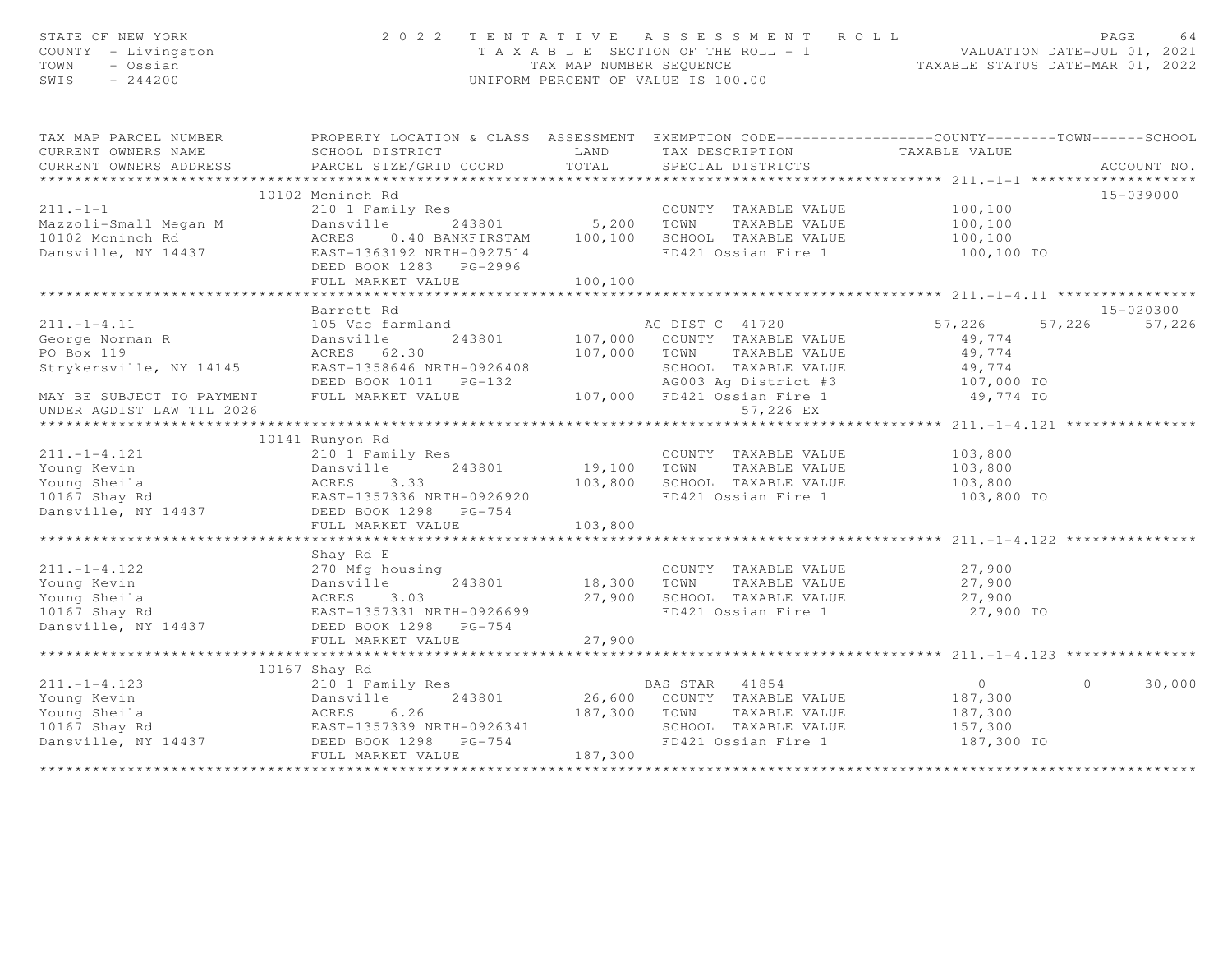| STATE OF NEW YORK<br>COUNTY - Livingston<br>TOWN<br>- Ossian<br>SWIS<br>$-244200$                                                                                                                                                                                      | 2 0 2 2                                                                                                                                                                                                        |                                  | TENTATIVE ASSESSMENT ROLL<br>T A X A B L E SECTION OF THE ROLL - 1 VALUATION DATE-JUL 01, 2021<br>TAX MAP NUMBER SEQUENCE TAXABLE STATUS DATE-MAR 01, 2022<br>UNIFORM PERCENT OF VALUE IS 100.00 |                                                 | PAGE<br>65    |
|------------------------------------------------------------------------------------------------------------------------------------------------------------------------------------------------------------------------------------------------------------------------|----------------------------------------------------------------------------------------------------------------------------------------------------------------------------------------------------------------|----------------------------------|--------------------------------------------------------------------------------------------------------------------------------------------------------------------------------------------------|-------------------------------------------------|---------------|
| TAX MAP PARCEL NUMBER<br>CURRENT OWNERS NAME                                                                                                                                                                                                                           | PROPERTY LOCATION & CLASS ASSESSMENT EXEMPTION CODE-----------------COUNTY-------TOWN------SCHOOL                                                                                                              |                                  |                                                                                                                                                                                                  |                                                 |               |
| CURRENT OWNERS ADDRESS                                                                                                                                                                                                                                                 | PARCEL SIZE/GRID COORD                                                                                                                                                                                         | TOTAL                            | SPECIAL DISTRICTS                                                                                                                                                                                |                                                 | ACCOUNT NO.   |
|                                                                                                                                                                                                                                                                        |                                                                                                                                                                                                                |                                  |                                                                                                                                                                                                  |                                                 |               |
|                                                                                                                                                                                                                                                                        |                                                                                                                                                                                                                |                                  |                                                                                                                                                                                                  |                                                 | 15-027775     |
|                                                                                                                                                                                                                                                                        |                                                                                                                                                                                                                |                                  | BAS STAR 41854 0<br>152,600 COUNTY TAXABLE VALUE 303,000                                                                                                                                         |                                                 | $0 \t 30,000$ |
|                                                                                                                                                                                                                                                                        |                                                                                                                                                                                                                |                                  |                                                                                                                                                                                                  |                                                 |               |
|                                                                                                                                                                                                                                                                        |                                                                                                                                                                                                                |                                  | 303,000 TOWN TAXABLE VALUE                                                                                                                                                                       | 303,000                                         |               |
|                                                                                                                                                                                                                                                                        |                                                                                                                                                                                                                |                                  | SCHOOL TAXABLE VALUE                                                                                                                                                                             | 273,000                                         |               |
| 10196 Shay Rd<br>240 Rural res<br>Herrmann Casey F<br>10196 Shay Rd<br>243801 152,600<br>243801 152,600<br>263,000<br>203,000<br>203,000<br>203,000<br>203,000<br>205,000<br>205,000<br>205,000<br>205,000<br>205,000<br>205,000<br>205,000<br>205,000<br>205,000<br>2 |                                                                                                                                                                                                                |                                  | FD421 Ossian Fire 1                                                                                                                                                                              | 303,000 TO                                      |               |
|                                                                                                                                                                                                                                                                        | FULL MARKET VALUE<br>**********************                                                                                                                                                                    | 303,000                          |                                                                                                                                                                                                  |                                                 |               |
|                                                                                                                                                                                                                                                                        |                                                                                                                                                                                                                | ******************************** |                                                                                                                                                                                                  | ***************** 211.-1-5.12 ***************** |               |
|                                                                                                                                                                                                                                                                        | 10204 Shay Rd                                                                                                                                                                                                  |                                  |                                                                                                                                                                                                  | 56,000                                          | 15-027775     |
|                                                                                                                                                                                                                                                                        |                                                                                                                                                                                                                |                                  |                                                                                                                                                                                                  | 168,400                                         | 56,000 56,000 |
|                                                                                                                                                                                                                                                                        |                                                                                                                                                                                                                |                                  |                                                                                                                                                                                                  | 168,400                                         |               |
|                                                                                                                                                                                                                                                                        |                                                                                                                                                                                                                |                                  |                                                                                                                                                                                                  | 168,400                                         |               |
|                                                                                                                                                                                                                                                                        |                                                                                                                                                                                                                |                                  | FD421 Ossian Fire 1 224,400 TO                                                                                                                                                                   |                                                 |               |
|                                                                                                                                                                                                                                                                        |                                                                                                                                                                                                                |                                  |                                                                                                                                                                                                  |                                                 |               |
| MAY BE SUBJECT TO PAYMENT<br>UNDER RPTL480A UNTIL 2031                                                                                                                                                                                                                 |                                                                                                                                                                                                                |                                  |                                                                                                                                                                                                  |                                                 |               |
|                                                                                                                                                                                                                                                                        |                                                                                                                                                                                                                |                                  |                                                                                                                                                                                                  |                                                 |               |
| $211. -1 - 7.1$                                                                                                                                                                                                                                                        | Shay Rd<br>322 Rural vac>10                                                                                                                                                                                    |                                  |                                                                                                                                                                                                  |                                                 | 1520400       |
| Bellanca Jr. Thomas J                                                                                                                                                                                                                                                  |                                                                                                                                                                                                                |                                  | COUNTY TAXABLE VALUE 101,200                                                                                                                                                                     |                                                 |               |
| 10265 Shay Rd                                                                                                                                                                                                                                                          |                                                                                                                                                                                                                |                                  |                                                                                                                                                                                                  |                                                 |               |
| Dansville, NY 14437                                                                                                                                                                                                                                                    | 322 Rural vac>10<br>Dansville 243801 101,200 TOWN TAXABLE VALUE 101,200<br>ACRES 41.90 101,200 SCHOOL TAXABLE VALUE 101,200<br>EAST-1358345 NRTH-0925060 FD421 Ossian Fire 1 101,200<br>DEED BOOK 1263 PG-1789 |                                  |                                                                                                                                                                                                  | 101,200 TO                                      |               |
|                                                                                                                                                                                                                                                                        | FULL MARKET VALUE                                                                                                                                                                                              | 101,200                          |                                                                                                                                                                                                  |                                                 |               |
|                                                                                                                                                                                                                                                                        |                                                                                                                                                                                                                |                                  |                                                                                                                                                                                                  |                                                 |               |
|                                                                                                                                                                                                                                                                        | 10265 Shay Rd                                                                                                                                                                                                  |                                  |                                                                                                                                                                                                  |                                                 |               |
| 10265 Shay Rd (1997)<br>240 Rural res (1998)<br>240 Rural res (2008)<br>243801 57,300 COUNTY TAXABLE VALUE<br>243801 57,300 COUNTY TAXABLE VALUE<br>254,300 TOWN TAXABLE VALUE<br>254,300 TOWN TAXABLE VALUE<br>254.300 TOWN TAXABLE VALUE<br>                         |                                                                                                                                                                                                                |                                  |                                                                                                                                                                                                  | $\overline{0}$                                  | $0 \t 30,000$ |
|                                                                                                                                                                                                                                                                        |                                                                                                                                                                                                                |                                  |                                                                                                                                                                                                  | 254,300<br>254,300                              |               |
|                                                                                                                                                                                                                                                                        |                                                                                                                                                                                                                |                                  |                                                                                                                                                                                                  |                                                 |               |
|                                                                                                                                                                                                                                                                        |                                                                                                                                                                                                                |                                  | FD421 Ossian Fire 1                                                                                                                                                                              | 224,300<br>254,300 TO                           |               |
|                                                                                                                                                                                                                                                                        |                                                                                                                                                                                                                |                                  |                                                                                                                                                                                                  |                                                 |               |
|                                                                                                                                                                                                                                                                        | *****************************                                                                                                                                                                                  |                                  |                                                                                                                                                                                                  |                                                 |               |
|                                                                                                                                                                                                                                                                        | 10292 Shay Rd                                                                                                                                                                                                  |                                  |                                                                                                                                                                                                  |                                                 | 15-013120     |
|                                                                                                                                                                                                                                                                        |                                                                                                                                                                                                                |                                  |                                                                                                                                                                                                  | $\overline{O}$                                  | $0 \t 30,000$ |
| 10232 Shay Au (10232 Shay Au (10232 Shay Au (10232 Shay Au (210 1 Family Res RAS STAR 41854<br>Gregorius Lindsay B Dansville 243801 14,000 COUNTY TAXABLE VALUE<br>10292 Shay Rd ACRES 1.40 BANKFIRSTAM 119,400 TOWN TAXABLE VALUE                                     |                                                                                                                                                                                                                |                                  |                                                                                                                                                                                                  | 119,400                                         |               |
|                                                                                                                                                                                                                                                                        |                                                                                                                                                                                                                |                                  |                                                                                                                                                                                                  | 119,400                                         |               |
|                                                                                                                                                                                                                                                                        |                                                                                                                                                                                                                |                                  | SCHOOL TAXABLE VALUE                                                                                                                                                                             | 89,400                                          |               |
|                                                                                                                                                                                                                                                                        |                                                                                                                                                                                                                |                                  | FD421 Ossian Fire 1                                                                                                                                                                              | 119,400 TO                                      |               |
|                                                                                                                                                                                                                                                                        | FULL MARKET VALUE                                                                                                                                                                                              | 119,400                          |                                                                                                                                                                                                  |                                                 |               |
|                                                                                                                                                                                                                                                                        |                                                                                                                                                                                                                |                                  |                                                                                                                                                                                                  |                                                 |               |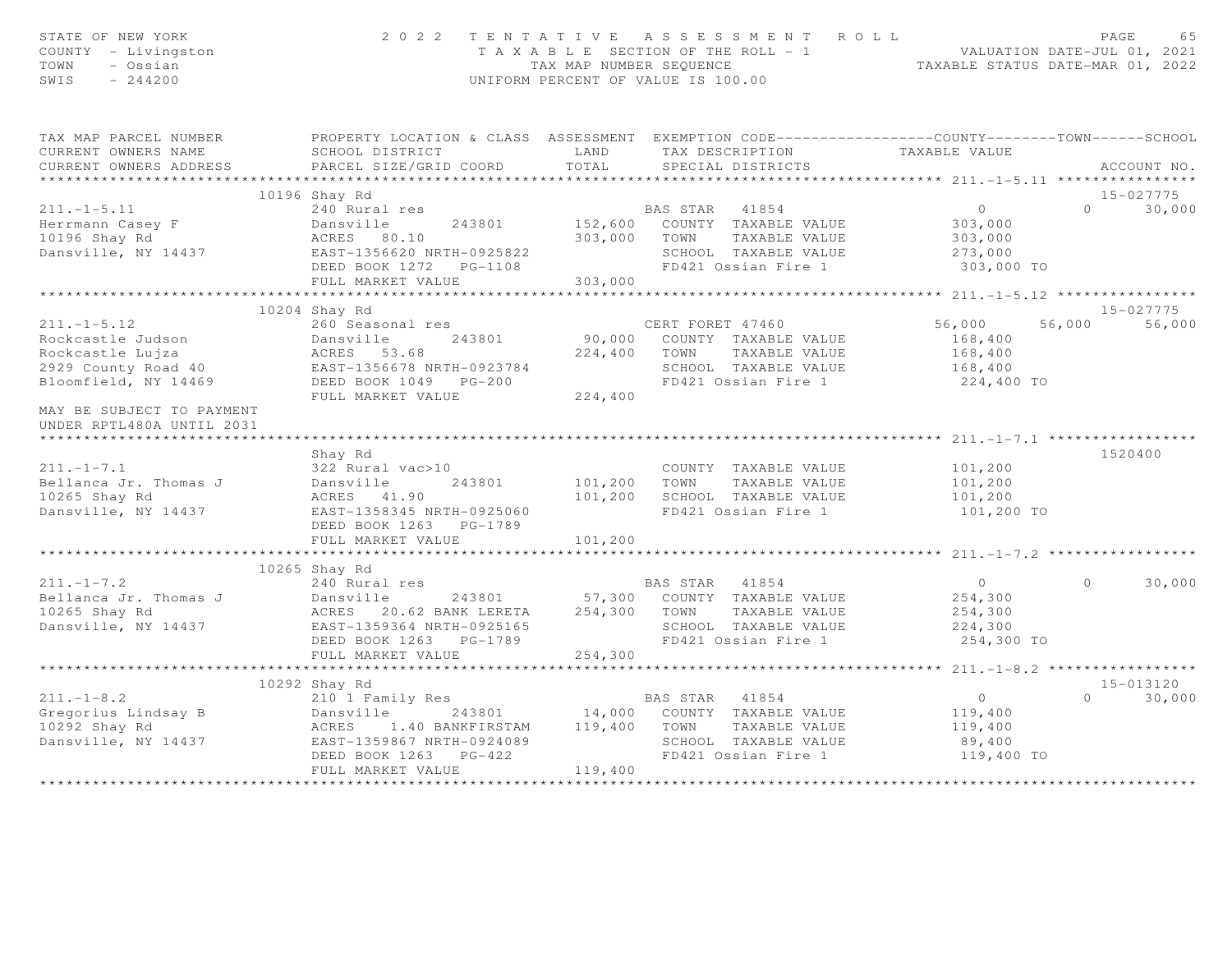| STATE OF NEW YORK<br>COUNTY - Livingston<br>- Ossian<br>TOWN<br>SWIS<br>$-244200$                                       |                                                                                                                                               |                          | 2022 TENTATIVE ASSESSMENT ROLL<br>T A X A B L E SECTION OF THE ROLL - 1 VALUATION DATE-JUL 01, 2021<br>TAX MAP NUMBER SEQUENCE TAXABLE STATUS DATE-MAR 01, 2022<br>UNIFORM PERCENT OF VALUE IS 100.00 |                       | PAGE          | 66          |
|-------------------------------------------------------------------------------------------------------------------------|-----------------------------------------------------------------------------------------------------------------------------------------------|--------------------------|-------------------------------------------------------------------------------------------------------------------------------------------------------------------------------------------------------|-----------------------|---------------|-------------|
| TAX MAP PARCEL NUMBER<br>CURRENT OWNERS NAME<br>CURRENT OWNERS ADDRESS                                                  | PROPERTY LOCATION & CLASS ASSESSMENT EXEMPTION CODE----------------COUNTY-------TOWN------SCHOOL<br>SCHOOL DISTRICT<br>PARCEL SIZE/GRID COORD | LAND<br>TOTAL            | TAX DESCRIPTION<br>SPECIAL DISTRICTS                                                                                                                                                                  | TAXABLE VALUE         |               | ACCOUNT NO. |
|                                                                                                                         |                                                                                                                                               |                          |                                                                                                                                                                                                       |                       |               |             |
| $211. -1 - 8.12$                                                                                                        | 10285 Shay Rd                                                                                                                                 |                          | COUNTY TAXABLE VALUE                                                                                                                                                                                  | 42,300                |               |             |
|                                                                                                                         | 312 Vac w/imprv                                                                                                                               | COUNI<br>39,100     TOWN | TAXABLE VALUE                                                                                                                                                                                         | 42,300                |               |             |
| May David S<br>May Pamela A (All 243801)<br>May Pamela A (ACRES 11.50)<br>10 Morningside Dr (BAST-1359899 NRTH-0924745) |                                                                                                                                               | 42,300                   | SCHOOL TAXABLE VALUE                                                                                                                                                                                  | 42,300                |               |             |
|                                                                                                                         |                                                                                                                                               |                          | FD421 Ossian Fire 1                                                                                                                                                                                   | 42,300 TO             |               |             |
| Spencerport, NY 14559                                                                                                   | DEED BOOK 1288 PG-2927                                                                                                                        |                          |                                                                                                                                                                                                       |                       |               |             |
|                                                                                                                         | FULL MARKET VALUE                                                                                                                             | 42,300                   |                                                                                                                                                                                                       |                       |               |             |
|                                                                                                                         |                                                                                                                                               | ***********              |                                                                                                                                                                                                       |                       |               |             |
|                                                                                                                         | 10303 Shay Rd                                                                                                                                 |                          |                                                                                                                                                                                                       |                       | $15 - 020500$ |             |
| $211. - 1 - 8.111$                                                                                                      | 240 Rural res                                                                                                                                 |                          | COUNTY TAXABLE VALUE                                                                                                                                                                                  | 365,400               |               |             |
| Nelson Gregory A                                                                                                        | Dansville<br>243801                                                                                                                           | 73,200                   | TOWN<br>TAXABLE VALUE                                                                                                                                                                                 | 365,400               |               |             |
|                                                                                                                         |                                                                                                                                               | 365,400                  | SCHOOL TAXABLE VALUE                                                                                                                                                                                  | 365,400               |               |             |
|                                                                                                                         |                                                                                                                                               |                          | FD421 Ossian Fire 1                                                                                                                                                                                   | 365,400 TO            |               |             |
|                                                                                                                         |                                                                                                                                               |                          |                                                                                                                                                                                                       |                       |               |             |
|                                                                                                                         | FULL MARKET VALUE                                                                                                                             | 365,400                  |                                                                                                                                                                                                       |                       |               |             |
|                                                                                                                         |                                                                                                                                               |                          |                                                                                                                                                                                                       |                       |               |             |
|                                                                                                                         | 10300 Shay Rd                                                                                                                                 |                          |                                                                                                                                                                                                       |                       |               |             |
| $211. -1 - 8.112$                                                                                                       | 210 1 Family Res                                                                                                                              |                          | COUNTY TAXABLE VALUE                                                                                                                                                                                  | 143,600               |               |             |
| Parsons Herbert J Jr<br>Rivers Jennifer R                                                                               |                                                                                                                                               | 243801 26,000<br>143,600 | TOWN<br>TAXABLE VALUE<br>SCHOOL TAXABLE VALUE                                                                                                                                                         | 143,600               |               |             |
| 10300 Shay Rd                                                                                                           |                                                                                                                                               |                          | FD421 Ossian Fire 1                                                                                                                                                                                   | 143,600<br>143,600 TO |               |             |
| Dansville, NY 14437                                                                                                     |                                                                                                                                               |                          |                                                                                                                                                                                                       |                       |               |             |
|                                                                                                                         | Jr Dansville<br>RCRES 6.00 BANK LEKE 1.<br>EAST-1359831 NRTH-0923866<br>DEED BOOK 1276 PG-196<br>FIILL MARKET VALUE                           | 143,600                  |                                                                                                                                                                                                       |                       |               |             |
|                                                                                                                         |                                                                                                                                               |                          |                                                                                                                                                                                                       |                       |               |             |
|                                                                                                                         | Mcninch Rd                                                                                                                                    |                          |                                                                                                                                                                                                       |                       |               |             |
| $211. -1 - 9.1$                                                                                                         | 912 Forest s480a                                                                                                                              |                          | CERT FORET 47460                                                                                                                                                                                      | 57,120                | 57,120        | 57,120      |
| LaBell Douglas J                                                                                                        | Dansville<br>243801                                                                                                                           |                          | 147,000 COUNTY TAXABLE VALUE                                                                                                                                                                          | 89,880                |               |             |
| 5630 Ross Rd                                                                                                            | ACRES 96.74                                                                                                                                   |                          | 147,000 TOWN TAXABLE VALUE                                                                                                                                                                            | 89,880                |               |             |
| Dansville, NY 14437                                                                                                     | EAST-1362332 NRTH-0925710                                                                                                                     |                          | SCHOOL TAXABLE VALUE                                                                                                                                                                                  | 89,880                |               |             |
|                                                                                                                         | DEED BOOK 1273 PG-2480                                                                                                                        |                          | AG003 Ag District #3                                                                                                                                                                                  | 147,000 TO            |               |             |
| MAY BE SUBJECT TO PAYMENT                                                                                               | FULL MARKET VALUE                                                                                                                             |                          | 147,000 FD421 Ossian Fire 1                                                                                                                                                                           | 147,000 TO            |               |             |
| UNDER RPTL480A UNTIL 2031                                                                                               |                                                                                                                                               |                          |                                                                                                                                                                                                       |                       |               |             |
|                                                                                                                         |                                                                                                                                               |                          |                                                                                                                                                                                                       |                       |               |             |
| $211, -1-9.4$                                                                                                           | 10322 Mcninch Rd                                                                                                                              |                          |                                                                                                                                                                                                       | $\overline{0}$        | $\Omega$      |             |
| Cuddeback Lisa A                                                                                                        | 240 Rural res<br>243801                                                                                                                       | 39,400                   | BAS STAR 41854<br>COUNTY TAXABLE VALUE                                                                                                                                                                | 158,000               |               | 30,000      |
| 10322 Mcninch Rd                                                                                                        | Dansville<br>ACRES 11.64                                                                                                                      | 158,000                  | TOWN<br>TAXABLE VALUE                                                                                                                                                                                 | 158,000               |               |             |
| Dansville, NY 14437                                                                                                     | EAST-1363672 NRTH-0923504                                                                                                                     |                          | SCHOOL TAXABLE VALUE                                                                                                                                                                                  | 128,000               |               |             |
|                                                                                                                         | DEED BOOK 925<br>$PG-118$                                                                                                                     |                          | AG003 Ag District #3                                                                                                                                                                                  | 158,000 TO            |               |             |
|                                                                                                                         | FULL MARKET VALUE                                                                                                                             | 158,000                  | FD421 Ossian Fire 1                                                                                                                                                                                   | 158,000 TO            |               |             |
|                                                                                                                         |                                                                                                                                               |                          |                                                                                                                                                                                                       |                       |               |             |
|                                                                                                                         | 10455 Shay Rd                                                                                                                                 |                          |                                                                                                                                                                                                       |                       |               |             |
| $211. -1 - 9.31$                                                                                                        | 240 Rural res                                                                                                                                 |                          | COUNTY TAXABLE VALUE                                                                                                                                                                                  | 464,600               |               |             |
| Richards Marilyn A                                                                                                      | Dansville<br>243801                                                                                                                           | 193,100                  | TOWN<br>TAXABLE VALUE                                                                                                                                                                                 | 464,600               |               |             |
| 4409 W Horseshoe Dr                                                                                                     | ACRES 105.43                                                                                                                                  | 464,600                  | SCHOOL TAXABLE VALUE                                                                                                                                                                                  | 464,600               |               |             |
| Beverly Hills, FL 34465                                                                                                 | EAST-1363001 NRTH-0924254                                                                                                                     |                          | FD421 Ossian Fire 1                                                                                                                                                                                   | 464,600 TO            |               |             |
|                                                                                                                         | DEED BOOK 874<br>$PG-234$                                                                                                                     |                          |                                                                                                                                                                                                       |                       |               |             |
|                                                                                                                         | FULL MARKET VALUE                                                                                                                             | 464,600                  |                                                                                                                                                                                                       |                       |               |             |
|                                                                                                                         |                                                                                                                                               |                          |                                                                                                                                                                                                       |                       |               |             |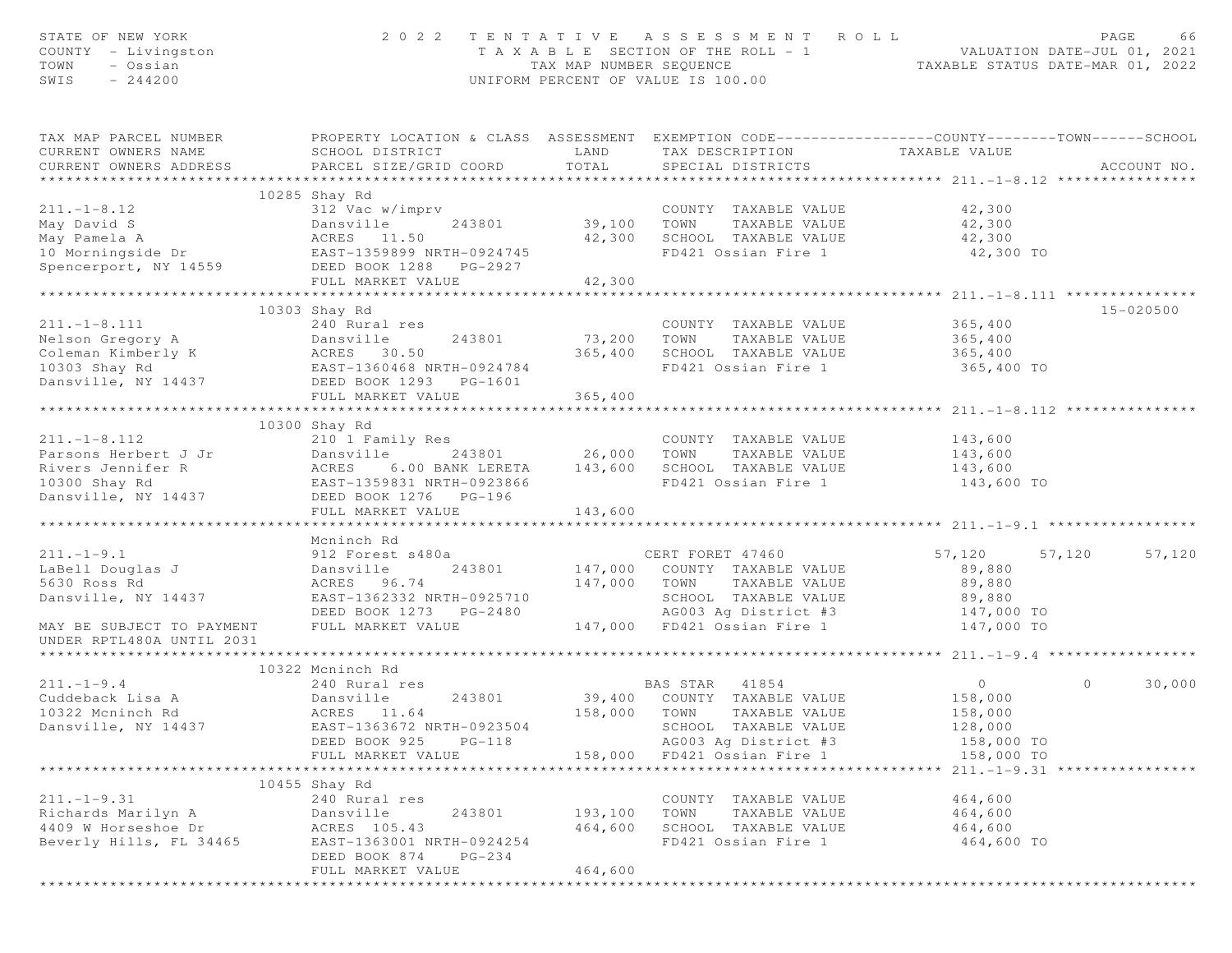| STATE OF NEW YORK<br>COUNTY - Livingston<br>- Ossian<br>TOWN<br>SWIS<br>$-244200$ | 2 0 2 2                                                                                                                                       | TENTATIVE<br>TAX MAP NUMBER SEQUENCE | ASSESSMENT<br>R O L L<br>T A X A B L E SECTION OF THE ROLL - 1<br>UNIFORM PERCENT OF VALUE IS 100.00 | VALUATION DATE-JUL 01, 2021<br>TAXABLE STATUS DATE-MAR 01, 2022 | PAGE<br>67         |
|-----------------------------------------------------------------------------------|-----------------------------------------------------------------------------------------------------------------------------------------------|--------------------------------------|------------------------------------------------------------------------------------------------------|-----------------------------------------------------------------|--------------------|
| TAX MAP PARCEL NUMBER<br>CURRENT OWNERS NAME<br>CURRENT OWNERS ADDRESS            | PROPERTY LOCATION & CLASS ASSESSMENT EXEMPTION CODE----------------COUNTY-------TOWN------SCHOOL<br>SCHOOL DISTRICT<br>PARCEL SIZE/GRID COORD | LAND<br>TOTAL                        | TAX DESCRIPTION TAXABLE VALUE<br>SPECIAL DISTRICTS                                                   |                                                                 | ACCOUNT NO.        |
|                                                                                   | 10181 Mcninch Rd                                                                                                                              |                                      |                                                                                                      |                                                                 | 15-034700          |
| $211. - 1 - 10.1$                                                                 | 240 Rural res                                                                                                                                 |                                      | VETS-PR-CT 41111                                                                                     | 336,798                                                         | $\circ$<br>336,798 |
| Walker William W                                                                  | 243801<br>Dansville                                                                                                                           |                                      | 154,600 BAS STAR 41854                                                                               | $\sim$ 0                                                        | 30,000<br>$\Omega$ |
| Walker Rhea Jean                                                                  |                                                                                                                                               |                                      | 340,200 COUNTY TAXABLE VALUE                                                                         | 3,402                                                           |                    |
| 10181 Mcninch Rd                                                                  | ACRES 41.40<br>EAST-1364233 NRTH-0924953                                                                                                      |                                      | TOWN<br>TAXABLE VALUE                                                                                | 3,402                                                           |                    |
| Dansville, NY 14437                                                               | DEED BOOK 927<br>$PG-60$                                                                                                                      |                                      | SCHOOL TAXABLE VALUE                                                                                 | 310,200                                                         |                    |
|                                                                                   | FULL MARKET VALUE<br>***************************                                                                                              |                                      | 340,200 FD421 Ossian Fire 1                                                                          | 340,200 TO                                                      |                    |
|                                                                                   | 10268 Shay Rd                                                                                                                                 |                                      |                                                                                                      |                                                                 | 15-006100          |
| $211. - 1 - 11$                                                                   | 312 Vac w/imprv                                                                                                                               |                                      | COUNTY TAXABLE VALUE                                                                                 | 34,800                                                          |                    |
| Bankes Mark R                                                                     | Dansville<br>243801                                                                                                                           | 22,800 TOWN                          | TAXABLE VALUE                                                                                        | 34,800                                                          |                    |
| Frank Cathleen M ACRES                                                            | 4.77                                                                                                                                          |                                      | 34,800 SCHOOL TAXABLE VALUE                                                                          | 34,800                                                          |                    |
| 255 Five Points Rd                                                                | EAST-1359398 NRTH-0924148                                                                                                                     |                                      | FD421 Ossian Fire 1                                                                                  | 34,800 TO                                                       |                    |
| Rush, NY 14543                                                                    | DEED BOOK 934 PG-328                                                                                                                          |                                      |                                                                                                      |                                                                 |                    |
|                                                                                   | FULL MARKET VALUE                                                                                                                             | 34,800                               |                                                                                                      |                                                                 |                    |
|                                                                                   | 10210 Shay Rd                                                                                                                                 |                                      |                                                                                                      |                                                                 | $15 - 033550$      |
| $211. - 1 - 13.1$                                                                 | 314 Rural vac<10                                                                                                                              |                                      | COUNTY TAXABLE VALUE                                                                                 | 22,400                                                          |                    |
| DeMunn Laverne                                                                    | 243801<br>Dansville                                                                                                                           | 22,400                               | TOWN<br>TAXABLE VALUE                                                                                | 22,400                                                          |                    |
| DeMunn Joseph W                                                                   | Dansvi<br>ACRES                                                                                                                               | 22,400                               | SCHOOL TAXABLE VALUE                                                                                 | 22,400                                                          |                    |
| 5 Maple Ln                                                                        | W ACRES 7.20<br>EAST-1357640 NRTH-0923620<br>DEED BOOK 1295 PG-1359                                                                           |                                      | FD421 Ossian Fire 1                                                                                  | 22,400 TO                                                       |                    |
| PO Box 224                                                                        |                                                                                                                                               |                                      |                                                                                                      |                                                                 |                    |
| Leicester, NY 14481                                                               | FULL MARKET VALUE                                                                                                                             | 22,400                               |                                                                                                      |                                                                 |                    |
|                                                                                   |                                                                                                                                               |                                      |                                                                                                      |                                                                 |                    |
| $211. - 1 - 13.2$                                                                 | Shay Rd<br>312 Vac w/imprv                                                                                                                    |                                      | COUNTY TAXABLE VALUE                                                                                 | 61,300                                                          |                    |
| DeMunn Laverne                                                                    | Dansville<br>243801                                                                                                                           | 28,900                               | TAXABLE VALUE<br>TOWN                                                                                | 61,300                                                          |                    |
| DeMunn Joseph W                                                                   |                                                                                                                                               | 61,300                               | SCHOOL TAXABLE VALUE                                                                                 | 61,300                                                          |                    |
| 5 Maple Ln                                                                        | ACRES 7.20<br>EAST-1357863 NRTH-0923615                                                                                                       |                                      | FD421 Ossian Fire 1                                                                                  | 61,300 TO                                                       |                    |
| PO Box 224                                                                        | DEED BOOK 1295 PG-1363                                                                                                                        |                                      |                                                                                                      |                                                                 |                    |
| Leicester, NY 14481<br>******************                                         | FULL MARKET VALUE                                                                                                                             | 61,300<br>*************              |                                                                                                      |                                                                 |                    |
|                                                                                   | 10244 Shay Rd                                                                                                                                 |                                      |                                                                                                      |                                                                 | 15-033100          |
| $211. - 1 - 14$                                                                   | 240 Rural res                                                                                                                                 |                                      | BAS STAR<br>41854                                                                                    | $\circ$                                                         | 30,000<br>$\Omega$ |
| Falkevitz Robert                                                                  | Dansville<br>243801                                                                                                                           |                                      | 97,000 COUNTY TAXABLE VALUE                                                                          | 357,800                                                         |                    |
| Falkevitz Veronica L                                                              | ACRES 45.40                                                                                                                                   | 357,800 TOWN                         | TAXABLE VALUE                                                                                        | 357,800                                                         |                    |
| 10244 Shay Rd                                                                     | EAST-1358566 NRTH-0923585                                                                                                                     |                                      | SCHOOL TAXABLE VALUE                                                                                 | 327,800                                                         |                    |
| Dansville, NY 14437                                                               | DEED BOOK 1252 PG-583                                                                                                                         |                                      | FD421 Ossian Fire 1                                                                                  | 357,800 TO                                                      |                    |
|                                                                                   | FULL MARKET VALUE                                                                                                                             | 357,800                              |                                                                                                      |                                                                 |                    |
|                                                                                   |                                                                                                                                               | *********************                |                                                                                                      |                                                                 |                    |
| $211. - 1 - 16$                                                                   | Shay Rd<br>322 Rural vac>10                                                                                                                   |                                      | COUNTY TAXABLE VALUE                                                                                 | 114,600                                                         | 15-014500          |
| Bankes Mark R                                                                     | Dansville<br>243801                                                                                                                           | 114,600                              | TOWN<br>TAXABLE VALUE                                                                                | 114,600                                                         |                    |
| Frank Cathleen M                                                                  | ACRES 60.42                                                                                                                                   | 114,600                              | SCHOOL TAXABLE VALUE                                                                                 | 114,600                                                         |                    |
| 255 Five Points Rd                                                                | EAST-1358718 NRTH-0922249                                                                                                                     |                                      | FD421 Ossian Fire 1                                                                                  | 114,600 TO                                                      |                    |
| Rush, NY 14543                                                                    | DEED BOOK 934<br>PG-332                                                                                                                       |                                      |                                                                                                      |                                                                 |                    |
|                                                                                   | FULL MARKET VALUE                                                                                                                             | 114,600                              |                                                                                                      |                                                                 |                    |
|                                                                                   |                                                                                                                                               |                                      |                                                                                                      |                                                                 |                    |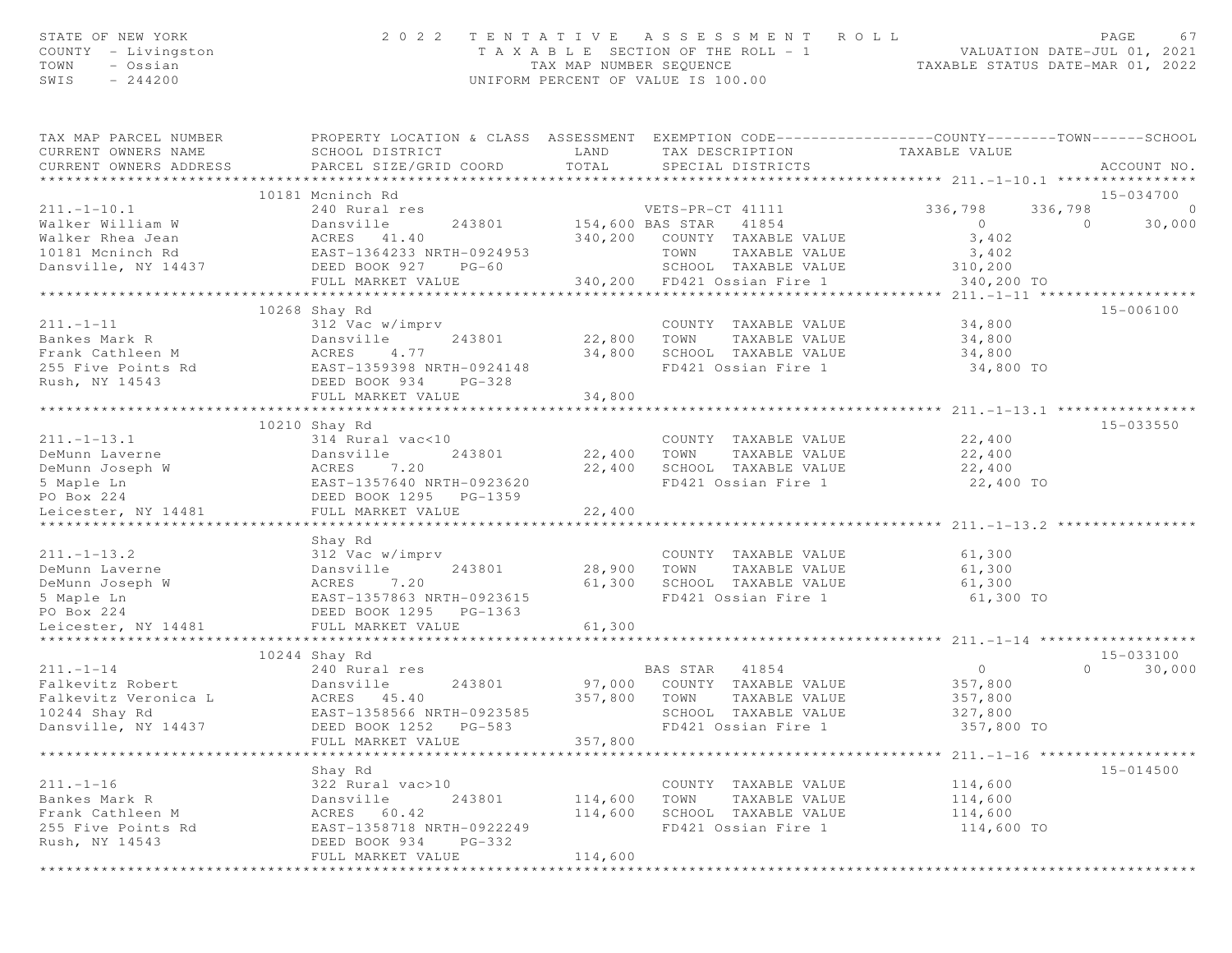| STATE OF NEW YORK<br>COUNTY - Livingston<br>TOWN<br>- Ossian<br>$-244200$<br>SWIS                                                 | 2 0 2 2                                                                                                                                       | TAX MAP NUMBER SEQUENCE       | TENTATIVE ASSESSMENT ROLL<br>T A X A B L E SECTION OF THE ROLL - 1<br>UNIFORM PERCENT OF VALUE IS 100.00                                         |                                                                      | PAGE<br>68         |
|-----------------------------------------------------------------------------------------------------------------------------------|-----------------------------------------------------------------------------------------------------------------------------------------------|-------------------------------|--------------------------------------------------------------------------------------------------------------------------------------------------|----------------------------------------------------------------------|--------------------|
| TAX MAP PARCEL NUMBER<br>CURRENT OWNERS NAME<br>CURRENT OWNERS ADDRESS                                                            | PROPERTY LOCATION & CLASS ASSESSMENT EXEMPTION CODE----------------COUNTY-------TOWN------SCHOOL<br>SCHOOL DISTRICT<br>PARCEL SIZE/GRID COORD | LAND<br>TOTAL                 | TAX DESCRIPTION<br>SPECIAL DISTRICTS                                                                                                             | TAXABLE VALUE                                                        | ACCOUNT NO.        |
|                                                                                                                                   | 10350 Shay Rd                                                                                                                                 |                               |                                                                                                                                                  | ****************** 211.-1-17.2 ************                          |                    |
| $211. - 1 - 17.2$                                                                                                                 | 260 Seasonal res                                                                                                                              |                               | COUNTY TAXABLE VALUE                                                                                                                             | 130,200                                                              |                    |
| Browkaw Family 2020 Irr Trust Dansville<br>250 Smith Rd<br>Pittsford, NY 14534                                                    | 243801<br>ACRES 34.54<br>EAST-1360300 NRTH-0923198<br>DEED BOOK 1295 PG-1720                                                                  | 79,700<br>130,200             | TOWN<br>TAXABLE VALUE<br>SCHOOL TAXABLE VALUE<br>FD421 Ossian Fire 1                                                                             | 130,200<br>130,200<br>130,200 TO                                     |                    |
|                                                                                                                                   | FULL MARKET VALUE                                                                                                                             | 130,200                       |                                                                                                                                                  |                                                                      |                    |
|                                                                                                                                   | Shay Rd                                                                                                                                       |                               |                                                                                                                                                  |                                                                      | $15 - 015304$      |
| $211. -1 - 17.11$<br>Knapp Brian I<br>5659 E Avon-Lima Rd<br>Avon, NY 14414                                                       | 105 Vac farmland<br>243801<br>Dansville<br>ACRES 44.00<br>EAST-1361418 NRTH-0923973<br>DEED BOOK 1288 PG-1334                                 | 77,400<br>77,400              | AG DIST C 41720<br>COUNTY TAXABLE VALUE<br>TOWN<br>TAXABLE VALUE<br>SCHOOL TAXABLE VALUE<br>FD421 Ossian Fire 1                                  | 31,582<br>45,818<br>45,818<br>45,818<br>45,818 TO                    | 31,582<br>31,582   |
| MAY BE SUBJECT TO PAYMENT<br>UNDER AGDIST LAW TIL 2026                                                                            | FULL MARKET VALUE                                                                                                                             | 77,400                        | 31,582 EX                                                                                                                                        |                                                                      |                    |
|                                                                                                                                   |                                                                                                                                               |                               |                                                                                                                                                  |                                                                      |                    |
|                                                                                                                                   | 10456 Shay Rd                                                                                                                                 |                               |                                                                                                                                                  |                                                                      | 15-018200          |
| $211. - 1 - 18$<br>Vanderbosch Robert M<br>Vanderbosch Michelle<br>10456 Shay Rd<br>Dansville, NY 14437                           | 230 3 Family Res<br>Dansville<br>243801<br>ACRES U. 00<br>EAST-1362502 NRTH-0922554<br>CAST-1362502 PG-2543<br>DEED BOOK 1264    PG-2543      | 7,800<br>197,400              | COUNTY TAXABLE VALUE<br>TOWN<br>TAXABLE VALUE<br>SCHOOL TAXABLE VALUE<br>AG003 Ag District #3<br>FD421 Ossian Fire 1                             | 197,400<br>197,400<br>197,400<br>197,400 TO<br>197,400 TO            |                    |
|                                                                                                                                   | FULL MARKET VALUE                                                                                                                             | 197,400                       |                                                                                                                                                  |                                                                      |                    |
|                                                                                                                                   |                                                                                                                                               |                               | ***********************                                                                                                                          | ********************* 211.-1-19.11 ****************                  |                    |
|                                                                                                                                   | Runyon Rd                                                                                                                                     |                               |                                                                                                                                                  |                                                                      | 15-028800          |
| $211. - 1 - 19.11$<br>J A Yansick Lumber Co Inc<br>245 North St<br>Arcade, NY 14009<br>MAY BE SUBJECT TO PAYMENT                  | 910 Priv forest<br>Dansville<br>243801<br>ACRES 135.22<br>EAST-1357182 NRTH-0920514<br>DEED BOOK 843<br>$PG-176$<br>FULL MARKET VALUE         | 205,200<br>205,200<br>205,200 | CERT FORET 47460<br>COUNTY TAXABLE VALUE<br>TOWN<br>TAXABLE VALUE<br>SCHOOL TAXABLE VALUE<br>FD421 Ossian Fire 1                                 | 132,160 132,160<br>73,040<br>73,040<br>73,040<br>205,200 TO          | 132,160            |
| UNDER RPTL480A UNTIL 2031                                                                                                         |                                                                                                                                               |                               |                                                                                                                                                  |                                                                      |                    |
|                                                                                                                                   | Runyon Rd                                                                                                                                     |                               |                                                                                                                                                  |                                                                      | 15-028800          |
| $211. - 1 - 19.12$<br>E. Philip Saunders Revocable Dansville<br>762 Brooks Ave<br>Rochester, NY 14619<br>PRIOR OWNER ON 3/01/2022 | 910 Priv forest<br>243801<br>ACRES 330.60<br>EAST-1357182 NRTH-0920514<br>DEED BOOK 1300<br>PG-789<br>FULL MARKET VALUE                       | 485,800<br>485,800            | CERT FORET 47460<br>485,800 COUNTY TAXABLE VALUE<br>TOWN<br>TAXABLE VALUE<br>SCHOOL TAXABLE VALUE<br>AG003 Ag District #3<br>FD421 Ossian Fire 1 | 314,720<br>171,080<br>171,080<br>171,080<br>485,800 TO<br>485,800 TO | 314,720<br>314,720 |
| E. Philip Saunders Revocable                                                                                                      |                                                                                                                                               |                               |                                                                                                                                                  |                                                                      |                    |
| MAY BE SUBJECT TO PAYMENT<br>UNDER RPTL480A UNTIL 2031                                                                            |                                                                                                                                               |                               |                                                                                                                                                  |                                                                      |                    |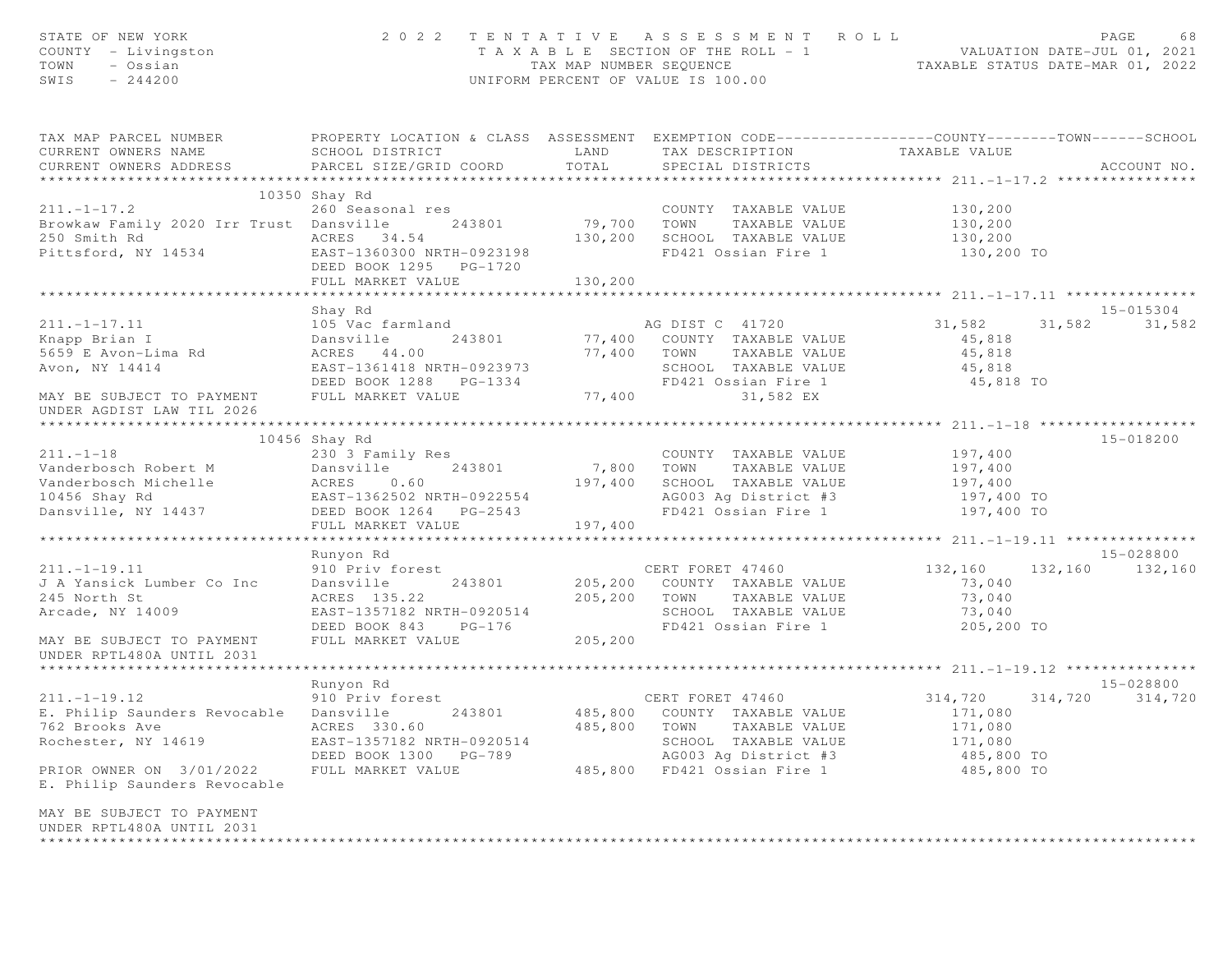| STATE OF NEW YORK<br>COUNTY - Livingston<br>TOWN<br>- Ossian<br>SWIS<br>$-244200$                                                                                                                | 2 0 2 2                                                                                                                                        | TAX MAP NUMBER SEQUENCE | TENTATIVE ASSESSMENT ROLL<br>T A X A B L E SECTION OF THE ROLL = 1<br>UNIFORM PERCENT OF VALUE IS 100.00 | ROLL - 1<br>TAXABLE STATUS DATE-MAR 01, 2022<br>TAXABLE STATUS DATE-MAR 01, 2022                                                                                                                                                                                                                                                             | PAGE<br>69               |
|--------------------------------------------------------------------------------------------------------------------------------------------------------------------------------------------------|------------------------------------------------------------------------------------------------------------------------------------------------|-------------------------|----------------------------------------------------------------------------------------------------------|----------------------------------------------------------------------------------------------------------------------------------------------------------------------------------------------------------------------------------------------------------------------------------------------------------------------------------------------|--------------------------|
| TAX MAP PARCEL NUMBER<br>CURRENT OWNERS NAME<br>CURRENT OWNERS ADDRESS                                                                                                                           | PROPERTY LOCATION & CLASS ASSESSMENT EXEMPTION CODE-----------------COUNTY-------TOWN------SCHOOL<br>SCHOOL DISTRICT<br>PARCEL SIZE/GRID COORD | TOTAL                   | LAND TAX DESCRIPTION TAXABLE VALUE<br>SPECIAL DISTRICTS                                                  |                                                                                                                                                                                                                                                                                                                                              | ACCOUNT NO.              |
|                                                                                                                                                                                                  |                                                                                                                                                |                         |                                                                                                          |                                                                                                                                                                                                                                                                                                                                              |                          |
| $211. - 1 - 24.1$                                                                                                                                                                                | 10522 Mcninch Rd<br>210 1 Family Res                                                                                                           |                         | COUNTY TAXABLE VALUE 171,800                                                                             |                                                                                                                                                                                                                                                                                                                                              | 15-015306                |
|                                                                                                                                                                                                  |                                                                                                                                                | 8,200                   | TOWN<br>TAXABLE VALUE                                                                                    | 171,800                                                                                                                                                                                                                                                                                                                                      |                          |
|                                                                                                                                                                                                  |                                                                                                                                                | 171,800                 | SCHOOL TAXABLE VALUE                                                                                     | 171,800                                                                                                                                                                                                                                                                                                                                      |                          |
| Mitchell Jordan D<br>10522 Moninch Rd<br>10522 Moninch Rd<br>10522 Moninch Rd<br>10532 Moninch Rd<br>1210 114111<br>243801<br>243801<br>243801<br>243801<br>243801<br>243801<br>243801<br>243801 | DEED BOOK 1299 PG-687                                                                                                                          |                         | FD421 Ossian Fire 1                                                                                      | 171,800 TO                                                                                                                                                                                                                                                                                                                                   |                          |
|                                                                                                                                                                                                  | FULL MARKET VALUE                                                                                                                              | 171,800                 |                                                                                                          |                                                                                                                                                                                                                                                                                                                                              |                          |
|                                                                                                                                                                                                  |                                                                                                                                                |                         |                                                                                                          |                                                                                                                                                                                                                                                                                                                                              |                          |
|                                                                                                                                                                                                  | 10534 McNinch Rd                                                                                                                               |                         |                                                                                                          |                                                                                                                                                                                                                                                                                                                                              | 15-007100                |
| $211. - 1 - 25.11$                                                                                                                                                                               | 210 1 Family Res<br>Dansville 243801<br>ACRES 1.30<br>EAST-1364805 NRTH-0919635                                                                |                         | VET COM CT 41131<br>VET COM CT 41131<br>13,800 ENH STAR 41834                                            | 15,075                                                                                                                                                                                                                                                                                                                                       | 15,075<br>$\circ$        |
| Duffy Michael G                                                                                                                                                                                  |                                                                                                                                                |                         |                                                                                                          | $\overline{0}$                                                                                                                                                                                                                                                                                                                               | $\overline{0}$<br>60,300 |
| Duffy Suzanne                                                                                                                                                                                    |                                                                                                                                                |                         | 60,300 COUNTY TAXABLE VALUE                                                                              | 45,225                                                                                                                                                                                                                                                                                                                                       |                          |
| 10534 McNinch Rd<br>Dansville, NY 14437 DEED BOOK 406                                                                                                                                            | PG-1065                                                                                                                                        |                         | TAXABLE VALUE<br>TOWN<br>SCHOOL TAXABLE VALUE                                                            | 45,225<br>$\overline{a}$ and $\overline{a}$ and $\overline{a}$ and $\overline{a}$ and $\overline{a}$ and $\overline{a}$ and $\overline{a}$ and $\overline{a}$ and $\overline{a}$ and $\overline{a}$ and $\overline{a}$ and $\overline{a}$ and $\overline{a}$ and $\overline{a}$ and $\overline{a}$ and $\overline{a}$ and $\overline{a}$ and |                          |
|                                                                                                                                                                                                  | FULL MARKET VALUE                                                                                                                              |                         | 60,300 FD421 Ossian Fire 1                                                                               | 60,300 TO                                                                                                                                                                                                                                                                                                                                    |                          |
|                                                                                                                                                                                                  |                                                                                                                                                |                         |                                                                                                          |                                                                                                                                                                                                                                                                                                                                              |                          |
|                                                                                                                                                                                                  | 4689 Linzy Rd                                                                                                                                  |                         |                                                                                                          |                                                                                                                                                                                                                                                                                                                                              | 15-034300                |
| $211. - 1 - 26$                                                                                                                                                                                  | 210 1 Family Res                                                                                                                               |                         | BAS STAR 41854                                                                                           | $\overline{0}$                                                                                                                                                                                                                                                                                                                               | $\Omega$<br>30,000       |
| Snyder Adam W                                                                                                                                                                                    | Dansville                                                                                                                                      |                         | 243801 6,900 COUNTY TAXABLE VALUE<br>53 BANKFIRSTAM 120,900 TOWN TAXABLE VALUE                           | 120,900                                                                                                                                                                                                                                                                                                                                      |                          |
|                                                                                                                                                                                                  | ACRES 0.53 BANKFIRSTAM                                                                                                                         |                         |                                                                                                          | 120,900                                                                                                                                                                                                                                                                                                                                      |                          |
| Thomas Michelle T<br>4689 Linzy Rd<br>DEED BOOK 1266 PG-2189<br>DEED BOOK 1266 PG-2189                                                                                                           |                                                                                                                                                |                         | SCHOOL TAXABLE VALUE                                                                                     | 90,900                                                                                                                                                                                                                                                                                                                                       |                          |
|                                                                                                                                                                                                  | FULL MARKET VALUE                                                                                                                              | 120,900                 | FD421 Ossian Fire 1                                                                                      | 120,900 TO                                                                                                                                                                                                                                                                                                                                   |                          |
|                                                                                                                                                                                                  | *****************************                                                                                                                  |                         |                                                                                                          | **************** 211.-1-28 ***************                                                                                                                                                                                                                                                                                                   |                          |
|                                                                                                                                                                                                  | 4683 Linzy Rd                                                                                                                                  |                         |                                                                                                          |                                                                                                                                                                                                                                                                                                                                              | 15-012500                |
| $211. - 1 - 28$<br>Duffy Michael G                                                                                                                                                               | 312 Vac w/imprv<br>243801                                                                                                                      | 14,000                  | COUNTY TAXABLE VALUE<br>TOWN<br>TAXABLE VALUE                                                            | 14,000                                                                                                                                                                                                                                                                                                                                       |                          |
| 4683 Linzy Rd                                                                                                                                                                                    | Dansville<br>ACRES 1.38                                                                                                                        | 14,000                  |                                                                                                          | 14,000<br>14,000                                                                                                                                                                                                                                                                                                                             |                          |
| Dansville, NY 14437                                                                                                                                                                              | EAST-1364463 NRTH-0919459                                                                                                                      |                         | SCHOOL TAXABLE VALUE<br>FD421 Ossian Fire 1                                                              | 14,000 TO                                                                                                                                                                                                                                                                                                                                    |                          |
|                                                                                                                                                                                                  | DEED BOOK 1257 PG-1331                                                                                                                         |                         |                                                                                                          |                                                                                                                                                                                                                                                                                                                                              |                          |
|                                                                                                                                                                                                  | FULL MARKET VALUE                                                                                                                              | 14,000                  |                                                                                                          |                                                                                                                                                                                                                                                                                                                                              |                          |
|                                                                                                                                                                                                  |                                                                                                                                                |                         |                                                                                                          |                                                                                                                                                                                                                                                                                                                                              |                          |
|                                                                                                                                                                                                  | 4663 Linzy Rd                                                                                                                                  |                         |                                                                                                          |                                                                                                                                                                                                                                                                                                                                              | 15-022000                |
| $211. - 1 - 29$                                                                                                                                                                                  | 260 Seasonal res                                                                                                                               | 2,500 TOWN              | COUNTY TAXABLE VALUE                                                                                     | 31,000                                                                                                                                                                                                                                                                                                                                       |                          |
| Myers Don E<br>12 Seward St                                                                                                                                                                      | Dansville<br>243801                                                                                                                            | 31,000                  | TAXABLE VALUE<br>SCHOOL TAXABLE VALUE                                                                    | 31,000<br>31,000                                                                                                                                                                                                                                                                                                                             |                          |
| Dansville, NY 14437                                                                                                                                                                              | ACRES 0.19<br>EAST-1364130 NRTH-0919045                                                                                                        |                         | FD421 Ossian Fire 1                                                                                      | 31,000 TO                                                                                                                                                                                                                                                                                                                                    |                          |
|                                                                                                                                                                                                  | DEED BOOK 1003<br>$PG-195$                                                                                                                     |                         |                                                                                                          |                                                                                                                                                                                                                                                                                                                                              |                          |
|                                                                                                                                                                                                  | FULL MARKET VALUE                                                                                                                              | 31,000                  |                                                                                                          |                                                                                                                                                                                                                                                                                                                                              |                          |
|                                                                                                                                                                                                  |                                                                                                                                                |                         |                                                                                                          | ****************** 211. -1-32.1 ****************                                                                                                                                                                                                                                                                                             |                          |
|                                                                                                                                                                                                  | 4707 Ossian Hill Rd                                                                                                                            |                         |                                                                                                          |                                                                                                                                                                                                                                                                                                                                              | $15 - 024900$            |
| $211. - 1 - 32.1$                                                                                                                                                                                | 210 1 Family Res                                                                                                                               |                         | 41834<br>ENH STAR                                                                                        | $\circ$                                                                                                                                                                                                                                                                                                                                      | $\circ$<br>59,700        |
| Delaney Donald A                                                                                                                                                                                 | 243801<br>Dansville                                                                                                                            | 6,200                   | COUNTY TAXABLE VALUE                                                                                     | 59,700                                                                                                                                                                                                                                                                                                                                       |                          |
| Delaney Jo Ann                                                                                                                                                                                   | 0.48<br>ACRES                                                                                                                                  | 59,700                  | TOWN<br>TAXABLE VALUE                                                                                    | 59,700                                                                                                                                                                                                                                                                                                                                       |                          |
| 4707 Ossian Hill Rd                                                                                                                                                                              | EAST-1364991 NRTH-0919811                                                                                                                      |                         | SCHOOL TAXABLE VALUE                                                                                     | $\circ$                                                                                                                                                                                                                                                                                                                                      |                          |
| Dansville, NY 14437                                                                                                                                                                              | DEED BOOK 865<br>$PG-168$                                                                                                                      |                         | FD421 Ossian Fire 1                                                                                      | 59,700 TO                                                                                                                                                                                                                                                                                                                                    |                          |
|                                                                                                                                                                                                  | FULL MARKET VALUE                                                                                                                              | 59,700                  |                                                                                                          |                                                                                                                                                                                                                                                                                                                                              |                          |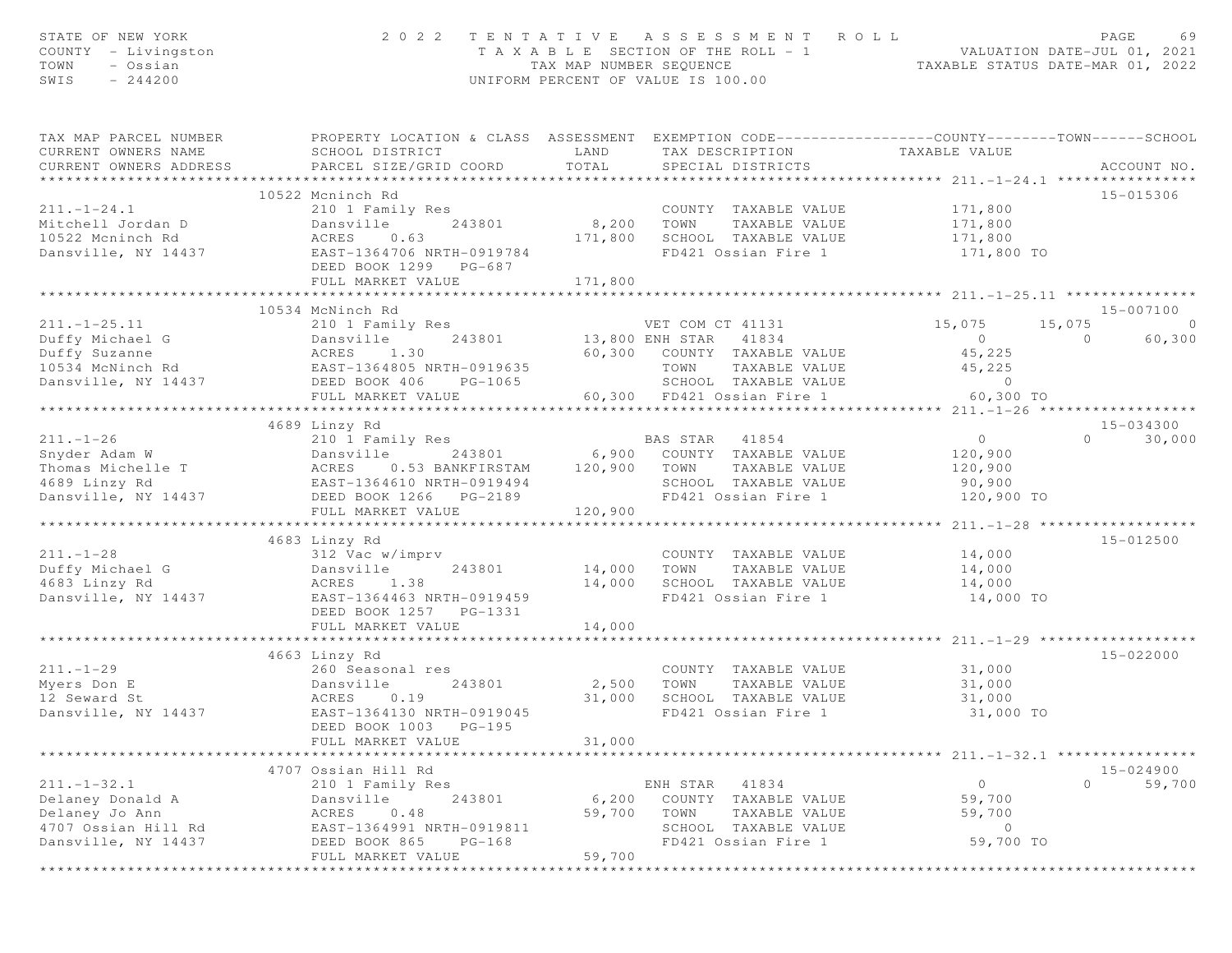| STATE OF NEW YORK<br>COUNTY - Livingston<br>TOWN<br>- Ossian<br>SWIS<br>$-244200$                                                                                                                                                                                |                   | 2022 TENTATIVE ASSESSMENT ROLL<br>PAGE 70<br>TAXABLE SECTION OF THE ROLL - 1<br>TAX MAP NUMBER SEQUENCE TAXABLE STATUS DATE-MAR 01, 2022<br>UNIFORM PERCENT OF VALUE IS 100.00                                                                                                                                                                                                                                                                                 |                                                | PAGE<br>70    |
|------------------------------------------------------------------------------------------------------------------------------------------------------------------------------------------------------------------------------------------------------------------|-------------------|----------------------------------------------------------------------------------------------------------------------------------------------------------------------------------------------------------------------------------------------------------------------------------------------------------------------------------------------------------------------------------------------------------------------------------------------------------------|------------------------------------------------|---------------|
|                                                                                                                                                                                                                                                                  |                   | TAX MAP PARCEL NUMBER PROPERTY LOCATION & CLASS ASSESSMENT EXEMPTION CODE---------------COUNTY-------TOWN-----SCHOOL                                                                                                                                                                                                                                                                                                                                           |                                                |               |
|                                                                                                                                                                                                                                                                  |                   |                                                                                                                                                                                                                                                                                                                                                                                                                                                                |                                                |               |
|                                                                                                                                                                                                                                                                  |                   |                                                                                                                                                                                                                                                                                                                                                                                                                                                                |                                                |               |
|                                                                                                                                                                                                                                                                  | 10155 Mcninch Rd  |                                                                                                                                                                                                                                                                                                                                                                                                                                                                |                                                | 15-034800     |
|                                                                                                                                                                                                                                                                  |                   | 10155 Mcninch Rd<br>240 Rural res<br>240 Rural res<br>240 Rural res<br>243801 292,100 COUNTY TAXABLE VALUE<br>292,100 292,100<br>292,100 292,100 292,100<br>292,100 ENST-1364577 NRTH-0926909<br>292,100 FULL MARKET VALUE<br>292,100 FULL MARKE                                                                                                                                                                                                               |                                                | $0 \t 74,900$ |
|                                                                                                                                                                                                                                                                  |                   |                                                                                                                                                                                                                                                                                                                                                                                                                                                                |                                                |               |
|                                                                                                                                                                                                                                                                  |                   |                                                                                                                                                                                                                                                                                                                                                                                                                                                                |                                                |               |
|                                                                                                                                                                                                                                                                  |                   |                                                                                                                                                                                                                                                                                                                                                                                                                                                                |                                                |               |
|                                                                                                                                                                                                                                                                  |                   |                                                                                                                                                                                                                                                                                                                                                                                                                                                                |                                                |               |
|                                                                                                                                                                                                                                                                  |                   |                                                                                                                                                                                                                                                                                                                                                                                                                                                                |                                                |               |
|                                                                                                                                                                                                                                                                  | 10153 Mcninch Rd  |                                                                                                                                                                                                                                                                                                                                                                                                                                                                |                                                | 15-034750     |
|                                                                                                                                                                                                                                                                  |                   |                                                                                                                                                                                                                                                                                                                                                                                                                                                                |                                                | $0 \t 30,000$ |
|                                                                                                                                                                                                                                                                  |                   |                                                                                                                                                                                                                                                                                                                                                                                                                                                                |                                                |               |
|                                                                                                                                                                                                                                                                  |                   |                                                                                                                                                                                                                                                                                                                                                                                                                                                                |                                                |               |
|                                                                                                                                                                                                                                                                  |                   |                                                                                                                                                                                                                                                                                                                                                                                                                                                                |                                                |               |
|                                                                                                                                                                                                                                                                  |                   |                                                                                                                                                                                                                                                                                                                                                                                                                                                                |                                                |               |
|                                                                                                                                                                                                                                                                  |                   |                                                                                                                                                                                                                                                                                                                                                                                                                                                                | **************** 211.-1-35 ******************* |               |
|                                                                                                                                                                                                                                                                  |                   |                                                                                                                                                                                                                                                                                                                                                                                                                                                                |                                                |               |
|                                                                                                                                                                                                                                                                  | Christian Rd      | $\begin{tabular}{l c c c c c} \multicolumn{4}{c }{211.-1-35} & \multicolumn{4}{c }{\multicolumn{4}{c }{\multicolumn{4}{c}{\multicolumn{4}{c}{\multicolumn{4}{c}{\multicolumn{4}{c}{\multicolumn{4}{c}{\multicolumn{4}{c}{\multicolumn{4}{c}{\multicolumn{4}{c}{\multicolumn{4}{c}{\multicolumn{4}{c}{\multicolumn{4}{c}{\multicolumn{4}{c}{\multicolumn{4}{c}{\multicolumn{4}{c}{\multicolumn{4}{c}{\multicolumn{4}{c}{\multicolumn{4}{c}{\multicolumn{4}{c}{$ |                                                | 15-002951     |
|                                                                                                                                                                                                                                                                  |                   |                                                                                                                                                                                                                                                                                                                                                                                                                                                                | 83, 475 83, 475 83, 475                        |               |
|                                                                                                                                                                                                                                                                  |                   |                                                                                                                                                                                                                                                                                                                                                                                                                                                                |                                                |               |
|                                                                                                                                                                                                                                                                  |                   |                                                                                                                                                                                                                                                                                                                                                                                                                                                                |                                                |               |
|                                                                                                                                                                                                                                                                  |                   |                                                                                                                                                                                                                                                                                                                                                                                                                                                                |                                                |               |
|                                                                                                                                                                                                                                                                  |                   |                                                                                                                                                                                                                                                                                                                                                                                                                                                                |                                                |               |
|                                                                                                                                                                                                                                                                  |                   |                                                                                                                                                                                                                                                                                                                                                                                                                                                                |                                                |               |
|                                                                                                                                                                                                                                                                  |                   |                                                                                                                                                                                                                                                                                                                                                                                                                                                                |                                                |               |
|                                                                                                                                                                                                                                                                  |                   |                                                                                                                                                                                                                                                                                                                                                                                                                                                                |                                                |               |
|                                                                                                                                                                                                                                                                  | 4860 Christian Rd |                                                                                                                                                                                                                                                                                                                                                                                                                                                                |                                                | 15-022900     |
| $211. - 1 - 36$                                                                                                                                                                                                                                                  |                   |                                                                                                                                                                                                                                                                                                                                                                                                                                                                |                                                |               |
|                                                                                                                                                                                                                                                                  |                   |                                                                                                                                                                                                                                                                                                                                                                                                                                                                |                                                |               |
|                                                                                                                                                                                                                                                                  |                   |                                                                                                                                                                                                                                                                                                                                                                                                                                                                |                                                |               |
| Robinson Mark A<br>Robinson MacKenzie L<br>1876 Fox Hill Rd<br>1876 Fox Hill Rd<br>1876 Fox Hill Rd<br>1876 Fox Hill Rd<br>243801<br>243801<br>243801<br>243801<br>243801<br>243801<br>243801<br>243801<br>243801<br>243801<br>253 PG-2277<br>251 DEED BOOK 1263 |                   |                                                                                                                                                                                                                                                                                                                                                                                                                                                                | 62,400 TO                                      |               |
|                                                                                                                                                                                                                                                                  |                   |                                                                                                                                                                                                                                                                                                                                                                                                                                                                |                                                |               |
|                                                                                                                                                                                                                                                                  | FULL MARKET VALUE | 62,400                                                                                                                                                                                                                                                                                                                                                                                                                                                         |                                                |               |
|                                                                                                                                                                                                                                                                  |                   |                                                                                                                                                                                                                                                                                                                                                                                                                                                                |                                                |               |
|                                                                                                                                                                                                                                                                  | 10170 Valley Rd   |                                                                                                                                                                                                                                                                                                                                                                                                                                                                |                                                | 15-010125     |
|                                                                                                                                                                                                                                                                  |                   | VET WAR CT 41121<br>210 1 Family Res<br>Dansville 243801 13,800 BAS STAR 41854                                                                                                                                                                                                                                                                                                                                                                                 | 21,000<br>21,000                               | $\circ$       |
|                                                                                                                                                                                                                                                                  |                   |                                                                                                                                                                                                                                                                                                                                                                                                                                                                | $\overline{0}$<br>$\overline{0}$<br>142,000    | 30,000        |
|                                                                                                                                                                                                                                                                  |                   |                                                                                                                                                                                                                                                                                                                                                                                                                                                                |                                                |               |
|                                                                                                                                                                                                                                                                  |                   | TAXABLE VALUE 142,000                                                                                                                                                                                                                                                                                                                                                                                                                                          |                                                |               |
|                                                                                                                                                                                                                                                                  | FULL MARKET VALUE | 211.-1-37<br>Coho John R<br>Coho Elizabeth J<br>210 1 Family Res<br>243801 13,800 BAS STAR 41854<br>243801 13,800 BAS STAR 41854<br>243801 163,000 COUNTY TAXABLE VALUE<br>243801 163,000 COUNTY TAXABLE VALUE<br>243801 163,000 COUNTY TAXAB<br>150 SCHOOL TAXABLE VALUE 133,000<br>163,000 FD421 Ossian Fire 1 163,000 TO                                                                                                                                    |                                                |               |
|                                                                                                                                                                                                                                                                  |                   |                                                                                                                                                                                                                                                                                                                                                                                                                                                                |                                                |               |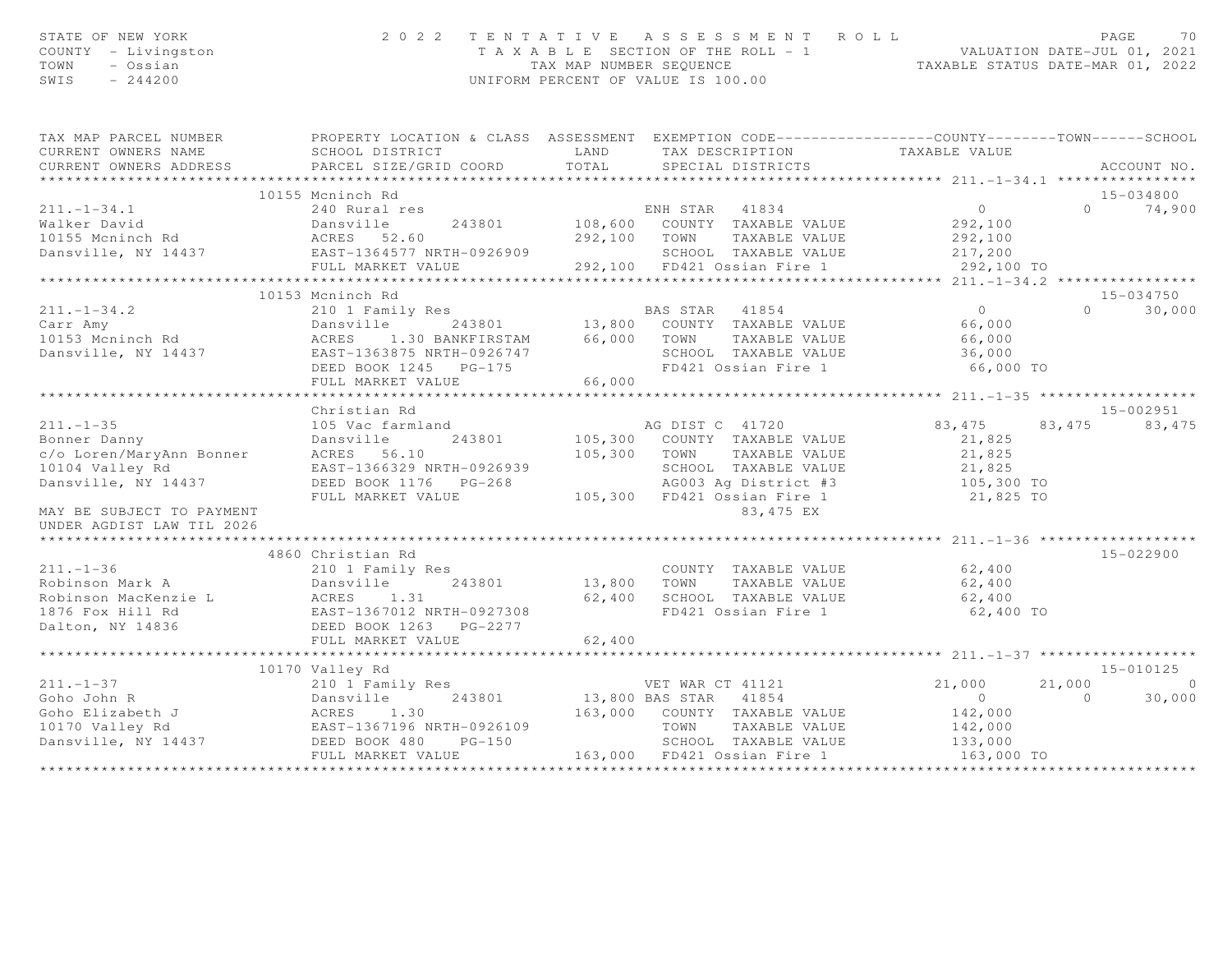| STATE OF NEW YORK<br>COUNTY - Livingston<br>TOWN<br>- Ossian<br>SWIS<br>$-244200$                                                                                                                                                                                                                                                                                                                                                                    | 2 0 2 2                                                                                                                                                             |              | TENTATIVE ASSESSMENT ROLL<br>PAGE 71<br>TAXABLE SECTION OF THE ROLL - 1<br>TAX MAP NUMBER SEQUENCE TAXABLE STATUS DATE-MAR 01, 2022<br>UNIFORM PERCENT OF VALUE IS 100.00 |                                              | PAGE<br>71              |
|------------------------------------------------------------------------------------------------------------------------------------------------------------------------------------------------------------------------------------------------------------------------------------------------------------------------------------------------------------------------------------------------------------------------------------------------------|---------------------------------------------------------------------------------------------------------------------------------------------------------------------|--------------|---------------------------------------------------------------------------------------------------------------------------------------------------------------------------|----------------------------------------------|-------------------------|
| TAX MAP PARCEL NUMBER<br>CURRENT OWNERS NAME<br>CURRENT OWNERS ADDRESS                                                                                                                                                                                                                                                                                                                                                                               | PROPERTY LOCATION & CLASS ASSESSMENT EXEMPTION CODE-----------------COUNTY-------TOWN------SCHOOL<br>SCHOOL DISTRICT TAND TAX DESCRIPTION<br>PARCEL SIZE/GRID COORD | TOTAL        | SPECIAL DISTRICTS                                                                                                                                                         | TAXABLE VALUE                                | ACCOUNT NO.             |
|                                                                                                                                                                                                                                                                                                                                                                                                                                                      |                                                                                                                                                                     |              |                                                                                                                                                                           |                                              |                         |
|                                                                                                                                                                                                                                                                                                                                                                                                                                                      | 10180 Valley Rd                                                                                                                                                     |              |                                                                                                                                                                           |                                              | 15-013900               |
|                                                                                                                                                                                                                                                                                                                                                                                                                                                      |                                                                                                                                                                     |              |                                                                                                                                                                           | $\overline{0}$<br>115,300                    | $0 \t 74,900$           |
|                                                                                                                                                                                                                                                                                                                                                                                                                                                      |                                                                                                                                                                     |              |                                                                                                                                                                           |                                              |                         |
|                                                                                                                                                                                                                                                                                                                                                                                                                                                      |                                                                                                                                                                     |              |                                                                                                                                                                           | $115,300$<br>$40,400$                        |                         |
|                                                                                                                                                                                                                                                                                                                                                                                                                                                      |                                                                                                                                                                     |              |                                                                                                                                                                           |                                              |                         |
| 211.-1-38<br>Bertalon Helen M<br>Mahus Christina M<br>Mahus Christina M<br>Mahus Christina M<br>Mahus Christina M<br>Mahus Christina M<br>Mahus Christina M<br>Mahus Christina M<br>MacRES<br>Dansville, NY 14437<br>DEED BOOK 1298 PG-1439<br>FD421 O                                                                                                                                                                                               |                                                                                                                                                                     |              |                                                                                                                                                                           | 115,300 TO                                   |                         |
|                                                                                                                                                                                                                                                                                                                                                                                                                                                      | **************************                                                                                                                                          |              |                                                                                                                                                                           |                                              |                         |
|                                                                                                                                                                                                                                                                                                                                                                                                                                                      |                                                                                                                                                                     |              |                                                                                                                                                                           |                                              |                         |
|                                                                                                                                                                                                                                                                                                                                                                                                                                                      |                                                                                                                                                                     |              |                                                                                                                                                                           | $\overline{0}$                               | $\Omega$                |
|                                                                                                                                                                                                                                                                                                                                                                                                                                                      |                                                                                                                                                                     |              |                                                                                                                                                                           | 116,500                                      | 30,000                  |
|                                                                                                                                                                                                                                                                                                                                                                                                                                                      |                                                                                                                                                                     |              |                                                                                                                                                                           |                                              |                         |
|                                                                                                                                                                                                                                                                                                                                                                                                                                                      |                                                                                                                                                                     |              |                                                                                                                                                                           | 116,500                                      |                         |
|                                                                                                                                                                                                                                                                                                                                                                                                                                                      |                                                                                                                                                                     |              |                                                                                                                                                                           | 86,500                                       |                         |
|                                                                                                                                                                                                                                                                                                                                                                                                                                                      |                                                                                                                                                                     |              | FD421 Ossian Fire 1 116,500 TO                                                                                                                                            |                                              |                         |
| $\begin{array}{cccc} \texttt{211.-1-39.2} & \texttt{10242 Valley\ Ka} \\ \texttt{Wagner\ Raymond\ M} & \texttt{Dansville} & \texttt{243801} & \texttt{13,000}\ \texttt{COMNTY\begin{tabular}{ll} TAMBLE} \texttt{VALUE} \\ \texttt{Hadley\text{ Heather}} & \texttt{0242 Valley\ Ra} \\ \texttt{10242 Valley\ Ra} \\ \texttt{10242 Valley\ Ra} \\ \texttt{Dansville, NY 14437} & \texttt{DEED B0OK 961} & \texttt{PG-195} \\ \texttt{FULL\ \bf{MARK$ |                                                                                                                                                                     |              |                                                                                                                                                                           |                                              |                         |
|                                                                                                                                                                                                                                                                                                                                                                                                                                                      | Valley Rd                                                                                                                                                           |              |                                                                                                                                                                           |                                              | $15 - 002953$           |
|                                                                                                                                                                                                                                                                                                                                                                                                                                                      | 113 Cattle farm                                                                                                                                                     |              | AG DIST C 41720                                                                                                                                                           |                                              | 148,501 148,501 148,501 |
|                                                                                                                                                                                                                                                                                                                                                                                                                                                      |                                                                                                                                                                     |              |                                                                                                                                                                           |                                              |                         |
|                                                                                                                                                                                                                                                                                                                                                                                                                                                      |                                                                                                                                                                     | 200,300 TOWN | 243801 200,300 COUNTY TAXABLE VALUE                                                                                                                                       | 51,799<br>51,799                             |                         |
| 211.-1-39.11 113 Cattle farm<br>Bonner Danny Dansville 243801<br>c/o Loren/MaryAnn Bonner ACRES 88.40<br>10104 Valley Rd EAST-1365868 NRTH-092537<br>10104 Valley Rd                                                                                                                                                                                                                                                                                 |                                                                                                                                                                     |              |                                                                                                                                                                           |                                              |                         |
| Dansville, NY 14437                                                                                                                                                                                                                                                                                                                                                                                                                                  | EAST-1365868 NRTH-0925378<br>DEED BOOK 1176 PG-268 AG003 Ag District #3<br>FULL MARKET VALUE 200,300 FD421 Ossian Fire 1                                            |              | TOWN TAXABLE VALUE<br>SCHOOL TAXABLE VALUE 51,799<br>AG003 Ag District #3 200,300 TO<br>10 10 10 10 11 12 1799 TO                                                         |                                              |                         |
|                                                                                                                                                                                                                                                                                                                                                                                                                                                      |                                                                                                                                                                     |              |                                                                                                                                                                           |                                              |                         |
| MAY BE SUBJECT TO PAYMENT                                                                                                                                                                                                                                                                                                                                                                                                                            |                                                                                                                                                                     |              | 148,501 EX                                                                                                                                                                |                                              |                         |
| UNDER AGDIST LAW TIL 2026                                                                                                                                                                                                                                                                                                                                                                                                                            |                                                                                                                                                                     |              |                                                                                                                                                                           |                                              |                         |
|                                                                                                                                                                                                                                                                                                                                                                                                                                                      |                                                                                                                                                                     |              |                                                                                                                                                                           |                                              |                         |
|                                                                                                                                                                                                                                                                                                                                                                                                                                                      | 10175 Valley Rd                                                                                                                                                     |              |                                                                                                                                                                           |                                              |                         |
|                                                                                                                                                                                                                                                                                                                                                                                                                                                      | 210 1 Family Res                                                                                                                                                    |              | COUNTY TAXABLE VALUE                                                                                                                                                      | 162,500                                      |                         |
|                                                                                                                                                                                                                                                                                                                                                                                                                                                      |                                                                                                                                                                     |              |                                                                                                                                                                           |                                              |                         |
|                                                                                                                                                                                                                                                                                                                                                                                                                                                      |                                                                                                                                                                     |              |                                                                                                                                                                           |                                              |                         |
| $\begin{tabular}{lllllllllllllllllll} \begin{tabular}{l} 211.-1-39.12 & & & 210 1\text{ Family Res} \\ \text{Austin Derran} & & & \text{Dansville} & & 243801 \\ \text{Austin Fay} & & & \text{ACRES} & 9.64 \\ \text{10175 Valley Rd} & & & \text{EAST-1367209 NRTH-0925322} \\ \text{Dansville, NY 14437 & & & \text{DELD BOOK 1276 & PG-1472} \\ \end{tabular} \end{tabular}$                                                                     |                                                                                                                                                                     |              | 34,700 TOWN TAXABLE VALUE 162,500<br>162,500 SCHOOL TAXABLE VALUE 162,500<br>FD421 Ossian Fire 1 162,500<br>FD421 Ossian Fire 1 162,500 TO                                |                                              |                         |
|                                                                                                                                                                                                                                                                                                                                                                                                                                                      |                                                                                                                                                                     |              |                                                                                                                                                                           |                                              |                         |
|                                                                                                                                                                                                                                                                                                                                                                                                                                                      | FULL MARKET VALUE                                                                                                                                                   | 162,500      |                                                                                                                                                                           |                                              |                         |
|                                                                                                                                                                                                                                                                                                                                                                                                                                                      |                                                                                                                                                                     |              |                                                                                                                                                                           | ********************* 211.-1-40.2 ********** |                         |
|                                                                                                                                                                                                                                                                                                                                                                                                                                                      | 10290 Valley Rd                                                                                                                                                     |              |                                                                                                                                                                           |                                              |                         |
| 211.-1-40.2<br>Hamsher Scott<br>Hamsher Dawn L<br>10290 Valley Rd<br>243801 15,200<br>243801 15,200<br>243801 15,200<br>243801 15,200<br>243801 15,200<br>243801 15,200<br>243801 15,200<br>243801 15,200<br>243801 15,200<br>243801 15,200<br>243801<br>243                                                                                                                                                                                         |                                                                                                                                                                     |              |                                                                                                                                                                           | $\overline{0}$                               | $\Omega$<br>30,000      |
|                                                                                                                                                                                                                                                                                                                                                                                                                                                      |                                                                                                                                                                     |              | s<br>243801 15,200 COUNTY TAXABLE VALUE                                                                                                                                   | 192,300                                      |                         |
|                                                                                                                                                                                                                                                                                                                                                                                                                                                      |                                                                                                                                                                     | 192,300 TOWN | TAXABLE VALUE                                                                                                                                                             | 192,300                                      |                         |
|                                                                                                                                                                                                                                                                                                                                                                                                                                                      |                                                                                                                                                                     |              | SCHOOL TAXABLE VALUE                                                                                                                                                      | 162,300                                      |                         |
|                                                                                                                                                                                                                                                                                                                                                                                                                                                      |                                                                                                                                                                     |              | FD421 Ossian Fire 1                                                                                                                                                       | 192,300 TO                                   |                         |
|                                                                                                                                                                                                                                                                                                                                                                                                                                                      | FULL MARKET VALUE                                                                                                                                                   | 192,300      |                                                                                                                                                                           |                                              |                         |
|                                                                                                                                                                                                                                                                                                                                                                                                                                                      |                                                                                                                                                                     |              |                                                                                                                                                                           |                                              |                         |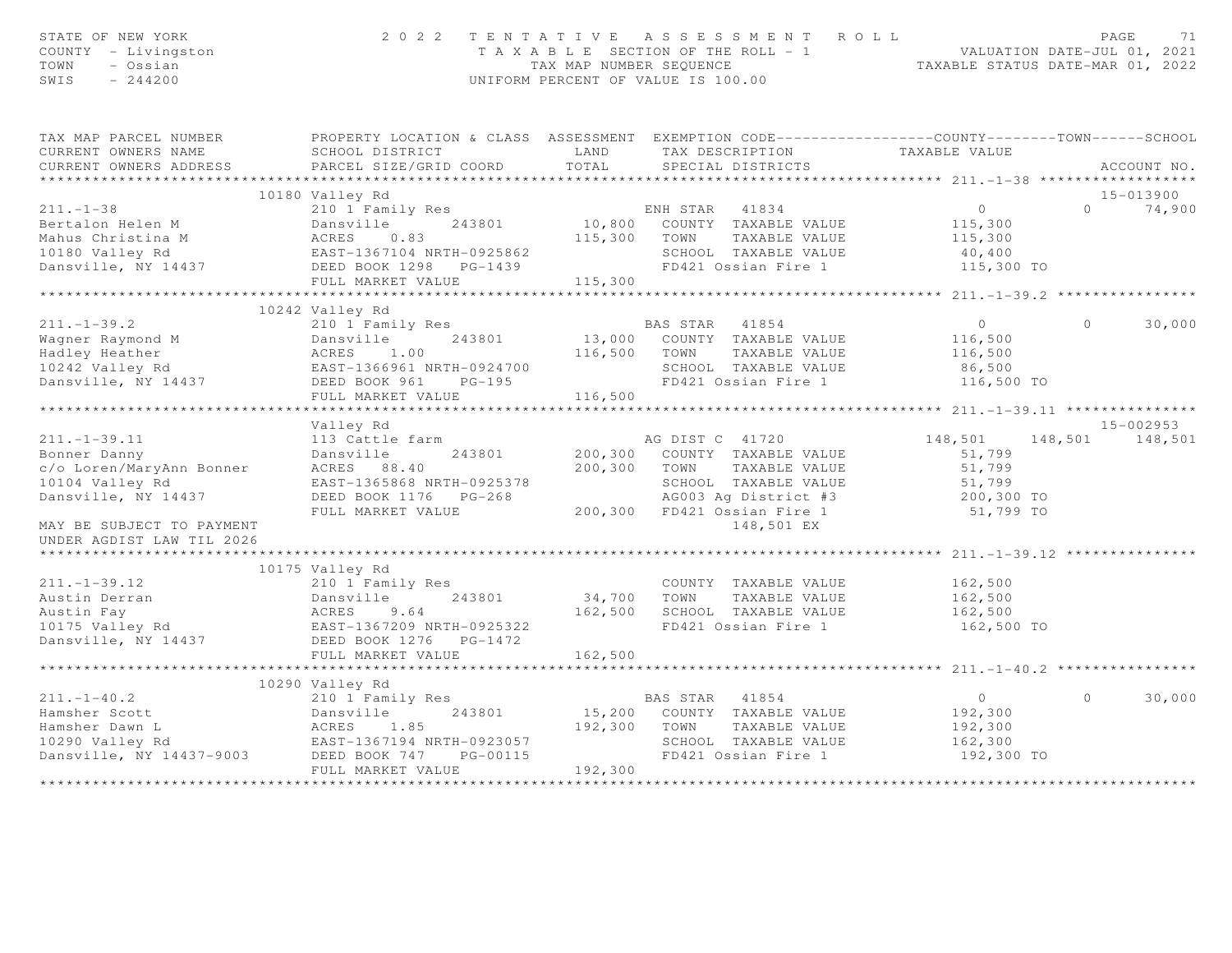| STATE OF NEW YORK<br>COUNTY - Livingston<br>- Ossian<br>TOWN<br>SWIS<br>$-244200$      | 2022 TENTATIVE ASSESSMENT ROLL<br>UNIFORM PERCENT OF VALUE IS 100.00                                                                                                                                    | PAGE<br>72<br>TAXABLE SECTION OF THE ROLL - 1<br>TAXABLE SECTION OF THE ROLL - 1<br>TAXABLE STATUS DATE-JUL 01, 2021                                                                                                                                                                          |                                                               |                          |
|----------------------------------------------------------------------------------------|---------------------------------------------------------------------------------------------------------------------------------------------------------------------------------------------------------|-----------------------------------------------------------------------------------------------------------------------------------------------------------------------------------------------------------------------------------------------------------------------------------------------|---------------------------------------------------------------|--------------------------|
| CURRENT OWNERS NAME<br>CURRENT OWNERS ADDRESS                                          | SCHOOL DISTRICT<br>PARCEL SIZE/GRID COORD                                                                                                                                                               | TAX MAP PARCEL NUMBER THE PROPERTY LOCATION & CLASS ASSESSMENT EXEMPTION CODE---------------COUNTY-------TOWN------SCHOOL<br>LAND TAX DESCRIPTION TAXABLE VALUE COORD TOTAL SPECIAL DISTRICTS                                                                                                 |                                                               | ACCOUNT NO.              |
|                                                                                        |                                                                                                                                                                                                         |                                                                                                                                                                                                                                                                                               |                                                               |                          |
|                                                                                        | 10272 Valley Rd                                                                                                                                                                                         |                                                                                                                                                                                                                                                                                               |                                                               | 15-006800                |
| $211. - 1 - 40.11$                                                                     | 112 Dairy farm                                                                                                                                                                                          | AG DIST C 41720                                                                                                                                                                                                                                                                               | 286,624                                                       | 286,624<br>286,624       |
| Derrenbacher Jenny L<br>Derrenbacher Edward<br>10272 Valley Rd<br>Dansville, NY 14437  | FULL MARKET VALUE                                                                                                                                                                                       | 243801 368,400 BAS STAR 41854<br>243801 368,400 BAS STAR 41854<br>DANS 102.20 BANK LERETA 565,740 COUNTY TAXABLE VALUE<br>EAST-1366019 NRTH-0923838 565,740 COUNTY TAXABLE VALUE<br>DEED BOOK 775 PG-311 505.740 SCHOOL TAXABLE VALUE<br>SCHOOL TAXABLE VALUE<br>565,740 AG003 Ag District #3 | $\overline{0}$<br>279,116<br>279,116<br>249,116<br>565,740 TO | $\overline{0}$<br>30,000 |
| MAY BE SUBJECT TO PAYMENT<br>UNDER AGDIST LAW TIL 2026                                 |                                                                                                                                                                                                         | FD421 Ossian Fire 1<br>286,624 EX                                                                                                                                                                                                                                                             | 279,116 TO                                                    |                          |
|                                                                                        |                                                                                                                                                                                                         |                                                                                                                                                                                                                                                                                               |                                                               |                          |
| $211. - 1 - 40.12$                                                                     | 10252 Valley Rd<br>270 Mfg housing                                                                                                                                                                      | BAS STAR 41854<br>9 62,300 BAS STAR 41854<br>243801 15,300 COUNTY TAXABLE VALUE 62,300                                                                                                                                                                                                        | $\overline{0}$                                                | 30,000<br>$\Omega$       |
|                                                                                        | Example 243801<br>10252 Valley Rd<br>243801<br>243801<br>243801<br>24021162 Valley Rd<br>243801<br>243801<br>243801<br>243801<br>243801<br>243801<br>243801<br>243801<br>243801<br>DEED BOOK 938 PG-327 | 62,300 TOWN TAXABLE VALUE<br>SCHOOL TAXABLE VALUE 32,300<br>FD421 Ossian Fire 1                                                                                                                                                                                                               | 62,300<br>62,300 TO                                           |                          |
|                                                                                        | FULL MARKET VALUE                                                                                                                                                                                       | 62,300                                                                                                                                                                                                                                                                                        |                                                               |                          |
|                                                                                        |                                                                                                                                                                                                         |                                                                                                                                                                                                                                                                                               |                                                               |                          |
| $211. -1 - 41.12$<br>Streicher Richard J<br>343 Cherry Creek Ln<br>Rochester, NY 14626 | 10310 Valley Rd<br>210 1 Family Res<br>Dansville 243801<br>ACRES 6.90<br>EAST-1367054 NRTH-0922496<br>DEED BOOK 1265 PG-551<br>FULL MARKET VALUE                                                        | COUNTY TAXABLE VALUE<br>28,200 TOWN<br>TAXABLE VALUE<br>FD421 Ossian Fire 1<br>165,000                                                                                                                                                                                                        | 165,000<br>165,000<br>165,000<br>165,000 TO                   |                          |
|                                                                                        |                                                                                                                                                                                                         |                                                                                                                                                                                                                                                                                               |                                                               |                          |
| $211. - 1 - 41.113$<br>Knapp Cynthia R<br>4881 Ossian Hill Rd<br>Dansville, NY 14437   | 4881 Ossian Hill Rd<br>Ossıan Hill Rd<br>210 1 Family Res<br>Dansville 243801 31,000<br>Rd ACRES 8.10 141,700<br>437 EAST-1367053 NRTH-0921591<br>PERD ROOK 771 PG-00074                                | ENH STAR 41834<br>31,000 COUNTY TAXABLE VALUE<br>141,700 TOWN TAXABLE VALUE<br>SCHOOL TAXABLE VALUE<br>FD421 Ossian Fire 1                                                                                                                                                                    | $\overline{0}$<br>141,700<br>141,700<br>66,800<br>141,700 TO  | 74,900<br>$\cap$         |
|                                                                                        | FULL MARKET VALUE                                                                                                                                                                                       | 141,700                                                                                                                                                                                                                                                                                       |                                                               |                          |
|                                                                                        | ***************************                                                                                                                                                                             | ************                                                                                                                                                                                                                                                                                  | *************** 211.-1-41.114 ***************                 |                          |
|                                                                                        | 10249 Valley Rd                                                                                                                                                                                         |                                                                                                                                                                                                                                                                                               |                                                               | 15-015301                |
|                                                                                        |                                                                                                                                                                                                         | COUNTY TAXABLE VALUE<br>TAXABLE VALUE<br>60,500<br>SCHOOL TAXABLE VALUE<br>AG003 Ag District #3<br>FD421 Ossian Fire 1<br>60,500                                                                                                                                                              | 60,500<br>60,500<br>60,500<br>60,500 TO<br>60,500 TO          |                          |
|                                                                                        |                                                                                                                                                                                                         |                                                                                                                                                                                                                                                                                               |                                                               |                          |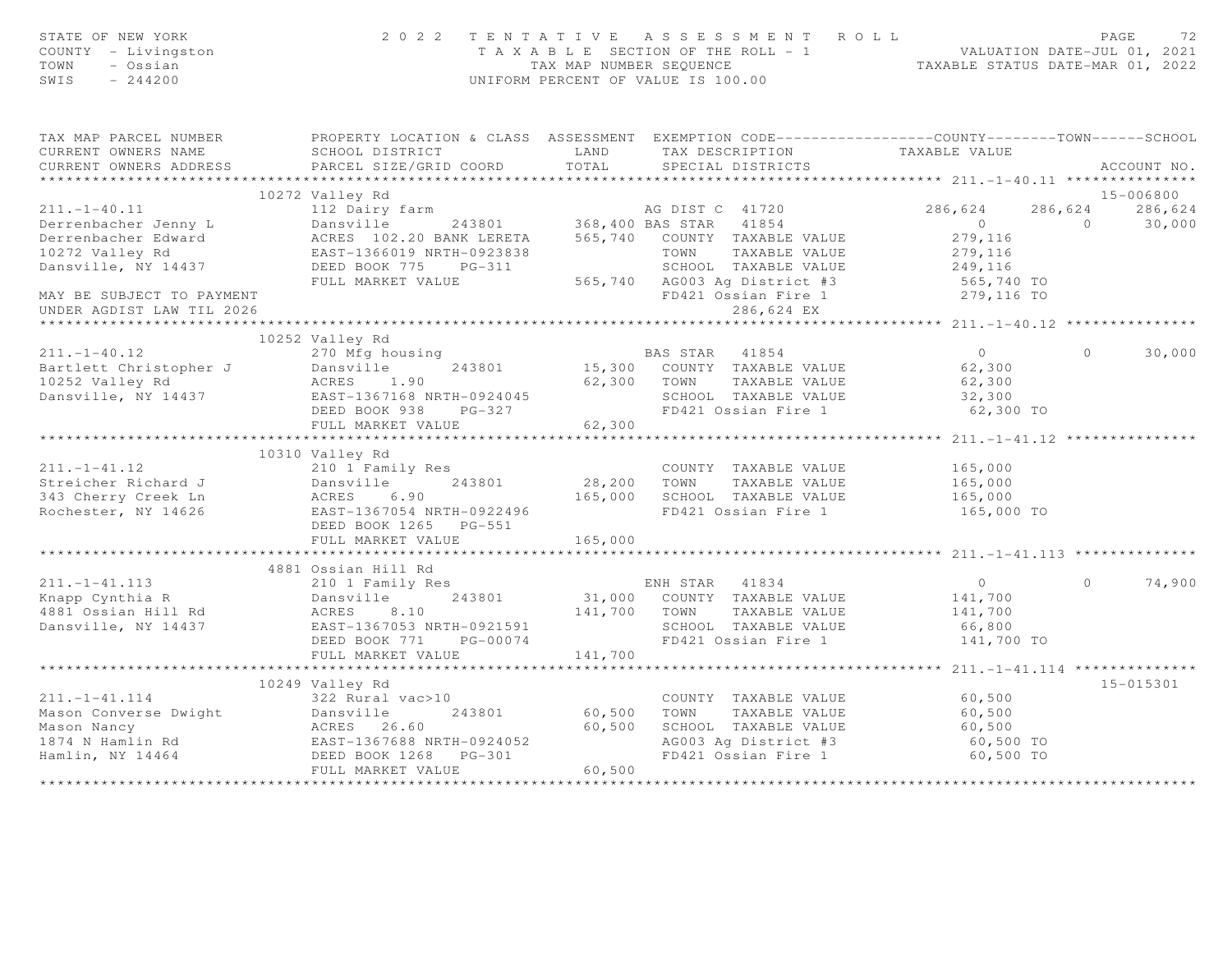| STATE OF NEW YORK<br>COUNTY - Livingston<br>TOWN<br>- Ossian<br>$-244200$<br>SWIS                                                                                                                                                       |                                                                                                                                           |         | 2022 TENTATIVE ASSESSMENT ROLL<br>T A X A B L E SECTION OF THE ROLL - 1<br>TAX MAP NUMBER SEQUENCE TAXIS TAXABLE STATUS DATE-MAR 01, 2022<br>UNIFORM PERCENT OF VALUE IS 100.00 |                                         | PAGE<br>-73        |
|-----------------------------------------------------------------------------------------------------------------------------------------------------------------------------------------------------------------------------------------|-------------------------------------------------------------------------------------------------------------------------------------------|---------|---------------------------------------------------------------------------------------------------------------------------------------------------------------------------------|-----------------------------------------|--------------------|
| TAX MAP PARCEL NUMBER                                                                                                                                                                                                                   | PROPERTY LOCATION & CLASS ASSESSMENT EXEMPTION CODE----------------COUNTY-------TOWN------SCHOOL                                          |         |                                                                                                                                                                                 |                                         |                    |
| CURRENT OWNERS NAME                                                                                                                                                                                                                     | SCHOOL DISTRICT                                                                                                                           |         | LAND TAX DESCRIPTION TAXABLE VALUE COORD TOTAL SPECIAL DISTRICTS                                                                                                                |                                         |                    |
| CURRENT OWNERS ADDRESS                                                                                                                                                                                                                  | PARCEL SIZE/GRID COORD                                                                                                                    |         |                                                                                                                                                                                 |                                         | ACCOUNT NO.        |
|                                                                                                                                                                                                                                         |                                                                                                                                           |         |                                                                                                                                                                                 |                                         |                    |
|                                                                                                                                                                                                                                         | 4891 Ossian Hill Rd                                                                                                                       |         |                                                                                                                                                                                 |                                         |                    |
| $211. - 1 - 41.115$                                                                                                                                                                                                                     | 240 Rural res                                                                                                                             |         | COUNTY TAXABLE VALUE                                                                                                                                                            | 264,600<br>264,600                      |                    |
|                                                                                                                                                                                                                                         |                                                                                                                                           |         |                                                                                                                                                                                 |                                         |                    |
|                                                                                                                                                                                                                                         |                                                                                                                                           |         |                                                                                                                                                                                 |                                         |                    |
|                                                                                                                                                                                                                                         | DEED BOOK 956 PG-304                                                                                                                      |         |                                                                                                                                                                                 |                                         |                    |
|                                                                                                                                                                                                                                         | FULL MARKET VALUE                                                                                                                         | 264,600 |                                                                                                                                                                                 |                                         |                    |
|                                                                                                                                                                                                                                         |                                                                                                                                           |         |                                                                                                                                                                                 |                                         |                    |
|                                                                                                                                                                                                                                         | 10324 Valley Rd<br>240 Rural res 68 PCT OF VALUE USED FOR EXEMPTION PURPOSES<br>240 Rural res 68 PCT OF VALUE USED FOR EXEMPTION PURPOSES |         |                                                                                                                                                                                 |                                         |                    |
|                                                                                                                                                                                                                                         |                                                                                                                                           |         |                                                                                                                                                                                 | 21,000                                  | 21,000<br>$\circ$  |
|                                                                                                                                                                                                                                         |                                                                                                                                           |         |                                                                                                                                                                                 | $\overline{0}$                          | $\sim$ 0<br>30,000 |
|                                                                                                                                                                                                                                         |                                                                                                                                           |         |                                                                                                                                                                                 | 161,200                                 |                    |
|                                                                                                                                                                                                                                         |                                                                                                                                           |         |                                                                                                                                                                                 | 161,200<br>152,200                      |                    |
|                                                                                                                                                                                                                                         |                                                                                                                                           |         |                                                                                                                                                                                 |                                         |                    |
|                                                                                                                                                                                                                                         |                                                                                                                                           |         |                                                                                                                                                                                 | 182,200 TO                              |                    |
|                                                                                                                                                                                                                                         |                                                                                                                                           |         |                                                                                                                                                                                 |                                         |                    |
|                                                                                                                                                                                                                                         | 10328 Valley Rd                                                                                                                           |         |                                                                                                                                                                                 |                                         |                    |
| 211.-1-41.117 210 1 Family Res I<br>Bowen Bradford D Dansville 243801 23,700<br>Bowen Rebecca ACRES 5.10 156,600<br>10328 Valley Rd EAST-1367346 NRTH-0922007<br>Dansville, NY 14437 DEED BOOK 1231 PG-297<br>THIJ MONET 11 THE 156,600 |                                                                                                                                           |         |                                                                                                                                                                                 |                                         | 30,000<br>$\Omega$ |
|                                                                                                                                                                                                                                         |                                                                                                                                           |         |                                                                                                                                                                                 |                                         |                    |
|                                                                                                                                                                                                                                         |                                                                                                                                           |         |                                                                                                                                                                                 |                                         |                    |
|                                                                                                                                                                                                                                         |                                                                                                                                           |         | SCHOOL TAXABLE VALUE<br>FD421 Ossian Fire 1 156,600 TO                                                                                                                          | 126,600                                 |                    |
|                                                                                                                                                                                                                                         |                                                                                                                                           | 156,600 |                                                                                                                                                                                 |                                         |                    |
|                                                                                                                                                                                                                                         |                                                                                                                                           |         |                                                                                                                                                                                 | *************** 211.-1-41.118 ********* |                    |
|                                                                                                                                                                                                                                         | 10313 Valley Rd                                                                                                                           |         |                                                                                                                                                                                 |                                         |                    |
|                                                                                                                                                                                                                                         |                                                                                                                                           |         |                                                                                                                                                                                 |                                         |                    |
| 211.-1-41.118<br>Mackey Kenneth & Rosalind<br>Catlin Yvounne S<br>PO Box 167<br>Dansville, NY 14437<br>Dansville, NY 14437<br>PULL MARKET VALUE                                                                                         |                                                                                                                                           |         | COUNTY TAXABLE VALUE<br>14,600 TOWN TAXABLE VALUE<br>COUNTY TAXABLE VALUE 14,600<br>TOWN TAXABLE VALUE 14,600                                                                   |                                         |                    |
|                                                                                                                                                                                                                                         |                                                                                                                                           |         |                                                                                                                                                                                 |                                         |                    |
|                                                                                                                                                                                                                                         |                                                                                                                                           |         | 14,600 SCHOOL TAXABLE VALUE 14,600<br>FD421 Ossian Fire 1 14,600 TO                                                                                                             |                                         |                    |
|                                                                                                                                                                                                                                         |                                                                                                                                           |         |                                                                                                                                                                                 |                                         |                    |
|                                                                                                                                                                                                                                         | FULL MARKET VALUE                                                                                                                         | 14,600  |                                                                                                                                                                                 |                                         |                    |
|                                                                                                                                                                                                                                         |                                                                                                                                           |         |                                                                                                                                                                                 |                                         |                    |
|                                                                                                                                                                                                                                         | 4816 Ossian Hill Rd                                                                                                                       |         |                                                                                                                                                                                 |                                         | 15-017775          |
|                                                                                                                                                                                                                                         |                                                                                                                                           |         | COUNTY TAXABLE VALUE                                                                                                                                                            | 192,000                                 |                    |
|                                                                                                                                                                                                                                         |                                                                                                                                           |         |                                                                                                                                                                                 | 192,000                                 |                    |
|                                                                                                                                                                                                                                         |                                                                                                                                           |         |                                                                                                                                                                                 | 192,000                                 |                    |
|                                                                                                                                                                                                                                         |                                                                                                                                           |         | FD421 Ossian Fire 1                                                                                                                                                             | 192,000 TO                              |                    |
|                                                                                                                                                                                                                                         |                                                                                                                                           |         |                                                                                                                                                                                 |                                         |                    |
|                                                                                                                                                                                                                                         | FULL MARKET VALUE                                                                                                                         | 192,000 |                                                                                                                                                                                 |                                         |                    |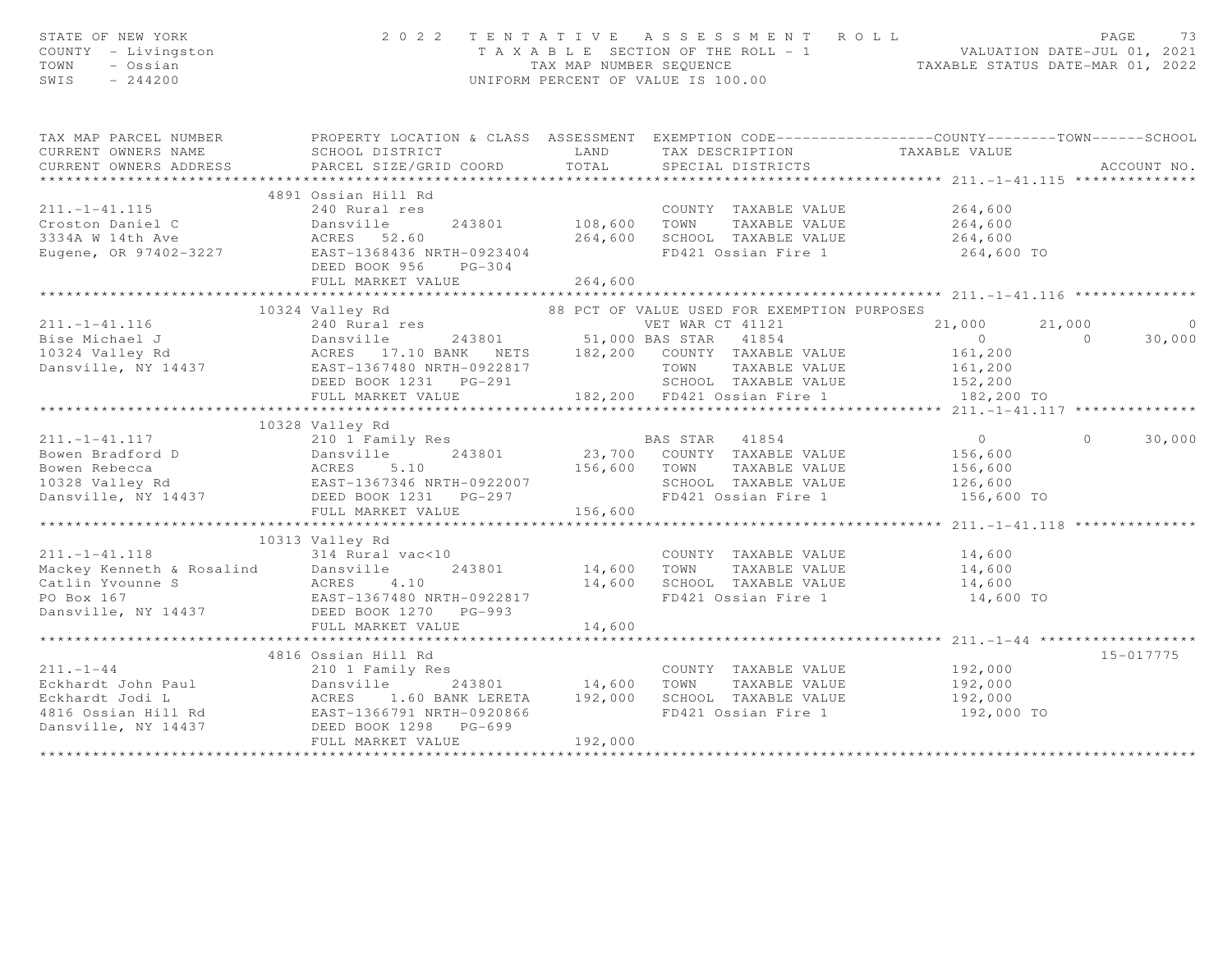| STATE OF NEW YORK<br>COUNTY - Livingston<br>TOWN - Ossian<br>SWIS $-244200$                                                                                                                                                                          |                                                                                                                                                                                         |       | 2022 TENTATIVE ASSESSMENT ROLL<br>T A X A B L E SECTION OF THE ROLL - 1<br>TAX MAP NUMBER SEQUENCE<br>INTEORM PERCENT OF VALUE IS 100 00<br>UNIFORM PERCENT OF VALUE IS 100.00 |                               | PAGE<br>74             |
|------------------------------------------------------------------------------------------------------------------------------------------------------------------------------------------------------------------------------------------------------|-----------------------------------------------------------------------------------------------------------------------------------------------------------------------------------------|-------|--------------------------------------------------------------------------------------------------------------------------------------------------------------------------------|-------------------------------|------------------------|
| TAX MAP PARCEL NUMBER THE PROPERTY LOCATION & CLASS ASSESSMENT EXEMPTION CODE--------------COUNTY-------TOWN-----SCHOOL<br>CURRENT OWNERS NAME                                                                                                       | SCHOOL DISTRICT                                                                                                                                                                         |       | LAND TAX DESCRIPTION                                                                                                                                                           | TAXABLE VALUE                 |                        |
| CURRENT OWNERS ADDRESS                                                                                                                                                                                                                               | PARCEL SIZE/GRID COORD                                                                                                                                                                  | TOTAL | SPECIAL DISTRICTS                                                                                                                                                              |                               | ACCOUNT NO.            |
|                                                                                                                                                                                                                                                      | Mcninch Rd                                                                                                                                                                              |       |                                                                                                                                                                                |                               |                        |
| $211. - 1 - 46.2$                                                                                                                                                                                                                                    | 112 Dairy farm                                                                                                                                                                          |       | AG DIST IN 41730                                                                                                                                                               | 615,061                       | 615,061 615,061        |
| Cartwright LaVergne                                                                                                                                                                                                                                  |                                                                                                                                                                                         |       |                                                                                                                                                                                |                               |                        |
| Cartwright Deneise                                                                                                                                                                                                                                   |                                                                                                                                                                                         |       |                                                                                                                                                                                |                               |                        |
| 9830 Old State Rd                                                                                                                                                                                                                                    |                                                                                                                                                                                         |       |                                                                                                                                                                                | 186,739<br>186,739<br>186,739 |                        |
| Angelica, NY 14709                                                                                                                                                                                                                                   | Dansville 243801 761,800 COUNTY TAXABLE VALUE<br>ACRES 175.00 801,800 TOWN TAXABLE VALUE<br>EAST-1365131 NRTH-0921622 SCHOOL TAXABLE VALUE<br>DEED BOOK 1090 PG-112 PD421 OSSian Fire 1 |       | FD421 Ossian Fire 1                                                                                                                                                            | 186,739 TO                    |                        |
|                                                                                                                                                                                                                                                      | FULL MARKET VALUE                                                                                                                                                                       |       | 801,800 615,061 EX                                                                                                                                                             |                               |                        |
| MAY BE SUBJECT TO PAYMENT<br>UNDER AGDIST LAW TIL 2029                                                                                                                                                                                               |                                                                                                                                                                                         |       |                                                                                                                                                                                |                               |                        |
| *********************                                                                                                                                                                                                                                |                                                                                                                                                                                         |       |                                                                                                                                                                                |                               |                        |
|                                                                                                                                                                                                                                                      | 4717 Ossian Hill Rd                                                                                                                                                                     |       |                                                                                                                                                                                |                               | 15-015300              |
| 211.-1-46.11 210 1 Family Res<br>ENH STAR 41834<br>ENH STAR 41834<br>ENH STAR 41834<br>ENH STAR 41834<br>ENH STAR 41834<br>ENH STAR 41834<br>23,400 COUNTY TAXABLE VALUE<br>243801<br>23,400 COUNTY TAXABLE VALUE<br>243801<br>23,400 COUNTY TAXABLE |                                                                                                                                                                                         |       |                                                                                                                                                                                | $\overline{0}$                | $0 \t 74,900$          |
|                                                                                                                                                                                                                                                      |                                                                                                                                                                                         |       |                                                                                                                                                                                | 175,000                       |                        |
|                                                                                                                                                                                                                                                      |                                                                                                                                                                                         |       |                                                                                                                                                                                | 175,000                       |                        |
|                                                                                                                                                                                                                                                      |                                                                                                                                                                                         |       | SCHOOL TAXABLE VALUE $100,100$<br>FD421 Ossian Fire 1 175 000                                                                                                                  |                               |                        |
|                                                                                                                                                                                                                                                      | FULL MARKET VALUE                                                                                                                                                                       |       | $175,000$ FD421 Ossian Fire 1                                                                                                                                                  | 175,000 TO                    |                        |
|                                                                                                                                                                                                                                                      |                                                                                                                                                                                         |       |                                                                                                                                                                                |                               |                        |
|                                                                                                                                                                                                                                                      |                                                                                                                                                                                         |       | 90 PCT OF VALUE USED FOR EXEMPTION PURPOSES                                                                                                                                    |                               | $15 - 028203$          |
|                                                                                                                                                                                                                                                      |                                                                                                                                                                                         |       | VET WAR CT 41121 16,632                                                                                                                                                        |                               | $16,632$ 0<br>0 30,000 |
|                                                                                                                                                                                                                                                      |                                                                                                                                                                                         |       |                                                                                                                                                                                | $\overline{0}$                |                        |
|                                                                                                                                                                                                                                                      |                                                                                                                                                                                         |       |                                                                                                                                                                                | 106,568                       |                        |
|                                                                                                                                                                                                                                                      |                                                                                                                                                                                         |       | TOWN TAXABLE VALUE                                                                                                                                                             | 106,568                       |                        |
|                                                                                                                                                                                                                                                      |                                                                                                                                                                                         |       | SCHOOL 111111-1<br>123,200 AG003 Ag District #3                                                                                                                                | 93,200                        |                        |
|                                                                                                                                                                                                                                                      | FULL MARKET VALUE                                                                                                                                                                       |       |                                                                                                                                                                                | 123,200 TO                    |                        |
|                                                                                                                                                                                                                                                      |                                                                                                                                                                                         |       |                                                                                                                                                                                | 123,200 TO                    |                        |
|                                                                                                                                                                                                                                                      |                                                                                                                                                                                         |       |                                                                                                                                                                                |                               |                        |
|                                                                                                                                                                                                                                                      | Mcninch Rd<br>105 Vac farmland                                                                                                                                                          |       |                                                                                                                                                                                |                               |                        |
| $211. -1 - 48.2$                                                                                                                                                                                                                                     |                                                                                                                                                                                         |       | AG DIST C 41720                                                                                                                                                                | 131, 141 131, 141 131, 141    |                        |
|                                                                                                                                                                                                                                                      |                                                                                                                                                                                         |       |                                                                                                                                                                                | 70,959                        |                        |
|                                                                                                                                                                                                                                                      |                                                                                                                                                                                         |       |                                                                                                                                                                                | 70,959                        |                        |
| Strykersville, NY 14145                                                                                                                                                                                                                              |                                                                                                                                                                                         |       |                                                                                                                                                                                |                               |                        |
|                                                                                                                                                                                                                                                      | EAST-1361964 NRTH-0926941 SCHOOL TAXABLE VALUE 70,959<br>DEED BOOK 1011 PG-132 AG003 Ag District #3 202,100 TO<br>FULL MARKET VALUE 202,100 FD421 Ossian Fire 1 70,959 TO               |       |                                                                                                                                                                                |                               |                        |
| MAY BE SUBJECT TO PAYMENT                                                                                                                                                                                                                            |                                                                                                                                                                                         |       |                                                                                                                                                                                |                               |                        |
| UNDER AGDIST LAW TIL 2026                                                                                                                                                                                                                            |                                                                                                                                                                                         |       | 131,141 EX                                                                                                                                                                     |                               |                        |
|                                                                                                                                                                                                                                                      |                                                                                                                                                                                         |       |                                                                                                                                                                                |                               |                        |
| $211. - 1 - 50.14$                                                                                                                                                                                                                                   | 4623&4625 Linzy Rd<br>220 2 Family Res                                                                                                                                                  |       | RPTL483_d 42130                                                                                                                                                                | 68,000                        | 68,000 68,000          |
| E. Philip Saunders Revocable Dansville 243801 14,100 COUNTY TAXABLE VALUE                                                                                                                                                                            |                                                                                                                                                                                         |       |                                                                                                                                                                                | 22,300                        |                        |
| 762 Brooks Ave                                                                                                                                                                                                                                       | ACRES 1.42                                                                                                                                                                              |       | 90,300 TOWN TAXABLE VALUE                                                                                                                                                      | 22,300                        |                        |
| Rochester, NY 14619                                                                                                                                                                                                                                  | EAST-1363414 NRTH-0918392                                                                                                                                                               |       |                                                                                                                                                                                | 22,300                        |                        |
|                                                                                                                                                                                                                                                      | DEED BOOK 1300 PG-789                                                                                                                                                                   |       | SCHOOL TAXABLE VALUE<br>FD421 Ossian Fire 1                                                                                                                                    | 22,300 TO                     |                        |
| PRIOR OWNER ON 3/01/2022                                                                                                                                                                                                                             | FULL MARKET VALUE                                                                                                                                                                       |       | 90,300 68,000 EX                                                                                                                                                               |                               |                        |
| E. Philip Saunders Revocable                                                                                                                                                                                                                         |                                                                                                                                                                                         |       |                                                                                                                                                                                |                               |                        |
|                                                                                                                                                                                                                                                      |                                                                                                                                                                                         |       |                                                                                                                                                                                |                               |                        |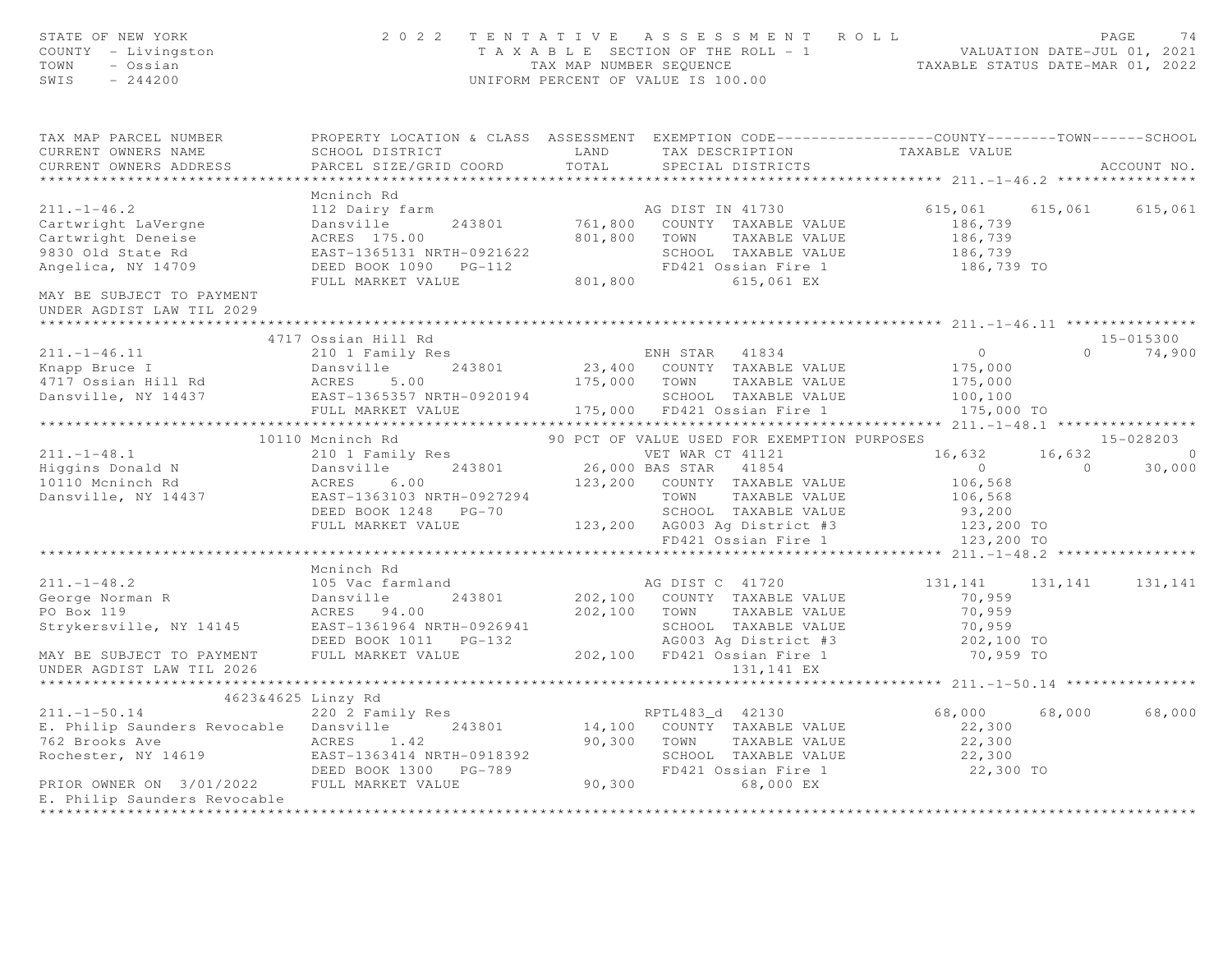| STATE OF NEW YORK<br>COUNTY - Livingston<br>TOWN<br>- Ossian<br>SWIS<br>$-244200$                                                                                                                                                                                             | 2 0 2 2                                                                                     |                | TENTATIVE ASSESSMENT ROLL<br>T A X A B L E SECTION OF THE ROLL - 1<br>TAX MAP NUMBER SEQUENCE<br>TAXABLE STATUS DATE-MAR 01, 2022<br>UNIFORM PERCENT OF VALUE IS 100.00 |                                |                | PAGE<br>75  |
|-------------------------------------------------------------------------------------------------------------------------------------------------------------------------------------------------------------------------------------------------------------------------------|---------------------------------------------------------------------------------------------|----------------|-------------------------------------------------------------------------------------------------------------------------------------------------------------------------|--------------------------------|----------------|-------------|
| TAX MAP PARCEL NUMBER FROPERTY LOCATION & CLASS ASSESSMENT EXEMPTION CODE---------------COUNTY-------TOWN------SCHOOL<br>CURRENT OWNERS NAME                                                                                                                                  | SCHOOL DISTRICT                                                                             | LAND           |                                                                                                                                                                         |                                |                |             |
| CURRENT OWNERS ADDRESS                                                                                                                                                                                                                                                        | PARCEL SIZE/GRID COORD                                                                      | TOTAL          | TAX DESCRIPTION TAXABLE VALUE<br>SPECIAL DISTRICTS<br>SPECIAL DISTRICTS                                                                                                 |                                |                | ACCOUNT NO. |
|                                                                                                                                                                                                                                                                               | 10354 Shay Rd                                                                               |                |                                                                                                                                                                         |                                |                |             |
| $211. - 1 - 50.112$                                                                                                                                                                                                                                                           |                                                                                             |                |                                                                                                                                                                         | $\overline{0}$                 | $\Omega$       | 30,000      |
|                                                                                                                                                                                                                                                                               |                                                                                             |                |                                                                                                                                                                         |                                |                |             |
|                                                                                                                                                                                                                                                                               |                                                                                             |                |                                                                                                                                                                         |                                |                |             |
|                                                                                                                                                                                                                                                                               |                                                                                             |                |                                                                                                                                                                         |                                |                |             |
|                                                                                                                                                                                                                                                                               |                                                                                             |                |                                                                                                                                                                         |                                |                |             |
|                                                                                                                                                                                                                                                                               |                                                                                             |                |                                                                                                                                                                         |                                |                |             |
|                                                                                                                                                                                                                                                                               |                                                                                             |                |                                                                                                                                                                         |                                |                |             |
|                                                                                                                                                                                                                                                                               | 10458 Shay Rd                                                                               |                |                                                                                                                                                                         |                                |                |             |
| $211. - 1 - 50.114$                                                                                                                                                                                                                                                           | 210 1 Family Res                                                                            |                | ENH STAR 41834                                                                                                                                                          | $\overline{0}$                 | $\circ$        | 74,900      |
| Waltman Frank C<br>Wilkins Tonya<br>10458 Shay Rd<br>10458 Shay Rd<br>243801<br>298,900<br>298,900<br>298,900<br>298,900<br>298,900<br>298,900<br>298,900<br>298,900<br>298,900<br>298,900<br>298,900<br>298,900<br>298,900<br>2020<br>2020<br>298,900<br>2020<br>298,900<br> |                                                                                             |                | 243801 56,200 COUNTY TAXABLE VALUE                                                                                                                                      | 298,900                        |                |             |
|                                                                                                                                                                                                                                                                               |                                                                                             | 298,900 TOWN   | TAXABLE VALUE                                                                                                                                                           | 298,900                        |                |             |
|                                                                                                                                                                                                                                                                               |                                                                                             |                | SCHOOL TAXABLE VALUE                                                                                                                                                    | 224,000                        |                |             |
|                                                                                                                                                                                                                                                                               |                                                                                             |                | FD421 Ossian Fire 1                                                                                                                                                     | 298,900 TO                     |                |             |
|                                                                                                                                                                                                                                                                               | FULL MARKET VALUE                                                                           | 298,900        |                                                                                                                                                                         |                                |                |             |
|                                                                                                                                                                                                                                                                               | 10456 Shay Rd                                                                               |                |                                                                                                                                                                         |                                |                | 15-021600   |
| $211. - 1 - 50.115$                                                                                                                                                                                                                                                           | 117 Horse farm                                                                              |                | 41700<br>AGR BLD                                                                                                                                                        | 40,000 40,000                  |                | 40,000      |
| Vanderbosch Robert M                                                                                                                                                                                                                                                          | -<br>Dansville 243801<br>ACRES 18.00<br>EAST-1362365 NRTH-0922272<br>DEED BOOK 1264<br>---- | 49,100 AGR BLD | 41700                                                                                                                                                                   |                                |                | 16,200      |
| Vanderbosch Michelle                                                                                                                                                                                                                                                          |                                                                                             |                | 349,600 AG DIST C 41720                                                                                                                                                 | 16,200 16,200<br>28,697 28,697 |                | 28,697      |
| 10456 Shay Rd                                                                                                                                                                                                                                                                 |                                                                                             |                | ENH STAR 41834                                                                                                                                                          | $\overline{0}$                 | $\overline{0}$ | 74,900      |
| Dansville, NY 14437                                                                                                                                                                                                                                                           |                                                                                             |                | COUNTY TAXABLE VALUE                                                                                                                                                    | 264,703                        |                |             |
|                                                                                                                                                                                                                                                                               | FULL MARKET VALUE                                                                           | 349,600 TOWN   | TAXABLE VALUE                                                                                                                                                           | 264,703                        |                |             |
| MAY BE SUBJECT TO PAYMENT                                                                                                                                                                                                                                                     |                                                                                             |                | SCHOOL TAXABLE VALUE                                                                                                                                                    | 189,803                        |                |             |
| UNDER AGDIST LAW TIL 2031                                                                                                                                                                                                                                                     |                                                                                             |                | AG003 Ag District #3                                                                                                                                                    | 349,600 TO                     |                |             |
|                                                                                                                                                                                                                                                                               |                                                                                             |                | FD421 Ossian Fire 1                                                                                                                                                     | 320,903 TO                     |                |             |
|                                                                                                                                                                                                                                                                               |                                                                                             |                | 28,697 EX                                                                                                                                                               |                                |                |             |
|                                                                                                                                                                                                                                                                               |                                                                                             |                |                                                                                                                                                                         |                                |                |             |
|                                                                                                                                                                                                                                                                               | Linzy Rd                                                                                    |                |                                                                                                                                                                         |                                |                |             |
| $211. - 1 - 50.131$                                                                                                                                                                                                                                                           | 120 Field crops                                                                             |                | AG DIST C 41720                                                                                                                                                         | 1469,266 1469,266              |                | 1469,266    |
| E. Philip Saunders Revocable Dansville                                                                                                                                                                                                                                        |                                                                                             |                | 243801 2568,600 CERT FORET 47460                                                                                                                                        | 568,456 568,456                |                | 568,456     |
| 762 Brooks Ave                                                                                                                                                                                                                                                                | ACRES 1115.25                                                                               |                | 3118,000 COUNTY TAXABLE VALUE                                                                                                                                           | 1080,278                       |                |             |
| Rochester, NY 14619                                                                                                                                                                                                                                                           | EAST-1361943 NRTH-0919373                                                                   |                | TOWN<br>TAXABLE VALUE                                                                                                                                                   | 1080,278                       |                |             |
|                                                                                                                                                                                                                                                                               | DEED BOOK 1300 PG-789                                                                       |                | SCHOOL TAXABLE VALUE 1080,278<br>AGOOL TAXABLE VALUE 1080,278<br>AGOO3 Ag District #3 3118,000 TO                                                                       |                                |                |             |
| PRIOR OWNER ON 3/01/2022                                                                                                                                                                                                                                                      | FULL MARKET VALUE                                                                           | 3118,000       | AG003 Ag District #3                                                                                                                                                    |                                |                |             |
| E. Philip Saunders Revocable                                                                                                                                                                                                                                                  |                                                                                             |                | FD421 Ossian Fire 1<br>1469,266 EX                                                                                                                                      | 1648,734 TO                    |                |             |
| MAY BE SUBJECT TO PAYMENT<br>UNDER RPTL480A UNTIL 2031                                                                                                                                                                                                                        |                                                                                             |                |                                                                                                                                                                         |                                |                |             |

\*\*\*\*\*\*\*\*\*\*\*\*\*\*\*\*\*\*\*\*\*\*\*\*\*\*\*\*\*\*\*\*\*\*\*\*\*\*\*\*\*\*\*\*\*\*\*\*\*\*\*\*\*\*\*\*\*\*\*\*\*\*\*\*\*\*\*\*\*\*\*\*\*\*\*\*\*\*\*\*\*\*\*\*\*\*\*\*\*\*\*\*\*\*\*\*\*\*\*\*\*\*\*\*\*\*\*\*\*\*\*\*\*\*\*\*\*\*\*\*\*\*\*\*\*\*\*\*\*\*\*\*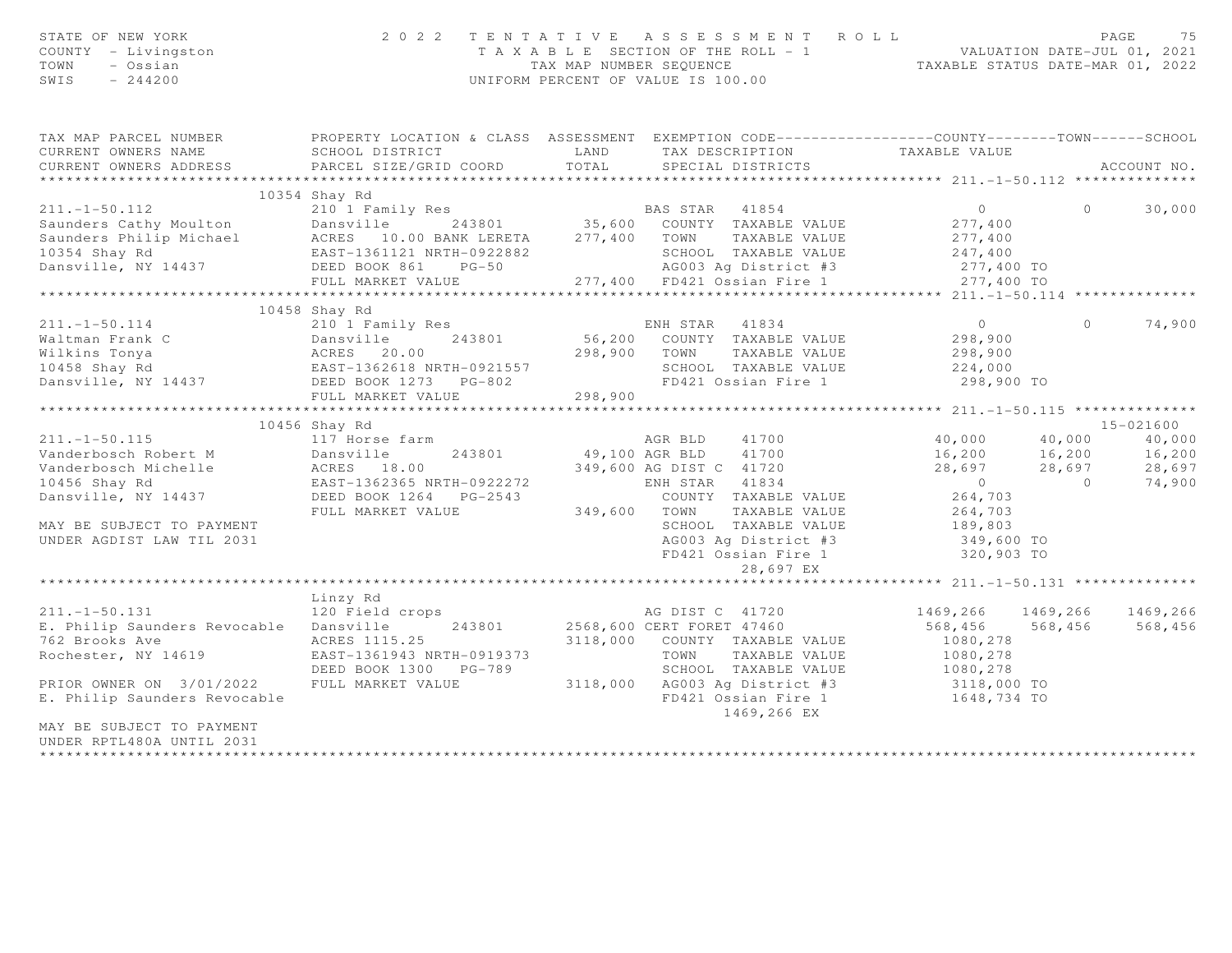| STATE OF NEW YORK   | 2022 TENTATIVE ASSESSMENT ROLL |                                    |  |                                  | PAGE                   | 76 |
|---------------------|--------------------------------|------------------------------------|--|----------------------------------|------------------------|----|
| COUNTY - Livingston |                                | TAXABLE SECTION OF THE ROLL - 1    |  | VALUATION DATE-JUL 01, 2021      |                        |    |
| TOWN<br>– Ossian    |                                | MAP SECTION - 211                  |  | TAXABLE STATUS DATE-MAR 01, 2022 |                        |    |
| SWIS<br>$-244200$   |                                | $SUB - SECTION - 000$              |  |                                  | RPS150/V04/L015        |    |
|                     |                                | UNIFORM PERCENT OF VALUE IS 100.00 |  |                                  | CURRENT DATE 4/19/2022 |    |

# \*\*\* S P E C I A L D I S T R I C T S U M M A R Y \*\*\*

|      |                            | TOTAL EXTENSION | EXTENSION    | AD VALOREM   | <b>EXEMPT</b> | TAXABLE   |
|------|----------------------------|-----------------|--------------|--------------|---------------|-----------|
| CODE | DISTRICT NAME PARCELS TYPE |                 | <b>VALUE</b> | <b>VALUE</b> | AMOUNT        | VALUE     |
|      |                            |                 |              |              |               |           |
|      | AG003 Ag District #3       | 14 TOTAL        |              | 6097.340     |               | 6097,340  |
|      | FD421 Ossian Fire 1        | 62 TOTAL        |              | 14051,340    | 2919,573      | 11131,767 |

## \*\*\* S C H O O L D I S T R I C T S U M M A R Y \*\*\*

| CODE   | DISTRICT NAME | TOTAL<br>PARCELS | ASSESSED<br>LAND | ASSESSED<br>TOTAL | EXEMPT<br>AMOUNT | TOTAL<br>TAXABLE | STAR<br>AMOUNT | STAR<br>TAXABLE |
|--------|---------------|------------------|------------------|-------------------|------------------|------------------|----------------|-----------------|
| 243801 | Dansville     | 62               | 7439,000         | 14051,340         | 4104,229         | 9947,111         | 1109,400       | 8837,711        |
|        | SUB-TOTAL     | 62               | 7439,000         | 14051,340         | 4104,229         | 9947,111         | 1109,400       | 8837,711        |
|        | TOTAL         | 62               | 7439,000         | 14051,340         | 4104,229         | 9947,111         | 1109,400       | 8837,711        |

## \*\*\* S Y S T E M C O D E S S U M M A R Y \*\*\*

## NO SYSTEM EXEMPTIONS AT THIS LEVEL

# \*\*\* E X E M P T I O N S U M M A R Y \*\*\*

|       |             | TOTAL   |          |          |          |
|-------|-------------|---------|----------|----------|----------|
| CODE  | DESCRIPTION | PARCELS | COUNTY   | TOWN     | SCHOOL   |
| 41111 | VETS-PR-CT  |         | 336,798  | 336,798  |          |
| 41121 | VET WAR CT  |         | 58,632   | 58,632   |          |
| 41131 | VET COM CT  |         | 15,075   | 15,075   |          |
| 41700 | AGR BLD     |         | 56,200   | 56,200   | 56,200   |
| 41720 | AG DIST C   | 8       | 2236,512 | 2236,512 | 2236,512 |
| 41730 | AG DIST IN  |         | 615,061  | 615,061  | 615,061  |
| 41834 | ENH STAR    | 8       |          |          | 569,400  |
| 41854 | BAS STAR    | 18      |          |          | 540,000  |
| 42130 | RPTL483 d   |         | 68,000   | 68,000   | 68,000   |
| 47460 | CERT FORET  | 5       | 1128,456 | 1128,456 | 1128,456 |
|       | TO TAL      | 47      | 4514,734 | 4514,734 | 5213,629 |
|       |             |         |          |          |          |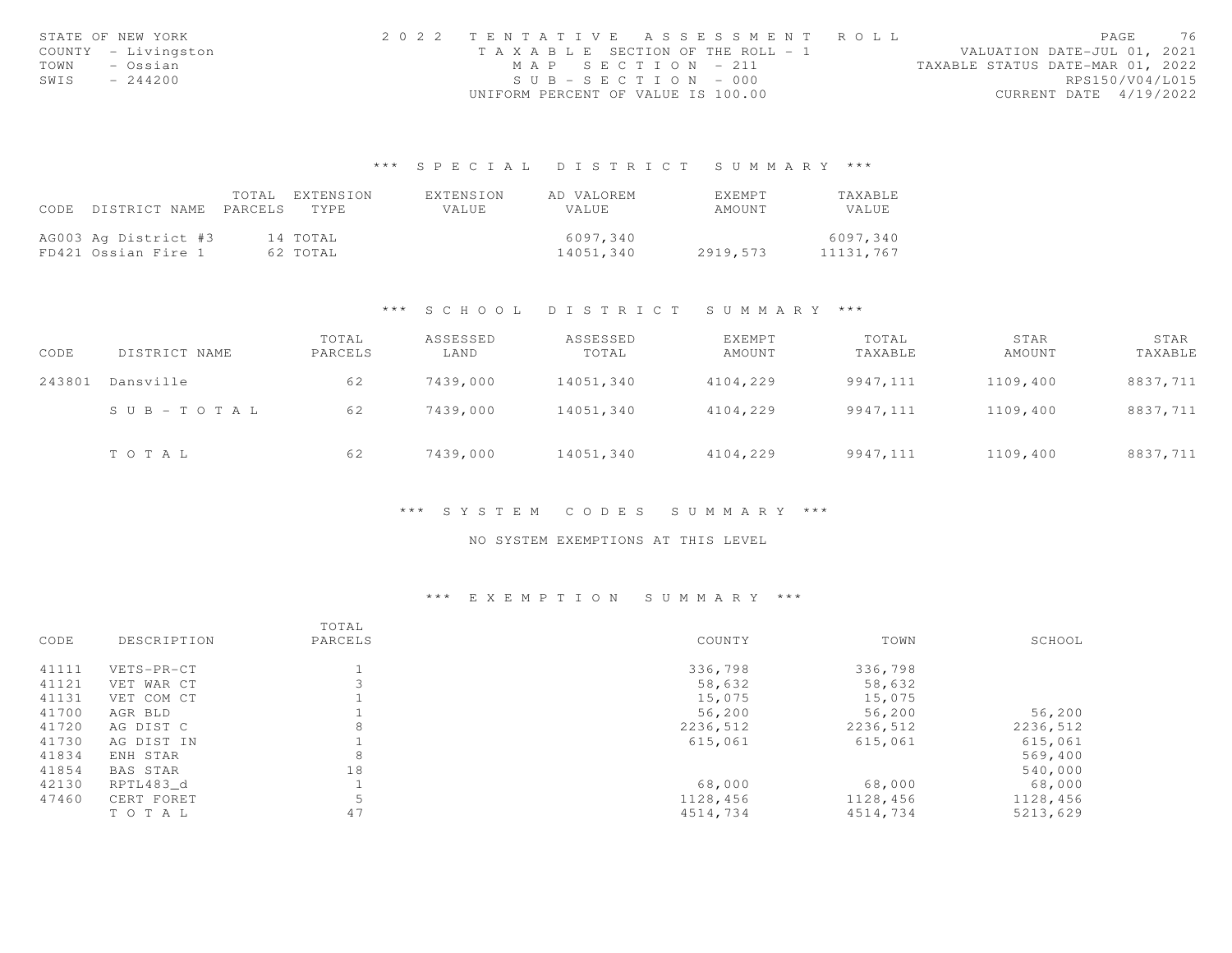| STATE OF NEW YORK   | 2022 TENTATIVE ASSESSMENT ROLL        | 77<br>PAGE                       |
|---------------------|---------------------------------------|----------------------------------|
| COUNTY - Livingston | T A X A B L E SECTION OF THE ROLL - 1 | VALUATION DATE-JUL 01, 2021      |
| TOWN<br>– Ossian    | MAP SECTION - 211                     | TAXABLE STATUS DATE-MAR 01, 2022 |
| $-244200$<br>SWIS   | $SUB - SECTION - 000$                 | RPS150/V04/L015                  |
|                     | UNIFORM PERCENT OF VALUE IS 100.00    | CURRENT DATE 4/19/2022           |

# \*\*\* G R A N D T O T A L S \*\*\*

| ROLL |             | TOTAL   | ASSESSED | ASSESSED  | TAXABLE  | TAXABLE  | TAXABLE  | STAR     |
|------|-------------|---------|----------|-----------|----------|----------|----------|----------|
| SEC  | DESCRIPTION | PARCELS | ∟AND     | TOTAL     | COUNTY   | TOWN     | SCHOOL   | TAXABLE  |
|      | "AXABLE     |         | 7439,000 | 14051,340 | 9536,606 | 9536,606 | 9947,111 | 8837,711 |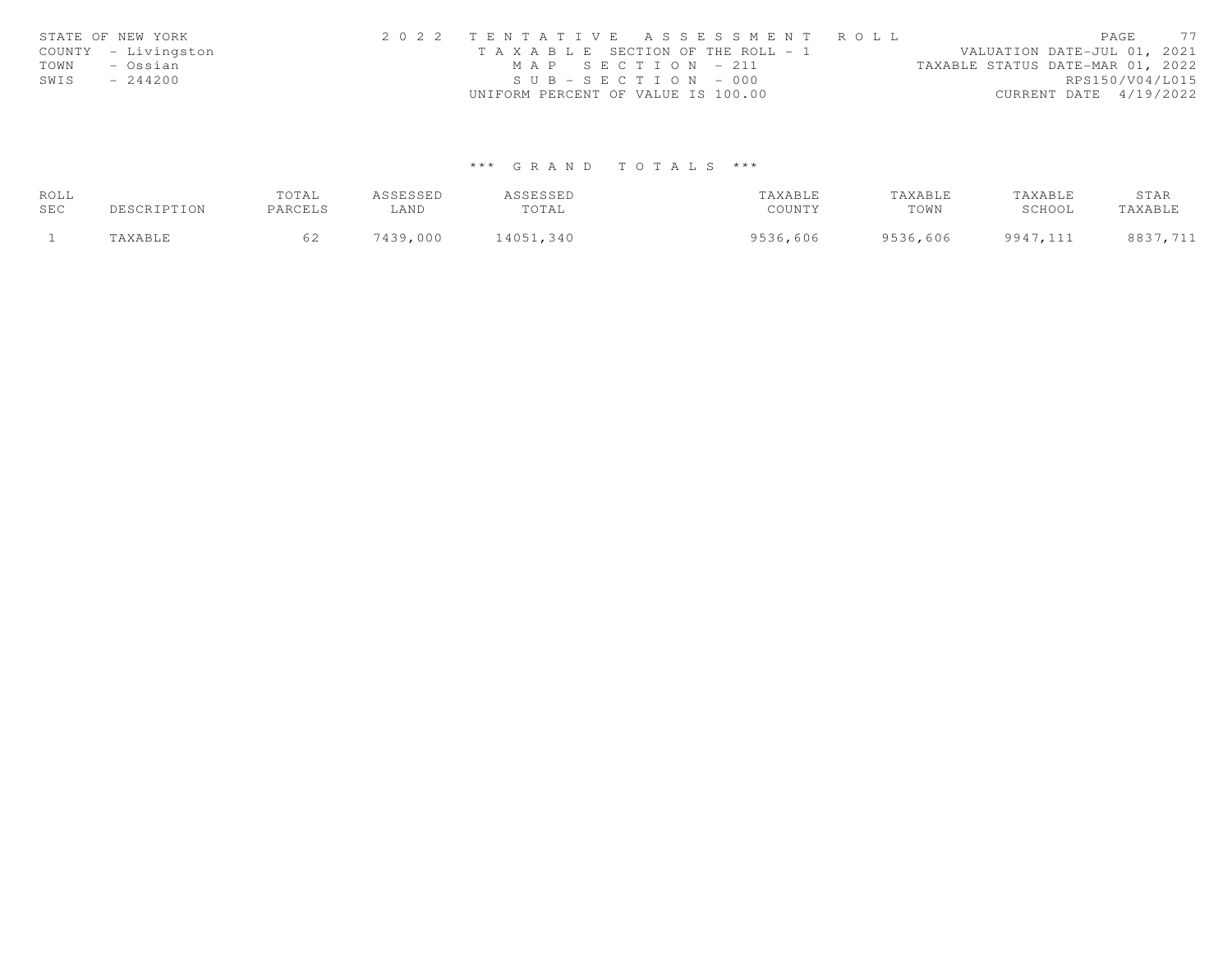| STATE OF NEW YORK<br>COUNTY - Livingston<br>TOWN<br>- Ossian<br>SWIS<br>$-244200$ |                                                                                                                                                                                                                                                                         |         | 2022 TENTATIVE ASSESSMENT ROLL PAGE 78<br>TAXABLE SECTION OF THE ROLL - 1<br>TAX MAP NUMBER SEQUENCE TAXABLE STATUS DATE-MAR 01, 2022<br>UNIFORM PERCENT OF VALUE IS 100.00 |                                                     |                 |
|-----------------------------------------------------------------------------------|-------------------------------------------------------------------------------------------------------------------------------------------------------------------------------------------------------------------------------------------------------------------------|---------|-----------------------------------------------------------------------------------------------------------------------------------------------------------------------------|-----------------------------------------------------|-----------------|
| TAX MAP PARCEL NUMBER<br>CURRENT OWNERS NAME<br>CURRENT OWNERS ADDRESS            | PROPERTY LOCATION & CLASS ASSESSMENT EXEMPTION CODE----------------COUNTY-------TOWN------SCHOOL<br>SCHOOL DISTRICT                          LAND         TAX DESCRIPTION                   TAXABLE VALUE PARCEL SIZE/GRID COORD          TOTAL       SPECIAL DISTRICTS |         |                                                                                                                                                                             |                                                     | ACCOUNT NO.     |
|                                                                                   |                                                                                                                                                                                                                                                                         |         |                                                                                                                                                                             |                                                     |                 |
|                                                                                   | 10104 Valley Rd                                                                                                                                                                                                                                                         |         |                                                                                                                                                                             |                                                     | 15-002950       |
|                                                                                   |                                                                                                                                                                                                                                                                         |         |                                                                                                                                                                             |                                                     | 191,359 191,359 |
|                                                                                   |                                                                                                                                                                                                                                                                         |         |                                                                                                                                                                             |                                                     | $0 \t 74,900$   |
|                                                                                   |                                                                                                                                                                                                                                                                         |         |                                                                                                                                                                             |                                                     |                 |
|                                                                                   |                                                                                                                                                                                                                                                                         |         |                                                                                                                                                                             |                                                     |                 |
|                                                                                   |                                                                                                                                                                                                                                                                         |         |                                                                                                                                                                             |                                                     |                 |
|                                                                                   |                                                                                                                                                                                                                                                                         |         |                                                                                                                                                                             |                                                     |                 |
|                                                                                   |                                                                                                                                                                                                                                                                         |         |                                                                                                                                                                             |                                                     |                 |
|                                                                                   |                                                                                                                                                                                                                                                                         |         |                                                                                                                                                                             |                                                     |                 |
|                                                                                   |                                                                                                                                                                                                                                                                         |         |                                                                                                                                                                             |                                                     |                 |
|                                                                                   | 10131 Valley Rd                                                                                                                                                                                                                                                         |         |                                                                                                                                                                             |                                                     | 15-022950       |
|                                                                                   |                                                                                                                                                                                                                                                                         |         |                                                                                                                                                                             | 96,200                                              |                 |
|                                                                                   |                                                                                                                                                                                                                                                                         |         |                                                                                                                                                                             | 96, 200                                             |                 |
|                                                                                   |                                                                                                                                                                                                                                                                         |         |                                                                                                                                                                             | 96,200                                              |                 |
|                                                                                   |                                                                                                                                                                                                                                                                         |         |                                                                                                                                                                             | 96,200 TO                                           |                 |
|                                                                                   | DEED BOOK 1270 PG-761                                                                                                                                                                                                                                                   |         |                                                                                                                                                                             |                                                     |                 |
|                                                                                   | FULL MARKET VALUE                                                                                                                                                                                                                                                       | 96,200  |                                                                                                                                                                             |                                                     |                 |
|                                                                                   | 10119 Valley Rd                                                                                                                                                                                                                                                         |         |                                                                                                                                                                             |                                                     | 15-017200       |
| $212. - 1 - 3$                                                                    | 240 Rural res and the BAS STAR 41854                                                                                                                                                                                                                                    |         |                                                                                                                                                                             | $\overline{O}$                                      | $0 \t 30,000$   |
|                                                                                   |                                                                                                                                                                                                                                                                         |         |                                                                                                                                                                             |                                                     |                 |
|                                                                                   |                                                                                                                                                                                                                                                                         |         |                                                                                                                                                                             |                                                     |                 |
|                                                                                   | 212.-1-3<br>Carmody Scott L Dansville Dansville Dansville Dansville Dansville Dansville Dansville Dansville Dansville Dansville Dansville Dansville Dansville Dansville Dansville Dansville Dansville Dansville Dansville Dansvi                                        |         |                                                                                                                                                                             |                                                     |                 |
|                                                                                   |                                                                                                                                                                                                                                                                         |         |                                                                                                                                                                             |                                                     |                 |
|                                                                                   |                                                                                                                                                                                                                                                                         |         |                                                                                                                                                                             |                                                     |                 |
|                                                                                   |                                                                                                                                                                                                                                                                         |         |                                                                                                                                                                             |                                                     |                 |
|                                                                                   |                                                                                                                                                                                                                                                                         |         |                                                                                                                                                                             |                                                     |                 |
|                                                                                   | 10099 J Knapp Rd                                                                                                                                                                                                                                                        |         |                                                                                                                                                                             |                                                     | 15-001004       |
|                                                                                   | 212.-1-4.1<br>Bancroft Patrick R<br>Bancroft Mary Katherine ACRES 1.17<br>10099 J Knapp Rd<br>Dansville, NY 14437<br>Dansville, NY 14437<br>DEED BOOK 1283 PG-1024<br>DEED BOOK 1283 PG-1024<br>DEED BOOK 1283 PG-1024<br>DEED BOOK 1283 PG-1024                        |         |                                                                                                                                                                             | $\overline{0}$                                      | $0 \t 30,000$   |
|                                                                                   |                                                                                                                                                                                                                                                                         |         |                                                                                                                                                                             | 325, 200                                            |                 |
|                                                                                   |                                                                                                                                                                                                                                                                         |         |                                                                                                                                                                             | 325,200                                             |                 |
|                                                                                   |                                                                                                                                                                                                                                                                         |         |                                                                                                                                                                             | 295,200                                             |                 |
|                                                                                   |                                                                                                                                                                                                                                                                         |         |                                                                                                                                                                             | 325,200 TO                                          |                 |
|                                                                                   | FULL MARKET VALUE                                                                                                                                                                                                                                                       | 325,200 |                                                                                                                                                                             |                                                     |                 |
|                                                                                   |                                                                                                                                                                                                                                                                         |         |                                                                                                                                                                             | ********************** 212.-1-4.21 **************** |                 |
|                                                                                   | J Knapp Rd                                                                                                                                                                                                                                                              |         |                                                                                                                                                                             |                                                     |                 |
| $212. - 1 - 4.21$                                                                 | 113 Cattle farm                                                                                                                                                                                                                                                         |         | AGR BLD 41700                                                                                                                                                               | 30,000 30,000 30,000                                |                 |
| Bancroft Charles F                                                                | 243801 192,900 AG DIST C 41720                                                                                                                                                                                                                                          |         |                                                                                                                                                                             | 157,644 157,644                                     | 157,644         |
| Bancroft Theresa M                                                                | 113 Cattle far<br>Dansville<br>ACRES 66.10<br>EAST-1371252<br>ACRES 66.10 248,800 COUNTY TAXABLE VALUE<br>EAST-1371253 NRTH-0927447 TOWN TAXABLE VALUE<br>DEED BOOK 800 PG-19 SCHOOL TAXABLE VALUE                                                                      |         |                                                                                                                                                                             | 61,156<br>61,156                                    |                 |
| 10230 Jay Knapp Rd                                                                | ACRES 66.10<br>EAST-1371253 NRTH-0927447<br>DEED BOOK 800 PG-19                                                                                                                                                                                                         |         | TAXABLE VALUE                                                                                                                                                               |                                                     |                 |
| Dansville, NY 14437                                                               |                                                                                                                                                                                                                                                                         |         | SCHOOL TAXABLE VALUE 61,156<br>AG003 Ag District #3 248,800 TO                                                                                                              |                                                     |                 |
|                                                                                   | FULL MARKET VALUE                                                                                                                                                                                                                                                       |         | 248,800 AG003 Ag District #3<br>FD421 Ossian Fire 1                                                                                                                         |                                                     |                 |
| MAY BE SUBJECT TO PAYMENT                                                         |                                                                                                                                                                                                                                                                         |         |                                                                                                                                                                             | 91,156 TO                                           |                 |
| UNDER AGDIST LAW TIL 2026                                                         |                                                                                                                                                                                                                                                                         |         | 157,644 EX                                                                                                                                                                  |                                                     |                 |
| ***************************                                                       |                                                                                                                                                                                                                                                                         |         |                                                                                                                                                                             |                                                     |                 |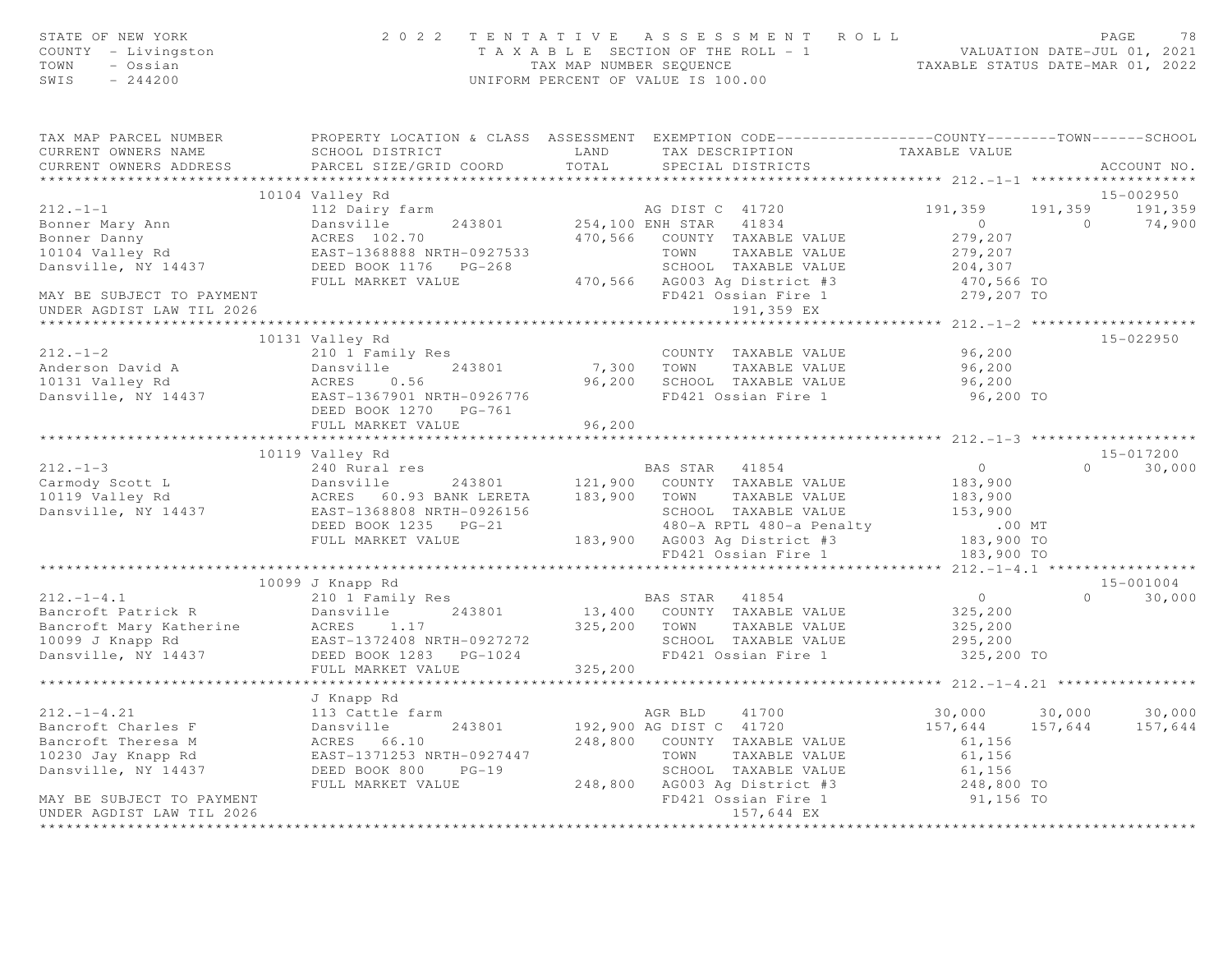| STATE OF NEW YORK<br>COUNTY - Livingston<br>TOWN<br>- Ossian<br>$-244200$<br>SWIS                                                                                                                    | 2 0 2 2                                                           |                | TENTATIVE ASSESSMENT ROLL<br>T A X A B L E SECTION OF THE ROLL - 1<br>TAX MAP NUMBER SEQUENCE<br>TAXABLE STATUS DATE-MAR 01, 2022<br>UNIFORM PERCENT OF VALUE IS 100.00 |                |                | PAGE<br>79      |
|------------------------------------------------------------------------------------------------------------------------------------------------------------------------------------------------------|-------------------------------------------------------------------|----------------|-------------------------------------------------------------------------------------------------------------------------------------------------------------------------|----------------|----------------|-----------------|
| TAX MAP PARCEL NUMBER                                                                                                                                                                                |                                                                   |                | PROPERTY LOCATION & CLASS ASSESSMENT EXEMPTION CODE----------------COUNTY-------TOWN------SCHOOL                                                                        |                |                |                 |
| CURRENT OWNERS NAME                                                                                                                                                                                  | SCHOOL DISTRICT                                                   | LAND           | TAX DESCRIPTION TAXABLE VALUE                                                                                                                                           |                |                |                 |
| CURRENT OWNERS ADDRESS                                                                                                                                                                               | PARCEL SIZE/GRID COORD                                            | TOTAL          | SPECIAL DISTRICTS                                                                                                                                                       |                |                | ACCOUNT NO.     |
|                                                                                                                                                                                                      |                                                                   |                |                                                                                                                                                                         |                |                |                 |
| 212.-1-4.22<br>Derrenbacher William<br>Derrenbacher Theresa M<br>ACRES 81.50<br>ACRES 81.50<br>ACRES 81.50<br>ACRES 81.50<br>EAST-1373824 NRTH-0927436<br>DEED BOOK 1075 PG-108<br>FILL MARKET VALUE | 312 Vac w/imprv AG DIST C 41720                                   |                |                                                                                                                                                                         | 166,734        |                | 166,734 166,734 |
|                                                                                                                                                                                                      |                                                                   | 243801 220,200 | COUNTY TAXABLE VALUE                                                                                                                                                    | 115,766        |                |                 |
|                                                                                                                                                                                                      |                                                                   | 282,500        | TOWN<br>TAXABLE VALUE                                                                                                                                                   | 115,766        |                |                 |
|                                                                                                                                                                                                      |                                                                   |                | SCHOOL TAXABLE VALUE                                                                                                                                                    | 115,766        |                |                 |
|                                                                                                                                                                                                      |                                                                   |                |                                                                                                                                                                         |                |                |                 |
|                                                                                                                                                                                                      |                                                                   |                | -108 66003 AG003 Ag District #3 282,500 TO<br>282,500 FD421 Ossian Fire 1 115,766 TO                                                                                    |                |                |                 |
|                                                                                                                                                                                                      |                                                                   |                | 166,734 EX                                                                                                                                                              |                |                |                 |
| UNDER AGDIST LAW TIL 2026                                                                                                                                                                            |                                                                   |                |                                                                                                                                                                         |                |                |                 |
|                                                                                                                                                                                                      |                                                                   |                |                                                                                                                                                                         |                |                |                 |
|                                                                                                                                                                                                      | 10230 J Knapp Rd                                                  |                |                                                                                                                                                                         |                |                | 15-000676       |
| $212. -1 - 7.1$                                                                                                                                                                                      | 113 Cattle farm                                                   |                | AG DIST C 41720                                                                                                                                                         | 163,905        |                | 163,905 163,905 |
| Bancroft Charles F                                                                                                                                                                                   | Dansville<br>ACRES 97.40<br>EAST-1371122 N<br>DEED BOOK 503       |                | 243801 224,500 ENH STAR 41834                                                                                                                                           | $\overline{0}$ | $\overline{0}$ | 74,900          |
| Bancroft Theresa M                                                                                                                                                                                   |                                                                   | 468,000        | COUNTY TAXABLE VALUE                                                                                                                                                    | 304,095        |                |                 |
| 10230 Jay Knapp Rd                                                                                                                                                                                   | EAST-1371122 NRTH-0926003                                         |                | TAXABLE VALUE<br>TOWN                                                                                                                                                   | 304,095        |                |                 |
| Dansville, NY 14437                                                                                                                                                                                  | $PG-46$                                                           |                | SCHOOL TAXABLE VALUE                                                                                                                                                    | 229,195        |                |                 |
|                                                                                                                                                                                                      | FULL MARKET VALUE                                                 |                | 468,000 AG003 Ag District #3                                                                                                                                            | 468,000 TO     |                |                 |
| MAY BE SUBJECT TO PAYMENT                                                                                                                                                                            |                                                                   |                | FD421 Ossian Fire 1                                                                                                                                                     | 304,095 TO     |                |                 |
| UNDER AGDIST LAW TIL 2026                                                                                                                                                                            |                                                                   |                | 163,905 EX                                                                                                                                                              |                |                |                 |
|                                                                                                                                                                                                      | Ossian Hill Rd                                                    |                |                                                                                                                                                                         |                |                | 15-001003       |
| $212 - 1 - 8$                                                                                                                                                                                        | 312 Vac w/imprv AG DIST C 41720                                   |                |                                                                                                                                                                         | 106,384        | 106,384        | 106,384         |
| Bancroft Charles F                                                                                                                                                                                   | Dansville<br>243801                                               |                | 145,800 COUNTY TAXABLE VALUE                                                                                                                                            | 93,416         |                |                 |
| Bancroft Theresa M                                                                                                                                                                                   |                                                                   | 199,800        | TAXABLE VALUE<br>TOWN                                                                                                                                                   | 93,416         |                |                 |
| 10230 Jay Knapp Rd                                                                                                                                                                                   |                                                                   |                | SCHOOL TAXABLE VALUE                                                                                                                                                    | 93,416         |                |                 |
| Dansville, NY 14437                                                                                                                                                                                  | ACRES 54.10<br>EAST-1370811 NRTH-0924300<br>CAST-1370811 PG-00095 |                | AG003 Ag District #3                                                                                                                                                    | 199,800 TO     |                |                 |
|                                                                                                                                                                                                      | FULL MARKET VALUE                                                 |                | 199,800 FD421 Ossian Fire 1                                                                                                                                             | 93,416 TO      |                |                 |
| MAY BE SUBJECT TO PAYMENT<br>UNDER AGDIST LAW TIL 2026                                                                                                                                               |                                                                   |                | 106,384 EX                                                                                                                                                              |                |                |                 |
|                                                                                                                                                                                                      |                                                                   |                |                                                                                                                                                                         |                |                |                 |
|                                                                                                                                                                                                      | 4983 Ossian Hill Rd                                               |                |                                                                                                                                                                         |                |                | 15-036000       |
| $212. - 1 - 9.1$                                                                                                                                                                                     | 105 Vac farmland                                                  |                | AG DIST C 41720                                                                                                                                                         | 94,512         | 94,512         | 94,512          |
| Bancroft Charles F                                                                                                                                                                                   | 243801<br>Dansville                                               | 112,400        | COUNTY TAXABLE VALUE                                                                                                                                                    | 17,888         |                |                 |
| Bancroft Theresa M                                                                                                                                                                                   | ACRES 32.10                                                       | 112,400 TOWN   | TAXABLE VALUE                                                                                                                                                           | 17,888         |                |                 |
| 10230 Jay Knapp Rd                                                                                                                                                                                   | EAST-1369392 NRTH-0925009                                         |                | SCHOOL TAXABLE VALUE                                                                                                                                                    | 17,888         |                |                 |
| Dansville, NY 14437                                                                                                                                                                                  | DEED BOOK 1053 PG-163                                             |                | AG003 Ag District #3<br>112,400 FD421 Ossian Fire 1                                                                                                                     | 112,400 TO     |                |                 |
|                                                                                                                                                                                                      | FULL MARKET VALUE                                                 |                |                                                                                                                                                                         | 17,888 TO      |                |                 |
| MAY BE SUBJECT TO PAYMENT                                                                                                                                                                            |                                                                   |                | 94,512 EX                                                                                                                                                               |                |                |                 |
| UNDER AGDIST LAW TIL 2026<br>***************************                                                                                                                                             |                                                                   |                |                                                                                                                                                                         |                |                |                 |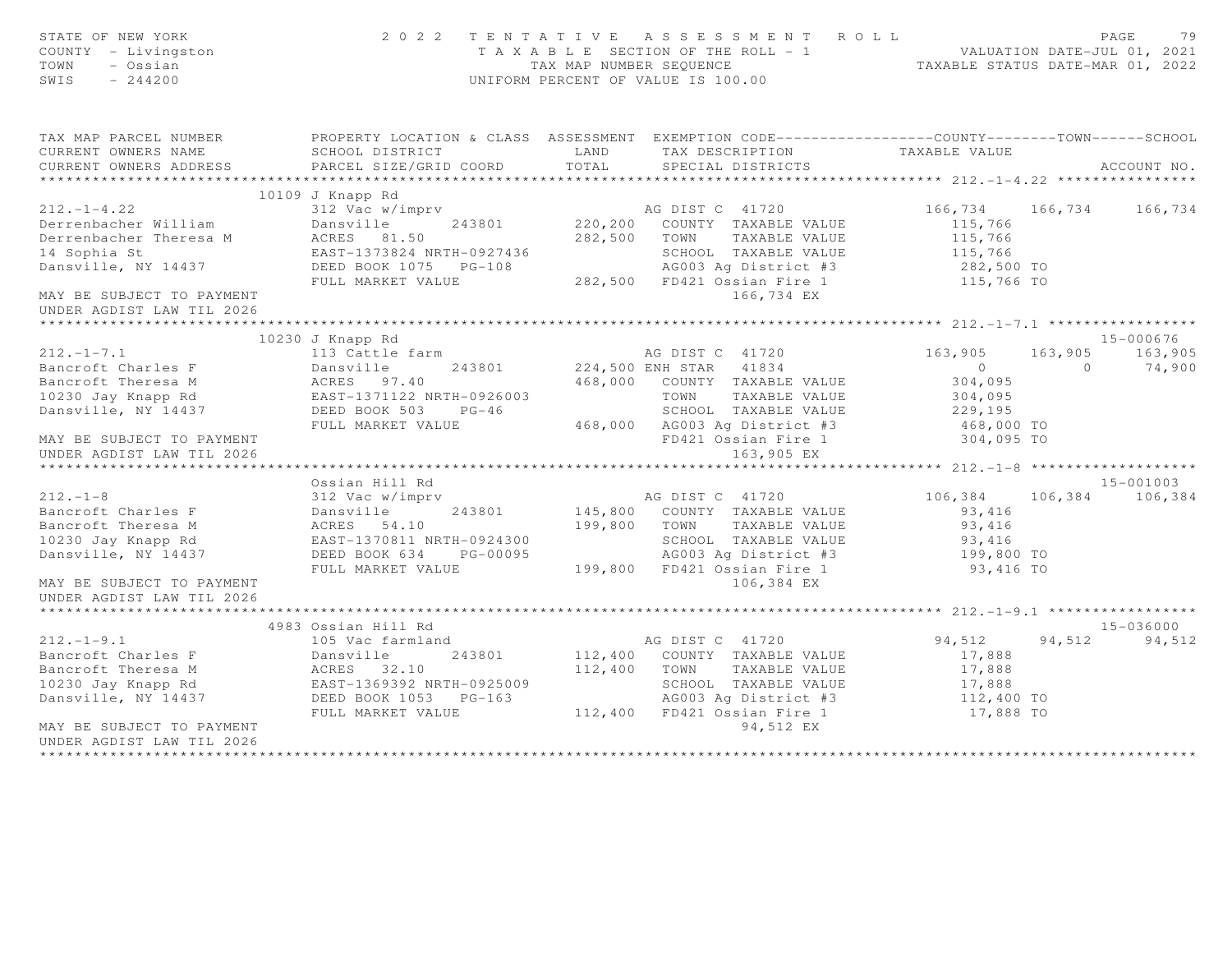| STATE OF NEW YORK<br>COUNTY - Livingston<br>TOWN<br>- Ossian<br>SWIS<br>$-244200$                                                                                                                                                   |                                                                                                                            |         | 2022 TENTATIVE ASSESSMENT ROLL<br>TAXABLE SECTION OF THE ROLL - 1<br>TAX MAP NUMBER SEQUENCE TAXABLE STATUS DATE-JUL 01, 2021<br>INIEOPM DERCENT OF WALUT IS 199899<br>UNIFORM PERCENT OF VALUE IS 100.00 |                    |         | PAGE<br>80      |
|-------------------------------------------------------------------------------------------------------------------------------------------------------------------------------------------------------------------------------------|----------------------------------------------------------------------------------------------------------------------------|---------|-----------------------------------------------------------------------------------------------------------------------------------------------------------------------------------------------------------|--------------------|---------|-----------------|
| TAX MAP PARCEL NUMBER<br>CURRENT OWNERS NAME<br>CURRENT OWNERS ADDRESS                                                                                                                                                              | SCHOOL DISTRICT                    LAND       TAX DESCRIPTION                TAXABLE VALUE<br>PARCEL SIZE/GRID COORD TOTAL |         | SPECIAL DISTRICTS                                                                                                                                                                                         |                    |         | ACCOUNT NO.     |
|                                                                                                                                                                                                                                     | 5025 Ossian Hill Rd             75 PCT OF VALUE USED FOR EXEMPTION PURPOSES                                                |         |                                                                                                                                                                                                           |                    |         | 15-036000       |
|                                                                                                                                                                                                                                     |                                                                                                                            |         |                                                                                                                                                                                                           | 35,000 35,000 0    |         |                 |
|                                                                                                                                                                                                                                     |                                                                                                                            |         |                                                                                                                                                                                                           | $0$ 0<br>204,200   |         | 30,000          |
|                                                                                                                                                                                                                                     |                                                                                                                            |         |                                                                                                                                                                                                           |                    |         |                 |
|                                                                                                                                                                                                                                     |                                                                                                                            |         |                                                                                                                                                                                                           |                    |         |                 |
|                                                                                                                                                                                                                                     |                                                                                                                            |         |                                                                                                                                                                                                           |                    |         |                 |
|                                                                                                                                                                                                                                     |                                                                                                                            |         |                                                                                                                                                                                                           |                    |         |                 |
|                                                                                                                                                                                                                                     |                                                                                                                            |         | AG DIST IN 41730                                                                                                                                                                                          | 26,566             |         | 26,566 26,566   |
|                                                                                                                                                                                                                                     |                                                                                                                            |         | 243801 80,900 COUNTY TAXABLE VALUE                                                                                                                                                                        | 399,034<br>399,034 |         |                 |
|                                                                                                                                                                                                                                     |                                                                                                                            |         | 425,600 TOWN TAXABLE VALUE                                                                                                                                                                                |                    |         |                 |
|                                                                                                                                                                                                                                     |                                                                                                                            |         | SCHOOL TAXABLE VALUE 399,034                                                                                                                                                                              |                    |         |                 |
|                                                                                                                                                                                                                                     |                                                                                                                            |         | FD421 Ossian Fire 1                                                                                                                                                                                       | 399,034 TO         |         |                 |
| UNDER AGDIST LAW TIL 2029                                                                                                                                                                                                           |                                                                                                                            |         |                                                                                                                                                                                                           |                    |         |                 |
|                                                                                                                                                                                                                                     | 4988 Ossian Hill Rd<br>Ossian Hill Rd<br>210 1 Family Res                                                                  |         |                                                                                                                                                                                                           |                    |         | 15-015303       |
| $212. - 1 - 10.1$                                                                                                                                                                                                                   |                                                                                                                            |         | COUNTY TAXABLE VALUE                                                                                                                                                                                      | 185,400<br>185,400 |         |                 |
|                                                                                                                                                                                                                                     | 243801 16,300 TOWN                                                                                                         |         | TAXABLE VALUE                                                                                                                                                                                             |                    |         |                 |
|                                                                                                                                                                                                                                     |                                                                                                                            |         |                                                                                                                                                                                                           |                    |         |                 |
|                                                                                                                                                                                                                                     |                                                                                                                            |         |                                                                                                                                                                                                           |                    |         |                 |
|                                                                                                                                                                                                                                     |                                                                                                                            | 185,400 |                                                                                                                                                                                                           |                    |         |                 |
|                                                                                                                                                                                                                                     | FULL MARKET VALUE                                                                                                          |         |                                                                                                                                                                                                           |                    |         |                 |
|                                                                                                                                                                                                                                     | Ossian Hill Rd S                                                                                                           |         |                                                                                                                                                                                                           |                    |         |                 |
| 212.-1-10.21<br>Xnapp Dwight A Dansville 243801 A Dansville 243801 A Dansville 243801 A Dansville 243801 A Dansville 243801 A Mapp Deanne E ACRES 197.20<br>Xnapp Deanne E ACRES 197.20 442,000 TOWN TAXABLE VALUE<br>26 10342 Hota |                                                                                                                            |         |                                                                                                                                                                                                           | 287,198            |         | 287,198 287,198 |
|                                                                                                                                                                                                                                     |                                                                                                                            |         |                                                                                                                                                                                                           | 154,802            |         |                 |
|                                                                                                                                                                                                                                     |                                                                                                                            |         |                                                                                                                                                                                                           |                    |         |                 |
|                                                                                                                                                                                                                                     |                                                                                                                            |         | TOWN TAXABLE VALUE 154,802<br>SCHOOL TAXABLE VALUE 154,802<br>AG003 Ag District #3 442,000 TO                                                                                                             |                    |         |                 |
|                                                                                                                                                                                                                                     |                                                                                                                            |         |                                                                                                                                                                                                           |                    |         |                 |
|                                                                                                                                                                                                                                     | FULL MARKET VALUE                                                                                                          |         | 442,000 FD421 Ossian Fire 1                                                                                                                                                                               | 154,802 TO         |         |                 |
| MAY BE SUBJECT TO PAYMENT<br>UNDER AGDIST LAW TIL 2026                                                                                                                                                                              |                                                                                                                            |         | 287,198 EX                                                                                                                                                                                                |                    |         |                 |
|                                                                                                                                                                                                                                     |                                                                                                                            |         |                                                                                                                                                                                                           |                    |         |                 |
|                                                                                                                                                                                                                                     | Hotaling Rd                                                                                                                |         |                                                                                                                                                                                                           |                    |         | $15 - 015700$   |
| $212. - 1 - 11.11$                                                                                                                                                                                                                  | 105 Vac farmland                                                                                                           |         | AG DIST C 41720                                                                                                                                                                                           | 370,259            | 370,259 | 370,259         |
| Knapp Dwight A                                                                                                                                                                                                                      | 243801<br>Dansville                                                                                                        | 461,200 | COUNTY TAXABLE VALUE                                                                                                                                                                                      | 90,941             |         |                 |
| Knapp Deanne E                                                                                                                                                                                                                      | ACRES 176.20                                                                                                               | 461,200 | TAXABLE VALUE<br>TOWN                                                                                                                                                                                     | 90,941             |         |                 |
| 10342 Hotaling Rd                                                                                                                                                                                                                   | EAST-1370594 NRTH-0920885                                                                                                  |         | SCHOOL TAXABLE VALUE                                                                                                                                                                                      | 90,941             |         |                 |
| Dansville, NY 14437                                                                                                                                                                                                                 | DEED BOOK 1286<br>PG-797                                                                                                   |         | AG003 Ag District #3                                                                                                                                                                                      | 461,200 TO         |         |                 |
|                                                                                                                                                                                                                                     | FULL MARKET VALUE                                                                                                          | 461,200 | FD421 Ossian Fire 1                                                                                                                                                                                       | 90,941 TO          |         |                 |
| MAY BE SUBJECT TO PAYMENT<br>UNDER AGDIST LAW TIL 2026                                                                                                                                                                              |                                                                                                                            |         | 370,259 EX<br><b>+++++++++++++++</b>                                                                                                                                                                      |                    |         |                 |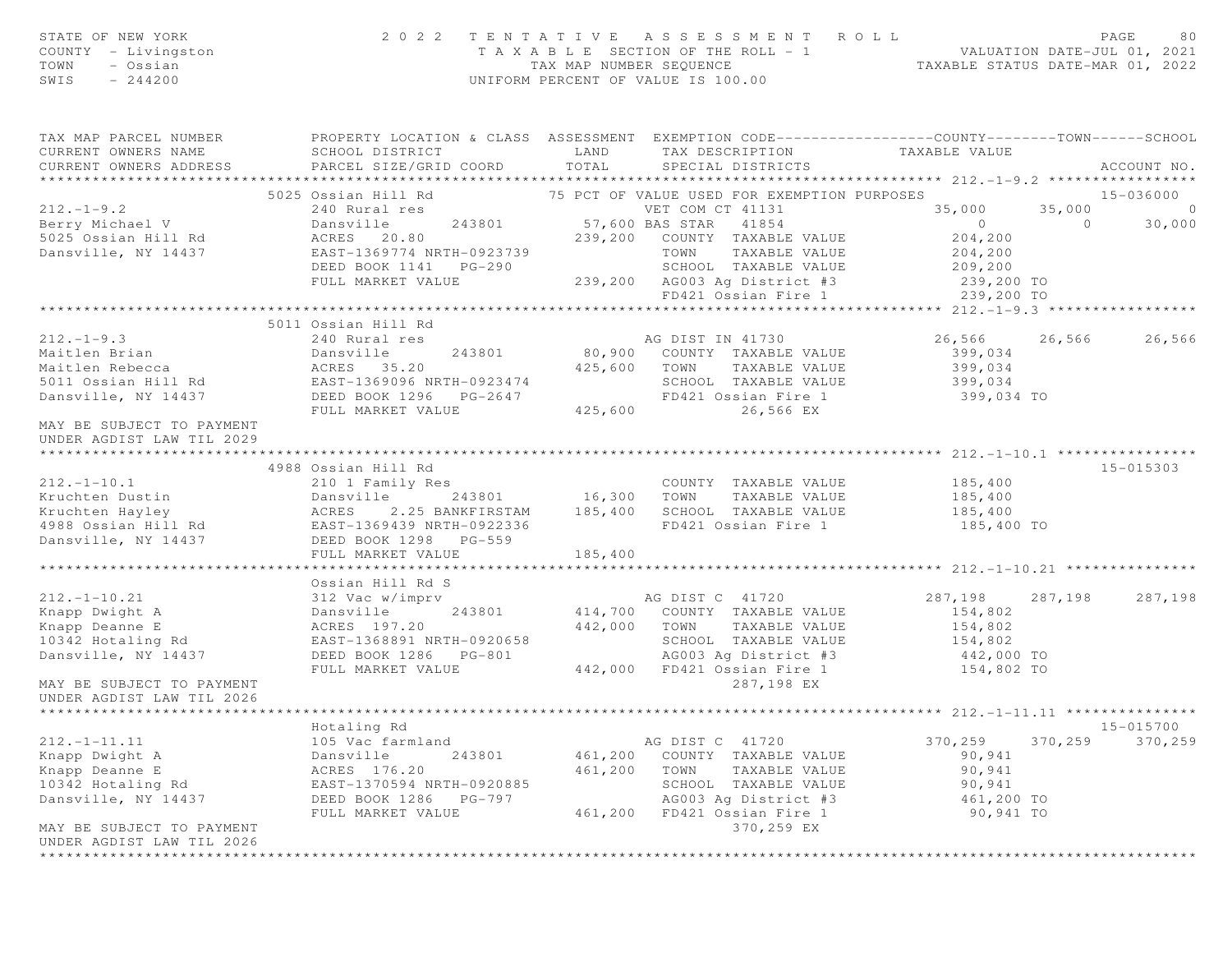| STATE OF NEW YORK<br>COUNTY - Livingston<br>- Ossian<br>TOWN<br>SWIS<br>$-244200$                                                     | 2 0 2 2                                                                                                                                                      | TENTATIVE<br>TAX MAP NUMBER SEQUENCE | ASSESSMENT ROLL<br>TAXABLE SECTION OF THE ROLL - 1<br>UNIFORM PERCENT OF VALUE IS 100.00                                                                    | VALUATION DATE-JUL 01, 2021                                    | PAGE<br>81<br>TAXABLE STATUS DATE-MAR 01, 2022 |
|---------------------------------------------------------------------------------------------------------------------------------------|--------------------------------------------------------------------------------------------------------------------------------------------------------------|--------------------------------------|-------------------------------------------------------------------------------------------------------------------------------------------------------------|----------------------------------------------------------------|------------------------------------------------|
| TAX MAP PARCEL NUMBER<br>CURRENT OWNERS NAME<br>CURRENT OWNERS ADDRESS                                                                | PROPERTY LOCATION & CLASS ASSESSMENT EXEMPTION CODE---------------COUNTY-------TOWN------SCHOOL<br>SCHOOL DISTRICT<br>PARCEL SIZE/GRID COORD                 | LAND<br>TOTAL                        | TAX DESCRIPTION<br>SPECIAL DISTRICTS                                                                                                                        | TAXABLE VALUE                                                  | ACCOUNT NO.                                    |
| ********************                                                                                                                  |                                                                                                                                                              |                                      |                                                                                                                                                             |                                                                |                                                |
| $212. - 1 - 11.12$<br>Knapp Dwight A<br>Knapp Deanne E<br>10342 Hotaling Rd<br>Dansville, NY 14437                                    | 10342 Hotaling Rd<br>112 Dairy farm<br>Dansville<br>243801<br>ACRES<br>4.40<br>EAST-1371362 NRTH-0923408<br>DEED BOOK 1285 PG-957<br>FULL MARKET VALUE       | 21,800<br>315,900<br>315,900         | COUNTY TAXABLE VALUE<br>TOWN<br>TAXABLE VALUE<br>SCHOOL TAXABLE VALUE<br>AG003 Ag District #3<br>FD421 Ossian Fire 1                                        | 315,900<br>315,900<br>315,900<br>315,900 TO<br>315,900 TO      | 15-015700                                      |
| MAY BE SUBJECT TO PAYMENT<br>UNDER AGDIST LAW TIL 2022<br>*****************************                                               |                                                                                                                                                              |                                      |                                                                                                                                                             |                                                                |                                                |
|                                                                                                                                       | 10161 J Knapp Rd                                                                                                                                             |                                      |                                                                                                                                                             |                                                                |                                                |
| $212. - 1 - 12.2$<br>Van Allen Gregory L<br>10161 J Knapp Rd<br>Dansville, NY 14437                                                   | 210 1 Family Res<br>Dansville<br>243801<br>3.30 BANK LERETA<br>ACRES<br>EAST-1372414 NRTH-0926539<br>DEED BOOK 1021 PG-23<br>FULL MARKET VALUE               | 175,900 TOWN<br>175,900              | BAS STAR 41854<br>19,000 COUNTY TAXABLE VALUE<br>TAXABLE VALUE<br>SCHOOL TAXABLE VALUE<br>FD421 Ossian Fire 1                                               | $\overline{0}$<br>175,900<br>175,900<br>145,900<br>175,900 TO  | $\Omega$<br>30,000                             |
|                                                                                                                                       | **********************                                                                                                                                       | *******************                  |                                                                                                                                                             | *********** 212.-1-12.11 ****************                      |                                                |
| $212, -1-12, 11$<br>Schumacher Allen R<br>Schumacher Penelope M<br>10171 J Knapp Rd<br>Dansville, NY 14437                            | J Knapp Rd<br>312 Vac w/imprv<br>Dansville<br>243801<br>1.94<br>ACRES<br>EAST-1372427 NRTH-0926241<br>DEED BOOK 1202 PG-327                                  | 15,400<br>29,000                     | COUNTY TAXABLE VALUE<br>TOWN<br>TAXABLE VALUE<br>SCHOOL TAXABLE VALUE<br>FD421 Ossian Fire 1                                                                | 29,000<br>29,000<br>29,000<br>29,000 TO                        | 15-011500                                      |
|                                                                                                                                       | FULL MARKET VALUE                                                                                                                                            | 29,000                               |                                                                                                                                                             |                                                                |                                                |
|                                                                                                                                       |                                                                                                                                                              |                                      |                                                                                                                                                             |                                                                |                                                |
| $212, -1-12, 12$<br>Schumacher Allen R<br>Schumacher Penelope M<br>10171 J Knapp Rd<br>Dansville, NY 14437                            | 10171 J Knapp Rd<br>210 1 Family Res<br>Dansville<br>243801<br>ACRES<br>$5.44$<br>EAST-1372375 NRTH-0925923<br>DEED BOOK 1202<br>PG-327<br>FULL MARKET VALUE | 24,500<br>130,500<br>130,500         | BAS STAR 41854<br>COUNTY TAXABLE VALUE<br>TAXABLE VALUE<br>TOWN<br>SCHOOL TAXABLE VALUE<br>FD421 Ossian Fire 1                                              | $\overline{0}$<br>130,500<br>130,500<br>100,500<br>130,500 TO  | 30,000<br>$\Omega$                             |
|                                                                                                                                       | ********************                                                                                                                                         |                                      |                                                                                                                                                             | *********** 212.-1-13                                          |                                                |
| $212. - 1 - 13$<br>Bancroft Charles F<br>Bancroft Theresa M<br>10230 Jay Knapp Rd<br>Dansville, NY 14437<br>MAY BE SUBJECT TO PAYMENT | Ossian Hill Rd<br>105 Vac farmland<br>Dansville<br>243801<br>ACRES 39.80<br>EAST-1373005 NRTH-0925735<br>DEED BOOK 800<br>$PG-19$<br>FULL MARKET VALUE       | 99,500<br>99,500                     | AG DIST C 41720<br>COUNTY TAXABLE VALUE<br>TOWN<br>TAXABLE VALUE<br>SCHOOL TAXABLE VALUE<br>AG003 Ag District #3<br>99,500 FD421 Ossian Fire 1<br>79,926 EX | 79,926<br>19,574<br>19,574<br>19,574<br>99,500 TO<br>19,574 TO | 15-001005<br>79,926<br>79,926                  |
| UNDER AGDIST LAW TIL 2026                                                                                                             |                                                                                                                                                              |                                      |                                                                                                                                                             |                                                                |                                                |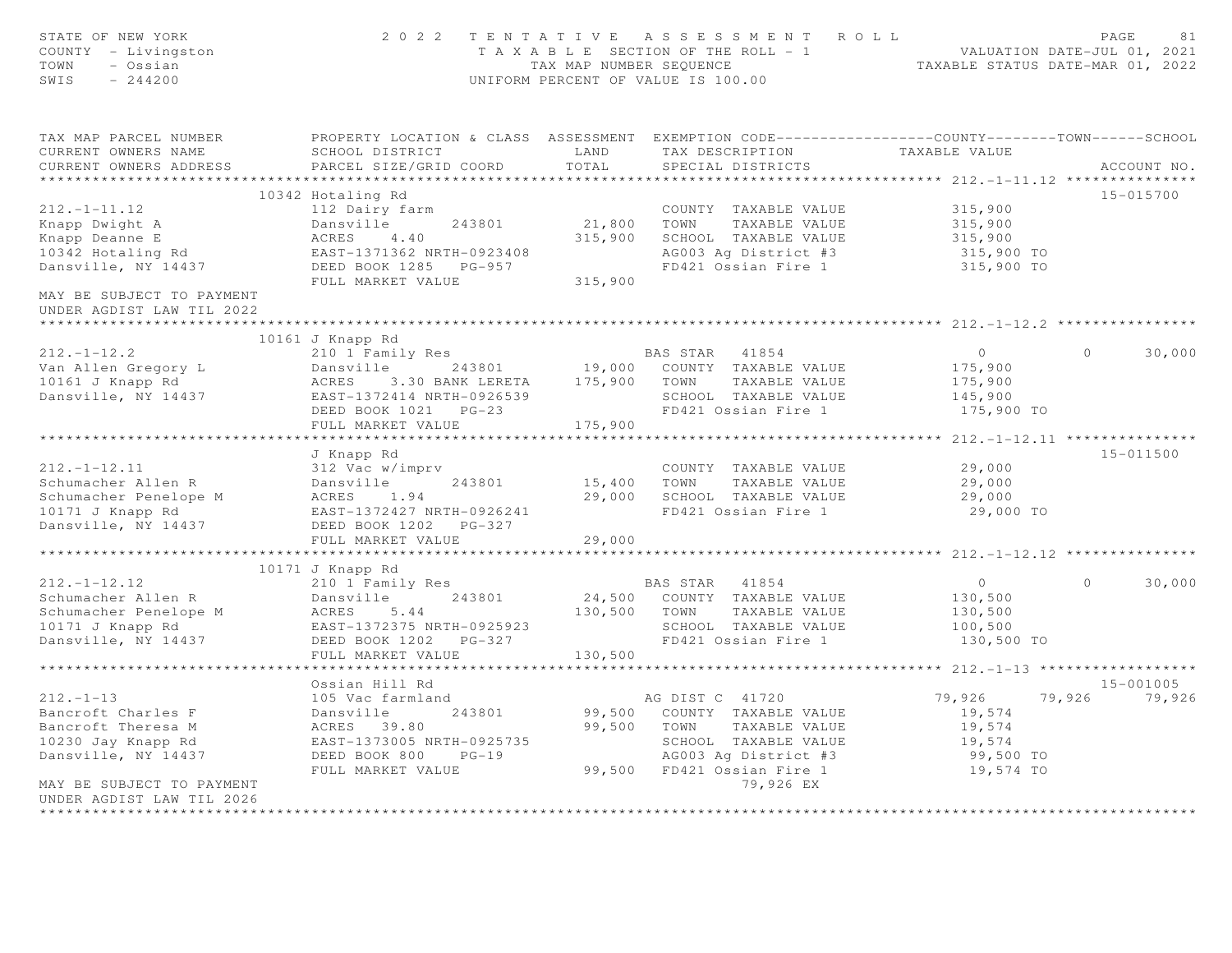| SWIS<br>$-244200$<br>UNIFORM PERCENT OF VALUE IS 100.00                                                                                                                                                                                | PAGE<br>82<br>TAXABLE SECTION OF THE ROLL - 1<br>TAXABLE SECTION OF THE ROLL - 1<br>TAX MAP NUMBER SEQUENCE TAXABLE STATUS DATE-MAR 01, 2022 |
|----------------------------------------------------------------------------------------------------------------------------------------------------------------------------------------------------------------------------------------|----------------------------------------------------------------------------------------------------------------------------------------------|
| TAX MAP PARCEL NUMBER PROPERTY LOCATION & CLASS ASSESSMENT EXEMPTION CODE---------------COUNTY-------TOWN-----SCHOOL                                                                                                                   |                                                                                                                                              |
| SCHOOL DISTRICT                   LAND       TAX DESCRIPTION                 TAXABLE VALUE<br>CURRENT OWNERS NAME<br>CURRENT OWNERS ADDRESS<br>PARCEL SIZE/GRID COORD<br>TOTAL<br>SPECIAL DISTRICTS                                    | ACCOUNT NO.                                                                                                                                  |
|                                                                                                                                                                                                                                        |                                                                                                                                              |
| 5225 Ossian Hill Rd                                                                                                                                                                                                                    | 15-027100                                                                                                                                    |
| AG DIST C 41720<br>$212. -1 - 14.1$<br>322 Rural vac>10<br>102,975                                                                                                                                                                     | 102,975 102,975                                                                                                                              |
| Countryside ALF, LLC<br>70,625                                                                                                                                                                                                         |                                                                                                                                              |
| Dansville 243801 173,600 COUNTY TAXABLE VALUE<br>ACRES 60.40 173,600 TOWN TAXABLE VALUE<br>762 Brooks Ave<br>70,625                                                                                                                    |                                                                                                                                              |
| EAST-1374238 NRTH-0925786 SCHOOL TAXABLE VALUE<br>DEED BOOK 1268 PG-1787 AG003 Ag District #3<br>MAY BE SUBJECT TO PAYMENT FULL MARKET VALUE 173,600 FD421 Ossian Fire 1<br>70,625                                                     |                                                                                                                                              |
| 173,600 TO                                                                                                                                                                                                                             |                                                                                                                                              |
| 70,625 TO                                                                                                                                                                                                                              |                                                                                                                                              |
| UNDER AGDIST LAW TIL 2026<br>102,975 EX                                                                                                                                                                                                |                                                                                                                                              |
|                                                                                                                                                                                                                                        |                                                                                                                                              |
| 5263 Ossian Hill Rd                                                                                                                                                                                                                    |                                                                                                                                              |
| $\bigcirc$<br>$212. - 1 - 14.2$<br>210 1 Family Res<br>$\Omega$<br>BAS STAR 41854                                                                                                                                                      | 30,000                                                                                                                                       |
| 15,300 COUNTY TAXABLE VALUE<br>164,000                                                                                                                                                                                                 |                                                                                                                                              |
| 164,000                                                                                                                                                                                                                                |                                                                                                                                              |
| 134,000                                                                                                                                                                                                                                |                                                                                                                                              |
| FD421 Ossian Fire 1 $164,000$ TO                                                                                                                                                                                                       |                                                                                                                                              |
| 212.-1-14.2<br>Morsch Douglas E Dansville 243801 15,300 COUNTI INNIE VALUE<br>Morsch Roxanne M ACRES 1.90 164,000 TOWN TAXABLE VALUE<br>5263 Ossian Hill Rd EAST-1374605 NRTH-0925240 SCHOOL TAXABLE VALUE<br>Dansville, NY 14437 DEED |                                                                                                                                              |
| Ossian Hill Rd                                                                                                                                                                                                                         | 15-015400                                                                                                                                    |
| $212. -1 - 15$<br>25,800<br>312 Vac w/imprv<br>COUNTY TAXABLE VALUE                                                                                                                                                                    |                                                                                                                                              |
| 20,800 TOWN TAXABLE VALUE<br>25,800                                                                                                                                                                                                    |                                                                                                                                              |
| 25,800 SCHOOL TAXABLE VALUE<br>25,800                                                                                                                                                                                                  |                                                                                                                                              |
| 212.-1-15<br>Beach Alyssa M<br>Lown Danielle E<br>10736 Hotaling Rd<br>Dansville, NY 14437<br>Dansville, NY 14437<br>DEED BOOK 1290<br>DEED BOOK 1290<br>PG-1619<br>DEED BOOK 1290<br>PG-1619<br>FD421 Ossian Fire 1<br>25,800 TO      |                                                                                                                                              |
|                                                                                                                                                                                                                                        |                                                                                                                                              |
| FULL MARKET VALUE<br>25,800                                                                                                                                                                                                            |                                                                                                                                              |
|                                                                                                                                                                                                                                        |                                                                                                                                              |
| Ossian Hill Rd                                                                                                                                                                                                                         | 15-001002                                                                                                                                    |
| $212 - 1 - 16$<br>50,568<br>113 Cattle farm<br>AG DIST C 41720<br>50,568                                                                                                                                                               | 50,568                                                                                                                                       |
| Bancroft Charles F<br>Dansville 243801<br>64,800 COUNTY TAXABLE VALUE<br>19,332                                                                                                                                                        |                                                                                                                                              |
| 69,900 TOWN TAXABLE VALUE<br>Bancroft Theresa M<br>ACRES 26.10<br>19,332                                                                                                                                                               |                                                                                                                                              |
| 10230 Jay Knapp Rd<br>EAST-1372242 NRTH-0924932<br>SCHOOL TAXABLE VILLE<br>AGOO3 Ag District #3<br>69,900 FD421 Ossian Fire 1<br>50.568 EX<br>19,332                                                                                   |                                                                                                                                              |
| Dansville, NY 14437<br>DEED BOOK 634 PG-00095<br>69,900 TO                                                                                                                                                                             |                                                                                                                                              |
| 19,332 TO<br>FULL MARKET VALUE                                                                                                                                                                                                         |                                                                                                                                              |
|                                                                                                                                                                                                                                        |                                                                                                                                              |
| MAY BE SUBJECT TO PAYMENT                                                                                                                                                                                                              |                                                                                                                                              |
| UNDER AGDIST LAW TIL 2026                                                                                                                                                                                                              |                                                                                                                                              |
|                                                                                                                                                                                                                                        |                                                                                                                                              |
| Ossian Hill Rd                                                                                                                                                                                                                         |                                                                                                                                              |
| 105 Vac farmland<br>AG DIST C 41720<br>45,559 45,559                                                                                                                                                                                   | 45,559                                                                                                                                       |
| 212.-1-18.3<br>Schramm Robert W<br>56,000 COUNTY TAXABLE VALUE<br>10,441<br>56,000 TOWN TAXABLE VALUE<br>10,441                                                                                                                        |                                                                                                                                              |
|                                                                                                                                                                                                                                        |                                                                                                                                              |
| 10,441<br>56,000 TO<br>DEED BOOK 1257 PG-2736                                                                                                                                                                                          |                                                                                                                                              |
| SCHOOL TAXADDE VILLUM<br>AG003 Ag District #3<br>56,000 FD421 Ossian Fire 1<br>MAY BE SUBJECT TO PAYMENT FULL MARKET VALUE<br>10,441 TO<br>UNDER AGDIST LAW TIL 2026<br>45,559 EX                                                      |                                                                                                                                              |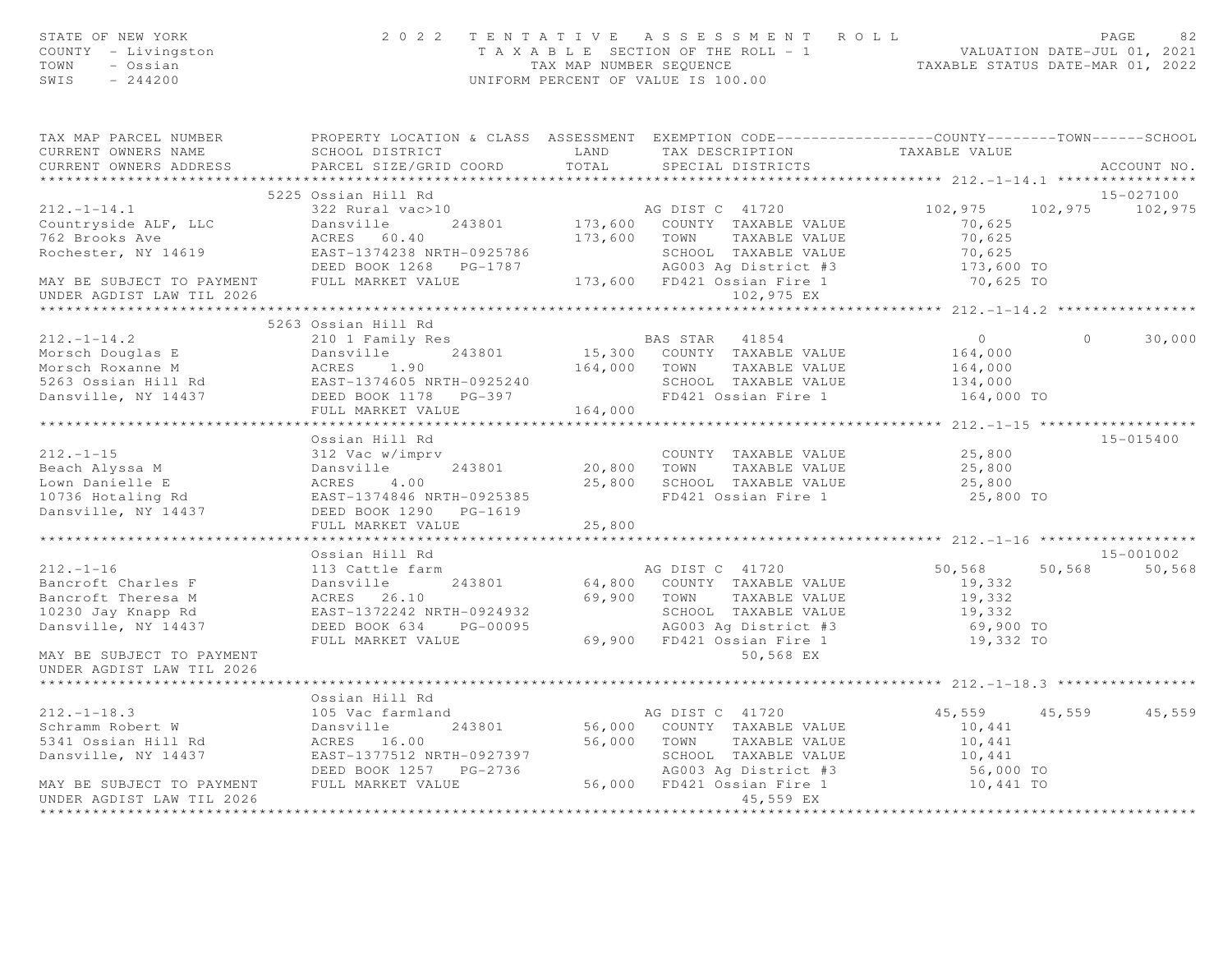| STATE OF NEW YORK<br>COUNTY - Livingston<br>TOWN<br>- Ossian<br>$-244200$<br>SWIS                                                                                                                                                                      |                                                                                                                                                 |                                      | 2022 TENTATIVE ASSESSMENT ROLL<br>T A X A B L E SECTION OF THE ROLL - 1 VALUATION DATE-JUL 01, 2021<br>TAX MAP NUMBER SEQUENCE TAXABLE STATUS DATE-MAR 01, 2022<br>UNIFORM PERCENT OF VALUE IS 100.00 |                  | PAGE<br>83              |
|--------------------------------------------------------------------------------------------------------------------------------------------------------------------------------------------------------------------------------------------------------|-------------------------------------------------------------------------------------------------------------------------------------------------|--------------------------------------|-------------------------------------------------------------------------------------------------------------------------------------------------------------------------------------------------------|------------------|-------------------------|
| TAX MAP PARCEL NUMBER<br>CURRENT OWNERS NAME<br>CURRENT OWNERS ADDRESS                                                                                                                                                                                 | PROPERTY LOCATION & CLASS ASSESSMENT EXEMPTION CODE-----------------COUNTY--------TOWN------SCHOOL<br>SCHOOL DISTRICT<br>PARCEL SIZE/GRID COORD | LAND<br>TOTAL                        | TAX DESCRIPTION TAXABLE VALUE<br>SPECIAL DISTRICTS                                                                                                                                                    |                  | ACCOUNT NO.             |
|                                                                                                                                                                                                                                                        | 10399 Wagner Rd                                                                                                                                 |                                      |                                                                                                                                                                                                       |                  | 15-024841               |
| $212. - 1 - 18.7$                                                                                                                                                                                                                                      | 210 1 Family Res                                                                                                                                |                                      | COUNTY TAXABLE VALUE                                                                                                                                                                                  | 229,900          |                         |
|                                                                                                                                                                                                                                                        | Dansville                                                                                                                                       | s<br>243801 15,100 TOWN              | TAXABLE VALUE                                                                                                                                                                                         | 229,900          |                         |
|                                                                                                                                                                                                                                                        | ACRES 1.79 BANK LERETA                                                                                                                          | 229,900                              | SCHOOL TAXABLE VALUE                                                                                                                                                                                  | 229,900          |                         |
| zız.-1-18.7<br>Hubbard Karl J<br>10399 Wagner Rd<br>Dansville, NY 14437                                                                                                                                                                                | EAST-1375115 NRTH-0922589<br>DEED BOOK 1296 PG-2732                                                                                             |                                      | FD421 Ossian Fire 1                                                                                                                                                                                   | 229,900 TO       |                         |
|                                                                                                                                                                                                                                                        | FULL MARKET VALUE                                                                                                                               | 229,900<br>* * * * * * * * * * * * * |                                                                                                                                                                                                       |                  |                         |
|                                                                                                                                                                                                                                                        | Ossian Hill Rd                                                                                                                                  |                                      |                                                                                                                                                                                                       |                  |                         |
| $212. - 1 - 18.51$                                                                                                                                                                                                                                     | 105 Vac farmland                                                                                                                                |                                      | AG DIST C 41720                                                                                                                                                                                       |                  | 292,580 292,580 292,580 |
| E. Philip Saunders Revocable                                                                                                                                                                                                                           | Dansville                                                                                                                                       |                                      | 243801 421,500 COUNTY TAXABLE VALUE                                                                                                                                                                   | 128,920          |                         |
| 762 Brooks Ave                                                                                                                                                                                                                                         | ACRES 162.80                                                                                                                                    | 421,500                              | TOWN<br>TAXABLE VALUE                                                                                                                                                                                 | 128,920          |                         |
| Rochester, NY 14619                                                                                                                                                                                                                                    | EAST-1377134 NRTH-0923714                                                                                                                       |                                      |                                                                                                                                                                                                       |                  |                         |
|                                                                                                                                                                                                                                                        | DEED BOOK 1300 PG-789                                                                                                                           |                                      | SCHOOL TAXABLE VALUE 128,920<br>AG003 Ag District #3 121,500 TO                                                                                                                                       |                  |                         |
| PRIOR OWNER ON 3/01/2022<br>E. Philip Saunders Revocable                                                                                                                                                                                               | FULL MARKET VALUE                                                                                                                               |                                      | 421,500 FD421 Ossian Fire 1<br>292,580 EX                                                                                                                                                             | 128,920 TO       |                         |
| MAY BE SUBJECT TO PAYMENT<br>UNDER AGDIST LAW TIL 2026                                                                                                                                                                                                 |                                                                                                                                                 |                                      |                                                                                                                                                                                                       |                  |                         |
|                                                                                                                                                                                                                                                        | 5304 Ossian Hill Rd                                                                                                                             |                                      |                                                                                                                                                                                                       |                  | 15-024841               |
| $212. - 1 - 18.61$                                                                                                                                                                                                                                     | 210 1 Family Res                                                                                                                                |                                      | COUNTY TAXABLE VALUE                                                                                                                                                                                  | 118,500          |                         |
|                                                                                                                                                                                                                                                        |                                                                                                                                                 | 243801 14,000 TOWN                   | TAXABLE VALUE                                                                                                                                                                                         | 118,500          |                         |
|                                                                                                                                                                                                                                                        |                                                                                                                                                 | 118,500                              | SCHOOL TAXABLE VALUE                                                                                                                                                                                  | 118,500          |                         |
| Carter Robert bansville 243801<br>Carter Tiffany MCRES 1.38<br>5304 Ossian Hill Rd EAST-1375846 NRTH-0925525                                                                                                                                           |                                                                                                                                                 |                                      | AG003 Ag District #3 118,500 TO                                                                                                                                                                       |                  |                         |
| Ossian, NY 14437                                                                                                                                                                                                                                       | DEED BOOK 1268 PG-2412                                                                                                                          |                                      | FD421 Ossian Fire 1                                                                                                                                                                                   | 118,500 TO       |                         |
|                                                                                                                                                                                                                                                        | FULL MARKET VALUE                                                                                                                               | 118,500                              |                                                                                                                                                                                                       |                  |                         |
|                                                                                                                                                                                                                                                        |                                                                                                                                                 |                                      |                                                                                                                                                                                                       |                  |                         |
|                                                                                                                                                                                                                                                        | 5304 Ossian Hill Rd                                                                                                                             |                                      |                                                                                                                                                                                                       |                  | 15-024841               |
| $212. - 1 - 18.62$                                                                                                                                                                                                                                     | 312 Vac w/imprv                                                                                                                                 |                                      | COUNTY TAXABLE VALUE                                                                                                                                                                                  | 82,400           |                         |
|                                                                                                                                                                                                                                                        |                                                                                                                                                 | 34,200<br>82,400                     | TOWN<br>TAXABLE VALUE                                                                                                                                                                                 | 82,400<br>82,400 |                         |
| 212.-1-18.62<br>Carter Robert<br>Carter Tiffany<br>5304 Ossian Hill Rd<br>Carter Tiffany<br>5304 Ossian, NY 14437<br>Carter Tiffany<br>Carter States Book 1268<br>DERS 1375795 NRTH-0924987<br>DERED BOOK 1268<br>DERS PG-2412<br>DERED BOOK 1268<br>D |                                                                                                                                                 |                                      | SCHOOL TAXABLE VALUE 82,400<br>AG003 Ag District #3 82,400 TO<br>FD421 Ossian Fire 1 82,400 TO                                                                                                        |                  |                         |
|                                                                                                                                                                                                                                                        |                                                                                                                                                 |                                      |                                                                                                                                                                                                       |                  |                         |
|                                                                                                                                                                                                                                                        | FULL MARKET VALUE                                                                                                                               | 82,400                               |                                                                                                                                                                                                       |                  |                         |
|                                                                                                                                                                                                                                                        |                                                                                                                                                 |                                      |                                                                                                                                                                                                       |                  |                         |
|                                                                                                                                                                                                                                                        | 5304 Ossian Hill Rd                                                                                                                             |                                      |                                                                                                                                                                                                       |                  | $15 - 024841$           |
| $212. - 1 - 18.63$                                                                                                                                                                                                                                     | 105 Vac farmland                                                                                                                                |                                      | AG DIST IN 41730                                                                                                                                                                                      | 181,193          | 181,193<br>181,193      |
| E. Philip Saunders Revocable                                                                                                                                                                                                                           | Dansville<br>243801                                                                                                                             | 226,200                              | COUNTY TAXABLE VALUE                                                                                                                                                                                  | 45,007           |                         |
| 762 Brooks Ave                                                                                                                                                                                                                                         | ACRES<br>79.30                                                                                                                                  | 226,200                              | TOWN<br>TAXABLE VALUE                                                                                                                                                                                 | 45,007           |                         |
| Rochester, NY 14619                                                                                                                                                                                                                                    | EAST-1375753 NRTH-0923964                                                                                                                       |                                      | SCHOOL TAXABLE VALUE                                                                                                                                                                                  | 45,007           |                         |
|                                                                                                                                                                                                                                                        | DEED BOOK 1300<br>$PG-789$                                                                                                                      |                                      | AG003 Ag District #3                                                                                                                                                                                  | 226,200 TO       |                         |
| PRIOR OWNER ON 3/01/2022<br>E. Philip Saunders Revocable                                                                                                                                                                                               | FULL MARKET VALUE                                                                                                                               | 226,200                              | FD421 Ossian Fire 1<br>181,193 EX                                                                                                                                                                     | 45,007 TO        |                         |
| MAY BE SUBJECT TO PAYMENT<br>UNDER AGDIST LAW TIL 2029                                                                                                                                                                                                 |                                                                                                                                                 |                                      |                                                                                                                                                                                                       |                  |                         |
| ************************************                                                                                                                                                                                                                   |                                                                                                                                                 |                                      |                                                                                                                                                                                                       |                  |                         |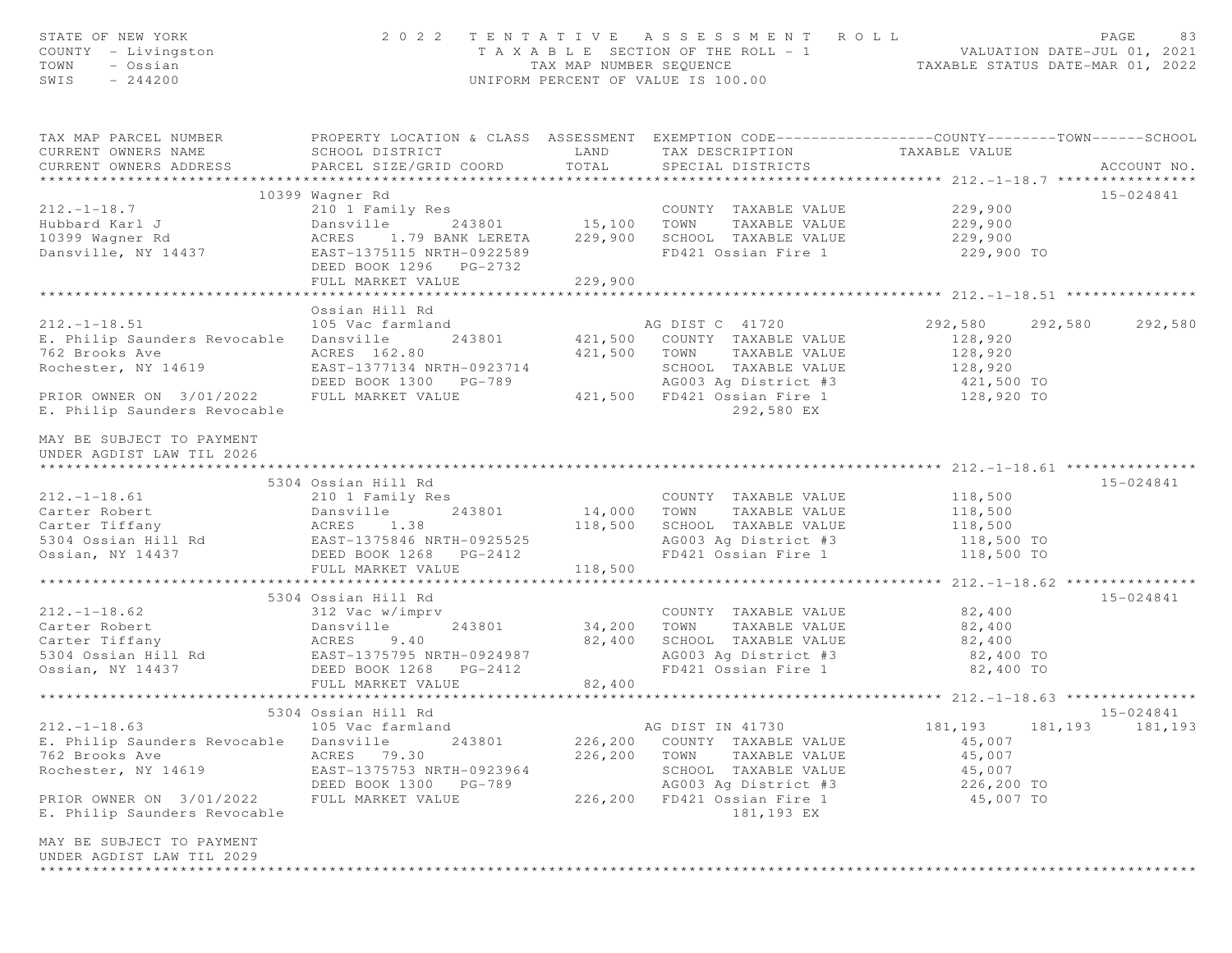| STATE OF NEW YORK<br>COUNTY - Livingston<br>- Ossian<br>TOWN<br>$-244200$<br>SWIS                                                                                                                                                                      | 2 0 2 2                                                                                                                                                    |                                               | TENTATIVE ASSESSMENT ROLL<br>T A X A B L E SECTION OF THE ROLL - 1 VALUATION DATE-JUL 01, 2021<br>TAX MAP NUMBER SEQUENCE TAXABLE STATUS DATE-MAR 01, 2022<br>UNIFORM PERCENT OF VALUE IS 100.00 |                                                                            |        | PAGE<br>84  |
|--------------------------------------------------------------------------------------------------------------------------------------------------------------------------------------------------------------------------------------------------------|------------------------------------------------------------------------------------------------------------------------------------------------------------|-----------------------------------------------|--------------------------------------------------------------------------------------------------------------------------------------------------------------------------------------------------|----------------------------------------------------------------------------|--------|-------------|
| TAX MAP PARCEL NUMBER<br>CURRENT OWNERS NAME<br>CURRENT OWNERS ADDRESS                                                                                                                                                                                 | PROPERTY LOCATION & CLASS ASSESSMENT EXEMPTION CODE----------------COUNTY-------TOWN------SCHOOL<br>SCHOOL DISTRICT<br>PARCEL SIZE/GRID COORD              | LAND<br>TOTAL                                 | TAX DESCRIPTION<br>SPECIAL DISTRICTS                                                                                                                                                             | TAXABLE VALUE                                                              |        | ACCOUNT NO. |
| $212. - 1 - 18.112$<br>Raponi Gregory<br>PO Box 403<br>Pocono Lake, PA 18347                                                                                                                                                                           | Wagner Rd<br>314 Rural vac<10<br>243801<br>Dansville<br>8.12<br>ACRES<br>EAST-1376016 NRTH-0922419<br>DEED BOOK 945<br>$PG-29$<br>FULL MARKET VALUE        | COUNT<br>24,600      TOWN<br>24,600<br>24,600 | COUNTY TAXABLE VALUE<br>TAXABLE VALUE<br>SCHOOL TAXABLE VALUE<br>FD421 Ossian Fire 1                                                                                                             | 24,600<br>24,600<br>24,600<br>24,600 TO                                    |        |             |
|                                                                                                                                                                                                                                                        | *********************                                                                                                                                      | * * * * * * * * * *                           |                                                                                                                                                                                                  | ********************* 212.-1-18.114 ***************                        |        |             |
| $212. - 1 - 18.114$<br>E. Philip Saunders Revocable<br>762 Brooks Ave<br>Rochester, NY 14619<br>PRIOR OWNER ON 3/01/2022<br>E. Philip Saunders Revocable                                                                                               | Ossian Hill Rd<br>105 Vac farmland<br>Dansville<br>243801<br>ACRES 58.70<br>EAST-1374410 NRTH-0923849<br>DEED BOOK 1300 PG-789<br>FULL MARKET VALUE        | 157,800<br>157,800                            | AG DIST C 41720<br>COUNTY TAXABLE VALUE<br>TOWN<br>TAXABLE VALUE<br>SCHOOL TAXABLE VALUE<br>AG003 Ag District #3<br>157,800 FD421 Ossian Fire 1<br>123,774 EX                                    | 123, 774 123, 774<br>34,026<br>34,026<br>34,026<br>157,800 TO<br>34,026 TO |        | 123,774     |
| MAY BE SUBJECT TO PAYMENT<br>UNDER AGDIST LAW TIL 2026<br>*****************************                                                                                                                                                                | Ossian Hill Rd                                                                                                                                             |                                               |                                                                                                                                                                                                  |                                                                            |        |             |
| $212. - 1 - 18.117$<br>Pero Christopher<br>Pero Heather L (243801)<br>Sansville 243801<br>Pero Heather L (243801)<br>243801<br>243801<br>243801<br>243801<br>243801<br>243801<br>243801<br>243801<br>243801<br>243801<br>243801<br>Dansville, NY 14437 | 314 Rural vac<10<br>243801<br>ACRES 0.76 BANK LERETA<br>DEED BOOK 977 PG-134<br>FULL MARKET VALUE                                                          | 2,000<br>2,000<br>2,000                       | COUNTY TAXABLE VALUE<br>TOWN<br>TAXABLE VALUE<br>SCHOOL TAXABLE VALUE<br>FD421 Ossian Fire 1                                                                                                     | 2,000<br>2,000<br>2,000<br>2,000 TO                                        |        |             |
|                                                                                                                                                                                                                                                        |                                                                                                                                                            |                                               |                                                                                                                                                                                                  |                                                                            |        |             |
|                                                                                                                                                                                                                                                        | Wagner Rd                                                                                                                                                  |                                               |                                                                                                                                                                                                  |                                                                            |        |             |
| $212. - 1 - 18.120$<br>Hooker John L<br>9947 Valley Rd<br>Dansville, NY 14437<br>MAY BE SUBJECT TO PAYMENT<br>UNDER AGDIST LAW TIL 2026                                                                                                                | 260 Seasonal res<br>Dansville<br>243801<br>ACRES 42.62<br>EAST-1377087 NRTH-0920289<br>DEED BOOK 977 PG-18<br>FULL MARKET VALUE                            | 186,400                                       | AG DIST C 41720<br>71,300 COUNTY TAXABLE VALUE<br>TOWN<br>TAXABLE VALUE<br>SCHOOL TAXABLE VALUE<br>AG003 Ag District #3<br>186,400 FD421 Ossian Fire 1<br>3,534 EX                               | 3,534<br>182,866<br>182,866<br>182,866<br>186,400 TO<br>182,866 TO         | 3,534  | 3,534       |
|                                                                                                                                                                                                                                                        |                                                                                                                                                            |                                               |                                                                                                                                                                                                  | ********** 212. -1-18.121 ***************                                  |        |             |
| $212. - 1 - 18.121$<br>Herbst Gary G<br>Herbst Patricia<br>501 Apple Orchard Ln<br>Webster, NY 14580-1203                                                                                                                                              | 10450 Wagner Rd<br>260 Seasonal res<br>Dansville<br>243801<br>ACRES<br>39.44<br>EAST-1374386 NRTH-0922051<br>DEED BOOK 935<br>$PG-75$<br>FULL MARKET VALUE | 84,000<br>195,800<br>195,800                  | AG DIST IN 41730<br>COUNTY TAXABLE VALUE<br>TOWN<br>TAXABLE VALUE<br>SCHOOL TAXABLE VALUE<br>FD421 Ossian Fire 1<br>13,194 EX                                                                    | 13,194<br>182,606<br>182,606<br>182,606<br>182,606 TO                      | 13,194 | 13,194      |
| MAY BE SUBJECT TO PAYMENT<br>UNDER AGDIST LAW TIL 2029                                                                                                                                                                                                 |                                                                                                                                                            |                                               |                                                                                                                                                                                                  |                                                                            |        |             |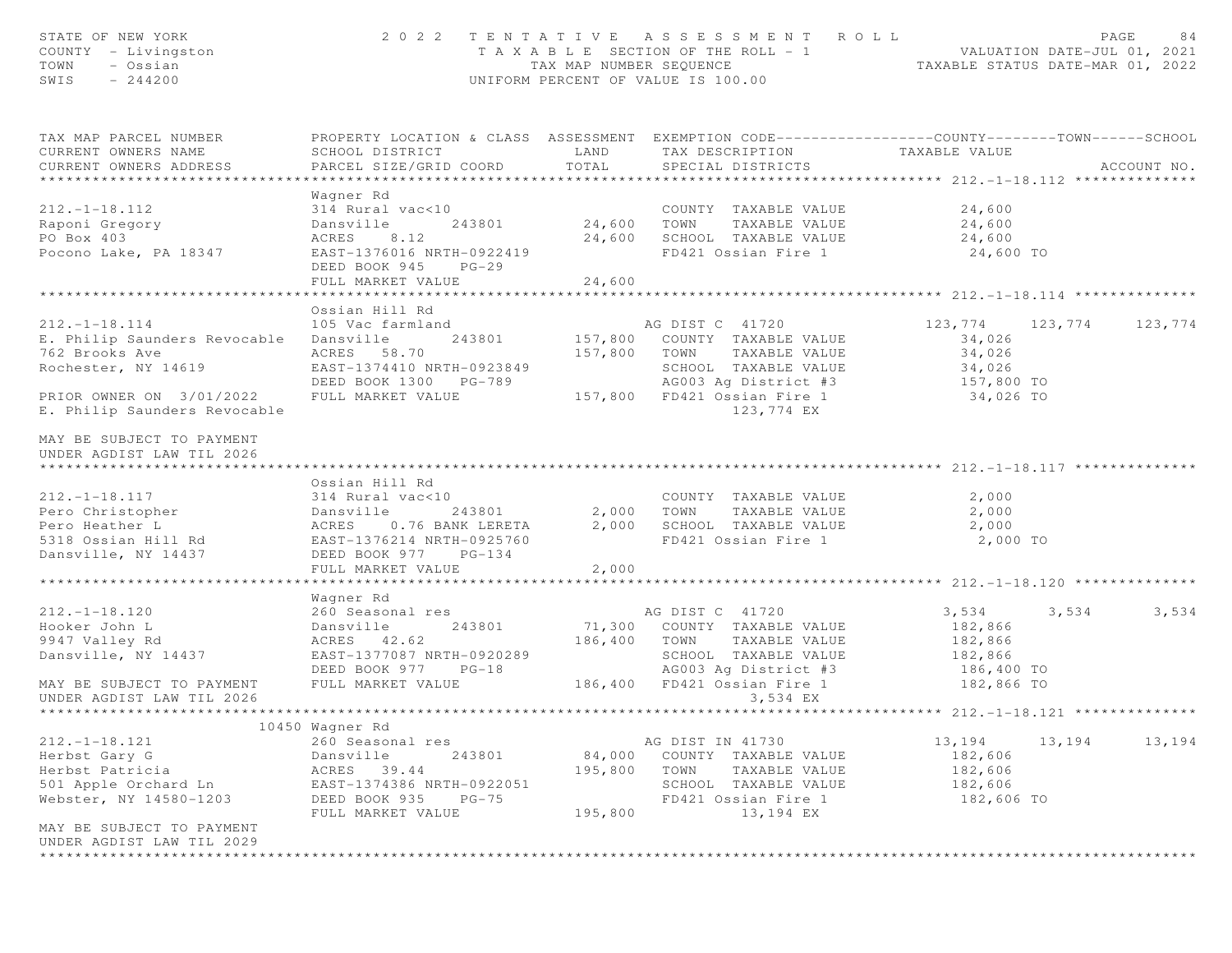| STATE OF NEW YORK<br>COUNTY - Livingston<br>TOWN<br>- Ossian<br>$-244200$<br>SWIS |                                                                                                                                               |                  | 2022 TENTATIVE ASSESSMENT ROLL<br>T A X A B L E SECTION OF THE ROLL - 1 VALUATION DATE-JUL 01, 2021<br>TAX MAP NUMBER SEQUENCE TAXABLE STATUS DATE-MAR 01, 2022<br>UNIFORM PERCENT OF VALUE IS 100.00 |                                               |          | PAGE<br>85  |
|-----------------------------------------------------------------------------------|-----------------------------------------------------------------------------------------------------------------------------------------------|------------------|-------------------------------------------------------------------------------------------------------------------------------------------------------------------------------------------------------|-----------------------------------------------|----------|-------------|
| TAX MAP PARCEL NUMBER<br>CURRENT OWNERS NAME<br>CURRENT OWNERS ADDRESS            | PROPERTY LOCATION & CLASS ASSESSMENT EXEMPTION CODE----------------COUNTY-------TOWN------SCHOOL<br>SCHOOL DISTRICT<br>PARCEL SIZE/GRID COORD | LAND<br>TOTAL    | TAX DESCRIPTION<br>SPECIAL DISTRICTS                                                                                                                                                                  | TAXABLE VALUE                                 |          | ACCOUNT NO. |
|                                                                                   | 5184 Ossian Hill Rd                                                                                                                           |                  |                                                                                                                                                                                                       |                                               |          | 15-001000   |
| $212. - 1 - 19.1$                                                                 | 112 Dairy farm                                                                                                                                |                  | AG DIST C 41720                                                                                                                                                                                       | 260,743                                       | 260,743  | 260,743     |
| Schramm Robert W<br>5341 Ossian Hill Rd                                           | Dansville<br>243801<br>ACRES 128.20                                                                                                           | 469,300          | 338,600 COUNTY TAXABLE VALUE<br>TAXABLE VALUE<br>TOWN                                                                                                                                                 | 208,557<br>208,557                            |          |             |
| Dansville, NY 14437                                                               | EAST-1373164 NRTH-0922531<br>DEED BOOK 1238 PG-5                                                                                              |                  | SCHOOL TAXABLE VALUE<br>AG003 Ag District #3 (469,300 TO<br>FD421 Ossian Fire 1 (208,557 TO                                                                                                           | 208,557                                       |          |             |
| MAY BE SUBJECT TO PAYMENT<br>UNDER AGDIST LAW TIL 2026                            | FULL MARKET VALUE                                                                                                                             |                  | 469,300 FD421 Ossian Fire 1<br>260,743 EX                                                                                                                                                             |                                               |          |             |
|                                                                                   | Ossian Hill Rd                                                                                                                                |                  |                                                                                                                                                                                                       |                                               |          | 15-001001   |
| $212. - 1 - 20.1$                                                                 | 105 Vac farmland                                                                                                                              |                  | AG DIST C 41720                                                                                                                                                                                       | 68,467                                        | 68,467   | 68,467      |
| Bancroft Charles F                                                                | Dansville                                                                                                                                     |                  | 243801 90,200 COUNTY TAXABLE VALUE                                                                                                                                                                    | 21,733                                        |          |             |
| Bancroft Theresa M                                                                | ACRES 44.50                                                                                                                                   | 90,200 TOWN      | TAXABLE VALUE                                                                                                                                                                                         | 21,733                                        |          |             |
| 10230 Jay Knapp Rd                                                                | EAST-1372015 NRTH-0922989                                                                                                                     |                  | SCHOOL TAXABLE VALUE                                                                                                                                                                                  | 21,733                                        |          |             |
| Dansville, NY 14437                                                               | DEED BOOK 634 PG-00095                                                                                                                        |                  | AG003 Ag District #3                                                                                                                                                                                  | 90,200 TO                                     |          |             |
|                                                                                   | FULL MARKET VALUE                                                                                                                             |                  | 90,200 FD421 Ossian Fire 1                                                                                                                                                                            | 21,733 TO                                     |          |             |
| MAY BE SUBJECT TO PAYMENT<br>UNDER AGDIST LAW TIL 2026                            |                                                                                                                                               |                  | 68,467 EX                                                                                                                                                                                             |                                               |          |             |
|                                                                                   |                                                                                                                                               |                  |                                                                                                                                                                                                       |                                               |          |             |
|                                                                                   | Wagner Rd                                                                                                                                     |                  |                                                                                                                                                                                                       |                                               |          | 15-006500   |
| $212. - 1 - 21$                                                                   | 312 Vac w/imprv                                                                                                                               |                  | AG DIST C 41720                                                                                                                                                                                       | 80,061                                        | 80,061   | 80,061      |
| Dawson Lois<br>Dawson Daniel D                                                    | Dansville<br>243801<br>ACRES 49.20                                                                                                            | 162,000 TOWN     | 123,800 COUNTY TAXABLE VALUE<br>TAXABLE VALUE                                                                                                                                                         | 81,939<br>81,939                              |          |             |
| 315 Princeton Dr                                                                  | EAST-1374062 NRTH-0920595                                                                                                                     |                  | SCHOOL TAXABLE VALUE                                                                                                                                                                                  | 81,939                                        |          |             |
| Lake Worth, FL 33460                                                              | DEED BOOK 1208 PG-290                                                                                                                         |                  | AG003 Ag District #3 162,000 TO                                                                                                                                                                       |                                               |          |             |
|                                                                                   | FULL MARKET VALUE                                                                                                                             |                  | 162,000 FD421 Ossian Fire 1                                                                                                                                                                           | 81,939 TO                                     |          |             |
| MAY BE SUBJECT TO PAYMENT<br>UNDER AGDIST LAW TIL 2026                            |                                                                                                                                               |                  | 80,061 EX                                                                                                                                                                                             |                                               |          |             |
|                                                                                   |                                                                                                                                               |                  |                                                                                                                                                                                                       |                                               |          |             |
|                                                                                   | 5341 Ossian Hill Rd                                                                                                                           |                  |                                                                                                                                                                                                       |                                               |          | 15-036100   |
| $212, -1-22, 12$                                                                  | 210 1 Family Res                                                                                                                              |                  | BAS STAR 41854                                                                                                                                                                                        | $\overline{0}$                                | $\Omega$ | 30,000      |
| Schramm Robert W                                                                  | 243801<br>Dansville                                                                                                                           |                  | 20,000 COUNTY TAXABLE VALUE                                                                                                                                                                           | 136,900                                       |          |             |
| Schramm Tara J                                                                    | ACRES 3.70                                                                                                                                    |                  | 136,900 TOWN TAXABLE VALUE                                                                                                                                                                            | 136,900                                       |          |             |
|                                                                                   |                                                                                                                                               |                  | SCHOOL TAXABLE VALUE                                                                                                                                                                                  | 106,900                                       |          |             |
|                                                                                   |                                                                                                                                               |                  | AG003 Ag District #3                                                                                                                                                                                  | 136,900 TO                                    |          |             |
|                                                                                   | FULL MARKET VALUE                                                                                                                             |                  | 136,900 FD421 Ossian Fire 1                                                                                                                                                                           | 136,900 TO                                    |          |             |
|                                                                                   |                                                                                                                                               |                  | 85 PCT OF VALUE USED FOR EXEMPTION PURPOSES                                                                                                                                                           | **************** 212.-1-22.21 *************** |          |             |
| $212. - 1 - 22.21$                                                                | 5353 Ossian Hill Rd<br>240 Rural res                                                                                                          |                  | VET WAR CT 41121                                                                                                                                                                                      | 21,000                                        | 21,000   | $\circ$     |
| Harvey Maylon J                                                                   | Dansville<br>243801                                                                                                                           |                  | 64,300 AG DIST C 41720                                                                                                                                                                                | 9,155                                         | 9,155    | 9,155       |
| Brokaw Donna M                                                                    | inc. $212. - 1 - 22.112 \& 22.2$                                                                                                              | 275,900 ENH STAR | 41834                                                                                                                                                                                                 | $\circ$                                       | $\circ$  | 74,900      |
| 5353 Ossian Hill Rd                                                               | 24.95<br>ACRES                                                                                                                                |                  | COUNTY TAXABLE VALUE                                                                                                                                                                                  | 245,745                                       |          |             |
| Dansville, NY 14437                                                               | EAST-1376353 NRTH-0927627                                                                                                                     |                  | TOWN<br>TAXABLE VALUE                                                                                                                                                                                 | 245,745                                       |          |             |
|                                                                                   | DEED BOOK 1198<br>PG-116                                                                                                                      |                  | SCHOOL TAXABLE VALUE                                                                                                                                                                                  | 191,845                                       |          |             |
| MAY BE SUBJECT TO PAYMENT                                                         | FULL MARKET VALUE                                                                                                                             | 275,900          | AG003 Ag District #3                                                                                                                                                                                  | 275,900 TO                                    |          |             |
| UNDER AGDIST LAW TIL 2026                                                         |                                                                                                                                               |                  | FD421 Ossian Fire 1                                                                                                                                                                                   | 266,745 TO                                    |          |             |
|                                                                                   |                                                                                                                                               |                  | 9,155 EX                                                                                                                                                                                              |                                               |          |             |
|                                                                                   |                                                                                                                                               |                  |                                                                                                                                                                                                       |                                               |          |             |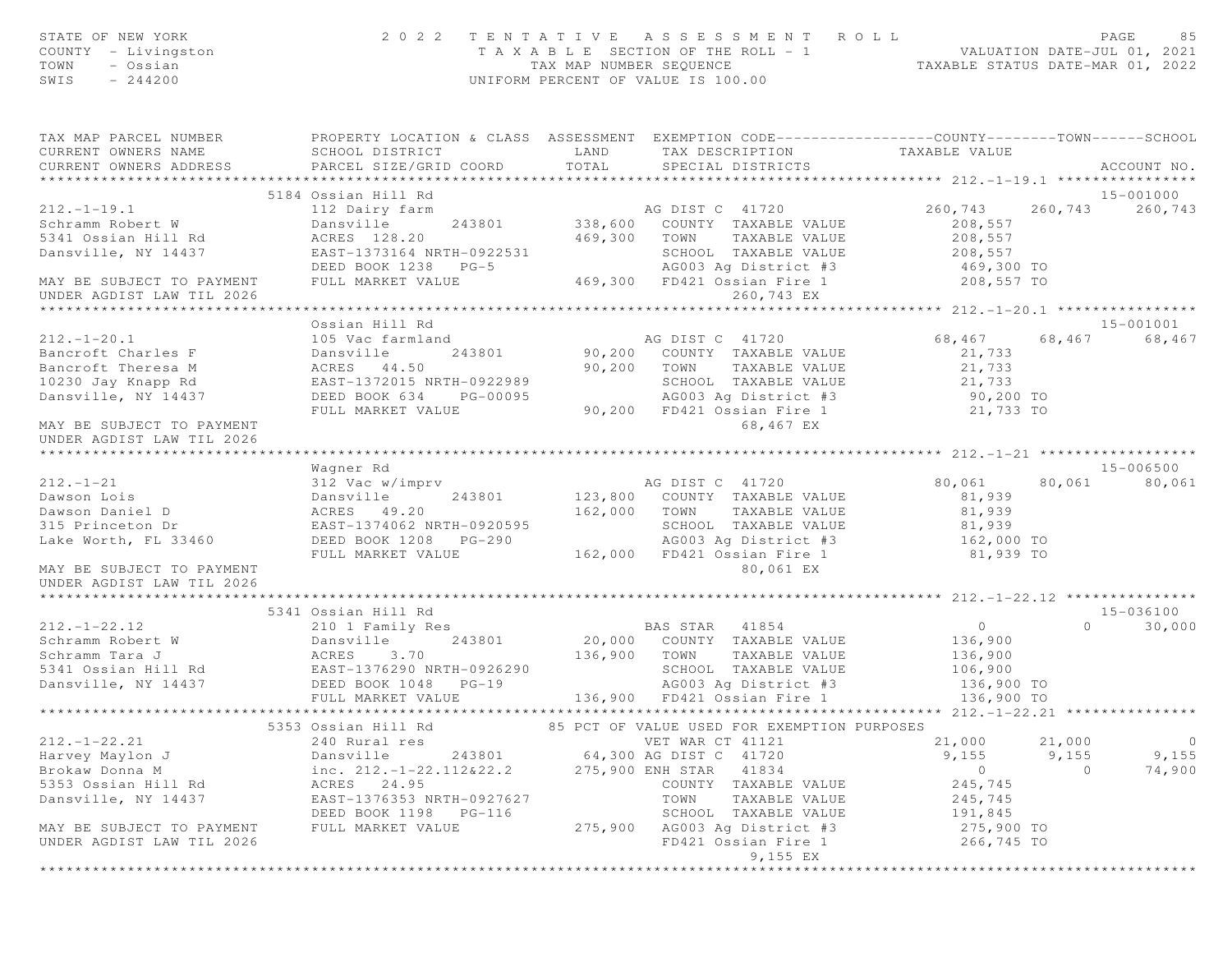| STATE OF NEW YORK<br>COUNTY - Livingston<br>TOWN<br>- Ossian<br>SWIS<br>$-244200$                                                                                                             |                                                                                      |               | 2022 TENTATIVE ASSESSMENT ROLL<br>T A X A B L E SECTION OF THE ROLL - 1<br>T A X A B L E SECTION OF THE ROLL - 1<br>TAX MAP NUMBER SEQUENCE TAXABLE STATUS DATE-MAR 01, 2022<br>UNIFORM PERCENT OF VALUE IS 100.00 |                                                                                                                                                                                                                                                                                                                                               | PAGE<br>86                 |
|-----------------------------------------------------------------------------------------------------------------------------------------------------------------------------------------------|--------------------------------------------------------------------------------------|---------------|--------------------------------------------------------------------------------------------------------------------------------------------------------------------------------------------------------------------|-----------------------------------------------------------------------------------------------------------------------------------------------------------------------------------------------------------------------------------------------------------------------------------------------------------------------------------------------|----------------------------|
| TAX MAP PARCEL NUMBER THE PROPERTY LOCATION & CLASS ASSESSMENT EXEMPTION CODE---------------COUNTY-------TOWN------SCHOOL<br>CURRENT OWNERS NAME<br>CURRENT OWNERS ADDRESS                    | SCHOOL DISTRICT<br>PARCEL SIZE/GRID COORD                                            | LAND<br>TOTAL | TAX DESCRIPTION<br>SPECIAL DISTRICTS                                                                                                                                                                               | TAXABLE VALUE                                                                                                                                                                                                                                                                                                                                 | ACCOUNT NO.                |
|                                                                                                                                                                                               |                                                                                      |               |                                                                                                                                                                                                                    |                                                                                                                                                                                                                                                                                                                                               |                            |
|                                                                                                                                                                                               | 5341 Ossian Hill Rd                                                                  |               |                                                                                                                                                                                                                    |                                                                                                                                                                                                                                                                                                                                               | 15-036100                  |
| $212. - 1 - 22.111$<br>Weidman Neal Dansville 243801 165,400<br>Attn: Ray Weidman ACRES 71.30 165,400<br>2030 Halstead Rd EAST-1375772 NRTH-0927146<br>Nunda, NY 14517 DEED BOOK 538 PG-00058 | 105 Vac farmland                                                                     |               | AG DIST C 41720<br>165,400 COUNTY TAXABLE VALUE<br>165,400 TOWN TAXABLE VALUE<br>SCHOOL TAXABLE VALUE<br>FD421 Ossian Fire 1                                                                                       | 106,636<br>58,764<br>58,764<br>58,764<br>58,764 TO                                                                                                                                                                                                                                                                                            | 106,636 106,636            |
| MAY BE SUBJECT TO PAYMENT<br>UNDER AGDIST LAW TIL 2026                                                                                                                                        | FULL MARKET VALUE                                                                    |               | 165,400 106,636 EX                                                                                                                                                                                                 |                                                                                                                                                                                                                                                                                                                                               |                            |
|                                                                                                                                                                                               |                                                                                      |               |                                                                                                                                                                                                                    |                                                                                                                                                                                                                                                                                                                                               |                            |
| $212. - 1 - 23.1$<br>Cuddeback Vernon C                                                                                                                                                       | 5370 Ossian Hill Rd<br>210 1 Family Res                                              |               | BAS STAR 41854<br>Dansville 243801 38,800 COUNTY TAXABLE VALUE                                                                                                                                                     | $\overline{0}$ and $\overline{0}$ and $\overline{0}$ and $\overline{0}$ and $\overline{0}$ and $\overline{0}$ and $\overline{0}$ and $\overline{0}$ and $\overline{0}$ and $\overline{0}$ and $\overline{0}$ and $\overline{0}$ and $\overline{0}$ and $\overline{0}$ and $\overline{0}$ and $\overline{0}$ and $\overline{0}$ and<br>269,500 | 15-012700<br>$0 \t 30,000$ |
|                                                                                                                                                                                               |                                                                                      |               |                                                                                                                                                                                                                    | 269,500<br>239,500<br>269,500 TO                                                                                                                                                                                                                                                                                                              |                            |
|                                                                                                                                                                                               | DEED BOOK 1255 PG-1773<br>FULL MARKET VALUE                                          | 269,500       |                                                                                                                                                                                                                    |                                                                                                                                                                                                                                                                                                                                               |                            |
|                                                                                                                                                                                               |                                                                                      |               |                                                                                                                                                                                                                    |                                                                                                                                                                                                                                                                                                                                               |                            |
|                                                                                                                                                                                               | 10084 Mccurdy Rd                                                                     |               |                                                                                                                                                                                                                    |                                                                                                                                                                                                                                                                                                                                               | 15-032500                  |
| $212. - 1 - 25$                                                                                                                                                                               | 210 1 Family Res                                                                     |               | COUNTY TAXABLE VALUE                                                                                                                                                                                               | 137,300<br>137,300                                                                                                                                                                                                                                                                                                                            |                            |
| Cuddeback Erica L (243801 18,200 TOWN TAXABLE VALUE 10084 Mccurdy Rd (243801 137,300 TOWN TAXABLE VALUE 10084 Mccurdy Rd (2585-1378976 NRTH-0927311 137,300 SCHOOL TAXABLE VALUE 2018)        | DEED BOOK 1299    PG-2411                                                            |               | FD421 Ossian Fire 1                                                                                                                                                                                                | 137,300<br>137,300 TO                                                                                                                                                                                                                                                                                                                         |                            |
|                                                                                                                                                                                               | FULL MARKET VALUE                                                                    | 137,300       |                                                                                                                                                                                                                    |                                                                                                                                                                                                                                                                                                                                               |                            |
|                                                                                                                                                                                               | *************************                                                            |               |                                                                                                                                                                                                                    |                                                                                                                                                                                                                                                                                                                                               |                            |
|                                                                                                                                                                                               | Mccurdy Rd                                                                           |               |                                                                                                                                                                                                                    |                                                                                                                                                                                                                                                                                                                                               | 15-022500                  |
| $212. - 1 - 26$<br>Schramm Robert W<br>5341 Ossian Hill Rd<br>Dansville, NY 14437                                                                                                             | 112 Dairy farm<br>Dansville 24<br>ACRES 39.00<br>243801<br>EAST-1380145 NRTH-0927408 |               | AG DIST C 41720<br>135,200 COUNTY TAXABLE VALUE<br>364,000 TOWN TAXABLE VALUE<br>SCHOOL TAXABLE VALUE<br>AG003 Ag District #3                                                                                      | 253,066<br>253,066<br>253,066<br>364,000 TO                                                                                                                                                                                                                                                                                                   | 110,934 110,934 110,934    |
| MAY BE SUBJECT TO PAYMENT<br>UNDER AGDIST LAW TIL 2026                                                                                                                                        | FULL MARKET VALUE                                                                    |               | 364,000 FD421 Ossian Fire 1<br>110,934 EX                                                                                                                                                                          | 253,066 TO                                                                                                                                                                                                                                                                                                                                    |                            |
|                                                                                                                                                                                               | 10175 Mccurdy Rd                                                                     |               |                                                                                                                                                                                                                    |                                                                                                                                                                                                                                                                                                                                               | $15 - 010300$              |
| $212. - 1 - 27$                                                                                                                                                                               | 270 Mfg housing                                                                      |               | COUNTY TAXABLE VALUE                                                                                                                                                                                               | 12,600                                                                                                                                                                                                                                                                                                                                        |                            |
|                                                                                                                                                                                               |                                                                                      |               | 11,200 TOWN TAXABLE VALUE                                                                                                                                                                                          | 12,600                                                                                                                                                                                                                                                                                                                                        |                            |
|                                                                                                                                                                                               |                                                                                      |               | 12,600 SCHOOL TAXABLE VALUE                                                                                                                                                                                        | 12,600                                                                                                                                                                                                                                                                                                                                        |                            |
| Vallace Walter T<br>4433 McKay Rd 1433 McKay Rd 1433 McKay Rd 243801<br>Nunda, NY 14517 1581 MARES 243801 243801 243801 2433                                                                  | DEED BOOK 845<br>$PG-19$<br>FULL MARKET VALUE                                        | 12,600        | FD421 Ossian Fire 1                                                                                                                                                                                                | 12,600 TO                                                                                                                                                                                                                                                                                                                                     |                            |
|                                                                                                                                                                                               |                                                                                      |               |                                                                                                                                                                                                                    |                                                                                                                                                                                                                                                                                                                                               |                            |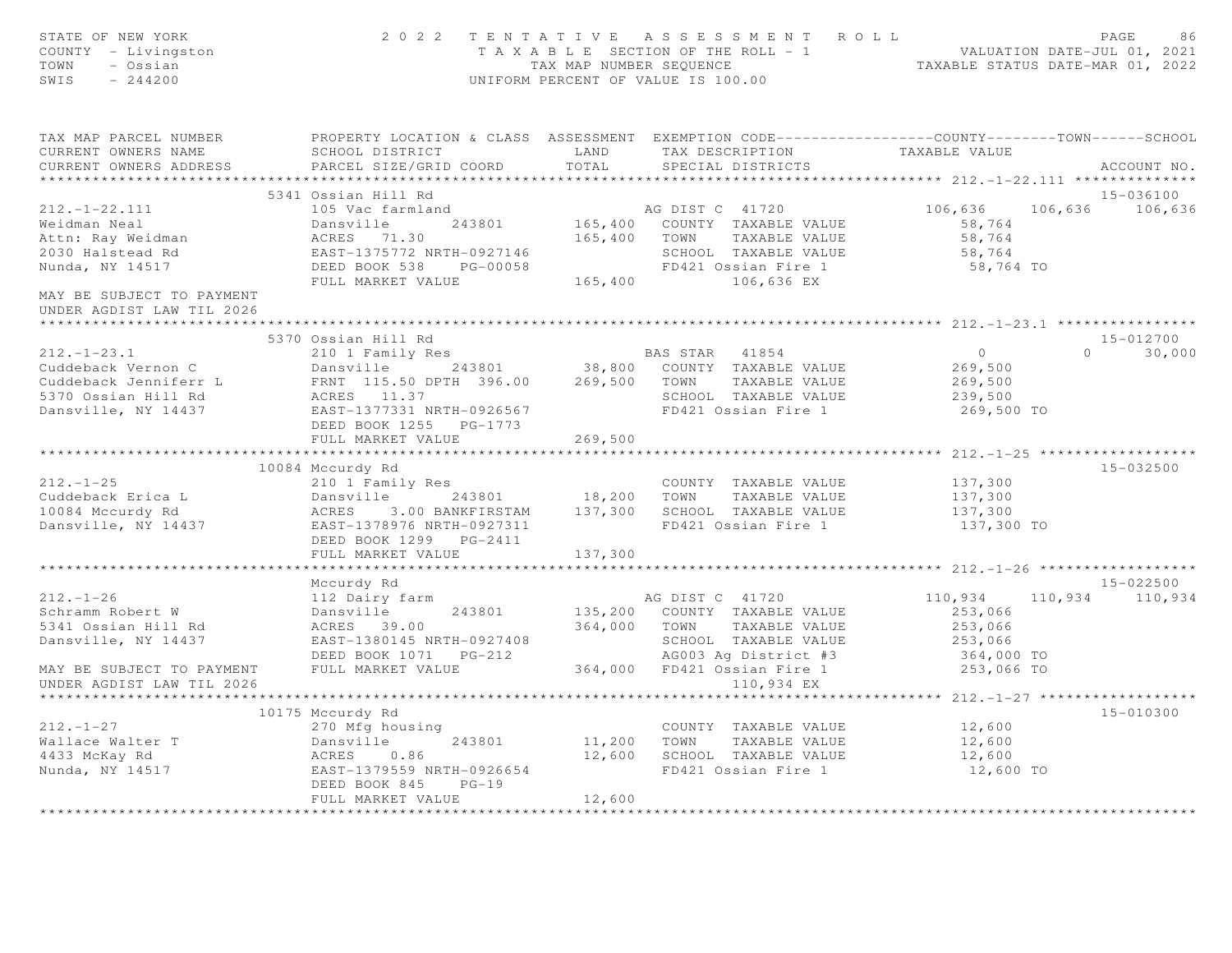| STATE OF NEW YORK<br>COUNTY - Livingston<br>TOWN<br>- Ossian<br>SWIS<br>$-244200$                                                                                                                                                                     | 2022 TENTATIVE ASSESSMENT ROLL                                                                                         | UNIFORM PERCENT OF VALUE IS 100.00 |                |                                                    | T A X A B L E SECTION OF THE ROLL - 1<br>TA X A B L E SECTION OF THE ROLL - 1<br>TAX MAP NUMBER SEQUENCE TAXABLE STATUS DATE-MAR 01, 2022 | PAGE     | 87            |
|-------------------------------------------------------------------------------------------------------------------------------------------------------------------------------------------------------------------------------------------------------|------------------------------------------------------------------------------------------------------------------------|------------------------------------|----------------|----------------------------------------------------|-------------------------------------------------------------------------------------------------------------------------------------------|----------|---------------|
| TAX MAP PARCEL NUMBER                                                                                                                                                                                                                                 | PROPERTY LOCATION & CLASS ASSESSMENT EXEMPTION CODE----------------COUNTY-------TOWN------SCHOOL                       |                                    |                |                                                    |                                                                                                                                           |          |               |
| CURRENT OWNERS NAME<br>CURRENT OWNERS ADDRESS                                                                                                                                                                                                         | SCHOOL DISTRICT LAND<br>PARCEL SIZE/GRID COORD                                                                         | TOTAL                              |                |                                                    | TAX DESCRIPTION TAXABLE VALUE<br>SPECIAL DISTRICTS                                                                                        |          | ACCOUNT NO.   |
|                                                                                                                                                                                                                                                       |                                                                                                                        |                                    |                |                                                    |                                                                                                                                           |          |               |
|                                                                                                                                                                                                                                                       | 10179 Mccurdy Rd                                                                                                       |                                    |                |                                                    |                                                                                                                                           |          | 15-032550     |
| $212. - 1 - 28$                                                                                                                                                                                                                                       | Example 13,700 BAS STAR 41854<br>Dansville 243801 13,700 COUNTY TAXABLE VALUE<br>ACRES 1.27 161,200 TOWN TAXABLE VALUE |                                    |                |                                                    | $\overline{0}$                                                                                                                            | $\Omega$ | 30,000        |
| Mark Thomas A                                                                                                                                                                                                                                         |                                                                                                                        |                                    |                |                                                    | 161,200                                                                                                                                   |          |               |
| Mark Indused in Rd                                                                                                                                                                                                                                    | Dansville<br>ACRES 1.27                                                                                                |                                    |                |                                                    | 161,200                                                                                                                                   |          |               |
| Dansville, NY 14437                                                                                                                                                                                                                                   |                                                                                                                        |                                    |                | SCHOOL TAXABLE VALUE                               | 131,200                                                                                                                                   |          |               |
|                                                                                                                                                                                                                                                       | EAST-1379514 NRTH-0926393<br>DEED BOOK 818 PG-28                                                                       |                                    |                | FD421 Ossian Fire 1                                | 161,200 TO                                                                                                                                |          |               |
|                                                                                                                                                                                                                                                       | FULL MARKET VALUE                                                                                                      | 161,200                            |                |                                                    |                                                                                                                                           |          |               |
|                                                                                                                                                                                                                                                       |                                                                                                                        |                                    |                |                                                    |                                                                                                                                           |          |               |
|                                                                                                                                                                                                                                                       | 10178 Mccurdy Rd                                                                                                       |                                    |                |                                                    |                                                                                                                                           |          |               |
| $212. - 1 - 29.2$                                                                                                                                                                                                                                     | 210 1 Family Res                                                                                                       |                                    | ENH STAR 41834 |                                                    | $\overline{0}$                                                                                                                            | $\Omega$ | 74,900        |
| Mark David A                                                                                                                                                                                                                                          |                                                                                                                        |                                    |                | 243801 11,200 COUNTY TAXABLE VALUE                 | 157,900                                                                                                                                   |          |               |
| 10178 Mccurdy Rd                                                                                                                                                                                                                                      | Dansville<br>ACRES 0.86<br>-----1379301 N                                                                              |                                    |                | 157,900 TOWN TAXABLE VALUE                         | 157,900                                                                                                                                   |          |               |
| Dansville, NY 14437 EAST-1379301 NRTH-0926524                                                                                                                                                                                                         |                                                                                                                        |                                    |                |                                                    |                                                                                                                                           |          |               |
|                                                                                                                                                                                                                                                       | DEED BOOK 575 PG-00100<br>FULL MARKET VALUE 157,900                                                                    |                                    |                |                                                    |                                                                                                                                           |          |               |
|                                                                                                                                                                                                                                                       |                                                                                                                        |                                    |                |                                                    |                                                                                                                                           |          |               |
|                                                                                                                                                                                                                                                       | 5332 Ossian Hill Rd                                                                                                    |                                    |                |                                                    |                                                                                                                                           |          | 15-034900     |
| $212. - 1 - 31$                                                                                                                                                                                                                                       | Family Res<br>11e 243801 13,500 COUNTY TAXABLE VALUE<br>1.20 179,000 TOWN TAXABLE VALUE<br>210 1 Family Res            |                                    |                |                                                    | $\overline{0}$                                                                                                                            |          | $0 \t 74,900$ |
|                                                                                                                                                                                                                                                       |                                                                                                                        |                                    |                |                                                    | 179,000                                                                                                                                   |          |               |
|                                                                                                                                                                                                                                                       |                                                                                                                        |                                    |                |                                                    | 179,000                                                                                                                                   |          |               |
|                                                                                                                                                                                                                                                       |                                                                                                                        |                                    |                |                                                    | 104,100                                                                                                                                   |          |               |
| 212.-1-31 210 1 Family Res<br>Wamp Thomas P Dansville 243801 13,500 COUNTY TAXABLE VALUE<br>Wamp Joan M ACRES 1.20 179,000 TOWN TAXABLE VALUE<br>5332 Ossian Hill Rd EAST-1376379 NRTH-0925933 SCHOOL TAXABLE VALUE<br>Dansville, NY 1                |                                                                                                                        |                                    |                |                                                    | FD421 Ossian Fire 1 179,000 TO                                                                                                            |          |               |
|                                                                                                                                                                                                                                                       | FULL MARKET VALUE                                                                                                      | 179,000                            |                |                                                    |                                                                                                                                           |          |               |
|                                                                                                                                                                                                                                                       |                                                                                                                        |                                    |                |                                                    |                                                                                                                                           |          |               |
|                                                                                                                                                                                                                                                       | 5318 Ossian Hill Rd                                                                                                    |                                    |                |                                                    |                                                                                                                                           |          | 15-026200     |
| $212. - 1 - 32$                                                                                                                                                                                                                                       | 210 1 Family Res                                                                                                       |                                    | BAS STAR 41854 |                                                    | $\overline{0}$                                                                                                                            | $\Omega$ | 30,000        |
| Pero Christopher<br>Pero Heather L<br>5318 Ossian Hill Rd<br>5318 Ossian Hill Rd<br>5318 Ossian Hill Rd<br>5318 Ossian Hill Rd<br>5318 Ossian Hill Rd<br>5318 Ossian Hill Rd<br>5318 Ossian Hill Rd<br>5318 Ossian Hill Rd<br>5318 Ossian Hill Rd<br> |                                                                                                                        |                                    |                | 6,800 COUNTY TAXABLE VALUE                         | 178,200                                                                                                                                   |          |               |
|                                                                                                                                                                                                                                                       |                                                                                                                        |                                    |                | 178,200 TOWN TAXABLE VALUE<br>SCHOOL TAXABLE VALUE | 178,200<br>148,200                                                                                                                        |          |               |
|                                                                                                                                                                                                                                                       |                                                                                                                        |                                    |                | FD421 Ossian Fire 1                                | 178,200 TO                                                                                                                                |          |               |
|                                                                                                                                                                                                                                                       | FULL MARKET VALUE                                                                                                      | 178,200                            |                |                                                    |                                                                                                                                           |          |               |
|                                                                                                                                                                                                                                                       |                                                                                                                        |                                    |                |                                                    |                                                                                                                                           |          |               |
|                                                                                                                                                                                                                                                       | 10305 Wagner Rd                                                                                                        |                                    |                |                                                    |                                                                                                                                           |          | 15-037600     |
| $212. - 1 - 34$                                                                                                                                                                                                                                       | 314 Rural vac<10 COUNTY<br>Dansville 243801 800 TOWN                                                                   |                                    |                | COUNTY TAXABLE VALUE                               | 800                                                                                                                                       |          |               |
| E. Philip Saunders Revocable Dansville                                                                                                                                                                                                                |                                                                                                                        |                                    |                | TAXABLE VALUE                                      | 800                                                                                                                                       |          |               |
| 762 Brooks Ave                                                                                                                                                                                                                                        | ACRES<br>0.62                                                                                                          | 800                                |                | SCHOOL TAXABLE VALUE                               | 800                                                                                                                                       |          |               |
| Rochester, NY 14619                                                                                                                                                                                                                                   | EAST-1375101 NRTH-0924132                                                                                              |                                    |                | FD421 Ossian Fire 1                                | 800 TO                                                                                                                                    |          |               |
|                                                                                                                                                                                                                                                       |                                                                                                                        |                                    |                |                                                    |                                                                                                                                           |          |               |
| PRIOR OWNER ON 3/01/2022 FULL MARKET VALUE                                                                                                                                                                                                            |                                                                                                                        | 800                                |                |                                                    |                                                                                                                                           |          |               |
| E. Philip Saunders Revocable                                                                                                                                                                                                                          |                                                                                                                        |                                    |                |                                                    |                                                                                                                                           |          |               |
| **********************                                                                                                                                                                                                                                |                                                                                                                        |                                    |                |                                                    |                                                                                                                                           |          |               |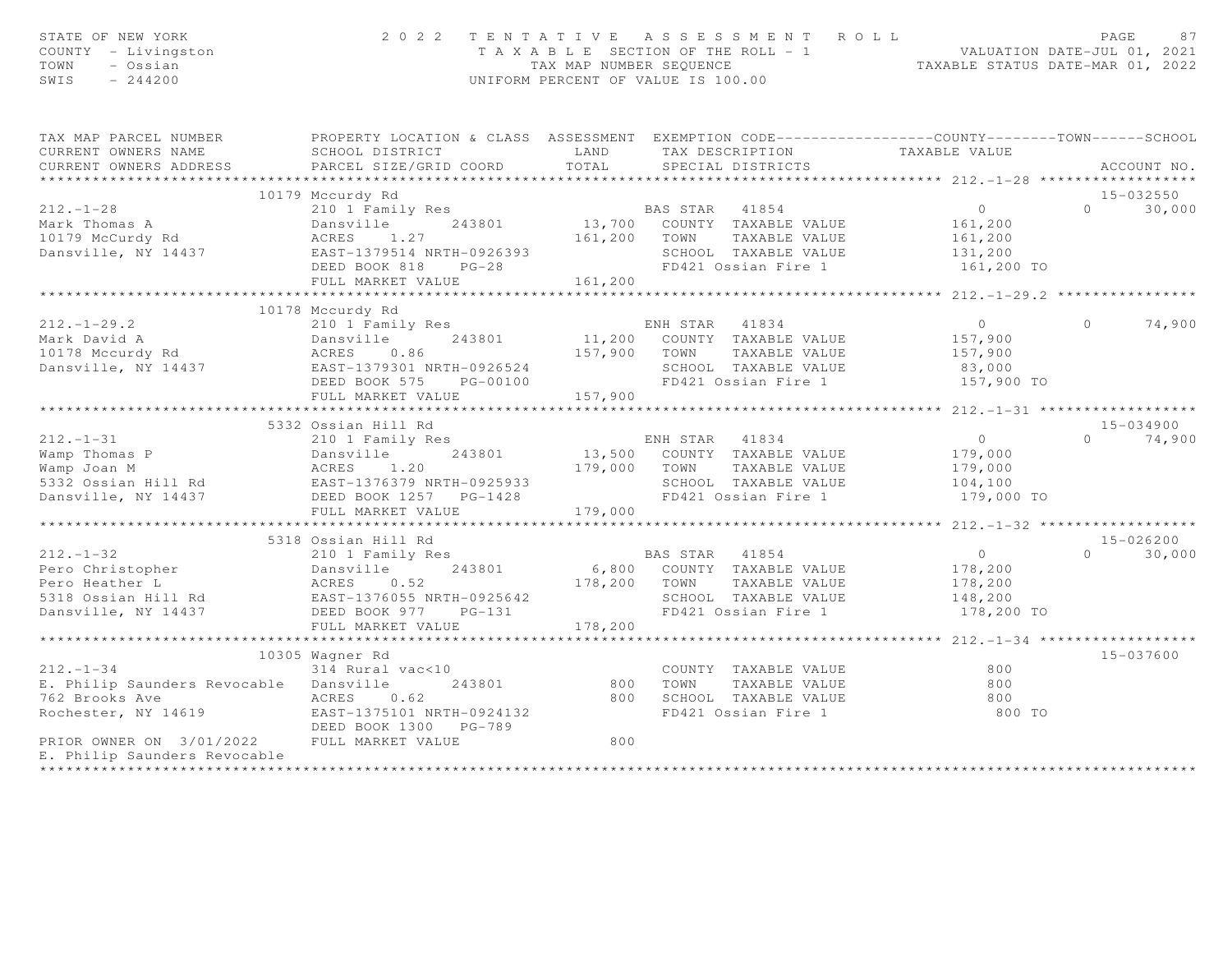| PROPERTY LOCATION & CLASS ASSESSMENT EXEMPTION CODE-----------------COUNTY-------TOWN------SCHOOL<br>TAX MAP PARCEL NUMBER<br>TAXABLE VALUE<br>LAND<br>CURRENT OWNERS NAME<br>SCHOOL DISTRICT<br>TAX DESCRIPTION<br>TOTAL<br>CURRENT OWNERS ADDRESS<br>PARCEL SIZE/GRID COORD<br>SPECIAL DISTRICTS<br>ACCOUNT NO.<br>10292 Mccurdy Rd<br>15-018700<br>$212. - 1 - 36.11$<br>112 Dairy farm<br>570,837<br>570,837<br>570,837<br>AG DIST C 41720<br>724,600 COUNTY TAXABLE VALUE<br>Dansville<br>Mark David A<br>243801<br>511,563<br>1082,400 TOWN<br>Mark Thomas A<br>ACRES 239.30<br>511,563<br>TAXABLE VALUE<br>10292 Mccurdy Rd<br>EAST-1378980 NRTH-0925651<br>SCHOOL TAXABLE VALUE<br>511,563<br>1082,400 TO<br>Dansville, NY 14437<br>DEED BOOK 1030 PG-283<br>AG003 Ag District #3<br>1082,400 FD421 Ossian Fire 1<br>FULL MARKET VALUE<br>511,563 TO<br>570,837 EX<br>MAY BE SUBJECT TO PAYMENT<br>UNDER AGDIST LAW TIL 2026<br>Mccurdy Rd<br>$212. - 1 - 36.12$<br>105 Vac farmland<br>AG DIST C 41720<br>28,406<br>28,406<br>28,406<br>Mark David A<br>Dansville<br>243801<br>34,300 COUNTY TAXABLE VALUE<br>5,894<br>5,894<br>10292 Mccurdy Rd<br>34,300 TOWN<br>ACRES 9.80<br>TAXABLE VALUE<br>Dansville, NY 14437<br>EAST-1380213 NRTH-0923623<br>SCHOOL TAXABLE VALUE<br>5,894<br>FULL MARKET VALUE<br>34,300 AG003 Ag District #3<br>34,300 TO<br>FD421 Ossian Fire 1<br>5,894 TO<br>MAY BE SUBJECT TO PAYMENT<br>28,406 EX<br>UNDER AGDIST LAW TIL 2026<br>10317 Mccurdy Rd<br>$15 - 026300$<br>210 1 Family Res<br>$212. - 1 - 37$<br>BAS STAR 41854<br>$\overline{0}$<br>$\Omega$<br>30,000<br>Mark David A<br>243801<br>15,100 COUNTY TAXABLE VALUE<br>Dansville<br>137,700<br>Mark Melissa J<br>10292 Mccurdy Rd<br>137,700 TOWN<br>ACRES 1.80<br>TAXABLE VALUE<br>137,700<br>ACRES 1.00<br>EAST-1379834 NRTH-0924020<br>ALL 1967 PG-850<br>SCHOOL TAXABLE VALUE<br>107,700<br>Dansville, NY 14437<br>FD421 Ossian Fire 1<br>137,700 TO<br>DEED BOOK 1267 PG-850<br>FULL MARKET VALUE<br>137,700<br>**************** 212.-1-38 *******************<br>10346 Mccurdy Rd<br>15-019800<br>$212. - 1 - 38$<br>$\overline{0}$<br>$\Omega$<br>210 1 Family Res<br>BAS STAR 41854<br>30,000<br>20,000 COUNTY TAXABLE VALUE | STATE OF NEW YORK<br>COUNTY - Livingston<br>TOWN<br>- Ossian<br>SWIS<br>$-244200$ | 2 0 2 2          | TENTATIVE ASSESSMENT ROLL<br>T A X A B L E SECTION OF THE ROLL - 1 VALUATION DATE-JUL 01, 2021<br>TAX MAP NUMBER SEQUENCE TAXABLE STATUS DATE-MAR 01, 2022<br>UNIFORM PERCENT OF VALUE IS 100.00 |         | PAGE<br>88 |
|-----------------------------------------------------------------------------------------------------------------------------------------------------------------------------------------------------------------------------------------------------------------------------------------------------------------------------------------------------------------------------------------------------------------------------------------------------------------------------------------------------------------------------------------------------------------------------------------------------------------------------------------------------------------------------------------------------------------------------------------------------------------------------------------------------------------------------------------------------------------------------------------------------------------------------------------------------------------------------------------------------------------------------------------------------------------------------------------------------------------------------------------------------------------------------------------------------------------------------------------------------------------------------------------------------------------------------------------------------------------------------------------------------------------------------------------------------------------------------------------------------------------------------------------------------------------------------------------------------------------------------------------------------------------------------------------------------------------------------------------------------------------------------------------------------------------------------------------------------------------------------------------------------------------------------------------------------------------------------------------------------------------------------------------------------------------------------------------------------------------------------------------------------------------------------------------------------------------------------------------|-----------------------------------------------------------------------------------|------------------|--------------------------------------------------------------------------------------------------------------------------------------------------------------------------------------------------|---------|------------|
|                                                                                                                                                                                                                                                                                                                                                                                                                                                                                                                                                                                                                                                                                                                                                                                                                                                                                                                                                                                                                                                                                                                                                                                                                                                                                                                                                                                                                                                                                                                                                                                                                                                                                                                                                                                                                                                                                                                                                                                                                                                                                                                                                                                                                                         |                                                                                   |                  |                                                                                                                                                                                                  |         |            |
|                                                                                                                                                                                                                                                                                                                                                                                                                                                                                                                                                                                                                                                                                                                                                                                                                                                                                                                                                                                                                                                                                                                                                                                                                                                                                                                                                                                                                                                                                                                                                                                                                                                                                                                                                                                                                                                                                                                                                                                                                                                                                                                                                                                                                                         |                                                                                   |                  |                                                                                                                                                                                                  |         |            |
|                                                                                                                                                                                                                                                                                                                                                                                                                                                                                                                                                                                                                                                                                                                                                                                                                                                                                                                                                                                                                                                                                                                                                                                                                                                                                                                                                                                                                                                                                                                                                                                                                                                                                                                                                                                                                                                                                                                                                                                                                                                                                                                                                                                                                                         |                                                                                   |                  |                                                                                                                                                                                                  |         |            |
|                                                                                                                                                                                                                                                                                                                                                                                                                                                                                                                                                                                                                                                                                                                                                                                                                                                                                                                                                                                                                                                                                                                                                                                                                                                                                                                                                                                                                                                                                                                                                                                                                                                                                                                                                                                                                                                                                                                                                                                                                                                                                                                                                                                                                                         |                                                                                   |                  |                                                                                                                                                                                                  |         |            |
|                                                                                                                                                                                                                                                                                                                                                                                                                                                                                                                                                                                                                                                                                                                                                                                                                                                                                                                                                                                                                                                                                                                                                                                                                                                                                                                                                                                                                                                                                                                                                                                                                                                                                                                                                                                                                                                                                                                                                                                                                                                                                                                                                                                                                                         |                                                                                   |                  |                                                                                                                                                                                                  |         |            |
|                                                                                                                                                                                                                                                                                                                                                                                                                                                                                                                                                                                                                                                                                                                                                                                                                                                                                                                                                                                                                                                                                                                                                                                                                                                                                                                                                                                                                                                                                                                                                                                                                                                                                                                                                                                                                                                                                                                                                                                                                                                                                                                                                                                                                                         |                                                                                   |                  |                                                                                                                                                                                                  |         |            |
|                                                                                                                                                                                                                                                                                                                                                                                                                                                                                                                                                                                                                                                                                                                                                                                                                                                                                                                                                                                                                                                                                                                                                                                                                                                                                                                                                                                                                                                                                                                                                                                                                                                                                                                                                                                                                                                                                                                                                                                                                                                                                                                                                                                                                                         |                                                                                   |                  |                                                                                                                                                                                                  |         |            |
|                                                                                                                                                                                                                                                                                                                                                                                                                                                                                                                                                                                                                                                                                                                                                                                                                                                                                                                                                                                                                                                                                                                                                                                                                                                                                                                                                                                                                                                                                                                                                                                                                                                                                                                                                                                                                                                                                                                                                                                                                                                                                                                                                                                                                                         |                                                                                   |                  |                                                                                                                                                                                                  |         |            |
|                                                                                                                                                                                                                                                                                                                                                                                                                                                                                                                                                                                                                                                                                                                                                                                                                                                                                                                                                                                                                                                                                                                                                                                                                                                                                                                                                                                                                                                                                                                                                                                                                                                                                                                                                                                                                                                                                                                                                                                                                                                                                                                                                                                                                                         |                                                                                   |                  |                                                                                                                                                                                                  |         |            |
|                                                                                                                                                                                                                                                                                                                                                                                                                                                                                                                                                                                                                                                                                                                                                                                                                                                                                                                                                                                                                                                                                                                                                                                                                                                                                                                                                                                                                                                                                                                                                                                                                                                                                                                                                                                                                                                                                                                                                                                                                                                                                                                                                                                                                                         |                                                                                   |                  |                                                                                                                                                                                                  |         |            |
|                                                                                                                                                                                                                                                                                                                                                                                                                                                                                                                                                                                                                                                                                                                                                                                                                                                                                                                                                                                                                                                                                                                                                                                                                                                                                                                                                                                                                                                                                                                                                                                                                                                                                                                                                                                                                                                                                                                                                                                                                                                                                                                                                                                                                                         |                                                                                   |                  |                                                                                                                                                                                                  |         |            |
|                                                                                                                                                                                                                                                                                                                                                                                                                                                                                                                                                                                                                                                                                                                                                                                                                                                                                                                                                                                                                                                                                                                                                                                                                                                                                                                                                                                                                                                                                                                                                                                                                                                                                                                                                                                                                                                                                                                                                                                                                                                                                                                                                                                                                                         |                                                                                   |                  |                                                                                                                                                                                                  |         |            |
|                                                                                                                                                                                                                                                                                                                                                                                                                                                                                                                                                                                                                                                                                                                                                                                                                                                                                                                                                                                                                                                                                                                                                                                                                                                                                                                                                                                                                                                                                                                                                                                                                                                                                                                                                                                                                                                                                                                                                                                                                                                                                                                                                                                                                                         |                                                                                   |                  |                                                                                                                                                                                                  |         |            |
|                                                                                                                                                                                                                                                                                                                                                                                                                                                                                                                                                                                                                                                                                                                                                                                                                                                                                                                                                                                                                                                                                                                                                                                                                                                                                                                                                                                                                                                                                                                                                                                                                                                                                                                                                                                                                                                                                                                                                                                                                                                                                                                                                                                                                                         |                                                                                   |                  |                                                                                                                                                                                                  |         |            |
|                                                                                                                                                                                                                                                                                                                                                                                                                                                                                                                                                                                                                                                                                                                                                                                                                                                                                                                                                                                                                                                                                                                                                                                                                                                                                                                                                                                                                                                                                                                                                                                                                                                                                                                                                                                                                                                                                                                                                                                                                                                                                                                                                                                                                                         |                                                                                   |                  |                                                                                                                                                                                                  |         |            |
|                                                                                                                                                                                                                                                                                                                                                                                                                                                                                                                                                                                                                                                                                                                                                                                                                                                                                                                                                                                                                                                                                                                                                                                                                                                                                                                                                                                                                                                                                                                                                                                                                                                                                                                                                                                                                                                                                                                                                                                                                                                                                                                                                                                                                                         |                                                                                   |                  |                                                                                                                                                                                                  |         |            |
|                                                                                                                                                                                                                                                                                                                                                                                                                                                                                                                                                                                                                                                                                                                                                                                                                                                                                                                                                                                                                                                                                                                                                                                                                                                                                                                                                                                                                                                                                                                                                                                                                                                                                                                                                                                                                                                                                                                                                                                                                                                                                                                                                                                                                                         |                                                                                   |                  |                                                                                                                                                                                                  |         |            |
|                                                                                                                                                                                                                                                                                                                                                                                                                                                                                                                                                                                                                                                                                                                                                                                                                                                                                                                                                                                                                                                                                                                                                                                                                                                                                                                                                                                                                                                                                                                                                                                                                                                                                                                                                                                                                                                                                                                                                                                                                                                                                                                                                                                                                                         |                                                                                   |                  |                                                                                                                                                                                                  |         |            |
|                                                                                                                                                                                                                                                                                                                                                                                                                                                                                                                                                                                                                                                                                                                                                                                                                                                                                                                                                                                                                                                                                                                                                                                                                                                                                                                                                                                                                                                                                                                                                                                                                                                                                                                                                                                                                                                                                                                                                                                                                                                                                                                                                                                                                                         |                                                                                   |                  |                                                                                                                                                                                                  |         |            |
|                                                                                                                                                                                                                                                                                                                                                                                                                                                                                                                                                                                                                                                                                                                                                                                                                                                                                                                                                                                                                                                                                                                                                                                                                                                                                                                                                                                                                                                                                                                                                                                                                                                                                                                                                                                                                                                                                                                                                                                                                                                                                                                                                                                                                                         |                                                                                   |                  |                                                                                                                                                                                                  |         |            |
|                                                                                                                                                                                                                                                                                                                                                                                                                                                                                                                                                                                                                                                                                                                                                                                                                                                                                                                                                                                                                                                                                                                                                                                                                                                                                                                                                                                                                                                                                                                                                                                                                                                                                                                                                                                                                                                                                                                                                                                                                                                                                                                                                                                                                                         |                                                                                   |                  |                                                                                                                                                                                                  |         |            |
|                                                                                                                                                                                                                                                                                                                                                                                                                                                                                                                                                                                                                                                                                                                                                                                                                                                                                                                                                                                                                                                                                                                                                                                                                                                                                                                                                                                                                                                                                                                                                                                                                                                                                                                                                                                                                                                                                                                                                                                                                                                                                                                                                                                                                                         |                                                                                   |                  |                                                                                                                                                                                                  |         |            |
|                                                                                                                                                                                                                                                                                                                                                                                                                                                                                                                                                                                                                                                                                                                                                                                                                                                                                                                                                                                                                                                                                                                                                                                                                                                                                                                                                                                                                                                                                                                                                                                                                                                                                                                                                                                                                                                                                                                                                                                                                                                                                                                                                                                                                                         |                                                                                   |                  |                                                                                                                                                                                                  |         |            |
|                                                                                                                                                                                                                                                                                                                                                                                                                                                                                                                                                                                                                                                                                                                                                                                                                                                                                                                                                                                                                                                                                                                                                                                                                                                                                                                                                                                                                                                                                                                                                                                                                                                                                                                                                                                                                                                                                                                                                                                                                                                                                                                                                                                                                                         |                                                                                   |                  |                                                                                                                                                                                                  |         |            |
|                                                                                                                                                                                                                                                                                                                                                                                                                                                                                                                                                                                                                                                                                                                                                                                                                                                                                                                                                                                                                                                                                                                                                                                                                                                                                                                                                                                                                                                                                                                                                                                                                                                                                                                                                                                                                                                                                                                                                                                                                                                                                                                                                                                                                                         |                                                                                   |                  |                                                                                                                                                                                                  |         |            |
|                                                                                                                                                                                                                                                                                                                                                                                                                                                                                                                                                                                                                                                                                                                                                                                                                                                                                                                                                                                                                                                                                                                                                                                                                                                                                                                                                                                                                                                                                                                                                                                                                                                                                                                                                                                                                                                                                                                                                                                                                                                                                                                                                                                                                                         |                                                                                   |                  |                                                                                                                                                                                                  |         |            |
|                                                                                                                                                                                                                                                                                                                                                                                                                                                                                                                                                                                                                                                                                                                                                                                                                                                                                                                                                                                                                                                                                                                                                                                                                                                                                                                                                                                                                                                                                                                                                                                                                                                                                                                                                                                                                                                                                                                                                                                                                                                                                                                                                                                                                                         |                                                                                   |                  |                                                                                                                                                                                                  |         |            |
|                                                                                                                                                                                                                                                                                                                                                                                                                                                                                                                                                                                                                                                                                                                                                                                                                                                                                                                                                                                                                                                                                                                                                                                                                                                                                                                                                                                                                                                                                                                                                                                                                                                                                                                                                                                                                                                                                                                                                                                                                                                                                                                                                                                                                                         |                                                                                   |                  |                                                                                                                                                                                                  |         |            |
|                                                                                                                                                                                                                                                                                                                                                                                                                                                                                                                                                                                                                                                                                                                                                                                                                                                                                                                                                                                                                                                                                                                                                                                                                                                                                                                                                                                                                                                                                                                                                                                                                                                                                                                                                                                                                                                                                                                                                                                                                                                                                                                                                                                                                                         |                                                                                   | Dansville 243801 |                                                                                                                                                                                                  | 159,600 |            |
| 3.70 BANK LERETA 159,600<br>TOWN<br>TAXABLE VALUE<br>159,600                                                                                                                                                                                                                                                                                                                                                                                                                                                                                                                                                                                                                                                                                                                                                                                                                                                                                                                                                                                                                                                                                                                                                                                                                                                                                                                                                                                                                                                                                                                                                                                                                                                                                                                                                                                                                                                                                                                                                                                                                                                                                                                                                                            |                                                                                   |                  |                                                                                                                                                                                                  |         |            |
| SCHOOL TAXABLE VALUE<br>129,600<br>FD421 Ossian Fire 1                                                                                                                                                                                                                                                                                                                                                                                                                                                                                                                                                                                                                                                                                                                                                                                                                                                                                                                                                                                                                                                                                                                                                                                                                                                                                                                                                                                                                                                                                                                                                                                                                                                                                                                                                                                                                                                                                                                                                                                                                                                                                                                                                                                  |                                                                                   |                  |                                                                                                                                                                                                  |         |            |
| Hammen James D II<br>Davey Lauri A (243801)<br>Davey Lauri A (243801)<br>243801 (243801)<br>243801 (243801)<br>243801 (243801)<br>243801 (243801)<br>243801 (243801)<br>243801 (243801)<br>243801 (243801)<br>243801 (243801)<br>243801 (243801)<br>24<br>159,600 TO<br>FULL MARKET VALUE<br>159,600                                                                                                                                                                                                                                                                                                                                                                                                                                                                                                                                                                                                                                                                                                                                                                                                                                                                                                                                                                                                                                                                                                                                                                                                                                                                                                                                                                                                                                                                                                                                                                                                                                                                                                                                                                                                                                                                                                                                    |                                                                                   |                  |                                                                                                                                                                                                  |         |            |
| **************************<br>*********** 212.-1-40 *****************                                                                                                                                                                                                                                                                                                                                                                                                                                                                                                                                                                                                                                                                                                                                                                                                                                                                                                                                                                                                                                                                                                                                                                                                                                                                                                                                                                                                                                                                                                                                                                                                                                                                                                                                                                                                                                                                                                                                                                                                                                                                                                                                                                   |                                                                                   |                  |                                                                                                                                                                                                  |         |            |
| 10352 Mccurdy Rd<br>$15 - 017700$                                                                                                                                                                                                                                                                                                                                                                                                                                                                                                                                                                                                                                                                                                                                                                                                                                                                                                                                                                                                                                                                                                                                                                                                                                                                                                                                                                                                                                                                                                                                                                                                                                                                                                                                                                                                                                                                                                                                                                                                                                                                                                                                                                                                       |                                                                                   |                  |                                                                                                                                                                                                  |         |            |
| 210 1 Family Res<br>$212. - 1 - 40$<br>BAS STAR 41854<br>$\overline{0}$<br>$\Omega$                                                                                                                                                                                                                                                                                                                                                                                                                                                                                                                                                                                                                                                                                                                                                                                                                                                                                                                                                                                                                                                                                                                                                                                                                                                                                                                                                                                                                                                                                                                                                                                                                                                                                                                                                                                                                                                                                                                                                                                                                                                                                                                                                     |                                                                                   |                  |                                                                                                                                                                                                  |         | 30,000     |
| 243801<br>13,000 COUNTY TAXABLE VALUE<br>Schledorn Joseph D<br>Dansville<br>130,700                                                                                                                                                                                                                                                                                                                                                                                                                                                                                                                                                                                                                                                                                                                                                                                                                                                                                                                                                                                                                                                                                                                                                                                                                                                                                                                                                                                                                                                                                                                                                                                                                                                                                                                                                                                                                                                                                                                                                                                                                                                                                                                                                     |                                                                                   |                  |                                                                                                                                                                                                  |         |            |
| Schledorn Joseph D<br>Schledorn Sally F<br>10352 McCurdy Rd<br>130,700<br>ACRES<br>1.00<br>TOWN<br>TAXABLE VALUE<br>130,700                                                                                                                                                                                                                                                                                                                                                                                                                                                                                                                                                                                                                                                                                                                                                                                                                                                                                                                                                                                                                                                                                                                                                                                                                                                                                                                                                                                                                                                                                                                                                                                                                                                                                                                                                                                                                                                                                                                                                                                                                                                                                                             |                                                                                   |                  |                                                                                                                                                                                                  |         |            |
| 10352 McCurdy Rd<br>EAST-1379589 NRTH-0922836<br>SCHOOL TAXABLE VALUE<br>100,700                                                                                                                                                                                                                                                                                                                                                                                                                                                                                                                                                                                                                                                                                                                                                                                                                                                                                                                                                                                                                                                                                                                                                                                                                                                                                                                                                                                                                                                                                                                                                                                                                                                                                                                                                                                                                                                                                                                                                                                                                                                                                                                                                        |                                                                                   |                  |                                                                                                                                                                                                  |         |            |
| Dansville, NY 14437<br>FD421 Ossian Fire 1<br>130,700 TO<br>DEED BOOK 723<br>PG-00014                                                                                                                                                                                                                                                                                                                                                                                                                                                                                                                                                                                                                                                                                                                                                                                                                                                                                                                                                                                                                                                                                                                                                                                                                                                                                                                                                                                                                                                                                                                                                                                                                                                                                                                                                                                                                                                                                                                                                                                                                                                                                                                                                   |                                                                                   |                  |                                                                                                                                                                                                  |         |            |
| FULL MARKET VALUE<br>130,700<br>* * * * * * * * * * * * * * * * * * * *                                                                                                                                                                                                                                                                                                                                                                                                                                                                                                                                                                                                                                                                                                                                                                                                                                                                                                                                                                                                                                                                                                                                                                                                                                                                                                                                                                                                                                                                                                                                                                                                                                                                                                                                                                                                                                                                                                                                                                                                                                                                                                                                                                 |                                                                                   |                  |                                                                                                                                                                                                  |         |            |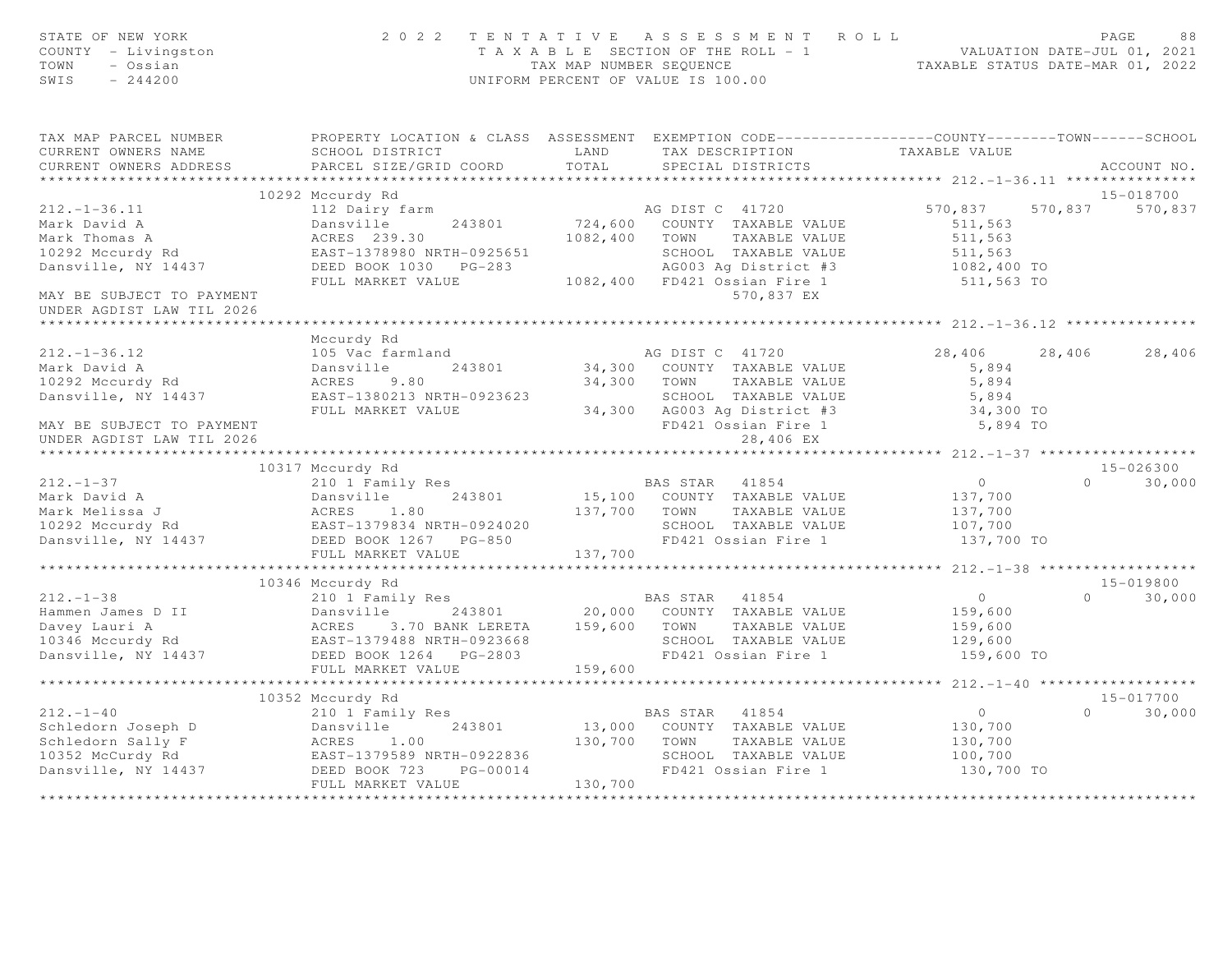| STATE OF NEW YORK<br>COUNTY - Livingston<br>TOWN - Ossian<br>EWIS - 244200                                                                                                                                                                       |                                                                                                                                                |         | 2022 TENTATIVE ASSESSMENT ROLL<br>TAXABLE SECTION OF THE ROLL - 1<br>TAXABLE STATUS DATE-JUL 01, 2021<br>TAXABLE STATUS DATE-MAR 01, 2022<br>UNIFORM PERCENT OF VALUE IS 100.00 |                      | PAGE                 | 89 |
|--------------------------------------------------------------------------------------------------------------------------------------------------------------------------------------------------------------------------------------------------|------------------------------------------------------------------------------------------------------------------------------------------------|---------|---------------------------------------------------------------------------------------------------------------------------------------------------------------------------------|----------------------|----------------------|----|
| TAX MAP PARCEL NUMBER THE PROPERTY LOCATION & CLASS ASSESSMENT EXEMPTION CODE--------------COUNTY-------TOWN------SCHOOL                                                                                                                         |                                                                                                                                                |         |                                                                                                                                                                                 |                      |                      |    |
| CURRENT OWNERS NAME                                                                                                                                                                                                                              | SCHOOL DISTRICT LAND                                                                                                                           |         | TAX DESCRIPTION TAXABLE VALUE<br>SPECIAL DISTRICTS                                                                                                                              |                      |                      |    |
| CURRENT OWNERS ADDRESS                                                                                                                                                                                                                           | PARCEL SIZE/GRID COORD TOTAL                                                                                                                   |         |                                                                                                                                                                                 |                      | ACCOUNT NO.          |    |
|                                                                                                                                                                                                                                                  | Wagner Rd                                                                                                                                      |         |                                                                                                                                                                                 |                      | 15-010400            |    |
| $212. - 1 - 42.1$                                                                                                                                                                                                                                | 314 Rural vac<10                                                                                                                               |         | COUNTY TAXABLE VALUE 15,400                                                                                                                                                     |                      |                      |    |
|                                                                                                                                                                                                                                                  |                                                                                                                                                |         | COUNTY TAXABLE VALUE<br>15,400 TOWN TAXABLE VALUE                                                                                                                               | 15,400               |                      |    |
| Raponi Gregory J<br>PO Box 403                                                                                                                                                                                                                   |                                                                                                                                                |         |                                                                                                                                                                                 |                      |                      |    |
| Pocono Lake, PA 18347                                                                                                                                                                                                                            | Dansville 243801<br>ACRES 4.44<br>EAST-1375288 NRTH-0921943<br>DEED BOOK 607 PG-00325                                                          |         | 15,400 SCHOOL TAXABLE VALUE 15,400<br>TD421 Ossian Fire 1 15,400 TO<br>FD421 Ossian Fire 1                                                                                      |                      |                      |    |
|                                                                                                                                                                                                                                                  | FULL MARKET VALUE                                                                                                                              | 15,400  |                                                                                                                                                                                 |                      |                      |    |
|                                                                                                                                                                                                                                                  |                                                                                                                                                |         |                                                                                                                                                                                 |                      |                      |    |
|                                                                                                                                                                                                                                                  | 10463 Wagner Rd                                                                                                                                |         |                                                                                                                                                                                 |                      |                      |    |
|                                                                                                                                                                                                                                                  |                                                                                                                                                |         | COUNTY TAXABLE VALUE                                                                                                                                                            | 57,500               |                      |    |
|                                                                                                                                                                                                                                                  |                                                                                                                                                |         |                                                                                                                                                                                 | 57,500<br>57,500     |                      |    |
|                                                                                                                                                                                                                                                  |                                                                                                                                                |         | 22,900 TOWN TAXABLE VALUE<br>57,500 SCHOOL TAXABLE VALUE<br>FD421 Ossian Fire 1                                                                                                 | 57,500 TO            |                      |    |
| 212.-1-42.2<br>Young Kristi<br>5595 Hartman Rd<br>Dansville, NY 14437<br>243801<br>EAST-1375300 NRTH-0922284                                                                                                                                     |                                                                                                                                                |         |                                                                                                                                                                                 |                      |                      |    |
|                                                                                                                                                                                                                                                  | FULL MARKET VALUE                                                                                                                              | 57,500  |                                                                                                                                                                                 |                      |                      |    |
|                                                                                                                                                                                                                                                  |                                                                                                                                                |         |                                                                                                                                                                                 |                      |                      |    |
|                                                                                                                                                                                                                                                  | 10477 Wagner Rd                                                                                                                                |         |                                                                                                                                                                                 |                      | 15-006400            |    |
| 10477 Wagner Rd<br>210 1 Family Res<br>Metcalfe Shaun M<br>Metcalfe Janette M<br>243801 13,400 COUNTY TAXABLE VALUE<br>Metcalfe Janette M<br>243801 13,400 COUNTY TAXABLE VALUE<br>10477 Wagner Rd<br>2437 10477 Magner Rd<br>2437-1375700 NRTH- |                                                                                                                                                |         |                                                                                                                                                                                 | $\overline{0}$       | $0 \t 30,000$        |    |
|                                                                                                                                                                                                                                                  |                                                                                                                                                |         |                                                                                                                                                                                 | 160, 400             |                      |    |
|                                                                                                                                                                                                                                                  |                                                                                                                                                |         |                                                                                                                                                                                 | 160,400              |                      |    |
|                                                                                                                                                                                                                                                  |                                                                                                                                                |         |                                                                                                                                                                                 | 130,400              |                      |    |
|                                                                                                                                                                                                                                                  |                                                                                                                                                |         |                                                                                                                                                                                 | 160,400 TO           |                      |    |
|                                                                                                                                                                                                                                                  | FULL MARKET VALUE                                                                                                                              | 160,400 |                                                                                                                                                                                 |                      |                      |    |
|                                                                                                                                                                                                                                                  | Wagner Rd                                                                                                                                      |         |                                                                                                                                                                                 |                      | 15-006400            |    |
| $212. - 1 - 44.2$                                                                                                                                                                                                                                |                                                                                                                                                |         |                                                                                                                                                                                 |                      | 79,335 79,335 79,335 |    |
| Dawson Lois                                                                                                                                                                                                                                      |                                                                                                                                                |         |                                                                                                                                                                                 | 62,865               |                      |    |
|                                                                                                                                                                                                                                                  |                                                                                                                                                |         | 142,200 TOWN TAXABLE VALUE                                                                                                                                                      | 62,865               |                      |    |
| Dawson Daniel D<br>315 Princeton Dr                                                                                                                                                                                                              | ACRES 71.90<br>EAST-1375700 NRTH-0920920                                                                                                       |         | SCHOOL TAXABLE VALUE                                                                                                                                                            |                      |                      |    |
| Lake Worth, FL 33460                                                                                                                                                                                                                             | EAST-1375700 NATH V.L.<br>DEED BOOK 1208 PG-290<br>DEED BOOK 1208 PG-290 AG003 Ag District #3<br>FULL MARKET VALUE 142,200 FD421 Ossian Fire 1 |         |                                                                                                                                                                                 | 62,865<br>142,200 TO |                      |    |
|                                                                                                                                                                                                                                                  |                                                                                                                                                |         |                                                                                                                                                                                 | 62,865 TO            |                      |    |
| MAY BE SUBJECT TO PAYMENT<br>UNDER AGDIST LAW TIL 2026                                                                                                                                                                                           |                                                                                                                                                |         | 79,335 EX                                                                                                                                                                       |                      |                      |    |
|                                                                                                                                                                                                                                                  |                                                                                                                                                |         |                                                                                                                                                                                 |                      |                      |    |
|                                                                                                                                                                                                                                                  | 10559 Mccurdy Rd                                                                                                                               |         |                                                                                                                                                                                 |                      | 15-005700            |    |
| $212 - 1 - 45$                                                                                                                                                                                                                                   | 322 Rural vac>10<br>Dansville 243801<br>ACRES 19.20                                                                                            |         | 0<br>243801 54,800 TOWN TAXABLE VALUE<br>COUNTY TAXABLE VALUE                                                                                                                   | 54,800<br>54,800     |                      |    |
| Clymo Timothy L Jr                                                                                                                                                                                                                               |                                                                                                                                                |         |                                                                                                                                                                                 | 54,800               |                      |    |
| 16 Sophia St                           ACRES     19.20                     54,800   SCHOOL  TAXABLE VALUE<br>Dansville, NY 14437                 EAST-1379158 NRTH-0921114                 FD421 Ossian Fire 1                                   |                                                                                                                                                |         | FD421 Ossian Fire 1                                                                                                                                                             | 54,800 TO            |                      |    |
|                                                                                                                                                                                                                                                  |                                                                                                                                                |         |                                                                                                                                                                                 |                      |                      |    |
|                                                                                                                                                                                                                                                  | FULL MARKET VALUE                                                                                                                              | 54,800  |                                                                                                                                                                                 |                      |                      |    |
|                                                                                                                                                                                                                                                  |                                                                                                                                                |         |                                                                                                                                                                                 |                      |                      |    |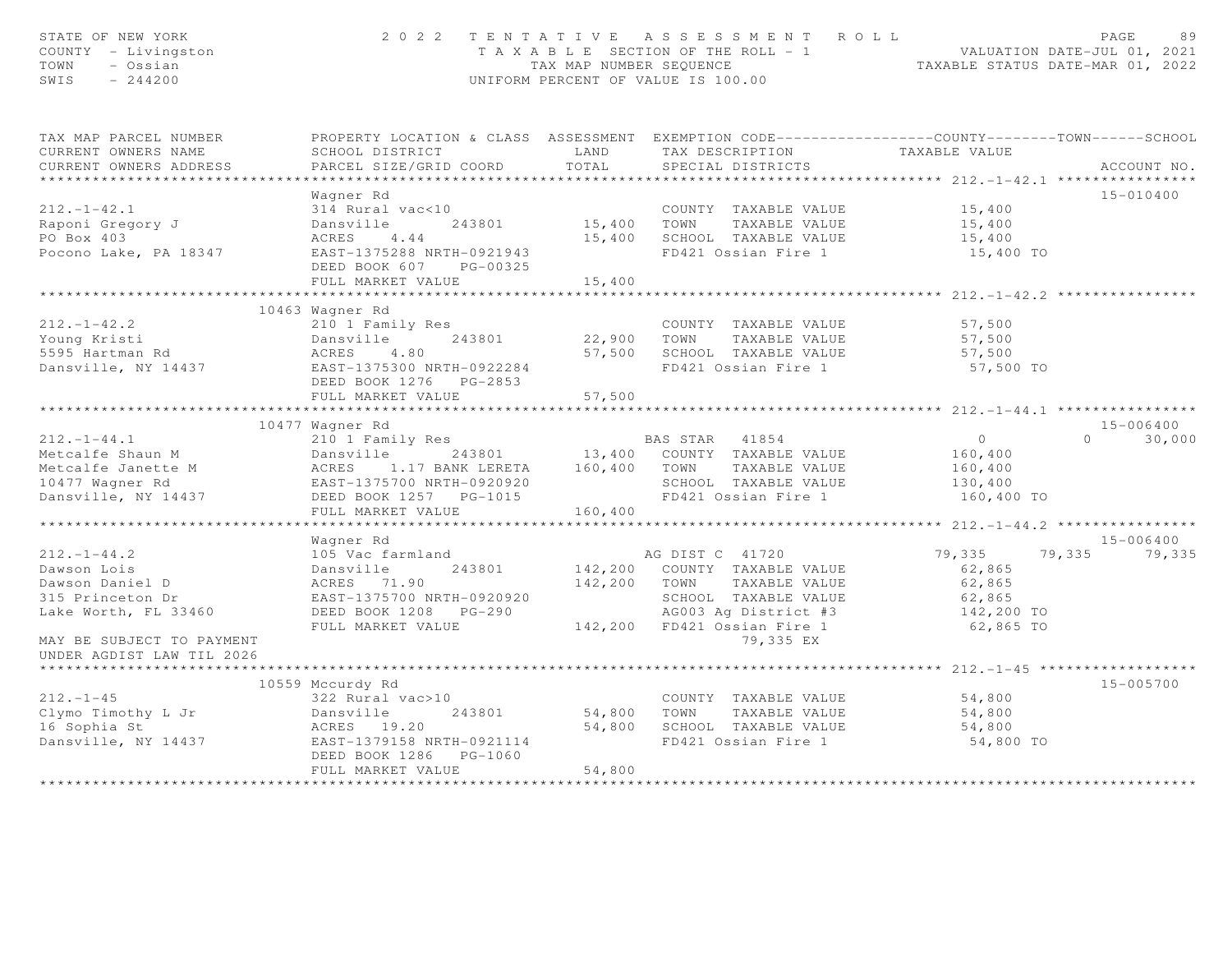|                                                                                                    |                                                                                                                                                                            |                          | 2022 TENTATIVE ASSESSMENT ROLL<br>T A X A B L E SECTION OF THE ROLL - 1 VALUATION DATE-JUL 01, 2021<br>TAX MAP NUMBER SEQUENCE TAXABLE STATUS DATE-MAR 01, 2022<br>UNIFORM PERCENT OF VALUE IS 100.00 |                                                           | 90<br>PAGE     |
|----------------------------------------------------------------------------------------------------|----------------------------------------------------------------------------------------------------------------------------------------------------------------------------|--------------------------|-------------------------------------------------------------------------------------------------------------------------------------------------------------------------------------------------------|-----------------------------------------------------------|----------------|
| TAX MAP PARCEL NUMBER<br>CURRENT OWNERS NAME<br>CURRENT OWNERS ADDRESS<br>************************ | PROPERTY LOCATION & CLASS ASSESSMENT EXEMPTION CODE----------------COUNTY-------TOWN------SCHOOL<br>SCHOOL DISTRICT<br>PARCEL SIZE/GRID COORD                              | LAND<br>TOTAL            | TAX DESCRIPTION<br>SPECIAL DISTRICTS                                                                                                                                                                  | TAXABLE VALUE                                             | ACCOUNT NO.    |
| $212. - 1 - 46.1$<br>Godsave William<br>Clymo Jamie<br>87 Main St<br>Dansville, NY 14437           | Geiger Rd<br>314 Rural vac<10<br>314 Kurai vacs<br>Dansville<br>ACRES 7.50<br>Dansville 243801<br>EAST-1379745 NRTH-0921352<br>DEED BOOK 1296 PG-2833<br>FULL MARKET VALUE | 23,100 TOWN<br>23,100    | COUNTY TAXABLE VALUE<br>TAXABLE VALUE<br>23,100 SCHOOL TAXABLE VALUE<br>FD421 Ossian Fire 1                                                                                                           | 23,100<br>23,100<br>23,100<br>23,100 TO                   | 15-005600      |
|                                                                                                    | *******************                                                                                                                                                        | ******************       |                                                                                                                                                                                                       |                                                           |                |
| $212. - 1 - 47.12$<br>Creative Enterprises Owego, LL Dansville<br>Ithaca, NY 14850                 | Geiger Rd<br>312 Vac w/imprv<br>243801<br>EAST-1380102 NRTH-0920599<br>DEED BOOK 1265 PG-2681                                                                              |                          | COUNTY TAXABLE VALUE<br>110,000 TOWN TAXABLE VALUE<br>154,000 SCHOOL TAXABLE VALUE<br>FD421 Ossian Fire 1                                                                                             | 154,000<br>154,000<br>154,000<br>154,000 TO               |                |
|                                                                                                    | FULL MARKET VALUE                                                                                                                                                          | 154,000<br>************* |                                                                                                                                                                                                       |                                                           |                |
| $212. - 1 - 49$<br>Mark David<br>10292 Mccurdy Rd<br>Dansville, NY 14437                           | Mccurdy Rd<br>105 Vac farmland<br>243801<br>Dansville<br>ACRES 64.00<br>EAST-1378656 NRTH-0923037                                                                          |                          | AG DIST C 41720<br>185,600 COUNTY TAXABLE VALUE<br>185,600 TOWN TAXABLE VALUE<br>SCHOOL TAXABLE VALUE                                                                                                 | 153,651 153,651<br>31,949<br>31,949<br>31,949             | 153,651        |
| MAY BE SUBJECT TO PAYMENT<br>UNDER AGDIST LAW TIL 2026                                             | DEED BOOK 1030 PG-280 AG003 Ag District #3<br>FULL MARKET VALUE 185,600 FD421 Ossian Fire 1                                                                                |                          | 153,651 EX                                                                                                                                                                                            | 185,600 TO<br>31,949 TO                                   |                |
|                                                                                                    |                                                                                                                                                                            |                          |                                                                                                                                                                                                       |                                                           |                |
| $212. - 1 - 50$<br>Mark David A<br>Mark Gayla J<br>10178 McCurdy Rd<br>Dansville, NY 14437         | Mccurdy Rd<br>105 Vac farmland<br>243801<br>Dansville<br>ACRES<br>5.80<br>EAST-1379047 NRTH-0921892<br>FULL MARKET VALUE                                                   |                          | AG DIST C 41720<br>11,400 COUNTY TAXABLE VALUE<br>11,400 TOWN<br>TAXABLE VALUE<br>SCHOOL TAXABLE VALUE<br>AG003 Ag District #3<br>11,400 FD421 Ossian Fire 1                                          | 8,146<br>3,254<br>3,254<br>3,254<br>11,400 TO<br>3,254 TO | 8,146<br>8,146 |
| MAY BE SUBJECT TO PAYMENT<br>UNDER AGDIST LAW TIL 2026                                             |                                                                                                                                                                            |                          | 8,146 EX                                                                                                                                                                                              |                                                           |                |
|                                                                                                    |                                                                                                                                                                            |                          |                                                                                                                                                                                                       |                                                           |                |
| $212. - 1 - 51$<br>Cole Patricia A<br>5600 School Rd<br>Gainesville, NY 14066                      | Mccurdy Rd<br>314 Rural vac<10<br>243801<br>Dansville<br>ACRES<br>9.90<br>EAST-1378285 NRTH-0921487<br>DEED BOOK 1291 PG-85                                                |                          | COUNTY TAXABLE VALUE<br>28,900 TOWN TAXABLE VALUE<br>28,900 SCHOOL TAXABLE VALUE<br>FD421 Ossian Fire 1                                                                                               | 28,900<br>28,900<br>28,900<br>28,900 TO                   |                |
| *********************                                                                              | FULL MARKET VALUE<br>***********************                                                                                                                               | 28,900<br>**********     |                                                                                                                                                                                                       |                                                           |                |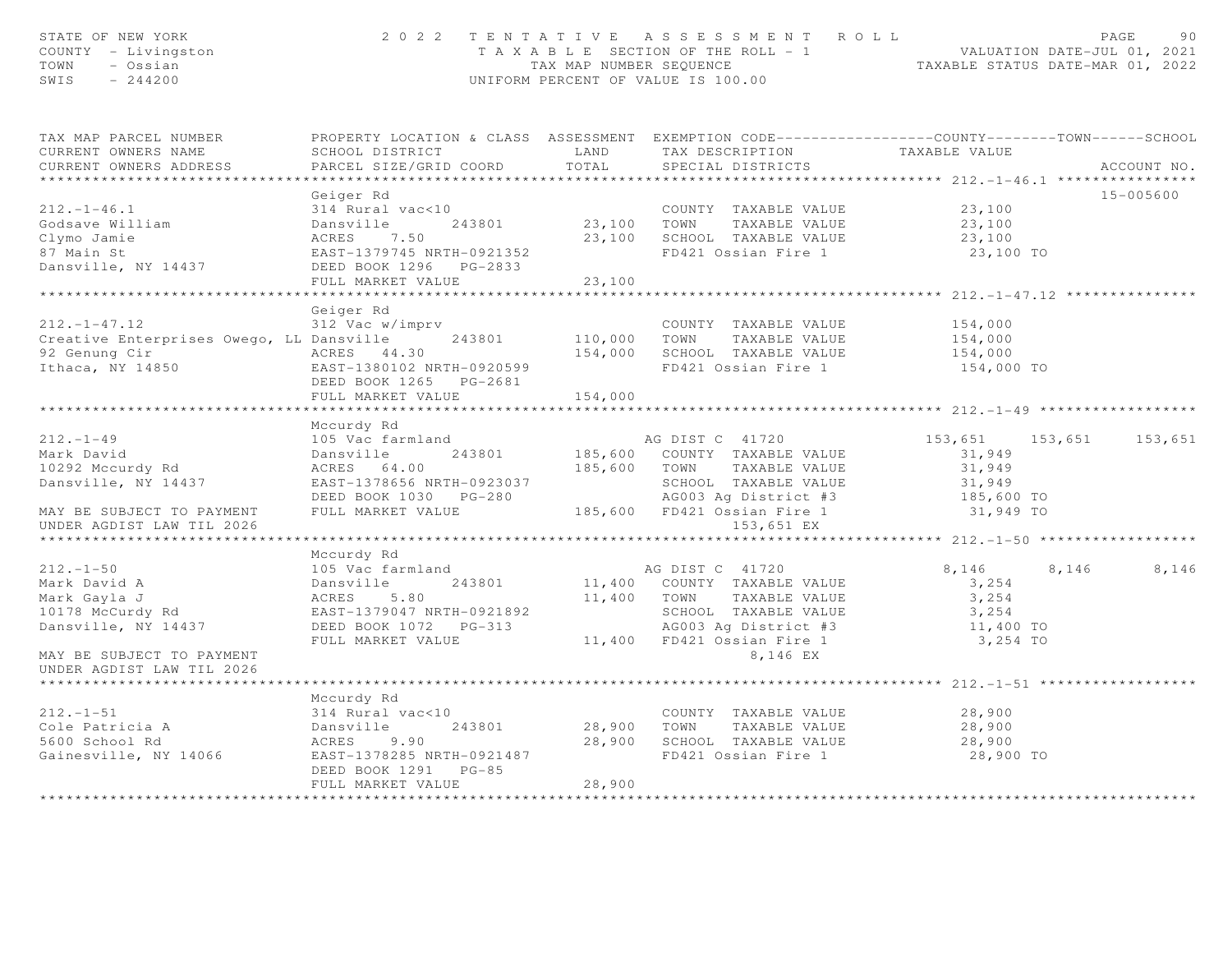| STATE OF NEW YORK<br>STATE OF NEW TO<br>COUNTY - Livingston<br>TOWN - Ossian<br>~~~~ - 244200                                                                                                                                            |                                                                                                                                                                      |                         | 2022 TENTATIVE ASSESSMENT ROLL<br>UNIFORM PERCENT OF VALUE IS 100.00             | PAGE<br>91<br>T A X A B L E SECTION OF THE ROLL - 1 VALUATION DATE-JUL 01, 2021<br>TAX MAP NUMBER SEQUENCE TAXABLE STATUS DATE-MAR 01, 2022 |
|------------------------------------------------------------------------------------------------------------------------------------------------------------------------------------------------------------------------------------------|----------------------------------------------------------------------------------------------------------------------------------------------------------------------|-------------------------|----------------------------------------------------------------------------------|---------------------------------------------------------------------------------------------------------------------------------------------|
| CURRENT OWNERS NAME                                                                                                                                                                                                                      | SCHOOL DISTRICT                          LAND         TAX DESCRIPTION                   TAXABLE VALUE PARCEL SIZE/GRID COORD          TOTAL        SPECIAL DISTRICTS |                         |                                                                                  | TAX MAP PARCEL NUMBER FROPERTY LOCATION & CLASS ASSESSMENT EXEMPTION CODE---------------COUNTY-------TOWN-----SCHOOL                        |
| CURRENT OWNERS ADDRESS                                                                                                                                                                                                                   |                                                                                                                                                                      |                         |                                                                                  | ACCOUNT NO.                                                                                                                                 |
|                                                                                                                                                                                                                                          | 10560 Mccurdy Rd                                                                                                                                                     |                         |                                                                                  |                                                                                                                                             |
| 10560 Mccurdy Rd 240 Runder Process 23.23 BANKFIRSTAM 2010 193,800<br>Post Cassidy<br>202.1-1-53.11 240 Runder 243801<br>243801 61,600 TOWN TAXABLE VALUE<br>243801 61,600 TOWN TAXABLE VALUE 193,800<br>240 RUNARES 23.23 BANKFIRSTAM 1 |                                                                                                                                                                      |                         |                                                                                  |                                                                                                                                             |
|                                                                                                                                                                                                                                          |                                                                                                                                                                      |                         |                                                                                  |                                                                                                                                             |
|                                                                                                                                                                                                                                          |                                                                                                                                                                      |                         |                                                                                  |                                                                                                                                             |
|                                                                                                                                                                                                                                          |                                                                                                                                                                      |                         | AG003 Ag District #3 193,800 TO                                                  |                                                                                                                                             |
|                                                                                                                                                                                                                                          |                                                                                                                                                                      |                         |                                                                                  | 193,800 TO                                                                                                                                  |
|                                                                                                                                                                                                                                          |                                                                                                                                                                      |                         |                                                                                  |                                                                                                                                             |
|                                                                                                                                                                                                                                          |                                                                                                                                                                      |                         |                                                                                  |                                                                                                                                             |
|                                                                                                                                                                                                                                          | Geiger Rd<br>$314$ Rural vac<10                                                                                                                                      |                         |                                                                                  |                                                                                                                                             |
| $212. -1 - 54$                                                                                                                                                                                                                           |                                                                                                                                                                      |                         | COUNTY TAXABLE VALUE 16,400                                                      |                                                                                                                                             |
|                                                                                                                                                                                                                                          |                                                                                                                                                                      |                         |                                                                                  |                                                                                                                                             |
|                                                                                                                                                                                                                                          |                                                                                                                                                                      |                         | FD421 Ossian Fire 1 16,400 TO                                                    |                                                                                                                                             |
| 16,400 COUNTY TAXABLE VALUE 16,400<br>Roberts James M Dansville 243801 16,400 TOWN TAXABLE VALUE 16,400<br>460 Geiger Rd ACRES 4.80 16,400 SCHOOL TAXABLE VALUE 16,400<br>PO Box 428 EAST-1380094 NRTH-0921900 FD421 Ossian Fire 1 1     |                                                                                                                                                                      |                         |                                                                                  |                                                                                                                                             |
|                                                                                                                                                                                                                                          | FULL MARKET VALUE                                                                                                                                                    | 16,400                  |                                                                                  |                                                                                                                                             |
|                                                                                                                                                                                                                                          |                                                                                                                                                                      |                         |                                                                                  |                                                                                                                                             |
|                                                                                                                                                                                                                                          | Geiger Rd                                                                                                                                                            |                         |                                                                                  |                                                                                                                                             |
| $212. - 1 - 56$                                                                                                                                                                                                                          | 260 Seasonal res                                                                                                                                                     |                         | COUNTY TAXABLE VALUE<br>26,000 TOWN TAXABLE VALUE<br>COUNTY TAXABLE VALUE 36,900 |                                                                                                                                             |
|                                                                                                                                                                                                                                          |                                                                                                                                                                      |                         |                                                                                  | 36,900                                                                                                                                      |
| 212.-1-36<br>Roberts Loren Stebler<br>460 Geiger Rd<br>PO Box 428<br>200 Seasonal Les<br>243801<br>24380221 NRTH-0922233                                                                                                                 |                                                                                                                                                                      |                         | 36,900 SCHOOL TAXABLE VALUE 36,900<br>FD421 Ossian Fire 1 36,900                 | 36,900 TO                                                                                                                                   |
| Dansville, NY 14437                                                                                                                                                                                                                      | DEED BOOK 909 PG-375                                                                                                                                                 |                         |                                                                                  |                                                                                                                                             |
|                                                                                                                                                                                                                                          | FULL MARKET VALUE                                                                                                                                                    | 36,900                  |                                                                                  |                                                                                                                                             |
|                                                                                                                                                                                                                                          |                                                                                                                                                                      | * * * * * * * * * * * * |                                                                                  | ********************* 212.-1-57 **                                                                                                          |
|                                                                                                                                                                                                                                          | Geiger Rd                                                                                                                                                            |                         |                                                                                  |                                                                                                                                             |
| $212. -1 - 57$                                                                                                                                                                                                                           |                                                                                                                                                                      |                         |                                                                                  |                                                                                                                                             |
| Roberts Loren Stebler                                                                                                                                                                                                                    |                                                                                                                                                                      |                         |                                                                                  |                                                                                                                                             |
| 460 Geiger Rd                                                                                                                                                                                                                            | ACRES 7.70<br>EAST-1380435 NRTH                                                                                                                                      |                         |                                                                                  |                                                                                                                                             |
| PO Box 428                                                                                                                                                                                                                               |                                                                                                                                                                      |                         |                                                                                  |                                                                                                                                             |
| Dansville, NY 14437                                                                                                                                                                                                                      | DEED BOOK 909 PG-372<br>FULL MARKET VALUE                                                                                                                            | 39,800                  |                                                                                  |                                                                                                                                             |
|                                                                                                                                                                                                                                          |                                                                                                                                                                      |                         |                                                                                  |                                                                                                                                             |
|                                                                                                                                                                                                                                          | Mccurdy Rd                                                                                                                                                           |                         |                                                                                  |                                                                                                                                             |
|                                                                                                                                                                                                                                          |                                                                                                                                                                      |                         |                                                                                  |                                                                                                                                             |
|                                                                                                                                                                                                                                          |                                                                                                                                                                      |                         |                                                                                  |                                                                                                                                             |
|                                                                                                                                                                                                                                          |                                                                                                                                                                      |                         |                                                                                  |                                                                                                                                             |
|                                                                                                                                                                                                                                          |                                                                                                                                                                      |                         |                                                                                  | 22,100 TO                                                                                                                                   |
|                                                                                                                                                                                                                                          |                                                                                                                                                                      |                         |                                                                                  |                                                                                                                                             |
|                                                                                                                                                                                                                                          | FULL MARKET VALUE                                                                                                                                                    | 22,100                  |                                                                                  |                                                                                                                                             |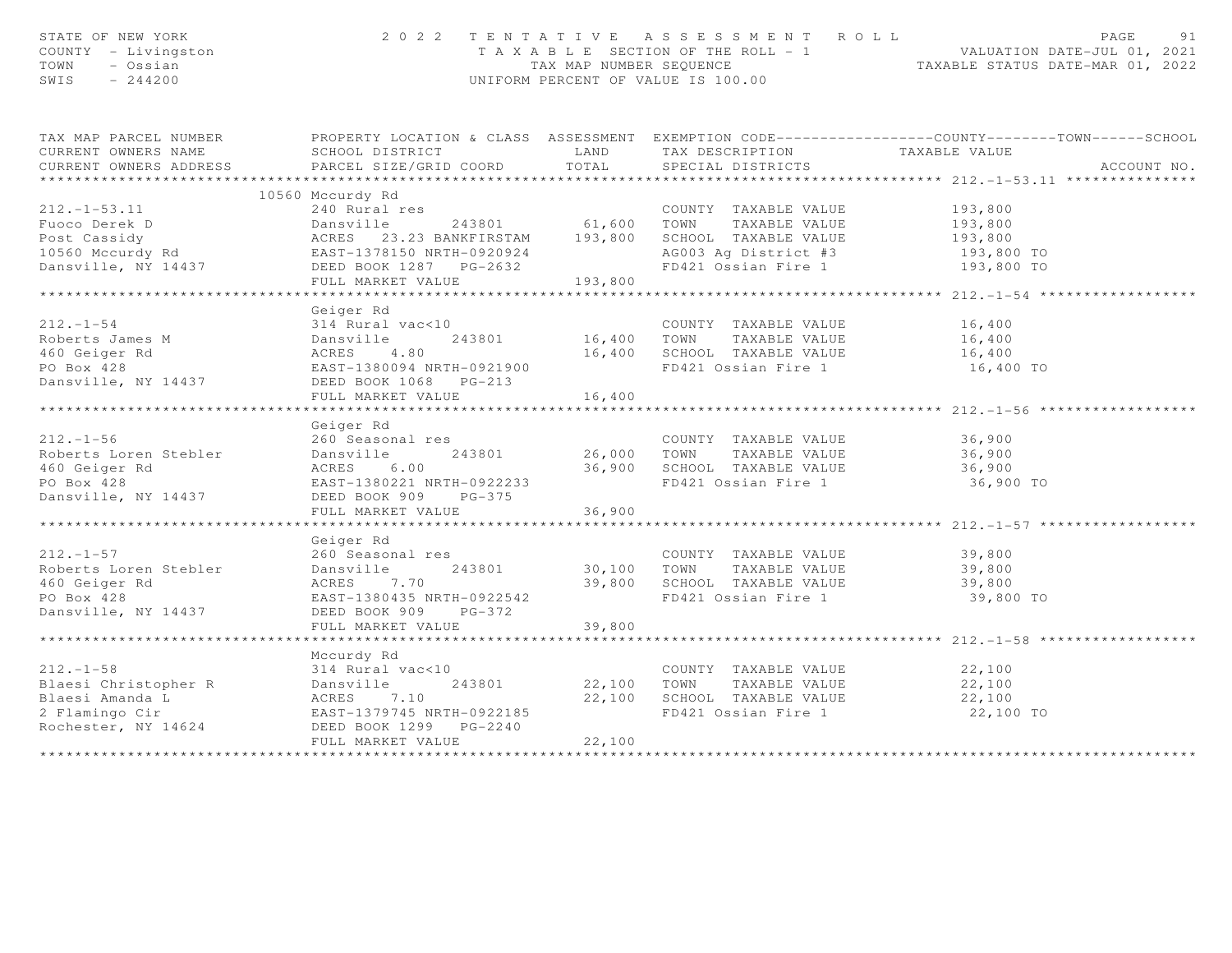| STATE OF NEW YORK<br>COUNTY - Livingston<br>TOWN - Ossian<br>SWIS - 244200                                                                                                                                                                                                                                                                                                                                      |                                                                                 |        | 2 0 2 2 TENTATIVE ASSESSMENT ROLL PAGE 92<br>TAXABLE SECTION OF THE ROLL - 1 VALUATION DATE-JUL 01, 2021<br>TAX MAP NUMBER SEQUENCE TAXABLE STATUS DATE-MAR 01, 2022<br>UNIFORM PERCENT OF VALUE IS 100.00 |                                   |             |        |
|-----------------------------------------------------------------------------------------------------------------------------------------------------------------------------------------------------------------------------------------------------------------------------------------------------------------------------------------------------------------------------------------------------------------|---------------------------------------------------------------------------------|--------|------------------------------------------------------------------------------------------------------------------------------------------------------------------------------------------------------------|-----------------------------------|-------------|--------|
| TAX MAP PARCEL NUMBER PROPERTY LOCATION & CLASS ASSESSMENT EXEMPTION CODE----------------COUNTY-------TOWN------SCHOOL<br>CURRENT OWNERS NAME                                                                                                                                                                                                                                                                   |                                                                                 |        |                                                                                                                                                                                                            |                                   |             |        |
|                                                                                                                                                                                                                                                                                                                                                                                                                 | SCHOOL DISTRICT<br>PARCEL SIZE/GRID COORD TOTAL SPECIAL DISTRICTS TAXABLE VALUE |        |                                                                                                                                                                                                            |                                   | ACCOUNT NO. |        |
|                                                                                                                                                                                                                                                                                                                                                                                                                 |                                                                                 |        |                                                                                                                                                                                                            |                                   |             |        |
|                                                                                                                                                                                                                                                                                                                                                                                                                 | Mccurdy Rd                                                                      |        |                                                                                                                                                                                                            |                                   |             |        |
| 212.-1-59<br>Mark David<br>Mark David<br>10292 Mccurdy Rd<br>243801<br>243801<br>243801<br>243801<br>243801<br>243801<br>243801<br>243801<br>26.100 COUNTY TAXABLE VALUE<br>243801<br>26.100 COUNTY TAXABLE VALUE<br>26.100 COUNTY TAXABLE VALUE<br>26.100 TAX                                                                                                                                                  |                                                                                 |        |                                                                                                                                                                                                            | 12,895 12,895 12,895              |             |        |
|                                                                                                                                                                                                                                                                                                                                                                                                                 |                                                                                 |        |                                                                                                                                                                                                            |                                   |             |        |
|                                                                                                                                                                                                                                                                                                                                                                                                                 |                                                                                 |        |                                                                                                                                                                                                            |                                   |             |        |
|                                                                                                                                                                                                                                                                                                                                                                                                                 |                                                                                 |        |                                                                                                                                                                                                            |                                   |             |        |
|                                                                                                                                                                                                                                                                                                                                                                                                                 |                                                                                 |        |                                                                                                                                                                                                            |                                   |             |        |
|                                                                                                                                                                                                                                                                                                                                                                                                                 |                                                                                 |        |                                                                                                                                                                                                            |                                   |             |        |
|                                                                                                                                                                                                                                                                                                                                                                                                                 |                                                                                 |        |                                                                                                                                                                                                            |                                   |             |        |
|                                                                                                                                                                                                                                                                                                                                                                                                                 | Mccurdy Rd                                                                      |        |                                                                                                                                                                                                            |                                   |             |        |
|                                                                                                                                                                                                                                                                                                                                                                                                                 |                                                                                 |        |                                                                                                                                                                                                            | 24, 454 24, 454 24, 454           |             |        |
|                                                                                                                                                                                                                                                                                                                                                                                                                 |                                                                                 |        |                                                                                                                                                                                                            |                                   |             |        |
|                                                                                                                                                                                                                                                                                                                                                                                                                 |                                                                                 |        |                                                                                                                                                                                                            |                                   |             |        |
|                                                                                                                                                                                                                                                                                                                                                                                                                 |                                                                                 |        |                                                                                                                                                                                                            |                                   |             |        |
|                                                                                                                                                                                                                                                                                                                                                                                                                 |                                                                                 |        |                                                                                                                                                                                                            |                                   |             |        |
|                                                                                                                                                                                                                                                                                                                                                                                                                 |                                                                                 |        |                                                                                                                                                                                                            |                                   |             |        |
| Mark David<br>Mark David Dansville 243801 27,000 COUNTY TAXABLE VALUE<br>10292 Mccurdy Rd ACRES 6.40 27,000 TOWN TAXABLE VALUE<br>2,546 27,000 TOWN TAXABLE VALUE<br>2,546 2,546 27,000 TOWN TAXABLE VALUE<br>2,546 2,546 2,546<br>MAY BE<br>UNDER AGDIST LAW TIL 2026                                                                                                                                          |                                                                                 |        | 24,454 EX                                                                                                                                                                                                  |                                   |             |        |
|                                                                                                                                                                                                                                                                                                                                                                                                                 |                                                                                 |        |                                                                                                                                                                                                            | ***************** 212.-1-61 **    |             |        |
|                                                                                                                                                                                                                                                                                                                                                                                                                 | Mccurdy Rd                                                                      |        |                                                                                                                                                                                                            |                                   |             |        |
|                                                                                                                                                                                                                                                                                                                                                                                                                 |                                                                                 |        |                                                                                                                                                                                                            |                                   |             |        |
|                                                                                                                                                                                                                                                                                                                                                                                                                 |                                                                                 |        |                                                                                                                                                                                                            |                                   |             |        |
|                                                                                                                                                                                                                                                                                                                                                                                                                 |                                                                                 |        |                                                                                                                                                                                                            |                                   |             |        |
| Mccuray ku<br>Mccuray ku<br>314 Rural vac<10<br>24,800 TOWN TAXABLE VALUE<br>24,800 TOWN TAXABLE VALUE<br>24,800 School Rd<br>3600 School Rd<br>24,800 ACRES<br>24,800 24,800 SCHOOL TAXABLE VALUE<br>24,800 SCHOOL TAXABLE VALUE<br>24,800 24,800                                                                                                                                                              |                                                                                 |        |                                                                                                                                                                                                            |                                   |             |        |
|                                                                                                                                                                                                                                                                                                                                                                                                                 | DEED BOOK 1300 PG-724                                                           |        |                                                                                                                                                                                                            |                                   |             |        |
| PRIOR OWNER ON 3/01/2022 FULL MARKET VALUE                                                                                                                                                                                                                                                                                                                                                                      |                                                                                 | 24,800 |                                                                                                                                                                                                            |                                   |             |        |
| Alleganey Hardwoods, LLC<br>*********************                                                                                                                                                                                                                                                                                                                                                               |                                                                                 |        |                                                                                                                                                                                                            |                                   |             |        |
|                                                                                                                                                                                                                                                                                                                                                                                                                 | 10564 McCurdy Rd                                                                |        |                                                                                                                                                                                                            |                                   |             |        |
|                                                                                                                                                                                                                                                                                                                                                                                                                 |                                                                                 |        |                                                                                                                                                                                                            |                                   |             |        |
|                                                                                                                                                                                                                                                                                                                                                                                                                 |                                                                                 |        |                                                                                                                                                                                                            |                                   |             |        |
|                                                                                                                                                                                                                                                                                                                                                                                                                 |                                                                                 |        |                                                                                                                                                                                                            |                                   |             |        |
|                                                                                                                                                                                                                                                                                                                                                                                                                 |                                                                                 |        |                                                                                                                                                                                                            | 83,800 TO                         |             |        |
|                                                                                                                                                                                                                                                                                                                                                                                                                 |                                                                                 |        |                                                                                                                                                                                                            |                                   |             |        |
|                                                                                                                                                                                                                                                                                                                                                                                                                 |                                                                                 |        |                                                                                                                                                                                                            |                                   |             |        |
| $\begin{array}{ccccccccc} 212.-1-62 & 10564\,\text{McCurdy Rd} & & & & \text{COUNTY TAXABLE VALUE} & 83,800\\ \text{Smith Donald} & \text{Danal} & \text{Dansville} & 243801 & 25,200\,\,\text{TOWN} & \text{TAXABLE VALUE} & 83,800\\ \text{Smith Nilsa} & \text{ACRES} & 5.70 & 83,800\,\,\text{SCHOOL TAXABLE VALUE} & 83,800\\ \text{FInglish Rd} & \text{EAST-1378111 NRTH-0920273} & & & \text{FD421 Oss$ |                                                                                 |        |                                                                                                                                                                                                            | ****************** 212.-1-63 **** |             |        |
|                                                                                                                                                                                                                                                                                                                                                                                                                 |                                                                                 |        |                                                                                                                                                                                                            |                                   |             |        |
|                                                                                                                                                                                                                                                                                                                                                                                                                 |                                                                                 |        |                                                                                                                                                                                                            |                                   | $\Omega$    | 30,000 |
|                                                                                                                                                                                                                                                                                                                                                                                                                 |                                                                                 |        |                                                                                                                                                                                                            | $0$<br>217,700                    |             |        |
|                                                                                                                                                                                                                                                                                                                                                                                                                 |                                                                                 |        |                                                                                                                                                                                                            |                                   |             |        |
|                                                                                                                                                                                                                                                                                                                                                                                                                 |                                                                                 |        |                                                                                                                                                                                                            |                                   |             |        |
| 10354 Mccurdy Rd 210 1 Family Res 212.-1-63 212.-1-63 212.-1-63 212.-1-63 212.-1-63 212.-1-63 212.-1-63 212.-1-63 212.-1-63 212.-1-63 212.-1-63 212.-1-63 212.-1-63 212.-1-63 212.-1-63 212.-1-63 212.-1-63 212.-1-63 212.-1-6                                                                                                                                                                                  |                                                                                 |        |                                                                                                                                                                                                            | 217,700 TO                        |             |        |
|                                                                                                                                                                                                                                                                                                                                                                                                                 |                                                                                 |        |                                                                                                                                                                                                            |                                   |             |        |
|                                                                                                                                                                                                                                                                                                                                                                                                                 |                                                                                 |        |                                                                                                                                                                                                            |                                   |             |        |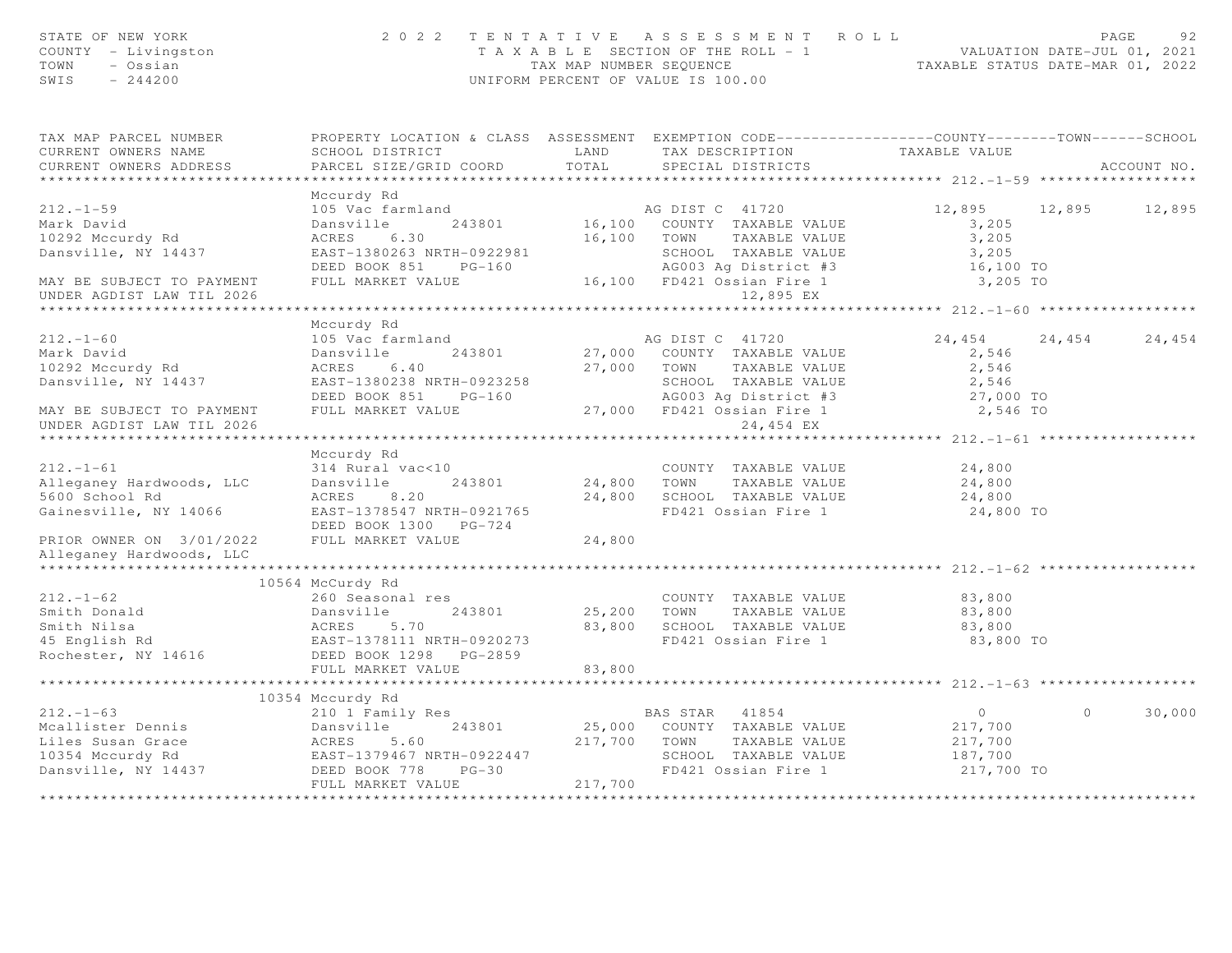| STATE OF NEW YORK<br>COUNTY - Livingston<br>- Ossian<br>TOWN<br>SWIS<br>$-244200$                                                                | 2 0 2 2                   | TAX MAP NUMBER SEOUENCE                                                                                                | TENTATIVE ASSESSMENT ROLL<br>T A X A B L E SECTION OF THE ROLL - 1 VALUATION DATE-JUL 01, 2021<br>UNIFORM PERCENT OF VALUE IS 100.00 | TAXABLE STATUS DATE-MAR 01, 2022 | 93<br>PAGE    |
|--------------------------------------------------------------------------------------------------------------------------------------------------|---------------------------|------------------------------------------------------------------------------------------------------------------------|--------------------------------------------------------------------------------------------------------------------------------------|----------------------------------|---------------|
| TAX MAP PARCEL NUMBER THE PROPERTY LOCATION & CLASS ASSESSMENT EXEMPTION CODE--------------COUNTY--------TOWN------SCHOOL<br>CURRENT OWNERS NAME | SCHOOL DISTRICT           | <b>EXAMPLE SERVICE SERVICE SERVICE SERVICE SERVICE SERVICE SERVICE SERVICE SERVICE SERVICE SERVICE SERVICE SERVICE</b> | TAX DESCRIPTION TAXABLE VALUE                                                                                                        |                                  |               |
|                                                                                                                                                  |                           |                                                                                                                        |                                                                                                                                      |                                  | ACCOUNT NO.   |
|                                                                                                                                                  |                           |                                                                                                                        |                                                                                                                                      |                                  |               |
|                                                                                                                                                  | 10620 Geiger Rd           |                                                                                                                        |                                                                                                                                      |                                  |               |
| $212. - 1 - 64$                                                                                                                                  | 314 Rural vac<10          |                                                                                                                        | COUNTY TAXABLE VALUE                                                                                                                 | 9,400                            |               |
| Dansville<br>Roberts James M                                                                                                                     |                           | 243801 9,400                                                                                                           | TOWN<br>TAXABLE VALUE                                                                                                                | 9,400                            |               |
| Stebler-Roberts Loren L ACRES                                                                                                                    | 2.10                      | 9,400                                                                                                                  | SCHOOL TAXABLE VALUE                                                                                                                 | 9,400                            |               |
| 460 Geiger Rd                                                                                                                                    | EAST-1380626 NRTH-0921876 |                                                                                                                        | FD421 Ossian Fire 1                                                                                                                  | 9,400 TO                         |               |
|                                                                                                                                                  |                           |                                                                                                                        |                                                                                                                                      |                                  |               |
| PO Box 428<br>DEED BOOK 1295 PG-2077<br>Dansville, NY 14437 FULL MARKET VALUE 9,400                                                              |                           |                                                                                                                        |                                                                                                                                      |                                  |               |
|                                                                                                                                                  |                           |                                                                                                                        |                                                                                                                                      |                                  |               |
|                                                                                                                                                  | Geiger Rd E               |                                                                                                                        |                                                                                                                                      |                                  | $15 - 035900$ |
| $212. - 1 - 65$                                                                                                                                  | 312 Vac w/imprv           |                                                                                                                        | COUNTY TAXABLE VALUE                                                                                                                 | 33,300                           |               |
| Dansville<br>Weidman Jesse H                                                                                                                     | 243801 21,100             |                                                                                                                        | TAXABLE VALUE<br>TOWN                                                                                                                | 33,300                           |               |
| Rapchick Elizabeth A ACRES                                                                                                                       | 4.10                      | 33,300                                                                                                                 | SCHOOL TAXABLE VALUE                                                                                                                 | 33,300                           |               |
| 10635 McCurdy Rd                                                                                                                                 | EAST-1379479 NRTH-0920122 |                                                                                                                        | AG003 Ag District #3 33,300 TO                                                                                                       |                                  |               |
| PO Box 337<br>DEED BOOK 1286                                                                                                                     | $PG-925$                  |                                                                                                                        | FD421 Ossian Fire 1 33,300 TO                                                                                                        |                                  |               |
| Dansville, NY 14437-0337                                                                                                                         | FULL MARKET VALUE         | 33,300                                                                                                                 |                                                                                                                                      |                                  |               |
| MAY BE SUBJECT TO PAYMENT<br>UNDER RPTL480A UNTIL 2030                                                                                           |                           |                                                                                                                        |                                                                                                                                      |                                  |               |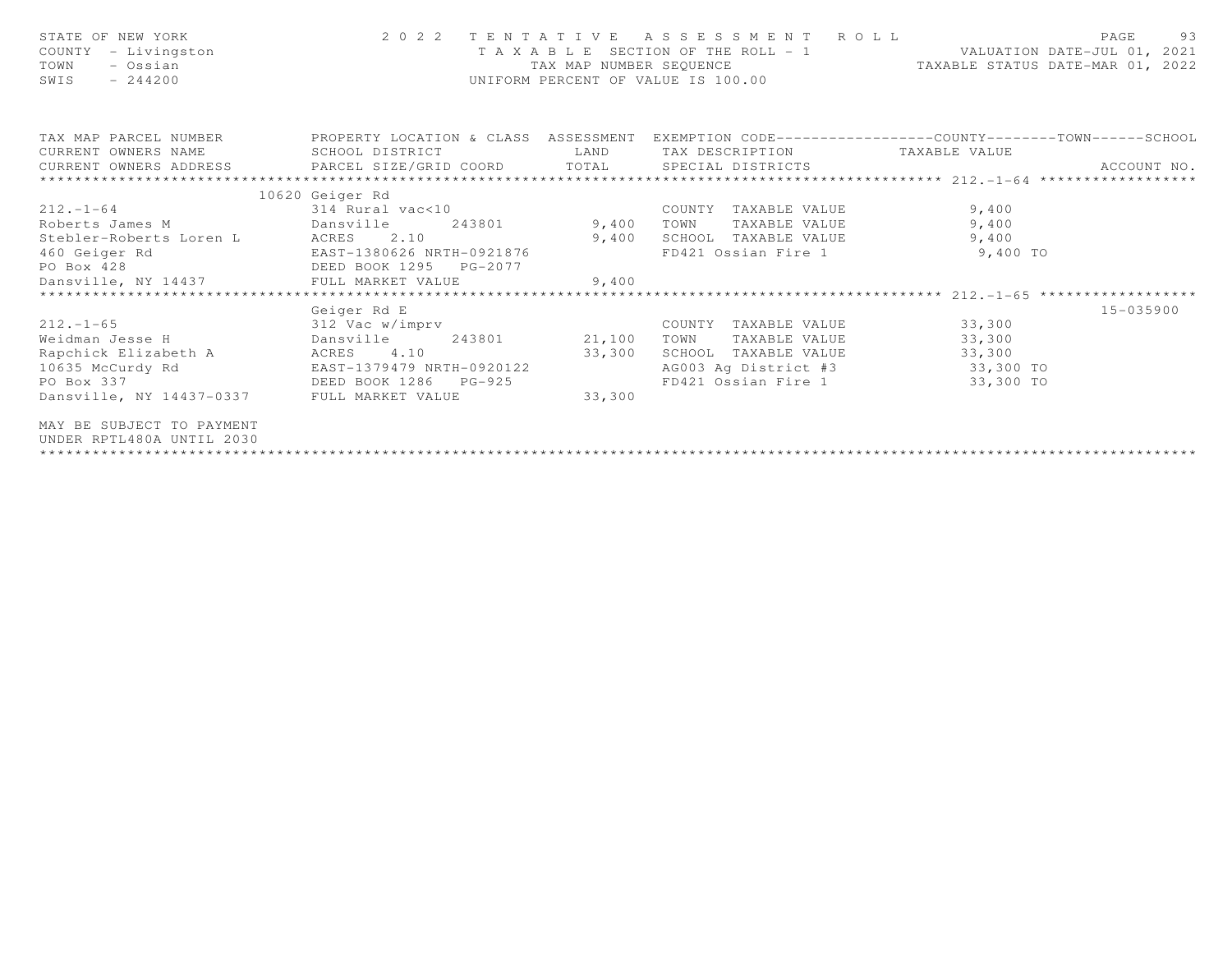| STATE OF NEW YORK |                     | 2022 TENTATIVE ASSESSMENT ROLL     |  |  |                                  |                        | PAGE | 94 |
|-------------------|---------------------|------------------------------------|--|--|----------------------------------|------------------------|------|----|
|                   | COUNTY - Livingston | TAXABLE SECTION OF THE ROLL - 1    |  |  | VALUATION DATE-JUL 01, 2021      |                        |      |    |
| TOWN              | – Ossian            | MAP SECTION - 212                  |  |  | TAXABLE STATUS DATE-MAR 01, 2022 |                        |      |    |
| SWIS              | $-244200$           | $SUB - SECTION - 000$              |  |  |                                  | RPS150/V04/L015        |      |    |
|                   |                     | UNIFORM PERCENT OF VALUE IS 100.00 |  |  |                                  | CURRENT DATE 4/19/2022 |      |    |

# \*\*\* S P E C I A L D I S T R I C T S U M M A R Y \*\*\*

|      |                            | TOTAL EXTENSION | EXTENSION | AD VALOREM | <b>EXEMPT</b> | TAXABLE  |
|------|----------------------------|-----------------|-----------|------------|---------------|----------|
| CODE | DISTRICT NAME PARCELS TYPE |                 | VALUE     | VALUE      | AMOUNT        | VALUE    |
|      |                            |                 |           |            |               |          |
|      | 480-A RPTL 480-a Pen       | 1 MOVTAX        |           |            |               |          |
|      | AG003 Ag District #3       | 36 TOTAL        |           | 8240.466   |               | 8240,466 |
|      | FD421 Ossian Fire 1        | 76 TOTAL        |           | 12885,266  | 3971,584      | 8913,682 |

# \*\*\* S C H O O L D I S T R I C T S U M M A R Y \*\*\*

| CODE   | DISTRICT NAME | TOTAL<br>PARCELS | ASSESSED<br>LAND | ASSESSED<br>TOTAL | EXEMPT<br>AMOUNT | TOTAL<br>TAXABLE | STAR<br>AMOUNT | STAR<br>TAXABLE |
|--------|---------------|------------------|------------------|-------------------|------------------|------------------|----------------|-----------------|
| 243801 | Dansville     | 76               | 6655,800         | 12885,266         | 4001,584         | 8883,682         | 824,500        | 8059,182        |
|        | SUB-TOTAL     | 76               | 6655,800         | 12885,266         | 4001,584         | 8883,682         | 824,500        | 8059,182        |
|        | TOTAL         | 76               | 6655,800         | 12885,266         | 4001,584         | 8883,682         | 824,500        | 8059,182        |

## \*\*\* S Y S T E M C O D E S S U M M A R Y \*\*\*

## NO SYSTEM EXEMPTIONS AT THIS LEVEL

## \*\*\* E X E M P T I O N S U M M A R Y \*\*\*

|       |             | TOTAL   |          |          |          |
|-------|-------------|---------|----------|----------|----------|
| CODE  | DESCRIPTION | PARCELS | COUNTY   | TOWN     | SCHOOL   |
| 41121 | VET WAR CT  |         | 21,000   | 21,000   |          |
| 41131 | VET COM CT  |         | 35,000   | 35,000   |          |
| 41700 | AGR BLD     |         | 30,000   | 30,000   | 30,000   |
| 41720 | AG DIST C   | 28      | 3750,631 | 3750,631 | 3750,631 |
| 41730 | AG DIST IN  |         | 220,953  | 220,953  | 220,953  |
| 41834 | ENH STAR    | 5       |          |          | 374,500  |
| 41854 | BAS STAR    | 15      |          |          | 450,000  |
|       | TO TAL      | 54      | 4057,584 | 4057,584 | 4826,084 |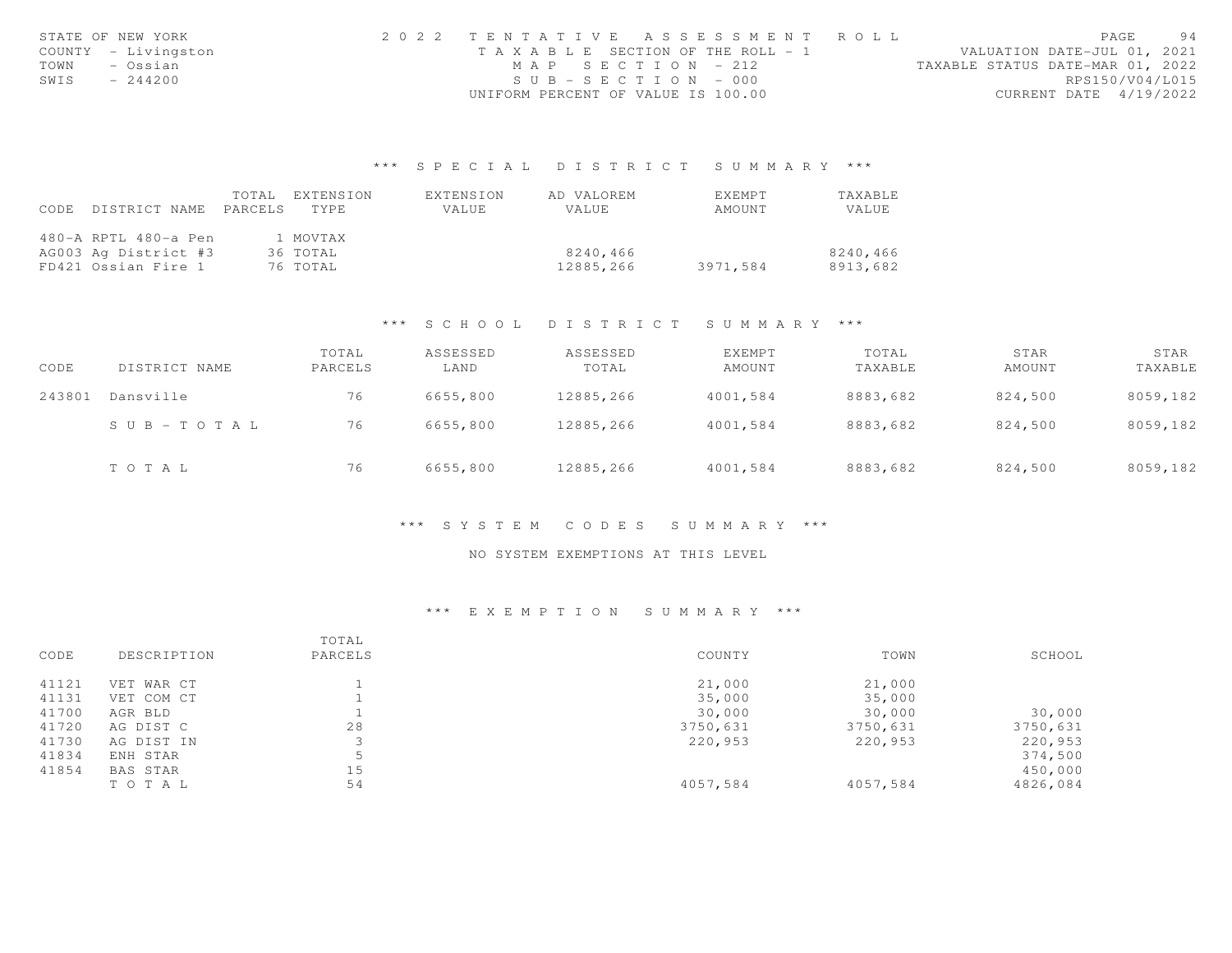|      | STATE OF NEW YORK   | 2022 TENTATIVE ASSESSMENT ROLL        |                                  | PAGE | 95 |
|------|---------------------|---------------------------------------|----------------------------------|------|----|
|      | COUNTY - Livingston | T A X A B L E SECTION OF THE ROLL - 1 | VALUATION DATE-JUL 01, 2021      |      |    |
| TOWN | – Ossian            | $MAP$ SECTION - 212                   | TAXABLE STATUS DATE-MAR 01, 2022 |      |    |
| SWIS | $-244200$           | $SUB - SECTION - 000$                 | RPS150/V04/L015                  |      |    |
|      |                     | UNIFORM PERCENT OF VALUE IS 100.00    | CURRENT DATE 4/19/2022           |      |    |

# \*\*\* G R A N D T O T A L S \*\*\*

| ROLL |             | TOTAL   | ASSESSED | ASSESSED  | TAXABLE  | TAXABLE  | TAXABLE  | STAR     |
|------|-------------|---------|----------|-----------|----------|----------|----------|----------|
| SEC  | DESCRIPTION | PARCELS | LAND     | TOTAL     | COUNTY   | TOWN     | SCHOOL   | TAXABLE  |
|      | TAXABLE     |         | 6655,800 | 12885,266 | 8827,682 | 8827,682 | 8883,682 | 8059,182 |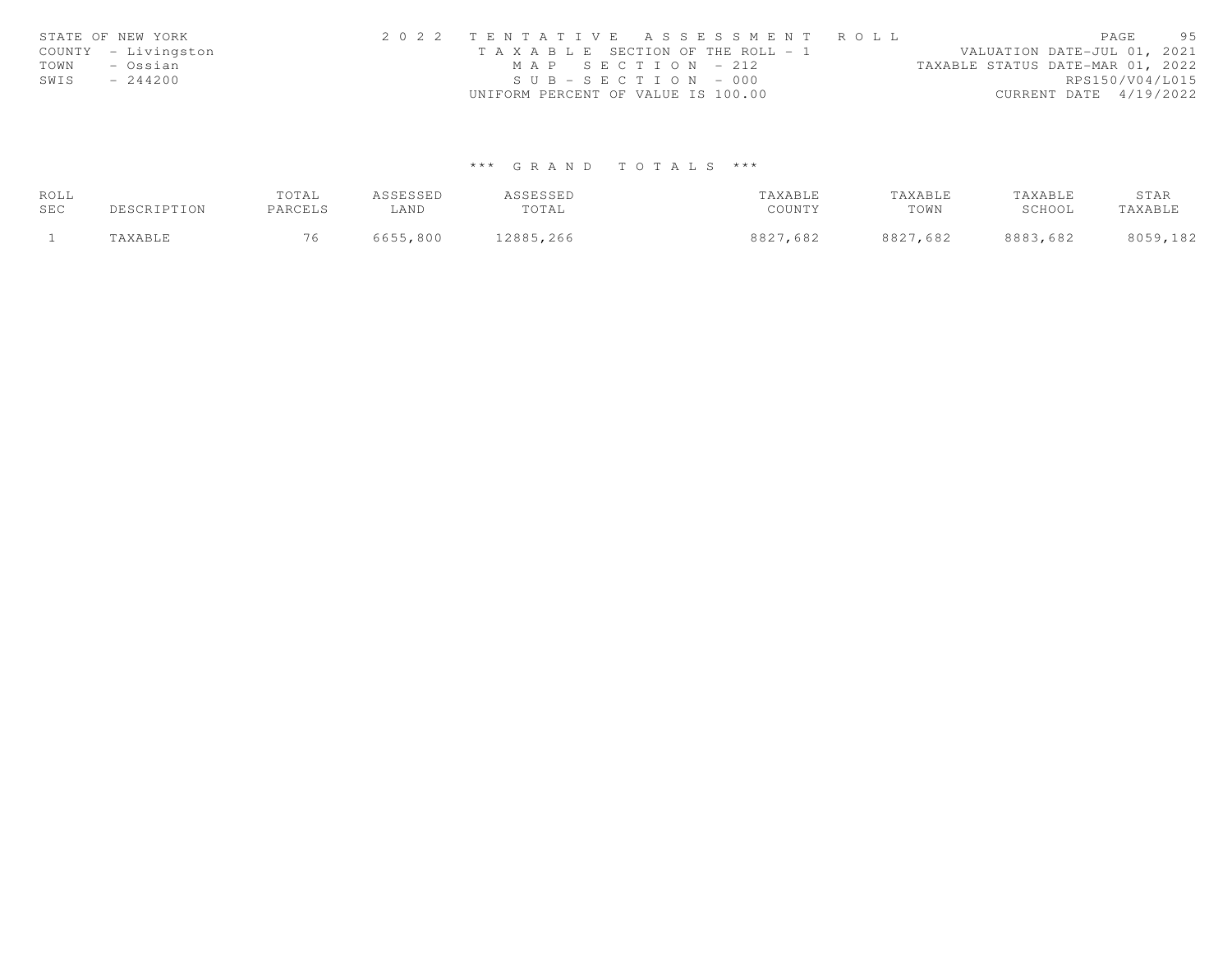| STATE OF NEW YORK<br>COUNTY - Livingston<br>TOWN<br>- Ossian<br>$-244200$<br>SWIS                       | 2 0 2 2                                                                                                                                                                         | TAX MAP NUMBER SEQUENCE                      | TENTATIVE ASSESSMENT ROLL<br>T A X A B L E SECTION OF THE ROLL - 1<br>UNIFORM PERCENT OF VALUE IS 100.00                                                                                 | ROLL - 1<br>TAXABLE STATUS DATE-MAR 01, 2022<br>TAXABLE STATUS DATE-MAR 01, 2022                   | PAGE<br>96                                                |
|---------------------------------------------------------------------------------------------------------|---------------------------------------------------------------------------------------------------------------------------------------------------------------------------------|----------------------------------------------|------------------------------------------------------------------------------------------------------------------------------------------------------------------------------------------|----------------------------------------------------------------------------------------------------|-----------------------------------------------------------|
| TAX MAP PARCEL NUMBER<br>CURRENT OWNERS NAME<br>CURRENT OWNERS ADDRESS                                  | PROPERTY LOCATION & CLASS ASSESSMENT EXEMPTION CODE----------------COUNTY-------TOWN------SCHOOL<br>SCHOOL DISTRICT<br>PARCEL SIZE/GRID COORD                                   | LAND<br>TOTAL                                | TAX DESCRIPTION<br>SPECIAL DISTRICTS                                                                                                                                                     | TAXABLE VALUE                                                                                      | ACCOUNT NO.                                               |
| $221 - 1 - 1$<br>Vanderbosch Robert M<br>Vanderbosch Michelle<br>10456 Shay Rd<br>Dansville, NY 14437   | 3943 Dannack Hill Rd<br>260 Seasonal res<br>Dansville<br>243801<br>ACRES 3.30<br>EAST-1355810 NRTH-0918741<br>DEED BOOK 1260 PG-1235<br>FULL MARKET VALUE                       | COUNT<br>24,200 TOWN<br>52,600<br>52,600     | COUNTY TAXABLE VALUE<br>TAXABLE VALUE<br>SCHOOL TAXABLE VALUE<br>FD421 Ossian Fire 1                                                                                                     | 52,600<br>52,600<br>52,600<br>52,600 TO                                                            | 15-028600                                                 |
|                                                                                                         | *********************************                                                                                                                                               | **************                               |                                                                                                                                                                                          |                                                                                                    |                                                           |
| $221. - 1 - 2$<br>Hubbard Bruce C<br>4223 Dannack Hill Rd<br>Dansville, NY 14437                        | 4223 Dannack Hill Rd<br>210 1 Family Res<br>Dansville<br>243801<br>ACRES<br>9.80<br>EAST-1356214 NRTH-0918874<br>DEED BOOK 1271    PG-180<br>FULL MARKET VALUE                  | 140,800 TOWN<br>140,800                      | ENH STAR<br>41834<br>35,100 COUNTY TAXABLE VALUE<br>TAXABLE VALUE<br>SCHOOL TAXABLE VALUE<br>FD421 Ossian Fire 1                                                                         | $\overline{0}$<br>140,800<br>140,800<br>65,900<br>140,800 TO                                       | 15-033725<br>$\Omega$<br>74,900                           |
|                                                                                                         |                                                                                                                                                                                 |                                              |                                                                                                                                                                                          |                                                                                                    |                                                           |
| $221. - 1 - 5.2$<br>Rudesil Sharon<br>Erbland Dillon<br>4371 Linzy Rd<br>Dansville, NY 14437            | 4371 Linzy Rd<br>210 1 Family Res<br>243801<br>Dansville<br>1.00<br>ACRES<br>EAST-1359133 NRTH-0917307<br>DEED BOOK 1292 PG-1374<br>FULL MARKET VALUE                           | 13,000<br>99,800<br>99,800                   | COUNTY TAXABLE VALUE<br>TOWN<br>TAXABLE VALUE<br>SCHOOL TAXABLE VALUE<br>FD421 Ossian Fire 1                                                                                             | 99,800<br>99,800<br>99,800<br>99,800 TO                                                            |                                                           |
| $221. - 1 - 6.11$<br>Wyble Thomas Jay<br>Gunther Robert A<br>6106 Eddy Ridge Rd<br>Williamson, NY 14589 | 4451 Linzy Rd<br>210 1 Family Res<br>243801<br>Dansville<br>2.00<br>ACRES<br>EAST-1359902 NRTH-0918107<br>DEED BOOK 1297 PG-692<br>FULL MARKET VALUE<br>*********************** | 15,600<br>117,900<br>117,900<br>************ | COUNTY TAXABLE VALUE<br>TAXABLE VALUE<br>TOWN<br>SCHOOL TAXABLE VALUE<br>FD421 Ossian Fire 1                                                                                             | 117,900<br>117,900<br>117,900<br>117,900 TO<br>********************* 221.-1-8.1 ****************** | 15-035000                                                 |
|                                                                                                         |                                                                                                                                                                                 |                                              |                                                                                                                                                                                          |                                                                                                    |                                                           |
| $221. -1 - 8.1$<br>Fenton Warren G<br>Fenton David<br>4483 Linzy Rd<br>Dansville, NY 14437              | 4483 Linzy Rd<br>240 Rural res<br>243801<br>Dansville<br>ACRES 15.20<br>EAST-1360487 NRTH-0916965<br>DEED BOOK 1163 PG-254<br>FULL MARKET VALUE                                 | 97,400<br>97,400                             | 70 PCT OF VALUE USED FOR EXEMPTION PURPOSES<br>VET COM CT 41131<br>47,200 BAS STAR 41854<br>COUNTY TAXABLE VALUE<br>TOWN<br>TAXABLE VALUE<br>SCHOOL TAXABLE VALUE<br>FD421 Ossian Fire 1 | 17,045<br>$\circ$<br>80,355<br>80,355<br>67,400<br>97,400 TO                                       | $15 - 033700$<br>17,045<br>$\Omega$<br>$\Omega$<br>30,000 |
|                                                                                                         |                                                                                                                                                                                 |                                              |                                                                                                                                                                                          |                                                                                                    |                                                           |
| $221. - 1 - 10$<br>Mitchell Jody J<br>Mitchell Peggy A<br>10712 Bonner Rd<br>Dansville, NY 14437        | 10712 Bonner Rd<br>210 1 Family Res<br>243801<br>Dansville<br>4.00 BANK<br>ACRES<br>NETS<br>EAST-1360827 NRTH-0916649<br>DEED BOOK 1198 PG-65<br>FULL MARKET VALUE              | 20,800<br>146,900<br>146,900                 | 41854<br>BAS STAR<br>COUNTY TAXABLE VALUE<br>TOWN<br>TAXABLE VALUE<br>SCHOOL TAXABLE VALUE<br>FD421 Ossian Fire 1                                                                        | $\circ$<br>146,900<br>146,900<br>116,900<br>146,900 TO                                             | 15-008200<br>$\circ$<br>30,000                            |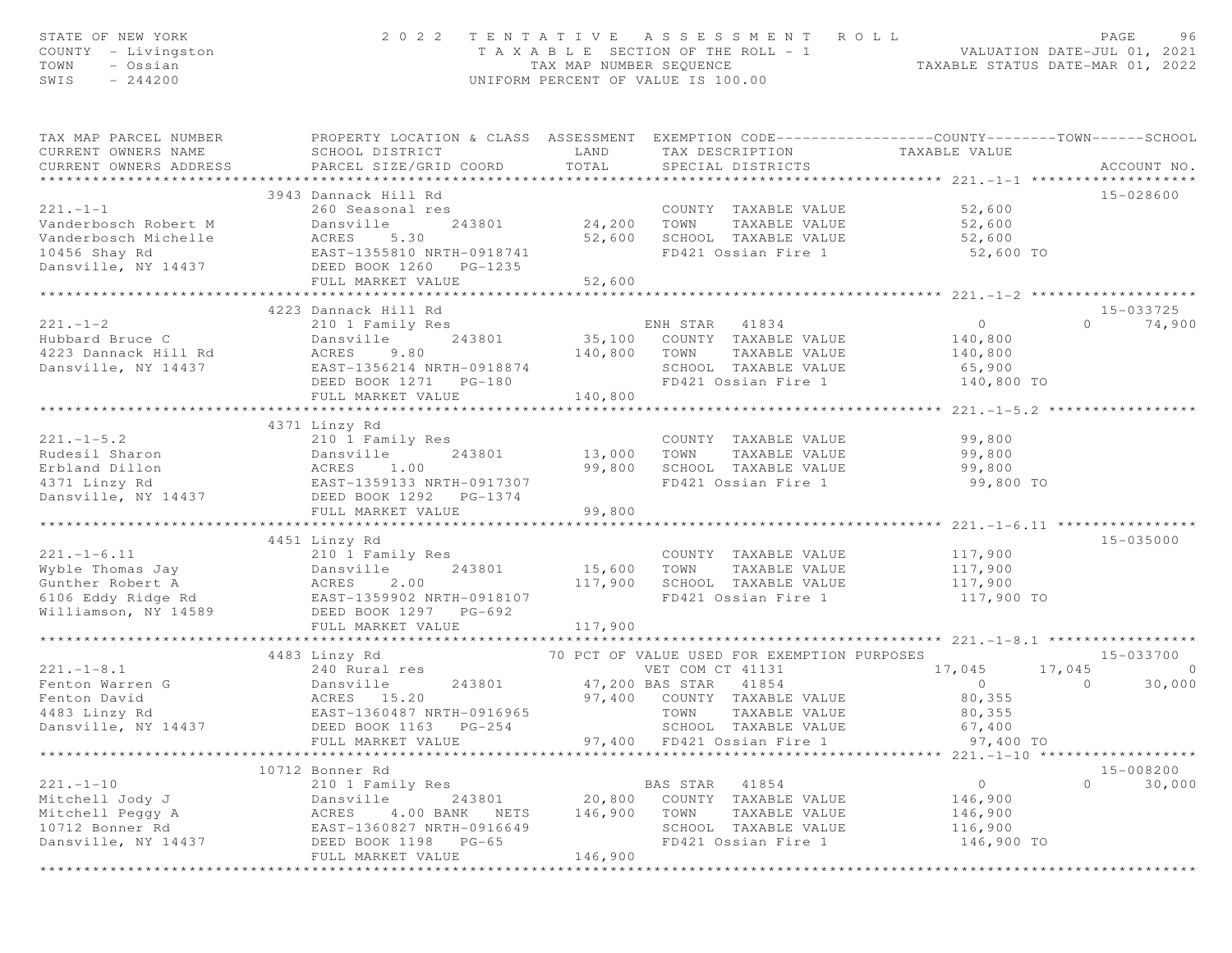| STATE OF NEW YORK<br>COUNTY - Livingston<br>TOWN<br>- Ossian<br>SWIS<br>$-244200$                                                                                                                                                                    |                                |         | 2022 TENTATIVE ASSESSMENT ROLL<br>TAXABLE SECTION OF THE ROLL - 1<br>TAX MAP NUMBER SEQUENCE<br>TAXABLE STATUS DATE-JUL 01, 2021<br>TAXABLE STATUS DATE-MAR 01, 2022<br>UNIFORM PERCENT OF VALUE IS 100.00 |                                                        |                | PAGE<br>97  |
|------------------------------------------------------------------------------------------------------------------------------------------------------------------------------------------------------------------------------------------------------|--------------------------------|---------|------------------------------------------------------------------------------------------------------------------------------------------------------------------------------------------------------------|--------------------------------------------------------|----------------|-------------|
| TAX MAP PARCEL NUMBER THE PROPERTY LOCATION & CLASS ASSESSMENT EXEMPTION CODE--------------COUNTY-------TOWN------SCHOOL                                                                                                                             |                                |         |                                                                                                                                                                                                            |                                                        |                |             |
| CURRENT OWNERS NAME                                                                                                                                                                                                                                  |                                |         | SCHOOL DISTRICT                          LAND          TAX DESCRIPTION                    TAXABLE VALUE PARCEL SIZE/GRID COORD         TOTAL       SPECIAL DISTRICTS                                       |                                                        |                |             |
| CURRENT OWNERS ADDRESS                                                                                                                                                                                                                               |                                |         |                                                                                                                                                                                                            |                                                        |                | ACCOUNT NO. |
|                                                                                                                                                                                                                                                      | 10732 Scott Hill Rd            |         |                                                                                                                                                                                                            |                                                        |                |             |
| 10732 Scott Hill Rd<br>210 1 Family Res<br>Mastin Scott L Dansville ACRES<br>243801 13,100 COUNTY TAXABLE VALUE 65,650<br>243801 131,300 TOWN TAXABLE VALUE 65,650<br>243801 131,300 TOWN TAXABLE VALUE 65,650<br>243801 131,300 TOWN TAXA           |                                |         |                                                                                                                                                                                                            | 65,650 65,650 65,650                                   |                |             |
|                                                                                                                                                                                                                                                      |                                |         |                                                                                                                                                                                                            |                                                        |                |             |
|                                                                                                                                                                                                                                                      |                                |         |                                                                                                                                                                                                            |                                                        |                |             |
|                                                                                                                                                                                                                                                      |                                |         |                                                                                                                                                                                                            |                                                        |                |             |
|                                                                                                                                                                                                                                                      |                                |         |                                                                                                                                                                                                            |                                                        |                |             |
|                                                                                                                                                                                                                                                      |                                |         |                                                                                                                                                                                                            |                                                        |                |             |
|                                                                                                                                                                                                                                                      |                                |         |                                                                                                                                                                                                            |                                                        |                |             |
|                                                                                                                                                                                                                                                      | 4530 Linzy Rd<br>240 Rural res |         |                                                                                                                                                                                                            |                                                        |                |             |
| $221. -1 - 11.12$                                                                                                                                                                                                                                    |                                |         | BAS STAR 41854 0                                                                                                                                                                                           |                                                        | $\Omega$       | 30,000      |
|                                                                                                                                                                                                                                                      |                                |         |                                                                                                                                                                                                            | 168,600<br>168,600                                     |                |             |
|                                                                                                                                                                                                                                                      |                                |         |                                                                                                                                                                                                            | 138,600                                                |                |             |
| Warner Julie 1999<br>Warner Julie 1999<br>Marner Julie 1999<br>Marner Julie 1999<br>Marner Julie 1999<br>Marsville, NY 14437<br>Marsville, NY 14437<br>Marsville, NY 14437<br>Marsville, NY 14437<br>Marsville, NY 14437<br>Marsville, NY 14437<br>M |                                |         |                                                                                                                                                                                                            | 168,600 TO                                             |                |             |
|                                                                                                                                                                                                                                                      | FULL MARKET VALUE              | 168,600 |                                                                                                                                                                                                            |                                                        |                |             |
|                                                                                                                                                                                                                                                      |                                |         |                                                                                                                                                                                                            |                                                        |                |             |
|                                                                                                                                                                                                                                                      | 4364 Linzy Rd                  |         |                                                                                                                                                                                                            |                                                        |                | 15-027300   |
|                                                                                                                                                                                                                                                      | 240 Rural res                  |         | SR CITIZEN 41800<br>40,900 ENH STAR 41834<br>SR CITIZEN 41800 23,775                                                                                                                                       |                                                        | 23,775         | 23,775      |
|                                                                                                                                                                                                                                                      |                                |         |                                                                                                                                                                                                            | $\overline{0}$                                         | $\overline{a}$ | 74,900      |
| 221.-1-12.11 240 Rudesil Sharon L 240 Rudesil Sharon L 240 Rudesil Sharon L 240 Rudesil Sharon L 240 Rudesil Sharon L 240 Rudesil Sharon L 240 Rudesil Sharon L 240 Russille 243801 40,900 ENH STAR 41834<br>221.-1-12.11 22 Bas                     |                                |         | 158,500 COUNTY TAXABLE VALUE                                                                                                                                                                               | 134,725                                                |                |             |
|                                                                                                                                                                                                                                                      |                                |         |                                                                                                                                                                                                            | 134,725                                                |                |             |
|                                                                                                                                                                                                                                                      |                                |         | SCHOOL TAXABLE VALUE 59,825<br>158,500 FD421 Ossian Fire 1                                                                                                                                                 |                                                        |                |             |
|                                                                                                                                                                                                                                                      | FULL MARKET VALUE              |         | ***********************************                                                                                                                                                                        | 158,500 TO<br>********** 221.-1-13.1 ***************** |                |             |
|                                                                                                                                                                                                                                                      | 4347 Linzy Rd                  |         |                                                                                                                                                                                                            |                                                        |                | 15-023250   |
|                                                                                                                                                                                                                                                      |                                |         |                                                                                                                                                                                                            |                                                        |                |             |
|                                                                                                                                                                                                                                                      |                                |         |                                                                                                                                                                                                            | 52,600<br>52,600                                       |                |             |
|                                                                                                                                                                                                                                                      |                                |         |                                                                                                                                                                                                            | 52,600                                                 |                |             |
|                                                                                                                                                                                                                                                      |                                |         |                                                                                                                                                                                                            | 52,600 TO                                              |                |             |
|                                                                                                                                                                                                                                                      |                                |         |                                                                                                                                                                                                            |                                                        |                |             |
|                                                                                                                                                                                                                                                      | FULL MARKET VALUE              | 52,600  |                                                                                                                                                                                                            |                                                        |                |             |
|                                                                                                                                                                                                                                                      | **************************     |         |                                                                                                                                                                                                            |                                                        |                |             |
|                                                                                                                                                                                                                                                      | 4336 Linzy Rd                  |         |                                                                                                                                                                                                            |                                                        |                | 15-027200   |
|                                                                                                                                                                                                                                                      |                                |         | COUNTY TAXABLE VALUE                                                                                                                                                                                       | 125,800                                                |                |             |
| 221.-1-15<br>Rudesil Sharon L<br>Young Brandi<br>4336 Linzy Rd<br>243801<br>4336 Linzy Rd<br>26.1358601 NRTH-0917004<br>26.1358601 NRTH-0917004<br>26.1392<br>26.1392<br>26.1392<br>26.1392                                                          |                                |         | TAXABLE VALUE<br>125,800 SCHOOL TAXABLE VALUE                                                                                                                                                              | 125,800<br>125,800                                     |                |             |
|                                                                                                                                                                                                                                                      |                                |         | FD421 Ossian Fire 1                                                                                                                                                                                        | 125,800 TO                                             |                |             |
|                                                                                                                                                                                                                                                      |                                |         |                                                                                                                                                                                                            |                                                        |                |             |
|                                                                                                                                                                                                                                                      | FULL MARKET VALUE              | 125,800 |                                                                                                                                                                                                            |                                                        |                |             |
|                                                                                                                                                                                                                                                      |                                |         |                                                                                                                                                                                                            |                                                        |                |             |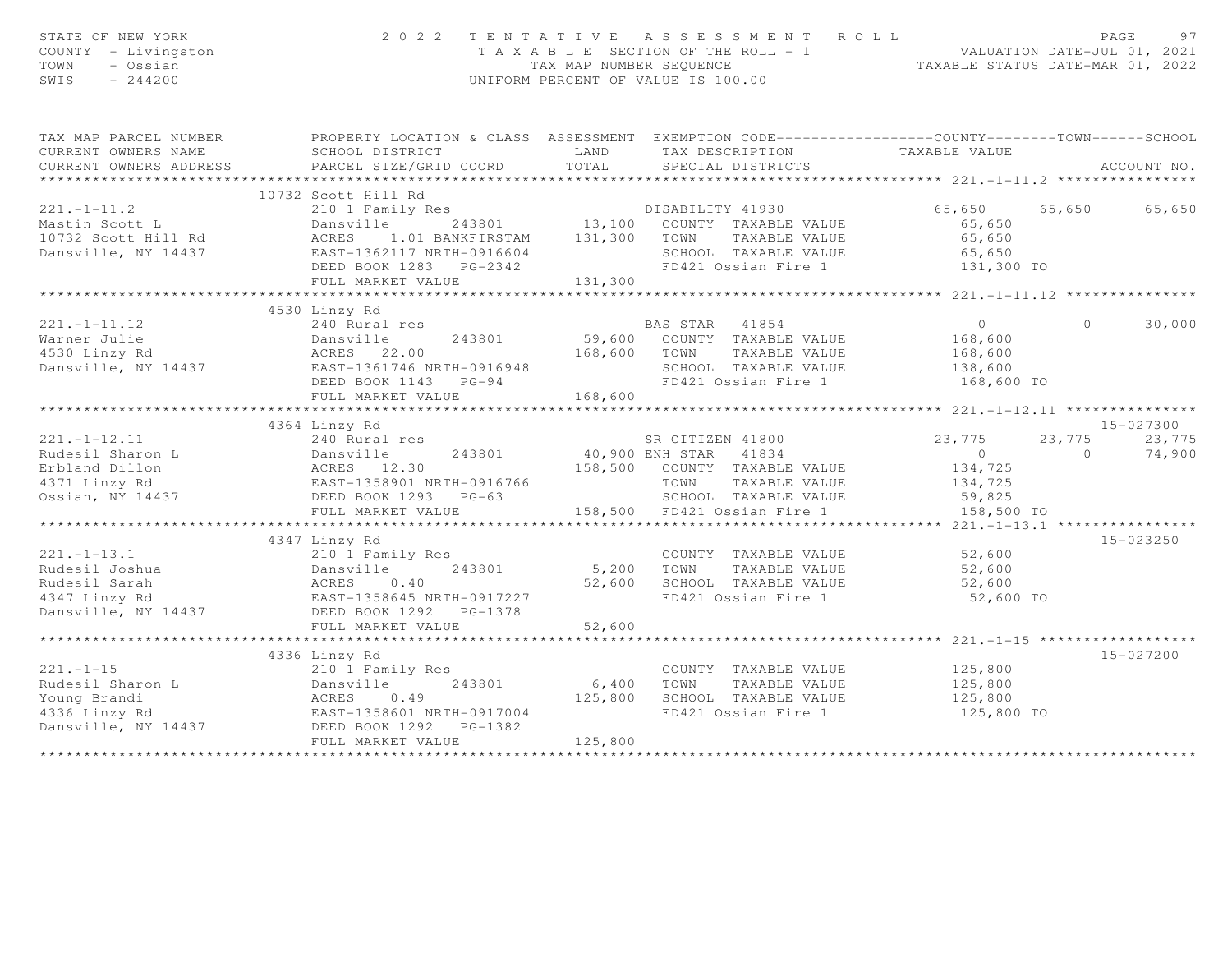| STATE OF NEW YORK<br>COUNTY - Livingston<br>TOWN<br>- Ossian<br>SWIS $-244200$ | 2022 TENTATIVE ASSESSMENT ROLL<br>PAGE<br>TAXABLE SECTION OF THE ROLL - 1 VALUATION DATE-JUL 01, 2021<br>TAX MAP NUMBER SEQUENCE TAXABLE STATUS DATE-MAR 01, 2022<br>UNIFORM PERCENT OF VALUE IS 100.00 |                               |                                                                                                  |                                               |                    |  |  |
|--------------------------------------------------------------------------------|---------------------------------------------------------------------------------------------------------------------------------------------------------------------------------------------------------|-------------------------------|--------------------------------------------------------------------------------------------------|-----------------------------------------------|--------------------|--|--|
| TAX MAP PARCEL NUMBER                                                          |                                                                                                                                                                                                         |                               | PROPERTY LOCATION & CLASS ASSESSMENT EXEMPTION CODE----------------COUNTY-------TOWN------SCHOOL |                                               |                    |  |  |
| CURRENT OWNERS NAME<br>CURRENT OWNERS ADDRESS                                  | SCHOOL DISTRICT<br>PARCEL SIZE/GRID COORD                                                                                                                                                               | LAND<br>TOTAL                 | TAX DESCRIPTION<br>SPECIAL DISTRICTS                                                             | TAXABLE VALUE                                 | ACCOUNT NO.        |  |  |
| **********************                                                         |                                                                                                                                                                                                         |                               |                                                                                                  |                                               |                    |  |  |
|                                                                                | Dannack Hill Rd                                                                                                                                                                                         |                               |                                                                                                  |                                               | 15-029000          |  |  |
| $221. - 1 - 16.11$                                                             | 105 Vac farmland                                                                                                                                                                                        |                               | AG DIST C 41720                                                                                  | 66,348                                        | 66,348 66,348      |  |  |
| Hundley David F                                                                | Dansville<br>243801                                                                                                                                                                                     |                               | 86,300 COUNTY TAXABLE VALUE                                                                      | 19,952                                        |                    |  |  |
| Hundley Elizabeth C                                                            | ACRES 32.23                                                                                                                                                                                             |                               | 86,300 TOWN TAXABLE VALUE                                                                        | 19,952                                        |                    |  |  |
| 10830 Bonner Rd                                                                | EAST-1357262 NRTH-0917022                                                                                                                                                                               |                               | SCHOOL TAXABLE VALUE                                                                             | 19,952                                        |                    |  |  |
| Dansville, NY 14437                                                            | DEED BOOK 1021    PG-215                                                                                                                                                                                |                               | AG003 Ag District #3                                                                             | 86,300 TO                                     |                    |  |  |
|                                                                                | FULL MARKET VALUE                                                                                                                                                                                       |                               | 86,300 FD421 Ossian Fire 1                                                                       | 19,952 TO                                     |                    |  |  |
| MAY BE SUBJECT TO PAYMENT<br>UNDER AGDIST LAW TIL 2026                         |                                                                                                                                                                                                         |                               | 66,348 EX                                                                                        |                                               |                    |  |  |
|                                                                                |                                                                                                                                                                                                         |                               |                                                                                                  | *************** 221.-1-16.12 **************** |                    |  |  |
|                                                                                | Scoville Rd N                                                                                                                                                                                           |                               |                                                                                                  |                                               | 15-029000          |  |  |
| $221. - 1 - 16.12$                                                             | 105 Vac farmland                                                                                                                                                                                        |                               | AG DIST C 41720                                                                                  | 21,406                                        | 21,406 21,406      |  |  |
| Harney William M                                                               | Dansville 243801                                                                                                                                                                                        |                               | 70,500 COUNTY TAXABLE VALUE                                                                      | 49,094                                        |                    |  |  |
| Harney Bunrueang<br>911 Erie Station Rd                                        | ACRES 32.16<br>EAST-1356701 NRTH-0916392                                                                                                                                                                |                               | 70,500 TOWN TAXABLE VALUE<br>SCHOOL TAXABLE VALUE                                                | 49,094                                        |                    |  |  |
| Rush, NY 14543                                                                 |                                                                                                                                                                                                         |                               | AG003 Ag District #3                                                                             | 49,094<br>70,500 TO                           |                    |  |  |
|                                                                                | FULL MARKET VALUE                                                                                                                                                                                       |                               | 70,500 FD421 Ossian Fire 1                                                                       | 49,094 TO                                     |                    |  |  |
| MAY BE SUBJECT TO PAYMENT                                                      |                                                                                                                                                                                                         |                               | 21,406 EX                                                                                        |                                               |                    |  |  |
| UNDER AGDIST LAW TIL 2026                                                      |                                                                                                                                                                                                         |                               |                                                                                                  |                                               |                    |  |  |
|                                                                                |                                                                                                                                                                                                         |                               |                                                                                                  |                                               |                    |  |  |
|                                                                                | 3788 Dannack Hill Rd                                                                                                                                                                                    |                               |                                                                                                  |                                               | 15-028400          |  |  |
| $221. - 1 - 17$                                                                | 240 Rural res                                                                                                                                                                                           |                               | BAS STAR 41854                                                                                   | $\overline{0}$                                | 30,000<br>$\Omega$ |  |  |
| Strouse David A                                                                | Dansville<br>243801                                                                                                                                                                                     |                               | 74,000 COUNTY TAXABLE VALUE                                                                      | 230,100                                       |                    |  |  |
| 3788 Dannack Hill Rd                                                           | ACRES 31.00 BANKFIRSTAM                                                                                                                                                                                 |                               | 230,100 TOWN TAXABLE VALUE                                                                       | 230,100                                       |                    |  |  |
| Ossian, NY 14437                                                               | EAST-1356015 NRTH-0917634                                                                                                                                                                               |                               | SCHOOL TAXABLE VALUE                                                                             | 200,100                                       |                    |  |  |
|                                                                                | DEED BOOK 1268 PG-190                                                                                                                                                                                   |                               | FD421 Ossian Fire 1                                                                              | 230,100 TO                                    |                    |  |  |
|                                                                                | FULL MARKET VALUE                                                                                                                                                                                       | 230,100                       |                                                                                                  |                                               |                    |  |  |
|                                                                                |                                                                                                                                                                                                         |                               |                                                                                                  |                                               |                    |  |  |
|                                                                                | 4284 Scoville Rd                                                                                                                                                                                        |                               |                                                                                                  |                                               | 15-008725          |  |  |
| $221 - 1 - 20$                                                                 | 260 Seasonal res                                                                                                                                                                                        |                               | COUNTY TAXABLE VALUE                                                                             | 50,700                                        |                    |  |  |
| Neth Timothy                                                                   | Dansville<br>243801                                                                                                                                                                                     | 13,800                        | TOWN<br>TAXABLE VALUE                                                                            | 50,700                                        |                    |  |  |
| 13089 Clinton St                                                               | ACRES<br>1.30                                                                                                                                                                                           | 50,700                        | SCHOOL TAXABLE VALUE                                                                             | 50,700                                        |                    |  |  |
| Alden, NY 14004                                                                | EAST-1357249 NRTH-0916092                                                                                                                                                                               |                               | FD421 Ossian Fire 1                                                                              | 50,700 TO                                     |                    |  |  |
|                                                                                | FULL MARKET VALUE                                                                                                                                                                                       | 50,700                        |                                                                                                  |                                               |                    |  |  |
|                                                                                |                                                                                                                                                                                                         |                               | ****************************** 221.-1-21 ***************                                         |                                               |                    |  |  |
|                                                                                | 4260 Scoville Rd                                                                                                                                                                                        |                               |                                                                                                  |                                               | 15-026700          |  |  |
| $221 - 1 - 21$                                                                 | 210 1 Family Res                                                                                                                                                                                        |                               | COUNTY TAXABLE VALUE                                                                             | 175,900                                       |                    |  |  |
| Everett Lee E                                                                  | Dansville<br>243801                                                                                                                                                                                     | 15,300                        | TOWN<br>TAXABLE VALUE                                                                            | 175,900                                       |                    |  |  |
| Everett Shirley                                                                | ACRES<br>1.90                                                                                                                                                                                           |                               | 175,900 SCHOOL TAXABLE VALUE                                                                     | 175,900                                       |                    |  |  |
| PO Box 147                                                                     | EAST-1356975 NRTH-0915992                                                                                                                                                                               |                               | FD421 Ossian Fire 1                                                                              | 175,900 TO                                    |                    |  |  |
| Dansville, NY 14437                                                            | DEED BOOK 1084 PG-373                                                                                                                                                                                   |                               |                                                                                                  |                                               |                    |  |  |
|                                                                                | FULL MARKET VALUE                                                                                                                                                                                       | 175,900                       |                                                                                                  |                                               |                    |  |  |
|                                                                                |                                                                                                                                                                                                         | * * * * * * * * * * * * * * * |                                                                                                  |                                               |                    |  |  |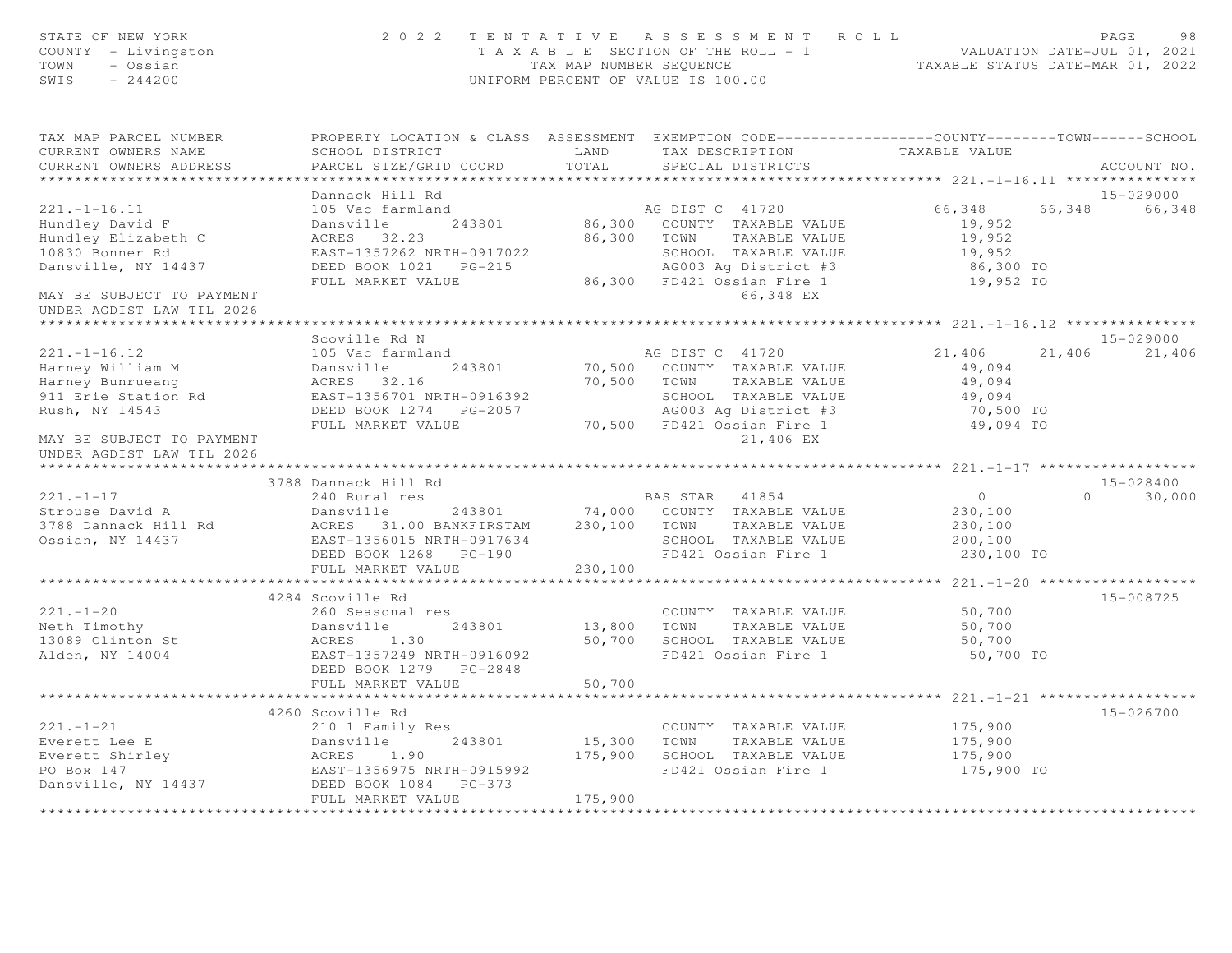| STATE OF NEW YORK<br>COUNTY - Livingston<br>TOWN<br>- Ossian<br>SWIS<br>$-244200$ | 2022 TENTATIVE ASSESSMENT ROLL<br>UNIFORM PERCENT OF VALUE IS 100.00                                                                                                     | T A X A B L E SECTION OF THE ROLL - 1 VALUATION DATE-JUL 01, 2021<br>TAX MAP NUMBER SEQUENCE TAXABLE STATUS DATE-MAR 01, 2022 | PAGE<br>99                                                       |                     |                    |
|-----------------------------------------------------------------------------------|--------------------------------------------------------------------------------------------------------------------------------------------------------------------------|-------------------------------------------------------------------------------------------------------------------------------|------------------------------------------------------------------|---------------------|--------------------|
| TAX MAP PARCEL NUMBER<br>CURRENT OWNERS NAME                                      | PROPERTY LOCATION & CLASS ASSESSMENT EXEMPTION CODE-----------------COUNTY-------TOWN------SCHOOL<br>SCHOOL DISTRICT LAND                                                |                                                                                                                               | TAX DESCRIPTION                                                  | TAXABLE VALUE       |                    |
| CURRENT OWNERS ADDRESS                                                            | PARCEL SIZE/GRID COORD                                                                                                                                                   | TOTAL                                                                                                                         | SPECIAL DISTRICTS                                                |                     | ACCOUNT NO.        |
|                                                                                   |                                                                                                                                                                          |                                                                                                                               |                                                                  |                     |                    |
|                                                                                   | 4250 Scoville Rd                                                                                                                                                         |                                                                                                                               |                                                                  |                     | 15-011900          |
| $221. - 1 - 22$                                                                   | 210 1 Family Res                                                                                                                                                         |                                                                                                                               | BAS STAR 41854                                                   | $\overline{0}$      | $0 \t 11,100$      |
| Hundley Donald F                                                                  | 243801<br>Dansville                                                                                                                                                      |                                                                                                                               | 8,300 COUNTY TAXABLE VALUE                                       | 11,100              |                    |
| PO Box 38                                                                         | ACRES<br>0.64                                                                                                                                                            |                                                                                                                               | 11,100 TOWN<br>TAXABLE VALUE                                     | 11,100              |                    |
| Canaseraga, NY 14822                                                              | EAST-1356711 NRTH-0915916<br>EAST-1356711 NRTH-0915916                                                                                                                   |                                                                                                                               | SCHOOL TAXABLE VALUE                                             | $\overline{0}$      |                    |
|                                                                                   | FULL MARKET VALUE                                                                                                                                                        |                                                                                                                               | 11,100 FD421 Ossian Fire 1                                       | 11,100 TO           |                    |
|                                                                                   |                                                                                                                                                                          |                                                                                                                               |                                                                  |                     |                    |
|                                                                                   | Scoville Rd                                                                                                                                                              |                                                                                                                               |                                                                  |                     | 15-035300          |
| $221. - 1 - 23.1$                                                                 | 322 Rural vac>10                                                                                                                                                         |                                                                                                                               | COUNTY TAXABLE VALUE                                             | 55,500              |                    |
|                                                                                   |                                                                                                                                                                          | 55,500 TOWN                                                                                                                   | TAXABLE VALUE                                                    | 55,500              |                    |
|                                                                                   |                                                                                                                                                                          |                                                                                                                               | 55,500 SCHOOL TAXABLE VALUE                                      | 55,500              |                    |
|                                                                                   |                                                                                                                                                                          |                                                                                                                               | FD421 Ossian Fire 1                                              | 55,500 TO           |                    |
|                                                                                   |                                                                                                                                                                          |                                                                                                                               |                                                                  |                     |                    |
|                                                                                   | FULL MARKET VALUE                                                                                                                                                        | 55,500                                                                                                                        |                                                                  |                     |                    |
|                                                                                   | *************************                                                                                                                                                |                                                                                                                               | **********************************221.-1-23.21 ***************** |                     |                    |
|                                                                                   | 10830 Bonner Rd<br>240 Rura<br>Dansville 24380.<br>279,000<br>279,000<br>279,000<br>279,000<br>279,000<br>279,000<br>279,000<br>279,000<br>279,000<br>279,000<br>279,000 |                                                                                                                               |                                                                  |                     |                    |
| $221. - 1 - 23.21$                                                                |                                                                                                                                                                          |                                                                                                                               | ENH STAR 41834                                                   | $\overline{0}$      | $\Omega$<br>74,900 |
| Hundley David F                                                                   |                                                                                                                                                                          |                                                                                                                               | 57,500 COUNTY TAXABLE VALUE                                      | 279,000             |                    |
| Hundley Elizabeth C                                                               |                                                                                                                                                                          |                                                                                                                               | 279,000 TOWN<br>TAXABLE VALUE                                    | 279,000             |                    |
| 10830 Bonner Rd                                                                   |                                                                                                                                                                          |                                                                                                                               | SCHOOL TAXABLE VALUE                                             | 204,100             |                    |
| Dansville, NY 14437                                                               |                                                                                                                                                                          |                                                                                                                               | FD421 Ossian Fire 1                                              | 279,000 TO          |                    |
|                                                                                   |                                                                                                                                                                          | 279,000                                                                                                                       |                                                                  |                     |                    |
|                                                                                   |                                                                                                                                                                          |                                                                                                                               |                                                                  |                     |                    |
|                                                                                   | 4306 Scoville Rd                                                                                                                                                         |                                                                                                                               |                                                                  |                     |                    |
| $221. - 1 - 23.22$                                                                |                                                                                                                                                                          |                                                                                                                               | COUNTY TAXABLE VALUE                                             | 64,700              |                    |
| Harney William M                                                                  |                                                                                                                                                                          | 22,000 TOWN                                                                                                                   | TAXABLE VALUE<br>64,700 SCHOOL TAXABLE VALUE                     | 64,700              |                    |
| Harney Bunrueang<br>911 Erie Station Rd                                           |                                                                                                                                                                          |                                                                                                                               | FD421 Ossian Fire 1                                              | 64,700<br>64,700 TO |                    |
| Rush, NY 14543                                                                    | 2000 -<br>Dansville<br>ACRES 4.48<br>EAST-1358349 NRTH-0915972<br>DEED BOOK 1260 PG-2925<br>FULL MARKET VALUE<br>ARKET VALUE                                             |                                                                                                                               |                                                                  |                     |                    |
|                                                                                   |                                                                                                                                                                          | 64,700                                                                                                                        |                                                                  |                     |                    |
|                                                                                   |                                                                                                                                                                          |                                                                                                                               |                                                                  |                     |                    |
|                                                                                   | Scoville Rd                                                                                                                                                              |                                                                                                                               |                                                                  |                     | 15-021900          |
| $221. - 1 - 24.1$                                                                 | 260 Seasonal res                                                                                                                                                         |                                                                                                                               | COUNTY TAXABLE VALUE                                             | 46,000              |                    |
| Everett Danny L                                                                   | Dansville<br>243801                                                                                                                                                      | 26,000                                                                                                                        | TOWN<br>TAXABLE VALUE                                            | 46,000              |                    |
| Maher-Everett Jennifer L                                                          | ACRES 6.00                                                                                                                                                               | 46,000                                                                                                                        | SCHOOL TAXABLE VALUE                                             | 46,000              |                    |
| 69 Rhea Cres                                                                      | EAST-1355766 NRTH-0915280                                                                                                                                                |                                                                                                                               | FD421 Ossian Fire 1                                              | 46,000 TO           |                    |
| Rochester, NY 14615                                                               | DEED BOOK 1300 PG-391                                                                                                                                                    |                                                                                                                               |                                                                  |                     |                    |
|                                                                                   | FULL MARKET VALUE                                                                                                                                                        | 46,000                                                                                                                        |                                                                  |                     |                    |
| PRIOR OWNER ON 3/01/2022                                                          |                                                                                                                                                                          |                                                                                                                               |                                                                  |                     |                    |
| Everett Danny L                                                                   |                                                                                                                                                                          |                                                                                                                               |                                                                  |                     |                    |
| ***********                                                                       |                                                                                                                                                                          |                                                                                                                               |                                                                  |                     |                    |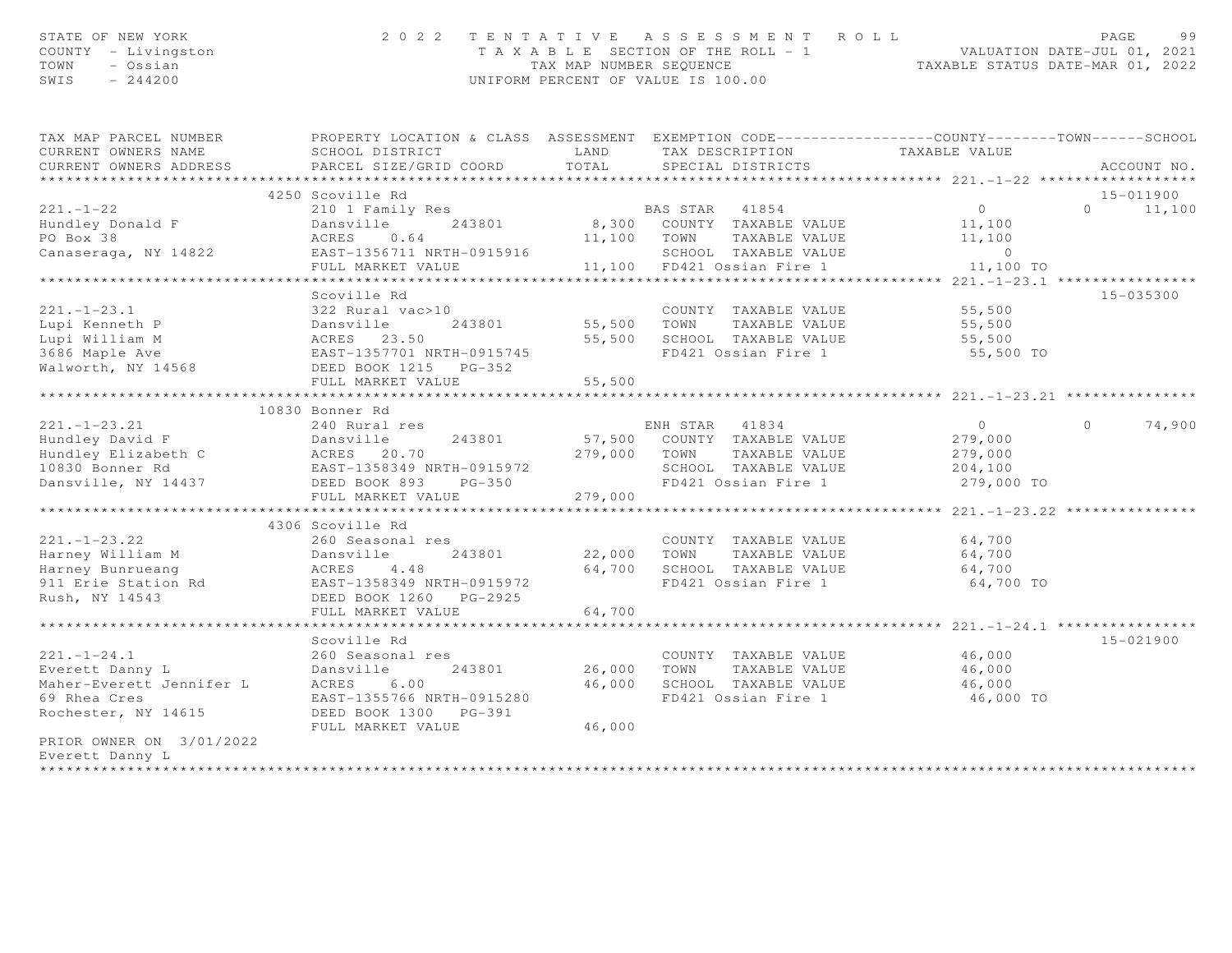| STATE OF NEW YORK<br>COUNTY - Livingston<br>TOWN<br>- Ossian<br>SWIS<br>$-244200$                                                                                                                                        |                                                                                                                                                   |                                                         | 2022 TENTATIVE ASSESSMENT ROLL<br>T A X A B L E SECTION OF THE ROLL - 1<br>T A X A B L E SECTION OF THE ROLL - 1<br>TAX MAP NUMBER SEQUENCE TAXABLE STATUS DATE-MAR 01, 2022<br>UNIFORM PERCENT OF VALUE IS 100.00 |                                                              | PAGE<br>100        |
|--------------------------------------------------------------------------------------------------------------------------------------------------------------------------------------------------------------------------|---------------------------------------------------------------------------------------------------------------------------------------------------|---------------------------------------------------------|--------------------------------------------------------------------------------------------------------------------------------------------------------------------------------------------------------------------|--------------------------------------------------------------|--------------------|
| TAX MAP PARCEL NUMBER THE PROPERTY LOCATION & CLASS ASSESSMENT EXEMPTION CODE---------------COUNTY-------TOWN------SCHOOL<br>CURRENT OWNERS NAME<br>CURRENT OWNERS ADDRESS                                               | SCHOOL DISTRICT<br>PARCEL SIZE/GRID COORD<br>************************                                                                             | <b>LAND</b><br>TOTAL<br>******************************* | TAX DESCRIPTION<br>SPECIAL DISTRICTS                                                                                                                                                                               | TAXABLE VALUE                                                | ACCOUNT NO.        |
|                                                                                                                                                                                                                          | 4240 Scoville Rd                                                                                                                                  |                                                         |                                                                                                                                                                                                                    |                                                              |                    |
| $221 - 1 - 24.2$<br>Everett Danny L<br>Patane Louis<br>PO Box 147<br>Dansville, NY 14437                                                                                                                                 | 260 Seasonal res<br>200 Seasonal res<br>Dansville 243801<br>ACRES 64.70<br>EAST-1356466 NRTH-0914921<br>DEED BOOK 992 PG-174<br>FULL MARKET VALUE | 148,700                                                 | CERT FORET 47460<br>104,200 COUNTY TAXABLE VALUE<br>148,700 TOWN TAXABLE VALUE<br>SCHOOL TAXABLE VALUE<br>FD421 Ossian Fire 1                                                                                      | 69,440<br>79,260<br>79,260<br>79,260<br>148,700 TO           | 69,440<br>69,440   |
| MAY BE SUBJECT TO PAYMENT<br>UNDER RPTL480A UNTIL 2031                                                                                                                                                                   |                                                                                                                                                   |                                                         |                                                                                                                                                                                                                    |                                                              |                    |
|                                                                                                                                                                                                                          | 11070 Bonner Rd                                                                                                                                   |                                                         |                                                                                                                                                                                                                    |                                                              | 15-646200          |
| $221. - 1 - 25.1$<br>Mitchell James<br>14 Mill St<br>14 Mill St<br>14 Mill St<br>14 Spencerport, NY 14559<br>2010 1 Family Res<br>243801<br>243801<br>243801<br>243801<br>243801<br>243801<br>243801<br>243801<br>243801 | 210 1 Family Res<br>243801<br>DEED BOOK 626 PG-00219                                                                                              |                                                         | COUNTY TAXABLE VALUE<br>25,000 TOWN TAXABLE VALUE<br>50,000 SCHOOL TAXABLE VALUE<br>FD421 Ossian Fire 1                                                                                                            | 50,000<br>50,000<br>50,000<br>50,000 TO                      |                    |
|                                                                                                                                                                                                                          | FULL MARKET VALUE                                                                                                                                 | 50,000                                                  |                                                                                                                                                                                                                    |                                                              |                    |
|                                                                                                                                                                                                                          |                                                                                                                                                   |                                                         |                                                                                                                                                                                                                    |                                                              |                    |
| 121.-1-25.4<br>Walker David<br>Walker Teresa<br>10155 McNinch Rd<br>Dansville, NY 14437<br>DEED BOOK 1297<br>PG-169<br>PG-169                                                                                            | Bonner Rd<br>FULL MARKET VALUE                                                                                                                    | 20,800                                                  | COUNTY TAXABLE VALUE<br>20,800 TOWN TAXABLE VALUE<br>20,800 SCHOOL TAXABLE VALUE<br>FD421 Ossian Fire 1                                                                                                            | 20,800<br>20,800<br>20,800<br>20,800 TO                      |                    |
|                                                                                                                                                                                                                          |                                                                                                                                                   |                                                         |                                                                                                                                                                                                                    |                                                              |                    |
| $221. -1 - 25.5$<br>221.-1-25.5<br>Mitchell James A<br>10 Bowery St<br>Spencerport, NY 14559<br>EAST-1357657 NRTH-0913255<br>THE CONGITY OF THE CONGITY                                                                  | Bonner Rd<br>314 Rural vac<10<br>DEED BOOK 1297 PG-893                                                                                            |                                                         | COUNTY TAXABLE VALUE<br>20,700 TOWN TAXABLE VALUE<br>20,700 SCHOOL TAXABLE VALUE<br>FD421 Ossian Fire 1                                                                                                            | 20,700<br>20,700<br>20,700<br>20,700 TO                      |                    |
|                                                                                                                                                                                                                          | FULL MARKET VALUE                                                                                                                                 | 20,700                                                  |                                                                                                                                                                                                                    |                                                              |                    |
|                                                                                                                                                                                                                          |                                                                                                                                                   |                                                         |                                                                                                                                                                                                                    |                                                              |                    |
|                                                                                                                                                                                                                          | 11074 Bonner Rd                                                                                                                                   |                                                         |                                                                                                                                                                                                                    |                                                              |                    |
| 221.-1-25.21<br>Coins David R<br>1074 Bonner Rd<br>Dansville, NY 14437<br>Dansville, NY 14437<br>DEED BOOK 585 PG-00113<br>23,800<br>DEED BOOK 585 PG-00113                                                              | FULL MARKET VALUE                                                                                                                                 | 124,400                                                 | ENH STAR 41834<br>23,800 COUNTY TAXABLE VALUE<br>124,400 TOWN TAXABLE VALUE<br>SCHOOL TAXABLE VALUE<br>FD421 Ossian Fire 1                                                                                         | $\overline{0}$<br>124,400<br>124,400<br>49,500<br>124,400 TO | $\Omega$<br>74,900 |
|                                                                                                                                                                                                                          |                                                                                                                                                   |                                                         |                                                                                                                                                                                                                    |                                                              |                    |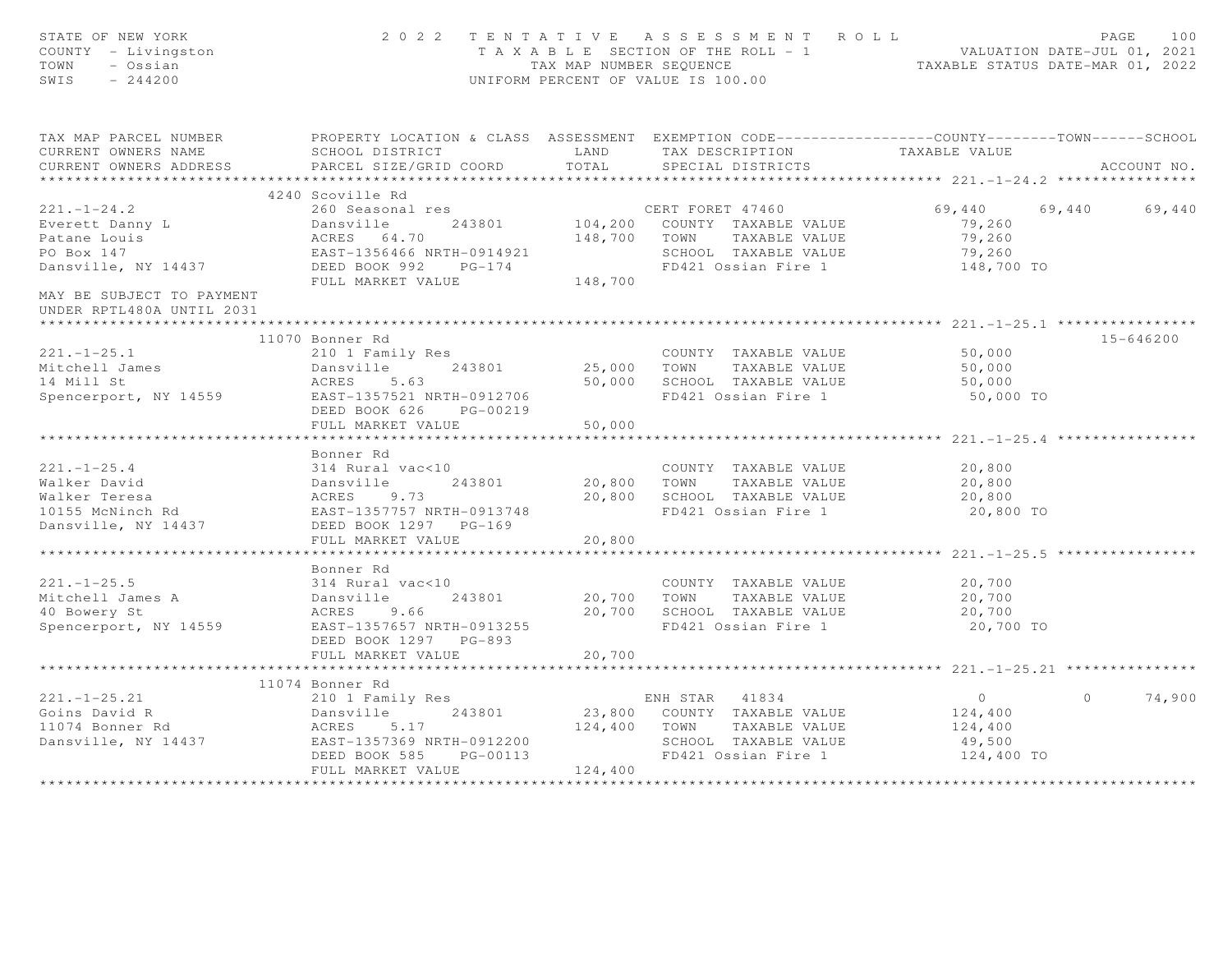| STATE OF NEW YORK<br>COUNTY - Livingston<br>TOWN<br>- Ossian<br>$-244200$<br>SWIS  |                                                                                                                                |                     | 2022 TENTATIVE ASSESSMENT ROLL<br>T A X A B L E SECTION OF THE ROLL - 1 VALUATION DATE-JUL 01, 2021<br>TAX MAP NUMBER SEQUENCE TAXABLE STATUS DATE-MAR 01, 2022<br>UNIFORM PERCENT OF VALUE IS 100.00 |                                               | PAGE           | 101         |
|------------------------------------------------------------------------------------|--------------------------------------------------------------------------------------------------------------------------------|---------------------|-------------------------------------------------------------------------------------------------------------------------------------------------------------------------------------------------------|-----------------------------------------------|----------------|-------------|
| TAX MAP PARCEL NUMBER<br>CURRENT OWNERS NAME<br>CURRENT OWNERS ADDRESS             | SCHOOL DISTRICT<br>PARCEL SIZE/GRID COORD                                                                                      | LAND<br>TOTAL       | PROPERTY LOCATION & CLASS ASSESSMENT EXEMPTION CODE----------------COUNTY-------TOWN------SCHOOL<br>TAX DESCRIPTION<br>SPECIAL DISTRICTS                                                              | TAXABLE VALUE                                 |                | ACCOUNT NO. |
|                                                                                    |                                                                                                                                |                     |                                                                                                                                                                                                       |                                               |                |             |
| $221. - 1 - 25.22$<br>Goins Wendy J<br>11704 Bonner Rd<br>Dansville, NY 14437      | Bonner Rd<br>314 Rural vac<10<br>243801<br>Dansville<br>0.15<br>ACRES<br>EAST-1357444 NRTH-0912514<br>DEED BOOK 821<br>$PG-93$ | 400<br>400          | COUNTY TAXABLE VALUE<br>TAXABLE VALUE<br>TOWN<br>SCHOOL TAXABLE VALUE<br>FD421 Ossian Fire 1                                                                                                          | 400<br>400<br>400<br>400 TO                   |                |             |
|                                                                                    | FULL MARKET VALUE                                                                                                              | 400                 |                                                                                                                                                                                                       |                                               |                |             |
|                                                                                    |                                                                                                                                | * * * * * * * * * * |                                                                                                                                                                                                       | ******************** 221.-1-25.31 *********** |                |             |
|                                                                                    |                                                                                                                                |                     |                                                                                                                                                                                                       |                                               |                |             |
| $221. - 1 - 25.31$<br>Interlicchia John D<br>41 Bainbridge Ln<br>Webster, NY 14580 | nor au<br>312 Vac w/imprv<br>Dansville<br>243801<br>ACRES<br>9.70<br>EAST-1358124 NRTH-0912225<br>DEED BOOK 1252    PG-2583    | 34,900 TOWN         | COUNTY TAXABLE VALUE<br>TAXABLE VALUE<br>48,900 SCHOOL TAXABLE VALUE<br>FD421 Ossian Fire 1                                                                                                           | 48,900<br>48,900<br>48,900<br>48,900 TO       |                |             |
|                                                                                    | FULL MARKET VALUE                                                                                                              | 48,900              |                                                                                                                                                                                                       |                                               |                |             |
|                                                                                    |                                                                                                                                |                     |                                                                                                                                                                                                       |                                               |                |             |
|                                                                                    | 11027 Bonner Rd                                                                                                                |                     |                                                                                                                                                                                                       |                                               |                |             |
| $221. -1 - 25.32$                                                                  | Dansville<br>ACRES 9.70<br>EAST-1358219 NRTH-0912652<br>DEED BOOK 661 PG-00134<br>THE MARKET VALUE                             |                     | ENH STAR 41834                                                                                                                                                                                        | $\overline{0}$                                | $\overline{0}$ | 74,900      |
| Goins Keith R<br>Goins Marie T                                                     |                                                                                                                                |                     | 34,900 COUNTY TAXABLE VALUE                                                                                                                                                                           | 207,200                                       |                |             |
| 11027 Bonner Rd                                                                    |                                                                                                                                |                     | 207,200 TOWN<br>TAXABLE VALUE<br>SCHOOL TAXABLE VALUE                                                                                                                                                 | 207,200<br>132,300                            |                |             |
| Dansville, NY 14437                                                                |                                                                                                                                |                     | FD421 Ossian Fire 1                                                                                                                                                                                   | 207,200 TO                                    |                |             |
|                                                                                    |                                                                                                                                | 207,200             |                                                                                                                                                                                                       |                                               |                |             |
|                                                                                    |                                                                                                                                |                     |                                                                                                                                                                                                       |                                               |                |             |
|                                                                                    | Bonner Rd                                                                                                                      |                     |                                                                                                                                                                                                       |                                               |                |             |
| $221. - 1 - 25.71$                                                                 | 314 Rural vac<10                                                                                                               |                     | COUNTY TAXABLE VALUE                                                                                                                                                                                  | 27,700                                        |                |             |
| Guy Kenneth G                                                                      | Dansville<br>243801                                                                                                            | 27,700 TOWN         | TAXABLE VALUE                                                                                                                                                                                         | 27,700                                        |                |             |
| Guy Marlene P                                                                      | ACRES 9.40<br>EAST-1358063 NRTH-0911839                                                                                        |                     | 27,700 SCHOOL TAXABLE VALUE                                                                                                                                                                           | 27,700                                        |                |             |
| 11086 Bonner Rd                                                                    |                                                                                                                                |                     | FD421 Ossian Fire 1                                                                                                                                                                                   | 27,700 TO                                     |                |             |
| Dansville, NY 14437                                                                | FULL MARKET VALUE                                                                                                              | 27,700              |                                                                                                                                                                                                       |                                               |                |             |
|                                                                                    | Bonner Rd                                                                                                                      |                     |                                                                                                                                                                                                       |                                               |                |             |
| $221. - 1 - 25.72$                                                                 | 322 Rural vac>10                                                                                                               |                     | COUNTY TAXABLE VALUE                                                                                                                                                                                  | 29,600                                        |                |             |
| Pfuntner Scott R                                                                   | Dansville<br>243801                                                                                                            | 29,600              | TOWN<br>TAXABLE VALUE                                                                                                                                                                                 | 29,600                                        |                |             |
| 498 Chili-Raga Townline Rd                                                         | ACRES 10.20                                                                                                                    | 29,600              | SCHOOL TAXABLE VALUE                                                                                                                                                                                  | 29,600                                        |                |             |
| Churchville, NY 14428                                                              | EAST-1358023 NRTH-0911527                                                                                                      |                     | AG003 Ag District #3                                                                                                                                                                                  | 29,600 TO                                     |                |             |
|                                                                                    | DEED BOOK 1300 PG-660                                                                                                          |                     | FD421 Ossian Fire 1                                                                                                                                                                                   | 29,600 TO                                     |                |             |
| PRIOR OWNER ON 3/01/2022                                                           | FULL MARKET VALUE                                                                                                              | 29,600              |                                                                                                                                                                                                       |                                               |                |             |
| Pfuntner Scott R                                                                   |                                                                                                                                |                     |                                                                                                                                                                                                       |                                               |                |             |
|                                                                                    |                                                                                                                                |                     |                                                                                                                                                                                                       |                                               |                |             |
|                                                                                    | Bonner Rd                                                                                                                      |                     |                                                                                                                                                                                                       |                                               |                | 15-010150   |
| $221. - 1 - 26.1$                                                                  | 312 Vac w/imprv                                                                                                                |                     | CERT FORET 47460                                                                                                                                                                                      | 57,120                                        | 57,120         | 57,120      |
| Goins Wendy J                                                                      | 024002<br>Canaseraga                                                                                                           | 115,100             | COUNTY TAXABLE VALUE                                                                                                                                                                                  | 125,380                                       |                |             |
| 11074 Bonner Rd                                                                    | ACRES<br>64.60                                                                                                                 | 182,500             | TOWN<br>TAXABLE VALUE                                                                                                                                                                                 | 125,380                                       |                |             |
| Dansville, NY 14437                                                                | EAST-1356370 NRTH-0913214<br>DEED BOOK 806<br>$PG-30$                                                                          |                     | SCHOOL TAXABLE VALUE<br>FD421 Ossian Fire 1                                                                                                                                                           | 125,380<br>182,500 TO                         |                |             |
| MAY BE SUBJECT TO PAYMENT                                                          | FULL MARKET VALUE                                                                                                              | 182,500             |                                                                                                                                                                                                       |                                               |                |             |
| UNDER RPTL480A UNTIL 2031                                                          |                                                                                                                                |                     |                                                                                                                                                                                                       |                                               |                |             |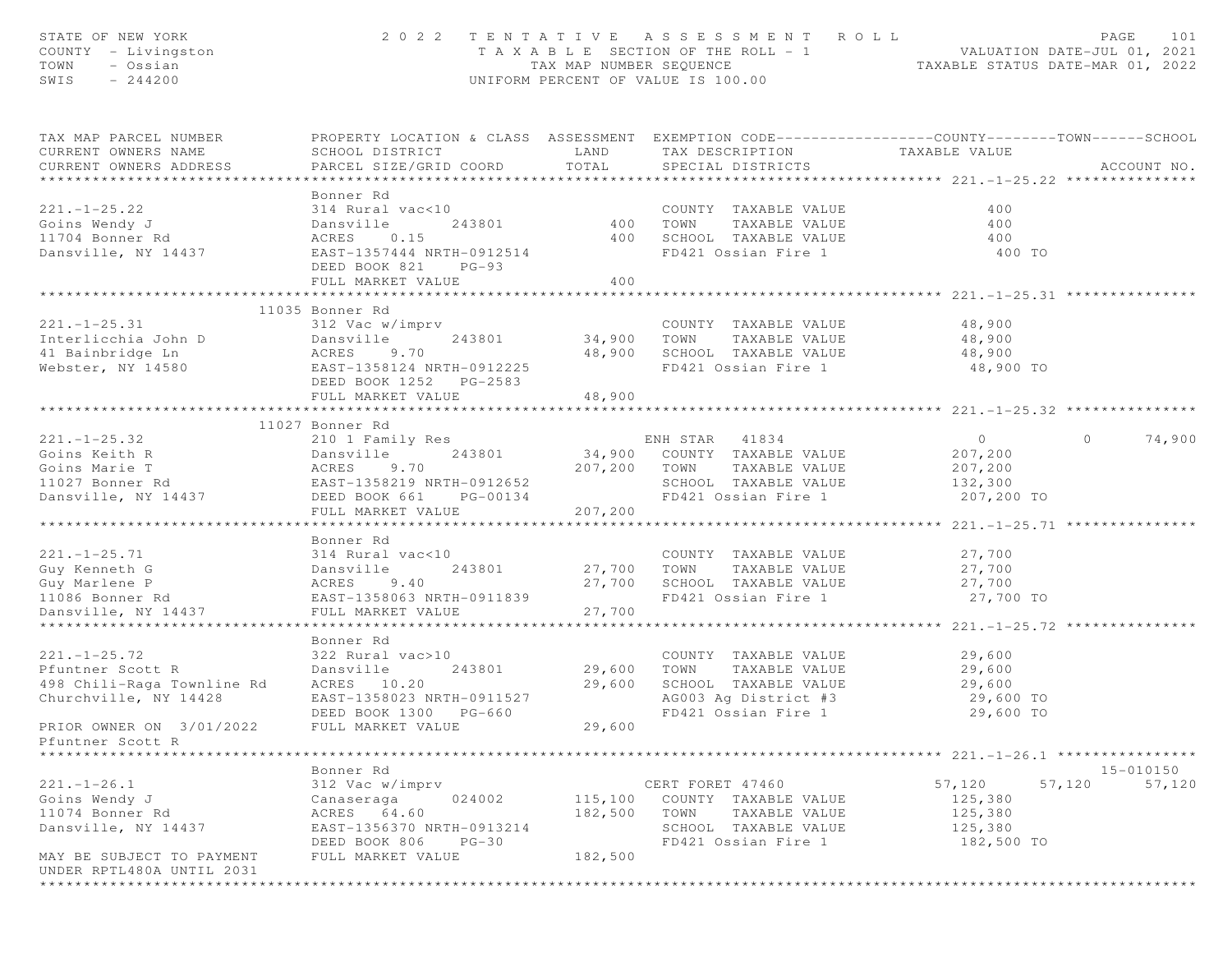| STATE OF NEW YORK<br>STATE OF NEW YORK<br>COUNTY - Livingston<br>TOWN - Ossian<br>SWIS - 244200 |                           | 2022 TENTATIVE ASSESSMENT ROLL<br>PAGE 102<br>TAXABLE SECTION OF THE ROLL - 1<br>TAX MAP NUMBER SEQUENCE TAXABLE STATUS DATE-MAR 01, 2022<br>UNIFORM PERCENT OF VALUE IS 100.00                                                                                                                                                                                                                                                                                                                 | PAGE<br>102            |
|-------------------------------------------------------------------------------------------------|---------------------------|-------------------------------------------------------------------------------------------------------------------------------------------------------------------------------------------------------------------------------------------------------------------------------------------------------------------------------------------------------------------------------------------------------------------------------------------------------------------------------------------------|------------------------|
|                                                                                                 |                           |                                                                                                                                                                                                                                                                                                                                                                                                                                                                                                 |                        |
|                                                                                                 |                           |                                                                                                                                                                                                                                                                                                                                                                                                                                                                                                 |                        |
|                                                                                                 |                           | 11086 Bonner Rd<br>221.-1-26.2 11086 Bonner Rd<br>Cuy Marlene Canaseraga (24002 38,400 BAS STAR 41854 0 21,000 0 30,000<br>244,300 COUNTY TAXABLE VALUE 223,300<br>214,300 COUNTY TAXABLE VALUE 223,300<br>214,300 COUNTY TAXABLE VALUE                                                                                                                                                                                                                                                         |                        |
|                                                                                                 |                           |                                                                                                                                                                                                                                                                                                                                                                                                                                                                                                 |                        |
|                                                                                                 |                           |                                                                                                                                                                                                                                                                                                                                                                                                                                                                                                 |                        |
|                                                                                                 |                           |                                                                                                                                                                                                                                                                                                                                                                                                                                                                                                 |                        |
|                                                                                                 |                           |                                                                                                                                                                                                                                                                                                                                                                                                                                                                                                 |                        |
|                                                                                                 |                           |                                                                                                                                                                                                                                                                                                                                                                                                                                                                                                 |                        |
|                                                                                                 |                           |                                                                                                                                                                                                                                                                                                                                                                                                                                                                                                 |                        |
|                                                                                                 |                           |                                                                                                                                                                                                                                                                                                                                                                                                                                                                                                 |                        |
|                                                                                                 |                           |                                                                                                                                                                                                                                                                                                                                                                                                                                                                                                 | $15 - 035200$          |
|                                                                                                 |                           |                                                                                                                                                                                                                                                                                                                                                                                                                                                                                                 | $0 \t 30,000$          |
|                                                                                                 |                           |                                                                                                                                                                                                                                                                                                                                                                                                                                                                                                 |                        |
|                                                                                                 |                           |                                                                                                                                                                                                                                                                                                                                                                                                                                                                                                 |                        |
|                                                                                                 |                           |                                                                                                                                                                                                                                                                                                                                                                                                                                                                                                 |                        |
|                                                                                                 |                           |                                                                                                                                                                                                                                                                                                                                                                                                                                                                                                 |                        |
|                                                                                                 |                           | $\begin{tabular}{lllllllllllllllllll} \multicolumn{3}{c }{\text{\small{0.15cm}} \multicolumn{3}{c }{\begin{tabular}{lcccccc } \multicolumn{3}{c }{\begin{tabular}{lcccccc } \multicolumn{3}{c }{\begin{tabular}{lcccccc } \multicolumn{3}{c }{\begin{tabular}{lcccccc } \multicolumn{3}{c }{\begin{tabular}{lcccccc } \multicolumn{3}{c }{\begin{tabular}{lcccccc } \multicolumn{3}{c }{\begin{tabular}{lcccccc } \multicolumn{3}{c }{\begin{tabular}{lcccccc } \multicolumn{3}{c }{\begin{tab$ |                        |
|                                                                                                 | Bonner Rd                 |                                                                                                                                                                                                                                                                                                                                                                                                                                                                                                 | 15-021603              |
|                                                                                                 |                           |                                                                                                                                                                                                                                                                                                                                                                                                                                                                                                 |                        |
|                                                                                                 |                           |                                                                                                                                                                                                                                                                                                                                                                                                                                                                                                 |                        |
|                                                                                                 |                           |                                                                                                                                                                                                                                                                                                                                                                                                                                                                                                 |                        |
|                                                                                                 |                           |                                                                                                                                                                                                                                                                                                                                                                                                                                                                                                 |                        |
|                                                                                                 |                           |                                                                                                                                                                                                                                                                                                                                                                                                                                                                                                 |                        |
|                                                                                                 |                           |                                                                                                                                                                                                                                                                                                                                                                                                                                                                                                 |                        |
|                                                                                                 |                           |                                                                                                                                                                                                                                                                                                                                                                                                                                                                                                 |                        |
|                                                                                                 | 10750 Scott Hill Rd       |                                                                                                                                                                                                                                                                                                                                                                                                                                                                                                 |                        |
|                                                                                                 |                           |                                                                                                                                                                                                                                                                                                                                                                                                                                                                                                 |                        |
|                                                                                                 |                           |                                                                                                                                                                                                                                                                                                                                                                                                                                                                                                 |                        |
|                                                                                                 |                           |                                                                                                                                                                                                                                                                                                                                                                                                                                                                                                 |                        |
|                                                                                                 |                           | 10750 SCOUT ANABLE VALUE<br>295,800<br>295,800<br>295,800<br>295,800<br>295,800<br>295,800<br>295,800<br>295,800<br>Rochester, NY 14626<br>295,800<br>ERST-1361235 NRTH-0915355<br>ERST-1361235 NRTH-0915355<br>295,800<br>295,800<br>295,800<br>295,800<br>295,                                                                                                                                                                                                                                | 295,800 TO             |
|                                                                                                 | FULL MARKET VALUE 295,800 |                                                                                                                                                                                                                                                                                                                                                                                                                                                                                                 |                        |
|                                                                                                 |                           |                                                                                                                                                                                                                                                                                                                                                                                                                                                                                                 |                        |
|                                                                                                 |                           |                                                                                                                                                                                                                                                                                                                                                                                                                                                                                                 | $15 - 004825$          |
|                                                                                                 |                           | COUNTY TAXABLE VALUE 69,900                                                                                                                                                                                                                                                                                                                                                                                                                                                                     |                        |
|                                                                                                 |                           |                                                                                                                                                                                                                                                                                                                                                                                                                                                                                                 |                        |
|                                                                                                 |                           |                                                                                                                                                                                                                                                                                                                                                                                                                                                                                                 |                        |
|                                                                                                 |                           |                                                                                                                                                                                                                                                                                                                                                                                                                                                                                                 |                        |
|                                                                                                 |                           |                                                                                                                                                                                                                                                                                                                                                                                                                                                                                                 | 69,900 TO<br>69,900 TO |
| UNDER RPTL480A UNTIL 2029                                                                       |                           |                                                                                                                                                                                                                                                                                                                                                                                                                                                                                                 |                        |
|                                                                                                 |                           |                                                                                                                                                                                                                                                                                                                                                                                                                                                                                                 |                        |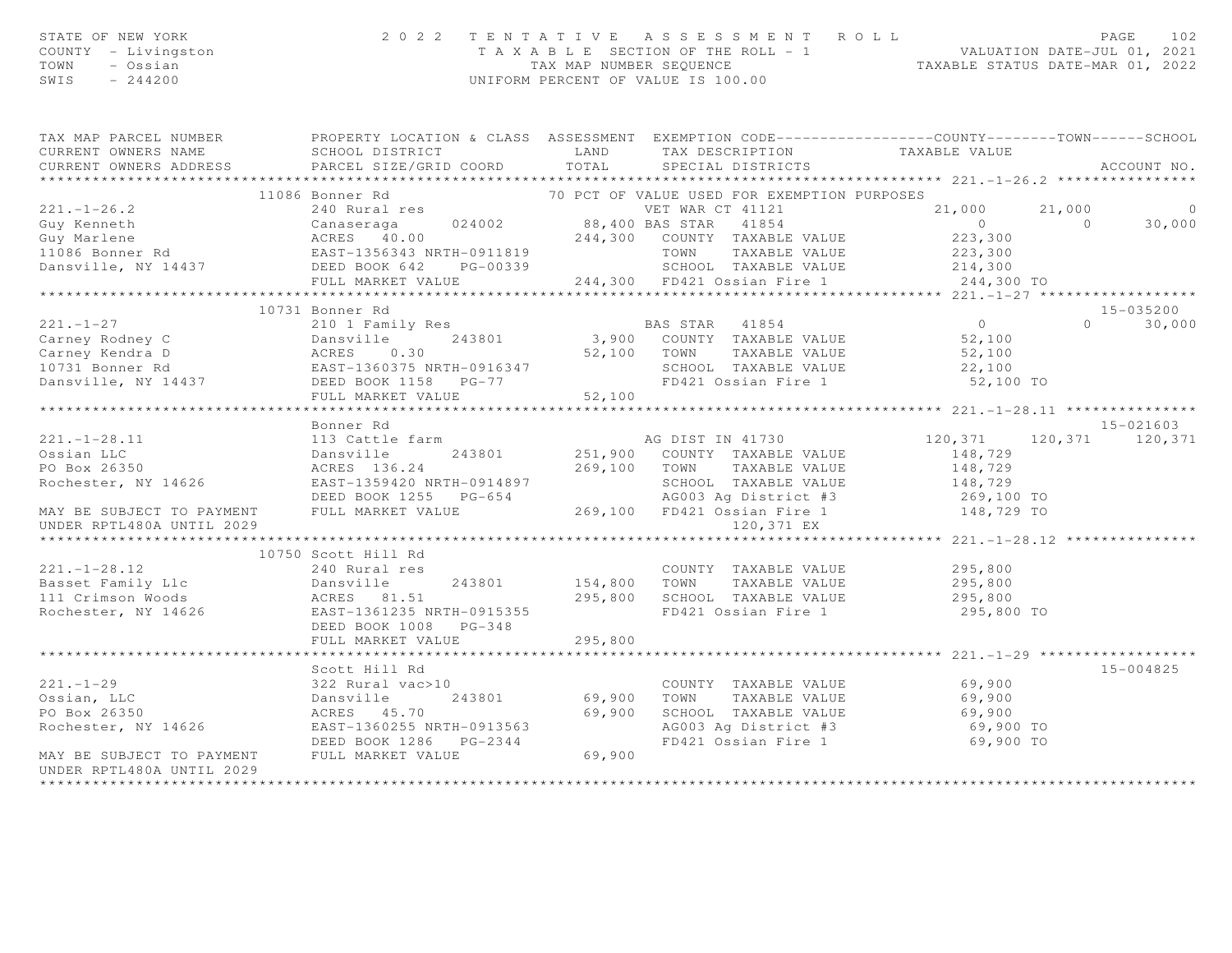| STATE OF NEW YORK<br>STATE OF NEW YORK<br>COUNTY - Livingston<br>TOWN - Ossian<br>SWIS - 244200                                                                                                                                                                                                                                                                                                                                                |                      |         | 2022 TENTATIVE ASSESSMENT ROLL | PAGE<br>PAGE 103<br>TAXABLE SECTION OF THE ROLL - 1<br>TAX MAP NUMBER SEQUENCE TAXABLE STATUS DATE-MAR 01, 2022<br>UNIFORM PERCENT OF VALUE IS 100.00 | 103           |
|------------------------------------------------------------------------------------------------------------------------------------------------------------------------------------------------------------------------------------------------------------------------------------------------------------------------------------------------------------------------------------------------------------------------------------------------|----------------------|---------|--------------------------------|-------------------------------------------------------------------------------------------------------------------------------------------------------|---------------|
|                                                                                                                                                                                                                                                                                                                                                                                                                                                |                      |         |                                |                                                                                                                                                       |               |
|                                                                                                                                                                                                                                                                                                                                                                                                                                                |                      |         |                                |                                                                                                                                                       |               |
|                                                                                                                                                                                                                                                                                                                                                                                                                                                | 4774 Ossian Hill Rd  |         |                                |                                                                                                                                                       | 15-034500     |
| $\begin{tabular}{lllllllllllllllllllllll} \hline & & & & & & & 4774\text{ OSSian Hill Rd} & & & & & & & 13-034300 \\ \hline \text{Waker Bret} & & & & 240\text{ Nural res} & & & & 49,444 & 49,444 & 49,444 \\ \text{Waker Bret} & & & & & 243801 & 78,300\text{ BAS STAR} & 41854 & 0 & 30,000 \\ \text{Dansville, NY 14437} & & & & & 200,900\text{ COUNTY TAXABLE VALUE} & & & 151,456 & $                                                  |                      |         |                                |                                                                                                                                                       |               |
|                                                                                                                                                                                                                                                                                                                                                                                                                                                |                      |         |                                |                                                                                                                                                       |               |
|                                                                                                                                                                                                                                                                                                                                                                                                                                                |                      |         |                                | ********************** 221.-1-33.2 *****************                                                                                                  |               |
|                                                                                                                                                                                                                                                                                                                                                                                                                                                | Sugar Creek Rd       |         |                                |                                                                                                                                                       |               |
|                                                                                                                                                                                                                                                                                                                                                                                                                                                |                      |         |                                | 99,618 99,618 99,618                                                                                                                                  |               |
|                                                                                                                                                                                                                                                                                                                                                                                                                                                |                      |         |                                |                                                                                                                                                       |               |
| $\begin{tabular}{lllllllllllllllllllll} \hline 221.-1-33.2 & \hline \texttt{Super Creek Rd} & \hline \texttt{AG DIST C} & 41720 & 99,618 & 99 \\ \hline \texttt{Swpers T Joseph} & \hline \texttt{Joseph} & \hline \texttt{ACRES} & 243801 & 121,800 & \hline \texttt{COUNT} & \texttt{TAXABLE VALUE} & 22,182 \\ \hline \texttt{9596 Kennedy Rd} & \hline \texttt{ACRES} & 27.30 & 121,800 & \hline \texttt{TOWN} & \texttt{TAXABLE VALUE} &$ |                      |         |                                |                                                                                                                                                       |               |
|                                                                                                                                                                                                                                                                                                                                                                                                                                                |                      |         |                                |                                                                                                                                                       |               |
|                                                                                                                                                                                                                                                                                                                                                                                                                                                | 4718 Ossian Hill Rd  |         |                                |                                                                                                                                                       | 15-010626     |
|                                                                                                                                                                                                                                                                                                                                                                                                                                                |                      |         |                                |                                                                                                                                                       |               |
|                                                                                                                                                                                                                                                                                                                                                                                                                                                |                      |         |                                |                                                                                                                                                       |               |
|                                                                                                                                                                                                                                                                                                                                                                                                                                                |                      |         |                                |                                                                                                                                                       |               |
|                                                                                                                                                                                                                                                                                                                                                                                                                                                | 10553 Sugar Creek Rd |         |                                |                                                                                                                                                       | $15 - 031750$ |
| 10553 Sugar Creek Ra<br>210 1 Family Res<br>Murphy Shirley Dansville 243801 6,100 TOWN TAXABLE VALUE 60,000<br>27 Bush Ave ACRES 0.47 60,000 SCHOOL TAXABLE VALUE 60,000<br>Wayland, NY 14572 EAST-1365229 NRTH-0919501 60,000 FD421 O                                                                                                                                                                                                         |                      |         |                                |                                                                                                                                                       |               |
|                                                                                                                                                                                                                                                                                                                                                                                                                                                |                      |         |                                |                                                                                                                                                       |               |
|                                                                                                                                                                                                                                                                                                                                                                                                                                                |                      |         |                                |                                                                                                                                                       |               |
|                                                                                                                                                                                                                                                                                                                                                                                                                                                |                      |         |                                |                                                                                                                                                       |               |
|                                                                                                                                                                                                                                                                                                                                                                                                                                                | FULL MARKET VALUE    | 184,900 |                                |                                                                                                                                                       |               |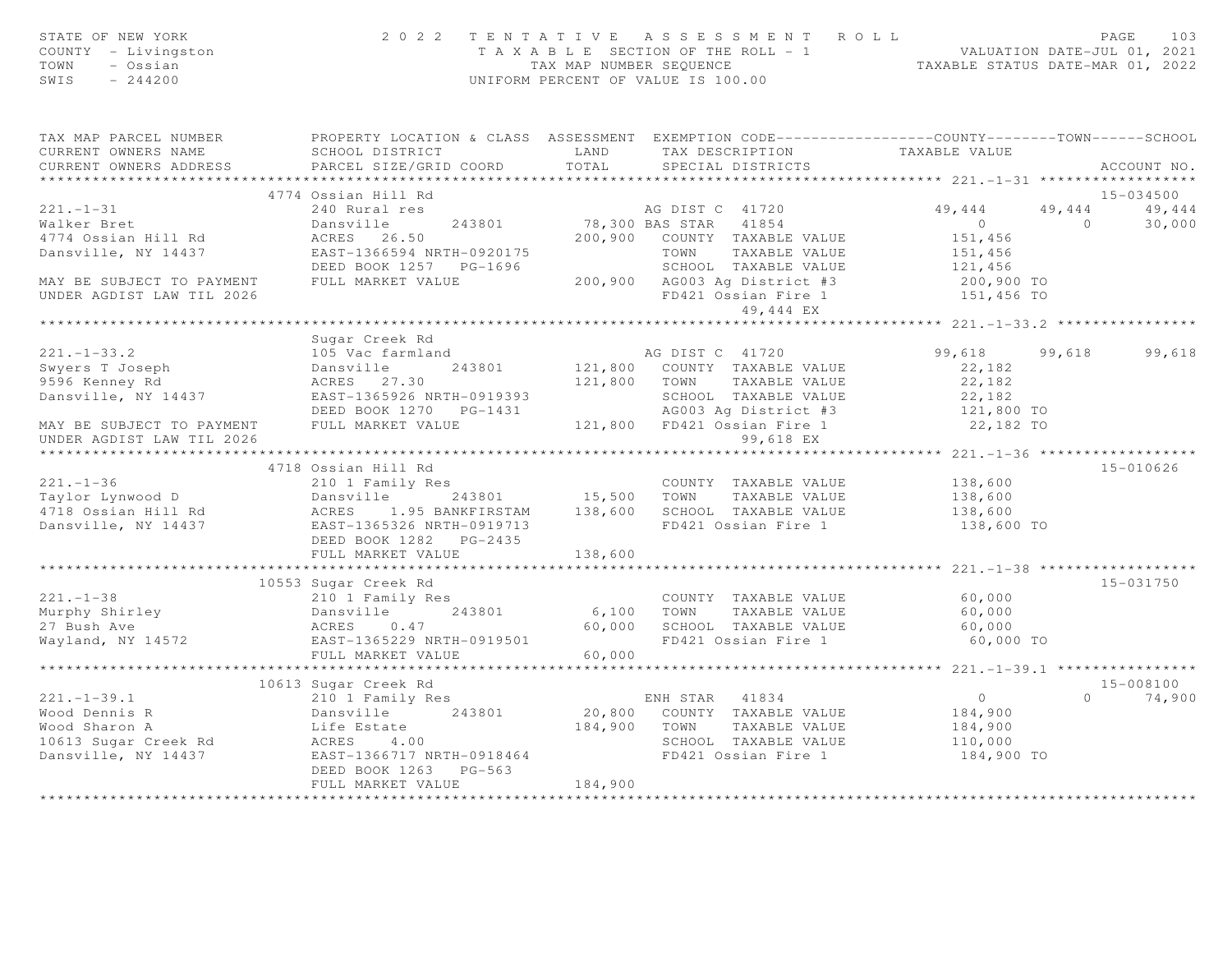| STATE OF NEW YORK<br>COUNTY - Livingston<br>TOWN<br>- Ossian<br>SWIS<br>$-244200$                                                                                                                                                        | 2 0 2 2                                                                                           |         | TENTATIVE ASSESSMENT ROLL<br>TAXABLE SECTION OF THE ROLL - 1<br>TAXABLE SECTION OF THE ROLL - 1<br>TAXABLE STATUS DATE-MAR 01, 2022<br>UNIFORM PERCENT OF VALUE IS 100.00 |                      |                | PAGE<br>104    |
|------------------------------------------------------------------------------------------------------------------------------------------------------------------------------------------------------------------------------------------|---------------------------------------------------------------------------------------------------|---------|---------------------------------------------------------------------------------------------------------------------------------------------------------------------------|----------------------|----------------|----------------|
| TAX MAP PARCEL NUMBER THE PROPERTY LOCATION & CLASS ASSESSMENT EXEMPTION CODE--------------COUNTY-------TOWN-----SCHOOL<br>CURRENT OWNERS NAME<br>CURRENT OWNERS ADDRESS                                                                 | SCHOOL DISTRICT<br>PARCEL SIZE/GRID COORD                                                         | TOTAL   | LAND TAX DESCRIPTION<br>SPECIAL DISTRICTS                                                                                                                                 | TAXABLE VALUE        |                | ACCOUNT NO.    |
|                                                                                                                                                                                                                                          | 10593 Sugar Creek Rd                                                                              |         |                                                                                                                                                                           |                      |                |                |
| $221. - 1 - 39.21$                                                                                                                                                                                                                       | 210 1 Family Res                                                                                  |         | COUNTY TAXABLE VALUE                                                                                                                                                      | 165,600              |                |                |
| Derrenbacher Kyle                                                                                                                                                                                                                        |                                                                                                   |         | TAXABLE VALUE                                                                                                                                                             |                      |                |                |
| 10593 Sugar Creek Rd<br>Dansville, NY 14437                                                                                                                                                                                              | Dansville 243801 24,400 TOWN TAXABLE VALUE<br>ACRES 5.40 BANKFIRSTAM 165,600 SCHOOL TAXABLE VALUE |         |                                                                                                                                                                           | 165,600<br>165,600   |                |                |
|                                                                                                                                                                                                                                          |                                                                                                   |         | AG003 Ag District #3<br>FD421 Ossian Fire 1                                                                                                                               | 165,600 TO           |                |                |
|                                                                                                                                                                                                                                          | -------<br>EAST-1366246 NRTH-0918694<br>DEED BOOK 1288 PG-708<br>FULL MARKET VALUE 165,600        |         |                                                                                                                                                                           | 165,600 TO           |                |                |
| MAY BE SUBJECT TO PAYMENT                                                                                                                                                                                                                |                                                                                                   |         |                                                                                                                                                                           |                      |                |                |
| UNDER AGDIST LAW TIL 2023                                                                                                                                                                                                                |                                                                                                   |         |                                                                                                                                                                           |                      |                |                |
|                                                                                                                                                                                                                                          |                                                                                                   |         |                                                                                                                                                                           |                      |                |                |
|                                                                                                                                                                                                                                          | Sugar Creek Rd E                                                                                  |         |                                                                                                                                                                           |                      |                |                |
| $221 - 1 - 39.22$                                                                                                                                                                                                                        | 322 Rural vac>10                                                                                  |         | AG DIST C 41720                                                                                                                                                           | 64,379 64,379 64,379 |                |                |
|                                                                                                                                                                                                                                          |                                                                                                   |         | 115,000 COUNTY TAXABLE VALUE                                                                                                                                              | 50,621               |                |                |
|                                                                                                                                                                                                                                          |                                                                                                   |         | 115,000 TOWN TAXABLE VALUE                                                                                                                                                | 50,621               |                |                |
|                                                                                                                                                                                                                                          | ACRES 40.20<br>EAST-1367365 NRTH-0919038<br>----- 1299 PG-722                                     |         |                                                                                                                                                                           |                      |                |                |
| MAY BE SUBJECT TO PAYMENT                                                                                                                                                                                                                | FULL MARKET VALUE                                                                                 |         |                                                                                                                                                                           |                      |                |                |
| UNDER AGDIST LAW TIL 2026                                                                                                                                                                                                                |                                                                                                   |         | 30,021<br>PG-722<br>PG-722<br>115,000 FD421 Ossian Fire 1<br>64.379 EX                                                                                                    |                      |                |                |
|                                                                                                                                                                                                                                          |                                                                                                   |         |                                                                                                                                                                           |                      |                |                |
|                                                                                                                                                                                                                                          | 4642 Linzy Rd                                                                                     |         |                                                                                                                                                                           |                      |                | 15-027976      |
| $221. - 1 - 43$                                                                                                                                                                                                                          | 210 1 Family Res                                                                                  |         | COUNTY TAXABLE VALUE                                                                                                                                                      | 89,100               |                |                |
| E. Philip Saunders Revocable Dansville                                                                                                                                                                                                   | 243801                                                                                            |         | 8,200 TOWN TAXABLE VALUE                                                                                                                                                  | 89,100               |                |                |
| 762 Brooks Ave                                                                                                                                                                                                                           | ACRES 0.63                                                                                        |         | 89,100 SCHOOL TAXABLE VALUE                                                                                                                                               | 89,100               |                |                |
| Rochester, NY 14619                                                                                                                                                                                                                      | EAST-1363867 NRTH-0918521                                                                         |         | FD421 Ossian Fire 1                                                                                                                                                       | 89,100 TO            |                |                |
|                                                                                                                                                                                                                                          | DEED BOOK 1300 PG-789                                                                             |         |                                                                                                                                                                           |                      |                |                |
| PRIOR OWNER ON 3/01/2022 FULL MARKET VALUE                                                                                                                                                                                               |                                                                                                   | 89,100  |                                                                                                                                                                           |                      |                |                |
| E. Philip Saunders Revocable                                                                                                                                                                                                             |                                                                                                   |         |                                                                                                                                                                           |                      |                |                |
|                                                                                                                                                                                                                                          |                                                                                                   |         |                                                                                                                                                                           |                      |                |                |
|                                                                                                                                                                                                                                          | 4597 Linzy Rd                                                                                     |         |                                                                                                                                                                           |                      |                | 15-017950      |
|                                                                                                                                                                                                                                          |                                                                                                   |         | BUS IMP 98 47610<br>30,600 COUNTY TAXABLE VALUE                                                                                                                           | 12,800               |                | 12,800 12,800  |
|                                                                                                                                                                                                                                          |                                                                                                   |         |                                                                                                                                                                           | 169,400              |                |                |
| 221.-1-46.21<br>Lowrey Daniel K 210 1 Family Res<br>Lowrey Isabella 243801 30,600 COUNTY<br>Lowrey Isabella ACRES 7.90 182,200 TOWN<br>4597 Linzy Rd EAST-1362756 NRTH-0917821 SCHOOL<br>Danswille, NY 14437 DEED BOOK 1290 PG-2773 FD42 |                                                                                                   |         | TAXABLE VALUE<br>SCHOOL TAXABLE VALUE                                                                                                                                     | 169,400<br>169,400   |                |                |
|                                                                                                                                                                                                                                          |                                                                                                   |         | FD421 Ossian Fire 1                                                                                                                                                       | 182,200 TO           |                |                |
|                                                                                                                                                                                                                                          | FULL MARKET VALUE                                                                                 | 182,200 |                                                                                                                                                                           |                      |                |                |
|                                                                                                                                                                                                                                          |                                                                                                   |         |                                                                                                                                                                           |                      |                |                |
|                                                                                                                                                                                                                                          | 4615 Blank Hill Rd                                                                                |         | 79 PCT OF VALUE USED FOR EXEMPTION PURPOSES                                                                                                                               |                      |                |                |
| $221. - 1 - 46.121$                                                                                                                                                                                                                      | 240 Rural res                                                                                     |         | VET WAR CT 41121                                                                                                                                                          | 19,446               | 19,446         | $\overline{0}$ |
|                                                                                                                                                                                                                                          |                                                                                                   |         |                                                                                                                                                                           | $\overline{O}$       | $\overline{0}$ | 74,900         |
|                                                                                                                                                                                                                                          |                                                                                                   |         |                                                                                                                                                                           |                      |                |                |
|                                                                                                                                                                                                                                          |                                                                                                   |         |                                                                                                                                                                           | 144,654<br>144,654   |                |                |
| 221.-1-46.121<br>Fisk Richard Dansville 243801 50,800 ENH STAR 41834<br>4615 Blank Hill Rd ACRES 17.00 164,100 COUNTY TAXABLE VALUE<br>Ossian, NY 14437 EAST-1362913 NRTH-0917075 TOWN TAXABLE VALUE<br>DRED ROOK 1269 PG-1612 SCHOOL    |                                                                                                   |         |                                                                                                                                                                           | 89,200               |                |                |
|                                                                                                                                                                                                                                          | FULL MARKET VALUE                                                                                 |         | 164,100 FD421 Ossian Fire 1 164,100 TO                                                                                                                                    |                      |                |                |
|                                                                                                                                                                                                                                          |                                                                                                   |         |                                                                                                                                                                           |                      |                |                |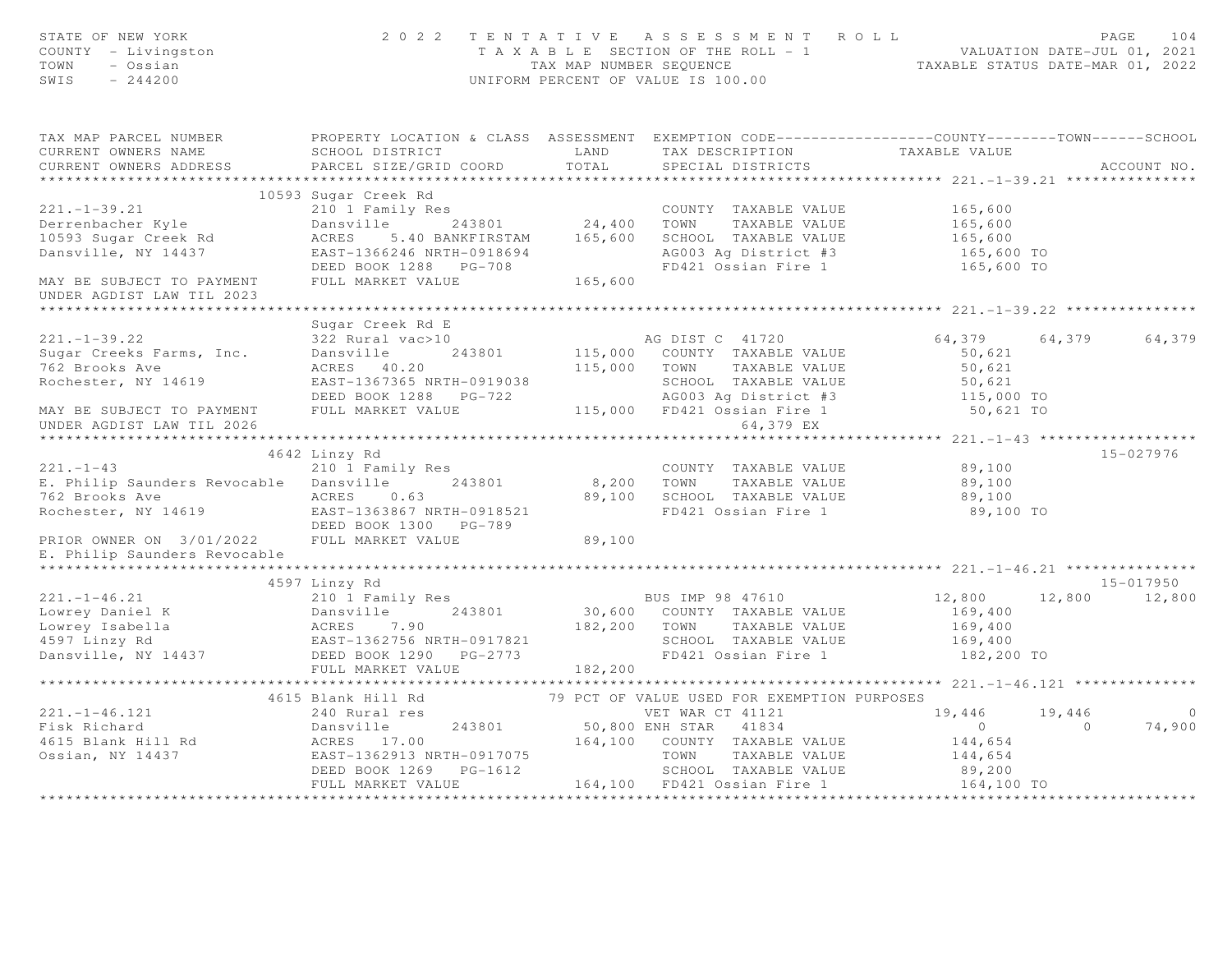| STATE OF NEW YORK<br>COUNTY - Livingston<br>TOWN<br>- Ossian<br>$-244200$<br>SWIS                                                                                                  |                                                                                                                                                 |                      | 2022 TENTATIVE ASSESSMENT ROLL<br>TAXABLE SECTION OF THE ROLL - 1 VALUATION DATE-JUL 01, 2021<br>TAXABLE STATUS DATE-MAR 01, 2022<br>UNIFORM PERCENT OF VALUE IS 100.00 |                                                           | PAGE<br>105                   |
|------------------------------------------------------------------------------------------------------------------------------------------------------------------------------------|-------------------------------------------------------------------------------------------------------------------------------------------------|----------------------|-------------------------------------------------------------------------------------------------------------------------------------------------------------------------|-----------------------------------------------------------|-------------------------------|
| TAX MAP PARCEL NUMBER<br>CURRENT OWNERS NAME<br>CURRENT OWNERS ADDRESS                                                                                                             | PROPERTY LOCATION & CLASS ASSESSMENT EXEMPTION CODE-----------------COUNTY--------TOWN------SCHOOL<br>SCHOOL DISTRICT<br>PARCEL SIZE/GRID COORD | LAND<br>TOTAL        | TAX DESCRIPTION<br>SPECIAL DISTRICTS                                                                                                                                    | TAXABLE VALUE                                             | ACCOUNT NO.                   |
|                                                                                                                                                                                    | 10731 Scott Hill Rd                                                                                                                             |                      |                                                                                                                                                                         |                                                           | 15-037201                     |
| 221.-1-46.411<br>Eeough Shawn<br>Eeough Vickie R<br>925 Jayhill Dr<br>Minneola, FL 34715<br>243801<br>EAST-1362165 NRTH-0916020<br>Minneola, FL 34715<br>DEED BOOK 1282<br>PG-1742 |                                                                                                                                                 |                      | COUNTY TAXABLE VALUE                                                                                                                                                    | 10,000                                                    |                               |
|                                                                                                                                                                                    |                                                                                                                                                 | COUNT<br>10,000 TOWN | TAXABLE VALUE                                                                                                                                                           | 10,000                                                    |                               |
|                                                                                                                                                                                    |                                                                                                                                                 | 10,000               | SCHOOL TAXABLE VALUE                                                                                                                                                    | $10,000$<br>$10,000$ TO                                   |                               |
|                                                                                                                                                                                    |                                                                                                                                                 |                      | FD421 Ossian Fire 1                                                                                                                                                     |                                                           |                               |
|                                                                                                                                                                                    |                                                                                                                                                 |                      |                                                                                                                                                                         |                                                           |                               |
|                                                                                                                                                                                    | FULL MARKET VALUE                                                                                                                               | 10,000               |                                                                                                                                                                         |                                                           |                               |
|                                                                                                                                                                                    | 10731 Scott Hill Rd                                                                                                                             |                      |                                                                                                                                                                         |                                                           | 15-037201                     |
| $221. - 1 - 46.412$                                                                                                                                                                |                                                                                                                                                 |                      | VET WAR CT 41121 17,205                                                                                                                                                 | 17,205                                                    | $\Omega$                      |
|                                                                                                                                                                                    | 210 1 Family Res<br>Dansville 243801 17,800 BAS STAR 41854                                                                                      |                      |                                                                                                                                                                         | $\overline{0}$                                            | 30,000<br>$\Omega$            |
|                                                                                                                                                                                    |                                                                                                                                                 |                      | 2.84 BANKFIRSTAM 114, 700 COUNTY TAXABLE VALUE                                                                                                                          | 97,495                                                    |                               |
|                                                                                                                                                                                    |                                                                                                                                                 |                      | TOWN<br>TAXABLE VALUE                                                                                                                                                   | 97,495                                                    |                               |
|                                                                                                                                                                                    |                                                                                                                                                 |                      | SCHOOL TAXABLE VALUE                                                                                                                                                    | 84,700                                                    |                               |
|                                                                                                                                                                                    | FULL MARKET VALUE                                                                                                                               |                      | 114,700 FD421 Ossian Fire 1 114,700 TO                                                                                                                                  |                                                           |                               |
|                                                                                                                                                                                    |                                                                                                                                                 |                      |                                                                                                                                                                         |                                                           |                               |
| $221. - 1 - 47.121$                                                                                                                                                                | 10769 Scott Hill Rd<br>210 1 Family Res                                                                                                         |                      | <b>BAS STAR</b> 41854                                                                                                                                                   | $\overline{0}$                                            | 15-037300<br>30,000<br>$\cap$ |
|                                                                                                                                                                                    | Dansville                                                                                                                                       |                      | 243801 24,400 COUNTY TAXABLE VALUE                                                                                                                                      | 231,300                                                   |                               |
| Streicher Robert<br>10769 Scott Hill Rd<br>10769 Scott Hill Rd                                                                                                                     | ACRES<br>5.39                                                                                                                                   | 231,300 TOWN         | TAXABLE VALUE                                                                                                                                                           | 231,300                                                   |                               |
| Dansville, NY 14437 EAST-1362077 NRTH-0915554                                                                                                                                      |                                                                                                                                                 |                      | SCHOOL TAXABLE VALUE                                                                                                                                                    | 201,300                                                   |                               |
|                                                                                                                                                                                    | DEED BOOK 1269    PG-2299                                                                                                                       |                      | FD421 Ossian Fire 1                                                                                                                                                     | 231,300 TO                                                |                               |
|                                                                                                                                                                                    | FULL MARKET VALUE                                                                                                                               | 231,300              |                                                                                                                                                                         |                                                           |                               |
|                                                                                                                                                                                    |                                                                                                                                                 |                      |                                                                                                                                                                         |                                                           |                               |
| $221 - 1 - 49.2$                                                                                                                                                                   | 10857 Scott Hill Rd                                                                                                                             |                      |                                                                                                                                                                         |                                                           |                               |
| Kleeh Alan J                                                                                                                                                                       | 260 Seasonal res<br>Dansville<br>243801                                                                                                         | 22,900               | COUNTY TAXABLE VALUE<br>TOWN<br>TAXABLE VALUE                                                                                                                           | 31,800<br>31,800                                          |                               |
|                                                                                                                                                                                    |                                                                                                                                                 | 31,800               | SCHOOL TAXABLE VALUE                                                                                                                                                    | 31,800                                                    |                               |
| Kleeh Linda S<br>342 Pebbleview Dr<br>EAST-1361990 NRTH-0914782                                                                                                                    |                                                                                                                                                 |                      | FD421 Ossian Fire 1                                                                                                                                                     | 31,800 TO                                                 |                               |
| Rochester, NY 14612                                                                                                                                                                | DEED BOOK 1227 PG-78                                                                                                                            |                      |                                                                                                                                                                         |                                                           |                               |
|                                                                                                                                                                                    | FULL MARKET VALUE                                                                                                                               | 31,800               |                                                                                                                                                                         |                                                           |                               |
|                                                                                                                                                                                    | ********************                                                                                                                            | **********           |                                                                                                                                                                         | ********************* 221.-1-52.1 **************          |                               |
|                                                                                                                                                                                    | Blank Hill Rd                                                                                                                                   |                      |                                                                                                                                                                         |                                                           | 15-010800                     |
| $221. - 1 - 52.1$<br>Marvin Bruce E                                                                                                                                                | 312 Vac w/imprv<br>Dansville<br>243801                                                                                                          | 66,300               | COUNTY TAXABLE VALUE<br>TAXABLE VALUE<br>TOWN                                                                                                                           | 94,000<br>94,000                                          |                               |
| 63 Thames Dr                                                                                                                                                                       | ACRES 39.09                                                                                                                                     | 94,000               | SCHOOL TAXABLE VALUE                                                                                                                                                    | 94,000                                                    |                               |
| W. Henrietta, NY 14586-9346                                                                                                                                                        | EAST-1367150 NRTH-0911109                                                                                                                       |                      | AG003 Ag District #3                                                                                                                                                    | 94,000 TO                                                 |                               |
|                                                                                                                                                                                    | PG-00313<br>DEED BOOK 657                                                                                                                       |                      | FD421 Ossian Fire 1                                                                                                                                                     | 94,000 TO                                                 |                               |
|                                                                                                                                                                                    | FULL MARKET VALUE                                                                                                                               | 94,000               |                                                                                                                                                                         |                                                           |                               |
|                                                                                                                                                                                    |                                                                                                                                                 |                      |                                                                                                                                                                         | **************************** 221.-1-52.2 **************** |                               |
|                                                                                                                                                                                    | 4902 Blank Hill Rd                                                                                                                              |                      |                                                                                                                                                                         |                                                           |                               |
| $221. - 1 - 52.2$                                                                                                                                                                  | 260 Seasonal res                                                                                                                                |                      | COUNTY TAXABLE VALUE                                                                                                                                                    | 135,900                                                   |                               |
| Caplan Barry M                                                                                                                                                                     | 243801<br>Dansville                                                                                                                             | 64,400               | TOWN<br>TAXABLE VALUE                                                                                                                                                   | 135,900                                                   |                               |
| Amedore Angela                                                                                                                                                                     | 25.00<br>ACRES<br>EAST-1367599 NRTH-0912196                                                                                                     | 135,900              | SCHOOL TAXABLE VALUE                                                                                                                                                    | 135,900                                                   |                               |
| 106 Main St<br>Geneseo, NY 14454                                                                                                                                                   | DEED BOOK 783<br>$PG-280$                                                                                                                       |                      | FD421 Ossian Fire 1                                                                                                                                                     | 135,900 TO                                                |                               |
|                                                                                                                                                                                    | FULL MARKET VALUE                                                                                                                               | 135,900              |                                                                                                                                                                         |                                                           |                               |
|                                                                                                                                                                                    |                                                                                                                                                 |                      |                                                                                                                                                                         |                                                           |                               |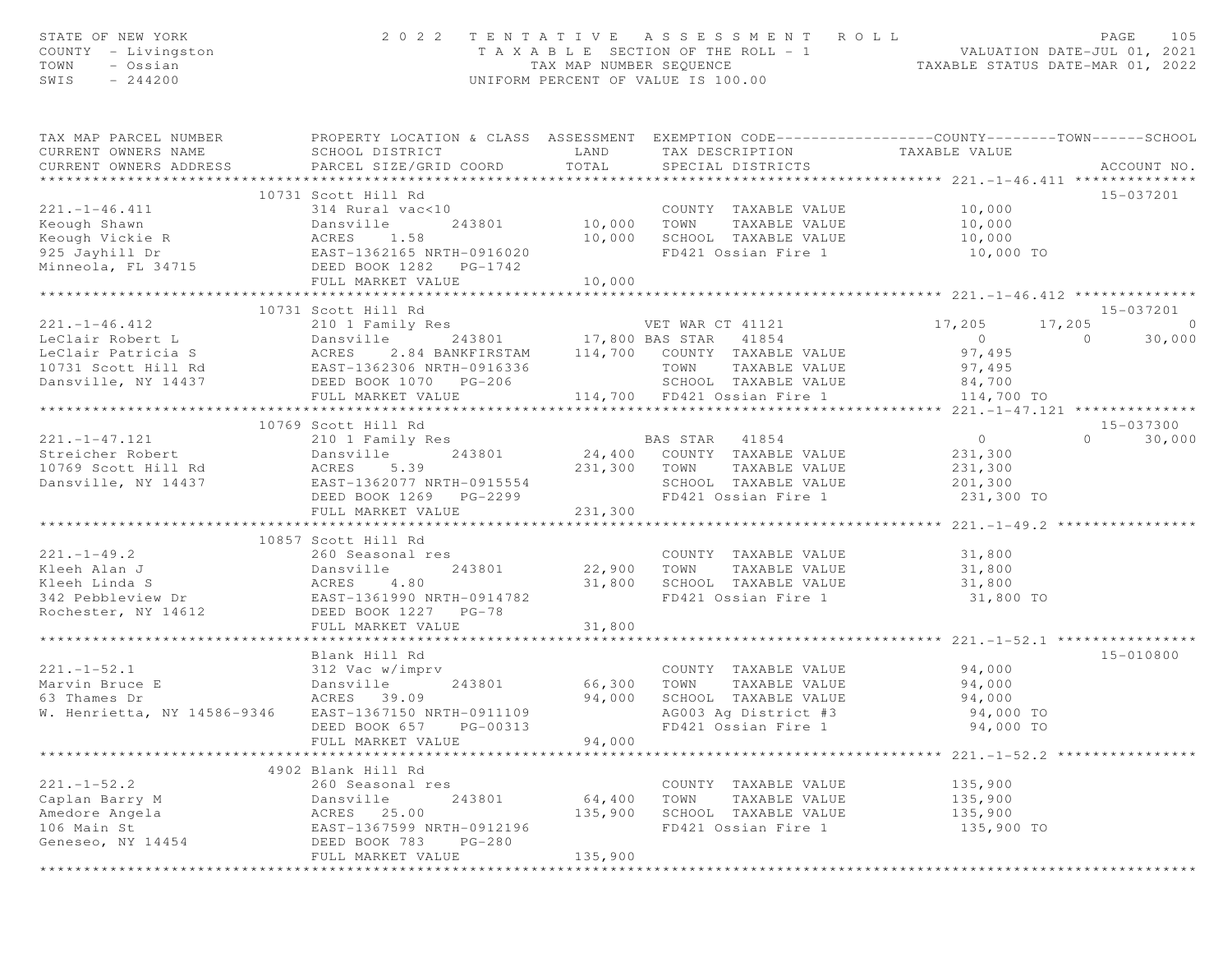| STATE OF NEW YORK<br>COUNTY - Livingston<br>TOWN<br>- Ossian<br>SWIS<br>$-244200$                                                                                                                                                                                            | 2022 TENTATIVE ASSESSMENT ROLL<br>UNIFORM PERCENT OF VALUE IS 100.00                                                                                                  | PAGE<br>106<br>T A X A B L E SECTION OF THE ROLL - 1<br>TAX MAP NUMBER SEQUENCE<br>TAXABLE STATUS DATE-MAR 01, 2022 |                                                                                  |                                                                                                                            |
|------------------------------------------------------------------------------------------------------------------------------------------------------------------------------------------------------------------------------------------------------------------------------|-----------------------------------------------------------------------------------------------------------------------------------------------------------------------|---------------------------------------------------------------------------------------------------------------------|----------------------------------------------------------------------------------|----------------------------------------------------------------------------------------------------------------------------|
| CURRENT OWNERS NAME                                                                                                                                                                                                                                                          |                                                                                                                                                                       |                                                                                                                     |                                                                                  | TAX MAP PARCEL NUMBER THE PROPERTY LOCATION & CLASS ASSESSMENT EXEMPTION CODE---------------COUNTY--------TOWN------SCHOOL |
| CURRENT OWNERS ADDRESS                                                                                                                                                                                                                                                       | SCHOOL DISTRICT                           LAND         TAX DESCRIPTION                   TAXABLE VALUE PARCEL SIZE/GRID COORD          TOTAL        SPECIAL DISTRICTS |                                                                                                                     |                                                                                  | ACCOUNT NO.                                                                                                                |
|                                                                                                                                                                                                                                                                              |                                                                                                                                                                       |                                                                                                                     |                                                                                  |                                                                                                                            |
|                                                                                                                                                                                                                                                                              | 4900 Blank Hill Rd                                                                                                                                                    |                                                                                                                     |                                                                                  |                                                                                                                            |
| $221. -1 - 52.3$                                                                                                                                                                                                                                                             |                                                                                                                                                                       |                                                                                                                     | COUNTY TAXABLE VALUE 159,700                                                     |                                                                                                                            |
|                                                                                                                                                                                                                                                                              |                                                                                                                                                                       |                                                                                                                     |                                                                                  |                                                                                                                            |
|                                                                                                                                                                                                                                                                              |                                                                                                                                                                       |                                                                                                                     |                                                                                  |                                                                                                                            |
|                                                                                                                                                                                                                                                                              | DEED BOOK 1290 PG-2108                                                                                                                                                |                                                                                                                     |                                                                                  | 159,700 TO                                                                                                                 |
|                                                                                                                                                                                                                                                                              | FULL MARKET VALUE                                                                                                                                                     | 159,700                                                                                                             |                                                                                  |                                                                                                                            |
|                                                                                                                                                                                                                                                                              |                                                                                                                                                                       |                                                                                                                     |                                                                                  |                                                                                                                            |
|                                                                                                                                                                                                                                                                              | Blank Hill Rd                                                                                                                                                         |                                                                                                                     |                                                                                  |                                                                                                                            |
| $221. - 1 - 52.4$                                                                                                                                                                                                                                                            | 312 Vac w/imprv                                                                                                                                                       |                                                                                                                     | COUNTY TAXABLE VALUE                                                             | 44,500                                                                                                                     |
|                                                                                                                                                                                                                                                                              |                                                                                                                                                                       |                                                                                                                     |                                                                                  | 44,500                                                                                                                     |
|                                                                                                                                                                                                                                                                              |                                                                                                                                                                       |                                                                                                                     | 44,000 TOWN TAXABLE VALUE<br>44,500 SCHOOL TAXABLE VALUE                         | 44,500                                                                                                                     |
|                                                                                                                                                                                                                                                                              |                                                                                                                                                                       |                                                                                                                     | FD421 Ossian Fire 1                                                              | 44,500 TO                                                                                                                  |
| 221.-1-52.4<br>Ham Stephen D<br>Ham Julia M<br>44 Fairview Dr<br>Brockport, NY 14420<br>243801<br>243801<br>243801<br>243801<br>243801<br>243801<br>243801<br>243801<br>243801<br>243801<br>243801<br>243801<br>243801<br>243801<br>2527<br>262571<br>26497<br>26497<br>2621 |                                                                                                                                                                       |                                                                                                                     |                                                                                  |                                                                                                                            |
|                                                                                                                                                                                                                                                                              | FULL MARKET VALUE                                                                                                                                                     | 44,500                                                                                                              |                                                                                  |                                                                                                                            |
|                                                                                                                                                                                                                                                                              |                                                                                                                                                                       |                                                                                                                     |                                                                                  |                                                                                                                            |
|                                                                                                                                                                                                                                                                              | 4367 Linzy Rd                                                                                                                                                         |                                                                                                                     |                                                                                  | 15-026000<br>62,700                                                                                                        |
| $221. - 1 - 53$                                                                                                                                                                                                                                                              | 210 1 Family Res                                                                                                                                                      |                                                                                                                     | COUNTY TAXABLE VALUE                                                             |                                                                                                                            |
|                                                                                                                                                                                                                                                                              |                                                                                                                                                                       |                                                                                                                     |                                                                                  |                                                                                                                            |
|                                                                                                                                                                                                                                                                              |                                                                                                                                                                       |                                                                                                                     | 62,700 SCHOOL TAXABLE VALUE 62,700<br>FD421 Ossian Fire 1 62,700 TO              |                                                                                                                            |
| La COUNTY TAXABLE VALUE 62,700<br>La Piana Anthony Dansville 243801 13,300 TOWN TAXABLE VALUE 62,700<br>La Piana Madelyn ACRES 1.02 62,700 SCHOOL TAXABLE VALUE 62,700<br>4367 Linzy Rd EAST-1358881 NRTH-0917254 FD421 Ossian Fire                                          |                                                                                                                                                                       |                                                                                                                     |                                                                                  |                                                                                                                            |
|                                                                                                                                                                                                                                                                              | FULL MARKET VALUE                                                                                                                                                     | 62,700                                                                                                              |                                                                                  |                                                                                                                            |
|                                                                                                                                                                                                                                                                              |                                                                                                                                                                       |                                                                                                                     |                                                                                  |                                                                                                                            |
|                                                                                                                                                                                                                                                                              | 4386 Linzy Rd                                                                                                                                                         |                                                                                                                     |                                                                                  | 15-030600                                                                                                                  |
|                                                                                                                                                                                                                                                                              |                                                                                                                                                                       |                                                                                                                     |                                                                                  |                                                                                                                            |
| 221.-1-54 210 1 Family Res COUNTY TAXABLE VALUE<br>E. Philip Saunders Revocable Dansville 243801 8,600 TOWN TAXABLE VALUE                                                                                                                                                    |                                                                                                                                                                       |                                                                                                                     | COUNTY TAXABLE VALUE 28,600<br>TOWN TAXABLE VALUE 28,600                         |                                                                                                                            |
| 762 Brooks Ave                                                                                                                                                                                                                                                               | ACRES 0.66                                                                                                                                                            |                                                                                                                     | 28,600 SCHOOL TAXABLE VALUE                                                      | 28,600                                                                                                                     |
| Rochester, NY 14619                                                                                                                                                                                                                                                          | EAST-1359270 NRTH-0917098                                                                                                                                             |                                                                                                                     | FD421 Ossian Fire 1                                                              | 28,600 TO                                                                                                                  |
|                                                                                                                                                                                                                                                                              | DEED BOOK 1300 PG-794                                                                                                                                                 |                                                                                                                     |                                                                                  |                                                                                                                            |
| PRIOR OWNER ON 3/01/2022 FULL MARKET VALUE 28,600<br>E. Philip Saunders Revocable                                                                                                                                                                                            |                                                                                                                                                                       |                                                                                                                     |                                                                                  |                                                                                                                            |
|                                                                                                                                                                                                                                                                              |                                                                                                                                                                       |                                                                                                                     |                                                                                  |                                                                                                                            |
|                                                                                                                                                                                                                                                                              | 11019 Bonner Rd                                                                                                                                                       |                                                                                                                     |                                                                                  |                                                                                                                            |
| $221. - 1 - 57$                                                                                                                                                                                                                                                              | 240 Rural res                                                                                                                                                         |                                                                                                                     | COUNTY TAXABLE VALUE                                                             | 238,700                                                                                                                    |
|                                                                                                                                                                                                                                                                              | Dansville                                                                                                                                                             |                                                                                                                     |                                                                                  |                                                                                                                            |
| Ossian LLC<br>PO Box 26350                                                                                                                                                                                                                                                   | ACRES 18.82                                                                                                                                                           |                                                                                                                     | 243801 41,300 TOWN TAXABLE VALUE 238,700<br>238,700 SCHOOL TAXABLE VALUE 238,700 |                                                                                                                            |
|                                                                                                                                                                                                                                                                              |                                                                                                                                                                       |                                                                                                                     | AG003 Ag District #3<br>FD421 Ossian Fire 1                                      | 238,700 TO                                                                                                                 |
| Rochester, NY 14626 EAST-1358483 NRTH-0913648<br>DEED BOOK 1255 PG-654                                                                                                                                                                                                       |                                                                                                                                                                       |                                                                                                                     |                                                                                  | 238,700 TO                                                                                                                 |
| MAY BE SUBJECT TO PAYMENT FULL MARKET VALUE                                                                                                                                                                                                                                  |                                                                                                                                                                       | 238,700                                                                                                             |                                                                                  |                                                                                                                            |
| UNDER RPTL480A UNTIL 2029                                                                                                                                                                                                                                                    |                                                                                                                                                                       |                                                                                                                     |                                                                                  |                                                                                                                            |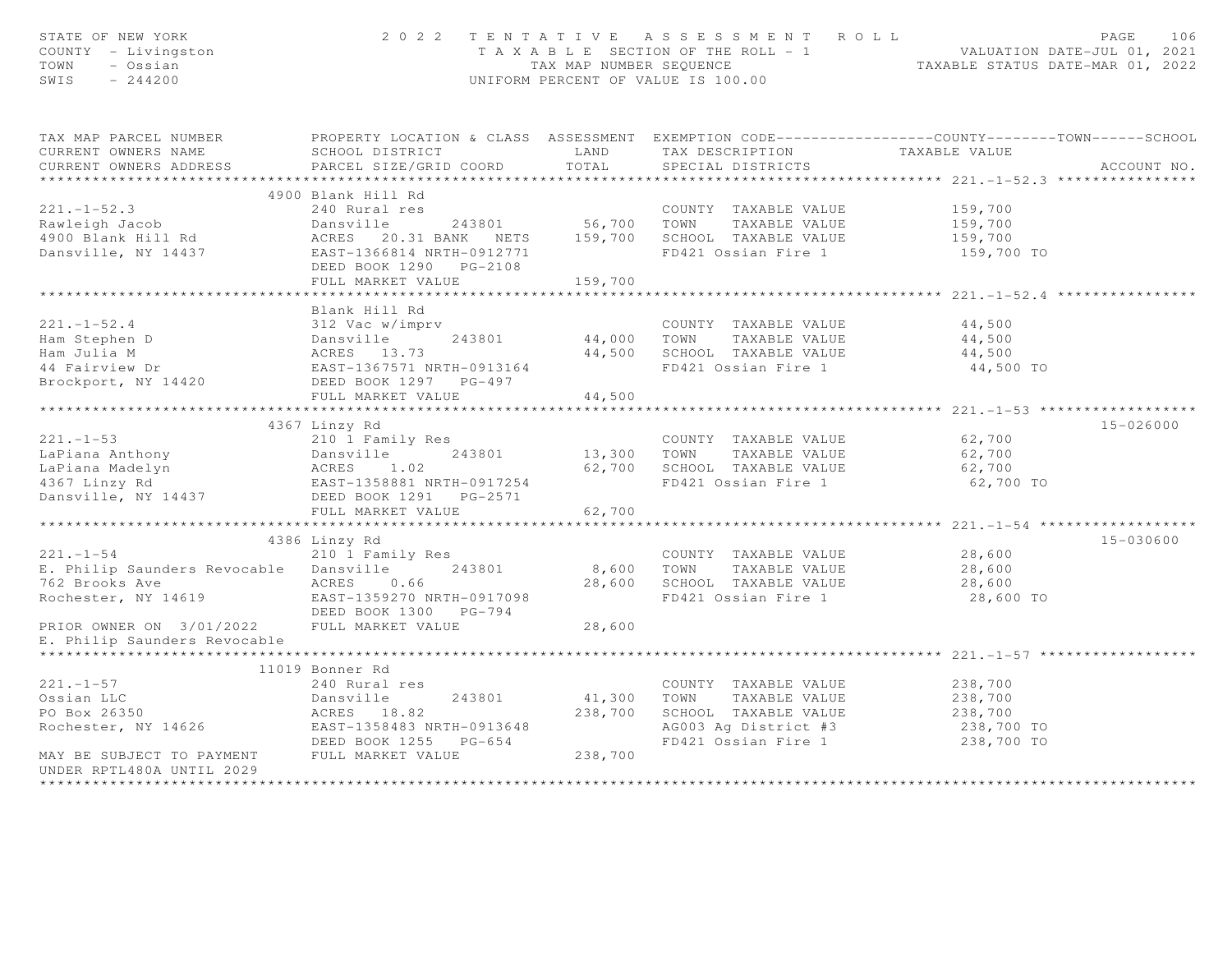| STATE OF NEW YORK   | 2022 TENTATIVE ASSESSMENT ROLL |                                    |  | PAGE                             | 107 |
|---------------------|--------------------------------|------------------------------------|--|----------------------------------|-----|
| COUNTY - Livingston |                                | TAXABLE SECTION OF THE ROLL - 1    |  | VALUATION DATE-JUL 01, 2021      |     |
| TOWN<br>– Ossian    |                                | MAP SECTION - 221                  |  | TAXABLE STATUS DATE-MAR 01, 2022 |     |
| SWIS<br>$-244200$   |                                | $SUB - SECTION - 000$              |  | RPS150/V04/L015                  |     |
|                     |                                | UNIFORM PERCENT OF VALUE IS 100.00 |  | CURRENT DATE 4/19/2022           |     |

# \*\*\* S P E C I A L D I S T R I C T S U M M A R Y \*\*\*

|                                 | TOTAL EXTENSION | EXTENSION | AD VALOREM | EXEMPT  | TAXABLE  |
|---------------------------------|-----------------|-----------|------------|---------|----------|
| CODE DISTRICT NAME PARCELS TYPE |                 | VALUE.    | VALUE      | AMOUNT  | VALUE    |
|                                 |                 |           |            |         |          |
| AG003 Ag District #3            | 11 TOTAL        |           | 1461,400   |         | 1461,400 |
| FD421 Ossian Fire 1             | 58 TOTAL        |           | 6728,200   | 421,566 | 6306,634 |

## \*\*\* S C H O O L D I S T R I C T S U M M A R Y \*\*\*

| CODE             | DISTRICT NAME             | TOTAL<br>PARCELS | ASSESSED<br>LAND    | ASSESSED<br>TOTAL   | EXEMPT<br>AMOUNT  | TOTAL<br>TAXABLE    | STAR<br>AMOUNT    | STAR<br>TAXABLE     |
|------------------|---------------------------|------------------|---------------------|---------------------|-------------------|---------------------|-------------------|---------------------|
| 024002<br>243801 | Canaseraga<br>Dansville   | 2<br>56          | 203,500<br>2354,000 | 426,800<br>6301,400 | 57,120<br>593,231 | 369,680<br>5708,169 | 30,000<br>775,400 | 339,680<br>4932,769 |
|                  | $S \cup B = T \cup T A L$ | 58               | 2557,500            | 6728,200            | 650,351           | 6077,849            | 805,400           | 5272,449            |
|                  | TOTAL                     | 58               | 2557,500            | 6728,200            | 650,351           | 6077,849            | 805,400           | 5272,449            |

## \*\*\* S Y S T E M C O D E S S U M M A R Y \*\*\*

## NO SYSTEM EXEMPTIONS AT THIS LEVEL

## \*\*\* E X E M P T I O N S U M M A R Y \*\*\*

|       |                 | TOTAL   |         |         |          |
|-------|-----------------|---------|---------|---------|----------|
| CODE  | DESCRIPTION     | PARCELS | COUNTY  | TOWN    | SCHOOL   |
| 41121 | VET WAR CT      |         | 57,651  | 57,651  |          |
| 41131 | VET COM CT      |         | 17,045  | 17,045  |          |
| 41720 | AG DIST C       |         | 301,195 | 301,195 | 301,195  |
| 41730 | AG DIST IN      |         | 120,371 | 120,371 | 120,371  |
| 41800 | SR CITIZEN      |         | 23,775  | 23,775  | 23,775   |
| 41834 | ENH STAR        |         |         |         | 524,300  |
| 41854 | <b>BAS STAR</b> | 10      |         |         | 281,100  |
| 41930 | DISABILITY      |         | 65,650  | 65,650  | 65,650   |
| 47460 | CERT FORET      | 2       | 126,560 | 126,560 | 126,560  |
| 47610 | BUS IMP 98      |         | 12,800  | 12,800  | 12,800   |
|       | TOTAL           | 32      | 725,047 | 725,047 | 1455,751 |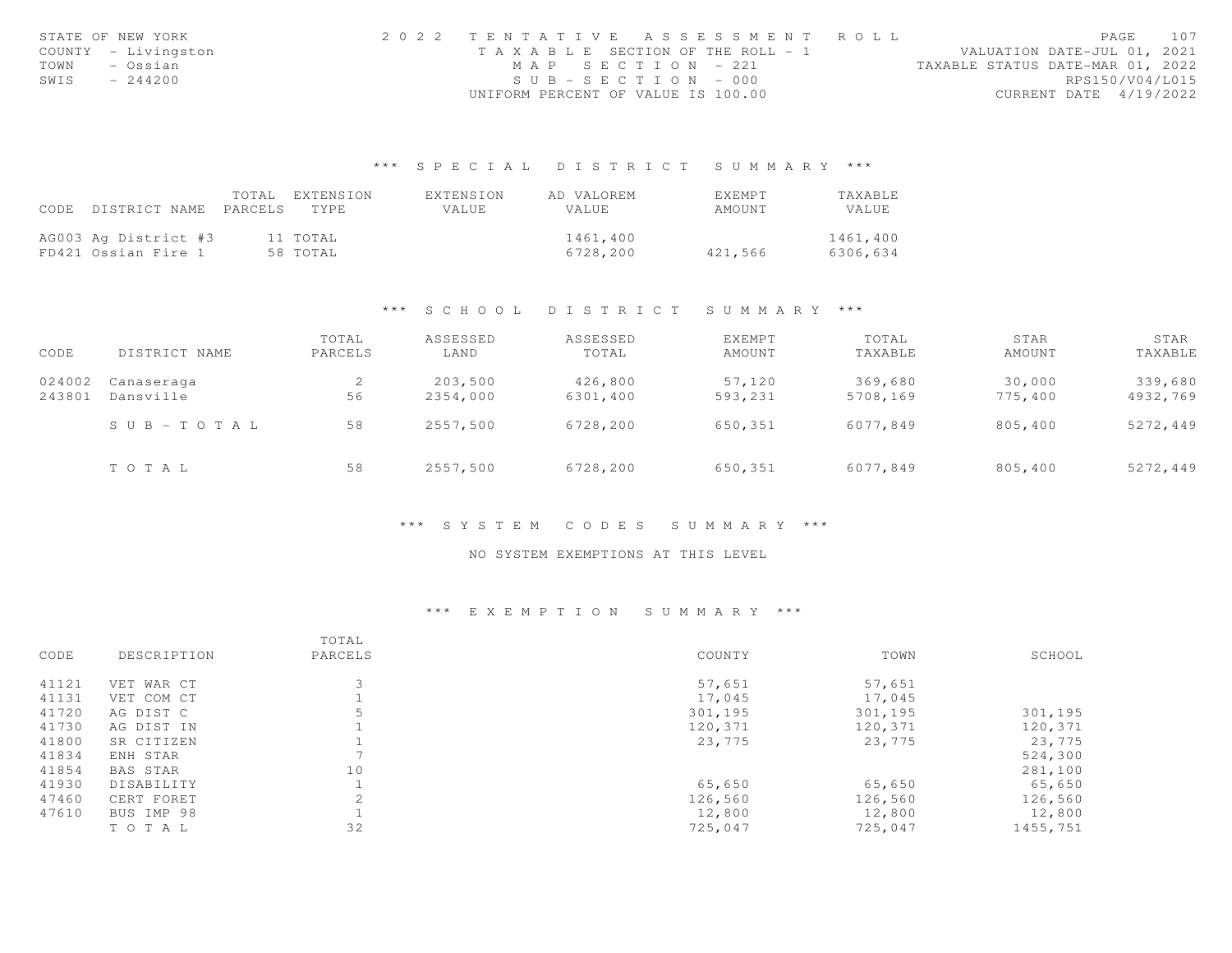| STATE OF NEW YORK   |           | 2022 TENTATIVE ASSESSMENT ROLL |                                       |                       |  |  |  |                                  |                        | PAGE            | 108 |
|---------------------|-----------|--------------------------------|---------------------------------------|-----------------------|--|--|--|----------------------------------|------------------------|-----------------|-----|
| COUNTY - Livingston |           |                                | T A X A B L E SECTION OF THE ROLL - 1 |                       |  |  |  | VALUATION DATE-JUL 01, 2021      |                        |                 |     |
| TOWN<br>– Ossian    |           |                                |                                       | MAP SECTION - 221     |  |  |  | TAXABLE STATUS DATE-MAR 01, 2022 |                        |                 |     |
| SWIS                | $-244200$ |                                |                                       | $SUB - SECTION - 000$ |  |  |  |                                  |                        | RPS150/V04/L015 |     |
|                     |           |                                | UNIFORM PERCENT OF VALUE IS 100.00    |                       |  |  |  |                                  | CURRENT DATE 4/19/2022 |                 |     |

# \*\*\* G R A N D T O T A L S \*\*\*

| ROLL |             | TOTAL   | ASSESSED | ASSESSED | TAXABLE  | TAXABLE  | TAXABLE  | STAR     |
|------|-------------|---------|----------|----------|----------|----------|----------|----------|
| SEC  | DESCRIPTION | PARCELS | ∟AND     | TOTAL    | COUNTY   | TOWN     | SCHOOL   | TAXABLE  |
|      | TAXABLE     |         | 2557,500 | 6728,200 | 6003,153 | 6003,153 | 6077,849 | 5272,449 |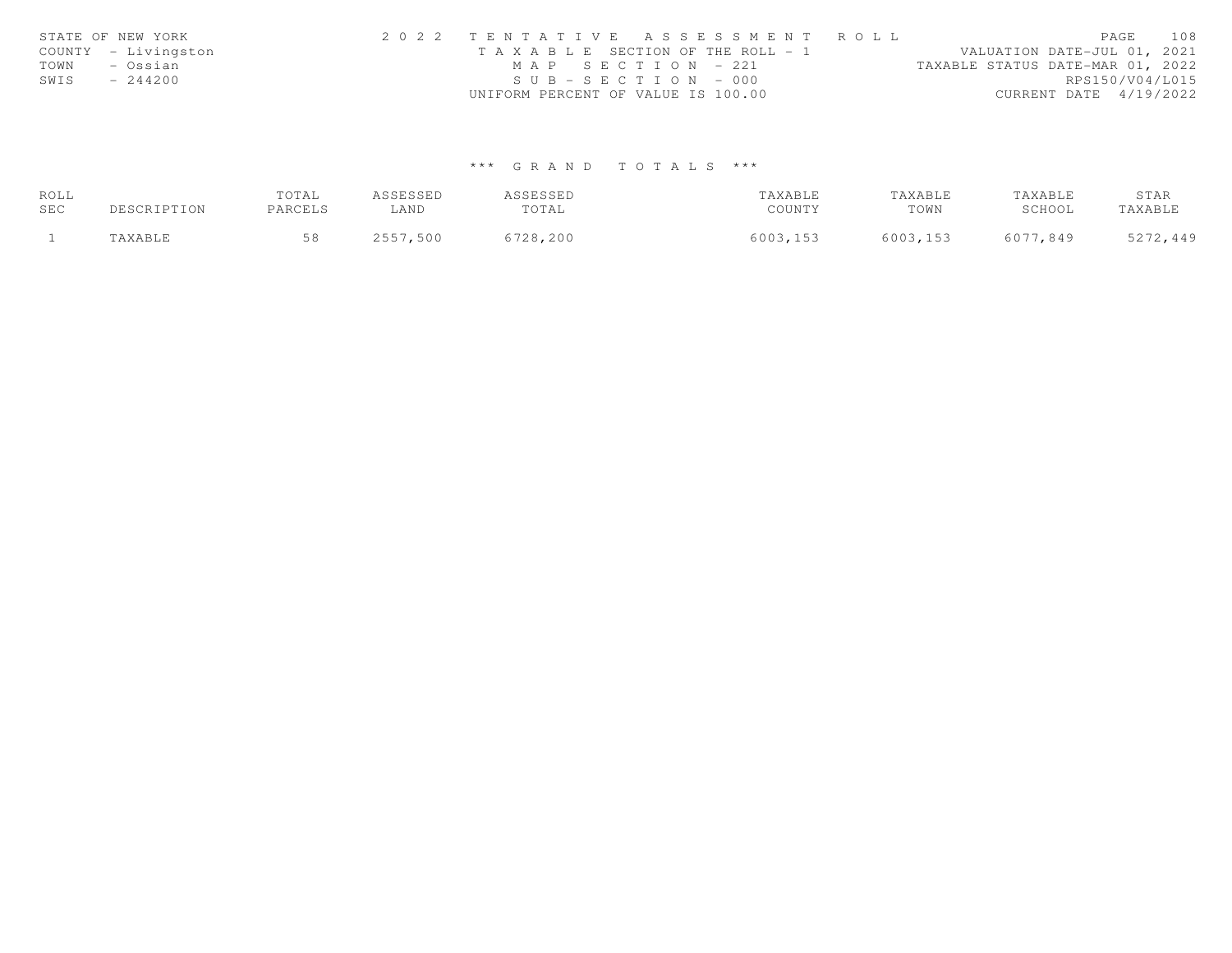| STATE OF NEW YORK<br>COUNTY - Livingston<br>TOWN<br>- Ossian<br>SWIS $-244200$                                                                                                                                                                                           | UNIFORM PERCENT OF VALUE IS 100.00                                                                         |         | 2022 TENTATIVE ASSESSMENT ROLL PAGE 109<br>TAXABLE SECTION OF THE ROLL - 1 VALUATION DATE-JUL 01, 2021<br>TAX MAP NUMBER SEQUENCE TAXABLE STATUS DATE-MAR 01, 2022 |                                                 |                                                           |
|--------------------------------------------------------------------------------------------------------------------------------------------------------------------------------------------------------------------------------------------------------------------------|------------------------------------------------------------------------------------------------------------|---------|--------------------------------------------------------------------------------------------------------------------------------------------------------------------|-------------------------------------------------|-----------------------------------------------------------|
| TAX MAP PARCEL NUMBER PROPERTY LOCATION & CLASS ASSESSMENT EXEMPTION CODE---------------COUNTY-------TOWN------SCHOOL<br>CURRENT OWNERS NAME                                                                                                                             | SCHOOL DISTRICT                   LAND       TAX DESCRIPTION               TAXABLE VALUE                   |         |                                                                                                                                                                    |                                                 |                                                           |
| CURRENT OWNERS ADDRESS                                                                                                                                                                                                                                                   | PARCEL SIZE/GRID COORD TOTAL                                                                               |         | SPECIAL DISTRICTS                                                                                                                                                  |                                                 | ACCOUNT NO.                                               |
|                                                                                                                                                                                                                                                                          |                                                                                                            |         |                                                                                                                                                                    |                                                 |                                                           |
|                                                                                                                                                                                                                                                                          | Hotaling Rd<br>43 PCT OF VALUE USED FOR EXEMPTION PURPOSES<br>CW_15_VET/ 41161 12.000<br>10511 Hotaling Rd |         |                                                                                                                                                                    |                                                 | 15-025900                                                 |
| $222. - 1 - 1$                                                                                                                                                                                                                                                           |                                                                                                            |         |                                                                                                                                                                    |                                                 |                                                           |
|                                                                                                                                                                                                                                                                          |                                                                                                            |         |                                                                                                                                                                    |                                                 | $12,000$ $12,000$ 0<br>58,054 58,054 58,054<br>0 0 74,900 |
|                                                                                                                                                                                                                                                                          |                                                                                                            |         |                                                                                                                                                                    |                                                 |                                                           |
|                                                                                                                                                                                                                                                                          |                                                                                                            |         |                                                                                                                                                                    |                                                 |                                                           |
|                                                                                                                                                                                                                                                                          |                                                                                                            |         |                                                                                                                                                                    |                                                 |                                                           |
|                                                                                                                                                                                                                                                                          |                                                                                                            |         |                                                                                                                                                                    |                                                 |                                                           |
| UNDER AGDIST LAW TIL 2029                                                                                                                                                                                                                                                |                                                                                                            |         | 58,054 EX                                                                                                                                                          |                                                 |                                                           |
|                                                                                                                                                                                                                                                                          |                                                                                                            |         |                                                                                                                                                                    |                                                 |                                                           |
|                                                                                                                                                                                                                                                                          | 10592 Wagner Rd                                                                                            |         |                                                                                                                                                                    |                                                 | 15-012200                                                 |
| $222 - 1 - 2.1$                                                                                                                                                                                                                                                          | 241 Rural res&ag<br>241 Rural res&ag<br>243801 288,000 COUNTY TAXABLE VALUE                                |         |                                                                                                                                                                    | 285,260                                         | 285, 260 285, 260                                         |
| Carl Myers Enterprises Inc Dansville                                                                                                                                                                                                                                     |                                                                                                            |         |                                                                                                                                                                    | 603,340                                         |                                                           |
| PO Box 370B                                                                                                                                                                                                                                                              | ACRES 170.80                                                                                               |         | 888,600 TOWN TAXABLE VALUE                                                                                                                                         | 603,340                                         |                                                           |
| Lakeville, NY 14480                                                                                                                                                                                                                                                      |                                                                                                            |         |                                                                                                                                                                    |                                                 |                                                           |
|                                                                                                                                                                                                                                                                          |                                                                                                            |         |                                                                                                                                                                    |                                                 |                                                           |
| 10 BOX 376<br>Lakeville, NY 14480 EAST-1374575 NRTH-0918942<br>DEED BOOK 947 PG-74 AG003 Ag District #3 888,600 TO<br>MAY BE SUBJECT TO PAYMENT FULL MARKET VALUE 888,600 FD421 Ossian Fire 1 603,340 TO<br>UNDER AGDIST LAW TIL 2026                                    |                                                                                                            |         | 285,260 EX                                                                                                                                                         |                                                 |                                                           |
|                                                                                                                                                                                                                                                                          |                                                                                                            |         |                                                                                                                                                                    | ****************** 222.-1-2.2 ***************** |                                                           |
|                                                                                                                                                                                                                                                                          | 10588 Wagner Rd                                                                                            |         |                                                                                                                                                                    |                                                 |                                                           |
| 222.-1-2.2<br>Jaeger Patrick D<br>Jaeger Alice A<br>1998 Wagner Rd<br>1998 Wagner Rd<br>214,300<br>214,300<br>214,300<br>214,300<br>214,300<br>214,300<br>214,300<br>214,300<br>214,300<br>214,300<br>214,300<br>214,300<br>214,300<br>214,300<br>214,300<br>214,300<br> |                                                                                                            |         |                                                                                                                                                                    |                                                 | 30,000<br>$\circ$                                         |
|                                                                                                                                                                                                                                                                          |                                                                                                            |         |                                                                                                                                                                    |                                                 |                                                           |
|                                                                                                                                                                                                                                                                          |                                                                                                            |         |                                                                                                                                                                    |                                                 |                                                           |
|                                                                                                                                                                                                                                                                          |                                                                                                            |         |                                                                                                                                                                    |                                                 |                                                           |
|                                                                                                                                                                                                                                                                          |                                                                                                            |         |                                                                                                                                                                    | 214,300 TO                                      |                                                           |
|                                                                                                                                                                                                                                                                          | FULL MARKET VALUE                                                                                          | 214,300 |                                                                                                                                                                    |                                                 |                                                           |
|                                                                                                                                                                                                                                                                          |                                                                                                            |         |                                                                                                                                                                    |                                                 |                                                           |
| $222 - 1 - 3$                                                                                                                                                                                                                                                            | 10591 Wagner Rd<br>260 Seasonal res                                                                        |         | COUNTY TAXABLE VALUE                                                                                                                                               | 185,400                                         | 15-012450                                                 |
| Carl Myers Enterprises, Inc. Dansville 243801                                                                                                                                                                                                                            |                                                                                                            |         | 18,200 TOWN TAXABLE VALUE                                                                                                                                          | 185,400                                         |                                                           |
| PO Box 370B                                                                                                                                                                                                                                                              | ACRES 3.00                                                                                                 |         | 185,400 SCHOOL TAXABLE VALUE                                                                                                                                       | 185,400                                         |                                                           |
| Lakeville, NY 14480 EAST-1375133 NRTH-0919415                                                                                                                                                                                                                            |                                                                                                            |         | FD421 Ossian Fire 1                                                                                                                                                | 185,400 TO                                      |                                                           |
|                                                                                                                                                                                                                                                                          | DEED BOOK 1264 PG-2916                                                                                     |         |                                                                                                                                                                    |                                                 |                                                           |
|                                                                                                                                                                                                                                                                          | FULL MARKET VALUE                                                                                          | 185,400 |                                                                                                                                                                    |                                                 |                                                           |
|                                                                                                                                                                                                                                                                          | *******************************                                                                            |         |                                                                                                                                                                    |                                                 |                                                           |
|                                                                                                                                                                                                                                                                          | Wagner Rd                                                                                                  |         |                                                                                                                                                                    |                                                 | 15-012100                                                 |
| $222 - 1 - 4$                                                                                                                                                                                                                                                            | 120 Field crops                                                                                            |         | AG DIST C 41720                                                                                                                                                    | 26,298                                          | 26,298<br>26,298                                          |
| Carl Myers Enterprises Inc                                                                                                                                                                                                                                               | Dansville<br>243801                                                                                        |         | 144,700 COUNTY TAXABLE VALUE                                                                                                                                       | 180,602                                         |                                                           |
| PO Box 370B                                                                                                                                                                                                                                                              | ACRES 96.30                                                                                                |         | 206,900 TOWN TAXABLE VALUE                                                                                                                                         | 180,602                                         |                                                           |
| Lakeville, NY 14480                                                                                                                                                                                                                                                      | EAST-1377098 NRTH-0918335<br>DEED BOOK 947 PG-74                                                           |         | SCHOOL TAXABLE VALUE 180,602                                                                                                                                       |                                                 |                                                           |
| MAY BE SUBJECT TO PAYMENT                                                                                                                                                                                                                                                | FULL MARKET VALUE                                                                                          |         | AGO03 Ag District #3 206,900 TO<br>206,900 FD421 Ossian Fire 1 180,602 TO                                                                                          |                                                 |                                                           |
| UNDER AGDIST LAW TIL 2026                                                                                                                                                                                                                                                |                                                                                                            |         | 26,298 EX                                                                                                                                                          |                                                 |                                                           |
|                                                                                                                                                                                                                                                                          |                                                                                                            |         |                                                                                                                                                                    |                                                 |                                                           |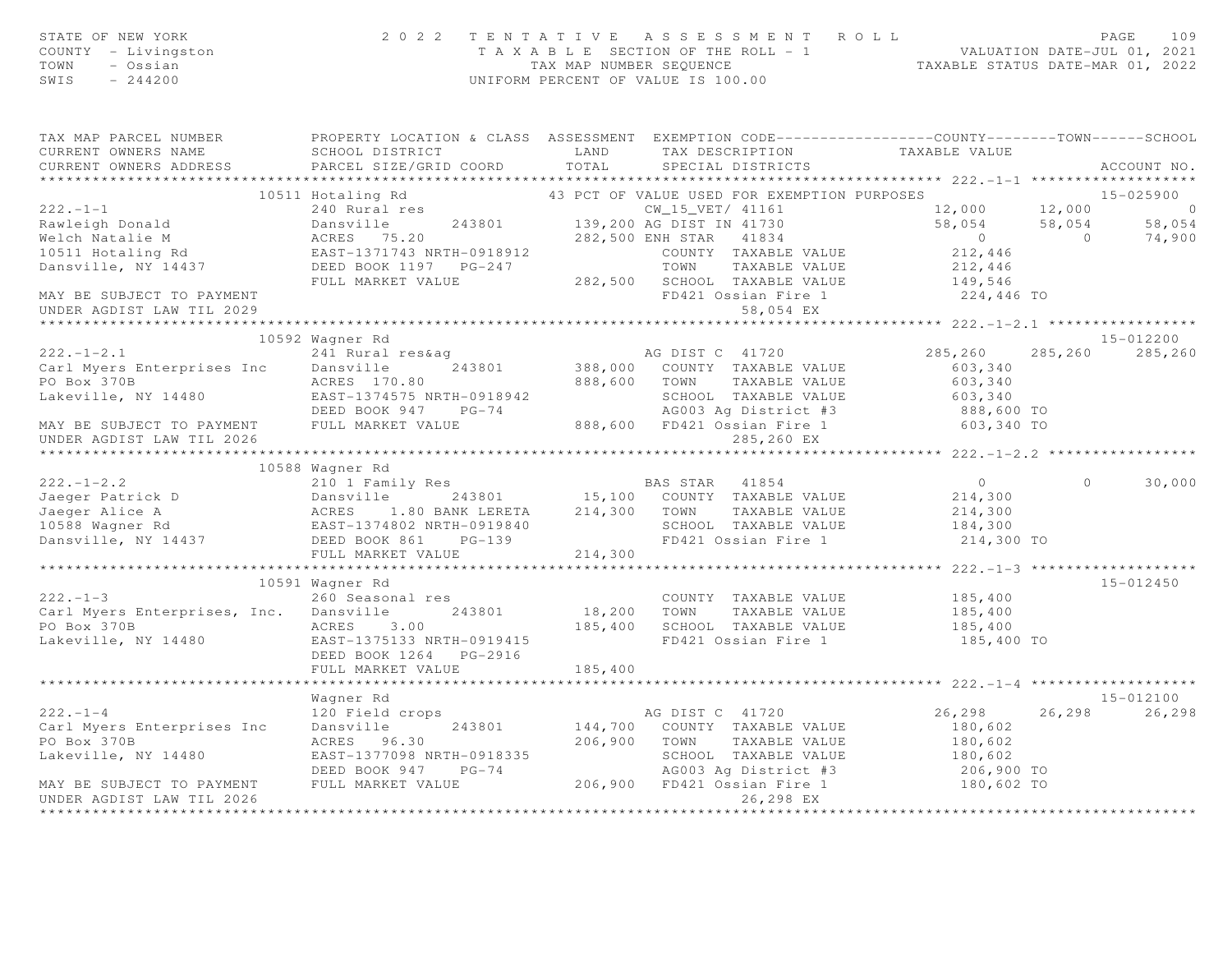| STATE OF NEW YORK<br>COUNTY - Livingston<br>- Ossian<br>TOWN<br>$-244200$<br>SWIS                                                                                                                                                                                   | 2 0 2 2                                                                                                                                                                                                              |                                        | TENTATIVE ASSESSMENT ROLL<br>T A X A B L E SECTION OF THE ROLL - 1 VALUATION DATE-JUL 01, 2021<br>TAX MAP NUMBER SEQUENCE TAXABLE STATUS DATE-MAR 01, 2022<br>UNIFORM PERCENT OF VALUE IS 100.00                                                                                                                                                                                                                                                                             |                                                                                                            | PAGE<br>110        |
|---------------------------------------------------------------------------------------------------------------------------------------------------------------------------------------------------------------------------------------------------------------------|----------------------------------------------------------------------------------------------------------------------------------------------------------------------------------------------------------------------|----------------------------------------|------------------------------------------------------------------------------------------------------------------------------------------------------------------------------------------------------------------------------------------------------------------------------------------------------------------------------------------------------------------------------------------------------------------------------------------------------------------------------|------------------------------------------------------------------------------------------------------------|--------------------|
| TAX MAP PARCEL NUMBER<br>CURRENT OWNERS NAME<br>CURRENT OWNERS ADDRESS                                                                                                                                                                                              | PROPERTY LOCATION & CLASS ASSESSMENT EXEMPTION CODE-----------------COUNTY--------TOWN------SCHOOL<br>SCHOOL DISTRICT<br>PARCEL SIZE/GRID COORD                                                                      | LAND<br>TOTAL                          | TAX DESCRIPTION TAXABLE VALUE<br>SPECIAL DISTRICTS                                                                                                                                                                                                                                                                                                                                                                                                                           |                                                                                                            | ACCOUNT NO.        |
| $222 - 1 - 5$<br>9129 Dansville-Mt Morris Rd EAST-1377977 NRTH-0918856<br>Dansville, NY 14437                                                                                                                                                                       | 10604 Mccurdy Rd<br>260 Seasonal res<br>DEED BOOK 1190 PG-144<br>FULL MARKET VALUE                                                                                                                                   | 243801 54,900 TOWN<br>91,800<br>91,800 | COUNTY TAXABLE VALUE<br>TAXABLE VALUE<br>SCHOOL TAXABLE VALUE<br>FD421 Ossian Fire 1                                                                                                                                                                                                                                                                                                                                                                                         | 91,800<br>91,800<br>91,800<br>91,800 TO                                                                    | 15-017000          |
| 10635 Mccuray Rue 10635 Mccuray Rue 10635 Mccuray Rue 17,900<br>Rapchick Elizabeth ACRES 2.90 221,800<br>10635 Mccurdy Rd Rd2 EAST-1378352 NRTH-0918750<br>221,800 EAST-1378352 NRTH-0918750<br>221,800 DEED BOOK 669 PG-00182<br>Dansville, NY 14437 DEED BOOK 669 | 10635 Mccurdy Rd<br>PG-00182<br>ALUE 221,800<br>FULL MARKET VALUE                                                                                                                                                    |                                        | ENH STAR 41834<br>17,900 COUNTY TAXABLE VALUE<br>221,800 TOWN TAXABLE VALUE<br>SCHOOL TAXABLE VALUE<br>FD421 Ossian Fire 1                                                                                                                                                                                                                                                                                                                                                   | $\overline{0}$<br>221,800<br>221,800<br>146,900<br>221,800 TO                                              | 74,900<br>$\Omega$ |
| $222. - 1 - 6.11$<br>Mcilwaine Michael E<br>Mcilwaine Robin A<br>10693 Geiger Rd<br>Dansville, NY 14437<br>MAY BE SUBJECT TO PAYMENT<br>UNDER RPTL480A UNTIL 2031                                                                                                   | 10693 Geiger Rd<br>113 Cattle farm<br>Dansville 243801 157,900 AG DIST C 41720<br>ACRES 73.70 370,700 CERT FORET 47460<br>EAST-1379587 NRTH-0919142 COUNTY TAXABLE VA<br>DEED BOOK 1295 PG-2776<br>FULL MARKET VALUE | 370,700                                | 52 PCT OF VALUE USED FOR EXEMPTION PURPOSES 15-035900<br>VET WAR CT 41121<br>AG DIST C 41720<br>CERT FORET 47460<br>CERT FORET 47460<br>A1,440<br>41,440<br>41,440<br>41,440<br>41,440<br>41,440<br>41,440<br>41,440<br>41,440<br>41,440<br>41,440<br>41,440<br>41,440<br>41,440<br>41,440<br>41,440<br>41,<br>370,700 CERT FORET 47460<br>COUNTY TAXABLE VALUE<br>TOWN<br>TAXABLE VALUE<br>SCHOOL TAXABLE VALUE<br>AG003 Ag District #3<br>FD421 Ossian Fire 1<br>73,999 EX | *************** 222.-1-6.11 *****************<br>234,261<br>234,261<br>255,261<br>370,700 TO<br>296,701 TO |                    |
| $222. - 1 - 6.12$<br>Weidman Jesse H<br>Rapchick Elizabeth A<br>10635 McCurdy Rd<br>PO Box 337<br>Dansville, NY 14437-0337 FULL MARKET VALUE<br>MAY BE SUBJECT TO PAYMENT<br>UNDER RPTL480A UNTIL 2030                                                              | Geiger Rd W<br>314 Rural vac<10<br>243801<br>Dansville<br>ACRES 6.10<br>EAST-1378636 NRTH-0918923<br>DEED BOOK 1286 PG-925                                                                                           | 19,700<br>19,700                       | COUNTY TAXABLE VALUE<br>19,700 TOWN TAXABLE VALUE<br>SCHOOL TAXABLE VALUE<br>AG003 Ag District #3<br>FD421 Ossian Fire 1 19,700 TO                                                                                                                                                                                                                                                                                                                                           | 19,700<br>19,700<br>19,700<br>19,700 TO                                                                    | $15 - 035900$      |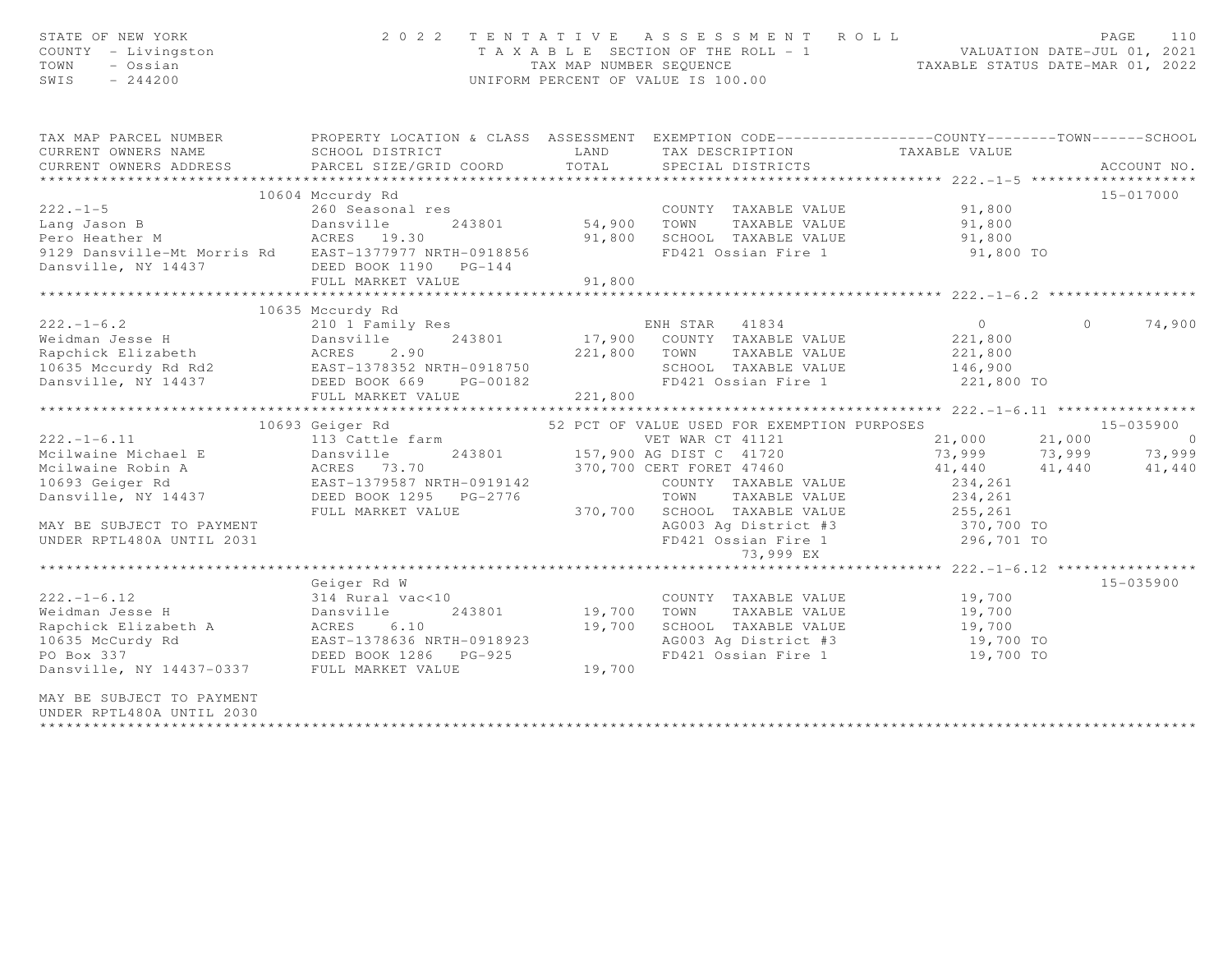| STATE OF NEW YORK<br>COUNTY - Livingston<br>TOWN<br>- Ossian<br>SWIS<br>$-244200$ | 2022 TENTATIVE ASSESSMENT ROLL<br>T A X A B L E SECTION OF THE ROLL - 1 VALUATION DATE-JUL 01, 2021<br>TAX MAP NUMBER SEQUENCE TAXABLE STATUS DATE-MAR 01. 2022<br>TAXABLE STATUS DATE-MAR 01, 2022 | PAGE<br>111                                                                                                                |                                    |                   |
|-----------------------------------------------------------------------------------|-----------------------------------------------------------------------------------------------------------------------------------------------------------------------------------------------------|----------------------------------------------------------------------------------------------------------------------------|------------------------------------|-------------------|
| TAX MAP PARCEL NUMBER<br>CURRENT OWNERS NAME                                      | SCHOOL DISTRICT                                                                                                                                                                                     | PROPERTY LOCATION & CLASS ASSESSMENT EXEMPTION CODE---------------COUNTY-------TOWN------SCHOOL<br>LAND<br>TAX DESCRIPTION | TAXABLE VALUE                      |                   |
| CURRENT OWNERS ADDRESS<br>***********************                                 | PARCEL SIZE/GRID COORD                                                                                                                                                                              | TOTAL<br>SPECIAL DISTRICTS                                                                                                 |                                    | ACCOUNT NO.       |
|                                                                                   | Geiger Rd                                                                                                                                                                                           |                                                                                                                            |                                    | 15-035800         |
| $222. - 1 - 7.1$                                                                  | 105 Vac farmland                                                                                                                                                                                    |                                                                                                                            | 76,698                             | 76,698<br>76,698  |
| Mcilwaine Michael E                                                               | 243801<br>Dansville                                                                                                                                                                                 | AG DIST C 41720<br>154,300 CERT FORET 47460                                                                                | 44,800                             | 44,800<br>44,800  |
| Mcilwaine Robin A                                                                 | ACRES 80.90                                                                                                                                                                                         | 154,300 COUNTY TAXABLE VALUE                                                                                               | 32,802                             |                   |
| 10693 Geiger Rd                                                                   | EAST-1379500 NRTH-0917736                                                                                                                                                                           | TOWN<br>TAXABLE VALUE                                                                                                      | 32,802                             |                   |
| Dansville, NY 14437                                                               |                                                                                                                                                                                                     | SCHOOL TAXABLE VALUE                                                                                                       | 32,802                             |                   |
|                                                                                   | FULL MARKET VALUE                                                                                                                                                                                   | 154,300 AG003 Ag District #3                                                                                               | 154,300 TO                         |                   |
| MAY BE SUBJECT TO PAYMENT                                                         |                                                                                                                                                                                                     | FD421 Ossian Fire 1                                                                                                        | 77,602 TO                          |                   |
| UNDER RPTL480A UNTIL 2031                                                         |                                                                                                                                                                                                     | 76,698 EX                                                                                                                  |                                    |                   |
|                                                                                   |                                                                                                                                                                                                     |                                                                                                                            | ***************** 222.-1-7.2 ***** |                   |
|                                                                                   | Geiger Rd                                                                                                                                                                                           |                                                                                                                            |                                    | $15 - 035800$     |
| $222 - 1 - 7.2$                                                                   | 322 Rural vac>10                                                                                                                                                                                    | COUNTY TAXABLE VALUE                                                                                                       | 30,000                             |                   |
| Weidman Jesse H<br>Rapchick Elizabeth A                                           | Dansville<br>243801                                                                                                                                                                                 | 30,000 TOWN TAXABLE VALUE                                                                                                  | 30,000                             |                   |
|                                                                                   | ACRES 17.80<br>EAST-1378351 NRTH-0918132                                                                                                                                                            | 30,000 SCHOOL TAXABLE VALUE                                                                                                | 30,000                             |                   |
| 10635 McCurdy Rd<br>PO Box 337                                                    | DEED BOOK 1286 PG-925                                                                                                                                                                               | AG003 Ag District #3<br>FD421 Ossian Fire 1                                                                                | 30,000 TO<br>30,000 TO             |                   |
| Dansville, NY 14437-0337 FULL MARKET VALUE                                        |                                                                                                                                                                                                     | 30,000                                                                                                                     |                                    |                   |
|                                                                                   |                                                                                                                                                                                                     |                                                                                                                            |                                    |                   |
| MAY BE SUBJECT TO PAYMENT                                                         |                                                                                                                                                                                                     |                                                                                                                            |                                    |                   |
| UNDER RPTL480A UNTIL 2030                                                         |                                                                                                                                                                                                     |                                                                                                                            |                                    |                   |
| *********************                                                             |                                                                                                                                                                                                     |                                                                                                                            |                                    |                   |
|                                                                                   | 10815 Mccurdy Rd                                                                                                                                                                                    |                                                                                                                            |                                    | 15-031300         |
| $222. - 1 - 10.1$                                                                 | 240 Rural res                                                                                                                                                                                       | CLERGY<br>41400                                                                                                            | 1,500                              | 1,500<br>1,500    |
| Clement Paul F                                                                    | Dansville                                                                                                                                                                                           | 243801 138,300 BAS STAR 41854                                                                                              | $\overline{0}$                     | 30,000<br>$\circ$ |
| Clement Barbara B                                                                 |                                                                                                                                                                                                     | 54 acres eligible for 480 262,200 CERT FORET 47460                                                                         | 60,480                             | 60,480<br>60,480  |
| 10815 Mc Curdy Rd                                                                 | ACRES 75.00                                                                                                                                                                                         | COUNTY TAXABLE VALUE                                                                                                       | 200,220                            |                   |
| Dansville, NY 14437                                                               | EAST-1379161 NRTH-0916373                                                                                                                                                                           | TOWN<br>TAXABLE VALUE                                                                                                      | 200,220                            |                   |
|                                                                                   | DEED BOOK 841<br>$PG-124$                                                                                                                                                                           | SCHOOL TAXABLE VALUE                                                                                                       | 170,220                            |                   |
| MAY BE SUBJECT TO PAYMENT<br>UNDER RPTL480A UNTIL 2031                            | FULL MARKET VALUE                                                                                                                                                                                   | 262,200 FD421 Ossian Fire 1                                                                                                | 262,200 TO                         |                   |
| *****************************                                                     |                                                                                                                                                                                                     |                                                                                                                            |                                    |                   |
|                                                                                   | Mccurdy Rd                                                                                                                                                                                          |                                                                                                                            |                                    |                   |
| $222. - 1 - 10.2$                                                                 | 322 Rural vac>10                                                                                                                                                                                    | CERT FORET 47460                                                                                                           | 90,474                             | 90,474<br>90,474  |
| Clement Paul F                                                                    | Dansville                                                                                                                                                                                           | 243801 119,600 COUNTY TAXABLE VALUE<br>119,600 TOWN TAXABLE VALUE                                                          | 29,126                             |                   |
| Clement Barbara B                                                                 | 79.78 acres eligible for                                                                                                                                                                            |                                                                                                                            | 29,126                             |                   |
| 10815 Mc Curdy Rd                                                                 | ACRES 81.78                                                                                                                                                                                         | SCHOOL TAXABLE VALUE                                                                                                       | 29,126                             |                   |
| Dansville, NY 14437                                                               | EAST-1379643 NRTH-0914927                                                                                                                                                                           | FD421 Ossian Fire 1                                                                                                        | 119,600 TO                         |                   |
|                                                                                   | DEED BOOK 841 PG-127                                                                                                                                                                                |                                                                                                                            |                                    |                   |
| MAY BE SUBJECT TO PAYMENT<br>UNDER RPTL480A UNTIL 2031                            | FULL MARKET VALUE                                                                                                                                                                                   | 119,600                                                                                                                    |                                    |                   |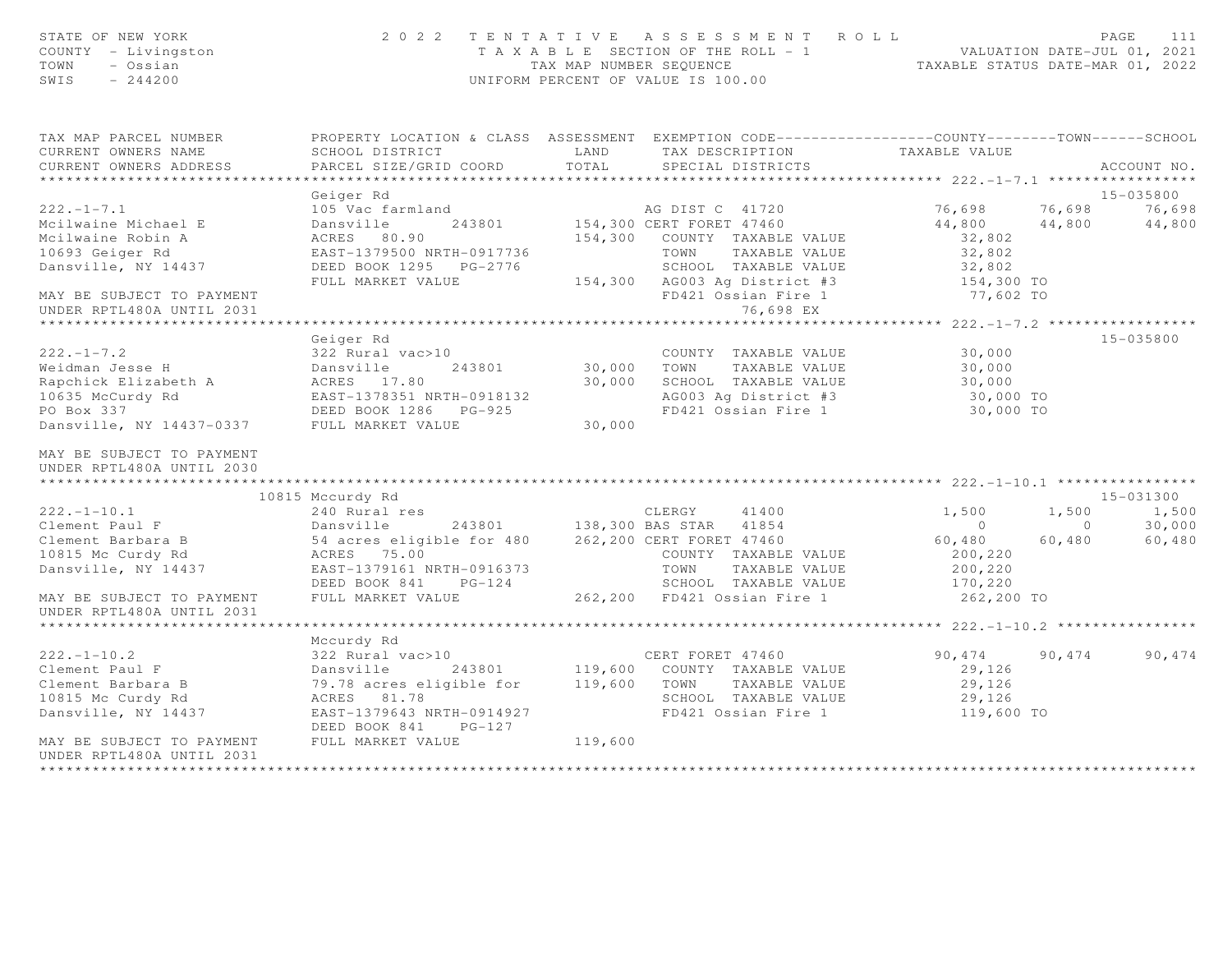| STATE OF NEW YORK<br>COUNTY - Livingston<br>TOWN - Ossian<br>SWIS $-244200$                                                                                                                                                                                         |                                               | 2022 TENTATIVE ASSESSMENT ROLL<br>PAGE 112<br>TAXABLE SECTION OF THE ROLL - 1<br>TAXABLE SECTION OF THE ROLL - 1<br>TAXABLE STATUS DATE-MAR 01, 2022<br>UNIFORM PERCENT OF VALUE IS 100.00 |                       | PAGE<br>112                  |
|---------------------------------------------------------------------------------------------------------------------------------------------------------------------------------------------------------------------------------------------------------------------|-----------------------------------------------|--------------------------------------------------------------------------------------------------------------------------------------------------------------------------------------------|-----------------------|------------------------------|
| TAX MAP PARCEL NUMBER PROPERTY LOCATION & CLASS ASSESSMENT EXEMPTION CODE----------------COUNTY--------TOWN------SCHOOL<br>CURRENT OWNERS NAME<br>CURRENT OWNERS ADDRESS                                                                                            | PARCEL SIZE/GRID COORD                        |                                                                                                                                                                                            |                       | ACCOUNT NO.                  |
|                                                                                                                                                                                                                                                                     |                                               |                                                                                                                                                                                            |                       |                              |
|                                                                                                                                                                                                                                                                     | 10912 Mccurdy Rd                              |                                                                                                                                                                                            |                       | 15-027700                    |
|                                                                                                                                                                                                                                                                     |                                               |                                                                                                                                                                                            |                       | $0 \t 74,900$                |
|                                                                                                                                                                                                                                                                     |                                               |                                                                                                                                                                                            |                       |                              |
|                                                                                                                                                                                                                                                                     |                                               |                                                                                                                                                                                            |                       |                              |
| 222.-1-12.2<br>Allen Joseph 222. aural vac>10<br>Allen Joseph 243801<br>Allen Beth Archives 35.00<br>9720 Highland Ave EAST-1375625 NRTH-0915817<br>Dansville, NY 14437<br>DEED BOOK 1211 PG-341<br>FULL MARKET VALUE.<br>FULL MARKET VALUE.<br>                    | 10813 Wagner Rd<br>FULL MARKET VALUE 73,900   |                                                                                                                                                                                            |                       | 15-023200                    |
|                                                                                                                                                                                                                                                                     |                                               |                                                                                                                                                                                            |                       |                              |
| 222.-1-12.11<br>Wilson Chris E 105 Mille 243801 and AG DIST C 41720 88,194 88<br>Wilson Bernadette R ACRES 45.60 114,000 COUNTY TAXABLE VALUE 25,806<br>10751 Hess Rd EAST-1375243 NRTH-0915216 26,806 SCHOOL TAXABLE VALUE 25,806<br><br>MAY BE SUBJECT TO PAYMENT | Mccurdy Rd                                    | 88,194 EX                                                                                                                                                                                  |                       | 15-023200<br>88, 194 88, 194 |
| UNDER AGDIST LAW TIL 2026                                                                                                                                                                                                                                           |                                               |                                                                                                                                                                                            |                       |                              |
|                                                                                                                                                                                                                                                                     |                                               |                                                                                                                                                                                            |                       | 15-023200                    |
| 10908 Mccurdy Rd<br>210 1 Family Res<br>Reichert Brian M Dansville 243801 28,600 BAS STAR 41854 0<br>28,600 BAS STAR 41854 0<br>28,600 BAS STAR 41854 0<br>28,600 BAS STAR 41854 0<br>28,600 BAS STAR 41854 0<br>28,600 BAS STAR 41854 0<br>28                      | FULL MARKET VALUE 171,000 FD421 Ossian Fire 1 |                                                                                                                                                                                            | 141,000<br>171,000 TO | $35,000$ 0<br>0 30,000       |
|                                                                                                                                                                                                                                                                     |                                               |                                                                                                                                                                                            |                       |                              |
| MAY BE SUBJECT TO PAYMENT<br>UNDER AGDIST LAW TIL 2026                                                                                                                                                                                                              | 10961 Mccurdy Rd                              | 389,833 EX                                                                                                                                                                                 |                       | 15-037700<br>389,833 389,833 |
|                                                                                                                                                                                                                                                                     |                                               |                                                                                                                                                                                            |                       |                              |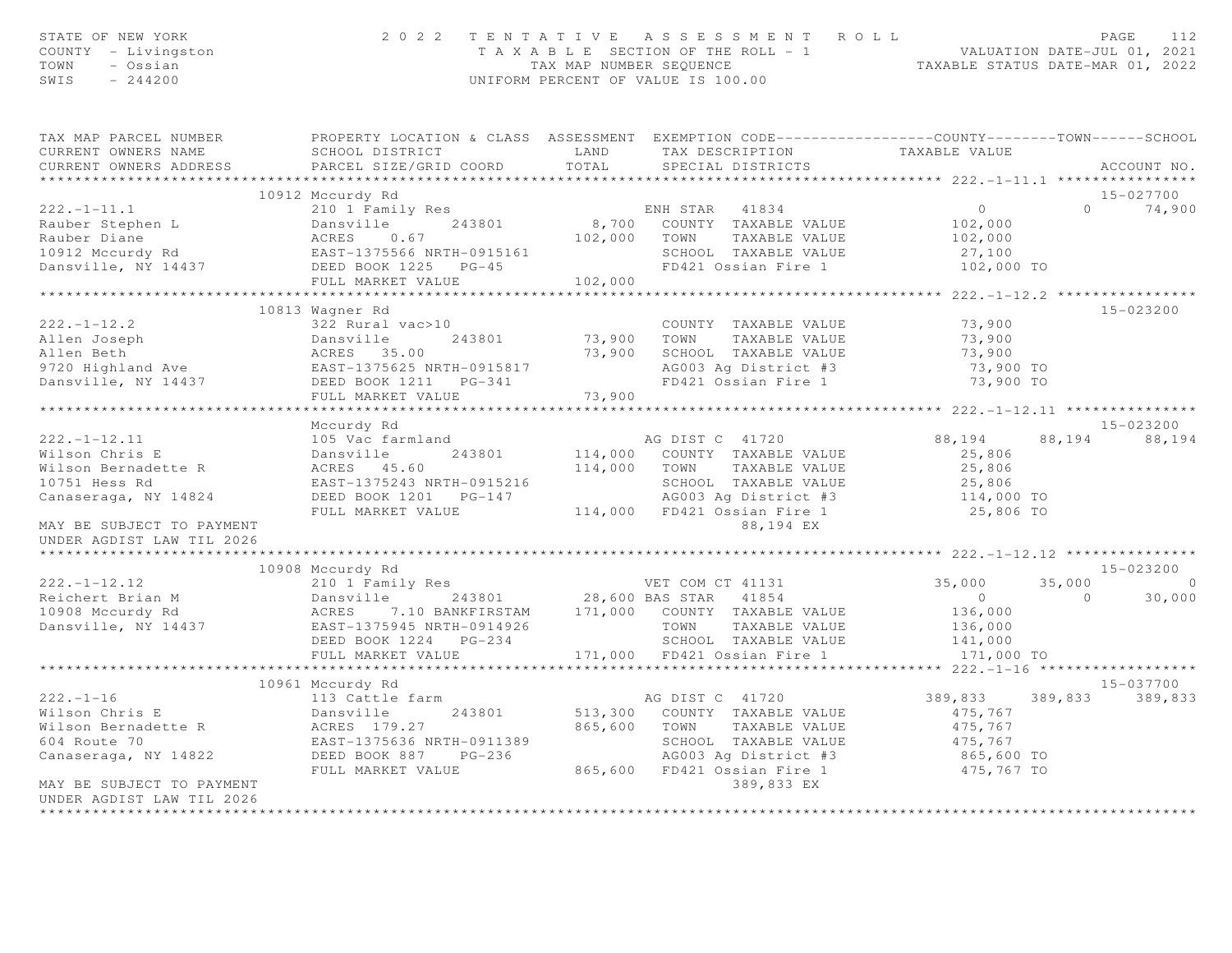| STATE OF NEW YORK<br>COUNTY - Livingston<br>TOWN<br>- Ossian<br>SWIS<br>$-244200$                                                                                               | 2 0 2 2<br>TENTATIVE<br>T A X A B L E SECTION OF THE ROLL - 1<br>TAX MAP NUMBER SEQUENCE<br>UNIFORM PERCENT OF VALUE IS 100.00                  | R O L L<br>1 VALUATION DATE-JUL 01, 2021<br>TAXABLE STATUS DATE-MAR 01, 2022 | 113<br>PAGE                                                                                                                     |                                                               |                   |
|---------------------------------------------------------------------------------------------------------------------------------------------------------------------------------|-------------------------------------------------------------------------------------------------------------------------------------------------|------------------------------------------------------------------------------|---------------------------------------------------------------------------------------------------------------------------------|---------------------------------------------------------------|-------------------|
| TAX MAP PARCEL NUMBER<br>CURRENT OWNERS NAME<br>CURRENT OWNERS ADDRESS                                                                                                          | PROPERTY LOCATION & CLASS ASSESSMENT EXEMPTION CODE-----------------COUNTY--------TOWN------SCHOOL<br>SCHOOL DISTRICT<br>PARCEL SIZE/GRID COORD | TOTAL                                                                        | LAND TAX DESCRIPTION<br>SPECIAL DISTRICTS                                                                                       | TAXABLE VALUE                                                 | ACCOUNT NO.       |
| **********************                                                                                                                                                          | 11030 Poags Hole Rd                                                                                                                             |                                                                              |                                                                                                                                 |                                                               |                   |
| $222. - 1 - 18.12$<br>Cohn Kelly A<br>Attn: James & Barbara Weaver ACRES 50.56<br>11030 Poags Hole Rd<br>Dansville, NY 14437                                                    | 240 Rural res<br>Dansville<br>243801<br>EAST-1380268 NRTH-0912673<br>DEED BOOK 1119 PG-251                                                      |                                                                              | BAS STAR 41854<br>103,600 COUNTY TAXABLE VALUE<br>170,700 TOWN<br>TAXABLE VALUE<br>SCHOOL TAXABLE VALUE<br>AG003 Ag District #3 | $\overline{0}$<br>170,700<br>170,700<br>140,700<br>170,700 TO | $\circ$<br>30,000 |
|                                                                                                                                                                                 | FULL MARKET VALUE                                                                                                                               |                                                                              | 170,700 FD421 Ossian Fire 1                                                                                                     | 170,700 TO                                                    |                   |
| $222. - 1 - 18.111$                                                                                                                                                             | Poags Hole Rd<br>322 Rural vac>10<br>FULL MARKET VALUE                                                                                          | 89,100 TOWN<br>89,100                                                        | COUNTY TAXABLE VALUE<br>TAXABLE VALUE<br>89,100 SCHOOL TAXABLE VALUE<br>FD421 Ossian Fire 1                                     | 89,100<br>89,100<br>89,100<br>89,100 TO                       | 15-016900         |
|                                                                                                                                                                                 |                                                                                                                                                 |                                                                              |                                                                                                                                 |                                                               |                   |
| $222. - 1 - 18.113$<br>Extra 19801<br>Hilsdorf Richard E 19801<br>Hilsdorf Sherri L 19802<br>10308 Poags Hole Rd 10308 Poags Hole Rd 10308 Poags Hole Rd<br>Dansville, NY 14437 | 11040 Poags Hole Rd W<br>312 Vac w/imprv<br>DEED BOOK 1274 PG-176<br>FULL MARKET VALUE                                                          | 60,900                                                                       | COUNTY TAXABLE VALUE<br>59,400 TOWN<br>TAXABLE VALUE<br>60,900 SCHOOL TAXABLE VALUE<br>FD421 Ossian Fire 1                      | 60,900<br>60,900<br>60,900<br>60,900 TO                       |                   |
|                                                                                                                                                                                 |                                                                                                                                                 |                                                                              |                                                                                                                                 |                                                               |                   |
| $222 - 1 - 18.141$<br>222.-1-18.141<br>Alfieri Theodore L<br>Alfieri Patricia L<br>S7 Village Trail<br>S7 Village Trail<br>CAST-1378426 NRTH-0910217<br>Honeoye Falls, NY 14472 | Poags Hole Rd<br>DEED BOOK 1065 PG-217                                                                                                          | 44,700 TOWN                                                                  | COUNTY TAXABLE VALUE<br>TAXABLE VALUE<br>44,700 SCHOOL TAXABLE VALUE<br>AG003 Ag District #3<br>FD421 Ossian Fire 1             | 44,700<br>44,700<br>44,700<br>44,700 TO<br>44,700 TO          |                   |
|                                                                                                                                                                                 | FULL MARKET VALUE                                                                                                                               | 44,700                                                                       |                                                                                                                                 |                                                               |                   |
| $222. - 1 - 18.142$<br>Casey James L<br>2855 Clinton St<br>Buffalo, NY 14224-1453 EAST-1379821 NRTH-0910273                                                                     | 11185 Poags Hole Rd<br>260 Seasonal res<br>Dansville<br>ACRES 17.70<br>~ 1379821 '<br>243801                                                    | 44,200 TOWN                                                                  | COUNTY TAXABLE VALUE<br>TAXABLE VALUE<br>87,300 SCHOOL TAXABLE VALUE                                                            | 87,300<br>87,300<br>87,300                                    |                   |
|                                                                                                                                                                                 | DEED BOOK 1119 PG-387<br>FULL MARKET VALUE                                                                                                      | 87,300<br>******************                                                 | FD421 Ossian Fire 1                                                                                                             | 87,300 TO                                                     |                   |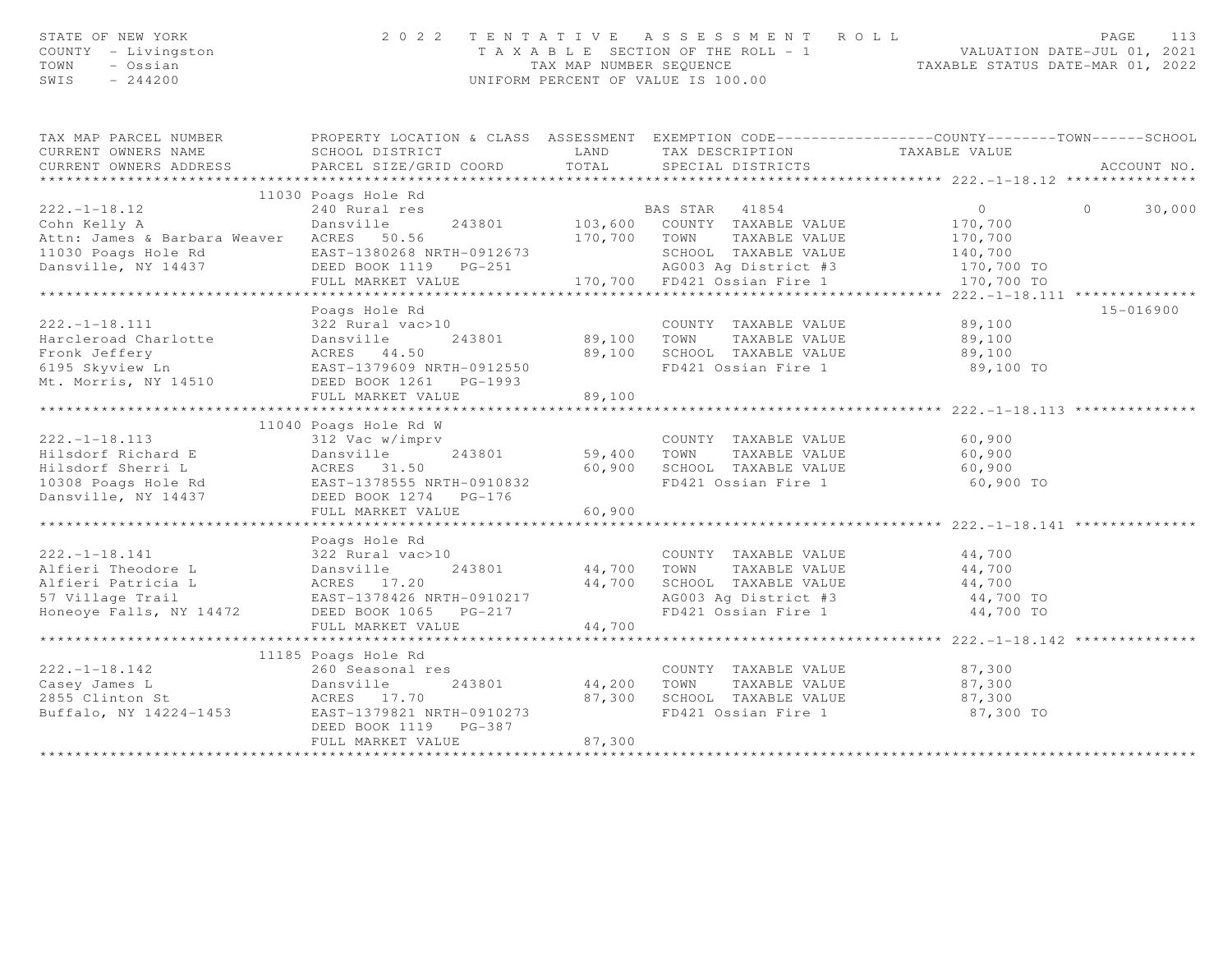| STATE OF NEW YORK<br>COUNTY - Livingston<br>TOWN<br>- Ossian<br>$-244200$<br>SWIS                                                                                                                              |                                                                                 |                                                   | 2022 TENTATIVE ASSESSMENT ROLL<br>T A X A B L E SECTION OF THE ROLL - 1 VALUATION DATE-JUL 01, 2021<br>TAX MAP NUMBER SEQUENCE TAXABLE STATUS DATE-MAR 01, 2022<br>UNIFORM PERCENT OF VALUE IS 100.00 |                                              | PAGE<br>114        |
|----------------------------------------------------------------------------------------------------------------------------------------------------------------------------------------------------------------|---------------------------------------------------------------------------------|---------------------------------------------------|-------------------------------------------------------------------------------------------------------------------------------------------------------------------------------------------------------|----------------------------------------------|--------------------|
| TAX MAP PARCEL NUMBER<br>CURRENT OWNERS NAME                                                                                                                                                                   | <b>EXAMPLE AND</b><br>SCHOOL DISTRICT                                           |                                                   | PROPERTY LOCATION & CLASS ASSESSMENT EXEMPTION CODE-----------------COUNTY--------TOWN------SCHOOL<br>TAX DESCRIPTION                                                                                 | TAXABLE VALUE                                |                    |
| CURRENT OWNERS ADDRESS                                                                                                                                                                                         | PARCEL SIZE/GRID COORD                                                          | TOTAL                                             | SPECIAL DISTRICTS                                                                                                                                                                                     |                                              | ACCOUNT NO.        |
|                                                                                                                                                                                                                |                                                                                 |                                                   |                                                                                                                                                                                                       |                                              |                    |
|                                                                                                                                                                                                                | 10660 Hotaling Rd                                                               |                                                   |                                                                                                                                                                                                       |                                              | 15-015703          |
| $222. - 1 - 19.1$                                                                                                                                                                                              | 112 Dairy farm                                                                  |                                                   | AG DIST C 41720                                                                                                                                                                                       | 124,385                                      | 124,385 124,385    |
| Knapp Dwight A                                                                                                                                                                                                 | Dansville                                                                       |                                                   | 243801 177,800 COUNTY TAXABLE VALUE                                                                                                                                                                   | 150,215                                      |                    |
| Knapp Deanne E                                                                                                                                                                                                 | ACRES 75.40                                                                     |                                                   | 274,600 TOWN TAXABLE VALUE                                                                                                                                                                            | 150,215                                      |                    |
| 10342 Hotaling Rd                                                                                                                                                                                              | EAST-1369747 NRTH-0918171<br>EAS1-1369747 NRTH-0918171<br>DEED BOOK 1286 PG-794 |                                                   | SCHOOL TAXABLE VALUE                                                                                                                                                                                  | 150,215                                      |                    |
| Dansville, NY 14437                                                                                                                                                                                            | FULL MARKET VALUE                                                               |                                                   | AG003 Ag District #3<br>274,600 FD421 Ossian Fire 1                                                                                                                                                   | 274,600 TO<br>150,215 TO                     |                    |
| MAY BE SUBJECT TO PAYMENT<br>UNDER AGDIST LAW TIL 2026                                                                                                                                                         |                                                                                 |                                                   | 124,385 EX                                                                                                                                                                                            |                                              |                    |
|                                                                                                                                                                                                                |                                                                                 |                                                   |                                                                                                                                                                                                       |                                              |                    |
|                                                                                                                                                                                                                | Wagner Rd                                                                       |                                                   |                                                                                                                                                                                                       |                                              | $15 - 015704$      |
| $222 - 1 - 20$                                                                                                                                                                                                 | 105 Vac farmland                                                                |                                                   | AG DIST C 41720                                                                                                                                                                                       | 105,228                                      | 105,228 105,228    |
| Carl Myers Enterprises Inc                                                                                                                                                                                     | Dansville                                                                       |                                                   | 243801 131,300 COUNTY TAXABLE VALUE                                                                                                                                                                   | 26,072                                       |                    |
| PO Box 370B                                                                                                                                                                                                    | ACRES 49.90                                                                     |                                                   | 131,300 TOWN TAXABLE VALUE                                                                                                                                                                            | 26,072                                       |                    |
| Lakeville, NY 14480                                                                                                                                                                                            | EAST-1373747 NRTH-0917522                                                       |                                                   | SCHOOL TAXABLE VALUE                                                                                                                                                                                  | 26,072                                       |                    |
|                                                                                                                                                                                                                | DEED BOOK 1228 PG-66                                                            |                                                   | AG003 Ag District #3                                                                                                                                                                                  | $131,300$ TO                                 |                    |
| MAY BE SUBJECT TO PAYMENT<br>UNDER AGDIST LAW TIL 2026                                                                                                                                                         | FULL MARKET VALUE                                                               |                                                   | 131,300 FD421 Ossian Fire 1<br>105,228 EX                                                                                                                                                             | 26,072 TO                                    |                    |
|                                                                                                                                                                                                                | 10800 Wagner Rd                                                                 |                                                   |                                                                                                                                                                                                       |                                              | 15-012300          |
| $222. - 1 - 22.1$                                                                                                                                                                                              | 312 Vac w/imprv                                                                 |                                                   | COUNTY TAXABLE VALUE                                                                                                                                                                                  | 81,400                                       |                    |
|                                                                                                                                                                                                                |                                                                                 |                                                   | 71,600 TOWN TAXABLE VALUE                                                                                                                                                                             | 81,400                                       |                    |
|                                                                                                                                                                                                                |                                                                                 |                                                   | 81,400 SCHOOL TAXABLE VALUE                                                                                                                                                                           |                                              |                    |
|                                                                                                                                                                                                                |                                                                                 |                                                   | AG003 Ag District #3                                                                                                                                                                                  | 81,400<br>81,400 TO                          |                    |
|                                                                                                                                                                                                                |                                                                                 |                                                   | FD421 Ossian Fire 1                                                                                                                                                                                   | 81,400 TO                                    |                    |
|                                                                                                                                                                                                                | FULL MARKET VALUE                                                               | 81,400                                            |                                                                                                                                                                                                       |                                              |                    |
|                                                                                                                                                                                                                | **************************                                                      | * * * * * * * * * * * * * *                       |                                                                                                                                                                                                       | ************** 222.-1-22.21 **************** |                    |
|                                                                                                                                                                                                                | 10708 Wagner Rd                                                                 |                                                   |                                                                                                                                                                                                       |                                              | 15-012300          |
|                                                                                                                                                                                                                |                                                                                 |                                                   | COUNTY TAXABLE VALUE 52,800                                                                                                                                                                           |                                              |                    |
|                                                                                                                                                                                                                |                                                                                 |                                                   | 52,800 TOWN TAXABLE VALUE                                                                                                                                                                             | 52,800                                       |                    |
|                                                                                                                                                                                                                |                                                                                 |                                                   | 52,800 SCHOOL TAXABLE VALUE                                                                                                                                                                           | 52,800                                       |                    |
| 222.-1-22.21 322 Rural vac>10<br>Chest James N Dansville 243801<br>Chest Melody A ACRES 21.80<br>4935 Covington Rd EAST-0726390 NRTH-0916760<br>Leicester, NY 14481 DEED BOOK 1094 PG-176<br>FULL MARKET VALUE |                                                                                 |                                                   | FD421 Ossian Fire 1                                                                                                                                                                                   | 52,800 TO                                    |                    |
|                                                                                                                                                                                                                |                                                                                 |                                                   |                                                                                                                                                                                                       |                                              |                    |
|                                                                                                                                                                                                                | FULL MARKET VALUE                                                               | 52,800<br>* * * * * * * * * * * * * * * * * * * * |                                                                                                                                                                                                       | **************** 222.-1-23 **************    |                    |
|                                                                                                                                                                                                                | 10870 Wagner Rd                                                                 |                                                   |                                                                                                                                                                                                       |                                              | $15 - 004275$      |
| $222 - 1 - 23$                                                                                                                                                                                                 | 240 Rural res                                                                   |                                                   | ENH STAR 41834                                                                                                                                                                                        | $\overline{0}$                               | 74,900<br>$\Omega$ |
| Whalen Robert D<br>Whalen Sandra D<br>10870 Wagner Rd<br>Dansville, NY 14437<br>DEED BOOK 866 PG-293                                                                                                           |                                                                                 |                                                   | 77,900 COUNTY TAXABLE VALUE                                                                                                                                                                           | 193,900                                      |                    |
|                                                                                                                                                                                                                |                                                                                 | 193,900                                           | TOWN<br>TAXABLE VALUE                                                                                                                                                                                 | 193,900                                      |                    |
|                                                                                                                                                                                                                |                                                                                 |                                                   | SCHOOL TAXABLE VALUE                                                                                                                                                                                  | 119,000                                      |                    |
|                                                                                                                                                                                                                |                                                                                 |                                                   | FD421 Ossian Fire 1                                                                                                                                                                                   | 193,900 TO                                   |                    |
|                                                                                                                                                                                                                | FULL MARKET VALUE                                                               | 193,900                                           |                                                                                                                                                                                                       |                                              |                    |
|                                                                                                                                                                                                                |                                                                                 |                                                   |                                                                                                                                                                                                       |                                              |                    |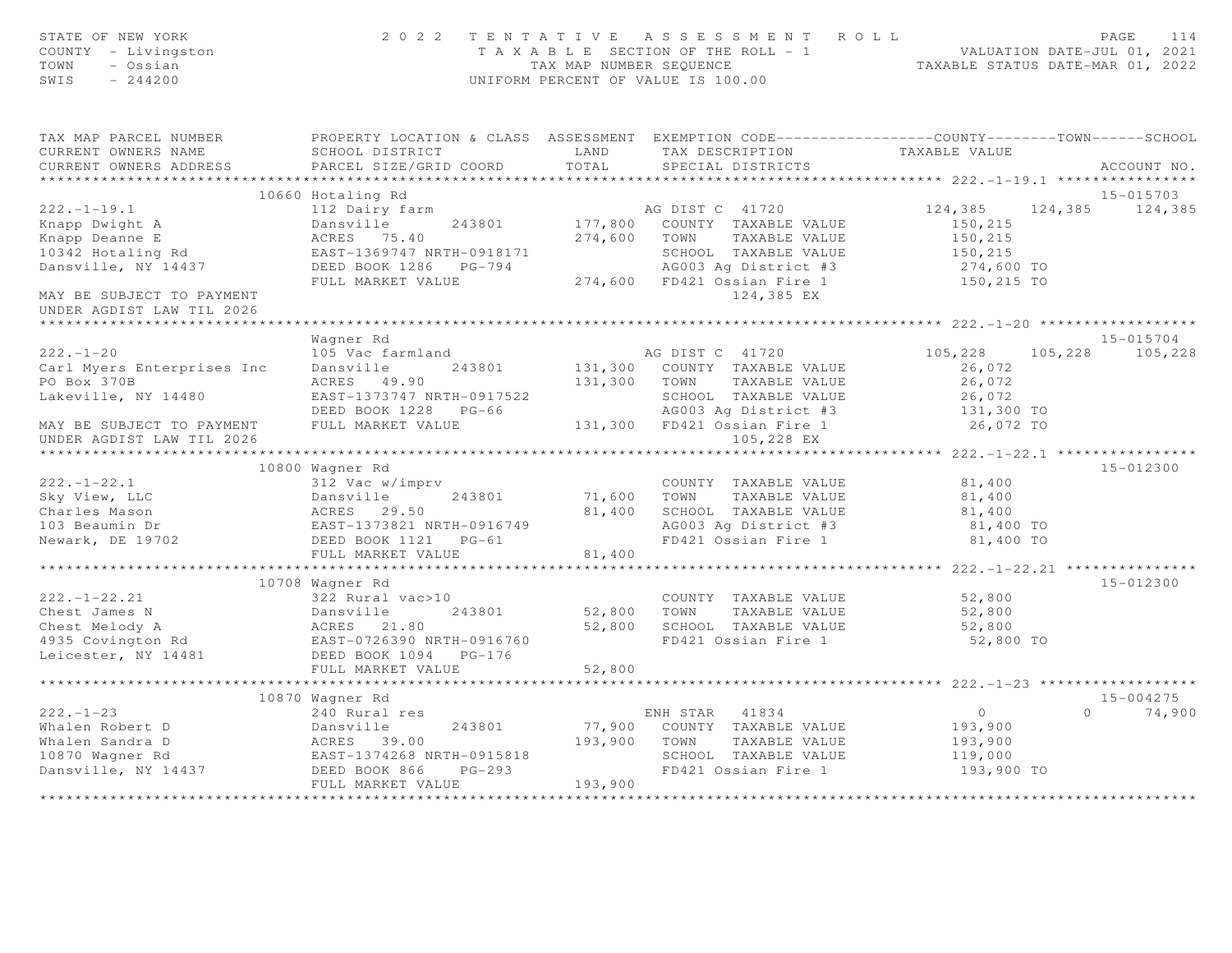| STATE OF NEW YORK<br>COUNTY - Livingston<br>TOWN<br>- Ossian<br>$-244200$<br>SWIS                                                              |                                                                                                                                                                 | TAX MAP NUMBER SEQUENCE          | 2022 TENTATIVE ASSESSMENT ROLL<br>T A X A B L E SECTION OF THE ROLL - 1<br>UNIFORM PERCENT OF VALUE IS 100.00                                                                 | ROLL - 1<br>TAXABLE STATUS DATE-MAR 01, 2022<br>TAXABLE STATUS DATE-MAR 01, 2022 | PAGE                                                        | 115     |
|------------------------------------------------------------------------------------------------------------------------------------------------|-----------------------------------------------------------------------------------------------------------------------------------------------------------------|----------------------------------|-------------------------------------------------------------------------------------------------------------------------------------------------------------------------------|----------------------------------------------------------------------------------|-------------------------------------------------------------|---------|
| TAX MAP PARCEL NUMBER<br>CURRENT OWNERS NAME<br>CURRENT OWNERS ADDRESS                                                                         | PROPERTY LOCATION & CLASS ASSESSMENT EXEMPTION CODE-----------------COUNTY--------TOWN------SCHOOL<br>SCHOOL DISTRICT<br>PARCEL SIZE/GRID COORD                 | LAND<br>TOTAL                    | TAX DESCRIPTION<br>SPECIAL DISTRICTS                                                                                                                                          | TAXABLE VALUE                                                                    | ACCOUNT NO.                                                 |         |
| $222 - 1 - 24$<br>Lown Ryan A<br>10736 Hotaling Rd<br>Dansville, NY 14437                                                                      | 10736 Hotaling Rd<br>210 1 Family Res<br>243801<br>Dansville<br>0.69<br>ACRES<br>EAST-1371487 NRTH-0915865<br>DEED BOOK 1282 PG-1456<br>FULL MARKET VALUE       | 9,000 TOWN<br>136,100<br>136,100 | COUNTY TAXABLE VALUE<br>TAXABLE VALUE<br>SCHOOL TAXABLE VALUE<br>FD421 Ossian Fire 1                                                                                          | 136,100<br>136,100<br>136,100<br>136,100 TO                                      | 15-017925                                                   |         |
|                                                                                                                                                |                                                                                                                                                                 |                                  |                                                                                                                                                                               |                                                                                  |                                                             |         |
| $222. - 1 - 25$<br>DeBerardinis Michael A<br>DeBerardinis Georgia D<br>11000 Canaseraga Rd<br>Dansville, NY 14437<br>MAY BE SUBJECT TO PAYMENT | Hotaling Rd<br>105 Vac farmland<br>Dansville<br>243801<br>ACRES 147.60<br>EAST-1371063 NRTH-0916519<br>DEED BOOK 1046 PG-391<br>FULL MARKET VALUE               |                                  | AG DIST C 41720<br>239,800 COUNTY TAXABLE VALUE<br>239,800 TOWN<br>TAXABLE VALUE<br>SCHOOL TAXABLE VALUE<br>AG003 Ag District #3<br>239,800 FD421 Ossian Fire 1<br>165,668 EX | 165,668 165,668<br>74,132<br>74,132<br>74,132<br>239,800 TO<br>74,132 TO         | 15-030900                                                   | 165,668 |
| UNDER AGDIST LAW TIL 2026<br>*********************                                                                                             |                                                                                                                                                                 |                                  |                                                                                                                                                                               |                                                                                  |                                                             |         |
|                                                                                                                                                | 10709 Sugar Creek Rd                                                                                                                                            |                                  |                                                                                                                                                                               |                                                                                  | 15-027980                                                   |         |
| $222 - 1 - 26$<br>E. Philip Saunders Revocable Dansville<br>762 Brooks Ave<br>Rochester, NY 14619<br>PRIOR OWNER ON 3/01/2022                  | 120 Field crops<br>243801<br>ACRES 189.20<br>EAST-1368264 NRTH-0916344<br>DEED BOOK 1300 PG-789<br>FULL MARKET VALUE                                            |                                  | AGR BLD<br>41700<br>512,700 AG DIST C 41720<br>1557,400 CERT FORET 47460<br>COUNTY TAXABLE VALUE<br>TAXABLE VALUE<br>TOWN<br>SCHOOL TAXABLE VALUE                             | 184,900<br>292,769<br>112,224<br>967,507<br>967,507<br>967,507                   | 184,900 184,900<br>292,769<br>292,769<br>112,224<br>112,224 |         |
| E. Philip Saunders Revocable<br>MAY BE SUBJECT TO PAYMENT<br>UNDER RPTL480A UNTIL 2031                                                         |                                                                                                                                                                 | 1557,400                         | AG003 Ag District #3<br>FD421 Ossian Fire 1<br>292,769 EX                                                                                                                     | 1557,400 TO<br>1264,631 TO                                                       |                                                             |         |
|                                                                                                                                                |                                                                                                                                                                 |                                  |                                                                                                                                                                               | ************** 222.-1-27.1 *****************                                     |                                                             |         |
| $222. - 1 - 27.1$<br>Nice James E<br>115 Beals St<br>Canandaigua, NY 14424                                                                     | 4891 Blank Hill Rd<br>260 Seasonal res<br>Dansville<br>243801<br>ACRES<br>7.20<br>EAST-1366548 NRTH-0914314<br>DEED BOOK 797 PG-155<br>FULL MARKET VALUE        | 28,900<br>38,300<br>38,300       | COUNTY TAXABLE VALUE<br>TOWN TAXABLE VALUE<br>SCHOOL TAXABLE VALUE<br>FD421 Ossian Fire 1                                                                                     | 38,300<br>38,300<br>38,300<br>38,300 TO                                          | $15 - 023400$                                               |         |
|                                                                                                                                                |                                                                                                                                                                 |                                  |                                                                                                                                                                               |                                                                                  |                                                             |         |
| $222. - 1 - 27.2$<br>Meyer Kevin M<br>4905 Blank Hill Rd<br>Dansville, NY 14437                                                                | 4905 Blank Hill Rd<br>240 Rural res<br>243801<br>Dansville<br>ACRES 40.10 BANK NETS<br>EAST-1367130 NRTH-0914295<br>DEED BOOK 1276 PG-1833<br>FULL MARKET VALUE | 88,600<br>201,600<br>201,600     | COUNTY TAXABLE VALUE<br>TOWN<br>TAXABLE VALUE<br>SCHOOL TAXABLE VALUE<br>FD421 Ossian Fire 1                                                                                  | 201,600<br>201,600<br>201,600<br>201,600 TO                                      |                                                             |         |
|                                                                                                                                                |                                                                                                                                                                 |                                  |                                                                                                                                                                               |                                                                                  |                                                             |         |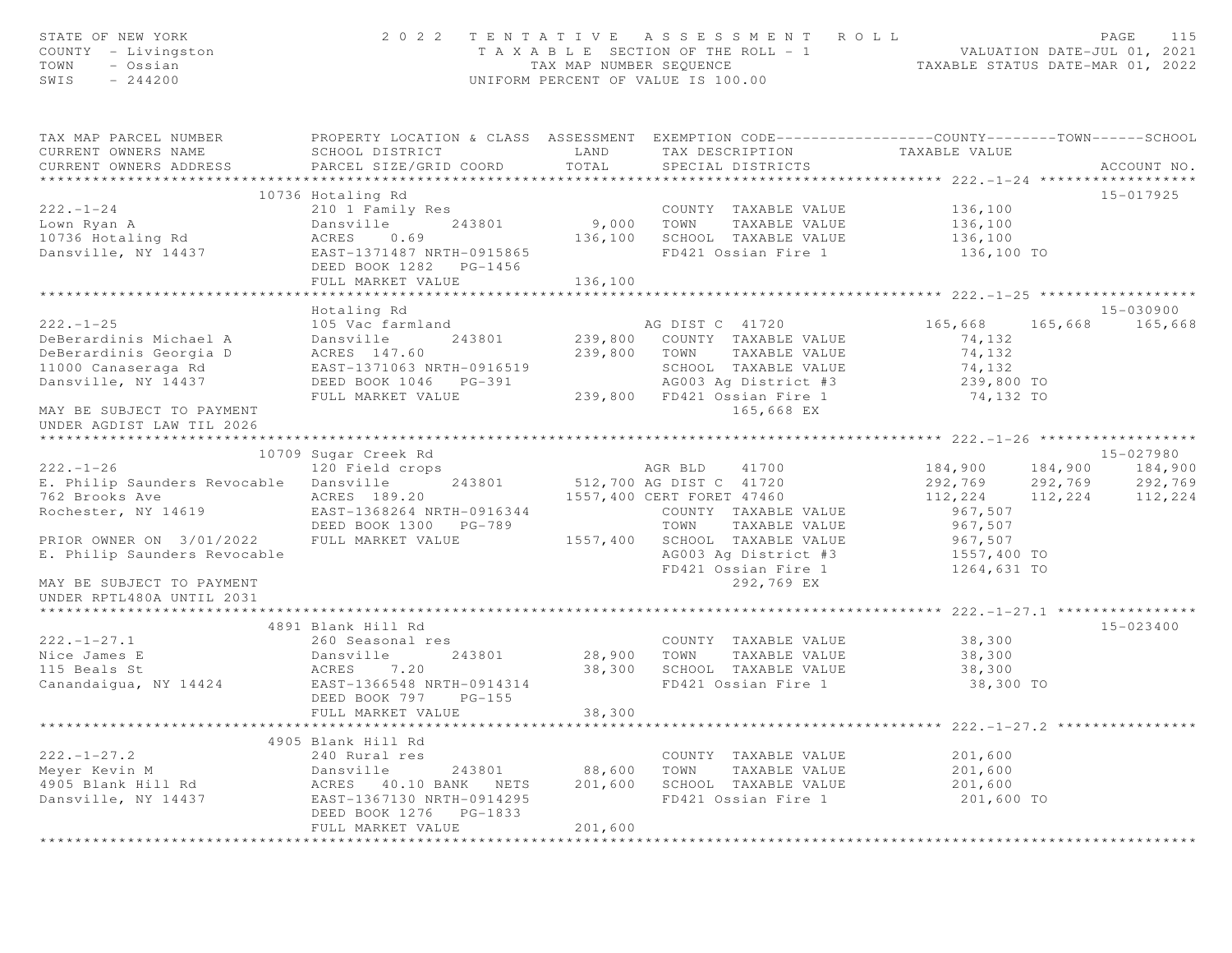|      | STATE OF NEW YORK   | 2022 TENTATIVE ASSESSMENT ROLL                                       | PAGE | 116 |
|------|---------------------|----------------------------------------------------------------------|------|-----|
|      | COUNTY - Livingston | VALUATION DATE-JUL 01, 2021<br>T A X A B L E SECTION OF THE ROLL - 1 |      |     |
| TOWN | – Ossian            | TAXABLE STATUS DATE-MAR 01, 2022<br>TAX MAP NUMBER SEOUENCE          |      |     |
| SWIS | - 244200            | UNIFORM PERCENT OF VALUE IS 100.00                                   |      |     |

| TAX MAP PARCEL NUMBER FROPERTY LOCATION & CLASS ASSESSMENT EXEMPTION CODE---------------COUNTY-------TOWN------SCHOOL                                                                                                                                                                                                                                                                        |                    |  |                |        |
|----------------------------------------------------------------------------------------------------------------------------------------------------------------------------------------------------------------------------------------------------------------------------------------------------------------------------------------------------------------------------------------------|--------------------|--|----------------|--------|
|                                                                                                                                                                                                                                                                                                                                                                                              |                    |  |                |        |
|                                                                                                                                                                                                                                                                                                                                                                                              |                    |  |                |        |
|                                                                                                                                                                                                                                                                                                                                                                                              |                    |  |                |        |
|                                                                                                                                                                                                                                                                                                                                                                                              |                    |  |                |        |
|                                                                                                                                                                                                                                                                                                                                                                                              |                    |  |                |        |
|                                                                                                                                                                                                                                                                                                                                                                                              |                    |  |                |        |
|                                                                                                                                                                                                                                                                                                                                                                                              |                    |  |                |        |
|                                                                                                                                                                                                                                                                                                                                                                                              |                    |  |                |        |
|                                                                                                                                                                                                                                                                                                                                                                                              |                    |  |                |        |
|                                                                                                                                                                                                                                                                                                                                                                                              |                    |  |                |        |
|                                                                                                                                                                                                                                                                                                                                                                                              |                    |  |                |        |
| 1939 Blank Hill Rd<br>1939 Blank Hill Rd N<br>222.-1-29.1<br>222.-1-29.1<br>Martello Domenick Duranies 243801<br>Martello Domenick Duranies 243801<br>Martello Domenick Duranies 243801<br>235,700 BRS STAR 41824<br>295,700 BRS STAR 41824<br>2                                                                                                                                             |                    |  |                |        |
|                                                                                                                                                                                                                                                                                                                                                                                              |                    |  |                |        |
|                                                                                                                                                                                                                                                                                                                                                                                              |                    |  |                |        |
|                                                                                                                                                                                                                                                                                                                                                                                              |                    |  |                |        |
|                                                                                                                                                                                                                                                                                                                                                                                              |                    |  |                |        |
|                                                                                                                                                                                                                                                                                                                                                                                              |                    |  |                |        |
|                                                                                                                                                                                                                                                                                                                                                                                              |                    |  |                |        |
|                                                                                                                                                                                                                                                                                                                                                                                              |                    |  |                |        |
|                                                                                                                                                                                                                                                                                                                                                                                              |                    |  |                |        |
|                                                                                                                                                                                                                                                                                                                                                                                              |                    |  |                |        |
|                                                                                                                                                                                                                                                                                                                                                                                              | 4999 Blank Hill Rd |  |                |        |
|                                                                                                                                                                                                                                                                                                                                                                                              |                    |  |                |        |
|                                                                                                                                                                                                                                                                                                                                                                                              |                    |  |                |        |
|                                                                                                                                                                                                                                                                                                                                                                                              |                    |  |                |        |
|                                                                                                                                                                                                                                                                                                                                                                                              |                    |  |                |        |
|                                                                                                                                                                                                                                                                                                                                                                                              |                    |  |                |        |
|                                                                                                                                                                                                                                                                                                                                                                                              |                    |  |                |        |
| $\begin{array}{cccccccc} 222.-1-31.2 & 4999\; \text{Blank Hill Rd} & & \text{BAS STAR} & 41854 & 0 & 0 & 30,000 \\ & 210 \; \text{I\,Final J} & 2 & 213801 & 23,400 & \text{COUNTY} & \text{TXABLE VALUE} & 181,400 \\ & 4988 \; \text{Blank Hill Rd} & \text{ACRES} & 5.00\; \text{BANKFIRSTAM} & 181,400 & \text{TOWN} & \text{TXABLE VALUE} & 181,400 \\ & \text{Bass T-1369466 NRTH-O91$ |                    |  |                |        |
|                                                                                                                                                                                                                                                                                                                                                                                              |                    |  |                |        |
|                                                                                                                                                                                                                                                                                                                                                                                              |                    |  |                |        |
|                                                                                                                                                                                                                                                                                                                                                                                              |                    |  |                |        |
|                                                                                                                                                                                                                                                                                                                                                                                              |                    |  |                |        |
|                                                                                                                                                                                                                                                                                                                                                                                              |                    |  |                |        |
|                                                                                                                                                                                                                                                                                                                                                                                              |                    |  |                |        |
|                                                                                                                                                                                                                                                                                                                                                                                              |                    |  |                |        |
| E. Philip Saunders Revocable                                                                                                                                                                                                                                                                                                                                                                 |                    |  |                |        |
|                                                                                                                                                                                                                                                                                                                                                                                              |                    |  |                |        |
| MAY BE SUBJECT TO PAYMENT                                                                                                                                                                                                                                                                                                                                                                    |                    |  |                |        |
| UNDER RPTL480A UNTIL 2031                                                                                                                                                                                                                                                                                                                                                                    |                    |  |                |        |
|                                                                                                                                                                                                                                                                                                                                                                                              |                    |  |                |        |
|                                                                                                                                                                                                                                                                                                                                                                                              | 5003 Blank Hill Rd |  |                |        |
|                                                                                                                                                                                                                                                                                                                                                                                              |                    |  | $\overline{0}$ | 30,000 |
|                                                                                                                                                                                                                                                                                                                                                                                              |                    |  |                |        |
|                                                                                                                                                                                                                                                                                                                                                                                              |                    |  |                |        |
|                                                                                                                                                                                                                                                                                                                                                                                              |                    |  |                |        |
|                                                                                                                                                                                                                                                                                                                                                                                              |                    |  |                |        |
|                                                                                                                                                                                                                                                                                                                                                                                              |                    |  |                |        |
|                                                                                                                                                                                                                                                                                                                                                                                              |                    |  |                |        |
|                                                                                                                                                                                                                                                                                                                                                                                              |                    |  |                |        |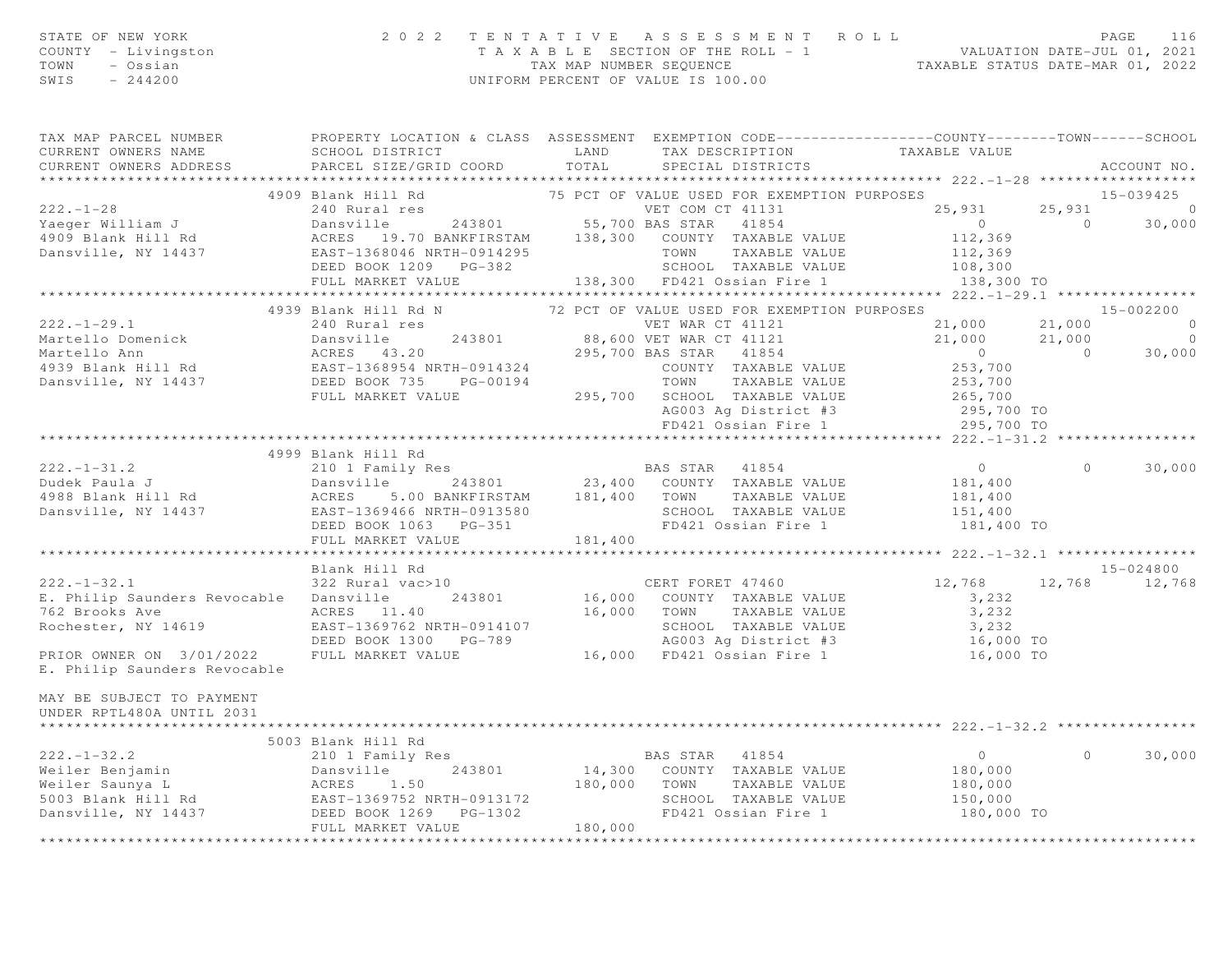| STATE OF NEW YORK<br>COUNTY - Livingston<br>- Ossian<br>TOWN<br>$-244200$<br>SWIS              |                                                       | TAX MAP NUMBER SEOUENCE | 2022 TENTATIVE ASSESSMENT ROLL<br>T A X A B L E SECTION OF THE ROLL - 1<br>UNIFORM PERCENT OF VALUE IS 100.00                            |                       | PAGE<br>117<br>VALUATION DATE-JUL 01, 2021<br>TAXABLE STATUS DATE-MAR 01, 2022 |
|------------------------------------------------------------------------------------------------|-------------------------------------------------------|-------------------------|------------------------------------------------------------------------------------------------------------------------------------------|-----------------------|--------------------------------------------------------------------------------|
| TAX MAP PARCEL NUMBER<br>CURRENT OWNERS NAME<br>CURRENT OWNERS ADDRESS                         | SCHOOL DISTRICT<br>PARCEL SIZE/GRID COORD             | LAND<br>TOTAL           | PROPERTY LOCATION & CLASS ASSESSMENT EXEMPTION CODE----------------COUNTY-------TOWN------SCHOOL<br>TAX DESCRIPTION<br>SPECIAL DISTRICTS | TAXABLE VALUE         | ACCOUNT NO.                                                                    |
|                                                                                                |                                                       |                         |                                                                                                                                          |                       |                                                                                |
|                                                                                                | Sugar Creek Rd                                        |                         |                                                                                                                                          |                       | 15-030800                                                                      |
| $222 - 1 - 33$<br>Deberardinis Michael A                                                       | 105 Vac farmland<br>243801<br>Dansville               |                         | AG DIST C 41720<br>113,400 COUNTY TAXABLE VALUE                                                                                          | 84,482<br>28,918      | 84,482<br>84,482                                                               |
| Deberardinis Georgia                                                                           | ACRES 44.00                                           | 113,400 TOWN            | TAXABLE VALUE                                                                                                                            | 28,918                |                                                                                |
| 11000 Canaseraga Rd                                                                            | EAST-1370469 NRTH-0914421                             |                         | SCHOOL TAXABLE VALUE                                                                                                                     | 28,918                |                                                                                |
| Dansville, NY 14437                                                                            | DEED BOOK 889<br>$PG-159$                             |                         | AG003 Ag District #3 113,400 TO                                                                                                          |                       |                                                                                |
|                                                                                                | FULL MARKET VALUE                                     |                         | 113,400 FD421 Ossian Fire 1                                                                                                              | 28,918 TO             |                                                                                |
| MAY BE SUBJECT TO PAYMENT<br>UNDER AGDIST LAW TIL 2026                                         |                                                       |                         | 84,482 EX                                                                                                                                |                       |                                                                                |
| *************************                                                                      |                                                       |                         |                                                                                                                                          |                       |                                                                                |
|                                                                                                | 10893 Sugar Creek Rd                                  |                         |                                                                                                                                          |                       | 15-020700                                                                      |
| $222. - 1 - 34$                                                                                | 210 1 Family Res                                      |                         | COUNTY TAXABLE VALUE                                                                                                                     | 79,800                |                                                                                |
| DeBerardinis Michael A<br>Deberardinis Georgia                                                 | Dansville<br>243801<br>ACRES<br>1.20                  | 13,500                  | TAXABLE VALUE<br>TOWN<br>SCHOOL TAXABLE VALUE                                                                                            | 79,800                |                                                                                |
| 11000 Canaseraga Rd                                                                            |                                                       | 79,800                  | FD421 Ossian Fire 1                                                                                                                      | 79,800<br>79,800 TO   |                                                                                |
| Dansville, NY 14437                                                                            | EAST-1371660 NRTH-0914506<br>DEED BOOK 1267 PG-2318   |                         |                                                                                                                                          |                       |                                                                                |
|                                                                                                | FULL MARKET VALUE                                     | 79,800                  |                                                                                                                                          |                       |                                                                                |
|                                                                                                |                                                       |                         | *****************************222.-1-35.1 *****************                                                                               |                       |                                                                                |
|                                                                                                | 10915 Sugar Creek Rd                                  |                         |                                                                                                                                          |                       | 15-009900                                                                      |
| $222. - 1 - 35.1$                                                                              | 120 Field crops                                       |                         | AG DIST C 41720                                                                                                                          | 182,222               | 182, 222 182, 222                                                              |
| Kornylo William G                                                                              | Dansville<br>243801                                   |                         | 246,600 COUNTY TAXABLE VALUE                                                                                                             | 132,078               |                                                                                |
| Kornylo Anne                                                                                   | ACRES 114.00                                          | 314,300                 | TOWN<br>TAXABLE VALUE                                                                                                                    | 132,078               |                                                                                |
| 260 Vanvoorhis Ave<br>Rochester, NY 14617                                                      | EAST-1372209 NRTH-0914903<br>DEED BOOK 838<br>$PG-47$ |                         | SCHOOL TAXABLE VALUE<br>AG003 Ag District #3                                                                                             | 132,078<br>314,300 TO |                                                                                |
|                                                                                                | FULL MARKET VALUE                                     |                         | 314,300 FD421 Ossian Fire 1                                                                                                              | 132,078 TO            |                                                                                |
| MAY BE SUBJECT TO PAYMENT<br>UNDER AGDIST LAW TIL 2026                                         |                                                       |                         | 182,222 EX                                                                                                                               |                       |                                                                                |
| *****************************                                                                  |                                                       |                         |                                                                                                                                          |                       |                                                                                |
|                                                                                                | Hotaling Rd                                           |                         |                                                                                                                                          |                       |                                                                                |
| $222. - 1 - 35.2$                                                                              | 314 Rural vac<10                                      |                         | COUNTY TAXABLE VALUE                                                                                                                     | 5,900                 |                                                                                |
| Lown Douglas                                                                                   | Dansville<br>243801                                   |                         | 5,900 TOWN<br>TAXABLE VALUE                                                                                                              | 5,900                 |                                                                                |
| Lown Betty Anne                                                                                | ACRES<br>0.90                                         | 5,900                   | SCHOOL TAXABLE VALUE                                                                                                                     | 5,900                 |                                                                                |
| 68 Main St                                                                                     | EAST-1371628 NRTH-0916277                             |                         | FD421 Ossian Fire 1                                                                                                                      | 5,900 TO              |                                                                                |
| Canaseraga, NY 14822                                                                           | DEED BOOK 1286    PG-2563                             |                         |                                                                                                                                          |                       |                                                                                |
|                                                                                                | FULL MARKET VALUE                                     | 5,900                   |                                                                                                                                          |                       |                                                                                |
|                                                                                                | 11000 Canaseraga Rd                                   |                         |                                                                                                                                          |                       | 15-030700                                                                      |
| $222. - 1 - 36$                                                                                | 112 Dairy farm                                        |                         | AG DIST C 41720                                                                                                                          | 333,922               | 333,922<br>333,922                                                             |
| DeBerardinis Michael A                                                                         | 243801<br>Dansville                                   | 496,200                 | COUNTY TAXABLE VALUE                                                                                                                     | 564,878               |                                                                                |
| DeBerardinis Georgia D                                                                         | ACRES 195.50                                          | 898,800                 | TOWN<br>TAXABLE VALUE                                                                                                                    | 564,878               |                                                                                |
| 11000 Canaseraga Rd                                                                            | EAST-1373939 NRTH-0913098                             |                         | SCHOOL TAXABLE VALUE                                                                                                                     | 564,878               |                                                                                |
| Dansville, NY 14437                                                                            | DEED BOOK 1046<br>$PG-391$                            |                         | AG003 Ag District #3                                                                                                                     | 898,800 TO            |                                                                                |
|                                                                                                | FULL MARKET VALUE                                     | 898,800                 | FD421 Ossian Fire 1                                                                                                                      | 564,878 TO            |                                                                                |
| MAY BE SUBJECT TO PAYMENT<br>UNDER AGDIST LAW TIL 2026<br>************************************ |                                                       |                         | 333,922 EX                                                                                                                               |                       |                                                                                |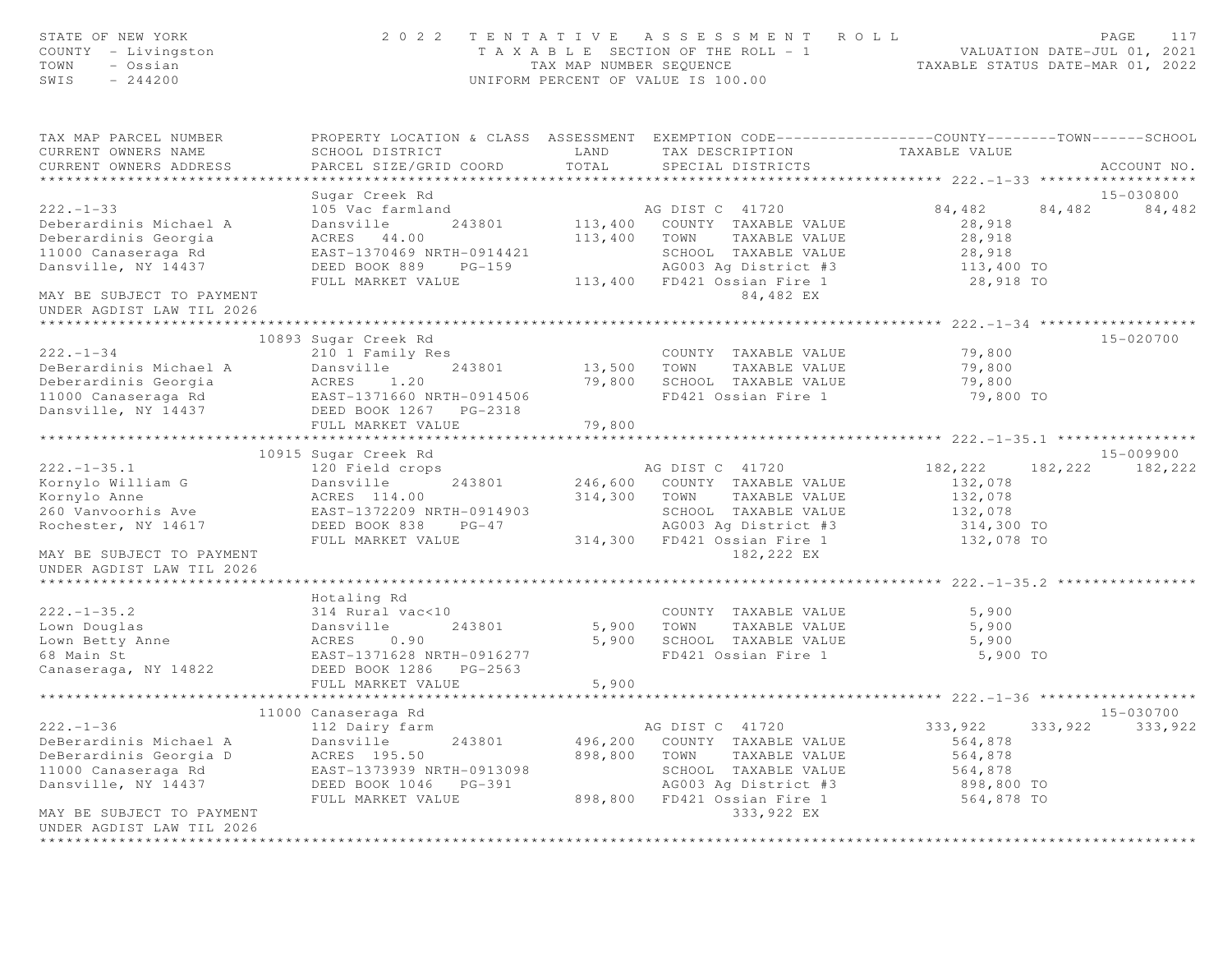| STATE OF NEW YORK<br>COUNTY - Livingston<br>TOWN<br>- Ossian<br>SWIS<br>$-244200$                                                 | 2 0 2 2                                                                                                                                      |                           | TENTATIVE ASSESSMENT<br>R O L L<br>T A X A B L E SECTION OF THE ROLL - 1 VALUATION DATE-JUL 01, 2021<br>TAX MAP NUMBER SEQUENCE TAXABLE STATUS DATE-MAR 01, 2022<br>UNIFORM PERCENT OF VALUE IS 100.00 |                                                  | PAGE<br>118        |
|-----------------------------------------------------------------------------------------------------------------------------------|----------------------------------------------------------------------------------------------------------------------------------------------|---------------------------|--------------------------------------------------------------------------------------------------------------------------------------------------------------------------------------------------------|--------------------------------------------------|--------------------|
| TAX MAP PARCEL NUMBER<br>CURRENT OWNERS NAME<br>CURRENT OWNERS ADDRESS                                                            | PROPERTY LOCATION & CLASS ASSESSMENT EXEMPTION CODE---------------COUNTY-------TOWN------SCHOOL<br>SCHOOL DISTRICT<br>PARCEL SIZE/GRID COORD | LAND<br>TOTAL             | TAX DESCRIPTION TAXABLE VALUE<br>SPECIAL DISTRICTS                                                                                                                                                     |                                                  | ACCOUNT NO.        |
|                                                                                                                                   | 4966 Blank Hill Rd                                                                                                                           |                           |                                                                                                                                                                                                        | ********************* 222.-1-37 ************     | 15-032600          |
| $222 - 1 - 37$                                                                                                                    | 210 1 Family Res                                                                                                                             |                           | <b>BAS STAR 41854</b>                                                                                                                                                                                  | $\overline{0}$                                   | $\Omega$<br>30,000 |
| Thomas Mark                                                                                                                       | Dansvi<br>ACRES<br>Computed<br>Dansville                                                                                                     |                           | 243801 26,200 COUNTY TAXABLE VALUE                                                                                                                                                                     | 82,300                                           |                    |
| Thomas Lisa                                                                                                                       | 6.10                                                                                                                                         |                           | 82,300 TOWN TAXABLE VALUE                                                                                                                                                                              | 82,300                                           |                    |
| 4966 Blank Hill Rd EAST-1368952 NRTH-0913253                                                                                      |                                                                                                                                              |                           | SCHOOL TAXABLE VALUE 52,300                                                                                                                                                                            |                                                  |                    |
| Dansville, NY 14437                                                                                                               | DEED BOOK 983<br>$PG-252$                                                                                                                    |                           | FD421 Ossian Fire 1                                                                                                                                                                                    | 82,300 TO                                        |                    |
|                                                                                                                                   | FULL MARKET VALUE                                                                                                                            | 82,300                    |                                                                                                                                                                                                        |                                                  |                    |
|                                                                                                                                   | ********************************                                                                                                             |                           | **************************                                                                                                                                                                             | ***************** 222.-1-38 *******************  |                    |
|                                                                                                                                   | 5016 Blank Hill Rd                                                                                                                           |                           |                                                                                                                                                                                                        |                                                  | 15-025600          |
| $222 - 1 - 38$                                                                                                                    | 240 Rural res<br>And<br>Dansville<br>-- 10<br>243801                                                                                         | $25,400$ TOWN             | COUNTY TAXABLE VALUE<br>TAXABLE VALUE                                                                                                                                                                  | 148,500<br>148,500                               |                    |
| Young Bethany M                                                                                                                   |                                                                                                                                              |                           | SCHOOL TAXABLE VALUE                                                                                                                                                                                   | 148,500                                          |                    |
| 5016 Blank Hill Rd               ACRES   10.95 BANKFIRSTAM     148,500<br>Dansville, NY 14437           EAST-1370415 NRTH-0913240 |                                                                                                                                              |                           | FD421 Ossian Fire 1                                                                                                                                                                                    | 148,500 TO                                       |                    |
|                                                                                                                                   | DEED BOOK 1284 PG-827                                                                                                                        |                           |                                                                                                                                                                                                        |                                                  |                    |
|                                                                                                                                   | FULL MARKET VALUE                                                                                                                            | 148,500                   |                                                                                                                                                                                                        |                                                  |                    |
|                                                                                                                                   |                                                                                                                                              |                           |                                                                                                                                                                                                        |                                                  |                    |
|                                                                                                                                   | 4942 Blank Hill Rd                                                                                                                           |                           |                                                                                                                                                                                                        |                                                  | 15-002300          |
| $222 - 1 - 39$                                                                                                                    | 210 1 Family Res                                                                                                                             |                           | COUNTY TAXABLE VALUE                                                                                                                                                                                   | 262,100                                          |                    |
| Olivieri John Jr                                                                                                                  | 243801                                                                                                                                       |                           | 124,400 TOWN TAXABLE VALUE                                                                                                                                                                             | 262,100                                          |                    |
| Olivieri Leonard P                                                                                                                | Dansville<br>ACRES 62.50<br>-----1260551.                                                                                                    | 262,100                   | SCHOOL TAXABLE VALUE                                                                                                                                                                                   | 262,100                                          |                    |
|                                                                                                                                   |                                                                                                                                              |                           | FD421 Ossian Fire 1                                                                                                                                                                                    | 262,100 TO                                       |                    |
|                                                                                                                                   |                                                                                                                                              |                           |                                                                                                                                                                                                        |                                                  |                    |
|                                                                                                                                   | FULL MARKET VALUE<br>****************************                                                                                            | 262,100<br>************** |                                                                                                                                                                                                        | ****************** 222.-1-40 ******************* |                    |
|                                                                                                                                   | 4982 Blank Hill Rd                                                                                                                           |                           |                                                                                                                                                                                                        |                                                  | 15-023600          |
| $222 - 1 - 40$                                                                                                                    | 240 Rural res                                                                                                                                |                           | COUNTY TAXABLE VALUE                                                                                                                                                                                   | 126,100                                          |                    |
| Milham Richard J Jr                                                                                                               | 243801<br>Dansville                                                                                                                          | 62,300                    | TOWN<br>TAXABLE VALUE                                                                                                                                                                                  | 126,100                                          |                    |
| 120 Linden Oaks Ste 200                                                                                                           | ACRES 23.70                                                                                                                                  | 126,100                   | SCHOOL TAXABLE VALUE                                                                                                                                                                                   | 126,100                                          |                    |
| 200<br>Rochester, NY 14625                                                                                                        | EAST-1369221 NRTH-0912064                                                                                                                    |                           | AG003 Ag District #3                                                                                                                                                                                   | 126,100 TO                                       |                    |
|                                                                                                                                   | DEED BOOK 1267 PG-2118                                                                                                                       |                           | FD421 Ossian Fire 1                                                                                                                                                                                    | 126,100 TO                                       |                    |
|                                                                                                                                   | FULL MARKET VALUE                                                                                                                            | 126,100                   |                                                                                                                                                                                                        |                                                  |                    |
|                                                                                                                                   |                                                                                                                                              |                           |                                                                                                                                                                                                        |                                                  |                    |
|                                                                                                                                   | 5002 Blank Hill Rd                                                                                                                           |                           |                                                                                                                                                                                                        |                                                  | 15-012800          |
| $222. - 1 - 41$                                                                                                                   | 240 Rural res                                                                                                                                |                           | ENH STAR 41834                                                                                                                                                                                         | $\overline{0}$                                   | 74,900<br>$\circ$  |
| Simpson Charles H                                                                                                                 | Dansville                                                                                                                                    |                           | 243801 56,900 COUNTY TAXABLE VALUE                                                                                                                                                                     | 256,900                                          |                    |
| Simpson Rosalie<br>5002 Blank Hill Rd                                                                                             | ACRES 25.00 BANKFIRSTAM 256,900 TOWN<br>Rd EAST-1369627 NRTH-0911952 SCHOC                                                                   |                           | TAXABLE VALUE<br>SCHOOL TAXABLE VALUE                                                                                                                                                                  | 256,900<br>182,000                               |                    |
| Dansville, NY 14437                                                                                                               | DEED BOOK 851<br>$PG-120$                                                                                                                    |                           | FD421 Ossian Fire 1                                                                                                                                                                                    | 256,900 TO                                       |                    |
|                                                                                                                                   | FULL MARKET VALUE                                                                                                                            | 256,900                   |                                                                                                                                                                                                        |                                                  |                    |
|                                                                                                                                   |                                                                                                                                              |                           |                                                                                                                                                                                                        | $222. - 1 - 42.2$                                |                    |
|                                                                                                                                   | Blank Hill Rd                                                                                                                                |                           |                                                                                                                                                                                                        |                                                  | 15-037907          |
| $222. - 1 - 42.2$                                                                                                                 | 322 Rural vac>10                                                                                                                             |                           | COUNTY TAXABLE VALUE                                                                                                                                                                                   | 65,900                                           |                    |
| Bardeen Charles                                                                                                                   | Dansville<br>243801                                                                                                                          | 65,900                    | TAXABLE VALUE<br>TOWN                                                                                                                                                                                  | 65,900                                           |                    |
| 81 Holiday Ln                                                                                                                     | 30.00<br>ACRES                                                                                                                               | 65,900                    | SCHOOL TAXABLE VALUE                                                                                                                                                                                   | 65,900                                           |                    |
| Canandaiqua, NY 14424                                                                                                             | EAST-1369062 NRTH-0910273                                                                                                                    |                           | AG003 Ag District #3                                                                                                                                                                                   | 65,900 TO                                        |                    |
|                                                                                                                                   | DEED BOOK 1266<br>PG-1908                                                                                                                    |                           | FD421 Ossian Fire 1                                                                                                                                                                                    | 65,900 TO                                        |                    |
|                                                                                                                                   | FULL MARKET VALUE                                                                                                                            | 65,900                    |                                                                                                                                                                                                        |                                                  |                    |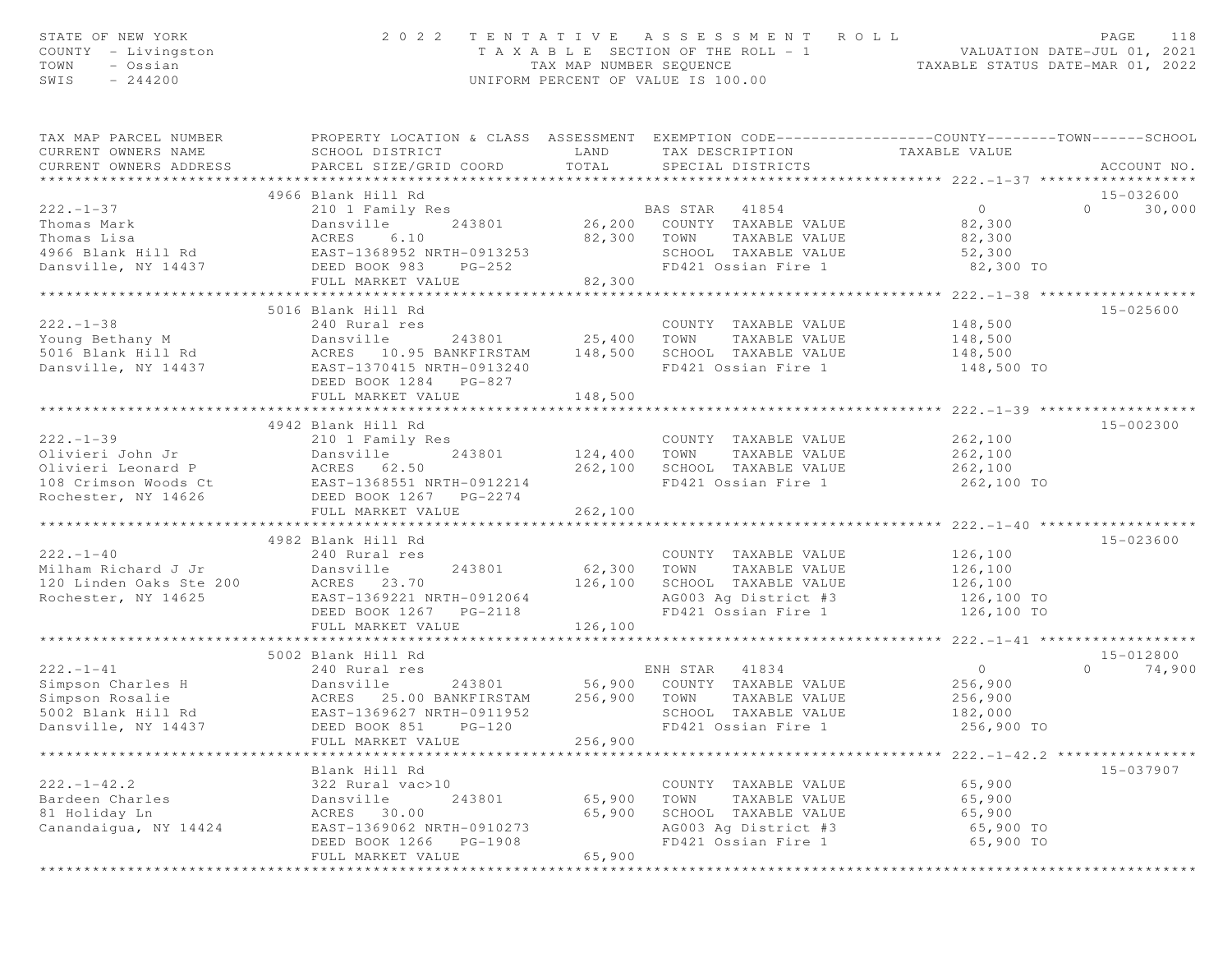| STATE OF NEW YORK<br>COUNTY - Livingston<br>TOWN<br>- Ossian<br>$-244200$<br>SWIS |                                                                                                                                                 |                    | 2022 TENTATIVE ASSESSMENT ROLL<br>T A X A B L E SECTION OF THE ROLL - 1 VALUATION DATE-JUL 01, 2021<br>TAX MAP NUMBER SEQUENCE TAXABLE STATUS DATE-MAR 01, 2022<br>UNIFORM PERCENT OF VALUE IS 100.00 |                                                    | PAGE<br>119        |
|-----------------------------------------------------------------------------------|-------------------------------------------------------------------------------------------------------------------------------------------------|--------------------|-------------------------------------------------------------------------------------------------------------------------------------------------------------------------------------------------------|----------------------------------------------------|--------------------|
| TAX MAP PARCEL NUMBER<br>CURRENT OWNERS NAME<br>CURRENT OWNERS ADDRESS            | PROPERTY LOCATION & CLASS ASSESSMENT EXEMPTION CODE-----------------COUNTY--------TOWN------SCHOOL<br>SCHOOL DISTRICT<br>PARCEL SIZE/GRID COORD | LAND<br>TOTAL      | TAX DESCRIPTION<br>SPECIAL DISTRICTS                                                                                                                                                                  | TAXABLE VALUE                                      | ACCOUNT NO.        |
|                                                                                   |                                                                                                                                                 |                    |                                                                                                                                                                                                       |                                                    |                    |
| $222. - 1 - 42.3$                                                                 | 5032 Blank Hill Rd<br>314 Rural vac<10                                                                                                          |                    | COUNTY TAXABLE VALUE                                                                                                                                                                                  | 17,900                                             | 15-037907          |
| Bardeen Charles                                                                   | Dansville                                                                                                                                       | 243801 17,900      | TOWN<br>TAXABLE VALUE                                                                                                                                                                                 | 17,900                                             |                    |
| 81 Holiday Ln                                                                     | ACRES<br>5.37                                                                                                                                   | 17,900             | SCHOOL TAXABLE VALUE                                                                                                                                                                                  | 17,900                                             |                    |
| Canandaigua, NY 14424 EAST-1370673 NRTH-0912768                                   |                                                                                                                                                 |                    | AG003 Ag District #3                                                                                                                                                                                  | 17,900 TO                                          |                    |
|                                                                                   | DEED BOOK 1266 PG-1908                                                                                                                          |                    | FD421 Ossian Fire 1                                                                                                                                                                                   | 17,900 TO                                          |                    |
|                                                                                   | FULL MARKET VALUE                                                                                                                               | 17,900             |                                                                                                                                                                                                       |                                                    |                    |
|                                                                                   |                                                                                                                                                 |                    |                                                                                                                                                                                                       |                                                    |                    |
|                                                                                   | Blank Hill Rd                                                                                                                                   |                    |                                                                                                                                                                                                       |                                                    | 15-037907          |
| $222. - 1 - 42.11$                                                                | 105 Vac farmland                                                                                                                                |                    | AG DIST C 41720                                                                                                                                                                                       | 648,958                                            | 648,958<br>648,958 |
| Wilson Robert C                                                                   | ---<br>Dansville<br>243801                                                                                                                      |                    | 780,200 COUNTY TAXABLE VALUE                                                                                                                                                                          | 131,242                                            |                    |
| Wilson Donna L                                                                    | ACRES 253.60<br>Rd EAST-1371400 NRTH-0911331                                                                                                    | 780,200 TOWN       | TAXABLE VALUE                                                                                                                                                                                         | 131,242                                            |                    |
| 11564 Canaseraga Rd                                                               |                                                                                                                                                 |                    | SCHOOL TAXABLE VALUE                                                                                                                                                                                  | 131,242                                            |                    |
| Dansville, NY 14437                                                               | DEED BOOK 1041    PG-145                                                                                                                        |                    | AG003 Ag District #3 780,200 TO                                                                                                                                                                       |                                                    |                    |
|                                                                                   | FULL MARKET VALUE                                                                                                                               |                    | 780,200 FD421 Ossian Fire 1                                                                                                                                                                           | 131,242 TO                                         |                    |
| MAY BE SUBJECT TO PAYMENT<br>UNDER AGDIST LAW TIL 2026                            |                                                                                                                                                 |                    | 648,958 EX                                                                                                                                                                                            |                                                    |                    |
|                                                                                   |                                                                                                                                                 |                    |                                                                                                                                                                                                       |                                                    |                    |
|                                                                                   | 5010 Blank Hill Rd                                                                                                                              |                    |                                                                                                                                                                                                       |                                                    | 15-032100          |
| $222 - 1 - 43$                                                                    | 210 1 Family Res                                                                                                                                |                    | BAS STAR 41854                                                                                                                                                                                        | $\overline{0}$                                     | 30,000<br>$\Omega$ |
| Sleight Gary                                                                      | 243801                                                                                                                                          |                    | 13,800 COUNTY TAXABLE VALUE                                                                                                                                                                           | 180,300                                            |                    |
| 5010 Blank Hill Rd                                                                | Dansville<br>ACRES 1.30                                                                                                                         |                    | 180,300 TOWN TAXABLE VALUE                                                                                                                                                                            | 180,300                                            |                    |
| Dansville, NY 14437 EAST-1369959 NRTH-0912759                                     |                                                                                                                                                 |                    | SCHOOL TAXABLE VALUE                                                                                                                                                                                  | 150,300                                            |                    |
|                                                                                   | FULL MARKET VALUE                                                                                                                               |                    | 180,300 FD421 Ossian Fire 1                                                                                                                                                                           | 180,300 TO                                         |                    |
|                                                                                   |                                                                                                                                                 |                    |                                                                                                                                                                                                       |                                                    |                    |
|                                                                                   | Private Rd                                                                                                                                      |                    |                                                                                                                                                                                                       |                                                    |                    |
| $222 - 1 - 46$                                                                    | 314 Rural vac<10                                                                                                                                |                    | COUNTY TAXABLE VALUE                                                                                                                                                                                  | 17,200                                             |                    |
| Gallagher Randy                                                                   | 243801<br>Dansville                                                                                                                             |                    | 17,200 TOWN TAXABLE VALUE                                                                                                                                                                             | 17,200                                             |                    |
| Gallagher Susan                                                                   | ACRES<br>5.11                                                                                                                                   |                    | 17,200 SCHOOL TAXABLE VALUE                                                                                                                                                                           | 17,200                                             |                    |
| 10861 Mccurdy Rd                                                                  | EAST-1376989 NRTH-0915421                                                                                                                       |                    | FD421 Ossian Fire 1                                                                                                                                                                                   | 17,200 TO                                          |                    |
| Dansville, NY 14437                                                               | DEED BOOK 980<br>$PG-179$                                                                                                                       |                    |                                                                                                                                                                                                       |                                                    |                    |
|                                                                                   | FULL MARKET VALUE                                                                                                                               | 17,200             |                                                                                                                                                                                                       |                                                    |                    |
|                                                                                   | Mccurdy Rd                                                                                                                                      |                    |                                                                                                                                                                                                       |                                                    |                    |
| $222 - 1 - 47$                                                                    | 314 Rural vac<10                                                                                                                                |                    | COUNTY TAXABLE VALUE                                                                                                                                                                                  | 17,200                                             |                    |
| Momano Richard M                                                                  | 243801<br>Dansville                                                                                                                             | 17,200             | TOWN<br>TAXABLE VALUE                                                                                                                                                                                 | 17,200                                             |                    |
| 100 Brower Rd                                                                     | ACRES<br>5.10                                                                                                                                   | 17,200             | SCHOOL TAXABLE VALUE                                                                                                                                                                                  | 17,200                                             |                    |
| Spencerport, NY 14559                                                             | EAST-1376989 NRTH-0915800                                                                                                                       |                    | FD421 Ossian Fire 1                                                                                                                                                                                   | 17,200 TO                                          |                    |
|                                                                                   | DEED BOOK 569<br>PG-00058                                                                                                                       |                    |                                                                                                                                                                                                       |                                                    |                    |
|                                                                                   | FULL MARKET VALUE                                                                                                                               | 17,200             |                                                                                                                                                                                                       |                                                    |                    |
|                                                                                   |                                                                                                                                                 | ****************** |                                                                                                                                                                                                       | **************************** 222.-1-48 *********** |                    |
|                                                                                   | Mccurdy Rd                                                                                                                                      |                    |                                                                                                                                                                                                       |                                                    |                    |
| $222. - 1 - 48$                                                                   | 312 Vac w/imprv                                                                                                                                 |                    | COUNTY TAXABLE VALUE                                                                                                                                                                                  | 24,900                                             |                    |
| Neth Richard                                                                      | Dansville<br>243801                                                                                                                             | 22,900             | TOWN<br>TAXABLE VALUE                                                                                                                                                                                 | 24,900                                             |                    |
| Murray Kerry                                                                      | ACRES<br>4.80                                                                                                                                   | 24,900             | SCHOOL TAXABLE VALUE                                                                                                                                                                                  | 24,900                                             |                    |
| 263 Linden St                                                                     | EAST-1376560 NRTH-0915396                                                                                                                       |                    | FD421 Ossian Fire 1                                                                                                                                                                                   | 24,900 TO                                          |                    |
| Avon, NY 14414                                                                    | DEED BOOK 1294 PG-888                                                                                                                           |                    |                                                                                                                                                                                                       |                                                    |                    |
|                                                                                   | FULL MARKET VALUE                                                                                                                               | 24,900             |                                                                                                                                                                                                       |                                                    |                    |
|                                                                                   |                                                                                                                                                 |                    |                                                                                                                                                                                                       |                                                    |                    |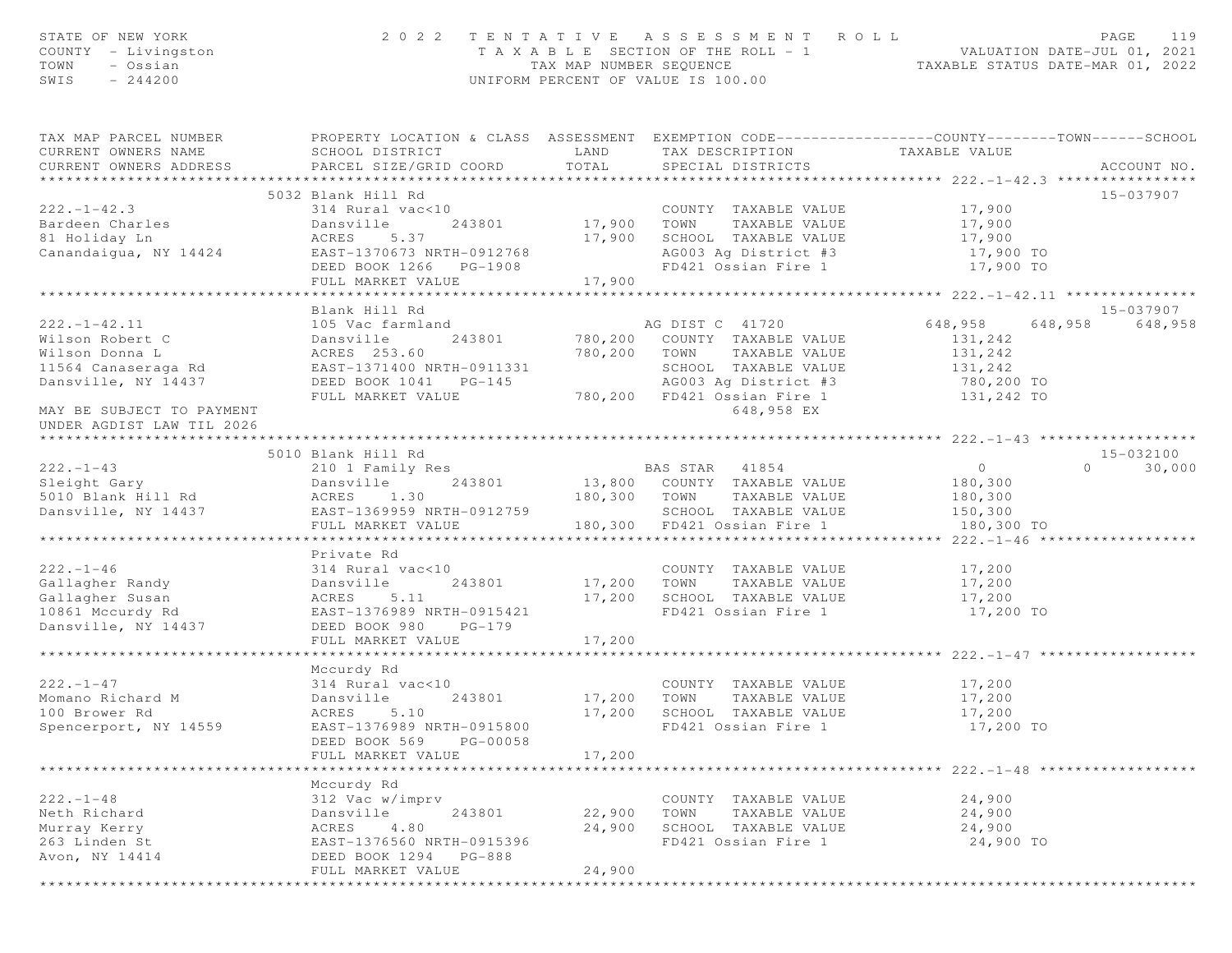| STATE OF NEW YORK<br>COUNTY - Livingston<br>- Ossian<br>TOWN<br>SWIS<br>$-244200$                                                           | 2 0 2 2<br>TENTATIVE ASSESSMENT ROLL                                                                                                           | PAGE<br>120<br>T A X A B L E SECTION OF THE ROLL - 1 VALUATION DATE-JUL 01, 2021<br>TAX MAP NUMBER SEQUENCE TAXABLE STATUS DATE-MAR 01, 2022<br>UNIFORM PERCENT OF VALUE IS 100.00 |                                                                                                                                            |                                                               |                   |
|---------------------------------------------------------------------------------------------------------------------------------------------|------------------------------------------------------------------------------------------------------------------------------------------------|------------------------------------------------------------------------------------------------------------------------------------------------------------------------------------|--------------------------------------------------------------------------------------------------------------------------------------------|---------------------------------------------------------------|-------------------|
| TAX MAP PARCEL NUMBER<br>CURRENT OWNERS NAME<br>CURRENT OWNERS ADDRESS                                                                      | PROPERTY LOCATION & CLASS ASSESSMENT EXEMPTION CODE-----------------COUNTY-------TOWN------SCHOOL<br>SCHOOL DISTRICT<br>PARCEL SIZE/GRID COORD | LAND<br>TOTAL                                                                                                                                                                      | TAX DESCRIPTION TAXABLE VALUE<br>SPECIAL DISTRICTS                                                                                         |                                                               | ACCOUNT NO.       |
|                                                                                                                                             | 10876 Mccurdy Rd                                                                                                                               |                                                                                                                                                                                    |                                                                                                                                            |                                                               |                   |
| $222 - 1 - 49$<br>Ossian, NY 14437                                                                                                          | 240 Rural res<br>243801<br>EAST-1376863 NRTH-0916415<br>DEED BOOK 1272 PG-1115<br>FULL MARKET VALUE                                            | 38,600<br>286,900<br>286,900                                                                                                                                                       | COUNTY TAXABLE VALUE<br>TOWN<br>TAXABLE VALUE<br>SCHOOL TAXABLE VALUE<br>FD421 Ossian Fire 1 286,900 TO                                    | 286,900<br>286,900<br>286,900                                 |                   |
|                                                                                                                                             |                                                                                                                                                |                                                                                                                                                                                    |                                                                                                                                            |                                                               |                   |
| $222 - 1 - 50$<br>Callagher Susan<br>Callagher Randy<br>Callagher Randy<br>10861 Mccurdy Rd<br>Dansville, NY 14437<br>DEED BOOK 1195 PG-365 | 10861 Mccurdy Rd<br>582 Camping park<br>FULL MARKET VALUE                                                                                      | 243801 629,900<br>834,900<br>834,900                                                                                                                                               | COUNTY TAXABLE VALUE 834,900<br>TOWN<br>TAXABLE VALUE<br>SCHOOL TAXABLE VALUE<br>FD421 Ossian Fire 1                                       | 834,900<br>834,900<br>834,900 TO                              |                   |
|                                                                                                                                             | 10817 Mccurdy Rd                                                                                                                               |                                                                                                                                                                                    |                                                                                                                                            |                                                               |                   |
| $222. - 1 - 52.1$<br>Clement Paul F                                                                                                         | 240 Rural res<br>Dansville<br>DEED BOOK 841<br>$PG-130$                                                                                        |                                                                                                                                                                                    | CERT FORET 47460<br>243801 37,700 COUNTY TAXABLE VALUE<br>CERT FORET 47460<br>TAXABLE VALUE<br>SCHOOL TAXABLE VALUE<br>FD421 Ossian Fire 1 | 8,086<br>8,086<br>155,714<br>155,714<br>155,714<br>163,800 TO | 8,086             |
| MAY BE SUBJECT TO PAYMENT<br>UNDER RPTL480A UNTIL 2031                                                                                      | FULL MARKET VALUE                                                                                                                              | 163,800                                                                                                                                                                            |                                                                                                                                            |                                                               |                   |
|                                                                                                                                             | 10839 Mccurdy Rd                                                                                                                               |                                                                                                                                                                                    |                                                                                                                                            |                                                               |                   |
| $222. - 1 - 52.2$<br>Depuy Thomas E<br>$\mathbf d$<br>10839 Mccurdy Rd<br>Dansville, NY 14437                                               | 210 1 Family Res<br>243801<br>Dansville<br>ACRES 1.85<br>EAST-1377401 NRTH-0916120<br>DEED BOOK 840<br>$PG-348$<br>FULL MARKET VALUE           | 146,500 TOWN<br>146,500                                                                                                                                                            | ENH STAR 41834<br>15,200 COUNTY TAXABLE VALUE<br>TAXABLE VALUE<br>SCHOOL TAXABLE VALUE<br>FD421 Ossian Fire 1 146,500 TO                   | $\overline{0}$<br>146,500<br>146,500<br>71,600                | 74,900<br>$\circ$ |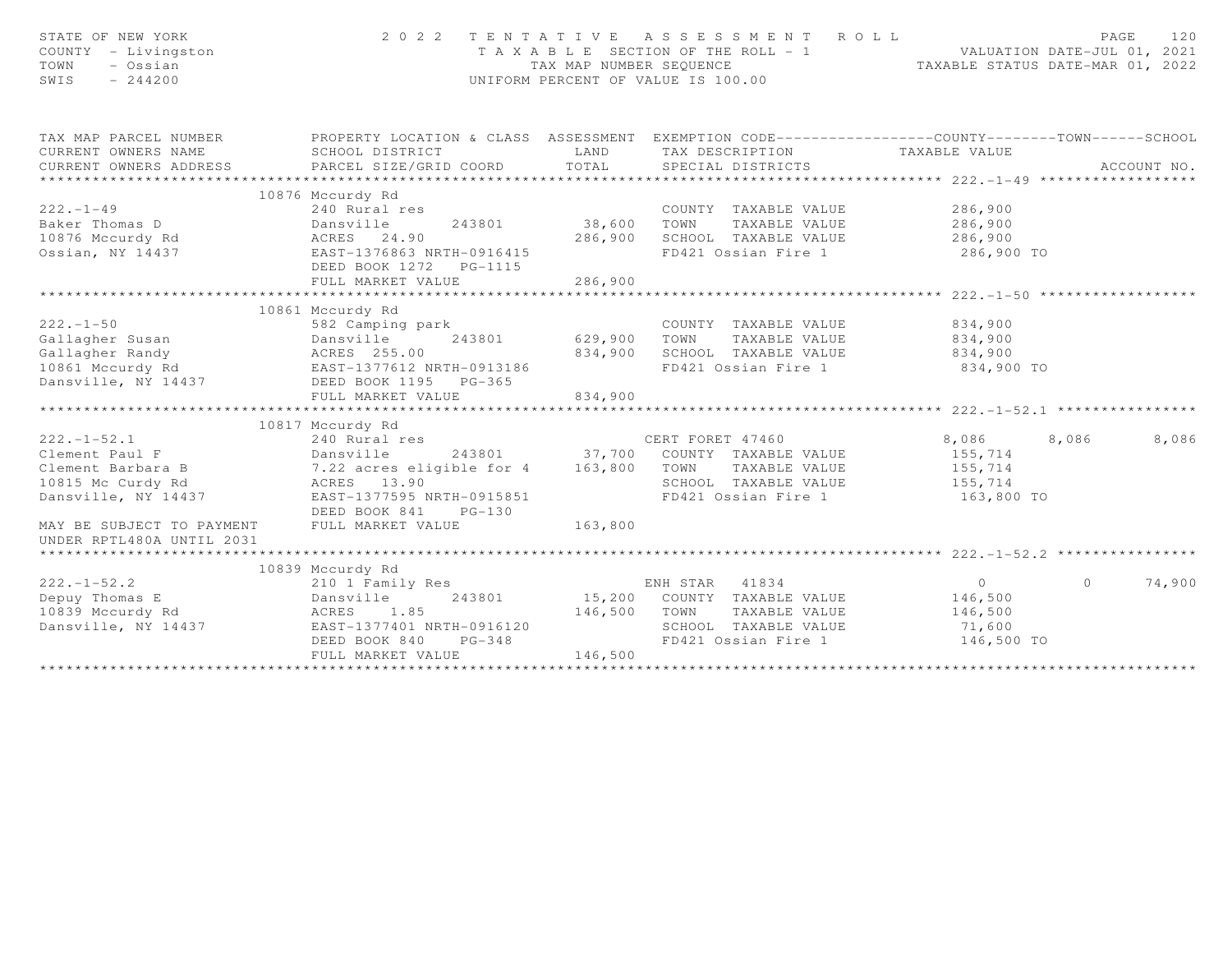| STATE OF NEW YORK   | 2022 TENTATIVE ASSESSMENT ROLL |                                       |  |                                  | PAGE                   | 121             |
|---------------------|--------------------------------|---------------------------------------|--|----------------------------------|------------------------|-----------------|
| COUNTY - Livingston |                                | T A X A B L E SECTION OF THE ROLL - 1 |  | VALUATION DATE-JUL 01, 2021      |                        |                 |
| TOWN<br>– Ossian    |                                | MAP SECTION - 222                     |  | TAXABLE STATUS DATE-MAR 01, 2022 |                        |                 |
| SWIS<br>$-244200$   |                                | $SUB - SECTION - 000$                 |  |                                  |                        | RPS150/V04/L015 |
|                     |                                | UNIFORM PERCENT OF VALUE IS 100.00    |  |                                  | CURRENT DATE 4/19/2022 |                 |

## \*\*\* S P E C I A L D I S T R I C T S U M M A R Y \*\*\*

| CODE | DISTRICT NAME                               | TOTAL<br>PARCELS | EXTENSION<br>TYPE.   | EXTENSION<br>VALUE | AD VALOREM<br><b>VALUE</b> | EXEMPT<br>AMOUNT | TAXABLE<br>VALUE      |
|------|---------------------------------------------|------------------|----------------------|--------------------|----------------------------|------------------|-----------------------|
|      | AG003 Ag District #3<br>FD421 Ossian Fire 1 |                  | 25 TOTAL<br>59 TOTAL |                    | 7851,900<br>13369,400      | 2935,970         | 7851,900<br>10433,430 |

#### \*\*\* S C H O O L D I S T R I C T S U M M A R Y \*\*\*

| CODE   | DISTRICT NAME         | TOTAL<br>PARCELS | ASSESSED<br>LAND | ASSESSED<br>TOTAL | EXEMPT<br>AMOUNT | TOTAL<br>TAXABLE | STAR<br>AMOUNT | STAR<br>TAXABLE |
|--------|-----------------------|------------------|------------------|-------------------|------------------|------------------|----------------|-----------------|
| 243801 | Dansville             | 59               | 6893,000         | 13369,400         | 3492,642         | 9876,758         | 749,400        | 9127,358        |
|        | $S \cup B - TO T A L$ | 59               | 6893,000         | 13369,400         | 3492.642         | 9876,758         | 749,400        | 9127,358        |
|        | TOTAL                 | 59               | 6893,000         | 13369,400         | 3492,642         | 9876,758         | 749,400        | 9127,358        |

#### \*\*\* S Y S T E M C O D E S S U M M A R Y \*\*\*

#### NO SYSTEM EXEMPTIONS AT THIS LEVEL

## \*\*\* E X E M P T I O N S U M M A R Y \*\*\*

|       |                 | TOTAL   |          |          |          |
|-------|-----------------|---------|----------|----------|----------|
| CODE  | DESCRIPTION     | PARCELS | COUNTY   | TOWN     | SCHOOL   |
| 41121 | VET WAR CT      | 2       | 63,000   | 63,000   |          |
| 41131 | VET COM CT      | 2       | 60,931   | 60,931   |          |
| 41161 | CW 15 VET/      |         | 12,000   | 12,000   |          |
| 41400 | CLERGY          |         | 1,500    | 1,500    | 1,500    |
| 41700 | AGR BLD         |         | 184,900  | 184,900  | 184,900  |
| 41720 | AG DIST C       | 14      | 2877,916 | 2877,916 | 2877,916 |
| 41730 | AG DIST IN      |         | 58,054   | 58,054   | 58,054   |
| 41834 | ENH STAR        | 6       |          |          | 449,400  |
| 41854 | <b>BAS STAR</b> | 10      |          |          | 300,000  |
| 47460 | CERT FORET      |         | 370,272  | 370,272  | 370,272  |
|       | TO TAL          | 45      | 3628,573 | 3628,573 | 4242,042 |
|       |                 |         |          |          |          |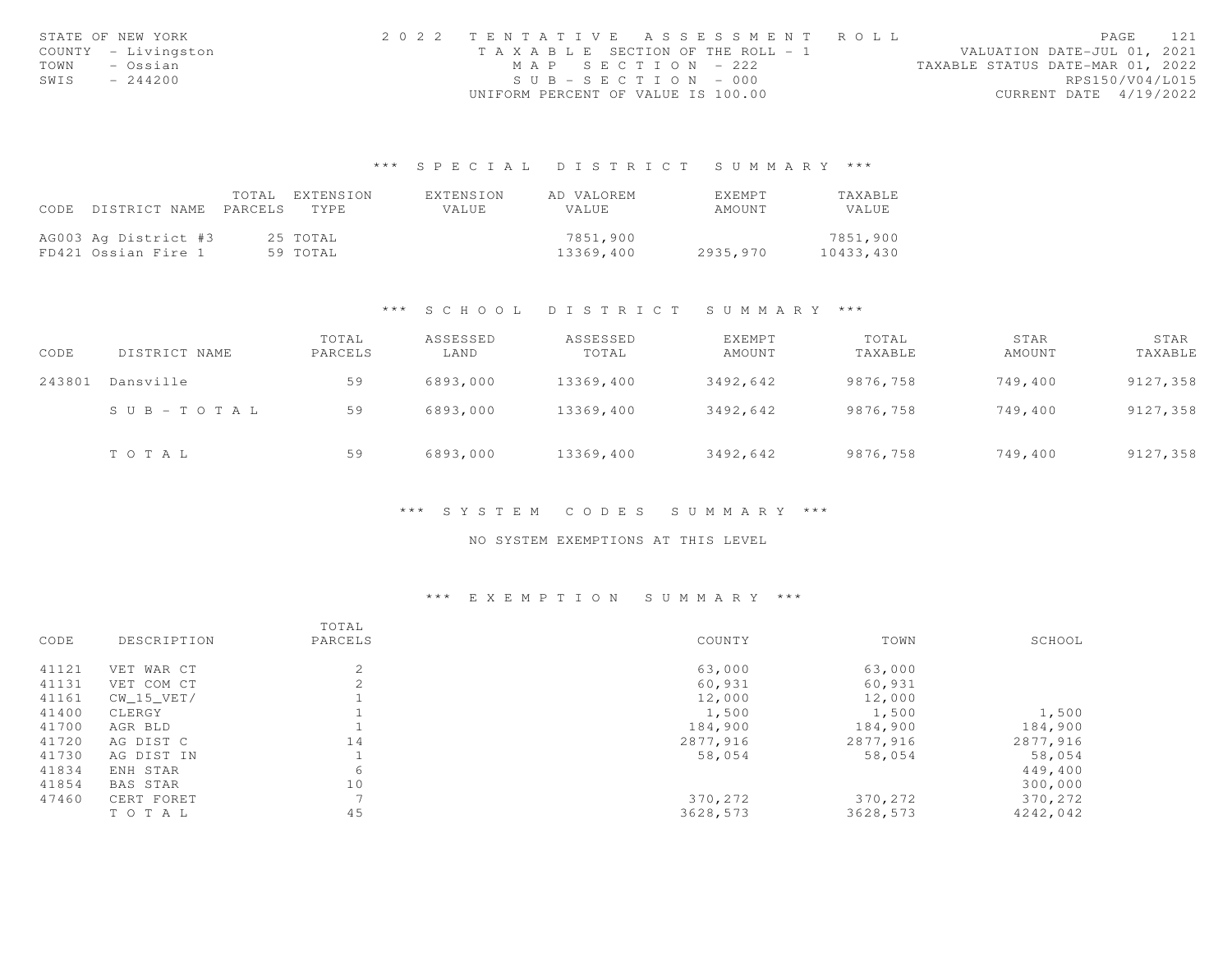|      | STATE OF NEW YORK   | 2022 TENTATIVE ASSESSMENT ROLL                                       | PAGE            | 122 |
|------|---------------------|----------------------------------------------------------------------|-----------------|-----|
|      | COUNTY - Livingston | VALUATION DATE-JUL 01, 2021<br>T A X A B L E SECTION OF THE ROLL - 1 |                 |     |
| TOWN | – Ossian            | TAXABLE STATUS DATE-MAR 01, 2022<br>MAP SECTION - 222                |                 |     |
| SWIS | $-244200$           | $SUB - SECTION - 000$                                                | RPS150/V04/L015 |     |
|      |                     | UNIFORM PERCENT OF VALUE IS 100.00<br>CURRENT DATE 4/19/2022         |                 |     |

# \*\*\* G R A N D T O T A L S \*\*\*

| ROLL |             | TOTAL   | ASSESSED | ASSESSED  | TAXABLE  | TAXABLE  | TAXABLE  | STAR     |
|------|-------------|---------|----------|-----------|----------|----------|----------|----------|
| SEC  | DESCRIPTION | PARCELS | ∟AND     | TOTAL     | COUNTY   | TOWN     | SCHOOL   | TAXABLE  |
|      | TAXABLE     | 50      | 6893,000 | 13369,400 | 9740,827 | 9740,827 | 9876,758 | 9127,358 |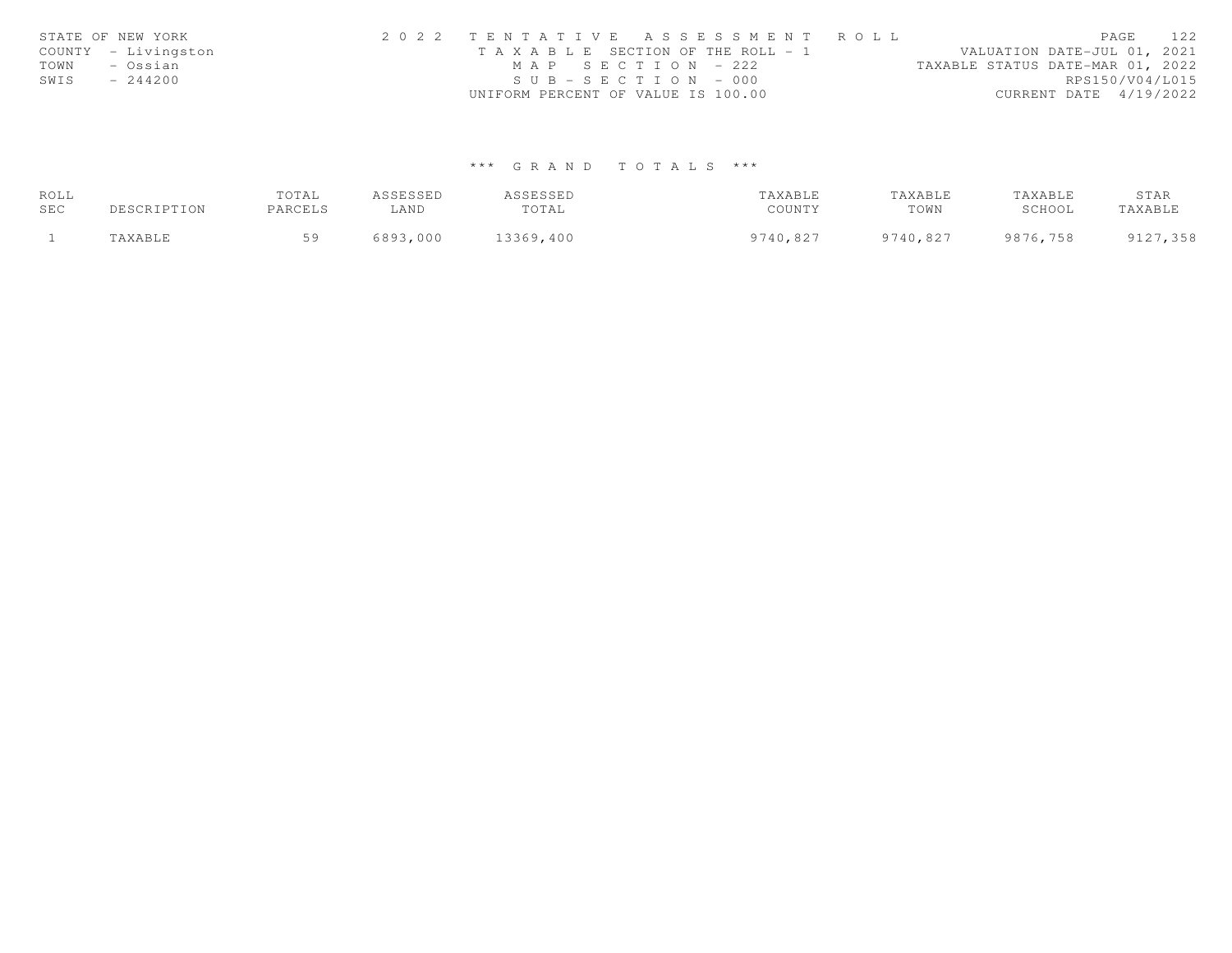| STATE OF NEW YORK<br>COUNTY - Livingston<br>TOWN - Ossian<br>SWIS - 244200                                                                                                                                                                                         |                             |                       | 2022 TENTATIVE ASSESSMENT ROLL PAGE 123<br>TAXABLE SECTION OF THE ROLL - 1<br>TAX MAP NUMBER SEQUENCE TAXABLE STATUS DATE-MAR 01, 2022<br>UNIFORM PERCENT OF VALUE IS 100.00 |                                                                                 |               |  |
|--------------------------------------------------------------------------------------------------------------------------------------------------------------------------------------------------------------------------------------------------------------------|-----------------------------|-----------------------|------------------------------------------------------------------------------------------------------------------------------------------------------------------------------|---------------------------------------------------------------------------------|---------------|--|
| TAX MAP PARCEL NUMBER PROPERTY LOCATION & CLASS ASSESSMENT EXEMPTION CODE------------------COUNTY--------TOWN-----SCHOOL CURRENT OWNERS NAME SCHOOL DISTRICT LAND TAX DESCRIPTION TAXABLE VALUE<br>CURRENT OWNERS ADDRESS PARCEL                                   |                             |                       |                                                                                                                                                                              |                                                                                 |               |  |
|                                                                                                                                                                                                                                                                    | 4171 Graham Rd              |                       |                                                                                                                                                                              |                                                                                 |               |  |
|                                                                                                                                                                                                                                                                    |                             |                       |                                                                                                                                                                              |                                                                                 |               |  |
|                                                                                                                                                                                                                                                                    |                             |                       |                                                                                                                                                                              |                                                                                 |               |  |
|                                                                                                                                                                                                                                                                    |                             |                       |                                                                                                                                                                              |                                                                                 |               |  |
|                                                                                                                                                                                                                                                                    |                             |                       |                                                                                                                                                                              |                                                                                 |               |  |
|                                                                                                                                                                                                                                                                    |                             |                       |                                                                                                                                                                              |                                                                                 |               |  |
|                                                                                                                                                                                                                                                                    |                             |                       |                                                                                                                                                                              |                                                                                 |               |  |
|                                                                                                                                                                                                                                                                    |                             |                       |                                                                                                                                                                              |                                                                                 |               |  |
|                                                                                                                                                                                                                                                                    | Graham Rd                   |                       |                                                                                                                                                                              |                                                                                 |               |  |
|                                                                                                                                                                                                                                                                    |                             |                       |                                                                                                                                                                              |                                                                                 |               |  |
|                                                                                                                                                                                                                                                                    |                             |                       |                                                                                                                                                                              |                                                                                 |               |  |
|                                                                                                                                                                                                                                                                    |                             |                       |                                                                                                                                                                              |                                                                                 |               |  |
|                                                                                                                                                                                                                                                                    |                             |                       |                                                                                                                                                                              |                                                                                 |               |  |
|                                                                                                                                                                                                                                                                    |                             |                       |                                                                                                                                                                              |                                                                                 |               |  |
|                                                                                                                                                                                                                                                                    | *************************** | * * * * * * * * * * * |                                                                                                                                                                              | ************************* 223.-1-4.111 ****************                         |               |  |
|                                                                                                                                                                                                                                                                    | 4235 Graham Rd              |                       |                                                                                                                                                                              |                                                                                 | 15-000650     |  |
|                                                                                                                                                                                                                                                                    |                             |                       |                                                                                                                                                                              |                                                                                 |               |  |
|                                                                                                                                                                                                                                                                    |                             |                       |                                                                                                                                                                              | $123,508$ $123,508$ $123,508$ $123,508$<br>0 $30,000$<br>$164,592$<br>$164,592$ |               |  |
|                                                                                                                                                                                                                                                                    |                             |                       |                                                                                                                                                                              |                                                                                 |               |  |
|                                                                                                                                                                                                                                                                    |                             |                       |                                                                                                                                                                              |                                                                                 |               |  |
|                                                                                                                                                                                                                                                                    |                             |                       |                                                                                                                                                                              |                                                                                 |               |  |
|                                                                                                                                                                                                                                                                    |                             |                       |                                                                                                                                                                              |                                                                                 |               |  |
| UNDER AGDIST LAW TIL 2026                                                                                                                                                                                                                                          |                             |                       | 123,508 EX                                                                                                                                                                   |                                                                                 |               |  |
|                                                                                                                                                                                                                                                                    |                             |                       |                                                                                                                                                                              |                                                                                 |               |  |
|                                                                                                                                                                                                                                                                    | 4203 Graham Rd              |                       |                                                                                                                                                                              |                                                                                 | 15-000650     |  |
|                                                                                                                                                                                                                                                                    |                             |                       |                                                                                                                                                                              | 17,303 17,303 17,303                                                            |               |  |
|                                                                                                                                                                                                                                                                    |                             |                       |                                                                                                                                                                              |                                                                                 |               |  |
|                                                                                                                                                                                                                                                                    |                             |                       |                                                                                                                                                                              |                                                                                 |               |  |
|                                                                                                                                                                                                                                                                    |                             |                       |                                                                                                                                                                              |                                                                                 |               |  |
|                                                                                                                                                                                                                                                                    |                             |                       |                                                                                                                                                                              |                                                                                 |               |  |
|                                                                                                                                                                                                                                                                    |                             |                       |                                                                                                                                                                              |                                                                                 |               |  |
| UNDER AGDIST LAW TIL 2026                                                                                                                                                                                                                                          |                             |                       |                                                                                                                                                                              |                                                                                 |               |  |
|                                                                                                                                                                                                                                                                    | Private Rd                  |                       |                                                                                                                                                                              |                                                                                 | $15 - 009400$ |  |
|                                                                                                                                                                                                                                                                    |                             |                       |                                                                                                                                                                              |                                                                                 |               |  |
|                                                                                                                                                                                                                                                                    |                             |                       |                                                                                                                                                                              |                                                                                 |               |  |
|                                                                                                                                                                                                                                                                    |                             |                       |                                                                                                                                                                              |                                                                                 |               |  |
|                                                                                                                                                                                                                                                                    |                             |                       |                                                                                                                                                                              |                                                                                 |               |  |
|                                                                                                                                                                                                                                                                    |                             |                       |                                                                                                                                                                              |                                                                                 |               |  |
| 223.-1-8<br>Gates Duane<br>Mahoney Katie<br>Mahoney Katie<br>23 Mill St<br>23 Mill St<br>23 Mill St<br>23 Mill St<br>23 Mill St<br>23 Mill St<br>23 Mill St<br>23 Mill St<br>23 Mill St<br>23 Mill St<br>23 Mill St<br>23 Mill St<br>23 Mill St<br>23 Mill St<br>2 |                             |                       |                                                                                                                                                                              |                                                                                 |               |  |
|                                                                                                                                                                                                                                                                    |                             |                       |                                                                                                                                                                              |                                                                                 |               |  |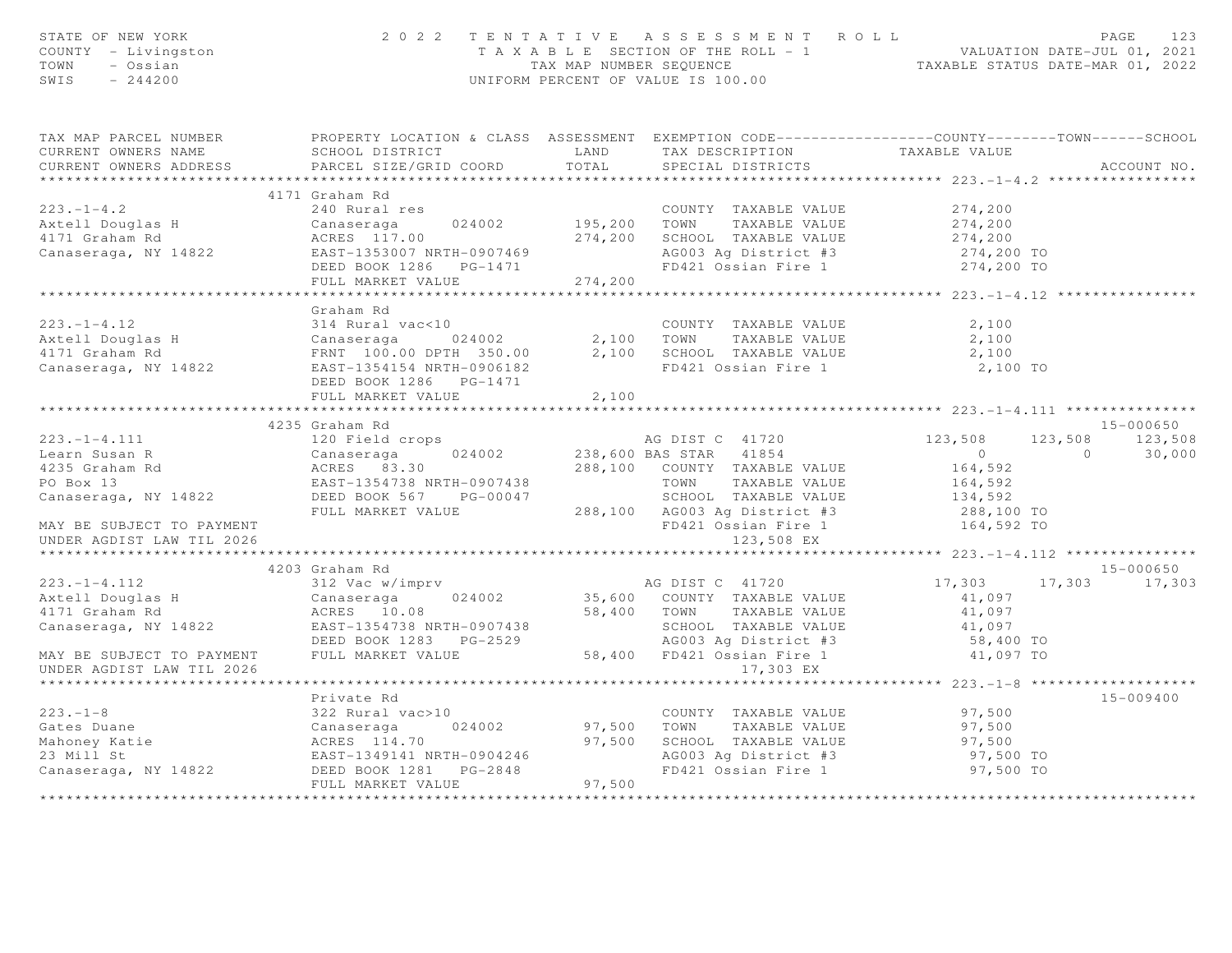| STATE OF NEW YORK<br>COUNTY - Livingston<br>TOWN<br>- Ossian<br>SWIS<br>$-244200$                                                                                                                       |                                                                                                                                               |                                   | 2022 TENTATIVE ASSESSMENT ROLL<br>T A X A B L E SECTION OF THE ROLL - 1 VALUATION DATE-JUL 01, 2021<br>TAX MAP NUMBER SEQUENCE TAXABLE STATUS DATE-MAR 01, 2022<br>UNIFORM PERCENT OF VALUE IS 100.00               |                                                        | PAGE<br>124                                                    |
|---------------------------------------------------------------------------------------------------------------------------------------------------------------------------------------------------------|-----------------------------------------------------------------------------------------------------------------------------------------------|-----------------------------------|---------------------------------------------------------------------------------------------------------------------------------------------------------------------------------------------------------------------|--------------------------------------------------------|----------------------------------------------------------------|
| TAX MAP PARCEL NUMBER<br>CURRENT OWNERS NAME<br>CURRENT OWNERS ADDRESS                                                                                                                                  | PROPERTY LOCATION & CLASS ASSESSMENT EXEMPTION CODE----------------COUNTY-------TOWN------SCHOOL<br>SCHOOL DISTRICT<br>PARCEL SIZE/GRID COORD | <b>LAND</b><br>TOTAL              | TAX DESCRIPTION<br>SPECIAL DISTRICTS                                                                                                                                                                                | TAXABLE VALUE                                          | ACCOUNT NO.                                                    |
|                                                                                                                                                                                                         |                                                                                                                                               |                                   |                                                                                                                                                                                                                     |                                                        |                                                                |
| $223 - 1 - 10.2$<br>Marshall Wayman E Sr<br>89 Barbara Pl<br>Cheektowaga, NC 14225                                                                                                                      | Graham Rd<br>312 Vac w/imprv<br>Canaseraga<br>ACRES 3.00<br>EAST-1353800 NRTH-0906022<br>DEED BOOK 1083 PG-205<br>FULL MARKET VALUE           | 024002 16,100<br>20,200<br>20,200 | COUNTY TAXABLE VALUE 20,200<br>TOWN<br>TAXABLE VALUE<br>SCHOOL TAXABLE VALUE<br>FD421 Ossian Fire 1 20,200 TO                                                                                                       | 20,200<br>20,200                                       | 15-009300                                                      |
|                                                                                                                                                                                                         |                                                                                                                                               |                                   |                                                                                                                                                                                                                     |                                                        |                                                                |
| $223. - 1 - 10.11$<br>Gates Carl L<br>Gates Martha M<br>4734 Burlington Rd<br>Land O Lakes, FL 34639 DEED BOOK 1149 PG-5<br>MAY BE SUBJECT TO PAYMENT<br>UNDER AGDIST LAW TIL 2026<br>$223. -1 - 10.12$ | 4204 Graham Rd<br>240 Rural res<br>024002<br>Canaseraga<br>ACRES 62.65<br>FULL MARKET VALUE<br>Graham Rd<br>105 Vac farmland                  |                                   | AG DIST C 41720<br>179,200 COUNTY TAXABLE VALUE<br>218,800 TOWN<br>TAXABLE VALUE<br>SCHOOL TAXABLE VALUE 105,806<br>AG003 Ag District #3<br>218,800 FD421 Ossian Fire 1 105,806 TO<br>112,994 EX<br>AG DIST C 41720 | 112,994<br>105,806<br>105,806<br>218,800 TO<br>150,754 | 15-009300<br>112,994 112,994<br>15-009300<br>150, 754 150, 754 |
| Gates Carl<br>Gates Marie<br>4734 Burlington Rd<br>Land O' Lakes, FL 34639<br>MAY BE SUBJECT TO PAYMENT<br>UNDER AGDIST LAW TIL 2026                                                                    | 024002<br>Canaseraga<br>ACRES 74.25<br>EAST-1352716 NRTH-0905197<br>DEED BOOK 1278 PG-2715<br>FULL MARKET VALUE                               | 230,400 TOWN                      | 230,400 COUNTY TAXABLE VALUE<br>TAXABLE VALUE<br>SCHOOL TAXABLE VALUE 79,646<br>AG003 Ag District #3 230,400 TO<br>230,400 FD421 Ossian Fire 1<br>150,754 EX                                                        | 79,646<br>79,646<br>79,646 TO                          |                                                                |
| $223 - 1 - 11$<br>Nebbia Ronald                                                                                                                                                                         | Coombs Rd<br>322 Rural vac>10<br>Canaseraga<br>024002<br>FULL MARKET VALUE                                                                    | 45,700<br>45,700<br>45,700        | COUNTY TAXABLE VALUE<br>TOWN TAXABLE VALUE<br>SCHOOL TAXABLE VALUE 45,700<br>Aby AS,700 TO<br>AG003 Ag District #3<br>FD421 Ossian Fire 1                                                                           | 45,700<br>45,700<br>45,700 TO                          |                                                                |
|                                                                                                                                                                                                         |                                                                                                                                               |                                   |                                                                                                                                                                                                                     |                                                        |                                                                |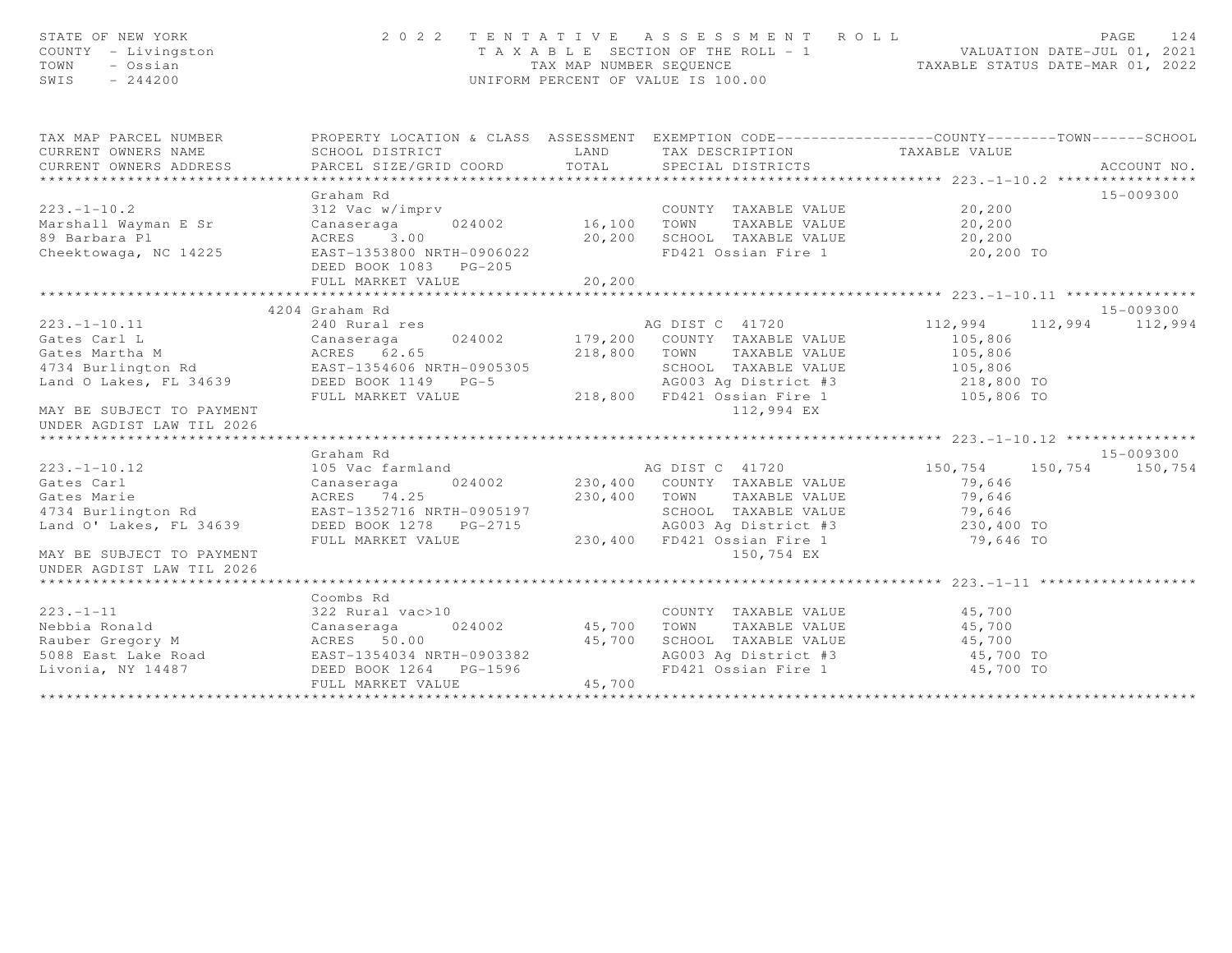|      | STATE OF NEW YORK   | 2022 TENTATIVE ASSESSMENT ROLL     |                       |                                  | PAGE            | 125 |
|------|---------------------|------------------------------------|-----------------------|----------------------------------|-----------------|-----|
|      | COUNTY - Livingston | TAXABLE SECTION OF THE ROLL - 1    |                       | VALUATION DATE-JUL 01, 2021      |                 |     |
| TOWN | – Ossian            |                                    | MAP SECTION - 223     | TAXABLE STATUS DATE-MAR 01, 2022 |                 |     |
| SWIS | $-244200$           |                                    | $SUB - SECTION - 000$ |                                  | RPS150/V04/L015 |     |
|      |                     | UNIFORM PERCENT OF VALUE IS 100.00 |                       | CURRENT DATE 4/19/2022           |                 |     |

## \*\*\* S P E C I A L D I S T R I C T S U M M A R Y \*\*\*

|      |                      | TOTAL   | EXTENSION | EXTENSION | AD VALOREM   | EXEMPT  | TAXABLE  |
|------|----------------------|---------|-----------|-----------|--------------|---------|----------|
| CODE | DISTRICT NAME        | PARCELS | TYPE.     | VALUE     | <b>VALUE</b> | AMOUNT  | VALUE    |
|      |                      |         |           |           |              |         |          |
|      | AG003 Ag District #3 |         | 7 TOTAL   |           | 1213,100     |         | 1213,100 |
|      | FD421 Ossian Fire 1  |         | 9 TOTAL   |           | 1235,400     | 404,559 | 830,841  |

#### \*\*\* S C H O O L D I S T R I C T S U M M A R Y \*\*\*

| CODE   | DISTRICT NAME         | TOTAL<br>PARCELS | ASSESSED<br>LAND | ASSESSED<br>TOTAL | EXEMPT<br>AMOUNT | TOTAL<br>TAXABLE | STAR<br>AMOUNT | STAR<br>TAXABLE |
|--------|-----------------------|------------------|------------------|-------------------|------------------|------------------|----------------|-----------------|
| 024002 | Canaseraga            | 9                | 1040,400         | 1235,400          | 404,559          | 830,841          | 30,000         | 800,841         |
|        | $S \cup B - TO T A L$ |                  | 1040,400         | 1235,400          | 404,559          | 830,841          | 30,000         | 800,841         |
|        | TOTAL                 |                  | 1040,400         | 1235,400          | 404,559          | 830,841          | 30,000         | 800,841         |

#### \*\*\* S Y S T E M C O D E S S U M M A R Y \*\*\*

### NO SYSTEM EXEMPTIONS AT THIS LEVEL

## \*\*\* E X E M P T I O N S U M M A R Y \*\*\*

| CODE  | DESCRIPTION | TOTAL<br>PARCELS | COUNTY  | TOWN    | SCHOOL  |
|-------|-------------|------------------|---------|---------|---------|
| 41720 | AG DIST C   |                  | 404,559 | 404,559 | 404,559 |
| 41854 | BAS STAR    |                  |         |         | 30,000  |
|       | TOTAL       |                  | 404,559 | 404,559 | 434,559 |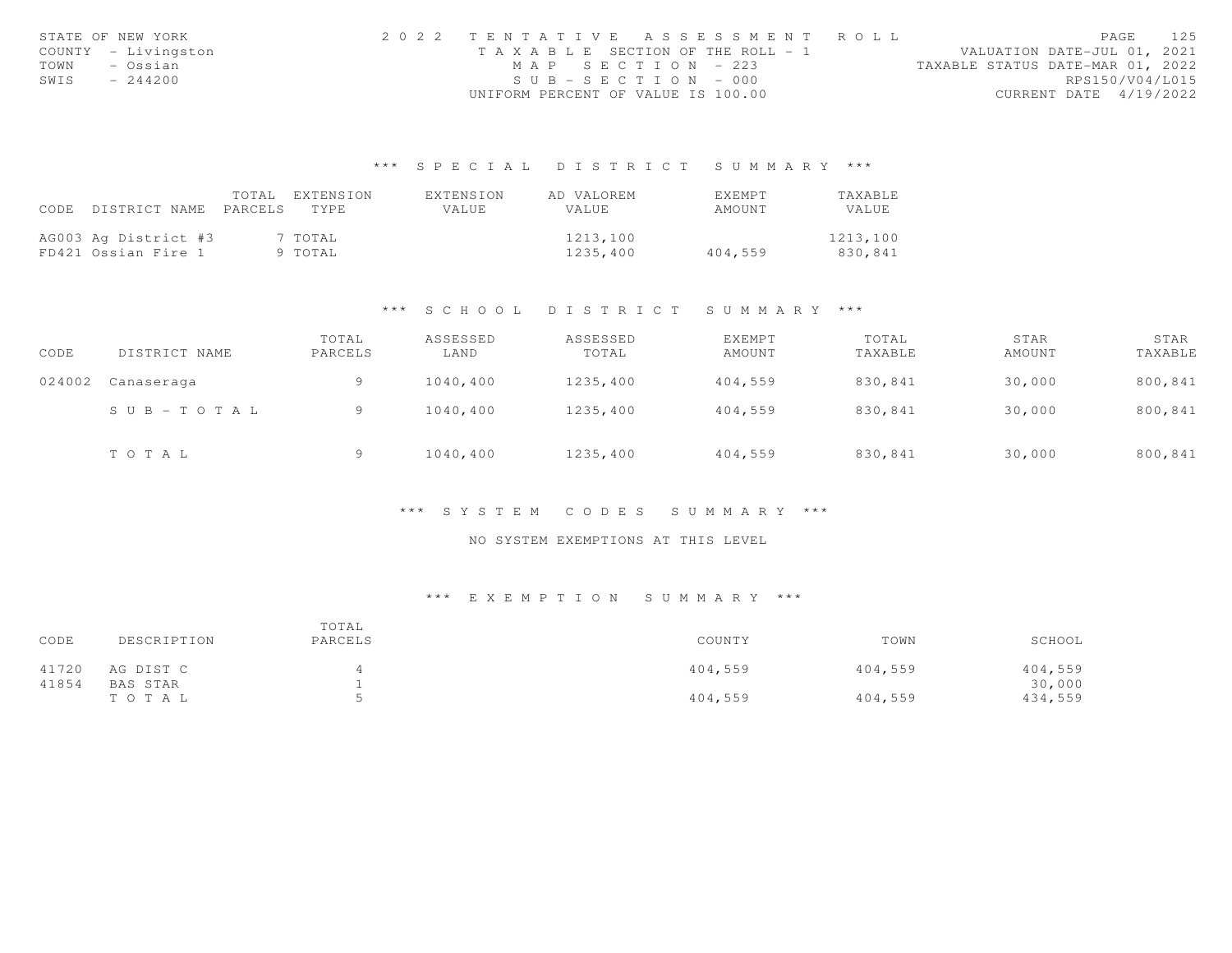|      | STATE OF NEW YORK   | 2022 TENTATIVE ASSESSMENT ROLL                                       | PAGE            | 126 |
|------|---------------------|----------------------------------------------------------------------|-----------------|-----|
|      | COUNTY - Livingston | VALUATION DATE-JUL 01, 2021<br>T A X A B L E SECTION OF THE ROLL - 1 |                 |     |
| TOWN | – Ossian            | TAXABLE STATUS DATE-MAR 01, 2022<br>MAP SECTION - 223                |                 |     |
| SWIS | $-244200$           | $SUB - SECTION - 000$                                                | RPS150/V04/L015 |     |
|      |                     | UNIFORM PERCENT OF VALUE IS 100.00<br>CURRENT DATE 4/19/2022         |                 |     |

# \*\*\* G R A N D T O T A L S \*\*\*

| ROLL |             | TOTAL   | ASSESSED | ASSESSED | TAXABLE | TAXABLE | TAXABLE | STAR    |
|------|-------------|---------|----------|----------|---------|---------|---------|---------|
| SEC  | DESCRIPTION | PARCELS | ∟AND     | TOTAL    | COUNTY  | TOWN    | SCHOOL  | TAXABLE |
|      | "AXABLE     |         | 1040,400 | 1235,400 | 830,841 | 830,841 | 830,841 | 800,841 |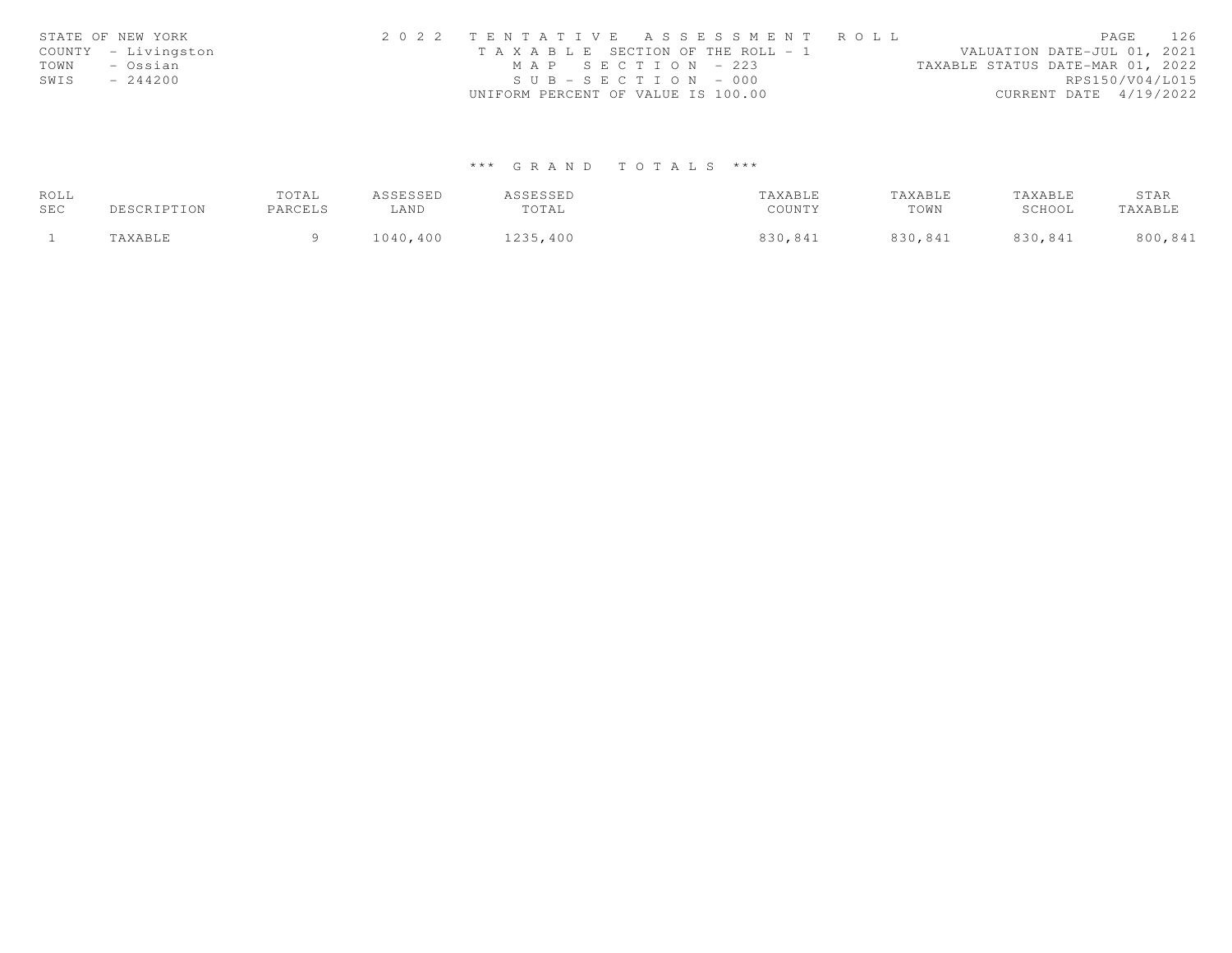| STATE OF NEW YORK<br>COUNTY - Livingston<br>TOWN<br>- Ossian<br>SWIS<br>$-244200$ | 2 0 2 2                                             | TAX MAP NUMBER SEQUENCE                    | TENTATIVE ASSESSMENT ROLL<br>T A X A B L E SECTION OF THE ROLL = 1<br>UNIFORM PERCENT OF VALUE IS 100.00 | VALUATION DATE-JUL 01, 2021<br>TAXABLE STATUS DATE-MAR 01, 2022 |         | PAGE<br>127   |
|-----------------------------------------------------------------------------------|-----------------------------------------------------|--------------------------------------------|----------------------------------------------------------------------------------------------------------|-----------------------------------------------------------------|---------|---------------|
| TAX MAP PARCEL NUMBER                                                             |                                                     |                                            | PROPERTY LOCATION & CLASS ASSESSMENT EXEMPTION CODE---------------COUNTY-------TOWN------SCHOOL          |                                                                 |         |               |
| CURRENT OWNERS NAME<br>CURRENT OWNERS ADDRESS                                     | SCHOOL DISTRICT<br>PARCEL SIZE/GRID COORD           | LAND<br>TOTAL                              | TAX DESCRIPTION<br>SPECIAL DISTRICTS                                                                     | TAXABLE VALUE                                                   |         | ACCOUNT NO.   |
| ***********************                                                           |                                                     |                                            |                                                                                                          |                                                                 |         |               |
|                                                                                   | Scott Hill Rd                                       |                                            |                                                                                                          |                                                                 |         | 15-014400     |
| $224. -1 -3$                                                                      | 105 Vac farmland                                    |                                            | AG DIST C 41720                                                                                          | 56,382                                                          | 56,382  | 56,382        |
| E. Philip Saunders Revocable                                                      | Dansville<br>243801                                 |                                            | 91,700 CERT FORET 47460                                                                                  | 14,560                                                          | 14,560  | 14,560        |
| 762 Brooks Ave                                                                    | ACRES 39.00                                         |                                            | 91,700 COUNTY TAXABLE VALUE                                                                              | 20,758                                                          |         |               |
| Rochester, NY 14619                                                               | EAST-1363017 NRTH-0911643                           |                                            | TOWN<br>TAXABLE VALUE                                                                                    | 20,758                                                          |         |               |
|                                                                                   | DEED BOOK 1300 PG-789                               |                                            | SCHOOL TAXABLE VALUE                                                                                     | 20,758                                                          |         |               |
| PRIOR OWNER ON 3/01/2022                                                          | FULL MARKET VALUE                                   |                                            | 91,700 AG003 Ag District #3                                                                              | 91,700 TO                                                       |         |               |
| E. Philip Saunders Revocable                                                      |                                                     |                                            | FD421 Ossian Fire 1<br>56,382 EX                                                                         | 35,318 TO                                                       |         |               |
| MAY BE SUBJECT TO PAYMENT<br>UNDER RPTL480A UNTIL 2031                            |                                                     |                                            | ******************************                                                                           |                                                                 |         |               |
|                                                                                   |                                                     |                                            |                                                                                                          | **** 224.-1-4.12 *****                                          |         |               |
|                                                                                   | 10977 Scott Hill Rd                                 |                                            |                                                                                                          |                                                                 |         | $15 - 014300$ |
| $224. -1 - 4.12$                                                                  | 240 Rural res                                       |                                            | COUNTY TAXABLE VALUE                                                                                     | 170,200                                                         |         |               |
| Fogle Jon M                                                                       | 024002<br>Canaseraga                                | 30,800                                     | TOWN<br>TAXABLE VALUE                                                                                    | 170,200                                                         |         |               |
| 580 Eleanor Rd                                                                    | ACRES<br>8.00                                       | 170,200                                    | SCHOOL TAXABLE VALUE                                                                                     | 170,200                                                         |         |               |
| Victor, NY 14564                                                                  | EAST-1362250 NRTH-0912344<br>DEED BOOK 1275 PG-1013 |                                            | FD421 Ossian Fire 1                                                                                      | 170,200 TO                                                      |         |               |
|                                                                                   | FULL MARKET VALUE                                   | 170,200                                    |                                                                                                          |                                                                 |         |               |
|                                                                                   |                                                     |                                            |                                                                                                          |                                                                 |         |               |
|                                                                                   | Scott Hill Rd                                       |                                            |                                                                                                          |                                                                 |         | 15-014300     |
| $224. -1 - 4.111$                                                                 | 105 Vac farmland                                    |                                            | AG DIST C 41720                                                                                          | 90,397                                                          | 90,397  | 90,397        |
| E. Philip Saunders Revocable                                                      | 024002<br>Canaseraga                                |                                            | 316,000 CERT FORET 47460                                                                                 | 164,640                                                         | 164,640 | 164,640       |
| 762 Brooks Ave                                                                    | ACRES 187.60                                        |                                            | 316,000 COUNTY TAXABLE VALUE                                                                             | 60,963                                                          |         |               |
| Rochester, NY 14619                                                               | EAST-1361515 NRTH-0912001                           |                                            | TAXABLE VALUE<br>TOWN                                                                                    | 60,963                                                          |         |               |
|                                                                                   | DEED BOOK 1300 PG-789                               |                                            | SCHOOL TAXABLE VALUE                                                                                     | 60,963                                                          |         |               |
| PRIOR OWNER ON 3/01/2022                                                          | FULL MARKET VALUE                                   | 316,000                                    | AG003 Ag District #3                                                                                     | 316,000 TO                                                      |         |               |
| E. Philip Saunders Revocable                                                      |                                                     |                                            | FD421 Ossian Fire 1<br>90,397 EX                                                                         | 225,603 TO                                                      |         |               |
| MAY BE SUBJECT TO PAYMENT<br>UNDER RPTL480A UNTIL 2031                            |                                                     |                                            |                                                                                                          |                                                                 |         |               |
|                                                                                   |                                                     |                                            |                                                                                                          |                                                                 |         |               |
|                                                                                   | 11000 Scott Hill Rd                                 |                                            |                                                                                                          |                                                                 |         | $15 - 014300$ |
| $224. - 1 - 4.112$                                                                | 210 1 Family Res                                    |                                            | COUNTY TAXABLE VALUE                                                                                     | 620,600                                                         |         |               |
| Big Buck Real Estate Holdings Canaseraga                                          | 024002                                              | 55,800                                     | TOWN<br>TAXABLE VALUE                                                                                    | 620,600                                                         |         |               |
| 760 Brooks Ave                                                                    | ACRES 9.60                                          | 620,600                                    | SCHOOL TAXABLE VALUE                                                                                     | 620,600                                                         |         |               |
| Rochester, NY 14619                                                               | EAST-1361515 NRTH-0912001<br>DEED BOOK 1253 PG-1684 |                                            | FD421 Ossian Fire 1                                                                                      | 620,600 TO                                                      |         |               |
|                                                                                   | FULL MARKET VALUE                                   | 620,600<br>* * * * * * * * * * * * * * * * |                                                                                                          |                                                                 |         |               |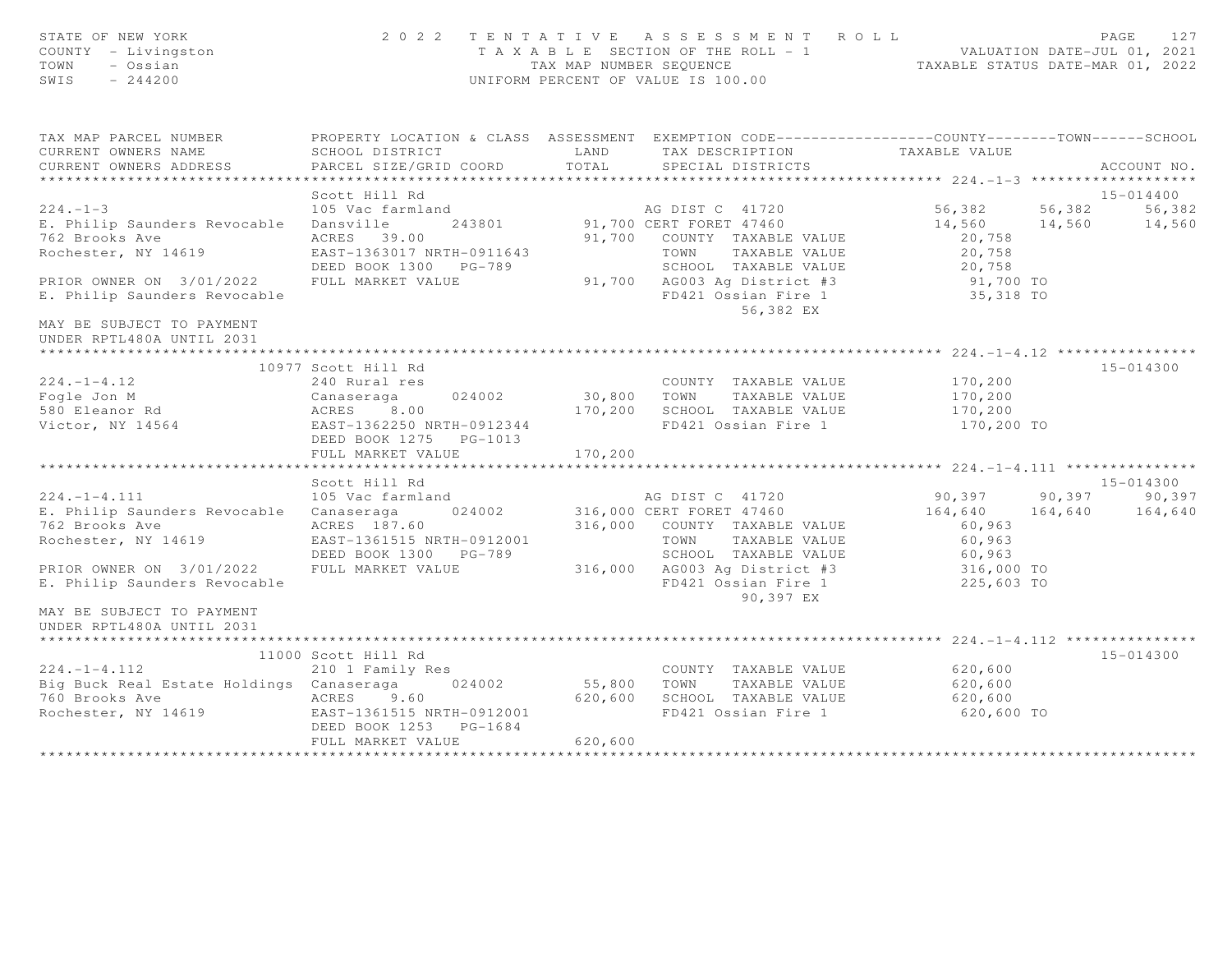| STATE OF NEW YORK<br>COUNTY - Livingston<br>TOWN<br>- Ossian<br>SWIS<br>$-244200$ |                                                                                                                     |              | 2022 TENTATIVE ASSESSMENT ROLL<br>T A X A B L E SECTION OF THE ROLL - 1<br>TA X A B L E SECTION OF THE ROLL - 1<br>TAXABLE STATUS DATE-MAR 01, 2022<br>UNIFORM PERCENT OF VALUE IS 100.00 |                                                     | PAGE<br>128                |
|-----------------------------------------------------------------------------------|---------------------------------------------------------------------------------------------------------------------|--------------|-------------------------------------------------------------------------------------------------------------------------------------------------------------------------------------------|-----------------------------------------------------|----------------------------|
| TAX MAP PARCEL NUMBER<br>CURRENT OWNERS NAME                                      | PROPERTY LOCATION & CLASS ASSESSMENT EXEMPTION CODE----------------COUNTY-------TOWN------SCHOOL<br>SCHOOL DISTRICT | LAND         | TAX DESCRIPTION TAXABLE VALUE                                                                                                                                                             |                                                     |                            |
| CURRENT OWNERS ADDRESS                                                            | PARCEL SIZE/GRID COORD                                                                                              | TOTAL        | SPECIAL DISTRICTS                                                                                                                                                                         |                                                     | ACCOUNT NO.                |
|                                                                                   | 11284 Scott Hill Rd W                                                                                               |              |                                                                                                                                                                                           |                                                     | 15-029800                  |
| $224. -1 - 7.1$                                                                   | 312 Vac w/imprv                                                                                                     |              | AG DIST C 41720                                                                                                                                                                           | 14,334                                              | 14,334 14,334              |
| Sugar Creek Farms, Inc.                                                           |                                                                                                                     |              |                                                                                                                                                                                           |                                                     | $85,904$ $85,904$ $85,904$ |
| 762 Brooks Ave                                                                    | ACRES 88.90                                                                                                         |              | 196,700 COUNTY TAXABLE VALUE                                                                                                                                                              | 96,462                                              |                            |
| Rochester, NY 14619                                                               | EAST-1359960 NRTH-0908051                                                                                           |              | TOWN<br>TAXABLE VALUE                                                                                                                                                                     | 96,462                                              |                            |
|                                                                                   |                                                                                                                     |              | SCHOOL TAXABLE VALUE                                                                                                                                                                      | 96,462                                              |                            |
| MAY BE SUBJECT TO PAYMENT FULL MARKET VALUE<br>UNDER RPTL480A UNTIL 2031          |                                                                                                                     |              | 196,700 AG003 Ag District #3<br>FD421 Ossian Fire 1 182,366 TO                                                                                                                            | 196,700 TO                                          |                            |
|                                                                                   |                                                                                                                     |              | 14,334 EX                                                                                                                                                                                 |                                                     |                            |
|                                                                                   |                                                                                                                     |              |                                                                                                                                                                                           |                                                     |                            |
|                                                                                   | 11288 Scott Hill Rd                                                                                                 |              |                                                                                                                                                                                           |                                                     | $15 - 029800$              |
| $224. -1 - 7.2$                                                                   | 210 1 Family Res                                                                                                    |              | COUNTY TAXABLE VALUE                                                                                                                                                                      | 167,200                                             |                            |
| Lowery Kristina Marie                                                             | Canaseraga 024002                                                                                                   |              | 22,700 TOWN TAXABLE VALUE                                                                                                                                                                 | 167,200                                             |                            |
| 11288 Scott Hill Rd                                                               | ACRES 4.72                                                                                                          |              | 167,200 SCHOOL TAXABLE VALUE                                                                                                                                                              | 167,200                                             |                            |
| Canaseraga, NY 14822                                                              | EAST-1361252 NRTH-0907710                                                                                           |              | AG003 Ag District #3                                                                                                                                                                      | 167,200 TO                                          |                            |
| MAY BE SUBJECT TO PAYMENT FULL MARKET VALUE 167,200<br>UNDER AGDIST LAW TIL 2023  | DEED BOOK 1285 PG-2642                                                                                              |              | FD421 Ossian Fire 1                                                                                                                                                                       | 167,200 TO                                          |                            |
|                                                                                   |                                                                                                                     |              |                                                                                                                                                                                           |                                                     |                            |
|                                                                                   | Graham Rd                                                                                                           |              |                                                                                                                                                                                           |                                                     | $15 - 016000$              |
| $224. -1 - 8$                                                                     | 312 Vac w/imprv                                                                                                     |              | COUNTY TAXABLE VALUE                                                                                                                                                                      | 22,900                                              |                            |
| Voelkl Roberta                                                                    | 024002<br>Canaseraga                                                                                                |              | 13,800 TOWN TAXABLE VALUE                                                                                                                                                                 | 22,900                                              |                            |
| Richardson Barbara                                                                | ACRES 1.30                                                                                                          |              | 22,900 SCHOOL TAXABLE VALUE                                                                                                                                                               | 22,900                                              |                            |
| 25 Linda Ln<br>Spencerport, NY 14559                                              | EAST-1358802 NRTH-0906418                                                                                           |              | FD421 Ossian Fire 1                                                                                                                                                                       | 22,900 TO                                           |                            |
|                                                                                   | DEED BOOK 1186 PG-16<br>FULL MARKET VALUE                                                                           | 22,900       |                                                                                                                                                                                           |                                                     |                            |
|                                                                                   | ************************                                                                                            | ************ |                                                                                                                                                                                           |                                                     |                            |
|                                                                                   | 4375 Graham Rd                                                                                                      |              |                                                                                                                                                                                           |                                                     | 15-023100                  |
| $224 - 1 - 9$                                                                     | 260 Seasonal res                                                                                                    |              | COUNTY TAXABLE VALUE                                                                                                                                                                      | 80,200                                              |                            |
| Voelkl Roberta                                                                    | Canaseraga<br>024002                                                                                                |              | 16,600 TOWN TAXABLE VALUE                                                                                                                                                                 | 80,200                                              |                            |
| Richardson Barbara                                                                | ACRES 2.40                                                                                                          |              | 80,200 SCHOOL TAXABLE VALUE                                                                                                                                                               | 80,200                                              |                            |
| 25 Linda Ln                                                                       | EAST-1358732 NRTH-0906205                                                                                           |              | FD421 Ossian Fire 1                                                                                                                                                                       | 80,200 TO                                           |                            |
| Spencerport, NY 14559                                                             | DEED BOOK 1186 PG-20                                                                                                |              |                                                                                                                                                                                           |                                                     |                            |
|                                                                                   | FULL MARKET VALUE<br>*******************                                                                            | 80,200       |                                                                                                                                                                                           | ********************* 224.-1-10 ******************* |                            |
|                                                                                   | Graham Rd                                                                                                           |              |                                                                                                                                                                                           |                                                     | 15-029900                  |
| $224. - 1 - 10$                                                                   | 105 Vac farmland                                                                                                    |              | AG DIST C 41720                                                                                                                                                                           | 80,081 80,081                                       | 80,081                     |
| Sugar Creek Farms, Inc.                                                           | Canaseraga<br>024002                                                                                                |              | 151,400 CERT FORET 47460                                                                                                                                                                  | 42,560 42,560                                       | 42,560                     |
| 762 Brooks Ave                                                                    | ACRES 79.50                                                                                                         |              | 151,400 COUNTY TAXABLE VALUE                                                                                                                                                              | 28,759                                              |                            |
| Rochester, NY 14619                                                               | EAST-1360120 NRTH-0906529                                                                                           |              | TOWN<br>TAXABLE VALUE                                                                                                                                                                     | 28,759                                              |                            |
|                                                                                   | DEED BOOK 1284 PG-508                                                                                               |              | SCHOOL TAXABLE VALUE                                                                                                                                                                      | 28,759                                              |                            |
| MAY BE SUBJECT TO PAYMENT<br>UNDER RPTL480A UNTIL 2031                            | FULL MARKET VALUE                                                                                                   |              | 151,400 AG003 Ag District #3<br>FD421 Ossian Fire 1                                                                                                                                       | 151,400 TO<br>71,319 TO                             |                            |
|                                                                                   |                                                                                                                     |              | 80,081 EX<br><b>++++++++++++</b>                                                                                                                                                          |                                                     |                            |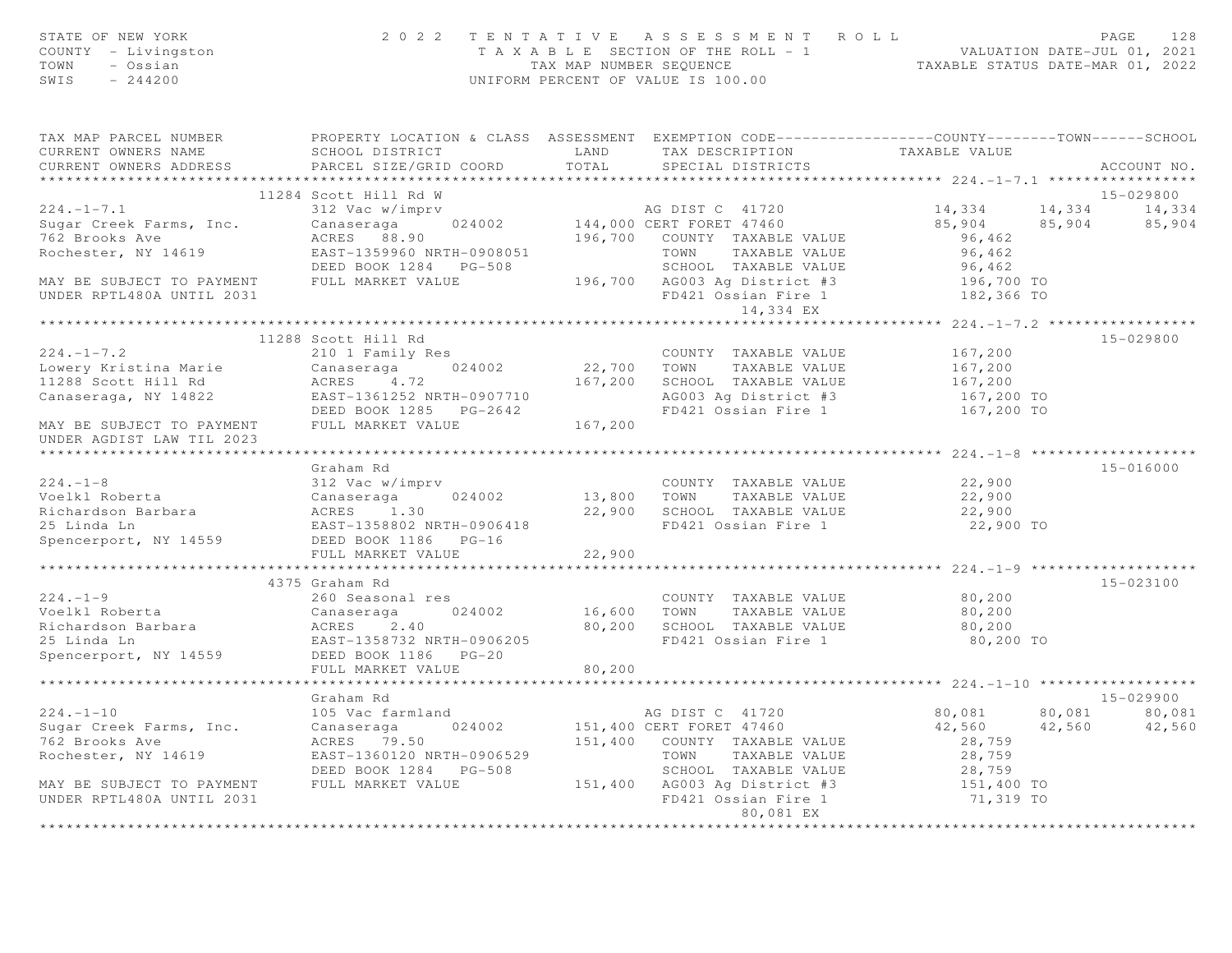| STATE OF NEW YORK<br>COUNTY - Livingston<br>TOWN - Ossian<br>SWIS - 244200                                                                                                                                                                     |                           |       | 2022 TENTATIVE ASSESSMENT ROLL<br>T A X A B L E SECTION OF THE ROLL - 1 WALUATION DATE-JUL 01, 2021<br>TAX MAP NUMBER SEQUENCE TAXABLE STATUS DATE-MAR 01, 2022<br>UNIFORM PERCENT OF VALUE IS 100.00 |                         | PAGE<br>129   |
|------------------------------------------------------------------------------------------------------------------------------------------------------------------------------------------------------------------------------------------------|---------------------------|-------|-------------------------------------------------------------------------------------------------------------------------------------------------------------------------------------------------------|-------------------------|---------------|
| TAX MAP PARCEL NUMBER PROPERTY LOCATION & CLASS ASSESSMENT EXEMPTION CODE---------------COUNTY-------TOWN------SCHOOL<br>CURRENT OWNERS NAME<br>CURRENT OWNERS ADDRESS                                                                         |                           |       |                                                                                                                                                                                                       |                         | ACCOUNT NO.   |
|                                                                                                                                                                                                                                                | 11363 White Rd            |       |                                                                                                                                                                                                       |                         |               |
| 224.-1-12.2<br>Miller George M<br>Miller Laurie Marie (1990)<br>Miller Laurie Marie (1990)<br>Miller Laurie Marie (1990)<br>Miller Laurie Marie (1990)<br>Miller Laurie Marie (1990)<br>Miller Laurie Marie (1990)<br>Miller Laurie Marie (199 |                           |       |                                                                                                                                                                                                       |                         |               |
|                                                                                                                                                                                                                                                |                           |       |                                                                                                                                                                                                       |                         |               |
|                                                                                                                                                                                                                                                |                           |       |                                                                                                                                                                                                       |                         |               |
|                                                                                                                                                                                                                                                |                           |       |                                                                                                                                                                                                       |                         |               |
|                                                                                                                                                                                                                                                |                           |       |                                                                                                                                                                                                       |                         |               |
|                                                                                                                                                                                                                                                |                           |       |                                                                                                                                                                                                       |                         |               |
|                                                                                                                                                                                                                                                |                           |       |                                                                                                                                                                                                       |                         |               |
|                                                                                                                                                                                                                                                | 11529 White Rd N          |       |                                                                                                                                                                                                       |                         | 15-036500     |
|                                                                                                                                                                                                                                                |                           |       |                                                                                                                                                                                                       |                         | $0 \t 74,900$ |
|                                                                                                                                                                                                                                                |                           |       |                                                                                                                                                                                                       |                         |               |
|                                                                                                                                                                                                                                                |                           |       |                                                                                                                                                                                                       |                         |               |
|                                                                                                                                                                                                                                                |                           |       |                                                                                                                                                                                                       |                         |               |
|                                                                                                                                                                                                                                                |                           |       |                                                                                                                                                                                                       |                         |               |
|                                                                                                                                                                                                                                                |                           |       |                                                                                                                                                                                                       |                         |               |
|                                                                                                                                                                                                                                                |                           |       |                                                                                                                                                                                                       |                         |               |
|                                                                                                                                                                                                                                                | 11581 White Rd            |       |                                                                                                                                                                                                       |                         | 15-022601     |
|                                                                                                                                                                                                                                                |                           |       |                                                                                                                                                                                                       |                         | $0 \t 30,000$ |
|                                                                                                                                                                                                                                                |                           |       |                                                                                                                                                                                                       |                         |               |
|                                                                                                                                                                                                                                                |                           |       |                                                                                                                                                                                                       |                         |               |
|                                                                                                                                                                                                                                                |                           |       |                                                                                                                                                                                                       |                         |               |
|                                                                                                                                                                                                                                                |                           |       |                                                                                                                                                                                                       |                         |               |
|                                                                                                                                                                                                                                                |                           |       |                                                                                                                                                                                                       |                         |               |
|                                                                                                                                                                                                                                                | ************************* |       |                                                                                                                                                                                                       |                         |               |
|                                                                                                                                                                                                                                                | White Rd                  |       |                                                                                                                                                                                                       |                         | 15-036300     |
|                                                                                                                                                                                                                                                |                           |       |                                                                                                                                                                                                       | 150,606 150,606 150,606 |               |
|                                                                                                                                                                                                                                                |                           |       |                                                                                                                                                                                                       |                         |               |
|                                                                                                                                                                                                                                                |                           |       |                                                                                                                                                                                                       |                         |               |
|                                                                                                                                                                                                                                                |                           |       |                                                                                                                                                                                                       |                         |               |
|                                                                                                                                                                                                                                                |                           |       |                                                                                                                                                                                                       |                         |               |
|                                                                                                                                                                                                                                                |                           |       |                                                                                                                                                                                                       |                         |               |
| MAY BE SUBJECT TO PAYMENT<br>UNDER AGDIST LAW TIL 2026                                                                                                                                                                                         |                           |       | 150,606 EX                                                                                                                                                                                            |                         |               |
| ***************************                                                                                                                                                                                                                    |                           |       |                                                                                                                                                                                                       |                         |               |
|                                                                                                                                                                                                                                                | White Rd                  |       |                                                                                                                                                                                                       |                         |               |
|                                                                                                                                                                                                                                                |                           |       |                                                                                                                                                                                                       |                         |               |
| 224.-1-15.22 .<br>DeRitter Jonathan P (2008) 24002 (2009) 6,200 TOWN TAXABLE VALUE 6,200<br>11599 White Rd (2008) ACRES 0.95 (2008) 6,200 SCHOOL TAXABLE VALUE 6,200<br>Canaseraga, NY 14822 . EAST-1366.769 NRTH-0902095 (2008) FD4           |                           |       |                                                                                                                                                                                                       |                         |               |
|                                                                                                                                                                                                                                                |                           |       |                                                                                                                                                                                                       |                         |               |
|                                                                                                                                                                                                                                                |                           |       | FD421 Ossian Fire 1 6,200 TO                                                                                                                                                                          |                         |               |
|                                                                                                                                                                                                                                                | DEED BOOK 1169 PG-68      |       |                                                                                                                                                                                                       |                         |               |
|                                                                                                                                                                                                                                                | FULL MARKET VALUE         | 6,200 |                                                                                                                                                                                                       |                         |               |
|                                                                                                                                                                                                                                                |                           |       |                                                                                                                                                                                                       |                         |               |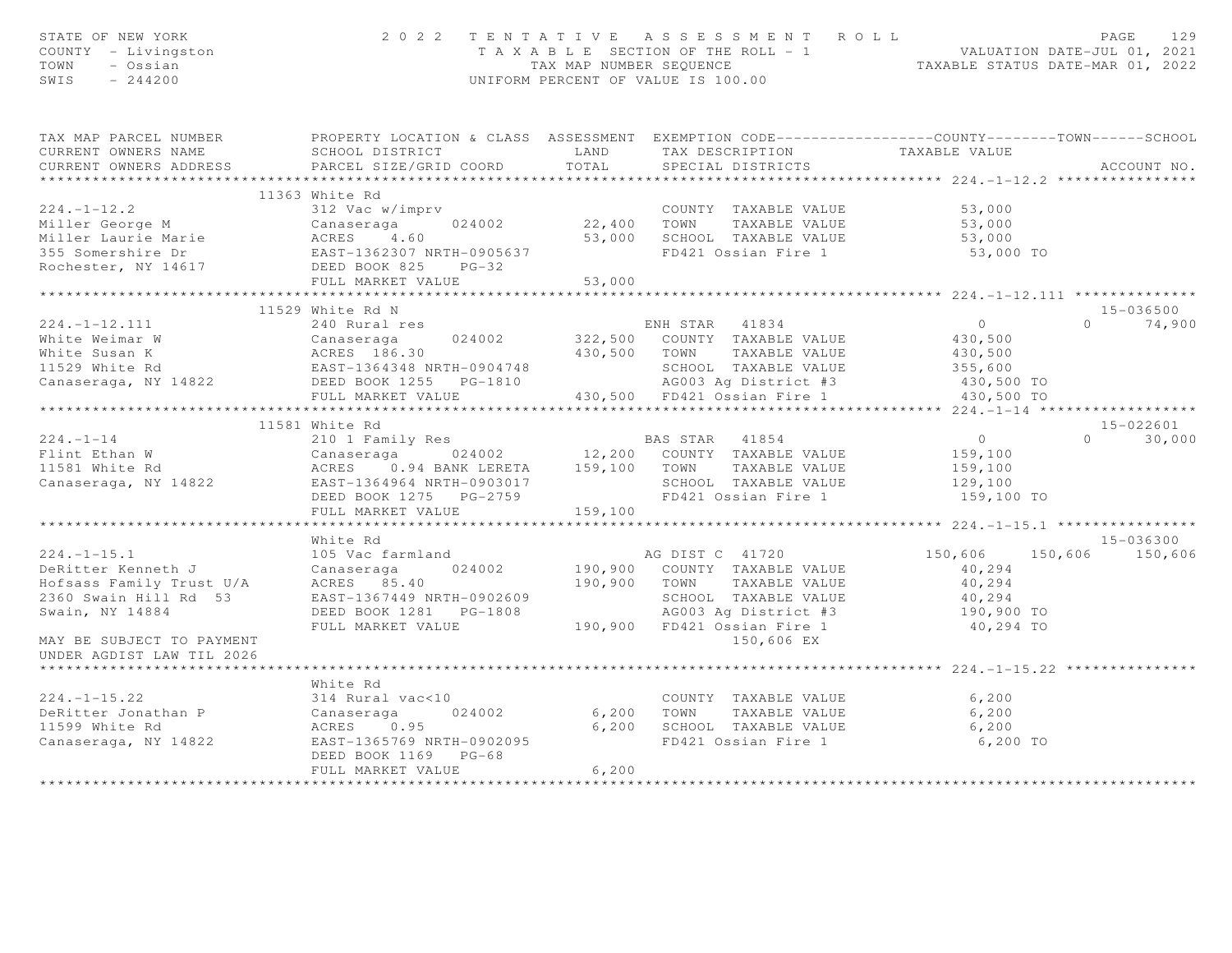| STATE OF NEW YORK<br>COUNTY - Livingston<br>TOWN<br>- Ossian<br>SWIS<br>$-244200$                                                                                                                                                                                                              | 2 0 2 2                                                                                                     |                                                   | TENTATIVE ASSESSMENT ROLL<br>T A X A B L E SECTION OF THE ROLL - 1 VALUATION DATE-JUL 01, 2021<br>TAX MAP NUMBER SEQUENCE<br>UNIFORM PERCENT OF VALUE IS 100.00 |                         | PAGE<br>1.30       |
|------------------------------------------------------------------------------------------------------------------------------------------------------------------------------------------------------------------------------------------------------------------------------------------------|-------------------------------------------------------------------------------------------------------------|---------------------------------------------------|-----------------------------------------------------------------------------------------------------------------------------------------------------------------|-------------------------|--------------------|
| TAX MAP PARCEL NUMBER PROPERTY LOCATION & CLASS ASSESSMENT EXEMPTION CODE----------------COUNTY--------TOWN------SCHOOL                                                                                                                                                                        |                                                                                                             |                                                   |                                                                                                                                                                 |                         |                    |
| CURRENT OWNERS NAME                                                                                                                                                                                                                                                                            | SCHOOL DISTRICT LAND                                                                                        |                                                   |                                                                                                                                                                 |                         |                    |
| CURRENT OWNERS ADDRESS                                                                                                                                                                                                                                                                         | PARCEL SIZE/GRID COORD                                                                                      | TOTAL                                             | SPECIAL DISTRICTS                                                                                                                                               |                         | ACCOUNT NO.        |
|                                                                                                                                                                                                                                                                                                |                                                                                                             |                                                   |                                                                                                                                                                 |                         |                    |
|                                                                                                                                                                                                                                                                                                | 11599 White Rd                                                                                              |                                                   |                                                                                                                                                                 |                         | 15-006725          |
| $224. -1 - 15.211$                                                                                                                                                                                                                                                                             | 210 1 Family Res                                                                                            |                                                   | COUNTY TAXABLE VALUE<br>31,000 TOWN TAXABLE VALUE<br>COUNTY TAXABLE VALUE 79,200                                                                                |                         |                    |
| DeRitter Jonathan P                                                                                                                                                                                                                                                                            |                                                                                                             |                                                   |                                                                                                                                                                 | 79,200                  |                    |
| Mann Hannah<br>8610 Wilkins Rd                                                                                                                                                                                                                                                                 |                                                                                                             |                                                   | 79,200 SCHOOL TAXABLE VALUE                                                                                                                                     | 79,200                  |                    |
|                                                                                                                                                                                                                                                                                                |                                                                                                             |                                                   | FD421 Ossian Fire 1                                                                                                                                             | 79,200 TO               |                    |
| Arkport, NY 14807                                                                                                                                                                                                                                                                              | Canaseraga 024002<br>ACRES 8.10<br>EAST-1365940 NRTH-0903324<br>DEED BOOK 1283 PG-2298<br>COOK 1283 PG-2298 |                                                   |                                                                                                                                                                 |                         |                    |
|                                                                                                                                                                                                                                                                                                | FULL MARKET VALUE<br>************************                                                               | 79,200<br>* * * * * * * * * * * * * * * * * * * * |                                                                                                                                                                 |                         |                    |
|                                                                                                                                                                                                                                                                                                | White Rd                                                                                                    |                                                   |                                                                                                                                                                 |                         | 15-006725          |
| $224. -1 - 15.212$                                                                                                                                                                                                                                                                             | 105 Vac farmland                                                                                            |                                                   | AG DIST C 41720                                                                                                                                                 | 52,651                  | 52,651 52,651      |
|                                                                                                                                                                                                                                                                                                |                                                                                                             |                                                   |                                                                                                                                                                 | 73,649                  |                    |
|                                                                                                                                                                                                                                                                                                |                                                                                                             |                                                   |                                                                                                                                                                 | 73,649                  |                    |
|                                                                                                                                                                                                                                                                                                |                                                                                                             |                                                   |                                                                                                                                                                 | 73,649                  |                    |
|                                                                                                                                                                                                                                                                                                |                                                                                                             |                                                   |                                                                                                                                                                 |                         |                    |
|                                                                                                                                                                                                                                                                                                |                                                                                                             |                                                   |                                                                                                                                                                 | 126,300 TO<br>73,649 TO |                    |
| 224.-1-15.212 105 Vac farmland<br>DeRitter Jonathan W Canaseraga 024002 126,300 COUNTY TAXABLE VALUE<br>DeRitter Benjamin R ACRES 69.00 126,300 TOWN TAXABLE VALUE<br>10487 County Road 15B EAST-1365940 NRTH-0903324 SCHOOL TAXABLE<br>MAY BE SUBJECT TO PAYMENT<br>UNDER AGDIST LAW TIL 2026 |                                                                                                             |                                                   | 52,651 EX                                                                                                                                                       |                         |                    |
|                                                                                                                                                                                                                                                                                                |                                                                                                             |                                                   |                                                                                                                                                                 |                         |                    |
|                                                                                                                                                                                                                                                                                                | 11092 Bonner Rd                                                                                             |                                                   |                                                                                                                                                                 |                         | 15-000600          |
|                                                                                                                                                                                                                                                                                                |                                                                                                             |                                                   | COUNTY TAXABLE VALUE 63,300                                                                                                                                     |                         |                    |
|                                                                                                                                                                                                                                                                                                |                                                                                                             |                                                   |                                                                                                                                                                 | 63,300                  |                    |
|                                                                                                                                                                                                                                                                                                |                                                                                                             |                                                   | 55,700 TOWN TAXABLE VALUE<br>63,300 SCHOOL TAXABLE VALUE                                                                                                        | 63,300                  |                    |
|                                                                                                                                                                                                                                                                                                |                                                                                                             |                                                   | FD421 Ossian Fire 1                                                                                                                                             | 63,300 TO               |                    |
|                                                                                                                                                                                                                                                                                                |                                                                                                             |                                                   |                                                                                                                                                                 |                         |                    |
| 224.-1-16.1<br>Bigelow Raymond L<br>Bigelow Sandra J<br>27 Durand Dr<br>Rochester, NY 14622<br>EED BOOK 646<br>FILI MADVET WANDER WATH-09216                                                                                                                                                   | FULL MARKET VALUE                                                                                           | 63,300                                            |                                                                                                                                                                 |                         |                    |
|                                                                                                                                                                                                                                                                                                |                                                                                                             |                                                   | ******************************** 224. -1-16.2 **************                                                                                                    |                         |                    |
|                                                                                                                                                                                                                                                                                                | 11120 Bonner Rd                                                                                             |                                                   |                                                                                                                                                                 |                         |                    |
| $224. - 1 - 16.2$                                                                                                                                                                                                                                                                              | 260 Seasonal res                                                                                            |                                                   | COUNTY TAXABLE VALUE                                                                                                                                            | 175,600                 |                    |
|                                                                                                                                                                                                                                                                                                |                                                                                                             |                                                   |                                                                                                                                                                 |                         |                    |
|                                                                                                                                                                                                                                                                                                |                                                                                                             |                                                   |                                                                                                                                                                 | 175,600<br>175,600      |                    |
| 200 Seasonal Les<br>Reeners Trust, Martin G. & Bar Canaseraga and 24002 87,600 TOWN TAXABLE VALUE<br>1400 Creek Rd ACRES 39.51 175,600 SCHOOL TAXABLE VALUE<br>Rochester, NY 14625 EAST-1356368 NRTH-0910223 FD421 Ossian Fire 1                                                               |                                                                                                             |                                                   | FD421 Ossian Fire 1 175,600 TO                                                                                                                                  |                         |                    |
|                                                                                                                                                                                                                                                                                                | DEED BOOK 1298 PG-354                                                                                       |                                                   |                                                                                                                                                                 |                         |                    |
|                                                                                                                                                                                                                                                                                                | FULL MARKET VALUE                                                                                           | 175,600                                           |                                                                                                                                                                 |                         |                    |
|                                                                                                                                                                                                                                                                                                |                                                                                                             | *************                                     | ************************************ 224.-1-16.32 *************                                                                                                 |                         |                    |
|                                                                                                                                                                                                                                                                                                | 11152 Bonner Rd                                                                                             |                                                   |                                                                                                                                                                 |                         |                    |
| $224. - 1 - 16.32$                                                                                                                                                                                                                                                                             | 210 1 Family Res                                                                                            |                                                   | ENH STAR 41834                                                                                                                                                  | $\overline{0}$          | $\Omega$<br>74,900 |
| 224.-1-16.32<br>Dusinbere Roger A Canaseraga 024002<br>Dusinbere Janet L ACRES 9.66<br>11152 Bonner Rd EAST-1356815 NRTH-0909026<br>Canaseraga, NY 14822 DEED BOOK 591<br>THE BOOK 591                                                                                                         |                                                                                                             |                                                   | ENH SIAK 41004<br>34,800 COUNTY TAXABLE VALUE                                                                                                                   | 153,300                 |                    |
|                                                                                                                                                                                                                                                                                                |                                                                                                             | 153,300 TOWN                                      | TAXABLE VALUE                                                                                                                                                   | 153,300                 |                    |
|                                                                                                                                                                                                                                                                                                |                                                                                                             |                                                   | SCHOOL TAXABLE VALUE                                                                                                                                            | 78,400                  |                    |
|                                                                                                                                                                                                                                                                                                |                                                                                                             |                                                   | FD421 Ossian Fire 1                                                                                                                                             | 153,300 TO              |                    |
|                                                                                                                                                                                                                                                                                                | FULL MARKET VALUE                                                                                           | 153,300                                           |                                                                                                                                                                 |                         |                    |
|                                                                                                                                                                                                                                                                                                |                                                                                                             |                                                   |                                                                                                                                                                 |                         |                    |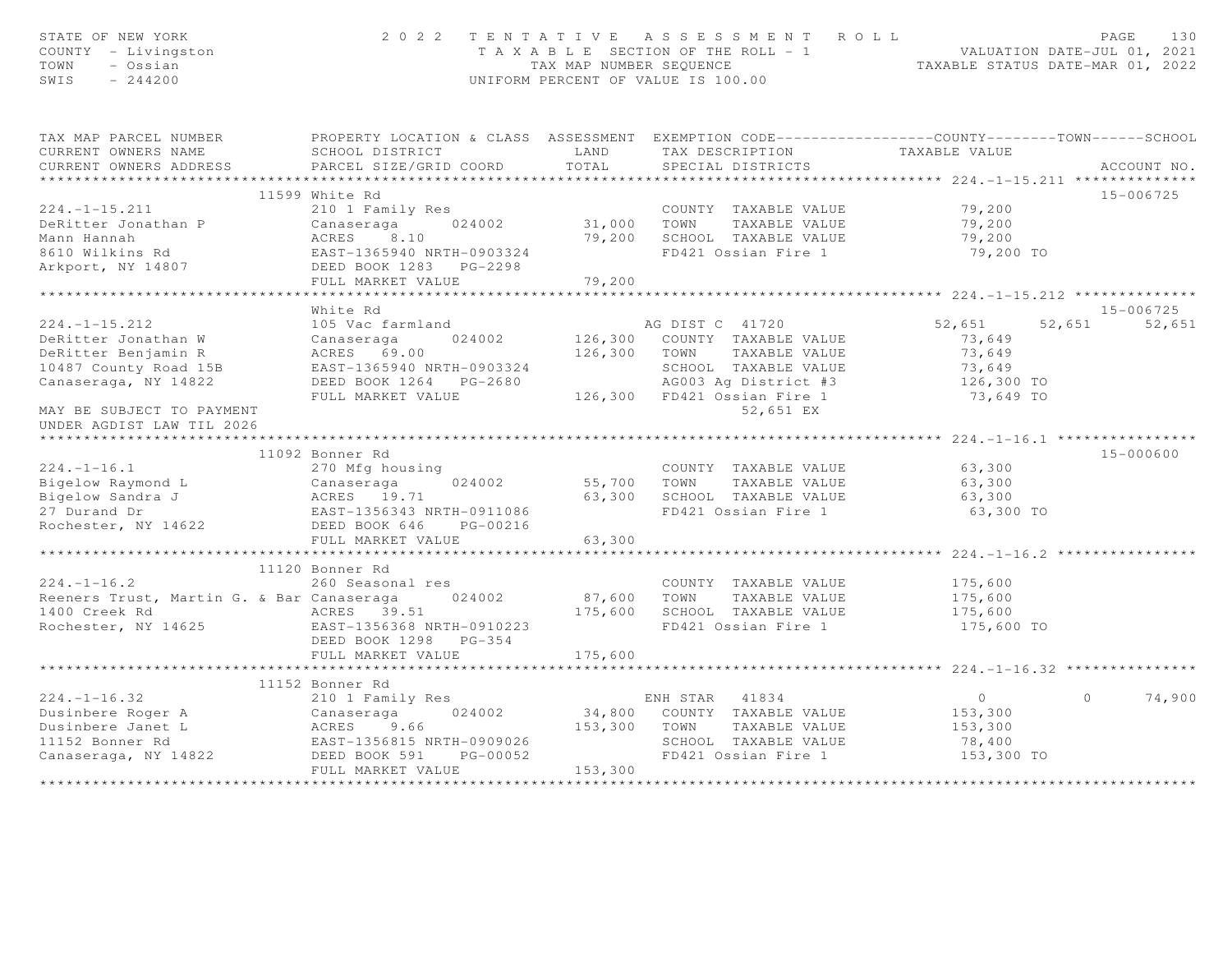| STATE OF NEW YORK<br>COUNTY - Livingston<br>TOWN<br>- Ossian<br>$-244200$<br>SWIS |                                                                                                                                                                  |                      | 2022 TENTATIVE ASSESSMENT ROLL<br>T A X A B L E SECTION OF THE ROLL - 1 VALUATION DATE-JUL 01, 2021<br>TAX MAP NUMBER SEQUENCE TAXABLE STATUS DATE-MAR 01, 2022<br>UNIFORM PERCENT OF VALUE IS 100.00 |                                         | PAGE<br>131        |
|-----------------------------------------------------------------------------------|------------------------------------------------------------------------------------------------------------------------------------------------------------------|----------------------|-------------------------------------------------------------------------------------------------------------------------------------------------------------------------------------------------------|-----------------------------------------|--------------------|
| TAX MAP PARCEL NUMBER<br>CURRENT OWNERS NAME<br>CURRENT OWNERS ADDRESS            | PROPERTY LOCATION & CLASS ASSESSMENT EXEMPTION CODE-----------------COUNTY--------TOWN------SCHOOL<br>SCHOOL DISTRICT<br>PARCEL SIZE/GRID COORD                  | LAND<br>TOTAL        | TAX DESCRIPTION<br>SPECIAL DISTRICTS                                                                                                                                                                  | TAXABLE VALUE                           | ACCOUNT NO.        |
|                                                                                   |                                                                                                                                                                  |                      |                                                                                                                                                                                                       |                                         |                    |
|                                                                                   | McPherson Steve<br>McPherson Steve<br>Kelly Lorrie (Canaseraga (24002)<br>2222 Pinnacle Rd (EAST-1355946 NRTH-0909051<br>Rush, NY 14543 (DEED BOOK 1257 PO 2100) |                      |                                                                                                                                                                                                       |                                         |                    |
|                                                                                   |                                                                                                                                                                  | COUNT<br>43,500 TOWN | COUNTY TAXABLE VALUE                                                                                                                                                                                  | 62,500                                  |                    |
|                                                                                   |                                                                                                                                                                  |                      | TAXABLE VALUE                                                                                                                                                                                         | 62,500                                  |                    |
|                                                                                   |                                                                                                                                                                  |                      | 62,500 SCHOOL TAXABLE VALUE                                                                                                                                                                           | 62,500                                  |                    |
|                                                                                   |                                                                                                                                                                  |                      | FD421 Ossian Fire 1                                                                                                                                                                                   | 62,500 TO                               |                    |
|                                                                                   |                                                                                                                                                                  |                      |                                                                                                                                                                                                       |                                         |                    |
|                                                                                   |                                                                                                                                                                  | 62,500               |                                                                                                                                                                                                       |                                         |                    |
|                                                                                   | 11136 Bonner Rd                                                                                                                                                  |                      |                                                                                                                                                                                                       |                                         |                    |
| $224. -1 - 16.312$                                                                | 240 Rural res                                                                                                                                                    |                      | 85 PCT OF VALUE USED FOR EXEMPTION PURPOSES<br>VET WAR CT 41121                                                                                                                                       | 21,000 21,000                           |                    |
| Wing Keith C                                                                      | 024002<br>Canaseraga                                                                                                                                             |                      | 55,500 COUNTY TAXABLE VALUE                                                                                                                                                                           | 212,900                                 |                    |
|                                                                                   |                                                                                                                                                                  | 233,900 TOWN         | TAXABLE VALUE                                                                                                                                                                                         | 212,900                                 |                    |
|                                                                                   |                                                                                                                                                                  |                      | SCHOOL TAXABLE VALUE                                                                                                                                                                                  | 233,900                                 |                    |
|                                                                                   |                                                                                                                                                                  |                      | FD421 Ossian Fire 1                                                                                                                                                                                   | 233,900 TO                              |                    |
|                                                                                   | FULL MARKET VALUE                                                                                                                                                | 233,900              |                                                                                                                                                                                                       |                                         |                    |
|                                                                                   | *******************************                                                                                                                                  |                      |                                                                                                                                                                                                       |                                         |                    |
|                                                                                   | 3789 Scoville Rd                                                                                                                                                 |                      |                                                                                                                                                                                                       |                                         |                    |
| $224. - 1 - 18.2$                                                                 | 240 Rural res                                                                                                                                                    |                      | ENH STAR 41834                                                                                                                                                                                        | $\overline{0}$                          | $\Omega$<br>74,900 |
| Zwinger Monika                                                                    | Canaseraga                                                                                                                                                       |                      | 024002 114,200 COUNTY TAXABLE VALUE                                                                                                                                                                   | 314,000                                 |                    |
| 3789 Scoville Rd                                                                  | ACRES 56.10                                                                                                                                                      | 314,000 TOWN         | TAXABLE VALUE                                                                                                                                                                                         | 314,000                                 |                    |
| Canaseraga, NY 14822                                                              | EAST-1356327 NRTH-0908024                                                                                                                                        |                      | SCHOOL TAXABLE VALUE 239,100                                                                                                                                                                          |                                         |                    |
|                                                                                   | DEED BOOK 1005 PG-120                                                                                                                                            |                      | AG003 Ag District #3                                                                                                                                                                                  | 314,000 TO                              |                    |
|                                                                                   | FULL MARKET VALUE                                                                                                                                                |                      | 314,000 FD421 Ossian Fire 1                                                                                                                                                                           | 314,000 TO                              |                    |
|                                                                                   | ************************                                                                                                                                         |                      | ****************************                                                                                                                                                                          | ******************** 224.-1-18.12 ***   |                    |
|                                                                                   | 11284 Bonner Rd                                                                                                                                                  |                      |                                                                                                                                                                                                       |                                         |                    |
| $224. - 1 - 18.12$                                                                | 210 1 Family Res                                                                                                                                                 |                      | BAS STAR 41854                                                                                                                                                                                        | $\overline{O}$                          | $\circ$<br>30,000  |
| Eggleston Norman Jr                                                               | Canaseraga 024002 17,700 COUNTY TAXABLE VALUE<br>ACRES 2.81 BANKFIRSTAM 180,100 TOWN TAXABLE VALUE<br>EAST-1356926 NRTH-0906511 SCHOOL TAXABLE VALUE             |                      |                                                                                                                                                                                                       | 180,100                                 |                    |
| Eqqleston Brenda                                                                  |                                                                                                                                                                  |                      |                                                                                                                                                                                                       | 180,100                                 |                    |
| 11284 Bonner Rd                                                                   |                                                                                                                                                                  |                      | SCHOOL TAXABLE VALUE                                                                                                                                                                                  | 150,100                                 |                    |
| Canaseraga, NY 14822                                                              | DEED BOOK 935<br>$PG-323$                                                                                                                                        |                      | FD421 Ossian Fire 1                                                                                                                                                                                   | 180,100 TO                              |                    |
|                                                                                   | FULL MARKET VALUE                                                                                                                                                | 180,100              |                                                                                                                                                                                                       | ********** 224.-1-18.111 ************** |                    |
|                                                                                   | Bonner Rd                                                                                                                                                        |                      |                                                                                                                                                                                                       |                                         | $15 - 029700$      |
| $224. -1 - 18.111$                                                                | 312 Vac w/imprv                                                                                                                                                  |                      | COUNTY TAXABLE VALUE                                                                                                                                                                                  | 67,900                                  |                    |
| Pohleven Michael S                                                                | 024002<br>Canaseraga                                                                                                                                             | 61,200               | TOWN<br>TAXABLE VALUE                                                                                                                                                                                 | 67,900                                  |                    |
| 46 Sarha Cir                                                                      | ACRES 23.00                                                                                                                                                      | 67,900               | SCHOOL TAXABLE VALUE                                                                                                                                                                                  | 67,900                                  |                    |
| Spencerport, NY 14559                                                             | EAST-1356615 NRTH-0906701                                                                                                                                        |                      | FD421 Ossian Fire 1                                                                                                                                                                                   | 67,900 TO                               |                    |
|                                                                                   | DEED BOOK 1274<br>PG-689                                                                                                                                         |                      |                                                                                                                                                                                                       |                                         |                    |
|                                                                                   | FULL MARKET VALUE                                                                                                                                                | 67,900               |                                                                                                                                                                                                       |                                         |                    |
|                                                                                   |                                                                                                                                                                  |                      |                                                                                                                                                                                                       |                                         |                    |
|                                                                                   | 4255 Graham Rd                                                                                                                                                   |                      |                                                                                                                                                                                                       |                                         | 15-029700          |
| $224. -1 - 18.112$                                                                | 240 Rural res                                                                                                                                                    |                      | COUNTY TAXABLE VALUE                                                                                                                                                                                  | 181,500                                 |                    |
| Pohleven Michael                                                                  | Canaseraga<br>024002                                                                                                                                             | 51,700               | TOWN<br>TAXABLE VALUE                                                                                                                                                                                 | 181,500                                 |                    |
| 46 Sarah Circle                                                                   | 17.50<br>ACRES                                                                                                                                                   | 181,500              | SCHOOL TAXABLE VALUE                                                                                                                                                                                  | 181,500                                 |                    |
| Spencerport, NY 14559                                                             | EAST-1355837 NRTH-0906685                                                                                                                                        |                      | FD421 Ossian Fire 1                                                                                                                                                                                   | 181,500 TO                              |                    |
|                                                                                   | DEED BOOK 1269<br>PG-2469                                                                                                                                        |                      |                                                                                                                                                                                                       |                                         |                    |
|                                                                                   | FULL MARKET VALUE                                                                                                                                                | 181,500              |                                                                                                                                                                                                       |                                         |                    |
|                                                                                   |                                                                                                                                                                  |                      |                                                                                                                                                                                                       |                                         |                    |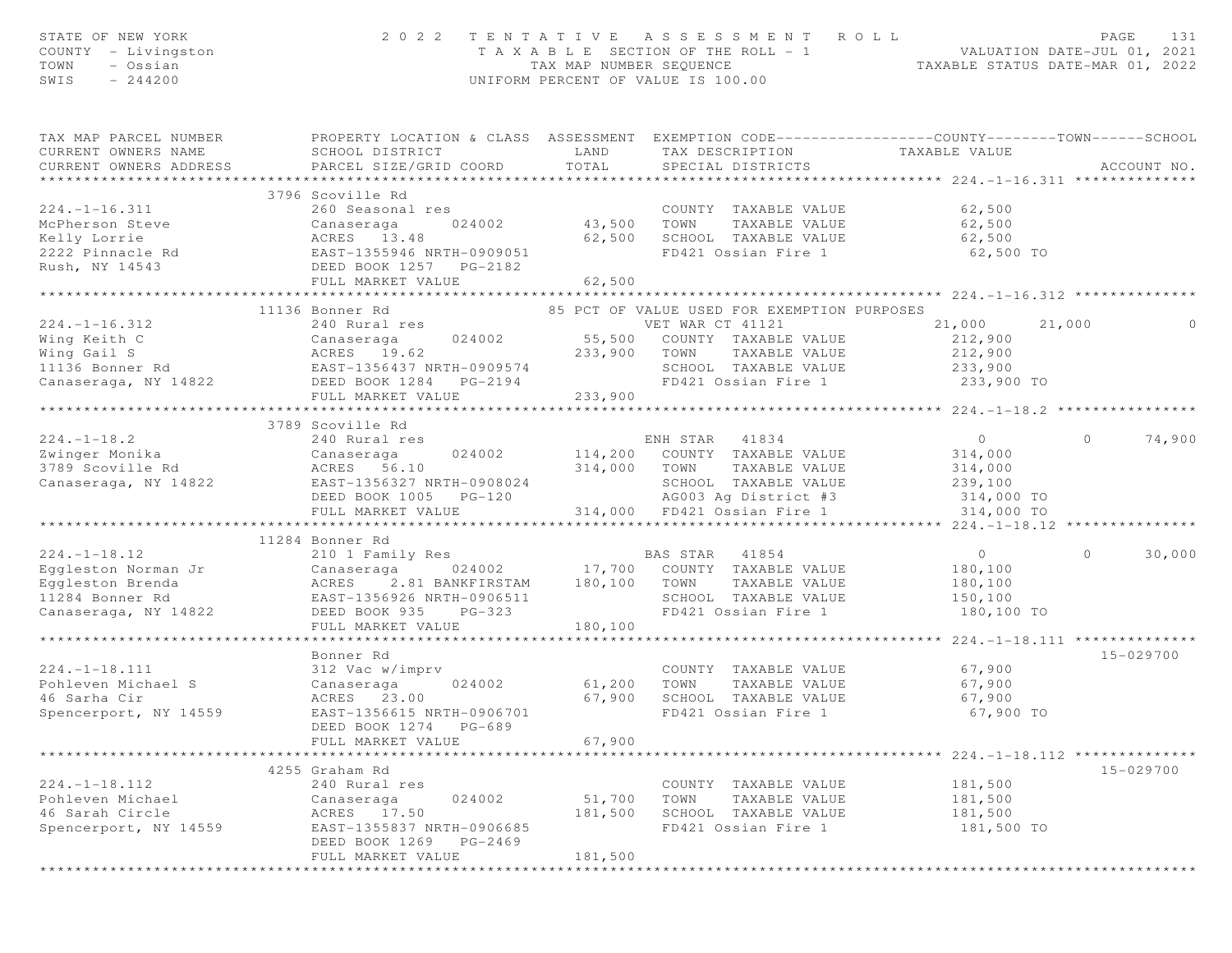| STATE OF NEW YORK<br>COUNTY - Livingston<br>TOWN<br>- Ossian<br>SWIS<br>$-244200$                                                                                                                                                                              |                                                                                                        |                            | 2022 TENTATIVE ASSESSMENT ROLL<br>T A X A B L E SECTION OF THE ROLL - 1 VALUATION DATE-JUL 01, 2021<br>TAX MAP NUMBER SEQUENCE TAXABLE STATUS DATE-MAR 01, 2022<br>UNIFORM PERCENT OF VALUE IS 100.00 |                                                  | PAGE<br>132        |
|----------------------------------------------------------------------------------------------------------------------------------------------------------------------------------------------------------------------------------------------------------------|--------------------------------------------------------------------------------------------------------|----------------------------|-------------------------------------------------------------------------------------------------------------------------------------------------------------------------------------------------------|--------------------------------------------------|--------------------|
| TAX MAP PARCEL NUMBER                                                                                                                                                                                                                                          | PROPERTY LOCATION & CLASS ASSESSMENT EXEMPTION CODE----------------COUNTY-------TOWN------SCHOOL       |                            |                                                                                                                                                                                                       |                                                  |                    |
| CURRENT OWNERS NAME<br>CURRENT OWNERS ADDRESS                                                                                                                                                                                                                  | SCHOOL DISTRICT<br>PARCEL SIZE/GRID COORD                                                              | LAND<br>TOTAL              | TAX DESCRIPTION TAXABLE VALUE<br>SPECIAL DISTRICTS                                                                                                                                                    |                                                  | ACCOUNT NO.        |
|                                                                                                                                                                                                                                                                |                                                                                                        |                            |                                                                                                                                                                                                       |                                                  |                    |
|                                                                                                                                                                                                                                                                | Bonner Rd E                                                                                            |                            |                                                                                                                                                                                                       |                                                  | 15-019300          |
| 224.-1-19.111 322 Rural vac>10 COUNTY TAXABLE VALUE<br>Reeners Trust, Martin G. & Bar Canaseraga 024002 81,400 TOWN TAXABLE VALUE<br>1400 Creek Rd                                                                                                             |                                                                                                        |                            |                                                                                                                                                                                                       | 81,400                                           |                    |
|                                                                                                                                                                                                                                                                |                                                                                                        |                            |                                                                                                                                                                                                       |                                                  |                    |
|                                                                                                                                                                                                                                                                |                                                                                                        |                            | 81,400 SCHOOL TAXABLE VALUE<br>FD421 Ossian Fire 1                                                                                                                                                    | 81,400<br>81,400                                 |                    |
| 1400 Creek Rd<br>Rochester, NY 14625<br>Rochester, NY 14625<br>Rast-1357880 NRTH-0908041                                                                                                                                                                       | DEED BOOK 1298 PG-354                                                                                  |                            | FD421 Ossian Fire 1                                                                                                                                                                                   | 81,400 TO                                        |                    |
|                                                                                                                                                                                                                                                                | FULL MARKET VALUE                                                                                      | 81,400                     |                                                                                                                                                                                                       |                                                  |                    |
|                                                                                                                                                                                                                                                                | ******************************                                                                         | ***********                |                                                                                                                                                                                                       | ****************** 224.-1-19.131 *************** |                    |
|                                                                                                                                                                                                                                                                | 4359 Graham Rd                                                                                         |                            |                                                                                                                                                                                                       | $\overline{0}$                                   | $\Omega$<br>30,000 |
|                                                                                                                                                                                                                                                                |                                                                                                        |                            |                                                                                                                                                                                                       | 231,300                                          |                    |
|                                                                                                                                                                                                                                                                |                                                                                                        |                            |                                                                                                                                                                                                       | 231,300                                          |                    |
|                                                                                                                                                                                                                                                                |                                                                                                        |                            | SCHOOL TAXABLE VALUE 201,300                                                                                                                                                                          |                                                  |                    |
| 224.-1-19.131 240 Rural res<br>Rauber Gregory M Canaseraga 024002 51,500 COUNTY TAXABLE VALUE<br>Rauber Sharon Sue ACRES 16.25 BANK NETS 231,300 TOWN TAXABLE VALUE<br>4359 Graham Rd EAST-1358335 NRTH-0906721 SCHOOL TAXABLE VALUE                           |                                                                                                        |                            | FD421 Ossian Fire 1                                                                                                                                                                                   | 231,300 TO                                       |                    |
|                                                                                                                                                                                                                                                                | FULL MARKET VALUE                                                                                      | 231,300                    |                                                                                                                                                                                                       |                                                  |                    |
|                                                                                                                                                                                                                                                                | ********************                                                                                   | ************************** |                                                                                                                                                                                                       | ************* 224.-1-19.132 **                   |                    |
|                                                                                                                                                                                                                                                                | 11277 Bonner Rd                                                                                        |                            |                                                                                                                                                                                                       |                                                  |                    |
|                                                                                                                                                                                                                                                                |                                                                                                        |                            | COUNTY TAXABLE VALUE                                                                                                                                                                                  | 40,200                                           |                    |
|                                                                                                                                                                                                                                                                |                                                                                                        |                            |                                                                                                                                                                                                       | 40,200                                           |                    |
|                                                                                                                                                                                                                                                                |                                                                                                        |                            | 40,200 TOWN TAXABLE VALUE<br>40,200 SCHOOL TAXABLE VALUE<br>FD421 Ossian Fire 1                                                                                                                       | 40, 200                                          |                    |
| 224.-1-19.132<br>Briggs Gary M<br>42 Sara Minni Dr<br>Rochester, NY 14612<br>2014.96<br>Rochester, NY 14612<br>2014.96<br>2014.96<br>2014.96<br>2014.96<br>2014.96<br>2015.1357545<br>2016.1357545<br>2016.1357545<br>2016.1357545<br>2016.1357545<br>2016.135 | DEED BOOK 1269 PG-2574                                                                                 |                            |                                                                                                                                                                                                       | 40,200 TO                                        |                    |
|                                                                                                                                                                                                                                                                | FULL MARKET VALUE                                                                                      | 40,200                     |                                                                                                                                                                                                       |                                                  |                    |
|                                                                                                                                                                                                                                                                |                                                                                                        |                            |                                                                                                                                                                                                       |                                                  |                    |
|                                                                                                                                                                                                                                                                | 4308 Graham Rd                                                                                         |                            |                                                                                                                                                                                                       |                                                  | 15-027500          |
| $224. - 1 - 22$                                                                                                                                                                                                                                                | 260 Seasonal res                                                                                       |                            | COUNTY TAXABLE VALUE                                                                                                                                                                                  | 110,000                                          |                    |
|                                                                                                                                                                                                                                                                |                                                                                                        |                            | TAXABLE VALUE                                                                                                                                                                                         | 110,000                                          |                    |
|                                                                                                                                                                                                                                                                |                                                                                                        |                            | 110,000 SCHOOL TAXABLE VALUE                                                                                                                                                                          | 110,000                                          |                    |
| Rauber Gregory M Canaseraga 024002 101,700 TOWN<br>Williams Tamara L ACRES 48.30 110,000 SCHOOL<br>4359 Graham Rd EAST-1357871 NRTH-0905354 FD421 Os<br>Canaseraga, NY 14822 DEED BOOK 1298 PG-1174                                                            |                                                                                                        |                            | FD421 Ossian Fire 1                                                                                                                                                                                   | 110,000 TO                                       |                    |
|                                                                                                                                                                                                                                                                |                                                                                                        |                            |                                                                                                                                                                                                       |                                                  |                    |
|                                                                                                                                                                                                                                                                | FULL MARKET VALUE                                                                                      | 110,000                    |                                                                                                                                                                                                       |                                                  |                    |
|                                                                                                                                                                                                                                                                | 4516 Graham Rd                                                                                         |                            |                                                                                                                                                                                                       |                                                  | 15-023300          |
| $224. - 1 - 23$                                                                                                                                                                                                                                                | 270 Mfg housing                                                                                        |                            | COUNTY TAXABLE VALUE 146,400                                                                                                                                                                          |                                                  |                    |
| Hess Sheila Sleggs                                                                                                                                                                                                                                             |                                                                                                        |                            | 15,900 TOWN TAXABLE VALUE                                                                                                                                                                             | 146,400                                          |                    |
| 4516 Graham Rd                                                                                                                                                                                                                                                 |                                                                                                        |                            | 146,400 SCHOOL TAXABLE VALUE 146,400                                                                                                                                                                  |                                                  |                    |
| Canaseraga, NY 14822                                                                                                                                                                                                                                           |                                                                                                        |                            | FD421 Ossian Fire 1                                                                                                                                                                                   | 146,400 TO                                       |                    |
|                                                                                                                                                                                                                                                                | 270 mig nousing<br>Canaseraga 024002<br>ACRES 2.10<br>EAST-1360785 NRTH-0905340<br>DEED BOOK 1300 1200 |                            |                                                                                                                                                                                                       |                                                  |                    |
| PRIOR OWNER ON 3/01/2022 FULL MARKET VALUE 146,400                                                                                                                                                                                                             |                                                                                                        |                            |                                                                                                                                                                                                       |                                                  |                    |
| Hess Sheila Sleggs<br>**************                                                                                                                                                                                                                           |                                                                                                        |                            |                                                                                                                                                                                                       |                                                  |                    |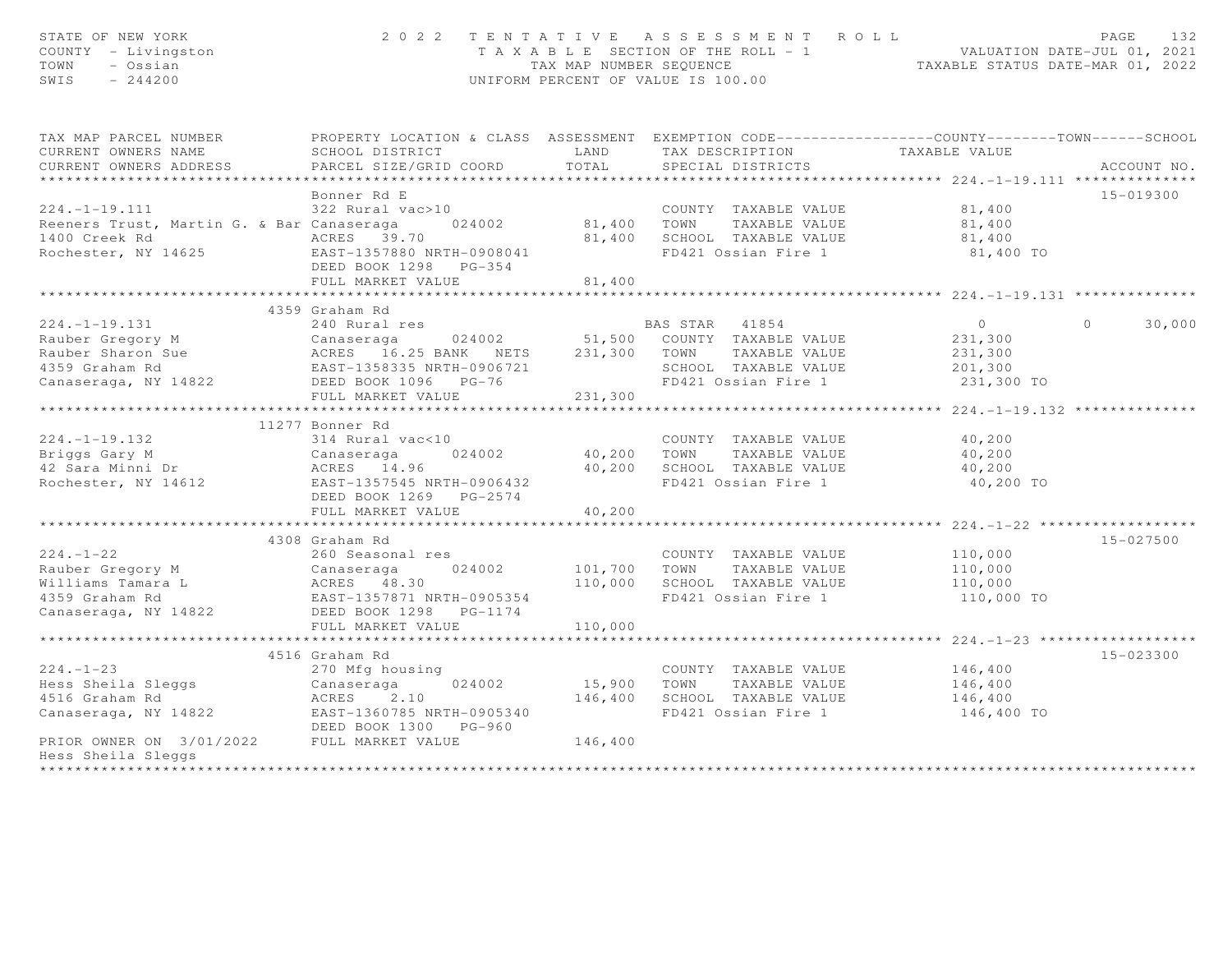| STATE OF NEW YORK<br>COUNTY - Livingston<br>TOWN - Ossian<br>SWIS<br>$-244200$ |                                                                                                                                                                                                                                                                                                                                                                             |         | $\begin{array}{cccccccccccc} 2&0&2&2&\text{T} &\text{E} &\text{N} &\text{T} &\text{A} &\text{T} &\text{A} &\text{E} &\text{B} &\text{A} &\text{E} &\text{B} &\text{E} &\text{E} &\text{A} &\text{E} &\text{A} &\text{E} &\text{B} &\text{E} &\text{E} &\text{E} &\text{E} &\text{E} &\text{E} &\text{E} &\text{E} &\text{E} &\text{E} &\text{E} &\text{E} &\text{E} &\text{E} &\text{E} &\$ |           |               |
|--------------------------------------------------------------------------------|-----------------------------------------------------------------------------------------------------------------------------------------------------------------------------------------------------------------------------------------------------------------------------------------------------------------------------------------------------------------------------|---------|---------------------------------------------------------------------------------------------------------------------------------------------------------------------------------------------------------------------------------------------------------------------------------------------------------------------------------------------------------------------------------------------|-----------|---------------|
| TAX MAP PARCEL NUMBER<br>CURRENT OWNERS NAME<br>CURRENT OWNERS ADDRESS         | PROPERTY LOCATION & CLASS ASSESSMENT EXEMPTION CODE----------------COUNTY-------TOWN------SCHOOL                                                                                                                                                                                                                                                                            |         | LAND TAX DESCRIPTION TAXABLE VALUE COORD TOTAL SPECIAL DISTRICTS                                                                                                                                                                                                                                                                                                                            |           | ACCOUNT NO.   |
|                                                                                | 4534 Graham Rd                                                                                                                                                                                                                                                                                                                                                              |         | 72 PCT OF VALUE USED FOR EXEMPTION PURPOSES 6 15-000660                                                                                                                                                                                                                                                                                                                                     |           |               |
|                                                                                | $\begin{array}{cccccccc} \texttt{224.1-1-25} & \texttt{4534 Graham Rd} & \texttt{12 PCT OF VALUE UNE USEDF WALUE} & \texttt{15,336} & \texttt{15,336} & \texttt{15,336} & \texttt{15,336} & \texttt{15,336} & \texttt{15,336} & \texttt{15,336} & \texttt{15,336} & \texttt{15,336} & \texttt{15,336} & \texttt{15,336} & \texttt{15,336} & \texttt{15,336} & \texttt{15,3$ |         |                                                                                                                                                                                                                                                                                                                                                                                             |           |               |
|                                                                                |                                                                                                                                                                                                                                                                                                                                                                             |         |                                                                                                                                                                                                                                                                                                                                                                                             |           |               |
|                                                                                |                                                                                                                                                                                                                                                                                                                                                                             |         |                                                                                                                                                                                                                                                                                                                                                                                             |           |               |
|                                                                                |                                                                                                                                                                                                                                                                                                                                                                             |         |                                                                                                                                                                                                                                                                                                                                                                                             |           |               |
|                                                                                |                                                                                                                                                                                                                                                                                                                                                                             |         |                                                                                                                                                                                                                                                                                                                                                                                             |           |               |
|                                                                                |                                                                                                                                                                                                                                                                                                                                                                             |         |                                                                                                                                                                                                                                                                                                                                                                                             |           |               |
|                                                                                |                                                                                                                                                                                                                                                                                                                                                                             |         |                                                                                                                                                                                                                                                                                                                                                                                             |           |               |
| $224. - 1 - 26$                                                                | 4566 Graham Rd                                                                                                                                                                                                                                                                                                                                                              |         | COUNTY TAXABLE VALUE 118,200                                                                                                                                                                                                                                                                                                                                                                |           | 15-006200     |
|                                                                                |                                                                                                                                                                                                                                                                                                                                                                             |         |                                                                                                                                                                                                                                                                                                                                                                                             |           |               |
|                                                                                |                                                                                                                                                                                                                                                                                                                                                                             |         | TAXABLE VALUE 118,200<br>L TAXABLE VALUE 118,200<br>118,200 SCHOOL TAXABLE VALUE                                                                                                                                                                                                                                                                                                            |           |               |
|                                                                                | 224.-1-26 210 1 Family Res COUNT<br>Dash Richard E Jr Canaseraga 024002 24,200 TOWN<br>5605 DeSmith Rd ACRES 6.80 118,200 SCHOO<br>Newark, NY 14513 EAST-1361837 NRTH-0905492 FD421<br>FRED BOX 1373 PC 1857                                                                                                                                                                |         | FD421 Ossian Fire 1 118,200 TO                                                                                                                                                                                                                                                                                                                                                              |           |               |
|                                                                                | DEED BOOK 1273 PG-1857                                                                                                                                                                                                                                                                                                                                                      |         |                                                                                                                                                                                                                                                                                                                                                                                             |           |               |
|                                                                                | FULL MARKET VALUE                                                                                                                                                                                                                                                                                                                                                           |         |                                                                                                                                                                                                                                                                                                                                                                                             |           |               |
|                                                                                |                                                                                                                                                                                                                                                                                                                                                                             |         |                                                                                                                                                                                                                                                                                                                                                                                             |           |               |
|                                                                                | 224.-1-27<br>210 1 Family Res<br>28,900 TOWN TAXABLE VALUE<br>28,900 TOWN TAXABLE VALUE<br>28,900 TOWN TAXABLE VALUE<br>28,900 TOWN TAXABLE VALUE<br>28,900 TOWN TAXABLE VALUE<br>28,900 TOWN TAXABLE VALUE<br>28,900 TOWN TAXABLE VALUE<br>28,9                                                                                                                            |         |                                                                                                                                                                                                                                                                                                                                                                                             |           | 15-004900     |
|                                                                                |                                                                                                                                                                                                                                                                                                                                                                             |         |                                                                                                                                                                                                                                                                                                                                                                                             |           |               |
|                                                                                |                                                                                                                                                                                                                                                                                                                                                                             |         |                                                                                                                                                                                                                                                                                                                                                                                             |           |               |
|                                                                                |                                                                                                                                                                                                                                                                                                                                                                             |         | 139,000 SCHOOL TAXABLE VALUE 139,000<br>RTH-0904984 FD421 Ossian Fire 1 139,000 TO                                                                                                                                                                                                                                                                                                          |           |               |
|                                                                                |                                                                                                                                                                                                                                                                                                                                                                             |         |                                                                                                                                                                                                                                                                                                                                                                                             |           |               |
|                                                                                |                                                                                                                                                                                                                                                                                                                                                                             |         |                                                                                                                                                                                                                                                                                                                                                                                             |           |               |
|                                                                                | FULL MARKET VALUE                                                                                                                                                                                                                                                                                                                                                           | 139,000 |                                                                                                                                                                                                                                                                                                                                                                                             |           |               |
|                                                                                | 11438 White Rd                                                                                                                                                                                                                                                                                                                                                              |         |                                                                                                                                                                                                                                                                                                                                                                                             |           | 15-001925     |
|                                                                                | 224.-1-29<br>Anspach Jeffrey G Canaseraga 204002 26,200 COUNTY TAXABLE VALUE<br>Anspach Tamara S ACRES 6.08 BANKFIRSTAM 205,700 TOWN TAXABLE VALUE 205,700<br>205,700 EAST-1362804 NRTH-0904592 SCHOOL TAXABLE VALUE 205,700<br>Canase                                                                                                                                      |         |                                                                                                                                                                                                                                                                                                                                                                                             |           | $0 \t 30,000$ |
|                                                                                |                                                                                                                                                                                                                                                                                                                                                                             |         |                                                                                                                                                                                                                                                                                                                                                                                             |           |               |
|                                                                                |                                                                                                                                                                                                                                                                                                                                                                             |         |                                                                                                                                                                                                                                                                                                                                                                                             |           |               |
|                                                                                |                                                                                                                                                                                                                                                                                                                                                                             |         |                                                                                                                                                                                                                                                                                                                                                                                             |           |               |
|                                                                                |                                                                                                                                                                                                                                                                                                                                                                             |         |                                                                                                                                                                                                                                                                                                                                                                                             |           |               |
|                                                                                | FULL MARKET VALUE                                                                                                                                                                                                                                                                                                                                                           | 205,700 |                                                                                                                                                                                                                                                                                                                                                                                             |           |               |
|                                                                                |                                                                                                                                                                                                                                                                                                                                                                             |         |                                                                                                                                                                                                                                                                                                                                                                                             |           |               |
|                                                                                | Graham Rd                                                                                                                                                                                                                                                                                                                                                                   |         |                                                                                                                                                                                                                                                                                                                                                                                             |           | $15 - 005050$ |
| $224. - 1 - 32$                                                                | 322 Rural vac>10                                                                                                                                                                                                                                                                                                                                                            |         | COUNTY TAXABLE VALUE 97,900                                                                                                                                                                                                                                                                                                                                                                 |           |               |
|                                                                                | Bennet Creek Farms, LLC Canaseraga (24002)<br>Michael Dovidio (24002)<br>1880 Manitou Rd (251-1360272 NRTH-0903972)                                                                                                                                                                                                                                                         |         | 024002 97,900 TOWN TAXABLE VALUE 97,900<br>97,900 SCHOOL TAXABLE VALUE 97,900<br>TH-0903972 FD421 Ossian Fire 1 97,900 TO                                                                                                                                                                                                                                                                   |           |               |
|                                                                                |                                                                                                                                                                                                                                                                                                                                                                             |         |                                                                                                                                                                                                                                                                                                                                                                                             |           |               |
|                                                                                |                                                                                                                                                                                                                                                                                                                                                                             |         |                                                                                                                                                                                                                                                                                                                                                                                             |           |               |
| Spencerport, NY 14559                                                          | DEED BOOK 1159 PG-40                                                                                                                                                                                                                                                                                                                                                        | 97,900  |                                                                                                                                                                                                                                                                                                                                                                                             |           |               |
|                                                                                | FULL MARKET VALUE                                                                                                                                                                                                                                                                                                                                                           |         |                                                                                                                                                                                                                                                                                                                                                                                             |           |               |
|                                                                                | Graham Rd                                                                                                                                                                                                                                                                                                                                                                   |         |                                                                                                                                                                                                                                                                                                                                                                                             |           | 15-004250     |
| $224. - 1 - 33$                                                                | 322 Rural vac>10                                                                                                                                                                                                                                                                                                                                                            |         | COUNTY TAXABLE VALUE                                                                                                                                                                                                                                                                                                                                                                        | 96,300    |               |
| Blaschek William R                                                             | 024002<br>Canaseraga                                                                                                                                                                                                                                                                                                                                                        | 96,300  | TOWN<br>TAXABLE VALUE                                                                                                                                                                                                                                                                                                                                                                       | 96,300    |               |
| Blaschek Gayle C                                                               | ACRES<br>49.00                                                                                                                                                                                                                                                                                                                                                              | 96,300  | SCHOOL<br>TAXABLE VALUE                                                                                                                                                                                                                                                                                                                                                                     | 96,300    |               |
| 884 South Ave                                                                  | EAST-1359692 NRTH-0904028                                                                                                                                                                                                                                                                                                                                                   |         | FD421 Ossian Fire 1                                                                                                                                                                                                                                                                                                                                                                         | 96,300 TO |               |
| Rochester, NY 14620                                                            | DEED BOOK 1287 PG-2958                                                                                                                                                                                                                                                                                                                                                      |         |                                                                                                                                                                                                                                                                                                                                                                                             |           |               |

\*\*\*\*\*\*\*\*\*\*\*\*\*\*\*\*\*\*\*\*\*\*\*\*\*\*\*\*\*\*\*\*\*\*\*\*\*\*\*\*\*\*\*\*\*\*\*\*\*\*\*\*\*\*\*\*\*\*\*\*\*\*\*\*\*\*\*\*\*\*\*\*\*\*\*\*\*\*\*\*\*\*\*\*\*\*\*\*\*\*\*\*\*\*\*\*\*\*\*\*\*\*\*\*\*\*\*\*\*\*\*\*\*\*\*\*\*\*\*\*\*\*\*\*\*\*\*\*\*\*\*\*

FULL MARKET VALUE 96,300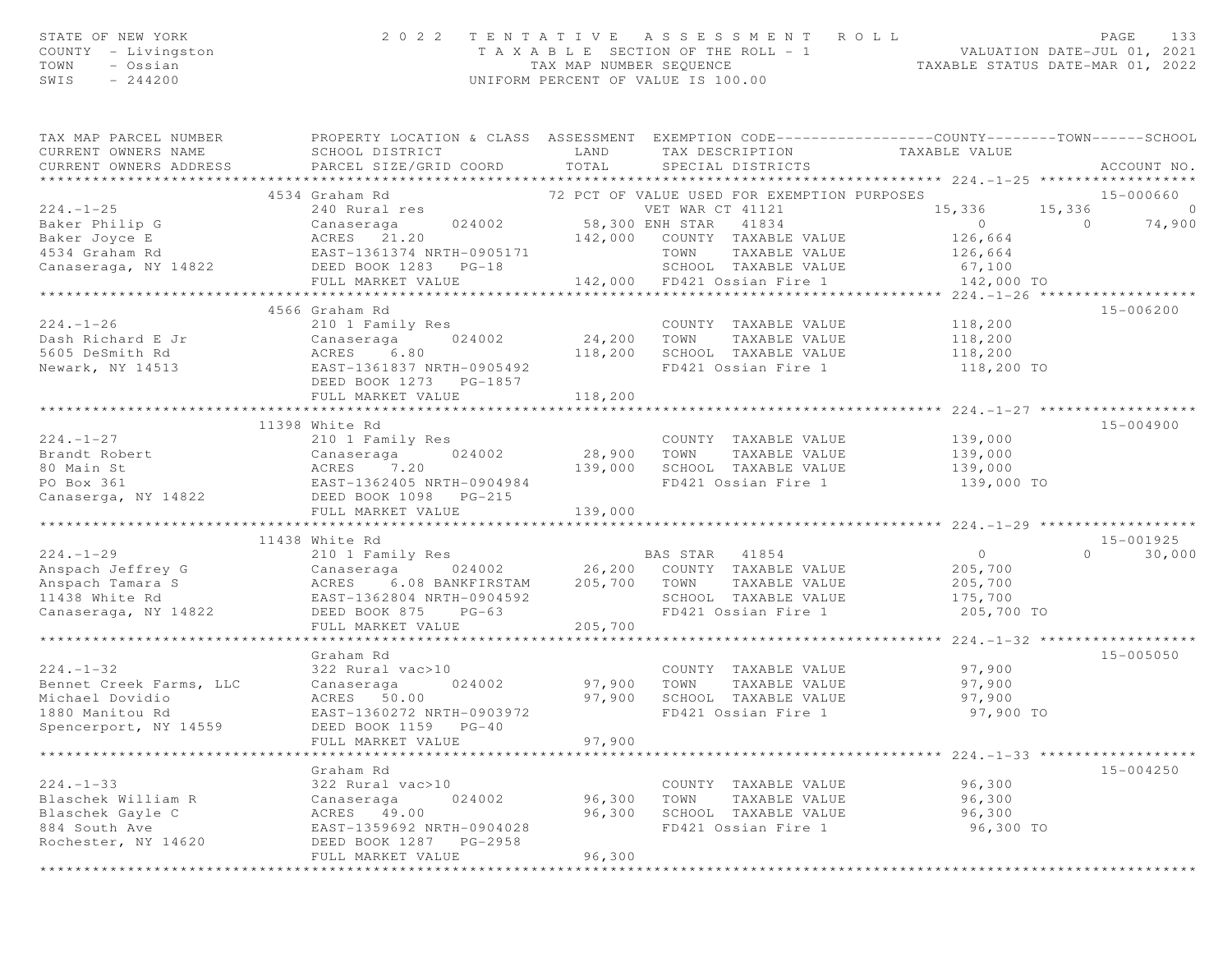| STATE OF NEW YORK<br>COUNTY - Livingston<br>TOWN - Ossian<br>SWIS - 244200 |                                                                                                                    |             | 2022 TENTATIVE ASSESSMENT ROLL PAGE 134<br>TAXABLE SECTION OF THE ROLL - 1 VALUATION DATE-JUL 01, 2021<br>TAX MAP NUMBER SEQUENCE TAXABLE STATUS DATE-MAR 01, 2022<br>UNIFORM PERCENT OF VALUE IS 100.00 |                                                         |                  |
|----------------------------------------------------------------------------|--------------------------------------------------------------------------------------------------------------------|-------------|----------------------------------------------------------------------------------------------------------------------------------------------------------------------------------------------------------|---------------------------------------------------------|------------------|
| TAX MAP PARCEL NUMBER<br>CURRENT OWNERS NAME                               | PROPERTY LOCATION & CLASS ASSESSMENT EXEMPTION CODE---------------COUNTY-------TOWN------SCHOOL<br>SCHOOL DISTRICT | LAND        | TAX DESCRIPTION                                                                                                                                                                                          | TAXABLE VALUE                                           |                  |
| CURRENT OWNERS ADDRESS                                                     | PARCEL SIZE/GRID COORD                                                                                             | TOTAL       | SPECIAL DISTRICTS                                                                                                                                                                                        |                                                         | ACCOUNT NO.      |
| **********************                                                     |                                                                                                                    |             |                                                                                                                                                                                                          |                                                         |                  |
|                                                                            | Graham Rd                                                                                                          |             |                                                                                                                                                                                                          |                                                         | 15-036400        |
| $224. - 1 - 34.11$                                                         | 322 Rural vac>10                                                                                                   |             | COUNTY TAXABLE VALUE                                                                                                                                                                                     | 65,600                                                  |                  |
| IBH Outfitters, LLC                                                        | Canaseraga<br>024002                                                                                               |             | 65,600 TOWN TAXABLE VALUE                                                                                                                                                                                | 65,600                                                  |                  |
| 90 Goodway Dr<br>Rochester, NY 14623                                       | ACRES 29.80<br>EAST-1358702 NRTH-0904196                                                                           |             | 65,600 SCHOOL TAXABLE VALUE<br>FD421 Ossian Fire 1                                                                                                                                                       | 65,600<br>65,600 TO                                     |                  |
|                                                                            | DEED BOOK 1293 PG-1597                                                                                             |             |                                                                                                                                                                                                          |                                                         |                  |
|                                                                            | FULL MARKET VALUE                                                                                                  | 65,600      |                                                                                                                                                                                                          |                                                         |                  |
|                                                                            |                                                                                                                    |             |                                                                                                                                                                                                          |                                                         |                  |
|                                                                            | 4448 Graham Rd                                                                                                     |             |                                                                                                                                                                                                          |                                                         |                  |
| $224. - 1 - 34.12$                                                         | 240 Rural res                                                                                                      |             | COUNTY TAXABLE VALUE                                                                                                                                                                                     | 238,700                                                 |                  |
| Adams Michael J                                                            |                                                                                                                    |             |                                                                                                                                                                                                          | 238,700                                                 |                  |
| 4448 Graham Rd                                                             |                                                                                                                    |             |                                                                                                                                                                                                          | 238,700                                                 |                  |
| Canaseraga, NY 14822                                                       | ACRES 42.00 DENVISIONS<br>EAST-1359141 NRTH-0904224<br>---- poor 1289 PG-1846                                      |             | AG003 Ag District #3                                                                                                                                                                                     | 238,700 TO                                              |                  |
|                                                                            | FULL MARKET VALUE                                                                                                  | 238,700     | FD421 Ossian Fire 1                                                                                                                                                                                      | 238,700 TO                                              |                  |
|                                                                            |                                                                                                                    |             |                                                                                                                                                                                                          | ************************* 224.-1-35 ******************* |                  |
|                                                                            | Coombs Rd                                                                                                          |             |                                                                                                                                                                                                          |                                                         | 15-025700        |
| $224. - 1 - 35$                                                            | 105 Vac farmland                                                                                                   |             | AG DIST C 41720                                                                                                                                                                                          | 93,833                                                  | 93,833<br>93,833 |
| E. Philip Saunders Revocable Canaseraga 024002 170,300 CERT FORET 47460    |                                                                                                                    |             |                                                                                                                                                                                                          | 36,480<br>36,480                                        | 36,480           |
| 762 Brooks Ave                                                             | 38 acres eligible for 480   170,300   COUNTY TAXABLE VALUE                                                         |             |                                                                                                                                                                                                          | 39,987                                                  |                  |
| Rochester, NY 14619                                                        | ACRES 87.50                                                                                                        |             | TOWN TAXABLE VALUE                                                                                                                                                                                       | 39,987                                                  |                  |
|                                                                            | EAST-1357796 NRTH-0903467                                                                                          |             | SCHOOL TAXABLE VALUE                                                                                                                                                                                     | 39,987                                                  |                  |
| PRIOR OWNER ON 3/01/2022                                                   | DEED BOOK 1300 PG-789                                                                                              |             | AG003 Ag District #3                                                                                                                                                                                     | 170,300 TO                                              |                  |
| E. Philip Saunders Revocable FULL MARKET VALUE                             |                                                                                                                    |             | 170,300 FD421 Ossian Fire 1                                                                                                                                                                              | 76,467 TO                                               |                  |
| MAY BE SUBJECT TO PAYMENT                                                  |                                                                                                                    |             | 93,833 EX                                                                                                                                                                                                |                                                         |                  |
| UNDER RPTL480A UNTIL 2031                                                  |                                                                                                                    |             |                                                                                                                                                                                                          |                                                         |                  |
|                                                                            | 11544 Coombs Rd                                                                                                    |             |                                                                                                                                                                                                          |                                                         |                  |
| $224. - 1 - 36.2$                                                          | 210 1 Family Res                                                                                                   |             | COUNTY TAXABLE VALUE                                                                                                                                                                                     | 75,500                                                  |                  |
| Manley Brian                                                               | 024002                                                                                                             |             | 11,400 TOWN TAXABLE VALUE                                                                                                                                                                                | 75,500                                                  |                  |
| c/o Donald Miller                                                          | Canaseraga<br>ACRES 0.8<br>0.88                                                                                    |             | 75,500 SCHOOL TAXABLE VALUE                                                                                                                                                                              | 75,500                                                  |                  |
| 7055 W Main Rd                                                             | EAST-1356640 NRTH-0902790                                                                                          |             | FD421 Ossian Fire 1                                                                                                                                                                                      | 75,500 TO                                               |                  |
| LeRoy, NY 14482                                                            | DEED BOOK 1275 PG-535                                                                                              |             |                                                                                                                                                                                                          |                                                         |                  |
|                                                                            | FULL MARKET VALUE                                                                                                  | 75,500      |                                                                                                                                                                                                          |                                                         |                  |
|                                                                            |                                                                                                                    |             |                                                                                                                                                                                                          |                                                         |                  |
| $224. - 1 - 36.12$                                                         | 4250 Graham Rd                                                                                                     |             |                                                                                                                                                                                                          |                                                         |                  |
| Kowalski Lynda L                                                           | 260 Seasonal res<br>024002<br>Canaseraga                                                                           | 18,200 TOWN | COUNTY TAXABLE VALUE<br>TAXABLE VALUE                                                                                                                                                                    | 51,000<br>51,000                                        |                  |
| 1726 Heath Markham Rd                                                      | ACRES 3.00                                                                                                         |             | 51,000 SCHOOL TAXABLE VALUE                                                                                                                                                                              | 51,000                                                  |                  |
| Lima, NY 14485                                                             | EAST-1355591 NRTH-0905803                                                                                          |             | FD421 Ossian Fire 1                                                                                                                                                                                      | 51,000 TO                                               |                  |
|                                                                            | DEED BOOK 667 PG-00201                                                                                             |             |                                                                                                                                                                                                          |                                                         |                  |
|                                                                            | FULL MARKET VALUE                                                                                                  | 51,000      |                                                                                                                                                                                                          |                                                         |                  |
|                                                                            |                                                                                                                    |             |                                                                                                                                                                                                          |                                                         |                  |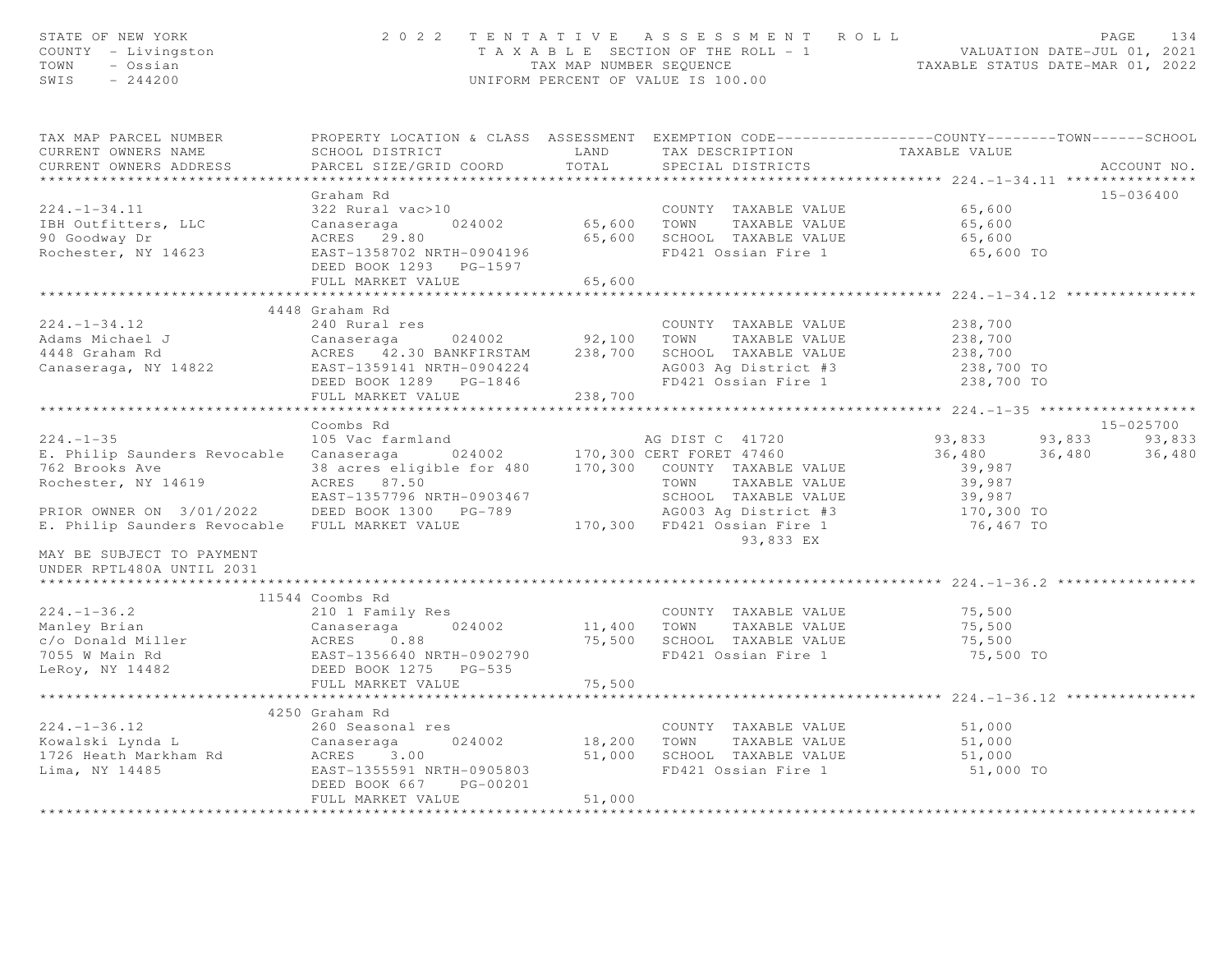| STATE OF NEW YORK<br>COUNTY - Livingston<br>TOWN - Ossian<br>SWIS $-244200$                                                                                                                                                                                                                                                                                                                                              |                                                                                                 |        | 2022 TENTATIVE ASSESSMENT ROLL<br>UNIFORM PERCENT OF VALUE IS 100.00                          | TAXABLE SECTION OF THE ROLL - 1<br>TAXABLE STATUS DATE-JUL 01, 2021<br>TAXABLE STATUS DATE-MAR 01, 2022 | PAGE<br>135   |
|--------------------------------------------------------------------------------------------------------------------------------------------------------------------------------------------------------------------------------------------------------------------------------------------------------------------------------------------------------------------------------------------------------------------------|-------------------------------------------------------------------------------------------------|--------|-----------------------------------------------------------------------------------------------|---------------------------------------------------------------------------------------------------------|---------------|
| TAX MAP PARCEL NUMBER FROPERTY LOCATION & CLASS ASSESSMENT EXEMPTION CODE---------------COUNTY-------TOWN-----SCHOOL                                                                                                                                                                                                                                                                                                     |                                                                                                 |        |                                                                                               |                                                                                                         |               |
| CURRENT OWNERS NAME<br>CURRENT OWNERS ADDRESS FARCEL SIZE/GRID COORD TOTAL                                                                                                                                                                                                                                                                                                                                               | SCHOOL DISTRICT                       LAND        TAX DESCRIPTION                 TAXABLE VALUE |        | SPECIAL DISTRICTS                                                                             |                                                                                                         | ACCOUNT NO.   |
|                                                                                                                                                                                                                                                                                                                                                                                                                          |                                                                                                 |        |                                                                                               |                                                                                                         |               |
|                                                                                                                                                                                                                                                                                                                                                                                                                          | 11360 Coombs Rd                                                                                 |        |                                                                                               |                                                                                                         |               |
|                                                                                                                                                                                                                                                                                                                                                                                                                          |                                                                                                 |        |                                                                                               | $\overline{0}$                                                                                          | $0 \t 30,000$ |
|                                                                                                                                                                                                                                                                                                                                                                                                                          |                                                                                                 |        |                                                                                               |                                                                                                         |               |
|                                                                                                                                                                                                                                                                                                                                                                                                                          |                                                                                                 |        |                                                                                               |                                                                                                         |               |
|                                                                                                                                                                                                                                                                                                                                                                                                                          |                                                                                                 |        |                                                                                               |                                                                                                         |               |
| 11300 COUNTS NO COUNTY TAXABLE VALUE<br>210 1 Family Res<br>210 1 Family Res<br>210 2 24002<br>2105,500 COUNTY TAXABLE VALUE<br>210 24002<br>2105,500 COUNTY TAXABLE VALUE<br>2136,500 TOWN TAXABLE VALUE<br>2136,500 ENST-1356964 NRTH-090585                                                                                                                                                                           |                                                                                                 |        |                                                                                               | 136,500 TO                                                                                              |               |
|                                                                                                                                                                                                                                                                                                                                                                                                                          |                                                                                                 |        |                                                                                               | ***************** 224.-1-36.114 ***************                                                         |               |
|                                                                                                                                                                                                                                                                                                                                                                                                                          | Coombs Rd                                                                                       |        |                                                                                               |                                                                                                         |               |
|                                                                                                                                                                                                                                                                                                                                                                                                                          |                                                                                                 |        | COUNTY TAXABLE VALUE                                                                          | 10,700                                                                                                  |               |
|                                                                                                                                                                                                                                                                                                                                                                                                                          |                                                                                                 |        |                                                                                               |                                                                                                         |               |
|                                                                                                                                                                                                                                                                                                                                                                                                                          |                                                                                                 |        | COUNTY TAXABLE VALUE<br>10,700    TOWN      TAXABLE VALUE<br>10,700    SCHOOL   TAXABLE VALUE | 10,700<br>10,700                                                                                        |               |
|                                                                                                                                                                                                                                                                                                                                                                                                                          |                                                                                                 |        | FD421 Ossian Fire 1                                                                           | 10,700 TO                                                                                               |               |
|                                                                                                                                                                                                                                                                                                                                                                                                                          |                                                                                                 |        |                                                                                               |                                                                                                         |               |
|                                                                                                                                                                                                                                                                                                                                                                                                                          | FULL MARKET VALUE                                                                               | 10,700 |                                                                                               |                                                                                                         |               |
|                                                                                                                                                                                                                                                                                                                                                                                                                          |                                                                                                 |        |                                                                                               |                                                                                                         |               |
| $\begin{array}{ccccccccc} 224.-1-36.115 & & & 42/4\text{ 241\text{ Rural res\& 241\text{ Rural res\& 241\text{ Rural res\& 241\& 241\text{ Rural res\& 241\& 241\& 241\& 241\& 241\& 241\& 241\& 241\& 241\& 241\& 241\& 241\& 241\& 241\& 241\& 241$                                                                                                                                                                    | 4274 Graham Rd                                                                                  |        |                                                                                               |                                                                                                         | 15-025800     |
|                                                                                                                                                                                                                                                                                                                                                                                                                          |                                                                                                 |        |                                                                                               |                                                                                                         |               |
|                                                                                                                                                                                                                                                                                                                                                                                                                          |                                                                                                 |        |                                                                                               |                                                                                                         |               |
|                                                                                                                                                                                                                                                                                                                                                                                                                          |                                                                                                 |        |                                                                                               |                                                                                                         |               |
|                                                                                                                                                                                                                                                                                                                                                                                                                          |                                                                                                 |        |                                                                                               |                                                                                                         |               |
|                                                                                                                                                                                                                                                                                                                                                                                                                          | FULL MARKET VALUE 178,800                                                                       |        |                                                                                               |                                                                                                         |               |
|                                                                                                                                                                                                                                                                                                                                                                                                                          |                                                                                                 |        |                                                                                               |                                                                                                         |               |
|                                                                                                                                                                                                                                                                                                                                                                                                                          | Coombs Rd W                                                                                     |        |                                                                                               |                                                                                                         | $15 - 025800$ |
| 15-025800<br>224.-1-36.117 105 Vac farmland<br>224.-1-36.117 113,336 113,336 113,336 113,336<br>23.acres eligible for 480 184,400 COUNTY TAXABLE VALUE 31,136 31,136 31,136<br>23.acres eligible for 480 184,400 COUNTY TAXABLE VALUE                                                                                                                                                                                    |                                                                                                 |        |                                                                                               |                                                                                                         |               |
|                                                                                                                                                                                                                                                                                                                                                                                                                          |                                                                                                 |        |                                                                                               |                                                                                                         |               |
|                                                                                                                                                                                                                                                                                                                                                                                                                          |                                                                                                 |        |                                                                                               |                                                                                                         |               |
| Rochester, NY 14619 ACRES 93.40                                                                                                                                                                                                                                                                                                                                                                                          |                                                                                                 |        | TOWN TAXABLE VALUE                                                                            |                                                                                                         |               |
|                                                                                                                                                                                                                                                                                                                                                                                                                          |                                                                                                 |        |                                                                                               | 39,928<br>39,928<br>39,928<br>184,400 TO<br>71,064 TO                                                   |               |
|                                                                                                                                                                                                                                                                                                                                                                                                                          |                                                                                                 |        |                                                                                               |                                                                                                         |               |
|                                                                                                                                                                                                                                                                                                                                                                                                                          |                                                                                                 |        | 113,336 EX                                                                                    |                                                                                                         |               |
| MAY BE SUBJECT TO PAYMENT<br>UNDER RPTL480A UNTIL 2031                                                                                                                                                                                                                                                                                                                                                                   |                                                                                                 |        |                                                                                               |                                                                                                         |               |
|                                                                                                                                                                                                                                                                                                                                                                                                                          |                                                                                                 |        |                                                                                               |                                                                                                         |               |
|                                                                                                                                                                                                                                                                                                                                                                                                                          | Coombs Rd W                                                                                     |        |                                                                                               |                                                                                                         | 15-025800     |
| 224.-1-36.118 $\begin{array}{l} 105 \text{ Vac} \text{ farmland} \\ \text{Radesi Peter} \\ 5563 \text{ Canton Dr} \\ \text{Geneseo, NY} \text{ 14454} \end{array}$ $\begin{array}{l} 105 \text{ Vac} \text{ farmland} \\ 204002 \\ 32 \text{ acres eligible for} 480 \\ \text{ACRES} \text{ 5.50} \\ \text{EAST-1356842 NRH-0903148} \end{array}$ $\begin{array}{l} 18,200 \text{ TOWN} \text{ TAXABLE VALUE} \\ 20,200$ |                                                                                                 |        |                                                                                               |                                                                                                         |               |
|                                                                                                                                                                                                                                                                                                                                                                                                                          |                                                                                                 |        |                                                                                               |                                                                                                         |               |
|                                                                                                                                                                                                                                                                                                                                                                                                                          |                                                                                                 |        |                                                                                               | 20,200                                                                                                  |               |
|                                                                                                                                                                                                                                                                                                                                                                                                                          |                                                                                                 |        |                                                                                               | 20,200 TO                                                                                               |               |
|                                                                                                                                                                                                                                                                                                                                                                                                                          | EAST-1356842 NRTH-0903148                                                                       |        | FD421 Ossian Fire 1                                                                           | 20,200 TO                                                                                               |               |
| MAY BE SUBJECT TO PAYMENT DEED BOOK 1298 PG-1573<br>UNDER RPTL480A UNTIL 2031 FULL MARKET VALUE                                                                                                                                                                                                                                                                                                                          |                                                                                                 |        |                                                                                               |                                                                                                         |               |
| UNDER RPTL480A UNTIL 2031                                                                                                                                                                                                                                                                                                                                                                                                |                                                                                                 | 20,200 |                                                                                               |                                                                                                         |               |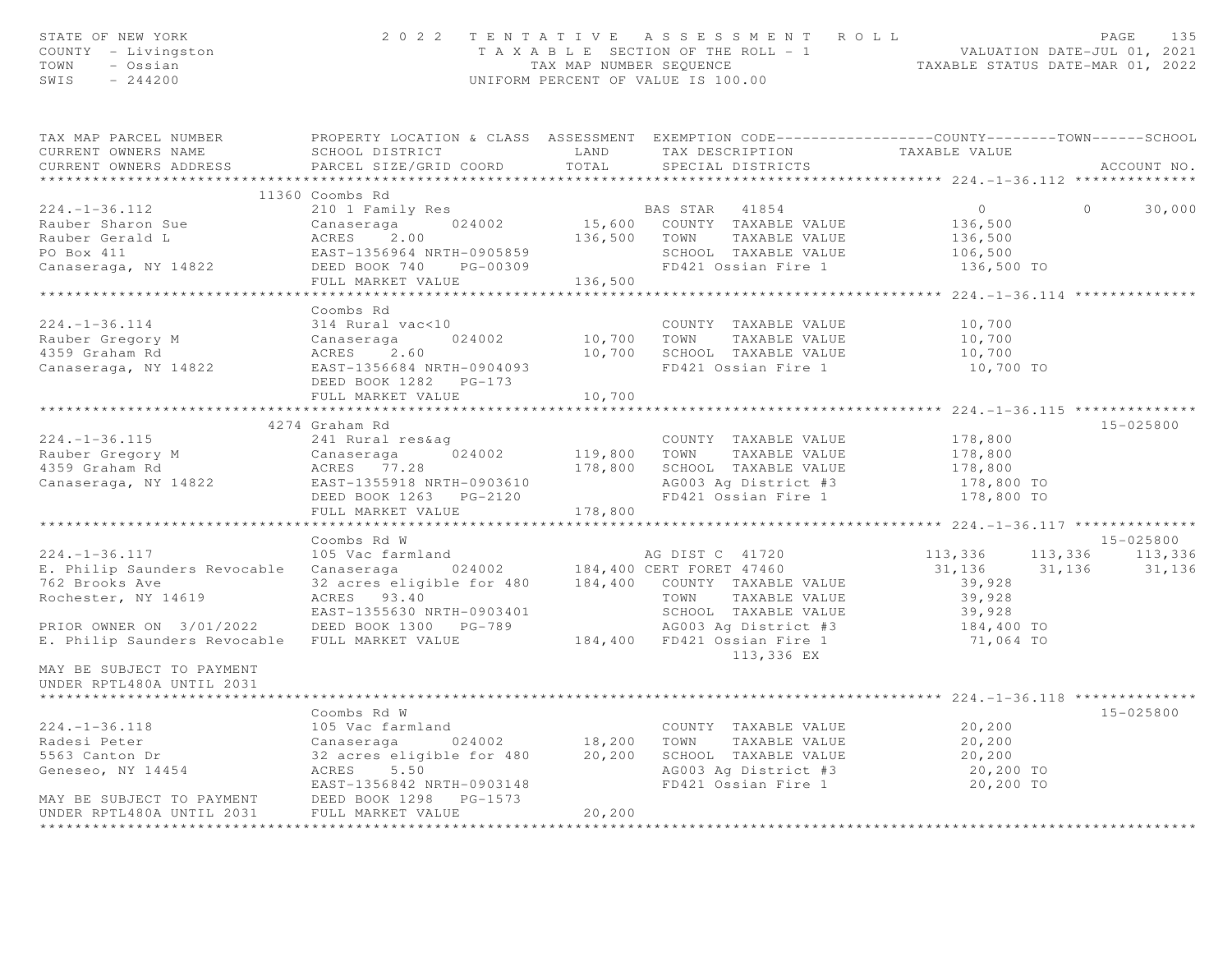| STATE OF NEW YORK<br>COUNTY - Livingston<br>TOWN<br>- Ossian<br>SWIS<br>$-244200$                             | 2 0 2 2                                                                                                                                       | TAX MAP NUMBER SEQUENCE | TENTATIVE ASSESSMENT ROLL<br>T A X A B L E SECTION OF THE ROLL - 1<br>UNIFORM PERCENT OF VALUE IS 100.00 |                   | PAGE<br>136<br>ROLL - 1 VALUATION DATE-JUL 01, 2021<br>TAXABLE STATUS DATE-MAR 01, 2022 |
|---------------------------------------------------------------------------------------------------------------|-----------------------------------------------------------------------------------------------------------------------------------------------|-------------------------|----------------------------------------------------------------------------------------------------------|-------------------|-----------------------------------------------------------------------------------------|
| TAX MAP PARCEL NUMBER<br>CURRENT OWNERS NAME<br>CURRENT OWNERS ADDRESS                                        | PROPERTY LOCATION & CLASS ASSESSMENT EXEMPTION CODE----------------COUNTY-------TOWN------SCHOOL<br>SCHOOL DISTRICT<br>PARCEL SIZE/GRID COORD | <b>LAND</b><br>TOTAL    | TAX DESCRIPTION<br>SPECIAL DISTRICTS                                                                     | TAXABLE VALUE     | ACCOUNT NO.                                                                             |
|                                                                                                               | 11584 White Rd                                                                                                                                |                         |                                                                                                          |                   | 15-008290                                                                               |
| $224. -1 - 37.21$                                                                                             | 210 1 Family Res                                                                                                                              |                         | BAS STAR 41854                                                                                           | $0 \qquad \qquad$ | $\Omega$<br>30,000                                                                      |
|                                                                                                               |                                                                                                                                               |                         | 24,100 COUNTY TAXABLE VALUE                                                                              | 210,600           |                                                                                         |
| Poddany Kenneth R Canaseraga 024002<br>Poddany Betty A ACRES 5.26<br>11584 White Rd EAST-1365061 NRTH-0902644 |                                                                                                                                               | 210,600                 | TOWN<br>TAXABLE VALUE                                                                                    | 210,600           |                                                                                         |
|                                                                                                               |                                                                                                                                               |                         | SCHOOL TAXABLE VALUE                                                                                     | 180,600           |                                                                                         |
| Canaseraga, NY 14822 DEED BOOK 683                                                                            | PG-00028                                                                                                                                      |                         | FD421 Ossian Fire 1                                                                                      | 210,600 TO        |                                                                                         |
|                                                                                                               | FULL MARKET VALUE                                                                                                                             | 210,600                 |                                                                                                          |                   |                                                                                         |
|                                                                                                               |                                                                                                                                               |                         |                                                                                                          |                   |                                                                                         |
| $224. - 1 - 37.22$                                                                                            | 11586 White Rd<br>210 1 Family Res                                                                                                            |                         | COUNTY TAXABLE VALUE                                                                                     | 142,900           |                                                                                         |
| Poddany Kenneth R                                                                                             | Canaseraga<br>024002                                                                                                                          | 17,500 TOWN             | TAXABLE VALUE                                                                                            | 142,900           |                                                                                         |
| Poddany Betty A                                                                                               |                                                                                                                                               | 142,900                 | SCHOOL TAXABLE VALUE                                                                                     | 142,900           |                                                                                         |
| 11584 White Rd                                                                                                | ACRES 2.74<br>EAST-1364800 NRTH-0902194                                                                                                       |                         | FD421 Ossian Fire 1                                                                                      | 142,900 TO        |                                                                                         |
| Canaseraga, NY 14822 DEED BOOK 1276 PG-1315                                                                   |                                                                                                                                               |                         |                                                                                                          |                   |                                                                                         |
|                                                                                                               | FULL MARKET VALUE                                                                                                                             | 142,900                 |                                                                                                          |                   |                                                                                         |
|                                                                                                               |                                                                                                                                               |                         |                                                                                                          |                   |                                                                                         |
|                                                                                                               | 4490 Graham Rd                                                                                                                                |                         |                                                                                                          |                   | $15 - 008550$                                                                           |
| $224. - 1 - 37.111$                                                                                           | 312 Vac w/imprv                                                                                                                               |                         | CERT FORET 47460                                                                                         | 120,960           | 120,960<br>120,960                                                                      |
| Big Woods Forestry, LLC                                                                                       | 024002<br>Canaseraga                                                                                                                          |                         | 178,800 COUNTY TAXABLE VALUE                                                                             | 61,340            |                                                                                         |
| 4516 Graham Rd                                                                                                | ACRES 114.66                                                                                                                                  | 182,300                 | TOWN<br>TAXABLE VALUE                                                                                    | 61,340            |                                                                                         |
| Canaseraga, NY 14822                                                                                          | EAST-1361274 NRTH-0903628<br>DEED BOOK 1300 PG-376                                                                                            |                         | SCHOOL TAXABLE VALUE<br>FD421 Ossian Fire 1                                                              | 61,340            |                                                                                         |
| MAY BE SUBJECT TO PAYMENT<br>UNDER RPTL480A UNTIL 2031                                                        | FULL MARKET VALUE                                                                                                                             | 182,300                 |                                                                                                          | 182,300 TO        |                                                                                         |
|                                                                                                               |                                                                                                                                               |                         |                                                                                                          |                   |                                                                                         |
|                                                                                                               | 11644 White Rd                                                                                                                                |                         |                                                                                                          |                   |                                                                                         |
| $224. - 1 - 37.312$                                                                                           | 210 1 Family Res                                                                                                                              |                         | BAS STAR 41854                                                                                           | $\overline{0}$    | $\Omega$<br>30,000                                                                      |
| Osborn Alan Scott                                                                                             | Canaseraga                                                                                                                                    |                         | 024002 34,600 COUNTY TAXABLE VALUE                                                                       | 196,000           |                                                                                         |
| Osborn Wanda J                                                                                                | 9.60 BANK LERETA<br>ACRES                                                                                                                     | 196,000 TOWN            | TAXABLE VALUE                                                                                            | 196,000           |                                                                                         |
| 11644 White Rd<br>Canaseraga, NY 14822                                                                        | EAST-1365288 NRTH-0902163                                                                                                                     |                         | SCHOOL TAXABLE VALUE                                                                                     | 166,000           |                                                                                         |
|                                                                                                               | DEED BOOK 1194    PG-138                                                                                                                      |                         | FD421 Ossian Fire 1                                                                                      | 196,000 TO        |                                                                                         |
|                                                                                                               | FULL MARKET VALUE                                                                                                                             | 196,000                 |                                                                                                          |                   |                                                                                         |
|                                                                                                               | 11530 White Rd                                                                                                                                |                         |                                                                                                          |                   |                                                                                         |
| $224. - 1 - 37.315$                                                                                           | 240 Rural res                                                                                                                                 |                         | BAS STAR 41854                                                                                           | $\overline{0}$    | $\Omega$<br>30,000                                                                      |
| Coyote Ridge Acres, LLC                                                                                       | 024002<br>Canaseraga                                                                                                                          | 140,800                 | COUNTY TAXABLE VALUE                                                                                     | 396,200           |                                                                                         |
| Bajus Gary B                                                                                                  | ACRES 74.40                                                                                                                                   | 396,200                 | TOWN<br>TAXABLE VALUE                                                                                    | 396, 200          |                                                                                         |
| 11530 White Rd                                                                                                | EAST-1363245 NRTH-0902664                                                                                                                     |                         | SCHOOL TAXABLE VALUE                                                                                     | 366,200           |                                                                                         |
| Canaseraga, NY 14822                                                                                          | DEED BOOK 1294 PG-398                                                                                                                         |                         | FD421 Ossian Fire 1                                                                                      | 396,200 TO        |                                                                                         |
|                                                                                                               | FULL MARKET VALUE                                                                                                                             | 396,200                 |                                                                                                          |                   |                                                                                         |
|                                                                                                               |                                                                                                                                               |                         |                                                                                                          |                   |                                                                                         |
|                                                                                                               | 11532 White Rd                                                                                                                                |                         |                                                                                                          |                   |                                                                                         |
| $224. - 1 - 37.316$                                                                                           | 240 Rural res                                                                                                                                 |                         | COUNTY TAXABLE VALUE                                                                                     | 232,800           |                                                                                         |
| Acomb Lisa                                                                                                    | 024002<br>Canaseraga                                                                                                                          | 17,800                  | TAXABLE VALUE<br>TOWN                                                                                    | 232,800           |                                                                                         |
| 11532 White Rd                                                                                                | 2.84 BANKFIRSTAM<br>ACRES                                                                                                                     | 232,800                 | SCHOOL TAXABLE VALUE                                                                                     | 232,800           |                                                                                         |
| Canaseraga, NY 14822                                                                                          | EAST-1364350 NRTH-0902981                                                                                                                     |                         | FD421 Ossian Fire 1                                                                                      | 232,800 TO        |                                                                                         |
|                                                                                                               | DEED BOOK 1286 PG-2274                                                                                                                        |                         |                                                                                                          |                   |                                                                                         |
|                                                                                                               | FULL MARKET VALUE<br>* * * * * * * * * * * * * * * * * *                                                                                      | 232,800<br>***********  |                                                                                                          |                   |                                                                                         |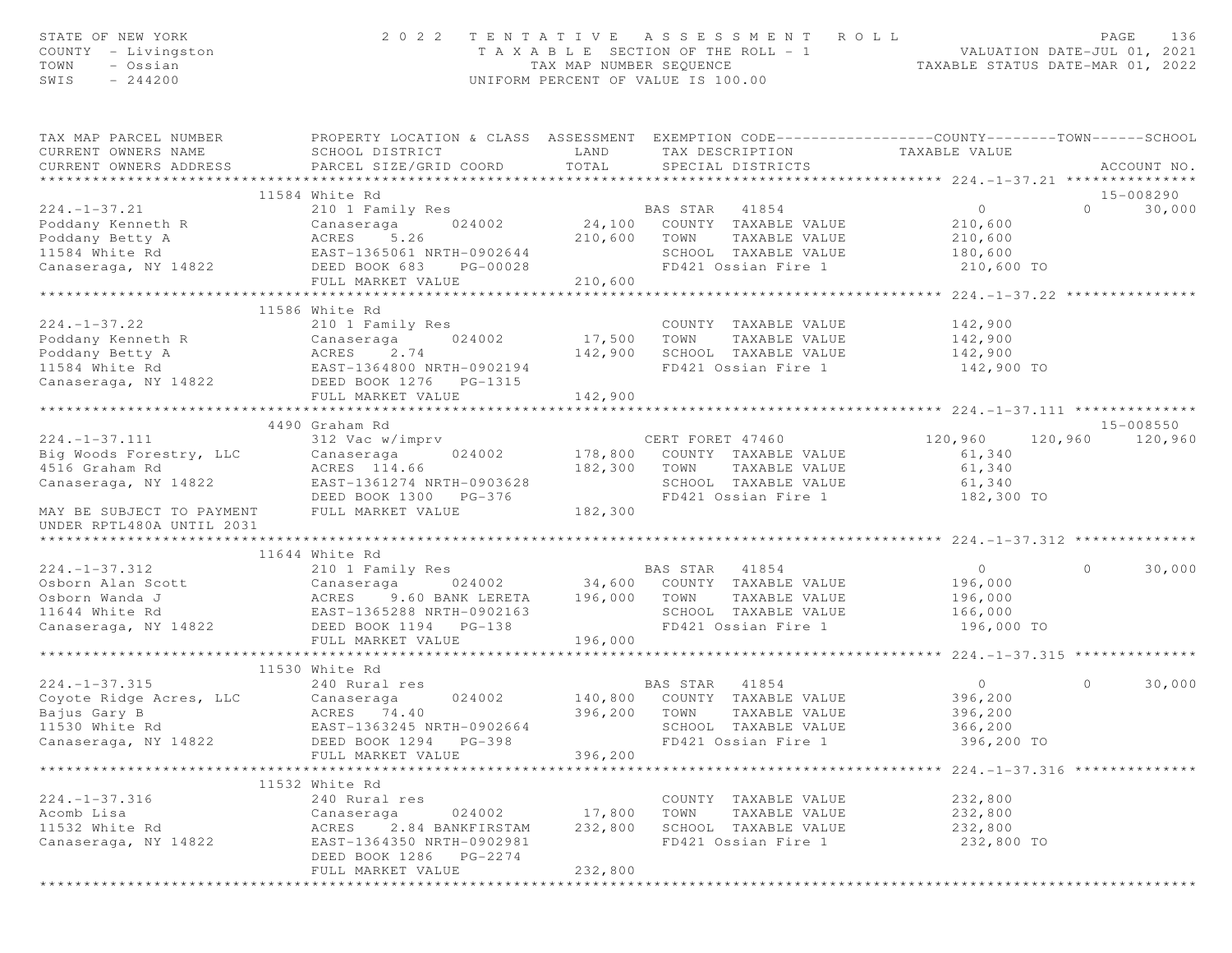| STATE OF NEW YORK<br>STATE OF NEW YORK<br>COUNTY - Livingston<br>TOWN - Ossian<br>TOWN - 244200<br>- 244200<br>TOWN - 244200                                                                                                         |                                |         | 2022 TENTATIVE ASSESSMENT ROLL PAGE 137<br>TAXABLE SECTION OF THE ROLL - 1 VALUATION DATE-JUL 01, 2021<br>TAX MAP NUMBER SEQUENCE TAXABLE STATUS DATE-MAR 01, 2022 |             |
|--------------------------------------------------------------------------------------------------------------------------------------------------------------------------------------------------------------------------------------|--------------------------------|---------|--------------------------------------------------------------------------------------------------------------------------------------------------------------------|-------------|
| TAX MAP PARCEL NUMBER PROPERTY LOCATION & CLASS ASSESSMENT EXEMPTION CODE----------------COUNTY-------TOWN------SCHOOL                                                                                                               |                                |         |                                                                                                                                                                    |             |
| CURRENT OWNERS NAME SCHOOL DISTRICT                                                                                                                                                                                                  |                                |         | LAND TAX DESCRIPTION TAXABLE VALUE                                                                                                                                 | ACCOUNT NO. |
| CURRENT OWNERS ADDRESS PARCEL SIZE/GRID COORD TOTAL SPECIAL DISTRICTS                                                                                                                                                                |                                |         |                                                                                                                                                                    |             |
|                                                                                                                                                                                                                                      | 11536 White Rd W               |         |                                                                                                                                                                    |             |
|                                                                                                                                                                                                                                      | White Rd W<br>210 1 Family Res |         |                                                                                                                                                                    |             |
|                                                                                                                                                                                                                                      |                                |         |                                                                                                                                                                    |             |
|                                                                                                                                                                                                                                      |                                |         |                                                                                                                                                                    |             |
|                                                                                                                                                                                                                                      |                                |         |                                                                                                                                                                    |             |
|                                                                                                                                                                                                                                      |                                |         |                                                                                                                                                                    |             |
|                                                                                                                                                                                                                                      |                                |         |                                                                                                                                                                    |             |
|                                                                                                                                                                                                                                      | 11576 White Rd W               |         |                                                                                                                                                                    |             |
| 224.-1-37.321 210 1 Family Res ENH STAR 41834 0 0 0 74,900                                                                                                                                                                           |                                |         |                                                                                                                                                                    |             |
| Ellerstein Robert C<br>Elerstein Donna Canaseraga 024002 16,900 COUNTY TAXABLE VALUE 131,800<br>Elerstein Donna ACRES 2.50 131,800 TOWN TAXABLE VALUE 131,800<br>1576 White Rd EAST-1364759 NRTH-0902724 SCHOOL TAXABLE VALUE 56,900 |                                |         |                                                                                                                                                                    |             |
|                                                                                                                                                                                                                                      |                                |         |                                                                                                                                                                    |             |
|                                                                                                                                                                                                                                      |                                |         |                                                                                                                                                                    |             |
| Canaseraga, NY 14822 DEED BOOK 1281 PG-1025                                                                                                                                                                                          |                                |         | FD421 Ossian Fire 1 131,800 TO                                                                                                                                     |             |
|                                                                                                                                                                                                                                      | FULL MARKET VALUE              | 131,800 |                                                                                                                                                                    |             |
|                                                                                                                                                                                                                                      |                                |         |                                                                                                                                                                    |             |
| White Rd W<br>224.-1-37.322 314 Rural vac<10                                                                                                                                                                                         | White Rd W                     |         |                                                                                                                                                                    |             |
|                                                                                                                                                                                                                                      |                                |         | COUNTY TAXABLE VALUE 12,200<br>TOWN TAXABLE VALUE 12,200<br>SCHOOL TAXABLE VALUE 12,200                                                                            |             |
| Ellerstein Robert C Canaseraga 024002 12,200<br>Ellerstein Donna ACRES 3.20 12,200<br>11576 White Rd EAST-1364468 NRTH-0902587                                                                                                       |                                |         |                                                                                                                                                                    |             |
|                                                                                                                                                                                                                                      |                                |         | FD421 Ossian Fire 1 12,200 TO                                                                                                                                      |             |
| Canaseraga, NY 14822 DEED BOOK 839                                                                                                                                                                                                   | $PG-205$                       |         |                                                                                                                                                                    |             |
|                                                                                                                                                                                                                                      | FULL MARKET VALUE              | 12,200  |                                                                                                                                                                    |             |
|                                                                                                                                                                                                                                      |                                |         |                                                                                                                                                                    |             |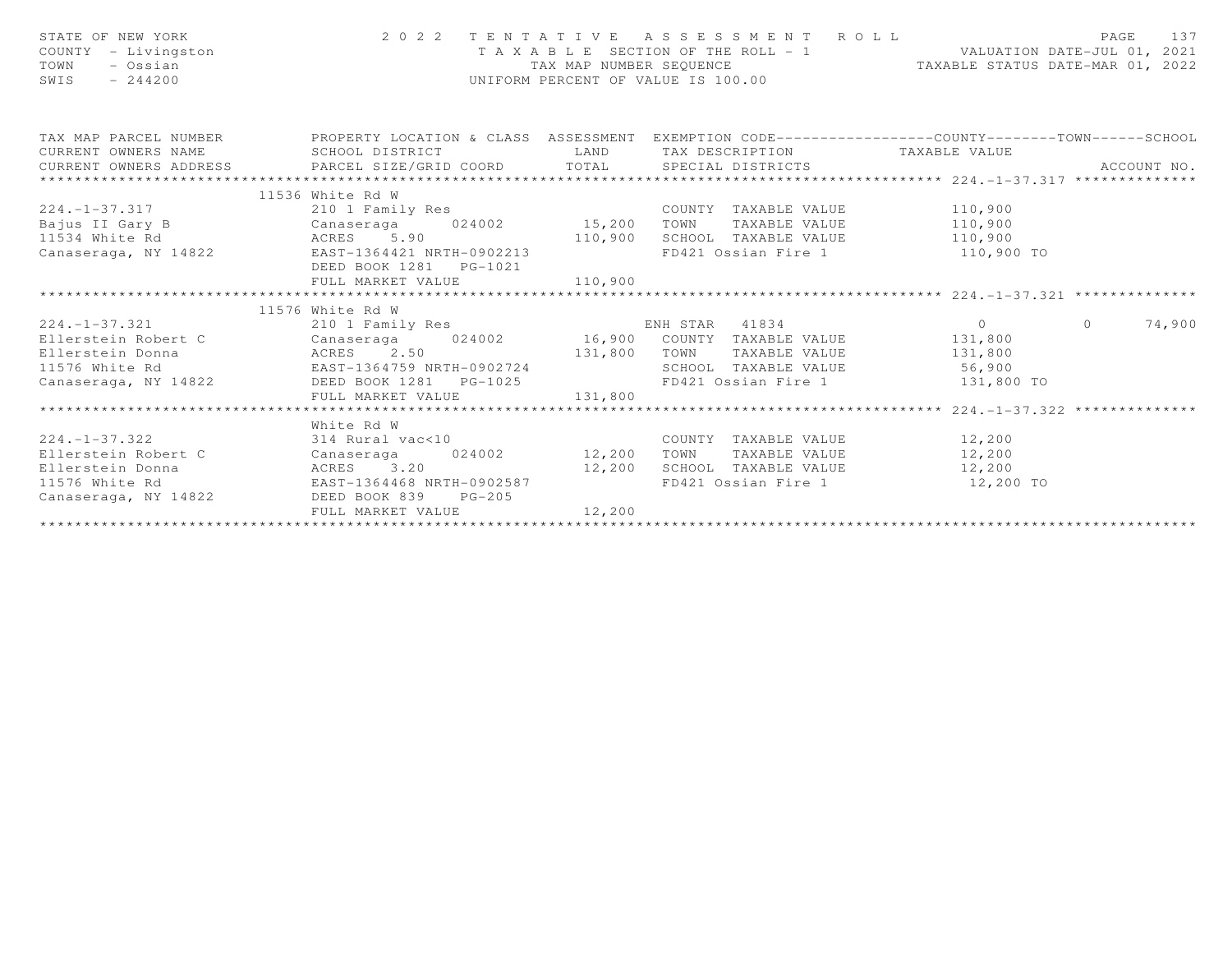| STATE OF NEW YORK   | 2022 TENTATIVE ASSESSMENT ROLL     |                       |  |                                  | PAGE                   | 138 |
|---------------------|------------------------------------|-----------------------|--|----------------------------------|------------------------|-----|
| COUNTY - Livingston | TAXABLE SECTION OF THE ROLL - 1    |                       |  | VALUATION DATE-JUL 01, 2021      |                        |     |
| TOWN<br>– Ossian    |                                    | MAP SECTION - 224     |  | TAXABLE STATUS DATE-MAR 01, 2022 |                        |     |
| SWIS<br>$-244200$   |                                    | $SUB - SECTION - 000$ |  |                                  | RPS150/V04/L015        |     |
|                     | UNIFORM PERCENT OF VALUE IS 100.00 |                       |  |                                  | CURRENT DATE 4/19/2022 |     |

## \*\*\* S P E C I A L D I S T R I C T S U M M A R Y \*\*\*

|                                 | TOTAL | FXTENSION | EXTENSION | AD VALOREM   | EXEMPT  | TAXABLE  |
|---------------------------------|-------|-----------|-----------|--------------|---------|----------|
| CODE DISTRICT NAME PARCELS TYPE |       |           | VALUE     | <b>VALUE</b> | AMOUNT  | VALUE    |
|                                 |       |           |           |              |         |          |
| AG003 Ag District #3            |       | 14 TOTAL  |           | 2777.100     |         | 2777,100 |
| FD421 Ossian Fire 1             |       | 55 TOTAL  |           | 8450,000     | 651,620 | 7798,380 |

#### \*\*\* S C H O O L D I S T R I C T S U M M A R Y \*\*\*

| CODE             | DISTRICT NAME           | TOTAL<br>PARCELS | ASSESSED<br>LAND   | ASSESSED<br>TOTAL  | EXEMPT<br>AMOUNT   | TOTAL<br>TAXABLE   | STAR<br>AMOUNT | STAR<br>TAXABLE    |
|------------------|-------------------------|------------------|--------------------|--------------------|--------------------|--------------------|----------------|--------------------|
| 024002<br>243801 | Canaseraga<br>Dansville | 54               | 3771,200<br>91,700 | 8358,300<br>91,700 | 1076,918<br>70,942 | 7281,382<br>20,758 | 614,500        | 6666,882<br>20,758 |
|                  | $S \cup B - TO T A L$   | 55               | 3862,900           | 8450,000           | 1147,860           | 7302,140           | 614,500        | 6687,640           |
|                  | TOTAL                   | 55               | 3862,900           | 8450,000           | 1147,860           | 7302,140           | 614,500        | 6687,640           |

#### \*\*\* S Y S T E M C O D E S S U M M A R Y \*\*\*

### NO SYSTEM EXEMPTIONS AT THIS LEVEL

### \*\*\* E X E M P T I O N S U M M A R Y \*\*\*

| CODE  | DESCRIPTION | TOTAL<br>PARCELS | COUNTY   | TOWN     | SCHOOL   |
|-------|-------------|------------------|----------|----------|----------|
| 41121 | VET WAR CT  |                  | 36,336   | 36,336   |          |
| 41720 | AG DIST C   | 8                | 651,620  | 651,620  | 651,620  |
| 41834 | ENH STAR    |                  |          |          | 374,500  |
| 41854 | BAS STAR    | 8                |          |          | 240,000  |
| 47460 | CERT FORET  |                  | 496,240  | 496,240  | 496,240  |
|       | TOTAL       | 30               | 1184,196 | 1184,196 | 1762,360 |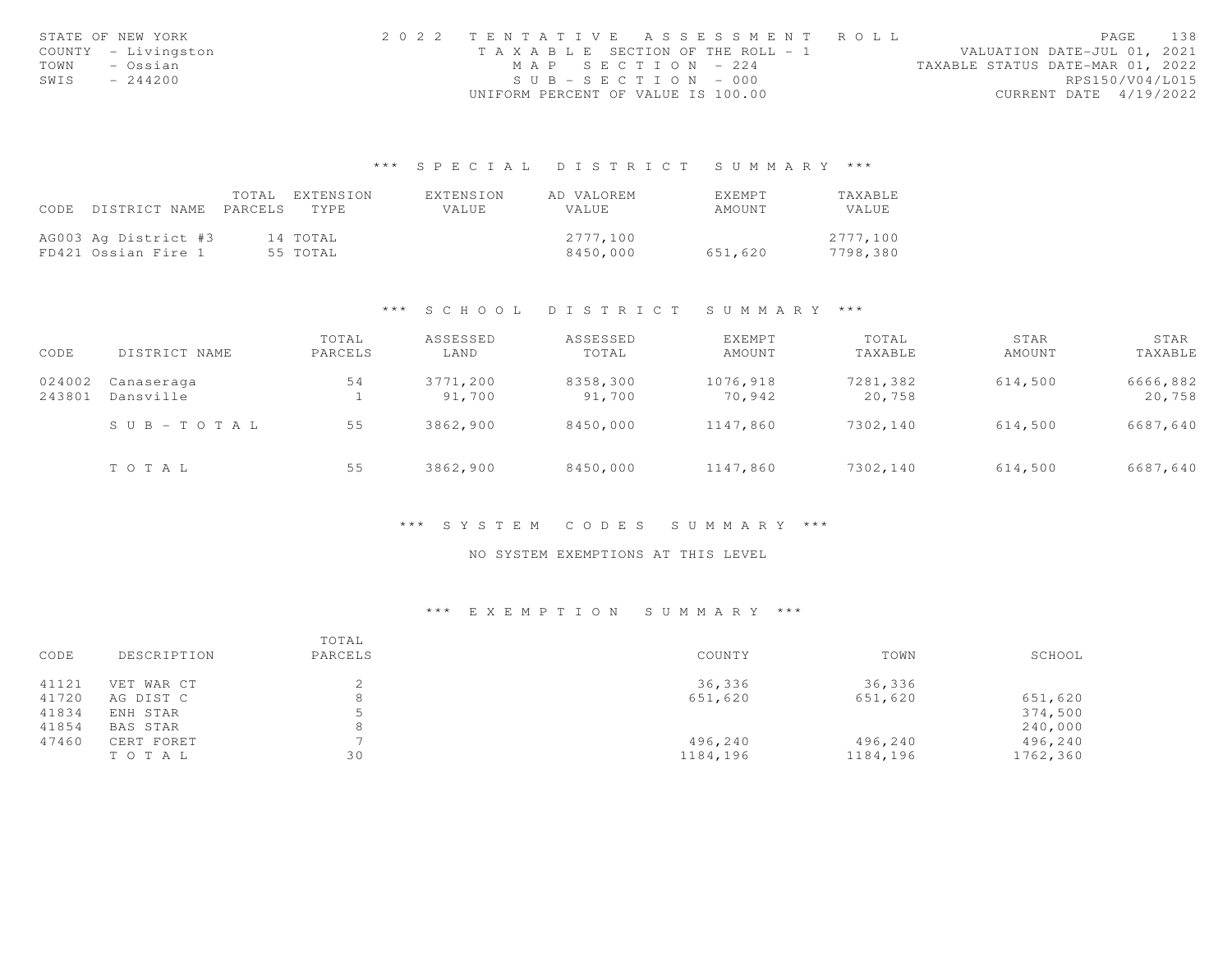|      | STATE OF NEW YORK   | 2022 TENTATIVE ASSESSMENT ROLL                                       | PAGE            | 139 |
|------|---------------------|----------------------------------------------------------------------|-----------------|-----|
|      | COUNTY - Livingston | VALUATION DATE-JUL 01, 2021<br>T A X A B L E SECTION OF THE ROLL - 1 |                 |     |
| TOWN | – Ossian            | TAXABLE STATUS DATE-MAR 01, 2022<br>MAP SECTION - 224                |                 |     |
| SWIS | $-244200$           | $SUB - SECTION - 000$                                                | RPS150/V04/L015 |     |
|      |                     | UNIFORM PERCENT OF VALUE IS 100.00<br>CURRENT DATE 4/19/2022         |                 |     |

# \*\*\* G R A N D T O T A L S \*\*\*

| ROLL |             | TOTAL   | ASSESSED | ASSESSED | TAXABLE  | TAXABLE  | TAXABLE  | STAR     |
|------|-------------|---------|----------|----------|----------|----------|----------|----------|
| SEC  | DESCRIPTION | PARCELS | ∟AND     | TOTAL    | COUNTY   | TOWN     | SCHOOL   | TAXABLE  |
|      | TAXABLE     |         | 3862,900 | 8450,000 | 7265,804 | 7265,804 | 7302,140 | 6687,640 |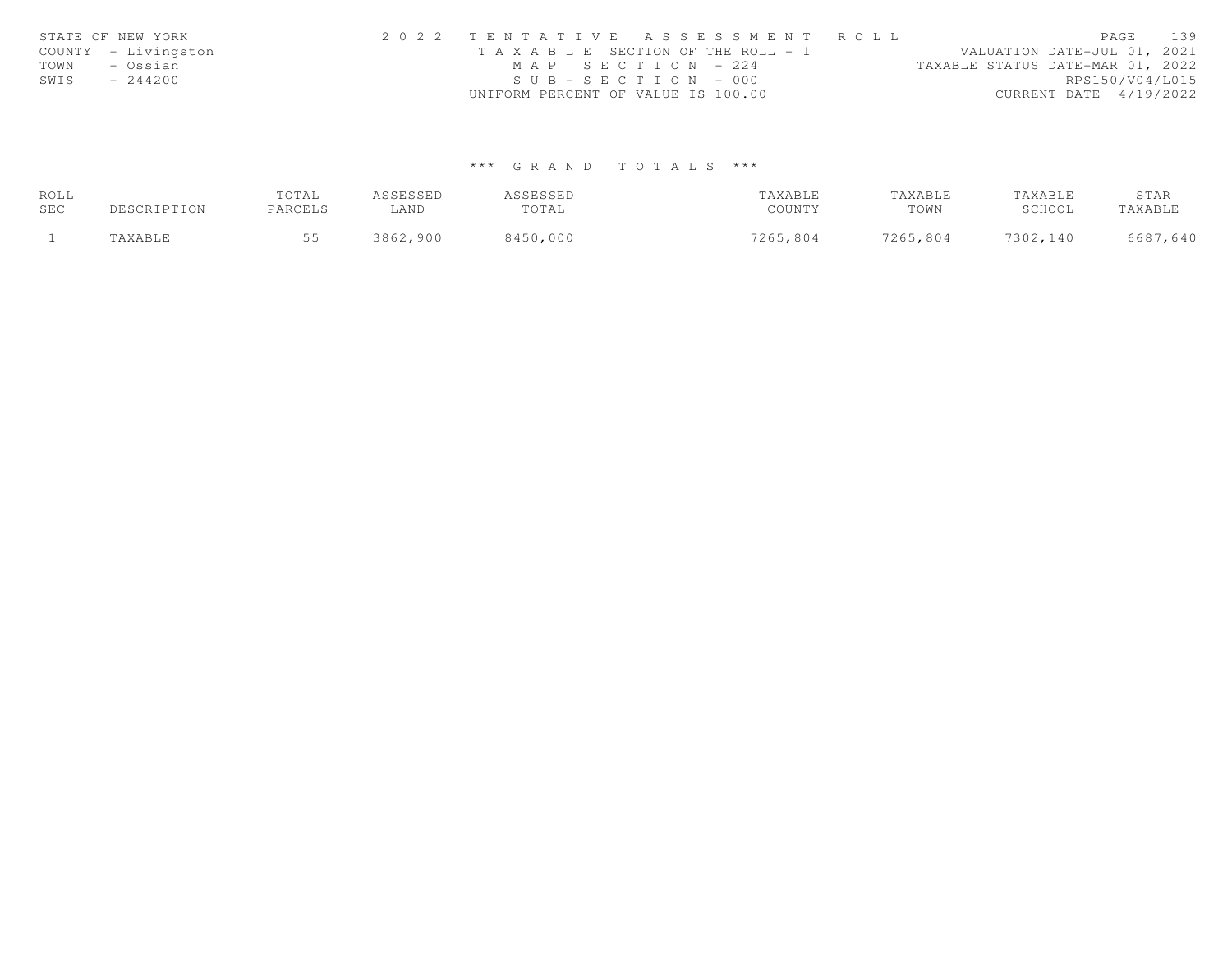| STATE OF NEW YORK<br>COUNTY - Livingston<br>TOWN - Ossian<br>$SWIS = 244200$                                                                                                                                                                                       |                                                                                                                                                                                                |        | $\begin{array}{cccccccccccc} 2&0&2&2&\text{T} &\text{E} &\text{N} &\text{T} &\text{A} &\text{T} &\text{B} &\text{T} &\text{B} &\text{C} &\text{D} &\text{E} &\text{A} &\text{E} &\text{A} &\text{A} &\text{B} &\text{B} &\text{E} &\text{B} &\text{E} &\text{A} &\text{A} &\text{B} &\text{B} &\text{E} &\text{B} &\text{E} &\text{A} &\text{E} &\text{A} &\text{E} &\text{B} &\text{E} &\text$ |                            |                 |             |  |
|--------------------------------------------------------------------------------------------------------------------------------------------------------------------------------------------------------------------------------------------------------------------|------------------------------------------------------------------------------------------------------------------------------------------------------------------------------------------------|--------|-------------------------------------------------------------------------------------------------------------------------------------------------------------------------------------------------------------------------------------------------------------------------------------------------------------------------------------------------------------------------------------------------|----------------------------|-----------------|-------------|--|
| TAX MAP PARCEL NUMBER THE PROPERTY LOCATION & CLASS ASSESSMENT EXEMPTION CODE--------------COUNTY-------TOWN------SCHOOL<br>CURRENT OWNERS NAME                                                                                                                    | SCHOOL DISTRICT                                LAND         TAX  DESCRIPTION                        TAXABLE  VALUE<br>PARCEL  SIZE/GRID  COORD             TOTAL            SPECIAL  DISTRICTS |        |                                                                                                                                                                                                                                                                                                                                                                                                 |                            |                 |             |  |
| CURRENT OWNERS ADDRESS                                                                                                                                                                                                                                             |                                                                                                                                                                                                |        |                                                                                                                                                                                                                                                                                                                                                                                                 |                            |                 | ACCOUNT NO. |  |
|                                                                                                                                                                                                                                                                    |                                                                                                                                                                                                |        |                                                                                                                                                                                                                                                                                                                                                                                                 |                            |                 | 15-004200   |  |
|                                                                                                                                                                                                                                                                    |                                                                                                                                                                                                |        |                                                                                                                                                                                                                                                                                                                                                                                                 |                            |                 |             |  |
|                                                                                                                                                                                                                                                                    |                                                                                                                                                                                                |        |                                                                                                                                                                                                                                                                                                                                                                                                 |                            |                 |             |  |
|                                                                                                                                                                                                                                                                    |                                                                                                                                                                                                |        |                                                                                                                                                                                                                                                                                                                                                                                                 |                            |                 |             |  |
|                                                                                                                                                                                                                                                                    |                                                                                                                                                                                                |        |                                                                                                                                                                                                                                                                                                                                                                                                 | 136,500 TO                 |                 |             |  |
|                                                                                                                                                                                                                                                                    |                                                                                                                                                                                                |        |                                                                                                                                                                                                                                                                                                                                                                                                 |                            |                 |             |  |
|                                                                                                                                                                                                                                                                    |                                                                                                                                                                                                |        |                                                                                                                                                                                                                                                                                                                                                                                                 |                            |                 |             |  |
|                                                                                                                                                                                                                                                                    |                                                                                                                                                                                                |        |                                                                                                                                                                                                                                                                                                                                                                                                 |                            |                 |             |  |
|                                                                                                                                                                                                                                                                    | Canaseraga Rd                                                                                                                                                                                  |        |                                                                                                                                                                                                                                                                                                                                                                                                 |                            |                 | 15-004200   |  |
|                                                                                                                                                                                                                                                                    |                                                                                                                                                                                                |        |                                                                                                                                                                                                                                                                                                                                                                                                 |                            |                 |             |  |
|                                                                                                                                                                                                                                                                    |                                                                                                                                                                                                |        |                                                                                                                                                                                                                                                                                                                                                                                                 |                            |                 |             |  |
|                                                                                                                                                                                                                                                                    |                                                                                                                                                                                                |        |                                                                                                                                                                                                                                                                                                                                                                                                 |                            |                 |             |  |
|                                                                                                                                                                                                                                                                    |                                                                                                                                                                                                |        |                                                                                                                                                                                                                                                                                                                                                                                                 |                            |                 |             |  |
|                                                                                                                                                                                                                                                                    |                                                                                                                                                                                                |        |                                                                                                                                                                                                                                                                                                                                                                                                 |                            |                 |             |  |
|                                                                                                                                                                                                                                                                    | DEED BOOK 1283 PG-2189                                                                                                                                                                         |        |                                                                                                                                                                                                                                                                                                                                                                                                 |                            |                 |             |  |
|                                                                                                                                                                                                                                                                    | FULL MARKET VALUE                                                                                                                                                                              | 6,300  |                                                                                                                                                                                                                                                                                                                                                                                                 |                            |                 |             |  |
|                                                                                                                                                                                                                                                                    |                                                                                                                                                                                                |        |                                                                                                                                                                                                                                                                                                                                                                                                 |                            |                 | 15-004000   |  |
|                                                                                                                                                                                                                                                                    |                                                                                                                                                                                                |        |                                                                                                                                                                                                                                                                                                                                                                                                 | 126, 319 126, 319 126, 319 |                 |             |  |
|                                                                                                                                                                                                                                                                    |                                                                                                                                                                                                |        |                                                                                                                                                                                                                                                                                                                                                                                                 |                            |                 |             |  |
|                                                                                                                                                                                                                                                                    |                                                                                                                                                                                                |        |                                                                                                                                                                                                                                                                                                                                                                                                 |                            |                 |             |  |
|                                                                                                                                                                                                                                                                    |                                                                                                                                                                                                |        |                                                                                                                                                                                                                                                                                                                                                                                                 |                            |                 |             |  |
|                                                                                                                                                                                                                                                                    |                                                                                                                                                                                                |        |                                                                                                                                                                                                                                                                                                                                                                                                 |                            |                 |             |  |
| 11175 Canaseraga Rd 11175 Canaseraga Rd 11175 Canaseraga Rd 11175 Canaseraga Rd 11175 Canaseraga Rd 11175 Canaseraga Rd 11175 Canaseraga Rd 11175 Canaseraga Rd 11175 Canaseraga Rd 11175 Canaseraga Rd 11175 Canaseraga Rd 11                                     |                                                                                                                                                                                                |        |                                                                                                                                                                                                                                                                                                                                                                                                 |                            |                 |             |  |
| UNDER AGDIST LAW TIL 2026                                                                                                                                                                                                                                          |                                                                                                                                                                                                |        | 126,319 EX                                                                                                                                                                                                                                                                                                                                                                                      |                            |                 |             |  |
|                                                                                                                                                                                                                                                                    |                                                                                                                                                                                                |        |                                                                                                                                                                                                                                                                                                                                                                                                 |                            |                 |             |  |
|                                                                                                                                                                                                                                                                    |                                                                                                                                                                                                |        |                                                                                                                                                                                                                                                                                                                                                                                                 |                            |                 | 15-013100   |  |
|                                                                                                                                                                                                                                                                    |                                                                                                                                                                                                |        |                                                                                                                                                                                                                                                                                                                                                                                                 |                            |                 |             |  |
|                                                                                                                                                                                                                                                                    |                                                                                                                                                                                                |        |                                                                                                                                                                                                                                                                                                                                                                                                 |                            |                 |             |  |
|                                                                                                                                                                                                                                                                    |                                                                                                                                                                                                |        |                                                                                                                                                                                                                                                                                                                                                                                                 |                            |                 |             |  |
| 210 1 Family Res<br>Eventy Research Country TAXABLE VALUE<br>Supulski Roxanne J<br>Supulski Roxanne J<br>Sonnyside Dr<br>Dansville, NY 14437 DEED MANING MATH-0908659<br>Dansville, NY 14437 DEED MANING MATH-0908659<br>THE CHANNE COUNTY T                       |                                                                                                                                                                                                |        |                                                                                                                                                                                                                                                                                                                                                                                                 |                            |                 |             |  |
|                                                                                                                                                                                                                                                                    |                                                                                                                                                                                                |        |                                                                                                                                                                                                                                                                                                                                                                                                 |                            |                 |             |  |
|                                                                                                                                                                                                                                                                    | FULL MARKET VALUE                                                                                                                                                                              | 92,700 |                                                                                                                                                                                                                                                                                                                                                                                                 |                            |                 |             |  |
|                                                                                                                                                                                                                                                                    |                                                                                                                                                                                                |        |                                                                                                                                                                                                                                                                                                                                                                                                 |                            |                 |             |  |
|                                                                                                                                                                                                                                                                    | Canaseraga Rd                                                                                                                                                                                  |        |                                                                                                                                                                                                                                                                                                                                                                                                 |                            |                 | 15-037905   |  |
|                                                                                                                                                                                                                                                                    |                                                                                                                                                                                                |        |                                                                                                                                                                                                                                                                                                                                                                                                 |                            | 119,130 119,130 |             |  |
|                                                                                                                                                                                                                                                                    |                                                                                                                                                                                                |        |                                                                                                                                                                                                                                                                                                                                                                                                 |                            |                 |             |  |
| 225.–1–5<br>Wilson Robert C<br>Wilson Donna L<br>Mison Donna L<br>243801<br>Mison Donna L<br>243801<br>243801<br>243801<br>243801<br>243801<br>243801<br>243801<br>256,200 COUNTY TAXABLE VALUE<br>243801<br>256,200 COUNTY TAXABLE VALUE<br>27,070<br>27,070<br>2 |                                                                                                                                                                                                |        |                                                                                                                                                                                                                                                                                                                                                                                                 |                            |                 |             |  |
|                                                                                                                                                                                                                                                                    |                                                                                                                                                                                                |        |                                                                                                                                                                                                                                                                                                                                                                                                 |                            |                 |             |  |
|                                                                                                                                                                                                                                                                    |                                                                                                                                                                                                |        |                                                                                                                                                                                                                                                                                                                                                                                                 |                            |                 |             |  |
| MAY BE SUBJECT TO PAYMENT                                                                                                                                                                                                                                          |                                                                                                                                                                                                |        | 119,130 EX                                                                                                                                                                                                                                                                                                                                                                                      |                            |                 |             |  |
| UNDER AGDIST LAW TIL 2026                                                                                                                                                                                                                                          |                                                                                                                                                                                                |        |                                                                                                                                                                                                                                                                                                                                                                                                 |                            |                 |             |  |
|                                                                                                                                                                                                                                                                    |                                                                                                                                                                                                |        |                                                                                                                                                                                                                                                                                                                                                                                                 |                            |                 |             |  |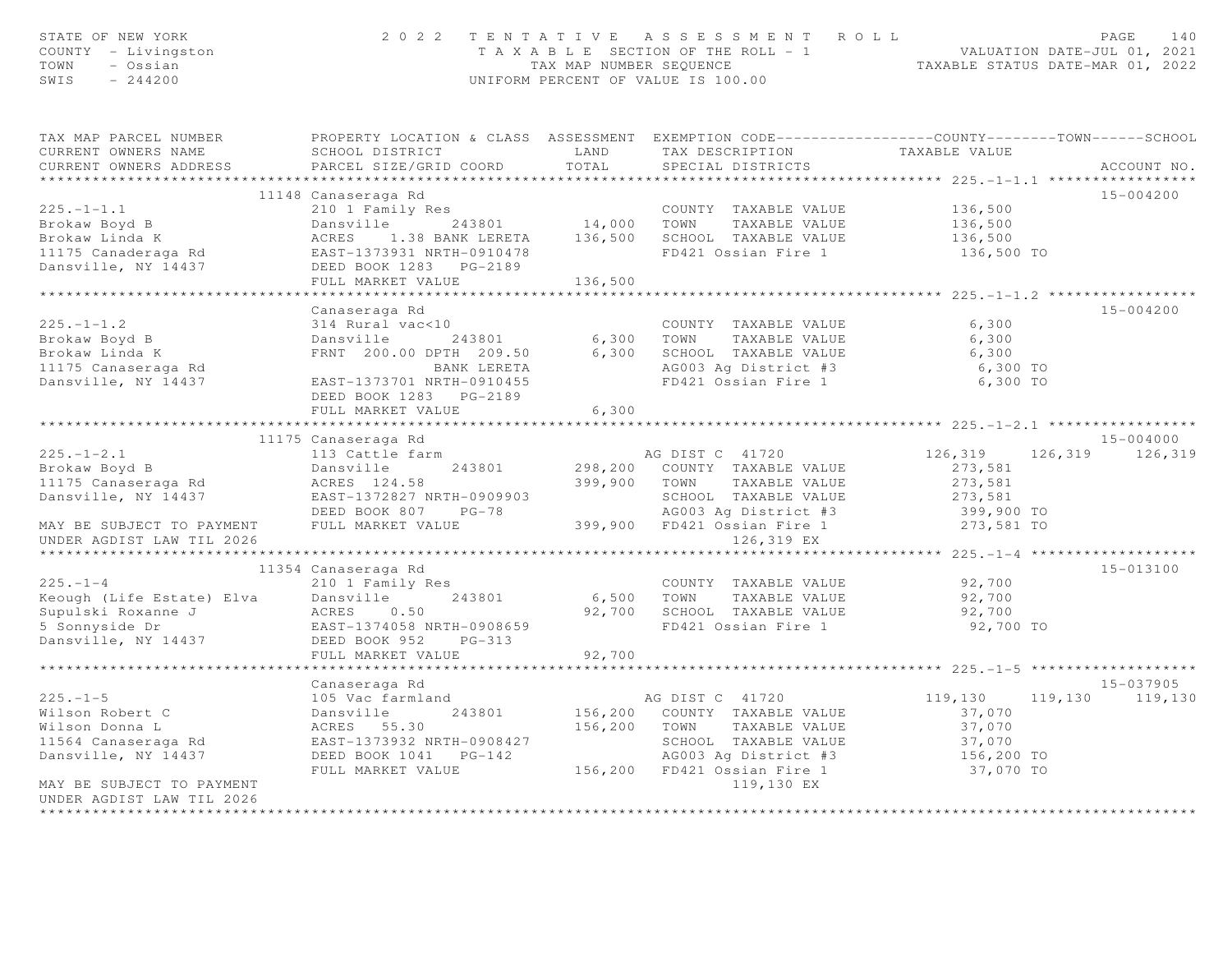| STATE OF NEW YORK<br>COUNTY - Livingston<br>TOWN<br>- Ossian<br>SWIS<br>$-244200$             |                                                                                                                     | TAX MAP NUMBER SEQUENCE | 2022 TENTATIVE ASSESSMENT ROLL<br>T A X A B L E SECTION OF THE ROLL - 1<br>UNIFORM PERCENT OF VALUE IS 100.00 | TAXABLE STATUS DATE-MAR 01, 2022 |                   | PAGE<br>141<br>VALUATION DATE-JUL 01, 2021 |
|-----------------------------------------------------------------------------------------------|---------------------------------------------------------------------------------------------------------------------|-------------------------|---------------------------------------------------------------------------------------------------------------|----------------------------------|-------------------|--------------------------------------------|
| TAX MAP PARCEL NUMBER<br>CURRENT OWNERS NAME<br>CURRENT OWNERS ADDRESS PARCEL SIZE/GRID COORD | PROPERTY LOCATION & CLASS ASSESSMENT EXEMPTION CODE----------------COUNTY-------TOWN------SCHOOL<br>SCHOOL DISTRICT | LAND<br>TOTAL           | TAX DESCRIPTION TAXABLE VALUE<br>SPECIAL DISTRICTS                                                            |                                  |                   | ACCOUNT NO.                                |
|                                                                                               | 11657 White Rd                                                                                                      |                         |                                                                                                               |                                  |                   | 1531200                                    |
| $225. - 1 - 8.1$                                                                              | 322 Rural vac>10                                                                                                    |                         | AG DIST IN 41730                                                                                              | 164,318                          |                   | 164,318 164,318                            |
| Shay Lance Owen                                                                               | Canaseraga                                                                                                          |                         | 024002 396,300 COUNTY TAXABLE VALUE                                                                           | 231,982                          |                   |                                            |
| 59 N Church St                                                                                | ACRES 190.92                                                                                                        | 396,300 TOWN            | TAXABLE VALUE                                                                                                 | 231,982                          |                   |                                            |
| PO Box 228                                                                                    | EAST-1367207 NRTH-0905807                                                                                           |                         | SCHOOL TAXABLE VALUE                                                                                          | 231,982                          |                   |                                            |
| Canaseraga, NY 14822                                                                          | DEED BOOK 864 PG-297                                                                                                |                         | FD421 Ossian Fire 1                                                                                           | 231,982 TO                       |                   |                                            |
|                                                                                               | FULL MARKET VALUE                                                                                                   |                         | 396,300 164,318 EX                                                                                            |                                  |                   |                                            |
| MAY BE SUBJECT TO PAYMENT<br>UNDER AGDIST LAW TIL 2029                                        |                                                                                                                     |                         |                                                                                                               |                                  |                   |                                            |
|                                                                                               |                                                                                                                     |                         |                                                                                                               |                                  |                   |                                            |
| $225. - 1 - 10$                                                                               | Canaseraga Rd                                                                                                       |                         |                                                                                                               |                                  | 211, 175          | 15-037902                                  |
| Wilson Robert Charles                                                                         | 113 Cattle farm<br>Canaseraga 024002                                                                                |                         | AG DIST C 41720<br>375,200 COUNTY TAXABLE VALUE                                                               | 211,175<br>164,025               |                   | 211,175                                    |
| Wilson Donna L                                                                                | ACRES 182.40                                                                                                        |                         | 375,200 TOWN TAXABLE VALUE                                                                                    | 164,025                          |                   |                                            |
| 11564 Canaseraga Rd                                                                           | EAST-1372895 NRTH-0907034                                                                                           |                         | SCHOOL TAXABLE VALUE                                                                                          | 164,025                          |                   |                                            |
| Dansville, NY 14437                                                                           | DEED BOOK 1144 PG-393                                                                                               |                         | AG003 Aq District #3                                                                                          | 375,200 TO                       |                   |                                            |
|                                                                                               | FULL MARKET VALUE                                                                                                   |                         | 375,200 FD421 Ossian Fire 1                                                                                   | 164,025 TO                       |                   |                                            |
| MAY BE SUBJECT TO PAYMENT<br>UNDER AGDIST LAW TIL 2026                                        |                                                                                                                     |                         | 211,175 EX                                                                                                    |                                  |                   |                                            |
|                                                                                               |                                                                                                                     |                         |                                                                                                               |                                  |                   |                                            |
|                                                                                               | Canaseraga Rd                                                                                                       |                         |                                                                                                               |                                  |                   | 15-037906                                  |
| $225. - 1 - 11$                                                                               | 105 Vac farmland                                                                                                    |                         | AG DIST C 41720                                                                                               | 72,630                           | 72,630            | 72,630                                     |
| Wilson Robert C                                                                               | 243801<br>Dansville                                                                                                 |                         | 102,600 COUNTY TAXABLE VALUE                                                                                  | 29,970                           |                   |                                            |
| Wilson Donna L                                                                                | ACRES 66.70                                                                                                         |                         | 102,600 TOWN TAXABLE VALUE                                                                                    | 29,970                           |                   |                                            |
| 11564 Canaseraga Rd                                                                           | EAST-1370613 NRTH-0905238                                                                                           |                         | SCHOOL TAXABLE VALUE                                                                                          |                                  |                   |                                            |
| Dansville, NY 14437                                                                           | DEED BOOK 1041 PG-139                                                                                               |                         | AG003 Ag District #3                                                                                          | 29,970<br>102,600 TO             |                   |                                            |
| MAY BE SUBJECT TO PAYMENT                                                                     | FULL MARKET VALUE                                                                                                   |                         | 102,600 FD421 Ossian Fire 1<br>72,630 EX                                                                      | 29,970 TO                        |                   |                                            |
| UNDER AGDIST LAW TIL 2026                                                                     |                                                                                                                     |                         |                                                                                                               |                                  |                   |                                            |
|                                                                                               | 11402 Canaseraga Rd                                                                                                 |                         |                                                                                                               |                                  |                   | $15 - 010500$                              |
| $225. - 1 - 12.2$                                                                             | 240 Rural res                                                                                                       |                         | COUNTY TAXABLE VALUE                                                                                          | 118,500                          |                   |                                            |
| Byrns David W                                                                                 | 024002 37,800<br>Canaseraga                                                                                         |                         | TAXABLE VALUE<br>TOWN                                                                                         | 118,500                          |                   |                                            |
| 3090 Old Brookside Ln                                                                         | ACRES 10.90 BANK LERETA                                                                                             | 118,500                 | SCHOOL TAXABLE VALUE                                                                                          | 118,500                          |                   |                                            |
| Canandaigua, NY 14424                                                                         | EAST-1372755 NRTH-0905923                                                                                           |                         | FD421 Ossian Fire 1                                                                                           | 118,500 TO                       |                   |                                            |
|                                                                                               | DEED BOOK 1294 PG-2491                                                                                              |                         |                                                                                                               |                                  |                   |                                            |
|                                                                                               | FULL MARKET VALUE                                                                                                   | 118,500                 |                                                                                                               |                                  |                   |                                            |
|                                                                                               |                                                                                                                     |                         |                                                                                                               |                                  |                   |                                            |
| $225. - 1 - 12.12$                                                                            | 11406 Canaseraga Rd                                                                                                 |                         | 87 PCT OF VALUE USED FOR EXEMPTION PURPOSES                                                                   |                                  |                   | $\circ$                                    |
| Gartz William A                                                                               | 210 1 Family Res<br>024002                                                                                          |                         | VETWAR CTS 41120                                                                                              | 16,835<br>$\circ$                | 16,835<br>$\circ$ | 30,000                                     |
| Gartz Melissa H                                                                               | Canaseraga<br>8.00                                                                                                  | 129,000                 | 30,800 BAS STAR 41854<br>COUNTY TAXABLE VALUE                                                                 |                                  |                   |                                            |
| 11406 Canaseraga Rd                                                                           | ACRES<br>EAST-1373179 NRTH-0905196                                                                                  |                         | TOWN<br>TAXABLE VALUE                                                                                         | 112,165<br>112,165               |                   |                                            |
| Dansville, NY 14437                                                                           | DEED BOOK 1271 PG-1059                                                                                              |                         | SCHOOL TAXABLE VALUE                                                                                          | 99,000                           |                   |                                            |
|                                                                                               | FULL MARKET VALUE                                                                                                   |                         | 129,000 FD421 Ossian Fire 1                                                                                   | 129,000 TO                       |                   |                                            |
|                                                                                               |                                                                                                                     |                         |                                                                                                               |                                  |                   |                                            |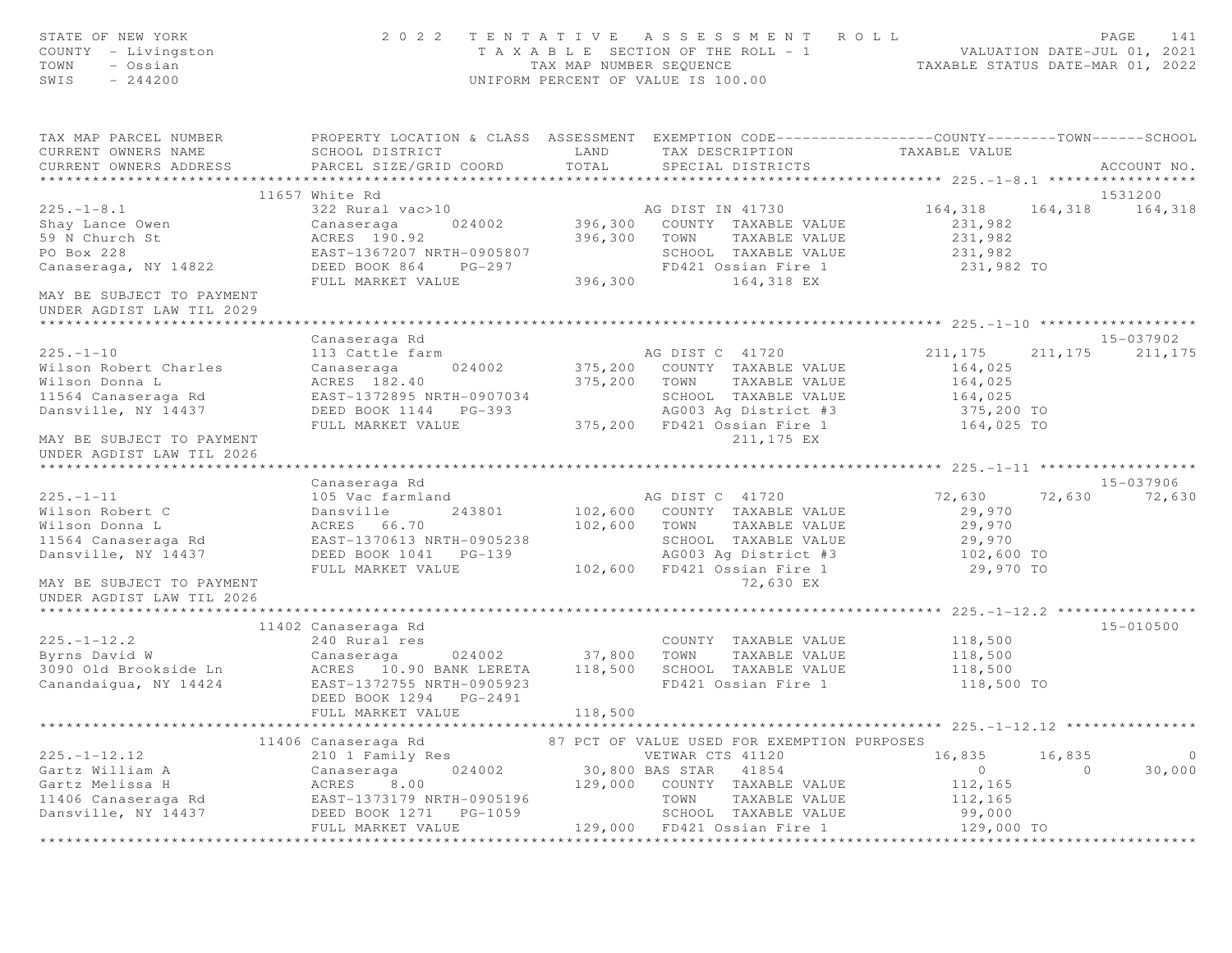| STATE OF NEW YORK<br>COUNTY - Livingston<br>TOWN<br>- Ossian<br>$-244200$<br>SWIS                                                                                                                                                                 | 2 0 2 2                                                                                                                            |             | TENTATIVE ASSESSMENT ROLL<br>T A X A B L E SECTION OF THE ROLL - 1 VALUATION DATE-JUL 01, 2021<br>TAX MAP NUMBER SEQUENCE TAXABLE STATUS DATE-MAR 01, 2022<br>UNIFORM PERCENT OF VALUE IS 100.00 |                |        | PAGE<br>142   |
|---------------------------------------------------------------------------------------------------------------------------------------------------------------------------------------------------------------------------------------------------|------------------------------------------------------------------------------------------------------------------------------------|-------------|--------------------------------------------------------------------------------------------------------------------------------------------------------------------------------------------------|----------------|--------|---------------|
| TAX MAP PARCEL NUMBER<br>CURRENT OWNERS NAME                                                                                                                                                                                                      | PROPERTY LOCATION & CLASS ASSESSMENT EXEMPTION CODE----------------COUNTY-------TOWN------SCHOOL<br>SCHOOL DISTRICT<br><b>LAND</b> |             |                                                                                                                                                                                                  |                |        |               |
| CURRENT OWNERS ADDRESS                                                                                                                                                                                                                            | PARCEL SIZE/GRID COORD                                                                                                             | TOTAL       | TAX DESCRIPTION TAXABLE VALUE SPECIAL DISTRICTS                                                                                                                                                  |                |        | ACCOUNT NO.   |
|                                                                                                                                                                                                                                                   |                                                                                                                                    |             |                                                                                                                                                                                                  |                |        |               |
|                                                                                                                                                                                                                                                   | 11404 Canaseraga Rd                                                                                                                |             |                                                                                                                                                                                                  |                |        |               |
| $225. - 1 - 12.112$                                                                                                                                                                                                                               | 260 Seasonal res                                                                                                                   |             | COUNTY TAXABLE VALUE                                                                                                                                                                             | 131,200        |        |               |
| Example of Canaseraga 194002<br>Bentley Douglas R<br>212 Red Rock Rd<br>Rochester, NY 14626<br>213 Red Process Canaseraga 2024002<br>212 Red Rock Rd<br>22 Red Rock Rd<br>22 Red Process 2920<br>22 Red Process 2920<br>22 Red Process 2920<br>22 |                                                                                                                                    |             | COUNTY TAXABLE VALUE<br>77,500 TOWN TAXABLE VALUE                                                                                                                                                | 131,200        |        |               |
|                                                                                                                                                                                                                                                   |                                                                                                                                    |             | 131,200 SCHOOL TAXABLE VALUE                                                                                                                                                                     | 131,200        |        |               |
|                                                                                                                                                                                                                                                   |                                                                                                                                    |             | FD421 Ossian Fire 1                                                                                                                                                                              | 131,200 TO     |        |               |
|                                                                                                                                                                                                                                                   |                                                                                                                                    |             |                                                                                                                                                                                                  |                |        |               |
|                                                                                                                                                                                                                                                   | FULL MARKET VALUE                                                                                                                  | 131,200     |                                                                                                                                                                                                  |                |        |               |
|                                                                                                                                                                                                                                                   |                                                                                                                                    |             |                                                                                                                                                                                                  |                |        |               |
|                                                                                                                                                                                                                                                   | 11448 Canaseraga Rd                                                                                                                |             |                                                                                                                                                                                                  |                |        |               |
| $225. - 1 - 12.115$                                                                                                                                                                                                                               | 210 1 Family Res                                                                                                                   |             | COUNTY TAXABLE VALUE                                                                                                                                                                             | 269,400        |        |               |
| Wolfe Irrevocable Trust Norman Canaseraga 024002                                                                                                                                                                                                  |                                                                                                                                    | 68,800 TOWN | TAXABLE VALUE                                                                                                                                                                                    | 269,400        |        |               |
|                                                                                                                                                                                                                                                   |                                                                                                                                    |             | SCHOOL TAXABLE VALUE                                                                                                                                                                             | 269,400        |        |               |
|                                                                                                                                                                                                                                                   |                                                                                                                                    |             | AG003 Ag District #3 269,400 TO<br>FD421 Ossian Fire 1 269,400 TO                                                                                                                                |                |        |               |
|                                                                                                                                                                                                                                                   |                                                                                                                                    |             |                                                                                                                                                                                                  |                |        |               |
| Wolfe John M<br>Norman Wolfe 1994<br>269,400<br>269,400<br>269,400<br>269,400<br>269,400<br>269,400<br>269,400<br>269,400<br>269,400<br>269,400<br>269,400                                                                                        |                                                                                                                                    | 269,400     |                                                                                                                                                                                                  |                |        |               |
|                                                                                                                                                                                                                                                   |                                                                                                                                    |             |                                                                                                                                                                                                  |                |        |               |
|                                                                                                                                                                                                                                                   | 11408 Canaseraga Rd                                                                                                                |             |                                                                                                                                                                                                  |                |        | 15-036900     |
| $225. - 1 - 13$                                                                                                                                                                                                                                   | Canaseraga Ku<br>210 1 Family Res                                                                                                  |             | <b>BAS STAR</b> 41854                                                                                                                                                                            | $\overline{0}$ |        | $0 \t 30,000$ |
|                                                                                                                                                                                                                                                   |                                                                                                                                    |             | 13,000 COUNTY TAXABLE VALUE                                                                                                                                                                      | 145,500        |        |               |
|                                                                                                                                                                                                                                                   |                                                                                                                                    |             | 145,500 TOWN TAXABLE VALUE                                                                                                                                                                       | 145,500        |        |               |
|                                                                                                                                                                                                                                                   |                                                                                                                                    |             | SCHOOL TAXABLE VALUE                                                                                                                                                                             | 115,500        |        |               |
| Wilson Bryan M<br>Wilson Megan E<br>11408 Canaseraga Rd<br>11408 Canaseraga Rd<br>11408 Canaseraga Rd<br>11408 Canaseraga Rd<br>11408 Canaseraga Rd<br>2150 CAST-1373399 NRTH-0904869                                                             |                                                                                                                                    |             | FD421 Ossian Fire 1                                                                                                                                                                              | 145,500 TO     |        |               |
|                                                                                                                                                                                                                                                   | FULL MARKET VALUE                                                                                                                  | 145,500     |                                                                                                                                                                                                  |                |        |               |
|                                                                                                                                                                                                                                                   |                                                                                                                                    |             |                                                                                                                                                                                                  |                |        |               |
|                                                                                                                                                                                                                                                   | 11474 Canaseraga Rd                                                                                                                |             |                                                                                                                                                                                                  |                |        | 15-037500     |
| $225. - 1 - 15$                                                                                                                                                                                                                                   | 210 1 Family Res<br>210 1 Family Res<br>Canaseraga       024002               12,000   COUNTY TAXABLE VALUE                        |             |                                                                                                                                                                                                  | 35,000         | 35,000 |               |
| Clymo James P                                                                                                                                                                                                                                     |                                                                                                                                    |             |                                                                                                                                                                                                  | 116,400        |        |               |
| 11474 Canaseraga Rd                                                                                                                                                                                                                               | ACRES 0.92 BANKFIRSTAM 151,400 TOWN                                                                                                |             | TAXABLE VALUE                                                                                                                                                                                    | 116,400        |        |               |
| Dansville, NY 14437                                                                                                                                                                                                                               | EAST-1372679 NRTH-0903687                                                                                                          |             | SCHOOL TAXABLE VALUE 151,400                                                                                                                                                                     |                |        |               |
|                                                                                                                                                                                                                                                   | DEED BOOK 1277 PG-1426                                                                                                             |             | FD421 Ossian Fire 1                                                                                                                                                                              | 151,400 TO     |        |               |
|                                                                                                                                                                                                                                                   | FULL MARKET VALUE                                                                                                                  | 151,400     |                                                                                                                                                                                                  |                |        |               |
|                                                                                                                                                                                                                                                   |                                                                                                                                    |             |                                                                                                                                                                                                  |                |        | 15-037909     |
| $225. - 1 - 16$                                                                                                                                                                                                                                   | 11450 Canaseraga Rd<br>113 Cattle farm                                                                                             |             | AG DIST C 41720                                                                                                                                                                                  | 27,351         | 27,351 | 27,351        |
| Wilson Robert Charles                                                                                                                                                                                                                             |                                                                                                                                    |             | 52,300 COUNTY TAXABLE VALUE                                                                                                                                                                      | 47,649         |        |               |
| Wilson Donna L                                                                                                                                                                                                                                    |                                                                                                                                    |             | 75,000 TOWN TAXABLE VALUE                                                                                                                                                                        | 47,649         |        |               |
| 11564 Canaseraga Rd                                                                                                                                                                                                                               | Canaseraga 024002<br>ACRES 20.00<br>EAST-1372218 NRTH-0904088<br>DEED BOOK 1144 PG-390<br>FIILL MARKET VALUF                       |             | SCHOOL TAXABLE VALUE                                                                                                                                                                             | 47,649         |        |               |
| Dansville, NY 14437                                                                                                                                                                                                                               |                                                                                                                                    |             |                                                                                                                                                                                                  | 75,000 TO      |        |               |
|                                                                                                                                                                                                                                                   | FULL MARKET VALUE                                                                                                                  |             | AG003 Ag District #3<br>75,000 FD421 Ossian Fire 1                                                                                                                                               | 47,649 TO      |        |               |
| MAY BE SUBJECT TO PAYMENT                                                                                                                                                                                                                         |                                                                                                                                    |             | 27,351 EX                                                                                                                                                                                        |                |        |               |
| UNDER AGDIST LAW TIL 2026                                                                                                                                                                                                                         |                                                                                                                                    |             |                                                                                                                                                                                                  |                |        |               |
| ****************************                                                                                                                                                                                                                      |                                                                                                                                    |             |                                                                                                                                                                                                  |                |        |               |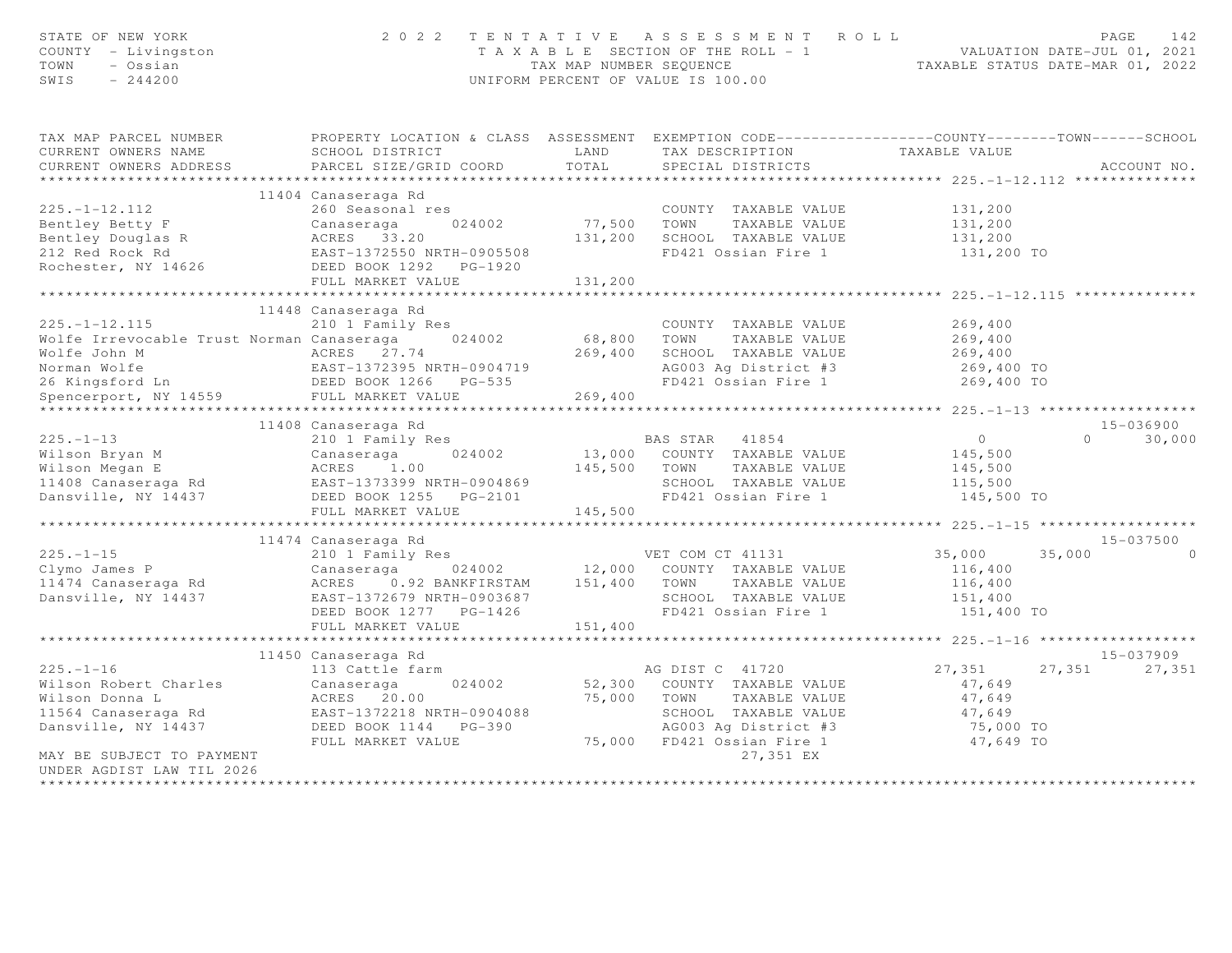| STATE OF NEW YORK<br>COUNTY - Livingston<br>TOWN<br>- Ossian<br>SWIS<br>$-244200$ |                                                       | TAX MAP NUMBER SEOUENCE         | 2022 TENTATIVE ASSESSMENT ROLL<br>TAXABLE SECTION OF THE ROLL - 1 VALUATION DATE-JUL 01, 2021<br>UNIFORM PERCENT OF VALUE IS 100.00 | TAXABLE STATUS DATE-MAR 01, 2022          |          | PAGE<br>143     |
|-----------------------------------------------------------------------------------|-------------------------------------------------------|---------------------------------|-------------------------------------------------------------------------------------------------------------------------------------|-------------------------------------------|----------|-----------------|
| TAX MAP PARCEL NUMBER<br>CURRENT OWNERS NAME                                      | SCHOOL DISTRICT                                       | LAND                            | PROPERTY LOCATION & CLASS ASSESSMENT EXEMPTION CODE---------------COUNTY-------TOWN------SCHOOL<br>TAX DESCRIPTION                  | TAXABLE VALUE                             |          |                 |
| CURRENT OWNERS ADDRESS                                                            | PARCEL SIZE/GRID COORD                                | TOTAL                           | SPECIAL DISTRICTS                                                                                                                   |                                           |          | ACCOUNT NO.     |
| **********************                                                            | *************************                             |                                 |                                                                                                                                     |                                           |          |                 |
|                                                                                   | Canaseraga Rd                                         |                                 |                                                                                                                                     |                                           |          | 15-037901       |
| $225. - 1 - 17.1$                                                                 | 105 Vac farmland                                      |                                 | AG DIST C 41720                                                                                                                     | 172,708                                   |          | 172,708 172,708 |
| Wilson Robert C<br>Wilson Donna L                                                 | Canaseraga<br>024002<br>ACRES 170.00                  |                                 | 267,200 COUNTY TAXABLE VALUE<br>267,200 TOWN TAXABLE VALUE                                                                          | 94,492<br>94,492                          |          |                 |
| 11564 Canaseraga Rd                                                               | EAST-1370444 NRTH-0903199                             |                                 | SCHOOL TAXABLE VALUE                                                                                                                | 94,492                                    |          |                 |
| Dansville, NY 14437                                                               | DEED BOOK 1041    PG-124                              |                                 | AG003 Ag District #3                                                                                                                | 267,200 TO                                |          |                 |
|                                                                                   | FULL MARKET VALUE                                     |                                 | 267,200 FD421 Ossian Fire 1                                                                                                         | 94,492 TO                                 |          |                 |
| MAY BE SUBJECT TO PAYMENT<br>UNDER AGDIST LAW TIL 2026                            |                                                       |                                 | 172,708 EX                                                                                                                          |                                           |          |                 |
|                                                                                   |                                                       |                                 |                                                                                                                                     |                                           |          |                 |
|                                                                                   | 11564 Canaseraga Rd                                   |                                 |                                                                                                                                     |                                           |          |                 |
| $225. - 1 - 17.2$                                                                 | 210 1 Family Res                                      |                                 | ENH STAR 41834                                                                                                                      | $\overline{0}$                            | $\Omega$ | 74,900          |
| Wilson Robert C<br>Wilson Donna L                                                 | Canaseraga 024002<br>ACRES 1.10                       |                                 | 13,300 COUNTY TAXABLE VALUE<br>85,500 TOWN TAXABLE VALUE                                                                            | 85,500<br>85,500                          |          |                 |
| 11564 Canaseraga Rd                                                               | EAST-1371280 NRTH-0902447                             |                                 | SCHOOL TAXABLE VALUE                                                                                                                | 10,600                                    |          |                 |
| Dansville, NY 14437                                                               | DEED BOOK 658 PG-00045                                |                                 | FD421 Ossian Fire 1                                                                                                                 | 85,500 TO                                 |          |                 |
|                                                                                   | FULL MARKET VALUE                                     | 85,500                          |                                                                                                                                     |                                           |          |                 |
|                                                                                   |                                                       |                                 |                                                                                                                                     |                                           |          |                 |
|                                                                                   | Private Rd                                            |                                 |                                                                                                                                     |                                           |          | 15-017965       |
| $225. - 1 - 18$                                                                   | 105 Vac farmland                                      |                                 | AG DIST C 41720                                                                                                                     | 47,133                                    | 47,133   | 47,133          |
| Hurlbut Jeramie                                                                   | Canaseraga<br>024002                                  |                                 | 73,500 COUNTY TAXABLE VALUE                                                                                                         | 26,367                                    |          |                 |
| Hurlbut Michele L                                                                 | ACRES 25.60                                           |                                 | 73,500 TOWN TAXABLE VALUE                                                                                                           | 26,367                                    |          |                 |
| PO Box 60                                                                         | EAST-1368483 NRTH-0902436<br>DEED BOOK 1231    PG-140 |                                 | SCHOOL TAXABLE VALUE                                                                                                                | 26,367                                    |          |                 |
| Canaseraga, NY 14822                                                              | FULL MARKET VALUE                                     |                                 | AG003 Aq District #3<br>73,500 FD421 Ossian Fire 1                                                                                  | 73,500 TO<br>26,367 TO                    |          |                 |
| MAY BE SUBJECT TO PAYMENT<br>UNDER AGDIST LAW TIL 2026                            |                                                       |                                 | 47,133 EX                                                                                                                           |                                           |          |                 |
|                                                                                   |                                                       |                                 |                                                                                                                                     |                                           |          |                 |
|                                                                                   | 5179 Faulkner Rd N                                    |                                 |                                                                                                                                     |                                           |          | 15-010900       |
| $225. - 1 - 19.1$                                                                 | 260 Seasonal res                                      |                                 | COUNTY TAXABLE VALUE                                                                                                                | 84,400                                    |          |                 |
| Zimmerman Ellis                                                                   | Canaseraga<br>024002                                  | 54,400 TOWN                     | TAXABLE VALUE                                                                                                                       | 84,400                                    |          |                 |
| 186 Free Rd                                                                       | ACRES 19.00                                           | 84,400                          | SCHOOL TAXABLE VALUE                                                                                                                | 84,400                                    |          |                 |
| Shiloh, OH 44878                                                                  | EAST-1372770 NRTH-0902312                             |                                 | FD421 Ossian Fire 1                                                                                                                 | 84,400 TO                                 |          |                 |
|                                                                                   | DEED BOOK 1286    PG-187                              |                                 |                                                                                                                                     |                                           |          |                 |
|                                                                                   | FULL MARKET VALUE<br>*******************              | 84,400                          |                                                                                                                                     | ***************** 225.-1-19.2 *********** |          |                 |
|                                                                                   | Faulkner Rd                                           |                                 |                                                                                                                                     |                                           |          | 15-010900       |
| $225. - 1 - 19.2$                                                                 | 322 Rural vac>10                                      |                                 | COUNTY TAXABLE VALUE                                                                                                                | 43,800                                    |          |                 |
| 225.-1-19.2<br>Hall Albert J, Trustee<br>Listening D. Truste                      | 024002<br>Canaseraga                                  | 43,800                          | TOWN<br>TAXABLE VALUE                                                                                                               | 43,800                                    |          |                 |
|                                                                                   | ACRES 16.70                                           |                                 | 43,800 SCHOOL TAXABLE VALUE                                                                                                         | 43,800                                    |          |                 |
| PO Box 296                                                                        | EAST-1371985 NRTH-0902039                             |                                 | FD421 Ossian Fire 1                                                                                                                 | 43,800 TO                                 |          |                 |
| Hamilton, MA 01936                                                                | DEED BOOK 1164 PG-15                                  |                                 |                                                                                                                                     |                                           |          |                 |
|                                                                                   | FULL MARKET VALUE                                     | 43,800<br>* * * * * * * * * * * |                                                                                                                                     |                                           |          |                 |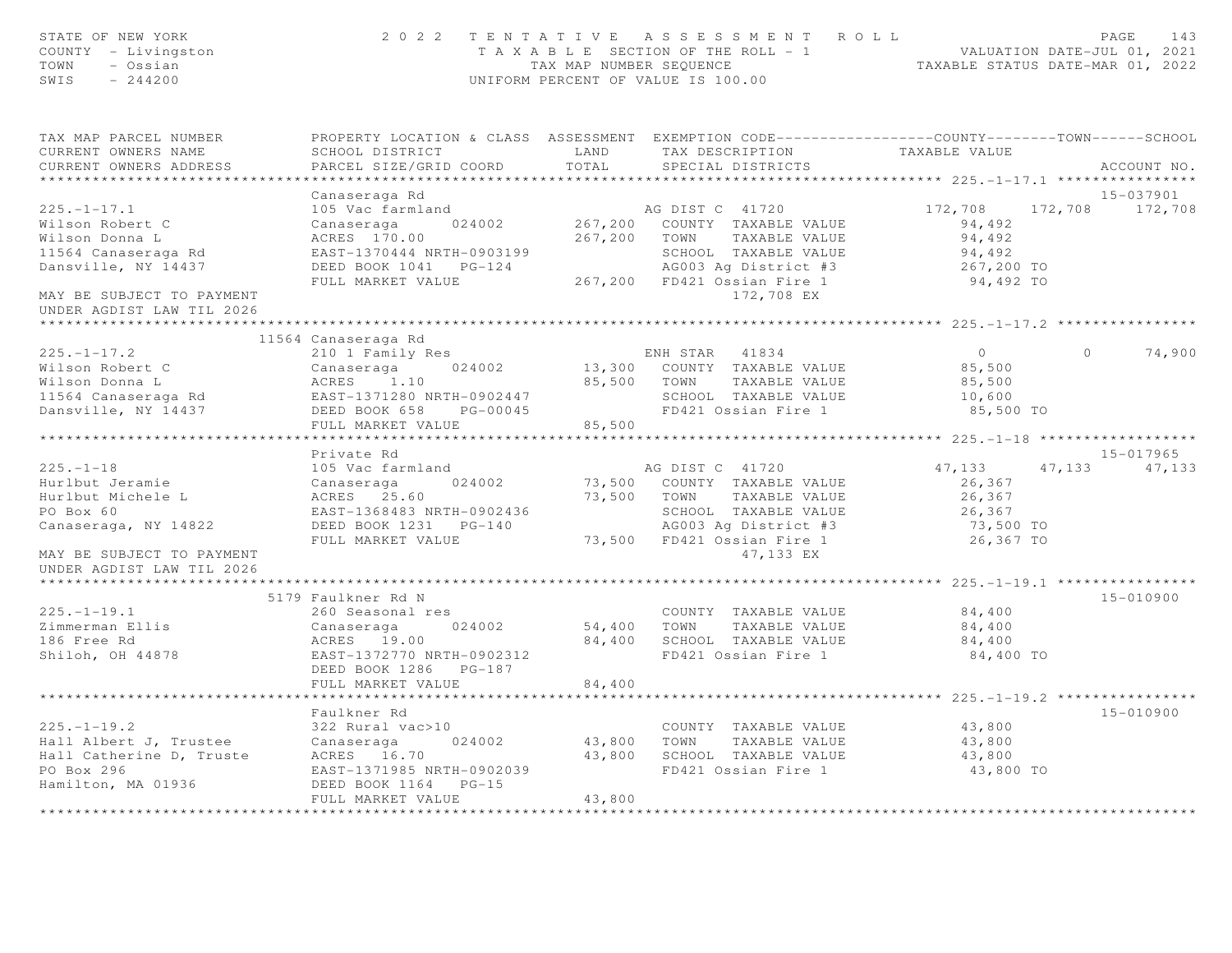| STATE OF NEW YORK<br>COUNTY - Livingston<br>- Ossian<br>TOWN<br>$-244200$<br>SWIS |                                                                                                                     |              | 2022 TENTATIVE ASSESSMENT ROLL<br>T A X A B L E SECTION OF THE ROLL - 1 VALUATION DATE-JUL 01, 2021<br>TAX MAP NUMBER SEQUENCE TAXABLE STATUS DATE-MAR 01, 2022<br>UNIFORM PERCENT OF VALUE IS 100.00 |                                                     | PAGE<br>144   |
|-----------------------------------------------------------------------------------|---------------------------------------------------------------------------------------------------------------------|--------------|-------------------------------------------------------------------------------------------------------------------------------------------------------------------------------------------------------|-----------------------------------------------------|---------------|
| TAX MAP PARCEL NUMBER<br>CURRENT OWNERS NAME                                      | PROPERTY LOCATION & CLASS ASSESSMENT EXEMPTION CODE----------------COUNTY-------TOWN------SCHOOL<br>SCHOOL DISTRICT | LAND         | TAX DESCRIPTION                                                                                                                                                                                       | TAXABLE VALUE                                       |               |
| CURRENT OWNERS ADDRESS                                                            | PARCEL SIZE/GRID COORD                                                                                              | TOTAL        | SPECIAL DISTRICTS                                                                                                                                                                                     |                                                     | ACCOUNT NO.   |
|                                                                                   | Faulkner Rd E                                                                                                       |              |                                                                                                                                                                                                       |                                                     | 15-010900     |
| $225. - 1 - 19.3$                                                                 | 322 Rural vac>10                                                                                                    |              | COUNTY TAXABLE VALUE                                                                                                                                                                                  | 29,300                                              |               |
| Godwin AAron                                                                      | Canaseraga<br>024002                                                                                                | 29,300 TOWN  | TAXABLE VALUE                                                                                                                                                                                         | 29,300                                              |               |
| 10299 Longview Dr                                                                 | ACRES 10.10                                                                                                         |              | 29,300 SCHOOL TAXABLE VALUE                                                                                                                                                                           | 29,300                                              |               |
| Kirtland, OH 44094                                                                | EAST-1373373 NRTH-0901826<br>DEED BOOK 1287    PG-1759                                                              |              | FD421 Ossian Fire 1                                                                                                                                                                                   | 29,300 TO                                           |               |
|                                                                                   | FULL MARKET VALUE                                                                                                   | 29,300       |                                                                                                                                                                                                       |                                                     |               |
|                                                                                   | Poags Hole Rd                                                                                                       |              |                                                                                                                                                                                                       |                                                     | 15-019500     |
| $225. - 1 - 21$                                                                   | 322 Rural vac>10                                                                                                    |              | COUNTY TAXABLE VALUE                                                                                                                                                                                  | 176,100                                             |               |
| Sugar Creek Ridge, LLC                                                            | 243801<br>Dansville                                                                                                 | 176,100 TOWN | TAXABLE VALUE                                                                                                                                                                                         | 176,100                                             |               |
| 120 Linden Oaks Dr 200                                                            | ACRES 109.50                                                                                                        |              | 176,100 SCHOOL TAXABLE VALUE                                                                                                                                                                          | 176,100                                             |               |
| Rochester, NY 14625                                                               | EAST-1376206 NRTH-0908931                                                                                           |              | FD421 Ossian Fire 1                                                                                                                                                                                   | 176,100 TO                                          |               |
| MAY BE SUBJECT TO PAYMENT<br>UNDER RPTL480A UNTIL 2030                            | FULL MARKET VALUE                                                                                                   | 176,100      |                                                                                                                                                                                                       |                                                     |               |
| ****************************                                                      |                                                                                                                     |              |                                                                                                                                                                                                       |                                                     |               |
|                                                                                   | Poags Hole Rd                                                                                                       |              |                                                                                                                                                                                                       |                                                     | 15-018400     |
| $225. - 1 - 26$<br>Mahany Robert M Jr                                             | 322 Rural vac>10<br>243801<br>Dansville                                                                             |              | COUNTY TAXABLE VALUE<br>21,100 TOWN TAXABLE VALUE                                                                                                                                                     | 21,100<br>21,100                                    |               |
| 10046 Route 36 S                                                                  | Landlocked                                                                                                          |              | 21,100 SCHOOL TAXABLE VALUE                                                                                                                                                                           | 21,100                                              |               |
| Dansville, NY 14437                                                               | ACRES 10.30                                                                                                         |              | AG003 Ag District #3                                                                                                                                                                                  | 21,100 TO                                           |               |
|                                                                                   | EAST-1380284 NRTH-0907760                                                                                           |              | FD421 Ossian Fire 1                                                                                                                                                                                   | 21,100 TO                                           |               |
|                                                                                   | DEED BOOK 990 PG-347                                                                                                |              |                                                                                                                                                                                                       |                                                     |               |
|                                                                                   | FULL MARKET VALUE                                                                                                   | 21,100       |                                                                                                                                                                                                       |                                                     |               |
|                                                                                   |                                                                                                                     |              |                                                                                                                                                                                                       |                                                     |               |
|                                                                                   | Canaseraga Rd                                                                                                       |              |                                                                                                                                                                                                       |                                                     | 15-037904     |
| $225. - 1 - 27$                                                                   | 322 Rural vac>10                                                                                                    |              | COUNTY TAXABLE VALUE                                                                                                                                                                                  | 18,900                                              |               |
| Wilson Robert C                                                                   | 024002<br>Canaseraga                                                                                                | 18,900       | TOWN<br>TAXABLE VALUE                                                                                                                                                                                 | 18,900                                              |               |
| Wilson Donna L                                                                    | ACRES 10.70                                                                                                         | 18,900       | SCHOOL TAXABLE VALUE                                                                                                                                                                                  | 18,900                                              |               |
| 11564 Canaseraga Rd<br>Dansville, NY 14437                                        | EAST-1375030 NRTH-0907820                                                                                           |              | AG003 Ag District #3<br>FD421 Ossian Fire 1                                                                                                                                                           | 18,900 TO<br>18,900 TO                              |               |
|                                                                                   | DEED BOOK 1041 PG-133<br>FULL MARKET VALUE                                                                          | 18,900       |                                                                                                                                                                                                       |                                                     |               |
|                                                                                   | *********************                                                                                               |              | ***********************                                                                                                                                                                               | ********************* 225. -1-28 ****************** |               |
|                                                                                   | Canaseraga Rd                                                                                                       |              |                                                                                                                                                                                                       |                                                     | 15-037903     |
| $225. - 1 - 28$                                                                   | 105 Vac farmland                                                                                                    |              | AG DIST C 41720                                                                                                                                                                                       | 51,278                                              | 51,278 51,278 |
| Wilson Robert Charles                                                             | Canaseraga<br>024002                                                                                                |              | 64,500 COUNTY TAXABLE VALUE                                                                                                                                                                           | 13,222                                              |               |
| Wilson Donna L                                                                    | ACRES 23.90                                                                                                         |              | 64,500 TOWN TAXABLE VALUE                                                                                                                                                                             | 13,222                                              |               |
| 11564 Canaseraga Rd                                                               | EAST-1375198 NRTH-0906733                                                                                           |              | SCHOOL TAXABLE VALUE                                                                                                                                                                                  | 13,222                                              |               |
| Dansville, NY 14437                                                               | DEED BOOK 1183 PG-244                                                                                               |              | AG003 Ag District #3                                                                                                                                                                                  | 64,500 TO                                           |               |
|                                                                                   | FULL MARKET VALUE                                                                                                   |              | 64,500 FD421 Ossian Fire 1                                                                                                                                                                            | 13,222 TO                                           |               |
| MAY BE SUBJECT TO PAYMENT                                                         |                                                                                                                     |              | 51,278 EX                                                                                                                                                                                             |                                                     |               |
| UNDER AGDIST LAW TIL 2026<br>**********************                               |                                                                                                                     |              |                                                                                                                                                                                                       |                                                     |               |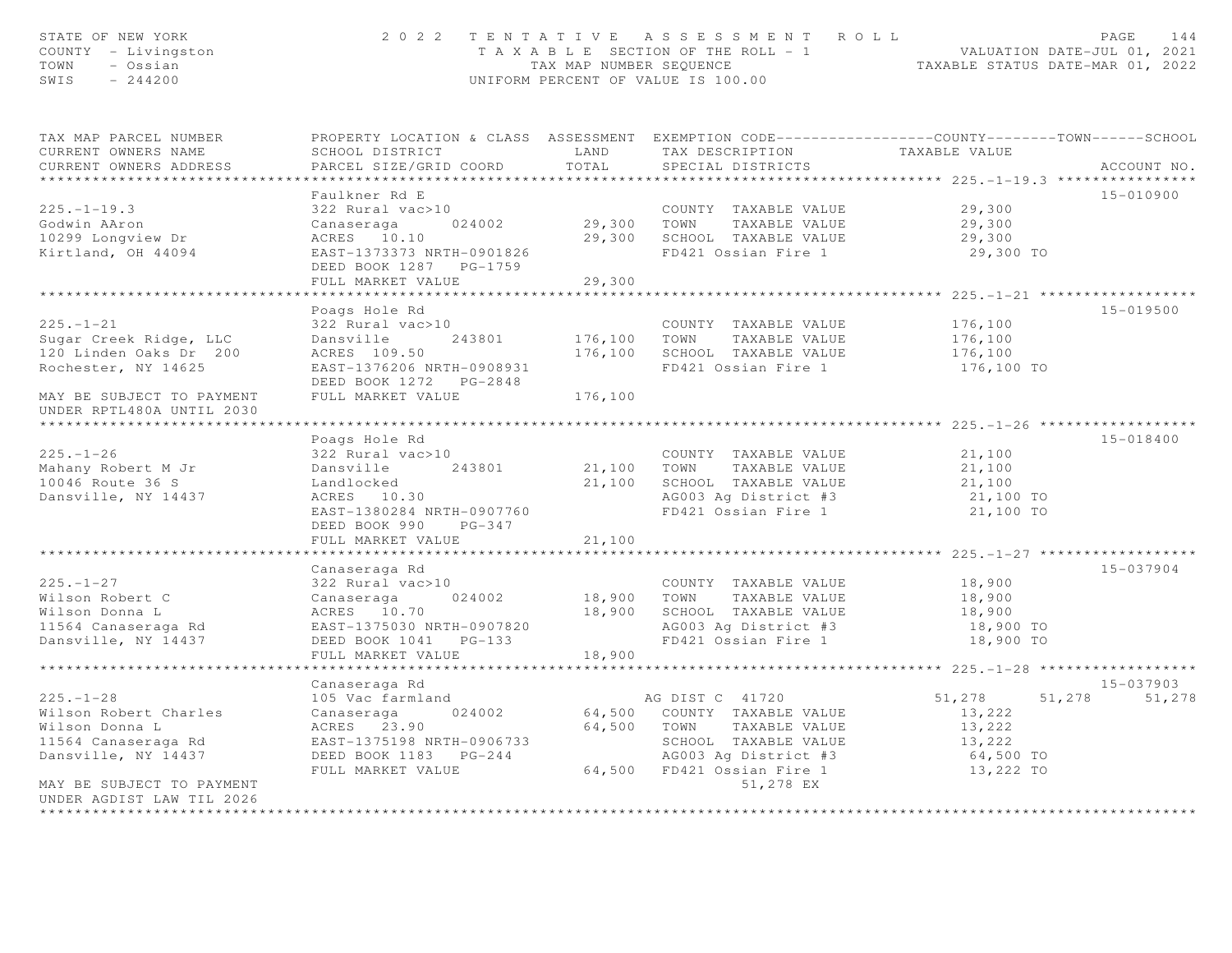| STATE OF NEW YORK<br>COUNTY - Livingston<br>TOWN<br>- Ossian<br>SWIS<br>$-244200$ | 2 0 2 2                                             | TAX MAP NUMBER SEQUENCE | TENTATIVE ASSESSMENT<br>ROLL<br>T A X A B L E SECTION OF THE ROLL - 1<br>UNIFORM PERCENT OF VALUE IS 100.00 | TAXABLE STATUS DATE-MAR 01, 2022               | PAGE<br>145<br>VALUATION DATE-JUL 01, 2021 |
|-----------------------------------------------------------------------------------|-----------------------------------------------------|-------------------------|-------------------------------------------------------------------------------------------------------------|------------------------------------------------|--------------------------------------------|
| TAX MAP PARCEL NUMBER                                                             |                                                     |                         | PROPERTY LOCATION & CLASS ASSESSMENT EXEMPTION CODE----------------COUNTY-------TOWN------SCHOOL            |                                                |                                            |
| CURRENT OWNERS NAME                                                               | SCHOOL DISTRICT                                     | LAND                    | TAX DESCRIPTION                                                                                             | TAXABLE VALUE                                  |                                            |
| CURRENT OWNERS ADDRESS                                                            | PARCEL SIZE/GRID COORD                              | TOTAL                   | SPECIAL DISTRICTS                                                                                           |                                                | ACCOUNT NO.                                |
| *********************                                                             |                                                     |                         |                                                                                                             | ***************** 225. -1-29 ***************** |                                            |
|                                                                                   | 11288 Poags Hole Rd                                 |                         |                                                                                                             |                                                | 15-034200                                  |
| $225. - 1 - 29$<br>M&D Campground, LLC                                            | 582 Camping park<br>Dansville<br>243801             | 227,600                 | COUNTY TAXABLE VALUE<br>TAXABLE VALUE<br>TOWN                                                               | 487,500<br>487,500                             |                                            |
| 11288 Poags Hole Rd                                                               | ACRES 85.20 BANK LERETA                             | 487,500                 | SCHOOL TAXABLE VALUE                                                                                        | 487,500                                        |                                            |
| Dansville, NY 14437                                                               | EAST-1376568 NRTH-0906949                           |                         | FD421 Ossian Fire 1                                                                                         | 487,500 TO                                     |                                            |
|                                                                                   | DEED BOOK 1267 PG-1910                              |                         |                                                                                                             |                                                |                                            |
|                                                                                   | FULL MARKET VALUE                                   | 487,500                 |                                                                                                             |                                                |                                            |
|                                                                                   |                                                     |                         |                                                                                                             |                                                |                                            |
|                                                                                   | Poags Hole Rd                                       |                         |                                                                                                             |                                                | 15-010200                                  |
| $225 - 1 - 30$                                                                    | 322 Rural vac>10                                    |                         | COUNTY TAXABLE VALUE                                                                                        | 159,200                                        |                                            |
| Teachout Brian L                                                                  | Dansville<br>243801                                 | 159,200                 | TOWN<br>TAXABLE VALUE                                                                                       | 159,200                                        |                                            |
| Santos-Teachout Rosemeire R                                                       | ACRES 88.30                                         | 159,200                 | SCHOOL TAXABLE VALUE                                                                                        | 159,200                                        |                                            |
| 5709 Decker Rd                                                                    | EAST-1379015 NRTH-0906660                           |                         | FD421 Ossian Fire 1                                                                                         | 159,200 TO                                     |                                            |
| Livonia, NY 14487                                                                 | DEED BOOK 1274    PG-1102                           |                         |                                                                                                             |                                                |                                            |
|                                                                                   | FULL MARKET VALUE<br>*****************************  | 159,200                 |                                                                                                             |                                                |                                            |
|                                                                                   |                                                     |                         |                                                                                                             |                                                |                                            |
| $225. - 1 - 31$                                                                   | 11403 Canaseraga Rd                                 |                         | VET WAR CT 41121                                                                                            |                                                | $15 - 034850$<br>12,885<br>$\circ$         |
| Brewster Daniel                                                                   | 210 1 Family Res<br>024002<br>Canaseraga            |                         | 11,700 BAS STAR<br>41854                                                                                    | 12,885<br>$\overline{0}$                       | 30,000<br>$\Omega$                         |
| Brewster Tabitha                                                                  | ACRES<br>0.90 BANKFIRSTAM                           | 85,900                  | COUNTY TAXABLE VALUE                                                                                        | 73,015                                         |                                            |
| 11403 Canaseraga Rd                                                               | EAST-1374053 NRTH-0905899                           |                         | TOWN<br>TAXABLE VALUE                                                                                       | 73,015                                         |                                            |
| Dansville, NY 14437                                                               | DEED BOOK 1012    PG-211                            |                         | SCHOOL TAXABLE VALUE                                                                                        | 55,900                                         |                                            |
|                                                                                   | FULL MARKET VALUE                                   |                         | 85,900 FD421 Ossian Fire 1                                                                                  | 85,900 TO                                      |                                            |
|                                                                                   | ******************************                      |                         |                                                                                                             |                                                |                                            |
|                                                                                   | 11405 Canaseraga Rd                                 |                         |                                                                                                             |                                                | $15 - 000625$                              |
| $225. - 1 - 32.1$                                                                 | 210 1 Family Res                                    |                         | 41854<br>BAS STAR                                                                                           | $\overline{0}$                                 | $\Omega$<br>30,000                         |
| Mitchell Charles D                                                                | Canaseraga<br>024002                                | 31,900                  | COUNTY TAXABLE VALUE                                                                                        | 56,000                                         |                                            |
| Burger Elizabeth                                                                  | ACRES<br>8.46                                       | 56,000                  | TOWN<br>TAXABLE VALUE                                                                                       | 56,000                                         |                                            |
| 11405 Canaseraga Rd                                                               | EAST-1374250 NRTH-0905534                           |                         | SCHOOL TAXABLE VALUE                                                                                        | 26,000                                         |                                            |
| Dansville, NY 14437                                                               | DEED BOOK 1013 PG-347                               |                         | FD421 Ossian Fire 1                                                                                         | 56,000 TO                                      |                                            |
|                                                                                   | FULL MARKET VALUE                                   | 56,000                  |                                                                                                             |                                                |                                            |
|                                                                                   |                                                     |                         |                                                                                                             |                                                |                                            |
|                                                                                   | Canaseraga Rd E                                     |                         |                                                                                                             |                                                | $15 - 000625$                              |
| $225. - 1 - 32.2$                                                                 | 314 Rural vac<10                                    |                         | COUNTY TAXABLE VALUE                                                                                        | 12,000                                         |                                            |
| Brewster Daniel                                                                   | 024002<br>Canaseraga                                | 12,000                  | TOWN<br>TAXABLE VALUE                                                                                       | 12,000                                         |                                            |
| Brewster Tabitha                                                                  | FRNT 112.00 DPTH 254.00                             | 12,000                  | SCHOOL TAXABLE VALUE<br>FD421 Ossian Fire 1                                                                 | 12,000                                         |                                            |
| 11403 Canaseraga Rd<br>Dansville, NY 14437                                        | EAST-1373993 NRTH-0905751<br>DEED BOOK 1290 PG-1163 |                         |                                                                                                             | 12,000 TO                                      |                                            |
|                                                                                   | FULL MARKET VALUE                                   | 12,000                  |                                                                                                             |                                                |                                            |
|                                                                                   |                                                     |                         |                                                                                                             |                                                |                                            |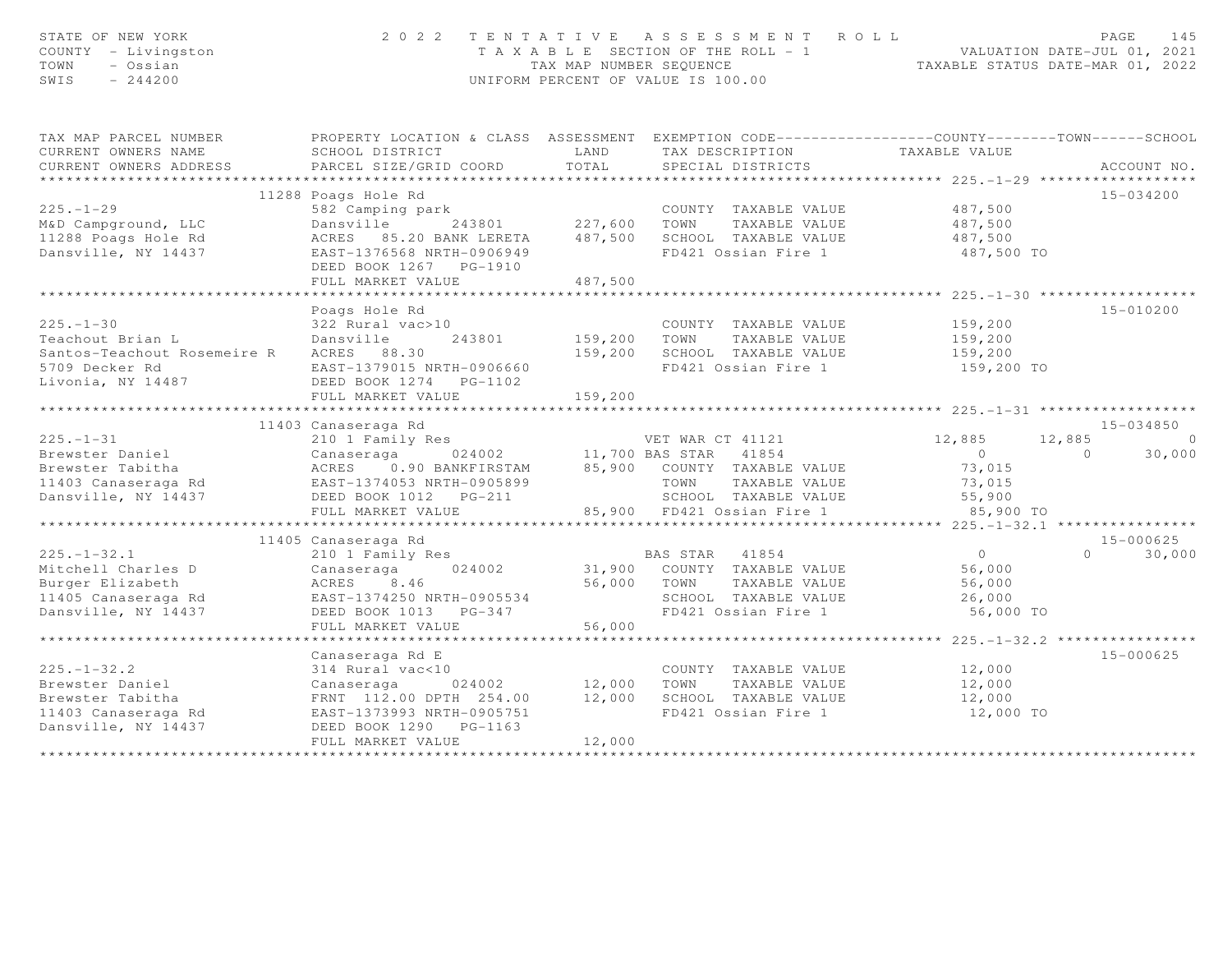| STATE OF NEW YORK<br>COUNTY - Livingston<br>TOWN - Ossian<br>$SWIS = 244200$ |                                                                                                                                                                                      |                                                  | 2022 TENTATIVE ASSESSMENT ROLL<br>T A X A B L E SECTION OF THE ROLL - 1 VALUATION DATE-JUL 01, 2021<br>TAX MAP NUMBER SEQUENCE TAXABLE STATUS DATE-MAR 01, 2022<br>UNIFORM PERCENT OF VALUE IS 100.00 |                                                  | PAGE<br>146     |
|------------------------------------------------------------------------------|--------------------------------------------------------------------------------------------------------------------------------------------------------------------------------------|--------------------------------------------------|-------------------------------------------------------------------------------------------------------------------------------------------------------------------------------------------------------|--------------------------------------------------|-----------------|
| TAX MAP PARCEL NUMBER<br>CURRENT OWNERS NAME<br>CURRENT OWNERS ADDRESS       | SCHOOL DISTRICT<br>PARCEL SIZE/GRID COORD                                                                                                                                            | LAND<br>TOTAL                                    | PROPERTY LOCATION & CLASS ASSESSMENT EXEMPTION CODE-----------------COUNTY--------TOWN------SCHOOL<br>TAX DESCRIPTION<br>SPECIAL DISTRICTS                                                            | TAXABLE VALUE                                    | ACCOUNT NO.     |
|                                                                              |                                                                                                                                                                                      |                                                  |                                                                                                                                                                                                       | ****************** 225.-1-33.1 ***************** | 15-037908       |
| $225. - 1 - 33.1$                                                            | Canaseraga Rd<br>105 Vac farmland                                                                                                                                                    |                                                  | AG DIST C 41720                                                                                                                                                                                       | 209,533                                          | 209,533 209,533 |
| Wilson Robert Charles<br>Wilson Donna L<br>11564 Canaseraga Rd               | Canaseraga 024002<br>ACRES 62.38<br>EAST-1374917 NRTH-0904969                                                                                                                        |                                                  | 266,200 COUNTY TAXABLE VALUE<br>266,200 TOWN TAXABLE VALUE                                                                                                                                            | 56,667<br>56,667<br>56,667                       |                 |
| Dansville, NY 14437                                                          | FULL MARKET VALUE                                                                                                                                                                    |                                                  | SCHOOL TAXABLE VALUE<br>AG003 Ag District #3<br>266,200 FD421 Ossian Fire 1                                                                                                                           | 266,200 TO<br>56,667 TO                          |                 |
| MAY BE SUBJECT TO PAYMENT<br>UNDER AGDIST LAW TIL 2026                       |                                                                                                                                                                                      |                                                  | 209,533 EX                                                                                                                                                                                            |                                                  |                 |
|                                                                              |                                                                                                                                                                                      |                                                  |                                                                                                                                                                                                       |                                                  |                 |
|                                                                              | Canaseraga Rd E                                                                                                                                                                      |                                                  |                                                                                                                                                                                                       |                                                  | 15-002175       |
| $225. - 1 - 34.2$                                                            | 314 Rural vac<10                                                                                                                                                                     |                                                  | COUNTY TAXABLE VALUE                                                                                                                                                                                  | 11,500                                           |                 |
| Brewster Daniel<br>Brewster Tabitha                                          | Canaseraga 024002<br>ACRES 2.69<br>EAST-1374405 NRTH-0905892                                                                                                                         |                                                  | 11,500 TOWN TAXABLE VALUE<br>11,500 SCHOOL TAXABLE VALUE                                                                                                                                              | 11,500                                           |                 |
|                                                                              |                                                                                                                                                                                      |                                                  | FD421 Ossian Fire 1                                                                                                                                                                                   | 11,500<br>11,500 TO                              |                 |
| 11403 Canaseraga Rd<br>Dansville, NY 14437                                   | DEED BOOK 1292 PG-229                                                                                                                                                                |                                                  |                                                                                                                                                                                                       |                                                  |                 |
|                                                                              | FULL MARKET VALUE                                                                                                                                                                    | 11,500                                           |                                                                                                                                                                                                       |                                                  |                 |
|                                                                              |                                                                                                                                                                                      |                                                  |                                                                                                                                                                                                       | ****************** 225.-1-34.11 **************** |                 |
|                                                                              | Canaseraga Rd E                                                                                                                                                                      |                                                  |                                                                                                                                                                                                       |                                                  | 15-002175       |
| $225. -1 - 34.11$                                                            | 314 Rural vac<10                                                                                                                                                                     |                                                  | COUNTY TAXABLE VALUE 24,100                                                                                                                                                                           |                                                  |                 |
| Byrns David W                                                                | Canaseraga 024002                                                                                                                                                                    |                                                  | 24,100 TOWN TAXABLE VALUE<br>24,100 SCHOOL TAXABLE VALUE                                                                                                                                              | 24,100                                           |                 |
| 3090 Old Brookside Ln                                                        | ACRES 7.92<br>EAST-1375075 NRTH-0905805                                                                                                                                              |                                                  | FD421 Ossian Fire 1                                                                                                                                                                                   | 24,100<br>24,100 TO                              |                 |
| Canandaigua, NY 14424                                                        | DEED BOOK 1293 PG-2975                                                                                                                                                               |                                                  |                                                                                                                                                                                                       |                                                  |                 |
|                                                                              | FULL MARKET VALUE                                                                                                                                                                    | 24,100                                           |                                                                                                                                                                                                       |                                                  |                 |
|                                                                              |                                                                                                                                                                                      |                                                  |                                                                                                                                                                                                       |                                                  |                 |
|                                                                              | Canaseraga Rd E                                                                                                                                                                      |                                                  |                                                                                                                                                                                                       |                                                  | 15-002175       |
| $225. - 1 - 34.14$                                                           | 322 Rural vac>10                                                                                                                                                                     |                                                  | CERT FORET 47460                                                                                                                                                                                      | 68,320 68,320                                    | 68,320          |
| Selders Brian P                                                              | Canaseraga 024002                                                                                                                                                                    |                                                  | 115,600 COUNTY TAXABLE VALUE                                                                                                                                                                          | 47,280                                           |                 |
| 38 East Parkway                                                              | ACRES 71.45                                                                                                                                                                          |                                                  | 115,600 TOWN TAXABLE VALUE                                                                                                                                                                            | 47,280                                           |                 |
| Victor, NY 14564                                                             | EAST-1376708 NRTH-0905182                                                                                                                                                            |                                                  | SCHOOL TAXABLE VALUE                                                                                                                                                                                  | 47,280                                           |                 |
|                                                                              | DEED BOOK 1294 PG-8                                                                                                                                                                  |                                                  | FD421 Ossian Fire 1                                                                                                                                                                                   | 115,600 TO                                       |                 |
| MAY BE SUBJECT TO PAYMENT<br>UNDER RPTL480A UNTIL 2031                       | FULL MARKET VALUE                                                                                                                                                                    | 115,600                                          |                                                                                                                                                                                                       |                                                  |                 |
|                                                                              | Poags Hole Rd                                                                                                                                                                        |                                                  |                                                                                                                                                                                                       |                                                  | 15-000100       |
| $225. - 1 - 35$                                                              | 105 Vac farmland                                                                                                                                                                     |                                                  | AG DIST C 41720                                                                                                                                                                                       | 156,551 156,551 156,551                          |                 |
| Acomb Acres Properties, LLC                                                  | Dansville 243801                                                                                                                                                                     |                                                  | 232,100 COUNTY TAXABLE VALUE                                                                                                                                                                          | 75,549                                           |                 |
| 9944 Route 36 S                                                              | Access Off Route 36                                                                                                                                                                  |                                                  | 232,100 TOWN TAXABLE VALUE                                                                                                                                                                            | 75,549                                           |                 |
| Dansville, NY 14437                                                          | Steuben County                                                                                                                                                                       |                                                  | SCHOOL TAXABLE VALUE                                                                                                                                                                                  | 75,549                                           |                 |
|                                                                              | ACRES 106.10                                                                                                                                                                         |                                                  | AG003 Ag District #3                                                                                                                                                                                  | 232,100 TO                                       |                 |
| MAY BE SUBJECT TO PAYMENT                                                    | $\texttt{FAST-1378960 \texttt{ NRTH-0905177}}$ $\texttt{FD421} \texttt{O51}$ $\texttt{FDA21} \texttt{O51}$ $\texttt{S1} \texttt{C} \texttt{F1}$ $\texttt{F1} \texttt{C} \texttt{F2}$ |                                                  |                                                                                                                                                                                                       | 75,549 TO                                        |                 |
| UNDER AGDIST LAW TIL 2026                                                    | DEED BOOK 1271 PG-410                                                                                                                                                                |                                                  | 156,551 EX                                                                                                                                                                                            |                                                  |                 |
|                                                                              | FULL MARKET VALUE<br>                                                                                                                                                                | 232,100<br>+ + + + + + + + + + + + + + + + + + + |                                                                                                                                                                                                       |                                                  |                 |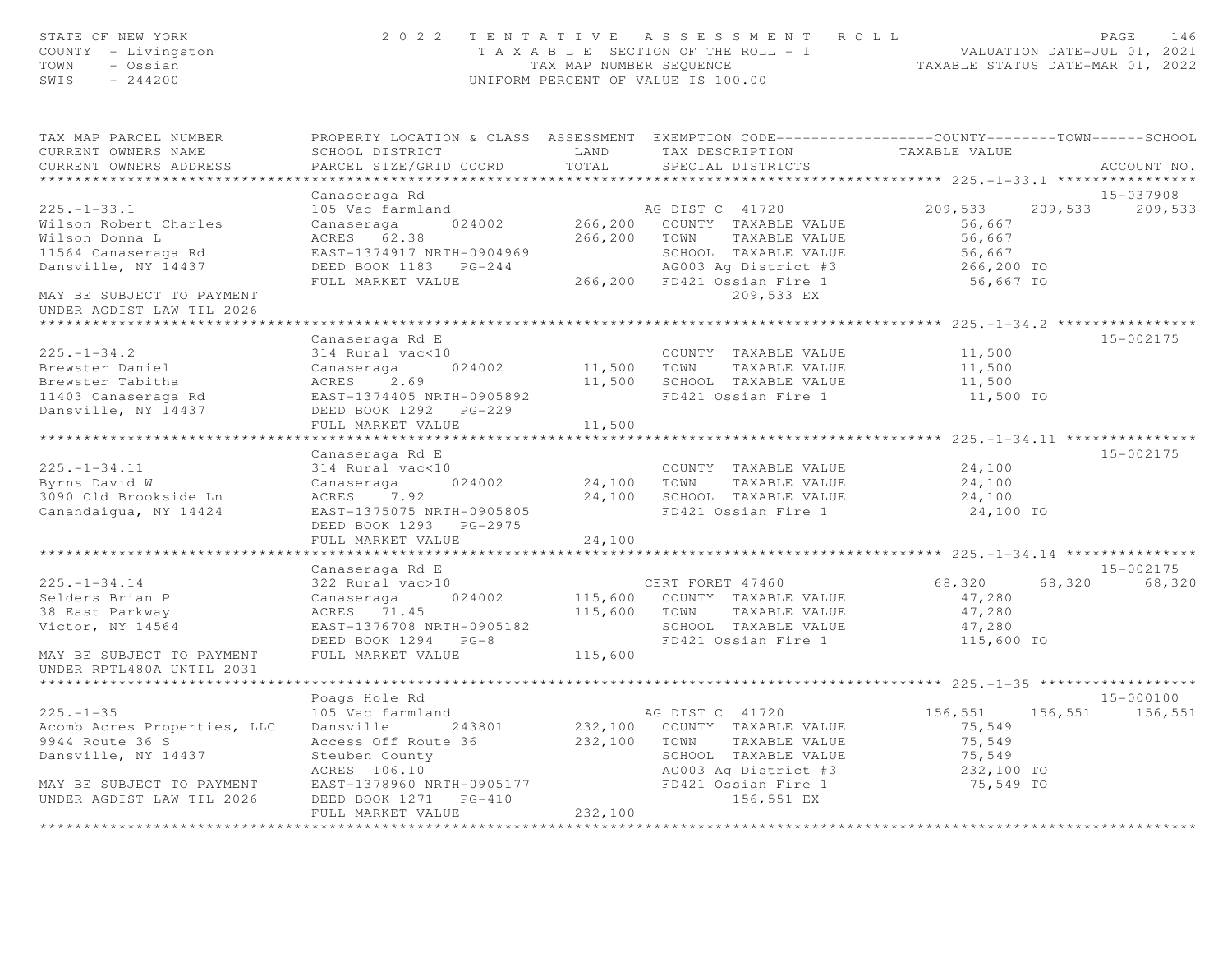| STATE OF NEW YORK<br>COUNTY - Livingston<br>TOWN<br>- Ossian<br>$-244200$<br>SWIS |                                                                                                  |              | 2022 TENTATIVE ASSESSMENT ROLL<br>T A X A B L E SECTION OF THE ROLL - 1 VALUATION DATE-JUL 01, 2021<br>TAX MAP NUMBER SEQUENCE TAXABLE STATUS DATE-MAR 01, 2022<br>UNIFORM PERCENT OF VALUE IS 100.00 |                                      |          | 147<br>PAGE   |
|-----------------------------------------------------------------------------------|--------------------------------------------------------------------------------------------------|--------------|-------------------------------------------------------------------------------------------------------------------------------------------------------------------------------------------------------|--------------------------------------|----------|---------------|
| TAX MAP PARCEL NUMBER                                                             | PROPERTY LOCATION & CLASS ASSESSMENT EXEMPTION CODE----------------COUNTY-------TOWN------SCHOOL |              |                                                                                                                                                                                                       |                                      |          |               |
| CURRENT OWNERS NAME                                                               | SCHOOL DISTRICT                                                                                  | LAND         | TAX DESCRIPTION TAXABLE VALUE<br>SPECIAL DISTRICTS                                                                                                                                                    |                                      |          |               |
| CURRENT OWNERS ADDRESS                                                            | PARCEL SIZE/GRID COORD                                                                           | TOTAL        | SPECIAL DISTRICTS                                                                                                                                                                                     |                                      |          | ACCOUNT NO.   |
| *************************                                                         |                                                                                                  |              |                                                                                                                                                                                                       |                                      |          |               |
|                                                                                   | Poags Hole Rd                                                                                    |              |                                                                                                                                                                                                       |                                      |          | 15-033900     |
| $225. - 1 - 36$                                                                   | 322 Rural vac>10                                                                                 |              | COUNTY TAXABLE VALUE                                                                                                                                                                                  | 93,400                               |          |               |
| Mahany Robert                                                                     | Dansville 243801                                                                                 |              | 93,400 TOWN TAXABLE VALUE                                                                                                                                                                             | 93,400                               |          |               |
| 10045 Rt 36 South                                                                 | Landlocked                                                                                       |              | 93,400 SCHOOL TAXABLE VALUE                                                                                                                                                                           | 93,400                               |          |               |
| Dansville, NY 14437                                                               | ACRES 47.20                                                                                      |              | AG003 Ag District #3                                                                                                                                                                                  | 93,400 TO                            |          |               |
|                                                                                   | EAST-1379189 NRTH-0903855<br>DEED BOOK 589 PG-00146                                              |              | FD421 Ossian Fire 1                                                                                                                                                                                   | 93,400 TO                            |          |               |
|                                                                                   | FULL MARKET VALUE                                                                                | 93,400       |                                                                                                                                                                                                       |                                      |          |               |
|                                                                                   |                                                                                                  |              |                                                                                                                                                                                                       | **************** 225.-1-37 ********* |          |               |
|                                                                                   | Private Rd                                                                                       |              |                                                                                                                                                                                                       |                                      |          | 15-024500     |
| $225. - 1 - 37$<br>Mahany Robert                                                  | 314 Rural vac<10                                                                                 |              | COUNTY TAXABLE VALUE                                                                                                                                                                                  | 9,100                                |          |               |
|                                                                                   | Dansville<br>ACRES 2.00<br>243801                                                                | 9,100 TOWN   | TAXABLE VALUE                                                                                                                                                                                         | 9,100                                |          |               |
| 10045 Route 36 South                                                              |                                                                                                  | 9,100        | SCHOOL TAXABLE VALUE                                                                                                                                                                                  | 9,100                                |          |               |
| Dansville, NY 14437                                                               | EAST-1378279 NRTH-0903465<br>FULL MARKET VALUE                                                   |              | AG003 Ag District #3<br>9,100 FD421 Ossian Fire 1                                                                                                                                                     | 9,100 TO                             |          |               |
|                                                                                   |                                                                                                  |              |                                                                                                                                                                                                       | 9,100 TO                             |          |               |
|                                                                                   | 11449 Canaseraga Rd                                                                              |              |                                                                                                                                                                                                       |                                      |          |               |
| $225. - 1 - 38.2$                                                                 | 210 1 Family Res                                                                                 |              | ENH STAR 41834                                                                                                                                                                                        | $\overline{O}$                       | $\Omega$ | 74,900        |
| Wilson Gordon R                                                                   | 024002<br>Canaseraga                                                                             |              | 13,800 COUNTY TAXABLE VALUE                                                                                                                                                                           | 177,000                              |          |               |
| Wilson Janeen E                                                                   |                                                                                                  |              | 177,000 TOWN<br>TAXABLE VALUE                                                                                                                                                                         | 177,000                              |          |               |
| 11449 Canaseraga Rd                                                               | $ACRES$ 1.30<br>EAST-1373316 NRTH-0904230                                                        |              | SCHOOL TAXABLE VALUE                                                                                                                                                                                  | 102,100                              |          |               |
| Dansville, NY 14437                                                               | FULL MARKET VALUE                                                                                |              | 177,000 FD421 Ossian Fire 1                                                                                                                                                                           | 177,000 TO                           |          |               |
|                                                                                   | ***********************                                                                          |              |                                                                                                                                                                                                       |                                      |          |               |
|                                                                                   | Canaseraga Rd E                                                                                  |              |                                                                                                                                                                                                       |                                      |          | $15 - 037910$ |
| $225. - 1 - 38.11$                                                                | 105 Vac farmland                                                                                 |              | AG DIST C 41720                                                                                                                                                                                       | 226,008                              | 226,008  | 226,008       |
| Wilson Robert Charles                                                             | 024002<br>Canaseraga                                                                             |              | 287,500 COUNTY TAXABLE VALUE                                                                                                                                                                          | 61,492                               |          |               |
| Wilson Donna L                                                                    | ACRES 77.70                                                                                      | 287,500 TOWN | TAXABLE VALUE                                                                                                                                                                                         | 61,492                               |          |               |
| 11564 Canaseraga Rd                                                               | EAST-1375461 NRTH-0903707                                                                        |              | SCHOOL TAXABLE VALUE                                                                                                                                                                                  | 61,492                               |          |               |
| Dansville, NY 14437                                                               | DEED BOOK 1183 PG-244                                                                            |              | AG003 Ag District #3                                                                                                                                                                                  | 287,500 TO                           |          |               |
|                                                                                   | FULL MARKET VALUE                                                                                |              | 287,500 FD421 Ossian Fire 1                                                                                                                                                                           | 61,492 TO                            |          |               |
| MAY BE SUBJECT TO PAYMENT                                                         |                                                                                                  |              | 226,008 EX                                                                                                                                                                                            |                                      |          |               |
| UNDER AGDIST LAW TIL 2026                                                         |                                                                                                  |              |                                                                                                                                                                                                       |                                      |          |               |
|                                                                                   |                                                                                                  |              |                                                                                                                                                                                                       |                                      |          |               |
|                                                                                   | Canaseraga Rd E                                                                                  |              |                                                                                                                                                                                                       |                                      |          | 15-037910     |
| $225. - 1 - 38.12$                                                                | 322 Rural vac>10                                                                                 |              | CERT FORET 47460                                                                                                                                                                                      | 56,000                               | 56,000   | 56,000        |
| Selders Brian                                                                     | 024002<br>Canaseraga                                                                             |              | 70,000 COUNTY TAXABLE VALUE                                                                                                                                                                           | 14,000                               |          |               |
| 38 E Parkway                                                                      | ACRES 50.00                                                                                      | 70,000       | TOWN<br>TAXABLE VALUE                                                                                                                                                                                 | 14,000                               |          |               |
| Victor, NY 14564                                                                  | EAST-1377324 NRTH-0903278                                                                        |              | SCHOOL TAXABLE VALUE                                                                                                                                                                                  | 14,000                               |          |               |
|                                                                                   | DEED BOOK 1281    PG-2194                                                                        |              | AG003 Ag District #3                                                                                                                                                                                  | 70,000 TO                            |          |               |
| MAY BE SUBJECT TO PAYMENT                                                         | FULL MARKET VALUE                                                                                |              | 70,000 FD421 Ossian Fire 1                                                                                                                                                                            | 70,000 TO                            |          |               |
| UNDER RPTL480A UNTIL 2031                                                         |                                                                                                  |              |                                                                                                                                                                                                       |                                      |          |               |
|                                                                                   |                                                                                                  |              |                                                                                                                                                                                                       |                                      |          |               |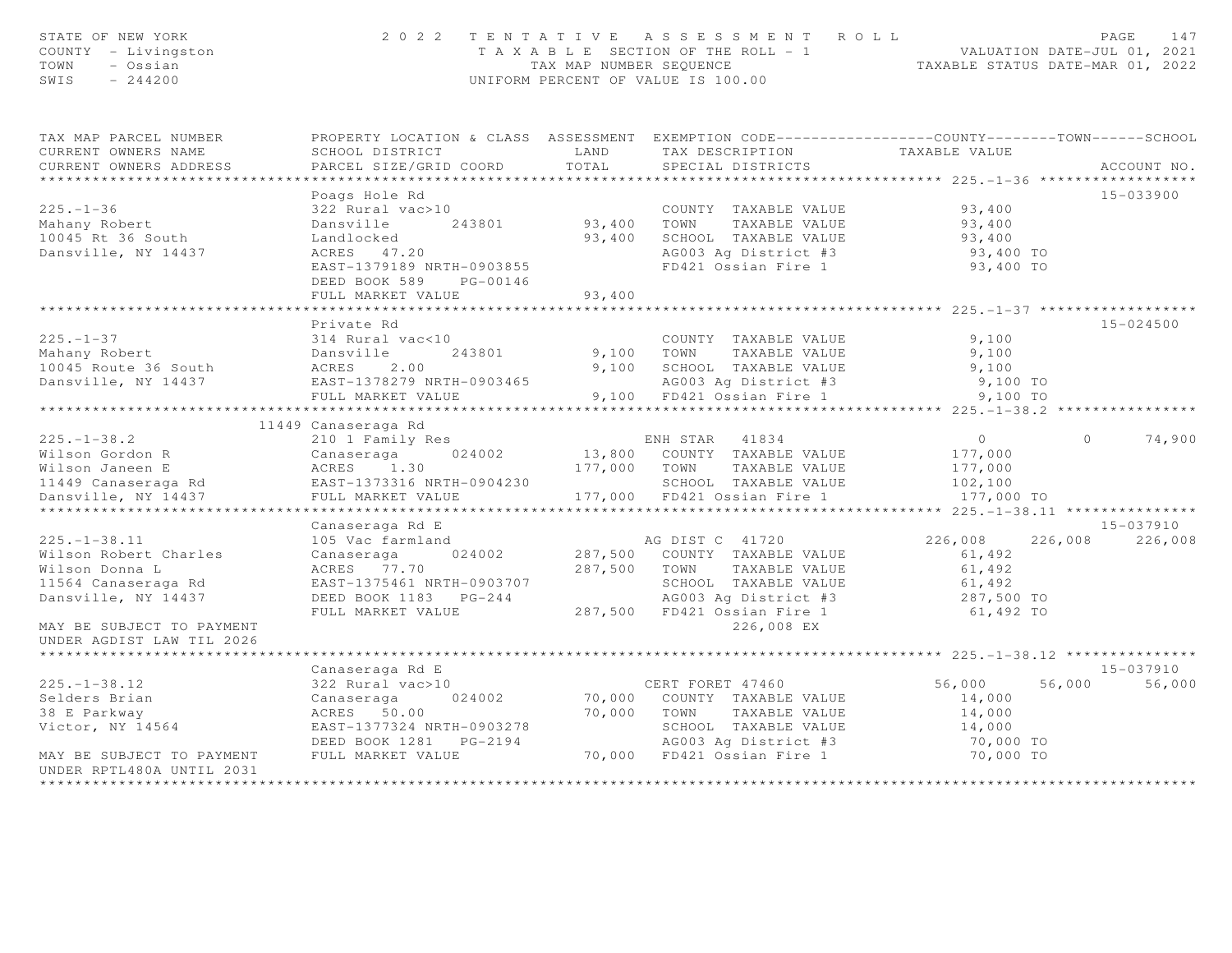| STATE OF NEW YORK<br>COUNTY - Livingston<br>TOWN - Ossian<br>SWIS $-244200$                                                                                       |                                                                                                       | 2022 TENTATIVE ASSESSMENT ROLL PAGE 148<br>TAXABLE SECTION OF THE ROLL - 1 VALUATION DATE-JUL 01, 2021<br>TAX MAP NUMBER SEQUENCE TAXABLE STATUS DATE-MAR 01, 2022<br>UNIFORM PERCENT OF VALUE IS 100.00                                                                                                                                                                                                         |                                                                                                                                                         |
|-------------------------------------------------------------------------------------------------------------------------------------------------------------------|-------------------------------------------------------------------------------------------------------|------------------------------------------------------------------------------------------------------------------------------------------------------------------------------------------------------------------------------------------------------------------------------------------------------------------------------------------------------------------------------------------------------------------|---------------------------------------------------------------------------------------------------------------------------------------------------------|
| TAX MAP PARCEL NUMBER<br>CURRENT OWNERS NAME<br>CURRENT OWNERS ADDRESS                                                                                            | PARCEL SIZE/GRID COORD TOTAL                                                                          | PROPERTY LOCATION & CLASS ASSESSMENT EXEMPTION CODE----------------COUNTY-------TOWN------SCHOOL<br>SCHOOL DISTRICT                   LAND       TAX DESCRIPTION                 TAXABLE VALUE<br>SPECIAL DISTRICTS                                                                                                                                                                                              | ACCOUNT NO.                                                                                                                                             |
|                                                                                                                                                                   | Canaseraga Rd E                                                                                       | Canaseraga Rd E<br>Raven Robert Todd 314 Rural vac<10<br>Raven John E<br>Raven John E<br>23,800<br>Raven John E<br>23,800<br>Raven John E<br>23,800<br>23,800<br>23,800<br>23,800<br>23,800<br>23,800<br>23,800<br>23,800<br>23,800<br>23,800<br>23,800<br>23,800<br>2                                                                                                                                           | 15-037900                                                                                                                                               |
| $225. - 1 - 39.11$<br>Wilson Dairy & Sheep Farms Canaseraga 024002<br>MAY BE SUBJECT TO PAYMENT<br>UNDER AGDIST LAW TIL 2026                                      | 11507 Canaseraga Rd E<br>114 Sheep farm                                                               | AGR BLD 41700<br>Wilson Dairy & Sheep Farms Canaseraga 024002 537,200 AGR BLD 41700<br>11564 Canaseraga Rd ACRES 154.80 828,100 AG DIST C 41720<br>Dansville, NY 14437 EAST-1374579 NRTH-0902613 COUNTY TAXABLE VALUE<br>DEED BOOK 1254 PG-2130 TOWN TAX<br>FULL MARKET VALUE 828,100 SCHOOL TAXABLE VALUE 167,000<br>AG003 Ag District #3 828,100 TO<br>FD421 Ossian Fire 1 429,886 TO<br>398,214 EX 429,886 TO | 15-037900<br>202,025 202,025 202,025<br>$\begin{array}{cccc} 60,861 & 60,861 & 60,861 \\ 398,214 & 398,214 & 398,214 \end{array}$<br>167,000<br>167,000 |
| $225 - 1 - 40$<br>Phelps William John<br>9827 State Rte 961F<br>Arkport, NY 14807<br>243801<br>243801<br>243801<br>243801<br>243801<br>243801<br>243801<br>243801 | Poags Hole Rd<br>322 Rural vac>10<br>EAST-1378143 NRTH-0902376<br>FULL MARKET VALUE                   | COUNTY TAXABLE VALUE 39,400<br>39,400 TOWN TAXABLE VALUE 39,400<br>39,400 SCHOOL TAXABLE VALUE<br>FD421 Ossian Fire 1<br>39,400                                                                                                                                                                                                                                                                                  | 15-024400<br>39,400<br>39,400 TO                                                                                                                        |
| 9228 State Route 36<br>Arkport, NY 14807                                                                                                                          | Private Rd<br>ACRES 41.80<br>EAST-1378780 NRTH-0902537<br>DEED BOOK 1277 PG-2385<br>FULL MARKET VALUE | 225.-1-41.1<br>Bennett David<br>Dansville 243801 63,600 TOWN TAXABLE VALUE<br>9228 Rural Value 243801 63,600 TOWN TAXABLE VALUE<br>9228 SCHOOL TAXABLE VALUE<br>9228 Rural 2007 243801 63,600 SCHOOL TAXABLE VALUE<br>63,600 SCHOOL TAXABLE VALUE<br>FD421 Ossian Fire 1<br>63,600                                                                                                                               | 15-002000<br>63,600<br>63,600<br>63,600<br>63,600 TO                                                                                                    |
| $225. - 1 - 41.2$<br>Acomb Acres Properties, LLC<br>UNDER AGDIST LAW TIL 2026<br>*********************                                                            | County Line<br>105 Vac farmland                                                                       | AG DIST C 41720<br>Dansville 243801 139,300 COUNTY TAXABLE VALUE<br>9944 Route 36 S<br>Dansville, NY 14437 EAST-1379888 NRTH-0902568<br>MAY BE SUBJECT TO PAYMENT FULL MARKET VALUE<br>MAY BE SUBJECT TO PAYMENT FULL MARKET VALUE<br>MAY BE SUBJECT TO PAYMENT FULL MARKET VALUE<br>MAY BE SUBJECT TO PAYME<br>111,475 EX                                                                                       | 111, 475 111, 475 111, 475<br>27,825<br>27,825<br>27,825<br>139,300 TO<br>27,825 TO                                                                     |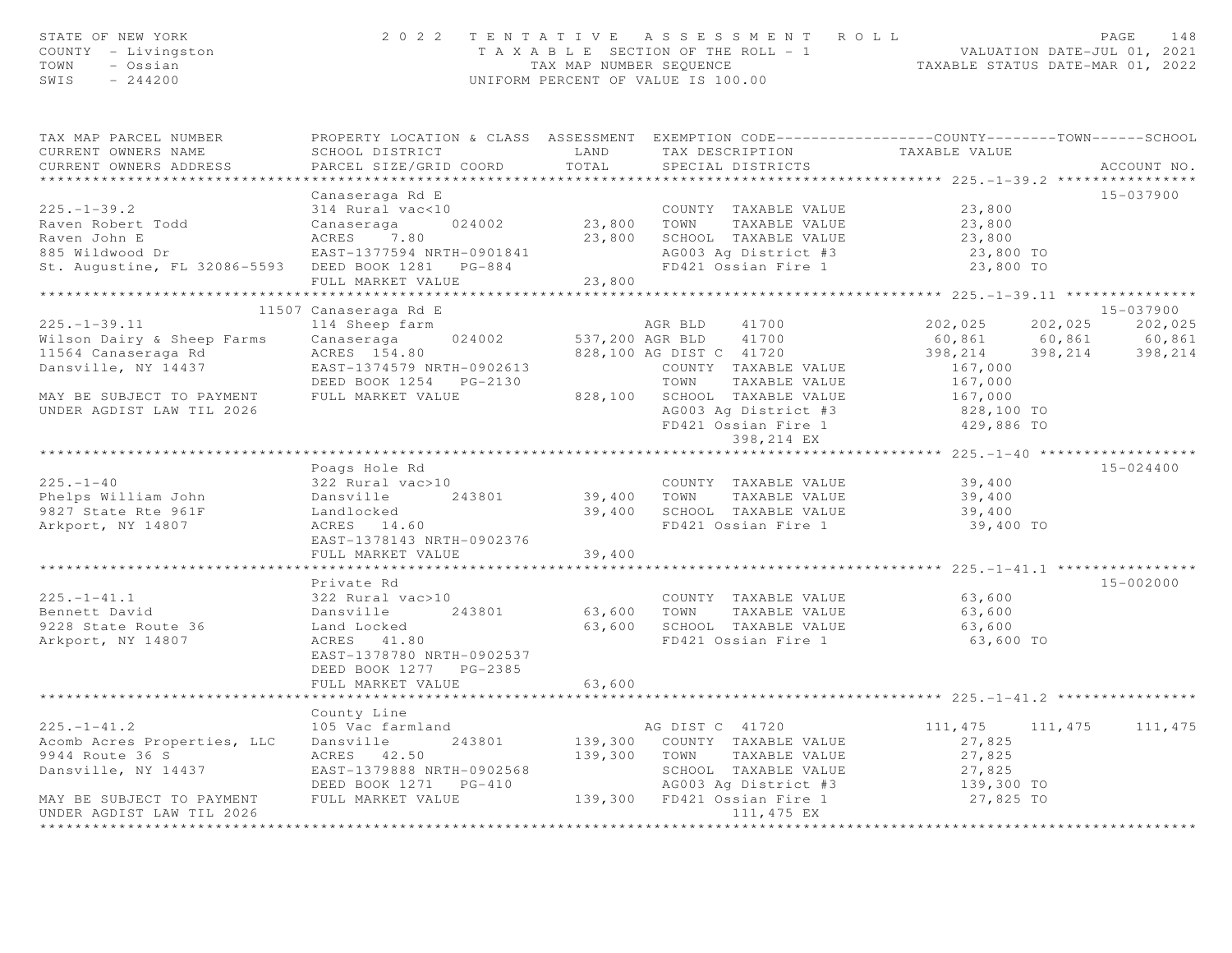| TAX MAP PARCEL NUMBER PROPERTY LOCATION & CLASS ASSESSMENT EXEMPTION CODE---------------COUNTY-------TOWN------SCHOOL<br>SCHOOL DISTRICT COORD LAND TAX DESCRIPTION TAXABLE VALUE<br>PARCEL SIZE/GRID COORD TOTAL SPECIAL DISTRICTS<br>CURRENT OWNERS NAME<br>CURRENT OWNERS ADDRESS<br>ACCOUNT NO.<br>$\begin{tabular}{lllllllllllllllllllll} \multicolumn{3}{c }{\text{\small 1-1-44}} & \multicolumn{3}{c }{\text{\small 1-1-44}} & \multicolumn{3}{c }{\text{\small 1-1-44}} & \multicolumn{3}{c }{\text{\small 1-1-44}} & \multicolumn{3}{c }{\text{\small 1-1-44}} & \multicolumn{3}{c }{\text{\small 1-1-44}} & \multicolumn{3}{c }{\text{\small 1-1-44}} & \multicolumn{3}{c }{\text{\small 1-1-44}} & \multicolumn{3}{c }{\text{\small 1-1$<br>11187 Poars (225.-1-45.2)<br>225.-1-45.2 11187 Poars Hole Rd S4 2010 I Family Res 194 PCT OF VALUE USE TOM CT 41131<br>225.-1-45.2 200 I Family Res 194 PCT OF VALUE USE TOM CT 41131<br>22,600 VET DIS CT 41141 70,000 70,<br>23,000<br>$35,000$ $35,000$<br>$\overline{0}$<br>$70,000$ $70,000$<br>$\overline{0}$<br>$0$<br>81,400<br>74,900<br>Poags Hole Rd<br>15-016500<br>$\begin{tabular}{lllllllllll} \hline & \multicolumn{3}{c}{\mbox{Fougs hole KG}} & \multicolumn{3}{c}{\mbox{Fougs hole KG}} & \multicolumn{3}{c}{\mbox{Fougs hole KG}} & \multicolumn{3}{c}{\mbox{Fougs hole KG}} & \multicolumn{3}{c}{\mbox{Fougs hole KG}} & \multicolumn{3}{c}{\mbox{Fougs hole KG}} & \multicolumn{3}{c}{\mbox{Fougs hole KG}} & \multicolumn{3}{c}{\mbox{Fougs hole KG}} & \multicolumn{3}{c}{\mbox{Fougs hole KG}} & \multicolumn{3}{c}{\mbox{F$<br>11211 Poags Hole Rd 225.-1-45.12<br>Rivera Mark A Dansville 243801<br>Rivera Lisa E ACRES 4.50 BANKFIRSTAM 191,500 SCHOOL TAXABLE VALUE 191,500<br>Rivera Lisa E ACRES 4.50 BANKFIRSTAM 191,500 SCHOOL TAXABLE VALUE 191,500<br>11211<br>15-016300<br>11190 Poags Hole Rd<br>$0 \t 30,000$<br>84,200 TO | STATE OF NEW YORK<br>COUNTY - Livingston<br>TOWN - Ossian<br>SWIS - 244200 |  | 2 0 2 2 T E N T A T I V E A S S E S S M E N T R O L L<br>T A X A B L E SECTION OF THE ROLL - 1<br>TAX MAP NUMBER SEQUENCE<br>UNIFORM PERCENT OF VALUE IS 100.00 |  |
|--------------------------------------------------------------------------------------------------------------------------------------------------------------------------------------------------------------------------------------------------------------------------------------------------------------------------------------------------------------------------------------------------------------------------------------------------------------------------------------------------------------------------------------------------------------------------------------------------------------------------------------------------------------------------------------------------------------------------------------------------------------------------------------------------------------------------------------------------------------------------------------------------------------------------------------------------------------------------------------------------------------------------------------------------------------------------------------------------------------------------------------------------------------------------------------------------------------------------------------------------------------------------------------------------------------------------------------------------------------------------------------------------------------------------------------------------------------------------------------------------------------------------------------------------------------------------------------------------------------------------------------------------------------------------------------------------------------------------------------------------------------------------------------------------------------------------------------------------------------------------------------------------------------------------|----------------------------------------------------------------------------|--|-----------------------------------------------------------------------------------------------------------------------------------------------------------------|--|
|                                                                                                                                                                                                                                                                                                                                                                                                                                                                                                                                                                                                                                                                                                                                                                                                                                                                                                                                                                                                                                                                                                                                                                                                                                                                                                                                                                                                                                                                                                                                                                                                                                                                                                                                                                                                                                                                                                                          |                                                                            |  |                                                                                                                                                                 |  |
|                                                                                                                                                                                                                                                                                                                                                                                                                                                                                                                                                                                                                                                                                                                                                                                                                                                                                                                                                                                                                                                                                                                                                                                                                                                                                                                                                                                                                                                                                                                                                                                                                                                                                                                                                                                                                                                                                                                          |                                                                            |  |                                                                                                                                                                 |  |
|                                                                                                                                                                                                                                                                                                                                                                                                                                                                                                                                                                                                                                                                                                                                                                                                                                                                                                                                                                                                                                                                                                                                                                                                                                                                                                                                                                                                                                                                                                                                                                                                                                                                                                                                                                                                                                                                                                                          |                                                                            |  |                                                                                                                                                                 |  |
|                                                                                                                                                                                                                                                                                                                                                                                                                                                                                                                                                                                                                                                                                                                                                                                                                                                                                                                                                                                                                                                                                                                                                                                                                                                                                                                                                                                                                                                                                                                                                                                                                                                                                                                                                                                                                                                                                                                          |                                                                            |  |                                                                                                                                                                 |  |
|                                                                                                                                                                                                                                                                                                                                                                                                                                                                                                                                                                                                                                                                                                                                                                                                                                                                                                                                                                                                                                                                                                                                                                                                                                                                                                                                                                                                                                                                                                                                                                                                                                                                                                                                                                                                                                                                                                                          |                                                                            |  |                                                                                                                                                                 |  |
|                                                                                                                                                                                                                                                                                                                                                                                                                                                                                                                                                                                                                                                                                                                                                                                                                                                                                                                                                                                                                                                                                                                                                                                                                                                                                                                                                                                                                                                                                                                                                                                                                                                                                                                                                                                                                                                                                                                          |                                                                            |  |                                                                                                                                                                 |  |
|                                                                                                                                                                                                                                                                                                                                                                                                                                                                                                                                                                                                                                                                                                                                                                                                                                                                                                                                                                                                                                                                                                                                                                                                                                                                                                                                                                                                                                                                                                                                                                                                                                                                                                                                                                                                                                                                                                                          |                                                                            |  |                                                                                                                                                                 |  |
|                                                                                                                                                                                                                                                                                                                                                                                                                                                                                                                                                                                                                                                                                                                                                                                                                                                                                                                                                                                                                                                                                                                                                                                                                                                                                                                                                                                                                                                                                                                                                                                                                                                                                                                                                                                                                                                                                                                          |                                                                            |  |                                                                                                                                                                 |  |
|                                                                                                                                                                                                                                                                                                                                                                                                                                                                                                                                                                                                                                                                                                                                                                                                                                                                                                                                                                                                                                                                                                                                                                                                                                                                                                                                                                                                                                                                                                                                                                                                                                                                                                                                                                                                                                                                                                                          |                                                                            |  |                                                                                                                                                                 |  |
|                                                                                                                                                                                                                                                                                                                                                                                                                                                                                                                                                                                                                                                                                                                                                                                                                                                                                                                                                                                                                                                                                                                                                                                                                                                                                                                                                                                                                                                                                                                                                                                                                                                                                                                                                                                                                                                                                                                          |                                                                            |  |                                                                                                                                                                 |  |
|                                                                                                                                                                                                                                                                                                                                                                                                                                                                                                                                                                                                                                                                                                                                                                                                                                                                                                                                                                                                                                                                                                                                                                                                                                                                                                                                                                                                                                                                                                                                                                                                                                                                                                                                                                                                                                                                                                                          |                                                                            |  |                                                                                                                                                                 |  |
|                                                                                                                                                                                                                                                                                                                                                                                                                                                                                                                                                                                                                                                                                                                                                                                                                                                                                                                                                                                                                                                                                                                                                                                                                                                                                                                                                                                                                                                                                                                                                                                                                                                                                                                                                                                                                                                                                                                          |                                                                            |  |                                                                                                                                                                 |  |
|                                                                                                                                                                                                                                                                                                                                                                                                                                                                                                                                                                                                                                                                                                                                                                                                                                                                                                                                                                                                                                                                                                                                                                                                                                                                                                                                                                                                                                                                                                                                                                                                                                                                                                                                                                                                                                                                                                                          |                                                                            |  |                                                                                                                                                                 |  |
|                                                                                                                                                                                                                                                                                                                                                                                                                                                                                                                                                                                                                                                                                                                                                                                                                                                                                                                                                                                                                                                                                                                                                                                                                                                                                                                                                                                                                                                                                                                                                                                                                                                                                                                                                                                                                                                                                                                          |                                                                            |  |                                                                                                                                                                 |  |
|                                                                                                                                                                                                                                                                                                                                                                                                                                                                                                                                                                                                                                                                                                                                                                                                                                                                                                                                                                                                                                                                                                                                                                                                                                                                                                                                                                                                                                                                                                                                                                                                                                                                                                                                                                                                                                                                                                                          |                                                                            |  |                                                                                                                                                                 |  |
|                                                                                                                                                                                                                                                                                                                                                                                                                                                                                                                                                                                                                                                                                                                                                                                                                                                                                                                                                                                                                                                                                                                                                                                                                                                                                                                                                                                                                                                                                                                                                                                                                                                                                                                                                                                                                                                                                                                          |                                                                            |  |                                                                                                                                                                 |  |
|                                                                                                                                                                                                                                                                                                                                                                                                                                                                                                                                                                                                                                                                                                                                                                                                                                                                                                                                                                                                                                                                                                                                                                                                                                                                                                                                                                                                                                                                                                                                                                                                                                                                                                                                                                                                                                                                                                                          |                                                                            |  |                                                                                                                                                                 |  |
|                                                                                                                                                                                                                                                                                                                                                                                                                                                                                                                                                                                                                                                                                                                                                                                                                                                                                                                                                                                                                                                                                                                                                                                                                                                                                                                                                                                                                                                                                                                                                                                                                                                                                                                                                                                                                                                                                                                          |                                                                            |  |                                                                                                                                                                 |  |
|                                                                                                                                                                                                                                                                                                                                                                                                                                                                                                                                                                                                                                                                                                                                                                                                                                                                                                                                                                                                                                                                                                                                                                                                                                                                                                                                                                                                                                                                                                                                                                                                                                                                                                                                                                                                                                                                                                                          |                                                                            |  |                                                                                                                                                                 |  |
|                                                                                                                                                                                                                                                                                                                                                                                                                                                                                                                                                                                                                                                                                                                                                                                                                                                                                                                                                                                                                                                                                                                                                                                                                                                                                                                                                                                                                                                                                                                                                                                                                                                                                                                                                                                                                                                                                                                          |                                                                            |  |                                                                                                                                                                 |  |
|                                                                                                                                                                                                                                                                                                                                                                                                                                                                                                                                                                                                                                                                                                                                                                                                                                                                                                                                                                                                                                                                                                                                                                                                                                                                                                                                                                                                                                                                                                                                                                                                                                                                                                                                                                                                                                                                                                                          |                                                                            |  |                                                                                                                                                                 |  |
|                                                                                                                                                                                                                                                                                                                                                                                                                                                                                                                                                                                                                                                                                                                                                                                                                                                                                                                                                                                                                                                                                                                                                                                                                                                                                                                                                                                                                                                                                                                                                                                                                                                                                                                                                                                                                                                                                                                          |                                                                            |  |                                                                                                                                                                 |  |
|                                                                                                                                                                                                                                                                                                                                                                                                                                                                                                                                                                                                                                                                                                                                                                                                                                                                                                                                                                                                                                                                                                                                                                                                                                                                                                                                                                                                                                                                                                                                                                                                                                                                                                                                                                                                                                                                                                                          |                                                                            |  |                                                                                                                                                                 |  |
|                                                                                                                                                                                                                                                                                                                                                                                                                                                                                                                                                                                                                                                                                                                                                                                                                                                                                                                                                                                                                                                                                                                                                                                                                                                                                                                                                                                                                                                                                                                                                                                                                                                                                                                                                                                                                                                                                                                          |                                                                            |  |                                                                                                                                                                 |  |
|                                                                                                                                                                                                                                                                                                                                                                                                                                                                                                                                                                                                                                                                                                                                                                                                                                                                                                                                                                                                                                                                                                                                                                                                                                                                                                                                                                                                                                                                                                                                                                                                                                                                                                                                                                                                                                                                                                                          |                                                                            |  |                                                                                                                                                                 |  |
|                                                                                                                                                                                                                                                                                                                                                                                                                                                                                                                                                                                                                                                                                                                                                                                                                                                                                                                                                                                                                                                                                                                                                                                                                                                                                                                                                                                                                                                                                                                                                                                                                                                                                                                                                                                                                                                                                                                          |                                                                            |  |                                                                                                                                                                 |  |
|                                                                                                                                                                                                                                                                                                                                                                                                                                                                                                                                                                                                                                                                                                                                                                                                                                                                                                                                                                                                                                                                                                                                                                                                                                                                                                                                                                                                                                                                                                                                                                                                                                                                                                                                                                                                                                                                                                                          |                                                                            |  |                                                                                                                                                                 |  |
|                                                                                                                                                                                                                                                                                                                                                                                                                                                                                                                                                                                                                                                                                                                                                                                                                                                                                                                                                                                                                                                                                                                                                                                                                                                                                                                                                                                                                                                                                                                                                                                                                                                                                                                                                                                                                                                                                                                          |                                                                            |  |                                                                                                                                                                 |  |
|                                                                                                                                                                                                                                                                                                                                                                                                                                                                                                                                                                                                                                                                                                                                                                                                                                                                                                                                                                                                                                                                                                                                                                                                                                                                                                                                                                                                                                                                                                                                                                                                                                                                                                                                                                                                                                                                                                                          |                                                                            |  |                                                                                                                                                                 |  |
|                                                                                                                                                                                                                                                                                                                                                                                                                                                                                                                                                                                                                                                                                                                                                                                                                                                                                                                                                                                                                                                                                                                                                                                                                                                                                                                                                                                                                                                                                                                                                                                                                                                                                                                                                                                                                                                                                                                          |                                                                            |  |                                                                                                                                                                 |  |
|                                                                                                                                                                                                                                                                                                                                                                                                                                                                                                                                                                                                                                                                                                                                                                                                                                                                                                                                                                                                                                                                                                                                                                                                                                                                                                                                                                                                                                                                                                                                                                                                                                                                                                                                                                                                                                                                                                                          |                                                                            |  |                                                                                                                                                                 |  |
|                                                                                                                                                                                                                                                                                                                                                                                                                                                                                                                                                                                                                                                                                                                                                                                                                                                                                                                                                                                                                                                                                                                                                                                                                                                                                                                                                                                                                                                                                                                                                                                                                                                                                                                                                                                                                                                                                                                          |                                                                            |  |                                                                                                                                                                 |  |
|                                                                                                                                                                                                                                                                                                                                                                                                                                                                                                                                                                                                                                                                                                                                                                                                                                                                                                                                                                                                                                                                                                                                                                                                                                                                                                                                                                                                                                                                                                                                                                                                                                                                                                                                                                                                                                                                                                                          |                                                                            |  |                                                                                                                                                                 |  |
|                                                                                                                                                                                                                                                                                                                                                                                                                                                                                                                                                                                                                                                                                                                                                                                                                                                                                                                                                                                                                                                                                                                                                                                                                                                                                                                                                                                                                                                                                                                                                                                                                                                                                                                                                                                                                                                                                                                          |                                                                            |  |                                                                                                                                                                 |  |
|                                                                                                                                                                                                                                                                                                                                                                                                                                                                                                                                                                                                                                                                                                                                                                                                                                                                                                                                                                                                                                                                                                                                                                                                                                                                                                                                                                                                                                                                                                                                                                                                                                                                                                                                                                                                                                                                                                                          |                                                                            |  |                                                                                                                                                                 |  |
|                                                                                                                                                                                                                                                                                                                                                                                                                                                                                                                                                                                                                                                                                                                                                                                                                                                                                                                                                                                                                                                                                                                                                                                                                                                                                                                                                                                                                                                                                                                                                                                                                                                                                                                                                                                                                                                                                                                          |                                                                            |  |                                                                                                                                                                 |  |
|                                                                                                                                                                                                                                                                                                                                                                                                                                                                                                                                                                                                                                                                                                                                                                                                                                                                                                                                                                                                                                                                                                                                                                                                                                                                                                                                                                                                                                                                                                                                                                                                                                                                                                                                                                                                                                                                                                                          |                                                                            |  |                                                                                                                                                                 |  |
|                                                                                                                                                                                                                                                                                                                                                                                                                                                                                                                                                                                                                                                                                                                                                                                                                                                                                                                                                                                                                                                                                                                                                                                                                                                                                                                                                                                                                                                                                                                                                                                                                                                                                                                                                                                                                                                                                                                          |                                                                            |  |                                                                                                                                                                 |  |
|                                                                                                                                                                                                                                                                                                                                                                                                                                                                                                                                                                                                                                                                                                                                                                                                                                                                                                                                                                                                                                                                                                                                                                                                                                                                                                                                                                                                                                                                                                                                                                                                                                                                                                                                                                                                                                                                                                                          |                                                                            |  |                                                                                                                                                                 |  |
|                                                                                                                                                                                                                                                                                                                                                                                                                                                                                                                                                                                                                                                                                                                                                                                                                                                                                                                                                                                                                                                                                                                                                                                                                                                                                                                                                                                                                                                                                                                                                                                                                                                                                                                                                                                                                                                                                                                          |                                                                            |  |                                                                                                                                                                 |  |
|                                                                                                                                                                                                                                                                                                                                                                                                                                                                                                                                                                                                                                                                                                                                                                                                                                                                                                                                                                                                                                                                                                                                                                                                                                                                                                                                                                                                                                                                                                                                                                                                                                                                                                                                                                                                                                                                                                                          |                                                                            |  |                                                                                                                                                                 |  |
|                                                                                                                                                                                                                                                                                                                                                                                                                                                                                                                                                                                                                                                                                                                                                                                                                                                                                                                                                                                                                                                                                                                                                                                                                                                                                                                                                                                                                                                                                                                                                                                                                                                                                                                                                                                                                                                                                                                          |                                                                            |  |                                                                                                                                                                 |  |
|                                                                                                                                                                                                                                                                                                                                                                                                                                                                                                                                                                                                                                                                                                                                                                                                                                                                                                                                                                                                                                                                                                                                                                                                                                                                                                                                                                                                                                                                                                                                                                                                                                                                                                                                                                                                                                                                                                                          |                                                                            |  |                                                                                                                                                                 |  |
|                                                                                                                                                                                                                                                                                                                                                                                                                                                                                                                                                                                                                                                                                                                                                                                                                                                                                                                                                                                                                                                                                                                                                                                                                                                                                                                                                                                                                                                                                                                                                                                                                                                                                                                                                                                                                                                                                                                          |                                                                            |  |                                                                                                                                                                 |  |
|                                                                                                                                                                                                                                                                                                                                                                                                                                                                                                                                                                                                                                                                                                                                                                                                                                                                                                                                                                                                                                                                                                                                                                                                                                                                                                                                                                                                                                                                                                                                                                                                                                                                                                                                                                                                                                                                                                                          |                                                                            |  |                                                                                                                                                                 |  |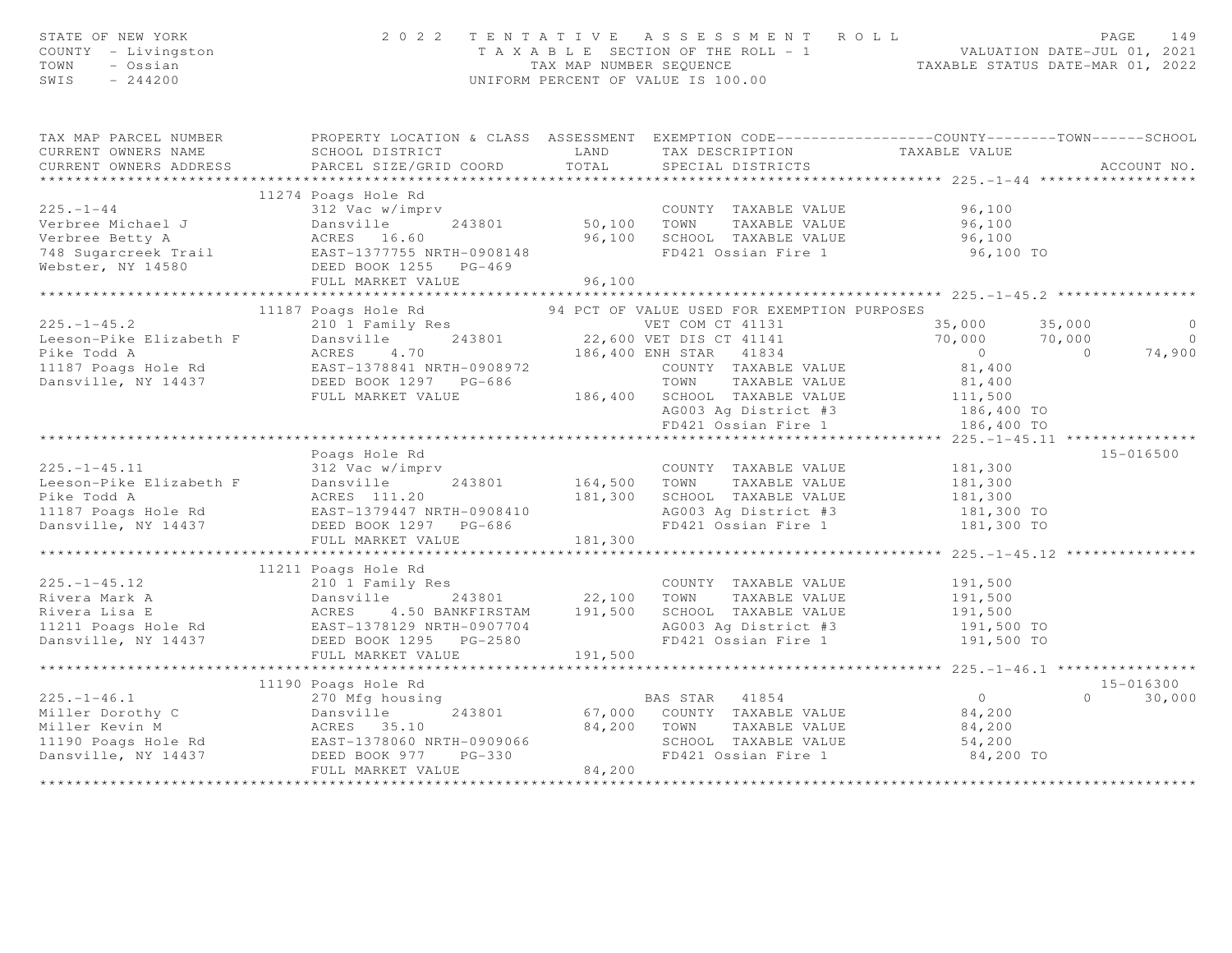| STATE OF NEW YORK<br>- Livingston<br>COUNTY<br>- Ossian<br>TOWN<br>$-244200$<br>SWIS | 2 0 2 2                      | TENTATIVE<br>TAX MAP NUMBER SEOUENCE | A S S E S S M E N T R O L L<br>T A X A B L E SECTION OF THE ROLL - 1<br>UNIFORM PERCENT OF VALUE IS 100.00 | TAXABLE STATUS DATE-MAR 01, 2022 | PAGE<br>VALUATION DATE-JUL 01, 2021 | 150 |
|--------------------------------------------------------------------------------------|------------------------------|--------------------------------------|------------------------------------------------------------------------------------------------------------|----------------------------------|-------------------------------------|-----|
| TAX MAP PARCEL NUMBER                                                                | PROPERTY LOCATION & CLASS    | ASSESSMENT                           | EXEMPTION CODE-----------------COUNTY-------TOWN------SCHOOL                                               |                                  |                                     |     |
| CURRENT OWNERS NAME                                                                  | SCHOOL DISTRICT              | LAND                                 | TAX DESCRIPTION                                                                                            | TAXABLE VALUE                    |                                     |     |
| CURRENT OWNERS ADDRESS                                                               | PARCEL SIZE/GRID COORD TOTAL |                                      | SPECIAL DISTRICTS                                                                                          |                                  | ACCOUNT NO.                         |     |
|                                                                                      |                              |                                      |                                                                                                            |                                  |                                     |     |
|                                                                                      | 11188 Poags Hole Rd          |                                      |                                                                                                            |                                  |                                     |     |
| $225. - 1 - 46.2$                                                                    | 210 1 Family Res             |                                      | BAS STAR<br>41854                                                                                          | $\Omega$                         | 30,000<br>$\Omega$                  |     |
| Miller Kevin M                                                                       | Dansville<br>243801          | 15,600                               | COUNTY<br>TAXABLE VALUE                                                                                    | 103,800                          |                                     |     |
| Everdyke Barbara                                                                     | 2.00<br>ACRES                | 103,800                              | TOWN<br>TAXABLE VALUE                                                                                      | 103,800                          |                                     |     |
| 11188 Poags Hole Rd                                                                  | EAST-1378241 NRTH-0909460    |                                      | SCHOOL<br>TAXABLE VALUE                                                                                    | 73,800                           |                                     |     |
| Dansville, NY 14437                                                                  | DEED BOOK 959<br>PG-338      |                                      | FD421 Ossian Fire 1                                                                                        | 103,800 TO                       |                                     |     |
|                                                                                      | FULL MARKET VALUE            | 103,800                              |                                                                                                            |                                  |                                     |     |
|                                                                                      |                              |                                      |                                                                                                            |                                  |                                     |     |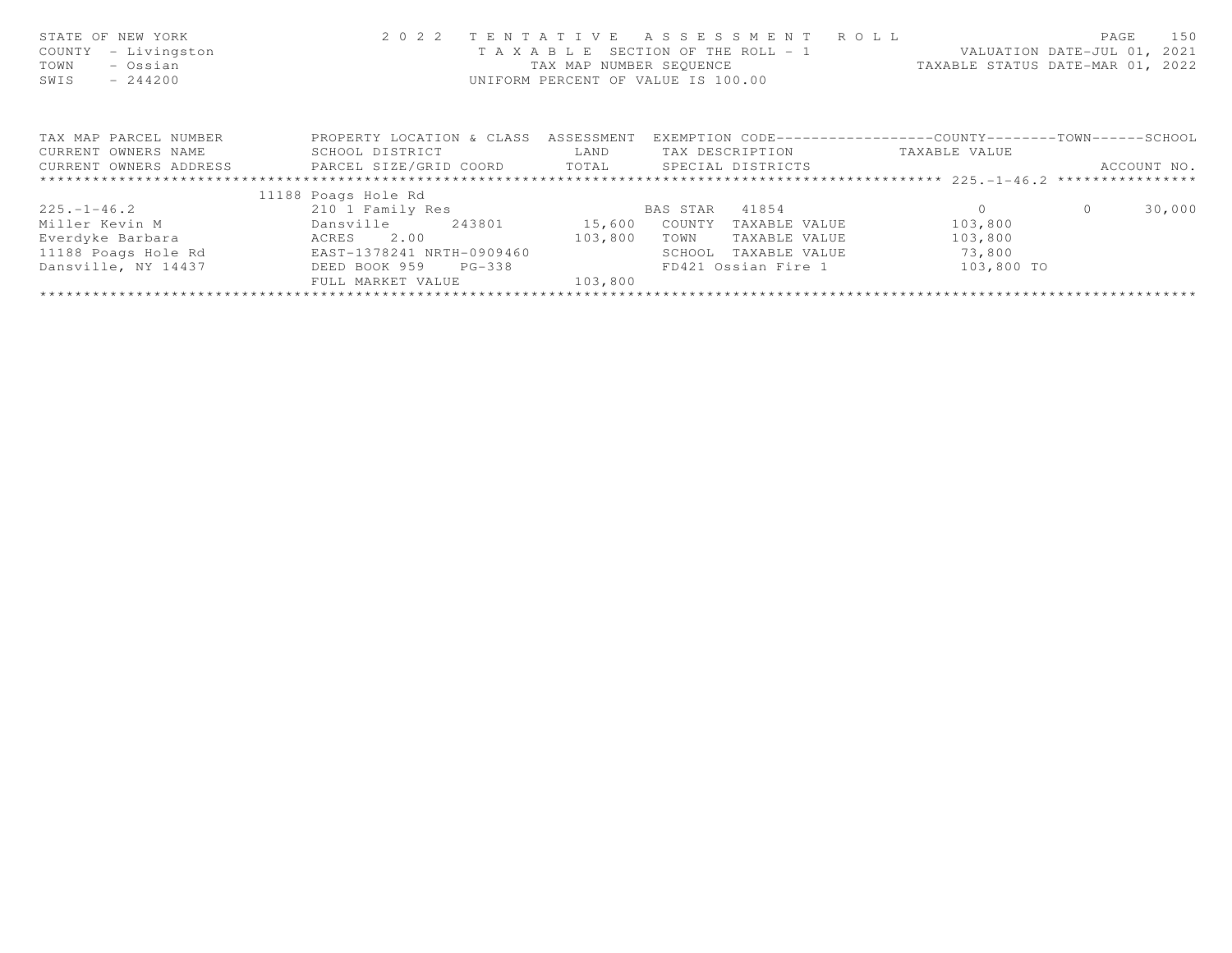| STATE OF NEW YORK   | 2022 TENTATIVE ASSESSMENT ROLL        |                       |                                  | PAGE                   | 151             |
|---------------------|---------------------------------------|-----------------------|----------------------------------|------------------------|-----------------|
| COUNTY - Livingston | T A X A B L E SECTION OF THE ROLL - 1 |                       | VALUATION DATE-JUL 01, 2021      |                        |                 |
| TOWN<br>– Ossian    |                                       | MAP SECTION - 225     | TAXABLE STATUS DATE-MAR 01, 2022 |                        |                 |
| SWIS<br>$-244200$   |                                       | $SUB - SECTION - 000$ |                                  |                        | RPS150/V04/L015 |
|                     | UNIFORM PERCENT OF VALUE IS 100.00    |                       |                                  | CURRENT DATE 4/19/2022 |                 |

|                            | TOTAL EXTENSION | EXTENSION    | AD VALOREM | <b>EXEMPT</b> | <b>TAXABLE</b> |
|----------------------------|-----------------|--------------|------------|---------------|----------------|
| CODE DISTRICT NAME PARCELS | TYPE.           | <b>VALUE</b> | VALUE      | AMOUNT        | VALUE          |
|                            |                 |              |            |               |                |
| AG003 Ag District #3       | 24 TOTAL        |              | 4338,500   |               | 4338,500       |
| FD421 Ossian Fire 1        | 51 TOTAL        |              | 7574,600   | 2093,823      | 5480,777       |

#### \*\*\* S C H O O L D I S T R I C T S U M M A R Y \*\*\*

| CODE             | DISTRICT NAME           | TOTAL<br>PARCELS | ASSESSED<br>LAND     | ASSESSED<br>TOTAL    | EXEMPT<br>AMOUNT    | TOTAL<br>TAXABLE     | STAR<br>AMOUNT     | STAR<br>TAXABLE      |
|------------------|-------------------------|------------------|----------------------|----------------------|---------------------|----------------------|--------------------|----------------------|
| 024002<br>243801 | Canaseraga<br>Dansville | 29<br>22         | 3033,900<br>2086,600 | 4416,300<br>3158,300 | 1894,924<br>586,105 | 2521,376<br>2572,195 | 269,800<br>134,900 | 2251,576<br>2437,295 |
|                  | SUB-TOTAL               | 51               | 5120,500             | 7574,600             | 2481,029            | 5093,571             | 404,700            | 4688,871             |
|                  | TOTAL                   | 51               | 5120,500             | 7574,600             | 2481,029            | 5093,571             | 404,700            | 4688,871             |

#### \*\*\* S Y S T E M C O D E S S U M M A R Y \*\*\*

## NO SYSTEM EXEMPTIONS AT THIS LEVEL

#### \*\*\* E X E M P T I O N S U M M A R Y \*\*\*

|       |             | TOTAL   |          |          |          |
|-------|-------------|---------|----------|----------|----------|
| CODE  | DESCRIPTION | PARCELS | COUNTY   | TOWN     | SCHOOL   |
| 41120 | VETWAR CTS  |         | 16,835   | 16,835   |          |
| 41121 | VET WAR CT  |         | 12,885   | 12,885   |          |
| 41131 | VET COM CT  |         | 70,000   | 70,000   |          |
| 41141 | VET DIS CT  |         | 70,000   | 70,000   |          |
| 41700 | AGR BLD     |         | 262,886  | 262,886  | 262,886  |
| 41720 | AG DIST C   | 13      | 1929,505 | 1929,505 | 1929,505 |
| 41730 | AG DIST IN  |         | 164,318  | 164,318  | 164,318  |
| 41834 | ENH STAR    |         |          |          | 224,700  |
| 41854 | BAS STAR    | 6       |          |          | 180,000  |
| 47460 | CERT FORET  | 2       | 124,320  | 124,320  | 124,320  |
|       | TO TAL      | 31      | 2650,749 | 2650,749 | 2885,729 |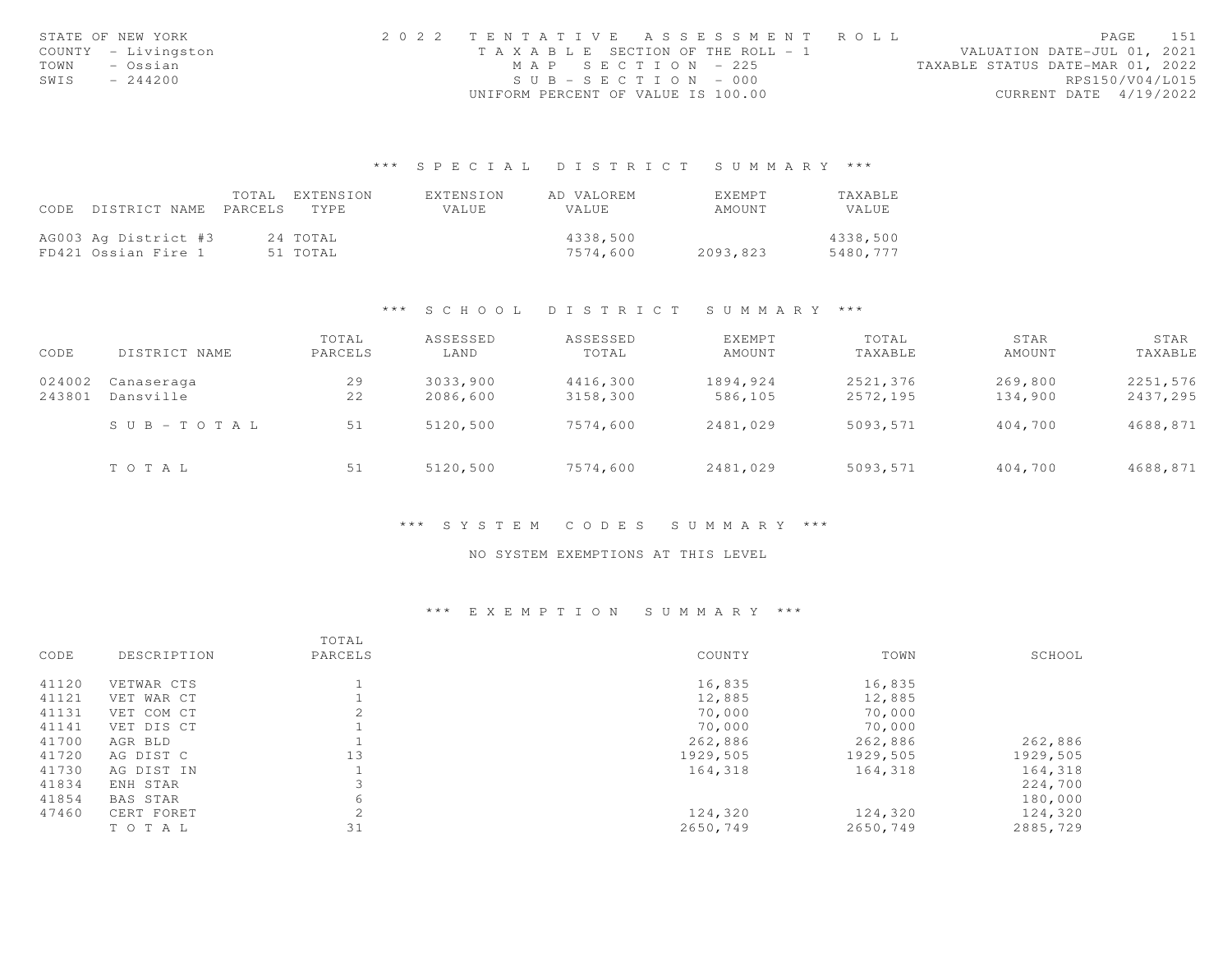| STATE OF NEW YORK   |           | 2022 TENTATIVE ASSESSMENT ROLL |                                       |                       |  |  |  |                                  | PAGE            | 152 |
|---------------------|-----------|--------------------------------|---------------------------------------|-----------------------|--|--|--|----------------------------------|-----------------|-----|
| COUNTY - Livingston |           |                                | T A X A B L E SECTION OF THE ROLL - 1 |                       |  |  |  | VALUATION DATE-JUL 01, 2021      |                 |     |
| TOWN                | – Ossian  |                                |                                       | MAP SECTION - 225     |  |  |  | TAXABLE STATUS DATE-MAR 01, 2022 |                 |     |
| SWIS                | $-244200$ |                                |                                       | $SUB - SECTION - 000$ |  |  |  |                                  | RPS150/V04/L015 |     |
|                     |           |                                | UNIFORM PERCENT OF VALUE IS 100.00    |                       |  |  |  | CURRENT DATE 4/19/2022           |                 |     |

| ROLL |             | TOTAL   | ASSESSED | ASSESSED | TAXABLE  | TAXABLE  | TAXABLE  | STAR     |
|------|-------------|---------|----------|----------|----------|----------|----------|----------|
| SEC  | DESCRIPTION | PARCELS | ∟AND     | TOTAL    | COUNTY   | TOWN     | SCHOOL   | TAXABLE  |
|      | 'AXABLE     |         | 5120,500 | 7574,600 | 4923,851 | 4923,851 | 5093,571 | 4688,871 |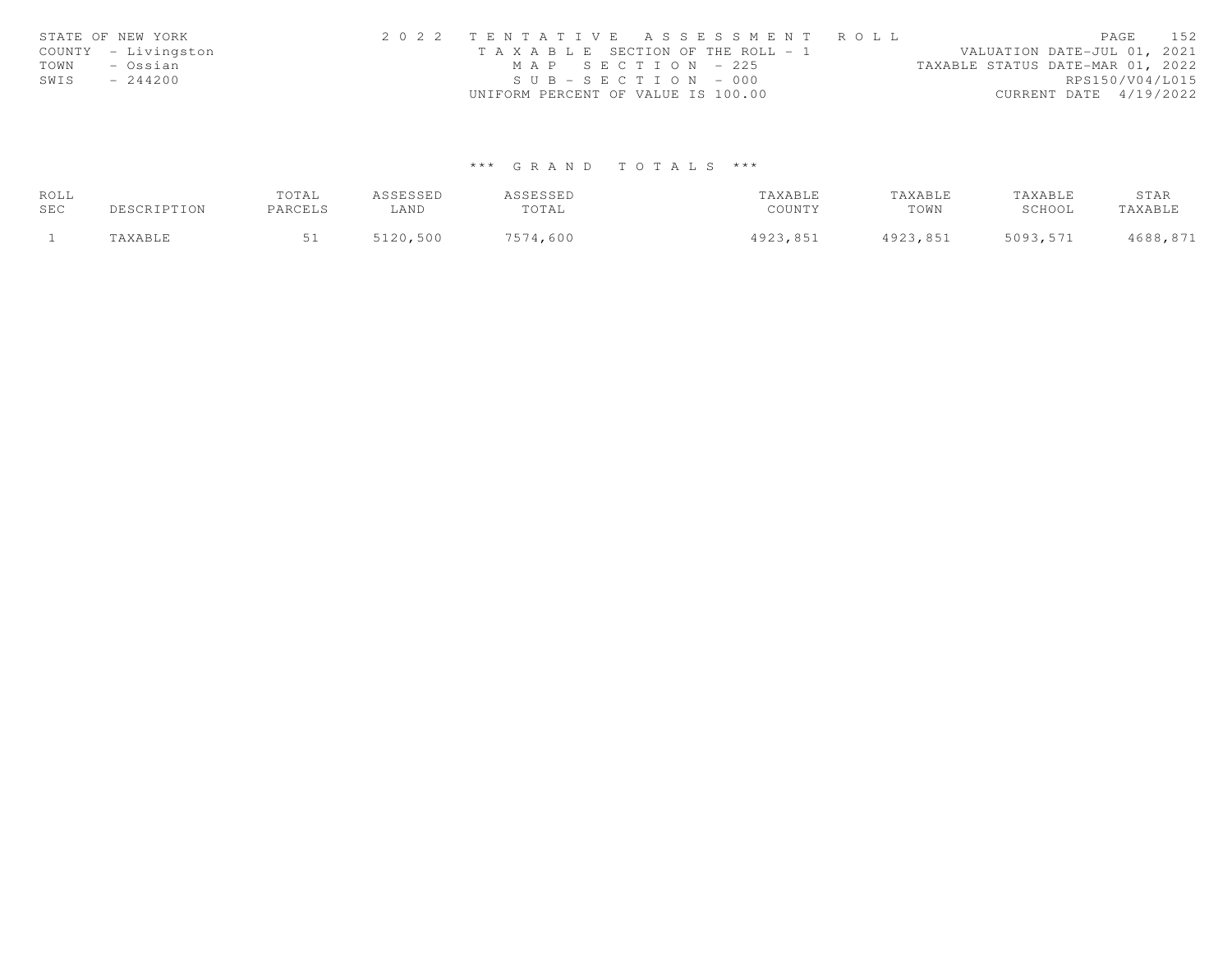| STATE OF NEW YORK   |           | 2022 TENTATIVE ASSESSMENT ROLL        |  |  |                                  |                        | PAGE | 153 |
|---------------------|-----------|---------------------------------------|--|--|----------------------------------|------------------------|------|-----|
| COUNTY - Livingston |           | T A X A B L E SECTION OF THE ROLL - 1 |  |  | VALUATION DATE-JUL 01, 2021      |                        |      |     |
| TOWN                | – Ossian  |                                       |  |  | TAXABLE STATUS DATE-MAR 01, 2022 |                        |      |     |
| SWIS                | $-244200$ | UNIFORM PERCENT OF VALUE IS 100.00    |  |  |                                  | RPS150/V04/L015        |      |     |
|                     |           |                                       |  |  |                                  | CURRENT DATE 4/19/2022 |      |     |
|                     |           |                                       |  |  |                                  |                        |      |     |

#### \*\*\* S P E C I A L D I S T R I C T S U M M A R Y \*\*\*

| CODE | DISTRICT NAME        | TOTAL.<br>PARCELS | EXTENSION<br>TYPE | EXTENSION<br>VALUE | AD VALOREM<br>VALUE | <b>FXFMPT</b><br>AMOUNT | TAXABLE<br>VALUE |
|------|----------------------|-------------------|-------------------|--------------------|---------------------|-------------------------|------------------|
|      | 480-A RPTL 480-a Pen |                   | 1 MOVTAX          |                    |                     |                         |                  |
|      | AG003 Ag District #3 |                   | 197 TOTAL         |                    | 46283,004           |                         | 46283,004        |
|      | FD421 Ossian Fire 1  |                   | 651 TOTAL         |                    | 102889,804          | 18784,047               | 84105,757        |

#### \*\*\* S C H O O L D I S T R I C T S U M M A R Y \*\*\*

| CODE   | DISTRICT NAME         | TOTAL<br>PARCELS | ASSESSED<br>LAND | ASSESSED<br>TOTAL | EXEMPT<br>AMOUNT | TOTAL<br>TAXABLE | STAR<br>AMOUNT | STAR<br>TAXABLE |
|--------|-----------------------|------------------|------------------|-------------------|------------------|------------------|----------------|-----------------|
| 024002 | Canaseraga            | 94               | 8049,000         | 14436,800         | 3433,521         | 11003,279        | 944,300        | 10058,979       |
| 243801 | Dansville             | 557              | 42237,700        | 88453,004         | 19212,076        | 69240,928        | 6731,500       | 62509,428       |
|        | $S \cup B - TO T A L$ | 651              | 50286,700        | 102889,804        | 22645,597        | 80244,207        | 7675,800       | 72568,407       |
|        | TOTAL                 | 651              | 50286,700        | 102889,804        | 22645,597        | 80244,207        | 7675,800       | 72568,407       |

#### \*\*\* S Y S T E M C O D E S S U M M A R Y \*\*\*

#### NO SYSTEM EXEMPTIONS AT THIS LEVEL

#### \*\*\* E X E M P T I O N S U M M A R Y \*\*\*

|       |             | TOTAL           |           |           |           |
|-------|-------------|-----------------|-----------|-----------|-----------|
| CODE  | DESCRIPTION | PARCELS         | COUNTY    | TOWN      | SCHOOL    |
| 41111 | VETS-PR-CT  |                 | 336,798   | 336,798   |           |
| 41120 | VETWAR CTS  |                 | 16,835    | 16,835    |           |
| 41121 | VET WAR CT  | 21              | 402,494   | 402,494   |           |
| 41131 | VET COM CT  | 14              | 434,026   | 434,026   |           |
| 41141 | VET DIS CT  | 5               | 243,415   | 243,415   |           |
| 41161 | CW 15 VET/  | 4               | 48,000    | 48,000    |           |
| 41171 | CW DISBLD   | $\mathfrak{D}$  | 65,542    | 65,542    |           |
| 41400 | CLERGY      | $\bigcap$<br>╱. | 3,000     | 3,000     | 3,000     |
| 41700 | AGR BLD     | 5               | 933,986   | 933,986   | 933,986   |
| 41720 | AG DIST C   | 126             | 17512,019 | 17512,019 | 17512,019 |
| 41730 | AG DIST IN  | 9               | 1204,028  | 1204,028  | 1204,028  |
|       |             |                 |           |           |           |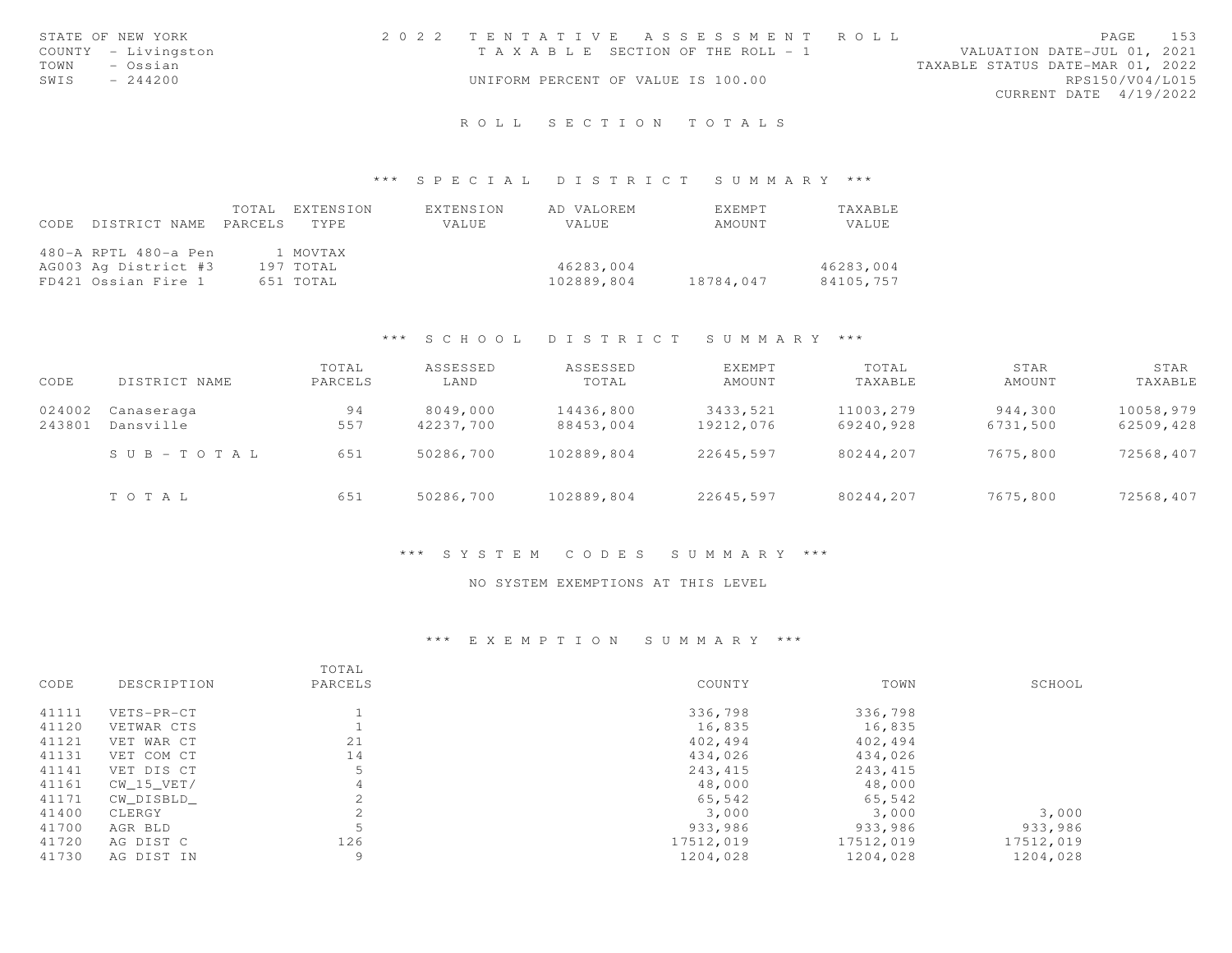| STATE OF NEW YORK   | 2022 TENTATIVE ASSESSMENT ROLL        |                             | PAGE | 154 |
|---------------------|---------------------------------------|-----------------------------|------|-----|
| COUNTY - Livingston | T A X A B L E SECTION OF THE ROLL - 1 | VALUATION DATE-JUL 01, 2021 |      |     |
| TOWN<br>- Ossian    | TAXABLE STATUS DATE-MAR 01, 2022      |                             |      |     |
| SWIS<br>$-244200$   | UNIFORM PERCENT OF VALUE IS 100.00    | RPS150/V04/L015             |      |     |
|                     |                                       | CURRENT DATE 4/19/2022      |      |     |
|                     |                                       |                             |      |     |

## \*\*\* E X E M P T I O N S U M M A R Y \*\*\*

|       |             | TOTAL   |           |           |           |
|-------|-------------|---------|-----------|-----------|-----------|
| CODE  | DESCRIPTION | PARCELS | COUNTY    | TOWN      | SCHOOL    |
| 41800 | SR CITIZEN  |         | 81,660    | 81,660    | 81,660    |
| 41834 | ENH STAR    | 54      |           |           | 3944,700  |
| 41854 | BAS STAR    | 125     |           |           | 3731,100  |
| 41930 | DISABILITY  |         | 150,390   | 150,390   | 150,390   |
| 42130 | RPTL483 d   |         | 68,000    | 68,000    | 68,000    |
| 47460 | CERT FORET  | 27      | 2679,714  | 2679,714  | 2679,714  |
| 47610 | BUS IMP 98  |         | 12,800    | 12,800    | 12,800    |
|       | TO TAL      | 403     | 24192,707 | 24192,707 | 30321,397 |

| ROLL       |             | TOTAL   | <i><b>ISSESSED</b></i> | ASSESSED   | TAXABLE   | TAXABLE   | TAXABLE   | STAR      |
|------------|-------------|---------|------------------------|------------|-----------|-----------|-----------|-----------|
| <b>SEC</b> | DESCRIPTION | PARCELS | ∟AND                   | TOTAL      | COUNTY    | TOWN      | SCHOOL    | TAXABLE   |
|            | TAXABLE     | 651     | 50286,700              | 102889,804 | 78697,097 | 78697,097 | 80244,207 | 72568,407 |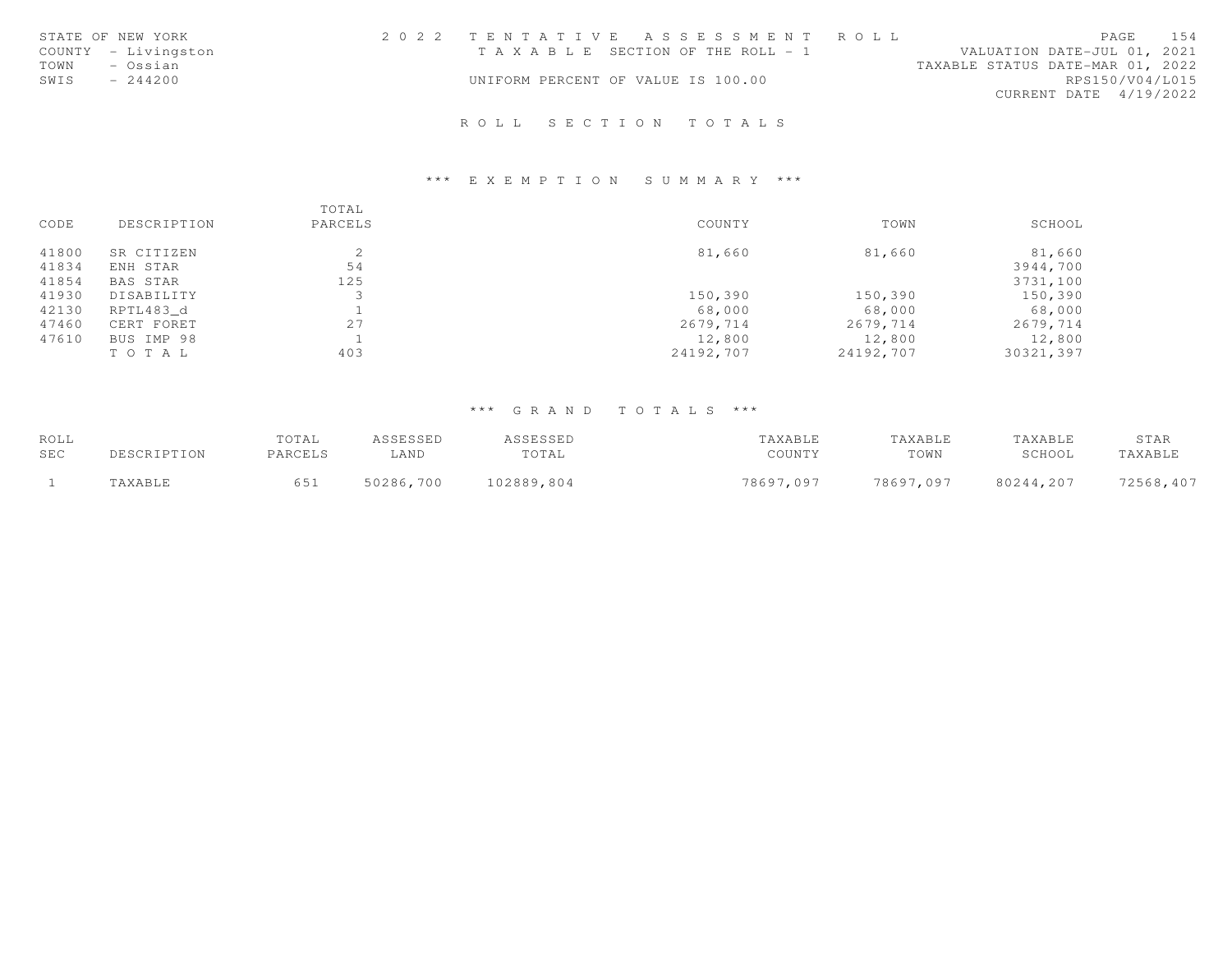| STATE OF NEW YORK<br>- Livingston<br>COUNTY<br>- Ossian<br>TOWN<br>$-244200$<br>SWIS | 2 0 2 2                   |                | TENTATIVE ASSESSMENT ROLL<br>STATE OWNED LAND SECTION OF THE ROLL - 3 VALUATION DATE-JUL 01, 2021<br>TAX MAP NUMBER SEQUENCE<br>UNIFORM PERCENT OF VALUE IS 100.00 |                                                              | PAGE<br>155<br>TAXABLE STATUS DATE-MAR 01, 2022 |
|--------------------------------------------------------------------------------------|---------------------------|----------------|--------------------------------------------------------------------------------------------------------------------------------------------------------------------|--------------------------------------------------------------|-------------------------------------------------|
| TAX MAP PARCEL NUMBER                                                                | PROPERTY LOCATION & CLASS | ASSESSMENT     |                                                                                                                                                                    | EXEMPTION CODE-----------------COUNTY-------TOWN------SCHOOL |                                                 |
| CURRENT OWNERS NAME                                                                  | SCHOOL DISTRICT           | LAND           | TAX DESCRIPTION TAXABLE VALUE                                                                                                                                      |                                                              |                                                 |
| CURRENT OWNERS ADDRESS <b>FARCEL SIZE/GRID COORD</b> TOTAL SPECIAL DISTRICTS         |                           |                |                                                                                                                                                                    |                                                              | ACCOUNT NO.                                     |
|                                                                                      |                           |                |                                                                                                                                                                    |                                                              |                                                 |
|                                                                                      |                           |                |                                                                                                                                                                    |                                                              | 0160005                                         |
| 220.-1-1 932 Forest s532b                                                            |                           |                | NYS REFORS 32252                                                                                                                                                   | 732,000                                                      | $\Omega$<br>$\Omega$                            |
| State Of New York <b>but Densyille</b>                                               |                           | 243801 732,000 | COUNTY<br>TAXABLE VALUE                                                                                                                                            |                                                              |                                                 |
| Attn: Livingston County Treasu ACRES 381.20 BANKTRES-33                              |                           | 732,000        | TOWN<br>TAXABLE VALUE                                                                                                                                              | 732,000                                                      |                                                 |
| 6 Court St - Rm 203 EAST-1353321 NRTH-0913946                                        |                           |                | SCHOOL TAXABLE VALUE                                                                                                                                               | 732,000                                                      |                                                 |
| Geneseo, NY 14454-1043 FULL MARKET VALUE                                             |                           | 732,000        | FD421 Ossian Fire 1                                                                                                                                                | 732,000 TO                                                   |                                                 |
|                                                                                      |                           |                |                                                                                                                                                                    |                                                              |                                                 |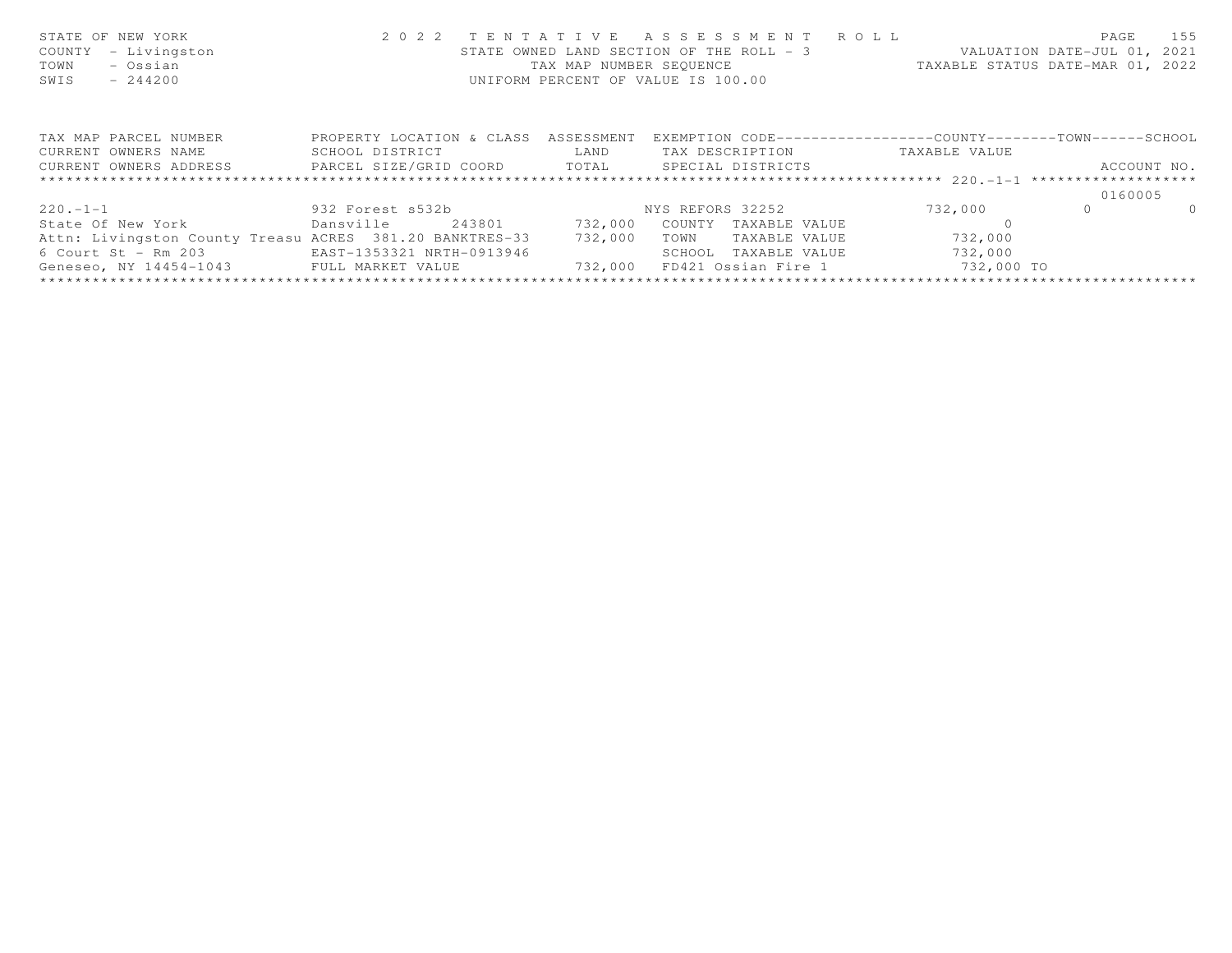| STATE OF NEW YORK |                     | 2022 TENTATIVE ASSESSMENT ROLL           |                       |  |  |                                  |                        | PAGE | 156 |
|-------------------|---------------------|------------------------------------------|-----------------------|--|--|----------------------------------|------------------------|------|-----|
|                   | COUNTY - Livingston | STATE OWNED LAND SECTION OF THE ROLL - 3 |                       |  |  | VALUATION DATE-JUL 01, 2021      |                        |      |     |
| TOWN              | - Ossian            |                                          | $MAP$ SECTION - 220   |  |  | TAXABLE STATUS DATE-MAR 01, 2022 |                        |      |     |
| SWIS              | $-244200$           |                                          | $SUB - SECTION - 000$ |  |  |                                  | RPS150/V04/L015        |      |     |
|                   |                     | UNIFORM PERCENT OF VALUE IS 100.00       |                       |  |  |                                  | CURRENT DATE 4/19/2022 |      |     |

|                            | TOTAL | EXTENSION | EXTENSION    | AD VALOREM | <b>EXEMPT</b> | <b>TAXABLE</b> |
|----------------------------|-------|-----------|--------------|------------|---------------|----------------|
| CODE DISTRICT NAME PARCELS |       | TYPE      | <b>VALUE</b> | VALUE.     | AMOUNT        | VALUE          |
|                            |       |           |              |            |               |                |
| FD421 Ossian Fire 1        |       | 1 TOTAL   |              | 732,000    |               | 732,000        |

#### \*\*\* S C H O O L D I S T R I C T S U M M A R Y \*\*\*

| CODE   | DISTRICT NAME | TOTAL<br>PARCELS | ASSESSED<br>LAND | ASSESSED<br>TOTAL | EXEMPT<br>AMOUNT | TOTAL<br>TAXABLE | STAR<br>AMOUNT | STAR<br>TAXABLE |
|--------|---------------|------------------|------------------|-------------------|------------------|------------------|----------------|-----------------|
| 243801 | Dansville     |                  | 732,000          | 732,000           |                  | 732,000          |                | 732,000         |
|        | SUB-TOTAL     |                  | 732,000          | 732,000           |                  | 732,000          |                | 732,000         |
|        | TOTAL         |                  | 732,000          | 732,000           |                  | 732,000          |                | 732,000         |

#### \*\*\* S Y S T E M C O D E S S U M M A R Y \*\*\*

## NO SYSTEM EXEMPTIONS AT THIS LEVEL

#### \*\*\* E X E M P T I O N S U M M A R Y \*\*\*

| CODE  | DESCRIPTION         | TOTAL<br>PARCELS     | COUNTY             | TOWN | SCHOOL |
|-------|---------------------|----------------------|--------------------|------|--------|
| 32252 | NYS REFORS<br>TOTAL | <b>.</b><br><b>.</b> | 732,000<br>732,000 |      |        |

| ROLL       |                  | TOTAL   | ASSESSED | ASSESSED | TAXABLE | TAXABLE | TAXABLE | STAR    |
|------------|------------------|---------|----------|----------|---------|---------|---------|---------|
| <b>SEC</b> | DESCRIPTION      | PARCELS | ∟AND     | TOTAL    | COUNTY  | TOWN    | SCHOOL  | TAXABLE |
|            | STATE OWNED LAND |         | 732,000  | 732,000  |         | 732,000 | 732,000 | 732,000 |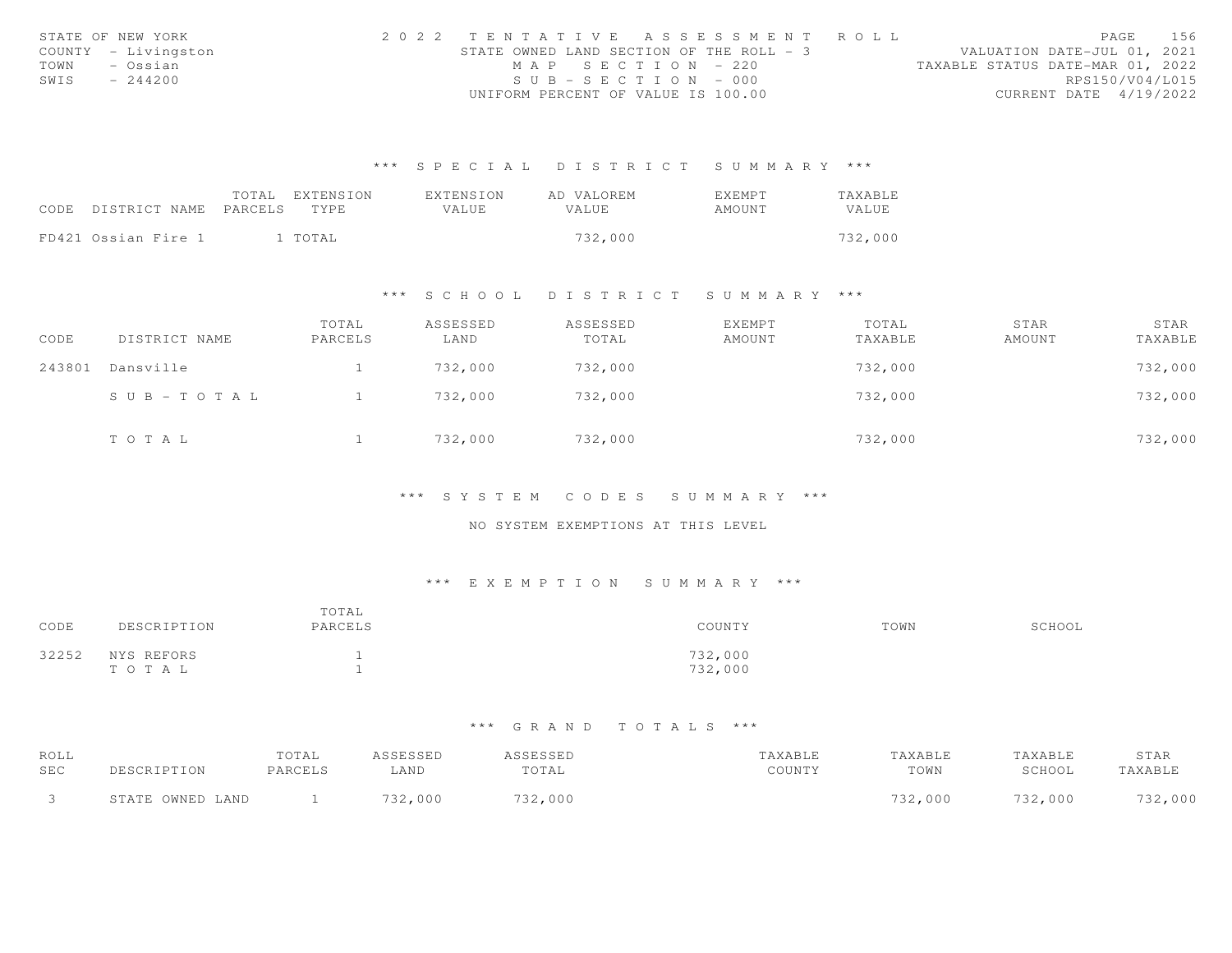| STATE OF NEW YORK<br>COUNTY - Livingston<br>TOWN<br>- Ossian<br>$-244200$<br>SWIS | 2 0 2 2                                                                                                                                        | TAX MAP NUMBER SEQUENCE | TENTATIVE ASSESSMENT<br>STATE OWNED LAND SECTION OF THE ROLL - 3<br>UNIFORM PERCENT OF VALUE IS 100.00 | R O L L<br>TAXABLE STATUS DATE-MAR 01, 2022 | PAGE<br>157<br>VALUATION DATE-JUL 01, 2021 |
|-----------------------------------------------------------------------------------|------------------------------------------------------------------------------------------------------------------------------------------------|-------------------------|--------------------------------------------------------------------------------------------------------|---------------------------------------------|--------------------------------------------|
| TAX MAP PARCEL NUMBER<br>CURRENT OWNERS NAME<br>CURRENT OWNERS ADDRESS            | PROPERTY LOCATION & CLASS ASSESSMENT EXEMPTION CODE----------------COUNTY--------TOWN------SCHOOL<br>SCHOOL DISTRICT<br>PARCEL SIZE/GRID COORD | LAND<br>TOTAL           | TAX DESCRIPTION<br>SPECIAL DISTRICTS                                                                   | TAXABLE VALUE                               | ACCOUNT NO.                                |
| **********************<br>207                                                     |                                                                                                                                                |                         |                                                                                                        |                                             | 0170001                                    |
| $223 - 1 - 1$                                                                     | 932 Forest s532b                                                                                                                               |                         | NYS REFORS 32252                                                                                       | 222,900                                     | $\Omega$<br>$\circ$                        |
| State Of New York                                                                 | 024002<br>Canaseraga                                                                                                                           | 222,900                 | COUNTY TAXABLE VALUE                                                                                   | $\circ$                                     |                                            |
| Attn: County Treasurer                                                            | ACRES 117.30 BANKTRES-33                                                                                                                       | 222,900                 | TOWN<br>TAXABLE VALUE                                                                                  | 222,900                                     |                                            |
| Livingston County                                                                 | EAST-1349417 NRTH-0910407                                                                                                                      |                         | SCHOOL TAXABLE VALUE                                                                                   | 222,900                                     |                                            |
| 6 Court House St                                                                  | FULL MARKET VALUE                                                                                                                              | 222,900                 | FD421 Ossian Fire 1                                                                                    | 222,900 TO                                  |                                            |
| Geneseo, NY 14454<br>***************                                              |                                                                                                                                                |                         |                                                                                                        |                                             |                                            |
|                                                                                   | Scoville Rd                                                                                                                                    |                         |                                                                                                        | ********* 223.-1-2 ******************       | 0220003                                    |
| $223 - 1 - 2$                                                                     | 932 Forest s532b                                                                                                                               |                         | NYS REFORS 32252                                                                                       | 408,600                                     | $\circ$<br>$\Omega$                        |
| State Of New York                                                                 | Canaseraga<br>024002                                                                                                                           | 408,600                 | COUNTY TAXABLE VALUE                                                                                   | $\circ$                                     |                                            |
| Attn: County Treasurer                                                            | ACRES 238.04 BANKTRES-33                                                                                                                       | 408,600                 | TOWN<br>TAXABLE VALUE                                                                                  | 408,600                                     |                                            |
| Livingston County                                                                 | EAST-1352117 NRTH-0910262                                                                                                                      |                         | SCHOOL TAXABLE VALUE                                                                                   | 408,600                                     |                                            |
| 6 Court St                                                                        | FULL MARKET VALUE                                                                                                                              | 408,600                 | FD421 Ossian Fire 1                                                                                    | 408,600 TO                                  |                                            |
| Geneseo, NY 14454                                                                 |                                                                                                                                                |                         |                                                                                                        |                                             |                                            |
| ******************************                                                    |                                                                                                                                                |                         |                                                                                                        |                                             |                                            |
| 210                                                                               |                                                                                                                                                |                         |                                                                                                        |                                             | 0180001                                    |
| $223 - 1 - 3$                                                                     | 932 Forest s532b                                                                                                                               |                         | NYS REFORS 32252                                                                                       | 90,000                                      | $\circ$<br>$\Omega$                        |
| State Of New York                                                                 | Canaseraga<br>024002<br>ACRES 117.90 BANKTRES-33                                                                                               | 90,000<br>90,000        | COUNTY TAXABLE VALUE<br>TOWN<br>TAXABLE VALUE                                                          | $\circ$<br>90,000                           |                                            |
| Attn: County Treasurer<br>Livingston County                                       | EAST-1354576 NRTH-0910199                                                                                                                      |                         | SCHOOL TAXABLE VALUE                                                                                   | 90,000                                      |                                            |
| 6 Court St                                                                        | FULL MARKET VALUE                                                                                                                              |                         | 90,000 FD421 Ossian Fire 1                                                                             | 90,000 TO                                   |                                            |
| Geneseo, NY 14454                                                                 |                                                                                                                                                |                         |                                                                                                        |                                             |                                            |
|                                                                                   |                                                                                                                                                |                         |                                                                                                        |                                             |                                            |
|                                                                                   | Scoville Rd                                                                                                                                    |                         |                                                                                                        |                                             | 0230001                                    |
| $223 - 1 - 5$                                                                     | 932 Forest s532b                                                                                                                               |                         | NYS REFORS 32252                                                                                       | 179,100                                     | $\Omega$<br>$\Omega$                       |
| State Of New York                                                                 | Canaseraga<br>024002                                                                                                                           | 179,100                 | COUNTY TAXABLE VALUE                                                                                   | $\circ$                                     |                                            |
| Attn: County Treasurer                                                            | ACRES 104.30 BANKTRES-33                                                                                                                       | 179,100                 | TOWN<br>TAXABLE VALUE                                                                                  | 179,100                                     |                                            |
| Livingston County                                                                 | EAST-1351110 NRTH-0907645                                                                                                                      |                         | SCHOOL TAXABLE VALUE                                                                                   | 179,100                                     |                                            |
| 6 Court St<br>Geneseo, NY 14454                                                   | FULL MARKET VALUE                                                                                                                              | 179,100                 | FD421 Ossian Fire 1                                                                                    | 179,100 TO                                  |                                            |
|                                                                                   |                                                                                                                                                |                         |                                                                                                        | *********** 223.-1-6 ********************   |                                            |
| 213                                                                               |                                                                                                                                                |                         |                                                                                                        |                                             | 0190001                                    |
| $223 - 1 - 6$                                                                     | 932 Forest s532b                                                                                                                               |                         | NYS REFORS 32252                                                                                       | 43,300                                      | $\Omega$<br>$\Omega$                       |
| State Of New York                                                                 | 024002<br>Canaseraga                                                                                                                           | 43,300                  | COUNTY TAXABLE VALUE                                                                                   | $\circ$                                     |                                            |
| Attn: County Treasurer                                                            | 49.60 BANKTRES-33<br>ACRES                                                                                                                     | 43,300                  | TOWN<br>TAXABLE VALUE                                                                                  | 43,300                                      |                                            |
| Livingston County                                                                 | EAST-1349908 NRTH-0907677                                                                                                                      |                         | SCHOOL TAXABLE VALUE                                                                                   | 43,300                                      |                                            |
| 6 Court St                                                                        | FULL MARKET VALUE                                                                                                                              | 43,300                  | FD421 Ossian Fire 1                                                                                    | 43,300 TO                                   |                                            |
| Geneseo, NY 14454                                                                 |                                                                                                                                                |                         |                                                                                                        |                                             |                                            |
| 213                                                                               |                                                                                                                                                |                         |                                                                                                        |                                             | 0200001                                    |
| $223 - 1 - 7$                                                                     | 932 Forest s532b                                                                                                                               |                         | NYS REFORS 32252                                                                                       | 78,000                                      | $\circ$<br>$\circ$                         |
| State Of New York                                                                 | 024002<br>Canaseraga                                                                                                                           | 78,000                  | COUNTY TAXABLE VALUE                                                                                   | $\circ$                                     |                                            |
| Attn: County Treasurer                                                            | 65.70 BANKTRES-33<br>ACRES                                                                                                                     | 78,000                  | TAXABLE VALUE<br>TOWN                                                                                  | 78,000                                      |                                            |
| Livingston County                                                                 | EAST-1349027 NRTH-0907697                                                                                                                      |                         | SCHOOL TAXABLE VALUE                                                                                   | 78,000                                      |                                            |
| 6 Court St                                                                        | FULL MARKET VALUE                                                                                                                              | 78,000                  | FD421 Ossian Fire 1                                                                                    | 78,000 TO                                   |                                            |
| Geneseo, NY 14454                                                                 |                                                                                                                                                |                         |                                                                                                        |                                             |                                            |
|                                                                                   |                                                                                                                                                |                         |                                                                                                        |                                             |                                            |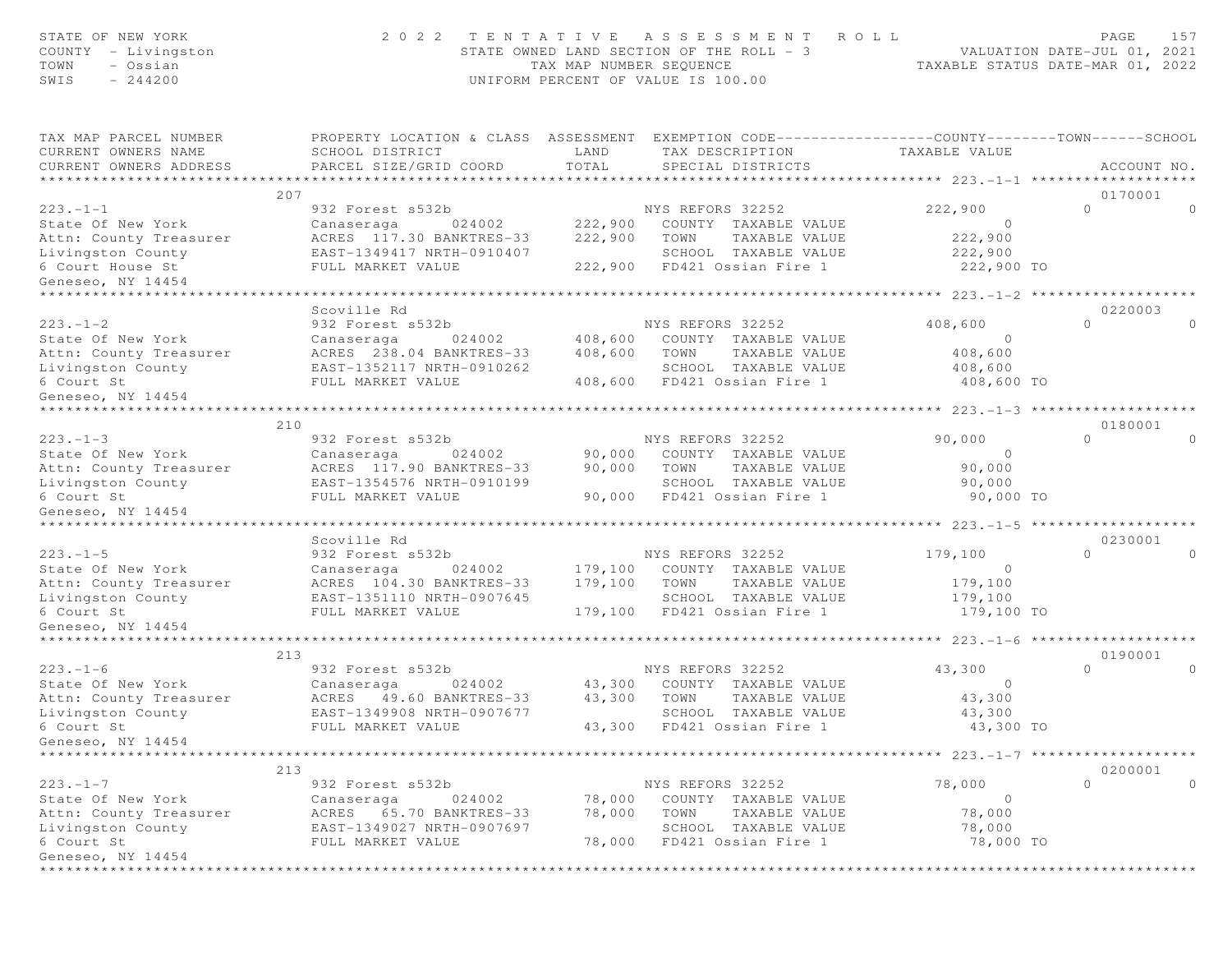| STATE OF NEW YORK<br>- Livingston<br>COUNTY<br>TOWN<br>- Ossian<br>$-244200$<br>SWIS |                                                |             | 2022 TENTATIVE ASSESSMENT ROLL<br>STATE OWNED LAND SECTION OF THE ROLL - 3 VALUATION DATE-JUL 01, 2021<br>TAX MAP NUMBER SEQUENCE<br>UNIFORM PERCENT OF VALUE IS 100.00 |            | 158<br>PAGE<br>TAXABLE STATUS DATE-MAR 01, 2022 |
|--------------------------------------------------------------------------------------|------------------------------------------------|-------------|-------------------------------------------------------------------------------------------------------------------------------------------------------------------------|------------|-------------------------------------------------|
| TAX MAP PARCEL NUMBER                                                                | PROPERTY LOCATION & CLASS ASSESSMENT           |             | EXEMPTION CODE-----------------COUNTY-------TOWN------SCHOOL                                                                                                            |            |                                                 |
| CURRENT OWNERS NAME                                                                  | SCHOOL DISTRICT                                | <b>LAND</b> | TAX DESCRIPTION TAXABLE VALUE                                                                                                                                           |            |                                                 |
| CURRENT OWNERS ADDRESS                                                               | PARCEL SIZE/GRID COORD TOTAL SPECIAL DISTRICTS |             |                                                                                                                                                                         |            | ACCOUNT NO.                                     |
|                                                                                      |                                                |             |                                                                                                                                                                         |            |                                                 |
|                                                                                      |                                                |             |                                                                                                                                                                         |            | 0210003                                         |
| $223 - 1 - 9$                                                                        | 932 Forest s532b                               |             | NYS REFORS 32252                                                                                                                                                        | 204,500    | $\Omega$<br>$\Omega$                            |
| State Of New York Theory                                                             | Canaseraga 024002 204,500                      |             | COUNTY<br>TAXABLE VALUE                                                                                                                                                 |            |                                                 |
| Attn: County Treasurer                                                               | ACRES 251.90 BANKTRES-33                       | 204,500     | TAXABLE VALUE<br>TOWN                                                                                                                                                   | 204,500    |                                                 |
| Livingston County                                                                    | EAST-1351193 NRTH-0904289                      |             | SCHOOL<br>TAXABLE VALUE                                                                                                                                                 | 204,500    |                                                 |
| 6 Court St                                                                           | FULL MARKET VALUE                              | 204,500     | FD421 Ossian Fire 1                                                                                                                                                     | 204,500 TO |                                                 |
| Geneseo, NY 14454                                                                    |                                                |             |                                                                                                                                                                         |            |                                                 |
|                                                                                      |                                                |             |                                                                                                                                                                         |            |                                                 |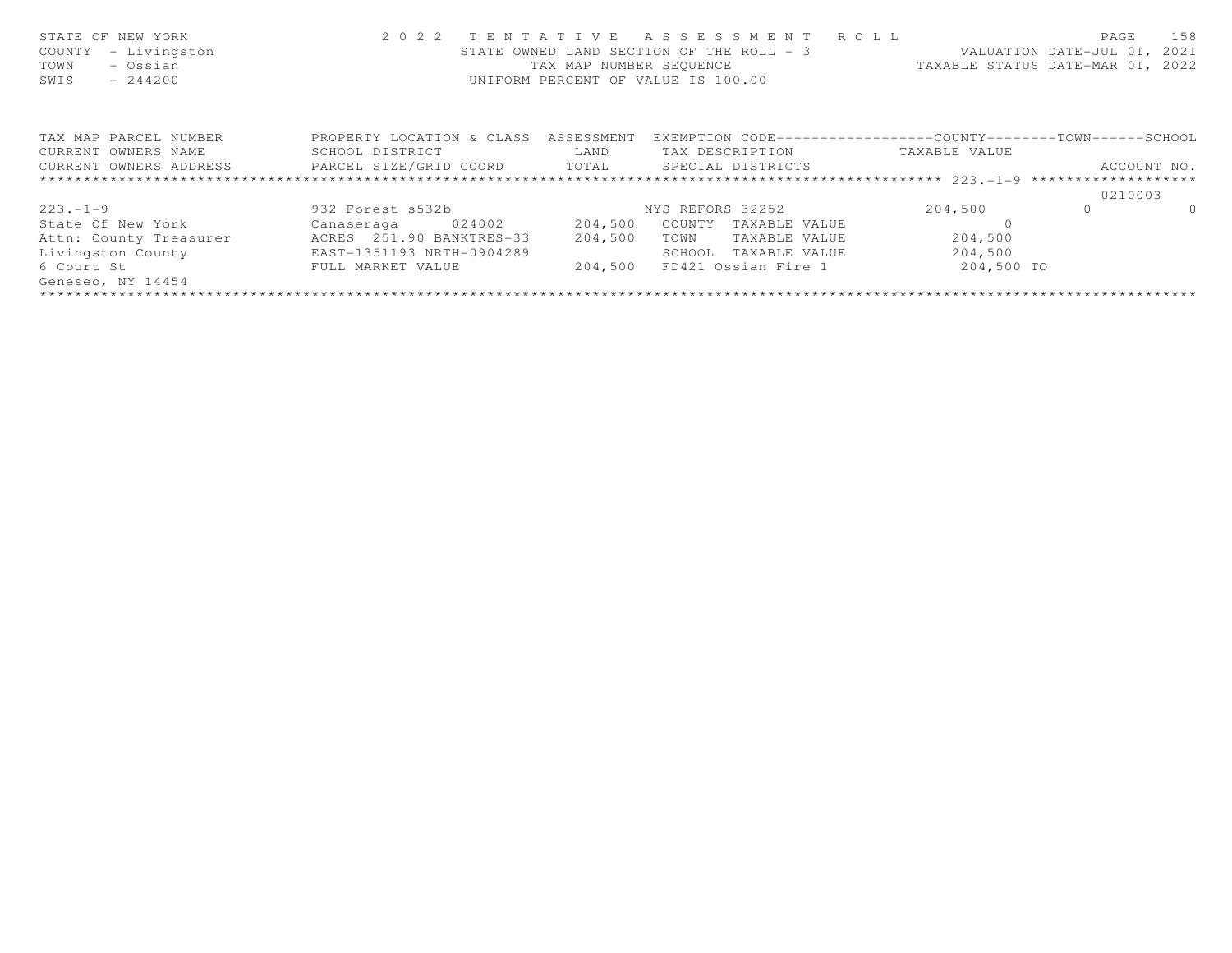| STATE OF NEW YORK |                     |                                          |                       | 2022 TENTATIVE ASSESSMENT ROLL |                                  | PAGE                   | 159 |
|-------------------|---------------------|------------------------------------------|-----------------------|--------------------------------|----------------------------------|------------------------|-----|
|                   | COUNTY - Livingston | STATE OWNED LAND SECTION OF THE ROLL - 3 |                       |                                | VALUATION DATE-JUL 01, 2021      |                        |     |
| TOWN              | – Ossian            |                                          | MAP SECTION - 223     |                                | TAXABLE STATUS DATE-MAR 01, 2022 |                        |     |
| SWIS              | $-244200$           |                                          | $SUB - SECTION - 000$ |                                |                                  | RPS150/V04/L015        |     |
|                   |                     | UNIFORM PERCENT OF VALUE IS 100.00       |                       |                                |                                  | CURRENT DATE 4/19/2022 |     |

|                            | TOTAL | EXTENSION | FXTENSION | AD VALOREM   | <b>EXEMPT</b> | <b>TAXABLE</b> |
|----------------------------|-------|-----------|-----------|--------------|---------------|----------------|
| CODE DISTRICT NAME PARCELS |       | TYPE.     | VALUE.    | <b>VALUE</b> | AMOUNT        | VALUE          |
|                            |       |           |           |              |               |                |
| FD421 Ossian Fire 1        |       | 7 TOTAL   |           | 1226,400     |               | 1226,400       |

#### \*\*\* S C H O O L D I S T R I C T S U M M A R Y \*\*\*

| CODE   | DISTRICT NAME | TOTAL<br>PARCELS | ASSESSED<br>LAND | ASSESSED<br>TOTAL | <b>EXEMPT</b><br>AMOUNT | TOTAL<br>TAXABLE | STAR<br>AMOUNT | STAR<br>TAXABLE |
|--------|---------------|------------------|------------------|-------------------|-------------------------|------------------|----------------|-----------------|
| 024002 | Canaseraga    |                  | 1226,400         | 1226,400          |                         | 1226,400         |                | 1226,400        |
|        | SUB-TOTAL     |                  | 1226,400         | 1226,400          |                         | 1226,400         |                | 1226,400        |
|        | TOTAL         |                  | 1226,400         | 1226,400          |                         | 1226,400         |                | 1226,400        |

#### \*\*\* S Y S T E M C O D E S S U M M A R Y \*\*\*

## NO SYSTEM EXEMPTIONS AT THIS LEVEL

#### \*\*\* E X E M P T I O N S U M M A R Y \*\*\*

| CODE  | DESCRIPTION         | TOTAL<br>PARCELS         | COUNTY               | TOWN | SCHOOL |
|-------|---------------------|--------------------------|----------------------|------|--------|
| 32252 | NYS REFORS<br>TOTAL | $\overline{\phantom{0}}$ | 1226,400<br>1226,400 |      |        |

| ROLL |                  | TOTAL   | A C C F C C F D | 2 S S F S S F D | TAXABLE | "AXABLE  | TAXABLE  | STAR     |
|------|------------------|---------|-----------------|-----------------|---------|----------|----------|----------|
| SEC  |                  | PARCELS | LAND            | TOTAL           | COUNTY  | TOWN     | SCHOOL   | 'AXABL   |
|      | STATE OWNED LAND |         | 1226,400        | 1226,400        |         | 1226,400 | 1226,400 | 1226,400 |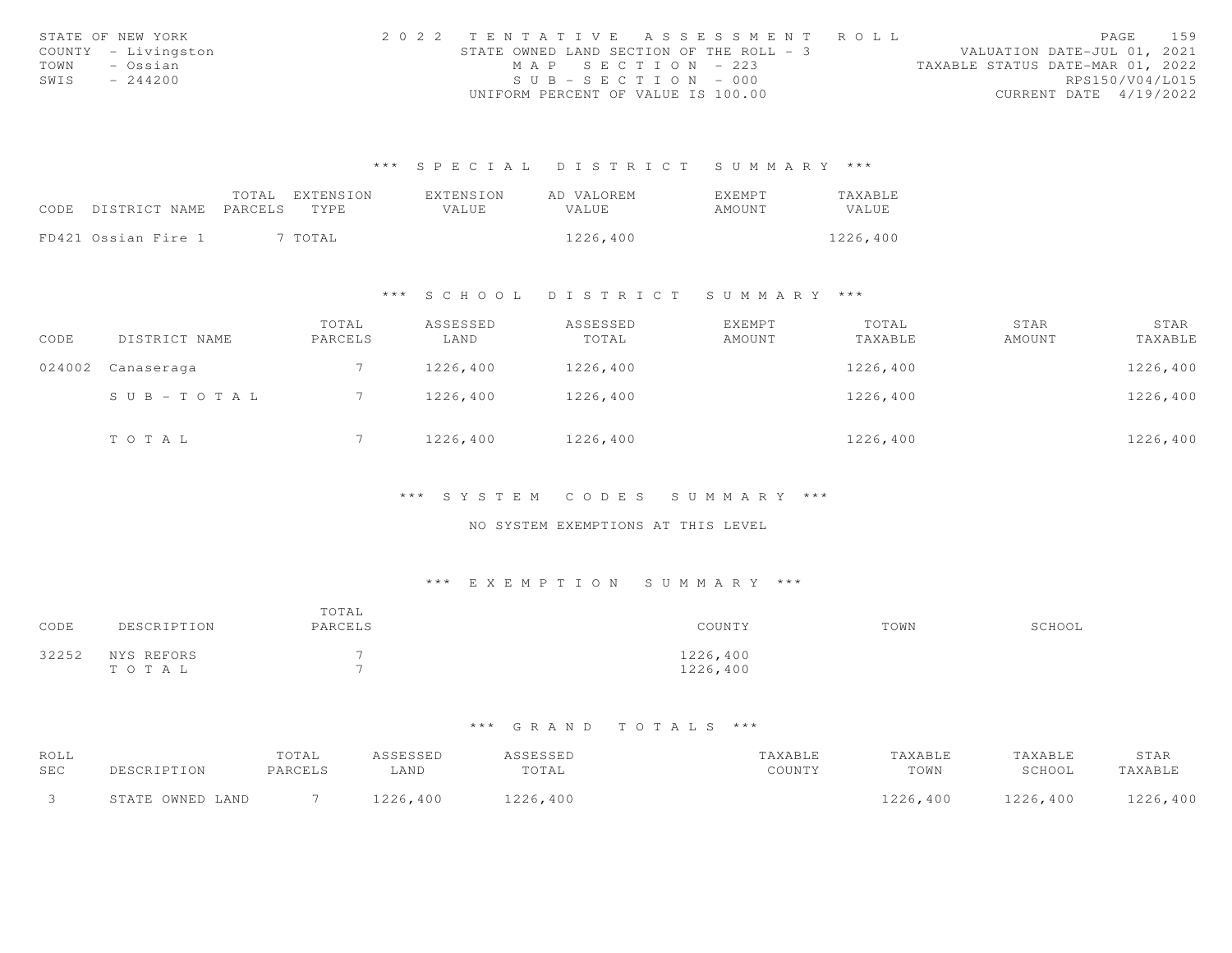| STATE OF NEW YORK<br>COUNTY - Livingston<br>TOWN<br>- Ossian<br>$-244200$<br>SWIS |                                                                                                                                                                                                                | TAX MAP NUMBER SEQUENCE | UNIFORM PERCENT OF VALUE IS 100.00       | TAXABLE STATUS DATE-MAR 01, 2022 |                           |                |
|-----------------------------------------------------------------------------------|----------------------------------------------------------------------------------------------------------------------------------------------------------------------------------------------------------------|-------------------------|------------------------------------------|----------------------------------|---------------------------|----------------|
| CURRENT OWNERS NAME                                                               | TAX MAP PARCEL NUMBER THE PROPERTY LOCATION & CLASS ASSESSMENT EXEMPTION CODE---------------COUNTY--------TOWN------SCHOOL<br>SCHOOL DISTRICT                                                                  | <b>LAND</b>             | TAX DESCRIPTION TAXABLE VALUE            |                                  |                           |                |
|                                                                                   | CURRENT OWNERS ADDRESS PARCEL SIZE/GRID COORD TOTAL SPECIAL DISTRICTS                                                                                                                                          |                         |                                          |                                  |                           | ACCOUNT NO.    |
|                                                                                   |                                                                                                                                                                                                                |                         |                                          |                                  |                           |                |
|                                                                                   |                                                                                                                                                                                                                |                         |                                          |                                  | 0120003                   |                |
|                                                                                   | 224.-1-5 932 Forest s532b MYS REFORS 32252 320,700<br>State Of New York Dansville 243801 320,700 COUNTY TAXABLE VALUE 0<br>Attn: Livingston County ACRES 218.50 BANKTRES-33 320,700 TOWN TAXABLE VALUE 320,700 |                         |                                          |                                  | $\Omega$ and $\Omega$     | $\Omega$       |
|                                                                                   |                                                                                                                                                                                                                |                         |                                          |                                  |                           |                |
|                                                                                   |                                                                                                                                                                                                                |                         |                                          |                                  |                           |                |
| Treasurer                                                                         | EAST-1365752 NRTH-0910084                                                                                                                                                                                      |                         | SCHOOL TAXABLE VALUE 320,700             |                                  |                           |                |
| 6 Court St - Rm 203 FULL MARKET VALUE                                             |                                                                                                                                                                                                                |                         | 320,700 FD421 Ossian Fire 1 320,700 TO   |                                  |                           |                |
| Geneseo, NY 14454-1043                                                            |                                                                                                                                                                                                                |                         |                                          |                                  |                           |                |
|                                                                                   |                                                                                                                                                                                                                |                         |                                          |                                  |                           |                |
| $224. - 1 - 6$                                                                    | 932 Forest s532b NYS REFORS 32252                                                                                                                                                                              |                         |                                          |                                  | 0110007<br>$\overline{0}$ | $\overline{0}$ |
|                                                                                   |                                                                                                                                                                                                                |                         |                                          | 1121,500<br>$\sim$ 0             |                           |                |
|                                                                                   | State Of New York Canaseraga 024002 1121,500 COUNTY TAXABLE VALUE<br>Attn: County Treasurer MCRES 587.17 BANKTRES-33                                                                                           | 1121,500                | TAXABLE VALUE 1121,500<br>TOWN           |                                  |                           |                |
|                                                                                   | Livingston County EAST-1362497 NRTH-0908740                                                                                                                                                                    |                         | SCHOOL TAXABLE VALUE 1121,500            |                                  |                           |                |
| 6 Court St                                                                        | FULL MARKET VALUE                                                                                                                                                                                              |                         | 1121,500 FD421 Ossian Fire 1 1121,500 TO |                                  |                           |                |
| Geneseo, NY 14454                                                                 |                                                                                                                                                                                                                |                         |                                          |                                  |                           |                |
|                                                                                   |                                                                                                                                                                                                                |                         |                                          |                                  |                           |                |
|                                                                                   | 212                                                                                                                                                                                                            |                         |                                          |                                  | 0150001                   |                |
| $224. -1 - 17$                                                                    | 932 Forest s532b 32252                                                                                                                                                                                         |                         |                                          | 101,900                          | $\Omega$                  | $\Omega$       |
|                                                                                   | State Of New York Canaseraga 024002 101,900 COUNTY TAXABLE VALUE                                                                                                                                               |                         |                                          | $\sim$ 0                         |                           |                |
|                                                                                   | Attn: County Treasurer MCRES 84.90 BANKTRES-33 101,900                                                                                                                                                         |                         | TOWN TAXABLE VALUE 101,900               |                                  |                           |                |
|                                                                                   | Livingston County EAST-1357949 NRTH-0910028<br>6 Court St           FULL MARKET VALUE                                                                                                                          |                         | SCHOOL TAXABLE VALUE 101,900             |                                  |                           |                |
|                                                                                   |                                                                                                                                                                                                                |                         | 101,900 FD421 Ossian Fire 1 101,900 TO   |                                  |                           |                |
| Geneseo, NY 14454                                                                 |                                                                                                                                                                                                                |                         |                                          |                                  |                           |                |
|                                                                                   |                                                                                                                                                                                                                |                         |                                          |                                  |                           |                |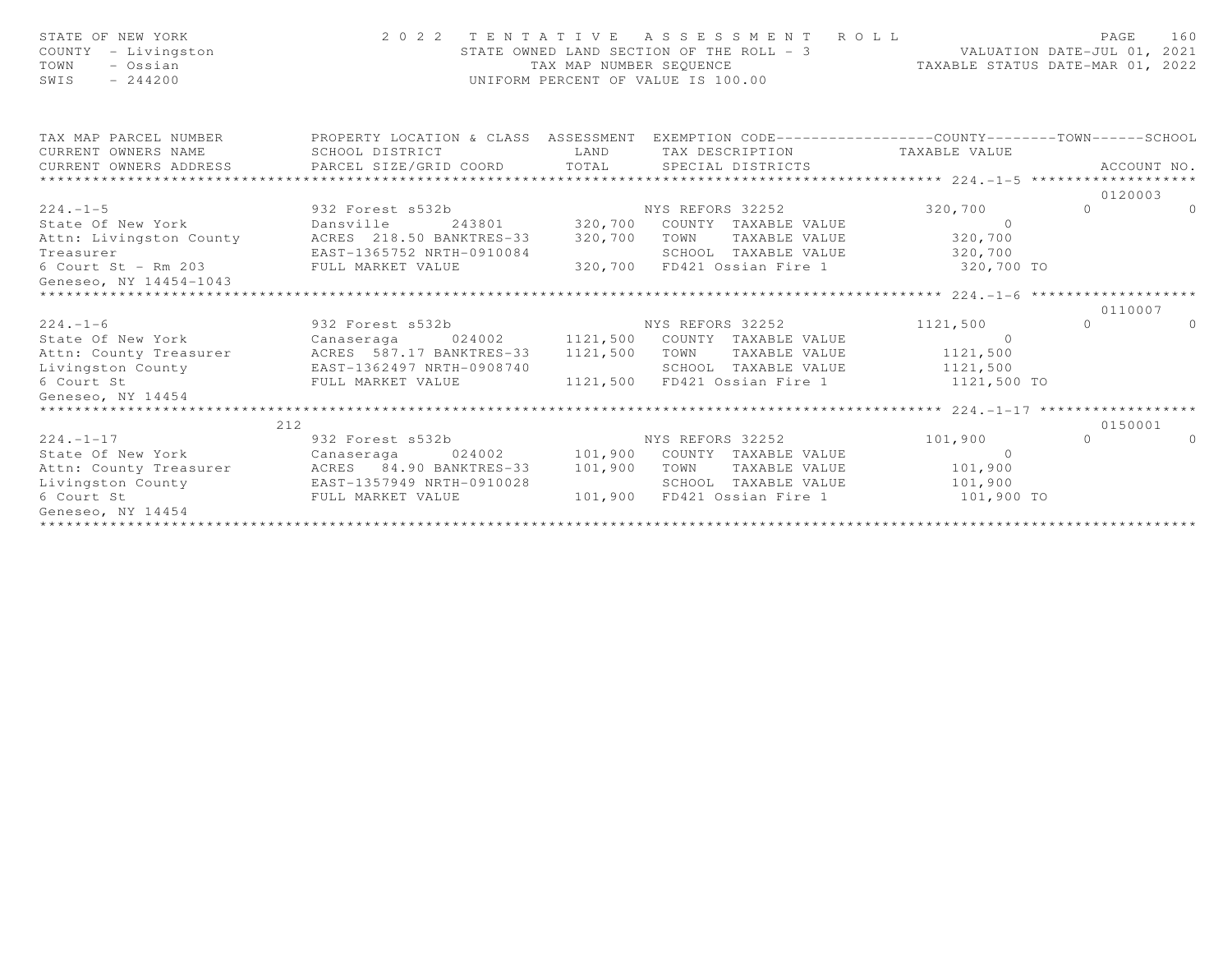|      | STATE OF NEW YORK   |                                          |                       | 2022 TENTATIVE ASSESSMENT ROLL |                                  | PAGE                   | 161 |
|------|---------------------|------------------------------------------|-----------------------|--------------------------------|----------------------------------|------------------------|-----|
|      | COUNTY - Livingston | STATE OWNED LAND SECTION OF THE ROLL - 3 |                       |                                | VALUATION DATE-JUL 01, 2021      |                        |     |
| TOWN | – Ossian            |                                          | MAP SECTION - 224     |                                | TAXABLE STATUS DATE-MAR 01, 2022 |                        |     |
| SWIS | $-244200$           |                                          | $SUB - SECTION - 000$ |                                |                                  | RPS150/V04/L015        |     |
|      |                     | UNIFORM PERCENT OF VALUE IS 100.00       |                       |                                |                                  | CURRENT DATE 4/19/2022 |     |

|                            | TOTAL | EXTENSION | EXTENSION | AD VALOREM | <b>EXEMPT</b> | TAXABLE  |
|----------------------------|-------|-----------|-----------|------------|---------------|----------|
| CODE DISTRICT NAME PARCELS |       | TYPE.     | VALUE.    | VALUE.     | AMOUNT        | VALUE    |
|                            |       |           |           |            |               |          |
| FD421 Ossian Fire 1        |       | 3 TOTAL   |           | 1544,100   |               | 1544,100 |

# \*\*\* S C H O O L D I S T R I C T S U M M A R Y \*\*\*

| CODE   | DISTRICT NAME | TOTAL<br>PARCELS | ASSESSED<br>LAND | ASSESSED<br>TOTAL | EXEMPT<br>AMOUNT | TOTAL<br>TAXABLE | STAR<br>AMOUNT | STAR<br>TAXABLE |
|--------|---------------|------------------|------------------|-------------------|------------------|------------------|----------------|-----------------|
|        |               |                  |                  |                   |                  |                  |                |                 |
| 024002 | Canaseraga    | 2                | 1223,400         | 1223,400          |                  | 1223,400         |                | 1223,400        |
| 243801 | Dansville     |                  | 320,700          | 320,700           |                  | 320,700          |                | 320,700         |
|        | SUB-TOTAL     |                  | 1544,100         | 1544,100          |                  | 1544,100         |                | 1544,100        |
|        | TOTAL         |                  | 1544,100         | 1544,100          |                  | 1544,100         |                | 1544,100        |

#### \*\*\* S Y S T E M C O D E S S U M M A R Y \*\*\*

#### NO SYSTEM EXEMPTIONS AT THIS LEVEL

# \*\*\* E X E M P T I O N S U M M A R Y \*\*\*

| CODE  | DESCRIPTION         | TOTAL<br>PARCELS | COUNTY               | TOWN | SCHOOL |
|-------|---------------------|------------------|----------------------|------|--------|
| 32252 | NYS REFORS<br>TOTAL | ت                | 1544,100<br>1544,100 |      |        |

| ROLL       |                  | TOTAL   | ASSESSED | ASSESSED | TAXABLE | TAXABLE  | TAXABLE  | STAR     |
|------------|------------------|---------|----------|----------|---------|----------|----------|----------|
| <b>SEC</b> | DESCRIPTION      | PARCELS | LAND     | TOTAL    | COUNTY  | TOWN     | SCHOOL   | TAXABLE  |
|            | STATE OWNED LAND |         | 1544,100 | 1544,100 |         | 1544,100 | 1544,100 | 1544,100 |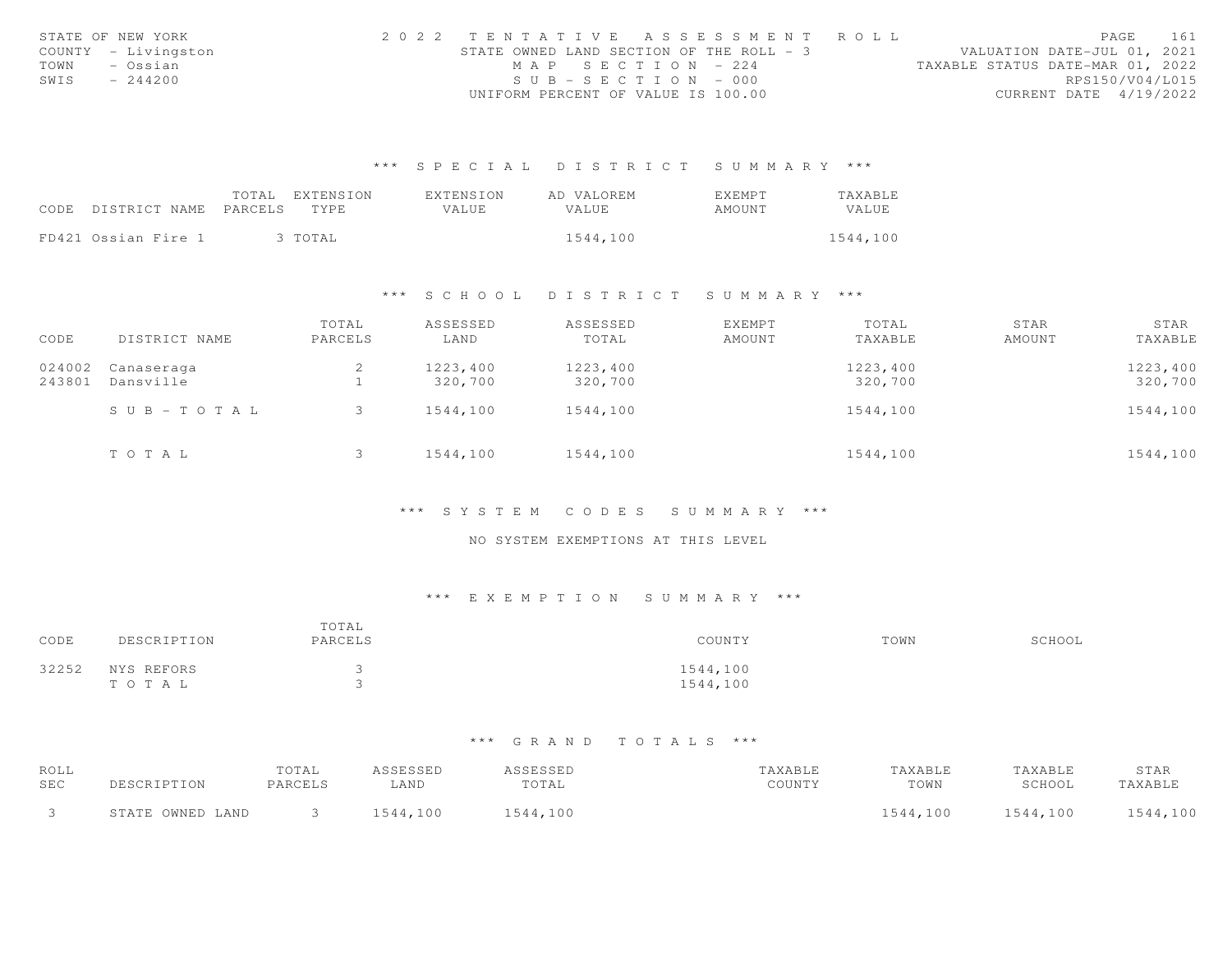|  |                                                                                                                                                                                                                                                                                   | PAGE 162                                                                                                                                                                                                                                                                                                                                                                                                                                                                                                                                                                                                                                                                                                                                                                                                                                 |
|--|-----------------------------------------------------------------------------------------------------------------------------------------------------------------------------------------------------------------------------------------------------------------------------------|------------------------------------------------------------------------------------------------------------------------------------------------------------------------------------------------------------------------------------------------------------------------------------------------------------------------------------------------------------------------------------------------------------------------------------------------------------------------------------------------------------------------------------------------------------------------------------------------------------------------------------------------------------------------------------------------------------------------------------------------------------------------------------------------------------------------------------------|
|  |                                                                                                                                                                                                                                                                                   |                                                                                                                                                                                                                                                                                                                                                                                                                                                                                                                                                                                                                                                                                                                                                                                                                                          |
|  |                                                                                                                                                                                                                                                                                   |                                                                                                                                                                                                                                                                                                                                                                                                                                                                                                                                                                                                                                                                                                                                                                                                                                          |
|  |                                                                                                                                                                                                                                                                                   | ACCOUNT NO.                                                                                                                                                                                                                                                                                                                                                                                                                                                                                                                                                                                                                                                                                                                                                                                                                              |
|  |                                                                                                                                                                                                                                                                                   |                                                                                                                                                                                                                                                                                                                                                                                                                                                                                                                                                                                                                                                                                                                                                                                                                                          |
|  |                                                                                                                                                                                                                                                                                   | 0130004                                                                                                                                                                                                                                                                                                                                                                                                                                                                                                                                                                                                                                                                                                                                                                                                                                  |
|  |                                                                                                                                                                                                                                                                                   | $\overline{a}$                                                                                                                                                                                                                                                                                                                                                                                                                                                                                                                                                                                                                                                                                                                                                                                                                           |
|  |                                                                                                                                                                                                                                                                                   |                                                                                                                                                                                                                                                                                                                                                                                                                                                                                                                                                                                                                                                                                                                                                                                                                                          |
|  |                                                                                                                                                                                                                                                                                   |                                                                                                                                                                                                                                                                                                                                                                                                                                                                                                                                                                                                                                                                                                                                                                                                                                          |
|  |                                                                                                                                                                                                                                                                                   |                                                                                                                                                                                                                                                                                                                                                                                                                                                                                                                                                                                                                                                                                                                                                                                                                                          |
|  |                                                                                                                                                                                                                                                                                   |                                                                                                                                                                                                                                                                                                                                                                                                                                                                                                                                                                                                                                                                                                                                                                                                                                          |
|  |                                                                                                                                                                                                                                                                                   |                                                                                                                                                                                                                                                                                                                                                                                                                                                                                                                                                                                                                                                                                                                                                                                                                                          |
|  |                                                                                                                                                                                                                                                                                   | 0140002                                                                                                                                                                                                                                                                                                                                                                                                                                                                                                                                                                                                                                                                                                                                                                                                                                  |
|  |                                                                                                                                                                                                                                                                                   | $\Omega$                                                                                                                                                                                                                                                                                                                                                                                                                                                                                                                                                                                                                                                                                                                                                                                                                                 |
|  |                                                                                                                                                                                                                                                                                   |                                                                                                                                                                                                                                                                                                                                                                                                                                                                                                                                                                                                                                                                                                                                                                                                                                          |
|  |                                                                                                                                                                                                                                                                                   |                                                                                                                                                                                                                                                                                                                                                                                                                                                                                                                                                                                                                                                                                                                                                                                                                                          |
|  |                                                                                                                                                                                                                                                                                   |                                                                                                                                                                                                                                                                                                                                                                                                                                                                                                                                                                                                                                                                                                                                                                                                                                          |
|  |                                                                                                                                                                                                                                                                                   |                                                                                                                                                                                                                                                                                                                                                                                                                                                                                                                                                                                                                                                                                                                                                                                                                                          |
|  | TAX MAP NUMBER SEQUENCE<br>UNIFORM PERCENT OF VALUE IS 100.00<br>Attn: Livingston County Treasu ACRES 184.00 BANKTRES-33 353,300<br>6 Court St - Rm 203 EAST-1369456 NRTH-0908145<br>Attn: Livingston County Treasu ACRES 154.70 BANKTRES-33 214,900<br>EAST-1368878 NRTH-0905759 | 2022 TENTATIVE ASSESSMENT ROLL<br>STATE OWNED LAND SECTION OF THE ROLL - 3 WALUATION DATE-JUL 01, 2021<br>TAX MAP NUMBER SEQUENCE TAXABLE STATUS DATE-MAR 01, 2022<br>TAX MAP PARCEL NUMBER THE PROPERTY LOCATION & CLASS ASSESSMENT EXEMPTION CODE--------------COUNTY--------TOWN------SCHOOL<br>CURRENT OWNERS NAME SCHOOL DISTRICT TAN LAND TAX DESCRIPTION TAXABLE VALUE<br>TOWN TAXABLE VALUE 353,300<br>SCHOOL TAXABLE VALUE 353,300<br>Geneseo, NY 14454-1043 FULL MARKET VALUE 353,300 FD421 Ossian Fire 1 353,300 TO<br>225.-1-9 2014,900 0 332 Forest s532b<br>State Of New York Canaseraga 024002 214,900 COUNTY TAXABLE VALUE<br>TOWN TAXABLE VALUE 214,900<br>SCHOOL TAXABLE VALUE 214,900<br>Geneseo, NY 14454                 FULL MARKET VALUE                 214,900 FD421 Ossian Fire 1                   214,900 TO |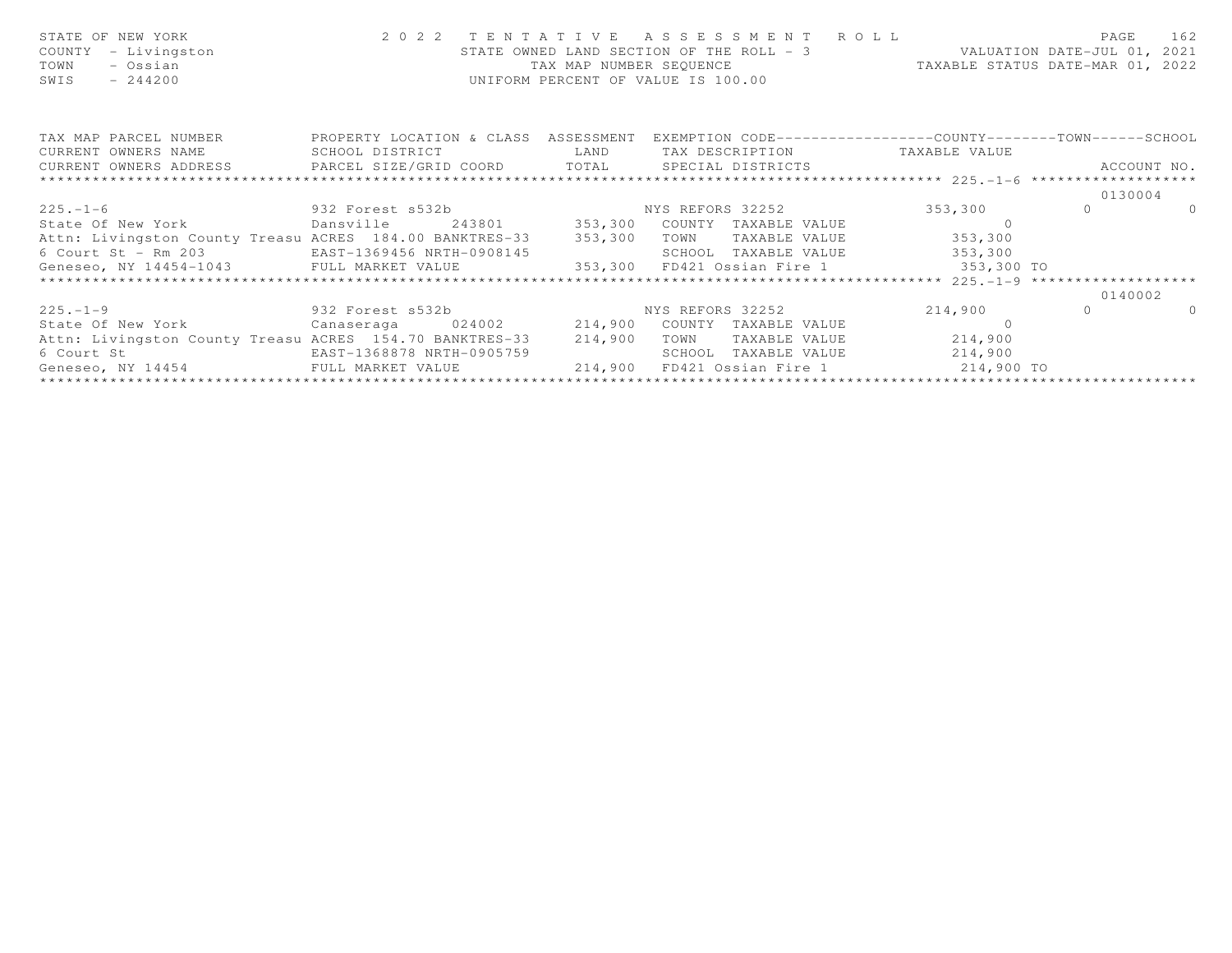| STATE OF NEW YORK   | 2022 TENTATIVE ASSESSMENT ROLL           |                   |                                  | PAGE                        | 163 |
|---------------------|------------------------------------------|-------------------|----------------------------------|-----------------------------|-----|
| COUNTY - Livingston | STATE OWNED LAND SECTION OF THE ROLL - 3 |                   |                                  | VALUATION DATE-JUL 01, 2021 |     |
| TOWN<br>– Ossian    |                                          | MAP SECTION - 225 | TAXABLE STATUS DATE-MAR 01, 2022 |                             |     |
| SWIS<br>$-244200$   | $SUB - SECTION - 000$                    |                   |                                  | RPS150/V04/L015             |     |
|                     | UNIFORM PERCENT OF VALUE IS 100.00       |                   |                                  | CURRENT DATE 4/19/2022      |     |

|                            | TOTAL EXTENSION | EXTENSION | AD VALOREM   | <b>EXEMPT</b> | <b>TAXABLE</b> |
|----------------------------|-----------------|-----------|--------------|---------------|----------------|
| CODE DISTRICT NAME PARCELS | TYPE.           | VALUE.    | <b>VALUE</b> | AMOUNT        | VALUE          |
|                            |                 |           |              |               |                |
| FD421 Ossian Fire 1        | 2 TOTAL         |           | 568,200      |               | 568,200        |

# \*\*\* S C H O O L D I S T R I C T S U M M A R Y \*\*\*

| CODE   | DISTRICT NAME | TOTAL<br>PARCELS | ASSESSED<br>LAND | ASSESSED<br>TOTAL | <b>EXEMPT</b><br>AMOUNT | TOTAL<br>TAXABLE | STAR<br>AMOUNT | STAR<br>TAXABLE |
|--------|---------------|------------------|------------------|-------------------|-------------------------|------------------|----------------|-----------------|
| 024002 | Canaseraga    |                  | 214,900          | 214,900           |                         | 214,900          |                | 214,900         |
| 243801 | Dansville     |                  | 353,300          | 353,300           |                         | 353,300          |                | 353,300         |
|        | SUB-TOTAL     |                  | 568,200          | 568,200           |                         | 568,200          |                | 568,200         |
|        | TOTAL         | ▵                | 568,200          | 568,200           |                         | 568,200          |                | 568,200         |

#### \*\*\* S Y S T E M C O D E S S U M M A R Y \*\*\*

#### NO SYSTEM EXEMPTIONS AT THIS LEVEL

# \*\*\* E X E M P T I O N S U M M A R Y \*\*\*

| CODE  | DESCRIPTION         | TOTAL<br>PARCELS | COUNTY             | TOWN | SCHOOL |
|-------|---------------------|------------------|--------------------|------|--------|
| 32252 | NYS REFORS<br>TOTAL | -<br>-           | 568,200<br>568,200 |      |        |

| ROLL       |                  | TOTAL   | ASSESSED | <b>ASSESSED</b> | TAXABLE | TAXABLE | TAXABLE | STAR    |
|------------|------------------|---------|----------|-----------------|---------|---------|---------|---------|
| <b>SEC</b> | DESCRIPTION      | PARCELS | ∟AND     | TOTAL           | COUNTY  | TOWN    | SCHOOL  | TAXABLE |
|            | STATE OWNED LAND |         | 568,200  | 568,200         |         | 568,200 | 568,200 | 568,200 |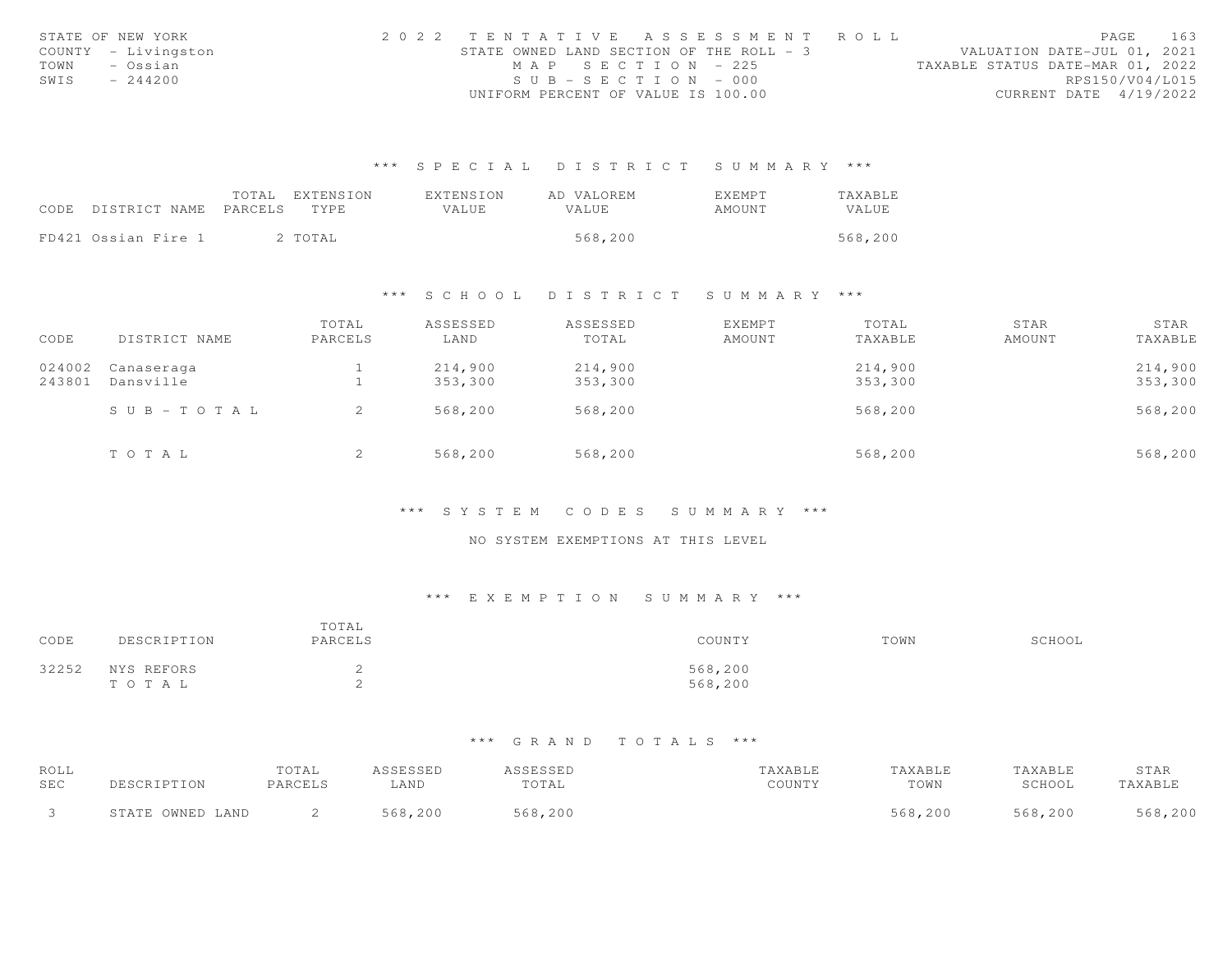| STATE OF NEW YORK   | 2022 TENTATIVE ASSESSMENT ROLL           | 164<br>PAGE                      |
|---------------------|------------------------------------------|----------------------------------|
| COUNTY - Livingston | STATE OWNED LAND SECTION OF THE ROLL - 3 | VALUATION DATE-JUL 01, 2021      |
| TOWN<br>– Ossian    | TAX MAP NUMBER SEOUENCE                  | TAXABLE STATUS DATE-MAR 01, 2022 |
| SWIS<br>$-244200$   | UNIFORM PERCENT OF VALUE IS 100.00       |                                  |
|                     |                                          |                                  |

| TAX MAP PARCEL NUMBER<br>CURRENT OWNERS NAME             | PROPERTY LOCATION & CLASS ASSESSMENT EXEMPTION CODE----------------COUNTY-------TOWN------SCHOOL<br>SCHOOL DISTRICT | LAND           | TAX DESCRIPTION TAXABLE VALUE              |          |          |             |
|----------------------------------------------------------|---------------------------------------------------------------------------------------------------------------------|----------------|--------------------------------------------|----------|----------|-------------|
| CURRENT OWNERS ADDRESS PARCEL SIZE/GRID COORD TOTAL      |                                                                                                                     |                | SPECIAL DISTRICTS                          |          |          | ACCOUNT NO. |
|                                                          |                                                                                                                     |                |                                            |          |          |             |
|                                                          | Transition Assessment                                                                                               |                |                                            |          |          |             |
| $333 - 42 - 1$                                           | 993 Transition t                                                                                                    |                |                                            | $\Omega$ | $\Omega$ |             |
| State of New York                                        | Canaseraga 024002                                                                                                   |                | SCHL TAXBL 50001<br>0 COUNTY TAXABLE VALUE |          |          |             |
| Attn: Livingston County Treasu School purposes           |                                                                                                                     | $\overline{0}$ | TOWN<br>TAXABLE VALUE                      |          |          |             |
| 6 Court St Rm 203                                        | BANKTRES-33                                                                                                         |                | SCHOOL TAXABLE VALUE                       |          |          |             |
| Geneseo, NY 14454 FULL MARKET VALUE                      |                                                                                                                     |                |                                            |          |          |             |
|                                                          |                                                                                                                     |                |                                            |          |          |             |
|                                                          | Transition Assessment                                                                                               |                |                                            |          |          |             |
| $333 - 42 - 2$                                           | 993 Transition t                                                                                                    |                | SCHL TAXBL 50001                           | $\Omega$ | $\Omega$ |             |
| State of New York                                        | Dansville                                                                                                           |                | 243801 0 COUNTY TAXABLE VALUE              |          |          |             |
| Attn: Livingston County Treasu School purposes           |                                                                                                                     | 0 TOWN         | TAXABLE VALUE                              |          |          |             |
|                                                          | BANKTRES-33                                                                                                         |                | SCHOOL TAXABLE VALUE                       |          |          |             |
| 6 Court St Rm 203<br>Geneseo, NY 14454 FULL MARKET VALUE |                                                                                                                     |                |                                            |          |          |             |
|                                                          |                                                                                                                     |                |                                            |          |          |             |
|                                                          | Transition Assessment                                                                                               |                |                                            |          |          |             |
| $333 - 42 - 3$                                           | 993 Transition t                                                                                                    |                | TOWN TAXBL 50005                           | $\Omega$ | $\Omega$ |             |
| State of New York                                        | Dansville                                                                                                           |                | 243801 0 COUNTY TAXABLE VALUE              |          |          |             |
| Attn: Livingston County Treasu Town Purposes             |                                                                                                                     |                | 0 TOWN<br>TAXABLE VALUE                    |          |          |             |
| 6 Court St Rm 203                                        | BANKTRES-33                                                                                                         |                | SCHOOL TAXABLE VALUE                       |          |          |             |
| Geneseo, NY 14454 FULL MARKET VALUE                      |                                                                                                                     | $\Omega$       |                                            |          |          |             |
|                                                          |                                                                                                                     |                |                                            |          |          |             |
|                                                          | Transition Assessment                                                                                               |                |                                            |          |          |             |
| $333 - 42 - 4$                                           | 993 Transition t                                                                                                    |                | CNTY EXMPT 50002                           | $\circ$  | $\Omega$ |             |
| State of New York                                        | Dansville                                                                                                           |                | 243801 0 TOWN EXMPT 50003                  | $\Omega$ | $\Omega$ |             |
| Attn: Livingston County Treasu Special District Taxable  |                                                                                                                     |                | 0 SCHL EXMPT 50004                         |          | $\cap$   |             |
| 6 Court St Rm 203                                        | BANKTRES-33                                                                                                         |                | COUNTY TAXABLE VALUE                       |          |          |             |
|                                                          |                                                                                                                     |                | 0 TOWN<br>TAXABLE VALUE                    |          |          |             |
|                                                          |                                                                                                                     |                | SCHOOL TAXABLE VALUE                       |          |          |             |
|                                                          |                                                                                                                     |                | FD421 Ossian Fire 1                        | $0$ TO   |          |             |
|                                                          |                                                                                                                     |                |                                            |          |          |             |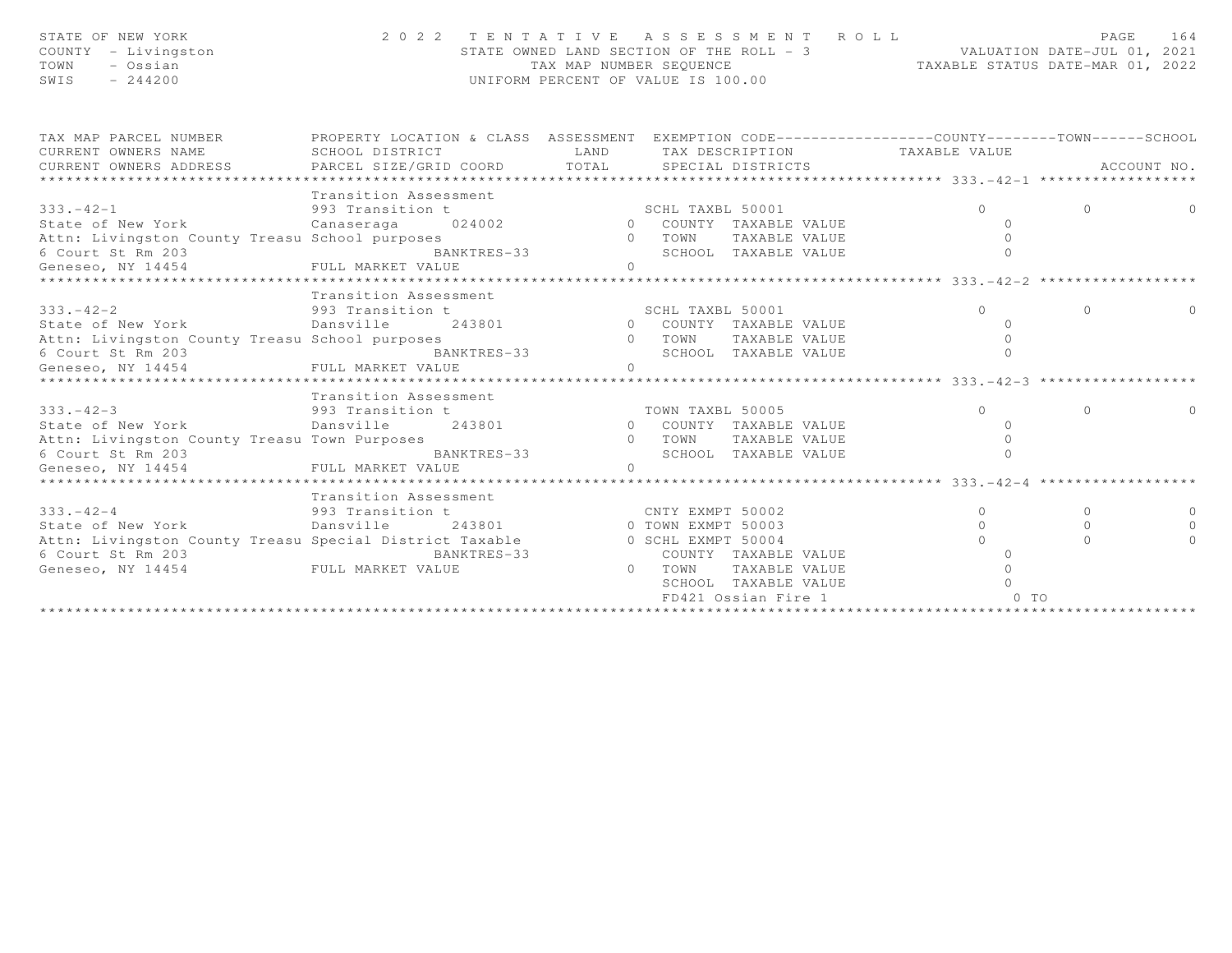|      | STATE OF NEW YORK   | 2022 TENTATTVE ASSESSMENT ROLL           |                     |  |  |                                  |                        | PAGE | 165 |
|------|---------------------|------------------------------------------|---------------------|--|--|----------------------------------|------------------------|------|-----|
|      | COUNTY - Livingston | STATE OWNED LAND SECTION OF THE ROLL - 3 |                     |  |  | VALUATION DATE-JUL 01, 2021      |                        |      |     |
| TOWN | – Ossian            |                                          | $MAP$ SECTION - 333 |  |  | TAXABLE STATUS DATE-MAR 01, 2022 |                        |      |     |
| SWIS | $-244200$           | $SUB - SECTION - 000$                    |                     |  |  |                                  | RPS150/V04/L015        |      |     |
|      |                     | UNIFORM PERCENT OF VALUE IS 100.00       |                     |  |  |                                  | CURRENT DATE 4/19/2022 |      |     |

|      |                     | TOTAL   | EXTENSION | EXTENSION | AD VALOREM | EXEMPT | TAXABLE |
|------|---------------------|---------|-----------|-----------|------------|--------|---------|
| CODE | DISTRICT NAME       | PARCELS | TYPE.     | VALUE.    | VALUE.     | AMOUNT | VALUE   |
|      |                     |         |           |           |            |        |         |
|      | FD421 Ossian Fire 1 |         | TOTAL     |           |            |        |         |

\*\*\* S C H O O L D I S T R I C T S U M M A R Y \*\*\*

| CODE             | DISTRICT NAME           | TOTAL<br>PARCELS  | ASSESSED<br>LAND | ASSESSED<br>TOTAL | EXEMPT<br>AMOUNT | TOTAL<br>TAXABLE | STAR<br>AMOUNT | STAR<br>TAXABLE |
|------------------|-------------------------|-------------------|------------------|-------------------|------------------|------------------|----------------|-----------------|
| 024002<br>243801 | Canaseraga<br>Dansville | $\mathbf{r}$<br>ر |                  |                   |                  |                  |                |                 |
|                  | $S \cup B - TO T A L$   | 4                 |                  |                   |                  |                  |                |                 |
|                  | TOTAL                   | $\overline{4}$    |                  |                   |                  |                  |                |                 |

### \*\*\* S Y S T E M C O D E S S U M M A R Y \*\*\*

| CODE  | DESCRIPTION | TOTAL<br>PARCELS | COUNTY | TOWN | SCHOOL |
|-------|-------------|------------------|--------|------|--------|
| 50001 | SCHL TAXBL  | ∠                |        |      |        |
| 50002 | CNTY EXMPT  |                  |        |      |        |
| 50003 | TOWN EXMPT  |                  |        |      |        |
| 50004 | SCHL EXMPT  |                  |        |      |        |
| 50005 | TOWN TAXBL  |                  |        |      |        |
|       | TOTAL       | h                |        |      |        |

\*\*\* E X E M P T I O N S U M M A R Y \*\*\*

NO EXEMPTIONS AT THIS LEVEL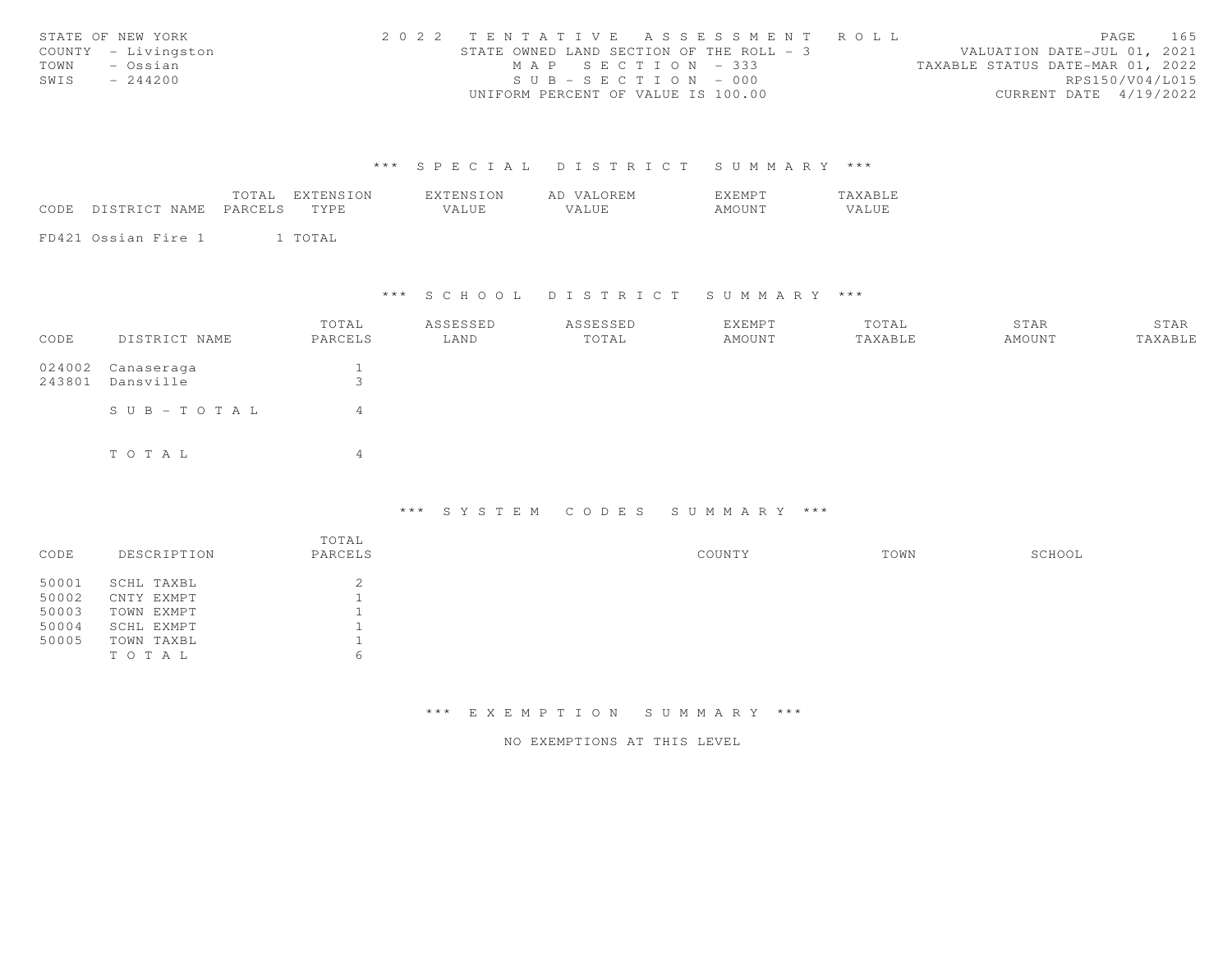| STATE OF NEW YORK   | 2022 TENTATIVE ASSESSMENT ROLL |                                          |  |  |                                  |                        | PAGE | 166 |
|---------------------|--------------------------------|------------------------------------------|--|--|----------------------------------|------------------------|------|-----|
| COUNTY - Livingston |                                | STATE OWNED LAND SECTION OF THE ROLL - 3 |  |  | VALUATION DATE-JUL 01, 2021      |                        |      |     |
| TOWN<br>– Ossian    |                                | MAP SECTION - 333                        |  |  | TAXABLE STATUS DATE-MAR 01, 2022 |                        |      |     |
| SWIS<br>$-244200$   |                                | $SUB - SECTION - 000$                    |  |  |                                  | RPS150/V04/L015        |      |     |
|                     |                                | UNIFORM PERCENT OF VALUE IS 100.00       |  |  |                                  | CURRENT DATE 4/19/2022 |      |     |

| ROLL |                  | TOTAL   | 'CCFCCFD<br>للشاف فللاف | ىتتەن تاتان. | TAXABLE | TAXABLE | TAXABLE | STAR          |
|------|------------------|---------|-------------------------|--------------|---------|---------|---------|---------------|
| SEC  | PTION .          | PARCELS | LAND                    | TOTAL        | COUNTY  | TOWN    | SCHOOL  | <b>AXABLE</b> |
|      | STATE OWNED LAND |         |                         |              |         |         |         |               |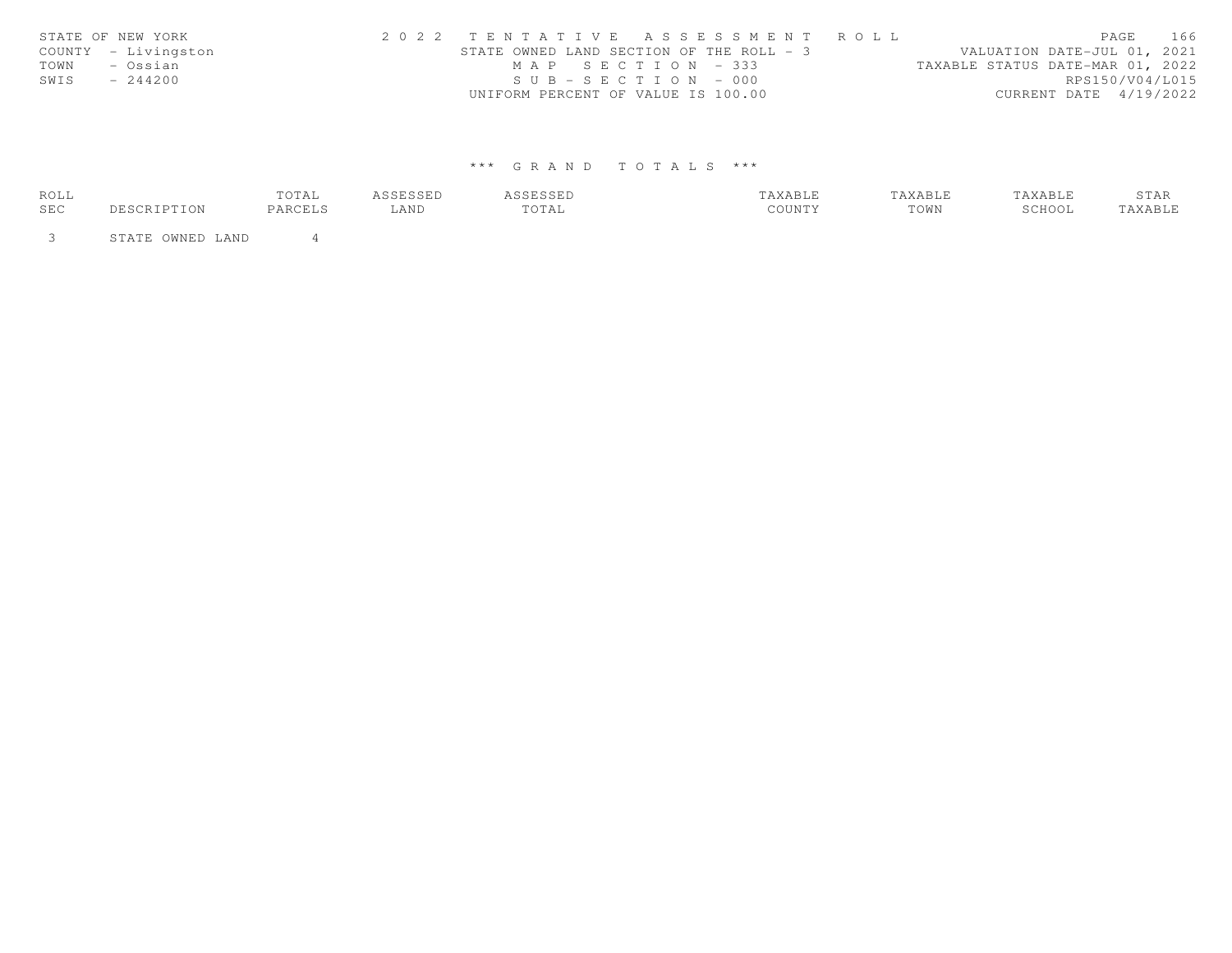|      | STATE OF NEW YORK   | 2022 TENTATIVE ASSESSMENT ROLL           |  |  |                                  |                        | PAGE. | 167 |
|------|---------------------|------------------------------------------|--|--|----------------------------------|------------------------|-------|-----|
|      | COUNTY - Livingston | STATE OWNED LAND SECTION OF THE ROLL - 3 |  |  | VALUATION DATE-JUL 01, 2021      |                        |       |     |
| TOWN | - Ossian            |                                          |  |  | TAXABLE STATUS DATE-MAR 01, 2022 |                        |       |     |
| SWIS | $-244200$           | UNIFORM PERCENT OF VALUE IS 100.00       |  |  |                                  | RPS150/V04/L015        |       |     |
|      |                     |                                          |  |  |                                  | CURRENT DATE 4/19/2022 |       |     |
|      |                     |                                          |  |  |                                  |                        |       |     |

#### \*\*\* S P E C I A L D I S T R I C T S U M M A R Y \*\*\*

|      |                     | TOTAL   | EXTENSION | EXTENSION | AD VALOREM | <b>EXEMPT</b> | <b>TAXABLE</b> |
|------|---------------------|---------|-----------|-----------|------------|---------------|----------------|
| CODE | DISTRICT NAME       | PARCELS | TYPE.     | VALUE     | VALUE.     | AMOUNT        | VALUE          |
|      |                     |         |           |           |            |               |                |
|      | FD421 Ossian Fire 1 |         | 14 TOTAL  |           | 4070,700   |               | 4070,700       |

#### \*\*\* S C H O O L D I S T R I C T S U M M A R Y \*\*\*

| CODE             | DISTRICT NAME             | TOTAL<br>PARCELS | ASSESSED<br>LAND     | ASSESSED<br>TOTAL    | EXEMPT<br>AMOUNT | TOTAL<br>TAXABLE     | STAR<br>AMOUNT | STAR<br>TAXABLE      |
|------------------|---------------------------|------------------|----------------------|----------------------|------------------|----------------------|----------------|----------------------|
| 024002<br>243801 | Canaseraga<br>Dansville   | 11<br>6          | 2664,700<br>1406,000 | 2664,700<br>1406,000 |                  | 2664,700<br>1406,000 |                | 2664,700<br>1406,000 |
|                  | $S \cup B = T \cup T A L$ | 17               | 4070,700             | 4070,700             |                  | 4070,700             |                | 4070,700             |
|                  | TOTAL                     | 17               | 4070,700             | 4070,700             |                  | 4070,700             |                | 4070,700             |

#### \*\*\* S Y S T E M C O D E S S U M M A R Y \*\*\*

|       |             | TOTAL   |        |      |        |
|-------|-------------|---------|--------|------|--------|
| CODE  | DESCRIPTION | PARCELS | COUNTY | TOWN | SCHOOL |
| 50001 | SCHL TAXBL  | ⌒<br>∠  |        |      |        |
| 50002 | CNTY EXMPT  |         |        |      |        |
| 50003 | TOWN EXMPT  |         |        |      |        |
| 50004 | SCHL EXMPT  |         |        |      |        |
| 50005 | TOWN TAXBL  |         |        |      |        |
|       | TOTAL       | b       |        |      |        |

# \*\*\* E X E M P T I O N S U M M A R Y \*\*\*

| CODE  | DESCRIPTION | TOTAL<br>PARCELS | COUNTY   | TOWN | SCHOOL |
|-------|-------------|------------------|----------|------|--------|
| 32252 | NYS REFORS  | ∸∼               | 4070,700 |      |        |
|       | TOTAL       | --               | 4070,700 |      |        |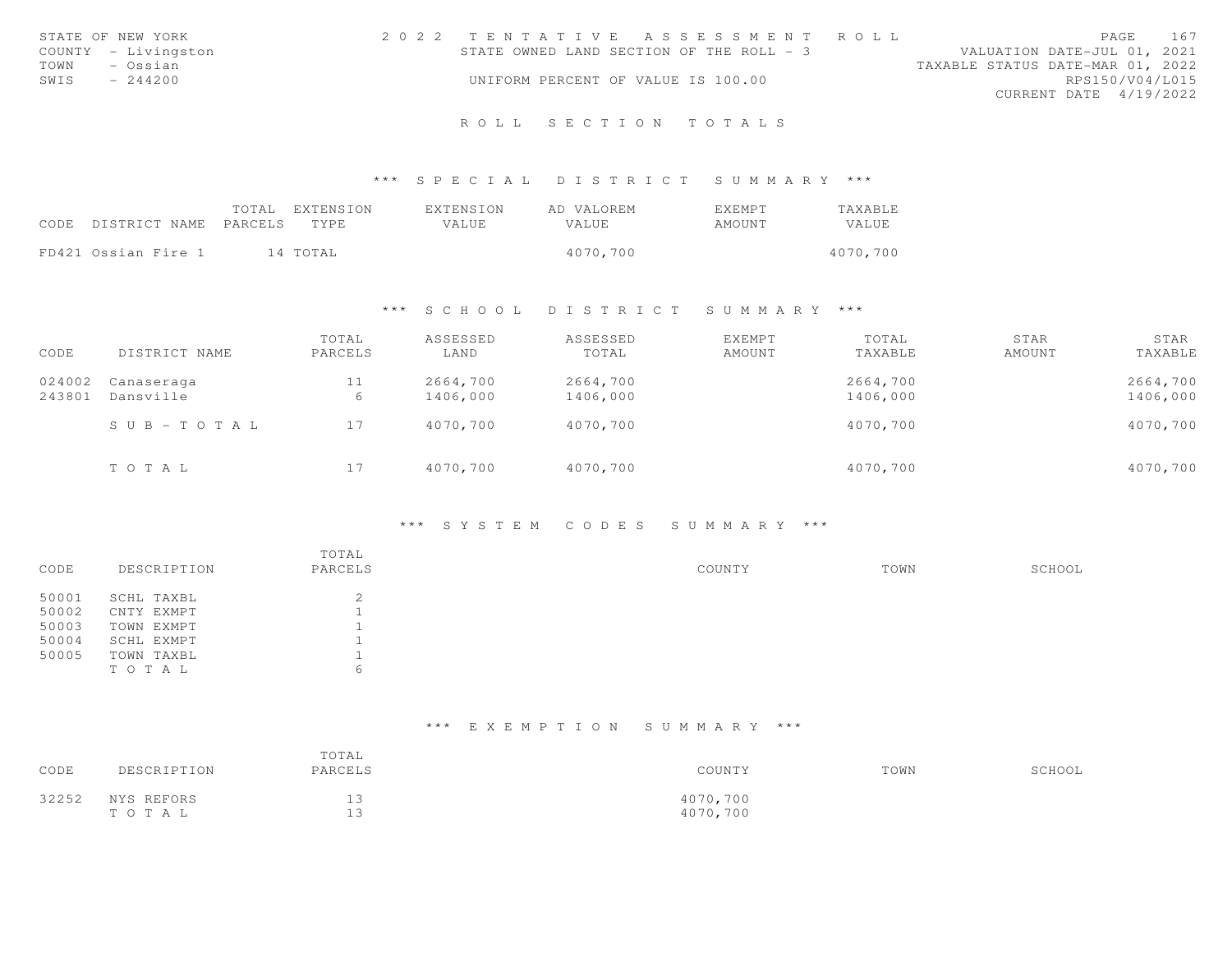|      | STATE OF NEW YORK   | 2022 TENTATIVE ASSESSMENT ROLL           |  |  |  |                                  |                        | PAGE | 168 |
|------|---------------------|------------------------------------------|--|--|--|----------------------------------|------------------------|------|-----|
|      | COUNTY - Livingston | STATE OWNED LAND SECTION OF THE ROLL - 3 |  |  |  | VALUATION DATE-JUL 01, 2021      |                        |      |     |
| TOWN | – Ossian            |                                          |  |  |  | TAXABLE STATUS DATE-MAR 01, 2022 |                        |      |     |
| SWIS | $-244200$           | UNIFORM PERCENT OF VALUE IS 100.00       |  |  |  |                                  | RPS150/V04/L015        |      |     |
|      |                     |                                          |  |  |  |                                  | CURRENT DATE 4/19/2022 |      |     |
|      |                     |                                          |  |  |  |                                  |                        |      |     |
|      |                     | ROLL SECTION TOTALS                      |  |  |  |                                  |                        |      |     |

| ROLL |                  | TOTAL   | ASSESSED | <b>ASSESSED</b> | TAXABLE | TAXABLE  | TAXABLE  | STAR     |
|------|------------------|---------|----------|-----------------|---------|----------|----------|----------|
| SEC  | DESCRIPTION      | PARCELS | LAND     | TOTAL           | COUNTY  | TOWN     | SCHOOL   | TAXABLE  |
|      | STATE OWNED LAND |         | 4070,700 | 4070,700        |         | 4070,700 | 4070,700 | 4070,700 |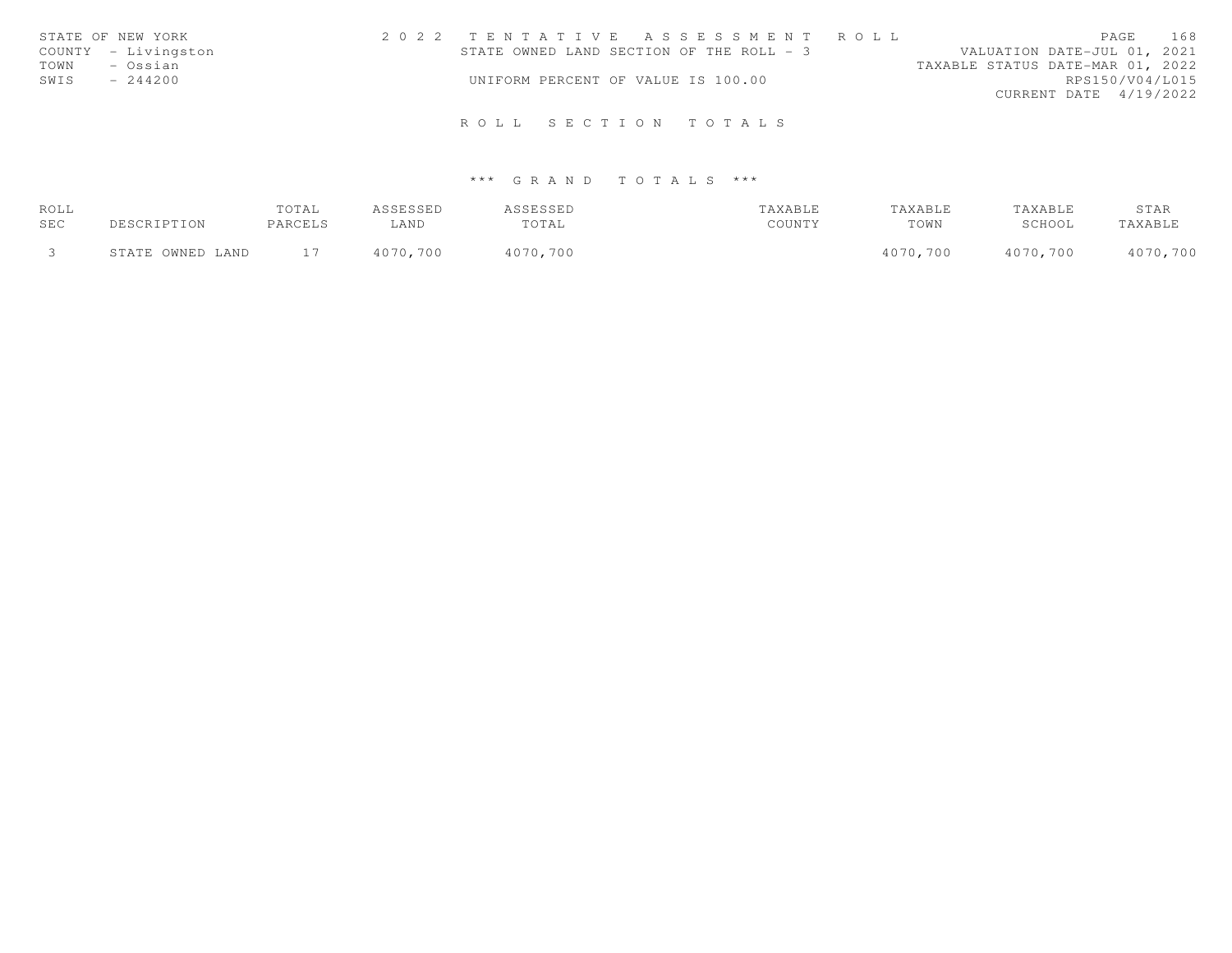| STATE OF NEW YORK<br>COUNTY - Livingston<br>TOWN<br>- Ossian<br>SWIS<br>$-244200$ |                                                                                                  | TAX MAP NUMBER SEQUENCE    | 2022 TENTATIVE ASSESSMENT ROLL<br>SPECIAL FRANCHISE SECTION OF THE ROLL - 5<br>UNIFORM PERCENT OF VALUE IS 100.00 | TAXABLE STATUS DATE-MAR 01, 2022             | 169<br>PAGE<br>VALUATION DATE-JUL 01, 2021 |
|-----------------------------------------------------------------------------------|--------------------------------------------------------------------------------------------------|----------------------------|-------------------------------------------------------------------------------------------------------------------|----------------------------------------------|--------------------------------------------|
| TAX MAP PARCEL NUMBER                                                             | PROPERTY LOCATION & CLASS ASSESSMENT EXEMPTION CODE----------------COUNTY-------TOWN------SCHOOL |                            |                                                                                                                   |                                              |                                            |
| CURRENT OWNERS NAME                                                               | SCHOOL DISTRICT                                                                                  | LAND                       | TAX DESCRIPTION                                                                                                   | TAXABLE VALUE                                |                                            |
| CURRENT OWNERS ADDRESS                                                            | PARCEL SIZE/GRID COORD                                                                           | TOTAL                      | SPECIAL DISTRICTS                                                                                                 |                                              | ACCOUNT NO.                                |
| ********************                                                              | ***********************************                                                              |                            | ************************************599.-4-1 ************                                                         |                                              |                                            |
| $599. - 4 - 1$                                                                    | 861 Elec & gas                                                                                   |                            | COUNTY TAXABLE VALUE                                                                                              | 156,944                                      | 15-343800                                  |
| NYS Electric & Gas Corp                                                           | Dansville<br>243801                                                                              |                            | 0 TOWN<br>TAXABLE VALUE                                                                                           | 156,944                                      |                                            |
| %Avangrid Management Co                                                           | Special Franchise                                                                                |                            | 156,944 SCHOOL TAXABLE VALUE                                                                                      | 156,944                                      |                                            |
| Local Taxes                                                                       | Dansville Cent-80%                                                                               |                            | FD421 Ossian Fire 1                                                                                               | 156,944 TO                                   |                                            |
| One City Center Fl 5                                                              | BANKTRES-04                                                                                      |                            |                                                                                                                   |                                              |                                            |
| Portland, ME 04101                                                                | FULL MARKET VALUE                                                                                | 156,944                    |                                                                                                                   |                                              |                                            |
|                                                                                   |                                                                                                  |                            |                                                                                                                   | $**********************+$ 599. -4-1. -1 **** |                                            |
|                                                                                   |                                                                                                  |                            |                                                                                                                   |                                              |                                            |
| $599. - 4 - 1. - 1$                                                               | 861 Elec & gas                                                                                   |                            | COUNTY TAXABLE VALUE                                                                                              | 39,236                                       |                                            |
| NYS Electric & Gas Corp                                                           | Canaseraga<br>024002                                                                             | $\Omega$                   | TOWN<br>TAXABLE VALUE                                                                                             | 39,236                                       |                                            |
| %Avangrid Management Co                                                           | Special Franchise                                                                                |                            | 39,236 SCHOOL TAXABLE VALUE                                                                                       | 39,236                                       |                                            |
| Local Taxes                                                                       | Canaseraga Cent-20%<br>BANKTRES-04                                                               |                            | FD421 Ossian Fire 1                                                                                               | 39,236 TO                                    |                                            |
| One City Center Fl 5<br>Portland, ME 04101                                        | FULL MARKET VALUE                                                                                | 39,236                     |                                                                                                                   |                                              |                                            |
|                                                                                   |                                                                                                  |                            |                                                                                                                   | $*********$ 599. -5-1 **                     |                                            |
|                                                                                   |                                                                                                  |                            |                                                                                                                   |                                              | 15-343700                                  |
| $599. - 5 - 1$                                                                    | 866 Telephone                                                                                    |                            | COUNTY TAXABLE VALUE                                                                                              | 2,760                                        |                                            |
| Verizon New York Inc                                                              | Canaseraga<br>024002                                                                             | $\circ$                    | TOWN<br>TAXABLE VALUE                                                                                             | 2,760                                        |                                            |
| % Duff & Phelps                                                                   | Special Franchise                                                                                | 2,760                      | SCHOOL TAXABLE VALUE                                                                                              | 2,760                                        |                                            |
| PO Box 2749                                                                       | Canaseraga-100%                                                                                  |                            | FD421 Ossian Fire 1                                                                                               | 2,760 TO                                     |                                            |
| Addison, TX 75001-2749                                                            | BANKTRES-05                                                                                      |                            |                                                                                                                   |                                              |                                            |
|                                                                                   | FULL MARKET VALUE                                                                                | 2,760                      |                                                                                                                   |                                              |                                            |
|                                                                                   |                                                                                                  |                            |                                                                                                                   | ************* 599. - 9-1 ***********         |                                            |
| $599. - 9 - 1$                                                                    | 866 Telephone                                                                                    |                            | COUNTY TAXABLE VALUE                                                                                              | 249,058                                      | 15-343600                                  |
| Frontier Tel of Rochester                                                         | Dansville<br>243801                                                                              | $\circ$                    | TOWN<br>TAXABLE VALUE                                                                                             | 249,058                                      |                                            |
| Duff and Phelps                                                                   | Special Franchise                                                                                | 249,058                    | SCHOOL TAXABLE VALUE                                                                                              | 249,058                                      |                                            |
| PO Box 2629                                                                       | Dans Cent-100%                                                                                   |                            | FD421 Ossian Fire 1                                                                                               | 249,058 TO                                   |                                            |
| Addison, TX 75001                                                                 | BANKTRES-09                                                                                      |                            |                                                                                                                   |                                              |                                            |
|                                                                                   | FULL MARKET VALUE                                                                                | 249,058                    |                                                                                                                   |                                              |                                            |
|                                                                                   | **************************                                                                       |                            |                                                                                                                   |                                              |                                            |
|                                                                                   | Specila Franchise                                                                                |                            |                                                                                                                   |                                              | 15-343700                                  |
| $599. - 97 - 1$                                                                   | 866 Telephone                                                                                    |                            | COUNTY TAXABLE VALUE                                                                                              | 554,172                                      |                                            |
| Armstrong Communications                                                          | Canaseraga<br>024002                                                                             | $\circ$                    | TOWN<br>TAXABLE VALUE                                                                                             | 554,172                                      |                                            |
| One Armstrong Pl                                                                  | Special Franchise                                                                                | 554,172                    | SCHOOL TAXABLE VALUE                                                                                              | 554,172                                      |                                            |
| Butler, PA 16001                                                                  | Canaseraga-100%                                                                                  |                            | FD421 Ossian Fire 1                                                                                               | 554,172 TO                                   |                                            |
|                                                                                   | BANKTRES-43                                                                                      |                            |                                                                                                                   |                                              |                                            |
|                                                                                   | FULL MARKET VALUE                                                                                | 554,172<br>*************** |                                                                                                                   |                                              |                                            |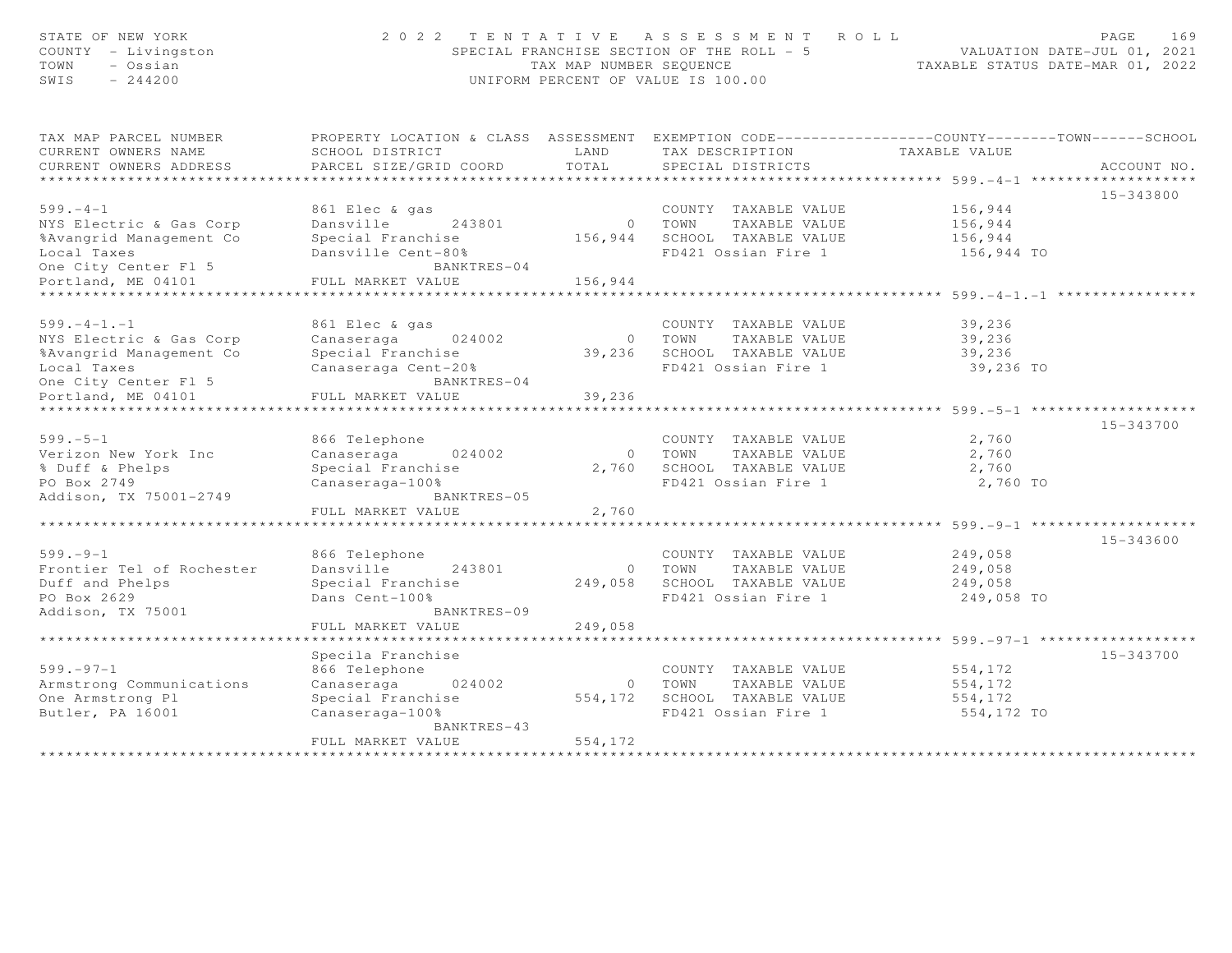|      | STATE OF NEW YORK   |  |                                           |  |                       |  |  |  | 2022 TENTATIVE ASSESSMENT ROLL |                                  |                        | PAGE | 170 |
|------|---------------------|--|-------------------------------------------|--|-----------------------|--|--|--|--------------------------------|----------------------------------|------------------------|------|-----|
|      | COUNTY - Livingston |  | SPECIAL FRANCHISE SECTION OF THE ROLL - 5 |  |                       |  |  |  |                                | VALUATION DATE-JUL 01, 2021      |                        |      |     |
| TOWN | – Ossian            |  |                                           |  | MAP SECTION - 599     |  |  |  |                                | TAXABLE STATUS DATE-MAR 01, 2022 |                        |      |     |
| SWIS | $-244200$           |  |                                           |  | $SUB - SECTION - 000$ |  |  |  |                                |                                  | RPS150/V04/L015        |      |     |
|      |                     |  | UNIFORM PERCENT OF VALUE IS 100.00        |  |                       |  |  |  |                                |                                  | CURRENT DATE 4/19/2022 |      |     |

|                            | TOTAL | EXTENSION | EXTENSION | AD VALOREM   | EXEMPT | TAXABLE  |
|----------------------------|-------|-----------|-----------|--------------|--------|----------|
| CODE DISTRICT NAME PARCELS |       | TYPE.     | VALUE     | <b>VALUE</b> | AMOUNT | VALUE    |
|                            |       |           |           |              |        |          |
| FD421 Ossian Fire 1        |       | 5 TOTAL   |           | 1002,170     |        | 1002,170 |

#### \*\*\* S C H O O L D I S T R I C T S U M M A R Y \*\*\*

| CODE   | DISTRICT NAME | TOTAL<br>PARCELS | ASSESSED<br>LAND | ASSESSED<br>TOTAL | <b>EXEMPT</b><br>AMOUNT | TOTAL<br>TAXABLE | STAR<br>AMOUNT | STAR<br>TAXABLE |
|--------|---------------|------------------|------------------|-------------------|-------------------------|------------------|----------------|-----------------|
| 024002 | Canaseraga    |                  |                  | 596,168           |                         | 596,168          |                | 596,168         |
| 243801 | Dansville     | $\bigcirc$<br>∠  |                  | 406,002           |                         | 406,002          |                | 406,002         |
|        | SUB-TOTAL     |                  |                  | 1002,170          |                         | 1002,170         |                | 1002,170        |
|        | TOTAL         |                  |                  | 1002,170          |                         | 1002,170         |                | 1002,170        |

#### \*\*\* S Y S T E M C O D E S S U M M A R Y \*\*\*

#### NO SYSTEM EXEMPTIONS AT THIS LEVEL

# \*\*\* E X E M P T I O N S U M M A R Y \*\*\*

#### NO EXEMPTIONS AT THIS LEVEL

| ROLL |                   | TOTAL   | ASSESSED | ASSESSED | TAXABLE  | TAXABLE  | TAXABLE  | STAR     |
|------|-------------------|---------|----------|----------|----------|----------|----------|----------|
| SEC  | DESCRIPTION       | PARCELS | LAND     | TOTAL    | COUNTY   | TOWN     | SCHOOL   | TAXABLE  |
|      | SPECIAL FRANCHISE |         |          | 1002,170 | 1002,170 | 1002,170 | 1002,170 | 1002,170 |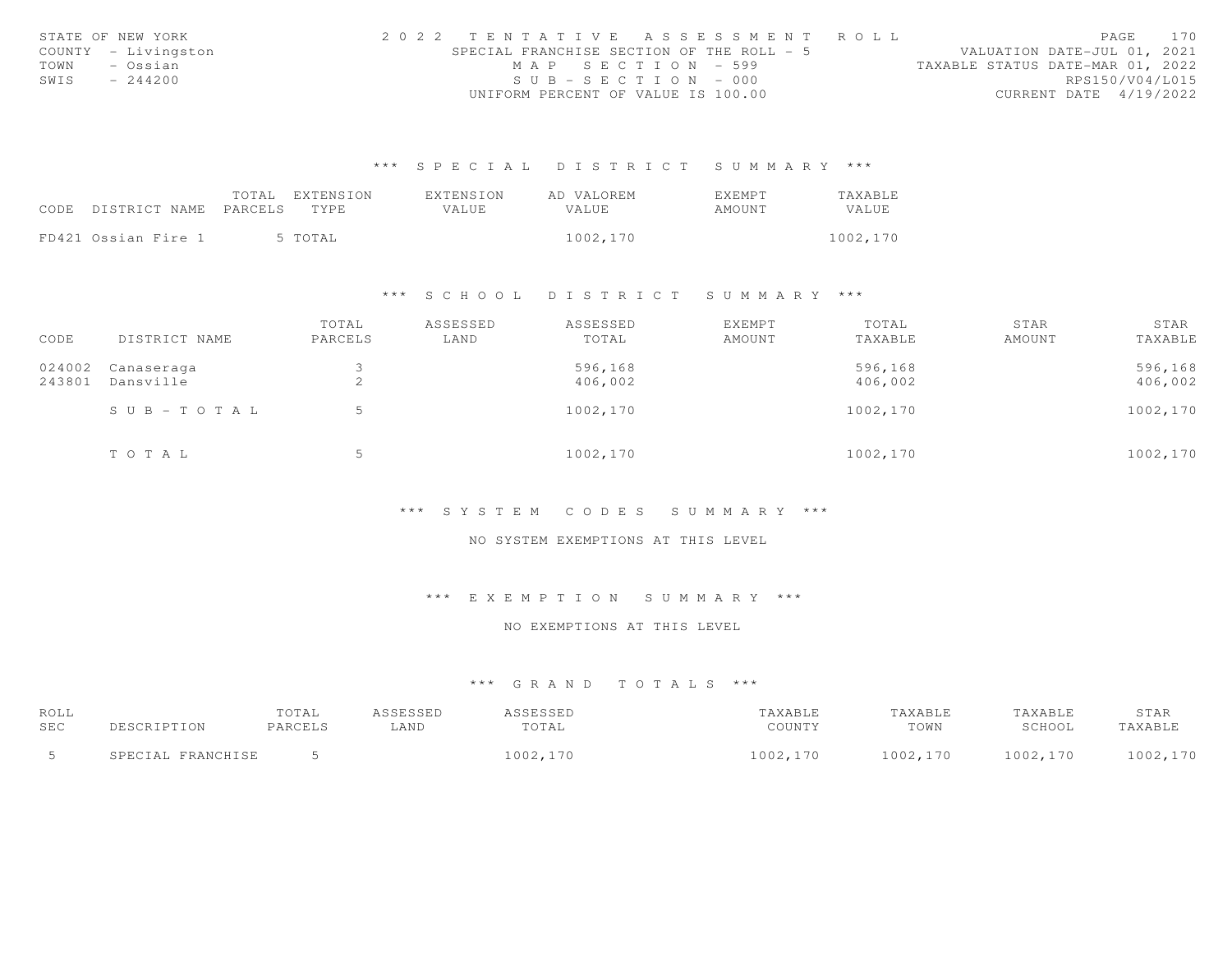| STATE OF NEW YORK<br>COUNTY - Livingston<br>- Ossian<br>TOWN<br>SWIS<br>$-244200$ | 2022 TENTATIVE ASSESSMENT ROLL<br>SPECIAL FRANCHISE SECTION OF THE ROLL - 5<br>UNIFORM PERCENT OF VALUE IS 100.00 | PAGE 171<br>VALUATION DATE-JUL 01, 2021<br>TAXABLE STATUS DATE-MAR 01, 2022<br>RPS150/V04/L015<br>CURRENT DATE 4/19/2022 |
|-----------------------------------------------------------------------------------|-------------------------------------------------------------------------------------------------------------------|--------------------------------------------------------------------------------------------------------------------------|
|                                                                                   | ROLL SECTION TOTALS                                                                                               |                                                                                                                          |

|      |                       | TOTAL EXTENSION | EXTENSION | AD VALOREM | <b>EXEMPT</b> | TAXABLE  |
|------|-----------------------|-----------------|-----------|------------|---------------|----------|
| CODE | DISTRICT NAME PARCELS | TYPE            | VALUE     | VALUE      | AMOUNT        | VALUE    |
|      |                       |                 |           |            |               |          |
|      | FD421 Ossian Fire 1   | 5 TOTAL         |           | 1002,170   |               | 1002,170 |

#### \*\*\* S C H O O L D I S T R I C T S U M M A R Y \*\*\*

| CODE             | DISTRICT NAME           | TOTAL<br>PARCELS | ASSESSED<br>LAND | ASSESSED<br>TOTAL  | EXEMPT<br>AMOUNT | TOTAL<br>TAXABLE   | STAR<br>AMOUNT | STAR<br>TAXABLE    |
|------------------|-------------------------|------------------|------------------|--------------------|------------------|--------------------|----------------|--------------------|
| 024002<br>243801 | Canaseraga<br>Dansville | ∠                |                  | 596,168<br>406,002 |                  | 596,168<br>406,002 |                | 596,168<br>406,002 |
|                  | $S \cup B - TO T A L$   |                  |                  | 1002,170           |                  | 1002,170           |                | 1002,170           |
|                  | TOTAL                   |                  |                  | 1002,170           |                  | 1002,170           |                | 1002,170           |

#### \*\*\* S Y S T E M C O D E S S U M M A R Y \*\*\*

# NO SYSTEM EXEMPTIONS AT THIS LEVEL

#### \*\*\* E X E M P T I O N S U M M A R Y \*\*\*

#### NO EXEMPTIONS AT THIS LEVEL

| ROLL       |                                       | TOTAL   | SSESSED | ACCECCEP | AXABLE        | TAXABLE  | 'AXABLE  | STAR     |
|------------|---------------------------------------|---------|---------|----------|---------------|----------|----------|----------|
| <b>SEC</b> |                                       | PARCELS | LAND    | TOTAL    | COUNTY        | TOWN     | SCHOOL   | TAXABL   |
|            | FPANCHICE<br>CDEC <sup>-</sup><br>TAT |         |         | 1002,170 | 1002,<br>,170 | 1002,170 | 1002,170 | 1002,170 |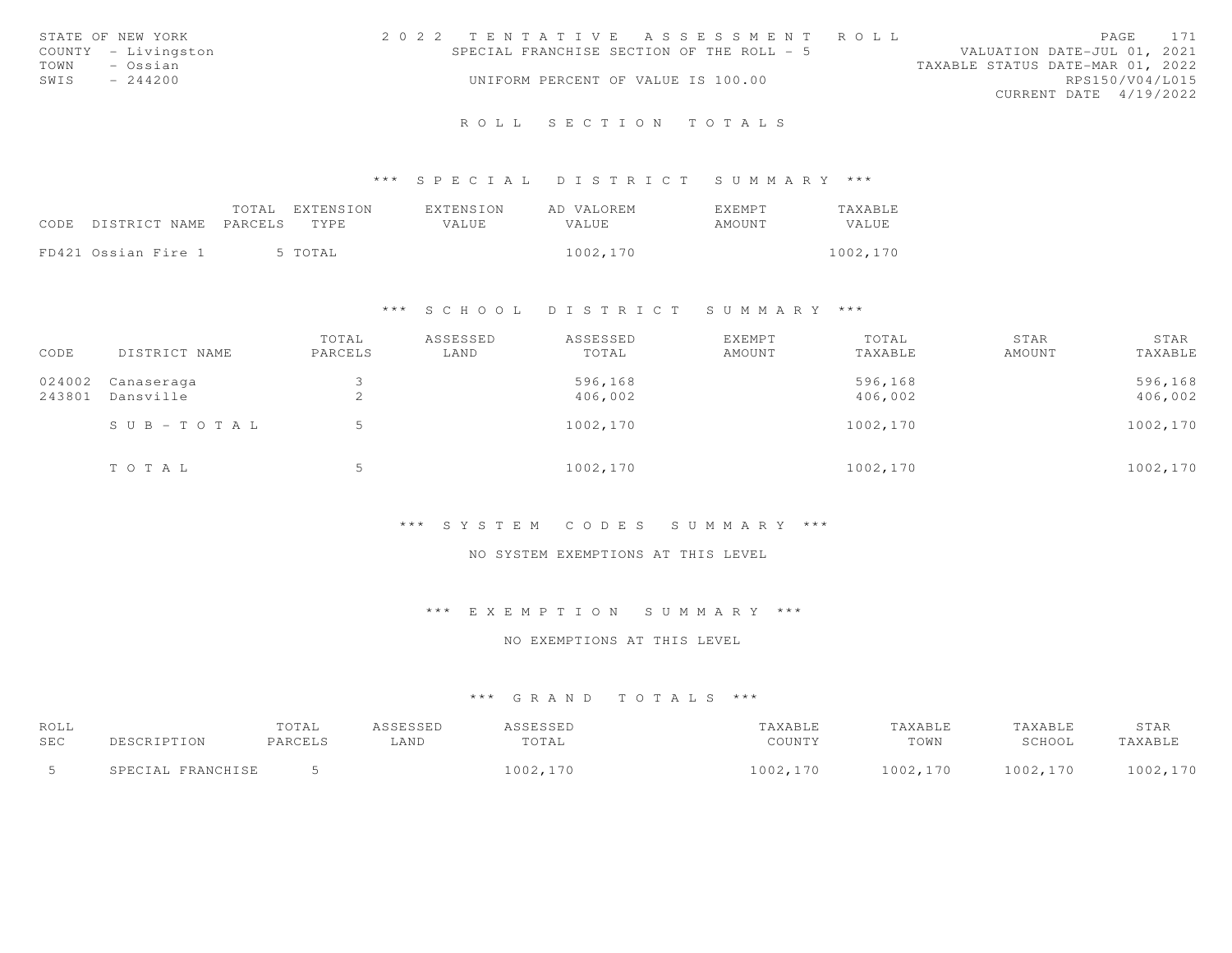| STATE OF NEW YORK<br>COUNTY - Livingston<br>- Ossian<br>TOWN<br>$-244200$<br>SWIS                                                                                                                                                                                                                  | UTILITY & R.R. SECTION OF THE ROLL - 6<br>TAX MAP NUMBER SEQUENCE<br>UNIFORM PERCENT OF VALUE IS 100.00 |                | 2022 TENTATIVE ASSESSMENT ROLL ROLL PAGE 172<br>UTILITY & R.R. SECTION OF THE ROLL - 6 VALUATION DATE-JUL 01, 2021<br>TAX MAP NUMBER SEQUENCE TAXABLE STATUS DATE-MAR 01, 2022 |                                       |             |
|----------------------------------------------------------------------------------------------------------------------------------------------------------------------------------------------------------------------------------------------------------------------------------------------------|---------------------------------------------------------------------------------------------------------|----------------|--------------------------------------------------------------------------------------------------------------------------------------------------------------------------------|---------------------------------------|-------------|
| TAX MAP PARCEL NUMBER THE PROPERTY LOCATION & CLASS ASSESSMENT EXEMPTION CODE---------------COUNTY--------TOWN------SCHOOL<br>CURRENT OWNERS NAME<br>CURRENT OWNERS ADDRESS FARCEL SIZE/GRID COORD TOTAL SPECIAL DISTRICTS                                                                         | SCHOOL DISTRICT                                                                                         |                | LAND TAX DESCRIPTION TAXABLE VALUE                                                                                                                                             |                                       | ACCOUNT NO. |
| 224.-1-20.1 822 Water supply COUNTY TAXABLE VALUE 57, 116<br>Village Of Canaseraga Canaseraga Canaseraga 024002 45,300 TOWN TAXABLE VALUE 57,116<br>Company Code 206400 Location #244201 57,116 SCHOOL TAXABLE VALUE 57,116<br>PO Box 235 Springhouse & Catch Basin FD421 Ossian Fire 1 57,116<br> | Bonner Rd<br>EAST-1357664 NRTH-0907123<br>DEED BOOK 719 PG-00192<br>FULL MARKET VALUE 57,116            |                | FD421 Ossian Fire 1 57,116 TO                                                                                                                                                  |                                       |             |
| 224.-1-34.2 826 Water Transm<br>Village Of Canaseraga Canaseraga 024002 800<br>Company Code 206400 Location #244202<br>Chlorinator<br>PO Box 235<br>Canaseraga, NY 14822                                                                                                                           | 4440 Graham Rd<br>ACRES<br>$0.06$ BANKTRES-14<br>EAST-1358783 NRTH-0905851<br>FULL MARKET VALUE         | 5,310<br>5,310 | COUNTY TAXABLE VALUE 5,310<br>TAXABLE VALUE<br>TOWN<br>SCHOOL TAXABLE VALUE 5,310                                                                                              | 5,310<br>FD421 Ossian Fire 1 5,310 TO |             |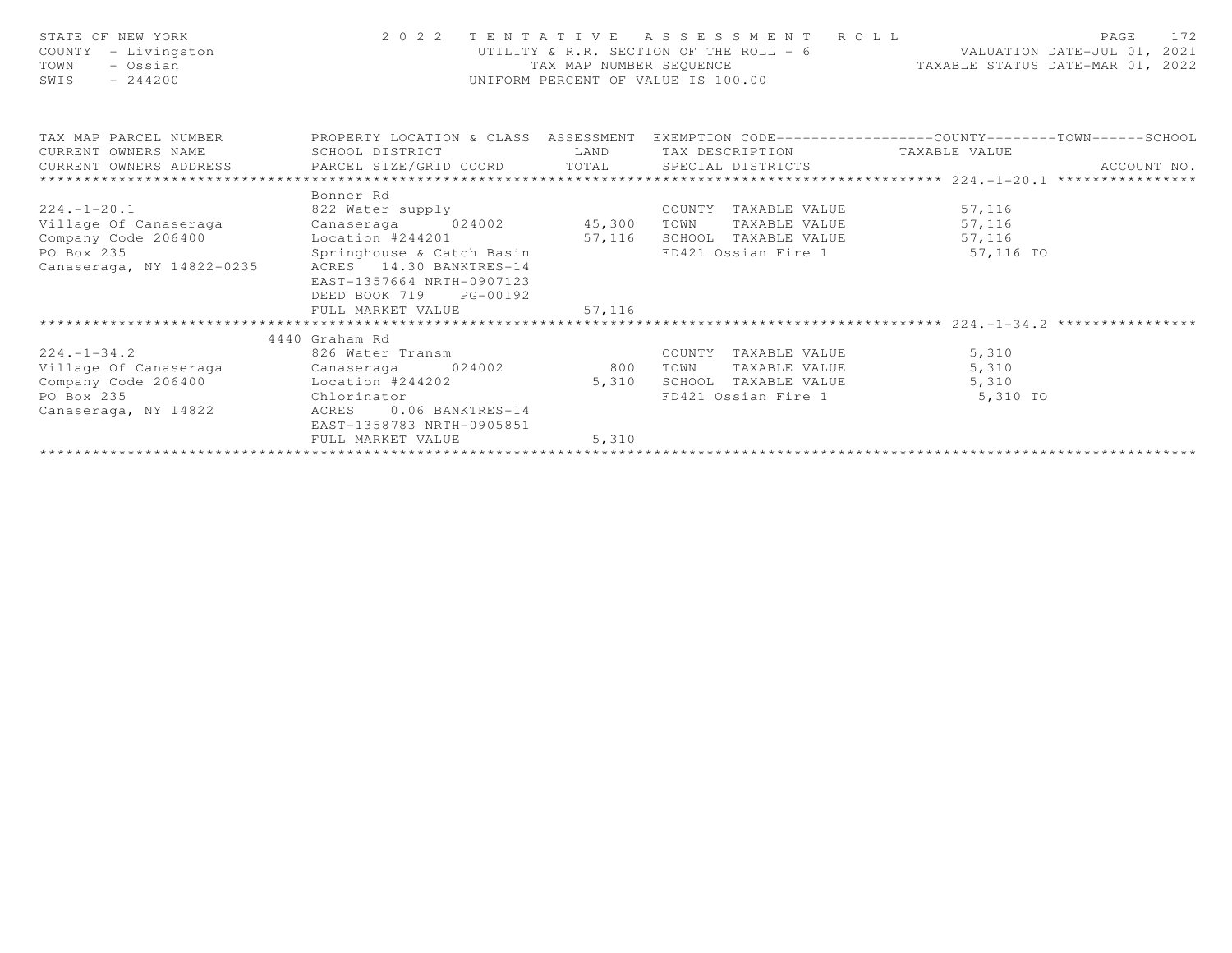|      | STATE OF NEW YORK   | 2022 TENTATIVE ASSESSMENT ROLL         |  |                                  | <b>PAGE 173</b> |  |
|------|---------------------|----------------------------------------|--|----------------------------------|-----------------|--|
|      | COUNTY - Livingston | UTILITY & R.R. SECTION OF THE ROLL - 6 |  | VALUATION DATE-JUL 01, 2021      |                 |  |
| TOWN | – Ossian            | MAP SECTION - 224                      |  | TAXABLE STATUS DATE-MAR 01, 2022 |                 |  |
| SWIS | $-244200$           | $SUB - SECTION - 000$                  |  | RPS150/V04/L015                  |                 |  |
|      |                     | UNIFORM PERCENT OF VALUE IS 100.00     |  | CURRENT DATE 4/19/2022           |                 |  |

|      |                       | TOTAL | EXTENSION | EXTENSION    | AD VALOREM | EXEMPT | TAXABLE |
|------|-----------------------|-------|-----------|--------------|------------|--------|---------|
| CODE | DISTRICT NAME PARCELS |       | TYPE.     | <b>VALUE</b> | VALUE.     | AMOUNT | VALUE   |
|      |                       |       |           |              |            |        |         |
|      | FD421 Ossian Fire 1   |       | 2 TOTAL   |              | 62,426     |        | 62,426  |

#### \*\*\* S C H O O L D I S T R I C T S U M M A R Y \*\*\*

| CODE   | DISTRICT NAME | TOTAL<br>PARCELS | ASSESSED<br>LAND | ASSESSED<br>TOTAL | EXEMPT<br>AMOUNT | TOTAL<br>TAXABLE | STAR<br>AMOUNT | STAR<br>TAXABLE |
|--------|---------------|------------------|------------------|-------------------|------------------|------------------|----------------|-----------------|
| 024002 | Canaseraga    | ∠                | 46,100           | 62,426            |                  | 62,426           |                | 62,426          |
|        | SUB-TOTAL     |                  | 46,100           | 62,426            |                  | 62,426           |                | 62,426          |
|        | TOTAL         | ▵                | 46,100           | 62,426            |                  | 62,426           |                | 62,426          |

#### \*\*\* S Y S T E M C O D E S S U M M A R Y \*\*\*

#### NO SYSTEM EXEMPTIONS AT THIS LEVEL

#### \*\*\* E X E M P T I O N S U M M A R Y \*\*\*

# NO EXEMPTIONS AT THIS LEVEL

| ROLL<br>SEC | DESCRIPTION      | TOTAL<br>PARCELS | ASSESSED<br>LAND | <i><b>ISSESSED</b></i><br>TOTAL | TAXABLE<br>COUNTY | TAXABLE<br>TOWN | TAXABLE<br>SCHOOL | STAR<br>TAXABLE |
|-------------|------------------|------------------|------------------|---------------------------------|-------------------|-----------------|-------------------|-----------------|
|             | UTILITIES & N.C. |                  | 100              | ,2,426                          | ,426<br>∕^∩.      | ,426            | 62,426            | 62,426          |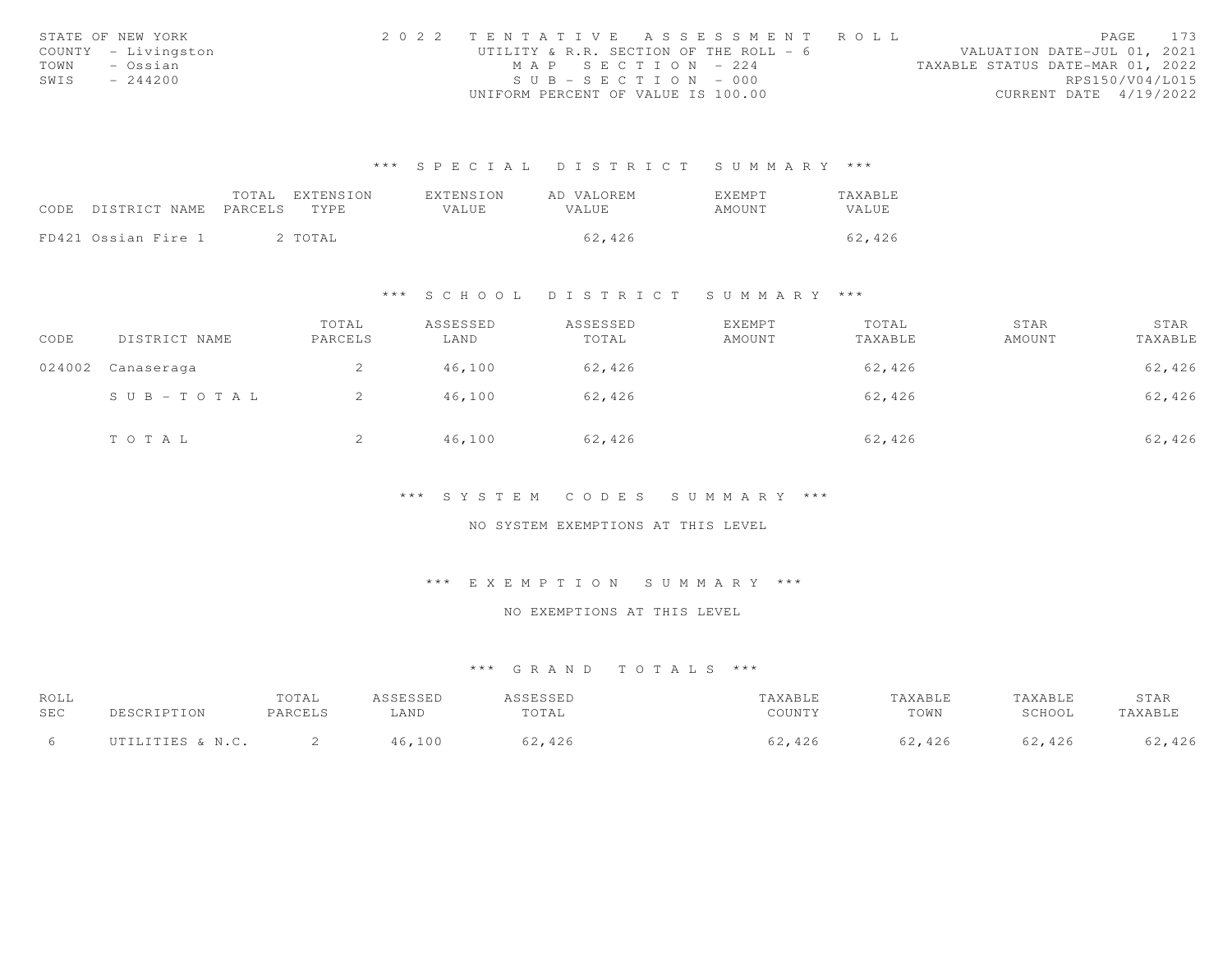| STATE OF NEW YORK<br>COUNTY - Livingston<br>TOWN<br>- Ossian<br>SWIS<br>$-244200$ |                                                                                                                                               | TAX MAP NUMBER SEQUENCE   | 2022 TENTATIVE ASSESSMENT ROLL<br>UTILITY & R.R. SECTION OF THE ROLL = 6<br>UNIFORM PERCENT OF VALUE IS 100.00 | TAXABLE STATUS DATE-MAR 01, 2022              | PAGE<br>174<br>VALUATION DATE-JUL 01, 2021 |
|-----------------------------------------------------------------------------------|-----------------------------------------------------------------------------------------------------------------------------------------------|---------------------------|----------------------------------------------------------------------------------------------------------------|-----------------------------------------------|--------------------------------------------|
| TAX MAP PARCEL NUMBER<br>CURRENT OWNERS NAME<br>CURRENT OWNERS ADDRESS            | PROPERTY LOCATION & CLASS ASSESSMENT EXEMPTION CODE----------------COUNTY-------TOWN------SCHOOL<br>SCHOOL DISTRICT<br>PARCEL SIZE/GRID COORD | LAND<br>TOTAL             | TAX DESCRIPTION<br>SPECIAL DISTRICTS                                                                           | TAXABLE VALUE                                 | ACCOUNT NO.                                |
| ************************                                                          |                                                                                                                                               |                           |                                                                                                                |                                               |                                            |
|                                                                                   | Outside Plant                                                                                                                                 |                           |                                                                                                                |                                               | 15-243550                                  |
| 642.000-0000-631.900-1881                                                         | 836 Telecom. eq.                                                                                                                              |                           | COUNTY TAXABLE VALUE                                                                                           | 3,132                                         |                                            |
| Verizon New York Inc                                                              | Canaseraga 024002                                                                                                                             |                           | 0 TOWN TAXABLE VALUE                                                                                           | 3,132                                         |                                            |
| Company Code 631900                                                               | Location #888888                                                                                                                              |                           | 3,132 SCHOOL TAXABLE VALUE                                                                                     | 3,132                                         |                                            |
| % Duff & Phelps                                                                   | App Factor .157000                                                                                                                            |                           | FD421 Ossian Fire 1                                                                                            | 3,132 TO                                      |                                            |
| PO Box 2749                                                                       | Poles, Wires, Cables - Ve                                                                                                                     |                           |                                                                                                                |                                               |                                            |
| Addison, TX 75001-2749                                                            | BANKTRES-05                                                                                                                                   |                           |                                                                                                                |                                               |                                            |
|                                                                                   | FULL MARKET VALUE                                                                                                                             | 3,132                     |                                                                                                                |                                               |                                            |
|                                                                                   |                                                                                                                                               |                           |                                                                                                                | **************** 642.000-0000-631.900-1882*** |                                            |
|                                                                                   | Outside Plant                                                                                                                                 |                           |                                                                                                                |                                               | 15-243550                                  |
| 642.000-0000-631.900-1882                                                         | 836 Telecom. eq.                                                                                                                              |                           | COUNTY TAXABLE VALUE                                                                                           | 16,816                                        |                                            |
| Verizon New York Inc                                                              | Dansville 243801                                                                                                                              |                           | 0 TOWN TAXABLE VALUE                                                                                           | 16,816                                        |                                            |
| Company Code 631900                                                               | Location #888888                                                                                                                              |                           | 16,816 SCHOOL TAXABLE VALUE                                                                                    | 16,816                                        |                                            |
| % Duff & Phelps                                                                   | App Factor .843000                                                                                                                            |                           | FD421 Ossian Fire 1                                                                                            | 16,816 TO                                     |                                            |
| PO Box 2749                                                                       | Poles, Wires, Cables - Ve                                                                                                                     |                           |                                                                                                                |                                               |                                            |
| Addison, TX 75001-2749                                                            | BANKTRES-05                                                                                                                                   |                           |                                                                                                                |                                               |                                            |
|                                                                                   | FULL MARKET VALUE                                                                                                                             | 16,816                    |                                                                                                                |                                               |                                            |
|                                                                                   |                                                                                                                                               | *************             |                                                                                                                |                                               |                                            |
|                                                                                   | Outside Plant                                                                                                                                 |                           |                                                                                                                |                                               | 15-243425                                  |
| 642.000-0000-639.100-1881                                                         | 836 Telecom. eq.                                                                                                                              |                           | COUNTY TAXABLE VALUE                                                                                           | 28,108                                        |                                            |
| Frontier Tel of Rochester                                                         | Canaseraga 024002                                                                                                                             |                           | 0 TOWN TAXABLE VALUE                                                                                           | 28,108                                        |                                            |
| Company Code 639100                                                               | Location #888888                                                                                                                              |                           | 28,108 SCHOOL TAXABLE VALUE                                                                                    | 28,108                                        |                                            |
| Duff & Phelps                                                                     | App Factor .157000                                                                                                                            |                           | FD421 Ossian Fire 1                                                                                            | 28,108 TO                                     |                                            |
| PO Box 2629                                                                       | Poles, Wires, Cables                                                                                                                          |                           |                                                                                                                |                                               |                                            |
| Addison, TX 75001                                                                 | BANKTRES-09                                                                                                                                   |                           |                                                                                                                |                                               |                                            |
|                                                                                   | FULL MARKET VALUE                                                                                                                             | 28,108                    |                                                                                                                |                                               |                                            |
|                                                                                   |                                                                                                                                               |                           |                                                                                                                |                                               |                                            |
|                                                                                   | Outside Plant                                                                                                                                 |                           |                                                                                                                |                                               | 15-243425                                  |
| 642.000-0000-639.100-1882                                                         | 836 Telecom. eq.                                                                                                                              |                           | COUNTY TAXABLE VALUE                                                                                           | 150,925                                       |                                            |
| Frontier Tel of Rochester                                                         | Dansville<br>243801                                                                                                                           |                           | 0 TOWN TAXABLE VALUE                                                                                           | 150,925                                       |                                            |
| Company Code 639100                                                               | Location #888888                                                                                                                              |                           | 150,925 SCHOOL TAXABLE VALUE                                                                                   | 150,925                                       |                                            |
| Duff & Phelps                                                                     | 843000 App Factor                                                                                                                             |                           | FD421 Ossian Fire 1                                                                                            | 150,925 TO                                    |                                            |
| PO Box 2629                                                                       | Poles, Wires, Cables                                                                                                                          |                           |                                                                                                                |                                               |                                            |
| Addison, TX 75001                                                                 | BANKTRES-09                                                                                                                                   |                           |                                                                                                                |                                               |                                            |
|                                                                                   | FULL MARKET VALUE                                                                                                                             | 150,925                   |                                                                                                                |                                               |                                            |
|                                                                                   |                                                                                                                                               |                           |                                                                                                                |                                               |                                            |
|                                                                                   | Outside Plant                                                                                                                                 |                           |                                                                                                                |                                               | 15-243425                                  |
| 642.000-0000-700.300-1881                                                         | 836 Telecom. eq.                                                                                                                              |                           | COUNTY TAXABLE VALUE                                                                                           | 160,376                                       |                                            |
| Armstrong Telecommunications                                                      | Canaseraga<br>024002                                                                                                                          |                           | 0 TOWN TAXABLE VALUE<br>160,376 SCHOOL TAXABLE VALUE                                                           | 160,376                                       |                                            |
| One Armstrong Pl                                                                  | Location #888888                                                                                                                              |                           | FD421 Ossian Fire 1                                                                                            | 160,376                                       |                                            |
| Butler, PA 16001                                                                  | App Factor .157000                                                                                                                            |                           |                                                                                                                | 160,376 TO                                    |                                            |
|                                                                                   | Poles, Wires, Cables<br>BANKTRES-43                                                                                                           |                           |                                                                                                                |                                               |                                            |
|                                                                                   | FULL MARKET VALUE                                                                                                                             | 160,376                   |                                                                                                                |                                               |                                            |
|                                                                                   |                                                                                                                                               | * * * * * * * * * * * * * |                                                                                                                |                                               |                                            |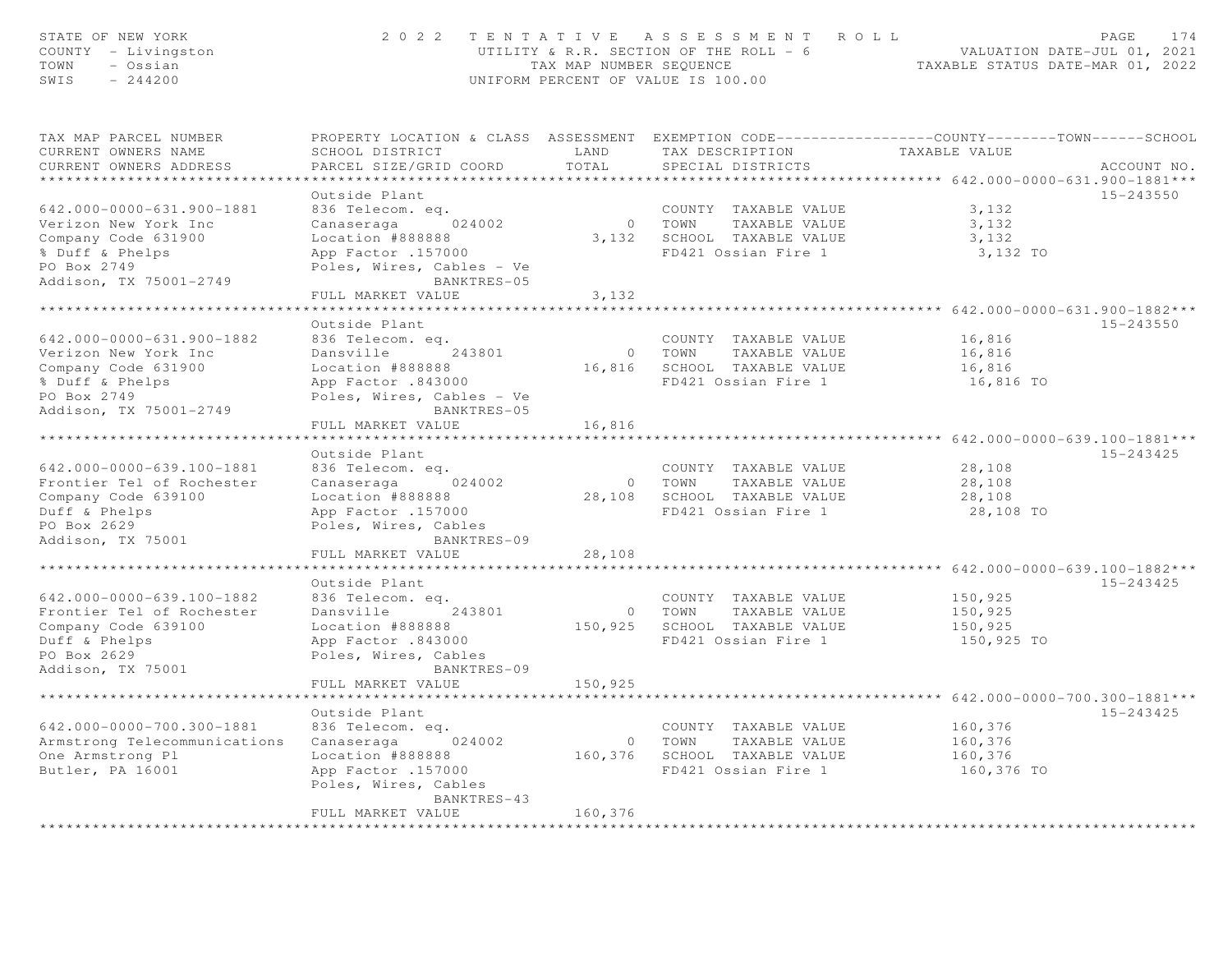| STATE OF NEW YORK<br>COUNTY - Livingston<br>- Ossian<br>TOWN<br>SWIS<br>$-244200$                                                                 |                                                                                                                                                         | TAX MAP NUMBER SEQUENCE | 2022 TENTATIVE ASSESSMENT ROLL<br>UTILITY & R.R. SECTION OF THE ROLL - 6<br>UNIFORM PERCENT OF VALUE IS 100.00 | 175<br>PAGE<br>VALUATION DATE-JUL 01, 2021<br>TAXABLE STATUS DATE-MAR 01, 2022                                                   |
|---------------------------------------------------------------------------------------------------------------------------------------------------|---------------------------------------------------------------------------------------------------------------------------------------------------------|-------------------------|----------------------------------------------------------------------------------------------------------------|----------------------------------------------------------------------------------------------------------------------------------|
| TAX MAP PARCEL NUMBER<br>CURRENT OWNERS NAME<br>CURRENT OWNERS ADDRESS                                                                            | SCHOOL DISTRICT<br>PARCEL SIZE/GRID COORD                                                                                                               | LAND<br>TOTAL           | TAX DESCRIPTION<br>SPECIAL DISTRICTS                                                                           | PROPERTY LOCATION & CLASS ASSESSMENT EXEMPTION CODE----------------COUNTY-------TOWN------SCHOOL<br>TAXABLE VALUE<br>ACCOUNT NO. |
| 642.000-0000-700.300-1882<br>Armstrong Telecommunications<br>One Armstrong Pl<br>Butler, PA 16001                                                 | Outside Plant<br>836 Telecom. eq.<br>Dansville<br>243801<br>Location #888888<br>App Factor .843000<br>Poles, Wires, Cables<br>BANKTRES-43               |                         | COUNTY TAXABLE VALUE<br>0 TOWN<br>TAXABLE VALUE<br>861,125 SCHOOL TAXABLE VALUE<br>FD421 Ossian Fire 1         | 15-243425<br>861,125<br>861,125<br>861,125<br>861,125 TO                                                                         |
|                                                                                                                                                   | FULL MARKET VALUE                                                                                                                                       | 861,125                 |                                                                                                                | ******************************** 642.-9999-131.600-1001 *****                                                                    |
| $642. -9999 - 131.600 - 1001$<br>NYS Electric & Gas Corp<br>Company Code 131600<br>%Avangrid Management Co<br>Local Taxes<br>One City Center Fl 5 | Electric Transmission<br>882 Elec Trans Imp<br>243801<br>Dansville<br>Location #000063<br>App Factor .8000<br>RGE - Quaker Rd Trans Lin<br>BANKTRES-04  |                         | COUNTY TAXABLE VALUE<br>0 TOWN<br>TAXABLE VALUE<br>1,485 SCHOOL TAXABLE VALUE<br>FD421 Ossian Fire 1           | 1,485<br>1,485<br>1,485<br>1,485 TO                                                                                              |
| Portland, ME 04101                                                                                                                                | FULL MARKET VALUE                                                                                                                                       | 1,485                   |                                                                                                                |                                                                                                                                  |
|                                                                                                                                                   |                                                                                                                                                         |                         |                                                                                                                | ************************ 642.-9999-131.600-1002 *****                                                                            |
| $642. -9999 - 131.600 - 1002$<br>NYS Electric & Gas Corp<br>Company Code 131600<br>%Avangrid Management Co<br>Local Taxes<br>One City Center Fl 5 | Electric Transmission<br>882 Elec Trans Imp<br>024002<br>Canaseraga<br>Location #000063<br>App Factor .2000<br>RGE - Quaker Rd Trans Lin<br>BANKTRES-04 |                         | COUNTY TAXABLE VALUE<br>0 TOWN<br>TAXABLE VALUE<br>371 SCHOOL TAXABLE VALUE<br>FD421 Ossian Fire 1             | 371<br>371<br>371<br>371 TO                                                                                                      |
| Portland, ME 04101                                                                                                                                | FULL MARKET VALUE                                                                                                                                       | 371                     |                                                                                                                |                                                                                                                                  |
| $642.-9999-131.600-1012$<br>NYS Electric & Gas Corp<br>Company Code 131600<br>%Avangrid Management Co<br>Local Taxes<br>One City Center Fl 5      | Electric Transmission<br>882 Elec Trans Imp<br>243801<br>Dansville<br>Location #000066<br>App Factor 1.00<br>Franklin Str 62 Trans lin<br>BANKTRES-04   |                         | COUNTY TAXABLE VALUE<br>0 TOWN<br>TAXABLE VALUE<br>315,814 SCHOOL TAXABLE VALUE<br>FD421 Ossian Fire 1         | *************** 642.-9999-131.600-1012 *****<br>315,814<br>315,814<br>315,814<br>315,814 TO                                      |
| Portland, ME 04101                                                                                                                                | FULL MARKET VALUE                                                                                                                                       | 315,814                 |                                                                                                                |                                                                                                                                  |
| $642.-9999-131.600-1022$<br>NYS Electric & Gas Corp                                                                                               | *******************<br>Electric Transmission<br>882 Elec Trans Imp<br>Dansville<br>243801                                                               |                         | COUNTY TAXABLE VALUE<br>TAXABLE VALUE<br>0 TOWN                                                                | 279,530<br>279,530                                                                                                               |
| Company Code 131600<br>%Avangrid Management Co<br>Local Taxes<br>One City Center Fl 5                                                             | Location #000083<br>App Factor 1.00<br>Elmira Grouped Trans Line<br>BANKTRES-04                                                                         |                         | 279,530 SCHOOL TAXABLE VALUE<br>FD421 Ossian Fire 1                                                            | 279,530<br>279,530 TO                                                                                                            |
| Portland, ME 04101<br>**********************                                                                                                      | FULL MARKET VALUE<br>*********************                                                                                                              | 279,530                 |                                                                                                                |                                                                                                                                  |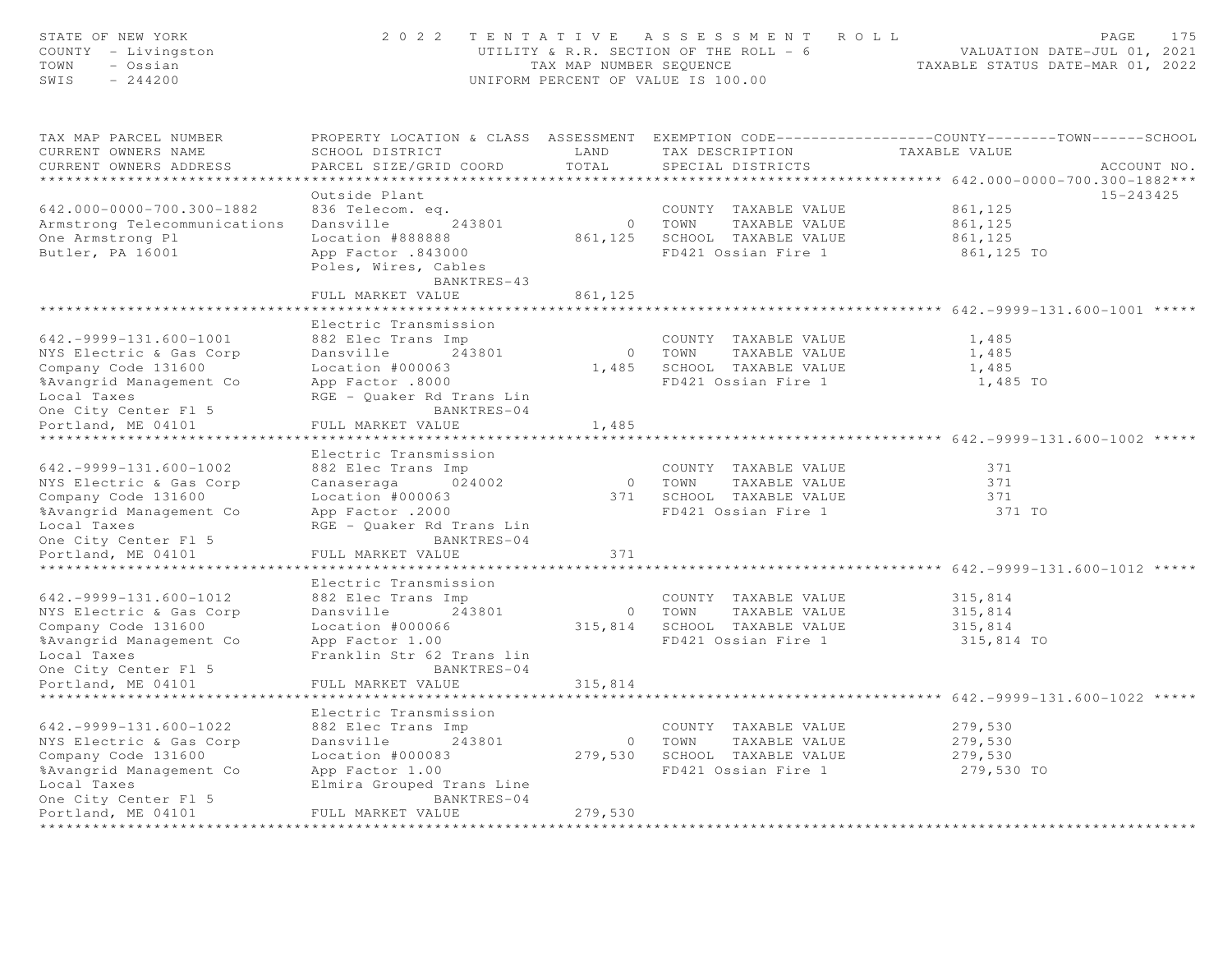| STATE OF NEW YORK<br>COUNTY - Livingston<br>TOWN<br>- Ossian<br>SWIS<br>$-244200$                                                                 | 2 0 2 2                                                                                                                                 | TAX MAP NUMBER SEQUENCE                 | TENTATIVE ASSESSMENT ROLL<br>UTILITY & R.R. SECTION OF THE ROLL - 6<br>UNIFORM PERCENT OF VALUE IS 100.00 | PAGE<br>176<br>VALUATION DATE-JUL 01, 2021<br>TAXABLE STATUS DATE-MAR 01, 2022                                                   |
|---------------------------------------------------------------------------------------------------------------------------------------------------|-----------------------------------------------------------------------------------------------------------------------------------------|-----------------------------------------|-----------------------------------------------------------------------------------------------------------|----------------------------------------------------------------------------------------------------------------------------------|
| TAX MAP PARCEL NUMBER<br>CURRENT OWNERS NAME<br>CURRENT OWNERS ADDRESS                                                                            | SCHOOL DISTRICT<br>PARCEL SIZE/GRID COORD<br>**************************************                                                     | LAND<br>TOTAL                           | TAX DESCRIPTION<br>SPECIAL DISTRICTS                                                                      | PROPERTY LOCATION & CLASS ASSESSMENT EXEMPTION CODE----------------COUNTY-------TOWN------SCHOOL<br>TAXABLE VALUE<br>ACCOUNT NO. |
| $642.-9999-131.600-1032$<br>NYS Electric & Gas Corp<br>Company Code 131600                                                                        | Electric Transmission<br>882 Elec Trans Imp<br>Dansville 243801<br>Location #000092                                                     |                                         | COUNTY TAXABLE VALUE<br>0 TOWN<br>TAXABLE VALUE<br>3,668 SCHOOL TAXABLE VALUE                             | 3,668<br>3,668<br>3,668                                                                                                          |
| %Avangrid Management Co<br>Local Taxes<br>One City Center Fl 5<br>Portland, ME 04101                                                              | App Factor 1.00<br>Meyer-So.Perry Trans Line<br>BANKTRES-04<br>FULL MARKET VALUE                                                        | 3,668                                   | FD421 Ossian Fire 1                                                                                       | 3,668 TO                                                                                                                         |
| $642. -9999 - 131.600 - 1881$                                                                                                                     | Outside Plant<br>884 Elec Dist Out                                                                                                      |                                         | COUNTY TAXABLE VALUE                                                                                      | ************* 642.-9999-131.600-1881 *****<br>15-243500<br>896,135                                                               |
| NYS Electric & Gas Corp<br>Company Code 131600<br>%Avangrid Management Co<br>Local Taxes<br>One City Center Fl 5                                  | Dansville 243801<br>Location #888888<br>App Factor .8000<br>Total Elec Distribution<br>BANKTRES-04                                      |                                         | 0 TOWN TAXABLE VALUE<br>896,135 SCHOOL TAXABLE VALUE<br>FD421 Ossian Fire 1                               | 896,135<br>896,135<br>896,135 TO                                                                                                 |
| Portland, ME 04101                                                                                                                                | FULL MARKET VALUE<br>Outside Plant                                                                                                      | 896,135                                 |                                                                                                           | ************** 642.-9999-131.600-1882 *****                                                                                      |
| $642. -9999 - 131.600 - 1882$<br>NYS Electric & Gas Corp<br>Company Code 131600<br>%Avangrid Management Co<br>Local Taxes<br>One City Center Fl 5 | 884 Elec Dist Out<br>Canaseraga 024002<br>Location #888888<br>App Factor .2000<br>Total Elec Distribution<br>BANKTRES-04                |                                         | COUNTY TAXABLE VALUE<br>0 TOWN TAXABLE VALUE<br>224,034 SCHOOL TAXABLE VALUE<br>FD421 Ossian Fire 1       | 224,034<br>224,034<br>224,034<br>224,034 TO                                                                                      |
| Portland, ME 04101<br>******************                                                                                                          | FULL MARKET VALUE<br>* * * * * * * * * * * * * * * * * * * *                                                                            | 224,034<br>***************              |                                                                                                           | *********************** 642.-9999-131.600-2881 *****                                                                             |
| $642. -9999 - 131.600 - 2881$<br>NYS Electric & Gas Corp<br>Company Code 131600<br>%Avangrid Management Co<br>Local Taxes<br>One City Center Fl 5 | Outside Plant<br>885 Gas Outside Pla<br>Dansville<br>243801<br>Location #888888<br>App Factor 1.0000<br>Gas Distribution<br>BANKTRES-04 |                                         | COUNTY TAXABLE VALUE<br>0 TOWN<br>TAXABLE VALUE<br>6,980 SCHOOL TAXABLE VALUE<br>FD421 Ossian Fire 1      | 6,980<br>6,980<br>6,980<br>6,980 TO                                                                                              |
| Portland, ME 04101<br>*******************                                                                                                         | FULL MARKET VALUE<br>********************                                                                                               | 6,980                                   |                                                                                                           | ************** 642. - 9999 - 206. 400 - 1002 *****                                                                               |
| $642.-9999-206.400-1002$<br>Village Of Canaseraga<br>Company Code 206400<br>PO Box 235<br>Canaseraga, NY 14822-0235                               | Pipe Line<br>826 Water Transm<br>Canaseraga<br>024002<br>Location #244203<br>App Factpr<br>Transmission Pipeline<br>BANKTRES-14         |                                         | COUNTY TAXABLE VALUE<br>TAXABLE VALUE<br>0 TOWN<br>18,761 SCHOOL TAXABLE VALUE<br>FD421 Ossian Fire 1     | 15-243200<br>18,761<br>18,761<br>18,761<br>18,761 TO                                                                             |
|                                                                                                                                                   | FULL MARKET VALUE<br>***********************                                                                                            | 18,761<br>* * * * * * * * * * * * * * * |                                                                                                           |                                                                                                                                  |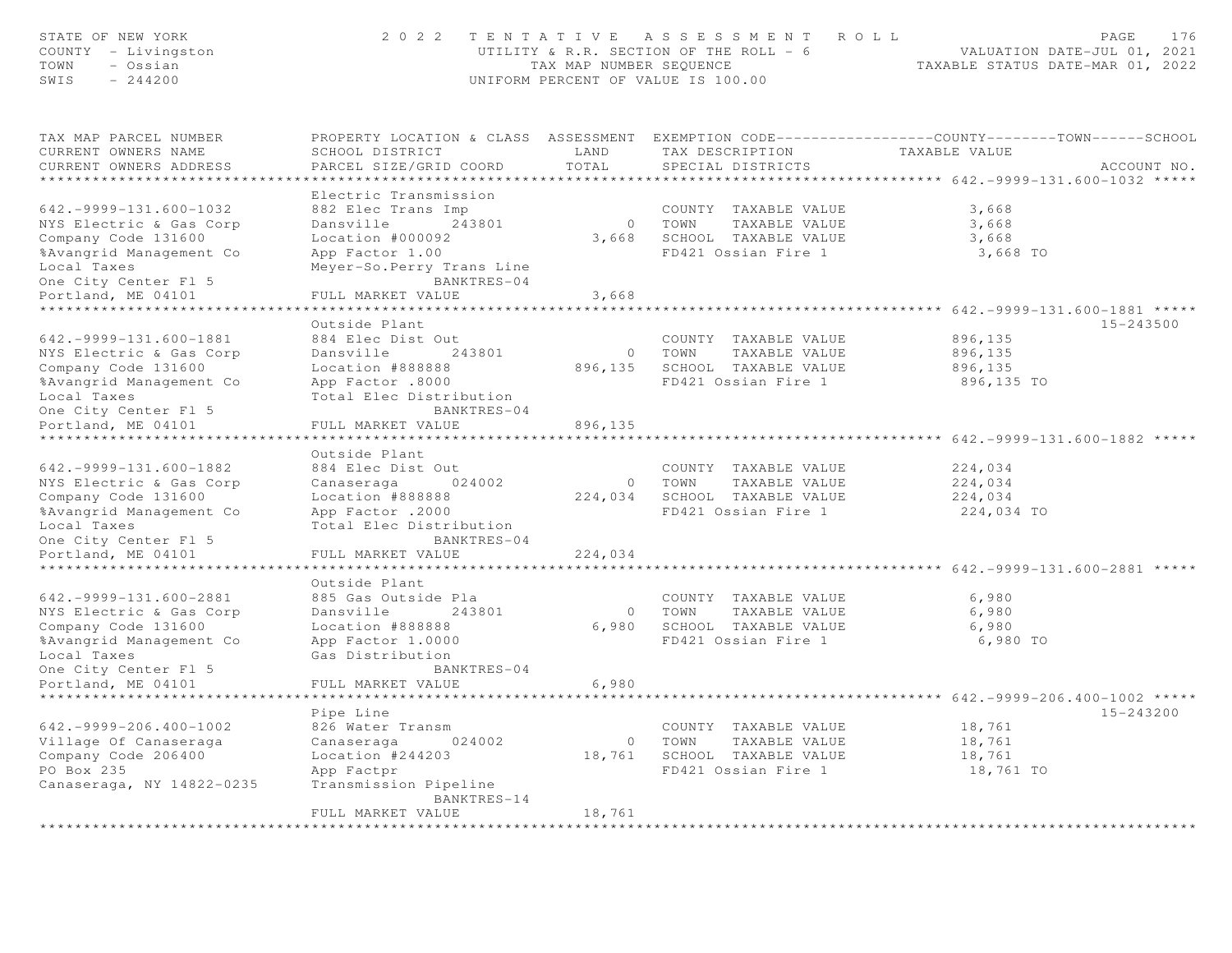| STATE OF NEW YORK   | 2022 TENTATIVE ASSESSMENT ROLL         | PAGE 177                         |  |
|---------------------|----------------------------------------|----------------------------------|--|
| COUNTY - Livingston | UTILITY & R.R. SECTION OF THE ROLL - 6 | VALUATION DATE-JUL 01, 2021      |  |
| TOWN<br>– Ossian    | MAP SECTION - 642                      | TAXABLE STATUS DATE-MAR 01, 2022 |  |
| SWIS<br>$-244200$   | $SUB - SECTION - 000$                  | RPS150/V04/L015                  |  |
|                     | UNIFORM PERCENT OF VALUE IS 100.00     | CURRENT DATE 4/19/2022           |  |

|                            | TOTAL | EXTENSION | EXTENSION | AD VALOREM   | <b>FXFMPT</b> | TAXABLE  |
|----------------------------|-------|-----------|-----------|--------------|---------------|----------|
| CODE DISTRICT NAME PARCELS |       | TYPE.     | VALUE.    | <b>VALUE</b> | AMOUNT        | VALUE    |
|                            |       |           |           |              |               |          |
| FD421 Ossian Fire 1        |       | 15 TOTAL  |           | 2967.260     |               | 2967,260 |

#### \*\*\* S C H O O L D I S T R I C T S U M M A R Y \*\*\*

|        |               | TOTAL   | ASSESSED | ASSESSED | <b>EXEMPT</b> | TOTAL    | STAR   | STAR     |
|--------|---------------|---------|----------|----------|---------------|----------|--------|----------|
| CODE   | DISTRICT NAME | PARCELS | LAND     | TOTAL    | AMOUNT        | TAXABLE  | AMOUNT | TAXABLE  |
| 024002 | Canaseraga    | 6       |          | 434,782  |               | 434,782  |        | 434,782  |
| 243801 | Dansville     | 9       |          | 2532,478 |               | 2532,478 |        | 2532,478 |
|        | SUB-TOTAL     | 15      |          | 2967,260 |               | 2967,260 |        | 2967,260 |
|        | TOTAL         | 15      |          | 2967,260 |               | 2967,260 |        | 2967,260 |

#### \*\*\* S Y S T E M C O D E S S U M M A R Y \*\*\*

#### NO SYSTEM EXEMPTIONS AT THIS LEVEL

# \*\*\* E X E M P T I O N S U M M A R Y \*\*\*

#### NO EXEMPTIONS AT THIS LEVEL

| ROLL |                  | TOTAL   | ASSESSED | <b>ASSESSED</b> | TAXABLE  | TAXABLE  | TAXABLE  | STAR     |
|------|------------------|---------|----------|-----------------|----------|----------|----------|----------|
| SEC  | PESCRIPTION      | PARCELS | LAND     | TOTAL           | COUNTY   | TOWN     | SCHOOL   | TAXABLE  |
|      | UTILITIES & N.C. |         |          | 2967,260        | 2967,260 | 2967,260 | 2967,260 | 2967,260 |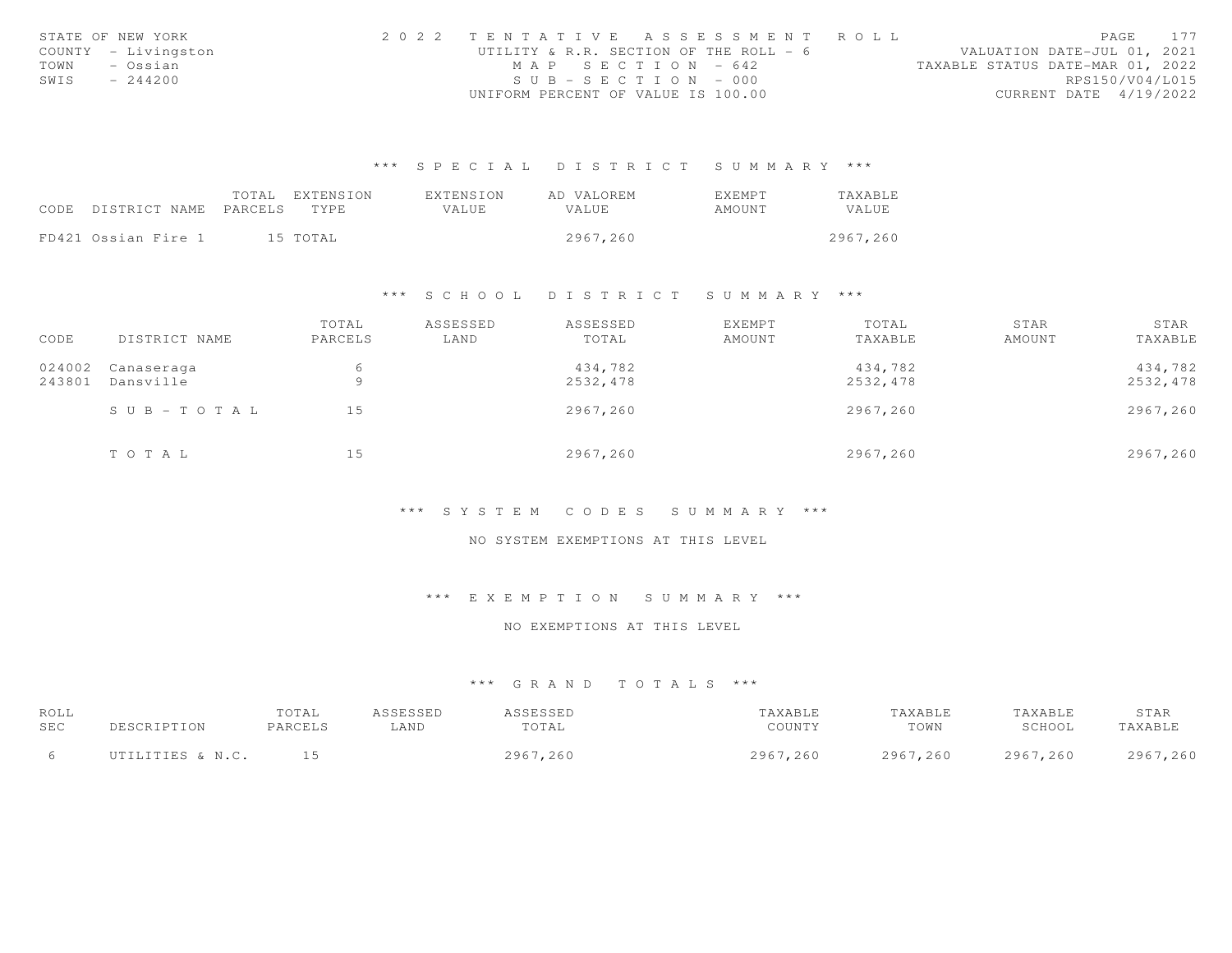|      | STATE OF NEW YORK   | 2022 TENTATIVE ASSESSMENT ROLL         |  |                                  |                        | PAGE | 178 |
|------|---------------------|----------------------------------------|--|----------------------------------|------------------------|------|-----|
|      | COUNTY - Livingston | UTILITY & R.R. SECTION OF THE ROLL - 6 |  | VALUATION DATE-JUL 01, 2021      |                        |      |     |
| TOWN | - Ossian            |                                        |  | TAXABLE STATUS DATE-MAR 01, 2022 |                        |      |     |
| SWIS | $-244200$           | UNIFORM PERCENT OF VALUE IS 100.00     |  |                                  | RPS150/V04/L015        |      |     |
|      |                     |                                        |  |                                  | CURRENT DATE 4/19/2022 |      |     |
|      |                     |                                        |  |                                  |                        |      |     |

#### \*\*\* S P E C I A L D I S T R I C T S U M M A R Y \*\*\*

|                                 | TOTAL EXTENSION | EXTENSION | AD VALOREM   | <b>FXFMPT</b> | TAXABLE      |
|---------------------------------|-----------------|-----------|--------------|---------------|--------------|
| CODE DISTRICT NAME PARCELS TYPE |                 | VALUE     | <b>VALUE</b> | AMOUNT        | <b>VALUE</b> |
|                                 |                 |           |              |               |              |
| FD421 Ossian Fire 1             | 17 TOTAL        |           | 3029,686     |               | 3029,686     |

#### \*\*\* S C H O O L D I S T R I C T S U M M A R Y \*\*\*

| CODE             | DISTRICT NAME             | TOTAL<br>PARCELS | ASSESSED<br>LAND | ASSESSED<br>TOTAL   | EXEMPT<br>AMOUNT | TOTAL<br>TAXABLE    | STAR<br>AMOUNT | STAR<br>TAXABLE     |
|------------------|---------------------------|------------------|------------------|---------------------|------------------|---------------------|----------------|---------------------|
| 024002<br>243801 | Canaseraga<br>Dansville   | 8<br>$\circ$     | 46,100           | 497,208<br>2532,478 |                  | 497,208<br>2532,478 |                | 497,208<br>2532,478 |
|                  | $S \cup B = T \cup T A L$ | 17               | 46,100           | 3029,686            |                  | 3029,686            |                | 3029,686            |
|                  | TOTAL                     | 17               | 46,100           | 3029,686            |                  | 3029,686            |                | 3029,686            |

#### \*\*\* S Y S T E M C O D E S S U M M A R Y \*\*\*

## NO SYSTEM EXEMPTIONS AT THIS LEVEL

#### \*\*\* E X E M P T I O N S U M M A R Y \*\*\*

#### NO EXEMPTIONS AT THIS LEVEL

| ROLL       |                  | TOTAL   | ASSESSED | ASSESSED | <b>AXABLE</b> | TAXABLE  | TAXABLE  | STAR     |
|------------|------------------|---------|----------|----------|---------------|----------|----------|----------|
| <b>SEC</b> | DESCRIPTION      | PARCELS | LAND     | TOTAL    | COUNTY        | TOWN     | SCHOOL   | TAXABLE  |
|            | UTILITIES & N.C. |         | 46,100   | 3029,686 | 3029,686      | 3029,686 | 3029,686 | 3029,686 |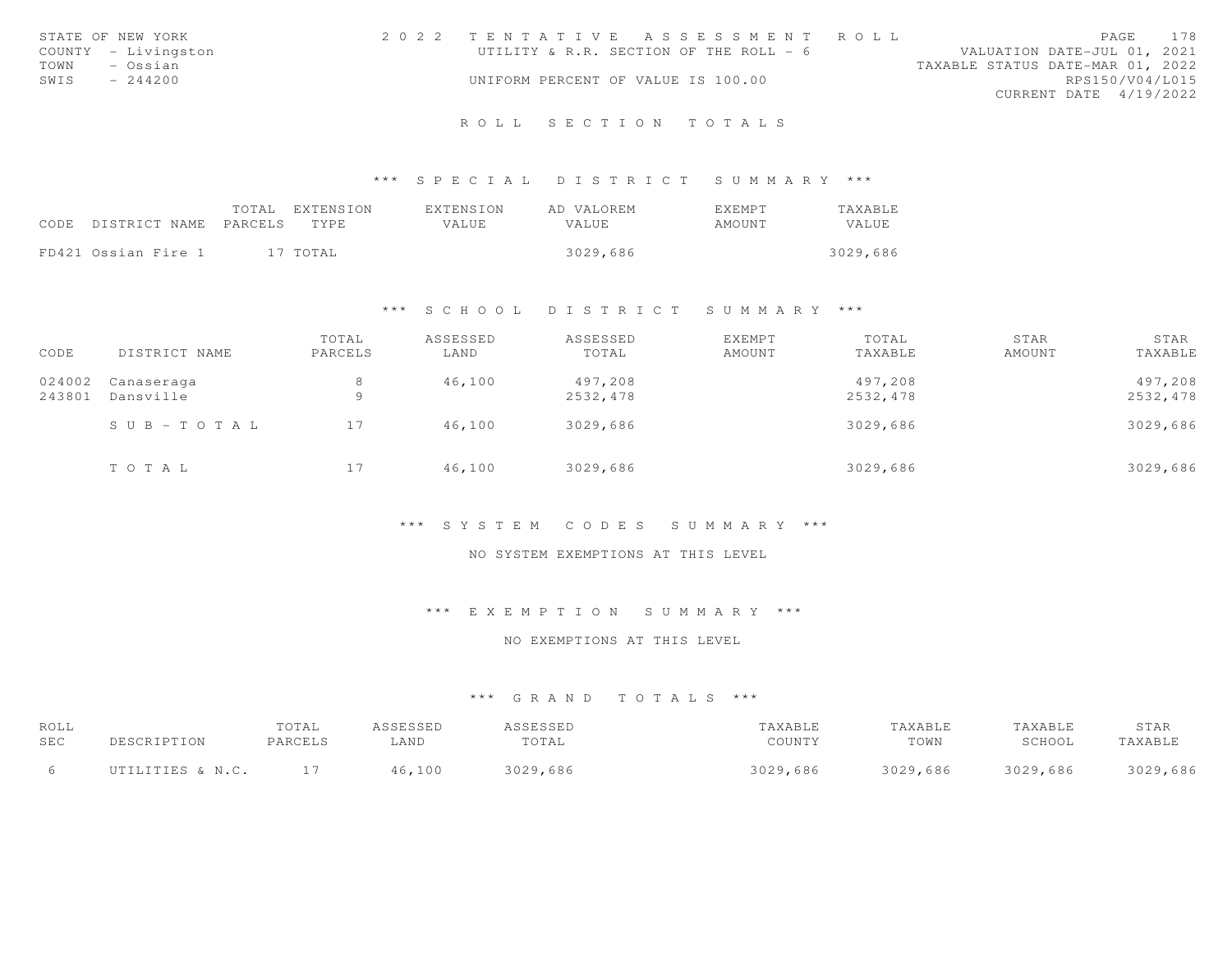| STATE OF NEW YORK<br>- Livingston<br>COUNTY<br>- Ossian<br>TOWN<br>SWIS<br>$-244200$ |                           | TAX MAP NUMBER SEOUENCE | 2022 TENTATIVE ASSESSMENT ROLL<br>WHOLLY EXEMPT SECTION OF THE ROLL - 8<br>UNIFORM PERCENT OF VALUE IS 100.00 | VALUATION DATE-JUL 01, 2021<br>TAXABLE STATUS DATE-MAR 01, 2022 | 179<br>PAGE |
|--------------------------------------------------------------------------------------|---------------------------|-------------------------|---------------------------------------------------------------------------------------------------------------|-----------------------------------------------------------------|-------------|
| TAX MAP PARCEL NUMBER                                                                | PROPERTY LOCATION & CLASS | ASSESSMENT              |                                                                                                               | EXEMPTION CODE-----------------COUNTY-------TOWN------SCHOOL    |             |
| CURRENT OWNERS NAME                                                                  | SCHOOL DISTRICT           | LAND                    | TAX DESCRIPTION                                                                                               | TAXABLE VALUE                                                   |             |
| CURRENT OWNERS ADDRESS <b>EXELL SIZE</b> /GRID COORD TOTAL SPECIAL DISTRICTS         |                           |                         |                                                                                                               |                                                                 | ACCOUNT NO. |
|                                                                                      |                           |                         |                                                                                                               |                                                                 |             |
|                                                                                      | 4348 Route 436            |                         |                                                                                                               |                                                                 | 15-645700   |
| $201 - 1 - 44$                                                                       | 695 Cemetery              |                         | CEMETERIES 27350                                                                                              | 18,200<br>18,200                                                | 18,200      |
| West View Cemetery                                                                   | 243801<br>Dansville       | 18,200                  | COUNTY TAXABLE VALUE                                                                                          |                                                                 |             |
| Dansville, NY 14437                                                                  | 2.60<br>ACRES             |                         | TOWN<br>TAXABLE VALUE                                                                                         |                                                                 |             |
|                                                                                      | EAST-1359595 NRTH-0931498 |                         | SCHOOL<br>TAXABLE VALUE                                                                                       |                                                                 |             |
|                                                                                      | DEED BOOK 532 PG-00087    |                         | FD421 Ossian Fire 1                                                                                           | $0$ TO                                                          |             |
|                                                                                      | FULL MARKET VALUE         | 18,200                  | 18,200 EX                                                                                                     |                                                                 |             |
|                                                                                      |                           |                         |                                                                                                               |                                                                 |             |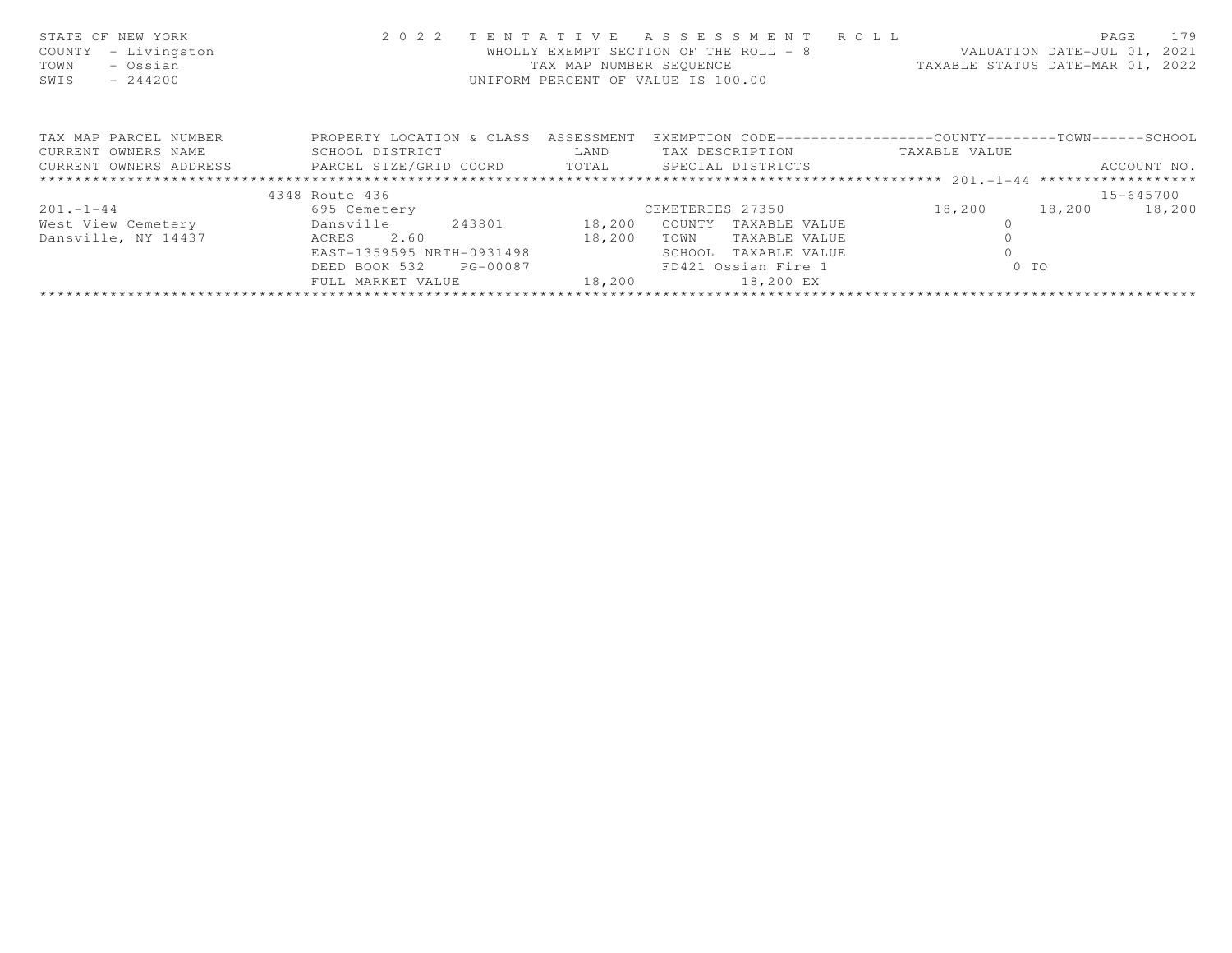|      | STATE OF NEW YORK   | 2022 TENTATIVE ASSESSMENT ROLL        |  |  |                                  |                        | PAGE | 180 |
|------|---------------------|---------------------------------------|--|--|----------------------------------|------------------------|------|-----|
|      | COUNTY - Livingston | WHOLLY EXEMPT SECTION OF THE ROLL - 8 |  |  | VALUATION DATE-JUL 01, 2021      |                        |      |     |
| TOWN | – Ossian            | MAP SECTION - 201                     |  |  | TAXABLE STATUS DATE-MAR 01, 2022 |                        |      |     |
| SWIS | $-244200$           | $SUB - SECTION - 000$                 |  |  |                                  | RPS150/V04/L015        |      |     |
|      |                     | UNIFORM PERCENT OF VALUE IS 100.00    |  |  |                                  | CURRENT DATE 4/19/2022 |      |     |

|                            | TOTAL | EXTENSION | <b>EXTENSION</b> | AD VALOREM | <b>EXEMPT</b> | TAXABLE |
|----------------------------|-------|-----------|------------------|------------|---------------|---------|
| CODE DISTRICT NAME PARCELS |       | TYPE.     | VALUE            | VALUE.     | AMOUNT        | VALUE   |
|                            |       |           |                  |            |               |         |
| FD421 Ossian Fire 1        |       | l TOTAL   |                  | 18,200     | 18,200        |         |

## \*\*\* S C H O O L D I S T R I C T S U M M A R Y \*\*\*

| CODE   | DISTRICT NAME         | TOTAL<br>PARCELS | ASSESSED<br>LAND | ASSESSED<br>TOTAL | EXEMPT<br>AMOUNT | TOTAL<br>TAXABLE | STAR<br>AMOUNT | STAR<br>TAXABLE |
|--------|-----------------------|------------------|------------------|-------------------|------------------|------------------|----------------|-----------------|
| 243801 | Dansville             |                  | 18,200           | 18,200            | 18,200           |                  |                |                 |
|        | $S \cup B - TO T A L$ |                  | 18,200           | 18,200            | 18,200           |                  |                |                 |
|        | TOTAL                 |                  | 18,200           | 18,200            | 18,200           |                  |                |                 |

\*\*\* S Y S T E M C O D E S S U M M A R Y \*\*\*

NO SYSTEM EXEMPTIONS AT THIS LEVEL

## \*\*\* E X E M P T I O N S U M M A R Y \*\*\*

| CODE  | DESCRIPTION         | TOTAL<br>PARCELS | COUNTY           | TOWN             | SCHOOL           |
|-------|---------------------|------------------|------------------|------------------|------------------|
| 27350 | CEMETERIES<br>TOTAL |                  | 18,200<br>18,200 | 18,200<br>18,200 | 18,200<br>18,200 |

| ROLL |               | TOTAL   | ASSESSED | ASSESSED | TAXABLE | TAXABLE | TAXABLE | STAR    |
|------|---------------|---------|----------|----------|---------|---------|---------|---------|
| SEC  | DESCRIPTION   | PARCELS | LAND     | TOTAL    | COUNTY  | TOWN    | SCHOOL  | TAXABLE |
|      | WHOLLY EXEMPT |         | 18,200   | 18,200   |         |         |         |         |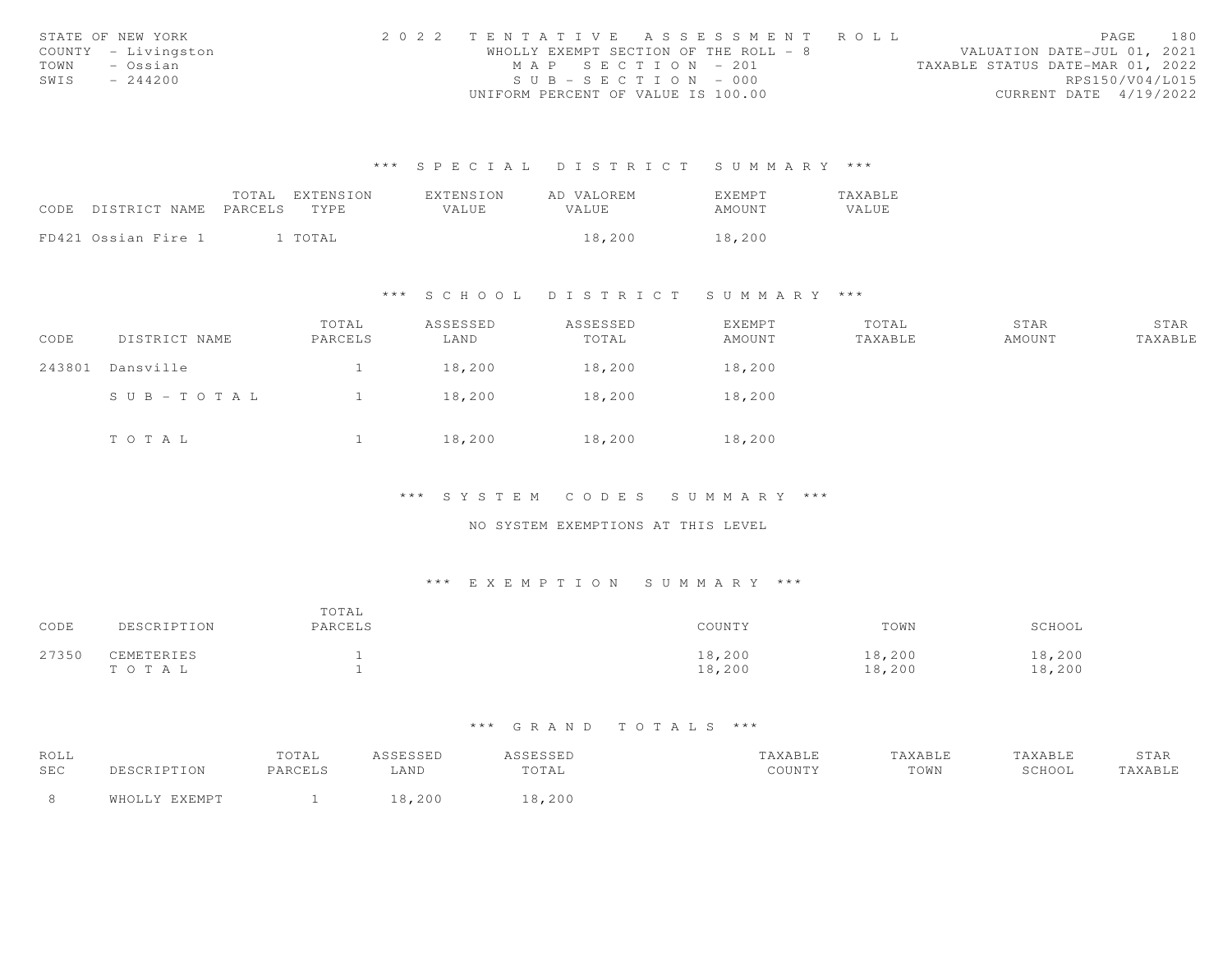| STATE OF NEW YORK<br>COUNTY - Livingston<br>TOWN<br>- Ossian<br>SWIS<br>$-244200$ |                                               | TAX MAP NUMBER SEQUENCE | 2022 TENTATIVE ASSESSMENT ROLL<br>WHOLLY EXEMPT SECTION OF THE ROLL - 8 VALUATION DATE-JUL 01, 2021<br>UNIFORM PERCENT OF VALUE IS 100.00 | TAXABLE STATUS DATE-MAR 01, 2022 | 181<br>PAGE             |
|-----------------------------------------------------------------------------------|-----------------------------------------------|-------------------------|-------------------------------------------------------------------------------------------------------------------------------------------|----------------------------------|-------------------------|
| TAX MAP PARCEL NUMBER <b>THE PROPERTY LOCATION &amp; CLASS</b> ASSESSMENT         |                                               |                         | EXEMPTION CODE-----------------COUNTY-------TOWN------SCHOOL                                                                              |                                  |                         |
|                                                                                   |                                               |                         |                                                                                                                                           |                                  | ACCOUNT NO.             |
|                                                                                   |                                               |                         |                                                                                                                                           |                                  |                         |
| $202. -1 - 3.21$                                                                  | Route 436<br>314 Rural vac<10 TWN WTHIN 13500 |                         |                                                                                                                                           |                                  | 11,200 11,200 11,200    |
|                                                                                   |                                               |                         |                                                                                                                                           | $\circ$                          |                         |
|                                                                                   |                                               |                         |                                                                                                                                           | $\Omega$                         |                         |
| Dansvile, NY 14437                                                                | EAST-1374362 NRTH-0934471                     |                         | SCHOOL TAXABLE VALUE                                                                                                                      |                                  |                         |
|                                                                                   | FULL MARKET VALUE 11,200 FD421 Ossian Fire 1  |                         | 11,200 EX                                                                                                                                 |                                  | $0$ TO                  |
|                                                                                   |                                               |                         |                                                                                                                                           |                                  |                         |
|                                                                                   | Route 436                                     |                         |                                                                                                                                           |                                  |                         |
| $202. - 1 - 11.51$                                                                | 314 Rural vac<10 CTY WTH LI 13100             |                         |                                                                                                                                           |                                  | 24,600 24,600<br>24,600 |
| County Of Livingston bansville 243801 24,600 COUNTY TAXABLE VALUE                 |                                               |                         |                                                                                                                                           | $\circ$                          |                         |
| 6 Court St<br>ACRES 8.13                                                          | 24,600                                        |                         | TOWN<br>TAXABLE VALUE                                                                                                                     | $\circ$                          |                         |
| Geneseo, NY 14454 EAST-1378548 NRTH-0934675                                       |                                               |                         | SCHOOL<br>TAXABLE VALUE                                                                                                                   | $\Omega$                         |                         |
|                                                                                   | FULL MARKET VALUE                             | 24,600                  | FD421 Ossian Fire 1<br>24,600 EX                                                                                                          |                                  | $0$ TO                  |
|                                                                                   |                                               |                         |                                                                                                                                           |                                  |                         |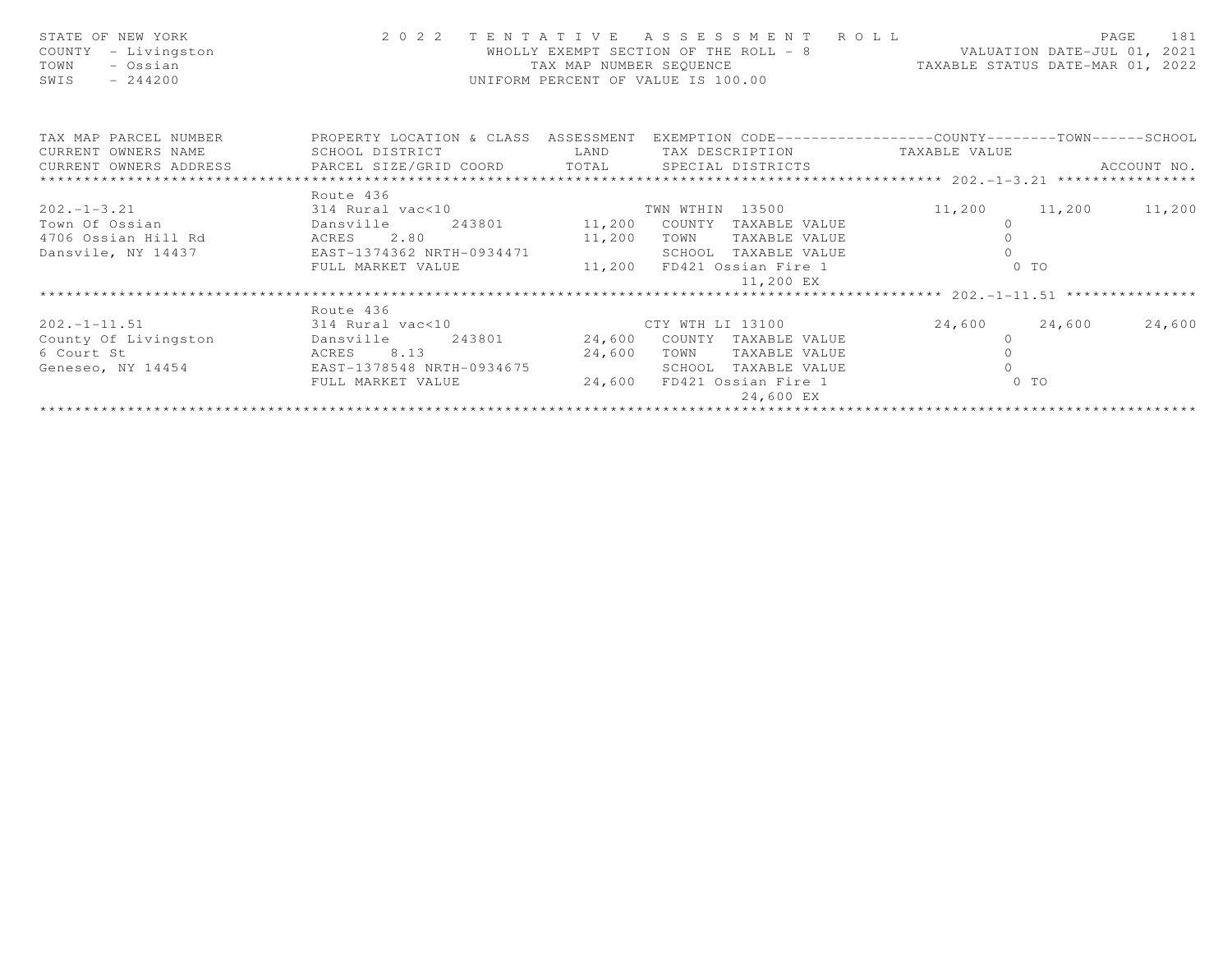|      | STATE OF NEW YORK   | 2022 TENTATIVE ASSESSMENT ROLL        |  |  |                                  |                        | PAGE | 182 |
|------|---------------------|---------------------------------------|--|--|----------------------------------|------------------------|------|-----|
|      | COUNTY - Livingston | WHOLLY EXEMPT SECTION OF THE ROLL - 8 |  |  | VALUATION DATE-JUL 01, 2021      |                        |      |     |
| TOWN | – Ossian            | MAP SECTION - 202                     |  |  | TAXABLE STATUS DATE-MAR 01, 2022 |                        |      |     |
| SWIS | $-244200$           | $SUB - SECTION - 000$                 |  |  |                                  | RPS150/V04/L015        |      |     |
|      |                     | UNIFORM PERCENT OF VALUE IS 100.00    |  |  |                                  | CURRENT DATE 4/19/2022 |      |     |

|                     | TOTAL   | EXTENSION | EXTENSION | AD VALOREM | <b>F.XFMPT</b> | <b>TAXABLE</b> |
|---------------------|---------|-----------|-----------|------------|----------------|----------------|
| CODE DISTRICT NAME  | PARCELS | TYPE.     | VALUE.    | VALUE      | AMOUNT         | VALUE          |
|                     |         |           |           |            |                |                |
| FD421 Ossian Fire 1 |         | 2 TOTAL   |           | 35,800     | 35,800         |                |

#### \*\*\* S C H O O L D I S T R I C T S U M M A R Y \*\*\*

| CODE   | DISTRICT NAME | TOTAL<br>PARCELS | ASSESSED<br>LAND | ASSESSED<br>TOTAL | EXEMPT<br>AMOUNT | TOTAL<br>TAXABLE | STAR<br>AMOUNT | STAR<br>TAXABLE |
|--------|---------------|------------------|------------------|-------------------|------------------|------------------|----------------|-----------------|
| 243801 | Dansville     | 2                | 35,800           | 35,800            | 35,800           |                  |                |                 |
|        | SUB-TOTAL     | -2               | 35,800           | 35,800            | 35,800           |                  |                |                 |
|        | TOTAL         | 2                | 35,800           | 35,800            | 35,800           |                  |                |                 |

# \*\*\* S Y S T E M C O D E S S U M M A R Y \*\*\*

### NO SYSTEM EXEMPTIONS AT THIS LEVEL

### \*\*\* E X E M P T I O N S U M M A R Y \*\*\*

| CODE  | DESCRIPTION | TOTAL<br>PARCELS | COUNTY | TOWN   | SCHOOL |
|-------|-------------|------------------|--------|--------|--------|
| 13100 | CTY WTH LI  |                  | 24,600 | 24,600 | 24,600 |
| 13500 | TWN WTHIN   |                  | 11,200 | 11,200 | 11,200 |
|       | TOTAL       |                  | 35,800 | 35,800 | 35,800 |

| ROLL       |               | TOTAL   | ASSESSED | <i><b>ISSESSED</b></i> | TAXABLE | TAXABLE | TAXABLE | STAR    |
|------------|---------------|---------|----------|------------------------|---------|---------|---------|---------|
| <b>SEC</b> | DESCRIPTION   | PARCELS | AND      | TOTAL                  | COUNTY  | TOWN    | SCHOOL  | TAXABLE |
|            | WHOLLY EXEMPT |         | 35,800   | 35,800                 |         |         |         |         |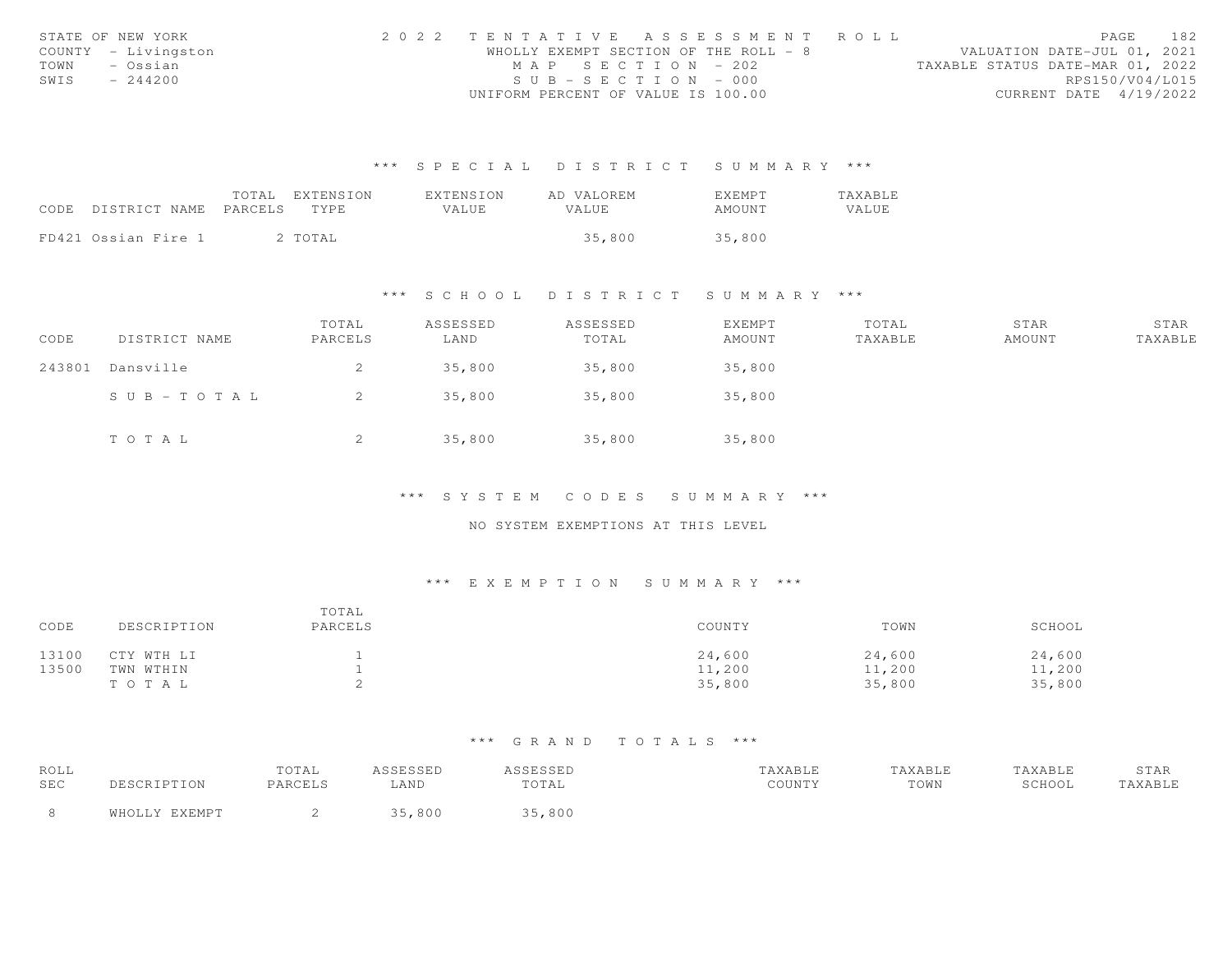| STATE OF NEW YORK<br>COUNTY<br>- Livingston<br>- Ossian<br>TOWN<br>SWIS<br>$-244200$ |                           |            | 2022 TENTATIVE ASSESSMENT ROLL<br>WHOLLY EXEMPT SECTION OF THE ROLL - 8<br>UNIFORM PERCENT OF VALUE IS 100.00 | VALUATION DATE-JUL 01, 2021<br>TAX MAP NUMBER SEQUENCE TAXABLE STATUS DATE-MAR 01, 2022 | 183<br>PAGE |
|--------------------------------------------------------------------------------------|---------------------------|------------|---------------------------------------------------------------------------------------------------------------|-----------------------------------------------------------------------------------------|-------------|
| TAX MAP PARCEL NUMBER                                                                | PROPERTY LOCATION & CLASS | ASSESSMENT |                                                                                                               | EXEMPTION CODE-----------------COUNTY-------TOWN------SCHOOL                            |             |
| CURRENT OWNERS NAME                                                                  | SCHOOL DISTRICT           | LAND       | TAX DESCRIPTION TAXABLE VALUE                                                                                 |                                                                                         |             |
| CURRENT OWNERS ADDRESS FARCEL SIZE/GRID COORD TOTAL SPECIAL DISTRICTS                |                           |            |                                                                                                               |                                                                                         | ACCOUNT NO. |
|                                                                                      |                           |            |                                                                                                               |                                                                                         |             |
|                                                                                      | Ebert Rd                  |            |                                                                                                               |                                                                                         | 15-645400   |
| $210. - 1 - 20$                                                                      | 930 State forest          |            | 12100<br>NY STATE                                                                                             | 1161,000<br>1161,000                                                                    | 1161,000    |
| New York State Forest Dist 7                                                         | Dansville<br>243801       | 1161,000   | COUNTY<br>TAXABLE VALUE                                                                                       |                                                                                         |             |
| Albany, NY 12223                                                                     | ACRES 1451.20             | 1161,000   | TOWN<br>TAXABLE VALUE                                                                                         |                                                                                         |             |
|                                                                                      | EAST-1352503 NRTH-0921483 |            | SCHOOL<br>TAXABLE VALUE                                                                                       |                                                                                         |             |
|                                                                                      | FULL MARKET VALUE         | 1161,000   | FD421 Ossian Fire 1                                                                                           | $0$ TO                                                                                  |             |
|                                                                                      |                           |            | 1161,000 EX                                                                                                   |                                                                                         |             |
|                                                                                      |                           |            |                                                                                                               |                                                                                         |             |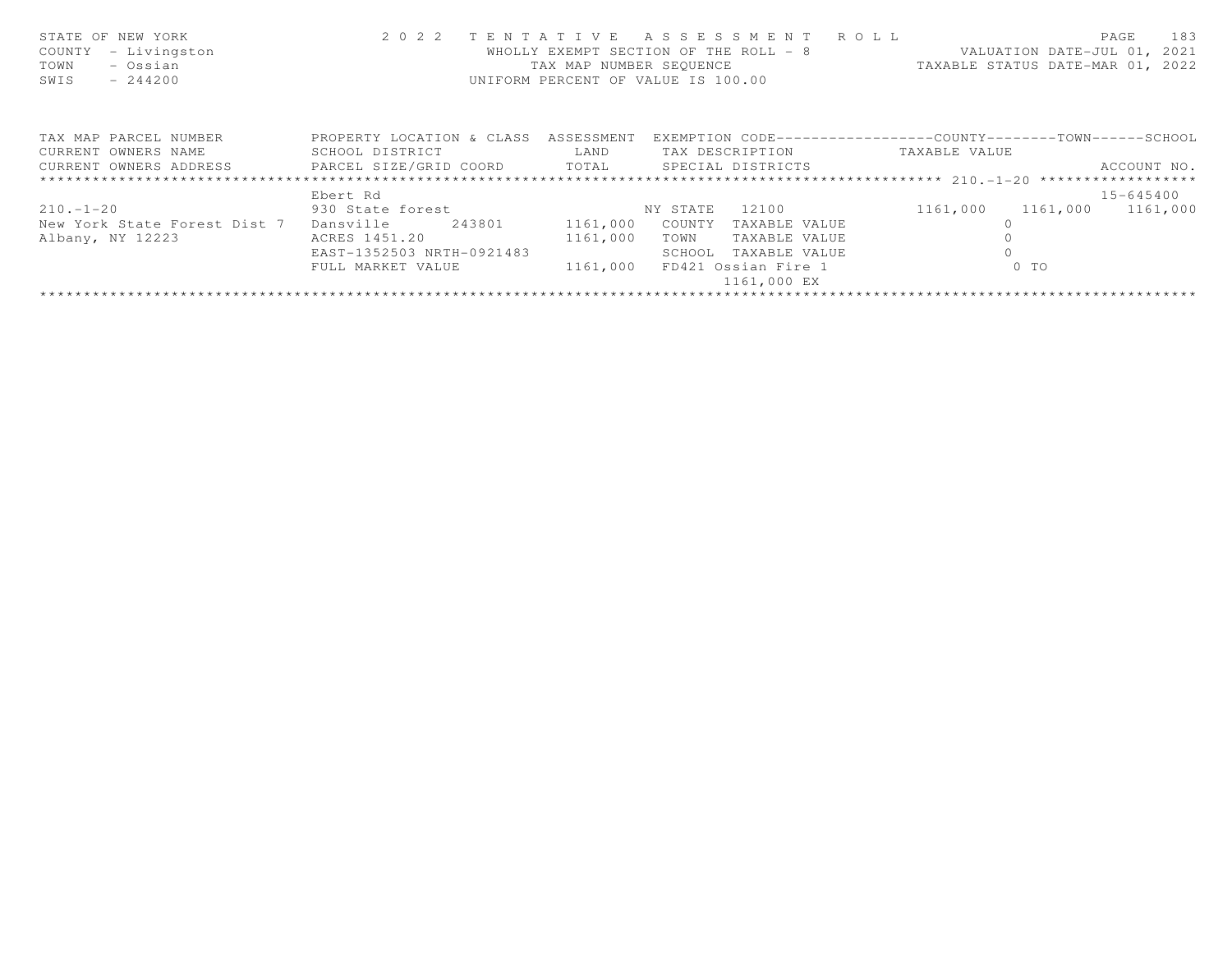| STATE OF NEW YORK   | 2022 TENTATIVE ASSESSMENT ROLL        |                                  | PAGE                        | 184 |
|---------------------|---------------------------------------|----------------------------------|-----------------------------|-----|
| COUNTY - Livingston | WHOLLY EXEMPT SECTION OF THE ROLL - 8 |                                  | VALUATION DATE-JUL 01, 2021 |     |
| TOWN<br>- Ossian    | MAP SECTION - 210                     | TAXABLE STATUS DATE-MAR 01, 2022 |                             |     |
| SWIS<br>$-244200$   | $SUB - SECTION - 000$                 |                                  | RPS150/V04/L015             |     |
|                     | UNIFORM PERCENT OF VALUE IS 100.00    |                                  | CURRENT DATE 4/19/2022      |     |

|                            | TOTAL EXTENSION | <b>EXTENSION</b> | AD VALOREM   | <b>FXFMPT</b> | <b>TAXABLE</b> |
|----------------------------|-----------------|------------------|--------------|---------------|----------------|
| CODE DISTRICT NAME PARCELS | TYPE T          | <b>VALUE</b>     | <b>VALUE</b> | AMOUNT        | VALUE          |
|                            |                 |                  |              |               |                |
| FD421 Ossian Fire 1        | . TOTAL         |                  | 1161,000     | 1161,000      |                |

### \*\*\* S C H O O L D I S T R I C T S U M M A R Y \*\*\*

| CODE   | DISTRICT NAME | TOTAL<br>PARCELS | ASSESSED<br>LAND | ASSESSED<br>TOTAL | EXEMPT<br>AMOUNT | TOTAL<br>TAXABLE | STAR<br>AMOUNT | STAR<br>TAXABLE |
|--------|---------------|------------------|------------------|-------------------|------------------|------------------|----------------|-----------------|
| 243801 | Dansville     |                  | 1161,000         | 1161,000          | 1161,000         |                  |                |                 |
|        | SUB-TOTAL     |                  | 1161,000         | 1161,000          | 1161,000         |                  |                |                 |
|        | TOTAL         |                  | 1161,000         | 1161,000          | 1161,000         |                  |                |                 |

\*\*\* S Y S T E M C O D E S S U M M A R Y \*\*\*

NO SYSTEM EXEMPTIONS AT THIS LEVEL

### \*\*\* E X E M P T I O N S U M M A R Y \*\*\*

| CODE  | DESCRIPTION       | TOTAL<br>PARCELS | COUNTY               | TOWN                 | SCHOOL               |
|-------|-------------------|------------------|----------------------|----------------------|----------------------|
| 12100 | NY STATE<br>TOTAL |                  | 1161,000<br>1161,000 | 1161,000<br>1161,000 | 1161,000<br>1161,000 |

| ROLL       |      | TOTAL   | <b>ACCECCED</b><br>. | .              | <b>AXABLE</b> | <b>TAXABLE</b> | TAXABLE | STAR   |
|------------|------|---------|----------------------|----------------|---------------|----------------|---------|--------|
| <b>SEC</b> |      | PARCELS | $\triangle$ AND      | エヘエス:<br>TATAT | COUNTY        | TOWN           | SCHOOL  | AXABLE |
|            | ™⊔∩⊤ |         |                      |                |               |                |         |        |
|            |      |         | 1161,000             | ,000           |               |                |         |        |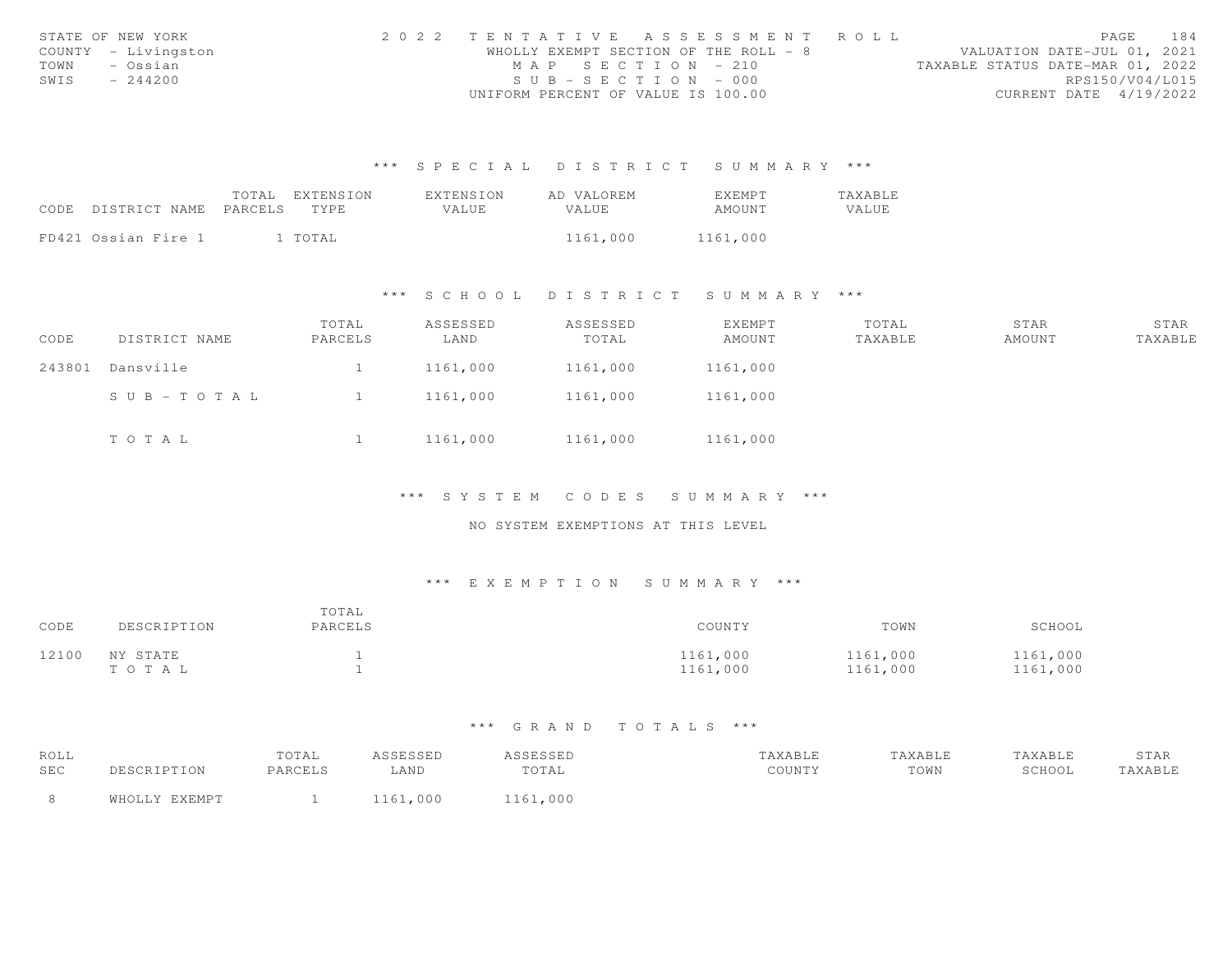| STATE OF NEW YORK<br>COUNTY - Livingston<br>TOWN<br>- Ossian<br>$-244200$<br>SWIS                                                                                                                                            |                                             |         | 2022 TENTATIVE ASSESSMENT ROLL<br>WHOLLY EXEMPT SECTION OF THE ROLL - 8<br>TAXABLE STATUS DATE-JUL 01, 2021<br>TAXABLE STATUS DATE-MAR 01, 2022<br>UNIFORM PERCENT OF VALUE IS 100.00 |                     | PAGE<br>185   |
|------------------------------------------------------------------------------------------------------------------------------------------------------------------------------------------------------------------------------|---------------------------------------------|---------|---------------------------------------------------------------------------------------------------------------------------------------------------------------------------------------|---------------------|---------------|
| TAX MAP PARCEL NUMBER <b>The PROPERTY LOCATION &amp; CLASS</b> ASSESSMENT EXEMPTION CODE---------------COUNTY-------TOWN------SCHOOL<br>CURRENT OWNERS NAME                                                                  | SCHOOL DISTRICT                             | LAND    |                                                                                                                                                                                       |                     |               |
| CURRENT OWNERS ADDRESS PARCEL SIZE/GRID COORD                                                                                                                                                                                |                                             |         | TAX DESCRIPTION TAXABLE VALUE<br>TOTAL SPECIAL DISTRICTS                                                                                                                              |                     | ACCOUNT NO.   |
| *************************                                                                                                                                                                                                    |                                             |         |                                                                                                                                                                                       |                     |               |
|                                                                                                                                                                                                                              | 4381 Ossian Hill Rd                         |         |                                                                                                                                                                                       |                     | 15-645600     |
| $211 - 1 - 42.1$                                                                                                                                                                                                             | 695 Cemetery                                |         | CEMETERIES 27350                                                                                                                                                                      | 10,500              | 10,500 10,500 |
| Ossian Cemetery<br>Ossian Hill Rd 243801 10,500 COUNTY TAXABLE VALUE<br>243801 10,500 COUNTY TAXABLE VALUE<br>243801 10,500 COUNTY TAXABLE VALUE<br>243801 10,500 COUNTY TAXABLE VALUE<br>243801 10,500 COUNTY TAXABLE VALUE |                                             |         |                                                                                                                                                                                       | $\Omega$            |               |
|                                                                                                                                                                                                                              |                                             |         |                                                                                                                                                                                       | $\circ$             |               |
|                                                                                                                                                                                                                              |                                             |         |                                                                                                                                                                                       |                     |               |
|                                                                                                                                                                                                                              | FULL MARKET VALUE                           |         | 10,500 FD421 Ossian Fire 1                                                                                                                                                            | $0$ TO              |               |
|                                                                                                                                                                                                                              |                                             |         | 10,500 EX                                                                                                                                                                             |                     |               |
|                                                                                                                                                                                                                              |                                             |         |                                                                                                                                                                                       |                     |               |
|                                                                                                                                                                                                                              | 4817 Ossian Hill Rd                         |         |                                                                                                                                                                                       |                     | 15-646100     |
| $211. -1 - 43.1$                                                                                                                                                                                                             | 620 Religious                               |         | N/P RELIG 25110 119,200 119,200 119,200                                                                                                                                               |                     |               |
| Ossian Presbyterian Church<br>4817 Ossian Hill Rd                                                                                                                                                                            | Dansville 243801 8,600 COUNTY TAXABLE VALUE |         |                                                                                                                                                                                       | $\circ$<br>$\Omega$ |               |
| Dansville, NY 14437                                                                                                                                                                                                          | ACRES 1.20<br>EAST-1366383 NRTH-0921153     | 119,200 | TOWN<br>TAXABLE VALUE<br>SCHOOL TAXABLE VALUE                                                                                                                                         | $\cap$              |               |
|                                                                                                                                                                                                                              | FULL MARKET VALUE                           |         | 119,200 FD421 Ossian Fire 1                                                                                                                                                           | $0$ TO              |               |
|                                                                                                                                                                                                                              |                                             |         | 119,200 EX                                                                                                                                                                            |                     |               |
|                                                                                                                                                                                                                              |                                             |         |                                                                                                                                                                                       |                     |               |
|                                                                                                                                                                                                                              | 4880 Ossian Hill Rd                         |         |                                                                                                                                                                                       |                     |               |
| $211. -1 - 47$                                                                                                                                                                                                               | 651 Highway gar                             |         | TWN WTHIN 13500                                                                                                                                                                       | 482,400<br>482,400  | 482,400       |
| Town Of Ossian                                                                                                                                                                                                               | 243801<br>Dansville                         |         | 14,600 COUNTY TAXABLE VALUE                                                                                                                                                           | $\circ$             |               |
| 4706 Ossian Hill Rd ACRES                                                                                                                                                                                                    | 4.70<br>482,400                             |         | TAXABLE VALUE<br>TOWN                                                                                                                                                                 | $\Omega$            |               |
| Dansville, NY 14437                                                                                                                                                                                                          | EAST-1367169 NRTH-0921238                   |         | SCHOOL TAXABLE VALUE                                                                                                                                                                  |                     |               |
|                                                                                                                                                                                                                              | PG-00198<br>DEED BOOK 573                   |         | FD421 Ossian Fire 1                                                                                                                                                                   | $00$ TO             |               |
|                                                                                                                                                                                                                              | FULL MARKET VALUE                           | 482,400 | 482,400 EX                                                                                                                                                                            |                     |               |
|                                                                                                                                                                                                                              |                                             |         |                                                                                                                                                                                       |                     |               |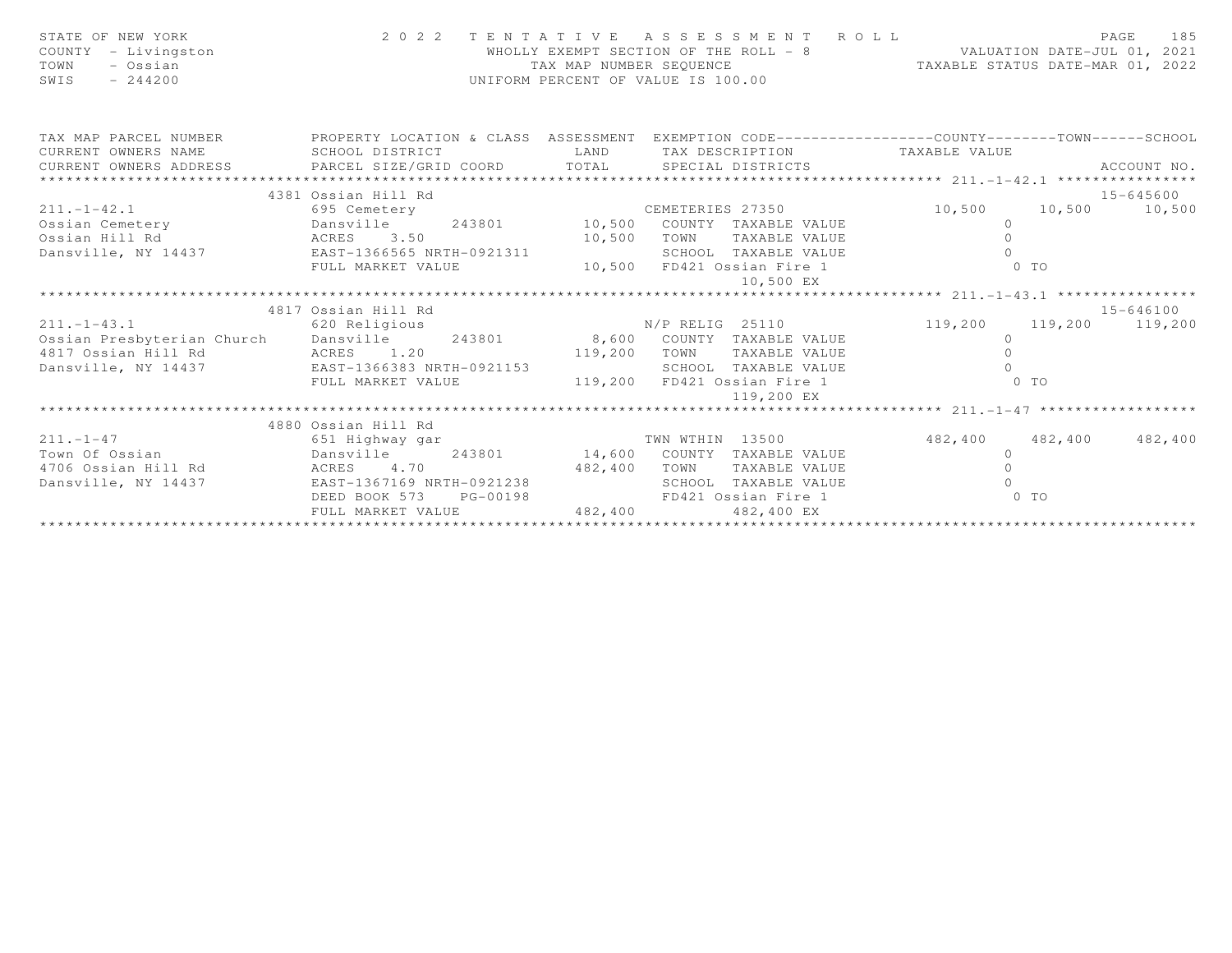|      | STATE OF NEW YORK   | 2022 TENTATIVE ASSESSMENT ROLL        |                                  | PAGE                   | 186 |
|------|---------------------|---------------------------------------|----------------------------------|------------------------|-----|
|      | COUNTY - Livingston | WHOLLY EXEMPT SECTION OF THE ROLL - 8 | VALUATION DATE-JUL 01, 2021      |                        |     |
| TOWN | – Ossian            | MAP SECTION - 211                     | TAXABLE STATUS DATE-MAR 01, 2022 |                        |     |
| SWIS | $-244200$           | $SUB - SECTION - 000$                 |                                  | RPS150/V04/L015        |     |
|      |                     | UNIFORM PERCENT OF VALUE IS 100.00    |                                  | CURRENT DATE 4/19/2022 |     |

|                            | TOTAL | EXTENSION | EXTENSION | AD VALOREM   | <b>EXEMPT</b> | <b>TAXABLE</b> |
|----------------------------|-------|-----------|-----------|--------------|---------------|----------------|
| CODE DISTRICT NAME PARCELS |       | TYPE      | VALUE.    | <b>VALUE</b> | AMOUNT        | VALUE          |
|                            |       |           |           |              |               |                |
| FD421 Ossian Fire 1        |       | 3 TOTAL   |           | 612,100      | 612,100       |                |

# \*\*\* S C H O O L D I S T R I C T S U M M A R Y \*\*\*

| CODE   | DISTRICT NAME         | TOTAL<br>PARCELS | ASSESSED<br>LAND | ASSESSED<br>TOTAL | <b>EXEMPT</b><br>AMOUNT | TOTAL<br>TAXABLE | STAR<br>AMOUNT | STAR<br>TAXABLE |
|--------|-----------------------|------------------|------------------|-------------------|-------------------------|------------------|----------------|-----------------|
| 243801 | Dansville             |                  | 33,700           | 612,100           | 612,100                 |                  |                |                 |
|        | $S \cup B - TO T A L$ |                  | 33,700           | 612,100           | 612,100                 |                  |                |                 |
|        | TOTAL                 |                  | 33,700           | 612,100           | 612,100                 |                  |                |                 |

# \*\*\* S Y S T E M C O D E S S U M M A R Y \*\*\*

### NO SYSTEM EXEMPTIONS AT THIS LEVEL

| CODE  | DESCRIPTION | TOTAL<br>PARCELS | COUNTY  | TOWN    | SCHOOL  |
|-------|-------------|------------------|---------|---------|---------|
| 13500 | TWN WTHIN   |                  | 482,400 | 482,400 | 482,400 |
| 25110 | N/P RELIG   |                  | 119,200 | 119,200 | 119,200 |
| 27350 | CEMETERIES  |                  | 10,500  | 10,500  | 10,500  |
|       | TOTAL       |                  | 612,100 | 612,100 | 612,100 |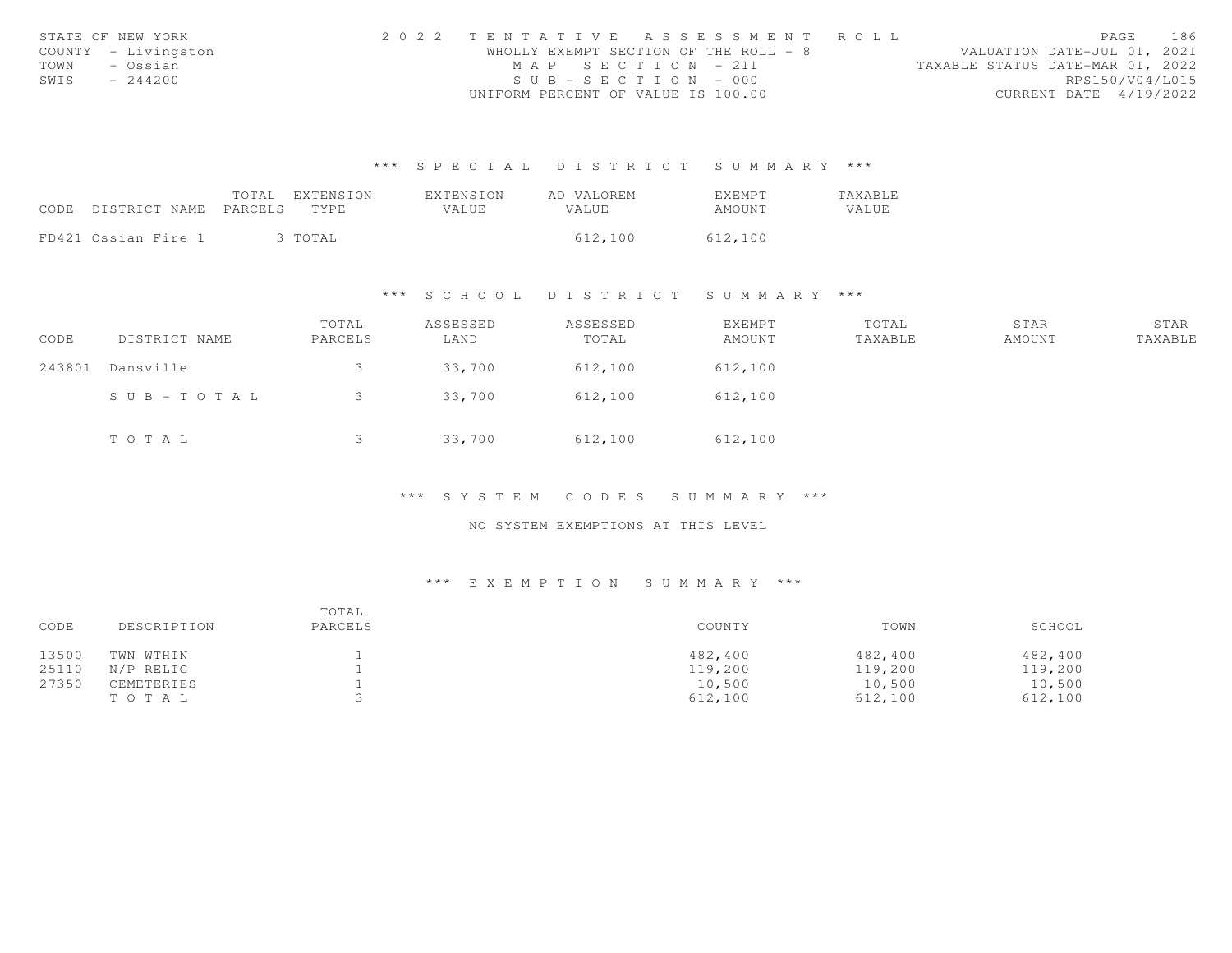|      | STATE OF NEW YORK   | 2022 TENTATIVE ASSESSMENT ROLL        |  |  |                                  |                        | PAGE | 187 |
|------|---------------------|---------------------------------------|--|--|----------------------------------|------------------------|------|-----|
|      | COUNTY - Livingston | WHOLLY EXEMPT SECTION OF THE ROLL - 8 |  |  | VALUATION DATE-JUL 01, 2021      |                        |      |     |
| TOWN | – Ossian            | MAP SECTION - 211                     |  |  | TAXABLE STATUS DATE-MAR 01, 2022 |                        |      |     |
| SWIS | $-244200$           | $SUB - SECTION - 000$                 |  |  |                                  | RPS150/V04/L015        |      |     |
|      |                     | UNIFORM PERCENT OF VALUE IS 100.00    |  |  |                                  | CURRENT DATE 4/19/2022 |      |     |

| ROLL  |               | TOTAL   | ASSESSED | ASSESSED | TAXABLE | TAXABLE | TAXABLE | STAR    |
|-------|---------------|---------|----------|----------|---------|---------|---------|---------|
| SEC   | DESCRIPTION   | PARCELS | LAND     | TOTAL    | COUNTY  | TOWN    | SCHOOL  | TAXABLE |
| - 8 - | WHOLLY EXEMPT |         | 33,700   | 612,100  |         |         |         |         |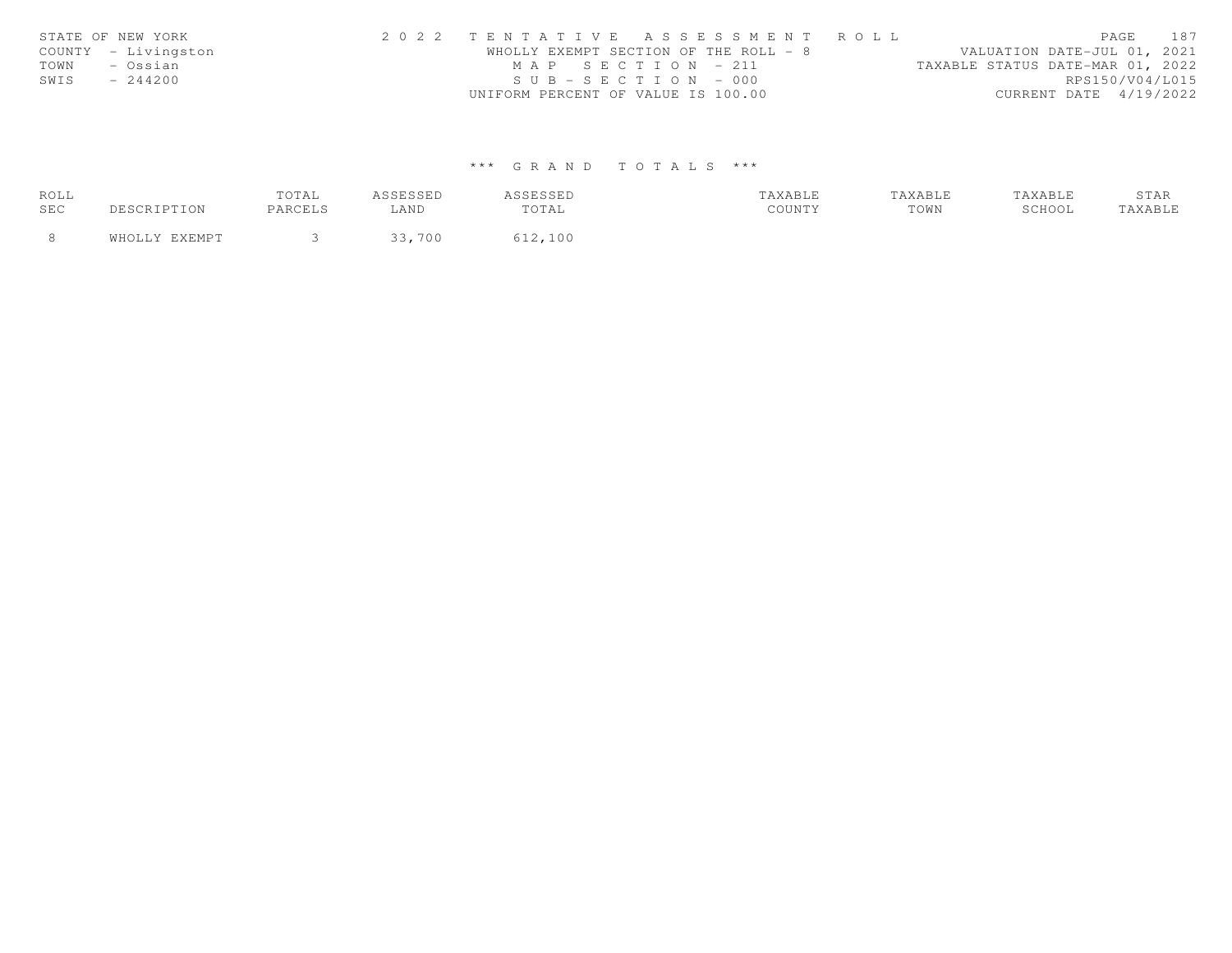| STATE OF NEW YORK<br>- Livingston<br>COUNTY<br>- Ossian<br>TOWN<br>$-244200$<br>SWIS | 2 0 2 2                   | TAX MAP NUMBER SEQUENCE<br>UNIFORM PERCENT OF VALUE IS 100.00 | TENTATIVE ASSESSMENT ROLL<br>WHOLLY EXEMPT SECTION OF THE ROLL - 8 | VALUATION DATE-JUL 01, 2021<br>TAXABLE STATUS DATE-MAR 01, 2022 | PAGE   | 188         |
|--------------------------------------------------------------------------------------|---------------------------|---------------------------------------------------------------|--------------------------------------------------------------------|-----------------------------------------------------------------|--------|-------------|
| TAX MAP PARCEL NUMBER                                                                | PROPERTY LOCATION & CLASS | ASSESSMENT                                                    | EXEMPTION CODE-----------------COUNTY-------TOWN------SCHOOL       |                                                                 |        |             |
| CURRENT OWNERS NAME                                                                  | SCHOOL DISTRICT           | LAND                                                          | TAX DESCRIPTION                                                    | TAXABLE VALUE                                                   |        |             |
| CURRENT OWNERS ADDRESS FARCEL SIZE/GRID COORD TOTAL SPECIAL DISTRICTS                |                           |                                                               |                                                                    |                                                                 |        | ACCOUNT NO. |
|                                                                                      |                           |                                                               |                                                                    |                                                                 |        |             |
|                                                                                      | 5179 Ossian Hill Rd       |                                                               |                                                                    |                                                                 |        | 15-645800   |
| $212. - 1 - 17$                                                                      | 695 Cemetery              |                                                               | CEMETERIES 27350                                                   | 14,300                                                          | 14,300 | 14,300      |
| Wood Cemetery                                                                        | 243801<br>Dansville       | 14,300                                                        | COUNTY<br>TAXABLE VALUE                                            |                                                                 |        |             |
| Ossian Hill Rd                                                                       | 1.50<br>ACRES             | 14,300                                                        | TOWN<br>TAXABLE VALUE                                              |                                                                 |        |             |
| Dansville, NY 14437                                                                  | EAST-1372788 NRTH-0924526 |                                                               | SCHOOL<br>TAXABLE VALUE                                            |                                                                 |        |             |
|                                                                                      | FULL MARKET VALUE         | 14,300                                                        | FD421 Ossian Fire 1                                                | $0$ TO                                                          |        |             |
|                                                                                      |                           |                                                               | 14,300 EX                                                          |                                                                 |        |             |
|                                                                                      |                           |                                                               |                                                                    |                                                                 |        |             |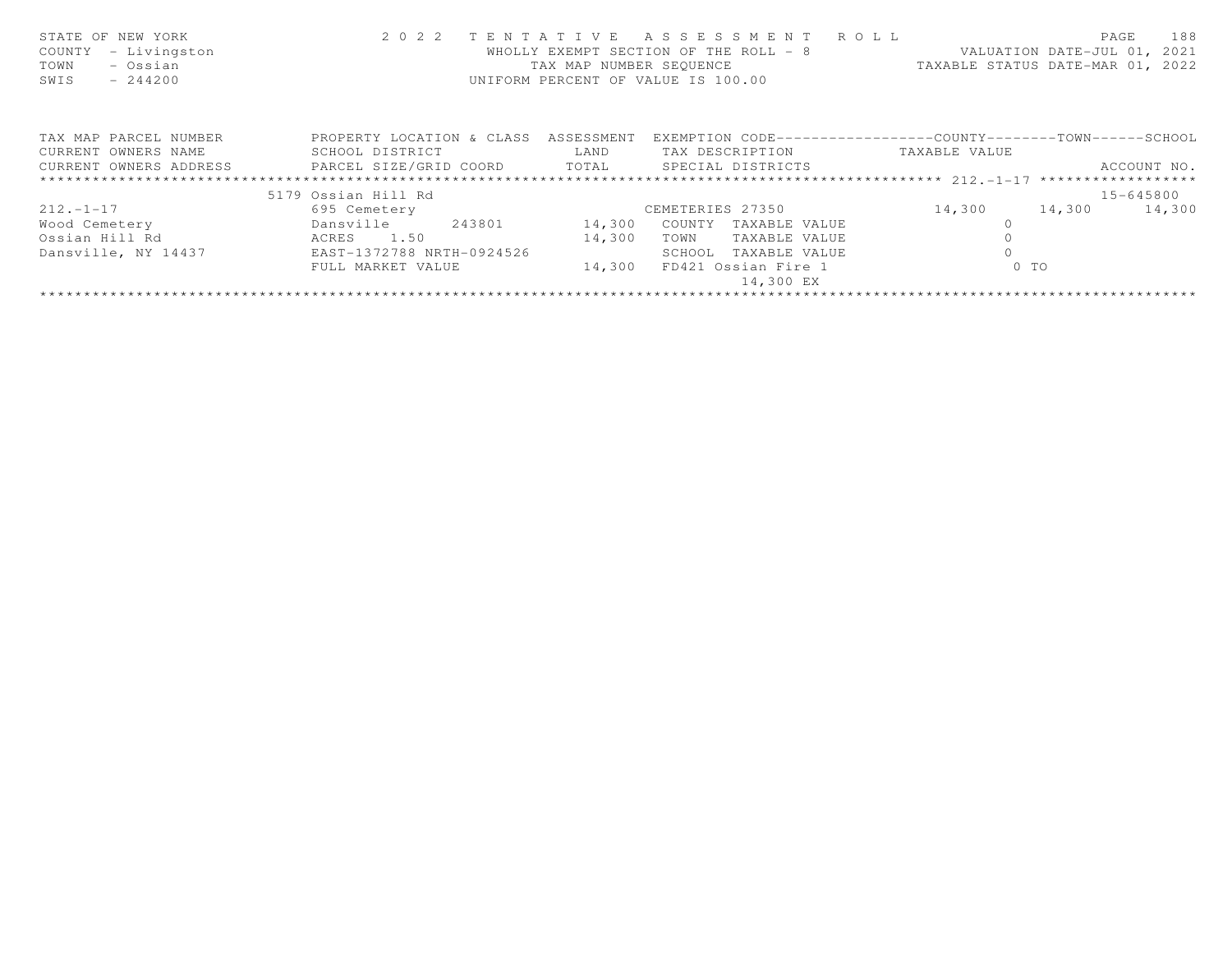|      | STATE OF NEW YORK   | 2022 TENTATIVE ASSESSMENT ROLL        |  |  |                                  |                        | PAGE | 189 |
|------|---------------------|---------------------------------------|--|--|----------------------------------|------------------------|------|-----|
|      | COUNTY - Livingston | WHOLLY EXEMPT SECTION OF THE ROLL - 8 |  |  | VALUATION DATE-JUL 01, 2021      |                        |      |     |
| TOWN | – Ossian            | MAP SECTION - 212                     |  |  | TAXABLE STATUS DATE-MAR 01, 2022 |                        |      |     |
| SWIS | $-244200$           | $SUB - SECTION - 000$                 |  |  |                                  | RPS150/V04/L015        |      |     |
|      |                     | UNIFORM PERCENT OF VALUE IS 100.00    |  |  |                                  | CURRENT DATE 4/19/2022 |      |     |

|                            | TOTAL | EXTENSION | <b>EXTENSION</b> | AD VALOREM   | EXEMPT | TAXABLE |
|----------------------------|-------|-----------|------------------|--------------|--------|---------|
| CODE DISTRICT NAME PARCELS |       | TYPE.     | VALUE.           | <b>VALUE</b> | AMOUNT | VALUE   |
|                            |       |           |                  |              |        |         |
| FD421 Ossian Fire 1        |       | l TOTAL   |                  | 14,300       | 14,300 |         |

### \*\*\* S C H O O L D I S T R I C T S U M M A R Y \*\*\*

| CODE   | DISTRICT NAME | TOTAL<br>PARCELS | ASSESSED<br>LAND | ASSESSED<br>TOTAL | EXEMPT<br>AMOUNT | TOTAL<br>TAXABLE | STAR<br>AMOUNT | STAR<br>TAXABLE |
|--------|---------------|------------------|------------------|-------------------|------------------|------------------|----------------|-----------------|
| 243801 | Dansville     |                  | 14,300           | 14,300            | 14,300           |                  |                |                 |
|        | SUB-TOTAL     |                  | 14,300           | 14,300            | 14,300           |                  |                |                 |
|        | TOTAL         |                  | 14,300           | 14,300            | 14,300           |                  |                |                 |

\*\*\* S Y S T E M C O D E S S U M M A R Y \*\*\*

NO SYSTEM EXEMPTIONS AT THIS LEVEL

### \*\*\* E X E M P T I O N S U M M A R Y \*\*\*

| CODE  | DESCRIPTION         | TOTAL<br>PARCELS | COUNTY           | TOWN             | SCHOOL           |
|-------|---------------------|------------------|------------------|------------------|------------------|
| 27350 | CEMETERIES<br>TOTAL |                  | 14,300<br>14,300 | 14,300<br>14,300 | 14,300<br>14,300 |

| ROLL       |               | TOTAL   | ASSESSED | ASSESSED | TAXABLE | TAXABLE | TAXABLE | STAR    |
|------------|---------------|---------|----------|----------|---------|---------|---------|---------|
| <b>SEC</b> | DESCRIPTION   | PARCELS | -AND     | TOTAL    | COUNTY  | TOWN    | SCHOOL  | TAXABLE |
|            | WHOLLY EXEMPT |         | .4,300   | 4,300    |         |         |         |         |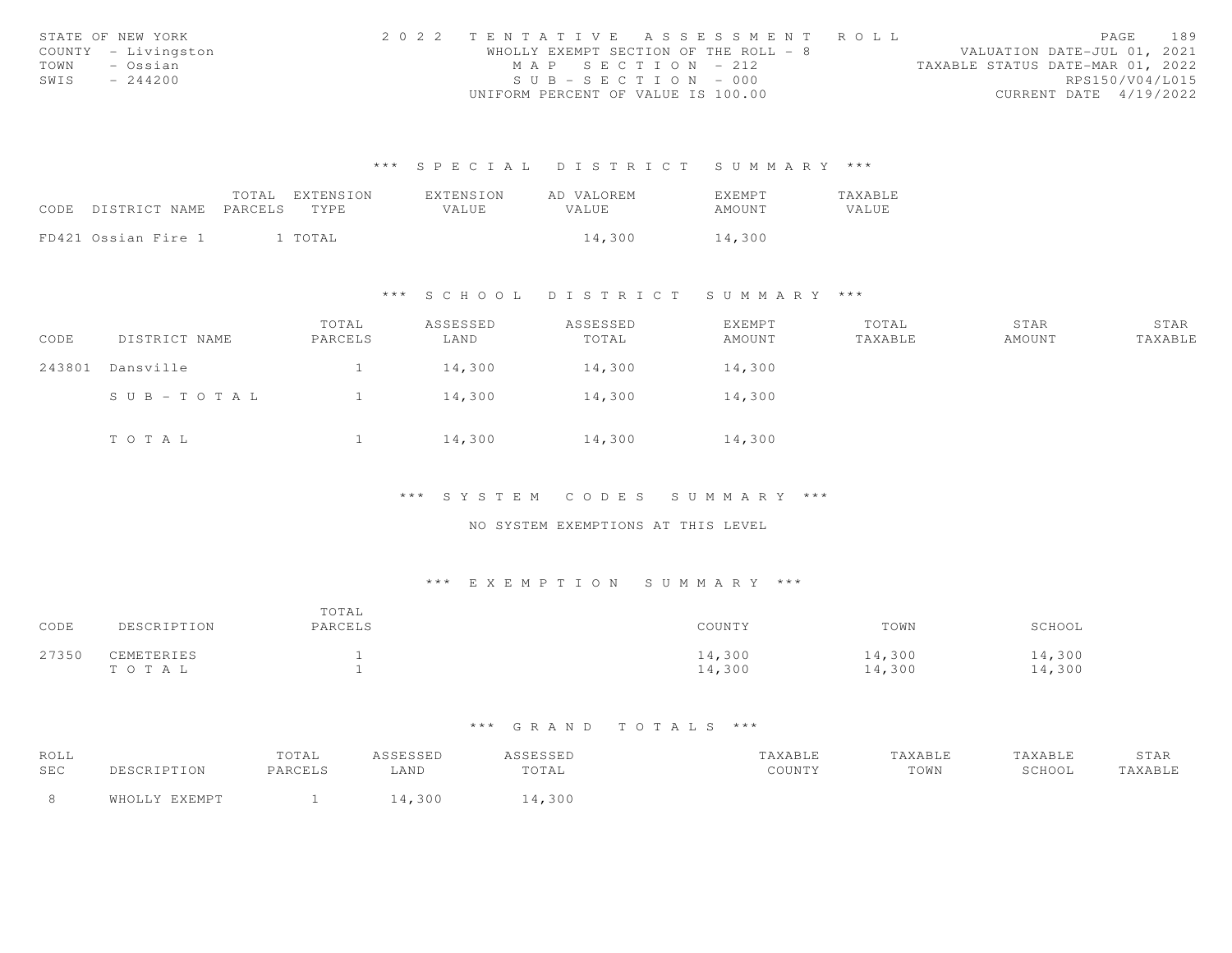| STATE OF NEW YORK<br>COUNTY - Livingston<br>TOWN<br>- Ossian<br>SWIS<br>$-244200$                                          |                              | TAX MAP NUMBER SEQUENCE | PAGE 190<br>WHOLLY EXEMPT SECTION OF THE ROLL - 8 VALUATION DATE-JUL 01, 2021<br>UNIFORM PERCENT OF VALUE IS 100.00 | TAXABLE STATUS DATE-MAR 01, 2022                        |                |             |
|----------------------------------------------------------------------------------------------------------------------------|------------------------------|-------------------------|---------------------------------------------------------------------------------------------------------------------|---------------------------------------------------------|----------------|-------------|
| TAX MAP PARCEL NUMBER THE PROPERTY LOCATION & CLASS ASSESSMENT EXEMPTION CODE---------------COUNTY--------TOWN------SCHOOL |                              |                         |                                                                                                                     |                                                         |                |             |
| CURRENT OWNERS NAME<br>CURRENT OWNERS ADDRESS                                                                              | SCHOOL DISTRICT              | LAND                    | TAX DESCRIPTION TAXABLE VALUE                                                                                       |                                                         |                | ACCOUNT NO. |
| *************************                                                                                                  | PARCEL SIZE/GRID COORD TOTAL |                         | SPECIAL DISTRICTS                                                                                                   |                                                         |                |             |
|                                                                                                                            | 4760 Ossian Hill Rd          |                         |                                                                                                                     |                                                         |                | 15-025000   |
| $221. - 1 - 33.1$                                                                                                          |                              |                         |                                                                                                                     | 79,000 79,000 79,000                                    |                |             |
| Presbyterian Church                                                                                                        |                              |                         |                                                                                                                     | $\circ$                                                 |                |             |
| Attn: Ossian Community Center ACRES 4.50                                                                                   |                              |                         | 79,000 TOWN TAXABLE VALUE                                                                                           | $\circ$                                                 |                |             |
| 4760 Ossian Hill Rd                                                                                                        | EAST-1365652 NRTH-0919998    |                         | SCHOOL TAXABLE VALUE                                                                                                | $\Omega$                                                |                |             |
| Dansville, NY 14437 FULL MARKET VALUE                                                                                      |                              |                         | 79,000 FD421 Ossian Fire 1                                                                                          |                                                         | 0 <sub>T</sub> |             |
|                                                                                                                            |                              |                         | 79,000 EX                                                                                                           |                                                         |                |             |
|                                                                                                                            |                              |                         |                                                                                                                     |                                                         |                |             |
|                                                                                                                            | 4706 Ossian Hill Rd          |                         |                                                                                                                     |                                                         |                | 15-023700   |
| $221 - 1 - 34.1$                                                                                                           | 652 Govt bldgs               |                         | TWN WTHIN 13500                                                                                                     | 370,100 370,100 370,100                                 |                |             |
|                                                                                                                            |                              |                         | 243801 9,400 COUNTY TAXABLE VALUE                                                                                   | $\overline{0}$                                          |                |             |
|                                                                                                                            |                              | 370,100                 | TAXABLE VALUE<br>TOWN                                                                                               | $\Omega$                                                |                |             |
| 4706 Ossian Hill Rd EAST-1365157 NRTH-0919589                                                                              |                              |                         | SCHOOL TAXABLE VALUE                                                                                                | $\cap$<br>$\begin{matrix} E & 0 \\ 0 & TO \end{matrix}$ |                |             |
| Dansville, NY 14437 DEED BOOK 815                                                                                          | $PG-70$                      |                         | FD421 Ossian Fire 1                                                                                                 |                                                         |                |             |
|                                                                                                                            | FULL MARKET VALUE            | 370,100                 | 370,100 EX                                                                                                          |                                                         |                |             |
|                                                                                                                            | Sugar Creek Rd               |                         |                                                                                                                     |                                                         |                |             |
| $221. - 1 - 55$                                                                                                            | 314 Rural vac<10             |                         | CTY WTH LI 13100<br>COUNTY TAXABLE VALUE                                                                            | 7,700                                                   | 7,700          | 7,700       |
| County Of Livingston                                                                                                       | Dansville                    |                         | 243801 7,700 COUNTY TAXABLE VALUE                                                                                   | $\circ$                                                 |                |             |
| 6 Court St                                                                                                                 | ACRES 0.86                   | 7,700                   | TOWN<br>TAXABLE VALUE                                                                                               | $\Omega$                                                |                |             |
| Geneseo, NY 14454 EAST-1366150 NRTH-0918358                                                                                |                              |                         | SCHOOL TAXABLE VALUE                                                                                                | $\cap$                                                  |                |             |
|                                                                                                                            | FULL MARKET VALUE            | 7,700                   | FD421 Ossian Fire 1                                                                                                 | $\sim$ 0 TO                                             |                |             |
|                                                                                                                            |                              |                         | 7,700 EX                                                                                                            |                                                         |                |             |
|                                                                                                                            |                              |                         |                                                                                                                     |                                                         |                |             |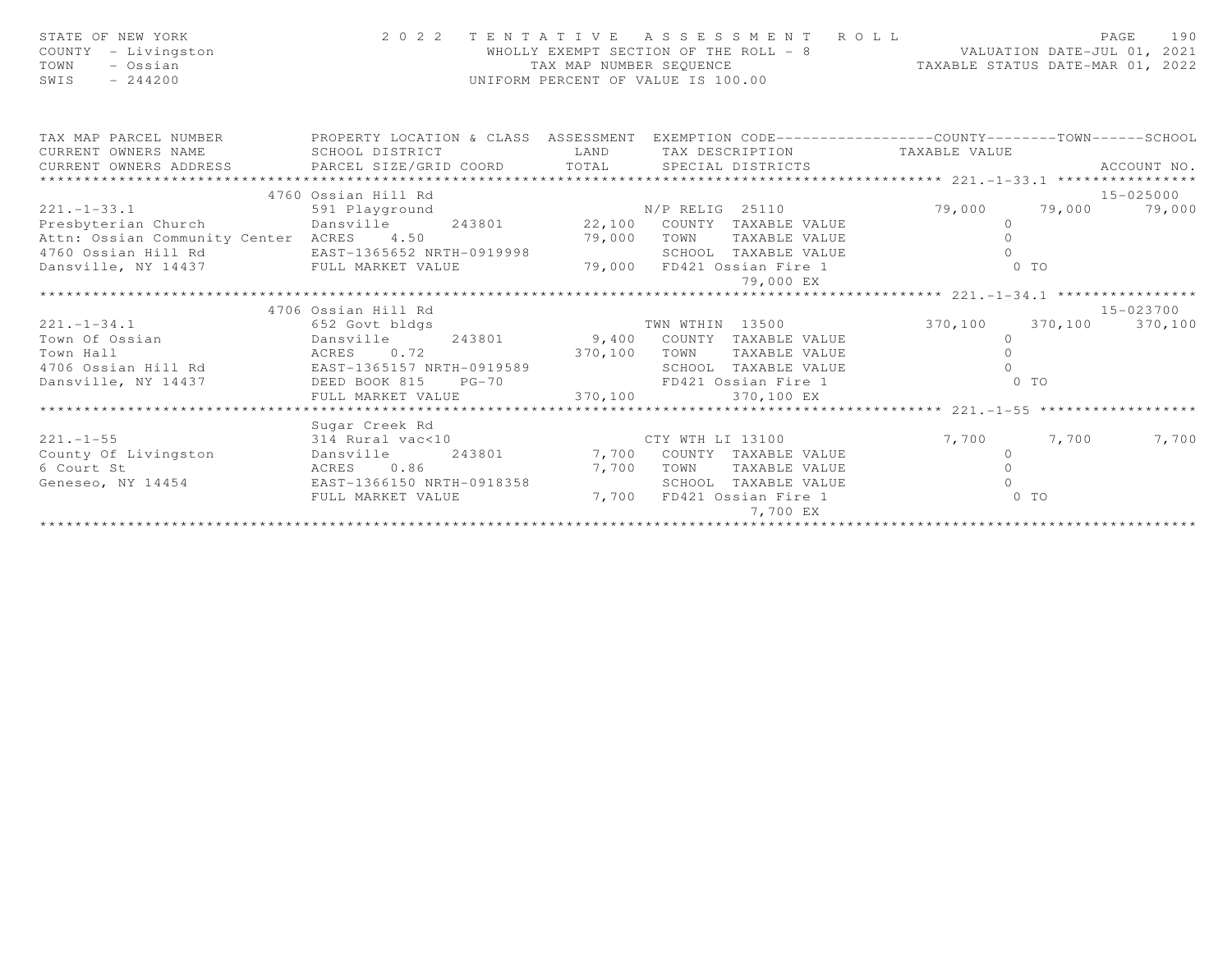|      | STATE OF NEW YORK   | 2022 TENTATIVE ASSESSMENT ROLL        |  |  |                                  |                        | PAGE | 191 |
|------|---------------------|---------------------------------------|--|--|----------------------------------|------------------------|------|-----|
|      | COUNTY - Livingston | WHOLLY EXEMPT SECTION OF THE ROLL - 8 |  |  | VALUATION DATE-JUL 01, 2021      |                        |      |     |
| TOWN | – Ossian            | MAP SECTION - 221                     |  |  | TAXABLE STATUS DATE-MAR 01, 2022 |                        |      |     |
| SWIS | $-244200$           | $SUB - SECTION - 000$                 |  |  |                                  | RPS150/V04/L015        |      |     |
|      |                     | UNIFORM PERCENT OF VALUE IS 100.00    |  |  |                                  | CURRENT DATE 4/19/2022 |      |     |

|                            | TOTAL | EXTENSION | EXTENSION | AD VALOREM   | <b>EXEMPT</b> | <b>TAXABLE</b> |
|----------------------------|-------|-----------|-----------|--------------|---------------|----------------|
| CODE DISTRICT NAME PARCELS |       | TYPE      | VALUE.    | <b>VALUE</b> | AMOUNT        | VALUE          |
|                            |       |           |           |              |               |                |
| FD421 Ossian Fire 1        |       | 3 TOTAL   |           | 456,800      | 456,800       |                |

# \*\*\* S C H O O L D I S T R I C T S U M M A R Y \*\*\*

| CODE   | DISTRICT NAME         | TOTAL<br>PARCELS | ASSESSED<br>LAND | ASSESSED<br>TOTAL | <b>EXEMPT</b><br>AMOUNT | TOTAL<br>TAXABLE | STAR<br>AMOUNT | STAR<br>TAXABLE |
|--------|-----------------------|------------------|------------------|-------------------|-------------------------|------------------|----------------|-----------------|
| 243801 | Dansville             |                  | 39,200           | 456,800           | 456,800                 |                  |                |                 |
|        | $S \cup B - TO T A L$ |                  | 39,200           | 456,800           | 456,800                 |                  |                |                 |
|        | TO TAL                |                  | 39,200           | 456,800           | 456,800                 |                  |                |                 |

# \*\*\* S Y S T E M C O D E S S U M M A R Y \*\*\*

### NO SYSTEM EXEMPTIONS AT THIS LEVEL

| CODE  | DESCRIPTION | TOTAL<br>PARCELS | COUNTY  | TOWN    | SCHOOL  |
|-------|-------------|------------------|---------|---------|---------|
| 13100 | CTY WTH LI  |                  | 7,700   | 7,700   | 7,700   |
| 13500 | TWN WTHIN   |                  | 370,100 | 370,100 | 370,100 |
| 25110 | N/P RELIG   |                  | 79,000  | 79,000  | 79,000  |
|       | TO TAL      |                  | 456,800 | 456,800 | 456,800 |
|       |             |                  |         |         |         |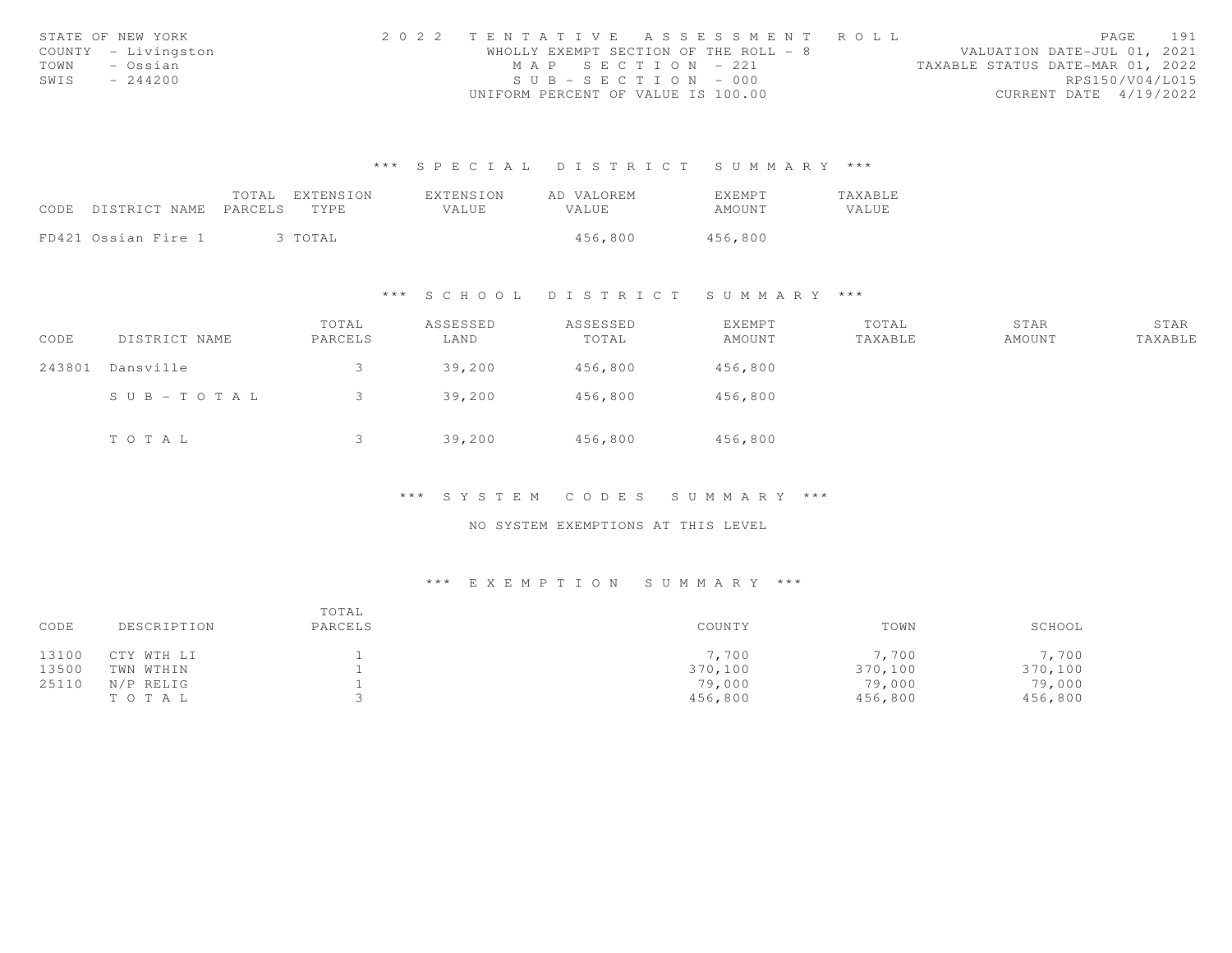| STATE OF NEW YORK |                     | 2022 TENTATIVE ASSESSMENT ROLL        |  |  |                                  |                        | PAGE | 192 |
|-------------------|---------------------|---------------------------------------|--|--|----------------------------------|------------------------|------|-----|
|                   | COUNTY - Livingston | WHOLLY EXEMPT SECTION OF THE ROLL - 8 |  |  | VALUATION DATE-JUL 01, 2021      |                        |      |     |
| TOWN              | – Ossian            | MAP SECTION = $221$                   |  |  | TAXABLE STATUS DATE-MAR 01, 2022 |                        |      |     |
| SWIS              | $-244200$           | $SUB - SECTION - 000$                 |  |  |                                  | RPS150/V04/L015        |      |     |
|                   |                     | UNIFORM PERCENT OF VALUE IS 100.00    |  |  |                                  | CURRENT DATE 4/19/2022 |      |     |

| ROLL |               | TOTAL   | ASSESSED | ASSESSED | TAXABLE | TAXABLE | TAXABLE | STAR    |
|------|---------------|---------|----------|----------|---------|---------|---------|---------|
| SEC  | DESCRIPTION   | PARCELS | LAND     | TOTAL    | COUNTY  | TOWN    | SCHOOL  | TAXABLE |
|      | WHOLLY EXEMPT |         | 39,200   | 456,800  |         |         |         |         |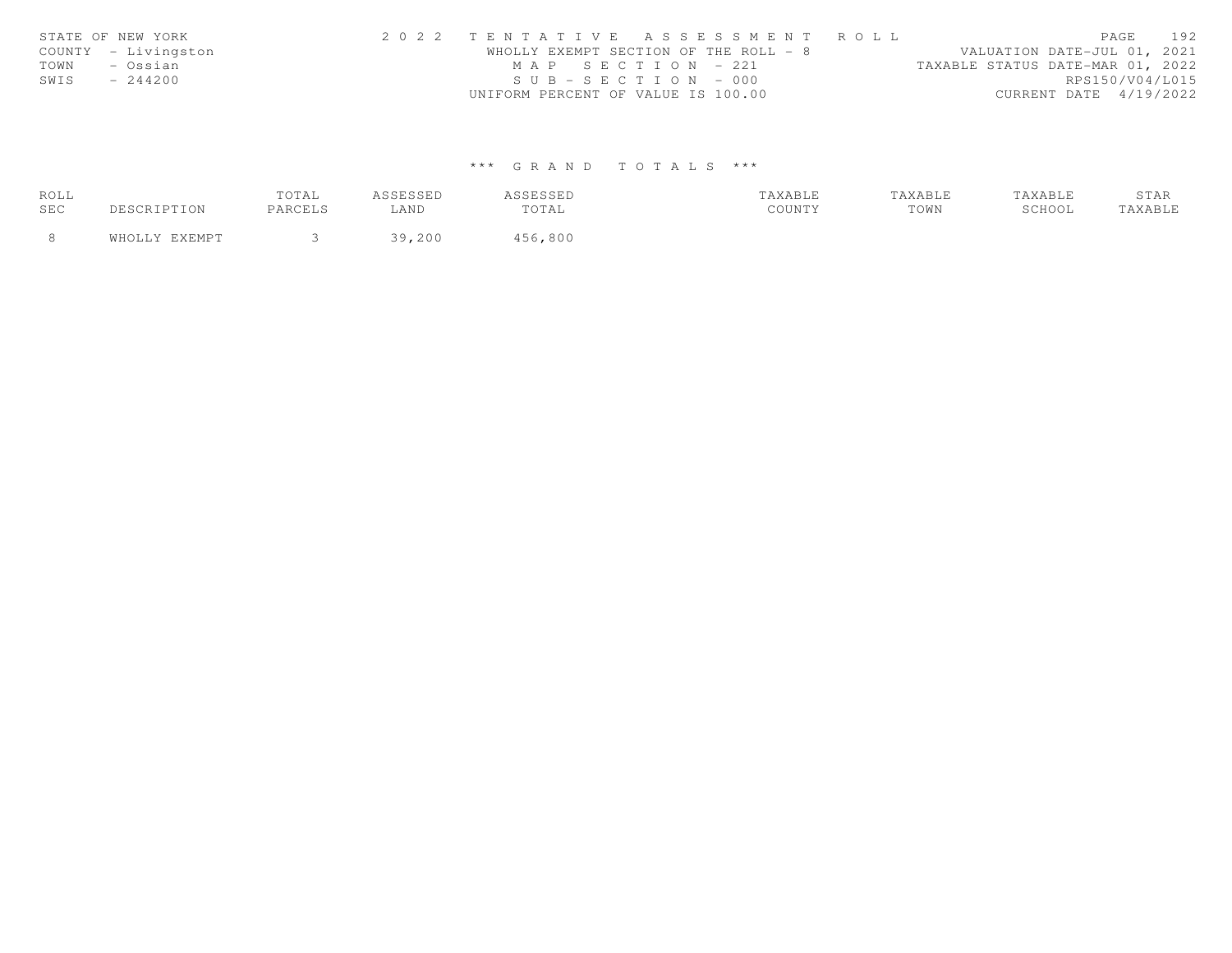| STATE OF NEW YORK<br>- Livingston<br>COUNTY<br>- Ossian<br>TOWN<br>SWIS<br>$-244200$ | 2 0 2 2                      | TENTATIVE<br>TAX MAP NUMBER SEOUENCE | ASSESSMENT ROLL<br>WHOLLY EXEMPT SECTION OF THE ROLL - 8<br>UNIFORM PERCENT OF VALUE IS 100.00 | VALUATION DATE-JUL 01, 2021<br>TAXABLE STATUS DATE-MAR 01, 2022 | 193<br>PAGE |
|--------------------------------------------------------------------------------------|------------------------------|--------------------------------------|------------------------------------------------------------------------------------------------|-----------------------------------------------------------------|-------------|
| TAX MAP PARCEL NUMBER                                                                | PROPERTY LOCATION & CLASS    | ASSESSMENT                           |                                                                                                | EXEMPTION CODE----------------COUNTY-------TOWN------SCHOOL     |             |
| CURRENT OWNERS NAME                                                                  | SCHOOL DISTRICT              | LAND                                 | TAX DESCRIPTION                                                                                | TAXABLE VALUE                                                   |             |
| CURRENT OWNERS ADDRESS                                                               | PARCEL SIZE/GRID COORD TOTAL |                                      | SPECIAL DISTRICTS                                                                              |                                                                 | ACCOUNT NO. |
|                                                                                      |                              |                                      |                                                                                                |                                                                 |             |
|                                                                                      | 11448 Canaseraga Rd          |                                      |                                                                                                |                                                                 |             |
| $225. - 1 - 14$                                                                      | 695 Cemetery                 |                                      | 13510<br>TOWN CEM                                                                              | 10,000<br>10,000                                                | 10,000      |
| Whitney Cemetery                                                                     | 024002<br>Canaseraga         | 10,000                               | COUNTY<br>TAXABLE VALUE                                                                        | $\cap$                                                          |             |
| Canaseraga Rd                                                                        | FRNT 94.00 DPTH 87.00        | 10,000                               | TOWN<br>TAXABLE VALUE                                                                          |                                                                 |             |
| Dansville, NY 14437                                                                  | EAST-1372960 NRTH-0904425    |                                      | TAXABLE VALUE<br>SCHOOL                                                                        |                                                                 |             |
|                                                                                      | FULL MARKET VALUE            | 10,000                               | FD421 Ossian Fire 1                                                                            | $0$ TO                                                          |             |
|                                                                                      |                              |                                      | 10,000 EX                                                                                      |                                                                 |             |
|                                                                                      |                              |                                      |                                                                                                |                                                                 |             |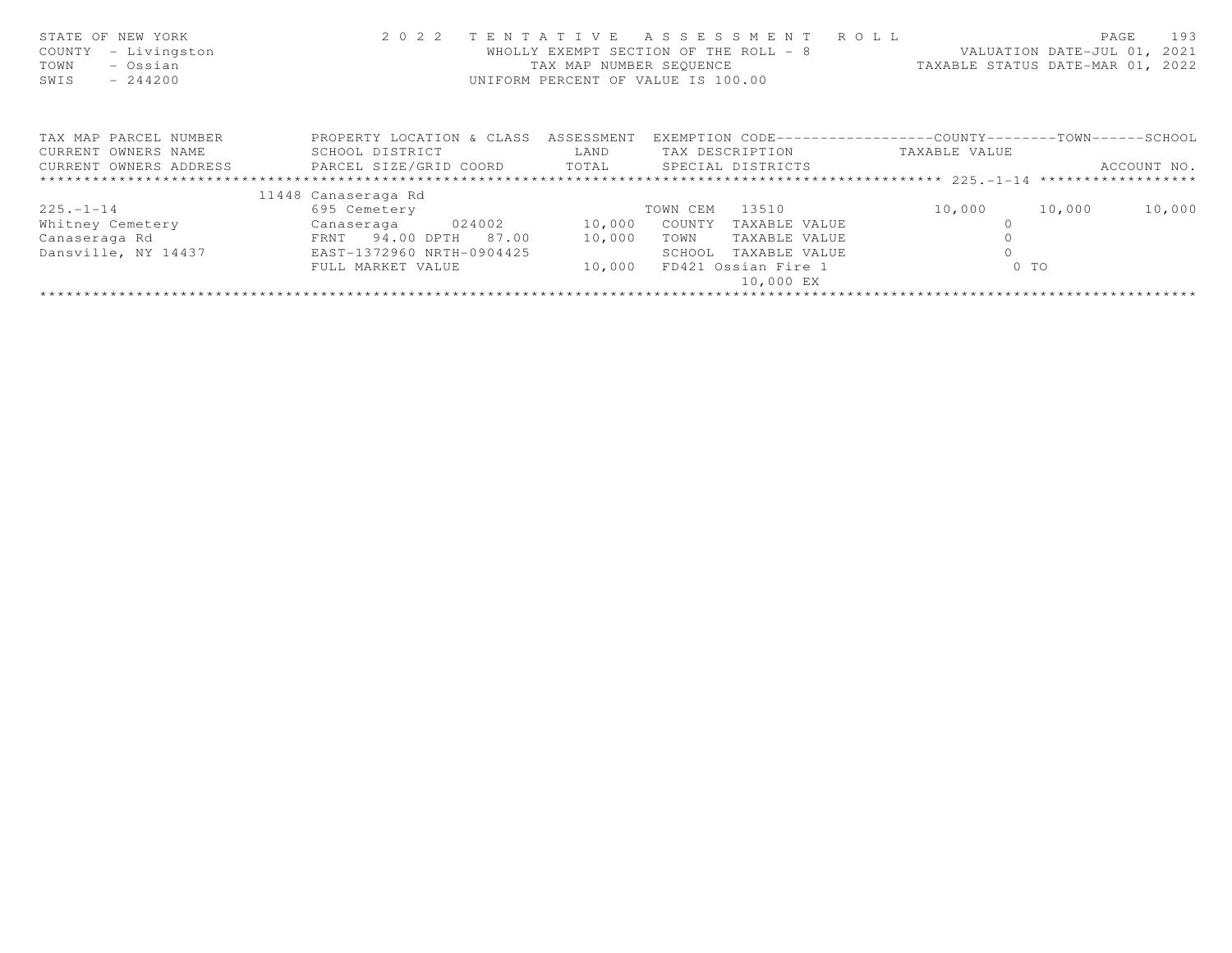|      | STATE OF NEW YORK   | 2022 TENTATIVE ASSESSMENT ROLL        |  |  |                                  |                        | PAGE | 194 |
|------|---------------------|---------------------------------------|--|--|----------------------------------|------------------------|------|-----|
|      | COUNTY - Livingston | WHOLLY EXEMPT SECTION OF THE ROLL - 8 |  |  | VALUATION DATE-JUL 01, 2021      |                        |      |     |
| TOWN | – Ossian            | $MAP$ SECTION = 225                   |  |  | TAXABLE STATUS DATE-MAR 01, 2022 |                        |      |     |
| SWIS | $-244200$           | $SUB - SECTION - 000$                 |  |  |                                  | RPS150/V04/L015        |      |     |
|      |                     | UNIFORM PERCENT OF VALUE IS 100.00    |  |  |                                  | CURRENT DATE 4/19/2022 |      |     |

|                            | TOTAL | EXTENSION | <b>EXTENSION</b> | AD VALOREM   | EXEMPT | TAXABLE |
|----------------------------|-------|-----------|------------------|--------------|--------|---------|
| CODE DISTRICT NAME PARCELS |       | TYPE.     | VALUE.           | <b>VALUE</b> | AMOUNT | VALUE   |
|                            |       |           |                  |              |        |         |
| FD421 Ossian Fire 1        |       | l TOTAL   |                  | 10,000       | 10,000 |         |

#### \*\*\* S C H O O L D I S T R I C T S U M M A R Y \*\*\*

| CODE   | DISTRICT NAME | TOTAL<br>PARCELS | ASSESSED<br>LAND | ASSESSED<br>TOTAL | EXEMPT<br>AMOUNT | TOTAL<br>TAXABLE | STAR<br>AMOUNT | STAR<br>TAXABLE |
|--------|---------------|------------------|------------------|-------------------|------------------|------------------|----------------|-----------------|
| 024002 | Canaseraga    |                  | 10,000           | 10,000            | 10,000           |                  |                |                 |
|        | SUB-TOTAL     |                  | 10,000           | 10,000            | 10,000           |                  |                |                 |
|        | TOTAL         |                  | 10,000           | 10,000            | 10,000           |                  |                |                 |

\*\*\* S Y S T E M C O D E S S U M M A R Y \*\*\*

NO SYSTEM EXEMPTIONS AT THIS LEVEL

### \*\*\* E X E M P T I O N S U M M A R Y \*\*\*

| CODE  | DESCRIPTION       | TOTAL<br>PARCELS | COUNTY           | TOWN             | SCHOOL           |
|-------|-------------------|------------------|------------------|------------------|------------------|
| 13510 | TOWN CEM<br>тотаь |                  | 10,000<br>10,000 | 10,000<br>10,000 | 10,000<br>10,000 |

| ROLL |               | TOTAL   | ASSESSED | <i><b>ISSESSED</b></i> | TAXABLE | TAXABLE | TAXABLE | STAR    |
|------|---------------|---------|----------|------------------------|---------|---------|---------|---------|
| SEC  | DESCRIPTION   | PARCELS | LAND     | TOTAL                  | COUNTY  | TOWN    | SCHOOL  | TAXABLE |
| - 8  | WHOLLY EXEMPT |         | 10,000   | 10,000                 |         |         |         |         |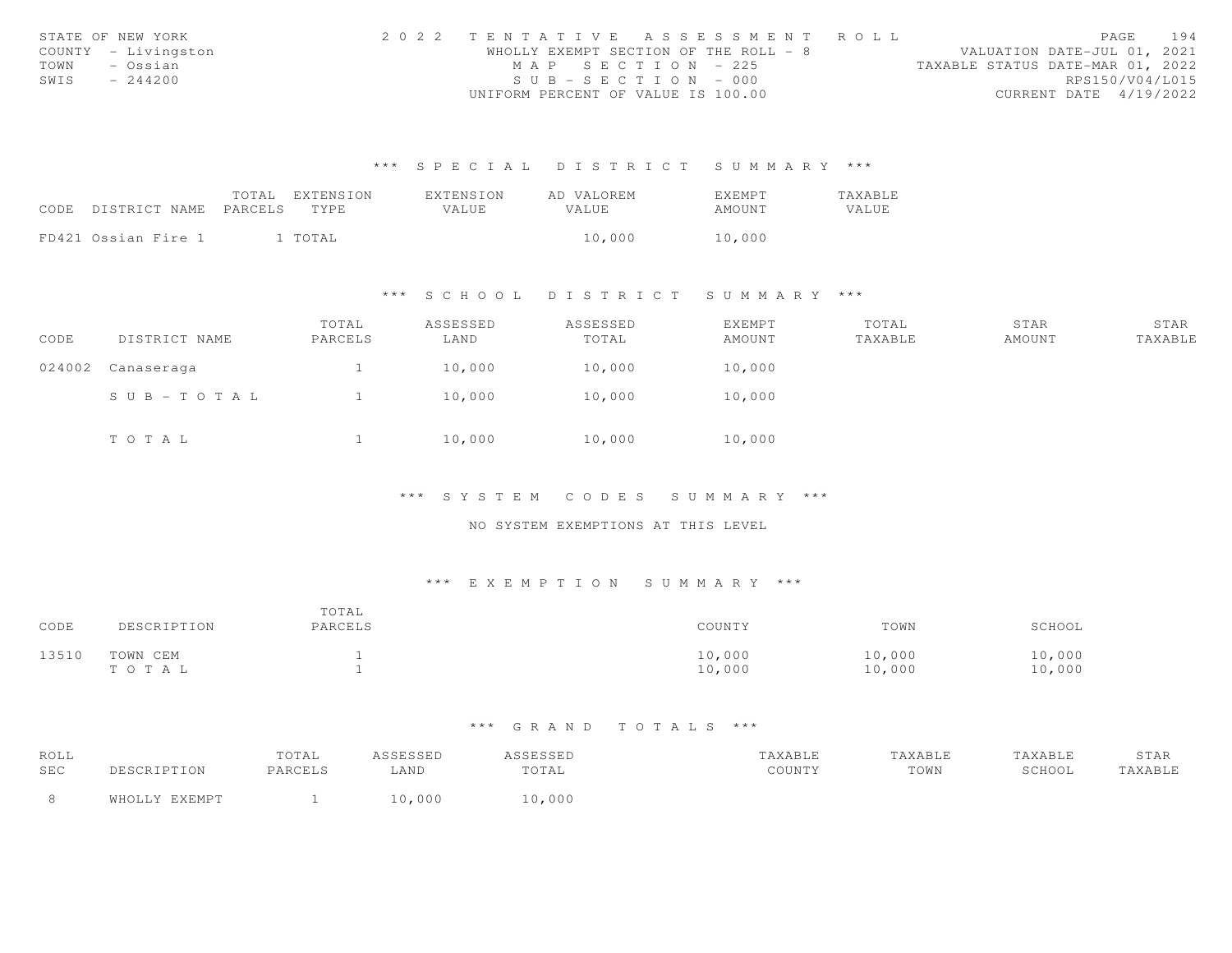|      | STATE OF NEW YORK   | 2022 TENTATIVE ASSESSMENT ROLL        |  |  |                                  |                        | PAGE | 195 |
|------|---------------------|---------------------------------------|--|--|----------------------------------|------------------------|------|-----|
|      | COUNTY - Livingston | WHOLLY EXEMPT SECTION OF THE ROLL - 8 |  |  | VALUATION DATE-JUL 01, 2021      |                        |      |     |
| TOWN | – Ossian            |                                       |  |  | TAXABLE STATUS DATE-MAR 01, 2022 |                        |      |     |
| SWIS | $-244200$           | UNIFORM PERCENT OF VALUE IS 100.00    |  |  |                                  | RPS150/V04/L015        |      |     |
|      |                     |                                       |  |  |                                  | CURRENT DATE 4/19/2022 |      |     |
|      |                     |                                       |  |  |                                  |                        |      |     |

# R O L L S E C T I O N T O T A L S

#### \*\*\* S P E C I A L D I S T R I C T S U M M A R Y \*\*\*

|                                 | TOTAL EXTENSION | EXTENSION | AD VALOREM | <b>FXFMPT</b> | <b>TAXABLE</b> |
|---------------------------------|-----------------|-----------|------------|---------------|----------------|
| CODE DISTRICT NAME PARCELS TYPE |                 | VALUE     | VALUE      | AMOUNT        | VALUE          |
|                                 |                 |           |            |               |                |
| FD421 Ossian Fire 1             | 12 TOTAL        |           | 2308,200   | 2308,200      |                |

#### \*\*\* S C H O O L D I S T R I C T S U M M A R Y \*\*\*

| CODE             | DISTRICT NAME           | TOTAL<br>PARCELS | ASSESSED<br>LAND   | ASSESSED<br>TOTAL  | EXEMPT<br>AMOUNT   | TOTAL<br>TAXABLE | STAR<br>AMOUNT | STAR<br>TAXABLE |
|------------------|-------------------------|------------------|--------------------|--------------------|--------------------|------------------|----------------|-----------------|
| 024002<br>243801 | Canaseraga<br>Dansville | 11               | 10,000<br>1302,200 | 10,000<br>2298,200 | 10,000<br>2298,200 |                  |                |                 |
|                  | $S \cup B - TO T A L$   | 12               | 1312,200           | 2308,200           | 2308,200           |                  |                |                 |
|                  | TOTAL                   | 12               | 1312,200           | 2308,200           | 2308,200           |                  |                |                 |

#### \*\*\* S Y S T E M C O D E S S U M M A R Y \*\*\*

### NO SYSTEM EXEMPTIONS AT THIS LEVEL

|       |             | TOTAL   |          |          |          |
|-------|-------------|---------|----------|----------|----------|
| CODE  | DESCRIPTION | PARCELS | COUNTY   | TOWN     | SCHOOL   |
| 12100 | NY STATE    |         | 1161,000 | 1161,000 | 1161,000 |
| 13100 | CTY WTH LI  |         | 32,300   | 32,300   | 32,300   |
| 13500 | TWN WTHIN   |         | 863,700  | 863,700  | 863,700  |
| 13510 | TOWN CEM    |         | 10,000   | 10,000   | 10,000   |
| 25110 | N/P RELIG   |         | 198,200  | 198,200  | 198,200  |
| 27350 | CEMETERIES  |         | 43,000   | 43,000   | 43,000   |
|       | TO TAL      | 12      | 2308,200 | 2308,200 | 2308,200 |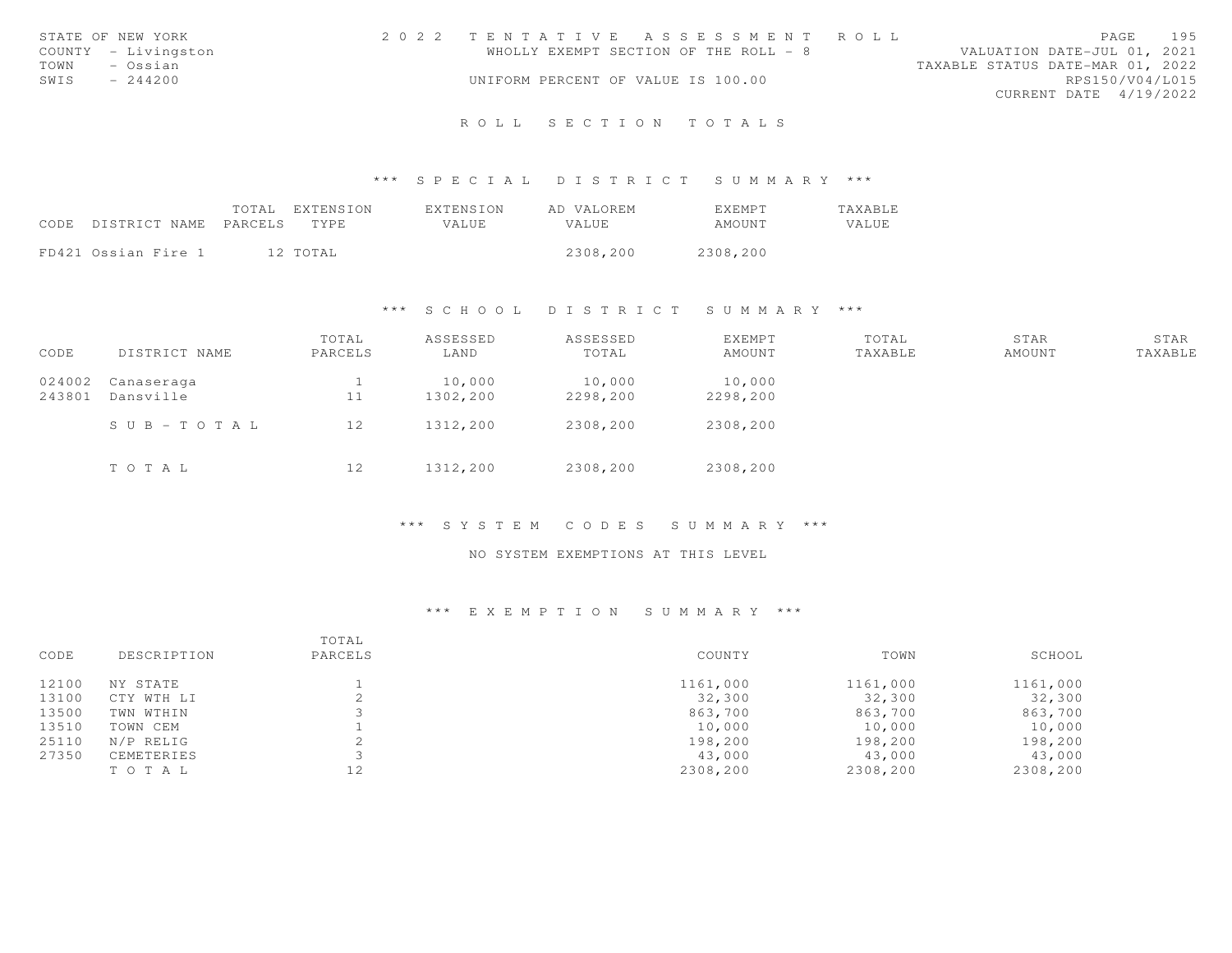| STATE OF NEW YORK   | 2022 TENTATIVE ASSESSMENT ROLL        | 196<br>PAGE                      |
|---------------------|---------------------------------------|----------------------------------|
| COUNTY - Livingston | WHOLLY EXEMPT SECTION OF THE ROLL - 8 | VALUATION DATE-JUL 01, 2021      |
| - Ossian<br>TOWN    |                                       | TAXABLE STATUS DATE-MAR 01, 2022 |
| SWIS<br>$-244200$   | UNIFORM PERCENT OF VALUE IS 100.00    | RPS150/V04/L015                  |
|                     |                                       | CURRENT DATE 4/19/2022           |
|                     |                                       |                                  |
|                     | ROLL SECTION TOTALS                   |                                  |

| ROLL | TOTAL   | ----    | שטטטע    |                 | AXABLE | <b>AXABLE</b> | ----- |
|------|---------|---------|----------|-----------------|--------|---------------|-------|
| SEC  | PARCELS | LAND    | TOTAL    | $C\cap T\cup T$ | TOWN   | SCHOOL        |       |
|      |         | 312.200 | 2308,200 |                 |        |               |       |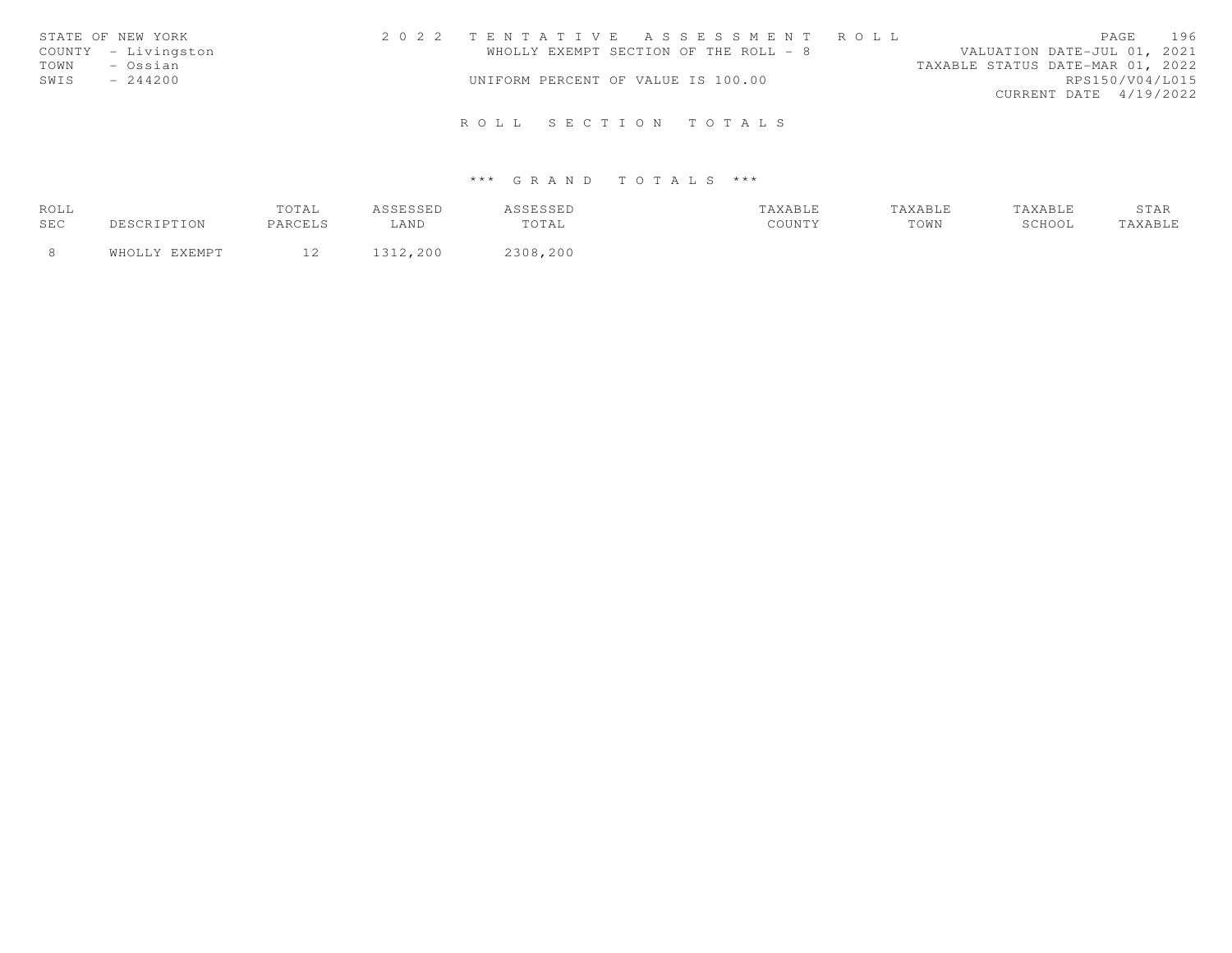| STATE OF NEW YORK   |                                    | 2022 TENTATIVE ASSESSMENT ROLL |                                  | PAGE                   | 197 |
|---------------------|------------------------------------|--------------------------------|----------------------------------|------------------------|-----|
| COUNTY - Livingston |                                    |                                | VALUATION DATE-JUL 01, 2021      |                        |     |
| TOWN<br>- Ossian    |                                    | SWIS TOTALS                    | TAXABLE STATUS DATE-MAR 01, 2022 |                        |     |
| SWIS<br>$-244200$   | UNIFORM PERCENT OF VALUE IS 100.00 |                                |                                  | RPS150/V04/L015        |     |
|                     |                                    |                                |                                  | CURRENT DATE 4/19/2022 |     |
|                     |                                    |                                |                                  |                        |     |

|      |                       | TOTAL EXTENSION | EXTENSION | AD VALOREM   | <b>FXFMPT</b> | TAXABLE   |
|------|-----------------------|-----------------|-----------|--------------|---------------|-----------|
| CODE | DISTRICT NAME PARCELS | TYPE            | VALUE     | <b>VALUE</b> | AMOUNT        | VALUE     |
|      |                       |                 |           |              |               |           |
|      | 480-A RPTL 480-a Pen  | 1 MOVTAX        |           |              |               |           |
|      | AG003 Ag District #3  | 197 TOTAL       |           | 46283,004    |               | 46283,004 |
|      | FD421 Ossian Fire 1   | 699 TOTAL       |           | 113300,560   | 21092,247     | 92208,313 |

# \*\*\* S C H O O L D I S T R I C T S U M M A R Y \*\*\*

| CODE             | DISTRICT NAME           | TOTAL<br>PARCELS | ASSESSED<br>LAND       | ASSESSED<br>TOTAL      | EXEMPT<br>AMOUNT      | TOTAL<br>TAXABLE       | STAR<br>AMOUNT      | STAR<br>TAXABLE        |
|------------------|-------------------------|------------------|------------------------|------------------------|-----------------------|------------------------|---------------------|------------------------|
| 024002<br>243801 | Canaseraga<br>Dansville | 117<br>585       | 10769,800<br>44945,900 | 18204,876<br>95095,684 | 3443,521<br>21510.276 | 14761,355<br>73585,408 | 944,300<br>6731,500 | 13817,055<br>66853,908 |
|                  | SUB-TOTAL               | 702              | 55715,700              | 113300,560             | 24953,797             | 88346,763              | 7675,800            | 80670,963              |
|                  | TOTAL                   | 702              | 55715,700              | 113300,560             | 24953,797             | 88346,763              | 7675,800            | 80670,963              |

### \*\*\* S Y S T E M C O D E S S U M M A R Y \*\*\*

|       |             | TOTAL           |        |      |        |
|-------|-------------|-----------------|--------|------|--------|
| CODE  | DESCRIPTION | PARCELS         | COUNTY | TOWN | SCHOOL |
| 50001 | SCHL TAXBL  | $\bigcirc$<br>∠ |        |      |        |
| 50002 | CNTY EXMPT  |                 |        |      |        |
| 50003 | TOWN EXMPT  |                 |        |      |        |
| 50004 | SCHL EXMPT  |                 |        |      |        |
| 50005 | TOWN TAXBL  |                 |        |      |        |
|       | TOTAL       | 6               |        |      |        |

| CODE  | DESCRIPTION | TOTAL<br>PARCELS | COUNTY   | TOWN     | SCHOOL   |
|-------|-------------|------------------|----------|----------|----------|
| 12100 | NY STATE    |                  | 1161,000 | 1161,000 | 1161,000 |
| 13100 | CTY WTH LI  |                  | 32,300   | 32,300   | 32,300   |
| 13500 | TWN WTHIN   |                  | 863,700  | 863,700  | 863,700  |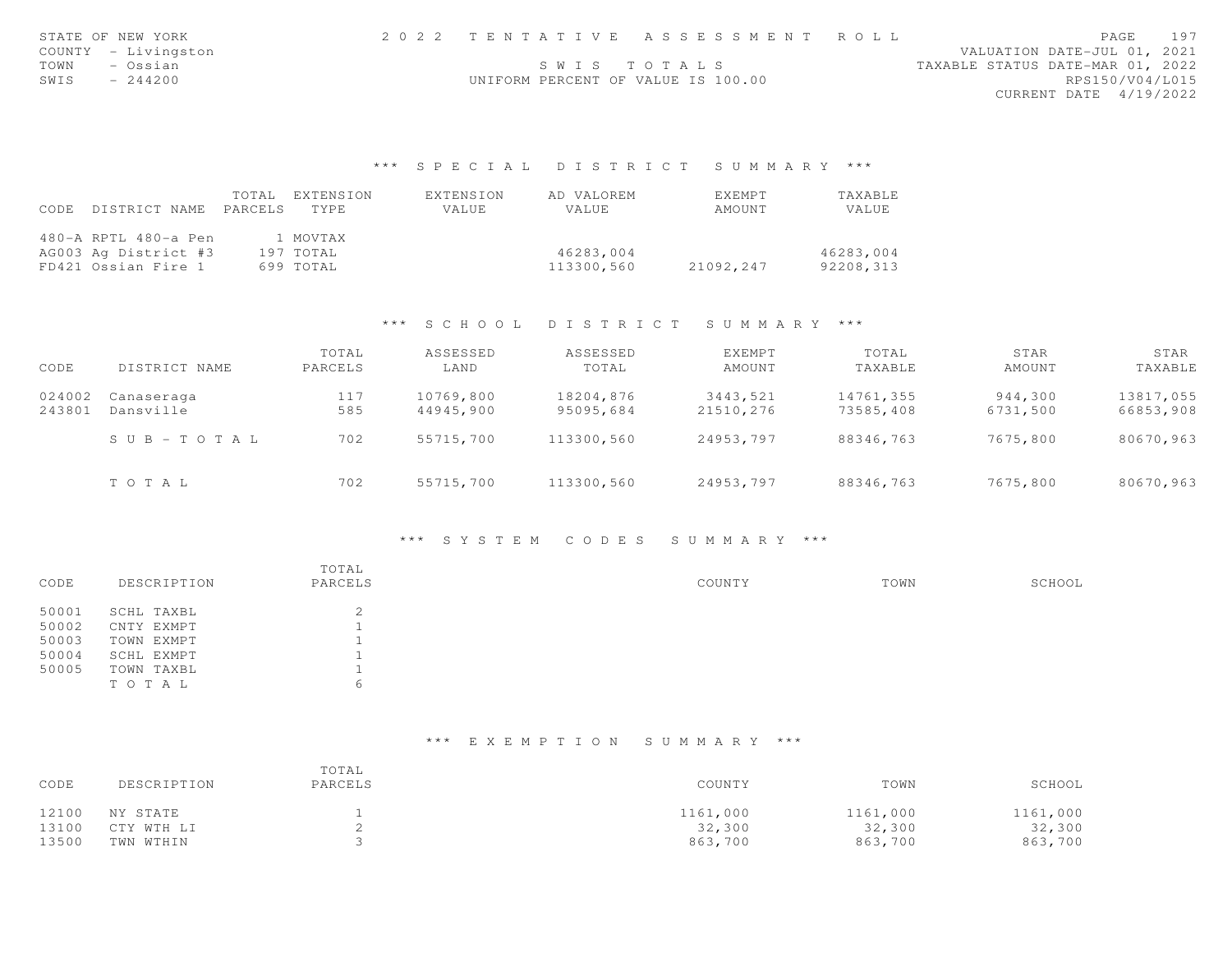|      | STATE OF NEW YORK   |                                    | 2022 TENTATIVE ASSESSMENT ROLL |                                  |                        | PAGE | 198 |
|------|---------------------|------------------------------------|--------------------------------|----------------------------------|------------------------|------|-----|
|      | COUNTY - Livingston |                                    |                                | VALUATION DATE-JUL 01, 2021      |                        |      |     |
| TOWN | – Ossian            |                                    | SWIS TOTALS                    | TAXABLE STATUS DATE-MAR 01, 2022 |                        |      |     |
| SWIS | $-244200$           | UNIFORM PERCENT OF VALUE IS 100.00 |                                |                                  | RPS150/V04/L015        |      |     |
|      |                     |                                    |                                |                                  | CURRENT DATE 4/19/2022 |      |     |

# \*\*\* E X E M P T I O N S U M M A R Y \*\*\*

|       |              | TOTAL        |           |           |           |
|-------|--------------|--------------|-----------|-----------|-----------|
| CODE  | DESCRIPTION  | PARCELS      | COUNTY    | TOWN      | SCHOOL    |
| 13510 | TOWN CEM     |              | 10,000    | 10,000    | 10,000    |
| 25110 | N/P RELIG    | 2            | 198,200   | 198,200   | 198,200   |
| 27350 | CEMETERIES   | 3            | 43,000    | 43,000    | 43,000    |
| 32252 | NYS REFORS   | 13           | 4070,700  |           |           |
| 41111 | VETS-PR-CT   |              | 336,798   | 336,798   |           |
| 41120 | VETWAR CTS   |              | 16,835    | 16,835    |           |
| 41121 | VET WAR CT   | 21           | 402,494   | 402,494   |           |
| 41131 | VET COM CT   | 14           | 434,026   | 434,026   |           |
| 41141 | VET DIS CT   | 5            | 243,415   | 243, 415  |           |
| 41161 | $CW_15_VET/$ |              | 48,000    | 48,000    |           |
| 41171 | CW_DISBLD_   | $\mathbf{2}$ | 65,542    | 65,542    |           |
| 41400 | CLERGY       | $\mathbf{2}$ | 3,000     | 3,000     | 3,000     |
| 41700 | AGR BLD      | 5            | 933,986   | 933,986   | 933,986   |
| 41720 | AG DIST C    | 126          | 17512,019 | 17512,019 | 17512,019 |
| 41730 | AG DIST IN   | 9            | 1204,028  | 1204,028  | 1204,028  |
| 41800 | SR CITIZEN   | 2            | 81,660    | 81,660    | 81,660    |
| 41834 | ENH STAR     | 54           |           |           | 3944,700  |
| 41854 | BAS STAR     | 125          |           |           | 3731,100  |
| 41930 | DISABILITY   | 3            | 150,390   | 150,390   | 150,390   |
| 42130 | RPTL483 d    |              | 68,000    | 68,000    | 68,000    |
| 47460 | CERT FORET   | 27           | 2679,714  | 2679,714  | 2679,714  |
| 47610 | BUS IMP 98   |              | 12,800    | 12,800    | 12,800    |
|       | TO TAL       | 428          | 30571,607 | 26500,907 | 32629,597 |

| ROLL |                   | TOTAL   | ASSESSED  | ASSESSED   | TAXABLE   | TAXABLE   | TAXABLE   | STAR      |
|------|-------------------|---------|-----------|------------|-----------|-----------|-----------|-----------|
| SEC  | DESCRIPTION       | PARCELS | LAND      | TOTAL      | COUNTY    | TOWN      | SCHOOL    | TAXABLE   |
|      | TAXABLE           | 651     | 50286,700 | 102889,804 | 78697,097 | 78697.097 | 80244,207 | 72568,407 |
|      | STATE OWNED LAND  | 17      | 4070,700  | 4070,700   |           | 4070,700  | 4070,700  | 4070,700  |
| -5   | SPECIAL FRANCHISE |         |           | 1002,170   | 1002,170  | 1002,170  | 1002,170  | 1002,170  |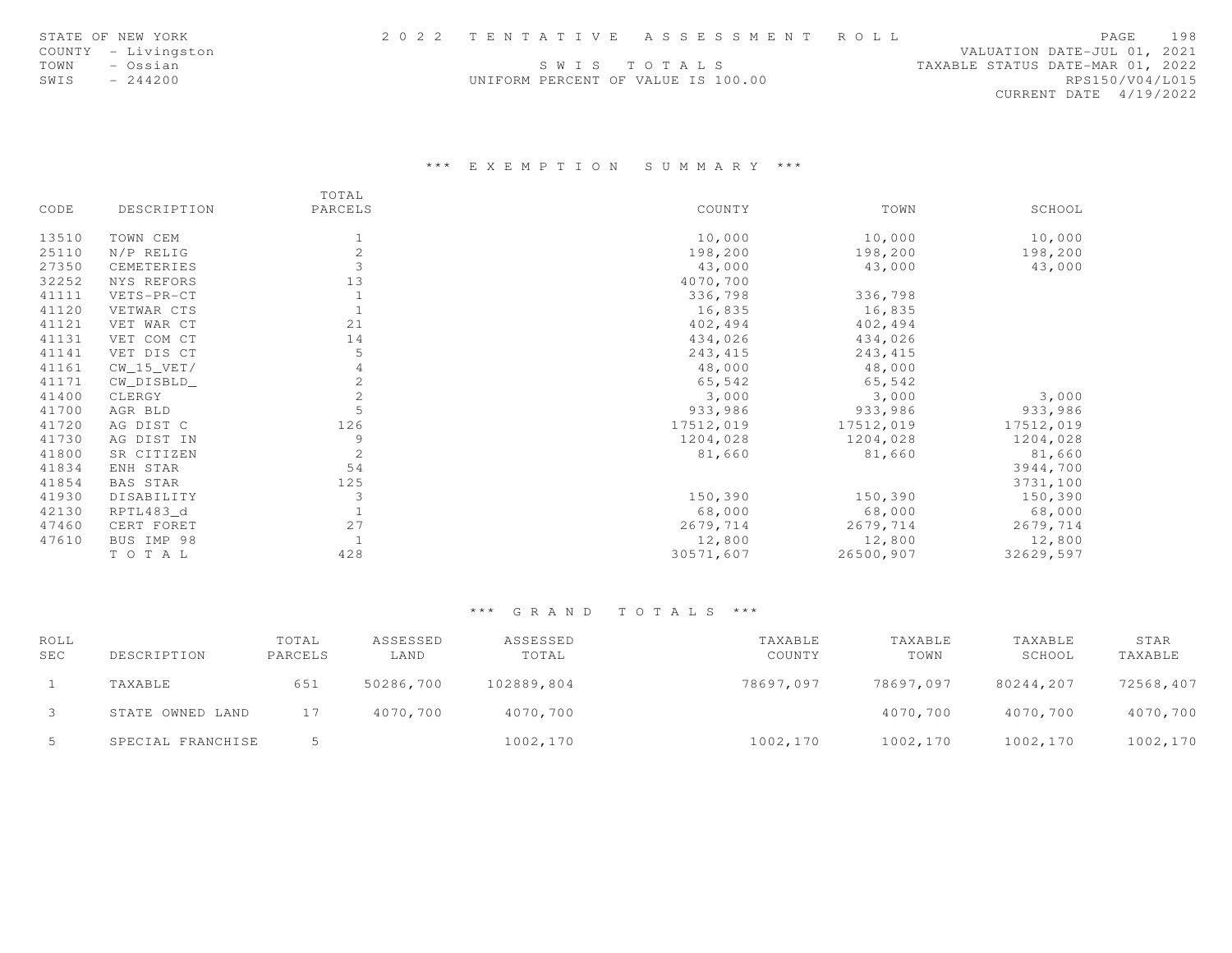|      | STATE OF NEW YORK   |                                    | 2022 TENTATIVE ASSESSMENT ROLL |                                  |                        | PAGE | 199 |
|------|---------------------|------------------------------------|--------------------------------|----------------------------------|------------------------|------|-----|
|      | COUNTY - Livingston |                                    |                                | VALUATION DATE-JUL 01, 2021      |                        |      |     |
| TOWN | – Ossian            |                                    | SWIS TOTALS                    | TAXABLE STATUS DATE-MAR 01, 2022 |                        |      |     |
| SWIS | $-244200$           | UNIFORM PERCENT OF VALUE IS 100.00 |                                |                                  | RPS150/V04/L015        |      |     |
|      |                     |                                    |                                |                                  | CURRENT DATE 4/19/2022 |      |     |

| ROLL<br><b>SEC</b> | DESCRIPTION      | TOTAL<br>PARCELS | ASSESSED<br>LAND | ASSESSED<br>TOTAL | TAXABLE<br>COUNTY | TAXABLE<br>TOWN | TAXABLE<br>SCHOOL | STAR<br>TAXABLE |
|--------------------|------------------|------------------|------------------|-------------------|-------------------|-----------------|-------------------|-----------------|
| 6                  | UTILITIES & N.C. | 17               | 46,100           | 3029,686          | 3029,686          | 3029,686        | 3029,686          | 3029,686        |
| 8                  | WHOLLY EXEMPT    | 12               | 1312,200         | 2308,200          |                   |                 |                   |                 |
| $\star$            | TOTAL<br>SUB     | 702              | 55715,700        | 113300,560        | 82728,953         | 86799,653       | 88346,763         | 80670,963       |
| $\star\star$       | GRAND TOTAL      | 702              | 55715,700        | 113300,560        | 82728,953         | 86799,653       | 88346,763         | 80670,963       |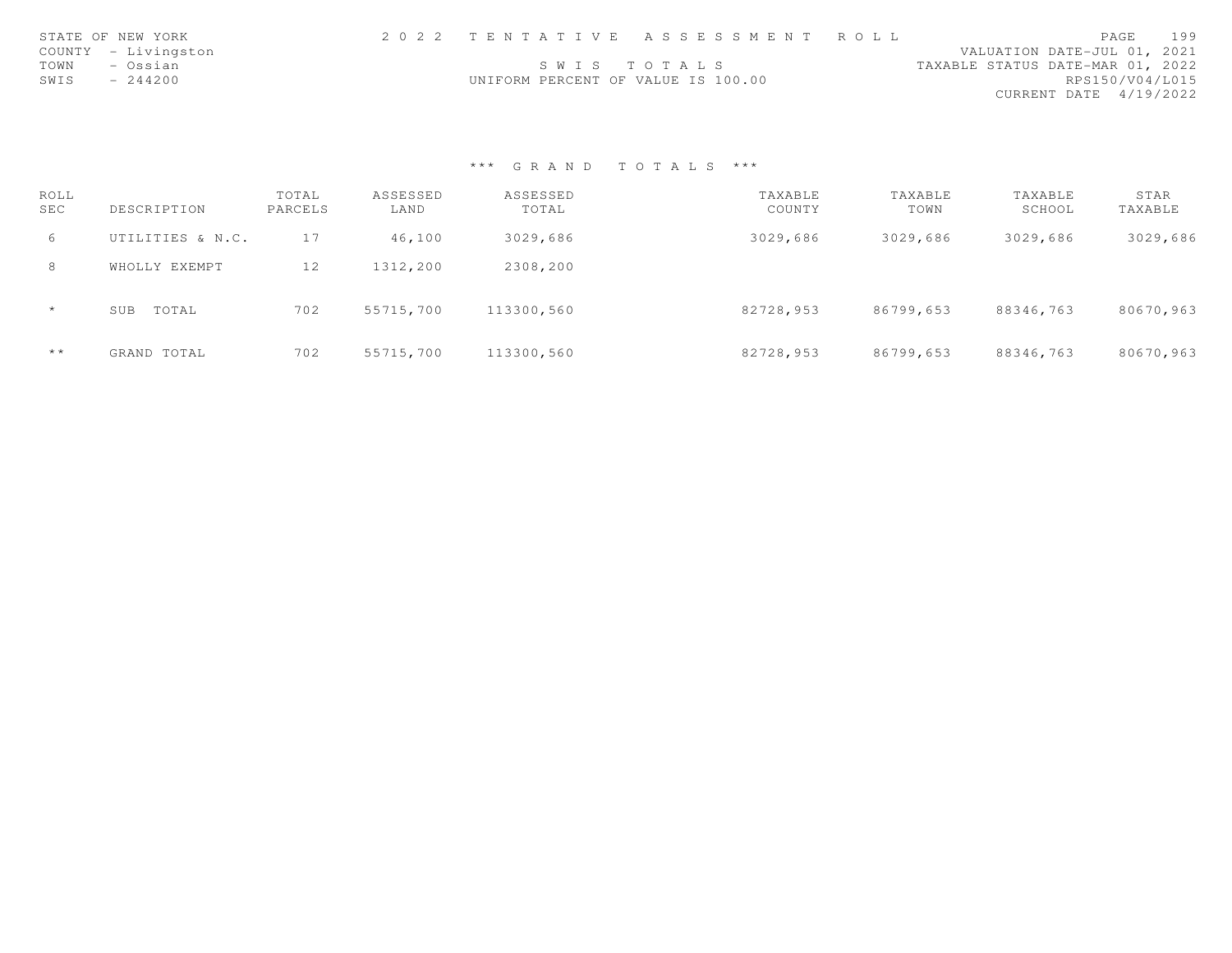| STATE OF NEW YORK   | 2022 TENTATIVE ASSESSMENT ROLL     |  |                                  | PAGE                   | 200 |
|---------------------|------------------------------------|--|----------------------------------|------------------------|-----|
| COUNTY - Livingston | TOWN TOTALS                        |  | VALUATION DATE-JUL 01, 2021      |                        |     |
| TOWN – Ossian       |                                    |  | TAXABLE STATUS DATE-MAR 01, 2022 |                        |     |
| $-2442$<br>SWIS     | UNIFORM PERCENT OF VALUE IS 100.00 |  |                                  | RPS150/V04/L015        |     |
|                     |                                    |  |                                  | CURRENT DATE 4/19/2022 |     |
|                     |                                    |  |                                  |                        |     |
|                     |                                    |  |                                  |                        |     |

|      |                       | TOTAL EXTENSION | EXTENSION | AD VALOREM | <b>FXFMPT</b> | TAXABLE   |
|------|-----------------------|-----------------|-----------|------------|---------------|-----------|
| CODE | DISTRICT NAME PARCELS | TYPE.           | VALUE     | VALUE      | AMOUNT        | VALUE     |
|      |                       |                 |           |            |               |           |
|      | 480-A RPTL 480-a Pen  | 1 MOVTAX        |           |            |               |           |
|      | AG003 Ag District #3  | 197 TOTAL       |           | 46283,004  |               | 46283,004 |
|      | FD421 Ossian Fire 1   | 699 TOTAL       |           | 113300,560 | 21092,247     | 92208,313 |

# \*\*\* S C H O O L D I S T R I C T S U M M A R Y \*\*\*

| CODE             | DISTRICT NAME           | TOTAL<br>PARCELS | ASSESSED<br>LAND       | ASSESSED<br>TOTAL      | EXEMPT<br>AMOUNT      | TOTAL<br>TAXABLE       | STAR<br>AMOUNT      | STAR<br>TAXABLE        |
|------------------|-------------------------|------------------|------------------------|------------------------|-----------------------|------------------------|---------------------|------------------------|
| 024002<br>243801 | Canaseraga<br>Dansville | 117<br>585       | 10769,800<br>44945,900 | 18204,876<br>95095,684 | 3443,521<br>21510.276 | 14761,355<br>73585,408 | 944,300<br>6731,500 | 13817,055<br>66853,908 |
|                  | SUB-TOTAL               | 702              | 55715,700              | 113300,560             | 24953,797             | 88346,763              | 7675,800            | 80670,963              |
|                  | TOTAL                   | 702              | 55715,700              | 113300,560             | 24953,797             | 88346,763              | 7675,800            | 80670,963              |

### \*\*\* S Y S T E M C O D E S S U M M A R Y \*\*\*

|       |             | TOTAL           |        |      |        |
|-------|-------------|-----------------|--------|------|--------|
| CODE  | DESCRIPTION | PARCELS         | COUNTY | TOWN | SCHOOL |
| 50001 | SCHL TAXBL  | $\bigcirc$<br>∠ |        |      |        |
| 50002 | CNTY EXMPT  |                 |        |      |        |
| 50003 | TOWN EXMPT  |                 |        |      |        |
| 50004 | SCHL EXMPT  |                 |        |      |        |
| 50005 | TOWN TAXBL  |                 |        |      |        |
|       | TO TAL      | 6               |        |      |        |

| CODE  | DESCRIPTION | TOTAL<br>PARCELS | COUNTY   | TOWN     | SCHOOL   |
|-------|-------------|------------------|----------|----------|----------|
| 12100 | NY STATE    |                  | 1161,000 | 1161,000 | 1161,000 |
| 13100 | CTY WTH LI  |                  | 32,300   | 32,300   | 32,300   |
| 13500 | TWN WTHIN   |                  | 863,700  | 863,700  | 863,700  |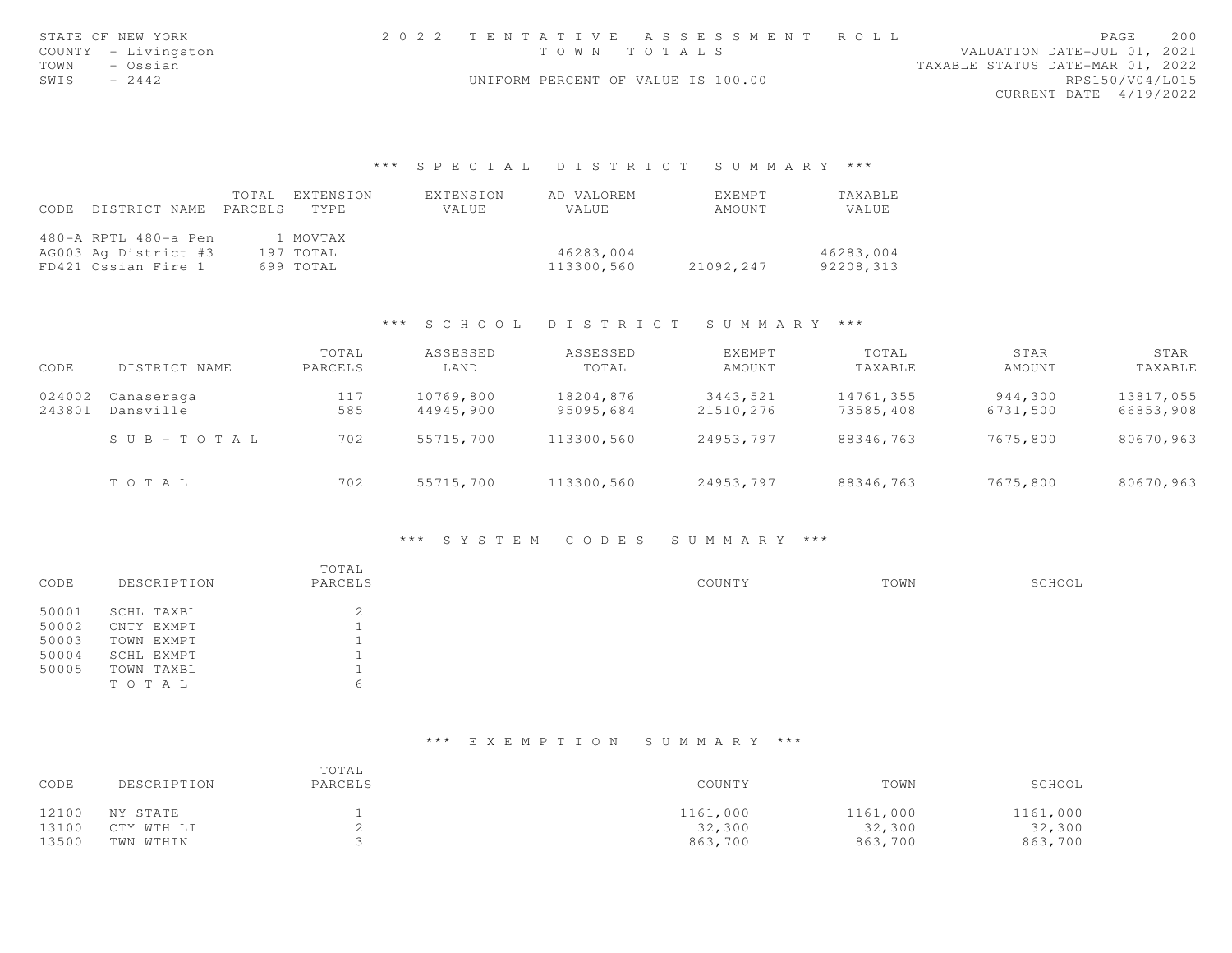|      | STATE OF NEW YORK   |                                    | 2022 TENTATIVE ASSESSMENT ROLL |                                  |                        | PAGE | 201 |
|------|---------------------|------------------------------------|--------------------------------|----------------------------------|------------------------|------|-----|
|      | COUNTY - Livingston | TOWN TOTALS                        |                                | VALUATION DATE-JUL 01, 2021      |                        |      |     |
| TOWN | – Ossian            |                                    |                                | TAXABLE STATUS DATE-MAR 01, 2022 |                        |      |     |
| SWIS | $-2442$             | UNIFORM PERCENT OF VALUE IS 100.00 |                                |                                  | RPS150/V04/L015        |      |     |
|      |                     |                                    |                                |                                  | CURRENT DATE 4/19/2022 |      |     |

# \*\*\* E X E M P T I O N S U M M A R Y \*\*\*

|       |              | TOTAL          |           |           |           |
|-------|--------------|----------------|-----------|-----------|-----------|
| CODE  | DESCRIPTION  | PARCELS        | COUNTY    | TOWN      | SCHOOL    |
| 13510 | TOWN CEM     |                | 10,000    | 10,000    | 10,000    |
| 25110 | N/P RELIG    | 2              | 198,200   | 198,200   | 198,200   |
| 27350 | CEMETERIES   | 3              | 43,000    | 43,000    | 43,000    |
| 32252 | NYS REFORS   | 13             | 4070,700  |           |           |
| 41111 | VETS-PR-CT   |                | 336,798   | 336,798   |           |
| 41120 | VETWAR CTS   |                | 16,835    | 16,835    |           |
| 41121 | VET WAR CT   | 21             | 402,494   | 402,494   |           |
| 41131 | VET COM CT   | 14             | 434,026   | 434,026   |           |
| 41141 | VET DIS CT   | 5              | 243, 415  | 243, 415  |           |
| 41161 | $CW_15_VET/$ |                | 48,000    | 48,000    |           |
| 41171 | CW_DISBLD_   | 2              | 65,542    | 65,542    |           |
| 41400 | CLERGY       | $\mathbf{2}$   | 3,000     | 3,000     | 3,000     |
| 41700 | AGR BLD      | 5              | 933,986   | 933,986   | 933,986   |
| 41720 | AG DIST C    | 126            | 17512,019 | 17512,019 | 17512,019 |
| 41730 | AG DIST IN   | 9              | 1204,028  | 1204,028  | 1204,028  |
| 41800 | SR CITIZEN   | $\overline{c}$ | 81,660    | 81,660    | 81,660    |
| 41834 | ENH STAR     | 54             |           |           | 3944,700  |
| 41854 | BAS STAR     | 125            |           |           | 3731,100  |
| 41930 | DISABILITY   | 3              | 150,390   | 150,390   | 150,390   |
| 42130 | RPTL483_d    |                | 68,000    | 68,000    | 68,000    |
| 47460 | CERT FORET   | 27             | 2679,714  | 2679,714  | 2679,714  |
| 47610 | BUS IMP 98   |                | 12,800    | 12,800    | 12,800    |
|       | TO TAL       | 428            | 30571,607 | 26500,907 | 32629,597 |

| ROLL       |                   | TOTAL   | ASSESSED  | ASSESSED   | TAXABLE   | TAXABLE   | TAXABLE   | STAR      |
|------------|-------------------|---------|-----------|------------|-----------|-----------|-----------|-----------|
| <b>SEC</b> | DESCRIPTION       | PARCELS | LAND      | TOTAL      | COUNTY    | TOWN      | SCHOOL    | TAXABLE   |
|            | TAXABLE           | 651     | 50286,700 | 102889,804 | 78697,097 | 78697.097 | 80244,207 | 72568,407 |
|            | STATE OWNED LAND  | 17      | 4070,700  | 4070,700   |           | 4070,700  | 4070,700  | 4070,700  |
| -5         | SPECIAL FRANCHISE |         |           | 1002,170   | 1002,170  | 1002,170  | 1002,170  | 1002,170  |